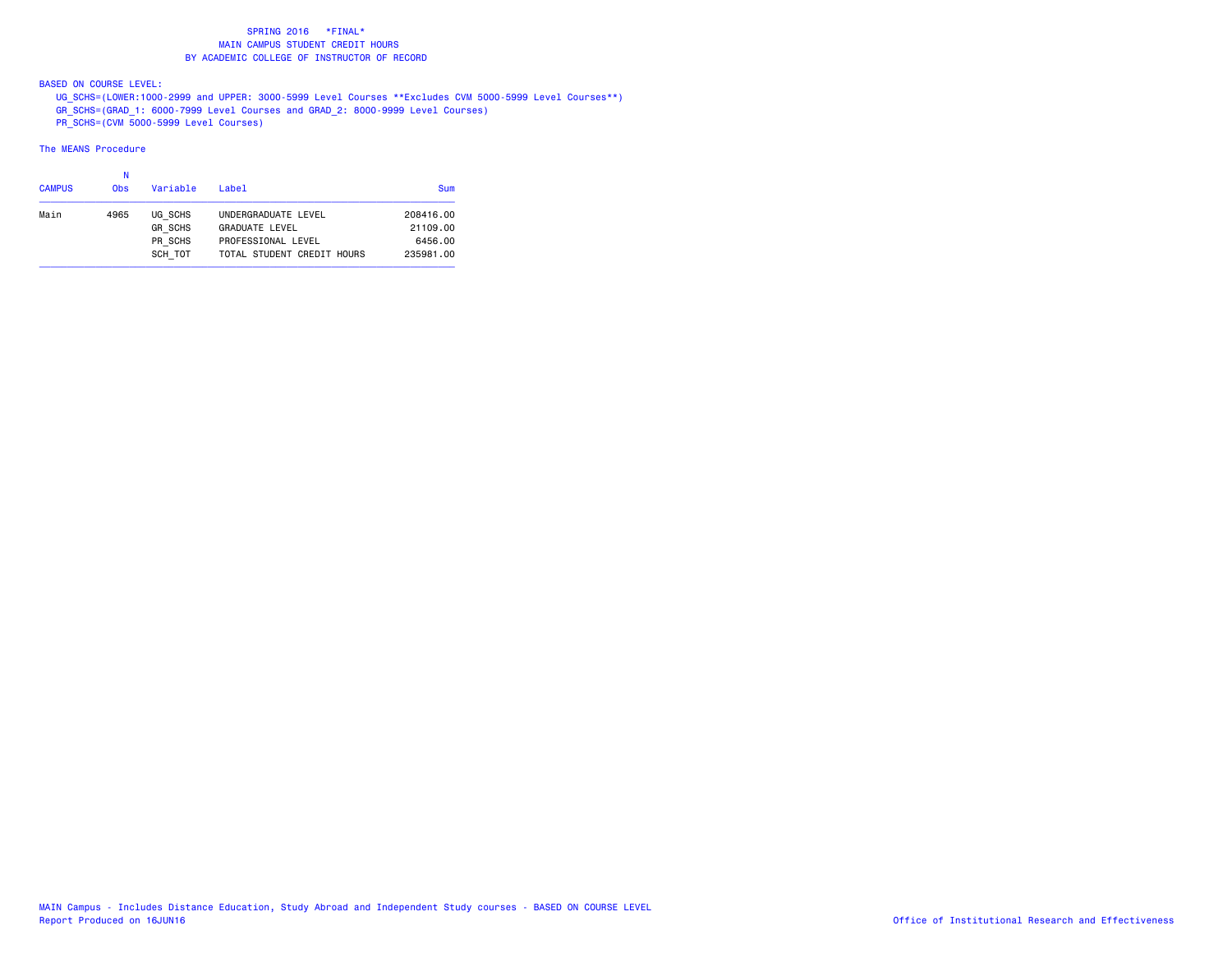## BASED ON COURSE LEVEL:

 UG\_SCHS=(LOWER:1000-2999 and UPPER: 3000-5999 Level Courses \*\*Excludes CVM 5000-5999 Level Courses\*\*) GR\_SCHS=(GRAD\_1: 6000-7999 Level Courses and GRAD\_2: 8000-9999 Level Courses)

PR\_SCHS=(CVM 5000-5999 Level Courses)

| N          |          |                            |                                          |
|------------|----------|----------------------------|------------------------------------------|
| <b>Obs</b> | Variable | Label                      | Sum                                      |
| 4589       | UG SCHS  | UNDERGRADUATE LEVEL        | 198986.00                                |
|            | GR SCHS  | <b>GRADUATE LEVEL</b>      | 16270.00                                 |
|            | PR_SCHS  | PROFESSIONAL LEVEL         | 6456.00                                  |
|            |          | TOTAL STUDENT CREDIT HOURS | 221712.00                                |
| 368        | UG SCHS  | UNDERGRADUATE LEVEL        | 9194.00                                  |
|            | GR SCHS  | <b>GRADUATE LEVEL</b>      | 4839.00                                  |
|            |          | PROFESSIONAL LEVEL         | 0.00                                     |
|            | SCH TOT  | TOTAL STUDENT CREDIT HOURS | 14033,00                                 |
| 4          | UG SCHS  | UNDERGRADUATE LEVEL        | 14.00                                    |
|            | GR SCHS  | <b>GRADUATE LEVEL</b>      | 0.00                                     |
|            |          | PROFESSIONAL LEVEL         | 0.00                                     |
|            | SCH TOT  | TOTAL STUDENT CREDIT HOURS | 14.00                                    |
| 4          | UG SCHS  | UNDERGRADUATE LEVEL        | 222,00                                   |
|            | GR SCHS  | <b>GRADUATE LEVEL</b>      | 0.00                                     |
|            |          | PROFESSIONAL LEVEL         | 0.00                                     |
|            | SCH TOT  | TOTAL STUDENT CREDIT HOURS | 222.00                                   |
|            |          |                            | SCH TOT<br>PR_SCHS<br>PR_SCHS<br>PR_SCHS |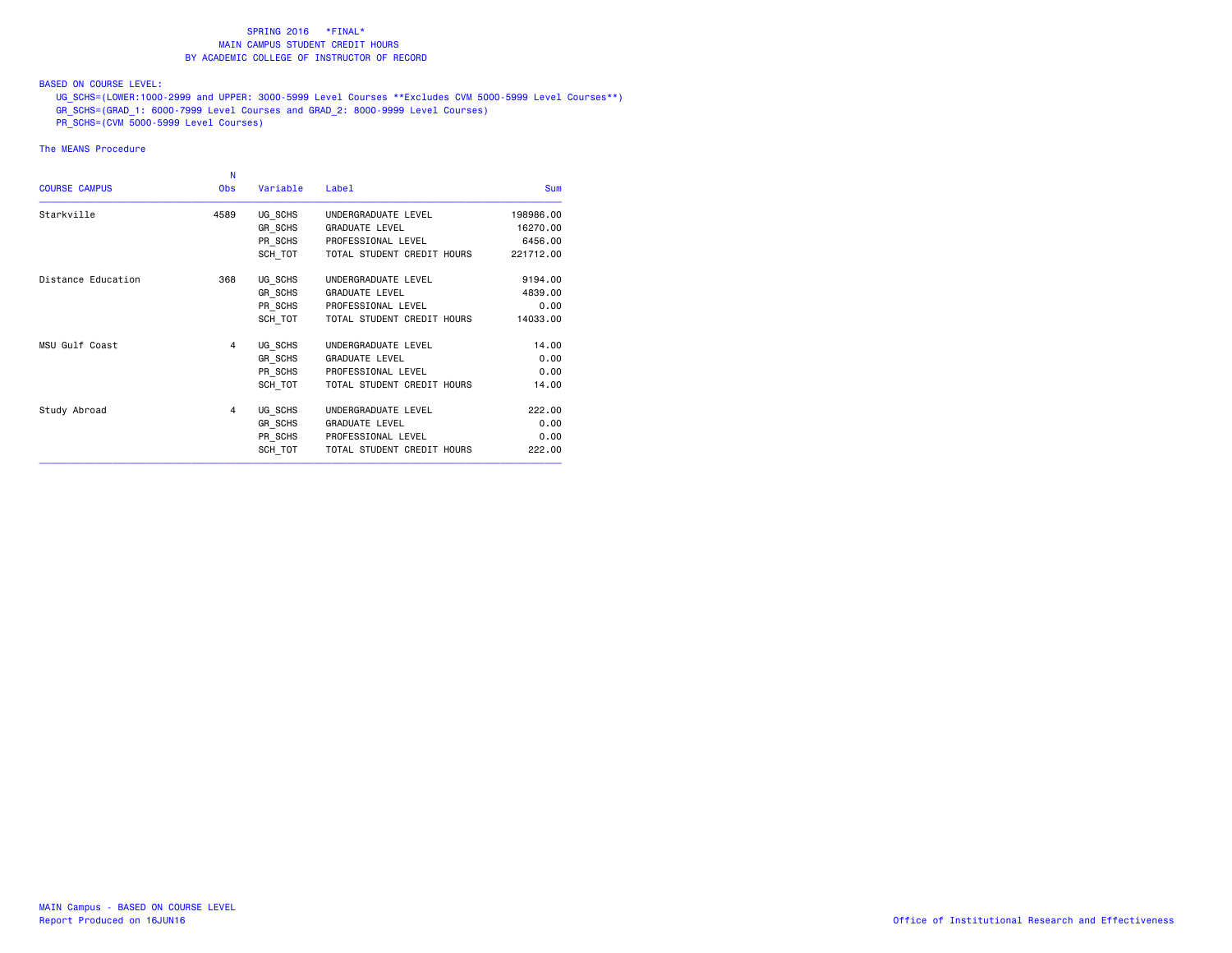## BASED ON COURSE LEVEL:

 UG\_SCHS=(LOWER:1000-2999 and UPPER: 3000-5999 Level Courses \*\*Excludes CVM 5000-5999 Level Courses\*\*) GR\_SCHS=(GRAD\_1: 6000-7999 Level Courses and GRAD\_2: 8000-9999 Level Courses)

PR\_SCHS=(CVM 5000-5999 Level Courses)

|                             | N          |          |                            |           |
|-----------------------------|------------|----------|----------------------------|-----------|
| <b>ACADEMIC COLLEGE</b>     | <b>Obs</b> | Variable | Label                      | Sum       |
| Agriculture & Life Sciences | 643        | UG SCHS  | UNDERGRADUATE LEVEL        | 16313.30  |
|                             |            | GR SCHS  | <b>GRADUATE LEVEL</b>      | 2673.20   |
|                             |            | PR SCHS  | PROFESSIONAL LEVEL         | 133.50    |
|                             |            | SCH TOT  | TOTAL STUDENT CREDIT HOURS | 19120.00  |
| Architecture, Art & Design  | 164        | UG SCHS  | UNDERGRADUATE LEVEL        | 8250.00   |
|                             |            | GR SCHS  | <b>GRADUATE LEVEL</b>      | 2.00      |
|                             |            | PR_SCHS  | PROFESSIONAL LEVEL         | 0.00      |
|                             |            | SCH TOT  | TOTAL STUDENT CREDIT HOURS | 8252.00   |
| Arts & Sciences             | 2135       | UG SCHS  | UNDERGRADUATE LEVEL        | 103542.50 |
|                             |            | GR SCHS  | <b>GRADUATE LEVEL</b>      | 6346.00   |
|                             |            | PR SCHS  | PROFESSIONAL LEVEL         | 0.00      |
|                             |            | SCH TOT  | TOTAL STUDENT CREDIT HOURS | 109888.50 |
| <b>Business</b>             | 239        | UG SCHS  | UNDERGRADUATE LEVEL        | 26330.75  |
|                             |            | GR_SCHS  | <b>GRADUATE LEVEL</b>      | 1865.00   |
|                             |            | PR_SCHS  | PROFESSIONAL LEVEL         | 0.00      |
|                             |            | SCH TOT  | TOTAL STUDENT CREDIT HOURS | 28195.75  |
| Education                   | 739        | UG_SCHS  | UNDERGRADUATE LEVEL        | 28943.45  |
|                             |            | GR SCHS  | <b>GRADUATE LEVEL</b>      | 4150.00   |
|                             |            | PR SCHS  | PROFESSIONAL LEVEL         | 0.00      |
|                             |            | SCH TOT  | TOTAL STUDENT CREDIT HOURS | 33093.45  |
| Engineering                 | 703        | UG_SCHS  | UNDERGRADUATE LEVEL        | 21952.50  |
|                             |            | GR_SCHS  | <b>GRADUATE LEVEL</b>      | 4427.80   |
|                             |            | PR_SCHS  | PROFESSIONAL LEVEL         | 0.00      |
|                             |            | SCH TOT  | TOTAL STUDENT CREDIT HOURS | 26380.30  |
| Forest Resources            | 165        | UG SCHS  | UNDERGRADUATE LEVEL        | 2215.00   |
|                             |            | GR SCHS  | <b>GRADUATE LEVEL</b>      | 1156.00   |
|                             |            | PR SCHS  | PROFESSIONAL LEVEL         | 0.00      |
|                             |            | SCH TOT  | TOTAL STUDENT CREDIT HOURS | 3371.00   |
| Veterinary Medicine         | 177        | UG SCHS  | UNDERGRADUATE LEVEL        | 868.50    |
|                             |            | GR_SCHS  | <b>GRADUATE LEVEL</b>      | 489.00    |
|                             |            | PR SCHS  | PROFESSIONAL LEVEL         | 6322.50   |
|                             |            | SCH TOT  | TOTAL STUDENT CREDIT HOURS | 7680.00   |
|                             |            |          |                            |           |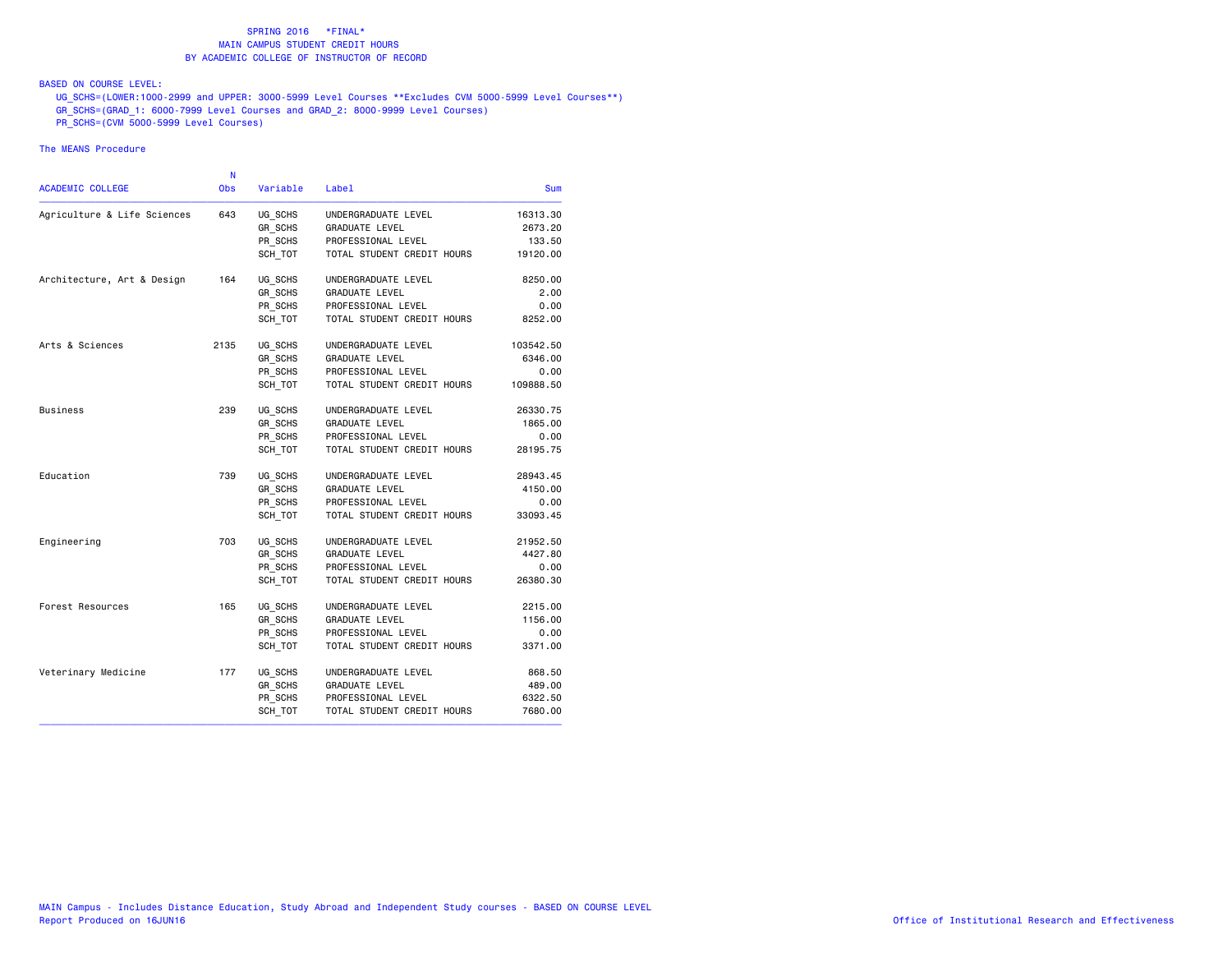BASED ON COURSE LEVEL:

 UG\_SCHS=(LOWER:1000-2999 and UPPER: 3000-5999 Level Courses \*\*Excludes CVM 5000-5999 Level Courses\*\*) GR\_SCHS=(GRAD\_1: 6000-7999 Level Courses and GRAD\_2: 8000-9999 Level Courses)

PR\_SCHS=(CVM 5000-5999 Level Courses)

|                             |                      | N              |          |                            |            |
|-----------------------------|----------------------|----------------|----------|----------------------------|------------|
| ACADEMIC COLLEGE            | <b>COURSE CAMPUS</b> | <b>Obs</b>     | Variable | Label                      | <b>Sum</b> |
| Agriculture & Life Sciences | Starkville           | 623            | UG SCHS  | UNDERGRADUATE LEVEL        | 15824.30   |
|                             |                      |                | GR_SCHS  | GRADUATE LEVEL             | 2418.20    |
|                             |                      |                | PR_SCHS  | PROFESSIONAL LEVEL         | 133.50     |
|                             |                      |                | SCH_TOT  | TOTAL STUDENT CREDIT HOURS | 18376.00   |
|                             | Distance Education   | 20             | UG SCHS  | UNDERGRADUATE LEVEL        | 489,00     |
|                             |                      |                | GR_SCHS  | GRADUATE LEVEL             | 255.00     |
|                             |                      |                | PR_SCHS  | PROFESSIONAL LEVEL         | 0.00       |
|                             |                      |                | SCH_TOT  | TOTAL STUDENT CREDIT HOURS | 744.00     |
| Architecture, Art & Design  | Starkville           | 161            | UG_SCHS  | UNDERGRADUATE LEVEL        | 8082.00    |
|                             |                      |                | GR_SCHS  | GRADUATE LEVEL             | 2.00       |
|                             |                      |                | PR_SCHS  | PROFESSIONAL LEVEL         | 0.00       |
|                             |                      |                | SCH_TOT  | TOTAL STUDENT CREDIT HOURS | 8084.00    |
|                             | Distance Education   | 3              | UG_SCHS  | UNDERGRADUATE LEVEL        | 168.00     |
|                             |                      |                | GR_SCHS  | <b>GRADUATE LEVEL</b>      | 0.00       |
|                             |                      |                | PR_SCHS  | PROFESSIONAL LEVEL         | 0.00       |
|                             |                      |                | SCH_TOT  | TOTAL STUDENT CREDIT HOURS | 168.00     |
| Arts & Sciences             | Starkville           | 2002           | UG_SCHS  | UNDERGRADUATE LEVEL        | 98130.00   |
|                             |                      |                | GR SCHS  | GRADUATE LEVEL             | 5200.00    |
|                             |                      |                | PR_SCHS  | PROFESSIONAL LEVEL         | 0.00       |
|                             |                      |                | SCH_TOT  | TOTAL STUDENT CREDIT HOURS | 103330.00  |
|                             | Distance Education   | 133            | UG_SCHS  | UNDERGRADUATE LEVEL        | 5412.50    |
|                             |                      |                | GR_SCHS  | GRADUATE LEVEL             | 1146.00    |
|                             |                      |                | PR_SCHS  | PROFESSIONAL LEVEL         | 0.00       |
|                             |                      |                | SCH_TOT  | TOTAL STUDENT CREDIT HOURS | 6558.50    |
| Business                    | Starkville           | 215            | UG SCHS  | UNDERGRADUATE LEVEL        | 25426.25   |
|                             |                      |                | GR_SCHS  | GRADUATE LEVEL             | 1037.00    |
|                             |                      |                | PR SCHS  | PROFESSIONAL LEVEL         | 0.00       |
|                             |                      |                | SCH_TOT  | TOTAL STUDENT CREDIT HOURS | 26463.25   |
|                             | Distance Education   | 22             | UG SCHS  | UNDERGRADUATE LEVEL        | 850.50     |
|                             |                      |                | GR SCHS  | GRADUATE LEVEL             | 828.00     |
|                             |                      |                | PR_SCHS  | PROFESSIONAL LEVEL         | 0.00       |
|                             |                      |                | SCH_TOT  | TOTAL STUDENT CREDIT HOURS | 1678.50    |
|                             | Study Abroad         | $\overline{2}$ | UG SCHS  | UNDERGRADUATE LEVEL        | 54.00      |
|                             |                      |                | GR SCHS  | GRADUATE LEVEL             | 0.00       |
|                             |                      |                | PR_SCHS  | PROFESSIONAL LEVEL         | 0.00       |
|                             |                      |                | SCH_TOT  | TOTAL STUDENT CREDIT HOURS | 54.00      |
| Education                   | Starkville           | 630            | UG SCHS  | UNDERGRADUATE LEVEL        | 26510.45   |
|                             |                      |                | GR_SCHS  | <b>GRADUATE LEVEL</b>      | 2308.00    |
|                             |                      |                | PR_SCHS  | PROFESSIONAL LEVEL         | 0.00       |
|                             |                      |                | SCH_TOT  | TOTAL STUDENT CREDIT HOURS | 28818.45   |
|                             | Distance Education   | 107            | UG SCHS  | UNDERGRADUATE LEVEL        | 2265.00    |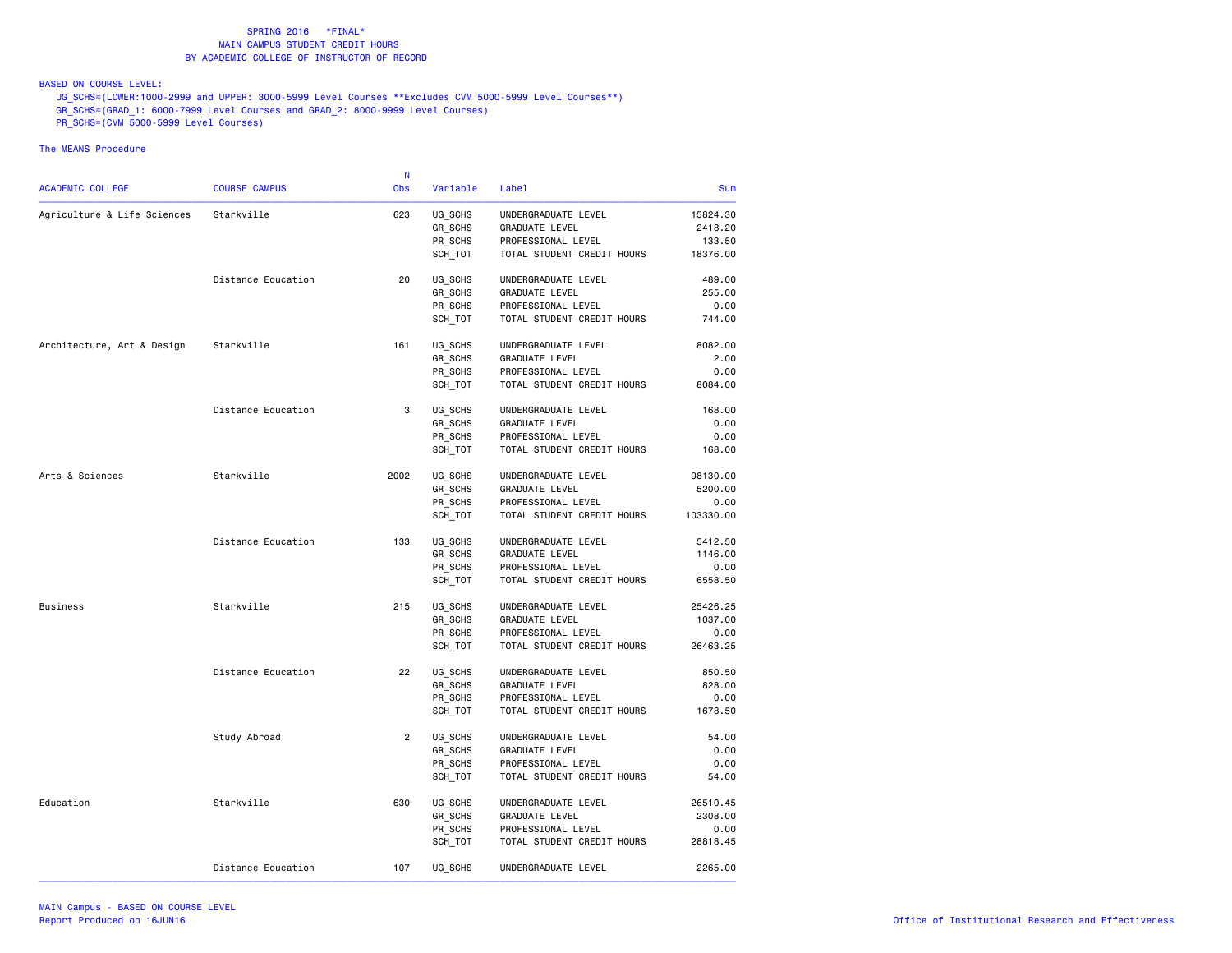### BASED ON COURSE LEVEL:

 UG\_SCHS=(LOWER:1000-2999 and UPPER: 3000-5999 Level Courses \*\*Excludes CVM 5000-5999 Level Courses\*\*) GR\_SCHS=(GRAD\_1: 6000-7999 Level Courses and GRAD\_2: 8000-9999 Level Courses)

PR\_SCHS=(CVM 5000-5999 Level Courses)

|                     |                      | <b>N</b>       |                |                            |            |
|---------------------|----------------------|----------------|----------------|----------------------------|------------|
| ACADEMIC COLLEGE    | <b>COURSE CAMPUS</b> | <b>Obs</b>     | Variable       | Label                      | <b>Sum</b> |
| Education           | Distance Education   | 107            | GR SCHS        | GRADUATE LEVEL             | 1842.00    |
|                     |                      |                | PR_SCHS        | PROFESSIONAL LEVEL         | 0.00       |
|                     |                      |                | SCH_TOT        | TOTAL STUDENT CREDIT HOURS | 4107.00    |
|                     | Study Abroad         | $\overline{2}$ | UG_SCHS        | UNDERGRADUATE LEVEL        | 168.00     |
|                     |                      |                | GR_SCHS        | <b>GRADUATE LEVEL</b>      | 0.00       |
|                     |                      |                | PR_SCHS        | PROFESSIONAL LEVEL         | 0.00       |
|                     |                      |                | SCH TOT        | TOTAL STUDENT CREDIT HOURS | 168.00     |
| Engineering         | Starkville           | 625            | UG_SCHS        | UNDERGRADUATE LEVEL        | 21932.50   |
|                     |                      |                | GR_SCHS        | <b>GRADUATE LEVEL</b>      | 3692.80    |
|                     |                      |                | PR SCHS        | PROFESSIONAL LEVEL         | 0.00       |
|                     |                      |                | SCH TOT        | TOTAL STUDENT CREDIT HOURS | 25625.30   |
|                     | Distance Education   | 74             | UG SCHS        | UNDERGRADUATE LEVEL        | 6.00       |
|                     |                      |                | GR_SCHS        | <b>GRADUATE LEVEL</b>      | 735.00     |
|                     |                      |                | PR_SCHS        | PROFESSIONAL LEVEL         | 0.00       |
|                     |                      |                | SCH TOT        | TOTAL STUDENT CREDIT HOURS | 741.00     |
|                     | MSU Gulf Coast       | $\overline{4}$ | UG_SCHS        | UNDERGRADUATE LEVEL        | 14.00      |
|                     |                      |                | <b>GR SCHS</b> | <b>GRADUATE LEVEL</b>      | 0.00       |
|                     |                      |                | PR SCHS        | PROFESSIONAL LEVEL         | 0.00       |
|                     |                      |                | SCH TOT        | TOTAL STUDENT CREDIT HOURS | 14.00      |
| Forest Resources    | Starkville           | 156            | UG_SCHS        | UNDERGRADUATE LEVEL        | 2212.00    |
|                     |                      |                | GR_SCHS        | <b>GRADUATE LEVEL</b>      | 1123.00    |
|                     |                      |                | PR SCHS        | PROFESSIONAL LEVEL         | 0.00       |
|                     |                      |                | SCH TOT        | TOTAL STUDENT CREDIT HOURS | 3335.00    |
|                     | Distance Education   | 9              | UG_SCHS        | UNDERGRADUATE LEVEL        | 3.00       |
|                     |                      |                | GR_SCHS        | GRADUATE LEVEL             | 33.00      |
|                     |                      |                | PR_SCHS        | PROFESSIONAL LEVEL         | 0.00       |
|                     |                      |                | SCH_TOT        | TOTAL STUDENT CREDIT HOURS | 36.00      |
| Veterinary Medicine | Starkville           | 177            | UG SCHS        | UNDERGRADUATE LEVEL        | 868.50     |
|                     |                      |                | GR_SCHS        | <b>GRADUATE LEVEL</b>      | 489.00     |
|                     |                      |                | PR_SCHS        | PROFESSIONAL LEVEL         | 6322.50    |
|                     |                      |                | SCH_TOT        | TOTAL STUDENT CREDIT HOURS | 7680.00    |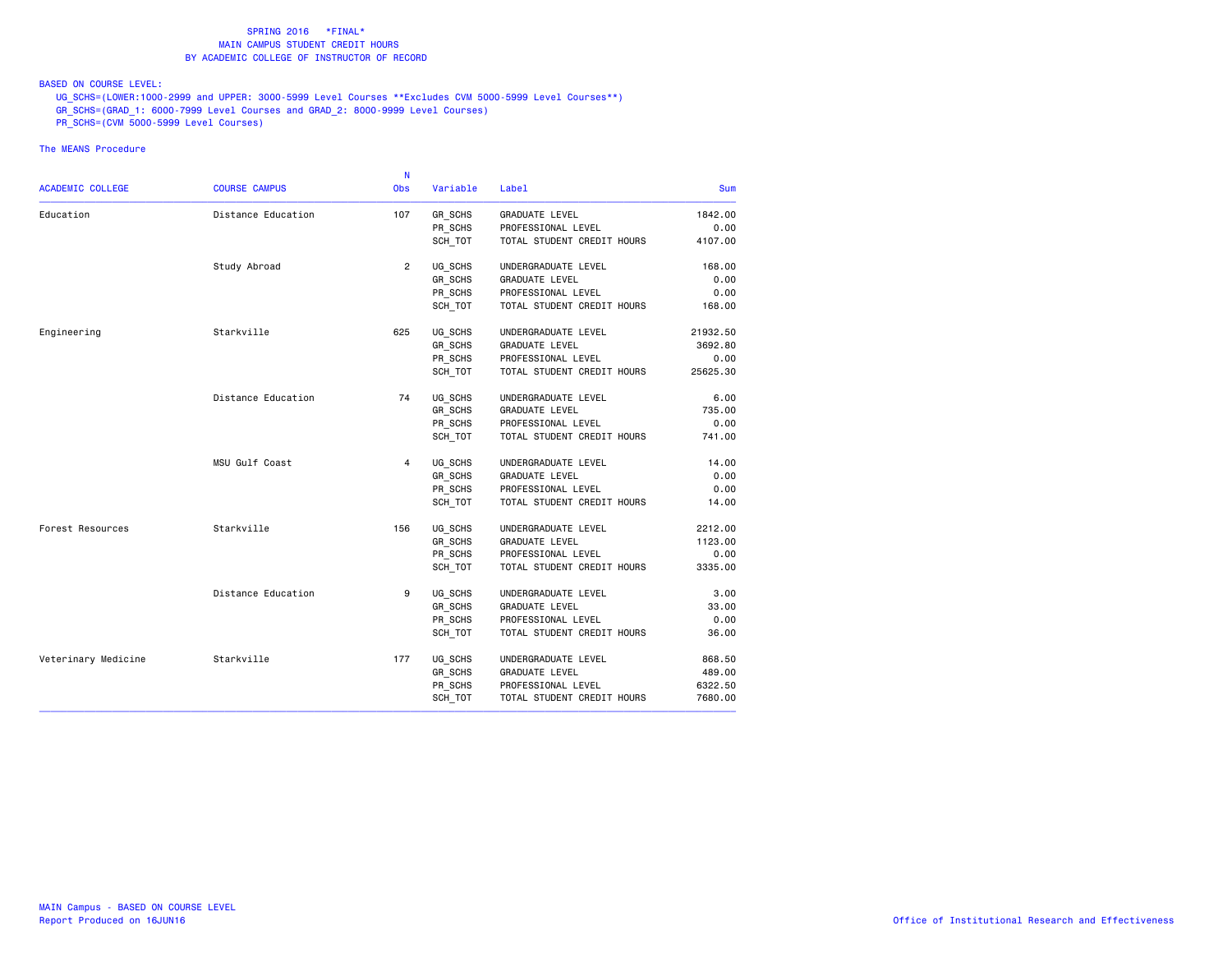# BASED ON COURSE LEVEL:

UG\_SCHS=(LOWER:1000-2999 and UPPER: 3000-5999 Level Courses \*\*Excludes CVM 5000-5999 Level Courses\*\*)

GR\_SCHS=(GRAD\_1: 6000-7999 Level Courses and GRAD\_2: 8000-9999 Level Courses)

PR\_SCHS=(CVM 5000-5999 Level Courses)

|                                                               | <b>UNDERGRADUATE</b> | <b>GRADUATE</b> | <b>PROFESSIONAL</b> |              |
|---------------------------------------------------------------|----------------------|-----------------|---------------------|--------------|
| ACADEMIC DEPARTMENT                                           | <b>LEVEL</b>         | <b>LEVEL</b>    | <b>LEVEL</b>        | <b>TOTAL</b> |
|                                                               |                      |                 |                     |              |
| Ag & Bio Engineering                                          | 441.00               | 68.00           | 0.00                | 509,00       |
| Agricultural Economics                                        | 1154.00              | 157.00          | 0.00                | 1311.00      |
| Animal Dairy Science                                          | 2241.00              | 104.00          | 0.00                | 2345.00      |
| Biochemistry, Molecular Biology, Entomology & Plant Pathology | 1840.00              | 568.20          | 133.50              | 2541.70      |
| Food Science, Nutrition & Health Promotion                    | 2320.00              | 593.00          | 0.00                | 2913.00      |
| Landscape Architecture                                        | 1093.00              | 109,00          | 0.00                | 1202.00      |
| Plant & Soil Sciences                                         | 2314.30              | 452.00          | 0.00                | 2766.30      |
| Poultry Science                                               | 918.00               | 87.00           | 0.00                | 1005.00      |
| School of Human Sciences                                      | 3992.00              | 535.00          | 0.00                | 4527.00      |
|                                                               |                      |                 |                     |              |
|                                                               | 16313.30             | 2673.20         | 133.50              | 19120.00     |
|                                                               |                      |                 |                     |              |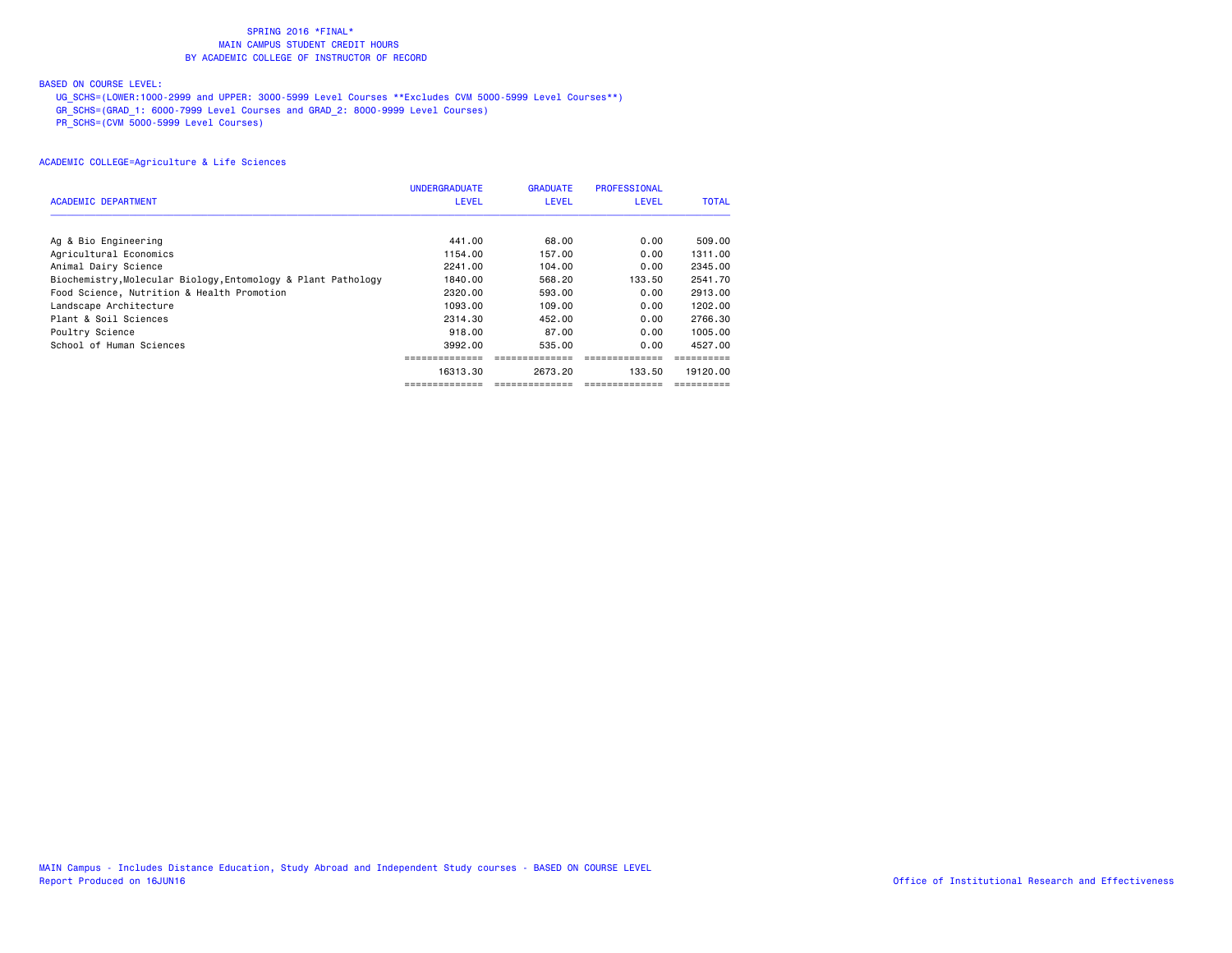# BASED ON COURSE LEVEL:

 UG\_SCHS=(LOWER:1000-2999 and UPPER: 3000-5999 Level Courses \*\*Excludes CVM 5000-5999 Level Courses\*\*) GR\_SCHS=(GRAD\_1: 6000-7999 Level Courses and GRAD\_2: 8000-9999 Level Courses)

PR\_SCHS=(CVM 5000-5999 Level Courses)

## ACADEMIC COLLEGE=Architecture, Art & Design

|                               | <b>UNDERGRADUATE</b> | <b>GRADUATE</b> | <b>PROFESSIONAL</b> |              |
|-------------------------------|----------------------|-----------------|---------------------|--------------|
| <b>ACADEMIC DEPARTMENT</b>    | <b>LEVEL</b>         | <b>LEVEL</b>    | <b>LEVEL</b>        | <b>TOTAL</b> |
| Art AAD                       | 3468.00              | 2.00            | 0.00                | 3470.00      |
| Building Construction Science | 488.94               | 0.00            | 0.00                | 488.94       |
| Interior Design               | 922.00               | 0.00            | 0.00                | 922,00       |
| School of Architecture        | 3371.06              | 0.00            | 0.00                | 3371.06      |
|                               |                      |                 |                     |              |
|                               | 8250.00              | 2.00            | 0.00                | 8252.00      |
|                               |                      |                 |                     |              |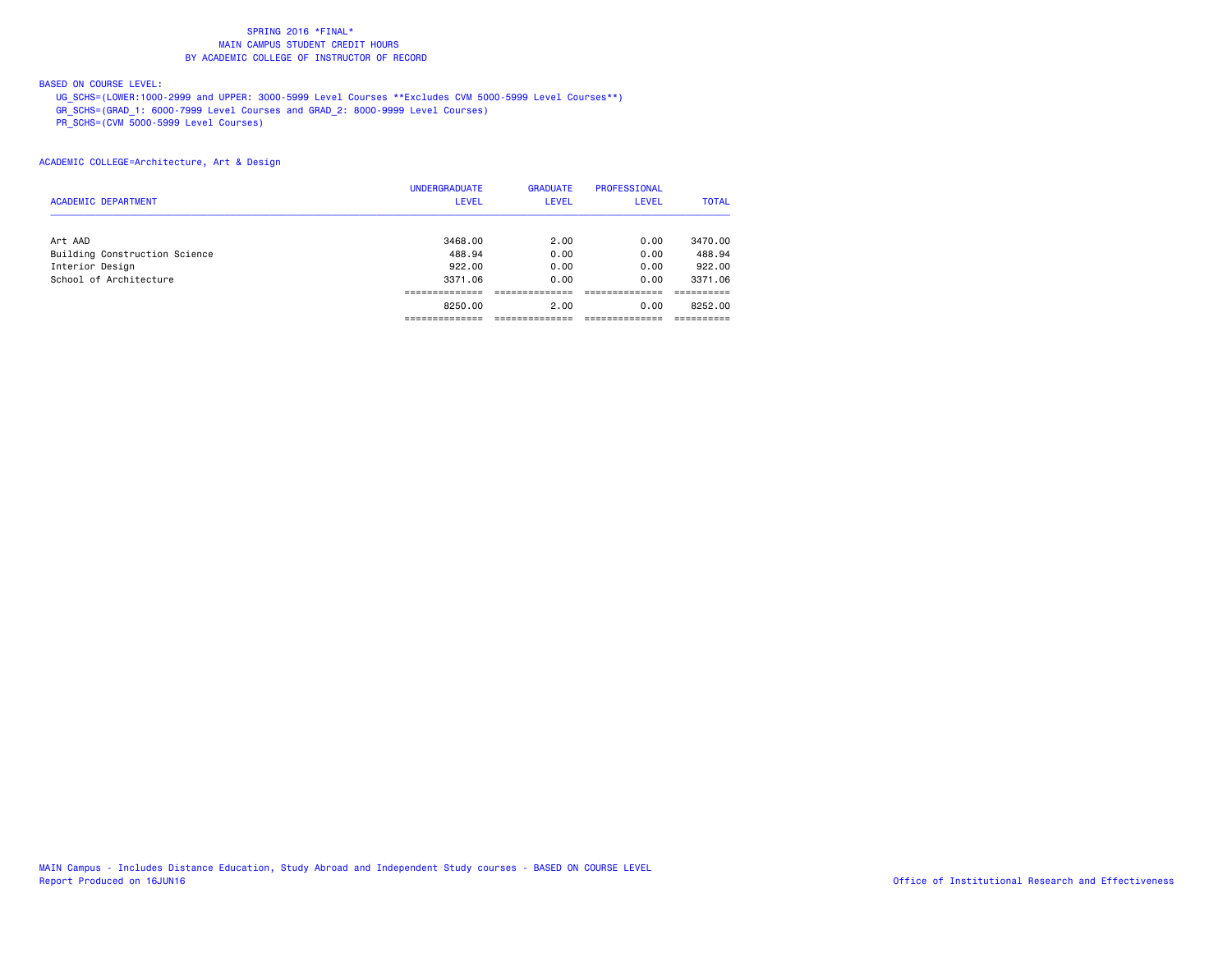# BASED ON COURSE LEVEL:

UG\_SCHS=(LOWER:1000-2999 and UPPER: 3000-5999 Level Courses \*\*Excludes CVM 5000-5999 Level Courses\*\*)

GR\_SCHS=(GRAD\_1: 6000-7999 Level Courses and GRAD\_2: 8000-9999 Level Courses)

PR\_SCHS=(CVM 5000-5999 Level Courses)

### ACADEMIC COLLEGE=Arts & Sciences

|                                            | <b>UNDERGRADUATE</b> | <b>GRADUATE</b> | <b>PROFESSIONAL</b> |              |
|--------------------------------------------|----------------------|-----------------|---------------------|--------------|
| <b>ACADEMIC DEPARTMENT</b>                 | <b>LEVEL</b>         | <b>LEVEL</b>    | <b>LEVEL</b>        | <b>TOTAL</b> |
| Aerospace Studies                          | 156.00               | 0.00            | 0.00                | 156.00       |
| Anthropology & Middle Eastern Cultures     | 1214.00              | 262,00          | 0.00                | 1476.00      |
| Biological Sciences                        | 13189.00             | 664.00          | 0.00                | 13853.00     |
| Chemistry                                  | 8683.00              | 628.00          | 0.00                | 9311.00      |
| Classical & Modern Languages & Literatures | 5420.00              | 54.00           | 0.00                | 5474.00      |
| Communication                              | 8803.00              | 64.00           | 0.00                | 8867.00      |
| English                                    | 10378.50             | 324,00          | 0.00                | 10702.50     |
| Geosciences                                | 7273.00              | 1435,00         | 0.00                | 8708.00      |
| History                                    | 4896.00              | 491.00          | 0.00                | 5387.00      |
| Mathematics & Statistics                   | 15580.00             | 776.00          | 0.00                | 16356.00     |
| Military Science                           | 211.00               | 0.00            | 0.00                | 211.00       |
| Philosophy & Religion                      | 4710.00              | 0.00            | 0.00                | 4710.00      |
| Physics & Astronomy                        | 4693.00              | 432,00          | 0.00                | 5125.00      |
| Political Science & Public Administration  | 3330.00              | 526,00          | 0.00                | 3856.00      |
| Psychology                                 | 6880,00              | 437.00          | 0.00                | 7317,00      |
| Sociology                                  | 8126.00              | 253.00          | 0.00                | 8379.00      |
|                                            |                      |                 |                     |              |
|                                            | 103542.5             | 6346.00         | 0.00                | 109888.50    |
|                                            | ==============       | ==============  | ==============      | ==========   |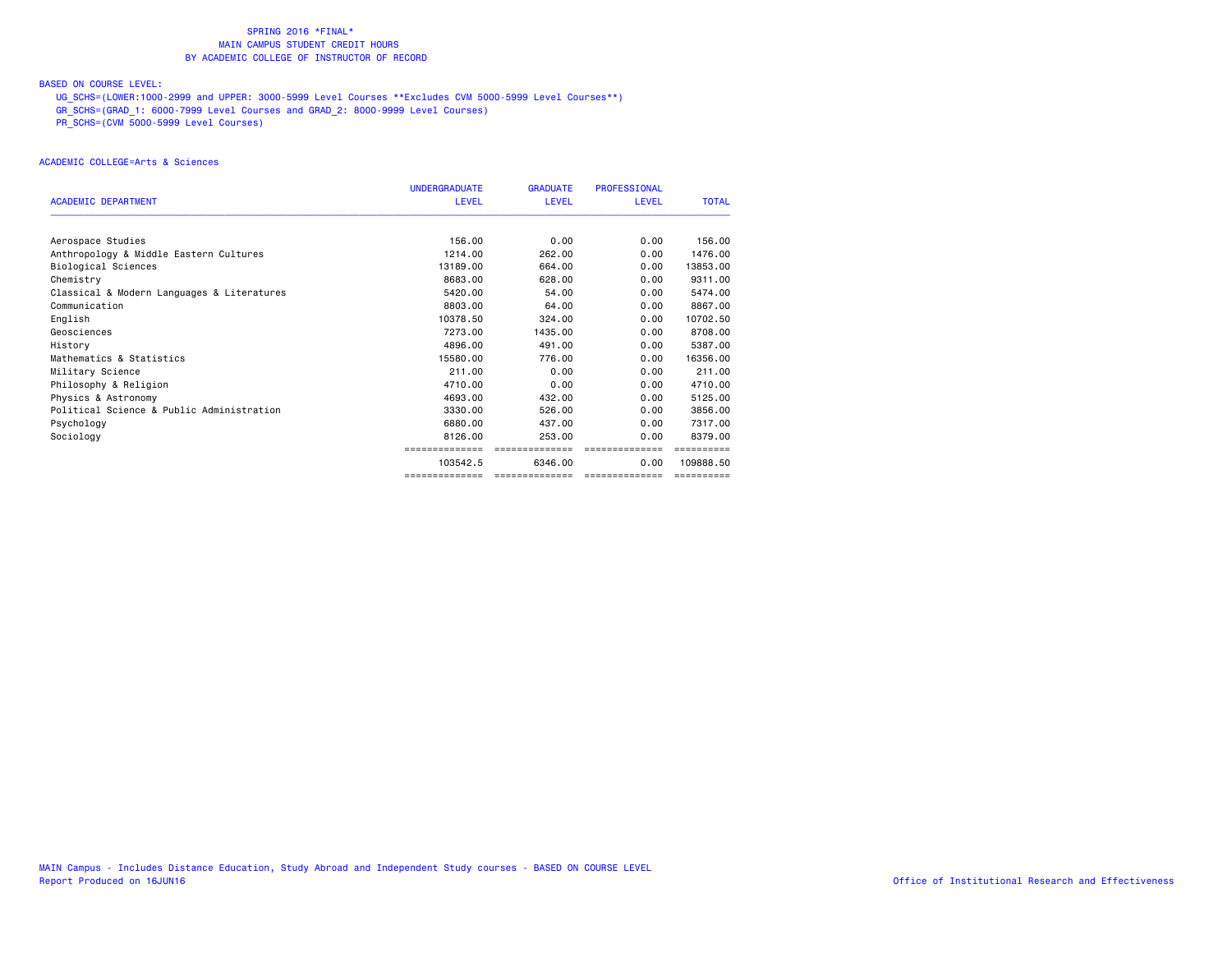# BASED ON COURSE LEVEL:

UG\_SCHS=(LOWER:1000-2999 and UPPER: 3000-5999 Level Courses \*\*Excludes CVM 5000-5999 Level Courses\*\*)

GR\_SCHS=(GRAD\_1: 6000-7999 Level Courses and GRAD\_2: 8000-9999 Level Courses)

PR\_SCHS=(CVM 5000-5999 Level Courses)

### ACADEMIC COLLEGE=Business

| <b>ACADEMIC DEPARTMENT</b>                      | <b>UNDERGRADUATE</b><br><b>LEVEL</b> | <b>GRADUATE</b><br><b>LEVEL</b> | PROFESSIONAL<br>LEVEL | <b>TOTAL</b> |
|-------------------------------------------------|--------------------------------------|---------------------------------|-----------------------|--------------|
| Finance & Economics                             | 7508.00                              | 349.00                          | 0.00                  | 7857.00      |
| Management & Information Systems                | 7292.35                              | 540.00                          | 0.00                  | 7832.35      |
| Marketing, Quantitative Analysis & Business Law | 7540.40                              | 607.00                          | 0.00                  | 8147.40      |
| School of Accountancy                           | 3990.00                              | 369.00                          | 0.00                  | 4359.00      |
|                                                 |                                      |                                 |                       |              |
|                                                 | 26330.75                             | 1865.00                         | 0.00                  | 28195.75     |
|                                                 |                                      |                                 |                       |              |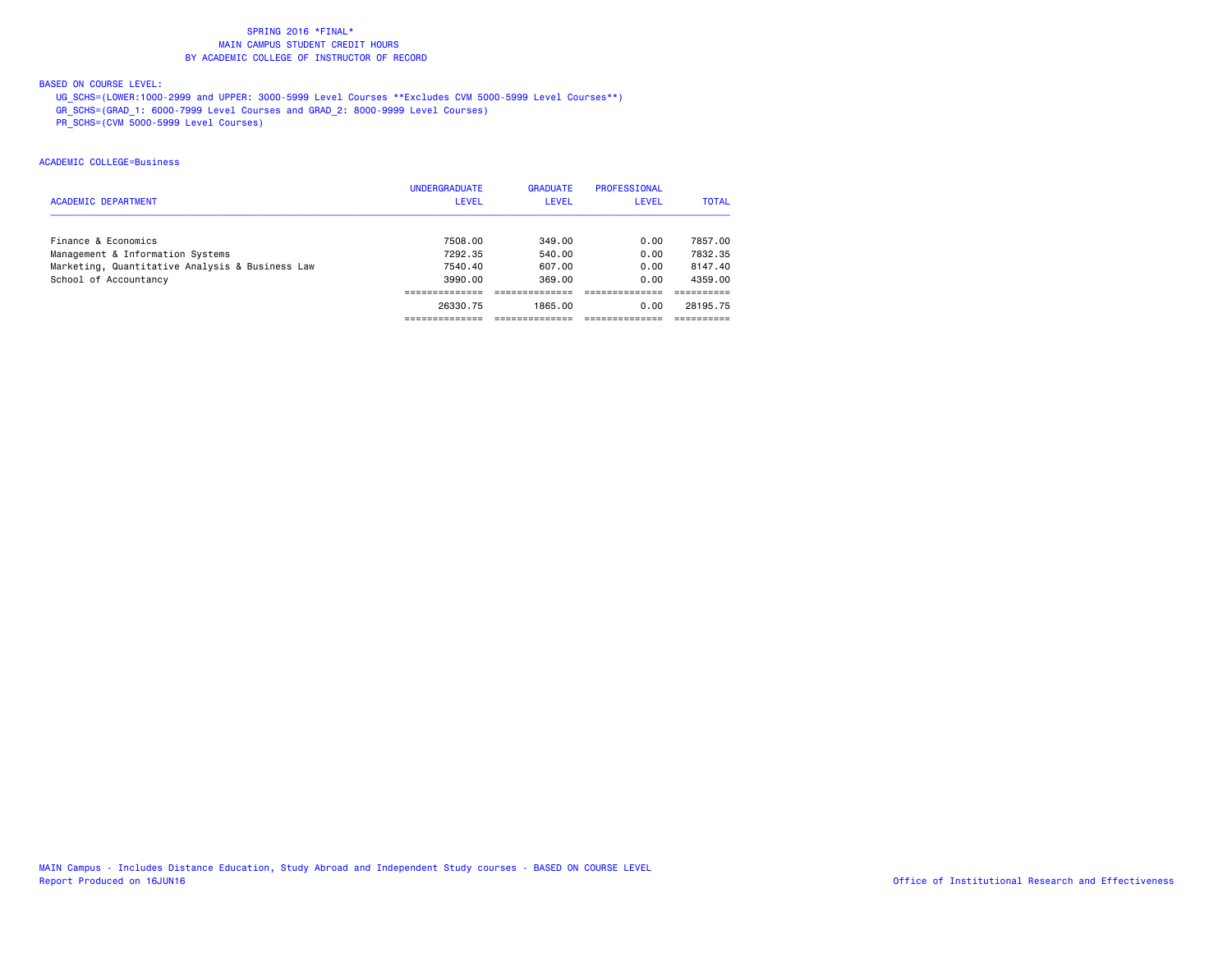# BASED ON COURSE LEVEL:

UG\_SCHS=(LOWER:1000-2999 and UPPER: 3000-5999 Level Courses \*\*Excludes CVM 5000-5999 Level Courses\*\*)

GR\_SCHS=(GRAD\_1: 6000-7999 Level Courses and GRAD\_2: 8000-9999 Level Courses)

PR\_SCHS=(CVM 5000-5999 Level Courses)

## ACADEMIC COLLEGE=Education

| <b>ACADEMIC DEPARTMENT</b>                          | <b>UNDERGRADUATE</b><br><b>LEVEL</b> | <b>GRADUATE</b><br><b>LEVEL</b> | <b>PROFESSIONAL</b><br><b>LEVEL</b> | <b>TOTAL</b> |
|-----------------------------------------------------|--------------------------------------|---------------------------------|-------------------------------------|--------------|
| Counseling, Educational Psychology, and Foundations | 5054.45                              | 1497.00                         | 0.00                                | 6551.45      |
| Curriculum, Instruction & Special Education         | 7027.00                              | 1009.00                         | 0.00                                | 8036.00      |
| Educational Leadership                              | 1324.00                              | 910.00                          | 0.00                                | 2234.00      |
| Instructional Systems & Workforce Development       | 3654.00                              | 358.00                          | 0.00                                | 4012.00      |
| Kinesiology                                         | 8527.00                              | 376.00                          | 0.00                                | 8903.00      |
| Music                                               | 3357.00                              | 0.00                            | 0.00                                | 3357.00      |
|                                                     |                                      |                                 |                                     |              |
|                                                     | 28943.45                             | 4150.00                         | 0.00                                | 33093.45     |
|                                                     |                                      |                                 |                                     |              |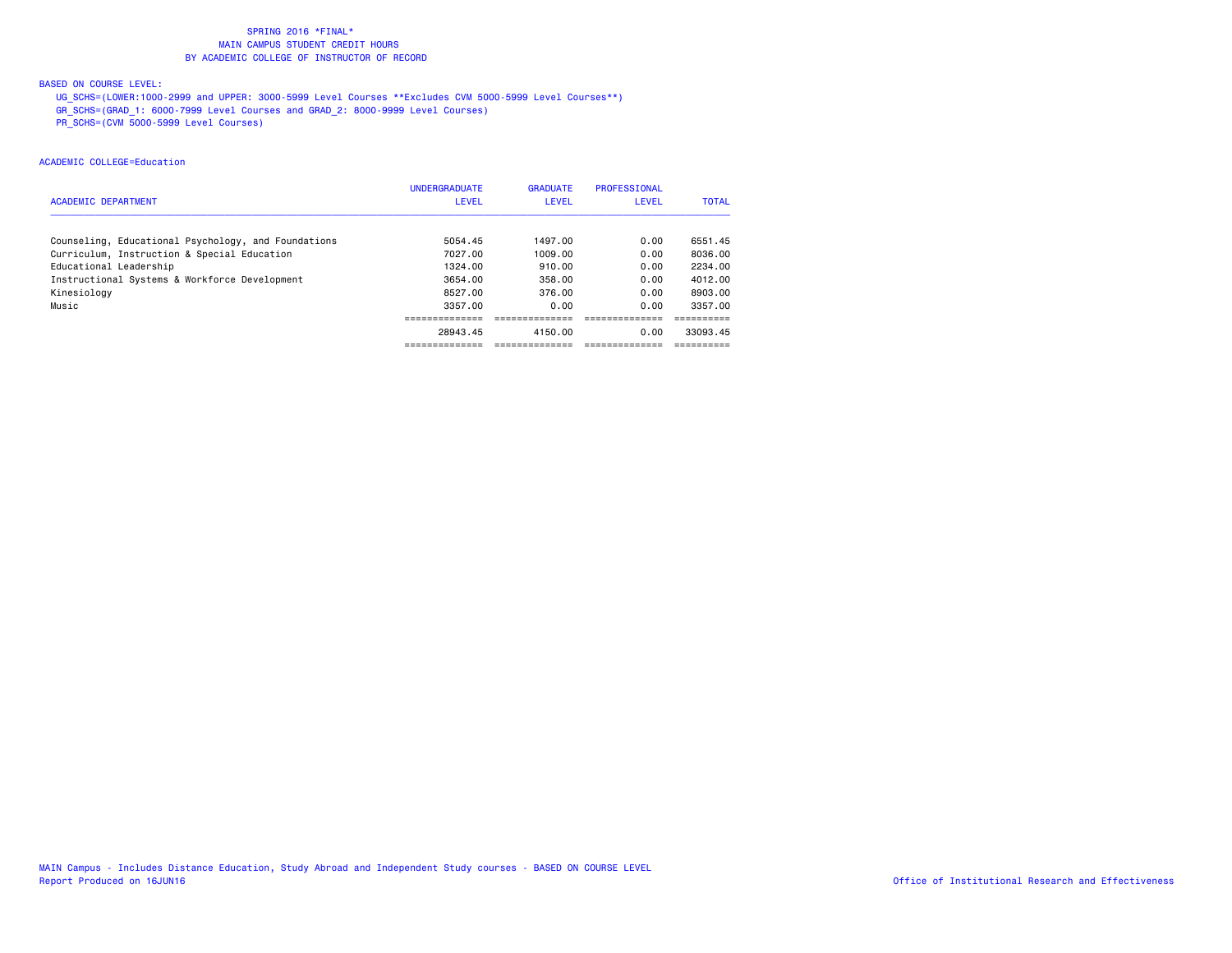# BASED ON COURSE LEVEL:

UG\_SCHS=(LOWER:1000-2999 and UPPER: 3000-5999 Level Courses \*\*Excludes CVM 5000-5999 Level Courses\*\*)

GR\_SCHS=(GRAD\_1: 6000-7999 Level Courses and GRAD\_2: 8000-9999 Level Courses)

PR\_SCHS=(CVM 5000-5999 Level Courses)

### ACADEMIC COLLEGE=Engineering

|                                   | <b>UNDERGRADUATE</b> | <b>GRADUATE</b> | <b>PROFESSIONAL</b> |              |
|-----------------------------------|----------------------|-----------------|---------------------|--------------|
| ACADEMIC DEPARTMENT               | <b>LEVEL</b>         | <b>LEVEL</b>    | <b>LEVEL</b>        | <b>TOTAL</b> |
|                                   |                      |                 |                     |              |
| Aerospace Engineering             | 3462.00              | 677.00          | 0.00                | 4139.00      |
| Ag & Bio Engineering              | 977.00               | 157.00          | 0.00                | 1134.00      |
| Civil & Environmental Engineering | 1985,00              | 434,00          | 0.00                | 2419,00      |
| Computer Science & Engineering    | 4032.50              | 756.00          | 0.00                | 4788.50      |
| Electrical & Computer Engineering | 2588.00              | 749.00          | 0.00                | 3337.00      |
| Industrial & Systems Engineering  | 2872.00              | 584.00          | 0.00                | 3456.00      |
| Mechanical Engineering            | 3359.00              | 880.80          | 0.00                | 4239.80      |
| School of Chemical Engineering    | 2677.00              | 190.00          | 0.00                | 2867.00      |
|                                   |                      |                 |                     |              |
|                                   | 21952.50             | 4427.80         | 0.00                | 26380.30     |
|                                   | ==============       | -------------   |                     |              |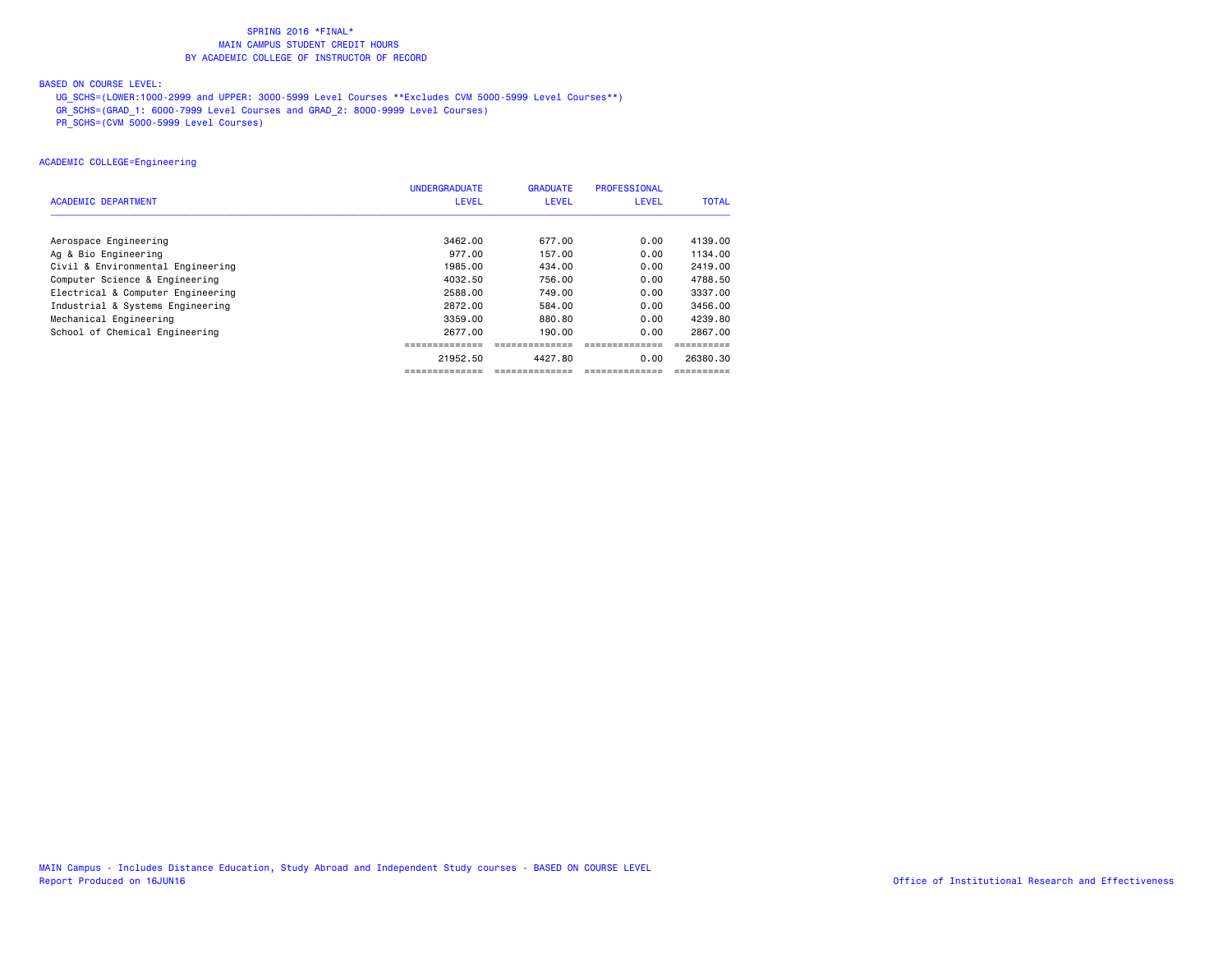# BASED ON COURSE LEVEL:

 UG\_SCHS=(LOWER:1000-2999 and UPPER: 3000-5999 Level Courses \*\*Excludes CVM 5000-5999 Level Courses\*\*) GR\_SCHS=(GRAD\_1: 6000-7999 Level Courses and GRAD\_2: 8000-9999 Level Courses)

PR\_SCHS=(CVM 5000-5999 Level Courses)

### ACADEMIC COLLEGE=Forest Resources

| <b>ACADEMIC DEPARTMENT</b>        | <b>UNDERGRADUATE</b><br><b>LEVEL</b> | <b>GRADUATE</b><br>LEVEL | PROFESSIONAL<br>LEVEL | <b>TOTAL</b> |
|-----------------------------------|--------------------------------------|--------------------------|-----------------------|--------------|
| Forestry                          | 1363.00                              | 324.00                   | 0.00                  | 1687.00      |
| Sustainable Bioproducts           | 30.00                                | 311,00                   | 0.00                  | 341,00       |
| Wildlife, Fisheries & Aquaculture | 822,00                               | 521.00                   | 0.00                  | 1343.00      |
|                                   |                                      |                          |                       |              |
|                                   | 2215.00                              | 1156.00                  | 0.00                  | 3371.00      |
|                                   |                                      |                          |                       |              |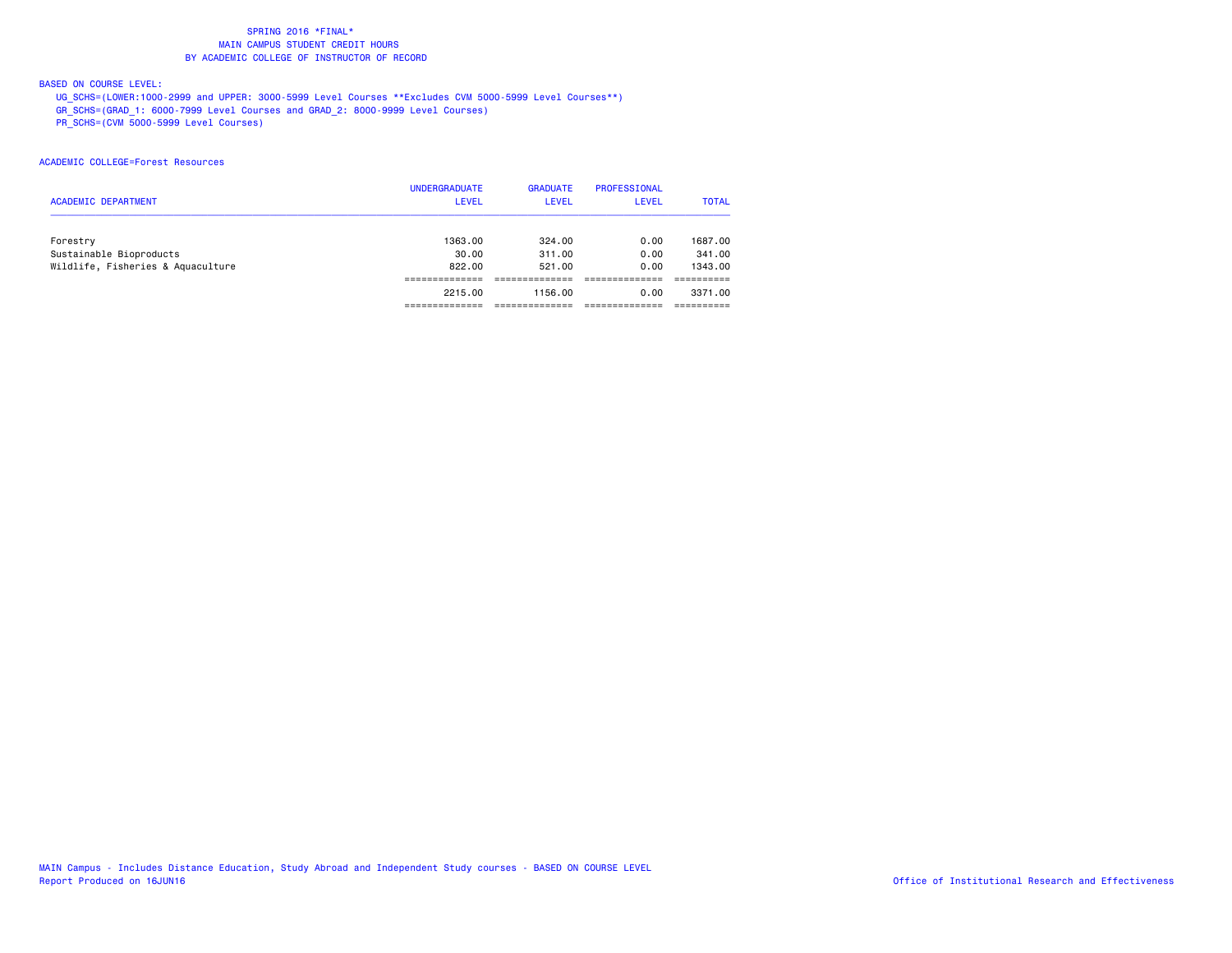# BASED ON COURSE LEVEL:

UG\_SCHS=(LOWER:1000-2999 and UPPER: 3000-5999 Level Courses \*\*Excludes CVM 5000-5999 Level Courses\*\*)

GR\_SCHS=(GRAD\_1: 6000-7999 Level Courses and GRAD\_2: 8000-9999 Level Courses)

PR\_SCHS=(CVM 5000-5999 Level Courses)

### ACADEMIC COLLEGE=Veterinary Medicine

| <b>ACADEMIC DEPARTMENT</b> | <b>UNDERGRADUATE</b><br><b>LEVEL</b> | <b>GRADUATE</b><br><b>LEVEL</b> | <b>PROFESSIONAL</b><br><b>LEVEL</b> | <b>TOTAL</b> |
|----------------------------|--------------------------------------|---------------------------------|-------------------------------------|--------------|
| Veterinary Medicine        | 868.50                               | 489.00                          | 6322.50                             | 7680.00      |
|                            |                                      |                                 |                                     |              |
|                            | 868,50                               | 489.00                          | 6322.50                             | 7680.00      |
|                            |                                      |                                 |                                     |              |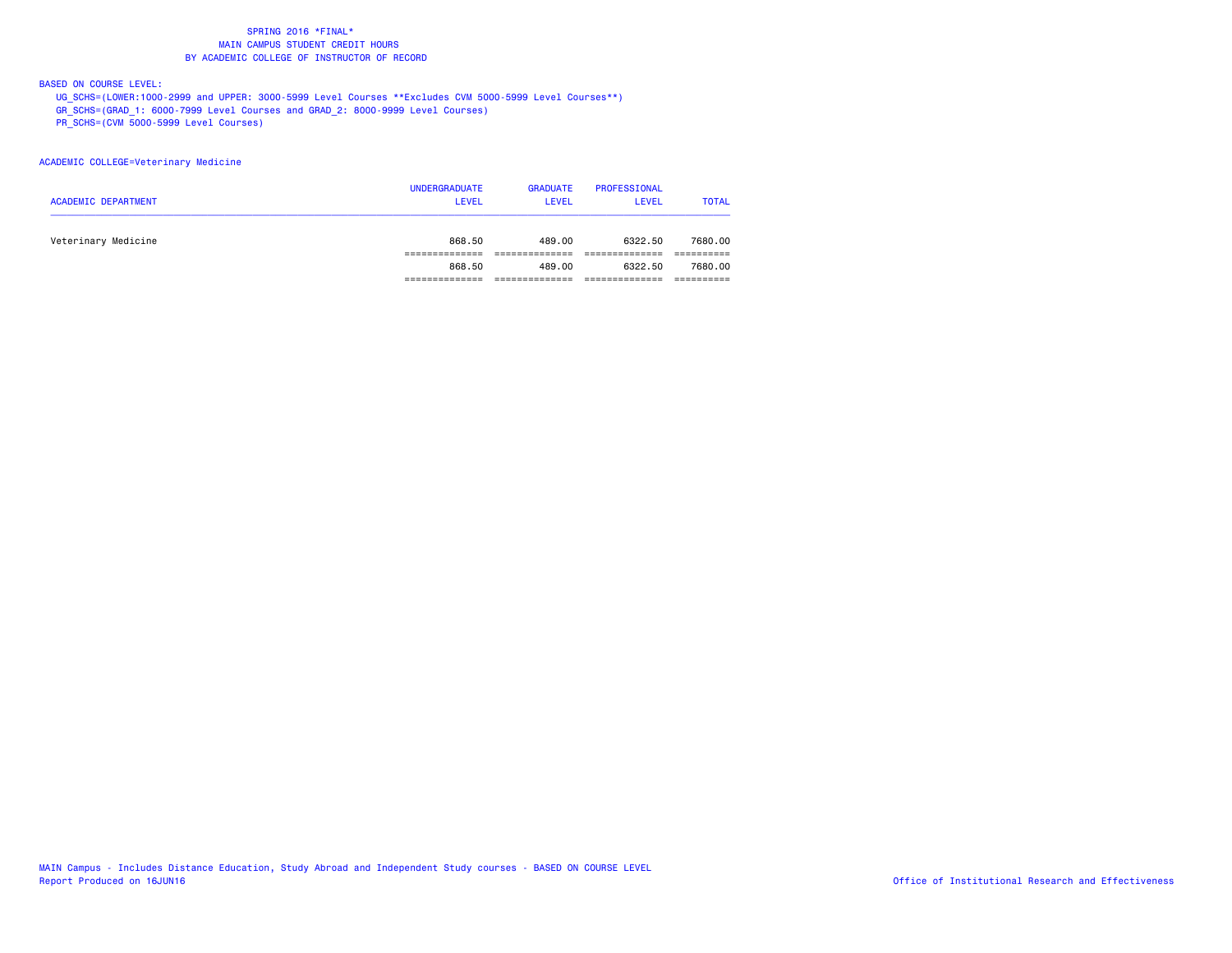## ACADEMIC COLLEGE=Agriculture & Life Sciences

| <b>ACADEMIC DEPARTMENT</b>                                                                          | Instructor Name    | Rank                              | <b>Tenure</b><br><b>Status</b> | <b>Course</b><br>Cip# | <b>CRN</b>                     | Course #                               |                 | Crs                    | Sec Type Title                                                                      | Inst<br>Per          | <b>UG</b><br><b>SCHS</b> | <b>GR</b><br><b>SCHS</b> | PR<br><b>SCHS</b>                                  | <b>Total</b><br><b>SCHS</b>        |
|-----------------------------------------------------------------------------------------------------|--------------------|-----------------------------------|--------------------------------|-----------------------|--------------------------------|----------------------------------------|-----------------|------------------------|-------------------------------------------------------------------------------------|----------------------|--------------------------|--------------------------|----------------------------------------------------|------------------------------------|
| Ag & Bio Engineering                                                                                | Chesser, Gary      | Non-Faculty                       | Not Applicable                 | 150699                | 10012<br>10013                 | ABE 1083<br>ABE 1083<br>10014 ABE 1083 | 01<br>02<br>03  | C<br>К<br>$\mathsf{K}$ | Technology Design II 1.00<br>Technology Design II 1.00<br>Technology Design II 1.00 |                      | 30.00<br>0.00<br>0.00    | 0.00<br>0.00<br>0.00     | 0.00<br>0.00<br>0.00                               | 30.00<br>0.00<br>0.00              |
|                                                                                                     |                    |                                   |                                |                       |                                |                                        |                 |                        |                                                                                     |                      | 30.00                    | 0.00                     | 0.00                                               | 30.00                              |
|                                                                                                     | Horton, Renita     | Research Assist Pro Non-Ten Track |                                |                       |                                | 140301 15711 ABE 8000                  | 03              | $\Box$                 | Research / Thesis                                                                   | 1.00                 | 0.00                     | 1.00                     | 0.00                                               | 1.00                               |
|                                                                                                     |                    |                                   |                                |                       |                                |                                        |                 |                        |                                                                                     |                      | 0.00                     | 1.00                     | 0.00                                               | 1.00                               |
|                                                                                                     | Linhoss, John      | Non-Faculty                       | Not Applicable                 |                       |                                | 140301 16415 ABE 4000                  | 16              | $\blacksquare$         | Directed Indiv Study 1.00                                                           |                      | 3.00                     | 0.00                     | 0.00                                               | 3.00                               |
|                                                                                                     |                    |                                   |                                |                       |                                |                                        |                 |                        |                                                                                     |                      | 3.00                     | 0.00                     | 0.00                                               | 3.00                               |
|                                                                                                     | Paz, Joel          | Associate Professor Tenured       |                                |                       | 140301 10028<br>10029<br>15715 | ABE 4263<br>ABE 4263<br>ABE 8000       | 01<br>02<br>07  | C<br>K<br>D            | Soil & Water Mgt<br>Soil & Water Mgt<br>Research / Thesis                           | 1.00<br>1.00<br>1.00 | 105.00<br>0.00<br>0.00   | 0.00<br>0.00<br>9.00     | 0.00<br>0.00<br>0.00                               | 105.00<br>0.00<br>9.00             |
|                                                                                                     |                    |                                   |                                |                       | 15731<br>143801 10018          | ABE 9000<br>ABE 2873                   | 07<br>01        | D<br>C                 | Research / Diss<br>Land Surveying                                                   | 1.00<br>1.00         | 0.00<br>63.00            | 23.00<br>0.00            | 0.00<br>0.00                                       | 23.00<br>63.00                     |
|                                                                                                     |                    |                                   |                                |                       | 10019                          | ABE 2873                               | 02              | К                      | Land Surveying                                                                      | 1.00                 | 0.00                     | 0.00                     | 0.00                                               | 0.00                               |
|                                                                                                     |                    |                                   |                                |                       | 10020                          | ABE 2873                               | 03              | K                      | Land Surveying                                                                      | 1.00                 | 0.00                     | 0.00                     | 0.00                                               | 0.00                               |
|                                                                                                     |                    |                                   |                                |                       | 10021                          | ABE 2873                               | HO1 C           |                        | Land Surveying                                                                      | 1.00                 | 3.00                     | 0.00                     | 0.00                                               | 3.00                               |
|                                                                                                     |                    |                                   |                                |                       | 150699 10036                   | ABE 6263                               | 01              | C                      | Soil & Water Mgt                                                                    | 1.00                 | 0.00                     | 3.00                     | 0.00                                               | 3.00                               |
|                                                                                                     |                    |                                   |                                |                       | 10037                          | ABE 6263                               | 02 K            |                        | Soil & Water Mgt                                                                    | 1.00                 | 0.00                     | 0.00                     | 0.00                                               | 0.00                               |
|                                                                                                     |                    |                                   |                                |                       |                                |                                        |                 |                        |                                                                                     |                      | 171.00                   | 35.00                    | 0.00                                               | 206.00                             |
|                                                                                                     | Purswell, Joseph   | Non-Employee                      | Not Applicable                 |                       |                                | 140301 15733 ABE 9000                  | 09              | $\mathsf{D}$           | Research / Diss                                                                     | 1.00                 | 0.00                     | 11.00                    | 0.00                                               | 11.00                              |
|                                                                                                     |                    |                                   |                                |                       |                                |                                        |                 |                        |                                                                                     |                      | 0.00                     | 11.00                    | 0.00                                               | 11.00                              |
|                                                                                                     | Simpson, Chartrisa | Assistant Professor Ten Track     |                                |                       | 140301 15261                   | ABE 4000                               | 04              | $\blacksquare$         | Directed Indiv Study 1.00                                                           |                      | 3.00                     | 0.00                     | 0.00                                               | 3.00                               |
|                                                                                                     |                    |                                   |                                |                       | 15262                          | ABE 4000                               | 05              | $\mathbf{I}$           | Directed Indiv Study 1.00                                                           |                      | 3.00                     | 0.00                     | 0.00                                               | 3.00                               |
|                                                                                                     |                    |                                   |                                |                       | 15263                          | ABE 4000                               | 06              | $\mathbf{I}$           | Directed Indiv Study 1.00                                                           |                      | 3.00                     | 0.00                     | 0.00                                               | 3.00                               |
|                                                                                                     |                    |                                   |                                |                       | 15264                          | ABE 4000                               | 07              | $\mathbf{I}$           | Directed Indiv Study 1.00                                                           |                      | 1.00                     | 0.00                     | 0.00                                               | 1.00                               |
|                                                                                                     |                    |                                   |                                |                       | 15265                          | ABE 4000                               | 08              | $\mathbf{I}$           | Directed Indiv Study                                                                | 1.00                 | 2.00                     | 0.00                     | 0.00                                               | 2.00                               |
|                                                                                                     |                    |                                   |                                |                       | 15734                          | ABE 9000                               | 10 <sub>1</sub> | D                      | Research / Diss                                                                     | 1.00                 | 0.00                     | 2.00                     | 0.00                                               | 2.00                               |
|                                                                                                     |                    |                                   |                                |                       | 140501 10025                   | ABE 3813                               | 01              | C                      | Bio Prop Of Mat                                                                     | 1.00                 | 225.00                   | 0.00                     | 0.00                                               | 225.00                             |
|                                                                                                     |                    |                                   |                                |                       | 10026<br>10027                 | ABE 3813<br>ABE 3813                   | 02<br>03        | K<br>K                 | Bio Prop Of Mat<br>Bio Prop Of Mat                                                  | 1.00<br>1.00         | 0.00<br>0.00             | 0.00<br>0.00             | 0.00<br>0.00                                       | 0.00<br>0.00                       |
|                                                                                                     |                    |                                   |                                |                       |                                |                                        |                 |                        |                                                                                     |                      | 237.00                   | 2.00                     | 0.00                                               | 239.00                             |
|                                                                                                     | Ward, Jason        | Extension Assist Pr Non-Ten Track |                                |                       |                                | 140301 15738 ABE 9000                  | 14              | $\mathsf{D}$           | Research / Diss                                                                     | 1.00                 | 0.00                     | 6.00                     | 0.00                                               | 6.00                               |
|                                                                                                     |                    |                                   |                                |                       |                                |                                        |                 |                        |                                                                                     |                      | 0.00                     | 6.00                     | 0.00                                               | 6.00                               |
|                                                                                                     | Yu, Fei            | Associate Professor Tenured       |                                |                       |                                | 140301 15740 ABE 9000                  | 16              | $\mathsf{D}$           | Research / Diss                                                                     | 1.00                 | 0.00                     | 13.00                    | 0.00                                               | 13.00                              |
|                                                                                                     |                    |                                   |                                |                       |                                |                                        |                 |                        |                                                                                     |                      | 0.00                     | 13.00                    | 0.00                                               | 13.00                              |
| =====================================<br>Ag & Bio Engineering<br>---------------------------------- |                    |                                   |                                |                       |                                |                                        |                 |                        |                                                                                     |                      | 441.00                   | 68.00<br><b>COORDING</b> | ======== ======== ========<br>0.00<br>$=$ ======== | ==========<br>509.00<br>========== |

MAIN Campus - Includes Distance Education, Study Abroad and Independent Study courses - BASED ON COURSE LEVEL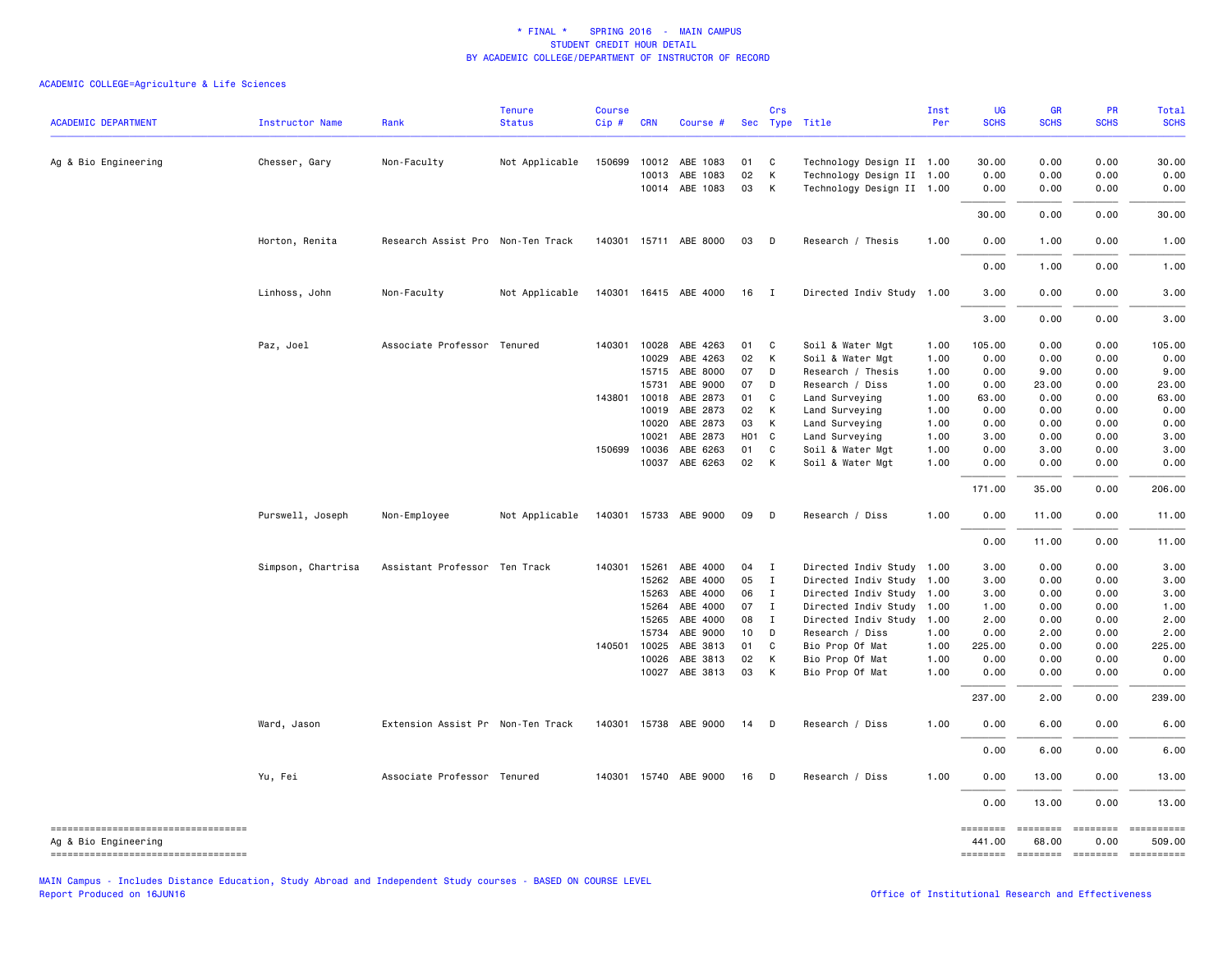| <b>ACADEMIC DEPARTMENT</b> | <b>Instructor Name</b> | Rank                                                   | <b>Tenure</b><br><b>Status</b> | <b>Course</b><br>Cip# | <b>CRN</b>   | Course #                 |                   | Crs            | Sec Type Title            | Inst<br>Per | <b>UG</b><br><b>SCHS</b> | <b>GR</b><br><b>SCHS</b> | <b>PR</b><br><b>SCHS</b> | <b>Total</b><br><b>SCHS</b> |
|----------------------------|------------------------|--------------------------------------------------------|--------------------------------|-----------------------|--------------|--------------------------|-------------------|----------------|---------------------------|-------------|--------------------------|--------------------------|--------------------------|-----------------------------|
|                            |                        |                                                        |                                |                       |              |                          |                   |                |                           |             |                          |                          |                          |                             |
| Agricultural Economics     | Barefield, Danny       | Extension Professor Non-Ten Track                      |                                |                       | 010103 10135 | AEC 2713                 | 01                | C              | Intro to Food & Reso 1.00 |             | 303.00                   | 0.00                     | 0.00                     | 303.00                      |
|                            |                        |                                                        |                                |                       | 10136        | AEC 2713                 | H <sub>01</sub> C |                | Honors Intro Food & 1.00  |             | 6.00                     | 0.00                     | 0.00                     | 6.00                        |
|                            |                        |                                                        |                                |                       |              | 13664 AEC 8713           | 501 C             |                | Rural Comm & Econ De 1.00 |             | 0.00                     | 27.00                    | 0.00                     | 27.00                       |
|                            |                        |                                                        |                                |                       |              |                          |                   |                |                           |             | 309.00                   | 27.00                    | 0.00                     | 336.00                      |
|                            | Barnett, Barry         | Professor                                              | Tenured                        |                       |              | 010103 14864 AEC 8000    | 01                | D              | Research / Thesis         | 1.00        | 0.00                     | 3.00                     | 0.00                     | 3.00                        |
|                            |                        |                                                        |                                |                       |              |                          |                   |                |                           |             | 0.00                     | 3.00                     | 0.00                     | 3.00                        |
|                            | Coatney, Kalyn         | Associate Professor Tenured                            |                                |                       | 010103 14088 | AEC 8403                 | 01                | C              | Game Theory               | 1.00        | 0.00                     | 36.00                    | 0.00                     | 36.00                       |
|                            |                        |                                                        |                                |                       | 14865        | AEC 8000                 | 02                | D              | Research / Thesis         | 1.00        | 0.00                     | 6.00                     | 0.00                     | 6.00                        |
|                            |                        |                                                        |                                |                       |              | 240101 16231 HON 4000    | 26                | $\mathbf{I}$   | Directed Individual       | 1.00        | 3.00                     | 0.00                     | 0.00                     | 3.00                        |
|                            |                        |                                                        |                                |                       |              |                          |                   |                |                           |             | 3.00                     | 42.00                    | 0.00                     | 45.00                       |
|                            |                        |                                                        |                                |                       |              |                          |                   |                |                           |             |                          |                          |                          |                             |
|                            | Coble, Keith           | Professor                                              | Tenured                        |                       | 010103 10144 | AEC 4413                 | 01                | C              | Public Problems of A 1.00 |             | 123.00                   | 0.00                     | 0.00                     | 123.00                      |
|                            |                        |                                                        |                                |                       | 10149        | AEC 6413                 | 01                | C              | Public Problem Of Ag 1.00 |             | 0.00                     | 9.00                     | 0.00                     | 9.00                        |
|                            |                        |                                                        |                                |                       |              | 10154 AEC 8621           | 01                | C              | Research Seminar II 1.00  |             | 0.00                     | 6.00                     | 0.00                     | 6.00                        |
|                            |                        |                                                        |                                |                       |              |                          |                   |                |                           |             | 123.00                   | 15.00                    | 0.00                     | 138.00                      |
|                            |                        | Collart Dinarte, Alb Extension Assist Pr Non-Ten Track |                                |                       |              | 010103 10146 AEC 4711 01 |                   | - L            | Agri-marketing Pract 1.00 |             | 5.00                     | 0.00                     | 0.00                     | 5.00                        |
|                            |                        |                                                        |                                |                       |              |                          |                   |                |                           |             | 5.00                     | 0.00                     | 0.00                     | 5.00                        |
|                            | Harri, Ardian          | Associate Professor Tenured                            |                                |                       |              | 010103 14866 AEC 8000    | 03                | D              | Research / Thesis         | 1.00        | 0.00                     | 6.00                     | 0.00                     | 6.00                        |
|                            |                        |                                                        |                                |                       |              |                          |                   |                |                           |             | 0.00                     | 6.00                     | 0.00                     | 6.00                        |
|                            | Interis, Matthew       | Associate Professor Tenured                            |                                |                       | 010103 10148 | AEC 6233                 | 01                | C              | Environmental Econom      | 1.00        | 0.00                     | 3.00                     | 0.00                     | 3.00                        |
|                            |                        |                                                        |                                |                       |              | 16171 AEC 4000           | 01                | $\mathbf{I}$   | Directed Indiv Study 1.00 |             | 3.00                     | 0.00                     | 0.00                     | 3.00                        |
|                            |                        |                                                        |                                |                       | 030103 10140 | AEC 3233                 | 01                | C              | Intro to Env Econ &       | 1.00        | 180.00                   | 0.00                     | 0.00                     | 180.00                      |
|                            |                        |                                                        |                                |                       | 10141        | AEC 3233                 | H <sub>01</sub> C |                | Honors Intro Env Eco 1.00 |             | 9.00                     | 0.00                     | 0.00                     | 9.00                        |
|                            |                        |                                                        |                                |                       | 10143        | AEC 4233                 | 01                | C              | Environmental Econom 1.00 |             | 36.00                    | 0.00                     | 0.00                     | 36.00                       |
|                            |                        |                                                        |                                |                       |              |                          |                   |                |                           |             | 228.00                   | 3.00                     | 0.00                     | 231.00                      |
|                            | Li, Xiaofei            | Non-Faculty                                            | Not Applicable                 |                       |              | 010103 10152 AEC 8143    | 01                | C <sub>c</sub> | Ag Prod Economics         | 1.00        | 0.00                     | 18.00                    | 0.00                     | 18.00                       |
|                            |                        |                                                        |                                |                       |              |                          |                   |                |                           |             | 0.00                     | 18.00                    | 0.00                     | 18.00                       |
|                            | Little, Randall        | Professor                                              | Tenured                        |                       | 010101 10145 | AEC 4530                 | 01                | Ε              | Internship AEC-AGBM       | 1.00        | 6.00                     | 0.00                     | 0.00                     | 6.00                        |
|                            |                        |                                                        |                                |                       |              | 10150 AEC 6530           | 01                | E              | Internship AEC-AGBM       | 1.00        | 0.00                     | 3.00                     | 0.00                     | 3.00                        |
|                            |                        |                                                        |                                |                       |              | 450603 10137 AEC 3113    | 01                | C              | Intro To Quant Econ       | 1.00        | 90.00                    | 0.00                     | 0.00                     | 90.00                       |
|                            |                        |                                                        |                                |                       |              |                          |                   |                |                           |             |                          |                          |                          |                             |
|                            |                        |                                                        |                                |                       |              |                          |                   |                |                           |             | 96.00                    | 3.00                     | 0.00                     | 99.00                       |
|                            | Petrolia, Daniel       | Associate Professor Tenured                            |                                |                       |              | 010103 14867 AEC 8000    | 04                | D              | Research / Thesis         | 1.00        | 0.00                     | 6.00                     | 0.00                     | 6.00                        |
|                            |                        |                                                        |                                |                       |              |                          |                   |                |                           |             | 0.00                     | 6.00                     | 0.00                     | 6.00                        |
|                            | Tack, Jesse            | Associate Professor Tenured                            |                                |                       |              | 010103 10147 AEC 6223    | 01                | C              | Applied Quant Anal I 1.00 |             | 0.00                     | 9.00                     | 0.00                     | 9.00                        |
|                            |                        |                                                        |                                |                       |              | 10151 AEC 8123           | 01                | C              | Market Org & Struc        | 1.00        | 0.00                     | 21.00                    | 0.00                     | 21.00                       |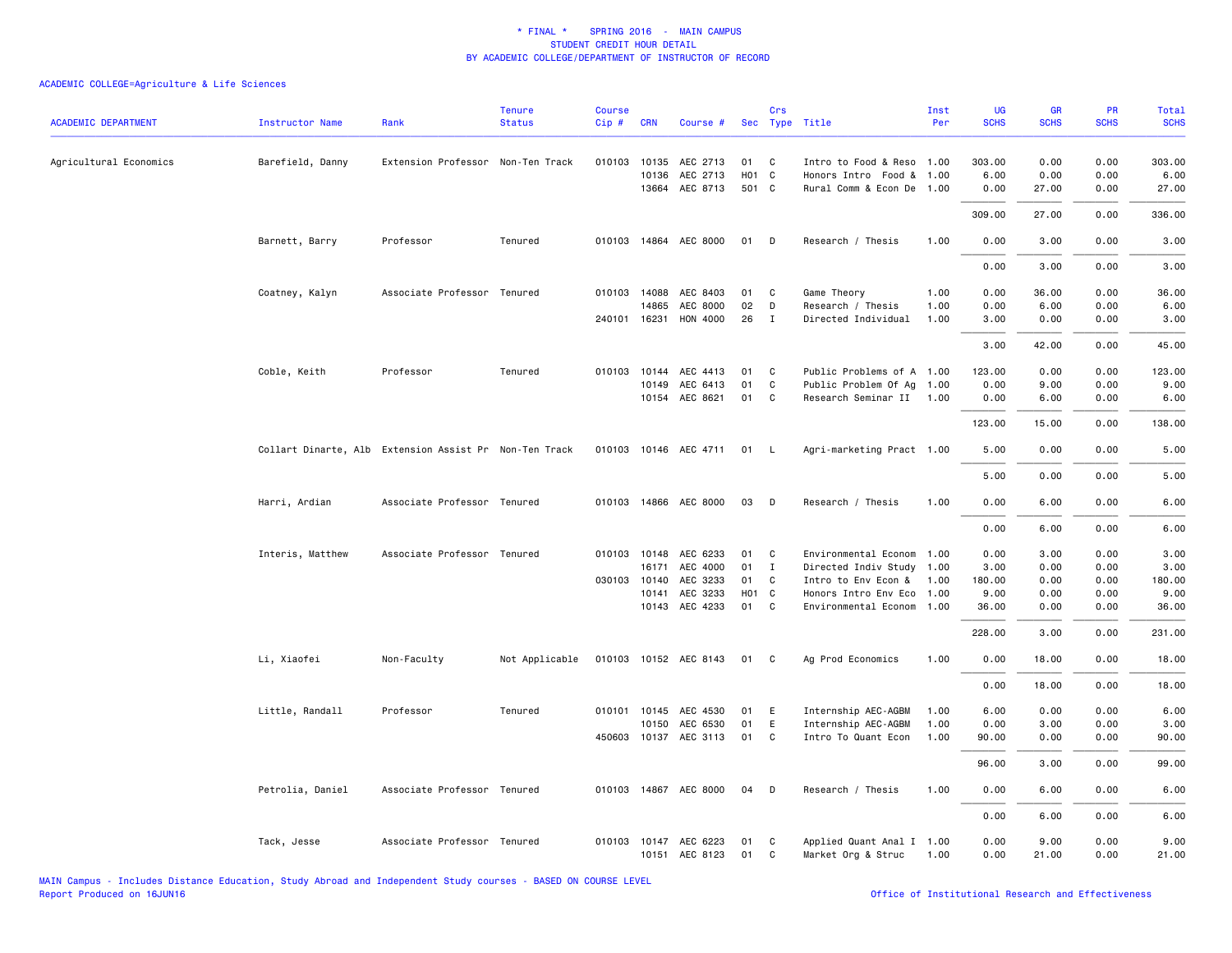| <b>ACADEMIC DEPARTMENT</b>            | <b>Instructor Name</b> | Rank                          | Tenure<br><b>Status</b> | Course<br>Cip #  | <b>CRN</b>     | Course #                   |          | Crs       | Sec Type Title                                   | Inst<br>Per  | UG<br><b>SCHS</b>                                                       | <b>GR</b><br><b>SCHS</b> | <b>PR</b><br><b>SCHS</b> | Total<br><b>SCHS</b>  |
|---------------------------------------|------------------------|-------------------------------|-------------------------|------------------|----------------|----------------------------|----------|-----------|--------------------------------------------------|--------------|-------------------------------------------------------------------------|--------------------------|--------------------------|-----------------------|
| Agricultural Economics                | Tack, Jesse            | Associate Professor Tenured   |                         | 010103<br>450603 | 14868          | AEC 8000<br>10142 AEC 4223 | 05<br>01 | - D<br>C. | Research / Thesis<br>Applied Quant Anal i        | 1.00<br>1.00 | 0.00<br>84.00                                                           | 4.00<br>0.00             | 0.00<br>0.00             | 4.00<br>84.00         |
|                                       |                        |                               |                         |                  |                |                            |          |           |                                                  |              | 84.00                                                                   | 34.00                    | 0.00                     | 118,00                |
|                                       | Walters, Lurleen       | Assistant Professor Ten Track |                         | 010101<br>450605 | 10138<br>10139 | AEC 3133<br>AEC 3213       | 01<br>01 | C.        | Introductory Agribus 1.00<br>International Trade | 1.00         | 177.00<br>129.00                                                        | 0.00<br>0.00             | 0.00<br>0.00             | 177.00<br>129.00      |
|                                       |                        |                               |                         |                  |                |                            |          |           |                                                  |              | 306,00                                                                  | 0.00                     | 0.00                     | 306.00                |
| ====================================  |                        |                               |                         |                  |                |                            |          |           |                                                  |              | ========                                                                |                          |                          | $=$ = = = = = = = = = |
| Agricultural Economics                |                        |                               |                         |                  |                |                            |          |           |                                                  |              | 1154.00                                                                 | 157.00                   | 0.00                     | 1311.00               |
| ===================================== |                        |                               |                         |                  |                |                            |          |           |                                                  |              | $\qquad \qquad \equiv \equiv \equiv \equiv \equiv \equiv \equiv \equiv$ | ========                 | ========                 | ==========            |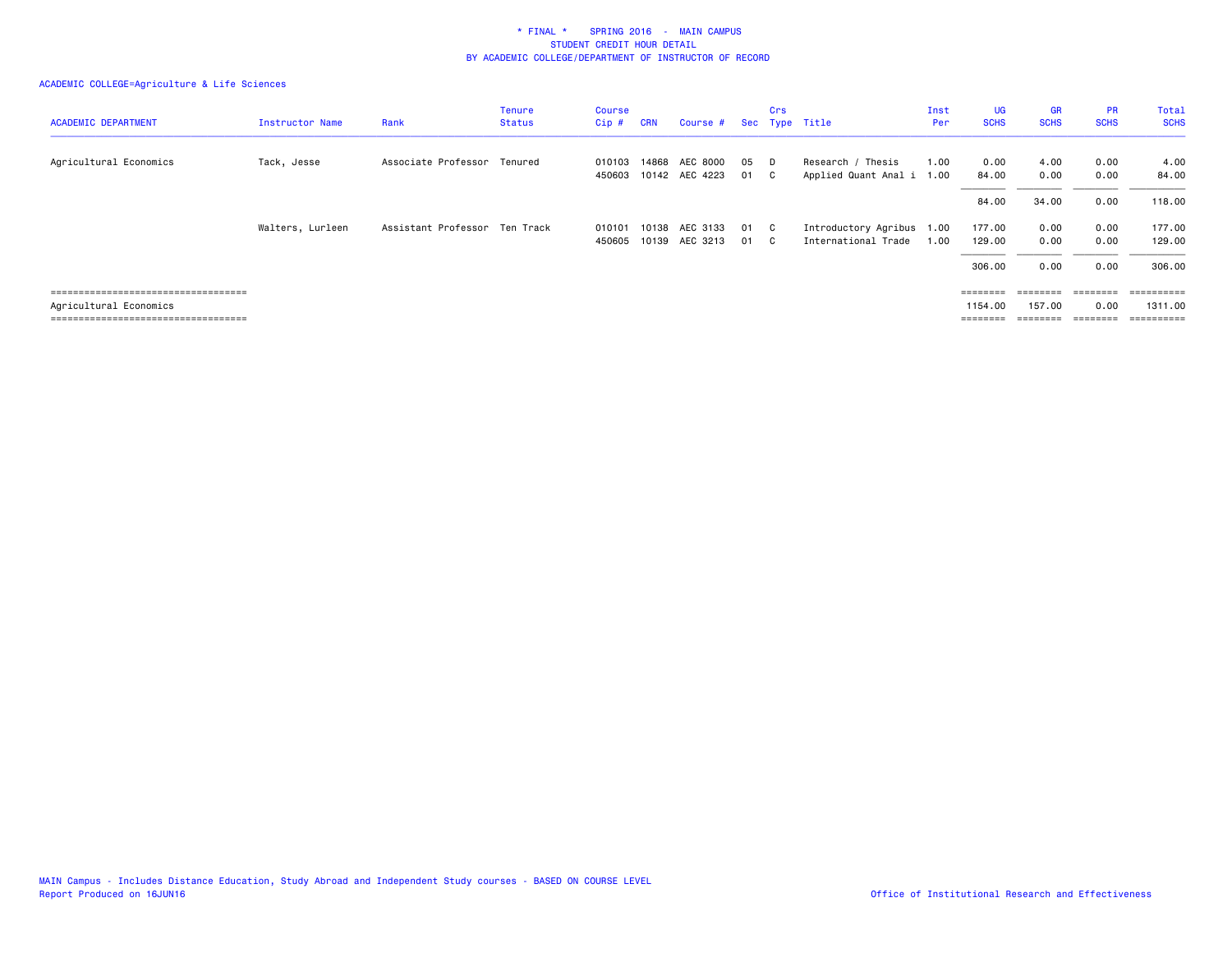| <b>ACADEMIC DEPARTMENT</b> | <b>Instructor Name</b> | Rank                                               | <b>Tenure</b><br><b>Status</b> | <b>Course</b><br>Cip# | <b>CRN</b>   | Course #              |       | Crs            | Sec Type Title            | Inst<br>Per | <b>UG</b><br><b>SCHS</b> | <b>GR</b><br><b>SCHS</b> | <b>PR</b><br><b>SCHS</b> | Total<br><b>SCHS</b> |
|----------------------------|------------------------|----------------------------------------------------|--------------------------------|-----------------------|--------------|-----------------------|-------|----------------|---------------------------|-------------|--------------------------|--------------------------|--------------------------|----------------------|
|                            |                        |                                                    |                                |                       |              |                       |       |                |                           |             |                          |                          |                          |                      |
| Animal Dairy Science       | Blanton, John          | Professor                                          | Tenured                        | 010901                | 14179        | ADS 1113              | 03    | C              | Animal Science            | 1.00        | 54.00                    | 0.00                     | 0.00                     | 54.00                |
|                            |                        |                                                    |                                |                       | 14180        | ADS 1113              | 04    | C              | Animal Science            | 1.00        | 90.00                    | 0.00                     | 0.00                     | 90.00                |
|                            |                        |                                                    |                                |                       | 14869        | ADS 8000              | 01    | D              | Research/Thesis           | 1.00        | 0.00                     | 1.00                     | 0.00                     | 1.00                 |
|                            |                        |                                                    |                                |                       |              |                       |       |                |                           |             | 144.00                   | 1.00                     | 0.00                     | 145.00               |
|                            | Cavinder, Clay         | Associate Professor Tenured                        |                                | 010000                | 16088        | GA 4000               | 14    | $\mathbf{I}$   | Dis in Agriculture        | 1.00        | 3.00                     | 0.00                     | 0.00                     | 3.00                 |
|                            |                        |                                                    |                                | 010101                | 16130        | ADS 4000              | 01    | $\mathbf{I}$   | Directed Indiv Study      | 1.00        | 3.00                     | 0.00                     | 0.00                     | 3.00                 |
|                            |                        |                                                    |                                |                       | 16131        | ADS 4000              | 02    | $\mathbf{I}$   | Directed Indiv Study      | 1.00        | 3.00                     | 0.00                     | 0.00                     | 3.00                 |
|                            |                        |                                                    |                                |                       | 16132        | ADS 4000              | 03    | $\mathbf I$    | Directed Indiv Study 1.00 |             | 3.00                     | 0.00                     | 0.00                     | 3.00                 |
|                            |                        |                                                    |                                |                       | 16133        | ADS 4000              | 04    | $\mathbf{I}$   | Directed Indiv Study      | 1.00        | 3.00                     | 0.00                     | 0.00                     | 3.00                 |
|                            |                        |                                                    |                                | 010507                | 10089        | ADS 2102              | 01    | L              | Equine Conf/Perf Ev       | 1.00        | 76.00                    | 0.00                     | 0.00                     | 76.00                |
|                            |                        |                                                    |                                | 010901                | 14870        | ADS 8000              | 02    | D              | Research/Thesis           | 1.00        | 0.00                     | 3.00                     | 0.00                     | 3.00                 |
|                            |                        |                                                    |                                |                       | 010999 15979 | ADS 4520              | 02    | E              | Livestock Extension       | 1.00        | 2.00                     | 0.00                     | 0.00                     | 2.00                 |
|                            |                        |                                                    |                                |                       |              |                       |       |                |                           |             | 93.00                    | 3.00                     | 0.00                     | 96.00                |
|                            | Crow, Brett            | Instructor                                         | Non-Ten Track                  | 010901                | 10103        | ADS 4212              | 01    | L              | Livestock Eval            | 1.00        | 52.00                    | 0.00                     | 0.00                     | 52.00                |
|                            |                        |                                                    |                                |                       | 10106        | ADS 4232              | 01    | L              | Adv Livestk Eval          | 1.00        | 12.00                    | 0.00                     | 0.00                     | 12.00                |
|                            |                        |                                                    |                                |                       | 010905 10099 | ADS 3812              | 01    | L              | Dairy Cattle Apprais      | 1.00        | 38.00                    | 0.00                     | 0.00                     | 38.00                |
|                            |                        |                                                    |                                |                       |              |                       |       |                |                           |             | 102.00                   | 0.00                     | 0.00                     | 102.00               |
|                            |                        | Devost-Burnett, Derr Assistant Professor Ten Track |                                | 010000                | 16525        | GA 4000               | 21    | $\mathbf{I}$   | Dis in Agriculture        | 1.00        | 3.00                     | 0.00                     | 0.00                     | 3.00                 |
|                            |                        |                                                    |                                | 010101                | 16572        | ADS 4000              | 05    | $\mathbf I$    | Directed Indiv Study      | 1.00        | 3.00                     | 0.00                     | 0.00                     | 3.00                 |
|                            |                        |                                                    |                                | 010901                | 16471        | ADS 7000              | 04    | $\mathbf{I}$   | Directed Indiv Study      | 1.00        | 0.00                     | 3.00                     | 0.00                     | 3.00                 |
|                            |                        |                                                    |                                |                       | 16477        | ADS 7000              | 07    | $\mathbf{I}$   | Directed Indiv Study 1.00 |             | 0.00                     | 3.00                     | 0.00                     | 3.00                 |
|                            |                        |                                                    |                                |                       |              | 010999 14187 ADS 4440 | 13    | E              | Research Exp Pract        | 1.00        | 4.00                     | 0.00                     | 0.00                     | 4.00                 |
|                            |                        |                                                    |                                |                       |              |                       |       |                |                           |             | 10.00                    | 6.00                     | 0.00                     | 16.00                |
|                            | Dinh, Thu              | Assistant Professor Ten Track                      |                                |                       | 010000 16087 | GA 4000               | 13    | $\mathbf{I}$   | Dis in Agriculture        | 1.00        | 3.00                     | 0.00                     | 0.00                     | 3.00                 |
|                            |                        |                                                    |                                | 010401                | 10096        | ADS 3314              | 01    | C              | Intro to Meat Scienc      | 1.00        | 180.00                   | 0.00                     | 0.00                     | 180.00               |
|                            |                        |                                                    |                                |                       | 10097        | ADS 3314              | 03    | К              | Intro to Meat Scienc      | 1.00        | 0.00                     | 0.00                     | 0.00                     | 0.00                 |
|                            |                        |                                                    |                                |                       | 10098        | ADS 3314              | 04    | К              | Intro to Meat Scienc      | 1.00        | 0.00                     | 0.00                     | 0.00                     | 0.00                 |
|                            |                        |                                                    |                                |                       | 11914        | FNH 3314              | 01    | C              | Intro to Meat Scienc      | 1.00        | 4.00                     | 0.00                     | 0.00                     | 4.00                 |
|                            |                        |                                                    |                                |                       | 11916        | FNH 3314              | 04    | К              | Intro to Meat Scienc      | 1.00        | 0.00                     | 0.00                     | 0.00                     | 0.00                 |
|                            |                        |                                                    |                                |                       | 010901 14889 | ADS 9000              | 09    | D              | Research/Diss             | 1.00        | 0.00                     | 8.00                     | 0.00                     | 8.00                 |
|                            |                        |                                                    |                                |                       |              |                       |       |                |                           |             | 187.00                   | 8.00                     | 0.00                     | 195.00               |
|                            | Graves, Jessica        | Instructor                                         | Non-Ten Track                  | 010101                | 10109        | ADS 4420              | 01    | E              | ADS Internship            | 1.00        | 17.00                    | 0.00                     | 0.00                     | 17.00                |
|                            |                        |                                                    |                                | 010901                | 10080        | ADS 1111              | 01    | C              | Orientation to ADS        | 1.00        | 51.00                    | 0.00                     | 0.00                     | 51.00                |
|                            |                        |                                                    |                                |                       | 10105        | ADS 4221              | S01 S |                | Capstone in Animal &      | 0.50        | 11.50                    | 0.00                     | 0.00                     | 11.50                |
|                            |                        |                                                    |                                |                       |              |                       |       |                |                           |             | 79.50                    | 0.00                     | 0.00                     | 79.50                |
|                            | Karisch, Brandi        | Extension Assist Pr Non-Ten Track                  |                                | 010901                | 10105        | ADS 4221              | S01 S |                | Capstone in Animal &      | 0.50        | 11.50                    | 0.00                     | 0.00                     | 11.50                |
|                            |                        |                                                    |                                |                       | 14872        | ADS 8000              | 04    | D              | Research/Thesis           | 1.00        | 0.00                     | 3.00                     | 0.00                     | 3.00                 |
|                            |                        |                                                    |                                |                       |              | 010999 10122 ADS 4520 | 01    | E              | Livestock Extension       | 1.00        | 5.00                     | 0.00                     | 0.00                     | 5.00                 |
|                            |                        |                                                    |                                |                       |              |                       |       |                |                           |             | 16.50                    | 3.00                     | 0.00                     | 19.50                |
|                            | Larson, Jamie          | Associate Professor Tenured                        |                                |                       |              | 010000 16384 GA 4000  | 18    | $\blacksquare$ | Dis in Agriculture        | 1.00        | 1.00                     | 0.00                     | 0.00                     | 1.00                 |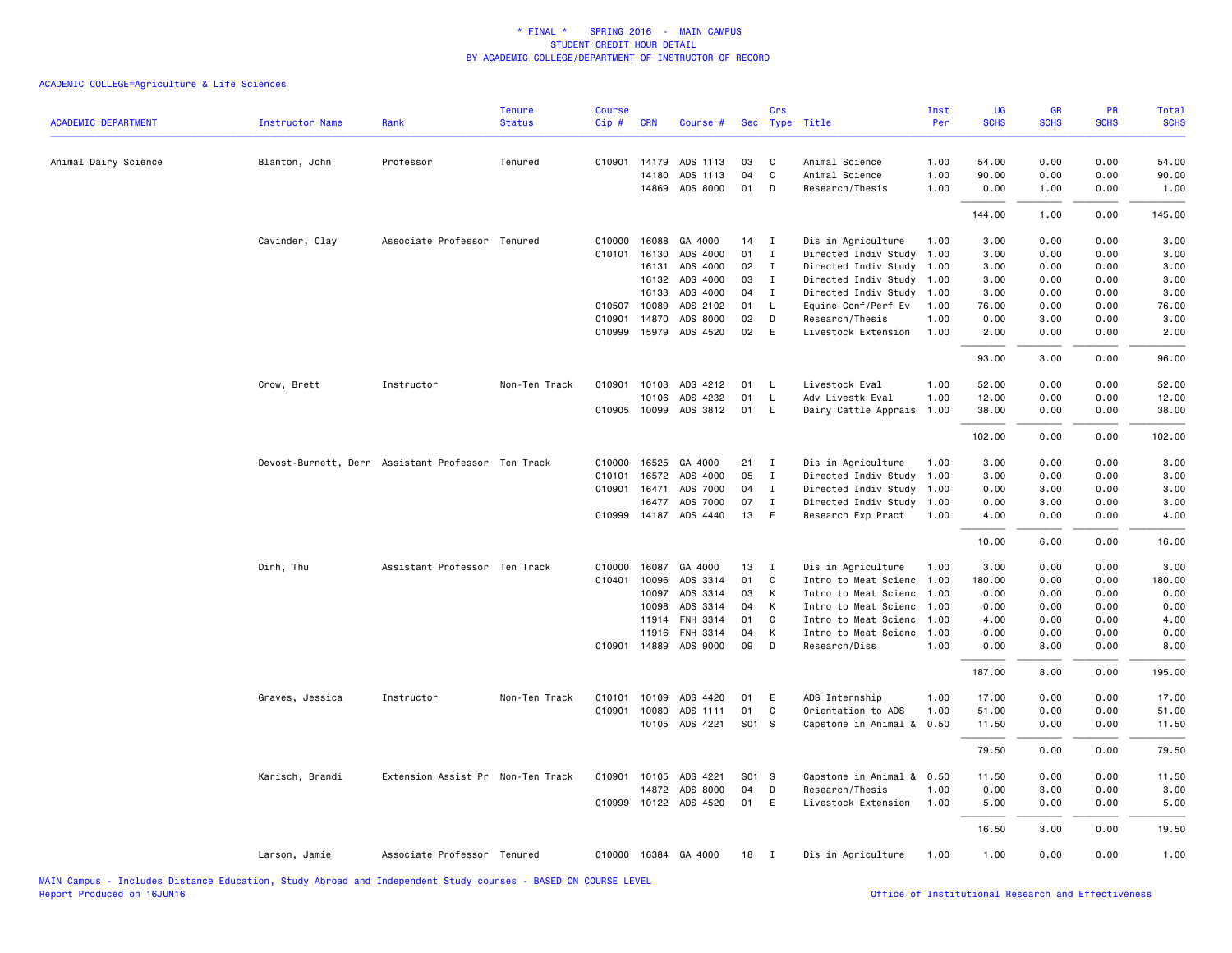|                            |                        |                               | <b>Tenure</b> | Course |              |                |                   | Crs            |                           | Inst | UG          | GR          | PR          | <b>Total</b> |
|----------------------------|------------------------|-------------------------------|---------------|--------|--------------|----------------|-------------------|----------------|---------------------------|------|-------------|-------------|-------------|--------------|
| <b>ACADEMIC DEPARTMENT</b> | <b>Instructor Name</b> | Rank                          | <b>Status</b> | Cip#   | <b>CRN</b>   | Course #       |                   | Sec Type Title |                           | Per  | <b>SCHS</b> | <b>SCHS</b> | <b>SCHS</b> | <b>SCHS</b>  |
| Animal Dairy Science       | Larson, Jamie          | Associate Professor Tenured   |               | 010901 | 14890        | ADS 9000       | 10                | D              | Research/Diss             | 1.00 | 0.00        | 9.00        | 0.00        | 9.00         |
|                            |                        |                               |               | 010904 | 10130        | ADS 8111       | 01                | S              | Nutrition Seminar         | 1.00 | 0.00        | 3.00        | 0.00        | 3.00         |
|                            |                        |                               |               | 010999 | 10114        | ADS 4440       | 05                | E              | Research Exp Pract        | 1.00 | 3.00        | 0.00        | 0.00        | 3.00         |
|                            |                        |                               |               | 011001 | 10131        | ADS 8121       | 01                | s              | Nutrition Seminar         | 1.00 | 0.00        | 2.00        | 0.00        | 2.00         |
|                            |                        |                               |               |        | 260707 10123 | ADS 4611       | 01                | L              | Prac In Phy & Repro       | 1.00 | 22.00       | 0.00        | 0.00        | 22.00        |
|                            |                        |                               |               |        | 10124        | ADS 4613       | 01                | C              | Physiology Of Repro       | 1.00 | 120.00      | 0.00        | 0.00        | 120.00       |
|                            |                        |                               |               |        | 13056        | PHY 6613       | 01                | C              | Physiology Of Repro       | 1.00 | 0.00        | 3.00        | 0.00        | 3.00         |
|                            |                        |                               |               |        | 13059        | PHY 8841       | 01                | S              | Animal Phys Seminar       | 1.00 | 0.00        | 3.00        | 0.00        | 3.00         |
|                            |                        |                               |               |        | 14189        | ADS 4611       | 02                | L              | Prac In Phy & Repro       | 1.00 | 16.00       | 0.00        | 0.00        | 16.00        |
|                            |                        |                               |               |        | 14191        | ADS 4613       | H <sub>01</sub> C |                | Physiology Of Repro       | 1.00 | 6.00        | 0.00        | 0.00        | 6.00         |
|                            |                        |                               |               |        |              |                |                   |                |                           |      | 168.00      | 20.00       | 0.00        | 188.00       |
|                            | Lemley, Caleb          | Assistant Professor Ten Track |               | 010901 | 14891        | ADS 9000       | 11                | D              | Research/Diss             | 1.00 | 0.00        | 5.00        | 0.00        | 5.00         |
|                            |                        |                               |               | 512501 | 13480        | VS 3014        | 03                | B              | Anatomy & Physiology      | 1.00 | 84.00       | 0.00        | 0.00        | 84.00        |
|                            |                        |                               |               |        | 13481        | VS 3014        | 04                | B              | Anatomy & Physiology      | 1.00 | 92.00       | 0.00        | 0.00        | 92.00        |
|                            |                        |                               |               |        |              |                |                   |                |                           |      | 176.00      | 5.00        | 0.00        | 181.00       |
|                            | Liao, Shengfa          | Assistant Professor Ten Track |               | 010000 | 15835        | GA 4000        | 11                | $\mathbf{I}$   | Dis in Agriculture        | 1.00 | 3.00        | 0.00        | 0.00        | 3.00         |
|                            |                        |                               |               | 010302 | 10100        | ADS 4111       | 01                | L              | Swine Production & M      | 1.00 | 10.00       | 0.00        | 0.00        | 10.00        |
|                            |                        |                               |               |        | 16082        | ADS 6111       | 01                | <b>L</b>       | Swine Production & M      | 1.00 | 0.00        | 1.00        | 0.00        | 1.00         |
|                            |                        |                               |               |        | 010901 10101 | ADS 4113       | 01                | C              | Swine Science             | 1.00 | 63.00       | 0.00        | 0.00        | 63.00        |
|                            |                        |                               |               |        | 14892        | ADS 9000       | 12                | D              | Research/Diss             | 1.00 | 0.00        | 12.00       | 0.00        | 12.00        |
|                            |                        |                               |               |        | 16083        | ADS 6113       | 01                | C              | Swine Science             | 1.00 | 0.00        | 3.00        | 0.00        | 3.00         |
|                            |                        |                               |               |        |              |                |                   |                |                           |      | 76.00       | 16.00       | 0.00        | 92.00        |
|                            | Martin, James M.       | Lecturer                      | Non-Ten Track | 190501 |              | 11912 FNH 3111 | 01                | S              | FNH Seminar               | 1.00 | 40.00       | 0.00        | 0.00        | 40.00        |
|                            |                        |                               |               |        |              | 14164 FNH 1103 | 01                | C              | Intro Food Sci, Nutr 1.00 |      | 177.00      | 0.00        | 0.00        | 177.00       |
|                            |                        |                               |               |        |              |                |                   |                |                           |      | 217.00      | 0.00        | 0.00        | 217.00       |
|                            | Memili, Erdogan        | Associate Professor Tenured   |               | 010901 | 14200        | ADS 8973       | 01                | C              | Scientific Writing        | 1.00 | 0.00        | 15.00       | 0.00        | 15.00        |
|                            |                        |                               |               |        | 14893        | ADS 9000       | 13                | D              | Research/Diss             | 1.00 | 0.00        | 4.00        | 0.00        | 4.00         |
|                            |                        |                               |               |        |              |                |                   |                |                           |      | 0.00        | 19.00       | 0.00        | 19.00        |
|                            | Nicodemus, Molly       | Associate Professor Tenured   |               |        | 010507 10087 | ADS 1132       | 01                | C              | Intro to Horsemanshi 1.00 |      | 38.00       | 0.00        | 0.00        | 38.00        |
|                            |                        |                               |               |        | 10088        | ADS 1132       | 02                | К              | Intro to Horsemanshi 1.00 |      | 0.00        | 0.00        | 0.00        | 0.00         |
|                            |                        |                               |               |        | 10094        | ADS 3223       | 01                | B              | Horse Management          | 1.00 | 129.00      | 0.00        | 0.00        | 129.00       |
|                            |                        |                               |               |        | 14185        | ADS 1132       | 03                | К              | Intro to Horsemanshi      | 1.00 | 0.00        | 0.00        | 0.00        | 0.00         |
|                            |                        |                               |               | 010901 | 10090        | ADS 2111       | 01                | C              | ADS Career Planning       | 1.00 | 50.00       | 0.00        | 0.00        | 50.00        |
|                            |                        |                               |               |        | 14878        | ADS 8000       | 10                | D              | Research/Thesis           | 1.00 | 0.00        | 1.00        | 0.00        | 1.00         |
|                            |                        |                               |               |        | 512313 14194 | ADS 3233       | 01                | B              | Equine Assisted Ther 1.00 |      | 27.00       | 0.00        | 0.00        | 27.00        |
|                            |                        |                               |               |        |              | 14195 ADS 3233 | 02                | B              | Equine Assisted Ther      | 1.00 | 30.00       | 0.00        | 0.00        | 30.00        |
|                            |                        |                               |               |        |              |                |                   |                |                           |      | 274.00      | 1.00        | 0.00        | 275.00       |
|                            | Rude, Brian            | Professor                     | Tenured       | 010901 | 10081        | ADS 1113       | 01                | C              | Animal Science            | 1.00 | 21.00       | 0.00        | 0.00        | 21.00        |
|                            |                        |                               |               |        | 10082        | ADS 1113       | 02                | C              | Animal Science            | 1.00 | 60.00       | 0.00        | 0.00        | 60.00        |
|                            |                        |                               |               |        | 10083        | ADS 1121       | 01                | L              | Animal Science Labor      | 1.00 | 19.00       | 0.00        | 0.00        | 19.00        |
|                            |                        |                               |               |        | 10084        | ADS 1121       | 02                | L              | Animal Science Labor      | 1.00 | 15.00       | 0.00        | 0.00        | 15.00        |
|                            |                        |                               |               |        | 10085        | ADS 1121       | 03                | $\mathsf{L}$   | Animal Science Labor 1.00 |      | 19.00       | 0.00        | 0.00        | 19.00        |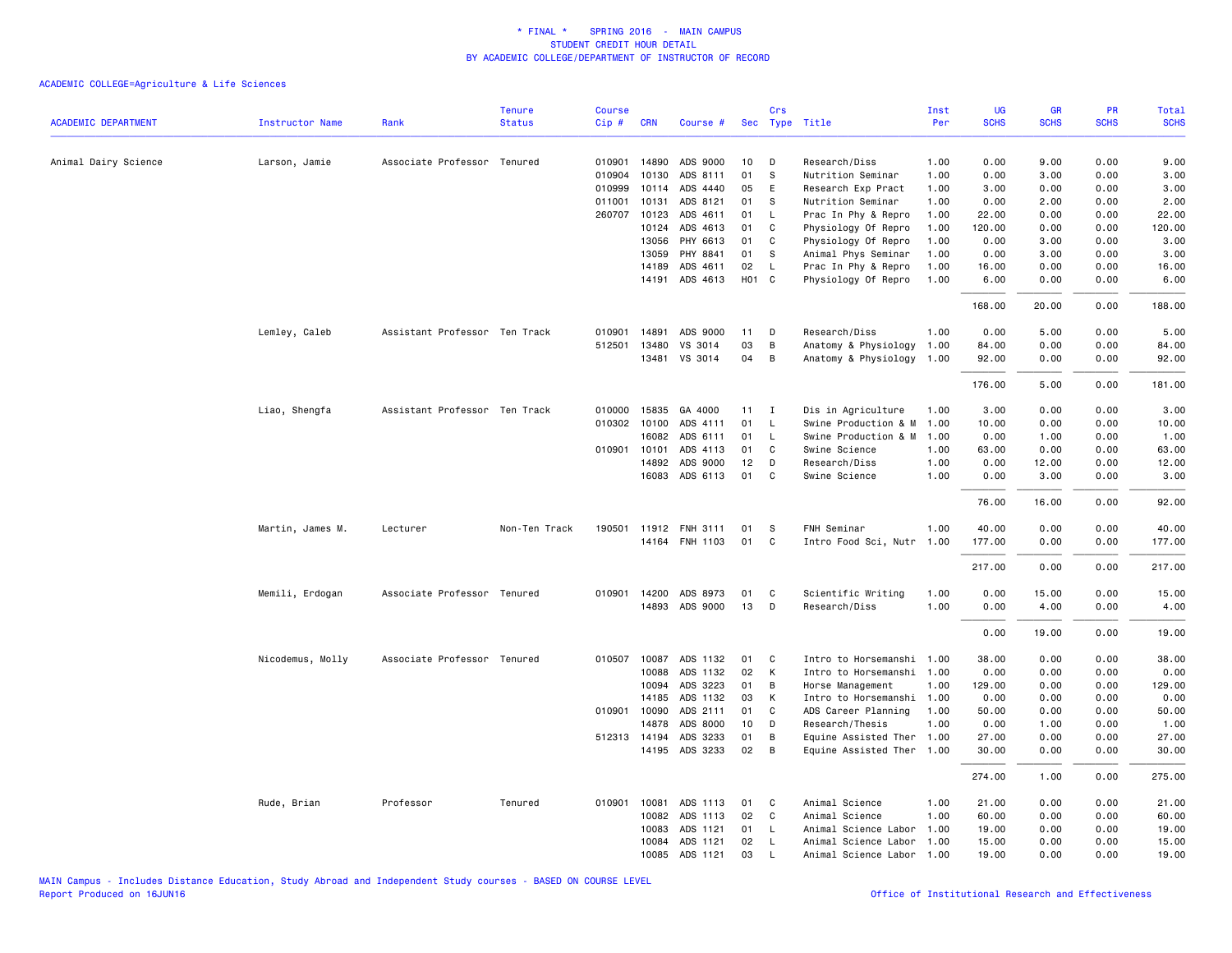|                                      |                        |                             | <b>Tenure</b> | <b>Course</b> |            |                       |      | Crs          |                           | Inst | UG          | <b>GR</b>   | <b>PR</b>      | Total       |
|--------------------------------------|------------------------|-----------------------------|---------------|---------------|------------|-----------------------|------|--------------|---------------------------|------|-------------|-------------|----------------|-------------|
| <b>ACADEMIC DEPARTMENT</b>           | <b>Instructor Name</b> | Rank                        | <b>Status</b> | Cip#          | <b>CRN</b> | Course #              |      |              | Sec Type Title            | Per  | <b>SCHS</b> | <b>SCHS</b> | <b>SCHS</b>    | <b>SCHS</b> |
| Animal Dairy Science                 | Rude, Brian            | Professor                   | Tenured       | 010901        | 10086      | ADS 1121              | 04   | - L          | Animal Science Labor      | 1.00 | 8.00        | 0.00        | 0.00           | 8.00        |
|                                      |                        |                             |               |               | 14881      | ADS 9000              | 01   | D            | Research/Diss             | 1.00 | 0.00        | 6.00        | 0.00           | 6.00        |
|                                      |                        |                             |               |               | 16127      | ADS 8000              | 13   | D            | Research/Thesis           | 1.00 | 0.00        | 2.00        | 0.00           | 2.00        |
|                                      |                        |                             |               |               |            | 010904 10104 ADS 4213 | 01   | B            | Feeds and Feeding         | 1.00 | 78.00       | 0.00        | 0.00           | 78.00       |
|                                      |                        |                             |               |               |            |                       |      |              |                           |      | 220.00      | 8.00        | 0.00           | 228.00      |
|                                      | Ryan, Peter            | Professor                   | Tenured       |               |            | 260707 15822 PHY 9000 | 02   | - D          | Research / Diss           | 1.00 | 0.00        | 1.00        | 0.00           | 1.00        |
|                                      |                        |                             |               |               |            |                       |      |              |                           |      | 0.00        | 1.00        | 0.00           | 1.00        |
|                                      | Smith, Trent           | Associate Professor Tenured |               | 010302        |            | 14183 ADS 4321        | 01   | - L          | Beef Cattle Laborato 1.00 |      | 16.00       | 0.00        | 0.00           | 16.00       |
|                                      |                        |                             |               | 010901        | 14181      | ADS 4323              | 01   | C.           | Beef Cattle Science       | 1.00 | 72.00       | 0.00        | 0.00           | 72.00       |
|                                      |                        |                             |               |               |            | 14182 ADS 6323        | 01   | $\mathbf{C}$ | Beef Cattle Science       | 1.00 | 0.00        | 3.00        | 0.00           | 3.00        |
|                                      |                        |                             |               |               |            | 010902 10102 ADS 4123 | 01   | C.           | Animal Breeding           | 1.00 | 207.00      | 0.00        | 0.00           | 207.00      |
|                                      |                        |                             |               |               |            |                       |      |              |                           |      | 295.00      | 3.00        | 0.00           | 298.00      |
|                                      | Ward, Stephanie        | Associate Professor         | Tenured       | 010000        | 15395      | GA 4000               | 07 I |              | Dis in Agriculture        | 1.00 | 3.00        | 0.00        | 0.00           | 3.00        |
|                                      |                        |                             |               | 010901        | 10091      | ADS 2223              | 01 C |              | Companion Animal          | 1.00 | 126,00      | 0.00        | 0.00           | 126.00      |
|                                      |                        |                             |               |               | 16128      | ADS 8000              | 14   | D            | Research/Thesis           | 1.00 | 0.00        | 7.00        | 0.00           | 7.00        |
|                                      |                        |                             |               | 260707        | 14199      | ADS 4623              | 01   | B            | Physiol Of Lactation      | 1.00 | 54.00       | 0.00        | 0.00           | 54.00       |
|                                      |                        |                             |               |               |            | 14820 ADS 6623        | 01   | - B          | Physiol Of Lactation 1.00 |      | 0.00        | 3.00        | 0.00           | 3.00        |
|                                      |                        |                             |               |               |            |                       |      |              |                           |      | 183.00      | 10.00       | 0.00           | 193.00      |
|                                      |                        |                             |               |               |            |                       |      |              |                           |      | --------    | --------    | <b>EBBEERE</b> | ==========  |
| Animal Dairy Science                 |                        |                             |               |               |            |                       |      |              |                           |      | 2241.00     | 104.00      | 0.00           | 2345.00     |
| ------------------------------------ |                        |                             |               |               |            |                       |      |              |                           |      | ========    | ========    | ========       | ==========  |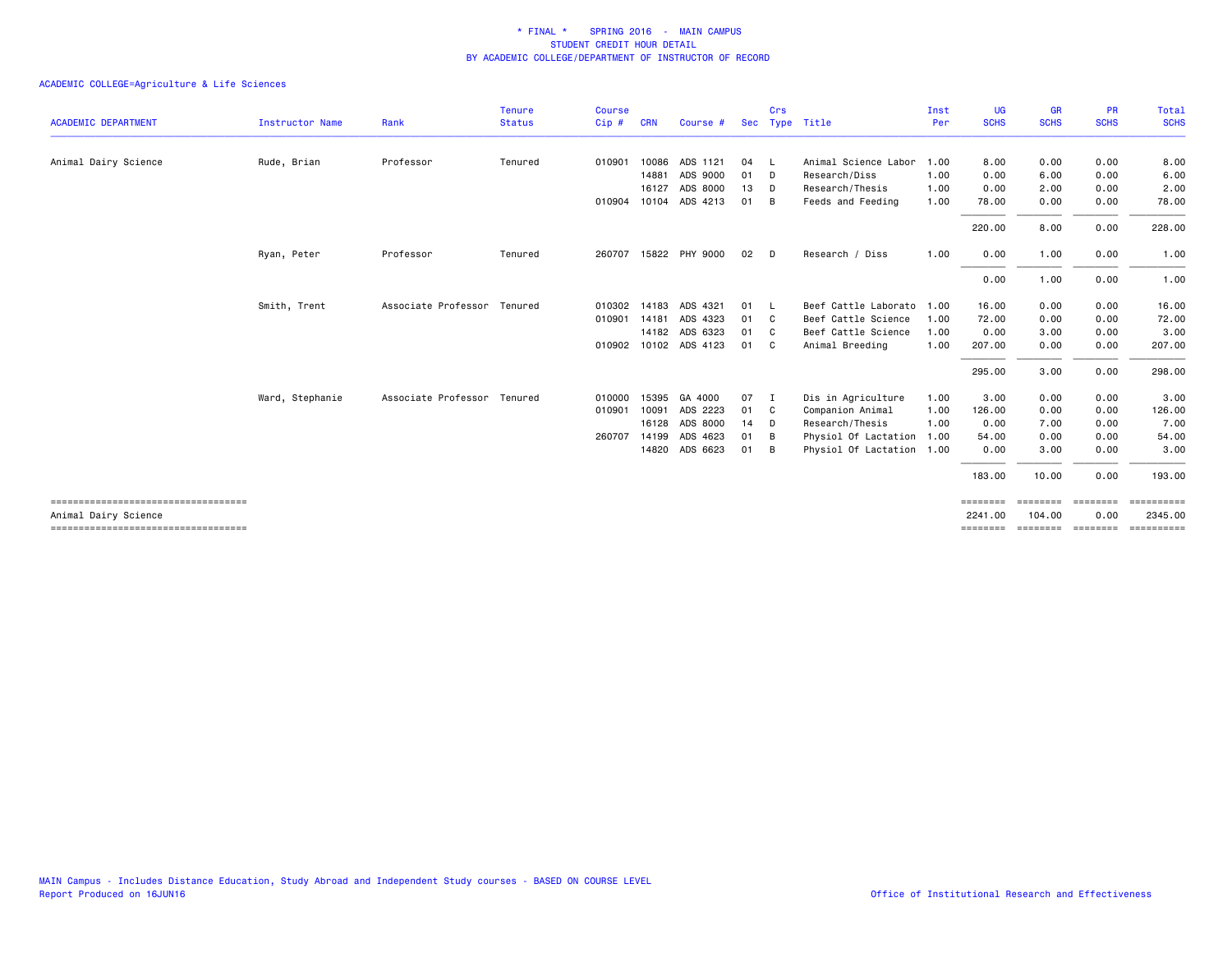| <b>ACADEMIC DEPARTMENT</b>                          | <b>Instructor Name</b> | Rank                                             | <b>Tenure</b><br><b>Status</b> | <b>Course</b><br>Cip# | <b>CRN</b>   | Course #                          |          | Crs            | Sec Type Title                    | Inst<br>Per  | UG<br><b>SCHS</b> | GR<br><b>SCHS</b> | PR<br><b>SCHS</b> | Total<br><b>SCHS</b> |
|-----------------------------------------------------|------------------------|--------------------------------------------------|--------------------------------|-----------------------|--------------|-----------------------------------|----------|----------------|-----------------------------------|--------------|-------------------|-------------------|-------------------|----------------------|
|                                                     |                        |                                                  |                                |                       |              |                                   |          |                |                                   |              |                   |                   |                   |                      |
| Biochemistry, Molecular Biology, Ento Allen, Thomas |                        | Extension Assoc Pro Non-Ten Track                |                                |                       |              | 260702 15118 EPP 8000             | 01       | D              | Research / Thesis                 | 1.00         | 0.00              | 16.00             | 0.00              | 16.00                |
|                                                     |                        |                                                  |                                |                       |              |                                   |          |                |                                   |              | 0.00              | 16.00             | 0.00              | 16.00                |
|                                                     | Baird, Richard         | Professor                                        | Tenured                        |                       |              | 260702 16036 EPP 4000             | $01$ I   |                | Directed Indiv Study 1.00         |              | 2.00              | 0.00              | 0.00              | 2.00                 |
|                                                     |                        |                                                  |                                |                       |              |                                   |          |                |                                   |              | 2.00              | 0.00              | 0.00              | 2.00                 |
|                                                     | Baker, Gerald          | Professor                                        | Tenured                        |                       | 260101 11693 | EPP 8144                          | 02       | K              | Transmission E M                  | 1.00         | 0.00              | 0.00              | 0.00              | 0.00                 |
|                                                     |                        |                                                  |                                |                       | 14652        | EPP 8144                          | 01       | $\mathbf c$    | Transmission E M                  | 0.60         | 0.00              | 7.20              | 0.00              | 7.20                 |
|                                                     |                        |                                                  |                                |                       | 14653        | ME 8144                           | 01       | C              | Transmission E M                  | 1.00         | 0.00              | 20.00             | 0.00              | 20.00                |
|                                                     |                        |                                                  |                                |                       | 14654        | ME 8144                           | 02       | K              | Transmission E M                  | 1.00         | 0.00              | 0.00              | 0.00              | 0.00                 |
|                                                     |                        |                                                  |                                |                       | 260702 11663 | EPP 2213                          | 01       | C              | Intro To Insects                  | 1.00         | 126.00            | 0.00              | 0.00              | 126.00               |
|                                                     |                        |                                                  |                                |                       | 11664        | EPP 2213                          | 02       | K              | Intro To Insects                  | 1.00         | 0.00              | 0.00              | 0.00              | 0.00                 |
|                                                     |                        |                                                  |                                |                       | 11665        | EPP 2213                          | 03       | K              | Intro To Insects                  | 1.00         | 0.00              | 0.00              | 0.00              | 0.00                 |
|                                                     |                        |                                                  |                                |                       | 11666        | EPP 2213                          | 04       | K              | Intro To Insects                  | 1.00         | 0.00              | 0.00              | 0.00              | 0.00                 |
|                                                     |                        |                                                  |                                |                       | 11667        | EPP 2213                          | 05       | K              | Intro To Insects                  | 1.00         | 0.00              | 0.00              | 0.00              | 0.00                 |
|                                                     |                        |                                                  |                                |                       |              |                                   |          |                |                                   |              | 126.00            | 27.20             | 0.00              | 153.20               |
|                                                     |                        |                                                  |                                |                       |              |                                   |          |                |                                   |              |                   |                   |                   |                      |
|                                                     |                        | Brown Johnson, Ashli Associate Professor Tenured |                                |                       | 260202 10367 | <b>BCH 1001</b><br>15103 BCH 9000 | 01<br>01 | C<br>D         | Intro To Biochem<br>Research/Diss | 1.00<br>1.00 | 147.00<br>0.00    | 0.00<br>18.00     | 0.00<br>0.00      | 147.00<br>18.00      |
|                                                     |                        |                                                  |                                |                       |              |                                   |          |                |                                   |              | 147.00            | 18.00             | 0.00              | 165.00               |
|                                                     |                        |                                                  |                                | 260702 11679          |              | EPP 6164                          |          | C              |                                   | 1.00         | 0.00              | 12.00             | 0.00              | 12.00                |
|                                                     | Brown, Richard         | Professor                                        | Tenured                        |                       |              |                                   | 01       |                | Insect Taxonomy                   |              |                   |                   |                   |                      |
|                                                     |                        |                                                  |                                |                       | 11680        | EPP 6164                          | 02       | K              | Insect Taxonomy                   | 1.00         | 0.00              | 0.00              | 0.00              | 0.00                 |
|                                                     |                        |                                                  |                                |                       |              | 15122 EPP 8000                    | 05       | $\mathsf{D}$   | Research / Thesis                 | 1.00         | 0.00              | 21.00             | 0.00              | 21.00                |
|                                                     |                        |                                                  |                                |                       |              |                                   |          |                |                                   |              | 0.00              | 33.00             | 0.00              | 33.00                |
|                                                     | Caprio, Michael        | Professor                                        | Tenured                        |                       | 260305 11688 | EPP 8111                          | 01       | - S            | Seminar                           | 1.00         | 0.00              | 7.00              | 0.00              | 7.00                 |
|                                                     |                        |                                                  |                                |                       | 11689        | EPP 8121                          | 01       | - S            | Seminar                           | 1.00         | 0.00              | 2.00              | 0.00              | 2.00                 |
|                                                     |                        |                                                  |                                |                       |              |                                   |          |                |                                   |              | 0.00              | 9.00              | 0.00              | 9.00                 |
|                                                     | Catchot, Angus         | Extension Professor Non-Ten Track                |                                |                       |              | 260702 15124 EPP 8000             | 07       | D              | Research / Thesis                 | 1.00         | 0.00              | 2.00              | 0.00              | 2.00                 |
|                                                     |                        |                                                  |                                |                       |              | 15141 EPP 9000                    | 06       | D              | Research / Diss                   | 1.00         | 0.00              | 24.00             | 0.00              | 24.00                |
|                                                     |                        |                                                  |                                |                       |              |                                   |          |                |                                   |              | 0.00              | 26.00             | 0.00              | 26.00                |
|                                                     | Edwards, Kristine      | Research Assist Pro Non-Ten Track                |                                |                       |              | 512401 11109 CVM 5163             | 01       | $\overline{B}$ | Vet Parasitology                  | 0.50         | 0.00              | 0.00              | 133.50            | 133.50               |
|                                                     |                        |                                                  |                                |                       |              |                                   |          |                |                                   |              | 0.00              | 0.00              | 133.50            | 133.50               |
|                                                     |                        |                                                  |                                |                       |              |                                   |          |                |                                   |              |                   |                   |                   |                      |
|                                                     | Farnell, Yuhua         | Assistant Professor Ten Track                    |                                |                       | 010000 15037 | GA 4000                           | 02       | $\mathbf{I}$   | Dis in Agriculture                | 1.00         | 3.00              | 0.00              | 0.00              | 3.00                 |
|                                                     |                        |                                                  |                                |                       |              | 260202 15090 BCH 8000             | 03       | $\mathsf{D}$   | Research / Thesis                 | 1.00         | 0.00              | 9.00              | 0.00              | 9.00                 |
|                                                     |                        |                                                  |                                |                       |              |                                   |          |                |                                   |              | 3.00              | 9.00              | 0.00              | 12.00                |
|                                                     | Goddard, Jerome        | Extension Professor Non-Ten Track                |                                |                       | 260702 15144 | EPP 9000                          | 09       | $\mathsf{D}$   | Research / Diss                   | 1.00         | 0.00              | 15.00             | 0.00              | 15.00                |
|                                                     |                        |                                                  |                                |                       | 15954        | EPP 7000                          | 01       | $\mathbf{I}$   | Directed Indiv Study              | 1.00         | 0.00              | 2.00              | 0.00              | 2.00                 |
|                                                     |                        |                                                  |                                |                       | 430106 11674 | EPP 4313                          | 01       | B              | Forensic Entomology               | 1.00         | 54.00             | 0.00              | 0.00              | 54.00                |
|                                                     |                        |                                                  |                                |                       | 11684        | EPP 6313                          | 01       | B              | Forensic Entomology               | 1.00         | 0.00              | 6.00              | 0.00              | 6.00                 |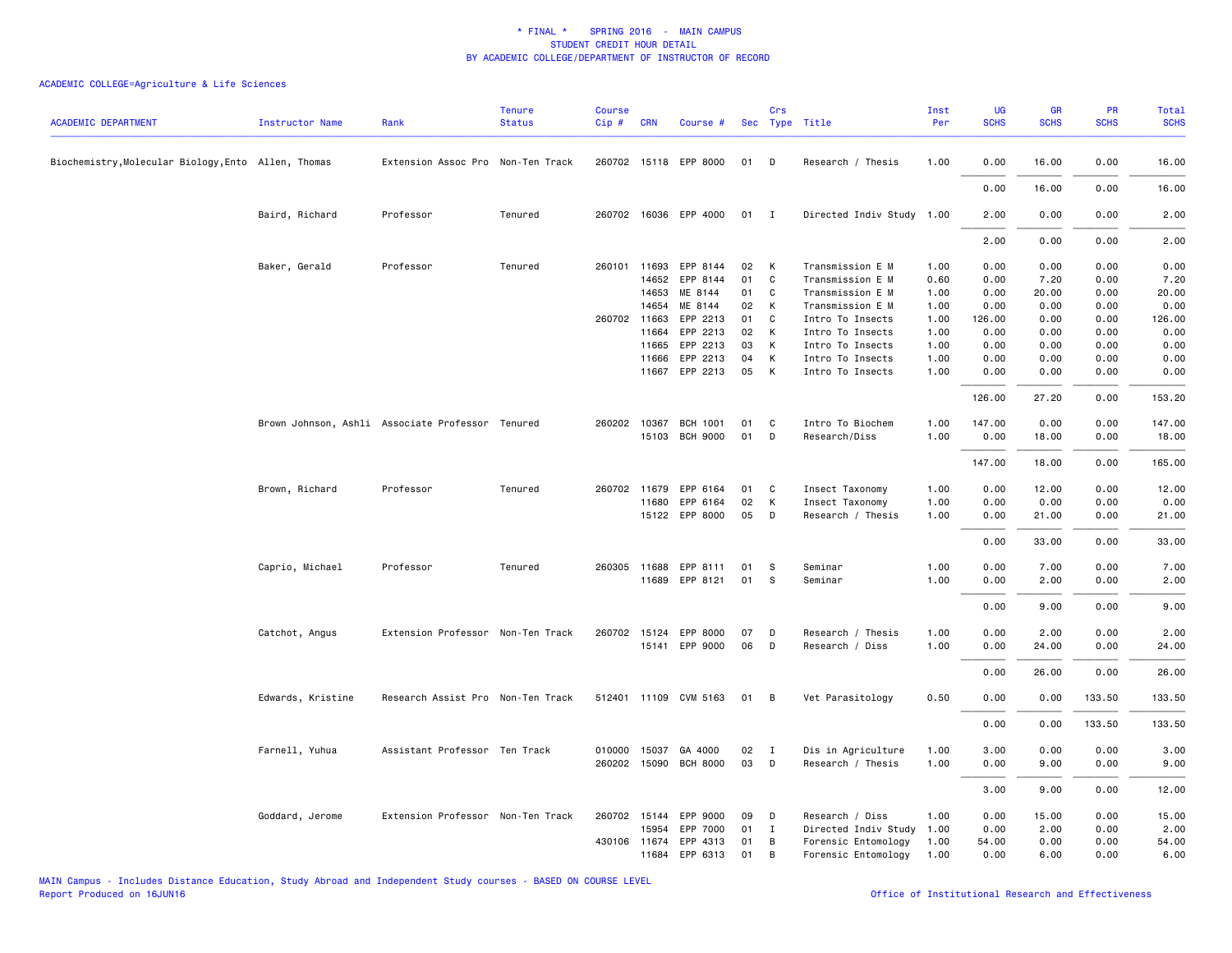| <b>ACADEMIC DEPARTMENT</b>                            | <b>Instructor Name</b> | Rank                              | <b>Tenure</b><br><b>Status</b> | <b>Course</b><br>Cip# | <b>CRN</b> | Course #              |       | Crs            | Sec Type Title            | Inst<br>Per | UG<br><b>SCHS</b> | <b>GR</b><br><b>SCHS</b> | <b>PR</b><br><b>SCHS</b> | Total<br><b>SCHS</b> |
|-------------------------------------------------------|------------------------|-----------------------------------|--------------------------------|-----------------------|------------|-----------------------|-------|----------------|---------------------------|-------------|-------------------|--------------------------|--------------------------|----------------------|
|                                                       |                        |                                   |                                |                       |            |                       |       |                |                           |             |                   |                          |                          |                      |
|                                                       |                        |                                   |                                |                       |            |                       |       |                |                           |             | 54.00             | 23.00                    | 0.00                     | 77.00                |
| Biochemistry, Molecular Biology, Ento Harris, Jeffrey |                        | Extension Assist Pr Non-Ten Track |                                |                       |            | 260702 15128 EPP 8000 | 11    | $\Box$         | Research / Thesis         | 1.00        | 0.00              | 9.00                     | 0.00                     | 9.00                 |
|                                                       |                        |                                   |                                |                       |            |                       |       |                |                           |             | 0.00              | 9.00                     | 0.00                     | 9.00                 |
|                                                       | Hoffmann, Federico     | Assistant Professor Ten Track     |                                | 010000                | 16363      | GA 4000               | 17    | $\mathbf{I}$   | Dis in Agriculture        | 1.00        | 3.00              | 0.00                     | 0.00                     | 3.00                 |
|                                                       |                        |                                   |                                | 260202                | 10369      | <b>BCH 3901</b>       | 01    | - S            | Senior Seminar            | 1.00        | 25.00             | 0.00                     | 0.00                     | 25.00                |
|                                                       |                        |                                   |                                |                       | 15106      | <b>BCH 9000</b>       | 04    | D              | Research/Diss             | 1.00        | 0.00              | 9.00                     | 0.00                     | 9.00                 |
|                                                       |                        |                                   |                                |                       | 16414      | <b>BCH 4000</b>       | 10    | $\mathbf{I}$   | Directed Indiv Study      | 1.00        | 3.00              | 0.00                     | 0.00                     | 3.00                 |
|                                                       |                        |                                   |                                |                       |            |                       |       |                |                           |             | 31.00             | 9.00                     | 0.00                     | 40.00                |
|                                                       | King, Jonas            | Assistant Professor Ten Track     |                                | 240101                | 16090      | <b>HON 4000</b>       | 04    | $\mathbf{I}$   | Directed Individual       | 1.00        | 3.00              | 0.00                     | 0.00                     | 3.00                 |
|                                                       |                        |                                   |                                | 260202                | 10375      | BCH 4613              | 01    | C              | Gen Biochem               | 1.00        | 162.00            | 0.00                     | 0.00                     | 162.00               |
|                                                       |                        |                                   |                                |                       | 10376      | BCH 4613              | H01 C |                | Gen Biochem               | 1.00        | 6.00              | 0.00                     | 0.00                     | 6.00                 |
|                                                       |                        |                                   |                                |                       | 10384      | BCH 6613              | 01    | C              | Gen Biochem               | 1.00        | 0.00              | 18.00                    | 0.00                     | 18.00                |
|                                                       |                        |                                   |                                |                       | 15092      | <b>BCH 8000</b>       | 05    | D              | Research / Thesis         | 1.00        | 0.00              | 3.00                     | 0.00                     | 3.00                 |
|                                                       |                        |                                   |                                |                       | 15153      | <b>BCH 4000</b>       | 02    | $\mathbf I$    | Directed Indiv Study      | 1.00        | 3.00              | 0.00                     | 0.00                     | 3.00                 |
|                                                       |                        |                                   |                                |                       | 15155      | <b>BCH 4000</b>       | 04    | $\mathbf I$    | Directed Indiv Study 1.00 |             | 3.00              | 0.00                     | 0.00                     | 3.00                 |
|                                                       |                        |                                   |                                |                       | 16463      | <b>BCH 4000</b>       | 11    | $\mathbf{I}$   | Directed Indiv Study 1.00 |             | 2.00              | 0.00                     | 0.00                     | 2.00                 |
|                                                       |                        |                                   |                                |                       |            |                       |       |                |                           |             | 179.00            | 21.00                    | 0.00                     | 200.00               |
|                                                       | Krishnan, Natraj       | Assistant Professor Ten Track     |                                | 010000                | 16116      | GA 4000               | 15    | $\mathbf{I}$   | Dis in Agriculture        | 1.00        | 3.00              | 0.00                     | 0.00                     | 3.00                 |
|                                                       |                        |                                   |                                | 260202 10377          |            | BCH 4623              | 01    | C              | Biochem Spec Tissues 0.50 |             | 61.50             | 0.00                     | 0.00                     | 61.50                |
|                                                       |                        |                                   |                                |                       | 10385      | <b>BCH 6623</b>       | 01    | C              | Biochem Spec Tissues 0.50 |             | 0.00              | 1.50                     | 0.00                     | 1.50                 |
|                                                       |                        |                                   |                                | 260702 11685          |            | EPP 6335              | 01    | B              | Anat Physiol Insects 1.00 |             | 0.00              | 40.00                    | 0.00                     | 40.00                |
|                                                       |                        |                                   |                                |                       |            |                       |       |                |                           |             | 64.50             | 41.50                    | 0.00                     | 106.00               |
|                                                       | Lawrence, Gary         | Associate Professor Tenured       |                                | 260702 15129          |            | EPP 8000              | 12    | D              | Research / Thesis         | 1.00        | 0.00              | 1.00                     | 0.00                     | 1.00                 |
|                                                       |                        |                                   |                                |                       | 15146      | EPP 9000              | 11    | D              | Research / Diss           | 1.00        | 0.00              | 2.00                     | 0.00                     | 2.00                 |
|                                                       |                        |                                   |                                |                       |            |                       |       |                |                           |             | 0.00              | 3.00                     | 0.00                     | 3.00                 |
|                                                       | Li, Jiaxu              | Associate Professor Tenured       |                                | 010000 15038          |            | GA 4000               | 03    | $\mathbf{I}$   | Dis in Agriculture        | 1.00        | 3.00              | 0.00                     | 0.00                     | 3.00                 |
|                                                       |                        |                                   |                                | 260202 10370          |            | <b>BCH 4013</b>       | 01    | C              | Principles of Bioche      | 1.00        | 483.00            | 0.00                     | 0.00                     | 483.00               |
|                                                       |                        |                                   |                                |                       | 15093      | <b>BCH 8000</b>       | 06    | D              | Research / Thesis         | 1.00        | 0.00              | 3.00                     | 0.00                     | 3.00                 |
|                                                       |                        |                                   |                                |                       | 15108      | <b>BCH 9000</b>       | 06    | D              | Research/Diss             | 1.00        | 0.00              | 5.00                     | 0.00                     | 5.00                 |
|                                                       |                        |                                   |                                |                       |            | 16242 BCH 7000        | 01    | $\mathbf{I}$   | Directed Indiv Study      | 1.00        | 0.00              | 2.00                     | 0.00                     | 2.00                 |
|                                                       |                        |                                   |                                |                       |            |                       |       |                |                           |             | 486.00            | 10.00                    | 0.00                     | 496.00               |
|                                                       | Lu, Shien              | Associate Professor Tenured       |                                | 010000 15938          |            | GA 4000               | 12    | $\blacksquare$ | Dis in Agriculture        | 1.00        | 3.00              | 0.00                     | 0.00                     | 3.00                 |
|                                                       |                        |                                   |                                | 260305 11668          |            | EPP 4163              | 01    | B              | Plant Dis Mgmt            | 1.00        | 84.00             | 0.00                     | 0.00                     | 84.00                |
|                                                       |                        |                                   |                                |                       | 11678      | EPP 6163              | 01    | B              | Plant Dis Mgmt            | 1.00        | 0.00              | 12.00                    | 0.00                     | 12.00                |
|                                                       |                        |                                   |                                | 260702 15131          |            | EPP 8000              | 14    | D              | Research / Thesis         | 1.00        | 0.00              | 8.00                     | 0.00                     | 8.00                 |
|                                                       |                        |                                   |                                |                       | 15148      | EPP 9000              | 13    | $\mathsf{D}$   | Research / Diss           | 1.00        | 0.00              | 9.00                     | 0.00                     | 9.00                 |
|                                                       |                        |                                   |                                |                       |            |                       |       |                |                           |             | 87.00             | 29.00                    | 0.00                     | 116.00               |
|                                                       | Ma, Din-Pow            | Professor                         | Tenured                        |                       |            | 010000 15177 GA 4000  | 06    | $\blacksquare$ | Dis in Agriculture        | 1.00        | 3.00              | 0.00                     | 0.00                     | 3.00                 |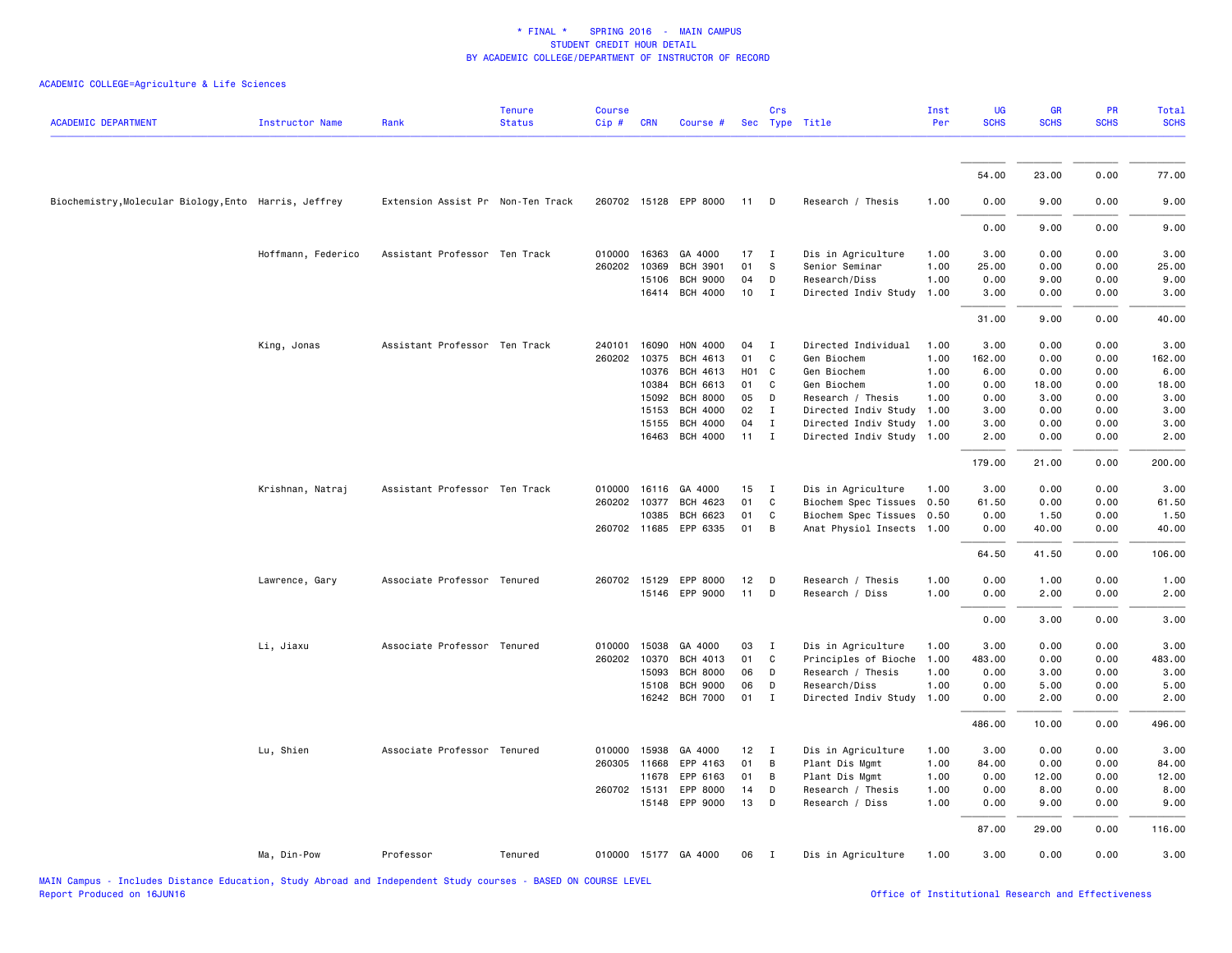| <b>ACADEMIC DEPARTMENT</b>                        | Instructor Name    | Rank                          | <b>Tenure</b><br><b>Status</b> | <b>Course</b><br>Cip# | <b>CRN</b>   | Course #              |       | Crs          | Sec Type Title            | Inst<br>Per | <b>UG</b><br><b>SCHS</b> | <b>GR</b><br><b>SCHS</b> | PR<br><b>SCHS</b> | Total<br><b>SCHS</b> |
|---------------------------------------------------|--------------------|-------------------------------|--------------------------------|-----------------------|--------------|-----------------------|-------|--------------|---------------------------|-------------|--------------------------|--------------------------|-------------------|----------------------|
|                                                   |                    |                               |                                |                       |              |                       |       |              |                           |             |                          |                          |                   |                      |
| Biochemistry, Molecular Biology, Ento Ma, Din-Pow |                    | Professor                     | Tenured                        |                       | 260202 10386 | BCH 6804              | 01    | C            | Molecular Biology Me 1.00 |             | 0.00                     | 36.00                    | 0.00              | 36.00                |
|                                                   |                    |                               |                                |                       | 10387        | <b>BCH 6804</b>       | 02    | K            | Molecular Biology Me 1.00 |             | 0.00                     | 0.00                     | 0.00              | 0.00                 |
|                                                   |                    |                               |                                |                       | 10388        | <b>BCH 6804</b>       | 03    | K            | Molecular Biology Me 1.00 |             | 0.00                     | 0.00                     | 0.00              | 0.00                 |
|                                                   |                    |                               |                                |                       | 15109        | <b>BCH 9000</b>       | 07    | D            | Research/Diss             | 1.00        | 0.00                     | 9.00                     | 0.00              | 9.00                 |
|                                                   |                    |                               |                                |                       | 260210 10379 | <b>BCH 4804</b>       | 01    | C            | Molecular Biology Me 1.00 |             | 192.00                   | 0.00                     | 0.00              | 192.00               |
|                                                   |                    |                               |                                |                       | 10380        | BCH 4804              | 02    | K            | Molecular Biology Me 1.00 |             | 0.00                     | 0.00                     | 0.00              | 0.00                 |
|                                                   |                    |                               |                                |                       | 10381        | BCH 4804              | 03    | K            | Molecular Biology Me 1.00 |             | 0.00                     | 0.00                     | 0.00              | 0.00                 |
|                                                   |                    |                               |                                |                       |              |                       |       |              |                           |             | 195.00                   | 45.00                    | 0.00              | 240.00               |
|                                                   | Meyer, Florencia   | Assistant Professor Ten Track |                                |                       |              | 010000 16152 GA 4000  | 16    | I            | Dis in Agriculture        | 1.00        | 3.00                     | 0.00                     | 0.00              | 3.00                 |
|                                                   |                    |                               |                                |                       | 260202 15110 | <b>BCH 9000</b>       | 08    | D            | Research/Diss             | 1.00        | 0.00                     | 3.00                     | 0.00              | 3.00                 |
|                                                   |                    |                               |                                |                       | 16452        | <b>BCH 7000</b>       | 04    | $\mathbf{I}$ | Directed Indiv Study 1.00 |             | 0.00                     | 3.00                     | 0.00              | 3.00                 |
|                                                   |                    |                               |                                |                       | 16486        | <b>BCH 4000</b>       | 12    | $\mathbf I$  | Directed Indiv Study 1.00 |             | 3.00                     | 0.00                     | 0.00              | 3.00                 |
|                                                   |                    |                               |                                |                       |              | 400510 10368 BCH 2013 | 01    | C            | Intro to Forensic Sc 1.00 |             | 78.00                    | 0.00                     | 0.00              | 78.00                |
|                                                   |                    |                               |                                |                       |              |                       |       |              |                           |             | 84.00                    | 6.00                     | 0.00              | 90.00                |
|                                                   | Musser, Fred       | Associate Professor Tenured   |                                |                       | 011102 13155 | PSS 3423              | 01    | E            | Agronomy Internship       | 1.00        | 3.00                     | 0.00                     | 0.00              | 3.00                 |
|                                                   |                    |                               |                                |                       | 260702 11673 | EPP 4263              | 01    | B            | Prin Insect Pest Mgt 1.00 |             | 60.00                    | 0.00                     | 0.00              | 60.00                |
|                                                   |                    |                               |                                |                       |              | 11683 EPP 6263        | 01    | B            | Prin Insect Pest Mgt 1.00 |             | 0.00                     | 18.00                    | 0.00              | 18.00                |
|                                                   |                    |                               |                                |                       |              |                       |       |              |                           |             | 63.00                    | 18.00                    | 0.00              | 81.00                |
|                                                   | Peng, Zhaohua      | Professor                     | Tenured                        |                       |              | 260202 15111 BCH 9000 | 09    | D            | Research/Diss             | 1.00        | 0.00                     | 12.00                    | 0.00              | 12.00                |
|                                                   |                    |                               |                                |                       |              |                       |       |              |                           |             | 0.00                     | 12.00                    | 0.00              | 12.00                |
|                                                   | Popescu, Sorina    | Assistant Professor Ten Track |                                |                       |              | 260202 10373 BCH 4603 | 01    | C.           | Gen Biochem               | 1.00        | 84.00                    | 0.00                     | 0.00              | 84.00                |
|                                                   |                    |                               |                                |                       | 10374        | <b>BCH 4603</b>       | HO1 C |              | Honors Gen Biochem        | 1.00        | 12.00                    | 0.00                     | 0.00              | 12.00                |
|                                                   |                    |                               |                                |                       | 10383        | <b>BCH 6603</b>       | 01    | C.           | Gen Biochem               | 1.00        | 0.00                     | 21.00                    | 0.00              | 21.00                |
|                                                   |                    |                               |                                |                       | 15097        | <b>BCH 8000</b>       | 10    | D            | Research / Thesis         | 1.00        | 0.00                     | 3.00                     | 0.00              | 3.00                 |
|                                                   |                    |                               |                                |                       | 15202        | <b>BCH 4000</b>       | 05    | $\mathbf I$  | Directed Indiv Study      | 1.00        | 3.00                     | 0.00                     | 0.00              | 3.00                 |
|                                                   |                    |                               |                                |                       | 15567        | <b>BCH 4000</b>       | 06    | $\mathbf{I}$ | Directed Indiv Study      | 1.00        | 2.00                     | 0.00                     | 0.00              | 2.00                 |
|                                                   |                    |                               |                                |                       | 15581        | <b>BCH 4000</b>       | 07    | $\mathbf{I}$ | Directed Indiv Study 1.00 |             | 2.00                     | 0.00                     | 0.00              | 2.00                 |
|                                                   |                    |                               |                                |                       | 15744        | <b>BCH 4000</b>       | 08    | $\mathbf{I}$ | Directed Indiv Study 1.00 |             | 3.00                     | 0.00                     | 0.00              | 3.00                 |
|                                                   |                    |                               |                                |                       |              | 16423 BCH 7000        | 03    | $\mathbf{I}$ | Directed Indiv Study 1.00 |             | 0.00                     | 3.00                     | 0.00              | 3.00                 |
|                                                   |                    |                               |                                |                       |              |                       |       |              |                           |             | 106.00                   | 27.00                    | 0.00              | 133.00               |
|                                                   | Riggins, John      | Associate Professor Tenured   |                                |                       | 260702 15133 | EPP 8000              | 16    | D            | Research / Thesis         | 1.00        | 0.00                     | 12.00                    | 0.00              | 12.00                |
|                                                   |                    |                               |                                |                       |              | 15150 EPP 9000        | 15    | D            | Research / Diss           | 1.00        | 0.00                     | 9.00                     | 0.00              | 9.00                 |
|                                                   |                    |                               |                                |                       |              |                       |       |              |                           |             | 0.00                     | 21.00                    | 0.00              | 21.00                |
|                                                   | Sabanadzovic, Sead | Professor                     | Tenured                        |                       | 260305 11671 | EPP 4214              | 01    | C            | Diseases Of Crops         | 1.00        | 56.00                    | 0.00                     | 0.00              | 56.00                |
|                                                   |                    |                               |                                |                       |              | 11672 EPP 4214        | 02    | K            | Diseases Of Crops         | 1.00        | 0.00                     | 0.00                     | 0.00              | 0.00                 |
|                                                   |                    |                               |                                |                       | 11681        | EPP 6214              | 01    | C            | Diseases Of Crops         | 1.00        | 0.00                     | 24.00                    | 0.00              | 24.00                |
|                                                   |                    |                               |                                |                       | 11682        | EPP 6214              | 02    | K            | Diseases Of Crops         | 1.00        | 0.00                     | 0.00                     | 0.00              | 0.00                 |
|                                                   |                    |                               |                                |                       | 11690        | EPP 8123              | 01    | C.           | Plant Virology            | 1.00        | 0.00                     | 18,00                    | 0.00              | 18.00                |
|                                                   |                    |                               |                                |                       | 11691        | EPP 8123              | 02    | K            | Plant Virology            | 1.00        | 0.00                     | 0.00                     | 0.00              | 0.00                 |
|                                                   |                    |                               |                                |                       |              |                       |       |              |                           |             | 56.00                    | 42.00                    | 0.00              | 98.00                |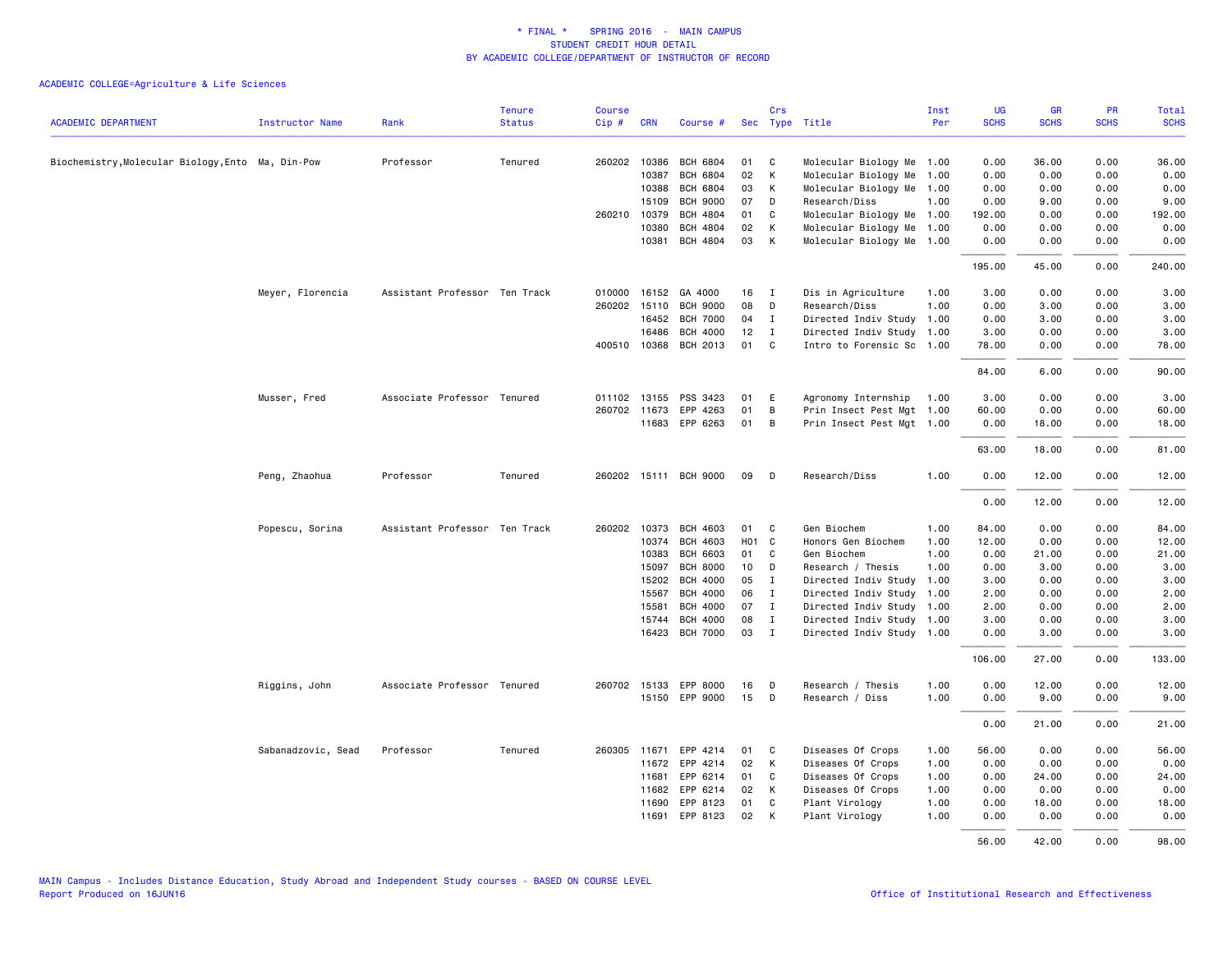| <b>ACADEMIC DEPARTMENT</b>                                                   | <b>Instructor Name</b> | Rank                                                   | <b>Tenure</b><br><b>Status</b> | <b>Course</b><br>Cip # CRN |              | Course #              |        | Crs            | Sec Type Title            | Inst<br>Per | <b>UG</b><br><b>SCHS</b> | <b>GR</b><br><b>SCHS</b> | <b>PR</b><br><b>SCHS</b> | Total<br><b>SCHS</b> |
|------------------------------------------------------------------------------|------------------------|--------------------------------------------------------|--------------------------------|----------------------------|--------------|-----------------------|--------|----------------|---------------------------|-------------|--------------------------|--------------------------|--------------------------|----------------------|
|                                                                              |                        |                                                        |                                |                            |              |                       |        |                |                           |             |                          |                          |                          |                      |
| Biochemistry, Molecular Biology, Ento Shan, Xueyan                           |                        | Research Assist Pro Non-Ten Track                      |                                | 260202 10390               |              | <b>BCH 8633</b>       | 01     | $\mathbf{C}$   | Enzymes                   | 1.00        | 0.00                     | 51.00                    | 0.00                     | 51.00                |
|                                                                              |                        |                                                        |                                |                            | 15098        | <b>BCH 8000</b>       | 11     | D              | Research / Thesis         | 1.00        | 0.00                     | 6.00                     | 0.00                     | 6.00                 |
|                                                                              |                        |                                                        |                                |                            |              |                       |        |                |                           |             | 0.00                     | 57.00                    | 0.00                     | 57.00                |
|                                                                              | Sparks, Darrell        | Assistant Professor Ten Track                          |                                |                            | 260202 10371 | BCH 4013              | H01 C  |                | Honors - Prin. of Bi 1.00 |             | 93.00                    | 0.00                     | 0.00                     | 93.00                |
|                                                                              |                        |                                                        |                                |                            | 10382        | BCH 6013              | 01 C   |                | Principles of Bioche 1.00 |             | 0.00                     | 21.00                    | 0.00                     | 21.00                |
|                                                                              |                        |                                                        |                                |                            | 15114        | <b>BCH 9000</b>       | $12$ D |                | Research/Diss             | 1.00        | 0.00                     | 2.00                     | 0.00                     | 2.00                 |
|                                                                              |                        |                                                        |                                |                            |              | 260707 16255 PHY 9000 | 06 D   |                | Research / Diss           | 1.00        | 0.00                     | 5.00                     | 0.00                     | 5.00                 |
|                                                                              |                        |                                                        |                                |                            |              |                       |        |                |                           |             | 93.00                    | 28.00                    | 0.00                     | 121.00               |
|                                                                              |                        | Tomaso-Peterson, Mar Research Assoc Prof Non-Ten Track |                                |                            |              | 260702 15135 EPP 8000 | 18     | $\Box$         | Research / Thesis         | 1.00        | 0.00                     | 2.00                     | 0.00                     | 2.00                 |
|                                                                              |                        |                                                        |                                |                            |              |                       |        |                |                           |             | 0.00                     | 2.00                     | 0.00                     | 2.00                 |
|                                                                              | Vance, Carrie          | Research Assist Pro Non-Ten Track                      |                                |                            |              | 260202 15100 BCH 8000 | 13     | $\Box$         | Research / Thesis         | 1.00        | 0.00                     | 2.00                     | 0.00                     | 2.00                 |
|                                                                              |                        |                                                        |                                |                            |              |                       |        |                |                           |             | 0.00                     | 2.00                     | 0.00                     | 2.00                 |
|                                                                              | Warburton, Marilyn     | Non-Employee                                           | Not Applicable                 |                            | 011101 15030 | PSS 9000              | 32     | $\Box$         | Research / Diss           | 1.00        | 0.00                     | 3.00                     | 0.00                     | 3.00                 |
|                                                                              |                        |                                                        |                                |                            |              | 260202 16250 BCH 8101 | 02     | $^{\circ}$ S   | Seminar                   | 0.50        | 0.00                     | 2.00                     | 0.00                     | 2.00                 |
|                                                                              |                        |                                                        |                                |                            |              |                       |        |                |                           |             | 0.00                     | 5.00                     | 0.00                     | 5.00                 |
|                                                                              | Willard, Scott         | Professor                                              | Tenured                        |                            |              | 260707 15824 PHY 9000 | 04     | D              | Research / Diss           | 1.00        | 0.00                     | 10.00                    | 0.00                     | 10.00                |
|                                                                              |                        |                                                        |                                |                            |              |                       |        |                |                           |             | 0.00                     | 10.00                    | 0.00                     | 10.00                |
|                                                                              | Willeford, Kenneth     | Professor                                              | Tenured                        | 260202 10377               |              | BCH 4623              | 01     | $\mathbf{C}$   | Biochem Spec Tissues 0.50 |             | 61.50                    | 0.00                     | 0.00                     | 61.50                |
|                                                                              |                        |                                                        |                                |                            | 10385        | BCH 6623              | 01     | $\mathbf{C}$   | Biochem Spec Tissues      | 0.50        | 0.00                     | 1.50                     | 0.00                     | 1.50                 |
|                                                                              |                        |                                                        |                                |                            | 15117        | <b>BCH 9000</b>       | 15     | $\mathsf{D}$   | Research/Diss             | 1.00        | 0.00                     | 6.00                     | 0.00                     | 6.00                 |
|                                                                              |                        |                                                        |                                |                            | 16250        | <b>BCH 8101</b>       | 02 S   |                | Seminar                   | 0.50        | 0.00                     | 2.00                     | 0.00                     | 2.00                 |
|                                                                              |                        |                                                        |                                |                            | 16389        | <b>BCH 4000</b>       | 09     | $\blacksquare$ | Directed Indiv Study      | 1.00        | 2.00                     | 0.00                     | 0.00                     | 2.00                 |
|                                                                              |                        |                                                        |                                |                            |              |                       |        |                |                           |             | 63.50                    | 9.50                     | 0.00                     | 73.00                |
| ======================================                                       |                        |                                                        |                                |                            |              |                       |        |                |                           |             | ========                 | eeeeeee                  | ========                 |                      |
| Biochemistry, Molecular Biology, Ento<br>----------------------------------- |                        |                                                        |                                |                            |              |                       |        |                |                           |             | 1840.00                  | 568.20                   | 133.50                   | 2541.70              |
|                                                                              |                        |                                                        |                                |                            |              |                       |        |                |                           |             |                          |                          |                          |                      |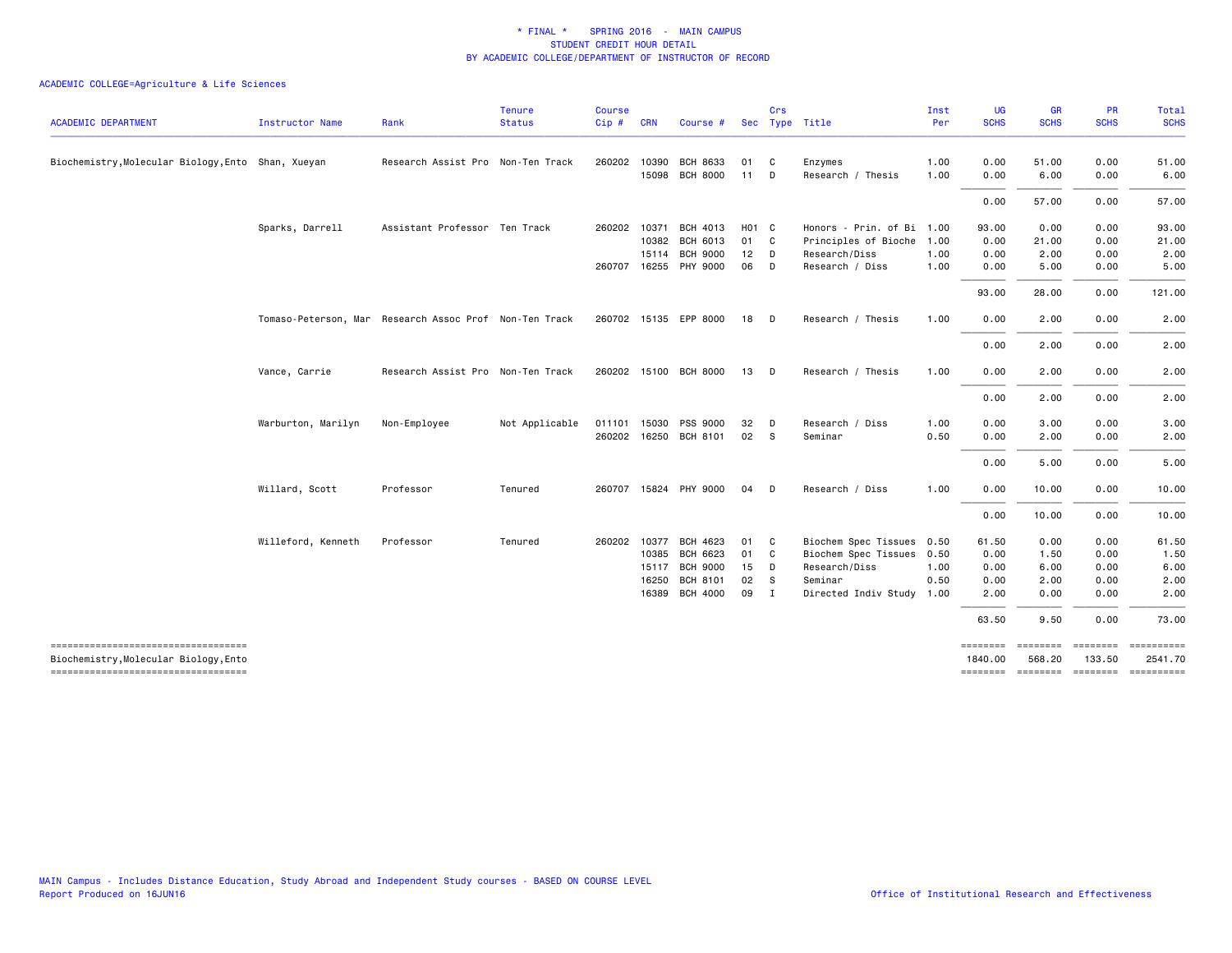| <b>ACADEMIC DEPARTMENT</b>                       | <b>Instructor Name</b> | Rank                          | <b>Tenure</b><br><b>Status</b> | Course<br>Cip#   | <b>CRN</b>     | Course #                    |       | Crs          | Sec Type Title                             | Inst<br>Per | <b>UG</b><br><b>SCHS</b> | <b>GR</b><br><b>SCHS</b> | PR<br><b>SCHS</b> | Total<br><b>SCHS</b> |
|--------------------------------------------------|------------------------|-------------------------------|--------------------------------|------------------|----------------|-----------------------------|-------|--------------|--------------------------------------------|-------------|--------------------------|--------------------------|-------------------|----------------------|
| Food Science, Nutrition & Health Pr Byrd, Sylvia |                        | Professor                     | Tenured                        |                  | 190599 14829   | <b>FNH 8000</b>             | 01    | D            | Research/Thesis                            | 1.00        | 0.00                     | 2.00                     | 0.00              | 2.00                 |
|                                                  |                        |                               |                                |                  | 14841          | FNH 9000                    | 01    | D            | Research/Diss                              | 1.00        | 0.00                     | 1.00                     | 0.00              | 1.00                 |
|                                                  |                        |                               |                                |                  |                |                             |       |              |                                            |             | 0.00                     | 3.00                     | 0.00              | 3.00                 |
|                                                  | Chang, Kow-Ching       | Professor                     | Tenured                        |                  | 190599 14830   | <b>FNH 8000</b>             | 02    | D            | Research/Thesis                            | 1.00        | 0.00                     | 4.00                     | 0.00              | 4.00                 |
|                                                  |                        |                               |                                |                  |                | 14842 FNH 9000              | 02    | D            | Research/Diss                              | 1.00        | 0.00                     | 23.00                    | 0.00              | 23.00                |
|                                                  |                        |                               |                                |                  |                |                             |       |              |                                            |             | 0.00                     | 27.00                    | 0.00              | 27.00                |
|                                                  |                        |                               |                                |                  |                |                             | 01    |              |                                            |             |                          |                          |                   |                      |
|                                                  | Cheng, Wen-Hsing       | Associate Professor Ten Track |                                | 190504<br>190599 | 11937<br>14843 | FNH 6123<br><b>FNH 9000</b> | 03    | C<br>D       | Nutrition and Chroni 1.00<br>Research/Diss | 1.00        | 0.00<br>0.00             | 12.00<br>21.00           | 0.00<br>0.00      | 12.00<br>21.00       |
|                                                  |                        |                               |                                | 301901           | 16013          | FNH 8293                    | 01    | $\mathsf{C}$ | Molecular Nutrition                        | 1.00        | 0.00                     | 12.00                    | 0.00              | 12.00                |
|                                                  |                        |                               |                                |                  |                | 513102 11918 FNH 4123       | 01    | $\mathsf{C}$ | Nutrition and Chroni 1.00                  |             | 90.00                    | 0.00                     | 0.00              | 90.00                |
|                                                  |                        |                               |                                |                  |                |                             |       |              |                                            |             |                          |                          |                   |                      |
|                                                  |                        |                               |                                |                  |                |                             |       |              |                                            |             | 90.00                    | 45.00                    | 0.00              | 135.00               |
|                                                  | Conrad, Amanda         | Non-Faculty                   | Not Applicable                 |                  | 190504 11909   | FNH 2293                    | 02    | C            | Indiv & Family Nutri 1.00                  |             | 123.00                   | 0.00                     | 0.00              | 123.00               |
|                                                  |                        |                               |                                |                  |                | 12279 HS 2293               | 02    | C            | Indiv & Family Nutri 1.00                  |             | 36.00                    | 0.00                     | 0.00              | 36.00                |
|                                                  |                        |                               |                                |                  |                |                             |       |              |                                            |             | 159.00                   | 0.00                     | 0.00              | 159.00               |
|                                                  | Cord, Christine        | Lecturer                      | Non-Ten Track                  | 011002           | 14161          | FNH 4593                    | 01    | B            | New Food Product Dev 1.00                  |             | 45.00                    | 0.00                     | 0.00              | 45.00                |
|                                                  |                        |                               |                                | 190501           |                | 14162 FNH 6593              | 01    | B            | New Food Product Dev 1.00                  |             | 0.00                     | 3.00                     | 0.00              | 3.00                 |
|                                                  |                        |                               |                                |                  |                |                             |       |              |                                            |             | 45.00                    | 3.00                     | 0.00              | 48.00                |
|                                                  | Gillis, William        | Lecturer                      | Non-Ten Track                  | 011001           | 11919          | FNH 4143                    | 01    | C            | Dairy Foods Proc                           | 1.00        | 27.00                    | 0.00                     | 0.00              | 27.00                |
|                                                  |                        |                               |                                |                  | 11920          | FNH 4143                    | 02    | К            | Dairy Foods Proc                           | 1.00        | 0.00                     | 0.00                     | 0.00              | 0.00                 |
|                                                  |                        |                               |                                |                  | 11921          | FNH 4164                    | 01    | C            | Qual Assur Food Prod                       | 1.00        | 36.00                    | 0.00                     | 0.00              | 36.00                |
|                                                  |                        |                               |                                |                  | 11922          | FNH 4164                    | 02    | К            | Qual Assur Food Prod                       | 1.00        | 0.00                     | 0.00                     | 0.00              | 0.00                 |
|                                                  |                        |                               |                                |                  | 11938          | FNH 6143                    | 01    | C            | Dairy Foods Proc                           | 1.00        | 0.00                     | 3.00                     | 0.00              | 3.00                 |
|                                                  |                        |                               |                                |                  | 11939          | FNH 6143                    | 02    | К            | Dairy Foods Proc                           | 1.00        | 0.00                     | 0.00                     | 0.00              | 0.00                 |
|                                                  |                        |                               |                                |                  | 11940          | FNH 6164                    | 01    | C            | Qual Assur Food Prod 1.00                  |             | 0.00                     | 12.00                    | 0.00              | 12.00                |
|                                                  |                        |                               |                                |                  | 11941          | FNH 6164                    | 02    | К            | Qual Assur Food Prod                       | 1.00        | 0.00                     | 0.00                     | 0.00              | 0.00                 |
|                                                  |                        |                               |                                |                  |                |                             |       |              |                                            |             | 63.00                    | 15.00                    | 0.00              | 78.00                |
|                                                  | Hall, Michael          | Lecturer                      | Non-Ten Track                  | 190501           | 13805          | FNH 4773                    | 501 C |              | Intro to Env Health                        | 1.00        | 39.00                    | 0.00                     | 0.00              | 39.00                |
|                                                  |                        |                               |                                |                  |                | 512207 13810 FNH 6773       | 501 C |              | Intro to Env Health                        | 1.00        | 0.00                     | 15.00                    | 0.00              | 15.00                |
|                                                  |                        |                               |                                |                  |                |                             |       |              |                                            |             | 39.00                    | 15.00                    | 0.00              | 54.00                |
|                                                  | Haque, Zahur           | Professor                     | Tenured                        |                  | 190504 11930   | <b>FNH 4293</b>             | 01    | C            | Micronutrients                             | 1.00        | 105.00                   | 0.00                     | 0.00              | 105.00               |
|                                                  |                        |                               |                                |                  | 11946          | FNH 6293                    | 01    | C            | Micronutrients                             | 1.00        | 0.00                     | 15.00                    | 0.00              | 15.00                |
|                                                  |                        |                               |                                |                  | 13798          | FNH 1003                    | 501 C |              | Intro to Vitamins &                        | 1.00        | 42.00                    | 0.00                     | 0.00              | 42.00                |
|                                                  |                        |                               |                                |                  | 190599 14832   | <b>FNH 8000</b>             | 04    | D            | Research/Thesis                            | 1.00        | 0.00                     | 1.00                     | 0.00              | 1.00                 |
|                                                  |                        |                               |                                |                  |                | 14844 FNH 9000              | 04    | D            | Research/Diss                              | 1.00        | 0.00                     | 9.00                     | 0.00              | 9.00                 |
|                                                  |                        |                               |                                |                  |                |                             |       |              |                                            |             | 147.00                   | 25.00                    | 0.00              | 172.00               |
|                                                  | Hunt, Barry            | Professor                     | Tenured                        |                  | 512207 11958   | FNH 8553                    | 01    | C            | Behavioral Epidemiol 1.00                  |             | 0.00                     | 21.00                    | 0.00              | 21.00                |
|                                                  |                        |                               |                                |                  |                | 13811 FNH 8553              | 501 C |              | Behavioral Epidemiol 1.00                  |             | 0.00                     | 45.00                    | 0.00              | 45.00                |
|                                                  |                        |                               |                                |                  |                | 13814 FNH 8673              | 501   | $\mathbf{I}$ | Appl Proj for CHES                         | 1.00        | 0.00                     | 21.00                    | 0.00              | 21.00                |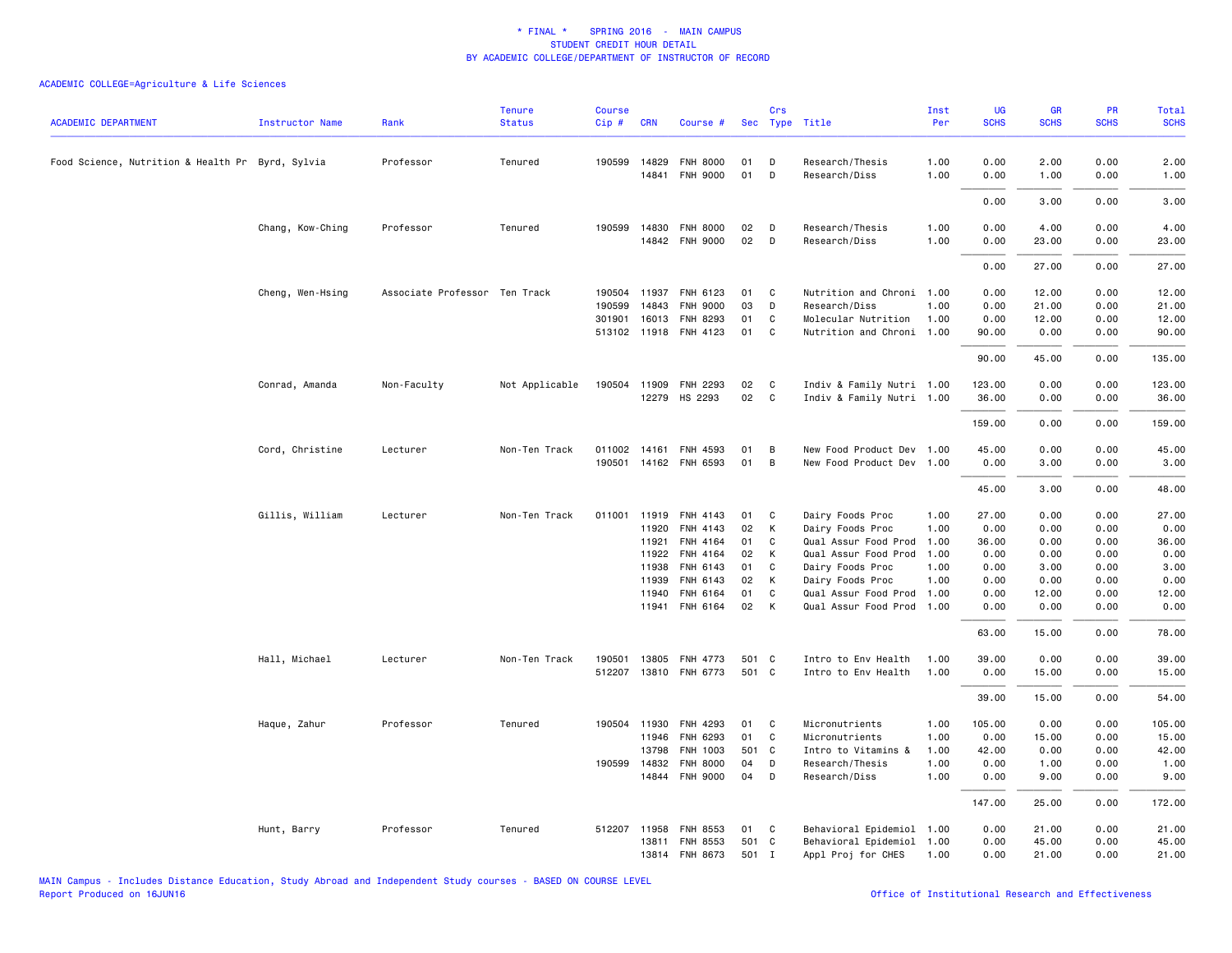|                                                  |                  |                                                        | <b>Tenure</b>  | <b>Course</b> |              |                             |          | Crs          |                                  | Inst         | UG           | <b>GR</b>    | PR           | Total        |
|--------------------------------------------------|------------------|--------------------------------------------------------|----------------|---------------|--------------|-----------------------------|----------|--------------|----------------------------------|--------------|--------------|--------------|--------------|--------------|
| <b>ACADEMIC DEPARTMENT</b>                       | Instructor Name  | Rank                                                   | <b>Status</b>  | Cip#          | <b>CRN</b>   | Course #                    |          |              | Sec Type Title                   | Per          | <b>SCHS</b>  | <b>SCHS</b>  | <b>SCHS</b>  | <b>SCHS</b>  |
|                                                  |                  |                                                        |                |               |              |                             |          |              |                                  |              |              |              |              |              |
|                                                  |                  |                                                        |                |               |              |                             |          |              |                                  |              | 0.00         | 87.00        | 0.00         | 87.00        |
| Food Science, Nutrition & Health Pr Khan, Fauzia |                  | Lecturer                                               | Non-Ten Track  | 190501        | 13801        | FNH 4193                    | 501 C    |              | Soc-Cult Aspect Food 1.00        |              | 6.00         | 0.00         | 0.00         | 6.00         |
|                                                  |                  |                                                        |                |               | 13806        | FNH 6193                    | 501 C    |              | Soc-Cult Aspect Food 1.00        |              | 0.00         | 18.00        | 0.00         | 18.00        |
|                                                  |                  |                                                        |                |               | 14155        | FNH 4193                    | 01       | $\mathtt{C}$ | Soc-Cult Aspect Food 1.00        |              | 30.00        | 0.00         | 0.00         | 30.00        |
|                                                  |                  |                                                        |                |               |              | 14156 FNH 6193              | 01       | $\mathsf{C}$ | Soc-Cult Aspect Food 1.00        |              | 0.00         | 6.00         | 0.00         | 6.00         |
|                                                  |                  |                                                        |                |               |              |                             |          |              |                                  |              | 36.00        | 24.00        | 0.00         | 60.00        |
|                                                  | Kim, Tae Jo      | Research Assist Pro Non-Ten Track                      |                |               |              | 190599 14833 FNH 8000       | 05       | D            | Research/Thesis                  | 1.00         | 0.00         | 6.00         | 0.00         | 6.00         |
|                                                  |                  |                                                        |                |               |              |                             |          |              |                                  |              | 0.00         | 6.00         | 0.00         | 6.00         |
|                                                  | Matich, June     | Instructor                                             | Non-Ten Track  |               | 190505 11929 | <b>FNH 4284</b>             | 01       | В            | Quantity Food Prod & 1.00        |              | 140.00       | 0.00         | 0.00         | 140.00       |
|                                                  |                  |                                                        |                |               |              | 513102 11911 FNH 3003       | 01       | E            | Nutr Field Experienc 1.00        |              | 54.00        | 0.00         | 0.00         | 54.00        |
|                                                  |                  |                                                        |                |               |              | 11917 FNH 3723              | 01       | C            | Community Nutrition              | 1.00         | 84.00        | 0.00         | 0.00         | 84.00        |
|                                                  |                  |                                                        |                |               |              |                             |          |              |                                  |              | 278.00       | 0.00         | 0.00         | 278.00       |
|                                                  | Mosby, Terezie   | Assistant Professor Ten Track                          |                |               | 190599 14834 | <b>FNH 8000</b>             | 06       | D            | Research/Thesis                  | 1.00         | 0.00         | 2.00         | 0.00         | 2.00         |
|                                                  |                  |                                                        |                |               | 14846        | <b>FNH 9000</b>             | 06       | D            | Research/Diss                    | 1.00         | 0.00         | 5.00         | 0.00         | 5.00         |
|                                                  |                  |                                                        |                | 513101 11955  |              | FNH 8273                    | 01       | C            | Advan Clinical Nutri             | 1.00         | 0.00         | 24.00        | 0.00         | 24.00        |
|                                                  |                  |                                                        |                |               | 11956        | FNH 8286                    | 01       | E            | Supervised Practice              | 1.00         | 0.00         | 48.00        | 0.00         | 48.00        |
|                                                  |                  |                                                        |                |               |              |                             |          |              |                                  |              | 0.00         | 79.00        | 0.00         | 79.00        |
|                                                  |                  | Nannapaneni, Ramakri Research Assoc Prof Non-Ten Track |                | 190501        | 11933        | FNH 4414                    | 01       | C            | Microbiology of Food 1.00        |              | 60.00        | 0.00         | 0.00         | 60.00        |
|                                                  |                  |                                                        |                |               | 11934        | FNH 4414                    | 02       | К            | Microbiology of Food             | 1.00         | 0.00         | 0.00         | 0.00         | 0.00         |
|                                                  |                  |                                                        |                |               | 11948        | FNH 6414                    | 01       | C            | Microbiology of Food 1.00        |              | 0.00         | 12.00        | 0.00         | 12.00        |
|                                                  |                  |                                                        |                |               | 11949        | FNH 6414                    | 02       | К            | Microbiology in Food             | 1.00         | 0.00         | 0.00         | 0.00         | 0.00         |
|                                                  |                  |                                                        |                |               | 11952        | FNH 8121                    | 01       | s            | Food Sc Ntr & Health             | 1.00         | 0.00         | 8.00         | 0.00         | 8.00         |
|                                                  |                  |                                                        |                |               | 11953        | FNH 8131                    | 01       | s            | Food Sc Ntr & Health             | 1.00         | 0.00         | 1.00         | 0.00         | 1.00         |
|                                                  |                  |                                                        |                |               | 190599 14835 | <b>FNH 8000</b><br>FNH 9000 | 07<br>07 | D<br>D       | Research/Thesis<br>Research/Diss | 1.00         | 0.00<br>0.00 | 1.00         | 0.00         | 1.00<br>2.00 |
|                                                  |                  |                                                        |                | 260502 10505  | 14847        | BIO 4414                    | 01       | C            | Micro Of Foods                   | 1.00<br>1.00 | 20.00        | 2.00<br>0.00 | 0.00<br>0.00 | 20.00        |
|                                                  |                  |                                                        |                |               | 10506        | BIO 4414                    | 02       | К            | Micro Of Foods                   | 1.00         | 0.00         | 0.00         | 0.00         | 0.00         |
|                                                  |                  |                                                        |                | 512207 11951  |              | FNH 8111                    | 01       | S            | Food Sc Nutr & Healt             | 1.00         | 0.00         | 11.00        | 0.00         | 11.00        |
|                                                  |                  |                                                        |                |               |              |                             |          |              |                                  |              | 80.00        | 35.00        | 0.00         | 115.00       |
|                                                  | Oliver, Brittney | Assistant Professor Ten Track                          |                |               | 512207 11959 | FNH 8613                    | 01       | C            | Dsgn Admin Hp Prog               | 1.00         | 0.00         | 27.00        | 0.00         | 27.00        |
|                                                  |                  |                                                        |                |               | 13812        | FNH 8563                    | 501 C    |              | Prin Epic & Hlth Sci             | 1.00         | 0.00         | 45.00        | 0.00         | 45.00        |
|                                                  |                  |                                                        |                |               |              | 13813 FNH 8613              | 501 C    |              | Dsgn Admin Hp Prog               | 1.00         | 0.00         | 45.00        | 0.00         | 45.00        |
|                                                  |                  |                                                        |                |               |              |                             |          |              |                                  |              | 0.00         | 117.00       | 0.00         | 117.00       |
|                                                  | Pylate, Leah     | Non-Faculty                                            | Not Applicable |               |              | 512207 11913 FNH 3163       | 01       | C            | Basic Principle Heal 1.00        |              | 147.00       | 0.00         | 0.00         | 147.00       |
|                                                  |                  |                                                        |                |               |              |                             |          |              |                                  |              | 147.00       | 0.00         | 0.00         | 147.00       |
|                                                  | Schilling, Mark  | Professor                                              | Tenured        | 010904        |              | 10107 ADS 4243              | 01       | C            | Food Comp & Reaction 1.00        |              | 3.00         | 0.00         | 0.00         | 3.00         |
|                                                  |                  |                                                        |                |               |              | 011001 11927 FNH 4241       | 01       | <b>L</b>     | Applied Food Chemist 1.00        |              | 14.00        | 0.00         | 0.00         | 14.00        |
|                                                  |                  |                                                        |                |               |              | 11928 FNH 4243              | 01       | C            | Food Comp & Reaction 1.00        |              | 135.00       | 0.00         | 0.00         | 135.00       |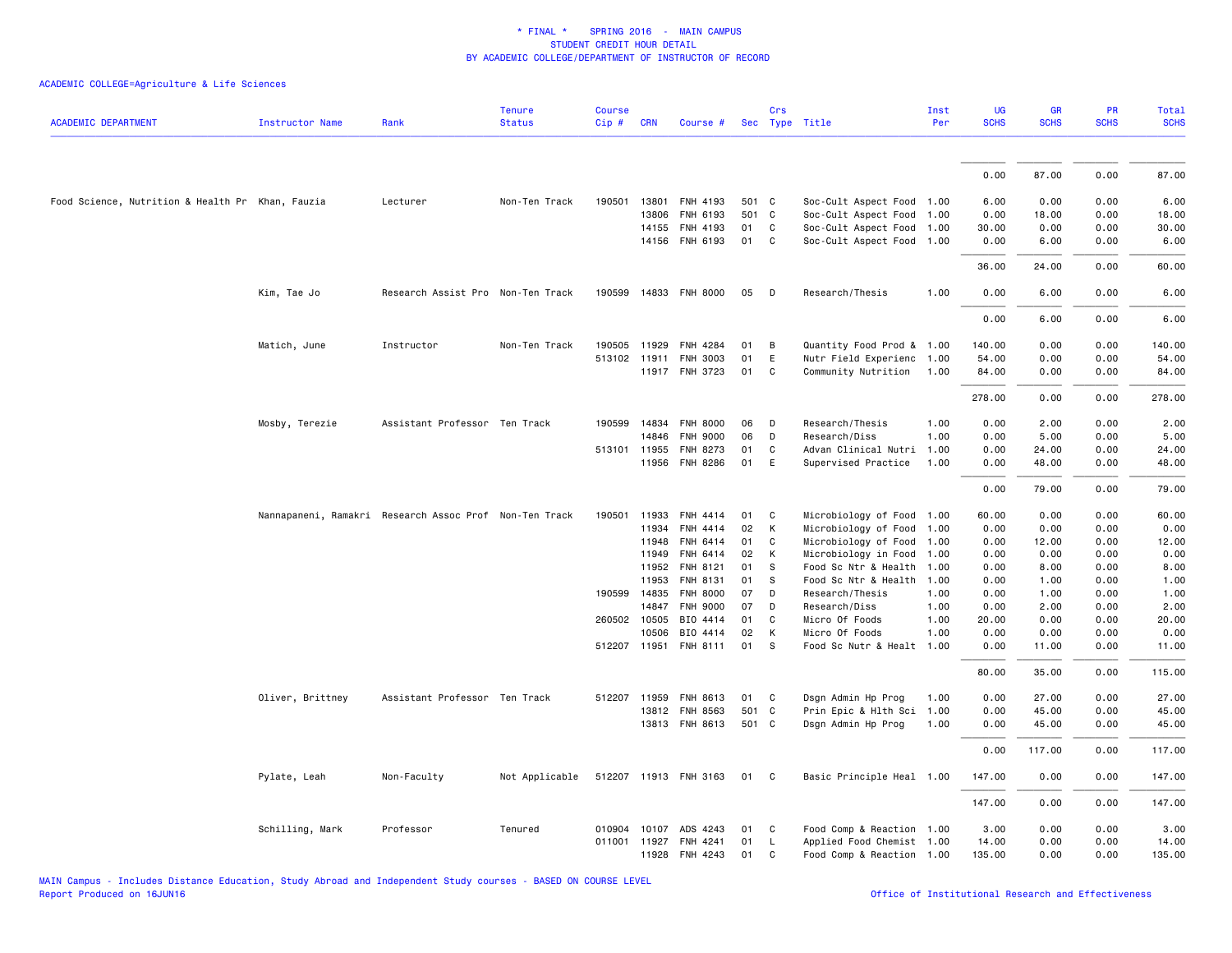| <b>ACADEMIC DEPARTMENT</b>                                                   | <b>Instructor Name</b> | Rank                              | <b>Tenure</b><br><b>Status</b> | <b>Course</b><br>Cip# | <b>CRN</b>   | Course #              |       | Crs | Sec Type Title            | Inst<br>Per | UG<br><b>SCHS</b> | <b>GR</b><br><b>SCHS</b> | <b>PR</b><br><b>SCHS</b> | <b>Total</b><br><b>SCHS</b>                    |
|------------------------------------------------------------------------------|------------------------|-----------------------------------|--------------------------------|-----------------------|--------------|-----------------------|-------|-----|---------------------------|-------------|-------------------|--------------------------|--------------------------|------------------------------------------------|
|                                                                              |                        |                                   |                                |                       |              |                       |       |     |                           |             |                   |                          |                          |                                                |
| Food Science, Nutrition & Health Pr Schilling, Mark                          |                        | Professor                         | Tenured                        |                       |              | 011001 11944 FNH 6241 | 01    | L   | Applied Food Chemist 1.00 |             | 0.00              | 2.00                     | 0.00                     | 2.00                                           |
|                                                                              |                        |                                   |                                |                       | 11945        | FNH 6243              | 01    | C   | Food Comp & Reaction 1.00 |             | 0.00              | 6.00                     | 0.00                     | 6.00                                           |
|                                                                              |                        |                                   |                                |                       | 120509 11923 | FNH 4200              | 01    | C   | Dual Enroll MUW Culi      | 1.00        | 38.00             | 0.00                     | 0.00                     | 38.00                                          |
|                                                                              |                        |                                   |                                | 190501                | 16391        | FNH 4000              | 01    | I   | Directed Indiv Study 1.00 |             | 3.00              | 0.00                     | 0.00                     | 3.00                                           |
|                                                                              |                        |                                   |                                | 190599                | 14836        | <b>FNH 8000</b>       | 08    | D   | Research/Thesis           | 1.00        | 0.00              | 16.00                    | 0.00                     | 16.00                                          |
|                                                                              |                        |                                   |                                |                       | 14848        | <b>FNH 9000</b>       | 08    | D   | Research/Diss             | 1.00        | 0.00              | 23.00                    | 0.00                     | 23.00                                          |
|                                                                              |                        |                                   |                                |                       |              | 16114 FNH 7000        | 01    | I   | Directed Indiv Study      | 1.00        | 0.00              | 3.00                     | 0.00                     | 3.00                                           |
|                                                                              |                        |                                   |                                |                       |              |                       |       |     |                           |             | 193.00            | 50.00                    | 0.00                     | 243.00                                         |
|                                                                              | Silva, Juan            | Professor                         | Tenured                        |                       |              | 190599 14837 FNH 8000 | 09    | D   | Research/Thesis           | 1.00        | 0.00              | 3.00                     | 0.00                     | 3.00                                           |
|                                                                              |                        |                                   |                                |                       |              | 14849 FNH 9000        | 09    | D   | Research/Diss             | 1.00        | 0.00              | 9.00                     | 0.00                     | 9.00                                           |
|                                                                              |                        |                                   |                                |                       |              |                       |       |     |                           |             | 0.00              | 12.00                    | 0.00                     | 12.00                                          |
|                                                                              | Street, Susan          | Lecturer                          | Non-Ten Track                  | 190504                |              | 13799 FNH 2283        | 501 C |     | Child Health & Nutri 1.00 |             | 21.00             | 0.00                     | 0.00                     | 21.00                                          |
|                                                                              |                        |                                   |                                |                       | 13800        | FNH 2293              | 501 C |     | Indiv & Family Nutri 1.00 |             | 120.00            | 0.00                     | 0.00                     | 120.00                                         |
|                                                                              |                        |                                   |                                |                       | 13868        | HS 2283               | 501 C |     | Child Health & Nutri 1.00 |             | 39.00             | 0.00                     | 0.00                     | 39.00                                          |
|                                                                              |                        |                                   |                                |                       | 13869        | HS 2293               | 501 C |     | Indiv & Family Nutri 1.00 |             | 21.00             | 0.00                     | 0.00                     | 21.00                                          |
|                                                                              |                        |                                   |                                |                       |              |                       |       |     |                           |             | 201.00            | 0.00                     | 0.00                     | 201.00                                         |
|                                                                              | Thompson, Amy          | Lecturer                          | Non-Ten Track                  | 190501                |              | 13804 FNH 4393        | 501 C |     | Prevention of Diseas 1.00 |             | 42.00             | 0.00                     | 0.00                     | 42.00                                          |
|                                                                              |                        |                                   |                                | 190504                |              | 13809 FNH 6393        | 501 C |     | Prevention of Diseas 1.00 |             | 0.00              | 24.00                    | 0.00                     | 24.00                                          |
|                                                                              |                        |                                   |                                |                       |              |                       |       |     |                           |             | 42.00             | 24.00                    | 0.00                     | 66.00                                          |
|                                                                              | Tidwell, Diane         | Professor                         | Tenured                        |                       | 190504 11908 | FNH 2293              | 01    | C   | Indiv & Family Nutri 1.00 |             | 456.00            | 0.00                     | 0.00                     | 456.00                                         |
|                                                                              |                        |                                   |                                |                       | 11931        | FNH 4353              | 01    | C   | Nutrition/ Life Cycl 1.00 |             | 99.00             | 0.00                     | 0.00                     | 99.00                                          |
|                                                                              |                        |                                   |                                |                       | 11947        | FNH 6353              | 01    | C   | Nutrition / Life Cyc 1.00 |             | 0.00              | 3.00                     | 0.00                     | 3.00                                           |
|                                                                              |                        |                                   |                                |                       | 12278        | HS 2293               | 01    | C   | Indiv & Family Nutri      | 1.00        | 180.00            | 0.00                     | 0.00                     | 180.00                                         |
|                                                                              |                        |                                   |                                |                       | 190599 14838 | <b>FNH 8000</b>       | 10    | D   | Research/Thesis           | 1.00        | 0.00              | 1.00                     | 0.00                     | 1.00                                           |
|                                                                              |                        |                                   |                                |                       |              | 14850 FNH 9000        | 10    | D   | Research/Diss             | 1.00        | 0.00              | 6.00                     | 0.00                     | 6.00                                           |
|                                                                              |                        |                                   |                                |                       |              |                       |       |     |                           |             | 735.00            | 10.00                    | 0.00                     | 745.00                                         |
|                                                                              | White, Kelly           | Lecturer                          | Non-Ten Track                  | 190501                |              | 13807 FNH 6223        | 501 C |     | Sports Nutrition          | 1.00        | 0.00              | 15.00                    | 0.00                     | 15.00                                          |
|                                                                              |                        |                                   |                                |                       |              | 190504 13802 FNH 4223 | 501 C |     | Sports Nutrition          | 1.00        | 21.00             | 0.00                     | 0.00                     | 21.00                                          |
|                                                                              |                        |                                   |                                |                       |              |                       |       |     |                           |             | 21.00             | 15.00                    | 0.00                     | 36.00                                          |
|                                                                              | Williams, J. Byron     | Extension Assoc Pro Non-Ten Track |                                |                       |              | 190599 14839 FNH 8000 | 11    | D   | Research/Thesis           | 1.00        | 0.00              | 1.00                     | 0.00                     | 1.00                                           |
|                                                                              |                        |                                   |                                |                       |              |                       |       |     |                           |             | 0.00              | 1.00                     | 0.00                     | 1.00                                           |
|                                                                              | Wilson, Julie          | Non-Faculty                       | Not Applicable                 |                       |              | 011001 11905 FNH 2112 | 01    | B   | Food Products Evalua 1.00 |             | 44.00             | 0.00                     | 0.00                     | 44.00                                          |
|                                                                              |                        |                                   |                                |                       |              |                       |       |     |                           |             | 44.00             | 0.00                     | 0.00                     | 44.00                                          |
| ----------------------------------                                           |                        |                                   |                                |                       |              |                       |       |     |                           |             | ========          |                          | $=$                      | ==========                                     |
| Food Science, Nutrition & Health Pr<br>===================================== |                        |                                   |                                |                       |              |                       |       |     |                           |             | 2320.00           | 593.00                   | 0.00                     | 2913.00<br>-------- ------- -------- --------- |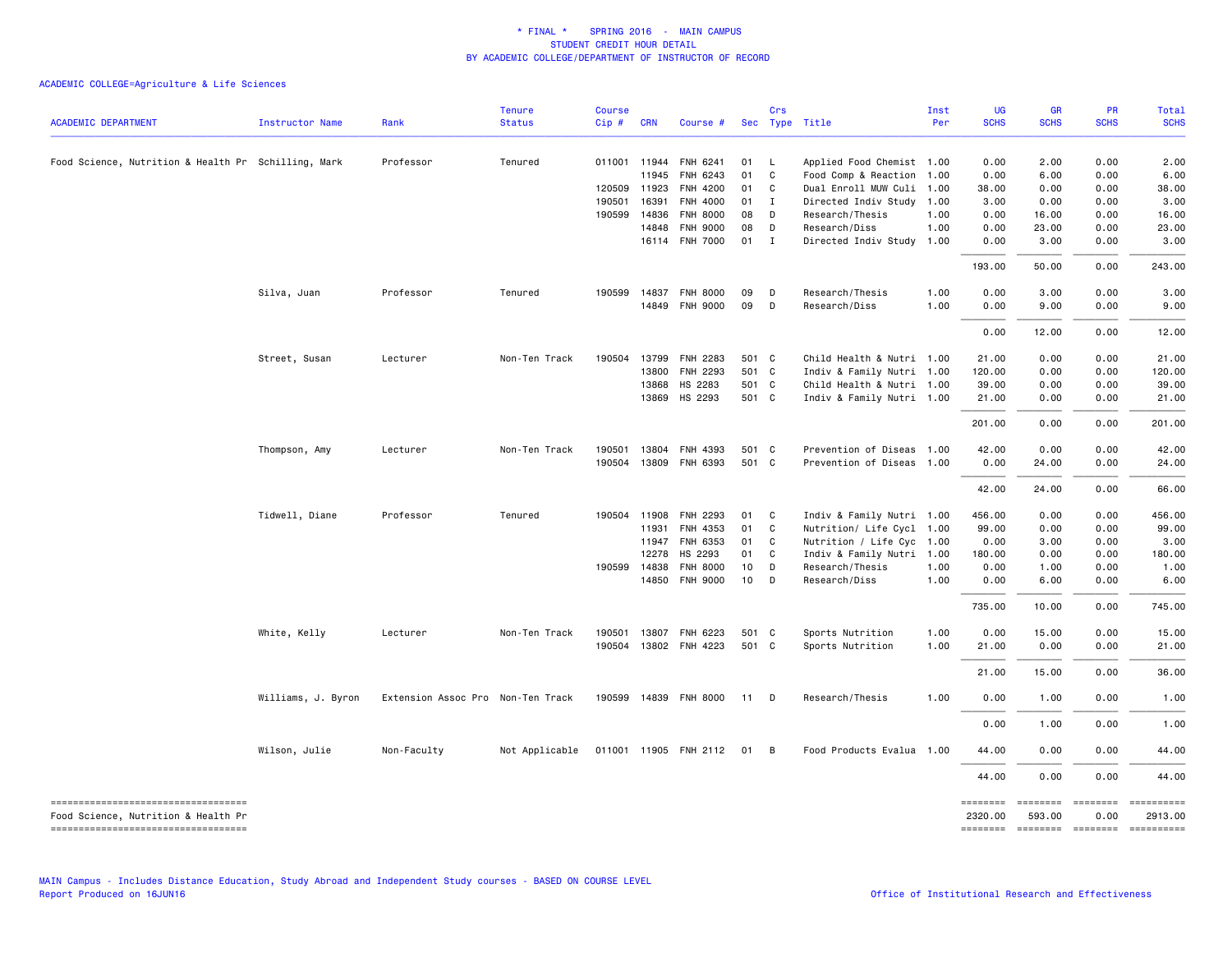| <b>ACADEMIC DEPARTMENT</b> | <b>Instructor Name</b>                           | Rank                          | <b>Tenure</b><br><b>Status</b> | <b>Course</b><br>$Cip \#$ | <b>CRN</b>   | Course #                              |          | Crs               | Sec Type Title                                         | Inst<br>Per | UG<br><b>SCHS</b> | GR<br><b>SCHS</b> | PR<br><b>SCHS</b> | Total<br><b>SCHS</b> |
|----------------------------|--------------------------------------------------|-------------------------------|--------------------------------|---------------------------|--------------|---------------------------------------|----------|-------------------|--------------------------------------------------------|-------------|-------------------|-------------------|-------------------|----------------------|
|                            |                                                  |                               |                                |                           |              |                                       |          |                   |                                                        |             |                   |                   |                   |                      |
| Landscape Architecture     | Artunc, Sadik                                    | Professor                     | Tenured                        |                           |              | 040601 12412 LA 2644<br>16162 LA 7000 | 01<br>01 | B<br>$\mathbf{I}$ | Construction II: Gra 1.00<br>Directed Indiv Study 1.00 |             | 84.00<br>0.00     | 0.00<br>4.00      | 0.00<br>0.00      | 84.00<br>4.00        |
|                            |                                                  |                               |                                |                           |              |                                       |          |                   |                                                        |             | 84.00             | 4.00              | 0.00              | 88.00                |
|                            | Brzuszek, Robert                                 | Professor                     | Tenured                        |                           |              | 040601 12416 LA 3652                  | 01       | <b>L</b>          | LA Case Studies                                        | 1.00        | 8.00              | 0.00              | 0.00              | 8.00                 |
|                            |                                                  |                               |                                |                           | 12424        | LA 4514                               | 01       | Q                 | Eco. Planting Desig                                    | 1.00        | 12.00             | 0.00              | 0.00              | 12.00                |
|                            |                                                  |                               |                                |                           | 12430        | LA 6514                               | 01       | Q                 | Eco Planting Design                                    | 1.00        | 0.00              | 16.00             | 0.00              | 16.00                |
|                            |                                                  |                               |                                |                           | 12434        | LA 8721                               | 01       | C                 | Seminar Land Manage                                    | 1.00        | 0.00              | 1.00              | 0.00              | 1.00                 |
|                            |                                                  |                               |                                |                           | 15054        | LA 8000                               | 02       | D                 | Research / Thesis                                      | 1.00        | 0.00              | 10.00             | 0.00              | 10.00                |
|                            |                                                  |                               |                                |                           | 16228        | LA 4000                               | 02       | $\mathbf{I}$      | Directed Indiv Study                                   | 1.00        | 1.00              | 0.00              | 0.00              | 1.00                 |
|                            |                                                  |                               |                                |                           |              |                                       |          |                   |                                                        |             | 21.00             | 27.00             | 0.00              | 48.00                |
|                            | Fulford, Charles                                 | Associate Professor Tenured   |                                |                           |              | 040601 12433 LA 8545                  | 01       | Q                 | LA Studio IV-Case St 1.00                              |             | 0.00              | 35.00             | 0.00              | 35.00                |
|                            |                                                  |                               |                                |                           |              | 12436 LA 8751                         | 01       | <b>S</b>          | LA Seminar IV- Cont. 1.00                              |             | 0.00              | 5.00              | 0.00              | 5.00                 |
|                            |                                                  |                               |                                |                           |              |                                       |          |                   |                                                        |             | 0.00              | 40.00             | 0.00              | 40.00                |
|                            | Gallo, Katarzyna                                 | Lecturer                      | Non-Ten Track                  |                           | 130101 11707 | EPY 4033                              | 01       | C                 | Lear Theo Ed Rel Set 1.00                              |             | 48.00             | 0.00              | 0.00              | 48.00                |
|                            |                                                  |                               |                                |                           | 15847        | EPY 4033                              | 02       | $\mathtt{C}$      | Lear Theo Ed Rel Set 1.00                              |             | 42.00             | 0.00              | 0.00              | 42.00                |
|                            |                                                  |                               |                                |                           |              | 231303 11704 EPY 3513                 | 01       | C                 | Behavioral Sci Writi 1.00                              |             | 66.00             | 0.00              | 0.00              | 66.00                |
|                            |                                                  |                               |                                |                           |              |                                       |          |                   |                                                        |             | 156.00            | 0.00              | 0.00              | 156.00               |
|                            | Gallo, Warren                                    | Associate Professor Tenured   |                                |                           | 040601 12423 | LA 4443                               | S01 Q    |                   | Exterior Design/Buil 1.00                              |             | 3.00              | 0.00              | 0.00              | 3.00                 |
|                            |                                                  |                               |                                |                           | 12429        | LA 6443                               | 01       | Q                 | Exterior Design/Buil 1.00                              |             | 0.00              | 15.00             | 0.00              | 15.00                |
|                            |                                                  |                               |                                |                           | 12431        | LA 6844                               | 01       | C                 | Sustainable Communit 1.00                              |             | 0.00              | 4.00              | 0.00              | 4.00                 |
|                            |                                                  |                               |                                |                           | 15056        | LA 8000                               | 04       | D                 | Research / Thesis                                      | 1.00        | 0.00              | 5.00              | 0.00              | 5.00                 |
|                            |                                                  |                               |                                |                           |              | 303301 12427 LA 4844                  | 01       | B                 | Sustainable Communit 1.00                              |             | 20.00             | 0.00              | 0.00              | 20.00                |
|                            |                                                  |                               |                                |                           |              |                                       |          |                   |                                                        |             | 23.00             | 24.00             | 0.00              | 47.00                |
|                            | Li, Chuo                                         | Assistant Professor Ten Track |                                | 040601                    |              | 12418 LA 3654                         | 01       | Q                 | LA Design IV- Urban                                    | 1.00        | 28.00             | 0.00              | 0.00              | 28.00                |
|                            |                                                  |                               |                                |                           | 12432        | LA 8523                               | 01       | Q                 | LA Grad Design Studi                                   | 1.00        | 0.00              | 6.00              | 0.00              | 6.00                 |
|                            |                                                  |                               |                                |                           |              | 15057 LA 8000                         | 05       | D                 | Research / Thesis                                      | 1.00        | 0.00              | 1.00              | 0.00              | 1.00                 |
|                            |                                                  |                               |                                |                           |              |                                       |          |                   |                                                        |             | 28.00             | 7.00              | 0.00              | 35.00                |
|                            | Rood, Cynthia                                    | Lecturer                      | Non-Ten Track                  | 040601                    |              | 12411 LA 1803                         | 01       | C                 | Land Arch Appre                                        | 1.00        | 300.00            | 0.00              | 0.00              | 300.00               |
|                            |                                                  |                               |                                |                           |              | 13882 LA 1803                         | 501 C    |                   | Land Arch Appre                                        | 1.00        | 96.00             | 0.00              | 0.00              | 96.00                |
|                            |                                                  |                               |                                |                           |              |                                       |          |                   |                                                        |             | 396.00            | 0.00              | 0.00              | 396.00               |
|                            | Schauwecker, Timothy Associate Professor Tenured |                               |                                |                           | 010605 12420 | LA 3721                               | 01       | C                 | LC Field Trip I                                        | 0.50        | 5.00              | 0.00              | 0.00              | 5.00                 |
|                            |                                                  |                               |                                |                           | 12425        | LA 4721                               | 01       | C                 | LC Field Trip II                                       | 0.50        | 5.00              | 0.00              | 0.00              | 5.00                 |
|                            |                                                  |                               |                                |                           | 12426        | LA 4724                               | 01       | B                 | Landscape Contr II                                     | 1.00        | 24.00             | 0.00              | 0.00              | 24.00                |
|                            |                                                  |                               |                                | 040601                    | 12435        | LA 8741                               | 01       | C                 | Proposal Writing Sem                                   | 1.00        | 0.00              | 5.00              | 0.00              | 5.00                 |
|                            |                                                  |                               |                                |                           | 15058        | LA 8000                               | 06       | D                 | Research / Thesis                                      | 1.00        | 0.00              | 1.00              | 0.00              | 1.00                 |
|                            |                                                  |                               |                                |                           |              | 16208 LA 4000                         | 01 I     |                   | Directed Indiv Study 1.00                              |             | 1.00              | 0.00              | 0.00              | 1.00                 |
|                            |                                                  |                               |                                |                           |              |                                       |          |                   |                                                        |             | 35.00             | 6.00              | 0.00              | 41.00                |
|                            | Seymour, Michael                                 | Associate Professor Tenured   |                                |                           |              | 040601 12409 LA 1423                  | 01       | $\mathbf{C}$      | Hist of Land Arch                                      | 1.00        | 87.00             | 0.00              | 0.00              | 87.00                |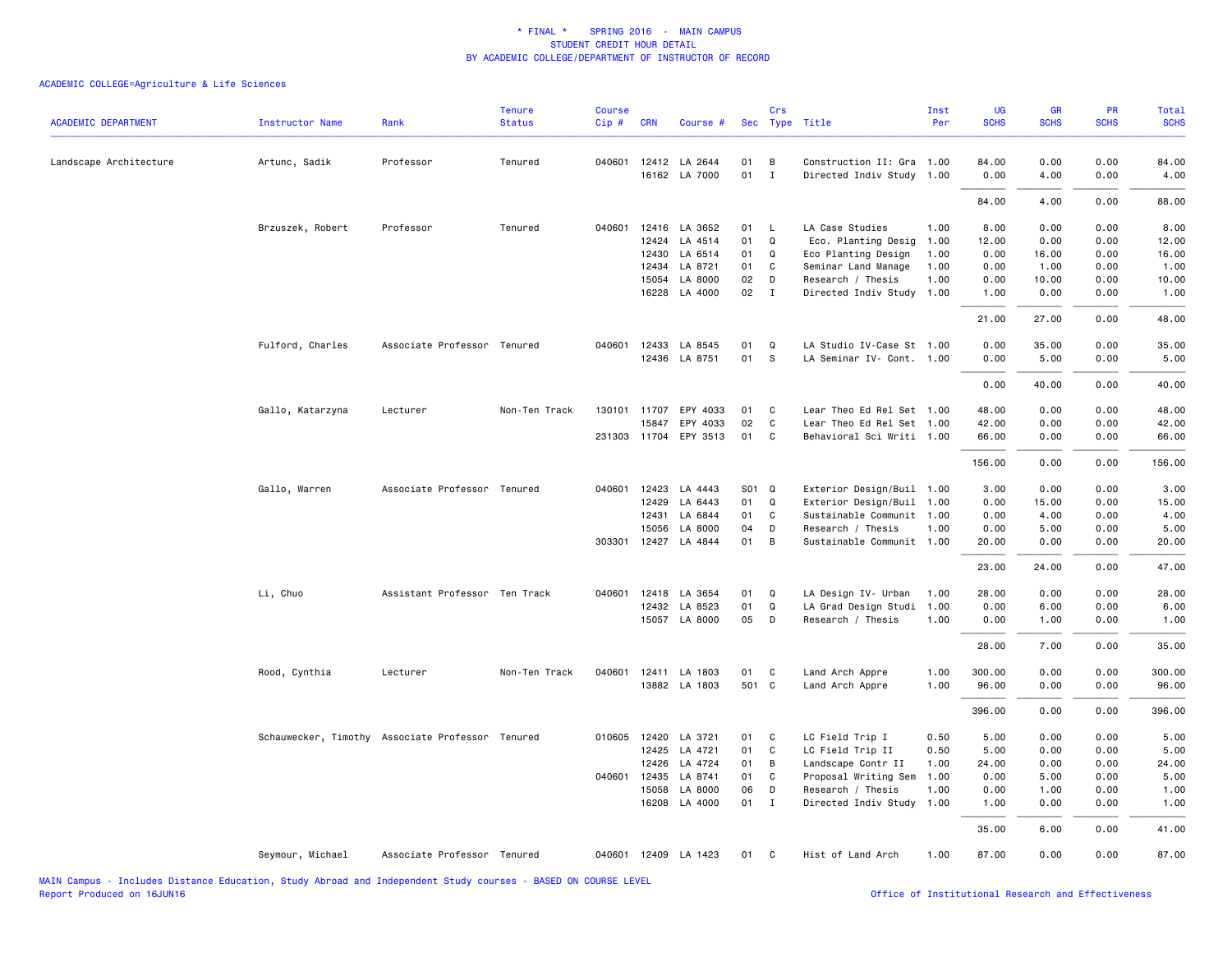|                                        |                        |                               | <b>Tenure</b> | <b>Course</b> |            |               |      | Crs |                           | Inst | UG          | <b>GR</b>   | <b>PR</b>   | Total          |
|----------------------------------------|------------------------|-------------------------------|---------------|---------------|------------|---------------|------|-----|---------------------------|------|-------------|-------------|-------------|----------------|
| <b>ACADEMIC DEPARTMENT</b>             | <b>Instructor Name</b> | Rank                          | <b>Status</b> | Cip#          | <b>CRN</b> | Course #      | Sec  |     | Type Title                | Per  | <b>SCHS</b> | <b>SCHS</b> | <b>SCHS</b> | <b>SCHS</b>    |
|                                        |                        |                               |               |               |            |               |      |     |                           |      | 87.00       | 0.00        | 0.00        | 87.00          |
| Landscape Architecture                 | Summerlin, Peter       | Assistant Professor Ten Track |               | 040601        |            | 12407 LA 1223 | 01   | B   | Computers in Land Ar 1.00 |      | 36.00       | 0.00        | 0.00        | 36.00          |
|                                        |                        |                               |               |               |            | 12408 LA 1223 | 02   | B   | Computers in Land Ar 1.00 |      | 36.00       | 0.00        | 0.00        | 36.00          |
|                                        |                        |                               |               |               |            | 16281 LA 7000 | 02   | I   | Directed Indiv Study 1.00 |      | 0.00        | 1.00        | 0.00        | 1.00           |
|                                        |                        |                               |               |               |            |               |      |     |                           |      | 72.00       | 1.00        | 0.00        | 73.00          |
|                                        | Tofte, Elizabeth       | Assistant Professor Ten Track |               | 040601        |            | 12417 LA 3653 | 01 B |     | Plant Design Fund in      | 1.00 | 21.00       | 0.00        | 0.00        | 21.00          |
|                                        |                        |                               |               |               |            | 12428 LA 4854 | 01 L |     | LA Capstone Studio        | 1.00 | 28.00       | 0.00        | 0.00        | 28.00          |
|                                        |                        |                               |               |               |            |               |      |     |                           |      | 49.00       | 0.00        | 0.00        | 49.00          |
|                                        | Walker, Jason          | Associate Professor Tenured   |               | 010605        |            | 12420 LA 3721 | 01 C |     | LC Field Trip I           | 0.50 | 5.00        | 0.00        | 0.00        | 5.00           |
|                                        |                        |                               |               |               |            | 12425 LA 4721 | 01   | C.  | LC Field Trip II          | 0.50 | 5.00        | 0.00        | 0.00        | 5.00           |
|                                        |                        |                               |               | 040601        |            | 12414 LA 2654 | 01   | Q   | Design II:Neighborho      | 1.00 | 68.00       | 0.00        | 0.00        | 68.00          |
|                                        |                        |                               |               |               |            | 12422 LA 4344 | 01   | B   | Land Arch Constr IV       | 1.00 | 64.00       | 0.00        | 0.00        | 64.00          |
|                                        |                        |                               |               |               |            |               |      |     |                           |      | 142.00      | 0.00        | 0.00        | 142.00         |
| ====================================== |                        |                               |               |               |            |               |      |     |                           |      | ========    | ========    | ========    | $=$ ========== |
| Landscape Architecture                 |                        |                               |               |               |            |               |      |     |                           |      | 1093.00     | 109,00      | 0.00        | 1202.00        |
| ====================================== |                        |                               |               |               |            |               |      |     |                           |      | ========    | ========    | ========    | ==========     |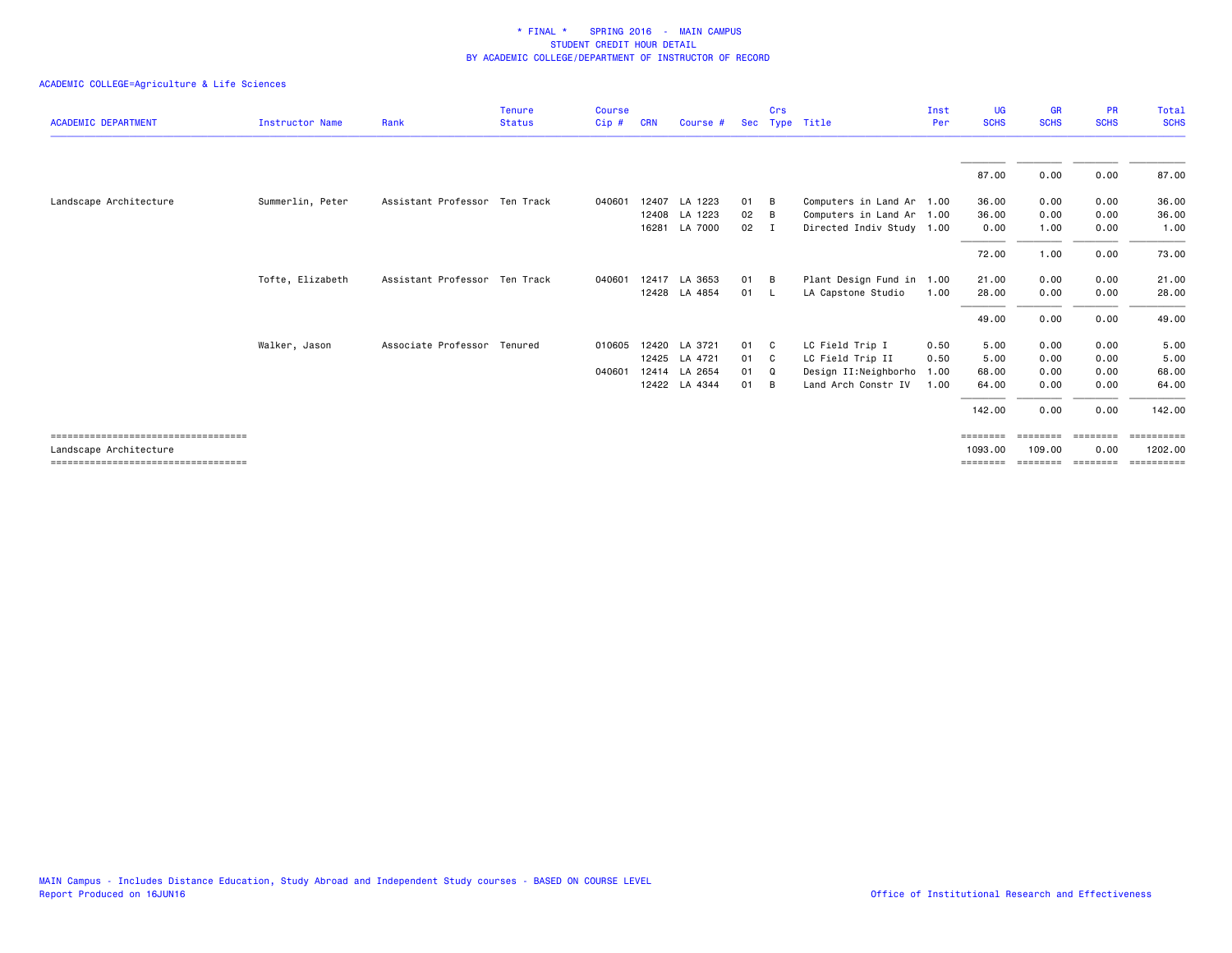| <b>ACADEMIC DEPARTMENT</b> | <b>Instructor Name</b> | Rank                              | <b>Tenure</b><br><b>Status</b> | <b>Course</b><br>Cip# | <b>CRN</b>   | Course #              |      | Crs          | Sec Type Title     | Inst<br>Per | UG<br><b>SCHS</b> | <b>GR</b><br><b>SCHS</b> | PR<br><b>SCHS</b> | Total<br><b>SCHS</b> |
|----------------------------|------------------------|-----------------------------------|--------------------------------|-----------------------|--------------|-----------------------|------|--------------|--------------------|-------------|-------------------|--------------------------|-------------------|----------------------|
|                            |                        |                                   |                                |                       |              |                       |      |              |                    |             |                   |                          |                   |                      |
| Plant & Soil Sciences      | Baldwin, Brian         | Professor                         | Tenured                        |                       | 010304 14965 | PSS 8000              | 01   | D            | Research / Thesis  | 1.00        | 0.00              | 2.00                     | 0.00              | 2.00                 |
|                            |                        |                                   |                                |                       | 011101 14999 | PSS 9000              | 01   | D            | Research / Diss    | 1.00        | 0.00              | 7.00                     | 0.00              | 7.00                 |
|                            |                        |                                   |                                |                       | 011104 14107 | PSS 8513              | 01   | C            | Adv Plant Breeding | 1.00        | 0.00              | 21.00                    | 0.00              | 21.00                |
|                            |                        |                                   |                                |                       | 030101 11618 | <b>ENS 2103</b>       | 01   | $\mathbf{C}$ | Intro Environ Sci  | 1.00        | 135.00            | 0.00                     | 0.00              | 135.00               |
|                            |                        |                                   |                                |                       |              |                       |      |              |                    |             | 135.00            | 30.00                    | 0.00              | 165.00               |
|                            | Baldwin, Christian     | Assistant Professor Ten Track     |                                |                       | 010304 14966 | PSS 8000              | 02   | D            | Research / Thesis  | 1.00        | 0.00              | 18.00                    | 0.00              | 18.00                |
|                            |                        |                                   |                                | 010607                | 13173        | PSS 4423              | 01   | C            | Golf Course Oper   | 1.00        | 24.00             | 0.00                     | 0.00              | 24.00                |
|                            |                        |                                   |                                | 011103                | 13132        | PSS 1313              | 01   | $\mathbf{C}$ | Plant Science      | 1.00        | 174.00            | 0.00                     | 0.00              | 174.00               |
|                            |                        |                                   |                                |                       | 13133        | PSS 1313              | 02   | K            | Plant Science      | 1.00        | 0.00              | 0.00                     | 0.00              | 0.00                 |
|                            |                        |                                   |                                |                       | 13134        | PSS 1313              | 03   | K            | Plant Science      | 1.00        | 0.00              | 0.00                     | 0.00              | 0.00                 |
|                            |                        |                                   |                                |                       |              | 13135 PSS 1313        | 04   | K            | Plant Science      | 1.00        | 0.00              | 0.00                     | 0.00              | 0.00                 |
|                            |                        |                                   |                                |                       |              |                       |      |              |                    |             | 198.00            | 18.00                    | 0.00              | 216.00               |
|                            | Barickman, Thomas      | Extension Assist Pr Non-Ten Track |                                |                       | 010304 14967 | PSS 8000              | 03   | D            | Research / Thesis  | 1.00        | 0.00              | 2.00                     | 0.00              | 2.00                 |
|                            |                        |                                   |                                |                       |              |                       |      |              |                    |             | 0.00              | 2.00                     | 0.00              | 2.00                 |
|                            | Bi, Guihong            | Research Assoc Prof Non-Ten Track |                                |                       | 010601 13143 | PSS 2423              | 01   | $\mathbf{C}$ | Plant Matl I       | 1.00        | 42.00             | 0.00                     | 0.00              | 42.00                |
|                            |                        |                                   |                                |                       | 13144        | PSS 2423              | 02   | K            | Plant Matl I       | 1.00        | 0.00              | 0.00                     | 0.00              | 0.00                 |
|                            |                        |                                   |                                |                       | 010605 13157 | PSS 3473              | 01   | B            | Plant Matl II      | 1.00        | 39.00             | 0.00                     | 0.00              | 39.00                |
|                            |                        |                                   |                                |                       | 13158        | PSS 3473              | 02   | B            | Plant Matl II      | 1.00        | 24.00             | 0.00                     | 0.00              | 24.00                |
|                            |                        |                                   |                                |                       | 010606 13160 | PSS 3923              | 01   | C            | Plant Propagation  | 1.00        | 69.00             | 0.00                     | 0.00              | 69.00                |
|                            |                        |                                   |                                |                       | 13161        | PSS 3923              | 02   | K            | Plant Propagation  | 1.00        | 0.00              | 0.00                     | 0.00              | 0.00                 |
|                            |                        |                                   |                                |                       |              | 011101 15002 PSS 9000 | 04 D |              | Research / Diss    | 1.00        | 0.00              | 9.00                     | 0.00              | 9.00                 |
|                            |                        |                                   |                                |                       |              |                       |      |              |                    |             | 174.00            | 9.00                     | 0.00              | 183.00               |
|                            | Bond, Jason            | Extension Professor Non-Ten Track |                                |                       |              | 010304 14970 PSS 8000 | 06   | $\mathsf{D}$ | Research / Thesis  | 1.00        | 0.00              | 2.00                     | 0.00              | 2.00                 |
|                            |                        |                                   |                                |                       |              |                       |      |              |                    |             | 0.00              | 2.00                     | 0.00              | 2.00                 |
|                            | Byrd, John             | Extension Professor Non-Ten Track |                                |                       | 010304 14972 | PSS 8000              | 08   | D            | Research / Thesis  | 1.00        | 0.00              | 11.00                    | 0.00              | 11.00                |
|                            |                        |                                   |                                |                       |              | 011101 15006 PSS 9000 | 08   | $\mathsf{D}$ | Research / Diss    | 1.00        | 0.00              | 5.00                     | 0.00              | 5.00                 |
|                            |                        |                                   |                                |                       |              |                       |      |              |                    |             | 0.00              | 16.00                    | 0.00              | 16.00                |
|                            | Cox, Michael           | Professor                         | Tenured                        | 010304                | 14973        | PSS 8000              | 09   | D            | Research / Thesis  | 1.00        | 0.00              | 7.00                     | 0.00              | 7.00                 |
|                            |                        |                                   |                                |                       | 010605 13145 | PSS 3301              | 01   | L.           | Soils Laboratory   | 1.00        | 25.00             | 0.00                     | 0.00              | 25.00                |
|                            |                        |                                   |                                |                       | 13146        | PSS 3301              | 02   | $\mathsf{L}$ | Soils Laboratory   | 1.00        | 25.00             | 0.00                     | 0.00              | 25.00                |
|                            |                        |                                   |                                |                       | 13147        | PSS 3301              | 03   | L.           | Soils Laboratory   | 1.00        | 22.00             | 0.00                     | 0.00              | 22.00                |
|                            |                        |                                   |                                |                       | 13148        | PSS 3303              | 01   | C            | Soils              | 1.00        | 405.00            | 0.00                     | 0.00              | 405.00               |
|                            |                        |                                   |                                |                       | 15896        | PSS 3301              | 04   | $\mathsf{L}$ | Soils Laboratory   | 1.00        | 22.00             | 0.00                     | 0.00              | 22.00                |
|                            |                        |                                   |                                |                       |              |                       |      |              |                    |             | 499.00            | 7.00                     | 0.00              | 506.00               |
|                            | Denny, Geoffrey        | Extension Assist Pr Non-Ten Track |                                |                       |              | 010304 14974 PSS 8000 | 10   | $\Box$       | Research / Thesis  | 1.00        | 0.00              | 1.00                     | 0.00              | 1.00                 |
|                            |                        |                                   |                                |                       |              |                       |      |              |                    |             | 0.00              | 1.00                     | 0.00              | 1.00                 |
|                            | Dodds, Darrin          | Extension Assoc Pro Non-Ten Track |                                |                       | 010304 14975 | PSS 8000              | 11   | D            | Research / Thesis  | 1.00        | 0.00              | 2.00                     | 0.00              | 2.00                 |
|                            |                        |                                   |                                |                       |              | 011101 15010 PSS 9000 | 12   | D            | Research / Diss    | 1.00        | 0.00              | 9.00                     | 0.00              | 9.00                 |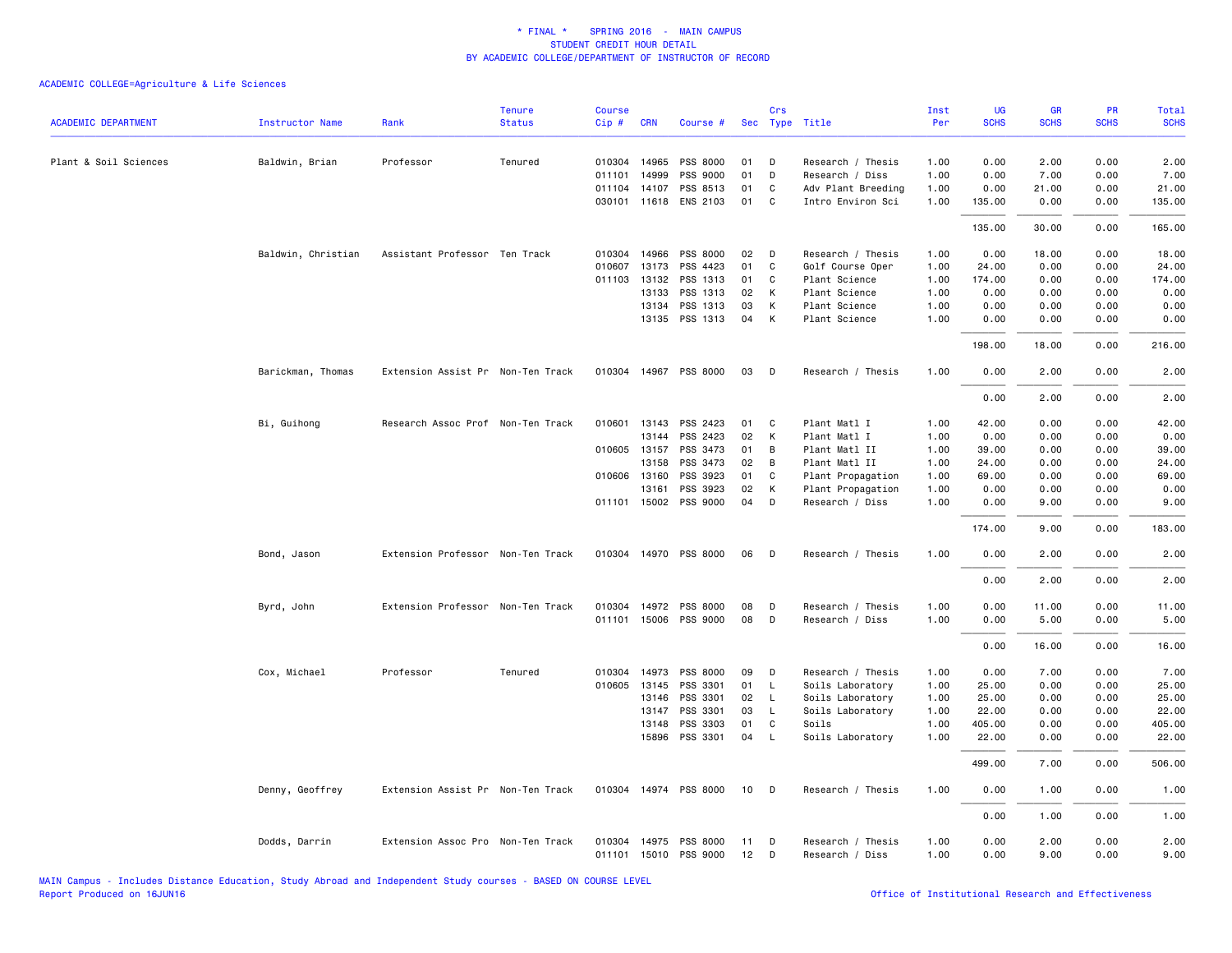|                            |                    |                                   | <b>Tenure</b> | <b>Course</b> |              |                       |    | Crs |                           | Inst | UG          | <b>GR</b>   | <b>PR</b>   | Total       |
|----------------------------|--------------------|-----------------------------------|---------------|---------------|--------------|-----------------------|----|-----|---------------------------|------|-------------|-------------|-------------|-------------|
| <b>ACADEMIC DEPARTMENT</b> | Instructor Name    | Rank                              | <b>Status</b> | Cip#          | <b>CRN</b>   | Course #              |    |     | Sec Type Title            | Per  | <b>SCHS</b> | <b>SCHS</b> | <b>SCHS</b> | <b>SCHS</b> |
|                            |                    |                                   |               |               |              |                       |    |     |                           |      |             |             |             |             |
|                            |                    |                                   |               |               |              |                       |    |     |                           |      | 0.00        | 11.00       | 0.00        | 11.00       |
| Plant & Soil Sciences      | Etheredge, Coleman | Instructor                        | Non-Ten Track |               | 010605 13149 | PSS 3313              | 01 | C   | Int Plant Des & Mint 1.00 |      | 36.00       | 0.00        | 0.00        | 36.00       |
|                            |                    |                                   |               |               | 13150        | PSS 3313              | 02 | K   | Int Plant Des & Mint      | 1.00 | 0.00        | 0.00        | 0.00        | 0.00        |
|                            |                    |                                   |               |               | 010608 13136 | PSS 2343              | 01 | C   | Floral Design             | 1.00 | 261.00      | 0.00        | 0.00        | 261.00      |
|                            |                    |                                   |               |               | 13137        | PSS 2343              | 02 | К   | Floral Design             | 1.00 | 0.00        | 0.00        | 0.00        | 0.00        |
|                            |                    |                                   |               |               | 13138        | PSS 2343              | 03 | К   | Floral Design             | 1.00 | 0.00        | 0.00        | 0.00        | 0.00        |
|                            |                    |                                   |               |               | 13139        | PSS 2343              | 04 | K   | Floral Design             | 1.00 | 0.00        | 0.00        | 0.00        | 0.00        |
|                            |                    |                                   |               |               | 13140        | PSS 2343              | 05 | К   | Floral Design             | 1.00 | 0.00        | 0.00        | 0.00        | 0.00        |
|                            |                    |                                   |               |               | 13151        | PSS 3343              | 01 | C   | Wedding Floral Desig      | 1.00 | 36.00       | 0.00        | 0.00        | 36.00       |
|                            |                    |                                   |               |               |              | 13152 PSS 3343        | 02 | K   | Wedding Floral Desig      | 1.00 | 0.00        | 0.00        | 0.00        | 0.00        |
|                            |                    |                                   |               |               |              |                       |    |     |                           |      | 333.00      | 0.00        | 0.00        | 333.00      |
|                            | Golden, Bobby      | Extension Assist Pr Non-Ten Track |               |               |              | 010304 14977 PSS 8000 | 13 | D   | Research / Thesis         | 1.00 | 0.00        | 8.00        | 0.00        | 8.00        |
|                            |                    |                                   |               |               |              |                       |    |     |                           |      | 0.00        | 8.00        | 0.00        | 8.00        |
|                            | Harkess, Richard   | Professor                         | Tenured       |               |              | 010304 14978 PSS 8000 | 14 | D   | Research / Thesis         | 1.00 | 0.00        | 10.00       | 0.00        | 10.00       |
|                            |                    |                                   |               |               | 010601 13156 | PSS 3433              | 01 | E   | Hort Internship           | 1.00 | 3.00        | 0.00        | 0.00        | 3.00        |
|                            |                    |                                   |               |               | 010606 13172 | PSS 4363              | 01 | C   | Sustain Nursery Prod      | 1.00 | 51.00       | 0.00        | 0.00        | 51.00       |
|                            |                    |                                   |               |               | 13193        | PSS 6363              | 01 | C   | Sustain Nursery Prod      | 1.00 | 0.00        | 3.00        | 0.00        | 3.00        |
|                            |                    |                                   |               |               | 011101 15013 | PSS 9000              | 15 | D   | Research / Diss           | 1.00 | 0.00        | 3.00        | 0.00        | 3.00        |
|                            |                    |                                   |               |               | 011103 13163 | PSS 4113              | 01 | C   | Agricultural Crop Ph      | 1.00 | 156.00      | 0.00        | 0.00        | 156.00      |
|                            |                    |                                   |               |               |              | 13184 PSS 6113        | 01 | C   | Agricultural Crop Ph 1.00 |      | 0.00        | 12.00       | 0.00        | 12.00       |
|                            |                    |                                   |               |               |              |                       |    |     |                           |      | 210.00      | 28,00       | 0.00        | 238.00      |
|                            | Henry, William     | Associate Professor Ten Track     |               |               | 010304 13164 | PSS 4123              | 01 | C   | Grain Crops               | 1.00 | 69.00       | 0.00        | 0.00        | 69.00       |
|                            |                    |                                   |               |               | 13165        | PSS 4123              | 02 | К   | Grain Crops               | 1.00 | 0.00        | 0.00        | 0.00        | 0.00        |
|                            |                    |                                   |               |               | 13185        | PSS 6123              | 01 | C   | Grain Crops               | 1.00 | 0.00        | 30.00       | 0.00        | 30.00       |
|                            |                    |                                   |               |               | 13186        | PSS 6123              | 02 | К   | Grain Crops               | 1.00 | 0.00        | 0.00        | 0.00        | 0.00        |
|                            |                    |                                   |               |               |              | 011101 15014 PSS 9000 | 16 | D   | Research / Diss           | 1.00 | 0.00        | 5.00        | 0.00        | 5.00        |
|                            |                    |                                   |               |               |              |                       |    |     |                           |      | 69.00       | 35.00       | 0.00        | 104.00      |
|                            | Kingery, William   | Professor                         | Tenured       |               | 011102 15895 | PSS 3423              | 02 | E   | Agronomy Internship       | 1.00 | 3.00        | 0.00        | 0.00        | 3.00        |
|                            |                    |                                   |               | 011201        | 14106        | PSS 8343              | 01 | C   | Soil Plant Atmospher      | 1.00 | 0.00        | 9.00        | 0.00        | 9.00        |
|                            |                    |                                   |               |               | 011203 13170 | PSS 4314              | 01 | C   | Microbiology & Ecolo      | 1.00 | 16.00       | 0.00        | 0.00        | 16.00       |
|                            |                    |                                   |               |               | 13171        | PSS 4314              | 02 | K   | Microbiology & Ecolo      | 1.00 | 0.00        | 0.00        | 0.00        | 0.00        |
|                            |                    |                                   |               |               | 13191        | PSS 6314              | 01 | C   | Microbiology & Ecolo 1.00 |      | 0.00        | 4.00        | 0.00        | 4.00        |
|                            |                    |                                   |               |               |              | 13192 PSS 6314        | 02 | K   | Microbiology & Ecolo 1.00 |      | 0.00        | 0.00        | 0.00        | 0.00        |
|                            |                    |                                   |               |               |              |                       |    |     |                           |      | 19.00       | 13.00       | 0.00        | 32.00       |
|                            | Krutz, Larry       | Extension Assoc Pro Non-Ten Track |               |               | 010304 14981 | PSS 8000              | 17 | D   | Research / Thesis         | 1.00 | 0.00        | 8.00        | 0.00        | 8.00        |
|                            |                    |                                   |               |               |              | 011101 15016 PSS 9000 | 18 | D   | Research / Diss           | 1.00 | 0.00        | 4.00        | 0.00        | 4.00        |
|                            |                    |                                   |               |               |              |                       |    |     |                           |      | 0.00        | 12.00       | 0.00        | 12.00       |
|                            | Lang, David        | Professor                         | Tenured       |               |              | 011102 14108 PSS 8103 | 01 | C   | Pasture Development       | 1.00 | 0.00        | 30.00       | 0.00        | 30,00       |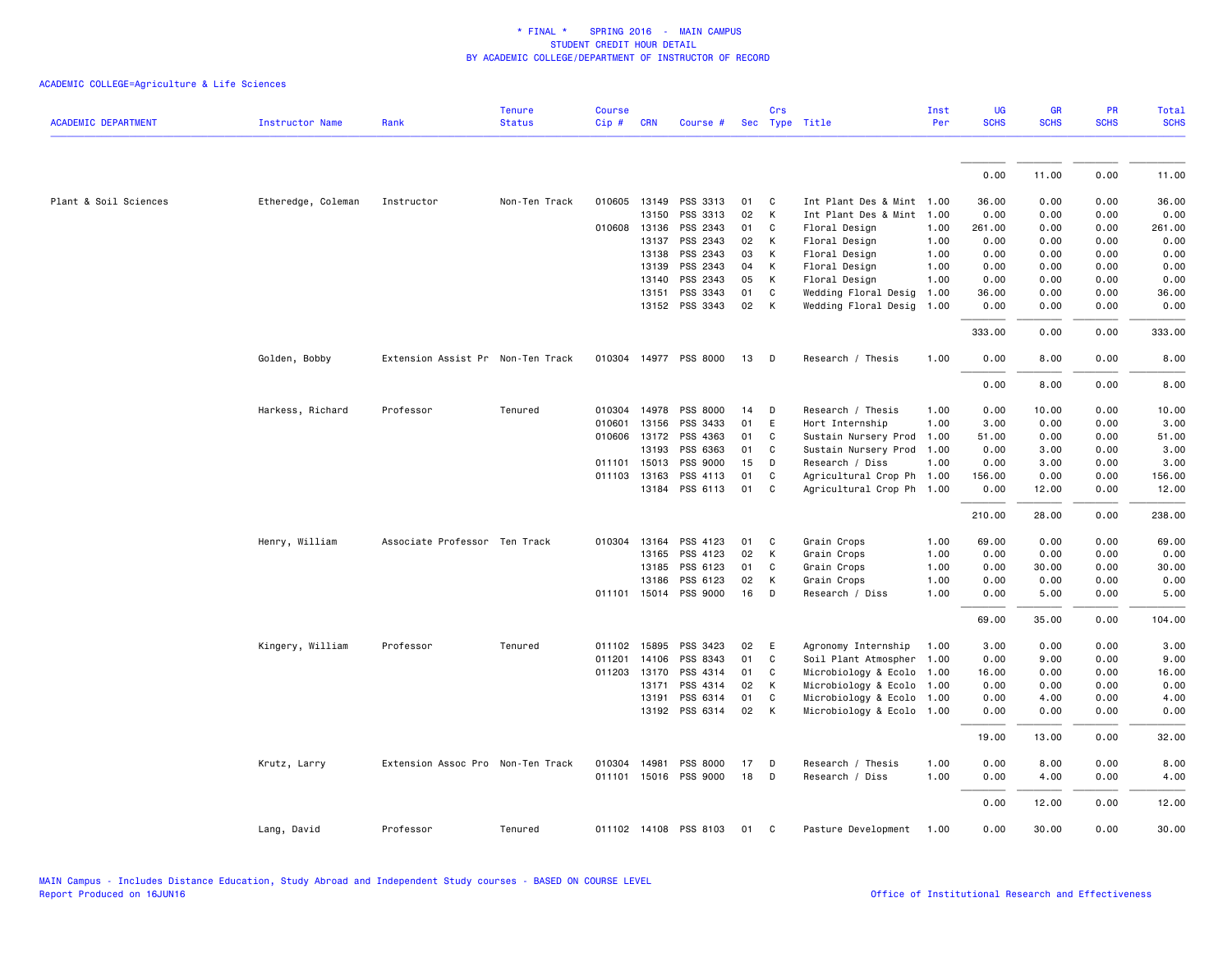| <b>ACADEMIC DEPARTMENT</b> | <b>Instructor Name</b> | Rank                              | <b>Tenure</b><br><b>Status</b> | <b>Course</b><br>Cip# | <b>CRN</b>   | Course # Sec Type Title |    | Crs          |                           | Inst<br>Per | <b>UG</b><br><b>SCHS</b> | <b>GR</b><br><b>SCHS</b> | PR<br><b>SCHS</b> | Total<br><b>SCHS</b> |
|----------------------------|------------------------|-----------------------------------|--------------------------------|-----------------------|--------------|-------------------------|----|--------------|---------------------------|-------------|--------------------------|--------------------------|-------------------|----------------------|
|                            |                        |                                   |                                |                       |              |                         |    |              |                           |             | 0.00                     | 30.00                    | 0.00              | 30.00                |
| Plant & Soil Sciences      | Larson, Erick          | Extension Assoc Pro Non-Ten Track |                                |                       |              | 010304 14982 PSS 8000   | 18 | D            | Research / Thesis         | 1.00        | 0.00                     | 3.00                     | 0.00              | 3.00                 |
|                            |                        |                                   |                                |                       |              |                         |    |              |                           |             | 0.00                     | 3.00                     | 0.00              | 3.00                 |
|                            | Lemus, Rocky           | Extension Assoc Pro Non-Ten Track |                                |                       |              | 011101 15017 PSS 9000   | 19 | $\mathsf{D}$ | Research / Diss           | 1.00        | 0.00                     | 6.00                     | 0.00              | 6.00                 |
|                            |                        |                                   |                                |                       |              |                         |    |              |                           |             | 0.00                     | 6.00                     | 0.00              | 6.00                 |
|                            | McCurdy, James         | Assistant Professor Ten Track     |                                |                       |              | 010304 14984 PSS 8000   | 20 | D            | Research / Thesis         | 1.00        | 0.00                     | 2.00                     | 0.00              | 2.00                 |
|                            |                        |                                   |                                |                       |              |                         |    |              |                           |             | 0.00                     | 2.00                     | 0.00              | 2.00                 |
|                            | McDougald, Lynette     | Instructor                        | Non-Ten Track                  |                       |              | 010608 14109 PSS 4023   | 01 | C            | Floral Management         | 1.00        | 30.00                    | 0.00                     | 0.00              | 30.00                |
|                            |                        |                                   |                                |                       | 14111        | PSS 4093                | 01 | B            | Psthrvst Care Floral      | 1.00        | 39.00                    | 0.00                     | 0.00              | 39.00                |
|                            |                        |                                   |                                |                       | 011101 13159 | PSS 3511                | 01 | s            | Seminar                   | 1.00        | 10.00                    | 0.00                     | 0.00              | 10.00                |
|                            |                        |                                   |                                |                       | 16489        | PSS 4000                | 01 | $\mathbf{I}$ | Directed Indiv Study 1.00 |             | 3.00                     | 0.00                     | 0.00              | 3.00                 |
|                            |                        |                                   |                                |                       |              |                         |    |              |                           |             | 82.00                    | 0.00                     | 0.00              | 82.00                |
|                            | Meyers, Stephen        | Extension Assist Pr Non-Ten Track |                                |                       |              | 010304 14985 PSS 8000   | 21 | D            | Research / Thesis         | 1.00        | 0.00                     | 1.00                     | 0.00              | 1.00                 |
|                            |                        |                                   |                                |                       |              |                         |    |              |                           |             | 0.00                     | 1.00                     | 0.00              | 1.00                 |
|                            | Peterson, Daniel       | Professor                         | Tenured                        |                       |              | 260202 16288 BCH 9000   | 16 | D            | Research/Diss             | 1.00        | 0.00                     | 6.00                     | 0.00              | 6.00                 |
|                            |                        |                                   |                                |                       |              |                         |    |              |                           |             | 0.00                     | 6.00                     | 0.00              | 6.00                 |
|                            | Phillips, Jerry        | Professor                         | Tenured                        |                       |              | 011101 13213 PSS 8811   | 01 | S            | Seminar                   | 1.00        | 0.00                     | 7.00                     | 0.00              | 7.00                 |
|                            |                        |                                   |                                |                       |              | 13214 PSS 8821          | 01 | S            | Seminar                   | 1.00        | 0.00                     | 6.00                     | 0.00              | 6.00                 |
|                            |                        |                                   |                                |                       |              | 13215 PSS 8831          | 01 | s            | Seminar                   | 1.00        | 0.00                     | 3.00                     | 0.00              | 3.00                 |
|                            |                        |                                   |                                |                       |              |                         |    |              |                           |             | 0.00                     | 16.00                    | 0.00              | 16.00                |
|                            | Reddy, Kambham         | Research Professor                | Non-Ten Track                  |                       | 010000 15683 | GA 4000                 | 09 | $\mathbf{I}$ | Dis in Agriculture        | 1.00        | 3.00                     | 0.00                     | 0.00              | 3.00                 |
|                            |                        |                                   |                                | 010304                | 14988        | PSS 8000                | 24 | D            | Research / Thesis         | 1.00        | 0.00                     | 11.00                    | 0.00              | 11.00                |
|                            |                        |                                   |                                | 011101                | 15023        | PSS 9000                | 25 | D            | Research / Diss           | 1.00        | 0.00                     | 18.00                    | 0.00              | 18.00                |
|                            |                        |                                   |                                |                       |              | 260307 13205 PSS 8163   | 01 | $\mathbf{C}$ | Environment Plt Phys 1.00 |             | 0.00                     | 27.00                    | 0.00              | 27.00                |
|                            |                        |                                   |                                |                       |              |                         |    |              |                           |             | 3.00                     | 56.00                    | 0.00              | 59.00                |
|                            | Reynolds, Daniel       | Professor                         | Tenured                        |                       | 010304 13181 | PSS 4813                | 01 | C            | Herbicide Technology 1.00 |             | 69.00                    | 0.00                     | 0.00              | 69.00                |
|                            |                        |                                   |                                |                       |              | 13182 PSS 4813          | 02 | K            | Herbicide Technology 1.00 |             | 0.00                     | 0.00                     | 0.00              | 0.00                 |
|                            |                        |                                   |                                |                       | 13202        | PSS 6813                | 01 | C            | Herbicide Technology      | 1.00        | 0.00                     | 24.00                    | 0.00              | 24.00                |
|                            |                        |                                   |                                |                       | 13203        | PSS 6813                | 02 | К            | Herbicide Technology 1.00 |             | 0.00                     | 0.00                     | 0.00              | 0.00                 |
|                            |                        |                                   |                                |                       | 14989        | PSS 8000                | 25 | D            | Research / Thesis         | 1.00        | 0.00                     | 1.00                     | 0.00              | 1.00                 |
|                            |                        |                                   |                                |                       |              | 011101 15024 PSS 9000   | 26 | D            | Research / Diss           | 1.00        | 0.00                     | 1.00                     | 0.00              | 1.00                 |
|                            |                        |                                   |                                |                       |              |                         |    |              |                           |             | 69.00                    | 26.00                    | 0.00              | 95.00                |
|                            | Rushing, Jason         | Extension Assist Pr Non-Ten Track |                                |                       |              | 010304 14990 PSS 8000   | 26 | D            | Research / Thesis         | 1.00        | 0.00                     | 3.00                     | 0.00              | 3.00                 |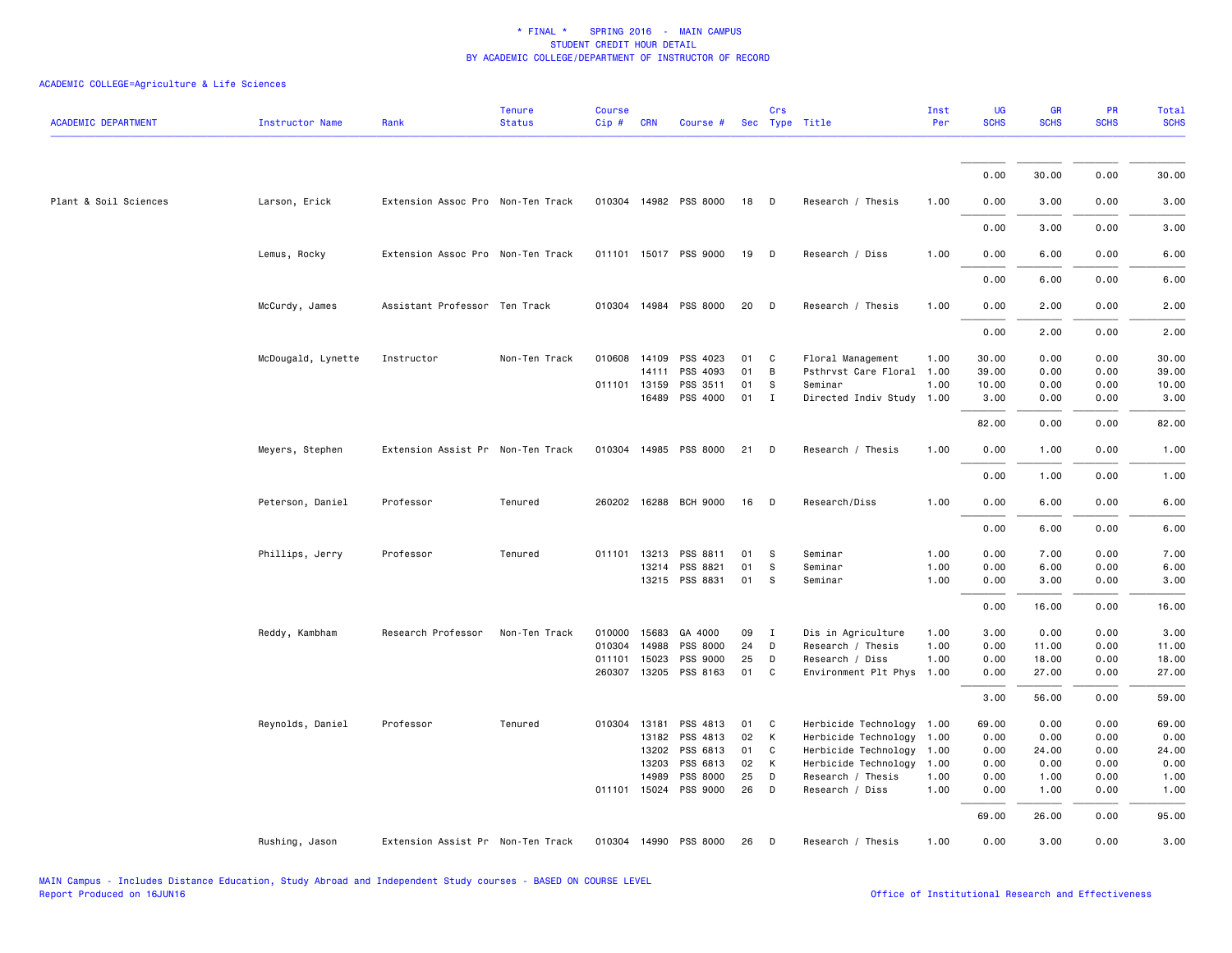# ACADEMIC COLLEGE=Agriculture & Life Sciences

| <b>ACADEMIC DEPARTMENT</b>                                     | <b>Instructor Name</b> | Rank                          | <b>Tenure</b><br><b>Status</b> | <b>Course</b><br>Cip#        | <b>CRN</b>              | Course #                                     |                      | Crs                                      | Sec Type Title                                                                            | Inst<br>Per          | UG<br><b>SCHS</b>               | <b>GR</b><br><b>SCHS</b>     | PR<br><b>SCHS</b>            | Total<br><b>SCHS</b>                                          |
|----------------------------------------------------------------|------------------------|-------------------------------|--------------------------------|------------------------------|-------------------------|----------------------------------------------|----------------------|------------------------------------------|-------------------------------------------------------------------------------------------|----------------------|---------------------------------|------------------------------|------------------------------|---------------------------------------------------------------|
|                                                                |                        |                               |                                |                              |                         |                                              |                      |                                          |                                                                                           |                      |                                 |                              |                              |                                                               |
|                                                                |                        |                               |                                |                              |                         |                                              |                      |                                          |                                                                                           |                      | 0.00                            | 3.00                         | 0.00                         | 3.00                                                          |
| Plant & Soil Sciences                                          | Shaw, David            | Professor                     | Tenured                        |                              |                         | 011101 15026 PSS 9000                        | 28                   | $\Box$                                   | Research / Diss                                                                           | 1.00                 | 0.00                            | 3.00                         | 0.00                         | 3.00                                                          |
|                                                                |                        |                               |                                |                              |                         |                                              |                      |                                          |                                                                                           |                      | 0.00                            | 3.00                         | 0.00                         | 3.00                                                          |
|                                                                | Smith, Marshall        | Non-Faculty                   | Not Applicable                 | 521003                       | 12006                   | FYE 1001<br>12007 FYE 1001                   | F01 C<br>F02 C       |                                          | Freshman Year Experi 0.10<br>Freshman Year Experi 0.50                                    |                      | 16.80<br>100.50                 | 0.00<br>0.00                 | 0.00<br>0.00                 | 16.80<br>100.50                                               |
|                                                                |                        |                               |                                |                              |                         |                                              |                      |                                          |                                                                                           |                      | 117.30                          | 0.00                         | 0.00                         | 117.30                                                        |
|                                                                | Sneed, James           | Non-Faculty                   | Not Applicable                 |                              |                         | 010607 13174 PSS 4423                        | 02                   | K                                        | Golf Course Oper                                                                          | 1.00                 | 0.00                            | 0.00                         | 0.00                         | 0.00                                                          |
|                                                                |                        |                               |                                |                              |                         |                                              |                      |                                          |                                                                                           |                      | 0.00                            | 0.00                         | 0.00                         | 0.00                                                          |
|                                                                | Stewart, Barry         | Associate Professor Tenured   |                                | 010607 13154                 | 13175<br>13176<br>13197 | PSS 3421<br>PSS 4443<br>PSS 4443<br>PSS 6443 | 01<br>01<br>02<br>02 | s<br>$\mathbf{C}$<br>C<br>$\overline{B}$ | Turf Seminar II<br>Athletic Field Mgt<br>Athletic Field Mgt-A 1.00<br>Athletic Field Mgt- | 1.00<br>1.00<br>1.00 | 19.00<br>27.00<br>18.00<br>0.00 | 0.00<br>0.00<br>0.00<br>6.00 | 0.00<br>0.00<br>0.00<br>0.00 | 19.00<br>27.00<br>18.00<br>6.00                               |
|                                                                |                        |                               |                                |                              |                         |                                              |                      |                                          |                                                                                           |                      | 64.00                           | 6.00                         | 0.00                         | 70.00                                                         |
|                                                                | Tseng, Te Ming         | Assistant Professor Ten Track |                                | 010304 14994<br>011105 13179 | 13180                   | PSS 8000<br>PSS 4633<br>PSS 4633             | 30<br>01<br>02       | D<br>C<br>$\mathsf{K}$                   | Research / Thesis<br>Weed Biology/Ecology 1.00<br>Weed Biology/Ecology 1.00               | 1.00                 | 0.00<br>66.00<br>0.00           | 3.00<br>0.00<br>0.00         | 0.00<br>0.00<br>0.00         | 3.00<br>66.00<br>0.00                                         |
|                                                                |                        |                               |                                |                              | 13200<br>13201          | PSS 6633<br>PSS 6633                         | 01<br>02             | C<br>K                                   | Weed Biology/Ecology 1.00<br>Weed Biology/Ecology 1.00                                    |                      | 0.00<br>0.00                    | 27.00<br>0.00                | 0.00<br>0.00                 | 27.00<br>0.00                                                 |
|                                                                |                        |                               |                                |                              |                         |                                              |                      |                                          |                                                                                           |                      | 66.00                           | 30.00                        | 0.00                         | 96.00                                                         |
|                                                                | Varco, Jac             | Professor                     | Tenured                        | 010304 14995<br>011201 13169 |                         | PSS 8000<br>PSS 4313                         | 31<br>01             | D<br>C                                   | Research / Thesis<br>Soil Fertility                                                       | 1.00<br>1.00         | 0.00<br>90.00                   | 9.00<br>0.00                 | 0.00<br>0.00                 | 9.00<br>90.00                                                 |
|                                                                |                        |                               |                                |                              | 13190                   | PSS 6313                                     | 01                   | C                                        | Soil Fertility                                                                            | 1.00                 | 0.00                            | 45.00                        | 0.00                         | 45.00                                                         |
|                                                                |                        |                               |                                |                              |                         |                                              |                      |                                          |                                                                                           |                      | 90.00                           | 54.00                        | 0.00                         | 144.00                                                        |
|                                                                | Wallace, Teddy         | Associate Professor Tenured   |                                | 010304 13166                 | 13187<br>14996          | PSS 4133<br>PSS 6133<br>PSS 8000             | 01<br>01<br>32       | $\mathbf{C}$<br>C<br>D                   | Fiber&Oilseed Crops<br>Fiber&Oilseed Crops<br>Research / Thesis                           | 1.00<br>1.00<br>1.00 | 123.00<br>0.00<br>0.00          | 0.00<br>9.00<br>3.00         | 0.00<br>0.00<br>0.00         | 123.00<br>9.00<br>3.00                                        |
|                                                                |                        |                               |                                |                              |                         |                                              |                      |                                          |                                                                                           |                      | 123.00                          | 12.00                        | 0.00                         | 135.00                                                        |
|                                                                | White, Joshua          | Non-Faculty                   | Not Applicable                 |                              |                         | 010304 14105 PSS 4103                        | 01 B                 |                                          | Forage Pasture                                                                            | 1.00                 | 63.00                           | 0.00                         | 0.00                         | 63.00                                                         |
|                                                                |                        |                               |                                |                              |                         |                                              |                      |                                          |                                                                                           |                      | 63.00                           | 0.00                         | 0.00                         | 63.00                                                         |
|                                                                | Williams, W.           | Non-Employee                  | Not Applicable                 |                              |                         | 011101 15031 PSS 9000                        | 33                   | $\mathsf{D}$                             | Research / Diss                                                                           | 1.00                 | 0.00                            | 6.00                         | 0.00                         | 6.00                                                          |
|                                                                |                        |                               |                                |                              |                         |                                              |                      |                                          |                                                                                           |                      | 0.00                            | 6.00                         | 0.00                         | 6.00                                                          |
| Plant & Soil Sciences<br>===================================== |                        |                               |                                |                              |                         |                                              |                      |                                          |                                                                                           |                      | ========<br>2314.30             | ========<br>452.00           | 0.00                         | ==========<br>2766.30<br>======== ======== ======== ========= |

MAIN Campus - Includes Distance Education, Study Abroad and Independent Study courses - BASED ON COURSE LEVEL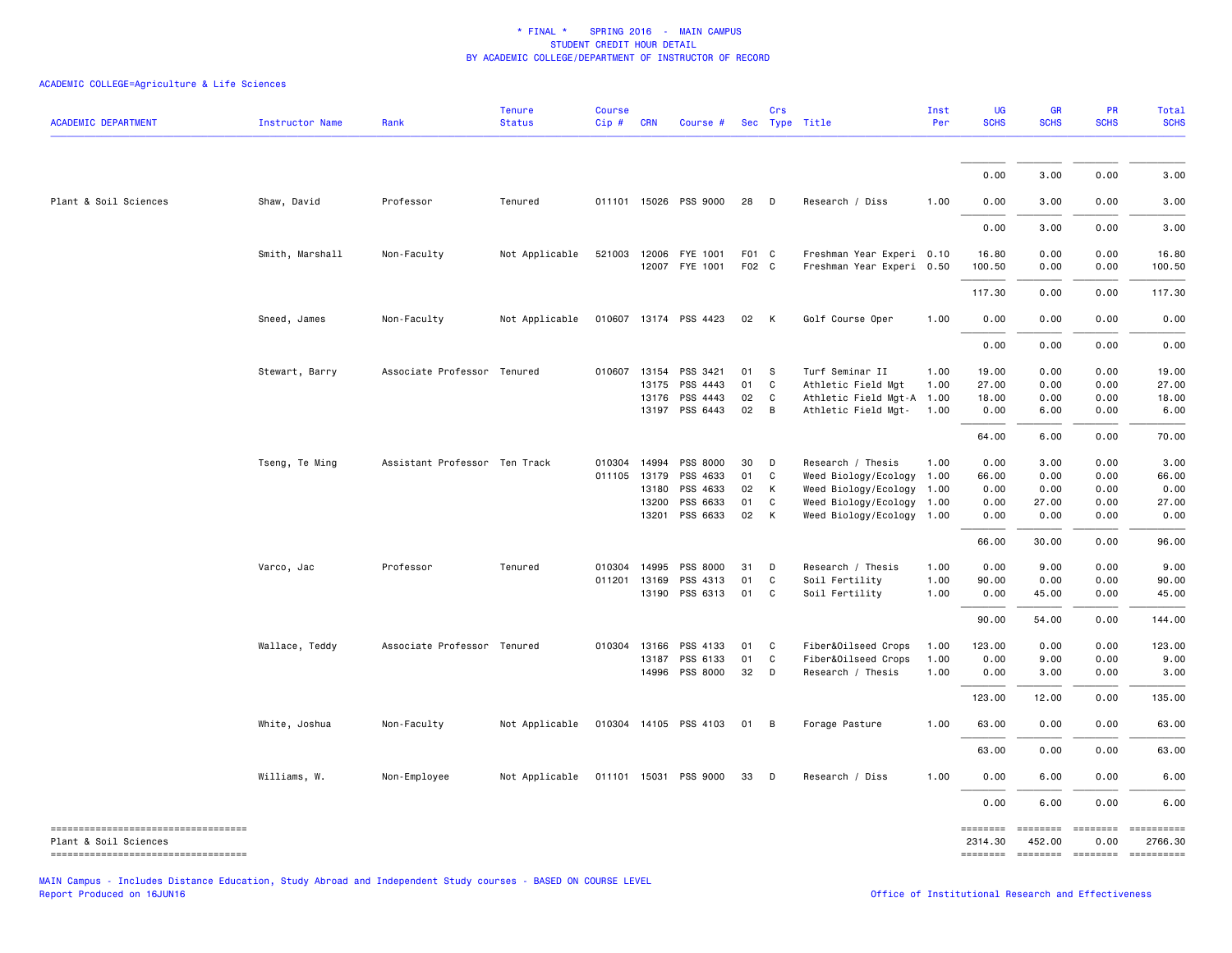| <b>ACADEMIC DEPARTMENT</b> | <b>Instructor Name</b>         | Rank                          | <b>Tenure</b><br><b>Status</b> | <b>Course</b><br>Cip# | <b>CRN</b>     | Course #             |          | Crs               | Sec Type Title                       | Inst<br>Per  | <b>UG</b><br><b>SCHS</b> | <b>GR</b><br><b>SCHS</b> | PR<br><b>SCHS</b> | Total<br><b>SCHS</b> |
|----------------------------|--------------------------------|-------------------------------|--------------------------------|-----------------------|----------------|----------------------|----------|-------------------|--------------------------------------|--------------|--------------------------|--------------------------|-------------------|----------------------|
| Poultry Science            | Beck, Mary                     | Professor                     | Tenured                        |                       |                | 010907 16154 PO 8011 | 01       | <b>S</b>          | Graduate Seminar in                  | 1.00         | 0.00                     | 2.00                     | 0.00              | 2.00                 |
|                            |                                |                               |                                |                       |                |                      |          |                   |                                      |              | 0.00                     | 2.00                     | 0.00              | 2.00                 |
|                            |                                |                               |                                |                       |                |                      |          |                   |                                      |              |                          |                          |                   |                      |
|                            | Farnell, Morgan                | Associate Professor Tenured   |                                |                       | 010907 13067   | PO 4313              | 01       | C                 | Mgt Comm Layers                      | 1.00         | 69.00                    | 0.00                     | 0.00              | 69.00                |
|                            |                                |                               |                                |                       | 13072<br>15507 | PO 6313<br>PO 8000   | 01<br>01 | C<br>D            | Mgt Comm Layers<br>Research / Thesis | 1.00<br>1.00 | 0.00<br>0.00             | 9.00<br>4.00             | 0.00<br>0.00      | 9.00<br>4.00         |
|                            |                                |                               |                                |                       |                | 16236 PO 7000        | 02       | $\mathbf{I}$      | Directed Indiv Study                 | 1.00         | 0.00                     | 1.00                     | 0.00              | 1.00                 |
|                            |                                |                               |                                |                       |                |                      |          |                   |                                      |              | 69.00                    | 14.00                    | 0.00              | 83.00                |
|                            | Kiess, Aaron                   | Associate Professor Tenured   |                                |                       | 010907 13060   | PO 3021              | 01       | S                 | Seminar                              | 1.00         | 13.00                    | 0.00                     | 0.00              | 13.00                |
|                            |                                |                               |                                |                       | 13065          | P0 4031              | 01       | S                 | Seminar                              | 1.00         | 9.00                     | 0.00                     | 0.00              | 9.00                 |
|                            |                                |                               |                                |                       | 13066          | P0 4041              | 01       | S                 | Seminar                              | 1.00         | 9.00                     | 0.00                     | 0.00              | 9.00                 |
|                            |                                |                               |                                |                       | 13070          | PO 4844              | 01       | C                 | Avian Anatomy & Phys                 | 1.00         | 72.00                    | 0.00                     | 0.00              | 72.00                |
|                            |                                |                               |                                |                       | 13071          | PO 4844              | 02       | К                 | Avian Anatomy & Phys                 | 1.00         | 0.00                     | 0.00                     | 0.00              | 0.00                 |
|                            |                                |                               |                                |                       |                | 15508 PO 8000        | 02       | D                 | Research / Thesis                    | 1.00         | 0.00                     | 1.00                     | 0.00              | 1.00                 |
|                            |                                |                               |                                |                       |                |                      |          |                   |                                      |              | 103.00                   | 1.00                     | 0.00              | 104.00               |
|                            | McDaniel, Christophe Professor |                               | Tenured                        |                       |                | 010000 14900 GA 4000 | 01 I     |                   | Dis in Agriculture                   | 1.00         | 3.00                     | 0.00                     | 0.00              | 3.00                 |
|                            |                                |                               |                                |                       | 010907 15509   | PO 8000              | 03       | D                 | Research / Thesis                    | 1.00         | 0.00                     | 8.00                     | 0.00              | 8.00                 |
|                            |                                |                               |                                |                       |                | 15516 PO 9000        | 03       | D                 | Research / Diss                      | 1.00         | 0.00                     | 2.00                     | 0.00              | 2.00                 |
|                            |                                |                               |                                |                       |                |                      |          |                   |                                      |              | 3.00                     | 10.00                    | 0.00              | 13.00                |
|                            | Peebles, Edgar                 | Professor                     | Tenured                        |                       |                | 010907 15510 P0 8000 | 04       | D                 | Research / Thesis                    | 1.00         | 0.00                     | 3.00                     | 0.00              | 3.00                 |
|                            |                                |                               |                                |                       | 15517          | PO 9000              | 04       | D                 | Research / Diss                      | 1.00         | 0.00                     | 9.00                     | 0.00              | 9.00                 |
|                            |                                |                               |                                |                       | 260801 10474   | BIO 3103             | 01       | C                 | Genetics I                           | 1.00         | 330.00                   | 0.00                     | 0.00              | 330.00               |
|                            |                                |                               |                                |                       | 10475          | BIO 3103             | 02       | К                 | Genetics I                           | 1.00         | 0.00                     | 0.00                     | 0.00              | 0.00                 |
|                            |                                |                               |                                |                       | 10476          | BIO 3103             | 03       | K                 | Genetics I                           | 1.00         | 0.00                     | 0.00                     | 0.00              | 0.00                 |
|                            |                                |                               |                                |                       | 12077          | GNS 3103             | 01       | C                 | Genetics I                           | 1.00         | 54.00                    | 0.00                     | 0.00              | 54.00                |
|                            |                                |                               |                                |                       | 12078          | GNS 3103             | 02       | К                 | Genetics I                           | 1.00         | 0.00                     | 0.00                     | 0.00              | 0.00                 |
|                            |                                |                               |                                |                       | 12079          | GNS 3103<br>PO 3103  | 03<br>01 | К<br>$\mathsf{C}$ | Genetics I<br>Genetics I             | 1.00<br>1.00 | 0.00<br>192.00           | 0.00<br>0.00             | 0.00<br>0.00      | 0.00<br>192.00       |
|                            |                                |                               |                                |                       | 13061<br>13062 | PO 3103              | 02       | К                 | Genetics I                           | 1.00         | 0.00                     | 0.00                     | 0.00              | 0.00                 |
|                            |                                |                               |                                |                       | 13063          | PO 3103              | 03       | К                 | Genetics I                           | 1.00         | 0.00                     | 0.00                     | 0.00              | 0.00                 |
|                            |                                |                               |                                |                       |                |                      |          |                   |                                      |              | 576.00                   | 12.00                    | 0.00              | 588.00               |
|                            | Sadler, Clarence               | Lecturer                      | Non-Ten Track                  |                       |                | 010907 16018 PO 4033 | 01       | B                 | Diseases of Poultry                  | 1.00         | 42.00                    | 0.00                     | 0.00              | 42.00                |
|                            |                                |                               |                                |                       |                |                      |          |                   |                                      |              | 42.00                    | 0.00                     | 0.00              | 42.00                |
|                            | Sharma, Chander                | Assistant Professor Ten Track |                                |                       | 010907 11936   | FNH 4512             | 01       | C                 | Poult. Prod. Safety                  | 1.00         | 4.00                     | 0.00                     | 0.00              | 4.00                 |
|                            |                                |                               |                                |                       | 11950          | FNH 6512             | 01       | $\mathsf{C}$      | Poult. Prod. Safety                  | 1.00         | 0.00                     | 4.00                     | 0.00              | 4.00                 |
|                            |                                |                               |                                |                       | 13069          | PO 4512              | 01       | C                 | Poult. Prod. Safety                  | 1.00         | 30.00                    | 0.00                     | 0.00              | 30.00                |
|                            |                                |                               |                                |                       | 13074          | PO 6512              | 01       | C                 | Poult. Prod. Safety                  | 1.00         | 0.00                     | 2.00                     | 0.00              | 2.00                 |
|                            |                                |                               |                                |                       | 15511          | PO 8000              | 05       | D                 | Research / Thesis                    | 1.00         | 0.00                     | 7.00                     | 0.00              | 7.00                 |
|                            |                                |                               |                                |                       |                | 15518 PO 9000        | 05       | D                 | Research / Diss                      | 1.00         | 0.00                     | 8.00                     | 0.00              | 8.00                 |
|                            |                                |                               |                                |                       |                |                      |          |                   |                                      |              | 34.00                    | 21.00                    | 0.00              | 55.00                |
|                            | Wamsley, Kelley                | Assistant Professor Ten Track |                                |                       |                | 010904 13068 PO 4423 | 01       | C                 | Feed Manufacturing                   | 1.00         | 42.00                    | 0.00                     | 0.00              | 42.00                |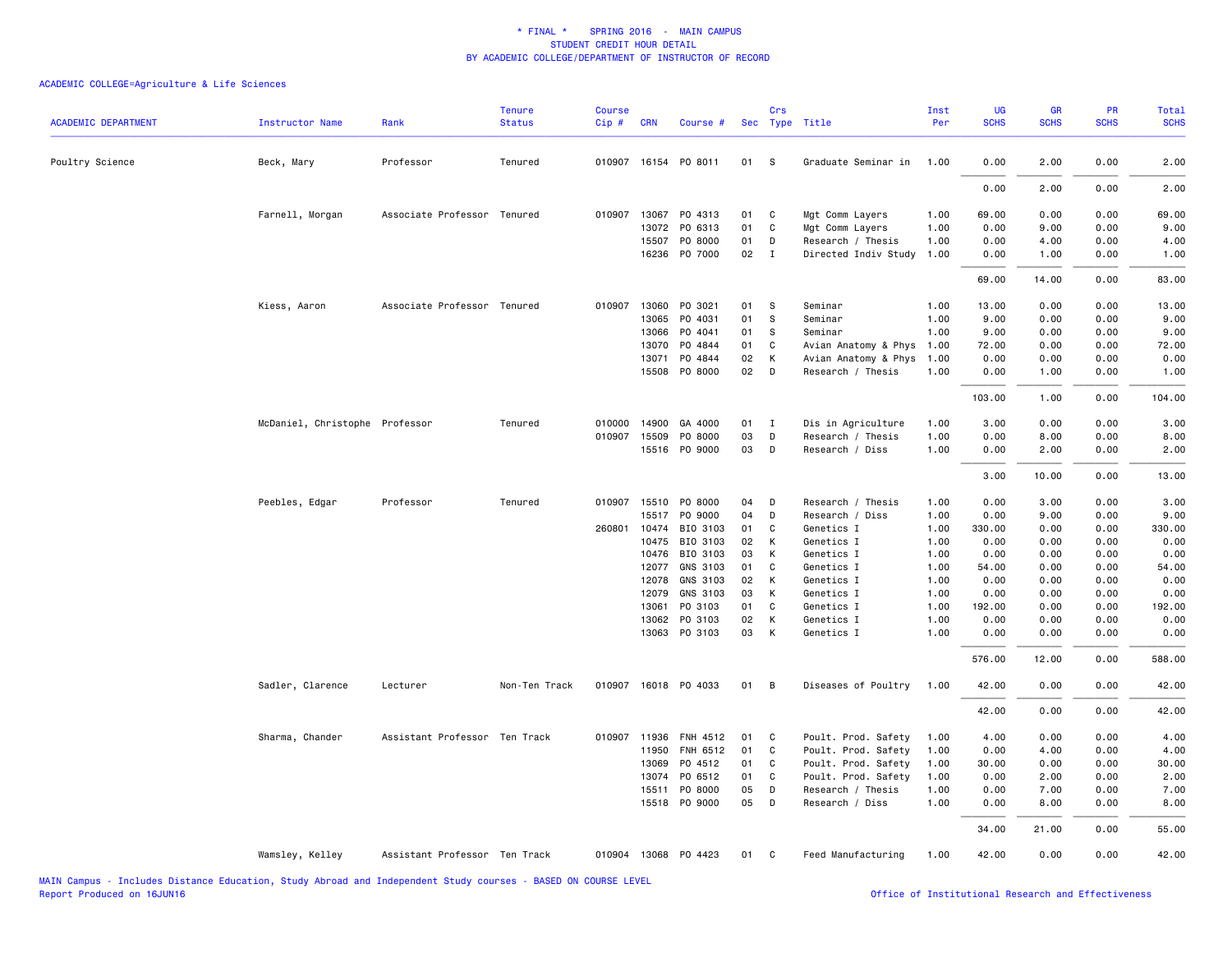|                                       |                 |                                   | <b>Tenure</b> | <b>Course</b> |            |               |              | Crs            |                           | Inst | UG          | <b>GR</b>   | <b>PR</b>   | Total          |
|---------------------------------------|-----------------|-----------------------------------|---------------|---------------|------------|---------------|--------------|----------------|---------------------------|------|-------------|-------------|-------------|----------------|
| <b>ACADEMIC DEPARTMENT</b>            | Instructor Name | Rank                              | <b>Status</b> | Cip#          | <b>CRN</b> | Course #      | Sec          | Type           | Title                     | Per  | <b>SCHS</b> | <b>SCHS</b> | <b>SCHS</b> | <b>SCHS</b>    |
| Poultry Science                       | Wamsley, Kelley | Assistant Professor Ten Track     |               | 010904        |            | 13073 PO 6423 | 01 C         |                | Feed Manufacturing        | 1.00 | 0.00        | 12.00       | 0.00        | 12.00          |
|                                       |                 |                                   |               | 010907        |            | 15512 PO 8000 | 06           | D              | Research / Thesis         | 1.00 | 0.00        | 7.00        | 0.00        | 7.00           |
|                                       |                 |                                   |               |               |            | 15519 PO 9000 | 06           | D              | Research / Diss           | 1.00 | 0.00        | 6.00        | 0.00        | 6.00           |
|                                       |                 |                                   |               |               | 15583      | PO 7000       | $01 \quad I$ |                | Directed Indiv Study      | 1.00 | 0.00        | 1.00        | 0.00        | 1.00           |
|                                       |                 |                                   |               |               |            | 15614 PO 4000 | 03           | $\blacksquare$ | Directed Indiv Study 1.00 |      | 3.00        | 0.00        | 0.00        | 3.00           |
|                                       |                 |                                   |               |               |            | 15757 PO 4000 | $04$ I       |                | Directed Indiv Study 1.00 |      | 3.00        | 0.00        | 0.00        | 3.00           |
|                                       |                 |                                   |               |               | 16235      | PO 4000       | 05           | $\blacksquare$ | Directed Indiv Study 1.00 |      | 3.00        | 0.00        | 0.00        | 3.00           |
|                                       |                 |                                   |               |               |            | 16558 PO 4000 | 06           | $\mathbf I$    | Directed Indiv Study 1.00 |      | 1.00        | 0.00        | 0.00        | 1.00           |
|                                       |                 |                                   |               |               |            |               |              |                |                           |      | 52.00       | 26.00       | 0.00        | 78.00          |
|                                       | Wells, Jessica  | Extension Instructo Non-Ten Track |               | 010907        | 13064      | PO 3423       | 01 B         |                | Poultry Evaluation I 1.00 |      | 33.00       | 0.00        | 0.00        | 33.00          |
|                                       |                 |                                   |               |               |            | 15549 PO 4000 | 02           | $\mathbf{I}$   | Directed Indiv Study 1.00 |      | 3.00        | 0.00        | 0.00        | 3.00           |
|                                       |                 |                                   |               |               |            |               |              |                |                           |      | 36.00       | 0.00        | 0.00        | 36.00          |
|                                       | Zhai, Wei       | Assistant Professor Ten Track     |               | 010907        |            | 15520 PO 9000 | 07           | D              | Research / Diss           | 1.00 | 0.00        | 1.00        | 0.00        | 1.00           |
|                                       |                 |                                   |               |               |            | 15547 PO 4000 | $01 \quad I$ |                | Directed Indiv Study      | 1.00 | 3.00        | 0.00        | 0.00        | 3.00           |
|                                       |                 |                                   |               |               |            |               |              |                |                           |      | 3.00        | 1.00        | 0.00        | 4.00           |
| ===================================== |                 |                                   |               |               |            |               |              |                |                           |      | ========    | ========    | ========    | ==========     |
| Poultry Science                       |                 |                                   |               |               |            |               |              |                |                           |      | 918.00      | 87.00       | 0.00        | 1005.00        |
| ===================================== |                 |                                   |               |               |            |               |              |                |                           |      | ========    | ========    | ========    | $=$ ========== |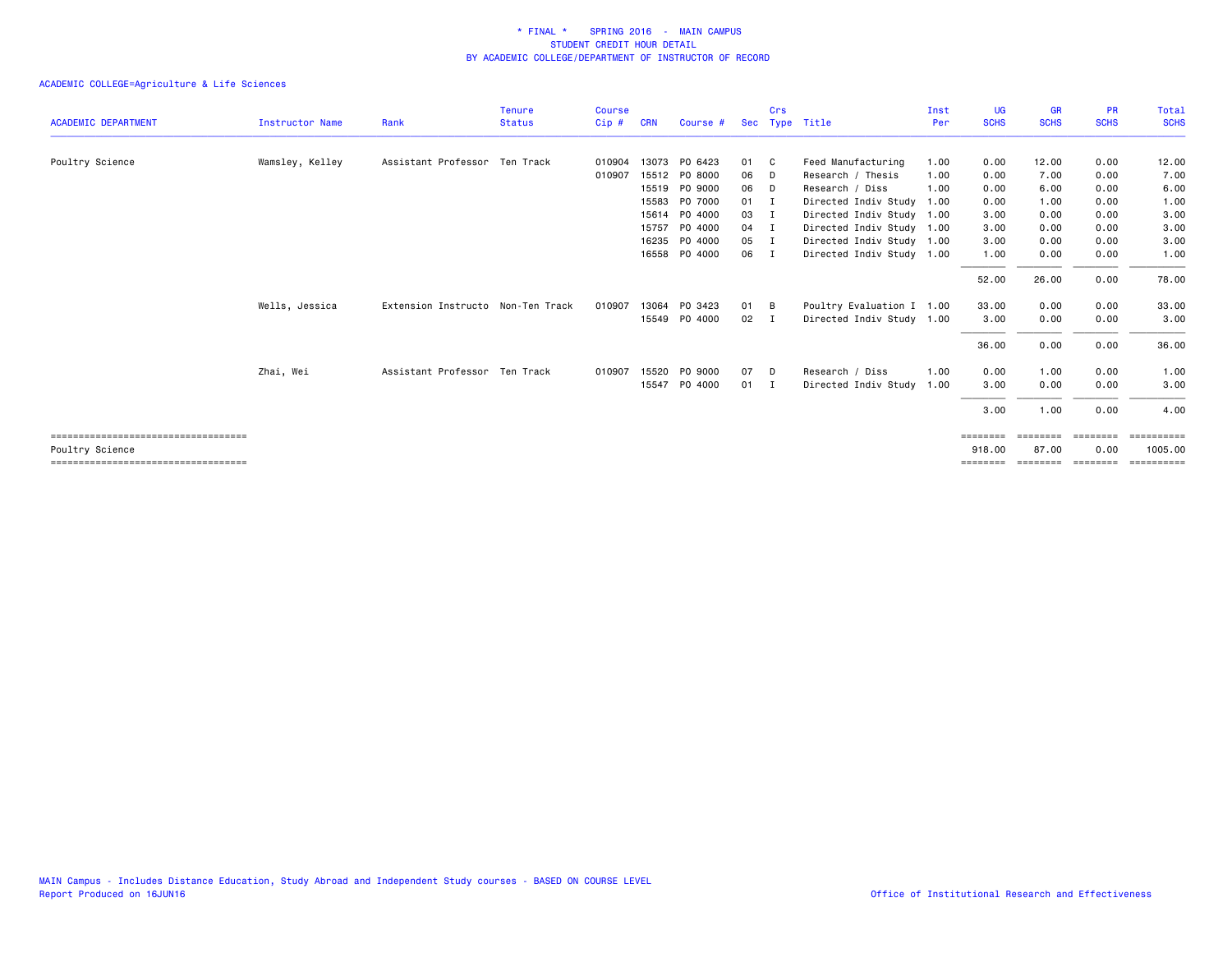| <b>ACADEMIC DEPARTMENT</b> | Instructor Name     | Rank                               | <b>Tenure</b><br><b>Status</b> | <b>Course</b><br>Cip# | <b>CRN</b>            | Course #              |          | Crs            | Sec Type Title                                 | Inst<br>Per | <b>UG</b><br><b>SCHS</b> | <b>GR</b><br><b>SCHS</b> | PR<br><b>SCHS</b> | Total<br><b>SCHS</b> |
|----------------------------|---------------------|------------------------------------|--------------------------------|-----------------------|-----------------------|-----------------------|----------|----------------|------------------------------------------------|-------------|--------------------------|--------------------------|-------------------|----------------------|
| School of Human Sciences   | Akande, Katrina     | Assistant Professor Ten Track      |                                |                       |                       | 190701 15532 HS 9000  | 01       | D              | Research/Dissertatio 1.00                      |             | 0.00                     | 2.00                     | 0.00              | 2.00                 |
|                            |                     |                                    |                                |                       |                       |                       |          |                |                                                |             | 0.00                     | 2.00                     | 0.00              | 2.00                 |
|                            | Black, Catherine    | Visiting Professor                 | Non-Ten Track                  |                       |                       | 190101 15985 HS 4990  | 02       | C              | Special Topic In HS                            | 1.00        | 15.00                    | 0.00                     | 0.00              | 15.00                |
|                            |                     |                                    |                                |                       |                       | 500407 12272 HS 1523  | 01       | $\mathsf{C}$   | Visual Dsgn & Dress                            | 1.00        | 126.00                   | 0.00                     | 0.00              | 126.00               |
|                            |                     |                                    |                                |                       |                       | 12274 HS 1533         | 01       | B              | Apparel Design I                               | 1.00        | 51.00                    | 0.00                     | 0.00              | 51.00                |
|                            |                     |                                    |                                |                       |                       |                       |          |                |                                                |             | 192.00                   | 0.00                     | 0.00              | 192.00               |
|                            | Boutwell, Angela    | Lecturer                           | Non-Ten Track                  |                       |                       | 190706 13870 HS 2813  | 501 B    |                | Child Development                              | 1.00        | 42.00                    | 0.00                     | 0.00              | 42.00                |
|                            |                     |                                    |                                |                       |                       |                       |          |                |                                                |             | 42.00                    | 0.00                     | 0.00              | 42.00                |
|                            | Browning, Ned       | Lecturer                           | Non-Ten Track                  |                       |                       | 090101 10839 CO 1013  | 20       | C              | Intro to Communicati 1.00                      |             | 93.00                    | 0.00                     | 0.00              | 93.00                |
|                            |                     |                                    |                                |                       |                       |                       |          |                |                                                |             | 93.00                    | 0.00                     | 0.00              | 93.00                |
|                            | Calico, Carley      | Grad Research Assis Not Applicable |                                | 010801                | 10160                 | AIS 3333              | 01       | C              | Present Ag and Life                            | 1.00        | 57.00                    | 0.00                     | 0.00              | 57.00                |
|                            |                     |                                    |                                |                       |                       | 15894 AIS 3333        | 02       | C <sub>c</sub> | Present Ag and Life                            | 1.00        | 33.00                    | 0.00                     | 0.00              | 33.00                |
|                            |                     |                                    |                                |                       |                       |                       |          |                |                                                |             |                          |                          |                   |                      |
|                            |                     |                                    |                                |                       |                       |                       |          |                |                                                |             | 90.00                    | 0.00                     | 0.00              | 90.00                |
|                            | Denny, Marina       | Assistant Professor Ten Track      |                                | 010801                |                       | 10163 AIS 4103        | 01       | C              | Principles of Extens 1.00                      |             | 18.00                    | 0.00                     | 0.00              | 18.00                |
|                            |                     |                                    |                                |                       |                       | 131301 10175 AIS 6103 | 01       | C              | Principles of Extens 1.00                      |             | 0.00                     | 3.00                     | 0.00              | 3.00                 |
|                            |                     |                                    |                                |                       |                       |                       |          |                |                                                |             | 18.00                    | 3.00                     | 0.00              | 21.00                |
|                            |                     |                                    |                                |                       |                       |                       |          |                |                                                |             |                          |                          |                   |                      |
|                            | Downey, Laura       | Extension Assoc Pro Non-Ten Track  |                                |                       |                       | 131301 15500 AIS 9000 | 01       | D              | Research/Diss                                  | 1.00        | 0.00                     | 18.00                    | 0.00              | 18.00                |
|                            |                     |                                    |                                |                       |                       | 190701 15174 HS 8000  | 07       | D              | Research/Thesis                                | 1.00        | 0.00                     | 1.00                     | 0.00              | 1.00                 |
|                            |                     |                                    |                                |                       |                       |                       |          |                |                                                |             | 0.00                     | 19.00                    | 0.00              | 19.00                |
|                            | Elmore-Staton, Lori | Assistant Professor Ten Track      |                                |                       |                       | 190701 12277 HS 1813  | 01       | C              | Devel through Lifesp 1.00                      |             | 216.00                   | 0.00                     | 0.00              | 216.00               |
|                            |                     |                                    |                                |                       | 15533                 | HS 9000               | 02       | D              | Research/Dissertatio                           | 1.00        | 0.00                     | 1.00                     | 0.00              | 1.00                 |
|                            |                     |                                    |                                |                       |                       | 199999 16156 HS 8990  | 01       | B              | Special Topic In HS                            | 1.00        | 0.00                     | 18.00                    | 0.00              | 18.00                |
|                            |                     |                                    |                                |                       |                       |                       |          |                |                                                |             | 216.00                   | 19,00                    | 0.00              | 235.00               |
|                            | Fason, Angel        | Instructor                         | Non-Ten Track                  |                       |                       | 131308 15542 HS 4886  | 01       | - F            | Teaching Intern in H 1.00                      |             | 6.00                     | 0.00                     | 0.00              | 6.00                 |
|                            |                     |                                    |                                |                       | 15543                 | HS 4896               | 01       | - F            | Teaching Intern Huma 1.00                      |             | 6.00                     | 0.00                     | 0.00              | 6.00                 |
|                            |                     |                                    |                                |                       |                       | 190101 12311 HS 4701  | 01       | C              | Internship Placement 1.00                      |             | 31.00                    | 0.00                     | 0.00              | 31.00                |
|                            |                     |                                    |                                |                       |                       | 16118 HS 4000         | 03       | $\mathbf{I}$   | Directed Indiv Study 1.00                      |             | 2.00                     | 0.00                     | 0.00              | 2.00                 |
|                            |                     |                                    |                                |                       | 16119                 | HS 4000               | 04       | $\mathbf{I}$   | Directed Indiv Study 1.00                      |             | 2.00                     | 0.00                     | 0.00              | 2.00                 |
|                            |                     |                                    |                                | 190701                | 12315                 | HS 4740               | 01       | E              | PreK-K Teacher Cand                            | 1.00        | 72.00                    | 0.00                     | 0.00              | 72.00                |
|                            |                     |                                    |                                |                       |                       | 12317 HS 4760         | 01       | E              | Child Development In 1.00                      |             | 36.00                    | 0.00                     | 0.00              | 36.00                |
|                            |                     |                                    |                                |                       | 12318                 | HS 4770               | 01       | E              | Child Life Internshi 1.00                      |             | 12.00                    | 0.00                     | 0.00              | 12.00                |
|                            |                     |                                    |                                |                       | 12319                 | HS 4780               | 01       | E              | Youth Development In 1.00                      |             | 36.00                    | 0.00                     | 0.00              | 36.00                |
|                            |                     |                                    |                                |                       | 12320                 | HS 4790               | 01       | E              | Family Science Inter 1.00                      |             | 72.00                    | 0.00                     | 0.00              | 72.00                |
|                            |                     |                                    |                                |                       | 190706 12286<br>12287 | HS 2803<br>HS 2813    | 01<br>01 | B<br>B         | Prenatal & Infant De 1.00<br>Child Development | 1.00        | 105.00<br>123.00         | 0.00<br>0.00             | 0.00<br>0.00      | 105.00<br>123.00     |
|                            |                     |                                    |                                |                       |                       |                       |          |                |                                                |             | 503 00                   | 0.00                     | n nn              | 503.00               |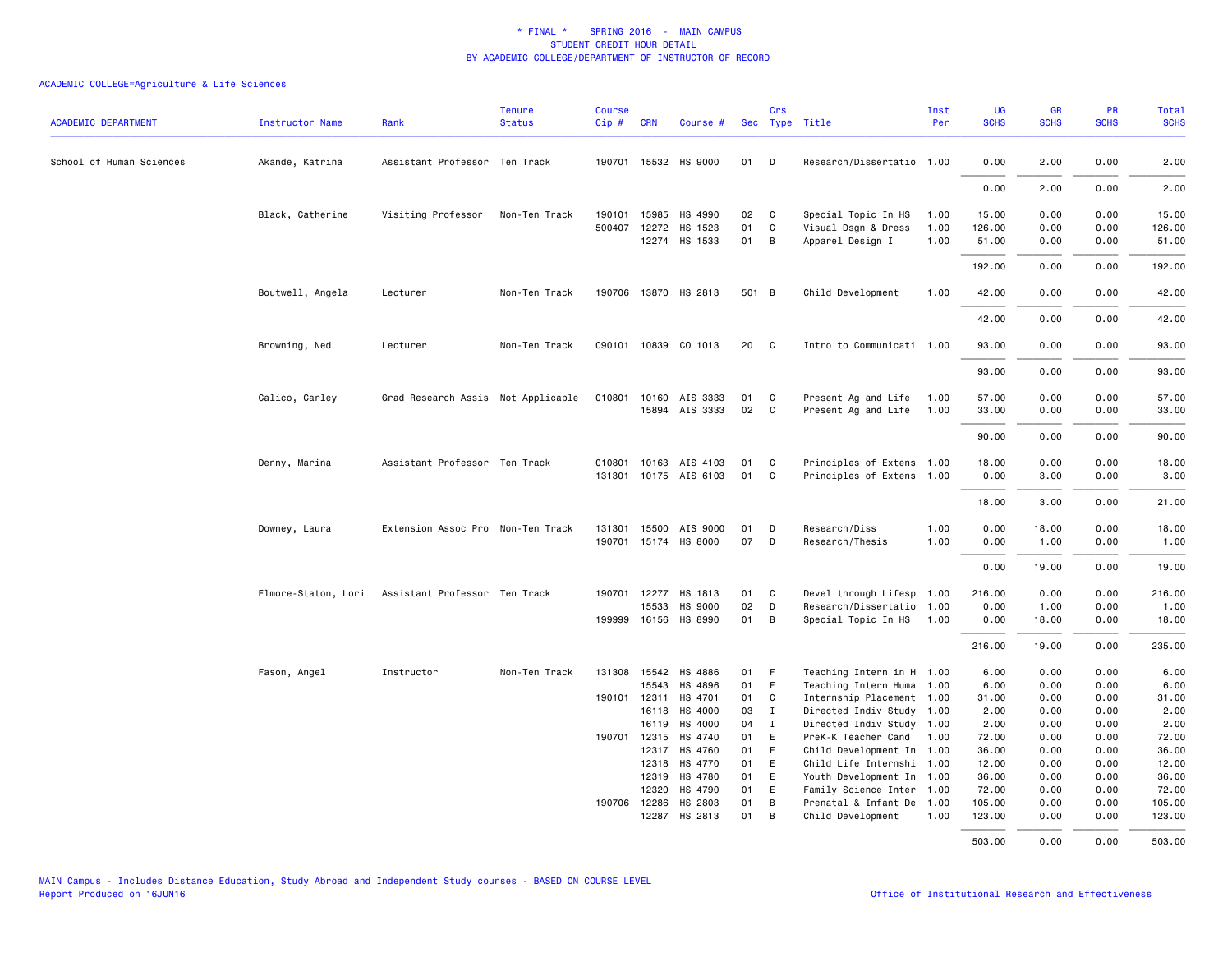|                            |                        |                               | <b>Tenure</b>  | Course |              |                                       |          | Crs          |                                                | Inst | <b>UG</b>      | <b>GR</b>    | <b>PR</b>    | Total          |
|----------------------------|------------------------|-------------------------------|----------------|--------|--------------|---------------------------------------|----------|--------------|------------------------------------------------|------|----------------|--------------|--------------|----------------|
| <b>ACADEMIC DEPARTMENT</b> | <b>Instructor Name</b> | Rank                          | <b>Status</b>  | Cip#   | <b>CRN</b>   | Course #                              |          |              | Sec Type Title                                 | Per  | <b>SCHS</b>    | <b>SCHS</b>  | <b>SCHS</b>  | <b>SCHS</b>    |
|                            |                        | Assistant Professor Ten Track |                |        |              |                                       |          | C            |                                                |      |                |              |              |                |
| School of Human Sciences   | Freeman, Charles       |                               |                |        |              | 190101 12312 HS 4701<br>12313 HS 4702 | 03<br>01 | C            | Internship Placement 0.50<br>HS Senior Seminar | 0.50 | 21.50<br>44.00 | 0.00<br>0.00 | 0.00<br>0.00 | 21.50<br>44.00 |
|                            |                        |                               |                |        |              |                                       |          |              |                                                |      |                |              |              |                |
|                            |                        |                               |                |        | 15182        | HS 4000                               | 01       | $\mathbf{I}$ | Directed Indiv Study                           | 1.00 | 3.00           | 0.00         | 0.00         | 3.00           |
|                            |                        |                               |                |        | 190901 12292 | HS 3563                               | 01       | В            | Visual Merchandising                           | 1.00 | 138.00         | 0.00         | 0.00         | 138.00         |
|                            |                        |                               |                |        | 12314        | HS 4711                               | 01       | $\mathsf{L}$ | ATM Senior Portfolio                           | 0.75 | 17.25          | 0.00         | 0.00         | 17.25          |
|                            |                        |                               |                |        |              | 500407 12293 HS 3573                  | 01       | C            | Historic Costume                               | 1.00 | 105.00         | 0.00         | 0.00         | 105.00         |
|                            |                        |                               |                |        |              |                                       |          |              |                                                |      | 328.75         | 0.00         | 0.00         | 328.75         |
|                            | Green, Tina            | Non-Faculty                   | Not Applicable |        |              | 010801 14128 AIS 4203                 | 01       | B            | App Compute Tech AIS 1.00                      |      | 90.00          | 0.00         | 0.00         | 90.00          |
|                            |                        |                               |                |        |              |                                       |          |              |                                                |      | 90.00          | 0.00         | 0.00         | 90.00          |
|                            | Hardman, Alisha        | Assistant Professor Ten Track |                |        |              | 190701 15032 HS 8000                  | 01       | D            | Research/Thesis                                | 1.00 | 0.00           | 9.00         | 0.00         | 9.00           |
|                            |                        |                               |                |        |              |                                       |          |              |                                                |      | 0.00           | 9.00         | 0.00         | 9.00           |
|                            | Hock, Gaea             | Assistant Professor Ten Track |                | 010000 | 16445        | GA 4000                               | 19       | $\mathbf{I}$ | Dis in Agriculture                             | 1.00 | 1.00           | 0.00         | 0.00         | 1.00           |
|                            |                        |                               |                | 010801 |              | 10164 AIS 4403                        | 01       | C            | Dev of Youth Program                           | 1.00 | 69.00          | 0.00         | 0.00         | 69.00          |
|                            |                        |                               |                |        | 10172        | AIS 4873                              | 01       | C            | Prof Seminar In AIS                            | 1.00 | 15.00          | 0.00         | 0.00         | 15.00          |
|                            |                        |                               |                |        | 14569        | AIS 8100                              | 01       | I            | Creative Component A                           | 1.00 | 0.00           | 1.00         | 0.00         | 1.00           |
|                            |                        |                               |                |        | 131301 10165 | AIS 4424                              | 01       | C            | Teach Meth in Ag & H 1.00                      |      | 40.00          | 0.00         | 0.00         | 40.00          |
|                            |                        |                               |                |        | 10166        | AIS 4424                              | 02       | К            | Teach Meth in Ag & H 1.00                      |      | 0.00           | 0.00         | 0.00         | 0.00           |
|                            |                        |                               |                |        | 10167        | AIS 4424                              | 03       | К            | Teach Meth in Ag & H 1.00                      |      | 0.00           | 0.00         | 0.00         | 0.00           |
|                            |                        |                               |                |        | 10168        | AIS 4424                              | 04       | К            | Teach Meth in Ag & H 1.00                      |      | 0.00           | 0.00         | 0.00         | 0.00           |
|                            |                        |                               |                |        | 10169        | AIS 4424                              | 05       | К            | Teach Meth in Ag & H 1.00                      |      | 0.00           | 0.00         | 0.00         | 0.00           |
|                            |                        |                               |                |        | 10173        | AIS 4886                              | 01       | F.           | Stu Teach AIS                                  | 1.00 | 24.00          | 0.00         | 0.00         | 24.00          |
|                            |                        |                               |                |        | 10174        | AIS 4896                              | 01       | F            | Stu Teach AIS                                  | 1.00 | 24.00          | 0.00         | 0.00         | 24.00          |
|                            |                        |                               |                |        | 10176        | AIS 6403                              | 01       | C            | Dev of Youth Program                           | 1.00 | 0.00           | 9.00         | 0.00         | 9.00           |
|                            |                        |                               |                |        |              | 14117 AIS 4424                        | 07       | К            | Teach Meth in Ag & H 1.00                      |      | 0.00           | 0.00         | 0.00         | 0.00           |
|                            |                        |                               |                |        | 15501        | AIS 9000                              | 02       | D            | Research/Diss                                  | 1.00 | 0.00           | 9.00         | 0.00         | 9.00           |
|                            |                        |                               |                |        | 16189        | AIS 7000                              | 01       | $\mathbf{I}$ | Directed Indiv Study                           | 1.00 | 0.00           | 1.00         | 0.00         | 1.00           |
|                            |                        |                               |                |        | 131308 12304 | HS 4424                               | 01       | C            | Teach Methods in Ag                            | 1.00 | 156.00         | 0.00         | 0.00         | 156.00         |
|                            |                        |                               |                |        | 12305        | HS 4424                               | 02       | К            | Teach Methods in Ag                            | 1.00 | 0.00           | 0.00         | 0.00         | 0.00           |
|                            |                        |                               |                |        | 12306        | HS 4424                               | 03       | К            | Teach Methods in Ag                            | 1.00 | 0.00           | 0.00         | 0.00         | 0.00           |
|                            |                        |                               |                |        | 12307        | HS 4424                               | 04       | К            | Teach Methods in Ag                            | 1.00 | 0.00           | 0.00         | 0.00         | 0.00           |
|                            |                        |                               |                |        | 12308        | HS 4424                               | 05       | К            | Teach Methods in Ag                            | 1.00 | 0.00           | 0.00         | 0.00         | 0.00           |
|                            |                        |                               |                |        | 12309        | HS 4424                               | 06       | К            | Teach Methods in Ag                            | 1.00 | 0.00           | 0.00         | 0.00         | 0.00           |
|                            |                        |                               |                |        |              | 14116 HS 4424                         | 07       | K            | Teach Methods in Ag                            | 1.00 | 0.00           | 0.00         | 0.00         | 0.00           |
|                            |                        |                               |                |        |              |                                       |          |              |                                                |      | 329.00         | 20.00        | 0.00         | 349.00         |
|                            | Kobia, Caroline        | Assistant Professor Ten Track |                | 190901 | 12283        | HS 2553                               | 01       | C            | Fashion Msd                                    | 1.00 | 153.00         | 0.00         | 0.00         | 153.00         |
|                            |                        |                               |                |        |              | 12310 HS 4533                         | 01       | C            | Merchandise Plan and                           | 1.00 | 63.00          | 0.00         | 0.00         | 63.00          |
|                            |                        |                               |                |        |              |                                       |          |              |                                                |      | 216.00         | 0.00         | 0.00         | 216.00         |
|                            | Lee, JuYoung           | Assistant Professor Ten Track |                |        |              | 010000 15176 GA 4000                  | 05       | $\mathbf{I}$ | Dis in Agriculture                             | 1.00 | 3.00           | 0.00         | 0.00         | 3.00           |
|                            |                        |                               |                | 190101 | 12312        | HS 4701                               | 03       | C            | Internship Placement                           | 0.50 | 21.50          | 0.00         | 0.00         | 21.50          |
|                            |                        |                               |                | 190901 | 12284        | HS 2593                               | 01       | В            | Product Development                            | 1.00 | 84.00          | 0.00         | 0.00         | 84.00          |
|                            |                        |                               |                |        | 12291        | HS 3553                               | 01       | B            | Fashion Retailing                              | 1.00 | 54.00          | 0.00         | 0.00         | 54.00          |
|                            |                        |                               |                |        | 15930        | HS 2593                               | 02       | B            | Product Development                            | 1.00 | 48.00          | 0.00         | 0.00         | 48.00          |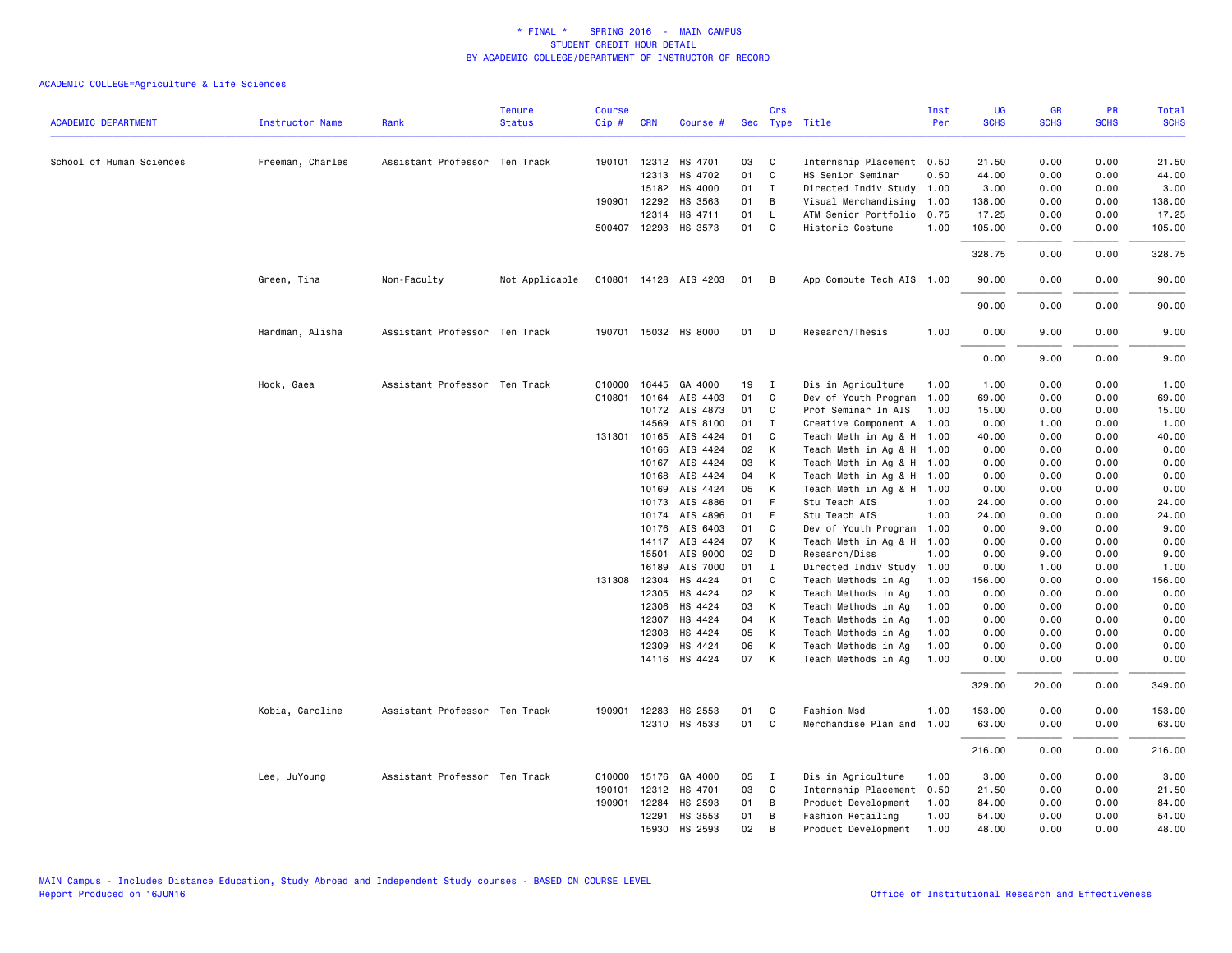# ACADEMIC COLLEGE=Agriculture & Life Sciences

| <b>ACADEMIC DEPARTMENT</b> | <b>Instructor Name</b> | Rank                              | <b>Tenure</b><br><b>Status</b> | <b>Course</b><br>Cip# | <b>CRN</b>   | Course #              |    | Crs          | Sec Type Title            | Inst<br>Per | <b>UG</b><br><b>SCHS</b> | <b>GR</b><br><b>SCHS</b> | <b>PR</b><br><b>SCHS</b> | Total<br><b>SCHS</b> |
|----------------------------|------------------------|-----------------------------------|--------------------------------|-----------------------|--------------|-----------------------|----|--------------|---------------------------|-------------|--------------------------|--------------------------|--------------------------|----------------------|
|                            |                        |                                   |                                |                       |              |                       |    |              |                           |             |                          |                          |                          |                      |
|                            |                        |                                   |                                |                       |              |                       |    |              |                           |             | 210.50                   | 0.00                     | 0.00                     | 210.50               |
|                            |                        |                                   |                                |                       |              |                       |    |              |                           |             |                          |                          |                          |                      |
| School of Human Sciences   | Lemons, Laura          | Assistant Professor Ten Track     |                                |                       |              | 010000 16476 GA 4000  | 20 | $\mathbf{I}$ | Dis in Agriculture        | 1.00        | 2.00                     | 0.00                     | 0.00                     | 2.00                 |
|                            |                        |                                   |                                | 010801                | 10162        | AIS 3813              |    | S01 C        | Team Leadership AIS       | 1.00        | 72.00                    | 0.00                     | 0.00                     | 72.00                |
|                            |                        |                                   |                                |                       | 14120        | AIS 4803              | 01 | C            | Contemporary Issues       | 1.00        | 45.00                    | 0.00                     | 0.00                     | 45.00                |
|                            |                        |                                   |                                | 131301                | 10161        | AIS 3500              | 01 | E            | Internship                | 1.00        | 3.00                     | 0.00                     | 0.00                     | 3.00                 |
|                            |                        |                                   |                                |                       | 15591        | AIS 9000              | 04 | D            | Research/Diss             | 1.00        | 0.00                     | 6.00                     | 0.00                     | 6.00                 |
|                            |                        |                                   |                                |                       | 16184        | AIS 8000              | 03 | D            | Research/Thesis           | 1.00        | 0.00                     | 3.00                     | 0.00                     | 3.00                 |
|                            |                        |                                   |                                |                       | 16291        | AIS 4000              | 02 | $\mathbf{I}$ | Directed Indiv Study      | 1.00        | 3.00                     | 0.00                     | 0.00                     | 3.00                 |
|                            |                        |                                   |                                |                       | 16455        | AIS 4000              | 03 | $\mathbf{I}$ | Directed Indiv Study      | 1.00        | 3.00                     | 0.00                     | 0.00                     | 3.00                 |
|                            |                        |                                   |                                |                       | 16456        | AIS 4000              | 04 | $\mathbf{I}$ | Directed Indiv Study 1.00 |             | 3.00                     | 0.00                     | 0.00                     | 3.00                 |
|                            |                        |                                   |                                |                       | 16457        | AIS 4000              | 05 | $\mathbf{I}$ | Directed Indiv Study 1.00 |             | 3.00                     | 0.00                     | 0.00                     | 3.00                 |
|                            |                        |                                   |                                |                       |              | 16498 AIS 4000        | 06 | $\mathbf{I}$ | Directed Indiv Study 1.00 |             | 2.00                     | 0.00                     | 0.00                     | 2.00                 |
|                            |                        |                                   |                                |                       |              |                       |    |              |                           |             | 136.00                   | 9.00                     | 0.00                     | 145.00               |
|                            | Miller, Phyllis        | Professor                         | Tenured                        | 190101                | 15964        | HS 4990               | 01 | C            | Special Topic In HS       | 1.00        | 36.00                    | 0.00                     | 0.00                     | 36.00                |
|                            |                        |                                   |                                | 190403                | 12302        | HS 4343               | 01 | B            | Apparel Design II         | 1.00        | 24.00                    | 0.00                     | 0.00                     | 24.00                |
|                            |                        |                                   |                                | 190901                | 12314        | HS 4711               | 01 | $\mathsf{L}$ | ATM Senior Portfolio 0.25 |             | 5.75                     | 0.00                     | 0.00                     | 5.75                 |
|                            |                        |                                   |                                |                       |              | 14122 HS 2573         | 01 | C            | Fashion Portfolio De 1.00 |             | 33.00                    | 0.00                     | 0.00                     | 33.00                |
|                            |                        |                                   |                                |                       |              |                       |    |              |                           |             | 98.75                    | 0.00                     | 0.00                     | 98.75                |
|                            | Newman, Michael        | Professor                         | Tenured                        | 131301                |              | 15743 AIS 9000        | 05 | D            | Research/Diss             | 1.00        | 0.00                     | 11.00                    | 0.00                     | 11.00                |
|                            |                        |                                   |                                |                       |              | 190101 12275 HS 1701  | 01 | C            | Survey Of Human Sci       | 1.00        | 58.00                    | 0.00                     | 0.00                     | 58.00                |
|                            |                        |                                   |                                |                       |              |                       |    |              |                           |             | 58.00                    | 11.00                    | 0.00                     | 69.00                |
|                            | Noffsinger, Rick       | Non-Faculty                       | Not Applicable                 | 231303                |              | 10156 AIS 3203        | 01 | C            | Prof Writing ANR Hum 1.00 |             | 81.00                    | 0.00                     | 0.00                     | 81.00                |
|                            |                        |                                   |                                |                       |              | 10158 AIS 3203        | 03 | C            | Prof Writing ANR Hum 1.00 |             | 78.00                    | 0.00                     | 0.00                     | 78.00                |
|                            |                        |                                   |                                |                       |              |                       |    |              |                           |             | 159.00                   | 0.00                     | 0.00                     | 159.00               |
|                            | Owen, Sean             | Research Assoc Prof Non-Ten Track |                                |                       |              | 130901 11368 EDF 3333 | 05 | C            | Social Foundation Ed 1.00 |             | 84.00                    | 0.00                     | 0.00                     | 84.00                |
|                            |                        |                                   |                                |                       |              |                       |    |              |                           |             | 84.00                    | 0.00                     | 0.00                     | 84.00                |
|                            | Parker, Julie          | Assistant Professor Ten Track     |                                | 190101                | 16402        | HS 4000               | 05 | $\mathbf{I}$ | Directed Indiv Study      | 1.00        | 3.00                     | 0.00                     | 0.00                     | 3.00                 |
|                            |                        |                                   |                                |                       |              | 190701 14124 HS 8113  | 01 | C            | Trends Infant Child       | 1.00        | 0.00                     | 30.00                    | 0.00                     | 30.00                |
|                            |                        |                                   |                                |                       | 15172        | HS 8000               | 05 | D            | Research/Thesis           | 1.00        | 0.00                     | 6.00                     | 0.00                     | 6.00                 |
|                            |                        |                                   |                                |                       | 15534        | HS 9000               | 03 | D            | Research/Dissertatio      | 1.00        | 0.00                     | 7.00                     | 0.00                     | 7.00                 |
|                            |                        |                                   |                                |                       | 190706 12322 | HS 4832               | 01 | H            | Child Life Clinical       | 1.00        | 4.00                     | 0.00                     | 0.00                     | 4.00                 |
|                            |                        |                                   |                                |                       | 12323        | HS 4832               | 02 | H            | Child Life Clinical       | 1.00        | 4.00                     | 0.00                     | 0.00                     | 4.00                 |
|                            |                        |                                   |                                |                       | 190708 12321 | HS 4823               | 01 | $\mathbf{C}$ | Dev Child Serv Prog       | 1.00        | 111.00                   | 0.00                     | 0.00                     | 111.00               |
|                            |                        |                                   |                                |                       | 12335        | HS 6823               | 01 | C            | Dev Child Serv Prog       | 1.00        | 0.00                     | 3.00                     | 0.00                     | 3.00                 |
|                            |                        |                                   |                                |                       |              | 240101 16095 HON 4000 | 09 | $\mathbf{I}$ | Directed Individual       | 1.00        | 3.00                     | 0.00                     | 0.00                     | 3.00                 |
|                            |                        |                                   |                                |                       |              |                       |    |              |                           |             | 125.00                   | 46.00                    | 0.00                     | 171.00               |
|                            | Peterson, Donna        | Extension Assoc Pro Non-Ten Track |                                | 010801                |              | 10181 AIS 8703        | 01 | C.           | Eval of Ag & Ext Ed 1.00  |             | 0.00                     | 72.00                    | 0.00                     | 72.00                |
|                            |                        |                                   |                                |                       |              |                       |    |              |                           |             | 0.00                     | 72.00                    | 0.00                     | 72.00                |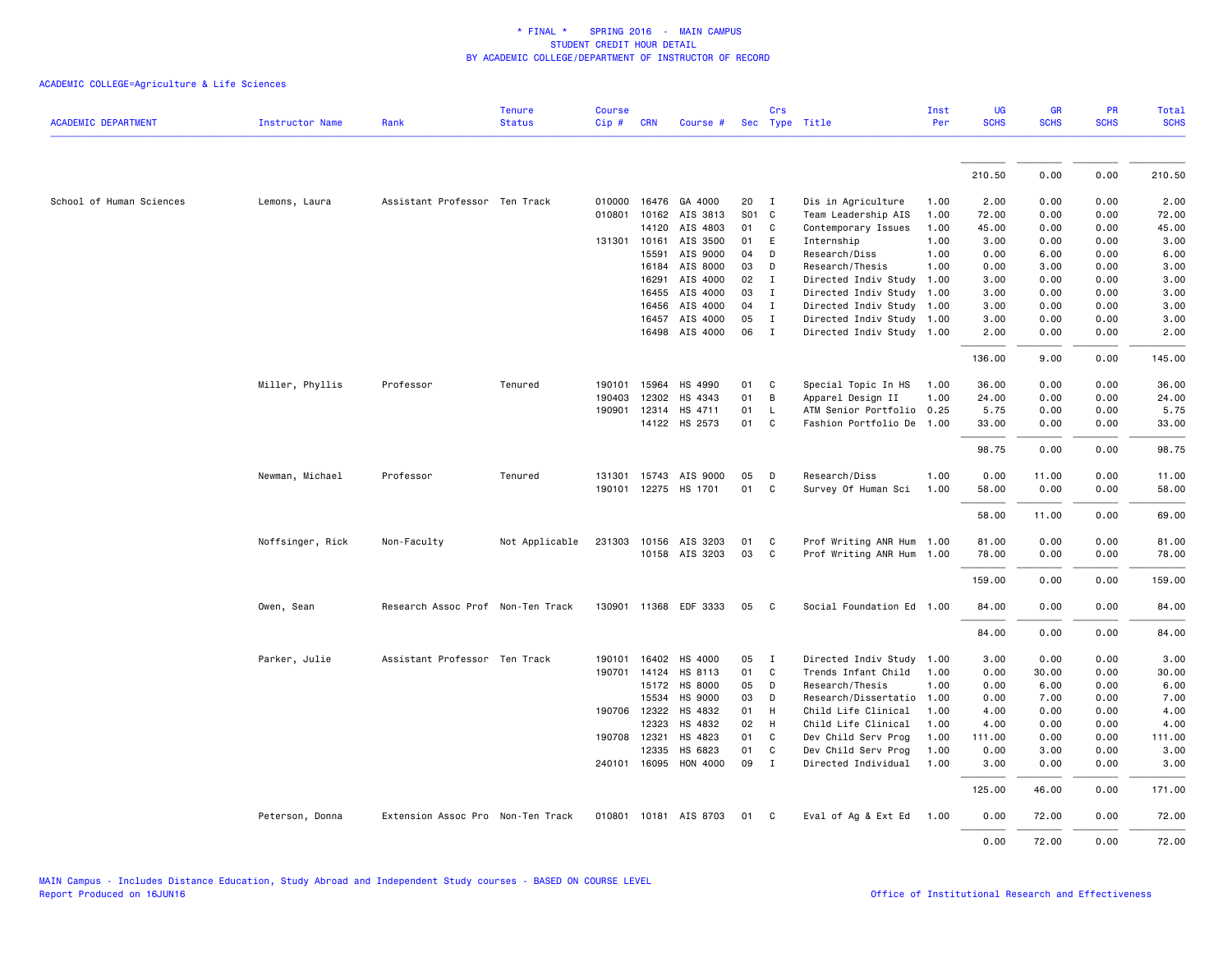# ACADEMIC COLLEGE=Agriculture & Life Sciences

|                            |                                  |                               | <b>Tenure</b>  | <b>Course</b> |              |                       |       | Crs            |                           | Inst | UG          | <b>GR</b>   | PR          | Total       |
|----------------------------|----------------------------------|-------------------------------|----------------|---------------|--------------|-----------------------|-------|----------------|---------------------------|------|-------------|-------------|-------------|-------------|
| <b>ACADEMIC DEPARTMENT</b> | <b>Instructor Name</b>           | Rank                          | <b>Status</b>  | Cip#          | <b>CRN</b>   | Course #              |       |                | Sec Type Title            | Per  | <b>SCHS</b> | <b>SCHS</b> | <b>SCHS</b> | <b>SCHS</b> |
| School of Human Sciences   | Phillips, Tommy                  | Associate Professor Tenured   |                |               | 190101 12288 | HS 3000               | 01    | E              | Field Experience          | 0.50 | 12.00       | 0.00        | 0.00        | 12.00       |
|                            |                                  |                               |                |               | 190701 12297 | HS 3813               | 01    | $\mathtt{C}$   | Lifespan Theory           | 1.00 | 186.00      | 0.00        | 0.00        | 186.00      |
|                            |                                  |                               |                |               | 12324        | HS 4883               | 01    | C              | Risk, Resilience & Pr     | 1.00 | 105.00      | 0.00        | 0.00        | 105.00      |
|                            |                                  |                               |                |               | 12336        | HS 6883               | 01    | C              | Risk, Resilience & Pr     | 1.00 | 0.00        | 21.00       | 0.00        | 21.00       |
|                            |                                  |                               |                |               | 14123        | HS 8833               | 01    | C              | Foundations of HDFS       | 1.00 | 0.00        | 42.00       | 0.00        | 42.00       |
|                            |                                  |                               |                |               |              | 15170 HS 8000         | 03    | D              | Research/Thesis           | 1.00 | 0.00        | 15.00       | 0.00        | 15.00       |
|                            |                                  |                               |                |               |              |                       |       |                |                           |      | 303.00      | 78.00       | 0.00        | 381.00      |
|                            | Schloemer, Amelia                | Non-Faculty                   | Not Applicable |               |              | 231303 10159 AIS 3203 | 04    | C.             | Prof Writing ANR Hum 1.00 |      | 75.00       | 0.00        | 0.00        | 75.00       |
|                            |                                  |                               |                |               |              |                       |       |                |                           |      | 75.00       | 0.00        | 0.00        | 75.00       |
|                            | Seal, Susan                      | Assistant Professor Ten Track |                |               |              | 010701 14118 AIS 4503 | S01 C |                | International Ag Ed       | 1.00 | 24.00       | 0.00        | 0.00        | 24.00       |
|                            |                                  |                               |                |               |              | 14119 AIS 6503        | 01    | $\mathbf{C}$   | International Ag Ed       | 1.00 | 0.00        | 18.00       | 0.00        | 18.00       |
|                            |                                  |                               |                |               |              |                       |       |                |                           |      | 24.00       | 18.00       | 0.00        | 42.00       |
|                            | Settle, Quisto                   | Assistant Professor Ten Track |                |               | 010000 15048 | GA 4000               | 04    | $\mathbf I$    | Dis in Agriculture        | 1.00 | 3.00        | 0.00        | 0.00        | 3.00        |
|                            |                                  |                               |                |               | 010801 10178 | AIS 8203              | 01    | $\mathtt{C}$   | Adv Commun In AIS         | 1.00 | 0.00        | 36.00       | 0.00        | 36.00       |
|                            |                                  |                               |                |               | 10179        | AIS 8413              | 01    | C              | Methods of Planned C      | 1.00 | 0.00        | 42.00       | 0.00        | 42.00       |
|                            |                                  |                               |                |               |              |                       |       |                |                           |      | 3.00        | 78.00       | 0.00        | 81.00       |
|                            | Swortzel, Kirk                   | Professor                     | Tenured        |               |              | 010801 10171 AIS 4703 | 01    | C              | Experiential Learnin 1.00 |      | 36.00       | 0.00        | 0.00        | 36.00       |
|                            |                                  |                               |                |               |              | 10177 AIS 6703        | 01    | C              | Experiential Learnin 1.00 |      | 0.00        | 9.00        | 0.00        | 9.00        |
|                            |                                  |                               |                |               | 15544        | AIS 8100              | 02    | $\mathbf I$    | Creative Component A 1.00 |      | 0.00        | 4.00        | 0.00        | 4.00        |
|                            |                                  |                               |                |               | 131301 14567 | AIS 4113              | 01    | B              | Methods of Teaching       | 1.00 | 15.00       | 0.00        | 0.00        | 15.00       |
|                            |                                  |                               |                |               | 14568        | AIS 6113              | 01    | B              | Methods of Teaching       | 1.00 | 0.00        | 3.00        | 0.00        | 3.00        |
|                            |                                  |                               |                |               | 14570        | AIS 8593              | 01    | C              | Hist Found of Ag & H      | 1.00 | 0.00        | 45.00       | 0.00        | 45.00       |
|                            |                                  |                               |                |               | 15502        | AIS 9000              | 03    | D              | Research/Diss             | 1.00 | 0.00        | 57.00       | 0.00        | 57.00       |
|                            |                                  |                               |                |               | 15503        | AIS 8000              | 01    | D              | Research/Thesis           | 1.00 | 0.00        | 6.00        | 0.00        | 6.00        |
|                            |                                  |                               |                |               |              |                       |       |                |                           |      | 51.00       | 124.00      | 0.00        | 175.00      |
|                            | Tenhet, Melissa                  | Instructor                    | Non-Ten Track  |               |              | 190706 12298 HS 3823  | 01    | $\overline{B}$ | Early Child Mthd/Mtr 1.00 |      | 108,00      | 0.00        | 0.00        | 108.00      |
|                            |                                  |                               |                |               |              |                       |       |                |                           |      | 108.00      | 0.00        | 0.00        | 108.00      |
|                            | Washington, Adrienne Non-Faculty |                               | Not Applicable |               |              | 190101 12276 HS 1711  | 01    | $\mathbf{C}$   | Profess Protocol          | 1.00 | 50.00       | 0.00        | 0.00        | 50.00       |
|                            |                                  |                               |                |               |              |                       |       |                |                           |      | 50.00       | 0.00        | 0.00        | 50.00       |
|                            | Wheeler, Brandan                 | Assistant Professor Ten Track |                |               |              | 190402 12290 HS 3303  | 01    | C              | Consumer Economics        | 1.00 | 111.00      | 0.00        | 0.00        | 111.00      |
|                            |                                  |                               |                |               | 190403 12299 | HS 4333               | 01    | C              | Family Public Policy 1.00 |      | 93.00       | 0.00        | 0.00        | 93.00       |
|                            |                                  |                               |                |               |              |                       |       |                |                           |      | 204.00      | 0.00        | 0.00        | 204.00      |
|                            | Wilmoth, Joe                     | Associate Professor Tenured   |                |               | 190101 12288 | HS 3000               | 01    | E              | Field Experience          | 0.50 | 12.00       | 0.00        | 0.00        | 12.00       |
|                            |                                  |                               |                |               | 12313        | HS 4702               | 01    | C              | HS Senior Seminar         | 0.50 | 44.00       | 0.00        | 0.00        | 44.00       |
|                            |                                  |                               |                |               | 190701 14125 | HS 8413               | 01    | C              | Issues in Family Stu      | 1.00 | 0.00        | 18.00       | 0.00        | 18.00       |
|                            |                                  |                               |                |               | 15173        | HS 8000               | 06    | D              | Research/Thesis           | 1.00 | 0.00        | 3.00        | 0.00        | 3.00        |
|                            |                                  |                               |                |               | 15536        | HS 9000               | 05    | D              | Research/Dissertatio 1.00 |      | 0.00        | 3.00        | 0.00        | 3.00        |
|                            |                                  |                               |                | 190702        | 12303        | HS 4403               | 01    | C              | Intro To Gerontology 1.00 |      | 129.00      | 0.00        | 0.00        | 129.00      |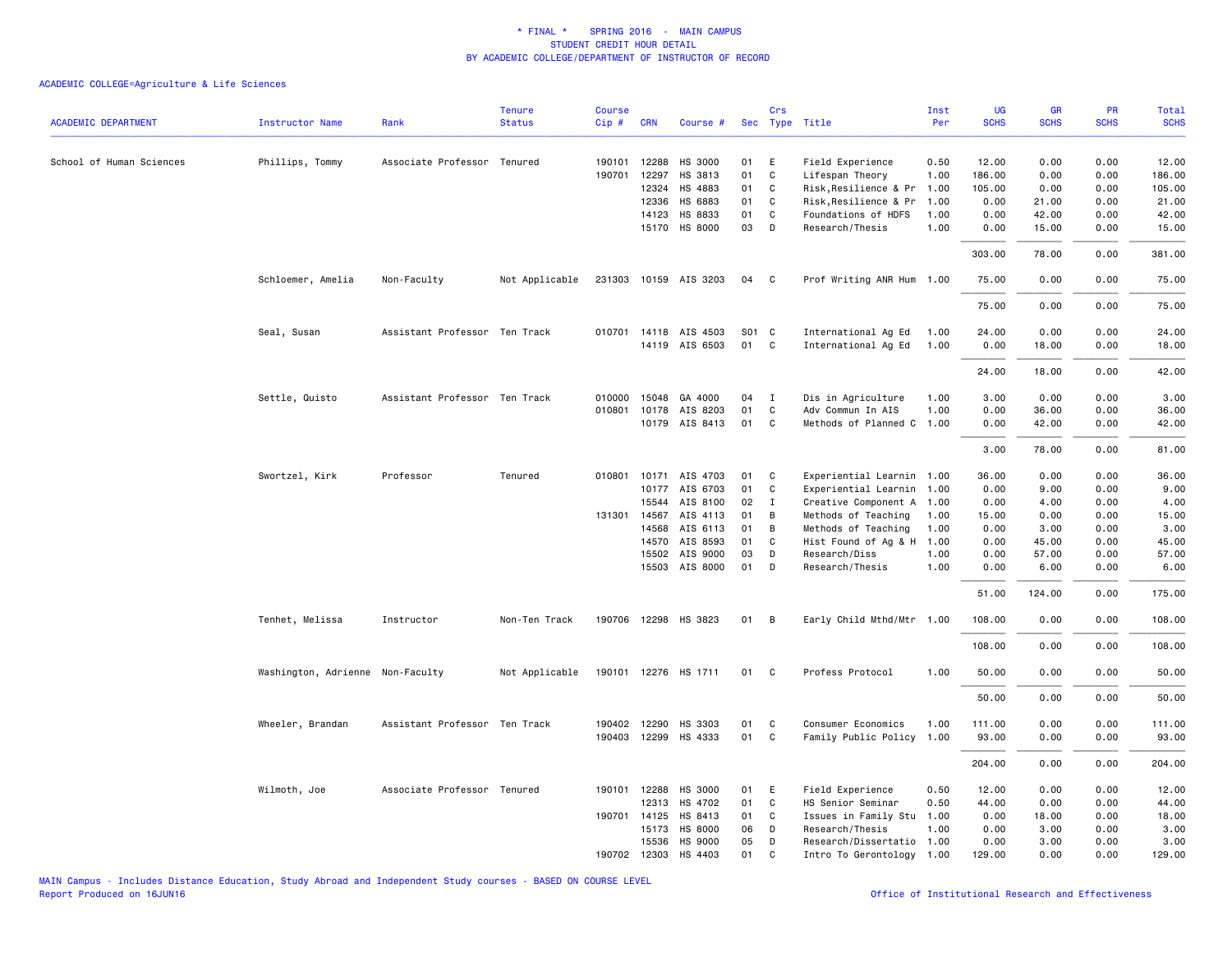# ACADEMIC COLLEGE=Agriculture & Life Sciences

| <b>ACADEMIC DEPARTMENT</b>                                         | Instructor Name | Rank                | Tenure<br><b>Status</b> | Course<br>Cip# | <b>CRN</b> | Course # Sec Type Title |    | Crs          |                           | Inst<br>Per | UG<br><b>SCHS</b>               | <b>GR</b><br><b>SCHS</b>       | <b>PR</b><br><b>SCHS</b>     | Total<br><b>SCHS</b>                              |
|--------------------------------------------------------------------|-----------------|---------------------|-------------------------|----------------|------------|-------------------------|----|--------------|---------------------------|-------------|---------------------------------|--------------------------------|------------------------------|---------------------------------------------------|
| School of Human Sciences                                           | Wilmoth, Joe    | Associate Professor | Tenured                 |                |            | 190702 12328 HS 6403    | 01 | $\mathbf{C}$ | Intro to Gerontology 1.00 |             | 0.00<br>185,00                  | 3,00<br>27,00                  | 0.00<br>0.00                 | 3.00<br>212,00                                    |
| ======================================<br>School of Human Sciences |                 |                     |                         |                |            |                         |    |              |                           |             | ========<br>3992.00<br>======== | ========<br>535.00<br>======== | ========<br>0.00<br>======== | $=$ =========<br>4527.00<br>$=$ = = = = = = = = = |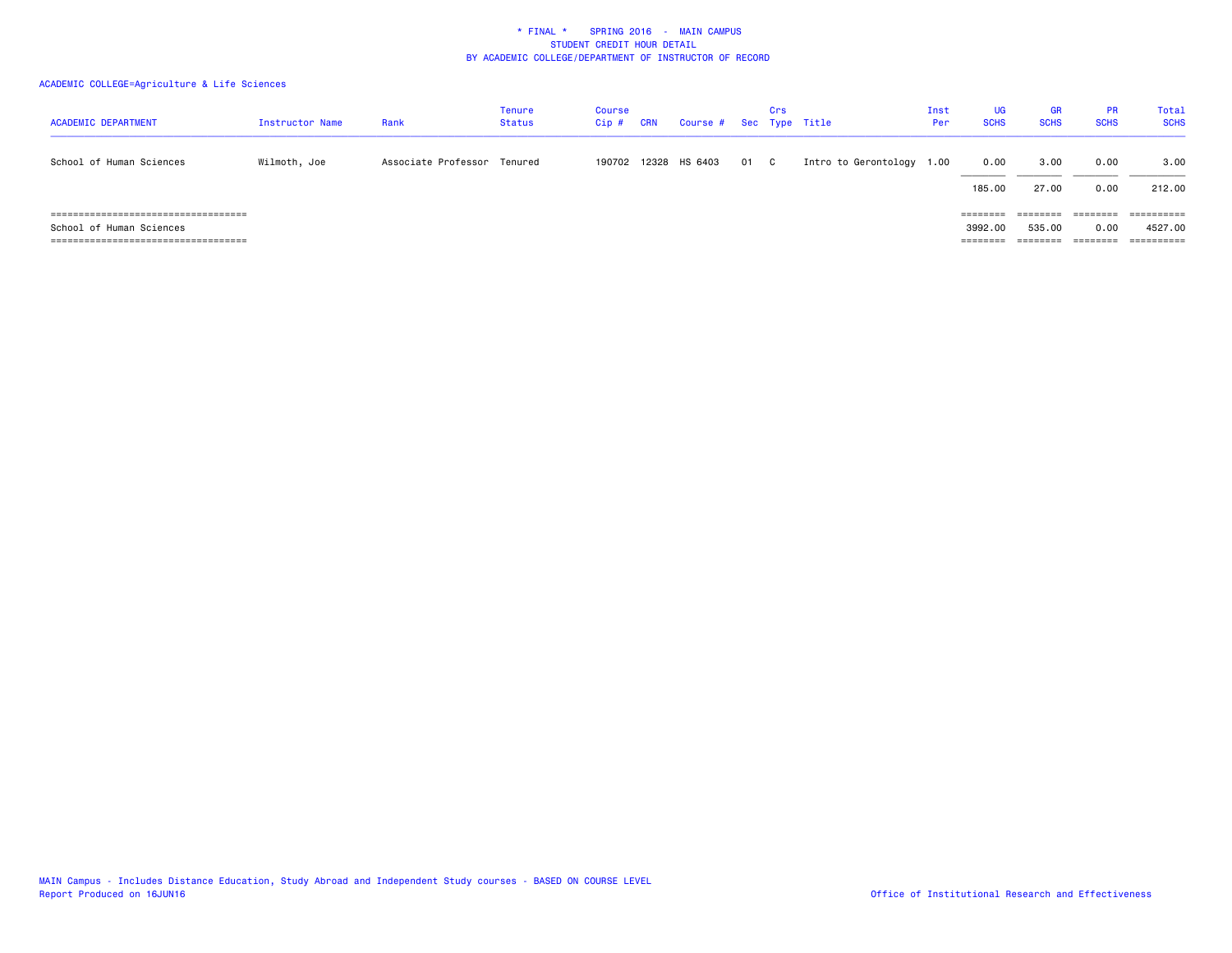| <b>ACADEMIC DEPARTMENT</b> | <b>Instructor Name</b> | Rank                              | <b>Tenure</b><br><b>Status</b> | <b>Course</b><br>$Cip \#$ | <b>CRN</b>   | Course #              |       | Crs            | Sec Type Title            | Inst<br>Per | UG<br><b>SCHS</b> | GR<br><b>SCHS</b> | PR<br><b>SCHS</b> | Total<br><b>SCHS</b> |
|----------------------------|------------------------|-----------------------------------|--------------------------------|---------------------------|--------------|-----------------------|-------|----------------|---------------------------|-------------|-------------------|-------------------|-------------------|----------------------|
| Art AAD                    | Baham, Tracey          | Non-Faculty                       | Not Applicable                 |                           |              | 500409 10333 ART 4883 | 01    | $\overline{B}$ | Graphic Design for W 1.00 |             | 39.00             | 0.00              | 0.00              | 39.00                |
|                            |                        |                                   |                                |                           |              |                       |       |                |                           |             | 39.00             | 0.00              | 0.00              | 39.00                |
|                            | Bostic, Alexander      | Associate Professor Tenured       |                                |                           |              | 500410 14213 ART 3443 | 01    | $\mathsf{L}$   | Illustration              | 1.00        | 42.00             | 0.00              | 0.00              | 42.00                |
|                            |                        |                                   |                                | 500703                    | 10266        | ART 1113              | 01    | C              | Art Appreciation          | 1.00        | 432.00            | 0.00              | 0.00              | 432.00               |
|                            |                        |                                   |                                |                           |              | 500705 10282 ART 1213 | 02    | L.             | Drawing I                 | 1.00        | 57.00             | 0.00              | 0.00              | 57.00                |
|                            |                        |                                   |                                |                           |              |                       |       |                |                           |             | 531.00            | 0.00              | 0.00              | 531.00               |
|                            | Callander, Neil        | Assistant Professor Ten Track     |                                | 500401                    |              | 10276 ART 1133        | 04    | <b>L</b>       | Design II                 | 1.00        | 39.00             | 0.00              | 0.00              | 39.00                |
|                            |                        |                                   |                                | 500705                    |              | 10286 ART 1223        | 03    | $\mathsf{L}$   | Drawing II                | 1.00        | 45.00             | 0.00              | 0.00              | 45.00                |
|                            |                        |                                   |                                |                           |              |                       |       |                |                           |             | 84.00             | 0.00              | 0.00              | 84.00                |
|                            | Campbell, Frank        | Associate Professor Tenured       |                                | 500709                    | 10294        | ART 2403              | 01    | $\mathsf{L}$   | Sculpture Survey          | 1.00        | 36.00             | 0.00              | 0.00              | 36.00                |
|                            |                        |                                   |                                |                           | 10295        | ART 2403              | 02    | L              | Sculpture Survey          | 1.00        | 45.00             | 0.00              | 0.00              | 45.00                |
|                            |                        |                                   |                                |                           |              | 14217 ART 4630        | 01    | $\mathbf Q$    | Advanced Studio - Sc      | 1.00        | 36.00             | 0.00              | 0.00              | 36.00                |
|                            |                        |                                   |                                |                           |              |                       |       |                |                           |             | 117.00            | 0.00              | 0.00              | 117.00               |
|                            | Funderburk, Thomas     | Professor                         | Tenured                        | 500101                    | 10329        | ART 4693              | 01    | L              | Intern-Fine Art           | 1.00        | 3.00              | 0.00              | 0.00              | 3.00                 |
|                            |                        |                                   |                                | 500701                    | 16330        | ART 4000              | 04    | $\mathbf I$    | Directed Indiv Study      | 1.00        | 3.00              | 0.00              | 0.00              | 3.00                 |
|                            |                        |                                   |                                |                           | 16506        | ART 4000              | 05    | I              | Directed Indiv Study      | 1.00        | 3.00              | 0.00              | 0.00              | 3.00                 |
|                            |                        |                                   |                                |                           | 16507        | ART 4000              | 06    | $\mathbf{I}$   | Directed Indiv Study 1.00 |             | 3.00              | 0.00              | 0.00              | 3.00                 |
|                            |                        |                                   |                                |                           | 500708 10288 | ART 2013              | 01    | $\mathsf{L}$   | Painting Survey           | 1.00        | 48.00             | 0.00              | 0.00              | 48.00                |
|                            |                        |                                   |                                |                           | 14211        | ART 3053              | 01    | $\mathsf{L}$   | Watercolor Painting       | 1.00        | 48.00             | 0.00              | 0.00              | 48.00                |
|                            |                        |                                   |                                | 500799                    |              | 10316 ART 4093        | 01    | <b>S</b>       | Senior Thesis             | 1.00        | 33.00             | 0.00              | 0.00              | 33.00                |
|                            |                        |                                   |                                |                           |              |                       |       |                |                           |             | 141.00            | 0.00              | 0.00              | 141.00               |
|                            | Gipson, Claire         | Visiting Assist Pro Non-Ten Track |                                | 500401                    | 10300        | ART 2813              | 03    | В              | Intermed Comp for De 1.00 |             | 48.00             | 0.00              | 0.00              | 48.00                |
|                            |                        |                                   |                                | 500402                    | 10330        | ART 4723              | 01    | Q              | Adv Concept Dev.          | 1.00        | 39.00             | 0.00              | 0.00              | 39.00                |
|                            |                        |                                   |                                | 500409                    |              | 10325 ART 4640        | 02    | Q              | Adv Studio - Graphic 1.00 |             | 27.00             | 0.00              | 0.00              | 27.00                |
|                            |                        |                                   |                                |                           |              |                       |       |                |                           |             | 114.00            | 0.00              | 0.00              | 114.00               |
|                            | Gootee, Marita         | Professor                         | Tenured                        | 500605                    | 10322        | ART 4583              | 01    | Q              | Photographic Portfol 1.00 |             | 21.00             | 0.00              | 0.00              | 21.00                |
|                            |                        |                                   |                                |                           | 10327        | ART 4660              | 01    | $\mathsf{L}$   | Advanced Photography 1.00 |             | 18.00             | 0.00              | 0.00              | 18.00                |
|                            |                        |                                   |                                |                           |              | 14216 ART 4223        | 01 L  |                | Alternative Photogra 1.00 |             | 27.00             | 0.00              | 0.00              | 27.00                |
|                            |                        |                                   |                                |                           |              |                       |       |                |                           |             | 66.00             | 0.00              | 0.00              | 66.00                |
|                            | Gordon, Jeffery        | Non-Faculty                       | Not Applicable                 |                           |              | 500703 13666 ART 1113 | 501 C |                | Art Appreciation          | 1.00        | 87.00             | 0.00              | 0.00              | 87.00                |
|                            |                        |                                   |                                |                           |              |                       |       |                |                           |             | 87.00             | 0.00              | 0.00              | 87.00                |
|                            | Harvey, Benjamin       | Associate Professor Tenured       |                                | 500703                    | 10263        | ART 1023              | 01    | C              | History Of Art II         | 1.00        | 99.00             | 0.00              | 0.00              | 99.00                |
|                            |                        |                                   |                                |                           | 10264        | ART 1023              | 02    | C.             | History Of Art II         | 1.00        | 126.00            | 0.00              | 0.00              | 126.00               |
|                            |                        |                                   |                                |                           | 10265        | ART 1023              | H01 C |                | Honors History Of Ar      | 1.00        | 18.00             | 0.00              | 0.00              | 18.00                |
|                            |                        |                                   |                                |                           | 14214        | ART 3643              | 01    | C.             | Art of the Graphic N 1.00 |             | 96.00             | 0.00              | 0.00              | 96.00                |
|                            |                        |                                   |                                |                           |              |                       |       |                |                           |             | 339.00            | 0.00              | 0.00              | 339.00               |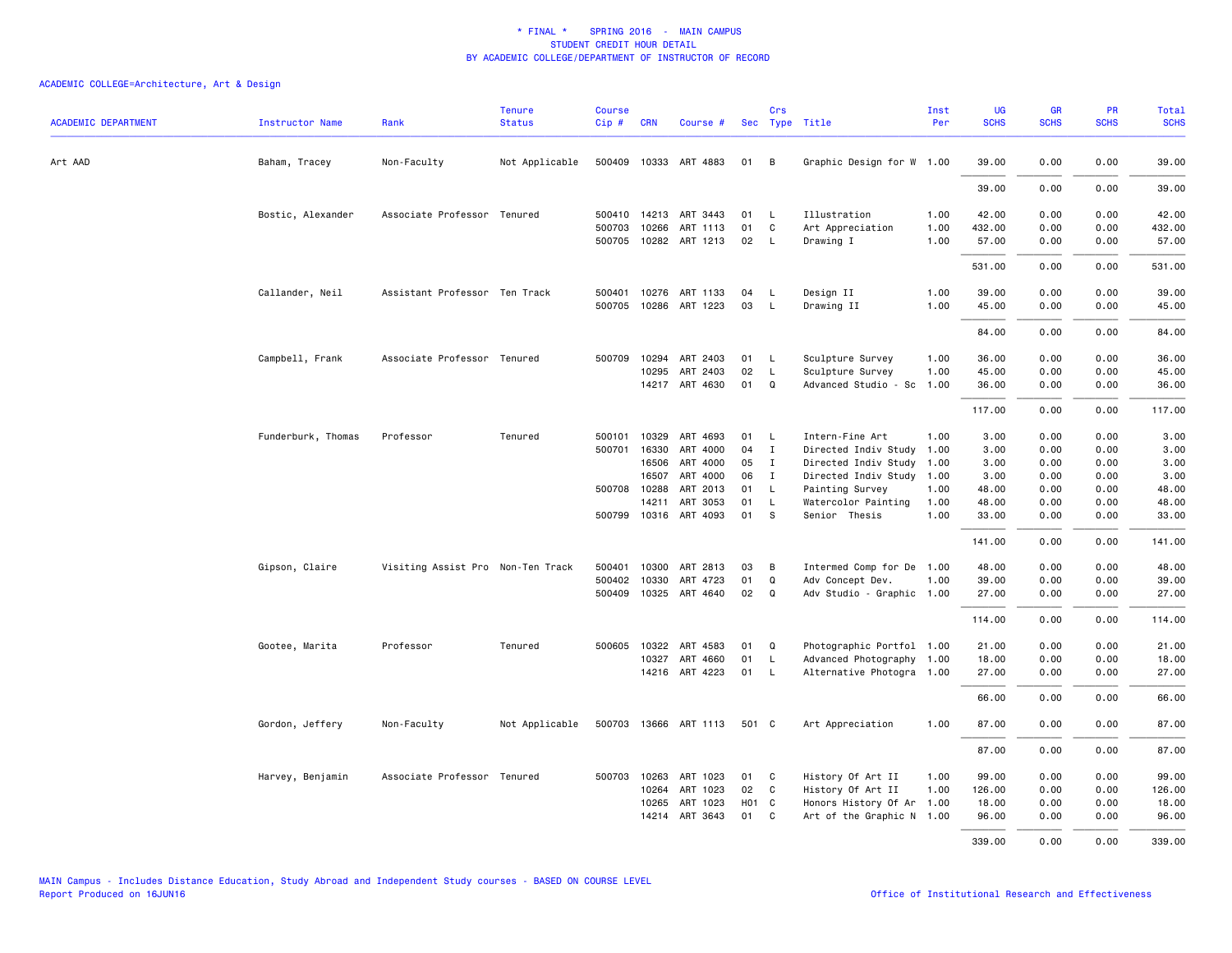| <b>ACADEMIC DEPARTMENT</b> | <b>Instructor Name</b> | Rank                          | <b>Tenure</b><br><b>Status</b> | <b>Course</b><br>Cip# | <b>CRN</b>   | Course #              |    | Crs          | Sec Type Title            | Inst<br>Per | <b>UG</b><br><b>SCHS</b> | GR<br><b>SCHS</b> | PR<br><b>SCHS</b> | <b>Total</b><br><b>SCHS</b> |
|----------------------------|------------------------|-------------------------------|--------------------------------|-----------------------|--------------|-----------------------|----|--------------|---------------------------|-------------|--------------------------|-------------------|-------------------|-----------------------------|
|                            |                        |                               |                                |                       |              |                       |    |              |                           |             |                          |                   |                   |                             |
| Art AAD                    | Haug, Rowan            | Lecturer                      | Non-Ten Track                  | 500401                | 10279        | ART 1153              | 02 | $\mathsf{L}$ | Three-Dimen Design        | 1.00        | 39.00                    | 0.00              | 0.00              | 39.00                       |
|                            |                        |                               |                                |                       | 10280        | ART 1153              | 03 | $\mathsf{L}$ | Three-Dimen Design        | 1.00        | 36.00                    | 0.00              | 0.00              | 36.00                       |
|                            |                        |                               |                                |                       |              |                       |    |              |                           |             | 75.00                    | 0.00              | 0.00              | 75.00                       |
|                            | Haupt, Jeffrey         | Professor                     | Tenured                        | 500705                |              | 10291 ART 2213        | 01 | L            | Life Drawing I            | 1.00        | 45.00                    | 0.00              | 0.00              | 45.00                       |
|                            |                        |                               |                                | 500799                |              | 15047 ART 4990        | 01 | Q            | Special Topic In ART      | 1.00        | 51.00                    | 0.00              | 0.00              | 51.00                       |
|                            |                        |                               |                                |                       |              |                       |    |              |                           |             | 96.00                    | 0.00              | 0.00              | 96.00                       |
|                            | Hester, Cassie         | Assistant Professor Ten Track |                                | 500402                |              | 10317 ART 4113        | 01 | $\mathsf{L}$ | Typography II             | 1.00        | 27.00                    | 0.00              | 0.00              | 27.00                       |
|                            |                        |                               |                                | 500701                | 15746        | ART 4000              | 01 | $\mathbf{I}$ | Directed Indiv Study      | 1.00        | 3.00                     | 0.00              | 0.00              | 3.00                        |
|                            |                        |                               |                                |                       |              | 15747 ART 4000        | 02 | $\mathbf{I}$ | Directed Indiv Study 1.00 |             | 3.00                     | 0.00              | 0.00              | 3.00                        |
|                            |                        |                               |                                |                       | 500703 10302 | ART 3163              | 01 | C            | History of Graphic D 1.00 |             | 57.00                    | 0.00              | 0.00              | 57.00                       |
|                            |                        |                               |                                |                       |              | 500799 15762 ART 4990 | 04 | Q            | Special Topic In ART 1.00 |             | 30.00                    | 0.00              | 0.00              | 30.00                       |
|                            |                        |                               |                                |                       |              |                       |    |              |                           |             | 120.00                   | 0.00              | 0.00              | 120.00                      |
|                            | Hitt, Candace          | Lecturer                      | Non-Ten Track                  |                       | 500605 10289 | ART 2103              | 01 | В            | Photography Survey        | 1.00        | 42.00                    | 0.00              | 0.00              | 42.00                       |
|                            |                        |                               |                                |                       | 10290        | ART 2103              | 02 | B            | Photography Survey        | 1.00        | 48.00                    | 0.00              | 0.00              | 48.00                       |
|                            |                        |                               |                                | 500701                | 15975        | ART 4000              | 03 | $\mathbf I$  | Directed Indiv Study      | 1.00        | 3.00                     | 0.00              | 0.00              | 3.00                        |
|                            |                        |                               |                                |                       | 500799 15065 | ART 4990              | 03 | Q            | Special Topic In ART 1.00 |             | 33.00                    | 0.00              | 0.00              | 33.00                       |
|                            |                        |                               |                                |                       |              |                       |    |              |                           |             | 126.00                   | 0.00              | 0.00              | 126.00                      |
|                            | Koch, Zachary          | Lecturer                      | Non-Ten Track                  | 500401                |              | 10270 ART 1123        | 03 | L            | Design I                  | 1.00        | 45.00                    | 0.00              | 0.00              | 45.00                       |
|                            |                        |                               |                                |                       |              | 10271 ART 1123        | 04 | $\mathsf{L}$ | Design I                  | 1.00        | 45.00                    | 0.00              | 0.00              | 45.00                       |
|                            |                        |                               |                                |                       | 10275        | ART 1133              | 03 | L            | Design II                 | 1.00        | 48.00                    | 0.00              | 0.00              | 48.00                       |
|                            |                        |                               |                                |                       |              | 14208 ART 1133        | 06 | L            | Design II                 | 1.00        | 36.00                    | 0.00              | 0.00              | 36.00                       |
|                            |                        |                               |                                |                       |              |                       |    |              |                           |             | 174.00                   | 0.00              | 0.00              | 174.00                      |
|                            | Lippillo, Dominic      | Assistant Professor Ten Track |                                |                       |              | 500605 14215 ART 3873 | 01 | L            | Digital Photography       | 1.00        | 33.00                    | 0.00              | 0.00              | 33.00                       |
|                            |                        |                               |                                |                       |              | 500702 14212 ART 3233 | 01 | $\Omega$     | Studio Lighting           | 1.00        | 33.00                    | 0.00              | 0.00              | 33.00                       |
|                            |                        |                               |                                | 500703                |              | 10311 ART 3633        | 01 | C            | History of Photograp      | 1.00        | 87.00                    | 0.00              | 0.00              | 87.00                       |
|                            |                        |                               |                                |                       |              |                       |    |              |                           |             | 153.00                   | 0.00              | 0.00              | 153.00                      |
|                            | Long, Robert           | Professor                     | Tenured                        |                       | 500711 10296 | ART 2503              | 01 | $\mathsf{L}$ | Ceramic Art Survey        | 1.00        | 36.00                    | 0.00              | 0.00              | 36.00                       |
|                            |                        |                               |                                |                       | 10297        | ART 2503              | 02 | L            | Ceramic Art Survey        | 1.00        | 39.00                    | 0.00              | 0.00              | 39.00                       |
|                            |                        |                               |                                |                       | 10326        | ART 4650              | 01 | L            | Advanced Studio-Cera      | 1.00        | 51.00                    | 0.00              | 0.00              | 51.00                       |
|                            |                        |                               |                                |                       | 500799 16309 | ART 7000              | 01 | $\mathbf{I}$ | Directed Indiv Study 1.00 |             | 0.00                     | 2.00              | 0.00              | 2.00                        |
|                            |                        |                               |                                |                       |              |                       |    |              |                           |             | 126.00                   | 2.00              | 0.00              | 128.00                      |
|                            | Martin, Gregory        | Assistant Professor Ten Track |                                | 500705                | 10281        | ART 1213              | 01 | L            | Drawing I                 | 1.00        | 48.00                    | 0.00              | 0.00              | 48.00                       |
|                            |                        |                               |                                |                       | 10283        | ART 1213              | 03 | L            | Drawing I                 | 1.00        | 45.00                    | 0.00              | 0.00              | 45.00                       |
|                            |                        |                               |                                |                       |              | 10285 ART 1223        | 02 | L            | Drawing II                | 1.00        | 39.00                    | 0.00              | 0.00              | 39.00                       |
|                            |                        |                               |                                |                       |              |                       |    |              |                           |             | 132.00                   | 0.00              | 0.00              | 132.00                      |
|                            | McCourt, Timothy       | Professor                     | Tenured                        | 500401                | 10273        | ART 1133              | 01 | L            | Design II                 | 1.00        | 45.00                    | 0.00              | 0.00              | 45.00                       |
|                            |                        |                               |                                |                       |              | 10274 ART 1133        | 02 | L            | Design II                 | 1.00        | 45.00                    | 0.00              | 0.00              | 45.00                       |
|                            |                        |                               |                                |                       |              | 10277 ART 1133        | 05 | L            | Design II                 | 1.00        | 39.00                    | 0.00              | 0.00              | 39.00                       |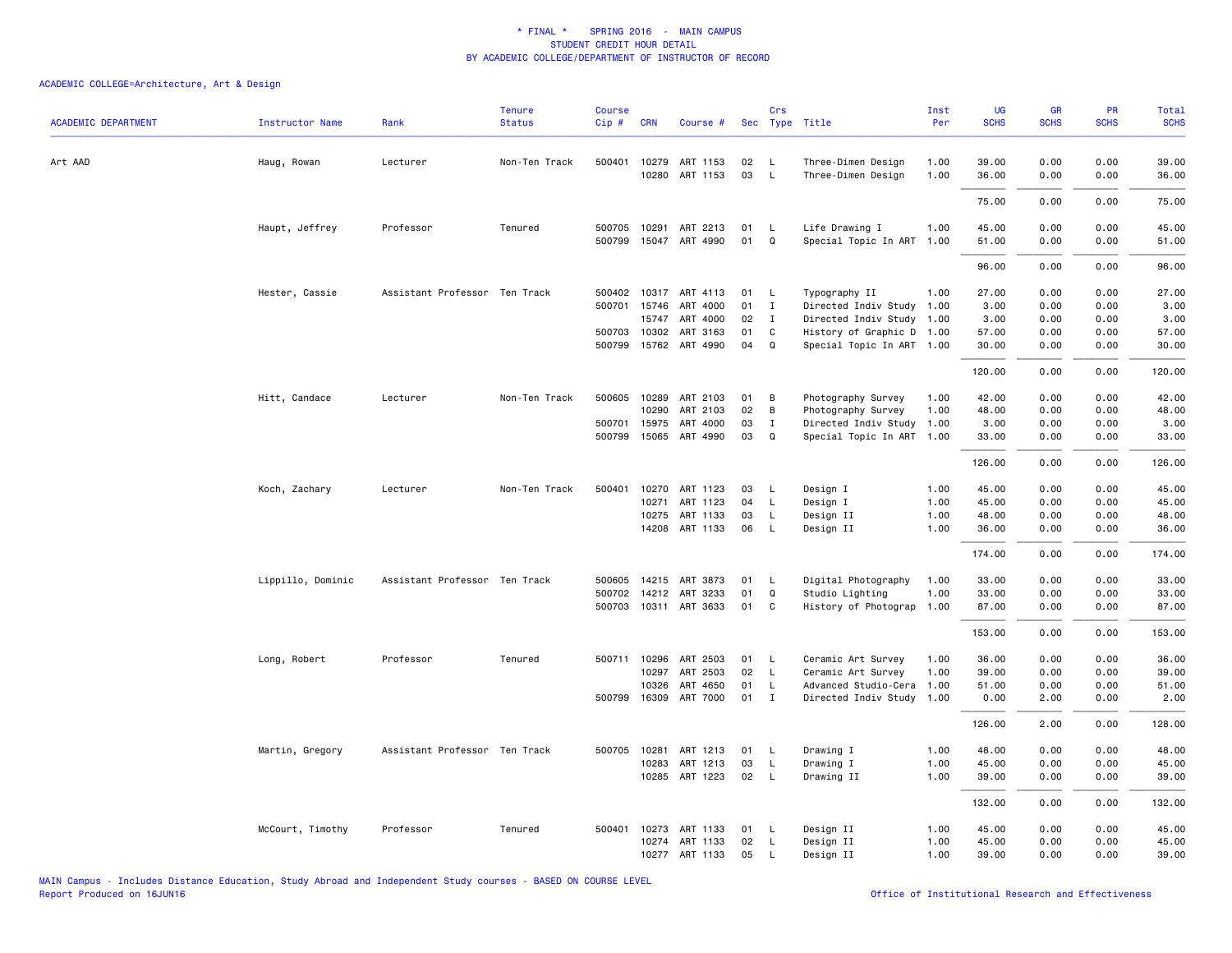|                                     |                        |                               | <b>Tenure</b> | <b>Course</b> |              |                          |      | Crs            |                           | Inst | <b>UG</b>   | <b>GR</b>   | <b>PR</b>         | Total                                                                                         |
|-------------------------------------|------------------------|-------------------------------|---------------|---------------|--------------|--------------------------|------|----------------|---------------------------|------|-------------|-------------|-------------------|-----------------------------------------------------------------------------------------------|
| <b>ACADEMIC DEPARTMENT</b>          | <b>Instructor Name</b> | Rank                          | <b>Status</b> | Cip#          | <b>CRN</b>   | Course #                 |      |                | Sec Type Title            | Per  | <b>SCHS</b> | <b>SCHS</b> | <b>SCHS</b>       | <b>SCHS</b>                                                                                   |
|                                     |                        |                               |               |               |              |                          |      |                |                           |      | 129.00      | 0.00        | 0.00              | 129.00                                                                                        |
| Art AAD                             | Mixon, Jamie           | Professor                     | Tenured       |               |              | 500409 10305 ART 3323    | 01   | $\mathsf{L}$   | Graphic Art Des II        | 1.00 | 48.00       | 0.00        | 0.00              | 48.00                                                                                         |
|                                     |                        |                               |               |               |              | 10306 ART 3323           | 02   | - L            | Graphic Art Des II        | 1.00 | 36.00       | 0.00        | 0.00              | 36.00                                                                                         |
|                                     |                        |                               |               |               |              | 10321 ART 4523           | 01 L |                | Graphic Art Intern        | 1.00 | 39.00       | 0.00        | 0.00              | 39.00                                                                                         |
|                                     |                        |                               |               |               |              |                          |      |                |                           |      | 123.00      | 0.00        | 0.00              | 123.00                                                                                        |
|                                     | Neuenfeldt, Lori       | Instructor                    | Non-Ten Track |               | 500407 12294 | HS 3573                  | 02   | <b>K</b>       | Historic Costume          | 1.00 | 0.00        | 0.00        | 0.00              | 0.00                                                                                          |
|                                     |                        |                               |               |               | 12295        | HS 3573                  | 03   | $\mathsf{K}$   | Historic Costume          | 1.00 | 0.00        | 0.00        | 0.00              | 0.00                                                                                          |
|                                     |                        |                               |               |               | 500703 10262 | ART 1013                 | 01   | C              | History Of Art I          | 1.00 | 135.00      | 0.00        | 0.00              | 135.00                                                                                        |
|                                     |                        |                               |               |               | 500799 15046 | ART 4990                 | 02   | C              | Special Topic In ART      | 1.00 | 84.00       | 0.00        | 0.00              | 84.00                                                                                         |
|                                     |                        |                               |               |               |              |                          |      |                |                           |      | 219.00      | 0.00        | 0.00              | 219.00                                                                                        |
|                                     | Ngoh, Soon             | Professor                     | Tenured       | 500701        | 10323        | ART 4620                 | 01   | Q              | Advanced Studio - Fi 1.00 |      | 42.00       | 0.00        | 0.00              | 42.00                                                                                         |
|                                     |                        |                               |               | 500705        | 10287        | ART 1223                 | 04   | $\mathsf{L}$   | Drawing II                | 1.00 | 30.00       | 0.00        | 0.00              | 30.00                                                                                         |
|                                     |                        |                               |               |               |              | 10319 ART 4343           | 01   | - L            | Drawing IV                | 1.00 | 36.00       | 0.00        | 0.00              | 36.00                                                                                         |
|                                     |                        |                               |               |               |              |                          |      |                |                           |      | 108.00      | 0.00        | 0.00              | 108.00                                                                                        |
|                                     | Powney, Jeralyn        | Assistant Professor Ten Track |               |               |              | 500401 14210 ART 2813    | 02   | B              | Intermed Comp for De 1.00 |      | 42.00       | 0.00        | 0.00              | 42.00                                                                                         |
|                                     |                        |                               |               |               |              | 500409 10324 ART 4640    | 01   | $\mathbf Q$    | Adv Studio - Graphic 1.00 |      | 30.00       | 0.00        | 0.00              | 30.00                                                                                         |
|                                     |                        |                               |               |               |              |                          |      |                |                           |      | 72.00       | 0.00        | 0.00              | 72.00                                                                                         |
|                                     | Seckinger, Linda       | Professor                     | Tenured       |               | 500710 10292 | ART 2303                 | 01   | $\mathsf{L}$   | Printmaking Survey        | 1.00 | 33.00       | 0.00        | 0.00              | 33.00                                                                                         |
|                                     |                        |                               |               |               | 10293        | ART 2303                 | 03   | L.             | Printmaking Survey        | 1.00 | 30.00       | 0.00        | 0.00              | 30.00                                                                                         |
|                                     |                        |                               |               |               |              | 10304 ART 3303           | 01   | $\mathsf{L}$   | Printmaking II            | 1.00 | 33.00       | 0.00        | 0.00              | 33.00                                                                                         |
|                                     |                        |                               |               |               |              |                          |      |                |                           |      | 96.00       | 0.00        | 0.00              | 96.00                                                                                         |
|                                     | Shafer, Debra          | Lecturer                      | Non-Ten Track |               |              | 500402 10320 ART 4413 02 |      | $\mathsf{L}$   | Advertising Dsgn II 1.00  |      | 36.00       | 0.00        | 0.00              | 36.00                                                                                         |
|                                     |                        |                               |               |               |              |                          |      |                |                           |      | 36.00       | 0.00        | 0.00              | 36.00                                                                                         |
|                                     | Spencer, Brittany      | Lecturer                      | Non-Ten Track | 500401        |              | 10268 ART 1123           | 01   | $\mathsf{L}$   | Design I                  | 1.00 | 45.00       | 0.00        | 0.00              | 45.00                                                                                         |
|                                     |                        |                               |               |               | 10269        | ART 1123                 | 02   | $\overline{L}$ | Design I                  | 1.00 | 48.00       | 0.00        | 0.00              | 48.00                                                                                         |
|                                     |                        |                               |               |               | 10298        | ART 2803                 | 01   | $\overline{B}$ | Intro to Computing A      | 1.00 | 42.00       | 0.00        | 0.00              | 42.00                                                                                         |
|                                     |                        |                               |               |               |              | 10332 ART 4863           | 01   | - L            | Adv Computer Studio       | 1.00 | 30.00       | 0.00        | 0.00              | 30.00                                                                                         |
|                                     |                        |                               |               |               |              |                          |      |                |                           |      | 165.00      | 0.00        | 0.00              | 165.00                                                                                        |
| ----------------------------------- |                        |                               |               |               |              |                          |      |                |                           |      | ========    |             | ======== ======== | $\begin{array}{c} \texttt{m} = \texttt{m} = \texttt{m} = \texttt{m} = \texttt{m} \end{array}$ |
| Art AAD                             |                        |                               |               |               |              |                          |      |                |                           |      | 3468.00     | 2.00        | 0.00              | 3470.00                                                                                       |
| ----------------------------------- |                        |                               |               |               |              |                          |      |                |                           |      |             |             |                   | ======== ======== ======== ==========                                                         |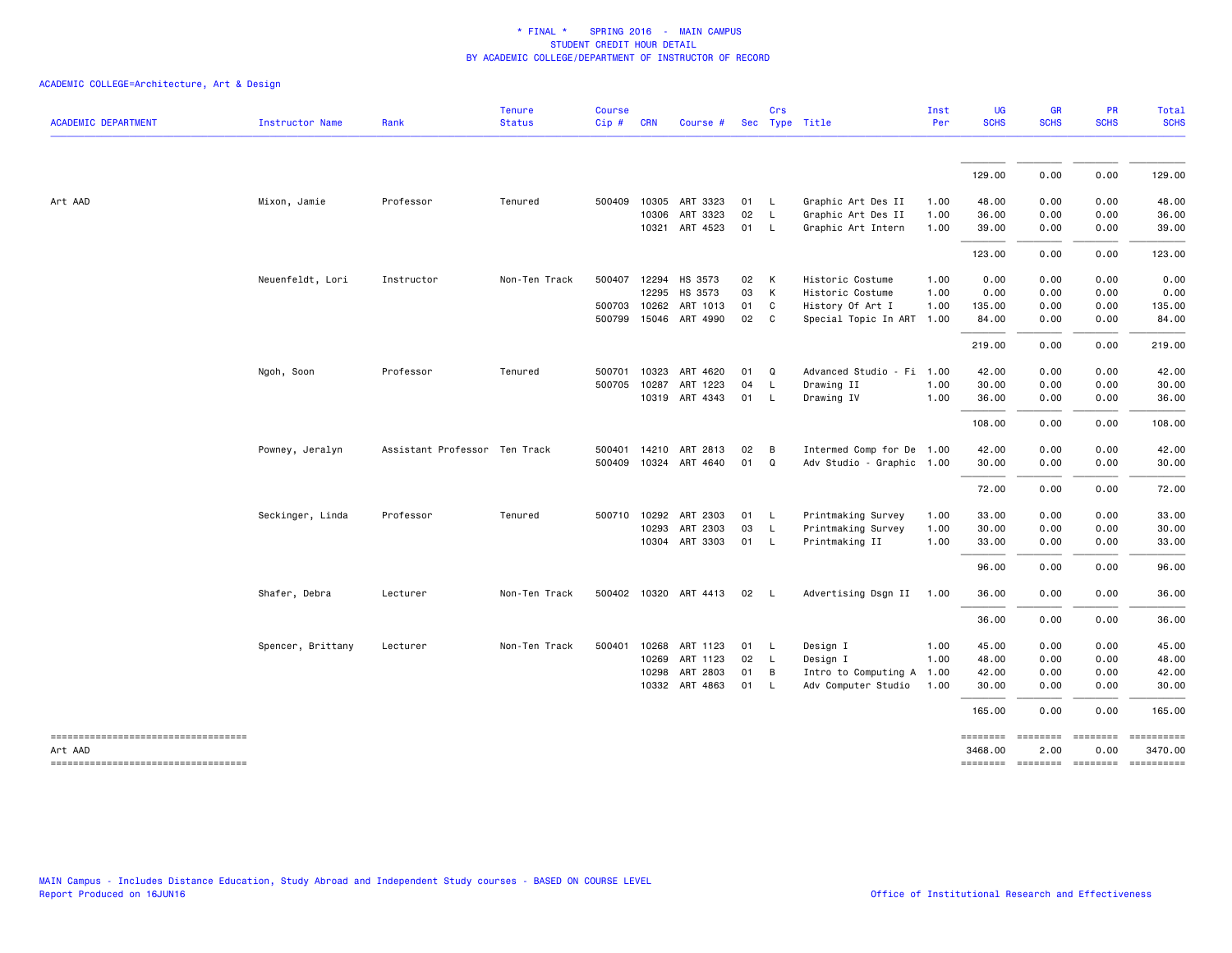|                                       |                        |                                   | <b>Tenure</b> | <b>Course</b> |            |                       |            | Crs      |                           | Inst | UG          | <b>GR</b>   | <b>PR</b>   | Total       |
|---------------------------------------|------------------------|-----------------------------------|---------------|---------------|------------|-----------------------|------------|----------|---------------------------|------|-------------|-------------|-------------|-------------|
| <b>ACADEMIC DEPARTMENT</b>            | <b>Instructor Name</b> | Rank                              | <b>Status</b> | Cip#          | <b>CRN</b> | Course #              | <b>Sec</b> |          | Type Title                | Per  | <b>SCHS</b> | <b>SCHS</b> | <b>SCHS</b> | <b>SCHS</b> |
| Building Construction Science         | Capano, Craig          | Professor                         | Tenured       | 522001        | 10393      | BCS 1126              | 01         | $\Omega$ | Build Construct Stud 0.50 |      | 93.00       | 0.00        | 0.00        | 93.00       |
|                                       |                        |                                   |               |               |            | 10396 BCS 3323        | 01 C       |          | High Perform Constru 0.25 |      | 7.50        | 0.00        | 0.00        | 7.50        |
|                                       |                        |                                   |               |               |            |                       |            |          |                           |      | 100.50      | 0.00        | 0.00        | 100.50      |
|                                       | Duff, Mike             | Visiting Assist Pro Non-Ten Track |               | 522001        | 10394      | BCS 2226              | 01 Q       |          | Build Construct Stud 1.00 |      | 108,00      | 0.00        | 0.00        | 108.00      |
|                                       |                        |                                   |               |               |            | 10396 BCS 3323        | 01 C       |          | High Perform Constru 0.50 |      | 15.00       | 0.00        | 0.00        | 15.00       |
|                                       |                        |                                   |               |               |            |                       |            |          |                           |      | 123.00      | 0.00        | 0.00        | 123.00      |
|                                       | Herrmann, Michele      | Assistant Professor Ten Track     |               |               |            | 522001 10399 BCS 4126 | 01 L       |          | Build Contruct Studi 1.00 |      | 78.00       | 0.00        | 0.00        | 78.00       |
|                                       |                        |                                   |               |               |            |                       |            |          |                           |      | 78.00       | 0.00        | 0.00        | 78.00       |
|                                       | Leathem, Thomas        | Assistant Professor Ten Track     |               | 040201        | 10239      | ARC 3546              | 01         | B        | Arch Design III-B         | 0.01 | 0.72        | 0.00        | 0.00        | 0.72        |
|                                       |                        |                                   |               |               |            | 10240 ARC 3546        | 02         | B        | Arch Design III-B         | 0.01 | 0.72        | 0.00        | 0.00        | 0.72        |
|                                       |                        |                                   |               | 151303        | 12346      | ID 3363               | 02         | B        | 3/D & CAD Modeling i      | 1.00 | 114.00      | 0.00        | 0.00        | 114.00      |
|                                       |                        |                                   |               | 460412        | 16001      | <b>BCS 3006</b>       | 01 E       |          | Construction Interns 1.00 |      | 6.00        | 0.00        | 0.00        | 6.00        |
|                                       |                        |                                   |               | 522001        |            | 10395 BCS 3126        | 01 L       |          | Build Construct Stud 1.00 |      | 66.00       | 0.00        | 0.00        | 66.00       |
|                                       |                        |                                   |               |               |            |                       |            |          |                           |      | 187.44      | 0.00        | 0.00        | 187.44      |
| ===================================== |                        |                                   |               |               |            |                       |            |          |                           |      | ========    | ========    | ========    | ==========  |
| Building Construction Science         |                        |                                   |               |               |            |                       |            |          |                           |      | 488.94      | 0.00        | 0.00        | 488.94      |
| ====================================  |                        |                                   |               |               |            |                       |            |          |                           |      | ========    | ========    | ========    | ==========  |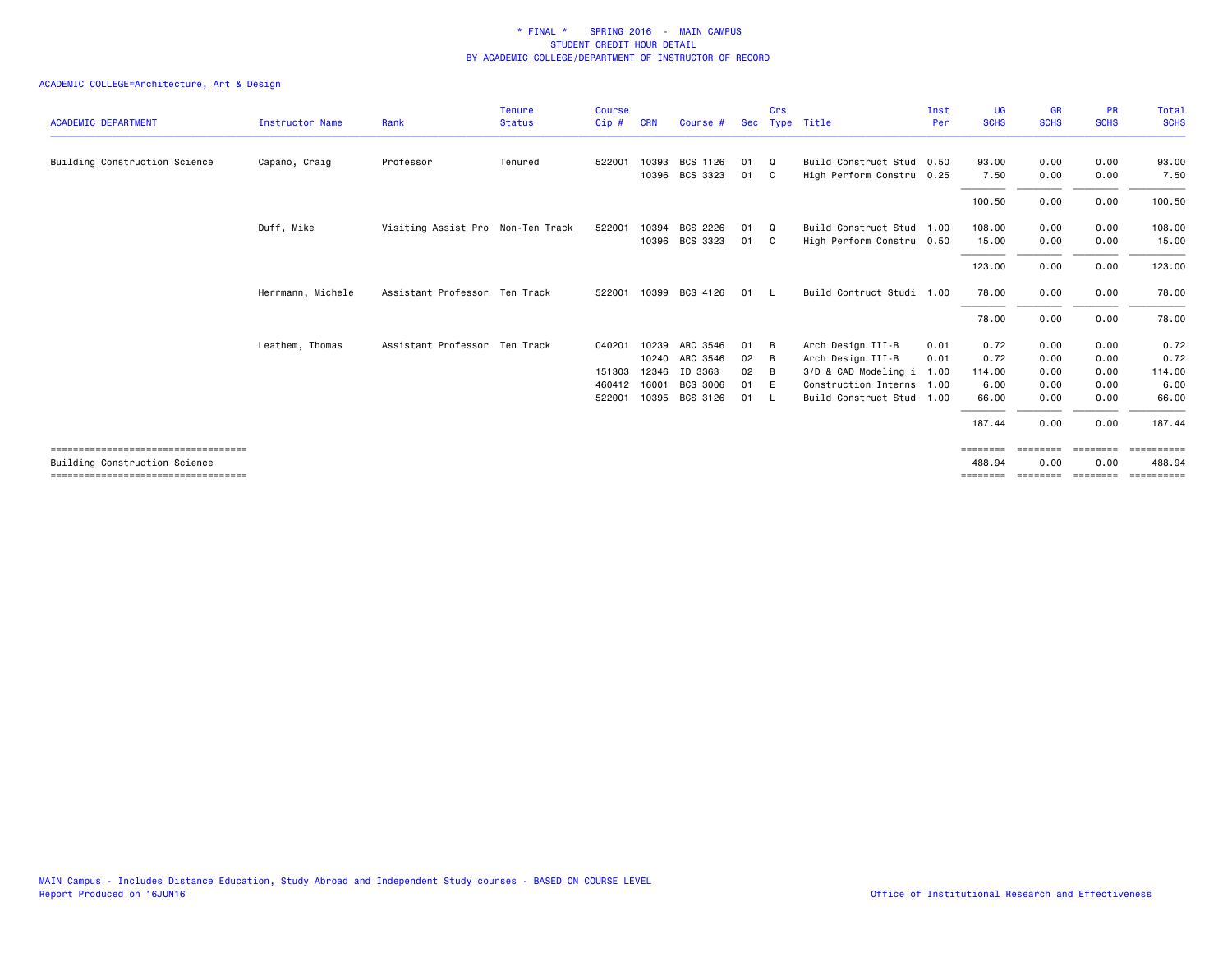|                                     |                        |                               | <b>Tenure</b> | <b>Course</b> |              |                      |       | Crs                        |                           | Inst | <b>UG</b>          | <b>GR</b>   | <b>PR</b>                            | Total       |
|-------------------------------------|------------------------|-------------------------------|---------------|---------------|--------------|----------------------|-------|----------------------------|---------------------------|------|--------------------|-------------|--------------------------------------|-------------|
| <b>ACADEMIC DEPARTMENT</b>          | <b>Instructor Name</b> | Rank                          | <b>Status</b> | Cip#          | <b>CRN</b>   | Course #             |       |                            | Sec Type Title            | Per  | <b>SCHS</b>        | <b>SCHS</b> | <b>SCHS</b>                          | <b>SCHS</b> |
| Interior Design                     | Carroll, Robin         | Instructor                    | Non-Ten Track |               |              | 190601 12344 ID 2603 | 01 C  |                            | Interior Design Fund 1.00 |      | 45.00              | 0.00        | 0.00                                 | 45.00       |
|                                     |                        |                               |               |               |              | 13871 ID 2603        | 501 C |                            | Interior Design Fund 1.00 |      | 30.00              | 0.00        | 0.00                                 | 30.00       |
|                                     |                        |                               |               | 500408        | 12285        | HS 2603              | 01 C  |                            | Inter Design Fundame 1.00 |      | 60.00              | 0.00        | 0.00                                 | 60.00       |
|                                     |                        |                               |               |               | 12347        | ID 3603              | 01 C  |                            | Digital Design for I 1.00 |      | 33.00              | 0.00        | 0.00                                 | 33.00       |
|                                     |                        |                               |               |               |              | 14828 ID 4990        | 01 C  |                            | Special Topics In ID 0.50 |      | 16.50              | 0.00        | 0.00                                 | 16.50       |
|                                     |                        |                               |               |               |              |                      |       |                            |                           |      | 184.50             | 0.00        | 0.00                                 | 184.50      |
|                                     | Cothren, Claire        | Lecturer                      | Non-Ten Track |               |              | 190601 12354 ID 4654 | 01 C  |                            | Interior Design Stud 1.00 |      | 48.00              | 0.00        | 0.00                                 | 48.00       |
|                                     |                        |                               |               |               |              |                      |       |                            |                           |      | 48.00              | 0.00        | 0.00                                 | 48.00       |
|                                     | Crumpton, Amy          | Associate Professor Tenured   |               |               | 500408 12348 | ID 3611              | 01 C  |                            | Career and Portfolio 1.00 |      | 26.00              | 0.00        | 0.00                                 | 26.00       |
|                                     |                        |                               |               |               | 12349        | ID 3624              | 01    | $\overline{B}$             | Interior Design Stud 1.00 |      | 64.00              | 0.00        | 0.00                                 | 64.00       |
|                                     |                        |                               |               |               |              | 12352 ID 4611        | 01 C  |                            | Principles of LEED        | 1.00 | 18.00              | 0.00        | 0.00                                 | 18.00       |
|                                     |                        |                               |               |               |              |                      |       |                            |                           |      | 108.00             | 0.00        | 0.00                                 | 108.00      |
|                                     | Fulton, Glen           | Lecturer                      | Non-Ten Track | 040501        | 12340        | ID 1694              | 01 B  |                            | Interior Design I         | 1.00 | 64.00              | 0.00        | 0.00                                 | 64.00       |
|                                     |                        |                               |               |               | 12341        | ID 1694              | 02    | B                          | Interior Design I         | 1.00 | 44.00              | 0.00        | 0.00                                 | 44.00       |
|                                     |                        |                               |               |               |              | 14220 ID 1694        | 03 B  |                            | Interior Design I         | 1.00 | 64.00              | 0.00        | 0.00                                 | 64.00       |
|                                     |                        |                               |               |               |              |                      |       |                            |                           |      | 172.00             | 0.00        | 0.00                                 | 172.00      |
|                                     | Miller, Beth           | Professor                     | Tenured       | 040501        | 12353        | ID 4651              | 01    | $\mathbf{C}$               | ID Internship Placem      | 1.00 | 12.00              | 0.00        | 0.00                                 | 12.00       |
|                                     |                        |                               |               |               |              | 500410 12343 ID 2203 | 01 Q  |                            | Rendering                 | 1.00 | 36.00              | 0.00        | 0.00                                 | 36.00       |
|                                     |                        |                               |               |               |              |                      |       |                            |                           |      | 48.00              | 0.00        | 0.00                                 | 48.00       |
|                                     | Miller, Lyndsey        | Assistant Professor Ten Track |               |               |              | 151303 12342 ID 2103 | 01    | B                          | CAD for Interior Des 1.00 |      | 60.00              | 0.00        | 0.00                                 | 60.00       |
|                                     |                        |                               |               |               |              | 12345 ID 3363        | 01    | B                          | 3/D & CAD Modeling i 1.00 |      | 42.00              | 0.00        | 0.00                                 | 42.00       |
|                                     |                        |                               |               |               |              | 14219 ID 2103        | 02 B  |                            | CAD for Interior Des 1.00 |      | 75.00              | 0.00        | 0.00                                 | 75.00       |
|                                     |                        |                               |               |               |              |                      |       |                            |                           |      | 177.00             | 0.00        | 0.00                                 | 177.00      |
|                                     | Riehm, William         | Assistant Professor Ten Track |               |               | 040501 12350 | ID 3633              | 01    | $\overline{\phantom{a}}$ C | ID Detail & Constr D 1.00 |      | 45.00              | 0.00        | 0.00                                 | 45.00       |
|                                     |                        |                               |               |               |              | 12351 ID 3653        | 01 C  |                            | History of Interiors 1.00 |      | 96.00              | 0.00        | 0.00                                 | 96.00       |
|                                     |                        |                               |               | 190601        | 12356        | ID 4693              | 01 B  |                            | Furniture Design          | 1.00 | 27.00              | 0.00        | 0.00                                 | 27.00       |
|                                     |                        |                               |               | 500408        |              | 14828 ID 4990        | 01 C  |                            | Special Topics In ID 0.50 |      | 16.50              | 0.00        | 0.00                                 | 16.50       |
|                                     |                        |                               |               |               |              |                      |       |                            |                           |      | 184.50             | 0.00        | 0.00                                 | 184.50      |
| Interior Design                     |                        |                               |               |               |              |                      |       |                            |                           |      | ========<br>922.00 | 0.00        | ======== ======== ==========<br>0.00 | 922.00      |
| ----------------------------------- |                        |                               |               |               |              |                      |       |                            |                           |      |                    |             | -------- ------- ------- ---------   |             |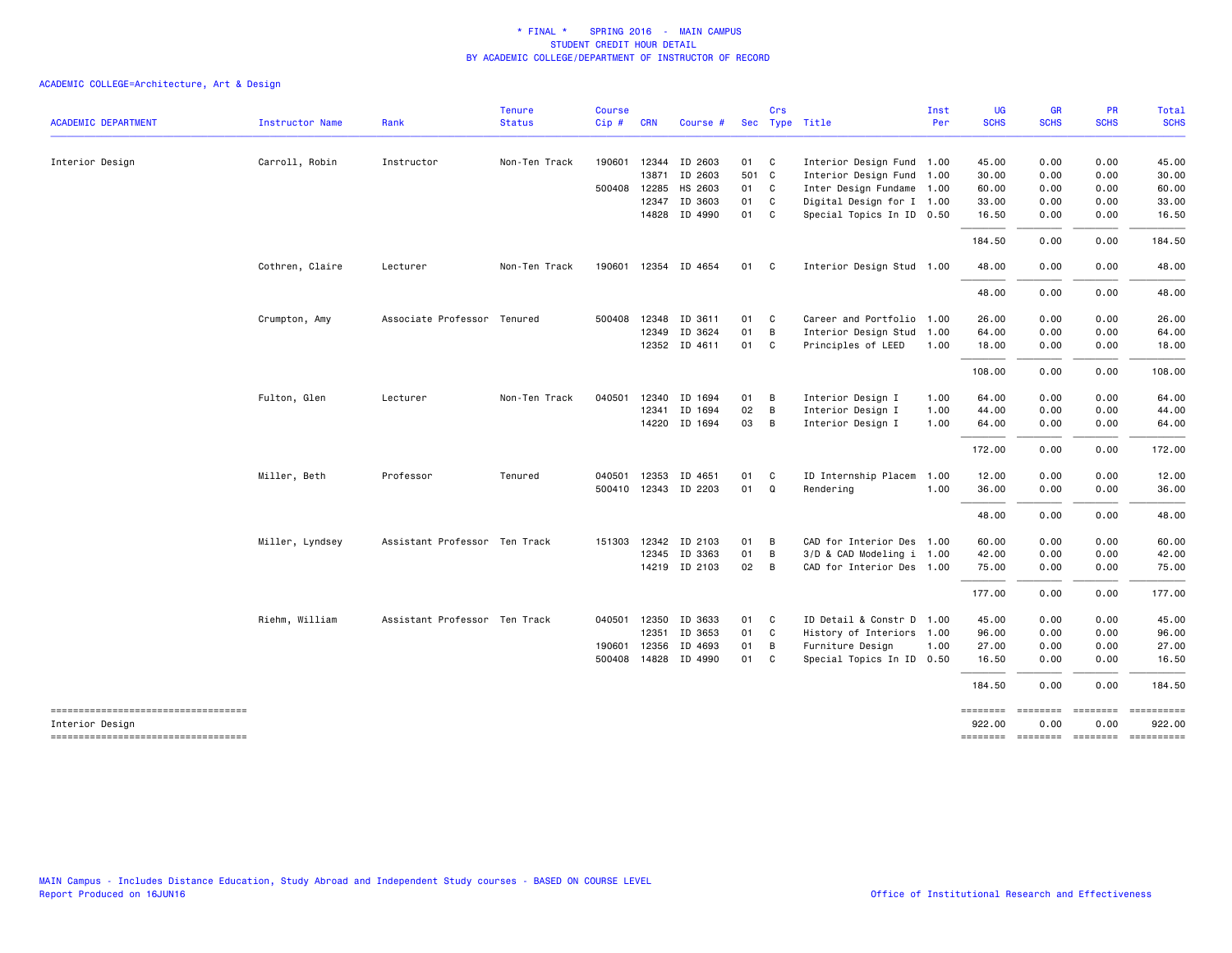| <b>ACADEMIC DEPARTMENT</b> | <b>Instructor Name</b> | Rank                              | <b>Tenure</b><br><b>Status</b> | <b>Course</b><br>Cip# | <b>CRN</b>   | Course #                   |          | Crs               | Sec Type Title                        | Inst<br>Per  | <b>UG</b><br><b>SCHS</b> | <b>GR</b><br><b>SCHS</b> | <b>PR</b><br><b>SCHS</b> | Total<br><b>SCHS</b> |
|----------------------------|------------------------|-----------------------------------|--------------------------------|-----------------------|--------------|----------------------------|----------|-------------------|---------------------------------------|--------------|--------------------------|--------------------------|--------------------------|----------------------|
| School of Architecture     | Ammon, Theodore        | Lecturer                          | Non-Ten Track                  |                       |              | 040201 10252 ARC 5353      | 01       | $\mathbf{C}$      | Philosophy Of Arch                    | 1.00         | 72.00                    | 0.00                     | 0.00                     | 72.00                |
|                            |                        |                                   |                                |                       |              |                            |          |                   |                                       |              | 72.00                    | 0.00                     | 0.00                     | 72.00                |
|                            |                        |                                   |                                |                       |              |                            |          |                   |                                       |              |                          |                          |                          |                      |
|                            | Ayub, Zulaikha         | Visiting Assist Pro Non-Ten Track |                                | 040201                | 10234        | 10226 ARC 1013<br>ARC 2546 | 02<br>02 | $\mathbf{C}$<br>B | Arch Appreciation<br>Arch Design II-B | 1.00<br>0.99 | 405.00<br>77.22          | 0.00<br>0.00             | 0.00<br>0.00             | 405.00<br>77.22      |
|                            |                        |                                   |                                |                       | 10392        | BCS 1013                   | 02       | C                 | Architecture Appreci 1.00             |              | 24.00                    | 0.00                     | 0.00                     | 24.00                |
|                            |                        |                                   |                                |                       |              | 16515 ARC 4000             | 05       | $\mathbf{I}$      | Directed Indiv Study 1.00             |              | 3.00                     | 0.00                     | 0.00                     | 3.00                 |
|                            |                        |                                   |                                |                       |              |                            |          |                   |                                       |              | 509.22                   | 0.00                     | 0.00                     | 509.22               |
|                            |                        |                                   |                                |                       |              |                            |          |                   |                                       |              |                          |                          |                          |                      |
|                            | Callender, Jassen      | Associate Professor Tenured       |                                | 040201                | 10255        | ARC 5589                   | 01       | B                 | Arch Design V-B                       | 1.00         | 144.00                   | 0.00                     | 0.00                     | 144.00               |
|                            |                        |                                   |                                |                       |              | 16292 ARC 4000             | 01       | $\mathbf{I}$      | Directed Indiv Study                  | 1.00         | 3.00                     | 0.00                     | 0.00                     | 3.00                 |
|                            |                        |                                   |                                |                       |              |                            |          |                   |                                       |              | 147.00                   | 0.00                     | 0.00                     | 147.00               |
|                            | Carson, Foster         | Lecturer                          | Non-Ten Track                  | 522001                |              | 10393 BCS 1126             | 01       | Q                 | Build Construct Stud 0.50             |              | 93.00                    | 0.00                     | 0.00                     | 93.00                |
|                            |                        |                                   |                                |                       |              |                            |          |                   |                                       |              | 93.00                    | 0.00                     | 0.00                     | 93.00                |
|                            |                        |                                   |                                |                       |              |                            |          |                   |                                       |              |                          |                          |                          |                      |
|                            | Esenwein, Frederick    | Assistant Professor Ten Track     |                                | 040201                | 10232        | ARC 2313                   | 01       | C                 | History Of Arch I                     | 1.00         | 186.00                   | 0.00                     | 0.00                     | 186.00               |
|                            |                        |                                   |                                |                       |              | 10235 ARC 2546             | 03       | B                 | Arch Design II-B                      | 0.99         | 77.22                    | 0.00                     | 0.00                     | 77.22                |
|                            |                        |                                   |                                |                       |              |                            |          |                   |                                       |              | 263.22                   | 0.00                     | 0.00                     | 263.22               |
|                            | Gines, Jacob           | Assistant Professor Ten Track     |                                | 040201                | 10236        | ARC 2723                   | 01       | C                 | Materials                             | 1.00         | 114.00                   | 0.00                     | 0.00                     | 114.00               |
|                            |                        |                                   |                                |                       | 10247        | ARC 4546                   | 01       | B                 | Arch Design IV-B                      | 0.99         | 89.10                    | 0.00                     | 0.00                     | 89.10                |
|                            |                        |                                   |                                |                       |              | 16358 ARC 4000             | 02       | $\mathbf{I}$      | Directed Indiv Study                  | 1.00         | 3.00                     | 0.00                     | 0.00                     | 3.00                 |
|                            |                        |                                   |                                |                       |              |                            |          |                   |                                       |              | 206.10                   | 0.00                     | 0.00                     | 206,10               |
|                            | Gregory, Alexis        | Assistant Professor Ten Track     |                                | 040201                | 10239        | ARC 3546                   | 01       | B                 | Arch Design III-B                     | 0.98         | 70.56                    | 0.00                     | 0.00                     | 70.56                |
|                            |                        |                                   |                                |                       | 15045        | ARC 4990                   | 01       | -S                | Special Topic In ARC                  | 1.00         | 21.00                    | 0.00                     | 0.00                     | 21.00                |
|                            |                        |                                   |                                |                       | 16454        | ARC 4000                   | 04       | $\mathbf{I}$      | Directed Indiv Study                  | 1.00         | 1.00                     | 0.00                     | 0.00                     | 1.00                 |
|                            |                        |                                   |                                |                       | 240101 16500 | HON 4003                   | H11 S    |                   | Oxbridge Tutorial                     | 1.00         | 3.00                     | 0.00                     | 0.00                     | 3.00                 |
|                            |                        |                                   |                                |                       |              |                            |          |                   |                                       |              | 95.56                    | 0.00                     | 0.00                     | 95.56                |
|                            | Hall, Gregory          | Professor                         | Ten Track                      | 040201                | 16527        | ARC 4000                   | 06       | $\mathbf{I}$      | Directed Indiv Study 1.00             |              | 1.00                     | 0.00                     | 0.00                     | 1.00                 |
|                            |                        |                                   |                                |                       | 16528        | ARC 4000                   | 07       | $\mathbf{I}$      | Directed Indiv Study 1.00             |              | 1.00                     | 0.00                     | 0.00                     | 1.00                 |
|                            |                        |                                   |                                |                       | 16529        | ARC 4000                   | 08       | $\mathbf I$       | Directed Indiv Study 1.00             |              | 1.00                     | 0.00                     | 0.00                     | 1.00                 |
|                            |                        |                                   |                                |                       | 16530        | ARC 4000                   | 09       | $\mathbf{I}$      | Directed Indiv Study 1.00             |              | 1.00                     | 0.00                     | 0.00                     | 1.00                 |
|                            |                        |                                   |                                |                       |              |                            |          |                   |                                       |              | 4.00                     | 0.00                     | 0.00                     | 4.00                 |
|                            | Herrmann, Hans         | Associate Professor Tenured       |                                | 040201                | 10247        | ARC 4546                   | 01       | B                 | Arch Design IV-B                      | 0.01         | 0.90                     | 0.00                     | 0.00                     | 0.90                 |
|                            |                        |                                   |                                |                       | 10248        | ARC 4546                   | 02       | B                 | Arch Design IV-B                      | 1.00         | 90.00                    | 0.00                     | 0.00                     | 90.00                |
|                            |                        |                                   |                                |                       | 10251        | ARC 4733                   | 01       | C                 | Site Planning                         | 1.00         | 90.00                    | 0.00                     | 0.00                     | 90.00                |
|                            |                        |                                   |                                |                       |              |                            |          |                   |                                       |              | 180.90                   | 0.00                     | 0.00                     | 180.90               |
|                            | Jones, William         | Lecturer                          | Non-Ten Track                  | 040201                | 10225        | ARC 1013                   | 01       | C                 | Arch Appreciation                     | 1.00         | 423.00                   | 0.00                     | 0.00                     | 423.00               |
|                            |                        |                                   |                                |                       |              | 10391 BCS 1013             | 01       | $\mathbf{C}$      | Architecture Appreci 1.00             |              | 18.00                    | 0.00                     | 0.00                     | 18.00                |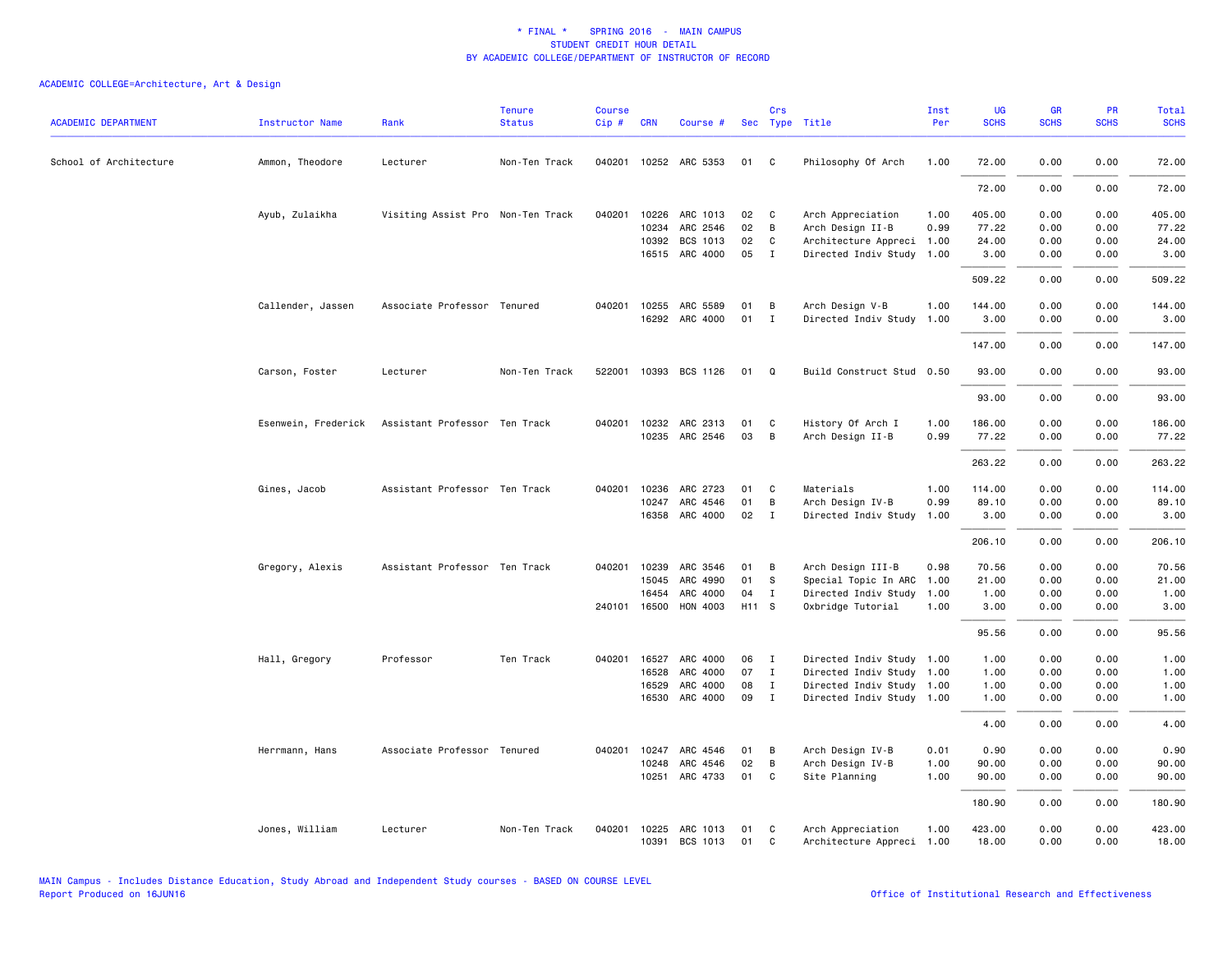| <b>ACADEMIC DEPARTMENT</b> | Instructor Name    | Rank                              | <b>Tenure</b><br><b>Status</b> | <b>Course</b><br>Cip# | <b>CRN</b> | Course #                         |                       | Crs          | Sec Type Title                              | Inst<br>Per  | UG<br><b>SCHS</b> | GR<br><b>SCHS</b> | PR<br><b>SCHS</b> | <b>Total</b><br><b>SCHS</b> |
|----------------------------|--------------------|-----------------------------------|--------------------------------|-----------------------|------------|----------------------------------|-----------------------|--------------|---------------------------------------------|--------------|-------------------|-------------------|-------------------|-----------------------------|
|                            |                    |                                   |                                |                       |            |                                  |                       |              |                                             |              |                   |                   |                   |                             |
|                            |                    |                                   |                                |                       |            |                                  |                       |              |                                             |              | 441.00            | 0.00              | 0.00              | 441.00                      |
| School of Architecture     | Kemp, Leah         | Non-Faculty                       | Not Applicable                 | 040201                |            | 10249 ARC 4613<br>13665 ARC 1013 | S01 S<br>501 C        |              | CREATE Common Ground<br>Arch Appreciation   | 1.00<br>1.00 | 6.00<br>51.00     | 0.00<br>0.00      | 0.00<br>0.00      | 6.00<br>51.00               |
|                            |                    |                                   |                                |                       |            |                                  |                       |              |                                             |              | 57.00             | 0.00              | 0.00              | 57.00                       |
|                            | Latham, Angela     | Instructor                        | Non-Ten Track                  | 500799                | 13440      | TKI 2413                         | 01                    | C            | Hi & Appr Artcrafts                         | 1.00         | 72.00             | 0.00              | 0.00              | 72.00                       |
|                            |                    |                                   |                                |                       | 13441      | TKI 2413                         | 02                    | C            | Hi & Appr Artcrafts                         | 1.00         | 75.00             | 0.00              | 0.00              | 75.00                       |
|                            |                    |                                   |                                |                       |            | 13442 TKI 2413                   | 03                    | C            | Hi & Appr Artcrafts                         | 1.00         | 69.00             | 0.00              | 0.00              | 69.00                       |
|                            |                    |                                   |                                |                       |            | 13443 TKI 2413                   | $H04$ C               |              | Honors Hi & Appr Art 1.00                   |              | 69.00             | 0.00              | 0.00              | 69.00                       |
|                            |                    |                                   |                                |                       |            |                                  |                       |              |                                             |              | 285.00            | 0.00              | 0.00              | 285.00                      |
|                            | McGlohn, Emily     | Assistant Professor Ten Track     |                                | 040201                | 10239      | ARC 3546                         | 01                    | В            | Arch Design III-B                           | 0.01         | 0.72              | 0.00              | 0.00              | 0.72                        |
|                            |                    |                                   |                                |                       | 10240      | ARC 3546                         | 02                    | B            | Arch Design III-B                           | 0.99         | 71.28             | 0.00              | 0.00              | 71.28                       |
|                            |                    |                                   |                                |                       | 10243      | ARC 3723                         | 01                    | C            | Active Bldg Systems                         | 1.00         | 57.00             | 0.00              | 0.00              | 57.00                       |
|                            |                    |                                   |                                |                       | 10397      | BCS 3723                         | 01                    | C            | Active Building Syst                        | 1.00         | 45.00             | 0.00              | 0.00              | 45.00                       |
|                            |                    |                                   |                                |                       |            |                                  |                       |              |                                             |              | 174.00            | 0.00              | 0.00              | 174.00                      |
|                            | Mihalache, Andreea | Assistant Professor Ten Track     |                                |                       |            | 040201 10230 ARC 1546            | 03                    | B            | Arch Design I-B                             | 0.99         | 41.58             | 0.00              | 0.00              | 41.58                       |
|                            |                    |                                   |                                |                       |            | 10238 ARC 3323                   | 01                    | $\mathbf c$  | History Of Arch III                         | 1.00         | 108.00            | 0.00              | 0.00              | 108.00                      |
|                            |                    |                                   |                                |                       |            |                                  |                       |              |                                             |              | 149.58            | 0.00              | 0.00              | 149.58                      |
|                            | Mockbee, David     | Lecturer                          | Non-Ten Track                  |                       |            | 040201 10253 ARC 5383            | 01                    | C            | Legal Aspects Arch                          | 1.00         | 72.00             | 0.00              | 0.00              | 72.00                       |
|                            |                    |                                   |                                |                       |            |                                  |                       |              |                                             |              | 72.00             | 0.00              | 0.00              | 72.00                       |
|                            | Poros, John        | Associate Professor Tenured       |                                |                       |            | 040201 10244 ARC 3914            | 01                    | C            | Structures II                               | 1.00         | 128.00            | 0.00              | 0.00              | 128.00                      |
|                            |                    |                                   |                                |                       | 10398      | BCS 3914                         | 01                    | C            | Structures II                               | 1.00         | 72.00             | 0.00              | 0.00              | 72.00                       |
|                            |                    |                                   |                                |                       | 16386      | ARC 4000                         | 03                    | $\mathbf{I}$ | Directed Indiv Study                        | 1.00         | 1.00              | 0.00              | 0.00              | 1.00                        |
|                            |                    |                                   |                                |                       |            |                                  |                       |              |                                             |              | 201.00            | 0.00              | 0.00              | 201.00                      |
|                            | Roberson, Jeffery  | Instructor                        | Non-Ten Track                  | 040201                | 10228      | ARC 1546                         | 01                    | В            | Arch Design I-B                             | 0.01         | 0.84              | 0.00              | 0.00              | 0.84                        |
|                            |                    |                                   |                                |                       | 10229      | ARC 1546                         | 02                    | B            | Arch Design I-B                             | 1.00         | 60.00             | 0.00              | 0.00              | 60.00                       |
|                            |                    |                                   |                                |                       | 10230      | ARC 1546                         | 03                    | B            | Arch Design I-B                             | 0.01         | 0.42              | 0.00              | 0.00              | 0.42                        |
|                            |                    |                                   |                                |                       | 10231      | ARC 1546<br>10245 ARC 4313       | HO <sub>1</sub><br>01 | B<br>C       | Arch Design I-B<br>Architectural Theory     | 1.00<br>1.00 | 6.00<br>27.00     | 0.00<br>0.00      | 0.00<br>0.00      | 6.00<br>27.00               |
|                            |                    |                                   |                                |                       |            |                                  |                       |              |                                             |              | 94.26             | 0.00              | 0.00              | 94.26                       |
|                            |                    |                                   |                                |                       |            |                                  |                       |              |                                             |              |                   |                   |                   |                             |
|                            | Taylor, Justin     | Clinical Assist Pro Non-Ten Track |                                | 040201                |            | 10233 ARC 2546                   | 01                    | B            | Arch Design II-B                            | 1.00         | 84.00             | 0.00              | 0.00              | 84.00                       |
|                            |                    |                                   |                                |                       | 10234      | ARC 2546                         | 02                    | B            | Arch Design II-B                            | 0.01         | 0.78              | 0.00              | 0.00              | 0.78                        |
|                            |                    |                                   |                                |                       | 10235      | ARC 2546                         | 03                    | B            | Arch Design II-B                            | 0.01         | 0.78              | 0.00              | 0.00              | 0.78                        |
|                            |                    |                                   |                                |                       | 10242      | ARC 3573<br>15552 ARC 4990       | 01<br>02              | C<br>C       | Portfolio Packaging<br>Special Topic In ARC | 1.00<br>1.00 | 21.00<br>18.00    | 0.00<br>0.00      | 0.00<br>0.00      | 21.00<br>18.00              |
|                            |                    |                                   |                                |                       |            |                                  |                       |              |                                             |              | 124.56            | 0.00              | 0.00              | 124.56                      |
|                            | Tripp, Andrew      | Assistant Professor Ten Track     |                                |                       |            | 040201 10228 ARC 1546            | 01                    | В            | Arch Design I-B                             | 0.99         | 83.16             | 0.00              | 0.00              | 83.16                       |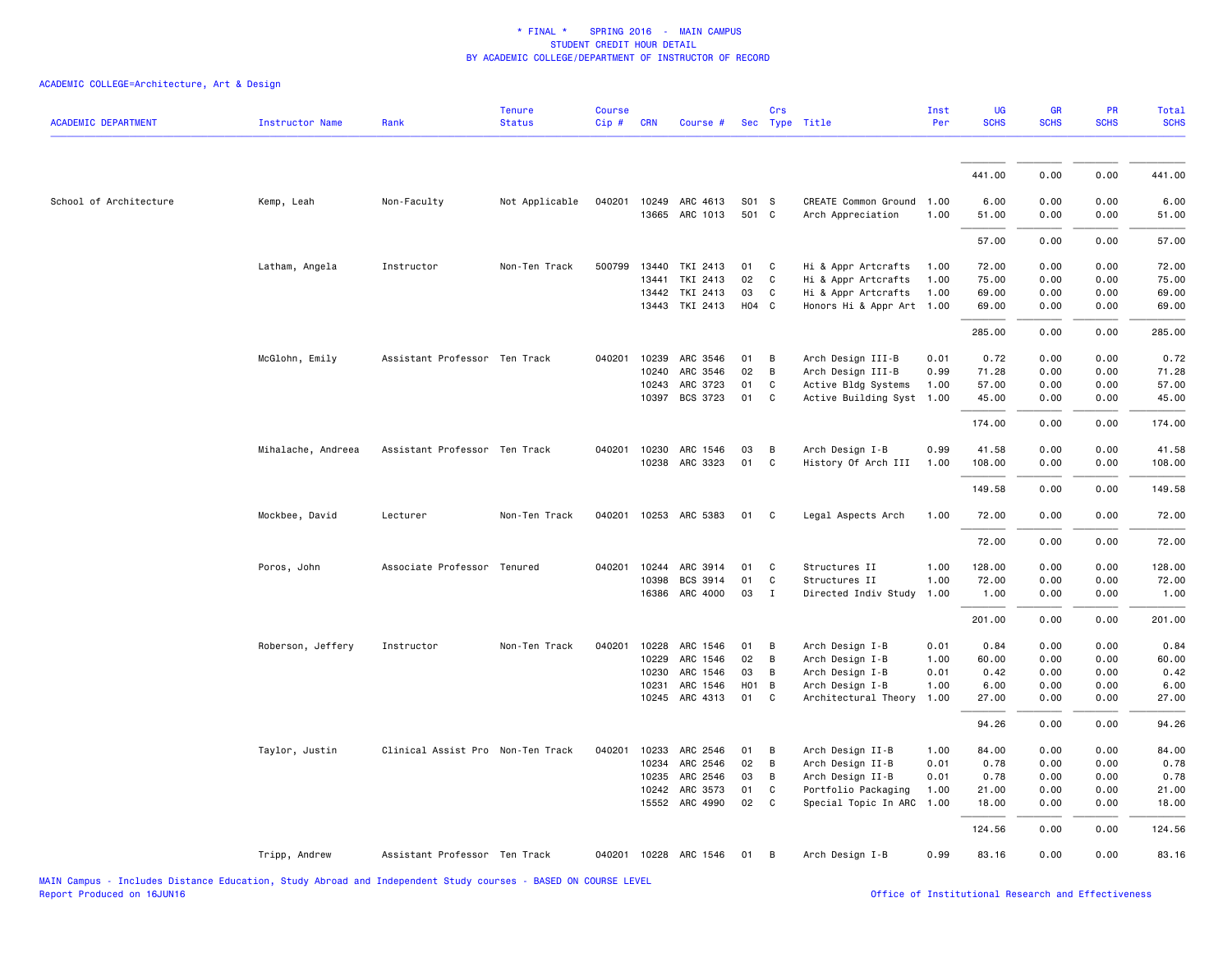| <b>ACADEMIC DEPARTMENT</b>            | Instructor Name | Rank                          | Tenure<br><b>Status</b> | <b>Course</b><br>Cip# | <b>CRN</b> | Course # |    | Crs            | Sec Type Title            | Inst<br>Per | UG<br><b>SCHS</b> | GR<br><b>SCHS</b> | <b>PR</b><br><b>SCHS</b> | Total<br><b>SCHS</b> |
|---------------------------------------|-----------------|-------------------------------|-------------------------|-----------------------|------------|----------|----|----------------|---------------------------|-------------|-------------------|-------------------|--------------------------|----------------------|
| School of Architecture                | Tripp, Andrew   | Assistant Professor Ten Track |                         | 040201                | 15553      | ARC 4990 | 03 | - S            | Special Topic In ARC 1.00 |             | 39.00             | 0.00              | 0.00                     | 39.00                |
|                                       |                 |                               |                         |                       |            |          |    |                |                           |             | 122.16            | 0.00              | 0.00                     | 122.16               |
|                                       | Vaughan, Mark   | Lecturer                      | Non-Ten Track           | 040201                | 10256      | ARC 5589 | 02 | $\overline{B}$ | Arch Design V-B           | 1.00        | 72.00             | 0.00              | 0.00                     | 72.00                |
|                                       |                 |                               |                         |                       |            |          |    |                |                           |             | 72.00             | 0.00              | 0.00                     | 72.00                |
|                                       | West, James     | Professor                     | Tenured                 | 522001                | 10396      | BCS 3323 | 01 | C.             | High Perform Constru 0.25 |             | 7.50              | 0.00              | 0.00                     | 7.50                 |
|                                       |                 |                               |                         |                       |            |          |    |                |                           |             | 7.50              | 0.00              | 0.00                     | 7.50                 |
| ====================================  |                 |                               |                         |                       |            |          |    |                |                           |             | ========          |                   | ========                 | =========            |
| School of Architecture                |                 |                               |                         |                       |            |          |    |                |                           |             | 3371.06           | 0.00              | 0.00                     | 3371.06              |
| _____________________________________ |                 |                               |                         |                       |            |          |    |                |                           |             | $=$ = = = = = = = |                   |                          | <b>EEEEEEEE</b>      |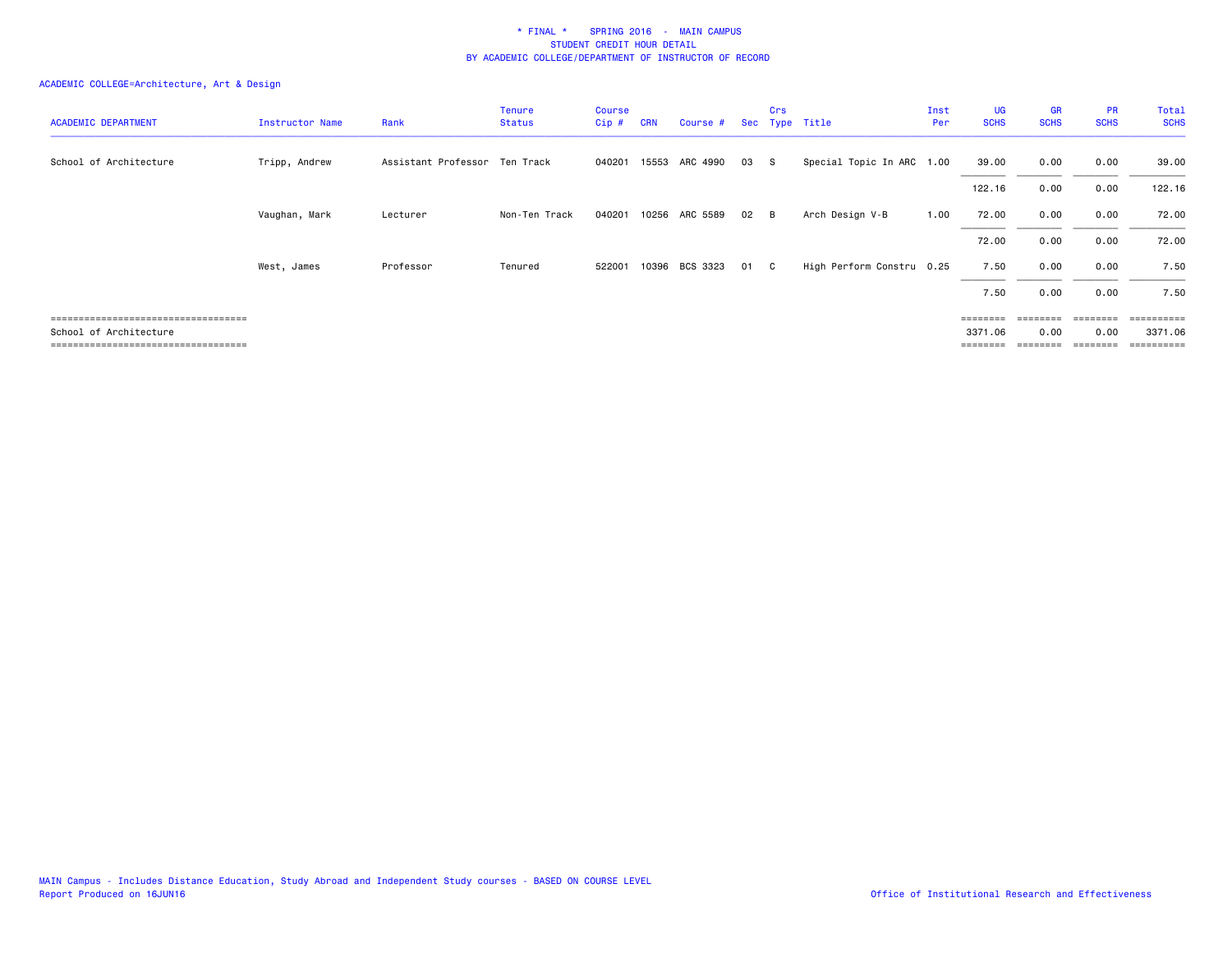| <b>ACADEMIC DEPARTMENT</b>                                                                           | Instructor Name   | Rank         | <b>Tenure</b><br><b>Status</b> | Course<br>$Cip$ # | <b>CRN</b>              | Course #                                                        |                            | Crs                        | Sec Type Title                                                                                                                                  | Inst<br>Per | UG<br><b>SCHS</b>                         | <b>GR</b><br><b>SCHS</b>             | <b>PR</b><br><b>SCHS</b>              | Total<br><b>SCHS</b>                      |
|------------------------------------------------------------------------------------------------------|-------------------|--------------|--------------------------------|-------------------|-------------------------|-----------------------------------------------------------------|----------------------------|----------------------------|-------------------------------------------------------------------------------------------------------------------------------------------------|-------------|-------------------------------------------|--------------------------------------|---------------------------------------|-------------------------------------------|
| Aerospace Studies                                                                                    | Charney, Nicholas | Non-Employee | Not Applicable                 | 280101            | 10335<br>10339<br>10341 | AS 1022<br>10336 AS 1022<br>10338 AS 2022<br>AS 2022<br>AS 3023 | 01<br>02<br>01<br>02<br>01 | - B<br>- B<br>B<br>B<br>C. | Foundations of USAF- 1.00<br>Foundations of USAF- 1.00<br>Air & Space Power - I 1.00<br>Air & Space Power - I 1.00<br>Af Leadership Stud I 1.00 |             | 36.00<br>12.00<br>30.00<br>12.00<br>36.00 | 0.00<br>0.00<br>0.00<br>0.00<br>0.00 | 0.00<br>0.00<br>0.00<br>0.00<br>0.00  | 36.00<br>12.00<br>30.00<br>12.00<br>36.00 |
|                                                                                                      |                   |              |                                |                   |                         | 10342 AS 4023                                                   | 01                         | B                          | NSE/Prep for Act Dut 1.00                                                                                                                       |             | 30.00<br>156.00                           | 0.00<br>0.00                         | 0.00<br>0.00                          | 30.00<br>156.00                           |
| ======================================<br>Aerospace Studies<br>===================================== |                   |              |                                |                   |                         |                                                                 |                            |                            |                                                                                                                                                 |             | $=$ = = = = = = =<br>156.00<br>========   | ========<br>0.00                     | ========<br>0.00<br>$=$ = = = = = = = | $=$ ==========<br>156.00<br>==========    |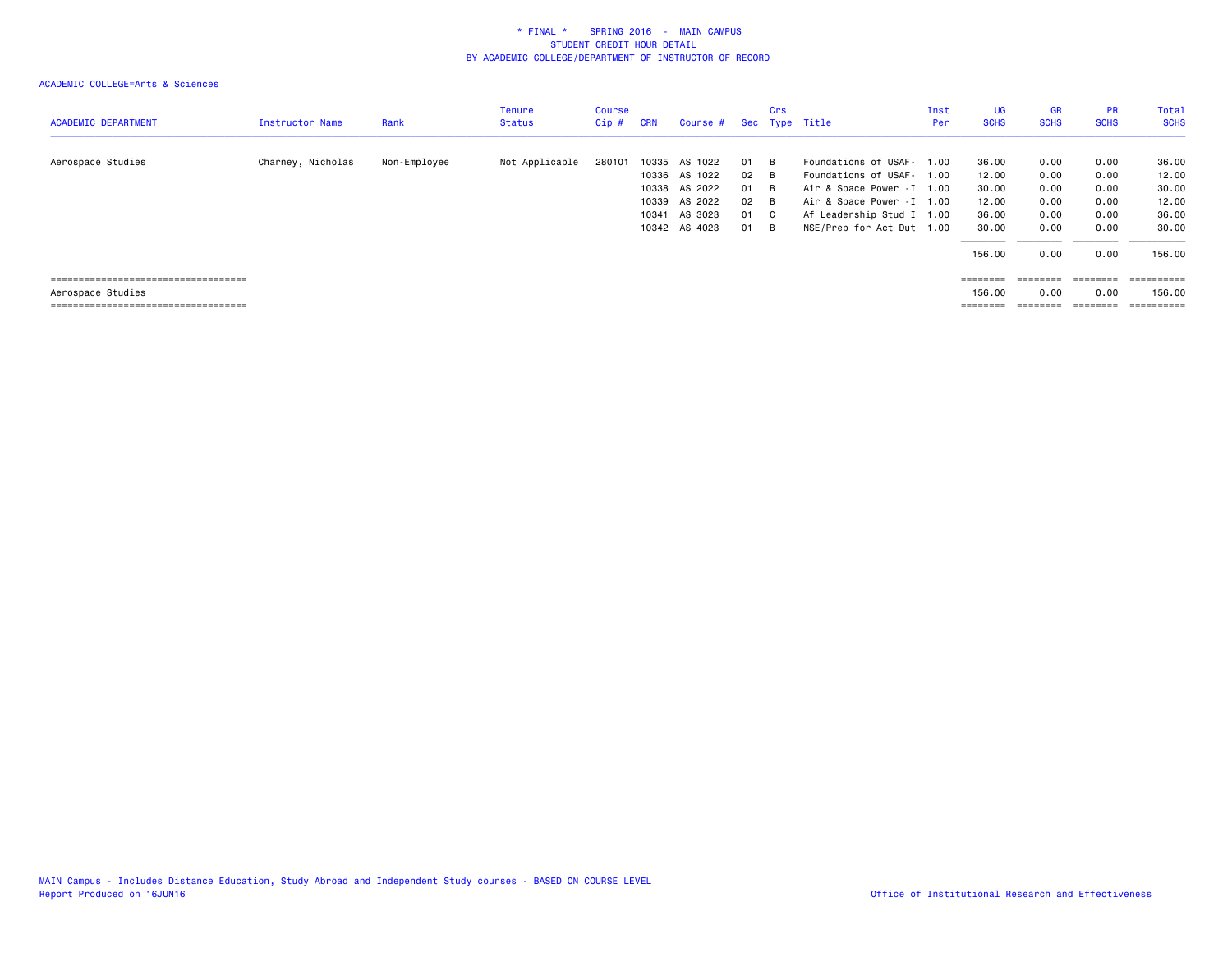|                                                    |                        |                                   | <b>Tenure</b> | <b>Course</b> |              |                       |                 | Crs          |                           | Inst | UG          | <b>GR</b>   | PR          | Total       |
|----------------------------------------------------|------------------------|-----------------------------------|---------------|---------------|--------------|-----------------------|-----------------|--------------|---------------------------|------|-------------|-------------|-------------|-------------|
| <b>ACADEMIC DEPARTMENT</b>                         | <b>Instructor Name</b> | Rank                              | <b>Status</b> | Cip#          | <b>CRN</b>   | Course #              |                 |              | Sec Type Title            | Per  | <b>SCHS</b> | <b>SCHS</b> | <b>SCHS</b> | <b>SCHS</b> |
| Anthropology & Middle Eastern Cultu Copeland, Toni |                        | Assistant Professor Ten Track     |               | 450201        | 14696        | AN 8000               | 01              | D            | Thesis Research           | 1.00 | 0.00        | 20.00       | 0.00        | 20.00       |
|                                                    |                        |                                   |               |               | 450204 15952 | AN 3193               | 01              | C.           | African Cultures          | 1.00 | 18.00       | 0.00        | 0.00        | 18.00       |
|                                                    |                        |                                   |               |               | 15956        | AAS 3193              | 01              | C            | African Cultures          | 1.00 | 3.00        | 0.00        | 0.00        | 3.00        |
|                                                    |                        |                                   |               | 450301        | 14396        | AN 4163               | 01              | C            | Anth Internatl Dev        | 1.00 | 15.00       | 0.00        | 0.00        | 15.00       |
|                                                    |                        |                                   |               |               |              | 14397 AN 6163         | 01              | C.           | Anth Internatl Dev        | 1.00 | 0.00        | 9.00        | 0.00        | 9.00        |
|                                                    |                        |                                   |               |               |              |                       |                 |              |                           |      | 36.00       | 29.00       | 0.00        | 65.00       |
|                                                    | Galaty, Michael        | Professor                         | Tenured       | 450201        |              | 14697 AN 8000         | 02              | $\mathsf{D}$ | Thesis Research           | 1.00 | 0.00        | 9.00        | 0.00        | 9.00        |
|                                                    |                        |                                   |               |               |              |                       |                 |              |                           |      |             |             |             |             |
|                                                    |                        |                                   |               |               |              |                       |                 |              |                           |      | 0.00        | 9.00        | 0.00        | 9.00        |
|                                                    | Hardin, James          | Associate Professor Tenured       |               | 240101        | 16306        | HON 4000              | 28              | I            | Directed Individual       | 1.00 | 3.00        | 0.00        | 0.00        | 3.00        |
|                                                    |                        |                                   |               | 380201        | 15922        | <b>REL 7000</b>       | 01              | $\mathbf I$  | Directed Indiv Study      | 1.00 | 0.00        | 3.00        | 0.00        | 3.00        |
|                                                    |                        |                                   |               | 380203        | 14391        | MEC 2233              | 01              | C.           | Intro Old Test Archl      | 1.00 | 21.00       | 0.00        | 0.00        | 21.00       |
|                                                    |                        |                                   |               | 450201        | 10186        | AN 1103               | HO1 C           |              | Intro To Anthro-Hono 1.00 |      | 75.00       | 0.00        | 0.00        | 75.00       |
|                                                    |                        |                                   |               |               | 14698        | AN 8000               | 03              | D            | Thesis Research           | 1.00 | 0.00        | 2.00        | 0.00        | 2.00        |
|                                                    |                        |                                   |               |               | 15530        | AN 4000               | 02              | $\mathbf{I}$ | Directed Indiv Study 1.00 |      | 3.00        | 0.00        | 0.00        | 3.00        |
|                                                    |                        |                                   |               |               | 15610        | AN 4000               | 05              | $\mathbf{I}$ | Directed Indiv Study 1.00 |      | 3.00        | 0.00        | 0.00        | 3.00        |
|                                                    |                        |                                   |               |               | 15878        | AN 4000               | 06              | $\mathbf I$  | Directed Indiv Study 1.00 |      | 3.00        | 0.00        | 0.00        | 3.00        |
|                                                    |                        |                                   |               |               | 15884        | AN 4000               | 08              | $\mathbf I$  | Directed Indiv Study 1.00 |      | 3.00        | 0.00        | 0.00        | 3.00        |
|                                                    |                        |                                   |               |               | 15916        | AN 4000               | 09              | $\mathbf{I}$ | Directed Indiv Study 1.00 |      | 1.00        | 0.00        | 0.00        | 1.00        |
|                                                    |                        |                                   |               |               | 15958        | AN 4000               | 10 <sub>1</sub> | $\mathbf{I}$ | Directed Indiv Study 1.00 |      | 3.00        | 0.00        | 0.00        | 3.00        |
|                                                    |                        |                                   |               |               | 16232        | AN 4000               | $11 \quad I$    |              | Directed Indiv Study 1.00 |      | 3.00        | 0.00        | 0.00        | 3.00        |
|                                                    |                        |                                   |               |               | 16251        | AN 4000               | 12              | $\mathbf{I}$ | Directed Indiv Study 1.00 |      | 3.00        | 0.00        | 0.00        | 3.00        |
|                                                    |                        |                                   |               |               |              | 450301 14388 REL 2233 | 01 C            |              | Int Old Test Archlgy 1.00 |      | 48.00       | 0.00        | 0.00        | 48.00       |
|                                                    |                        |                                   |               |               |              |                       |                 |              |                           |      | 169.00      | 5.00        | 0.00        | 174.00      |
|                                                    | Hoffman, David         | Associate Professor Tenured       |               |               | 450201 14398 | AN 8123               | 01              | S            | Environmental Anth        | 1.00 | 0.00        | 18.00       | 0.00        | 18.00       |
|                                                    |                        |                                   |               |               |              | 14699 AN 8000         | 04              | D            | Thesis Research           | 1.00 | 0.00        | 2.00        | 0.00        | 2.00        |
|                                                    |                        |                                   |               |               |              |                       |                 |              |                           |      | 0.00        | 20.00       | 0.00        | 20.00       |
|                                                    | Kennett, Curtis        | Lecturer                          | Non-Ten Track |               |              | 450204 10190 AN 1143  | 05              | $\mathbf{C}$ | Cultural Anthro           | 1.00 | 72.00       | 0.00        | 0.00        | 72.00       |
|                                                    |                        |                                   |               |               |              |                       |                 |              |                           |      | 72.00       | 0.00        | 0.00        | 72.00       |
|                                                    | Marcus, Jean           | Instructor                        | Non-Ten Track | 450201        |              | 10182 AN 1103         | 01              | C.           | Intro To Anthro           | 1.00 | 96.00       | 0.00        | 0.00        | 96.00       |
|                                                    |                        |                                   |               |               | 10183        | AN 1103               | 02              | C            | Intro To Anthro           | 1.00 | 126.00      | 0.00        | 0.00        | 126.00      |
|                                                    |                        |                                   |               |               |              | 10184 AN 1103         | 03              | $\mathbf{C}$ | Intro To Anthro           | 1.00 | 135.00      | 0.00        | 0.00        | 135.00      |
|                                                    |                        |                                   |               |               |              |                       |                 |              |                           |      | 357.00      | 0.00        | 0.00        | 357.00      |
|                                                    | McClellan, Laura       | Assistant Professor Non-Ten Track |               | 240101        | 16549        | HON 4000              | 31              | I            | Directed Individual       | 1.00 | 3.00        | 0.00        | 0.00        | 3.00        |
|                                                    |                        |                                   |               | 380201        | 14392        | MEC 3473              | 01              | C            | Islam                     | 1.00 | 27.00       | 0.00        | 0.00        | 27.00       |
|                                                    |                        |                                   |               | 380205        | 14393        | REL 3473              | 01              | C            | Islam                     | 1.00 | 39.00       | 0.00        | 0.00        | 39.00       |
|                                                    |                        |                                   |               | 450201        | 15586        | AN 4000               | 04              | $\mathbf I$  | Directed Indiv Study      | 1.00 | 3.00        | 0.00        | 0.00        | 3.00        |
|                                                    |                        |                                   |               |               | 450204 10187 | AN 1143               | 01              | C            | Cultural Anthro           | 1.00 | 60.00       | 0.00        | 0.00        | 60.00       |
|                                                    |                        |                                   |               |               | 10188        | AN 1143               | 02              | C            | Cultural Anthro           | 1.00 | 63.00       | 0.00        | 0.00        | 63.00       |
|                                                    |                        |                                   |               |               | 10189        | AN 1143               | 03              | C            | Cultural Anthro           | 1.00 | 57.00       | 0.00        | 0.00        | 57.00       |
|                                                    |                        |                                   |               |               |              |                       |                 |              |                           |      | 252.00      | 0.00        | 0.00        | 252.00      |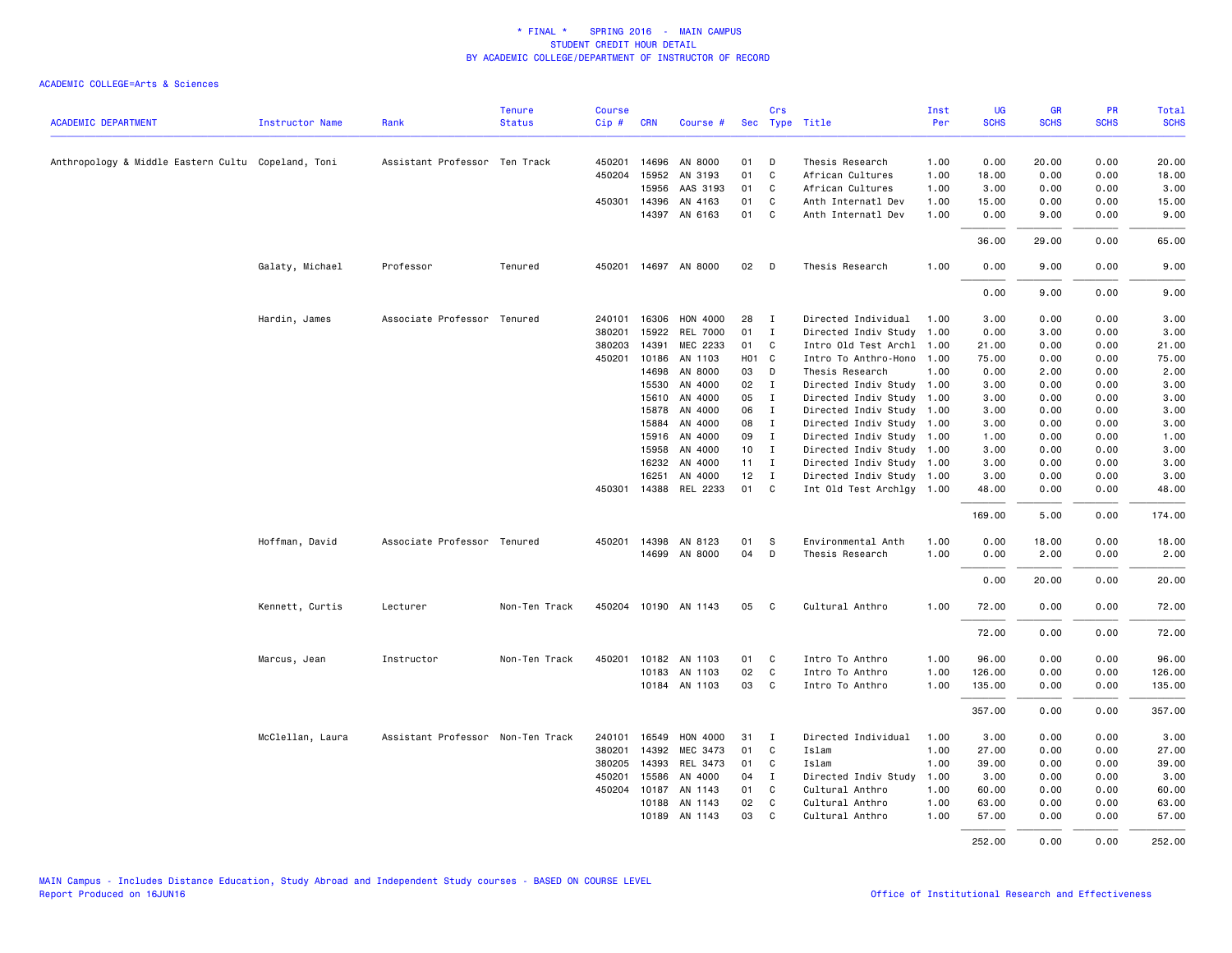|                                                                             |                  |                               | <b>Tenure</b> | <b>Course</b> |            |               |     | Crs          |                           | Inst | UG                  | <b>GR</b>          | <b>PR</b>        | <b>Total</b>          |
|-----------------------------------------------------------------------------|------------------|-------------------------------|---------------|---------------|------------|---------------|-----|--------------|---------------------------|------|---------------------|--------------------|------------------|-----------------------|
| <b>ACADEMIC DEPARTMENT</b>                                                  | Instructor Name  | Rank                          | <b>Status</b> | $Cip$ #       | <b>CRN</b> | Course #      | Sec |              | Type Title                | Per  | <b>SCHS</b>         | <b>SCHS</b>        | <b>SCHS</b>      | <b>SCHS</b>           |
| Anthropology & Middle Eastern Cultu Miller, Darcy                           |                  | Assistant Professor Ten Track |               | 450201        | 14390      | AN 8013       | 01  | C.           | Quantitative Methods 1.00 |      | 0.00                | 57.00              | 0.00             | 57.00                 |
|                                                                             |                  |                               |               |               | 14701      | AN 8000       | 06  | D            | Thesis Research           | 1.00 | 0.00                | 20.00              | 0.00             | 20.00                 |
|                                                                             |                  |                               |               |               | 15772      | AN 7000       | 01  | I            | Directed Indiv Study 1.00 |      | 0.00                | 3.00               | 0.00             | 3.00                  |
|                                                                             |                  |                               |               |               | 15883      | AN 4000       | 07  | $\mathbf I$  | Directed Indiv Study 1.00 |      | 3.00                | 0.00               | 0.00             | 3.00                  |
|                                                                             |                  |                               |               | 450301        | 10197      | AN 1543       | 01  | C            | Intro To Archaeology 1.00 |      | 42.00               | 0.00               | 0.00             | 42.00                 |
|                                                                             |                  |                               |               |               | 10198      | AN 1543       | 02  | C            | Intro To Archaeology 1.00 |      | 57.00               | 0.00               | 0.00             | 57.00                 |
|                                                                             |                  |                               |               |               | 10199      | AN 1543       | 03  | C.           | Intro To Archaeology 1.00 |      | 24.00               | 0.00               | 0.00             | 24.00                 |
|                                                                             |                  |                               |               |               |            |               |     |              |                           |      | 126.00              | 80.00              | 0.00             | 206.00                |
|                                                                             | Peacock, Claude  | Professor                     | Tenured       | 450201        | 10206      | AN 3513       | 01  | $\mathbf{C}$ | Artifact Analysis         | 1.00 | 63.00               | 0.00               | 0.00             | 63.00                 |
|                                                                             |                  |                               |               |               | 10207      | AN 3513       | 02  | K            | Artifact Analysis         | 1.00 | 0.00                | 0.00               | 0.00             | 0.00                  |
|                                                                             |                  |                               |               |               | 14395      | AN 6523       | 01  | C            | Public Archaeology        | 1.00 | 0.00                | 45.00              | 0.00             | 45.00                 |
|                                                                             |                  |                               |               |               | 14702      | AN 8000       | 07  | D            | Thesis Research           | 1.00 | 0.00                | 39.00              | 0.00             | 39.00                 |
|                                                                             |                  |                               |               | 450301        |            | 14394 AN 4523 | 01  | C.           | Public Archaeology        | 1.00 | 15.00               | 0.00               | 0.00             | 15.00                 |
|                                                                             |                  |                               |               |               |            |               |     |              |                           |      | 78.00               | 84.00              | 0.00             | 162.00                |
|                                                                             | Zuckerman, Molly | Assistant Professor Ten Track |               | 450201        | 10194      | AN 1344       | 01  | C.           | Intro to Biol Anthro 1.00 |      | 88.00               | 0.00               | 0.00             | 88.00                 |
|                                                                             |                  |                               |               |               | 10195      | AN 1344       | 02  | K            | Intro to Biol Anthro      | 1.00 | 0.00                | 0.00               | 0.00             | 0.00                  |
|                                                                             |                  |                               |               |               | 10196      | AN 1344       | 03  | K            | Intro to Biol Anthro 1.00 |      | 0.00                | 0.00               | 0.00             | 0.00                  |
|                                                                             |                  |                               |               |               | 14671      | AN 2990       | 01  | C            | Special Topic In AN       | 1.00 | 33.00               | 0.00               | 0.00             | 33.00                 |
|                                                                             |                  |                               |               |               | 14703      | AN 8000       | 08  | D            | Thesis Research           | 1.00 | 0.00                | 35.00              | 0.00             | 35.00                 |
|                                                                             |                  |                               |               |               | 15181      | AN 4000       | 01  | I            | Directed Indiv Study 1.00 |      | 3.00                | 0.00               | 0.00             | 3.00                  |
|                                                                             |                  |                               |               |               |            |               |     |              |                           |      | 124.00              | 35.00              | 0.00             | 159.00                |
| ====================================<br>Anthropology & Middle Eastern Cultu |                  |                               |               |               |            |               |     |              |                           |      | ========<br>1214.00 | ========<br>262,00 | ========<br>0.00 | ==========<br>1476.00 |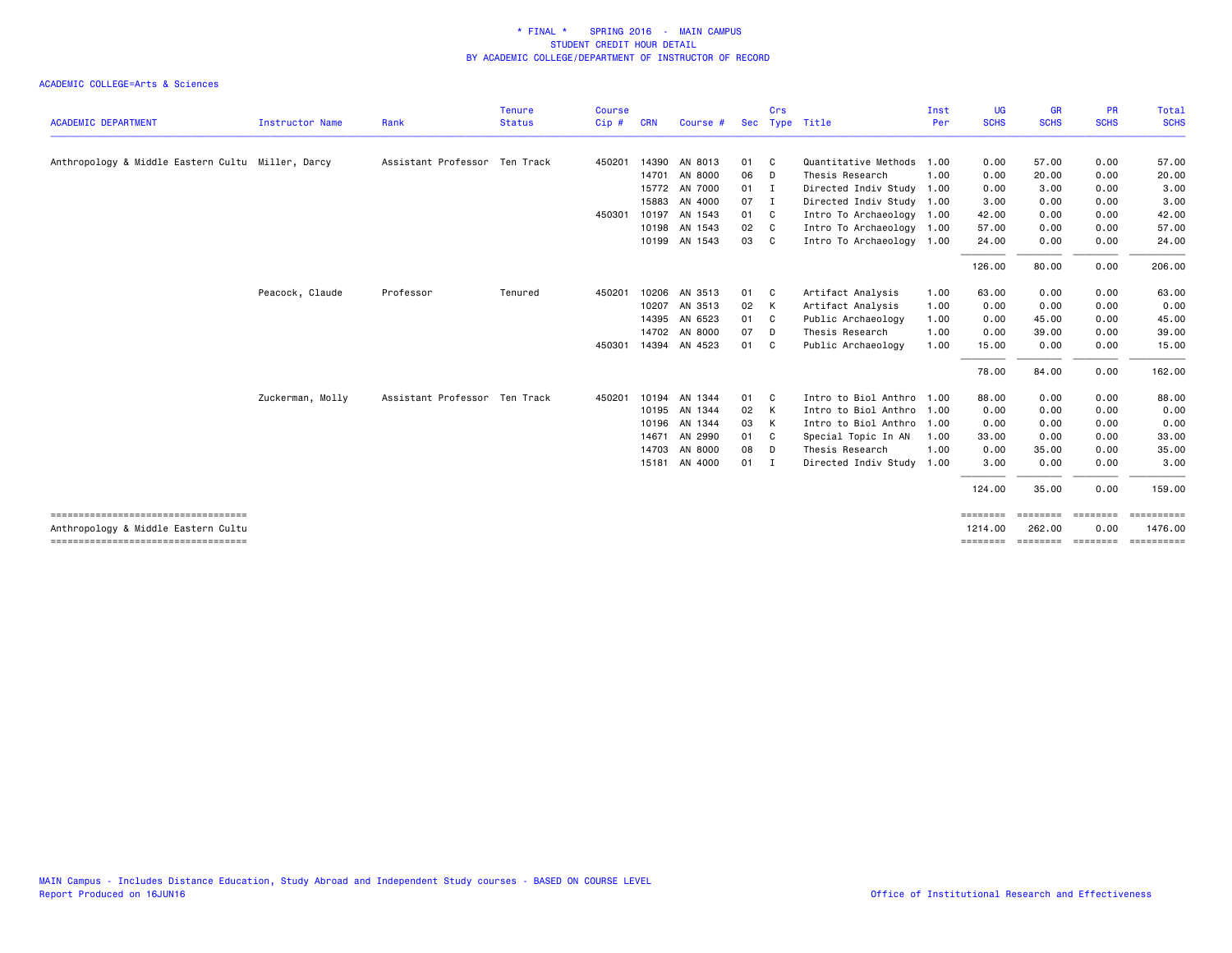| <b>ACADEMIC DEPARTMENT</b> | <b>Instructor Name</b> | Rank                          | <b>Tenure</b><br><b>Status</b> | <b>Course</b><br>Cip# | <b>CRN</b>     | Course #                          |          | Crs          | Sec Type Title                                    | Inst<br>Per  | <b>UG</b><br><b>SCHS</b> | <b>GR</b><br><b>SCHS</b> | PR<br><b>SCHS</b> | Total<br><b>SCHS</b> |
|----------------------------|------------------------|-------------------------------|--------------------------------|-----------------------|----------------|-----------------------------------|----------|--------------|---------------------------------------------------|--------------|--------------------------|--------------------------|-------------------|----------------------|
|                            |                        |                               |                                |                       |                |                                   | 01       | C            |                                                   |              |                          | 0.00                     | 0.00              | 21.00                |
| Biological Sciences        | Barton, Brandon        | Assistant Professor Ten Track |                                |                       | 14915          | 269999 14914 BIO 4990<br>BIO 6990 | 02       | $\mathsf{C}$ | Special Topic in BIO<br>Special Topic in BIO      | 1.00<br>1.00 | 21.00<br>0.00            | 15.00                    | 0.00              | 15.00                |
|                            |                        |                               |                                |                       |                | 15362 BIO 9000                    | 01       | D            | Research / Diss                                   | 1.00         | 0.00                     | 2.00                     | 0.00              | 2.00                 |
|                            |                        |                               |                                |                       |                |                                   |          |              |                                                   |              |                          |                          |                   |                      |
|                            |                        |                               |                                |                       |                |                                   |          |              |                                                   |              | 21.00                    | 17.00                    | 0.00              | 38.00                |
|                            | Brooks, Christopher    | Associate Professor Tenured   |                                |                       |                | 261301 14443 BIO 8103             | 01       | B            | Advanced Ecology                                  | 1.00         | 0.00                     | 33.00                    | 0.00              | 33.00                |
|                            |                        |                               |                                | 269999                |                | 15363 BIO 9000                    | 02       | D            | Research / Diss                                   | 1.00         | 0.00                     | 8.00                     | 0.00              | 8.00                 |
|                            |                        |                               |                                |                       |                |                                   |          |              |                                                   |              | 0.00                     | 41.00                    | 0.00              | 41.00                |
|                            | Brown, Matthew         | Assistant Professor Ten Track |                                |                       |                | 269999 15364 BIO 9000             | 03       | D            | Research / Diss                                   | 1.00         | 0.00                     | 16.00                    | 0.00              | 16.00                |
|                            |                        |                               |                                |                       |                |                                   |          |              |                                                   |              | 0.00                     | 16.00                    | 0.00              | 16.00                |
|                            | Chevalier, David       | Lecturer                      | Non-Ten Track                  |                       |                | 260301 13673 BIO 8063             | 501 C    |              | Comp Study of Plants 1.00                         |              | 0.00                     | 45.00                    | 0.00              | 45.00                |
|                            |                        |                               |                                |                       |                |                                   |          |              |                                                   |              | 0.00                     | 45.00                    | 0.00              | 45.00                |
|                            |                        |                               |                                |                       |                |                                   |          |              |                                                   |              |                          |                          |                   |                      |
|                            | Counterman, Brian      | Assistant Professor Ten Track |                                |                       |                | 269999 15348 BIO 8000             | 04       | D            | Research/Thesis                                   | 1.00         | 0.00                     | 22.00                    | 0.00              | 22.00                |
|                            |                        |                               |                                |                       |                | 15365 BIO 9000                    | 04       | D            | Research / Diss                                   | 1.00         | 0.00                     | 21.00                    | 0.00              | 21.00                |
|                            |                        |                               |                                |                       |                |                                   |          |              |                                                   |              | 0.00                     | 43.00                    | 0.00              | 43.00                |
|                            | Donaldson, Janet       | Associate Professor Tenured   |                                | 240101                | 12271          | HON 4093                          | H05 E    |              | Honors Thesis                                     | 1.00         | 3.00                     | 0.00                     | 0.00              | 3.00                 |
|                            |                        |                               |                                | 260101                | 10546          | BIO 8021                          | 01       | s            | Seminar II                                        | 1.00         | 0.00                     | 5.00                     | 0.00              | 5.00                 |
|                            |                        |                               |                                |                       | 260502 10478   | BIO 3304                          | 01       | C            | General Microbiology                              | 1.00         | 1132.00                  | 0.00                     | 0.00              | 1132.00              |
|                            |                        |                               |                                |                       | 15064          | BIO 3304                          | 02       | C            | General Microbiology                              | 1.00         | 148.00                   | 0.00                     | 0.00              | 148.00               |
|                            |                        |                               |                                |                       | 269999 10545   | BIO 8011                          | 01       | S            | Seminar I                                         | 1.00         | 0.00                     | 34.00                    | 0.00              | 34.00                |
|                            |                        |                               |                                |                       | 15349          | BIO 8000                          | 05       | D            | Research/Thesis                                   | 1.00         | 0.00                     | 3.00                     | 0.00              | 3.00                 |
|                            |                        |                               |                                |                       | 15366          | BIO 9000                          | 05       | D            | Research / Diss                                   | 1.00         | 0.00                     | 21.00                    | 0.00              | 21.00                |
|                            |                        |                               |                                |                       | 16354          | BIO 4000                          | 13       | $\mathbf{I}$ | Directed Indiv Study                              | 1.00         | 3.00                     | 0.00                     | 0.00              | 3.00                 |
|                            |                        |                               |                                |                       | 16355          | BIO 4000                          | 14       | $\mathbf{I}$ | Directed Indiv Study 1.00                         |              | 3.00                     | 0.00                     | 0.00              | 3.00                 |
|                            |                        |                               |                                |                       |                | 16517 BIO 4000                    | 18       | I            | Directed Indiv Study 1.00                         |              | 3.00                     | 0.00                     | 0.00              | 3.00                 |
|                            |                        |                               |                                |                       |                |                                   |          |              |                                                   |              | 1292.00                  | 63.00                    | 0.00              | 1355.00              |
|                            | Echols, Jeffrey        | Instructor                    | Non-Ten Track                  |                       | 260502 10479   | BIO 3304                          | 10       | К            | General Microbiology 1.00                         |              | 0.00                     | 0.00                     | 0.00              | 0.00                 |
|                            |                        |                               |                                |                       | 10480          | BIO 3304                          | 03       | К            | General Microbiology 1.00                         |              | 0.00                     | 0.00                     | 0.00              | 0.00                 |
|                            |                        |                               |                                |                       | 10481          | BIO 3304                          | 04       | К            | General Microbiology 1.00                         |              | 0.00                     | 0.00                     | 0.00              | 0.00                 |
|                            |                        |                               |                                |                       | 10482<br>10484 | BIO 3304<br>BIO 3304              | 05<br>07 | К<br>К       | General Microbiology<br>General Microbiology 1.00 | 1.00         | 0.00<br>0.00             | 0.00<br>0.00             | 0.00<br>0.00      | 0.00<br>0.00         |
|                            |                        |                               |                                |                       | 10485          | BIO 3304                          | 08       | К            | General Microbiology 1.00                         |              | 0.00                     | 0.00                     | 0.00              | 0.00                 |
|                            |                        |                               |                                |                       | 10486          | BIO 3304                          | 09       | К            | General Microbiology                              | 1.00         | 0.00                     | 0.00                     | 0.00              | 0.00                 |
|                            |                        |                               |                                | 260701                | 10400          | BIO 1004                          | 01       | C            | Anatomy & Physiology                              | 1.00         | 804.00                   | 0.00                     | 0.00              | 804.00               |
|                            |                        |                               |                                |                       | 10401          | BIO 1004                          | 02       | К            | Anatomy & Physiology                              | 1.00         | 0.00                     | 0.00                     | 0.00              | 0.00                 |
|                            |                        |                               |                                |                       | 10402          | BIO 1004                          | 03       | К            | Anatomy & Physiology                              | 1.00         | 0.00                     | 0.00                     | 0.00              | 0.00                 |
|                            |                        |                               |                                |                       | 10403          | BIO 1004                          | 04       | К            | Anatomy & Physiology                              | 1.00         | 0.00                     | 0.00                     | 0.00              | 0.00                 |
|                            |                        |                               |                                |                       | 10404          | BIO 1004                          | 05       | К            | Anatomy & Physiology                              | 1.00         | 0.00                     | 0.00                     | 0.00              | 0.00                 |
|                            |                        |                               |                                |                       | 10405          | BIO 1004                          | 06       | К            | Anatomy & Physiology                              | 1.00         | 0.00                     | 0.00                     | 0.00              | 0.00                 |
|                            |                        |                               |                                |                       | 10406          | BIO 1004                          | 07       | К            | Anatomy & Physiology 1.00                         |              | 0.00                     | 0.00                     | 0.00              | 0.00                 |
|                            |                        |                               |                                |                       | 10408          | BIO 1004                          | 09       | К            | Anatomy & Physiology 1.00                         |              | 0.00                     | 0.00                     | 0.00              | 0.00                 |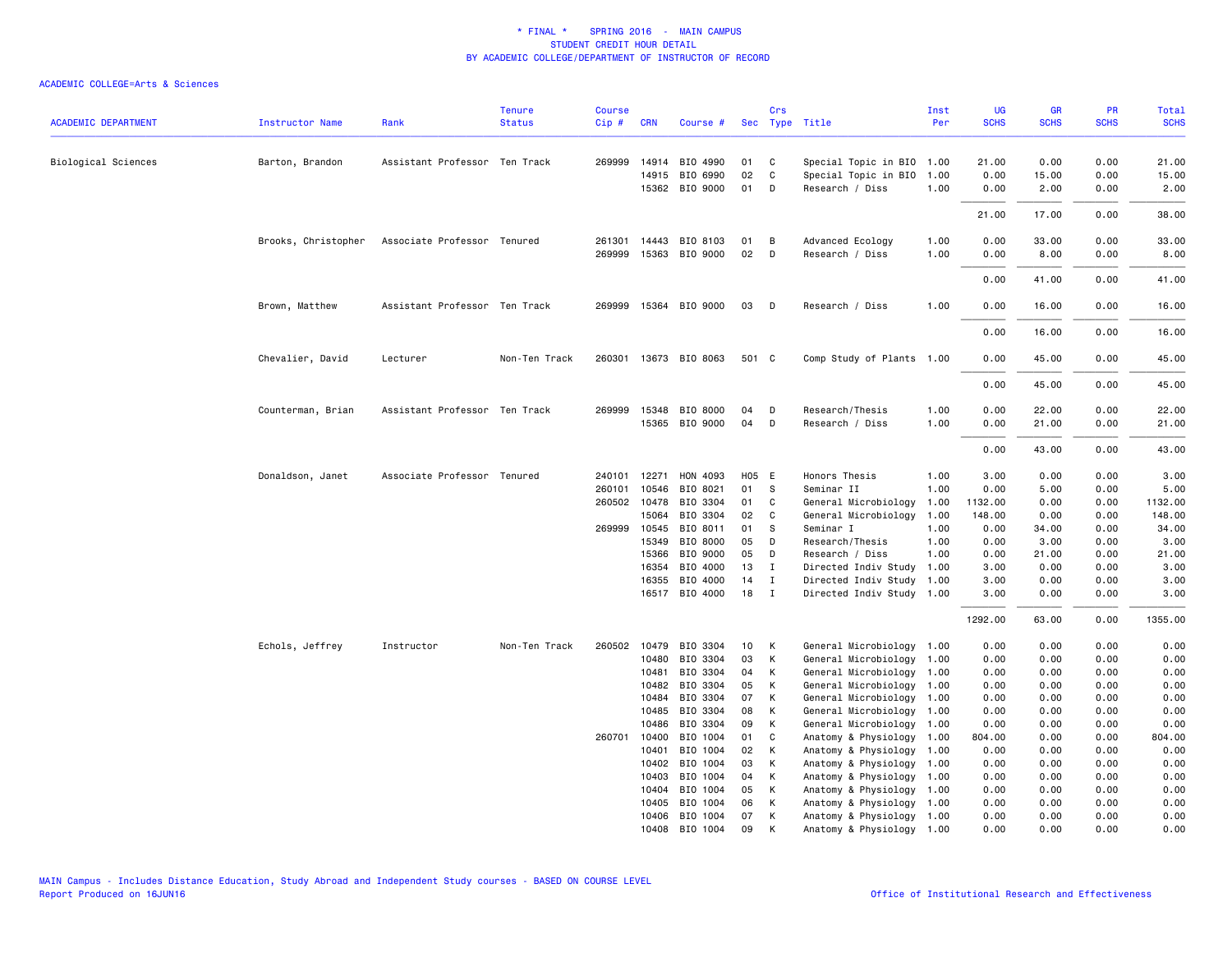| <b>ACADEMIC DEPARTMENT</b> | Instructor Name | Rank                        | <b>Tenure</b><br><b>Status</b> | <b>Course</b><br>Cip# | <b>CRN</b>     | Course #              |          | Crs            | Sec Type Title                             | Inst<br>Per  | UG<br><b>SCHS</b> | <b>GR</b><br><b>SCHS</b> | PR<br><b>SCHS</b> | Total<br><b>SCHS</b> |
|----------------------------|-----------------|-----------------------------|--------------------------------|-----------------------|----------------|-----------------------|----------|----------------|--------------------------------------------|--------------|-------------------|--------------------------|-------------------|----------------------|
|                            |                 |                             |                                |                       |                |                       |          |                |                                            |              |                   |                          |                   |                      |
|                            |                 |                             |                                |                       |                |                       |          |                |                                            |              | 804.00            | 0.00                     | 0.00              | 804.00               |
| Biological Sciences        | Ervin, Gary     | Professor                   | Tenured                        |                       | 261301 14444   | BIO 8163              | 01       | $\mathbf{C}$   | Invasion Ecology                           | 1.00         | 0.00              | 15.00                    | 0.00              | 15.00                |
|                            |                 |                             |                                | 269999 15351          |                | BIO 8000              | 07       | $\mathsf{D}$   | Research/Thesis                            | 1.00         | 0.00              | 2.00                     | 0.00              | 2.00                 |
|                            |                 |                             |                                |                       | 15367          | BIO 9000              | 06       | D              | Research / Diss                            | 1.00         | 0.00              | 8.00                     | 0.00              | 8.00                 |
|                            |                 |                             |                                |                       | 15814          | BIO 4000              | 01       | $\mathbf{I}$   | Directed Indiv Study                       | 1.00         | 4.00              | 0.00                     | 0.00              | 4.00                 |
|                            |                 |                             |                                |                       |                |                       |          |                |                                            |              | 4.00              | 25.00                    | 0.00              | 29.00                |
|                            | Gordon, Donna   | Associate Professor Tenured |                                | 240101                | 12270          | HON 4093              | H04 E    |                | Honors Thesis                              | 1.00         | 3.00              | 0.00                     | 0.00              | 3.00                 |
|                            |                 |                             |                                | 260101                | 13675          | BIO 8191              | 501 S    |                | Seminar in General B                       | 1.00         | 0.00              | 2.00                     | 0.00              | 2.00                 |
|                            |                 |                             |                                | 260401                | 13672          | BIO 8033              | 501 C    |                | Adv. Cell Biology                          | 1.00         | 0.00              | 39.00                    | 0.00              | 39.00                |
|                            |                 |                             |                                | 260706                | 14440          | BIO 6114              | 01 B     |                | Cellular Physiology                        | 1.00         | 0.00              | 28.00                    | 0.00              | 28.00                |
|                            |                 |                             |                                | 260903                | 14439          | BIO 4114              | 01       | $\overline{B}$ | Cellular Physiology                        | 1.00         | 56.00             | 0.00                     | 0.00              | 56.00                |
|                            |                 |                             |                                |                       | 269999 15352   | BIO 8000              | 08       | D              | Research/Thesis                            | 1.00         | 0.00              | 16.00                    | 0.00              | 16.00                |
|                            |                 |                             |                                |                       | 16357          | BIO 4000              | 16       | $\blacksquare$ | Directed Indiv Study                       | 1.00         | 1.00              | 0.00                     | 0.00              | 1.00                 |
|                            |                 |                             |                                |                       |                |                       |          |                |                                            |              | 60.00             | 85.00                    | 0.00              | 145.00               |
|                            | Holder, Thomas  | Instructor                  | Non-Ten Track                  | 260101                | 10443          | BIO 1144              | 01       | C              | Biology II-SI                              | 1.00         | 768.00            | 0.00                     | 0.00              | 768.00               |
|                            |                 |                             |                                |                       | 10445          | BIO 1144              | 03       | C              | Biology II- SI                             | 1.00         | 816.00            | 0.00                     | 0.00              | 816.00               |
|                            |                 |                             |                                |                       | 10446          | BIO 1144              | 04       | К              | Biology II                                 | 0.50         | 0.00              | 0.00                     | 0.00              | 0.00                 |
|                            |                 |                             |                                |                       | 10447          | BIO 1144              | 05       | K              | Biology II                                 | 0.50         | 0.00              | 0.00                     | 0.00              | 0.00                 |
|                            |                 |                             |                                |                       | 10448          | BIO 1144              | 06       | К              | Biology II                                 | 0.50         | 0.00              | 0.00                     | 0.00              | 0.00                 |
|                            |                 |                             |                                |                       | 10449          | BIO 1144              | 07       | К              | Biology II                                 | 0.50         | 0.00              | 0.00                     | 0.00              | 0.00                 |
|                            |                 |                             |                                |                       | 10450          | BIO 1144              | 08       | K              | Biology II                                 | 0.50         | 0.00              | 0.00                     | 0.00              | 0.00                 |
|                            |                 |                             |                                |                       | 10451          | BIO 1144              | 09       | K              | Biology II                                 | 0.50         | 0.00              | 0.00                     | 0.00              | 0.00                 |
|                            |                 |                             |                                |                       | 10452          | BIO 1144              | 10       | К              | Biology II                                 | 0.50         | 0.00              | 0.00                     | 0.00              | 0.00                 |
|                            |                 |                             |                                |                       | 10453          | BIO 1144              | 11       | K              | Biology II                                 | 0.50         | 0.00              | 0.00                     | 0.00              | 0.00                 |
|                            |                 |                             |                                |                       | 10454          | BIO 1144              | 12       | K              | Biology II                                 | 0.50         | 0.00              | 0.00                     | 0.00              | 0.00                 |
|                            |                 |                             |                                |                       | 10455          | BIO 1144              | 14       | К              | Biology II                                 | 0.50         | 0.00              | 0.00                     | 0.00              | 0.00                 |
|                            |                 |                             |                                |                       | 10456          | BIO 1144              | 15       | K              | Biology II                                 | 0.50         | 0.00              | 0.00                     | 0.00              | 0.00                 |
|                            |                 |                             |                                |                       | 10457          | BIO 1144              | 16       | K              | Biology II                                 | 0.50         | 0.00              | 0.00                     | 0.00              | 0.00                 |
|                            |                 |                             |                                |                       | 10458          | BIO 1144              | 17       | K              | Biology II                                 | 0.50         | 0.00              | 0.00                     | 0.00              | 0.00                 |
|                            |                 |                             |                                | 260301                | 10464          | BIO 2213              | 01       | C              | Survey Plant Kingdom                       | 1.00         | 99.00             | 0.00                     | 0.00              | 99.00                |
|                            |                 |                             |                                |                       | 10465          | BIO 2213              | 02       | K              | Survey Plant Kingdom                       | 1.00         | 0.00              | 0.00                     | 0.00              | 0.00                 |
|                            |                 |                             |                                |                       | 260701 10411   | BIO 1023              | 03       | K              | Plants & Humans                            | 0.50         | 0.00              | 0.00                     | 0.00              | 0.00                 |
|                            |                 |                             |                                |                       | 10412          | BIO 1023              | 04       | K              | Plants & Humans                            | 0.50         | 0.00              | 0.00                     | 0.00              | 0.00                 |
|                            |                 |                             |                                |                       | 10413          | BIO 1023              | 05       | K              | Plants & Humans                            | 0.50         | 0.00              | 0.00                     | 0.00              | 0.00                 |
|                            |                 |                             |                                |                       | 10414          | BIO 1023              | 06       | K              | Plants & Humans                            | 0.50         | 0.00              | 0.00                     | 0.00              | 0.00                 |
|                            |                 |                             |                                |                       | 10415          | BIO 1023              | 07       | K              | Plants & Humans                            | 0.50         | 0.00              | 0.00                     | 0.00              | 0.00                 |
|                            |                 |                             |                                |                       | 10416          | BIO 1023              | 08       | K              | Plants & Humans                            | 0.50         | 0.00              | 0.00                     | 0.00              | 0.00                 |
|                            |                 |                             |                                |                       | 10417          | BIO 1023              | 09       | K              | Plants & Humans                            | 0.50         | 0.00              | 0.00                     | 0.00              | 0.00                 |
|                            |                 |                             |                                |                       | 10418          | BIO 1023              | 10       | K              | Plants & Humans                            | 0.50         | 0.00              | 0.00                     | 0.00              | 0.00                 |
|                            |                 |                             |                                |                       | 10489          | BIO 3524              | 01       | C              | Biol Of Vertebrates                        | 1.00         | 240.00            | 0.00                     | 0.00              | 240.00               |
|                            |                 |                             |                                |                       | 10490<br>10491 | BIO 3524<br>BIO 3524  | 02<br>03 | K<br>K         | Biol Of Vertebrates<br>Biol Of Vertebrates | 1.00<br>1.00 | 0.00<br>0.00      | 0.00<br>0.00             | 0.00<br>0.00      | 0.00<br>0.00         |
|                            |                 |                             |                                |                       |                |                       |          |                |                                            |              | 1923.00           | 0.00                     | 0.00              | 1923.00              |
|                            | Jolley, Rachel  | Lecturer                    | Non-Ten Track                  |                       |                | 261102 13674 BIO 8093 | 501 C    |                | Experm Bio & Biostat 1.00                  |              | 0.00              | 45.00                    | 0.00              | 45.00                |
|                            |                 |                             |                                |                       |                |                       |          |                |                                            |              |                   |                          |                   |                      |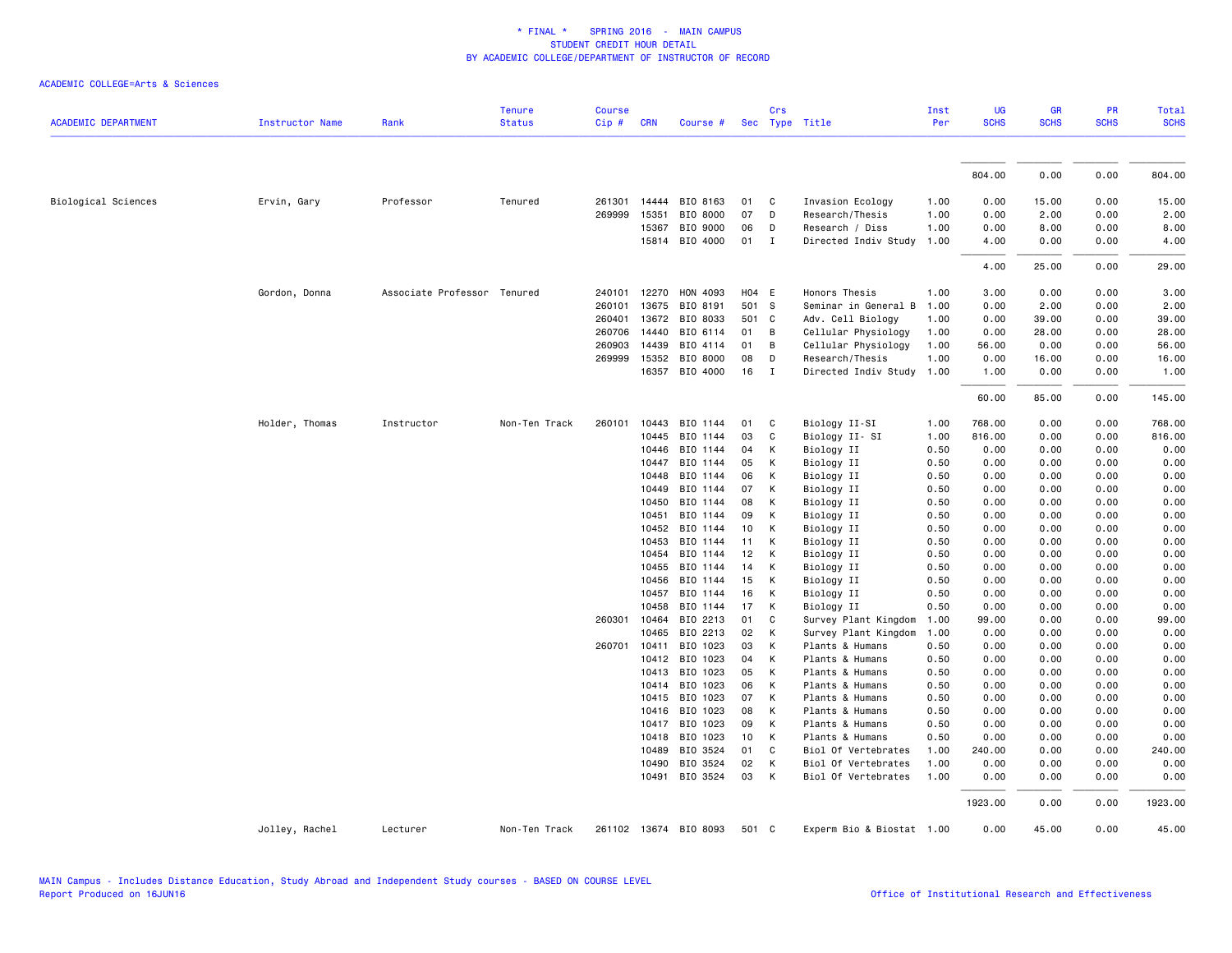| <b>ACADEMIC DEPARTMENT</b> |                   | Rank                          | <b>Tenure</b> | <b>Course</b> | <b>CRN</b>   |                            |          | Crs                        |                                                   | Inst<br>Per | <b>UG</b><br><b>SCHS</b> | <b>GR</b><br><b>SCHS</b> | PR<br><b>SCHS</b> | Total<br><b>SCHS</b> |
|----------------------------|-------------------|-------------------------------|---------------|---------------|--------------|----------------------------|----------|----------------------------|---------------------------------------------------|-------------|--------------------------|--------------------------|-------------------|----------------------|
|                            | Instructor Name   |                               | <b>Status</b> | Cip#          |              | Course #                   |          |                            | Sec Type Title                                    |             |                          |                          |                   |                      |
|                            |                   |                               |               |               |              |                            |          |                            |                                                   |             | 0.00                     | 45.00                    | 0.00              | 45.00                |
|                            |                   |                               |               | 269999        |              |                            |          |                            |                                                   | 1.00        |                          |                          |                   |                      |
| Biological Sciences        | Jordan, Heather   | Assistant Professor Ten Track |               |               | 15369        | BIO 9000                   | 08       | $\mathsf{D}$               | Research / Diss                                   |             | 0.00                     | 6.00                     | 0.00              | 6.00                 |
|                            |                   |                               |               |               | 16510        | BIO 4000<br>16521 BIO 4000 | 17<br>20 | $\mathbf I$<br>$\mathbf I$ | Directed Indiv Study<br>Directed Indiv Study 1.00 | 1.00        | 3.00<br>2.00             | 0.00<br>0.00             | 0.00<br>0.00      | 3.00<br>2.00         |
|                            |                   |                               |               |               |              |                            |          |                            |                                                   |             |                          |                          |                   |                      |
|                            |                   |                               |               |               |              |                            |          |                            |                                                   |             | 5.00                     | 6.00                     | 0.00              | 11.00                |
|                            | Kaplan, Evan      | Instructor                    | Non-Ten Track |               | 260101 10431 | BIO 1134                   | 01       | $\mathbf{C}$               | Biology I-SI                                      | 1.00        | 832.00                   | 0.00                     | 0.00              | 832.00               |
|                            |                   |                               |               | 260401        | 10463        | BIO 2103                   | 01       | C                          | Cell Biology                                      | 1.00        | 651.00                   | 0.00                     | 0.00              | 651.00               |
|                            |                   |                               |               | 511005        | 10503        | BIO 4303                   | 01       | B                          | Bioinstrumentation                                | 1.00        | 51.00                    | 0.00                     | 0.00              | 51.00                |
|                            |                   |                               |               |               | 10534        | BIO 6303                   | 01       | B                          | Bioinstrumentation                                | 1.00        | 0.00                     | 6.00                     | 0.00              | 6.00                 |
|                            |                   |                               |               |               |              |                            |          |                            |                                                   |             | 1534.00                  | 6.00                     | 0.00              | 1540.00              |
|                            | Klink, Vincent    | Associate Professor Tenured   |               | 260307        | 10501        | BIO 4214                   | 01       | C                          | Gen Plant Physiology 1.00                         |             | 92.00                    | 0.00                     | 0.00              | 92.00                |
|                            |                   |                               |               |               | 10502        | BIO 4214                   | 02       | K                          | Gen Plant Physiology 1.00                         |             | 0.00                     | 0.00                     | 0.00              | 0.00                 |
|                            |                   |                               |               |               | 10532        | BIO 6214                   | 01       | C                          | Gen Plant Physiology 1.00                         |             | 0.00                     | 28.00                    | 0.00              | 28.00                |
|                            |                   |                               |               |               | 10533        | BIO 6214                   | 02       | K                          | Gen Plant Physiology 1.00                         |             | 0.00                     | 0.00                     | 0.00              | 0.00                 |
|                            |                   |                               |               | 269999        | 15354        | BIO 8000                   | 10       | D                          | Research/Thesis                                   | 1.00        | 0.00                     | 8.00                     | 0.00              | 8.00                 |
|                            |                   |                               |               |               | 15370        | BIO 9000                   | 09       | D                          | Research / Diss                                   | 1.00        | 0.00                     | 30.00                    | 0.00              | 30.00                |
|                            |                   |                               |               |               | 15901        | BIO 4000                   | 05       | $\mathbf{I}$               | Directed Indiv Study 1.00                         |             | 3.00                     | 0.00                     | 0.00              | 3.00                 |
|                            |                   |                               |               |               | 15902        | BIO 4000                   | 06       | $\mathbf I$                | Directed Indiv Study 1.00                         |             | 1.00                     | 0.00                     | 0.00              | 1.00                 |
|                            |                   |                               |               |               |              |                            |          |                            |                                                   |             | 96.00                    | 66.00                    | 0.00              | 162.00               |
|                            | McCurdy, Victoria | Instructor                    | Non-Ten Track | 260101        | 10432        | BIO 1134                   | 02       | C                          | Biology I-SI                                      | 1.00        | 828.00                   | 0.00                     | 0.00              | 828.00               |
|                            |                   |                               |               |               | 10433        | BIO 1134                   | 03       | К                          | Biology I                                         | 0.50        | 0.00                     | 0.00                     | 0.00              | 0.00                 |
|                            |                   |                               |               |               | 10434        | BIO 1134                   | 04       | К                          | Biology I                                         | 0.50        | 0.00                     | 0.00                     | 0.00              | 0.00                 |
|                            |                   |                               |               |               | 10435        | BIO 1134                   | 05       | K                          | Biology I                                         | 0.50        | 0.00                     | 0.00                     | 0.00              | 0.00                 |
|                            |                   |                               |               |               | 10436        | BIO 1134                   | 06       | К                          | Biology I                                         | 0.50        | 0.00                     | 0.00                     | 0.00              | 0.00                 |
|                            |                   |                               |               |               | 10437        | BIO 1134                   | 07       | К                          | Biology I                                         | 0.50        | 0.00                     | 0.00                     | 0.00              | 0.00                 |
|                            |                   |                               |               |               | 10438        | BIO 1134                   | 08       | К                          | Biology I                                         | 0.50        | 0.00                     | 0.00                     | 0.00              | 0.00                 |
|                            |                   |                               |               |               | 10439        | BIO 1134                   | 09       | К                          | Biology I                                         | 0.50        | 0.00                     | 0.00                     | 0.00              | 0.00                 |
|                            |                   |                               |               |               | 10440        | BIO 1134                   | 10       | К                          | Biology I                                         | 0.50        | 0.00                     | 0.00                     | 0.00              | 0.00                 |
|                            |                   |                               |               |               | 10441        | BIO 1134                   | 11       | К                          | Biology I                                         | 0.50        | 0.00                     | 0.00                     | 0.00              | 0.00                 |
|                            |                   |                               |               |               | 14434        | BIO 1134                   | 12       | K                          | Biology I                                         | 0.50        | 0.00                     | 0.00                     | 0.00              | 0.00                 |
|                            |                   |                               |               |               | 14435        | BIO 1134                   | 13       | К                          | Biology I                                         | 0.50        | 0.00                     | 0.00                     | 0.00              | 0.00                 |
|                            |                   |                               |               |               | 14436        | BIO 1134                   | 14       | К                          | Biology I                                         | 0.50        | 0.00                     | 0.00                     | 0.00              | 0.00                 |
|                            |                   |                               |               |               | 260507 10504 | BIO 4413                   | 01       | C                          | Immunology                                        | 1.00        | 585.00                   | 0.00                     | 0.00              | 585.00               |
|                            |                   |                               |               |               | 10535        | BIO 6413                   | 01       | C                          | Immunology                                        | 1.00        | 0.00                     | 3.00                     | 0.00              | 3.00                 |
|                            |                   |                               |               | 260806        | 10496        | BIO 4133                   | 01       | C                          | Human Genetics                                    | 1.00        | 570.00                   | 0.00                     | 0.00              | 570.00               |
|                            |                   |                               |               |               | 10528        | BIO 6133                   | 01       | C                          | Human Genetics                                    | 1.00        | 0.00                     | 3.00                     | 0.00              | 3.00                 |
|                            |                   |                               |               |               | 12080        | GNS 4133                   | 01       | C                          | Human Genetics                                    | 1.00        | 45.00                    | 0.00                     | 0.00              | 45.00                |
|                            |                   |                               |               |               |              |                            |          |                            |                                                   |             | 2028.00                  | 6.00                     | 0.00              | 2034.00              |
|                            | Outlaw, Diana     | Assistant Professor Ten Track |               | 260706        | 10512        | BIO 4514                   | 01       | C                          | Animal Physiology                                 | 1.00        | 460.00                   | 0.00                     | 0.00              | 460.00               |
|                            |                   |                               |               |               | 10541        | BIO 6514                   | 01       | C                          | Animal Physiology                                 | 1.00        | 0.00                     | 32.00                    | 0.00              | 32.00                |
|                            |                   |                               |               |               | 10542        | BIO 6514                   | 02       | К                          | Animal Physiology                                 | 0.50        | 0.00                     | 0.00                     | 0.00              | 0.00                 |
|                            |                   |                               |               |               | 10543        | BIO 6514                   | 03       | K                          | Animal Physiology                                 | 0.50        | 0.00                     | 0.00                     | 0.00              | 0.00                 |
|                            |                   |                               |               | 260707        | 13051        | PHY 6514                   | 01       | C                          | Animal Physiology                                 | 1.00        | 0.00                     | 4.00                     | 0.00              | 4.00                 |
|                            |                   |                               |               | 269999        | 15355        | BIO 8000                   | 11       | D                          | Research/Thesis                                   | 1.00        | 0.00                     | 13,00                    | 0.00              | 13.00                |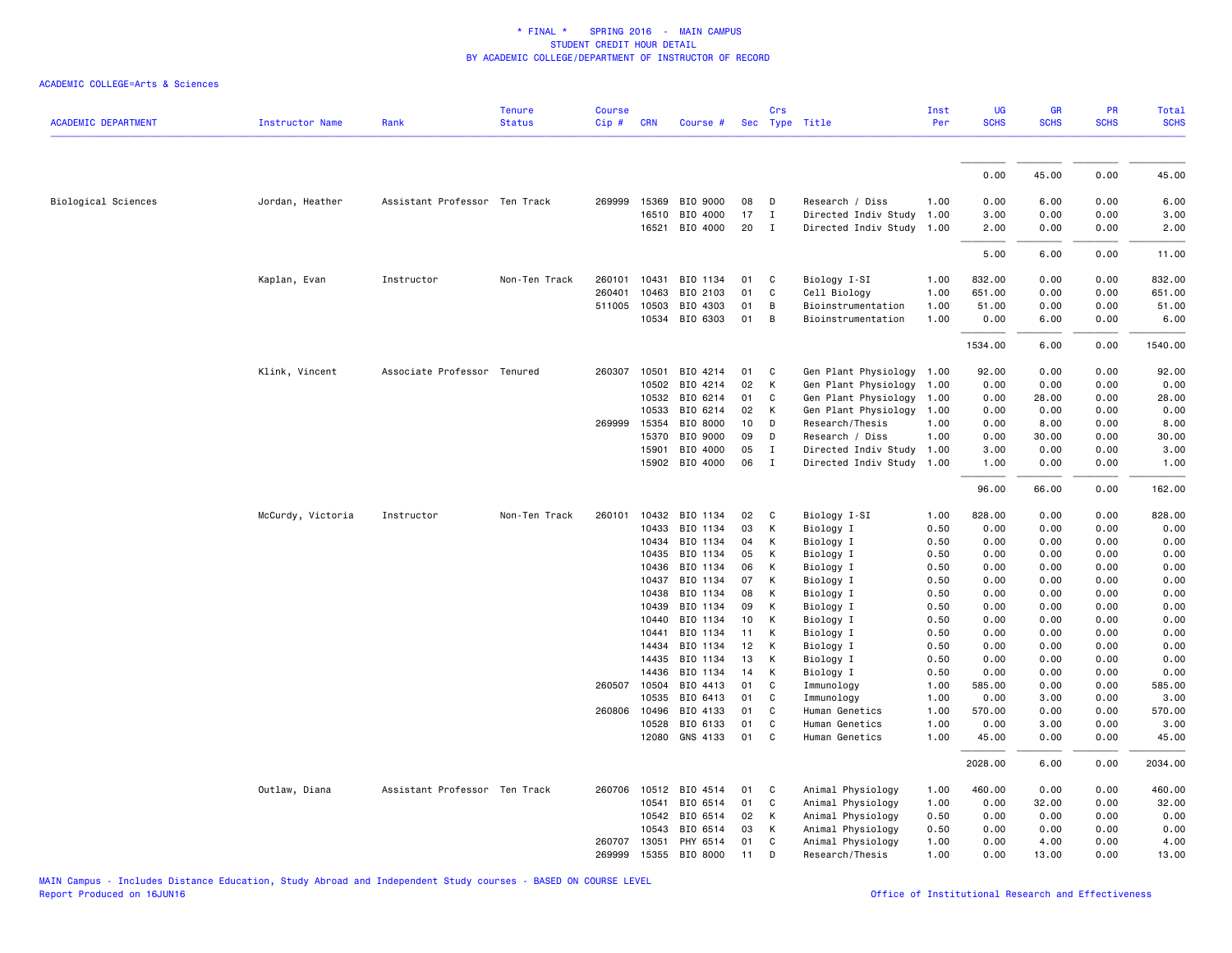| <b>ACADEMIC DEPARTMENT</b> | <b>Instructor Name</b> | Rank                          | <b>Tenure</b><br><b>Status</b> | <b>Course</b><br>Cip# | <b>CRN</b>   | Course #              |    | Crs          | Sec Type Title            | Inst<br>Per | UG<br><b>SCHS</b> | GR<br><b>SCHS</b> | PR<br><b>SCHS</b> | <b>Total</b><br><b>SCHS</b> |
|----------------------------|------------------------|-------------------------------|--------------------------------|-----------------------|--------------|-----------------------|----|--------------|---------------------------|-------------|-------------------|-------------------|-------------------|-----------------------------|
|                            |                        |                               |                                |                       |              |                       |    |              |                           |             |                   |                   |                   |                             |
| Biological Sciences        | Outlaw, Diana          | Assistant Professor Ten Track |                                |                       | 269999 16244 | BIO 4000              | 12 | $\mathbf{I}$ | Directed Indiv Study 1.00 |             | 3.00              | 0.00              | 0.00              | 3.00                        |
|                            |                        |                               |                                |                       | 16356        | BIO 4000              | 15 | $\mathbf{I}$ | Directed Indiv Study 1.00 |             | 3.00              | 0.00              | 0.00              | 3.00                        |
|                            |                        |                               |                                |                       |              |                       |    |              |                           |             | 466.00            | 49.00             | 0.00              | 515.00                      |
|                            | Outlaw, Robert         | Instructor                    | Non-Ten Track                  | 260101                | 10433        | BIO 1134              | 03 | К            | Biology I                 | 0.50        | 0.00              | 0.00              | 0.00              | 0.00                        |
|                            |                        |                               |                                |                       | 10434        | BIO 1134              | 04 | К            | Biology I                 | 0.50        | 0.00              | 0.00              | 0.00              | 0.00                        |
|                            |                        |                               |                                |                       | 10435        | BIO 1134              | 05 | К            | Biology I                 | 0.50        | 0.00              | 0.00              | 0.00              | 0.00                        |
|                            |                        |                               |                                |                       | 10436        | BIO 1134              | 06 | К            | Biology I                 | 0.50        | 0.00              | 0.00              | 0.00              | 0.00                        |
|                            |                        |                               |                                |                       | 10437        | BIO 1134              | 07 | К            | Biology I                 | 0.50        | 0.00              | 0.00              | 0.00              | 0.00                        |
|                            |                        |                               |                                |                       | 10438        | BIO 1134              | 08 | К            | Biology I                 | 0.50        | 0.00              | 0.00              | 0.00              | 0.00                        |
|                            |                        |                               |                                |                       | 10439        | BIO 1134              | 09 | К            | Biology I                 | 0.50        | 0.00              | 0.00              | 0.00              | 0.00                        |
|                            |                        |                               |                                |                       | 10440        | BIO 1134              | 10 | К            | Biology I                 | 0.50        | 0.00              | 0.00              | 0.00              | 0.00                        |
|                            |                        |                               |                                |                       | 10441        | BIO 1134              | 11 | К            | Biology I                 | 0.50        | 0.00              | 0.00              | 0.00              | 0.00                        |
|                            |                        |                               |                                |                       | 14434        | BIO 1134              | 12 | К            | Biology I                 | 0.50        | 0.00              | 0.00              | 0.00              | 0.00                        |
|                            |                        |                               |                                |                       | 14435        | BIO 1134              | 13 | K            | Biology I                 | 0.50        | 0.00              | 0.00              | 0.00              | 0.00                        |
|                            |                        |                               |                                |                       | 14436        | BIO 1134              | 14 | К            | Biology I                 | 0.50        | 0.00              | 0.00              | 0.00              | 0.00                        |
|                            |                        |                               |                                | 260701                | 10409        | BIO 1023              | 01 | C            | Plants & Humans           | 1.00        | 612.00            | 0.00              | 0.00              | 612.00                      |
|                            |                        |                               |                                |                       | 10410        | BIO 1023              | 02 | C            | Plants & Humans           | 1.00        | 606.00            | 0.00              | 0.00              | 606.00                      |
|                            |                        |                               |                                |                       | 10411        | BIO 1023              | 03 | K            | Plants & Humans           | 0.50        | 0.00              | 0.00              | 0.00              | 0.00                        |
|                            |                        |                               |                                |                       | 10412        | BIO 1023              | 04 | K            | Plants & Humans           | 0.50        | 0.00              | 0.00              | 0.00              | 0.00                        |
|                            |                        |                               |                                |                       | 10413        | BIO 1023              | 05 | K            | Plants & Humans           | 0.50        | 0.00              | 0.00              | 0.00              | 0.00                        |
|                            |                        |                               |                                |                       | 10414        | BIO 1023              | 06 | К            | Plants & Humans           | 0.50        | 0.00              | 0.00              | 0.00              | 0.00                        |
|                            |                        |                               |                                |                       | 10415        | BIO 1023              | 07 | К            | Plants & Humans           | 0.50        | 0.00              | 0.00              | 0.00              | 0.00                        |
|                            |                        |                               |                                |                       | 10416        | BIO 1023              | 08 | K            | Plants & Humans           | 0.50        | 0.00              | 0.00              | 0.00              | 0.00                        |
|                            |                        |                               |                                |                       | 10417        | BIO 1023              | 09 | К            | Plants & Humans           | 0.50        | 0.00              | 0.00              | 0.00              | 0.00                        |
|                            |                        |                               |                                |                       | 10418        | BIO 1023              | 10 | K            | Plants & Humans           | 0.50        | 0.00              | 0.00              | 0.00              | 0.00                        |
|                            |                        |                               |                                | 260706                | 10513        | BIO 4514              | 02 | К            | Animal Physiology         | 1.00        | 0.00              | 0.00              | 0.00              | 0.00                        |
|                            |                        |                               |                                |                       | 10514        | BIO 4514              | 03 | К            | Animal Physiology         | 1.00        | 0.00              | 0.00              | 0.00              | 0.00                        |
|                            |                        |                               |                                |                       | 10515        | BIO 4514              | 04 | K            | Animal Physiology         | 1.00        | 0.00              | 0.00              | 0.00              | 0.00                        |
|                            |                        |                               |                                |                       | 10542        | BIO 6514              | 02 | K            | Animal Physiology         | 0.50        | 0.00              | 0.00              | 0.00              | 0.00                        |
|                            |                        |                               |                                |                       | 10543        | BIO 6514              | 03 | К            | Animal Physiology         | 0.50        | 0.00              | 0.00              | 0.00              | 0.00                        |
|                            |                        |                               |                                |                       |              | 260707 13052 PHY 6514 | 02 | K            | Animal Physiology         | 1.00        | 0.00              | 0.00              | 0.00              | 0.00                        |
|                            |                        |                               |                                |                       |              |                       |    |              |                           |             | 1218.00           | 0.00              | 0.00              | 1218.00                     |
|                            | Range, Ryan            | Assistant Professor Ten Track |                                | 260701                | 10510        | BIO 4504              | 01 | C            | Compar Verte Embryo       | 1.00        | 28.00             | 0.00              | 0.00              | 28.00                       |
|                            |                        |                               |                                |                       | 10511        | BIO 4504              | 02 | К            | Compar Verte Embryo       | 1.00        | 0.00              | 0.00              | 0.00              | 0.00                        |
|                            |                        |                               |                                |                       | 10539        | BIO 6504              | 01 | C            | Compar Verte Embryo       | 1.00        | 0.00              | 4.00              | 0.00              | 4.00                        |
|                            |                        |                               |                                |                       | 10540        | BIO 6504              | 02 | К            | Compar Verte Embryo       | 1.00        | 0.00              | 0.00              | 0.00              | 0.00                        |
|                            |                        |                               |                                |                       | 269999 15372 | BIO 9000              | 11 | D            | Research / Diss           | 1.00        | 0.00              | 16.00             | 0.00              | 16.00                       |
|                            |                        |                               |                                |                       | 15932        | BIO 4000              | 07 | $\mathbf{I}$ | Directed Indiv Study      | 1.00        | 3.00              | 0.00              | 0.00              | 3.00                        |
|                            |                        |                               |                                |                       |              |                       |    |              |                           |             | 31.00             | 20.00             | 0.00              | 51.00                       |
|                            | Reese, Mary            | Instructor                    | Non-Ten Track                  | 269999                | 15885        | BIO 4000              | 03 | $\mathbf{I}$ | Directed Indiv Study      | 1.00        | 1.00              | 0.00              | 0.00              | 1.00                        |
|                            |                        |                               |                                | 511005                |              | 10494 BIO 4100        | 01 | H            | Med Tech Clinicals        | 1.00        | 60.00             | 0.00              | 0.00              | 60.00                       |
|                            |                        |                               |                                |                       |              |                       |    |              |                           |             | 61.00             | 0.00              | 0.00              | 61.00                       |
|                            | Reichert, Nancy        | Professor                     | Tenured                        | 269999                | 15357        | BIO 8000              | 13 | D            | Research/Thesis           | 1.00        | 0.00              | 2.00              | 0.00              | 2.00                        |
|                            |                        |                               |                                |                       | 15373        | BIO 9000              | 12 | D            | Research / Diss           | 1.00        | 0.00              | 1.00              | 0.00              | 1.00                        |
|                            |                        |                               |                                |                       | 15865        | BIO 4990              | 03 | C            | Special Topic in BIO      | 1.00        | 12.00             | 0.00              | 0.00              | 12.00                       |
|                            |                        |                               |                                |                       | 15867        | BIO 6990              | 03 | $\mathbf{C}$ | Special Topic in BIO      | 1.00        | 0.00              | 6.00              | 0.00              | 6.00                        |
|                            |                        |                               |                                |                       |              |                       |    |              |                           |             |                   |                   |                   |                             |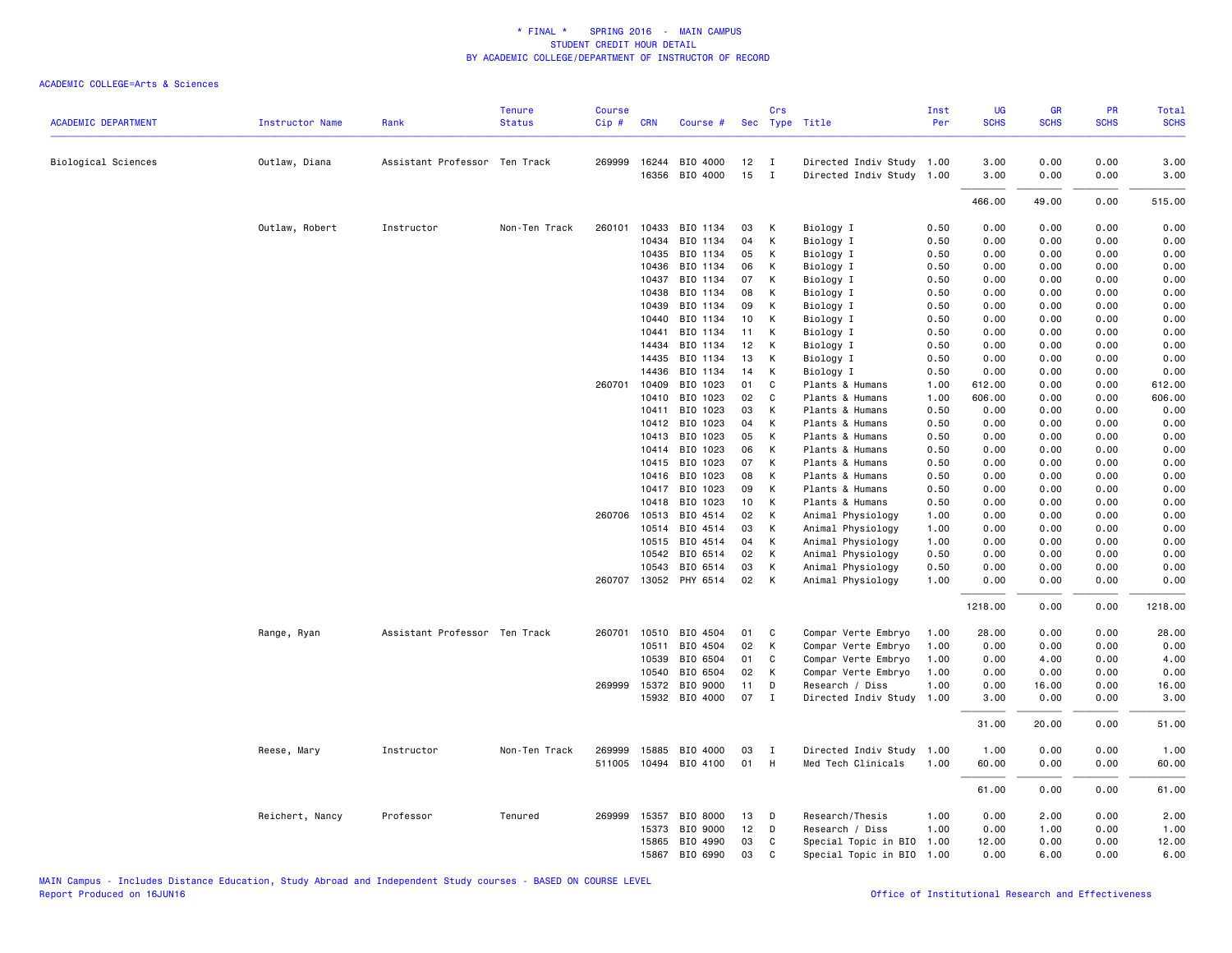|                            |                   |                               | <b>Tenure</b> | <b>Course</b> |              |                       |     | Crs          |                           | Inst | UG          | GR          | PR          | Total       |
|----------------------------|-------------------|-------------------------------|---------------|---------------|--------------|-----------------------|-----|--------------|---------------------------|------|-------------|-------------|-------------|-------------|
| <b>ACADEMIC DEPARTMENT</b> | Instructor Name   | Rank                          | <b>Status</b> | Cip#          | <b>CRN</b>   | Course #              |     |              | Sec Type Title            | Per  | <b>SCHS</b> | <b>SCHS</b> | <b>SCHS</b> | <b>SCHS</b> |
|                            |                   |                               |               |               |              |                       |     |              |                           |      |             |             |             |             |
|                            |                   |                               |               |               |              |                       |     |              |                           |      | 12.00       | 9.00        | 0.00        | 21.00       |
| Biological Sciences        | Stewart, James    | Assistant Professor Ten Track |               |               | 240101 12263 | HON 4003              |     | H05 I        | Oxbridge Tutorial         | 1.00 | 3.00        | 0.00        | 0.00        | 3.00        |
|                            |                   |                               |               |               | 12264        | HON 4003              |     | H06 I        | Oxbridge Tutorial         | 1.00 | 3.00        | 0.00        | 0.00        | 3.00        |
|                            |                   |                               |               |               | 12265        | HON 4003              |     | H07 I        | Oxbridge Tutorial         | 1.00 | 3.00        | 0.00        | 0.00        | 3.00        |
|                            |                   |                               |               |               | 260701 10466 | BIO 3014              | 01  | C            | Human Physiology          | 1.00 | 1072.00     | 0.00        | 0.00        | 1072.00     |
|                            |                   |                               |               |               | 10467        | BIO 3014              | 11  | К            | Human Physiology          | 1.00 | 0.00        | 0.00        | 0.00        | 0.00        |
|                            |                   |                               |               |               | 10468        | BIO 3014              | 03  | К            | Human Physiology          | 1.00 | 0.00        | 0.00        | 0.00        | 0.00        |
|                            |                   |                               |               |               | 10469        | BIO 3014              | 04  | К            | Human Physiology          | 1.00 | 0.00        | 0.00        | 0.00        | 0.00        |
|                            |                   |                               |               |               | 10470        | BIO 3014              | 05  | К            | Human Physiology          | 1.00 | 0.00        | 0.00        | 0.00        | 0.00        |
|                            |                   |                               |               |               | 10471        | BIO 3014              | 06  | K            | Human Physiology          | 1.00 | 0.00        | 0.00        | 0.00        | 0.00        |
|                            |                   |                               |               |               | 10472        | BIO 3014              | 07  | K            | Human Physiology          | 1.00 | 0.00        | 0.00        | 0.00        | 0.00        |
|                            |                   |                               |               |               | 10473        | BIO 3014              | 08  | К            | Human Physiology          | 1.00 | 0.00        | 0.00        | 0.00        | 0.00        |
|                            |                   |                               |               |               | 14437        | BIO 3014              | 09  | К            | Human Physiology          | 1.00 | 0.00        | 0.00        | 0.00        | 0.00        |
|                            |                   |                               |               |               | 14438        | BIO 3014              | 10  | К            | Human Physiology          | 1.00 | 0.00        | 0.00        | 0.00        | 0.00        |
|                            |                   |                               |               |               | 15063        | BIO 3014              | 02  | C            | Human Physiology          | 1.00 | 196.00      | 0.00        | 0.00        | 196.00      |
|                            |                   |                               |               | 269999        | 15358        | BIO 8000              | 14  | D            | Research/Thesis           | 1.00 | 0.00        | 5.00        | 0.00        | 5.00        |
|                            |                   |                               |               |               | 16084        | BIO 4000              | 08  | $\mathbf I$  | Directed Indiv Study      | 1.00 | 3.00        | 0.00        | 0.00        | 3.00        |
|                            |                   |                               |               |               |              | 16085 BIO 4000        | 09  | $\mathbf{I}$ | Directed Indiv Study 1.00 |      | 3.00        | 0.00        | 0.00        | 3.00        |
|                            |                   |                               |               |               |              |                       |     |              |                           |      | 1283.00     | 5.00        | 0.00        | 1288.00     |
|                            | Thornton, Justin  | Assistant Professor Ten Track |               |               | 260503 14441 | BIO 4443              | 01  | C            | Bacterial Genetics        | 1.00 | 123.00      | 0.00        | 0.00        | 123.00      |
|                            |                   |                               |               |               | 14442        | BIO 6443              | 01  | C            | Bacterial Genetics        | 1.00 | 0.00        | 3.00        | 0.00        | 3.00        |
|                            |                   |                               |               | 269999        | 15375        | BIO 9000              | 14  | D            | Research / Diss           | 1.00 | 0.00        | 5.00        | 0.00        | 5.00        |
|                            |                   |                               |               |               | 16186        | BIO 4000              | 10  | Ι.           | Directed Indiv Study      | 1.00 | 1.00        | 0.00        | 0.00        | 1.00        |
|                            |                   |                               |               |               |              | 16187 BIO 4000        | 11  | $\mathbf{I}$ | Directed Indiv Study 1.00 |      | 3.00        | 0.00        | 0.00        | 3.00        |
|                            |                   |                               |               |               |              |                       |     |              |                           |      | 127.00      | 8.00        | 0.00        | 135.00      |
|                            | Wallace, Lisa     | Associate Professor Tenured   |               | 260399        | 10497        | BIO 4203              | 01  | C            | Tax Of Spermatophyte 1.00 |      | 78.00       | 0.00        | 0.00        | 78.00       |
|                            |                   |                               |               |               | 10498        | BIO 4203              | 02  | К            | Tax Of Spermatophyte 1.00 |      | 0.00        | 0.00        | 0.00        | 0.00        |
|                            |                   |                               |               |               | 10499        | BIO 4203              | 03  | К            | Tax Of Spermatophyte 1.00 |      | 0.00        | 0.00        | 0.00        | 0.00        |
|                            |                   |                               |               |               | 10529        | BIO 6203              | 01  | C            | Tax Of Spermatophyte 1.00 |      | 0.00        | 6.00        | 0.00        | 6.00        |
|                            |                   |                               |               |               | 10530        | BIO 6203              | 02  | К            | Tax Of Spermatophyte      | 1.00 | 0.00        | 0.00        | 0.00        | 0.00        |
|                            |                   |                               |               |               | 10531        | BIO 6203              | 03  | К            | Tax Of Spermatophyte      | 1.00 | 0.00        | 0.00        | 0.00        | 0.00        |
|                            |                   |                               |               |               | 269999 15360 | BIO 8000              | 16  | D            | Research/Thesis           | 1.00 | 0.00        | 1.00        | 0.00        | 1.00        |
|                            |                   |                               |               |               | 15376        | BIO 9000              | 15  | D            | Research / Diss           | 1.00 | 0.00        | 10.00       | 0.00        | 10.00       |
|                            |                   |                               |               |               |              | 15877 BIO 4000        | 02  | $\mathbf{I}$ | Directed Indiv Study      | 1.00 | 3.00        | 0.00        | 0.00        | 3.00        |
|                            |                   |                               |               |               |              |                       |     |              |                           |      | 81.00       | 17.00       | 0.00        | 98.00       |
|                            | Welch, Mark       | Associate Professor Tenured   |               | 260101        | 10527        | BIO 6113              | 01  | C            | Evolution                 | 1.00 | 0.00        | 18.00       | 0.00        | 18.00       |
|                            |                   |                               |               |               | 261310 10495 | BIO 4113              | 01  | $\mathsf{C}$ | Evolution                 | 1.00 | 150.00      | 0.00        | 0.00        | 150.00      |
|                            |                   |                               |               |               | 13671        | BIO 6023              | 501 | C            | Prin Evolutionary Bi      | 1.00 | 0.00        | 48.00       | 0.00        | 48.00       |
|                            |                   |                               |               |               |              | 269999 15377 BIO 9000 | 16  | D            | Research / Diss           | 1.00 | 0.00        | 26.00       | 0.00        | 26.00       |
|                            |                   |                               |               |               |              |                       |     |              |                           |      | 150.00      | 92.00       | 0.00        | 242.00      |
|                            | Williamson, Emily | Instructor                    | Non-Ten Track | 260101        | 10444        | BIO 1144              | 02  | C            | Biology II-SI             | 1.00 | 784.00      | 0.00        | 0.00        | 784.00      |
|                            |                   |                               |               |               | 10446        | BIO 1144              | 04  | К            | Biology II                | 0.50 | 0.00        | 0.00        | 0.00        | 0.00        |
|                            |                   |                               |               |               | 10447        | BIO 1144              | 05  | К            | Biology II                | 0.50 | 0.00        | 0.00        | 0.00        | 0.00        |
|                            |                   |                               |               |               | 10448        | BIO 1144              | 06  | К            | Biology II                | 0.50 | 0.00        | 0.00        | 0.00        | 0.00        |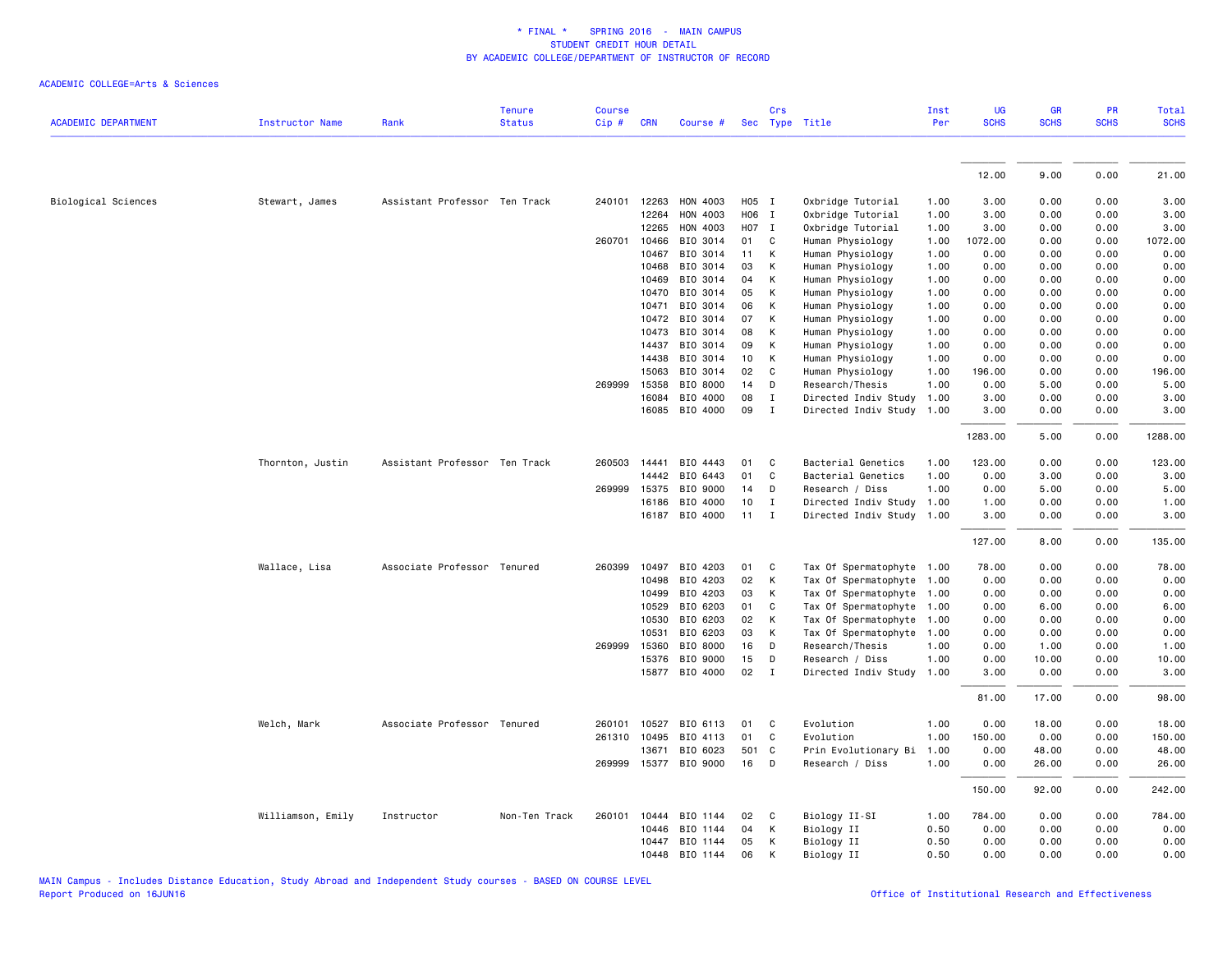|                                                               |                   |            | <b>Tenure</b> | Course |            |                |    | Crs |                | Inst | <b>UG</b>            | <b>GR</b>                 | <b>PR</b>   | Total                  |
|---------------------------------------------------------------|-------------------|------------|---------------|--------|------------|----------------|----|-----|----------------|------|----------------------|---------------------------|-------------|------------------------|
| <b>ACADEMIC DEPARTMENT</b>                                    | Instructor Name   | Rank       | <b>Status</b> | Cip#   | <b>CRN</b> | Course #       |    |     | Sec Type Title | Per  | <b>SCHS</b>          | <b>SCHS</b>               | <b>SCHS</b> | <b>SCHS</b>            |
| Biological Sciences                                           | Williamson, Emily | Instructor | Non-Ten Track | 260101 | 10449      | BIO 1144       | 07 | K   | Biology II     | 0.50 | 0.00                 | 0.00                      | 0.00        | 0.00                   |
|                                                               |                   |            |               |        |            | 10450 BIO 1144 | 08 | K   | Biology II     | 0.50 | 0.00                 | 0.00                      | 0.00        | 0.00                   |
|                                                               |                   |            |               |        | 10451      | BIO 1144       | 09 | K   | Biology II     | 0.50 | 0.00                 | 0.00                      | 0.00        | 0.00                   |
|                                                               |                   |            |               |        |            | 10452 BIO 1144 | 10 | K   | Biology II     | 0.50 | 0.00                 | 0.00                      | 0.00        | 0.00                   |
|                                                               |                   |            |               |        | 10453      | BIO 1144       | 11 | K   | Biology II     | 0.50 | 0.00                 | 0.00                      | 0.00        | 0.00                   |
|                                                               |                   |            |               |        | 10454      | BIO 1144       | 12 | K   | Biology II     | 0.50 | 0.00                 | 0.00                      | 0.00        | 0.00                   |
|                                                               |                   |            |               |        |            | 10455 BIO 1144 | 14 | K   | Biology II     | 0.50 | 0.00                 | 0.00                      | 0.00        | 0.00                   |
|                                                               |                   |            |               |        | 10456      | BIO 1144       | 15 | K   | Biology II     | 0.50 | 0.00                 | 0.00                      | 0.00        | 0.00                   |
|                                                               |                   |            |               |        | 10457      | BIO 1144       | 16 | K   | Biology II     | 0.50 | 0.00                 | 0.00                      | 0.00        | 0.00                   |
|                                                               |                   |            |               |        | 10458      | BIO 1144       | 17 | K   | Biology II     | 0.50 | 0.00                 | 0.00                      | 0.00        | 0.00                   |
|                                                               |                   |            |               | 260701 | 10420      | BIO 1123       | 01 | - C | Animal Biology | 1.00 | 606,00               | 0.00                      | 0.00        | 606.00                 |
|                                                               |                   |            |               |        | 10421      | BIO 1123       | 02 | C   | Animal Biology | 1.00 | 603.00               | 0.00                      | 0.00        | 603.00                 |
|                                                               |                   |            |               |        |            | 10422 BIO 1123 | 03 | K   | Animal Biology | 1.00 | 0.00                 | 0.00                      | 0.00        | 0.00                   |
|                                                               |                   |            |               |        | 10423      | BIO 1123       | 04 | K   | Animal Biology | 1.00 | 0.00                 | 0.00                      | 0.00        | 0.00                   |
|                                                               |                   |            |               |        | 10424      | BIO 1123       | 05 | K   | Animal Biology | 1.00 | 0.00                 | 0.00                      | 0.00        | 0.00                   |
|                                                               |                   |            |               |        |            | 10425 BIO 1123 | 06 | K   | Animal Biology | 1.00 | 0.00                 | 0.00                      | 0.00        | 0.00                   |
|                                                               |                   |            |               |        | 10426      | BIO 1123       | 07 | K   | Animal Biology | 1.00 | 0.00                 | 0.00                      | 0.00        | 0.00                   |
|                                                               |                   |            |               |        | 10427      | BIO 1123       | 08 | K   | Animal Biology | 1.00 | 0.00                 | 0.00                      | 0.00        | 0.00                   |
|                                                               |                   |            |               |        |            | 10428 BIO 1123 | 09 | K   | Animal Biology | 1.00 | 0.00                 | 0.00                      | 0.00        | 0.00                   |
|                                                               |                   |            |               |        |            | 10429 BIO 1123 | 10 | K   | Animal Biology | 1.00 | 0.00                 | 0.00                      | 0.00        | 0.00                   |
|                                                               |                   |            |               |        |            |                |    |     |                |      | 1993.00              | 0.00                      | 0.00        | 1993.00                |
| ======================================                        |                   |            |               |        |            |                |    |     |                |      | ========             | ========                  | ========    | ==========             |
| Biological Sciences<br>====================================== |                   |            |               |        |            |                |    |     |                |      | 13189.00<br>======== | 664.00<br>eccesse essesse | 0.00        | 13853.00<br>========== |
|                                                               |                   |            |               |        |            |                |    |     |                |      |                      |                           |             |                        |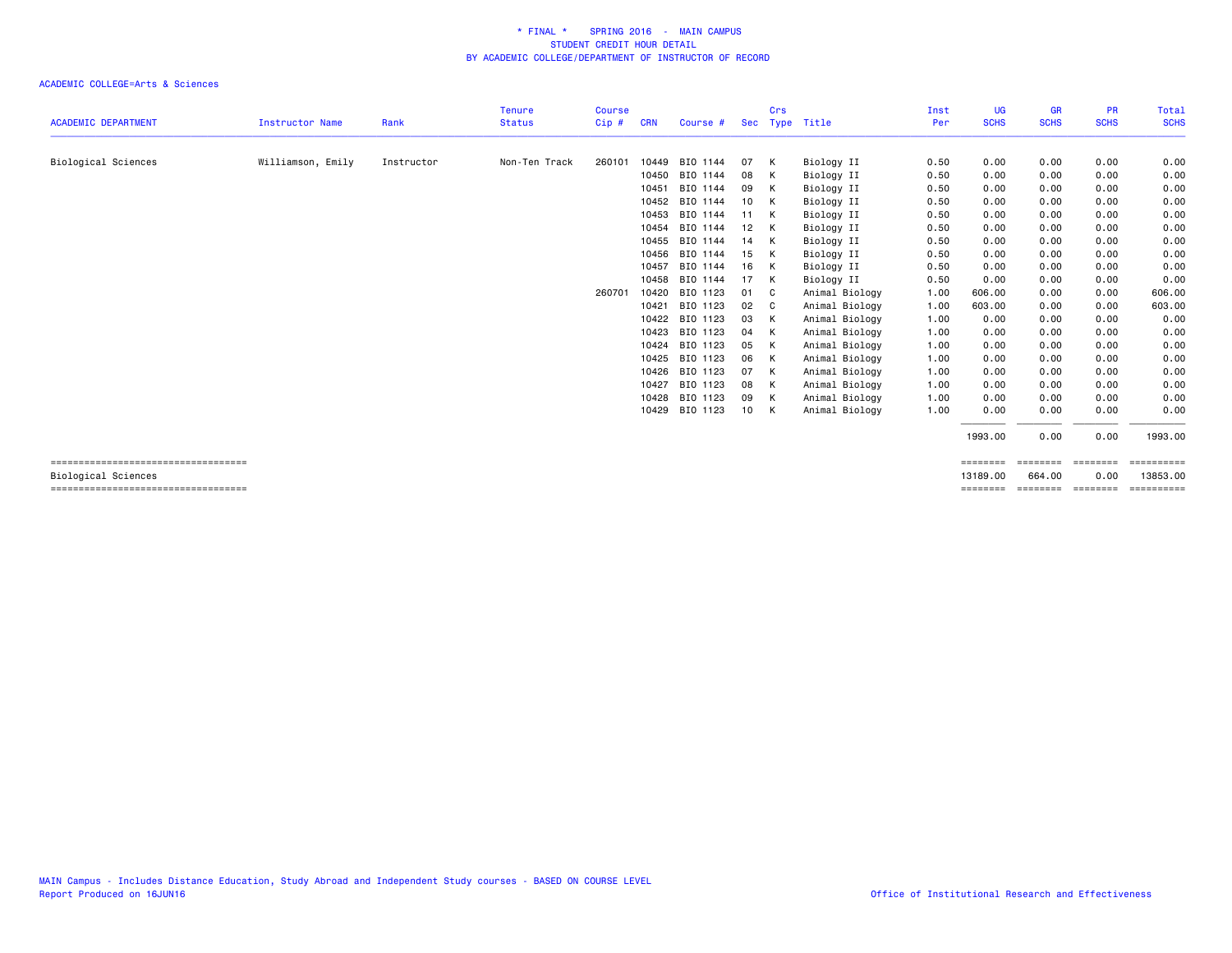| <b>SCHS</b><br><b>SCHS</b><br><b>SCHS</b><br><b>ACADEMIC DEPARTMENT</b><br><b>Status</b><br>Cip#<br>Sec Type Title<br>Per<br><b>Instructor Name</b><br>Rank<br><b>CRN</b><br>Course #<br>Chemistry<br>Grad Teach Assist<br>Not Applicable<br>400504<br>10736<br>CH 4511<br>Org Chem Lab I<br>1.00<br>12.00<br>0.00<br>0.00<br>Abeyratne Kuragama,<br>01<br>$\mathsf{L}$<br>10737<br>CH 4511<br>02<br>$\mathsf{L}$<br>Org Chem Lab I<br>1.00<br>21.00<br>0.00<br>0.00<br>10738<br>CH 4511<br>03<br>Org Chem Lab I<br>1.00<br>22.00<br>0.00<br>0.00<br><b>L</b><br>10739<br>CH 4511<br>04<br>$\mathsf{L}$<br>Org Chem Lab I<br>1.00<br>22.00<br>0.00<br>0.00<br>CH 4511<br>05<br>10740<br>$\mathsf{L}$<br>Org Chem Lab I<br>1.00<br>10.00<br>0.00<br>0.00<br>CH 4511<br>10741<br>06<br>$\mathsf{L}$<br>Org Chem Lab I<br>1.00<br>21.00<br>0.00<br>0.00<br>CH 4521<br>Org Chem Lab II<br>24.00<br>10744<br>01<br>L.<br>1.00<br>0.00<br>0.00<br>10745<br>CH 4521<br>03<br>$\mathsf{L}$<br>Org Chem Lab II<br>1.00<br>24.00<br>0.00<br>0.00<br>CH 4521<br>Org Chem Lab II<br>10746<br>04<br>- L<br>1.00<br>24.00<br>0.00<br>0.00<br>CH 4521<br>05<br>Org Chem Lab II<br>24.00<br>10747<br><b>L</b><br>1.00<br>0.00<br>0.00<br>10748<br>CH 4521<br>06<br>$\mathsf{L}$<br>Org Chem Lab II<br>1.00<br>23.00<br>0.00<br>0.00<br>CH 4521<br>07<br>Org Chem Lab II<br>23.00<br>10749<br>$\mathsf{L}$<br>1.00<br>0.00<br>0.00<br>10750<br>CH 4521<br>08<br>$\mathsf{L}$<br>Org Chem Lab II<br>1.00<br>23.00<br>0.00<br>0.00<br>CH 4521<br>09<br>$\mathsf{L}$<br>10751<br>Org Chem Lab II<br>1.00<br>23.00<br>0.00<br>0.00<br>10752 CH 4521<br>10<br>Org Chem Lab II<br>1.00<br>16.00<br>$\mathsf{L}$<br>0.00<br>0.00<br>312.00<br>0.00<br>0.00<br>Dornshuld, Eric<br>Non-Faculty<br>Not Applicable<br>400501<br>10685<br>CH 1213<br>06<br>C<br>Chemistry I<br>0.75<br>72.00<br>0.00<br>0.00<br>11<br>$\mathtt{C}$<br>10686<br>CH 1213<br>Chemistry I<br>0.75<br>76.50<br>0.00<br>0.00<br>14488<br>CH 1213<br>07<br>C<br>Chemistry I<br>0.75<br>76.50<br>0.00<br>0.00<br>C<br>14489<br>CH 1213<br>08<br>Chemistry I<br>0.75<br>87.75<br>0.00<br>0.00<br>C<br>14490<br>CH 1213<br>09<br>Chemistry I<br>0.75<br>83.25<br>0.00<br>0.00<br>0.75<br>85.50<br>14491<br>CH 1213<br>10<br>C<br>Chemistry I<br>0.00<br>0.00<br>CH 1213<br>12<br>$\mathbf{C}$<br>0.75<br>47.25<br>14492<br>Chemistry I<br>0.00<br>0.00<br>13<br>C<br>14493<br>CH 1213<br>Chemistry I<br>0.75<br>85.50<br>0.00<br>0.00<br>CH 1213<br>14<br>0.75<br>45.00<br>14494<br>C<br>Chemistry I<br>0.00<br>0.00<br>14495 CH 1213<br>15<br>C<br>78.75<br>Chemistry I<br>0.75<br>0.00<br>0.00<br>738.00<br>0.00<br>0.00<br>10718 CH 1223<br>Emerson, Joseph<br>Assistant Professor Ten Track<br>400501<br>03<br>C<br>Chemistry II-SI<br>1.00<br>603.00<br>0.00<br>0.00<br>14933<br>CH 9000<br>01<br>D<br>Research / Diss<br>1.00<br>0.00<br>54.00<br>0.00<br>16239<br>CH 4000<br>10<br>$\mathbf I$<br>Directed Indiv Study<br>0.00<br>0.00<br>1.00<br>1.00<br>1.00<br>16284<br>CH 4000<br>13<br>$\mathbf{I}$<br>Directed Indiv Study<br>1.00<br>0.00<br>0.00<br>1.00<br>16289<br>CH 4000<br>14<br>Directed Indiv Study 1.00<br>2.00<br>0.00<br>$\mathbf{I}$<br>0.00<br>18<br>16364<br>CH 4000<br>$\mathbf{I}$<br>Directed Indiv Study<br>2.00<br>0.00<br>0.00<br>1.00<br>24<br>16482 CH 4000<br>$\mathbf{I}$<br>Directed Indiv Study 1.00<br>2.00<br>0.00<br>0.00<br>611.00<br>54.00<br>0.00<br>Prof Chem:Tools<br>Fitzkee, Nicholas<br>Assistant Professor Ten Track<br>400501<br>10726<br>CH 2141<br>01<br>C<br>1.00<br>41.00<br>0.00<br>0.00<br>08<br>10766<br>CH 4603<br>$\mathsf{L}$<br>Undergraduate Resear<br>1.00<br>3.00<br>0.00<br>0.00<br>3.00<br>14934<br>CH 9000<br>02<br>D<br>Research / Diss<br>1.00<br>0.00<br>67.00<br>0.00<br>CH 8000<br>02<br>14947<br>Research / Thesis<br>1.00<br>0.00<br>1.00<br>0.00<br>D<br>CH 4000<br>02<br>15525<br>$\mathbf{I}$<br>Directed Indiv Study<br>1.00<br>3.00<br>0.00<br>0.00<br>3.00<br>15803<br>CH 4000<br>06<br>$\mathbf{I}$<br>Directed Indiv Study<br>1.00<br>2.00<br>0.00<br>0.00<br>CH 4000<br>17<br>Directed Indiv Study 1.00<br>16302<br>$\mathbf{I}$<br>3.00<br>0.00<br>0.00<br>16370<br>CH 4000<br>20<br>$\mathbf{I}$<br>Directed Indiv Study 1.00<br>3.00<br>0.00<br>0.00<br>CH 4000<br>21<br>3.00<br>0.00<br>16371<br>$\mathbf{I}$<br>Directed Indiv Study 1.00<br>0.00<br>400506 14912 CH 4403<br>01<br>C<br>Biophysical Chemistr 1.00<br>93.00<br>0.00<br>0.00<br>H <sub>0</sub> 1<br>15220 CH 4403<br>C<br>Biophysical Chemistr 1.00<br>3,00<br>0.00<br>0.00 |  | <b>Tenure</b> | <b>Course</b> |  | Crs | Inst | <b>UG</b> | <b>GR</b> | PR | Total       |
|-------------------------------------------------------------------------------------------------------------------------------------------------------------------------------------------------------------------------------------------------------------------------------------------------------------------------------------------------------------------------------------------------------------------------------------------------------------------------------------------------------------------------------------------------------------------------------------------------------------------------------------------------------------------------------------------------------------------------------------------------------------------------------------------------------------------------------------------------------------------------------------------------------------------------------------------------------------------------------------------------------------------------------------------------------------------------------------------------------------------------------------------------------------------------------------------------------------------------------------------------------------------------------------------------------------------------------------------------------------------------------------------------------------------------------------------------------------------------------------------------------------------------------------------------------------------------------------------------------------------------------------------------------------------------------------------------------------------------------------------------------------------------------------------------------------------------------------------------------------------------------------------------------------------------------------------------------------------------------------------------------------------------------------------------------------------------------------------------------------------------------------------------------------------------------------------------------------------------------------------------------------------------------------------------------------------------------------------------------------------------------------------------------------------------------------------------------------------------------------------------------------------------------------------------------------------------------------------------------------------------------------------------------------------------------------------------------------------------------------------------------------------------------------------------------------------------------------------------------------------------------------------------------------------------------------------------------------------------------------------------------------------------------------------------------------------------------------------------------------------------------------------------------------------------------------------------------------------------------------------------------------------------------------------------------------------------------------------------------------------------------------------------------------------------------------------------------------------------------------------------------------------------------------------------------------------------------------------------------------------------------------------------------------------------------------------------------------------------------------------------------------------------------------------------------------------------------------------------------------------------------------------------------------------------------------------------------------------------------------------------------------------------------------------------------------------------------------------------------------------------------------------------------------------------------------------------------------------------------------------------------------------------------------------------------------------------------------------------------------------------------------------------------------------------------------------------------------------------------------------------------------------------------------------------------------------------------|--|---------------|---------------|--|-----|------|-----------|-----------|----|-------------|
| 12.00<br>21.00<br>22.00<br>22.00<br>10.00<br>21.00<br>24.00<br>24.00<br>24.00<br>24.00<br>23.00<br>23.00<br>23.00<br>23.00<br>16.00<br>312.00<br>76.50<br>83.25<br>85.50<br>47.25<br>85.50<br>45.00<br>78.75<br>738.00<br>603.00<br>54.00<br>1.00<br>2.00<br>2.00<br>2.00<br>665.00<br>41.00<br>67.00<br>1.00<br>2.00<br>3.00<br>3.00<br>3.00<br>93.00                                                                                                                                                                                                                                                                                                                                                                                                                                                                                                                                                                                                                                                                                                                                                                                                                                                                                                                                                                                                                                                                                                                                                                                                                                                                                                                                                                                                                                                                                                                                                                                                                                                                                                                                                                                                                                                                                                                                                                                                                                                                                                                                                                                                                                                                                                                                                                                                                                                                                                                                                                                                                                                                                                                                                                                                                                                                                                                                                                                                                                                                                                                                                                                                                                                                                                                                                                                                                                                                                                                                                                                                                                                                                                                                                                                                                                                                                                                                                                                                                                                                                                                                                                                                                        |  |               |               |  |     |      |           |           |    | <b>SCHS</b> |
|                                                                                                                                                                                                                                                                                                                                                                                                                                                                                                                                                                                                                                                                                                                                                                                                                                                                                                                                                                                                                                                                                                                                                                                                                                                                                                                                                                                                                                                                                                                                                                                                                                                                                                                                                                                                                                                                                                                                                                                                                                                                                                                                                                                                                                                                                                                                                                                                                                                                                                                                                                                                                                                                                                                                                                                                                                                                                                                                                                                                                                                                                                                                                                                                                                                                                                                                                                                                                                                                                                                                                                                                                                                                                                                                                                                                                                                                                                                                                                                                                                                                                                                                                                                                                                                                                                                                                                                                                                                                                                                                                                               |  |               |               |  |     |      |           |           |    |             |
| 72.00<br>76.50<br>87.75<br>3.00                                                                                                                                                                                                                                                                                                                                                                                                                                                                                                                                                                                                                                                                                                                                                                                                                                                                                                                                                                                                                                                                                                                                                                                                                                                                                                                                                                                                                                                                                                                                                                                                                                                                                                                                                                                                                                                                                                                                                                                                                                                                                                                                                                                                                                                                                                                                                                                                                                                                                                                                                                                                                                                                                                                                                                                                                                                                                                                                                                                                                                                                                                                                                                                                                                                                                                                                                                                                                                                                                                                                                                                                                                                                                                                                                                                                                                                                                                                                                                                                                                                                                                                                                                                                                                                                                                                                                                                                                                                                                                                                               |  |               |               |  |     |      |           |           |    |             |
|                                                                                                                                                                                                                                                                                                                                                                                                                                                                                                                                                                                                                                                                                                                                                                                                                                                                                                                                                                                                                                                                                                                                                                                                                                                                                                                                                                                                                                                                                                                                                                                                                                                                                                                                                                                                                                                                                                                                                                                                                                                                                                                                                                                                                                                                                                                                                                                                                                                                                                                                                                                                                                                                                                                                                                                                                                                                                                                                                                                                                                                                                                                                                                                                                                                                                                                                                                                                                                                                                                                                                                                                                                                                                                                                                                                                                                                                                                                                                                                                                                                                                                                                                                                                                                                                                                                                                                                                                                                                                                                                                                               |  |               |               |  |     |      |           |           |    |             |
|                                                                                                                                                                                                                                                                                                                                                                                                                                                                                                                                                                                                                                                                                                                                                                                                                                                                                                                                                                                                                                                                                                                                                                                                                                                                                                                                                                                                                                                                                                                                                                                                                                                                                                                                                                                                                                                                                                                                                                                                                                                                                                                                                                                                                                                                                                                                                                                                                                                                                                                                                                                                                                                                                                                                                                                                                                                                                                                                                                                                                                                                                                                                                                                                                                                                                                                                                                                                                                                                                                                                                                                                                                                                                                                                                                                                                                                                                                                                                                                                                                                                                                                                                                                                                                                                                                                                                                                                                                                                                                                                                                               |  |               |               |  |     |      |           |           |    |             |
|                                                                                                                                                                                                                                                                                                                                                                                                                                                                                                                                                                                                                                                                                                                                                                                                                                                                                                                                                                                                                                                                                                                                                                                                                                                                                                                                                                                                                                                                                                                                                                                                                                                                                                                                                                                                                                                                                                                                                                                                                                                                                                                                                                                                                                                                                                                                                                                                                                                                                                                                                                                                                                                                                                                                                                                                                                                                                                                                                                                                                                                                                                                                                                                                                                                                                                                                                                                                                                                                                                                                                                                                                                                                                                                                                                                                                                                                                                                                                                                                                                                                                                                                                                                                                                                                                                                                                                                                                                                                                                                                                                               |  |               |               |  |     |      |           |           |    |             |
|                                                                                                                                                                                                                                                                                                                                                                                                                                                                                                                                                                                                                                                                                                                                                                                                                                                                                                                                                                                                                                                                                                                                                                                                                                                                                                                                                                                                                                                                                                                                                                                                                                                                                                                                                                                                                                                                                                                                                                                                                                                                                                                                                                                                                                                                                                                                                                                                                                                                                                                                                                                                                                                                                                                                                                                                                                                                                                                                                                                                                                                                                                                                                                                                                                                                                                                                                                                                                                                                                                                                                                                                                                                                                                                                                                                                                                                                                                                                                                                                                                                                                                                                                                                                                                                                                                                                                                                                                                                                                                                                                                               |  |               |               |  |     |      |           |           |    |             |
|                                                                                                                                                                                                                                                                                                                                                                                                                                                                                                                                                                                                                                                                                                                                                                                                                                                                                                                                                                                                                                                                                                                                                                                                                                                                                                                                                                                                                                                                                                                                                                                                                                                                                                                                                                                                                                                                                                                                                                                                                                                                                                                                                                                                                                                                                                                                                                                                                                                                                                                                                                                                                                                                                                                                                                                                                                                                                                                                                                                                                                                                                                                                                                                                                                                                                                                                                                                                                                                                                                                                                                                                                                                                                                                                                                                                                                                                                                                                                                                                                                                                                                                                                                                                                                                                                                                                                                                                                                                                                                                                                                               |  |               |               |  |     |      |           |           |    |             |
|                                                                                                                                                                                                                                                                                                                                                                                                                                                                                                                                                                                                                                                                                                                                                                                                                                                                                                                                                                                                                                                                                                                                                                                                                                                                                                                                                                                                                                                                                                                                                                                                                                                                                                                                                                                                                                                                                                                                                                                                                                                                                                                                                                                                                                                                                                                                                                                                                                                                                                                                                                                                                                                                                                                                                                                                                                                                                                                                                                                                                                                                                                                                                                                                                                                                                                                                                                                                                                                                                                                                                                                                                                                                                                                                                                                                                                                                                                                                                                                                                                                                                                                                                                                                                                                                                                                                                                                                                                                                                                                                                                               |  |               |               |  |     |      |           |           |    |             |
|                                                                                                                                                                                                                                                                                                                                                                                                                                                                                                                                                                                                                                                                                                                                                                                                                                                                                                                                                                                                                                                                                                                                                                                                                                                                                                                                                                                                                                                                                                                                                                                                                                                                                                                                                                                                                                                                                                                                                                                                                                                                                                                                                                                                                                                                                                                                                                                                                                                                                                                                                                                                                                                                                                                                                                                                                                                                                                                                                                                                                                                                                                                                                                                                                                                                                                                                                                                                                                                                                                                                                                                                                                                                                                                                                                                                                                                                                                                                                                                                                                                                                                                                                                                                                                                                                                                                                                                                                                                                                                                                                                               |  |               |               |  |     |      |           |           |    |             |
|                                                                                                                                                                                                                                                                                                                                                                                                                                                                                                                                                                                                                                                                                                                                                                                                                                                                                                                                                                                                                                                                                                                                                                                                                                                                                                                                                                                                                                                                                                                                                                                                                                                                                                                                                                                                                                                                                                                                                                                                                                                                                                                                                                                                                                                                                                                                                                                                                                                                                                                                                                                                                                                                                                                                                                                                                                                                                                                                                                                                                                                                                                                                                                                                                                                                                                                                                                                                                                                                                                                                                                                                                                                                                                                                                                                                                                                                                                                                                                                                                                                                                                                                                                                                                                                                                                                                                                                                                                                                                                                                                                               |  |               |               |  |     |      |           |           |    |             |
|                                                                                                                                                                                                                                                                                                                                                                                                                                                                                                                                                                                                                                                                                                                                                                                                                                                                                                                                                                                                                                                                                                                                                                                                                                                                                                                                                                                                                                                                                                                                                                                                                                                                                                                                                                                                                                                                                                                                                                                                                                                                                                                                                                                                                                                                                                                                                                                                                                                                                                                                                                                                                                                                                                                                                                                                                                                                                                                                                                                                                                                                                                                                                                                                                                                                                                                                                                                                                                                                                                                                                                                                                                                                                                                                                                                                                                                                                                                                                                                                                                                                                                                                                                                                                                                                                                                                                                                                                                                                                                                                                                               |  |               |               |  |     |      |           |           |    |             |
|                                                                                                                                                                                                                                                                                                                                                                                                                                                                                                                                                                                                                                                                                                                                                                                                                                                                                                                                                                                                                                                                                                                                                                                                                                                                                                                                                                                                                                                                                                                                                                                                                                                                                                                                                                                                                                                                                                                                                                                                                                                                                                                                                                                                                                                                                                                                                                                                                                                                                                                                                                                                                                                                                                                                                                                                                                                                                                                                                                                                                                                                                                                                                                                                                                                                                                                                                                                                                                                                                                                                                                                                                                                                                                                                                                                                                                                                                                                                                                                                                                                                                                                                                                                                                                                                                                                                                                                                                                                                                                                                                                               |  |               |               |  |     |      |           |           |    |             |
|                                                                                                                                                                                                                                                                                                                                                                                                                                                                                                                                                                                                                                                                                                                                                                                                                                                                                                                                                                                                                                                                                                                                                                                                                                                                                                                                                                                                                                                                                                                                                                                                                                                                                                                                                                                                                                                                                                                                                                                                                                                                                                                                                                                                                                                                                                                                                                                                                                                                                                                                                                                                                                                                                                                                                                                                                                                                                                                                                                                                                                                                                                                                                                                                                                                                                                                                                                                                                                                                                                                                                                                                                                                                                                                                                                                                                                                                                                                                                                                                                                                                                                                                                                                                                                                                                                                                                                                                                                                                                                                                                                               |  |               |               |  |     |      |           |           |    |             |
|                                                                                                                                                                                                                                                                                                                                                                                                                                                                                                                                                                                                                                                                                                                                                                                                                                                                                                                                                                                                                                                                                                                                                                                                                                                                                                                                                                                                                                                                                                                                                                                                                                                                                                                                                                                                                                                                                                                                                                                                                                                                                                                                                                                                                                                                                                                                                                                                                                                                                                                                                                                                                                                                                                                                                                                                                                                                                                                                                                                                                                                                                                                                                                                                                                                                                                                                                                                                                                                                                                                                                                                                                                                                                                                                                                                                                                                                                                                                                                                                                                                                                                                                                                                                                                                                                                                                                                                                                                                                                                                                                                               |  |               |               |  |     |      |           |           |    |             |
|                                                                                                                                                                                                                                                                                                                                                                                                                                                                                                                                                                                                                                                                                                                                                                                                                                                                                                                                                                                                                                                                                                                                                                                                                                                                                                                                                                                                                                                                                                                                                                                                                                                                                                                                                                                                                                                                                                                                                                                                                                                                                                                                                                                                                                                                                                                                                                                                                                                                                                                                                                                                                                                                                                                                                                                                                                                                                                                                                                                                                                                                                                                                                                                                                                                                                                                                                                                                                                                                                                                                                                                                                                                                                                                                                                                                                                                                                                                                                                                                                                                                                                                                                                                                                                                                                                                                                                                                                                                                                                                                                                               |  |               |               |  |     |      |           |           |    |             |
|                                                                                                                                                                                                                                                                                                                                                                                                                                                                                                                                                                                                                                                                                                                                                                                                                                                                                                                                                                                                                                                                                                                                                                                                                                                                                                                                                                                                                                                                                                                                                                                                                                                                                                                                                                                                                                                                                                                                                                                                                                                                                                                                                                                                                                                                                                                                                                                                                                                                                                                                                                                                                                                                                                                                                                                                                                                                                                                                                                                                                                                                                                                                                                                                                                                                                                                                                                                                                                                                                                                                                                                                                                                                                                                                                                                                                                                                                                                                                                                                                                                                                                                                                                                                                                                                                                                                                                                                                                                                                                                                                                               |  |               |               |  |     |      |           |           |    |             |
|                                                                                                                                                                                                                                                                                                                                                                                                                                                                                                                                                                                                                                                                                                                                                                                                                                                                                                                                                                                                                                                                                                                                                                                                                                                                                                                                                                                                                                                                                                                                                                                                                                                                                                                                                                                                                                                                                                                                                                                                                                                                                                                                                                                                                                                                                                                                                                                                                                                                                                                                                                                                                                                                                                                                                                                                                                                                                                                                                                                                                                                                                                                                                                                                                                                                                                                                                                                                                                                                                                                                                                                                                                                                                                                                                                                                                                                                                                                                                                                                                                                                                                                                                                                                                                                                                                                                                                                                                                                                                                                                                                               |  |               |               |  |     |      |           |           |    |             |
|                                                                                                                                                                                                                                                                                                                                                                                                                                                                                                                                                                                                                                                                                                                                                                                                                                                                                                                                                                                                                                                                                                                                                                                                                                                                                                                                                                                                                                                                                                                                                                                                                                                                                                                                                                                                                                                                                                                                                                                                                                                                                                                                                                                                                                                                                                                                                                                                                                                                                                                                                                                                                                                                                                                                                                                                                                                                                                                                                                                                                                                                                                                                                                                                                                                                                                                                                                                                                                                                                                                                                                                                                                                                                                                                                                                                                                                                                                                                                                                                                                                                                                                                                                                                                                                                                                                                                                                                                                                                                                                                                                               |  |               |               |  |     |      |           |           |    |             |
|                                                                                                                                                                                                                                                                                                                                                                                                                                                                                                                                                                                                                                                                                                                                                                                                                                                                                                                                                                                                                                                                                                                                                                                                                                                                                                                                                                                                                                                                                                                                                                                                                                                                                                                                                                                                                                                                                                                                                                                                                                                                                                                                                                                                                                                                                                                                                                                                                                                                                                                                                                                                                                                                                                                                                                                                                                                                                                                                                                                                                                                                                                                                                                                                                                                                                                                                                                                                                                                                                                                                                                                                                                                                                                                                                                                                                                                                                                                                                                                                                                                                                                                                                                                                                                                                                                                                                                                                                                                                                                                                                                               |  |               |               |  |     |      |           |           |    |             |
|                                                                                                                                                                                                                                                                                                                                                                                                                                                                                                                                                                                                                                                                                                                                                                                                                                                                                                                                                                                                                                                                                                                                                                                                                                                                                                                                                                                                                                                                                                                                                                                                                                                                                                                                                                                                                                                                                                                                                                                                                                                                                                                                                                                                                                                                                                                                                                                                                                                                                                                                                                                                                                                                                                                                                                                                                                                                                                                                                                                                                                                                                                                                                                                                                                                                                                                                                                                                                                                                                                                                                                                                                                                                                                                                                                                                                                                                                                                                                                                                                                                                                                                                                                                                                                                                                                                                                                                                                                                                                                                                                                               |  |               |               |  |     |      |           |           |    |             |
|                                                                                                                                                                                                                                                                                                                                                                                                                                                                                                                                                                                                                                                                                                                                                                                                                                                                                                                                                                                                                                                                                                                                                                                                                                                                                                                                                                                                                                                                                                                                                                                                                                                                                                                                                                                                                                                                                                                                                                                                                                                                                                                                                                                                                                                                                                                                                                                                                                                                                                                                                                                                                                                                                                                                                                                                                                                                                                                                                                                                                                                                                                                                                                                                                                                                                                                                                                                                                                                                                                                                                                                                                                                                                                                                                                                                                                                                                                                                                                                                                                                                                                                                                                                                                                                                                                                                                                                                                                                                                                                                                                               |  |               |               |  |     |      |           |           |    |             |
|                                                                                                                                                                                                                                                                                                                                                                                                                                                                                                                                                                                                                                                                                                                                                                                                                                                                                                                                                                                                                                                                                                                                                                                                                                                                                                                                                                                                                                                                                                                                                                                                                                                                                                                                                                                                                                                                                                                                                                                                                                                                                                                                                                                                                                                                                                                                                                                                                                                                                                                                                                                                                                                                                                                                                                                                                                                                                                                                                                                                                                                                                                                                                                                                                                                                                                                                                                                                                                                                                                                                                                                                                                                                                                                                                                                                                                                                                                                                                                                                                                                                                                                                                                                                                                                                                                                                                                                                                                                                                                                                                                               |  |               |               |  |     |      |           |           |    |             |
|                                                                                                                                                                                                                                                                                                                                                                                                                                                                                                                                                                                                                                                                                                                                                                                                                                                                                                                                                                                                                                                                                                                                                                                                                                                                                                                                                                                                                                                                                                                                                                                                                                                                                                                                                                                                                                                                                                                                                                                                                                                                                                                                                                                                                                                                                                                                                                                                                                                                                                                                                                                                                                                                                                                                                                                                                                                                                                                                                                                                                                                                                                                                                                                                                                                                                                                                                                                                                                                                                                                                                                                                                                                                                                                                                                                                                                                                                                                                                                                                                                                                                                                                                                                                                                                                                                                                                                                                                                                                                                                                                                               |  |               |               |  |     |      |           |           |    |             |
|                                                                                                                                                                                                                                                                                                                                                                                                                                                                                                                                                                                                                                                                                                                                                                                                                                                                                                                                                                                                                                                                                                                                                                                                                                                                                                                                                                                                                                                                                                                                                                                                                                                                                                                                                                                                                                                                                                                                                                                                                                                                                                                                                                                                                                                                                                                                                                                                                                                                                                                                                                                                                                                                                                                                                                                                                                                                                                                                                                                                                                                                                                                                                                                                                                                                                                                                                                                                                                                                                                                                                                                                                                                                                                                                                                                                                                                                                                                                                                                                                                                                                                                                                                                                                                                                                                                                                                                                                                                                                                                                                                               |  |               |               |  |     |      |           |           |    |             |
|                                                                                                                                                                                                                                                                                                                                                                                                                                                                                                                                                                                                                                                                                                                                                                                                                                                                                                                                                                                                                                                                                                                                                                                                                                                                                                                                                                                                                                                                                                                                                                                                                                                                                                                                                                                                                                                                                                                                                                                                                                                                                                                                                                                                                                                                                                                                                                                                                                                                                                                                                                                                                                                                                                                                                                                                                                                                                                                                                                                                                                                                                                                                                                                                                                                                                                                                                                                                                                                                                                                                                                                                                                                                                                                                                                                                                                                                                                                                                                                                                                                                                                                                                                                                                                                                                                                                                                                                                                                                                                                                                                               |  |               |               |  |     |      |           |           |    |             |
|                                                                                                                                                                                                                                                                                                                                                                                                                                                                                                                                                                                                                                                                                                                                                                                                                                                                                                                                                                                                                                                                                                                                                                                                                                                                                                                                                                                                                                                                                                                                                                                                                                                                                                                                                                                                                                                                                                                                                                                                                                                                                                                                                                                                                                                                                                                                                                                                                                                                                                                                                                                                                                                                                                                                                                                                                                                                                                                                                                                                                                                                                                                                                                                                                                                                                                                                                                                                                                                                                                                                                                                                                                                                                                                                                                                                                                                                                                                                                                                                                                                                                                                                                                                                                                                                                                                                                                                                                                                                                                                                                                               |  |               |               |  |     |      |           |           |    |             |
|                                                                                                                                                                                                                                                                                                                                                                                                                                                                                                                                                                                                                                                                                                                                                                                                                                                                                                                                                                                                                                                                                                                                                                                                                                                                                                                                                                                                                                                                                                                                                                                                                                                                                                                                                                                                                                                                                                                                                                                                                                                                                                                                                                                                                                                                                                                                                                                                                                                                                                                                                                                                                                                                                                                                                                                                                                                                                                                                                                                                                                                                                                                                                                                                                                                                                                                                                                                                                                                                                                                                                                                                                                                                                                                                                                                                                                                                                                                                                                                                                                                                                                                                                                                                                                                                                                                                                                                                                                                                                                                                                                               |  |               |               |  |     |      |           |           |    |             |
|                                                                                                                                                                                                                                                                                                                                                                                                                                                                                                                                                                                                                                                                                                                                                                                                                                                                                                                                                                                                                                                                                                                                                                                                                                                                                                                                                                                                                                                                                                                                                                                                                                                                                                                                                                                                                                                                                                                                                                                                                                                                                                                                                                                                                                                                                                                                                                                                                                                                                                                                                                                                                                                                                                                                                                                                                                                                                                                                                                                                                                                                                                                                                                                                                                                                                                                                                                                                                                                                                                                                                                                                                                                                                                                                                                                                                                                                                                                                                                                                                                                                                                                                                                                                                                                                                                                                                                                                                                                                                                                                                                               |  |               |               |  |     |      |           |           |    |             |
|                                                                                                                                                                                                                                                                                                                                                                                                                                                                                                                                                                                                                                                                                                                                                                                                                                                                                                                                                                                                                                                                                                                                                                                                                                                                                                                                                                                                                                                                                                                                                                                                                                                                                                                                                                                                                                                                                                                                                                                                                                                                                                                                                                                                                                                                                                                                                                                                                                                                                                                                                                                                                                                                                                                                                                                                                                                                                                                                                                                                                                                                                                                                                                                                                                                                                                                                                                                                                                                                                                                                                                                                                                                                                                                                                                                                                                                                                                                                                                                                                                                                                                                                                                                                                                                                                                                                                                                                                                                                                                                                                                               |  |               |               |  |     |      |           |           |    |             |
|                                                                                                                                                                                                                                                                                                                                                                                                                                                                                                                                                                                                                                                                                                                                                                                                                                                                                                                                                                                                                                                                                                                                                                                                                                                                                                                                                                                                                                                                                                                                                                                                                                                                                                                                                                                                                                                                                                                                                                                                                                                                                                                                                                                                                                                                                                                                                                                                                                                                                                                                                                                                                                                                                                                                                                                                                                                                                                                                                                                                                                                                                                                                                                                                                                                                                                                                                                                                                                                                                                                                                                                                                                                                                                                                                                                                                                                                                                                                                                                                                                                                                                                                                                                                                                                                                                                                                                                                                                                                                                                                                                               |  |               |               |  |     |      |           |           |    |             |
|                                                                                                                                                                                                                                                                                                                                                                                                                                                                                                                                                                                                                                                                                                                                                                                                                                                                                                                                                                                                                                                                                                                                                                                                                                                                                                                                                                                                                                                                                                                                                                                                                                                                                                                                                                                                                                                                                                                                                                                                                                                                                                                                                                                                                                                                                                                                                                                                                                                                                                                                                                                                                                                                                                                                                                                                                                                                                                                                                                                                                                                                                                                                                                                                                                                                                                                                                                                                                                                                                                                                                                                                                                                                                                                                                                                                                                                                                                                                                                                                                                                                                                                                                                                                                                                                                                                                                                                                                                                                                                                                                                               |  |               |               |  |     |      |           |           |    |             |
|                                                                                                                                                                                                                                                                                                                                                                                                                                                                                                                                                                                                                                                                                                                                                                                                                                                                                                                                                                                                                                                                                                                                                                                                                                                                                                                                                                                                                                                                                                                                                                                                                                                                                                                                                                                                                                                                                                                                                                                                                                                                                                                                                                                                                                                                                                                                                                                                                                                                                                                                                                                                                                                                                                                                                                                                                                                                                                                                                                                                                                                                                                                                                                                                                                                                                                                                                                                                                                                                                                                                                                                                                                                                                                                                                                                                                                                                                                                                                                                                                                                                                                                                                                                                                                                                                                                                                                                                                                                                                                                                                                               |  |               |               |  |     |      |           |           |    |             |
|                                                                                                                                                                                                                                                                                                                                                                                                                                                                                                                                                                                                                                                                                                                                                                                                                                                                                                                                                                                                                                                                                                                                                                                                                                                                                                                                                                                                                                                                                                                                                                                                                                                                                                                                                                                                                                                                                                                                                                                                                                                                                                                                                                                                                                                                                                                                                                                                                                                                                                                                                                                                                                                                                                                                                                                                                                                                                                                                                                                                                                                                                                                                                                                                                                                                                                                                                                                                                                                                                                                                                                                                                                                                                                                                                                                                                                                                                                                                                                                                                                                                                                                                                                                                                                                                                                                                                                                                                                                                                                                                                                               |  |               |               |  |     |      |           |           |    |             |
|                                                                                                                                                                                                                                                                                                                                                                                                                                                                                                                                                                                                                                                                                                                                                                                                                                                                                                                                                                                                                                                                                                                                                                                                                                                                                                                                                                                                                                                                                                                                                                                                                                                                                                                                                                                                                                                                                                                                                                                                                                                                                                                                                                                                                                                                                                                                                                                                                                                                                                                                                                                                                                                                                                                                                                                                                                                                                                                                                                                                                                                                                                                                                                                                                                                                                                                                                                                                                                                                                                                                                                                                                                                                                                                                                                                                                                                                                                                                                                                                                                                                                                                                                                                                                                                                                                                                                                                                                                                                                                                                                                               |  |               |               |  |     |      |           |           |    |             |
|                                                                                                                                                                                                                                                                                                                                                                                                                                                                                                                                                                                                                                                                                                                                                                                                                                                                                                                                                                                                                                                                                                                                                                                                                                                                                                                                                                                                                                                                                                                                                                                                                                                                                                                                                                                                                                                                                                                                                                                                                                                                                                                                                                                                                                                                                                                                                                                                                                                                                                                                                                                                                                                                                                                                                                                                                                                                                                                                                                                                                                                                                                                                                                                                                                                                                                                                                                                                                                                                                                                                                                                                                                                                                                                                                                                                                                                                                                                                                                                                                                                                                                                                                                                                                                                                                                                                                                                                                                                                                                                                                                               |  |               |               |  |     |      |           |           |    |             |
|                                                                                                                                                                                                                                                                                                                                                                                                                                                                                                                                                                                                                                                                                                                                                                                                                                                                                                                                                                                                                                                                                                                                                                                                                                                                                                                                                                                                                                                                                                                                                                                                                                                                                                                                                                                                                                                                                                                                                                                                                                                                                                                                                                                                                                                                                                                                                                                                                                                                                                                                                                                                                                                                                                                                                                                                                                                                                                                                                                                                                                                                                                                                                                                                                                                                                                                                                                                                                                                                                                                                                                                                                                                                                                                                                                                                                                                                                                                                                                                                                                                                                                                                                                                                                                                                                                                                                                                                                                                                                                                                                                               |  |               |               |  |     |      |           |           |    |             |
|                                                                                                                                                                                                                                                                                                                                                                                                                                                                                                                                                                                                                                                                                                                                                                                                                                                                                                                                                                                                                                                                                                                                                                                                                                                                                                                                                                                                                                                                                                                                                                                                                                                                                                                                                                                                                                                                                                                                                                                                                                                                                                                                                                                                                                                                                                                                                                                                                                                                                                                                                                                                                                                                                                                                                                                                                                                                                                                                                                                                                                                                                                                                                                                                                                                                                                                                                                                                                                                                                                                                                                                                                                                                                                                                                                                                                                                                                                                                                                                                                                                                                                                                                                                                                                                                                                                                                                                                                                                                                                                                                                               |  |               |               |  |     |      |           |           |    |             |
|                                                                                                                                                                                                                                                                                                                                                                                                                                                                                                                                                                                                                                                                                                                                                                                                                                                                                                                                                                                                                                                                                                                                                                                                                                                                                                                                                                                                                                                                                                                                                                                                                                                                                                                                                                                                                                                                                                                                                                                                                                                                                                                                                                                                                                                                                                                                                                                                                                                                                                                                                                                                                                                                                                                                                                                                                                                                                                                                                                                                                                                                                                                                                                                                                                                                                                                                                                                                                                                                                                                                                                                                                                                                                                                                                                                                                                                                                                                                                                                                                                                                                                                                                                                                                                                                                                                                                                                                                                                                                                                                                                               |  |               |               |  |     |      |           |           |    |             |
|                                                                                                                                                                                                                                                                                                                                                                                                                                                                                                                                                                                                                                                                                                                                                                                                                                                                                                                                                                                                                                                                                                                                                                                                                                                                                                                                                                                                                                                                                                                                                                                                                                                                                                                                                                                                                                                                                                                                                                                                                                                                                                                                                                                                                                                                                                                                                                                                                                                                                                                                                                                                                                                                                                                                                                                                                                                                                                                                                                                                                                                                                                                                                                                                                                                                                                                                                                                                                                                                                                                                                                                                                                                                                                                                                                                                                                                                                                                                                                                                                                                                                                                                                                                                                                                                                                                                                                                                                                                                                                                                                                               |  |               |               |  |     |      |           |           |    |             |
|                                                                                                                                                                                                                                                                                                                                                                                                                                                                                                                                                                                                                                                                                                                                                                                                                                                                                                                                                                                                                                                                                                                                                                                                                                                                                                                                                                                                                                                                                                                                                                                                                                                                                                                                                                                                                                                                                                                                                                                                                                                                                                                                                                                                                                                                                                                                                                                                                                                                                                                                                                                                                                                                                                                                                                                                                                                                                                                                                                                                                                                                                                                                                                                                                                                                                                                                                                                                                                                                                                                                                                                                                                                                                                                                                                                                                                                                                                                                                                                                                                                                                                                                                                                                                                                                                                                                                                                                                                                                                                                                                                               |  |               |               |  |     |      |           |           |    |             |
|                                                                                                                                                                                                                                                                                                                                                                                                                                                                                                                                                                                                                                                                                                                                                                                                                                                                                                                                                                                                                                                                                                                                                                                                                                                                                                                                                                                                                                                                                                                                                                                                                                                                                                                                                                                                                                                                                                                                                                                                                                                                                                                                                                                                                                                                                                                                                                                                                                                                                                                                                                                                                                                                                                                                                                                                                                                                                                                                                                                                                                                                                                                                                                                                                                                                                                                                                                                                                                                                                                                                                                                                                                                                                                                                                                                                                                                                                                                                                                                                                                                                                                                                                                                                                                                                                                                                                                                                                                                                                                                                                                               |  |               |               |  |     |      |           |           |    |             |
|                                                                                                                                                                                                                                                                                                                                                                                                                                                                                                                                                                                                                                                                                                                                                                                                                                                                                                                                                                                                                                                                                                                                                                                                                                                                                                                                                                                                                                                                                                                                                                                                                                                                                                                                                                                                                                                                                                                                                                                                                                                                                                                                                                                                                                                                                                                                                                                                                                                                                                                                                                                                                                                                                                                                                                                                                                                                                                                                                                                                                                                                                                                                                                                                                                                                                                                                                                                                                                                                                                                                                                                                                                                                                                                                                                                                                                                                                                                                                                                                                                                                                                                                                                                                                                                                                                                                                                                                                                                                                                                                                                               |  |               |               |  |     |      |           |           |    |             |
|                                                                                                                                                                                                                                                                                                                                                                                                                                                                                                                                                                                                                                                                                                                                                                                                                                                                                                                                                                                                                                                                                                                                                                                                                                                                                                                                                                                                                                                                                                                                                                                                                                                                                                                                                                                                                                                                                                                                                                                                                                                                                                                                                                                                                                                                                                                                                                                                                                                                                                                                                                                                                                                                                                                                                                                                                                                                                                                                                                                                                                                                                                                                                                                                                                                                                                                                                                                                                                                                                                                                                                                                                                                                                                                                                                                                                                                                                                                                                                                                                                                                                                                                                                                                                                                                                                                                                                                                                                                                                                                                                                               |  |               |               |  |     |      |           |           |    |             |
|                                                                                                                                                                                                                                                                                                                                                                                                                                                                                                                                                                                                                                                                                                                                                                                                                                                                                                                                                                                                                                                                                                                                                                                                                                                                                                                                                                                                                                                                                                                                                                                                                                                                                                                                                                                                                                                                                                                                                                                                                                                                                                                                                                                                                                                                                                                                                                                                                                                                                                                                                                                                                                                                                                                                                                                                                                                                                                                                                                                                                                                                                                                                                                                                                                                                                                                                                                                                                                                                                                                                                                                                                                                                                                                                                                                                                                                                                                                                                                                                                                                                                                                                                                                                                                                                                                                                                                                                                                                                                                                                                                               |  |               |               |  |     |      |           |           |    |             |
|                                                                                                                                                                                                                                                                                                                                                                                                                                                                                                                                                                                                                                                                                                                                                                                                                                                                                                                                                                                                                                                                                                                                                                                                                                                                                                                                                                                                                                                                                                                                                                                                                                                                                                                                                                                                                                                                                                                                                                                                                                                                                                                                                                                                                                                                                                                                                                                                                                                                                                                                                                                                                                                                                                                                                                                                                                                                                                                                                                                                                                                                                                                                                                                                                                                                                                                                                                                                                                                                                                                                                                                                                                                                                                                                                                                                                                                                                                                                                                                                                                                                                                                                                                                                                                                                                                                                                                                                                                                                                                                                                                               |  |               |               |  |     |      |           |           |    |             |
|                                                                                                                                                                                                                                                                                                                                                                                                                                                                                                                                                                                                                                                                                                                                                                                                                                                                                                                                                                                                                                                                                                                                                                                                                                                                                                                                                                                                                                                                                                                                                                                                                                                                                                                                                                                                                                                                                                                                                                                                                                                                                                                                                                                                                                                                                                                                                                                                                                                                                                                                                                                                                                                                                                                                                                                                                                                                                                                                                                                                                                                                                                                                                                                                                                                                                                                                                                                                                                                                                                                                                                                                                                                                                                                                                                                                                                                                                                                                                                                                                                                                                                                                                                                                                                                                                                                                                                                                                                                                                                                                                                               |  |               |               |  |     |      |           |           |    |             |
|                                                                                                                                                                                                                                                                                                                                                                                                                                                                                                                                                                                                                                                                                                                                                                                                                                                                                                                                                                                                                                                                                                                                                                                                                                                                                                                                                                                                                                                                                                                                                                                                                                                                                                                                                                                                                                                                                                                                                                                                                                                                                                                                                                                                                                                                                                                                                                                                                                                                                                                                                                                                                                                                                                                                                                                                                                                                                                                                                                                                                                                                                                                                                                                                                                                                                                                                                                                                                                                                                                                                                                                                                                                                                                                                                                                                                                                                                                                                                                                                                                                                                                                                                                                                                                                                                                                                                                                                                                                                                                                                                                               |  |               |               |  |     |      |           |           |    |             |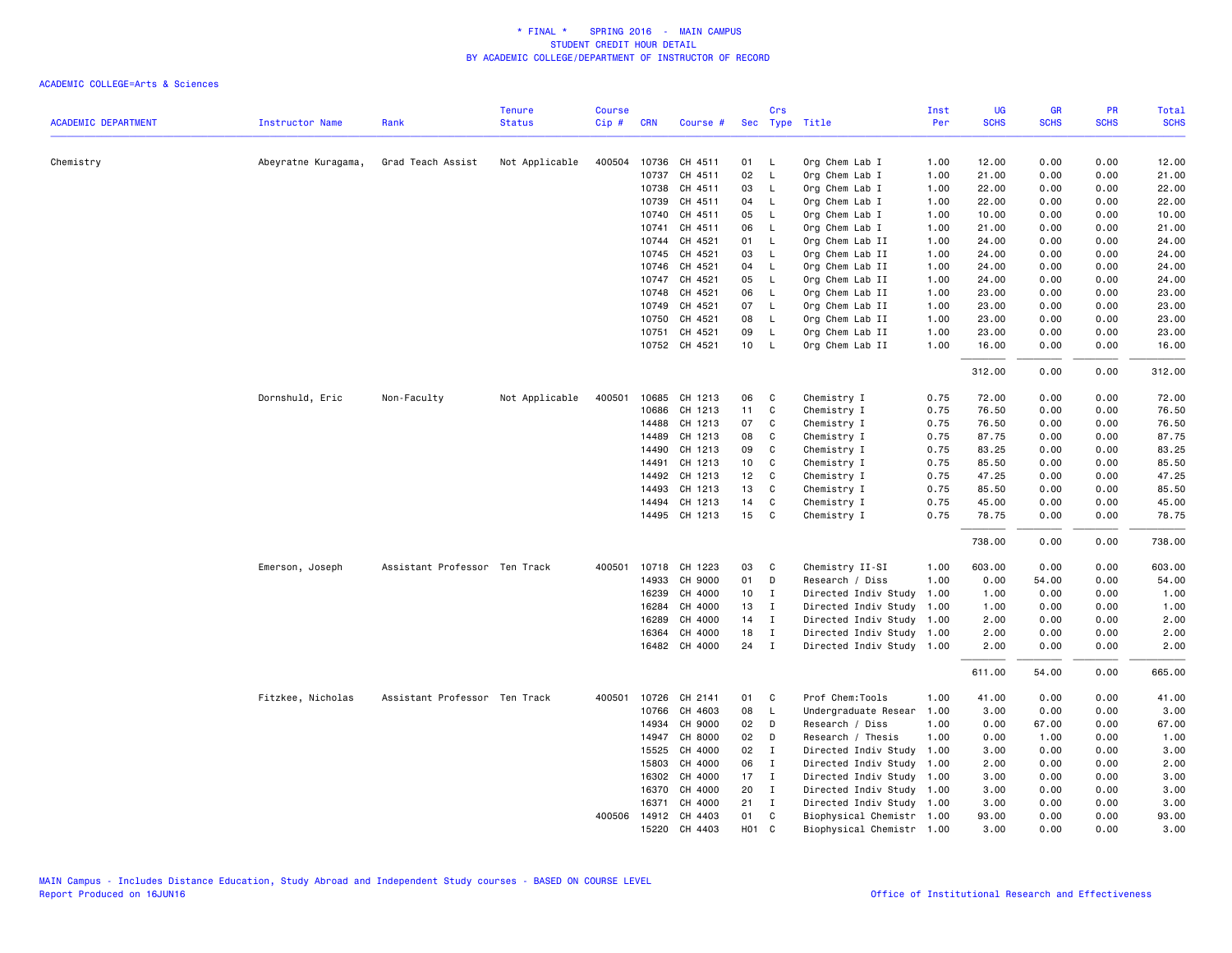|                            |                        |                               | <b>Tenure</b> | Course |              |                      |        | Crs          |                           | Inst | UG          | <b>GR</b><br><b>SCHS</b> | PR<br><b>SCHS</b> | Total       |
|----------------------------|------------------------|-------------------------------|---------------|--------|--------------|----------------------|--------|--------------|---------------------------|------|-------------|--------------------------|-------------------|-------------|
| <b>ACADEMIC DEPARTMENT</b> | <b>Instructor Name</b> | Rank                          | <b>Status</b> | Cip#   | <b>CRN</b>   | Course #             |        |              | Sec Type Title            | Per  | <b>SCHS</b> |                          |                   | <b>SCHS</b> |
|                            |                        |                               |               |        |              |                      |        |              |                           |      | 154.00      | 68.00                    | 0.00              | 222.00      |
| Chemistry                  | Foster, Stephen        | Associate Professor Tenured   |               |        |              | 400501 10716 CH 1223 | 01     | C            | Chemistry II-SI           | 1.00 | 579.00      | 0.00                     | 0.00              | 579.00      |
|                            |                        |                               |               |        | 10719        | CH 1223              | 04     | C            | Chemistry II-SI           | 1.00 | 582.00      | 0.00                     | 0.00              | 582.00      |
|                            |                        |                               |               |        | 400502 10731 | CH 4351              | 01     | L            | Analytical Chem Lab       | 0.30 | 2.70        | 0.00                     | 0.00              | 2.70        |
|                            |                        |                               |               |        | 10732        | CH 4351              | 02     | L            | Analytical Chem Lab       | 0.30 | 3.30        | 0.00                     | 0.00              | 3.30        |
|                            |                        |                               |               |        |              | 400506 10734 CH 4421 | 01     | $\mathsf{L}$ | Physical Chem-Lab II 0.30 |      | 4.20        | 0.00                     | 0.00              | 4.20        |
|                            |                        |                               |               |        |              |                      |        |              |                           |      | 1171.20     | 0.00                     | 0.00              | 1171.20     |
|                            | Gwaltney, Steven       | Associate Professor Tenured   |               | 400501 | 14936        | CH 9000              | 04     | D            | Research / Diss           | 1.00 | 0.00        | 7.00                     | 0.00              | 7.00        |
|                            |                        |                               |               | 400506 |              | 10735 CH 4423        | 01     | C            | Quantum Mech & Spect 1.00 |      | 135.00      | 0.00                     | 0.00              | 135.00      |
|                            |                        |                               |               |        |              |                      |        |              |                           |      | 135.00      | 7.00                     | 0.00              | 142.00      |
|                            | Hollis, Thedford       | Associate Professor Tenured   |               | 400504 | 10753        | CH 4523              | 01     | C            | Organic Chemistry II 1.00 |      | 207.00      | 0.00                     | 0.00              | 207.00      |
|                            |                        |                               |               |        | 10755        | CH 4523              | 03     | C            | Organic Chemistry II 1.00 |      | 258.00      | 0.00                     | 0.00              | 258.00      |
|                            |                        |                               |               |        |              | 14499 CH 4523        | 04     | C            | Organic Chemistry II 1.00 |      | 75.00       | 0.00                     | 0.00              | 75.00       |
|                            |                        |                               |               |        |              |                      |        |              |                           |      | 540.00      | 0.00                     | 0.00              | 540.00      |
|                            | Lewis, Edwin           | Professor                     | Tenured       | 400501 | 10762        | CH 4603              | 03     | L            | Undergraduate Resear 1.00 |      | 6.00        | 0.00                     | 0.00              | 6.00        |
|                            |                        |                               |               |        | 14937        | CH 9000              | 05     | D            | Research / Diss           | 1.00 | 0.00        | 20.00                    | 0.00              | 20.00       |
|                            |                        |                               |               | 400599 |              | 16198 CH 8990        | 03     | C            | Special Topic In CH       | 1.00 | 0.00        | 27.00                    | 0.00              | 27.00       |
|                            |                        |                               |               |        |              |                      |        |              |                           |      | 6.00        | 47.00                    | 0.00              | 53.00       |
|                            | Mead, Keith            | Professor                     | Tenured       | 400501 | 14938        | CH 9000              | 06     | D            | Research / Diss           | 1.00 | 0.00        | 20.00                    | 0.00              | 20.00       |
|                            |                        |                               |               |        |              | 400504 10754 CH 4523 | $02\,$ | C            | Organic Chemistry II 1.00 |      | 249.00      | 0.00                     | 0.00              | 249.00      |
|                            |                        |                               |               |        |              |                      |        |              |                           |      | 249.00      | 20.00                    | 0.00              | 269.00      |
|                            | Mlsna, Debra           | Assistant Professor Ten Track |               | 400501 | 10684        | CH 1213              | 01     | C            | Chemistry I               | 1.00 | 117.00      | 0.00                     | 0.00              | 117.00      |
|                            |                        |                               |               |        | 10685        | CH 1213              | 06     | C            | Chemistry I               | 0.25 | 24.00       | 0.00                     | 0.00              | 24.00       |
|                            |                        |                               |               |        | 10686        | CH 1213              | 11     | C            | Chemistry I               | 0.25 | 25.50       | 0.00                     | 0.00              | 25.50       |
|                            |                        |                               |               |        | 14484        | CH 1213              | 02     | C            | Chemistry I               | 1.00 | 120.00      | 0.00                     | 0.00              | 120.00      |
|                            |                        |                               |               |        | 14485        | CH 1213              | 03     | C            | Chemistry I               | 1.00 | 117.00      | 0.00                     | 0.00              | 117.00      |
|                            |                        |                               |               |        | 14486        | CH 1213              | 04     | C            | Chemistry I               | 1.00 | 114.00      | 0.00                     | 0.00              | 114.00      |
|                            |                        |                               |               |        | 14487        | CH 1213              | 05     | C            | Chemistry I               | 1.00 | 114.00      | 0.00                     | 0.00              | 114.00      |
|                            |                        |                               |               |        | 14488        | CH 1213              | 07     | C            | Chemistry I               | 0.25 | 25.50       | 0.00                     | 0.00              | 25.50       |
|                            |                        |                               |               |        | 14489        | CH 1213              | 08     | C            | Chemistry I               | 0.25 | 29.25       | 0.00                     | 0.00              | 29.25       |
|                            |                        |                               |               |        | 14490        | CH 1213              | 09     | C            | Chemistry I               | 0.25 | 27.75       | 0.00                     | 0.00              | 27.75       |
|                            |                        |                               |               |        | 14491        | CH 1213              | 10     | C            | Chemistry I               | 0.25 | 28.50       | 0.00                     | 0.00              | 28.50       |
|                            |                        |                               |               |        | 14492        | CH 1213              | 12     | C            | Chemistry I               | 0.25 | 15.75       | 0.00                     | 0.00              | 15.75       |
|                            |                        |                               |               |        | 14493        | CH 1213              | 13     | C            | Chemistry I               | 0.25 | 28.50       | 0.00                     | 0.00              | 28.50       |
|                            |                        |                               |               |        | 14494        | CH 1213              | 14     | C            | Chemistry I               | 0.25 | 15.00       | 0.00                     | 0.00              | 15.00       |
|                            |                        |                               |               |        | 14495        | CH 1213              | 15     | C            | Chemistry I               | 0.25 | 26.25       | 0.00                     | 0.00              | 26.25       |
|                            |                        |                               |               |        | 14950        | CH 8000              | 05     | D            | Research / Thesis         | 1.00 | 0.00        | 3.00                     | 0.00              | 3.00        |
|                            |                        |                               |               |        | 15524        | CH 4000              | 01     | $\mathbf I$  | Directed Indiv Study      | 1.00 | 2.00        | 0.00                     | 0.00              | 2.00        |
|                            |                        |                               |               |        | 15569        | CH 4000              | 04     | $\mathbf I$  | Directed Indiv Study      | 1.00 | 3.00        | 0.00                     | 0.00              | 3.00        |
|                            |                        |                               |               | 400504 | 10721        | CH 1244              | 01     | C            | Integrated Chem II        | 1.00 | 88.00       | 0.00                     | 0.00              | 88.00       |
|                            |                        |                               |               |        | 10722        | CH 1244              | 02     | К            | Integrated Chem II        | 1.00 | 0.00        | 0.00                     | 0.00              | 0.00        |
|                            |                        |                               |               |        | 10723        | CH 1244              | 03     | K            | Integrated Chem II        | 1.00 | 0.00        | 0.00                     | 0.00              | 0.00        |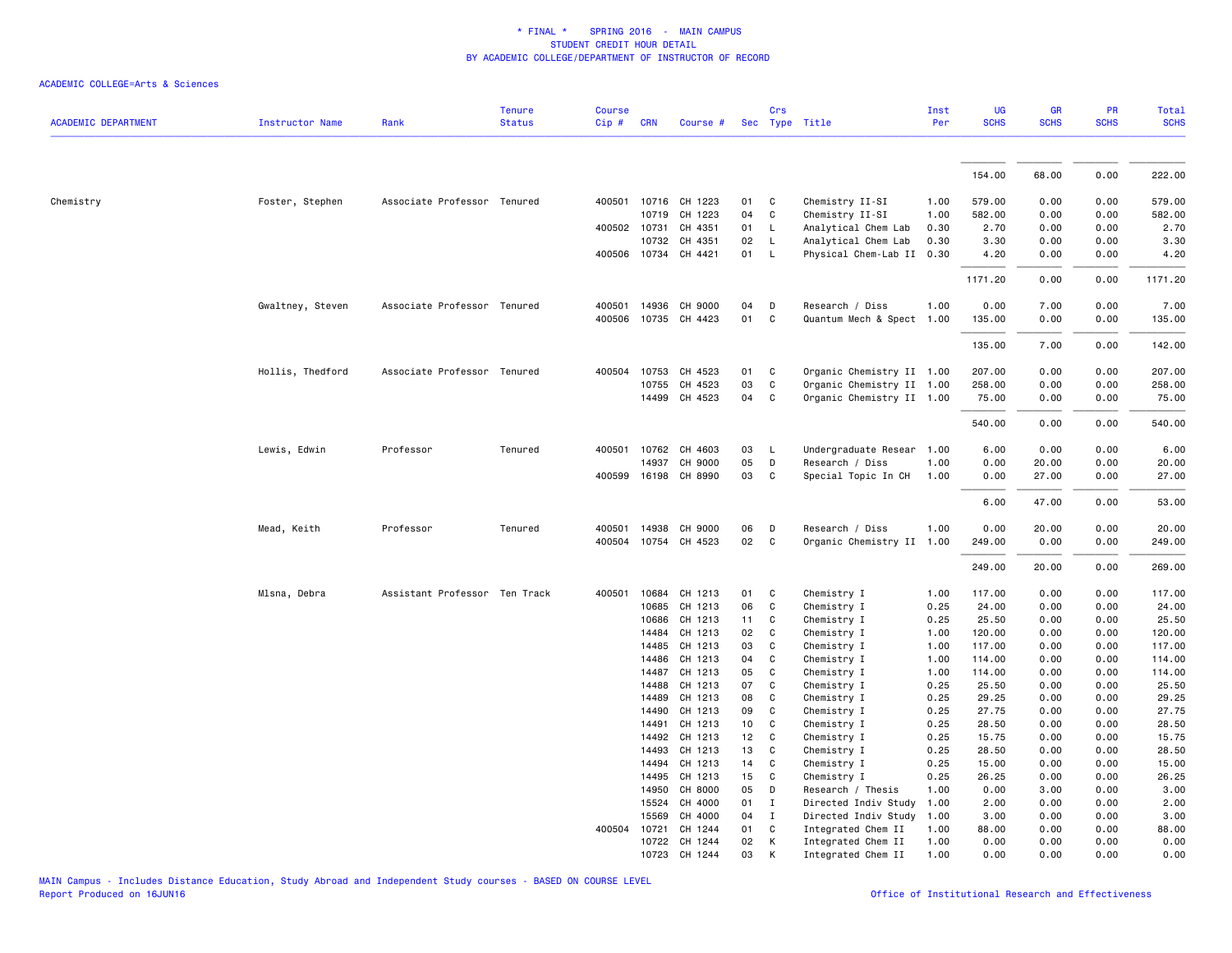| <b>ACADEMIC DEPARTMENT</b><br><b>Status</b><br>Cip#<br><b>CRN</b><br>Sec Type Title<br>Per<br>Instructor Name<br>Rank<br>Course #<br>Mlsna, Debra<br>Assistant Professor Ten Track<br>400504 10724 CH 1244<br>04<br>$\mathsf{K}$<br>Integrated Chem II<br>1.00<br>0.00<br>0.00<br>0.00<br>0.00<br>Chemistry<br>10725 CH 1244<br>H <sub>01</sub> C<br>0.00<br>Integrated Chem II<br>1.00<br>28.00<br>0.00<br>28.00<br>949.00<br>3.00<br>0.00<br>Mlsna, Todd<br>Associate Professor Tenured<br>400501<br>14940<br>CH 9000<br>08<br>D<br>Research / Diss<br>1.00<br>0.00<br>65.00<br>0.00<br>14951<br>CH 8000<br>06<br>$\mathsf{D}$<br>Research / Thesis<br>1.00<br>0.00<br>17.00<br>0.00<br>15526<br>CH 4000<br>03<br>I<br>Directed Indiv Study<br>1.00<br>2.00<br>0.00<br>0.00<br>15759<br>CH 4000<br>05<br>$\mathbf{I}$<br>Directed Indiv Study 1.00<br>1.00<br>0.00<br>0.00<br>CH 4000<br>07<br>15831<br>$\mathbf{I}$<br>Directed Indiv Study 1.00<br>1.00<br>0.00<br>0.00<br>CH 4000<br>09<br>2.00<br>0.00<br>16210<br>$\blacksquare$<br>Directed Indiv Study 1.00<br>0.00<br>CH 4000<br>15<br>0.00<br>16293<br>$\blacksquare$<br>Directed Indiv Study 1.00<br>2.00<br>0.00<br>16<br>$\mathbf{I}$<br>16294<br>CH 4000<br>Directed Indiv Study 1.00<br>2.00<br>0.00<br>0.00<br>16385<br>CH 4000<br>22<br>$\mathbf{I}$<br>Directed Indiv Study 1.00<br>1.00<br>0.00<br>0.00<br>26<br>16501<br>CH 4000<br>$\mathbf{I}$<br>Directed Indiv Study 1.00<br>2.00<br>0.00<br>0.00<br>2.00<br>27<br>16519<br>CH 4000<br>$\mathbf{I}$<br>Directed Indiv Study 1.00<br>2.00<br>0.00<br>0.00<br>16551<br>CH 4000<br>28<br>$\mathbf{I}$<br>Directed Indiv Study 1.00<br>1.00<br>0.00<br>0.00<br>02<br>15861 CH 8990<br>$\mathbf{C}$<br>Special Topic In CH 1.00<br>0.00<br>0.00<br>400599<br>39.00<br>16.00<br>121.00<br>0.00<br>23.00<br>Nettles, Whitnee<br>Grad Teach Assist<br>Not Applicable<br>400501<br>10660<br>CH 1211<br>01 L<br>Invst In Chemistry I 1.00<br>0.00<br>0.00<br>10661<br>CH 1211<br>02<br>$\mathsf{L}$<br>Invst In Chemistry I 1.00<br>0.00<br>0.00<br>17.00<br>17.00<br>10662<br>CH 1211<br>03<br>Invst In Chemistry I 1.00<br>0.00<br>24.00<br>$\mathsf{L}$<br>24.00<br>0.00<br>10663<br>CH 1211<br>04<br>- L<br>Invst In Chemistry I 1.00<br>21.00<br>0.00<br>0.00<br>21.00<br>CH 1211<br>05<br>$\mathsf{L}$<br>Invst In Chemistry I 1.00<br>23.00<br>0.00<br>23.00<br>10664<br>0.00<br>06<br>10665<br>CH 1211<br>$\mathsf{L}$<br>Invst In Chemistry I 1.00<br>24.00<br>0.00<br>0.00<br>10666<br>CH 1211<br>07<br>Invst In Chemistry I 1.00<br>0.00<br>24.00<br>$\mathsf{L}$<br>24.00<br>0.00<br>CH 1211<br>08<br>10667<br>- L<br>Invst In Chemistry I 1.00<br>23.00<br>0.00<br>0.00<br>23.00<br>10668<br>CH 1211<br>09<br>$\mathsf{L}$<br>Invst In Chemistry I 1.00<br>23.00<br>0.00<br>0.00<br>23.00<br>10669<br>CH 1211<br>10<br>$\mathsf{L}$<br>Invst In Chemistry I 1.00<br>24.00<br>0.00<br>0.00<br>24.00<br>10670<br>CH 1211<br>11<br>Invst In Chemistry I 1.00<br>23.00<br>0.00<br>0.00<br>23.00<br>$\mathsf{L}$<br>10672<br>CH 1211<br>13<br>$\mathsf{L}$<br>Invst In Chemistry I 1.00<br>22.00<br>0.00<br>0.00<br>22.00<br>10674 CH 1211<br>15<br>$\mathsf{L}$<br>Invst In Chemistry I 1.00<br>22.00<br>0.00<br>0.00<br>22.00<br>CH 1211<br>16<br>Invst In Chemistry I 1.00<br>20.00<br>10675<br>$\mathsf{L}$<br>20.00<br>0.00<br>0.00<br>17<br>10676<br>CH 1211<br>$\mathsf{L}$<br>Invst In Chemistry I 1.00<br>22.00<br>0.00<br>0.00<br>22.00<br>10677 CH 1211<br>18<br>$\mathsf{L}$<br>Invst In Chemistry I 1.00<br>20.00<br>0.00<br>0.00<br>20.00<br>10678<br>CH 1211<br>19<br>$\mathsf{L}$<br>Invst In Chemistry I 1.00<br>23.00<br>0.00<br>0.00<br>23.00<br>CH 1211<br>20<br>10679<br>- L<br>Invst In Chemistry I 1.00<br>23.00<br>0.00<br>0.00<br>23.00<br>22<br>L.<br>10681<br>CH 1211<br>Invst In Chemistry I 1.00<br>20.00<br>0.00<br>0.00<br>20.00<br>10682<br>CH 1211<br>24<br>$\mathsf{L}$<br>Invst In Chemistry I 1.00<br>24.00<br>0.00<br>0.00<br>24.00<br>10688<br>CH 1221<br>01<br>$\mathsf{L}$<br>Invst Chemistry II<br>22.00<br>0.00<br>0.00<br>22.00<br>1.00<br>10689<br>CH 1221<br>02<br>$\mathsf{L}$<br>Invst Chemistry II<br>1.00<br>23.00<br>0.00<br>0.00<br>23.00<br>10690<br>CH 1221<br>03<br>$\mathsf{L}$<br>Invst Chemistry II<br>1.00<br>23.00<br>0.00<br>0.00<br>23.00<br>10691<br>CH 1221<br>04<br>L<br>Invst Chemistry II<br>1.00<br>23.00<br>0.00<br>23.00<br>0.00<br>05<br>10692<br>CH 1221<br>- L<br>Invst Chemistry II<br>1.00<br>24.00<br>0.00<br>0.00<br>24.00<br>10693<br>CH 1221<br>06<br>$\mathsf{L}$<br>Invst Chemistry II<br>1.00<br>21.00<br>0.00<br>0.00<br>21.00<br>10694<br>CH 1221<br>07<br>$\overline{L}$<br>Invst Chemistry II<br>1.00<br>17.00<br>0.00<br>0.00<br>17.00<br>10695<br>CH 1221<br>08<br>L<br>Invst Chemistry II<br>1.00<br>24.00<br>0.00<br>0.00<br>24.00<br>10696<br>CH 1221<br>09<br>$\mathsf{L}$<br>Invst Chemistry II<br>1.00<br>23.00<br>0.00<br>0.00<br>23.00<br>CH 1221<br>10 L<br>Invst Chemistry II<br>22.00<br>0.00<br>10697<br>1.00<br>0.00<br>22.00<br>CH 1221<br>24.00<br>24.00<br>10698<br>11<br>$\mathsf{L}$<br>Invst Chemistry II<br>1.00<br>0.00<br>0.00<br>12<br>1.00<br>10699<br>CH 1221<br>$\mathsf{L}$<br>Invst Chemistry II<br>23.00<br>0.00<br>0.00<br>23.00 |  | <b>Tenure</b> | <b>Course</b> |       |         |    | Crs |                    | Inst | UG<br><b>SCHS</b> | GR<br><b>SCHS</b> | PR<br><b>SCHS</b> | <b>Total</b><br><b>SCHS</b> |
|------------------------------------------------------------------------------------------------------------------------------------------------------------------------------------------------------------------------------------------------------------------------------------------------------------------------------------------------------------------------------------------------------------------------------------------------------------------------------------------------------------------------------------------------------------------------------------------------------------------------------------------------------------------------------------------------------------------------------------------------------------------------------------------------------------------------------------------------------------------------------------------------------------------------------------------------------------------------------------------------------------------------------------------------------------------------------------------------------------------------------------------------------------------------------------------------------------------------------------------------------------------------------------------------------------------------------------------------------------------------------------------------------------------------------------------------------------------------------------------------------------------------------------------------------------------------------------------------------------------------------------------------------------------------------------------------------------------------------------------------------------------------------------------------------------------------------------------------------------------------------------------------------------------------------------------------------------------------------------------------------------------------------------------------------------------------------------------------------------------------------------------------------------------------------------------------------------------------------------------------------------------------------------------------------------------------------------------------------------------------------------------------------------------------------------------------------------------------------------------------------------------------------------------------------------------------------------------------------------------------------------------------------------------------------------------------------------------------------------------------------------------------------------------------------------------------------------------------------------------------------------------------------------------------------------------------------------------------------------------------------------------------------------------------------------------------------------------------------------------------------------------------------------------------------------------------------------------------------------------------------------------------------------------------------------------------------------------------------------------------------------------------------------------------------------------------------------------------------------------------------------------------------------------------------------------------------------------------------------------------------------------------------------------------------------------------------------------------------------------------------------------------------------------------------------------------------------------------------------------------------------------------------------------------------------------------------------------------------------------------------------------------------------------------------------------------------------------------------------------------------------------------------------------------------------------------------------------------------------------------------------------------------------------------------------------------------------------------------------------------------------------------------------------------------------------------------------------------------------------------------------------------------------------------------------------------------------------------------------------------------------------------------------------------------------------------------------------------------------------------------------------------------------------------------------------------------------------------------------------------------------------------------------------------------------------------------------------------------------------------------------------------------------------------------------------------------------------------------------------------------------------------------------------------------------------------------------------------------------------------------------------------------|--|---------------|---------------|-------|---------|----|-----|--------------------|------|-------------------|-------------------|-------------------|-----------------------------|
|                                                                                                                                                                                                                                                                                                                                                                                                                                                                                                                                                                                                                                                                                                                                                                                                                                                                                                                                                                                                                                                                                                                                                                                                                                                                                                                                                                                                                                                                                                                                                                                                                                                                                                                                                                                                                                                                                                                                                                                                                                                                                                                                                                                                                                                                                                                                                                                                                                                                                                                                                                                                                                                                                                                                                                                                                                                                                                                                                                                                                                                                                                                                                                                                                                                                                                                                                                                                                                                                                                                                                                                                                                                                                                                                                                                                                                                                                                                                                                                                                                                                                                                                                                                                                                                                                                                                                                                                                                                                                                                                                                                                                                                                                                                                                                                                                                                                                                                                                                                                                                                                                                                                                                                                                                                                              |  |               |               |       |         |    |     |                    |      |                   |                   |                   |                             |
|                                                                                                                                                                                                                                                                                                                                                                                                                                                                                                                                                                                                                                                                                                                                                                                                                                                                                                                                                                                                                                                                                                                                                                                                                                                                                                                                                                                                                                                                                                                                                                                                                                                                                                                                                                                                                                                                                                                                                                                                                                                                                                                                                                                                                                                                                                                                                                                                                                                                                                                                                                                                                                                                                                                                                                                                                                                                                                                                                                                                                                                                                                                                                                                                                                                                                                                                                                                                                                                                                                                                                                                                                                                                                                                                                                                                                                                                                                                                                                                                                                                                                                                                                                                                                                                                                                                                                                                                                                                                                                                                                                                                                                                                                                                                                                                                                                                                                                                                                                                                                                                                                                                                                                                                                                                                              |  |               |               |       |         |    |     |                    |      |                   |                   |                   |                             |
|                                                                                                                                                                                                                                                                                                                                                                                                                                                                                                                                                                                                                                                                                                                                                                                                                                                                                                                                                                                                                                                                                                                                                                                                                                                                                                                                                                                                                                                                                                                                                                                                                                                                                                                                                                                                                                                                                                                                                                                                                                                                                                                                                                                                                                                                                                                                                                                                                                                                                                                                                                                                                                                                                                                                                                                                                                                                                                                                                                                                                                                                                                                                                                                                                                                                                                                                                                                                                                                                                                                                                                                                                                                                                                                                                                                                                                                                                                                                                                                                                                                                                                                                                                                                                                                                                                                                                                                                                                                                                                                                                                                                                                                                                                                                                                                                                                                                                                                                                                                                                                                                                                                                                                                                                                                                              |  |               |               |       |         |    |     |                    |      |                   |                   |                   |                             |
|                                                                                                                                                                                                                                                                                                                                                                                                                                                                                                                                                                                                                                                                                                                                                                                                                                                                                                                                                                                                                                                                                                                                                                                                                                                                                                                                                                                                                                                                                                                                                                                                                                                                                                                                                                                                                                                                                                                                                                                                                                                                                                                                                                                                                                                                                                                                                                                                                                                                                                                                                                                                                                                                                                                                                                                                                                                                                                                                                                                                                                                                                                                                                                                                                                                                                                                                                                                                                                                                                                                                                                                                                                                                                                                                                                                                                                                                                                                                                                                                                                                                                                                                                                                                                                                                                                                                                                                                                                                                                                                                                                                                                                                                                                                                                                                                                                                                                                                                                                                                                                                                                                                                                                                                                                                                              |  |               |               |       |         |    |     |                    |      |                   |                   |                   |                             |
|                                                                                                                                                                                                                                                                                                                                                                                                                                                                                                                                                                                                                                                                                                                                                                                                                                                                                                                                                                                                                                                                                                                                                                                                                                                                                                                                                                                                                                                                                                                                                                                                                                                                                                                                                                                                                                                                                                                                                                                                                                                                                                                                                                                                                                                                                                                                                                                                                                                                                                                                                                                                                                                                                                                                                                                                                                                                                                                                                                                                                                                                                                                                                                                                                                                                                                                                                                                                                                                                                                                                                                                                                                                                                                                                                                                                                                                                                                                                                                                                                                                                                                                                                                                                                                                                                                                                                                                                                                                                                                                                                                                                                                                                                                                                                                                                                                                                                                                                                                                                                                                                                                                                                                                                                                                                              |  |               |               |       |         |    |     |                    |      |                   |                   |                   | 952.00                      |
|                                                                                                                                                                                                                                                                                                                                                                                                                                                                                                                                                                                                                                                                                                                                                                                                                                                                                                                                                                                                                                                                                                                                                                                                                                                                                                                                                                                                                                                                                                                                                                                                                                                                                                                                                                                                                                                                                                                                                                                                                                                                                                                                                                                                                                                                                                                                                                                                                                                                                                                                                                                                                                                                                                                                                                                                                                                                                                                                                                                                                                                                                                                                                                                                                                                                                                                                                                                                                                                                                                                                                                                                                                                                                                                                                                                                                                                                                                                                                                                                                                                                                                                                                                                                                                                                                                                                                                                                                                                                                                                                                                                                                                                                                                                                                                                                                                                                                                                                                                                                                                                                                                                                                                                                                                                                              |  |               |               |       |         |    |     |                    |      |                   |                   |                   | 65.00                       |
|                                                                                                                                                                                                                                                                                                                                                                                                                                                                                                                                                                                                                                                                                                                                                                                                                                                                                                                                                                                                                                                                                                                                                                                                                                                                                                                                                                                                                                                                                                                                                                                                                                                                                                                                                                                                                                                                                                                                                                                                                                                                                                                                                                                                                                                                                                                                                                                                                                                                                                                                                                                                                                                                                                                                                                                                                                                                                                                                                                                                                                                                                                                                                                                                                                                                                                                                                                                                                                                                                                                                                                                                                                                                                                                                                                                                                                                                                                                                                                                                                                                                                                                                                                                                                                                                                                                                                                                                                                                                                                                                                                                                                                                                                                                                                                                                                                                                                                                                                                                                                                                                                                                                                                                                                                                                              |  |               |               |       |         |    |     |                    |      |                   |                   |                   | 17.00                       |
|                                                                                                                                                                                                                                                                                                                                                                                                                                                                                                                                                                                                                                                                                                                                                                                                                                                                                                                                                                                                                                                                                                                                                                                                                                                                                                                                                                                                                                                                                                                                                                                                                                                                                                                                                                                                                                                                                                                                                                                                                                                                                                                                                                                                                                                                                                                                                                                                                                                                                                                                                                                                                                                                                                                                                                                                                                                                                                                                                                                                                                                                                                                                                                                                                                                                                                                                                                                                                                                                                                                                                                                                                                                                                                                                                                                                                                                                                                                                                                                                                                                                                                                                                                                                                                                                                                                                                                                                                                                                                                                                                                                                                                                                                                                                                                                                                                                                                                                                                                                                                                                                                                                                                                                                                                                                              |  |               |               |       |         |    |     |                    |      |                   |                   |                   | 2.00                        |
|                                                                                                                                                                                                                                                                                                                                                                                                                                                                                                                                                                                                                                                                                                                                                                                                                                                                                                                                                                                                                                                                                                                                                                                                                                                                                                                                                                                                                                                                                                                                                                                                                                                                                                                                                                                                                                                                                                                                                                                                                                                                                                                                                                                                                                                                                                                                                                                                                                                                                                                                                                                                                                                                                                                                                                                                                                                                                                                                                                                                                                                                                                                                                                                                                                                                                                                                                                                                                                                                                                                                                                                                                                                                                                                                                                                                                                                                                                                                                                                                                                                                                                                                                                                                                                                                                                                                                                                                                                                                                                                                                                                                                                                                                                                                                                                                                                                                                                                                                                                                                                                                                                                                                                                                                                                                              |  |               |               |       |         |    |     |                    |      |                   |                   |                   | 1.00                        |
|                                                                                                                                                                                                                                                                                                                                                                                                                                                                                                                                                                                                                                                                                                                                                                                                                                                                                                                                                                                                                                                                                                                                                                                                                                                                                                                                                                                                                                                                                                                                                                                                                                                                                                                                                                                                                                                                                                                                                                                                                                                                                                                                                                                                                                                                                                                                                                                                                                                                                                                                                                                                                                                                                                                                                                                                                                                                                                                                                                                                                                                                                                                                                                                                                                                                                                                                                                                                                                                                                                                                                                                                                                                                                                                                                                                                                                                                                                                                                                                                                                                                                                                                                                                                                                                                                                                                                                                                                                                                                                                                                                                                                                                                                                                                                                                                                                                                                                                                                                                                                                                                                                                                                                                                                                                                              |  |               |               |       |         |    |     |                    |      |                   |                   |                   | 1.00                        |
|                                                                                                                                                                                                                                                                                                                                                                                                                                                                                                                                                                                                                                                                                                                                                                                                                                                                                                                                                                                                                                                                                                                                                                                                                                                                                                                                                                                                                                                                                                                                                                                                                                                                                                                                                                                                                                                                                                                                                                                                                                                                                                                                                                                                                                                                                                                                                                                                                                                                                                                                                                                                                                                                                                                                                                                                                                                                                                                                                                                                                                                                                                                                                                                                                                                                                                                                                                                                                                                                                                                                                                                                                                                                                                                                                                                                                                                                                                                                                                                                                                                                                                                                                                                                                                                                                                                                                                                                                                                                                                                                                                                                                                                                                                                                                                                                                                                                                                                                                                                                                                                                                                                                                                                                                                                                              |  |               |               |       |         |    |     |                    |      |                   |                   |                   | 2.00                        |
|                                                                                                                                                                                                                                                                                                                                                                                                                                                                                                                                                                                                                                                                                                                                                                                                                                                                                                                                                                                                                                                                                                                                                                                                                                                                                                                                                                                                                                                                                                                                                                                                                                                                                                                                                                                                                                                                                                                                                                                                                                                                                                                                                                                                                                                                                                                                                                                                                                                                                                                                                                                                                                                                                                                                                                                                                                                                                                                                                                                                                                                                                                                                                                                                                                                                                                                                                                                                                                                                                                                                                                                                                                                                                                                                                                                                                                                                                                                                                                                                                                                                                                                                                                                                                                                                                                                                                                                                                                                                                                                                                                                                                                                                                                                                                                                                                                                                                                                                                                                                                                                                                                                                                                                                                                                                              |  |               |               |       |         |    |     |                    |      |                   |                   |                   | 2.00                        |
|                                                                                                                                                                                                                                                                                                                                                                                                                                                                                                                                                                                                                                                                                                                                                                                                                                                                                                                                                                                                                                                                                                                                                                                                                                                                                                                                                                                                                                                                                                                                                                                                                                                                                                                                                                                                                                                                                                                                                                                                                                                                                                                                                                                                                                                                                                                                                                                                                                                                                                                                                                                                                                                                                                                                                                                                                                                                                                                                                                                                                                                                                                                                                                                                                                                                                                                                                                                                                                                                                                                                                                                                                                                                                                                                                                                                                                                                                                                                                                                                                                                                                                                                                                                                                                                                                                                                                                                                                                                                                                                                                                                                                                                                                                                                                                                                                                                                                                                                                                                                                                                                                                                                                                                                                                                                              |  |               |               |       |         |    |     |                    |      |                   |                   |                   | 2.00                        |
|                                                                                                                                                                                                                                                                                                                                                                                                                                                                                                                                                                                                                                                                                                                                                                                                                                                                                                                                                                                                                                                                                                                                                                                                                                                                                                                                                                                                                                                                                                                                                                                                                                                                                                                                                                                                                                                                                                                                                                                                                                                                                                                                                                                                                                                                                                                                                                                                                                                                                                                                                                                                                                                                                                                                                                                                                                                                                                                                                                                                                                                                                                                                                                                                                                                                                                                                                                                                                                                                                                                                                                                                                                                                                                                                                                                                                                                                                                                                                                                                                                                                                                                                                                                                                                                                                                                                                                                                                                                                                                                                                                                                                                                                                                                                                                                                                                                                                                                                                                                                                                                                                                                                                                                                                                                                              |  |               |               |       |         |    |     |                    |      |                   |                   |                   | 1.00                        |
|                                                                                                                                                                                                                                                                                                                                                                                                                                                                                                                                                                                                                                                                                                                                                                                                                                                                                                                                                                                                                                                                                                                                                                                                                                                                                                                                                                                                                                                                                                                                                                                                                                                                                                                                                                                                                                                                                                                                                                                                                                                                                                                                                                                                                                                                                                                                                                                                                                                                                                                                                                                                                                                                                                                                                                                                                                                                                                                                                                                                                                                                                                                                                                                                                                                                                                                                                                                                                                                                                                                                                                                                                                                                                                                                                                                                                                                                                                                                                                                                                                                                                                                                                                                                                                                                                                                                                                                                                                                                                                                                                                                                                                                                                                                                                                                                                                                                                                                                                                                                                                                                                                                                                                                                                                                                              |  |               |               |       |         |    |     |                    |      |                   |                   |                   |                             |
|                                                                                                                                                                                                                                                                                                                                                                                                                                                                                                                                                                                                                                                                                                                                                                                                                                                                                                                                                                                                                                                                                                                                                                                                                                                                                                                                                                                                                                                                                                                                                                                                                                                                                                                                                                                                                                                                                                                                                                                                                                                                                                                                                                                                                                                                                                                                                                                                                                                                                                                                                                                                                                                                                                                                                                                                                                                                                                                                                                                                                                                                                                                                                                                                                                                                                                                                                                                                                                                                                                                                                                                                                                                                                                                                                                                                                                                                                                                                                                                                                                                                                                                                                                                                                                                                                                                                                                                                                                                                                                                                                                                                                                                                                                                                                                                                                                                                                                                                                                                                                                                                                                                                                                                                                                                                              |  |               |               |       |         |    |     |                    |      |                   |                   |                   | 2.00                        |
|                                                                                                                                                                                                                                                                                                                                                                                                                                                                                                                                                                                                                                                                                                                                                                                                                                                                                                                                                                                                                                                                                                                                                                                                                                                                                                                                                                                                                                                                                                                                                                                                                                                                                                                                                                                                                                                                                                                                                                                                                                                                                                                                                                                                                                                                                                                                                                                                                                                                                                                                                                                                                                                                                                                                                                                                                                                                                                                                                                                                                                                                                                                                                                                                                                                                                                                                                                                                                                                                                                                                                                                                                                                                                                                                                                                                                                                                                                                                                                                                                                                                                                                                                                                                                                                                                                                                                                                                                                                                                                                                                                                                                                                                                                                                                                                                                                                                                                                                                                                                                                                                                                                                                                                                                                                                              |  |               |               |       |         |    |     |                    |      |                   |                   |                   | 1.00                        |
|                                                                                                                                                                                                                                                                                                                                                                                                                                                                                                                                                                                                                                                                                                                                                                                                                                                                                                                                                                                                                                                                                                                                                                                                                                                                                                                                                                                                                                                                                                                                                                                                                                                                                                                                                                                                                                                                                                                                                                                                                                                                                                                                                                                                                                                                                                                                                                                                                                                                                                                                                                                                                                                                                                                                                                                                                                                                                                                                                                                                                                                                                                                                                                                                                                                                                                                                                                                                                                                                                                                                                                                                                                                                                                                                                                                                                                                                                                                                                                                                                                                                                                                                                                                                                                                                                                                                                                                                                                                                                                                                                                                                                                                                                                                                                                                                                                                                                                                                                                                                                                                                                                                                                                                                                                                                              |  |               |               |       |         |    |     |                    |      |                   |                   |                   | 39.00                       |
|                                                                                                                                                                                                                                                                                                                                                                                                                                                                                                                                                                                                                                                                                                                                                                                                                                                                                                                                                                                                                                                                                                                                                                                                                                                                                                                                                                                                                                                                                                                                                                                                                                                                                                                                                                                                                                                                                                                                                                                                                                                                                                                                                                                                                                                                                                                                                                                                                                                                                                                                                                                                                                                                                                                                                                                                                                                                                                                                                                                                                                                                                                                                                                                                                                                                                                                                                                                                                                                                                                                                                                                                                                                                                                                                                                                                                                                                                                                                                                                                                                                                                                                                                                                                                                                                                                                                                                                                                                                                                                                                                                                                                                                                                                                                                                                                                                                                                                                                                                                                                                                                                                                                                                                                                                                                              |  |               |               |       |         |    |     |                    |      |                   |                   |                   | 137.00                      |
|                                                                                                                                                                                                                                                                                                                                                                                                                                                                                                                                                                                                                                                                                                                                                                                                                                                                                                                                                                                                                                                                                                                                                                                                                                                                                                                                                                                                                                                                                                                                                                                                                                                                                                                                                                                                                                                                                                                                                                                                                                                                                                                                                                                                                                                                                                                                                                                                                                                                                                                                                                                                                                                                                                                                                                                                                                                                                                                                                                                                                                                                                                                                                                                                                                                                                                                                                                                                                                                                                                                                                                                                                                                                                                                                                                                                                                                                                                                                                                                                                                                                                                                                                                                                                                                                                                                                                                                                                                                                                                                                                                                                                                                                                                                                                                                                                                                                                                                                                                                                                                                                                                                                                                                                                                                                              |  |               |               |       |         |    |     |                    |      |                   |                   |                   | 23.00                       |
|                                                                                                                                                                                                                                                                                                                                                                                                                                                                                                                                                                                                                                                                                                                                                                                                                                                                                                                                                                                                                                                                                                                                                                                                                                                                                                                                                                                                                                                                                                                                                                                                                                                                                                                                                                                                                                                                                                                                                                                                                                                                                                                                                                                                                                                                                                                                                                                                                                                                                                                                                                                                                                                                                                                                                                                                                                                                                                                                                                                                                                                                                                                                                                                                                                                                                                                                                                                                                                                                                                                                                                                                                                                                                                                                                                                                                                                                                                                                                                                                                                                                                                                                                                                                                                                                                                                                                                                                                                                                                                                                                                                                                                                                                                                                                                                                                                                                                                                                                                                                                                                                                                                                                                                                                                                                              |  |               |               |       |         |    |     |                    |      |                   |                   |                   |                             |
|                                                                                                                                                                                                                                                                                                                                                                                                                                                                                                                                                                                                                                                                                                                                                                                                                                                                                                                                                                                                                                                                                                                                                                                                                                                                                                                                                                                                                                                                                                                                                                                                                                                                                                                                                                                                                                                                                                                                                                                                                                                                                                                                                                                                                                                                                                                                                                                                                                                                                                                                                                                                                                                                                                                                                                                                                                                                                                                                                                                                                                                                                                                                                                                                                                                                                                                                                                                                                                                                                                                                                                                                                                                                                                                                                                                                                                                                                                                                                                                                                                                                                                                                                                                                                                                                                                                                                                                                                                                                                                                                                                                                                                                                                                                                                                                                                                                                                                                                                                                                                                                                                                                                                                                                                                                                              |  |               |               |       |         |    |     |                    |      |                   |                   |                   |                             |
|                                                                                                                                                                                                                                                                                                                                                                                                                                                                                                                                                                                                                                                                                                                                                                                                                                                                                                                                                                                                                                                                                                                                                                                                                                                                                                                                                                                                                                                                                                                                                                                                                                                                                                                                                                                                                                                                                                                                                                                                                                                                                                                                                                                                                                                                                                                                                                                                                                                                                                                                                                                                                                                                                                                                                                                                                                                                                                                                                                                                                                                                                                                                                                                                                                                                                                                                                                                                                                                                                                                                                                                                                                                                                                                                                                                                                                                                                                                                                                                                                                                                                                                                                                                                                                                                                                                                                                                                                                                                                                                                                                                                                                                                                                                                                                                                                                                                                                                                                                                                                                                                                                                                                                                                                                                                              |  |               |               |       |         |    |     |                    |      |                   |                   |                   |                             |
|                                                                                                                                                                                                                                                                                                                                                                                                                                                                                                                                                                                                                                                                                                                                                                                                                                                                                                                                                                                                                                                                                                                                                                                                                                                                                                                                                                                                                                                                                                                                                                                                                                                                                                                                                                                                                                                                                                                                                                                                                                                                                                                                                                                                                                                                                                                                                                                                                                                                                                                                                                                                                                                                                                                                                                                                                                                                                                                                                                                                                                                                                                                                                                                                                                                                                                                                                                                                                                                                                                                                                                                                                                                                                                                                                                                                                                                                                                                                                                                                                                                                                                                                                                                                                                                                                                                                                                                                                                                                                                                                                                                                                                                                                                                                                                                                                                                                                                                                                                                                                                                                                                                                                                                                                                                                              |  |               |               |       |         |    |     |                    |      |                   |                   |                   |                             |
|                                                                                                                                                                                                                                                                                                                                                                                                                                                                                                                                                                                                                                                                                                                                                                                                                                                                                                                                                                                                                                                                                                                                                                                                                                                                                                                                                                                                                                                                                                                                                                                                                                                                                                                                                                                                                                                                                                                                                                                                                                                                                                                                                                                                                                                                                                                                                                                                                                                                                                                                                                                                                                                                                                                                                                                                                                                                                                                                                                                                                                                                                                                                                                                                                                                                                                                                                                                                                                                                                                                                                                                                                                                                                                                                                                                                                                                                                                                                                                                                                                                                                                                                                                                                                                                                                                                                                                                                                                                                                                                                                                                                                                                                                                                                                                                                                                                                                                                                                                                                                                                                                                                                                                                                                                                                              |  |               |               |       |         |    |     |                    |      |                   |                   |                   | 24.00                       |
|                                                                                                                                                                                                                                                                                                                                                                                                                                                                                                                                                                                                                                                                                                                                                                                                                                                                                                                                                                                                                                                                                                                                                                                                                                                                                                                                                                                                                                                                                                                                                                                                                                                                                                                                                                                                                                                                                                                                                                                                                                                                                                                                                                                                                                                                                                                                                                                                                                                                                                                                                                                                                                                                                                                                                                                                                                                                                                                                                                                                                                                                                                                                                                                                                                                                                                                                                                                                                                                                                                                                                                                                                                                                                                                                                                                                                                                                                                                                                                                                                                                                                                                                                                                                                                                                                                                                                                                                                                                                                                                                                                                                                                                                                                                                                                                                                                                                                                                                                                                                                                                                                                                                                                                                                                                                              |  |               |               |       |         |    |     |                    |      |                   |                   |                   |                             |
|                                                                                                                                                                                                                                                                                                                                                                                                                                                                                                                                                                                                                                                                                                                                                                                                                                                                                                                                                                                                                                                                                                                                                                                                                                                                                                                                                                                                                                                                                                                                                                                                                                                                                                                                                                                                                                                                                                                                                                                                                                                                                                                                                                                                                                                                                                                                                                                                                                                                                                                                                                                                                                                                                                                                                                                                                                                                                                                                                                                                                                                                                                                                                                                                                                                                                                                                                                                                                                                                                                                                                                                                                                                                                                                                                                                                                                                                                                                                                                                                                                                                                                                                                                                                                                                                                                                                                                                                                                                                                                                                                                                                                                                                                                                                                                                                                                                                                                                                                                                                                                                                                                                                                                                                                                                                              |  |               |               |       |         |    |     |                    |      |                   |                   |                   |                             |
|                                                                                                                                                                                                                                                                                                                                                                                                                                                                                                                                                                                                                                                                                                                                                                                                                                                                                                                                                                                                                                                                                                                                                                                                                                                                                                                                                                                                                                                                                                                                                                                                                                                                                                                                                                                                                                                                                                                                                                                                                                                                                                                                                                                                                                                                                                                                                                                                                                                                                                                                                                                                                                                                                                                                                                                                                                                                                                                                                                                                                                                                                                                                                                                                                                                                                                                                                                                                                                                                                                                                                                                                                                                                                                                                                                                                                                                                                                                                                                                                                                                                                                                                                                                                                                                                                                                                                                                                                                                                                                                                                                                                                                                                                                                                                                                                                                                                                                                                                                                                                                                                                                                                                                                                                                                                              |  |               |               |       |         |    |     |                    |      |                   |                   |                   |                             |
|                                                                                                                                                                                                                                                                                                                                                                                                                                                                                                                                                                                                                                                                                                                                                                                                                                                                                                                                                                                                                                                                                                                                                                                                                                                                                                                                                                                                                                                                                                                                                                                                                                                                                                                                                                                                                                                                                                                                                                                                                                                                                                                                                                                                                                                                                                                                                                                                                                                                                                                                                                                                                                                                                                                                                                                                                                                                                                                                                                                                                                                                                                                                                                                                                                                                                                                                                                                                                                                                                                                                                                                                                                                                                                                                                                                                                                                                                                                                                                                                                                                                                                                                                                                                                                                                                                                                                                                                                                                                                                                                                                                                                                                                                                                                                                                                                                                                                                                                                                                                                                                                                                                                                                                                                                                                              |  |               |               |       |         |    |     |                    |      |                   |                   |                   |                             |
|                                                                                                                                                                                                                                                                                                                                                                                                                                                                                                                                                                                                                                                                                                                                                                                                                                                                                                                                                                                                                                                                                                                                                                                                                                                                                                                                                                                                                                                                                                                                                                                                                                                                                                                                                                                                                                                                                                                                                                                                                                                                                                                                                                                                                                                                                                                                                                                                                                                                                                                                                                                                                                                                                                                                                                                                                                                                                                                                                                                                                                                                                                                                                                                                                                                                                                                                                                                                                                                                                                                                                                                                                                                                                                                                                                                                                                                                                                                                                                                                                                                                                                                                                                                                                                                                                                                                                                                                                                                                                                                                                                                                                                                                                                                                                                                                                                                                                                                                                                                                                                                                                                                                                                                                                                                                              |  |               |               |       |         |    |     |                    |      |                   |                   |                   |                             |
|                                                                                                                                                                                                                                                                                                                                                                                                                                                                                                                                                                                                                                                                                                                                                                                                                                                                                                                                                                                                                                                                                                                                                                                                                                                                                                                                                                                                                                                                                                                                                                                                                                                                                                                                                                                                                                                                                                                                                                                                                                                                                                                                                                                                                                                                                                                                                                                                                                                                                                                                                                                                                                                                                                                                                                                                                                                                                                                                                                                                                                                                                                                                                                                                                                                                                                                                                                                                                                                                                                                                                                                                                                                                                                                                                                                                                                                                                                                                                                                                                                                                                                                                                                                                                                                                                                                                                                                                                                                                                                                                                                                                                                                                                                                                                                                                                                                                                                                                                                                                                                                                                                                                                                                                                                                                              |  |               |               |       |         |    |     |                    |      |                   |                   |                   |                             |
|                                                                                                                                                                                                                                                                                                                                                                                                                                                                                                                                                                                                                                                                                                                                                                                                                                                                                                                                                                                                                                                                                                                                                                                                                                                                                                                                                                                                                                                                                                                                                                                                                                                                                                                                                                                                                                                                                                                                                                                                                                                                                                                                                                                                                                                                                                                                                                                                                                                                                                                                                                                                                                                                                                                                                                                                                                                                                                                                                                                                                                                                                                                                                                                                                                                                                                                                                                                                                                                                                                                                                                                                                                                                                                                                                                                                                                                                                                                                                                                                                                                                                                                                                                                                                                                                                                                                                                                                                                                                                                                                                                                                                                                                                                                                                                                                                                                                                                                                                                                                                                                                                                                                                                                                                                                                              |  |               |               |       |         |    |     |                    |      |                   |                   |                   |                             |
|                                                                                                                                                                                                                                                                                                                                                                                                                                                                                                                                                                                                                                                                                                                                                                                                                                                                                                                                                                                                                                                                                                                                                                                                                                                                                                                                                                                                                                                                                                                                                                                                                                                                                                                                                                                                                                                                                                                                                                                                                                                                                                                                                                                                                                                                                                                                                                                                                                                                                                                                                                                                                                                                                                                                                                                                                                                                                                                                                                                                                                                                                                                                                                                                                                                                                                                                                                                                                                                                                                                                                                                                                                                                                                                                                                                                                                                                                                                                                                                                                                                                                                                                                                                                                                                                                                                                                                                                                                                                                                                                                                                                                                                                                                                                                                                                                                                                                                                                                                                                                                                                                                                                                                                                                                                                              |  |               |               |       |         |    |     |                    |      |                   |                   |                   |                             |
|                                                                                                                                                                                                                                                                                                                                                                                                                                                                                                                                                                                                                                                                                                                                                                                                                                                                                                                                                                                                                                                                                                                                                                                                                                                                                                                                                                                                                                                                                                                                                                                                                                                                                                                                                                                                                                                                                                                                                                                                                                                                                                                                                                                                                                                                                                                                                                                                                                                                                                                                                                                                                                                                                                                                                                                                                                                                                                                                                                                                                                                                                                                                                                                                                                                                                                                                                                                                                                                                                                                                                                                                                                                                                                                                                                                                                                                                                                                                                                                                                                                                                                                                                                                                                                                                                                                                                                                                                                                                                                                                                                                                                                                                                                                                                                                                                                                                                                                                                                                                                                                                                                                                                                                                                                                                              |  |               |               |       |         |    |     |                    |      |                   |                   |                   |                             |
|                                                                                                                                                                                                                                                                                                                                                                                                                                                                                                                                                                                                                                                                                                                                                                                                                                                                                                                                                                                                                                                                                                                                                                                                                                                                                                                                                                                                                                                                                                                                                                                                                                                                                                                                                                                                                                                                                                                                                                                                                                                                                                                                                                                                                                                                                                                                                                                                                                                                                                                                                                                                                                                                                                                                                                                                                                                                                                                                                                                                                                                                                                                                                                                                                                                                                                                                                                                                                                                                                                                                                                                                                                                                                                                                                                                                                                                                                                                                                                                                                                                                                                                                                                                                                                                                                                                                                                                                                                                                                                                                                                                                                                                                                                                                                                                                                                                                                                                                                                                                                                                                                                                                                                                                                                                                              |  |               |               |       |         |    |     |                    |      |                   |                   |                   |                             |
|                                                                                                                                                                                                                                                                                                                                                                                                                                                                                                                                                                                                                                                                                                                                                                                                                                                                                                                                                                                                                                                                                                                                                                                                                                                                                                                                                                                                                                                                                                                                                                                                                                                                                                                                                                                                                                                                                                                                                                                                                                                                                                                                                                                                                                                                                                                                                                                                                                                                                                                                                                                                                                                                                                                                                                                                                                                                                                                                                                                                                                                                                                                                                                                                                                                                                                                                                                                                                                                                                                                                                                                                                                                                                                                                                                                                                                                                                                                                                                                                                                                                                                                                                                                                                                                                                                                                                                                                                                                                                                                                                                                                                                                                                                                                                                                                                                                                                                                                                                                                                                                                                                                                                                                                                                                                              |  |               |               |       |         |    |     |                    |      |                   |                   |                   |                             |
|                                                                                                                                                                                                                                                                                                                                                                                                                                                                                                                                                                                                                                                                                                                                                                                                                                                                                                                                                                                                                                                                                                                                                                                                                                                                                                                                                                                                                                                                                                                                                                                                                                                                                                                                                                                                                                                                                                                                                                                                                                                                                                                                                                                                                                                                                                                                                                                                                                                                                                                                                                                                                                                                                                                                                                                                                                                                                                                                                                                                                                                                                                                                                                                                                                                                                                                                                                                                                                                                                                                                                                                                                                                                                                                                                                                                                                                                                                                                                                                                                                                                                                                                                                                                                                                                                                                                                                                                                                                                                                                                                                                                                                                                                                                                                                                                                                                                                                                                                                                                                                                                                                                                                                                                                                                                              |  |               |               |       |         |    |     |                    |      |                   |                   |                   |                             |
|                                                                                                                                                                                                                                                                                                                                                                                                                                                                                                                                                                                                                                                                                                                                                                                                                                                                                                                                                                                                                                                                                                                                                                                                                                                                                                                                                                                                                                                                                                                                                                                                                                                                                                                                                                                                                                                                                                                                                                                                                                                                                                                                                                                                                                                                                                                                                                                                                                                                                                                                                                                                                                                                                                                                                                                                                                                                                                                                                                                                                                                                                                                                                                                                                                                                                                                                                                                                                                                                                                                                                                                                                                                                                                                                                                                                                                                                                                                                                                                                                                                                                                                                                                                                                                                                                                                                                                                                                                                                                                                                                                                                                                                                                                                                                                                                                                                                                                                                                                                                                                                                                                                                                                                                                                                                              |  |               |               |       |         |    |     |                    |      |                   |                   |                   |                             |
|                                                                                                                                                                                                                                                                                                                                                                                                                                                                                                                                                                                                                                                                                                                                                                                                                                                                                                                                                                                                                                                                                                                                                                                                                                                                                                                                                                                                                                                                                                                                                                                                                                                                                                                                                                                                                                                                                                                                                                                                                                                                                                                                                                                                                                                                                                                                                                                                                                                                                                                                                                                                                                                                                                                                                                                                                                                                                                                                                                                                                                                                                                                                                                                                                                                                                                                                                                                                                                                                                                                                                                                                                                                                                                                                                                                                                                                                                                                                                                                                                                                                                                                                                                                                                                                                                                                                                                                                                                                                                                                                                                                                                                                                                                                                                                                                                                                                                                                                                                                                                                                                                                                                                                                                                                                                              |  |               |               |       |         |    |     |                    |      |                   |                   |                   |                             |
|                                                                                                                                                                                                                                                                                                                                                                                                                                                                                                                                                                                                                                                                                                                                                                                                                                                                                                                                                                                                                                                                                                                                                                                                                                                                                                                                                                                                                                                                                                                                                                                                                                                                                                                                                                                                                                                                                                                                                                                                                                                                                                                                                                                                                                                                                                                                                                                                                                                                                                                                                                                                                                                                                                                                                                                                                                                                                                                                                                                                                                                                                                                                                                                                                                                                                                                                                                                                                                                                                                                                                                                                                                                                                                                                                                                                                                                                                                                                                                                                                                                                                                                                                                                                                                                                                                                                                                                                                                                                                                                                                                                                                                                                                                                                                                                                                                                                                                                                                                                                                                                                                                                                                                                                                                                                              |  |               |               |       |         |    |     |                    |      |                   |                   |                   |                             |
|                                                                                                                                                                                                                                                                                                                                                                                                                                                                                                                                                                                                                                                                                                                                                                                                                                                                                                                                                                                                                                                                                                                                                                                                                                                                                                                                                                                                                                                                                                                                                                                                                                                                                                                                                                                                                                                                                                                                                                                                                                                                                                                                                                                                                                                                                                                                                                                                                                                                                                                                                                                                                                                                                                                                                                                                                                                                                                                                                                                                                                                                                                                                                                                                                                                                                                                                                                                                                                                                                                                                                                                                                                                                                                                                                                                                                                                                                                                                                                                                                                                                                                                                                                                                                                                                                                                                                                                                                                                                                                                                                                                                                                                                                                                                                                                                                                                                                                                                                                                                                                                                                                                                                                                                                                                                              |  |               |               |       |         |    |     |                    |      |                   |                   |                   |                             |
|                                                                                                                                                                                                                                                                                                                                                                                                                                                                                                                                                                                                                                                                                                                                                                                                                                                                                                                                                                                                                                                                                                                                                                                                                                                                                                                                                                                                                                                                                                                                                                                                                                                                                                                                                                                                                                                                                                                                                                                                                                                                                                                                                                                                                                                                                                                                                                                                                                                                                                                                                                                                                                                                                                                                                                                                                                                                                                                                                                                                                                                                                                                                                                                                                                                                                                                                                                                                                                                                                                                                                                                                                                                                                                                                                                                                                                                                                                                                                                                                                                                                                                                                                                                                                                                                                                                                                                                                                                                                                                                                                                                                                                                                                                                                                                                                                                                                                                                                                                                                                                                                                                                                                                                                                                                                              |  |               |               |       |         |    |     |                    |      |                   |                   |                   |                             |
|                                                                                                                                                                                                                                                                                                                                                                                                                                                                                                                                                                                                                                                                                                                                                                                                                                                                                                                                                                                                                                                                                                                                                                                                                                                                                                                                                                                                                                                                                                                                                                                                                                                                                                                                                                                                                                                                                                                                                                                                                                                                                                                                                                                                                                                                                                                                                                                                                                                                                                                                                                                                                                                                                                                                                                                                                                                                                                                                                                                                                                                                                                                                                                                                                                                                                                                                                                                                                                                                                                                                                                                                                                                                                                                                                                                                                                                                                                                                                                                                                                                                                                                                                                                                                                                                                                                                                                                                                                                                                                                                                                                                                                                                                                                                                                                                                                                                                                                                                                                                                                                                                                                                                                                                                                                                              |  |               |               |       |         |    |     |                    |      |                   |                   |                   |                             |
|                                                                                                                                                                                                                                                                                                                                                                                                                                                                                                                                                                                                                                                                                                                                                                                                                                                                                                                                                                                                                                                                                                                                                                                                                                                                                                                                                                                                                                                                                                                                                                                                                                                                                                                                                                                                                                                                                                                                                                                                                                                                                                                                                                                                                                                                                                                                                                                                                                                                                                                                                                                                                                                                                                                                                                                                                                                                                                                                                                                                                                                                                                                                                                                                                                                                                                                                                                                                                                                                                                                                                                                                                                                                                                                                                                                                                                                                                                                                                                                                                                                                                                                                                                                                                                                                                                                                                                                                                                                                                                                                                                                                                                                                                                                                                                                                                                                                                                                                                                                                                                                                                                                                                                                                                                                                              |  |               |               |       |         |    |     |                    |      |                   |                   |                   |                             |
|                                                                                                                                                                                                                                                                                                                                                                                                                                                                                                                                                                                                                                                                                                                                                                                                                                                                                                                                                                                                                                                                                                                                                                                                                                                                                                                                                                                                                                                                                                                                                                                                                                                                                                                                                                                                                                                                                                                                                                                                                                                                                                                                                                                                                                                                                                                                                                                                                                                                                                                                                                                                                                                                                                                                                                                                                                                                                                                                                                                                                                                                                                                                                                                                                                                                                                                                                                                                                                                                                                                                                                                                                                                                                                                                                                                                                                                                                                                                                                                                                                                                                                                                                                                                                                                                                                                                                                                                                                                                                                                                                                                                                                                                                                                                                                                                                                                                                                                                                                                                                                                                                                                                                                                                                                                                              |  |               |               |       |         |    |     |                    |      |                   |                   |                   |                             |
|                                                                                                                                                                                                                                                                                                                                                                                                                                                                                                                                                                                                                                                                                                                                                                                                                                                                                                                                                                                                                                                                                                                                                                                                                                                                                                                                                                                                                                                                                                                                                                                                                                                                                                                                                                                                                                                                                                                                                                                                                                                                                                                                                                                                                                                                                                                                                                                                                                                                                                                                                                                                                                                                                                                                                                                                                                                                                                                                                                                                                                                                                                                                                                                                                                                                                                                                                                                                                                                                                                                                                                                                                                                                                                                                                                                                                                                                                                                                                                                                                                                                                                                                                                                                                                                                                                                                                                                                                                                                                                                                                                                                                                                                                                                                                                                                                                                                                                                                                                                                                                                                                                                                                                                                                                                                              |  |               |               |       |         |    |     |                    |      |                   |                   |                   |                             |
|                                                                                                                                                                                                                                                                                                                                                                                                                                                                                                                                                                                                                                                                                                                                                                                                                                                                                                                                                                                                                                                                                                                                                                                                                                                                                                                                                                                                                                                                                                                                                                                                                                                                                                                                                                                                                                                                                                                                                                                                                                                                                                                                                                                                                                                                                                                                                                                                                                                                                                                                                                                                                                                                                                                                                                                                                                                                                                                                                                                                                                                                                                                                                                                                                                                                                                                                                                                                                                                                                                                                                                                                                                                                                                                                                                                                                                                                                                                                                                                                                                                                                                                                                                                                                                                                                                                                                                                                                                                                                                                                                                                                                                                                                                                                                                                                                                                                                                                                                                                                                                                                                                                                                                                                                                                                              |  |               |               |       |         |    |     |                    |      |                   |                   |                   |                             |
|                                                                                                                                                                                                                                                                                                                                                                                                                                                                                                                                                                                                                                                                                                                                                                                                                                                                                                                                                                                                                                                                                                                                                                                                                                                                                                                                                                                                                                                                                                                                                                                                                                                                                                                                                                                                                                                                                                                                                                                                                                                                                                                                                                                                                                                                                                                                                                                                                                                                                                                                                                                                                                                                                                                                                                                                                                                                                                                                                                                                                                                                                                                                                                                                                                                                                                                                                                                                                                                                                                                                                                                                                                                                                                                                                                                                                                                                                                                                                                                                                                                                                                                                                                                                                                                                                                                                                                                                                                                                                                                                                                                                                                                                                                                                                                                                                                                                                                                                                                                                                                                                                                                                                                                                                                                                              |  |               |               |       |         |    |     |                    |      |                   |                   |                   |                             |
|                                                                                                                                                                                                                                                                                                                                                                                                                                                                                                                                                                                                                                                                                                                                                                                                                                                                                                                                                                                                                                                                                                                                                                                                                                                                                                                                                                                                                                                                                                                                                                                                                                                                                                                                                                                                                                                                                                                                                                                                                                                                                                                                                                                                                                                                                                                                                                                                                                                                                                                                                                                                                                                                                                                                                                                                                                                                                                                                                                                                                                                                                                                                                                                                                                                                                                                                                                                                                                                                                                                                                                                                                                                                                                                                                                                                                                                                                                                                                                                                                                                                                                                                                                                                                                                                                                                                                                                                                                                                                                                                                                                                                                                                                                                                                                                                                                                                                                                                                                                                                                                                                                                                                                                                                                                                              |  |               |               |       |         |    |     |                    |      |                   |                   |                   |                             |
|                                                                                                                                                                                                                                                                                                                                                                                                                                                                                                                                                                                                                                                                                                                                                                                                                                                                                                                                                                                                                                                                                                                                                                                                                                                                                                                                                                                                                                                                                                                                                                                                                                                                                                                                                                                                                                                                                                                                                                                                                                                                                                                                                                                                                                                                                                                                                                                                                                                                                                                                                                                                                                                                                                                                                                                                                                                                                                                                                                                                                                                                                                                                                                                                                                                                                                                                                                                                                                                                                                                                                                                                                                                                                                                                                                                                                                                                                                                                                                                                                                                                                                                                                                                                                                                                                                                                                                                                                                                                                                                                                                                                                                                                                                                                                                                                                                                                                                                                                                                                                                                                                                                                                                                                                                                                              |  |               |               |       |         |    |     |                    |      |                   |                   |                   |                             |
|                                                                                                                                                                                                                                                                                                                                                                                                                                                                                                                                                                                                                                                                                                                                                                                                                                                                                                                                                                                                                                                                                                                                                                                                                                                                                                                                                                                                                                                                                                                                                                                                                                                                                                                                                                                                                                                                                                                                                                                                                                                                                                                                                                                                                                                                                                                                                                                                                                                                                                                                                                                                                                                                                                                                                                                                                                                                                                                                                                                                                                                                                                                                                                                                                                                                                                                                                                                                                                                                                                                                                                                                                                                                                                                                                                                                                                                                                                                                                                                                                                                                                                                                                                                                                                                                                                                                                                                                                                                                                                                                                                                                                                                                                                                                                                                                                                                                                                                                                                                                                                                                                                                                                                                                                                                                              |  |               |               |       |         |    |     |                    |      |                   |                   |                   |                             |
|                                                                                                                                                                                                                                                                                                                                                                                                                                                                                                                                                                                                                                                                                                                                                                                                                                                                                                                                                                                                                                                                                                                                                                                                                                                                                                                                                                                                                                                                                                                                                                                                                                                                                                                                                                                                                                                                                                                                                                                                                                                                                                                                                                                                                                                                                                                                                                                                                                                                                                                                                                                                                                                                                                                                                                                                                                                                                                                                                                                                                                                                                                                                                                                                                                                                                                                                                                                                                                                                                                                                                                                                                                                                                                                                                                                                                                                                                                                                                                                                                                                                                                                                                                                                                                                                                                                                                                                                                                                                                                                                                                                                                                                                                                                                                                                                                                                                                                                                                                                                                                                                                                                                                                                                                                                                              |  |               |               | 10700 | CH 1221 | 13 | L   | Invst Chemistry II | 1.00 | 23,00             | 0.00              | 0.00              | 23.00                       |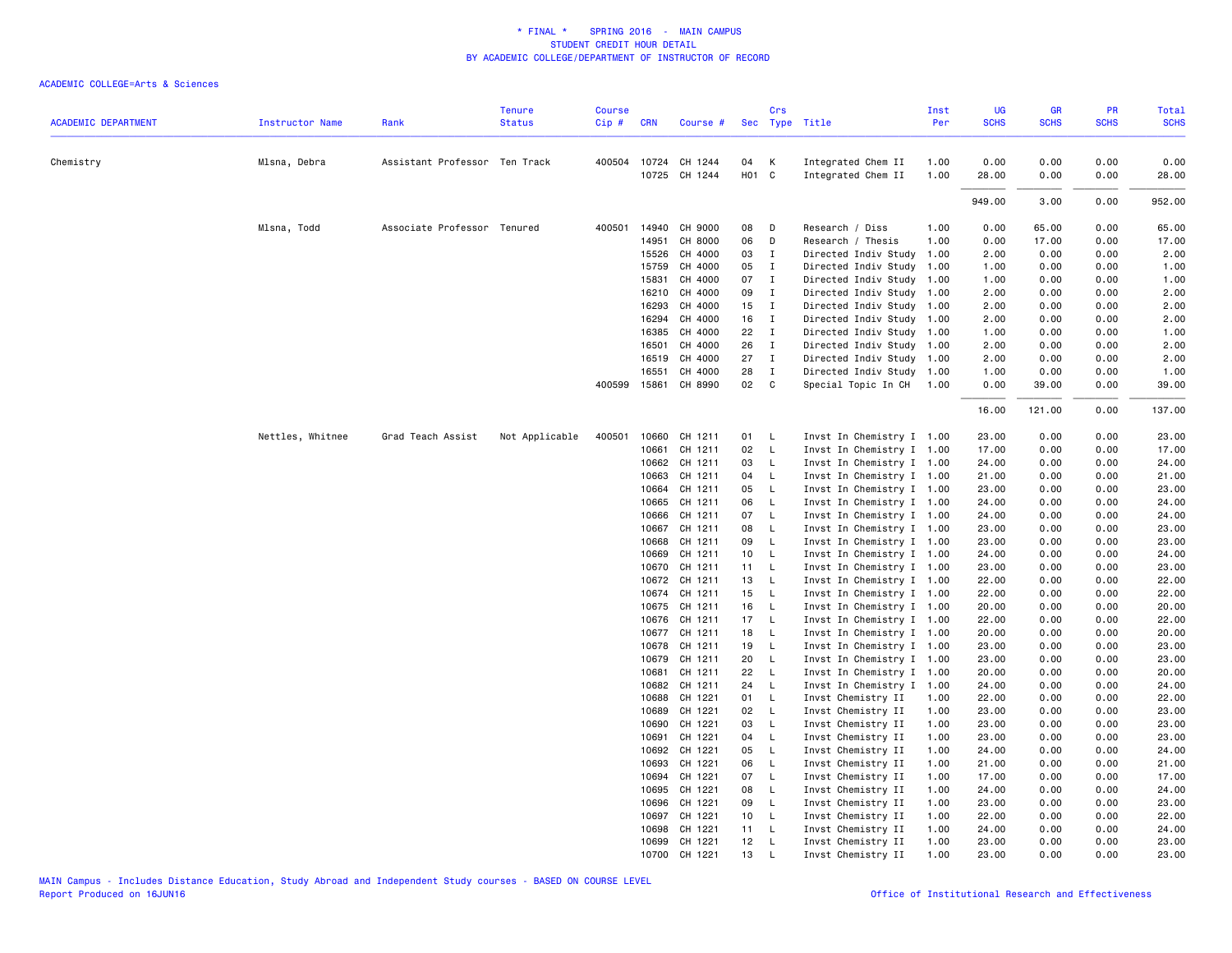|                            |                  |                               | <b>Tenure</b>  | <b>Course</b> |                |                      |                   | Crs                          |                                          | Inst         | UG             | <b>GR</b>    | PR           | Total          |
|----------------------------|------------------|-------------------------------|----------------|---------------|----------------|----------------------|-------------------|------------------------------|------------------------------------------|--------------|----------------|--------------|--------------|----------------|
| <b>ACADEMIC DEPARTMENT</b> | Instructor Name  | Rank                          | <b>Status</b>  | Cip#          | <b>CRN</b>     | Course #             |                   |                              | Sec Type Title                           | Per          | <b>SCHS</b>    | <b>SCHS</b>  | <b>SCHS</b>  | <b>SCHS</b>    |
|                            |                  |                               |                |               |                |                      |                   |                              |                                          |              |                |              |              |                |
| Chemistry                  | Nettles, Whitnee | Grad Teach Assist             | Not Applicable | 400501        | 10701<br>10702 | CH 1221<br>CH 1221   | 14<br>15          | $\mathsf{L}$<br>$\mathsf{L}$ | Invst Chemistry II<br>Invst Chemistry II | 1.00<br>1.00 | 22.00<br>19.00 | 0.00<br>0.00 | 0.00<br>0.00 | 22.00<br>19.00 |
|                            |                  |                               |                |               | 10703          | CH 1221              |                   |                              |                                          |              |                | 0.00         |              |                |
|                            |                  |                               |                |               | 10704          | CH 1221              | 16                | $\mathsf{L}$<br>$\mathsf{L}$ | Invst Chemistry II                       | 1.00         | 16.00<br>24.00 | 0.00         | 0.00<br>0.00 | 16.00          |
|                            |                  |                               |                |               |                | CH 1221              | 17                | $\mathsf{L}$                 | Invst Chemistry II                       | 1.00         |                |              | 0.00         | 24.00          |
|                            |                  |                               |                |               | 10705<br>10706 | CH 1221              | 18<br>19          |                              | Invst Chemistry II                       | 1.00         | 22.00<br>21.00 | 0.00         |              | 22.00<br>21.00 |
|                            |                  |                               |                |               | 10707          | CH 1221              | 20                | $\mathsf{L}$<br>$\mathsf{L}$ | Invst Chemistry II<br>Invst Chemistry II | 1.00<br>1.00 | 21.00          | 0.00<br>0.00 | 0.00<br>0.00 | 21,00          |
|                            |                  |                               |                |               | 10708          | CH 1221              | 21                | $\mathsf{L}$                 | Invst Chemistry II                       | 1.00         | 19.00          | 0.00         | 0.00         | 19.00          |
|                            |                  |                               |                |               | 10709          | CH 1221              | 22                | $\mathsf{L}$                 | Invst Chemistry II                       | 1.00         | 21.00          | 0.00         | 0.00         | 21.00          |
|                            |                  |                               |                |               |                | CH 1221              | 23                |                              |                                          |              |                |              |              | 10.00          |
|                            |                  |                               |                |               | 10710<br>10711 | CH 1221              | 25                | $\mathsf{L}$<br>$\mathsf{L}$ | Invst Chemistry II                       | 1.00<br>1.00 | 10.00<br>16.00 | 0.00<br>0.00 | 0.00<br>0.00 | 16.00          |
|                            |                  |                               |                |               |                | 10712 CH 1221        | 26                | $\mathsf{L}$                 | Invst Chemistry II                       |              |                |              | 0.00         | 14.00          |
|                            |                  |                               |                |               |                |                      |                   |                              | Invst Chemistry II                       | 1.00         | 14.00          | 0.00         |              |                |
|                            |                  |                               |                |               | 10714          | CH 1221              | 27                | $\mathsf{L}$                 | Invst Chemistry II                       | 1.00         | 15.00          | 0.00         | 0.00         | 15.00          |
|                            |                  |                               |                |               |                | 10715 CH 1221        | 28                | $\mathsf{L}$                 | Invst Chemistry II                       | 1.00         | 8.00           | 0.00         | 0.00         | 8.00           |
|                            |                  |                               |                |               |                |                      |                   |                              |                                          |              | 985.00         | 0.00         | 0.00         | 985.00         |
|                            | Scott, Colleen   | Assistant Professor Ten Track |                | 400501        | 10764          | CH 4603              | 06                | L                            | Undergraduate Resear                     | 1.00         | 3.00           | 0.00         | 0.00         | 3.00           |
|                            |                  |                               |                | 400599        | 15856          | CH 8990              | 01                | C                            | Special Topic In CH                      | 1.00         | 0.00           | 18.00        | 0.00         | 18.00          |
|                            |                  |                               |                |               |                |                      |                   |                              |                                          |              | 3.00           | 18.00        | 0.00         | 21.00          |
|                            | Smith, Laura     | Instructor                    | Non-Ten Track  | 400501        | 10657          | CH 1043              | 01                | C                            | Survey of Chemistry                      | 1.00         | 807.00         | 0.00         | 0.00         | 807.00         |
|                            |                  |                               |                |               | 10658          | CH 1051              | 01                | L                            | Experimental Chem                        | 1.00         | 106.00         | 0.00         | 0.00         | 106.00         |
|                            |                  |                               |                |               | 10659          | CH 1053              | 01                | $\mathsf{C}$                 | Survey of Chemistry                      | 1.00         | 345.00         | 0.00         | 0.00         | 345.00         |
|                            |                  |                               |                |               | 14962          | CH 1043              | 501               | C.                           | Survey of Chemistry                      | 1.00         | 54.00          | 0.00         | 0.00         | 54.00          |
|                            |                  |                               |                |               | 14963          | CH 1051              | 501 L             |                              | Experimental Chem                        | 1.00         | 15.00          | 0.00         | 0.00         | 15.00          |
|                            |                  |                               |                |               | 400502 10731   | CH 4351              | 01 L              |                              | Analytical Chem Lab                      | 0.70         | 6.30           | 0.00         | 0.00         | 6.30           |
|                            |                  |                               |                |               | 10732          | CH 4351              | 02                | $\mathsf{L}$                 | Analytical Chem Lab                      | 0.70         | 7.70           | 0.00         | 0.00         | 7.70           |
|                            |                  |                               |                |               |                | 400506 10734 CH 4421 | 01                | $\mathsf{L}$                 | Physical Chem-Lab II                     | 0.70         | 9.80           | 0.00         | 0.00         | 9.80           |
|                            |                  |                               |                |               |                |                      |                   |                              |                                          |              | 1350.80        | 0.00         | 0.00         | 1350.80        |
|                            | Stokes, Sean     | Instructor                    | Non-Ten Track  | 400504        | 10727          | CH 2501              | 01                | $\mathsf{L}$                 | Elem Org Chem-Lab                        | 0.20         | 4.40           | 0.00         | 0.00         | 4.40           |
|                            |                  |                               |                |               | 10728          | CH 2503              | 01                | $\mathbf c$                  | Elem Organic Chem                        | 1.00         | 261.00         | 0.00         | 0.00         | 261.00         |
|                            |                  |                               |                |               | 10756          | CH 4564              | 01                | C                            | Integrated Organic I                     | 1.00         | 92.00          | 0.00         | 0.00         | 92.00          |
|                            |                  |                               |                |               | 10757          | CH 4564              | 02                | К                            | Integrated Organic I                     | 1.00         | 0.00           | 0.00         | 0.00         | 0.00           |
|                            |                  |                               |                |               | 10758          | CH 4564              | 03                | К                            | Integrated Organic I                     | 1.00         | 0.00           | 0.00         | 0.00         | 0.00           |
|                            |                  |                               |                |               | 10759          | CH 4564              | H <sub>01</sub> B |                              | Integrated Organic I                     | 1.00         | 28.00          | 0.00         | 0.00         | 28.00          |
|                            |                  |                               |                |               | 14496          | CH 2501              | 02                | <b>L</b>                     | Elem Org Chem-Lab                        | 0.20         | 4.40           | 0.00         | 0.00         | 4.40           |
|                            |                  |                               |                |               | 14497          | CH 2501              | 03                | L                            | Elem Org Chem-Lab                        | 0.20         | 4.60           | 0.00         | 0.00         | 4.60           |
|                            |                  |                               |                |               | 15758          | CH 2501              | 04                | <b>L</b>                     | Elem Org Chem-Lab                        | 0.20         | 2.00           | 0.00         | 0.00         | 2.00           |
|                            |                  |                               |                |               |                |                      |                   |                              |                                          |              | 396.40         | 0.00         | 0.00         | 396.40         |
|                            | Sygula, Andrzej  | Professor                     | Tenured        |               |                | 400501 14942 CH 9000 | 10                | D                            | Research / Diss                          | 1.00         | 0.00           | 11.00        | 0.00         | 11.00          |
|                            |                  |                               |                |               | 16565          | CH 4000              | 30                | $\mathbf{I}$                 | Directed Indiv Study                     | 1.00         | 2.00           | 0.00         | 0.00         | 2.00           |
|                            |                  |                               |                |               |                | 400504 10742 CH 4513 | 01                | C                            | Organic Chemistry I                      | 1.00         | 240.00         | 0.00         | 0.00         | 240.00         |
|                            |                  |                               |                |               |                |                      |                   |                              |                                          |              | 242.00         | 11.00        | 0.00         | 253.00         |
|                            | Webster, Charles | Associate Professor Tenured   |                | 400501        |                | 10717 CH 1223        | 02                | C                            | Chemistry II-SI                          | 1.00         | 501.00         | 0.00         | 0.00         | 501.00         |
|                            |                  |                               |                |               |                | 14943 CH 9000        | 11                | D                            | Research / Diss                          | 1.00         | 0.00           | 67.00        | 0.00         | 67.00          |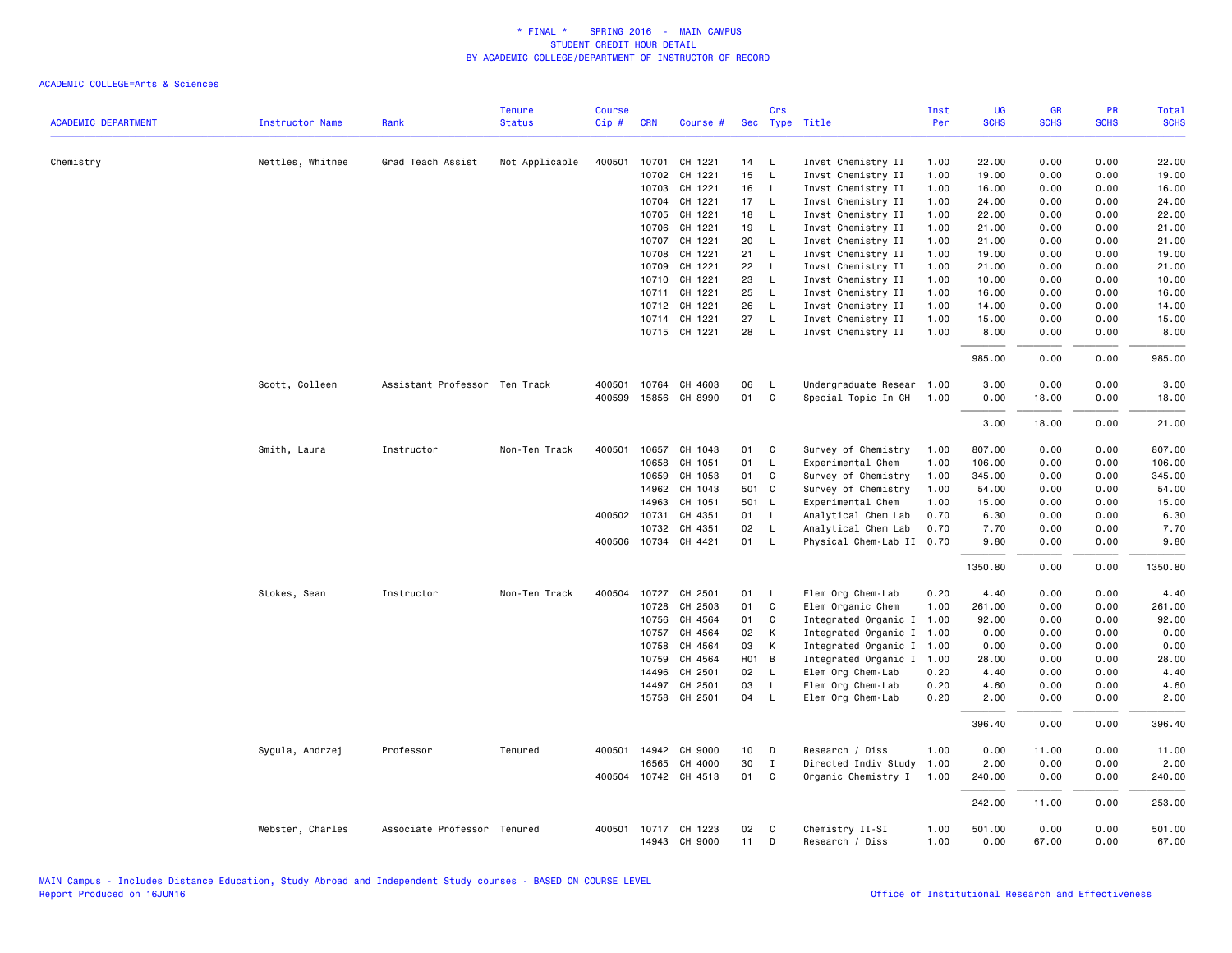|                                                 |                        |                             | <b>Tenure</b>  | Course       |            |               |        | Crs            |                           | Inst | UG                  | <b>GR</b>                   | <b>PR</b>       | Total                   |
|-------------------------------------------------|------------------------|-----------------------------|----------------|--------------|------------|---------------|--------|----------------|---------------------------|------|---------------------|-----------------------------|-----------------|-------------------------|
| <b>ACADEMIC DEPARTMENT</b>                      | <b>Instructor Name</b> | Rank                        | <b>Status</b>  | Cip#         | <b>CRN</b> | Course #      |        | Sec Type Title |                           | Per  | <b>SCHS</b>         | <b>SCHS</b>                 | <b>SCHS</b>     | <b>SCHS</b>             |
|                                                 |                        |                             |                |              |            |               |        |                |                           |      | 501.00              | 67.00                       | 0.00            | 568.00                  |
|                                                 |                        |                             |                |              |            |               |        |                |                           |      |                     |                             |                 |                         |
| Chemistry                                       | Wipf, David            | Professor                   | Tenured        | 400501       |            | 10729 CH 4141 | 01     | C              | Prof Chem: Research       | 1.00 | 26.00               | 0.00                        | 0.00            | 26.00                   |
|                                                 |                        |                             |                |              |            | 10773 CH 4711 | 01     | <b>C</b>       | Senior Seminar            | 1.00 | 11.00               | 0.00                        | 0.00            | 11.00                   |
|                                                 |                        |                             |                |              |            | 10776 CH 8711 | 01     | - S            | Seminar                   | 1.00 | 0.00                | 7.00                        | 0.00            | 7.00                    |
|                                                 |                        |                             |                |              |            | 10777 CH 8721 | 01     | S              | Seminar                   | 1.00 | 0.00                | 6.00                        | 0.00            | 6.00                    |
|                                                 |                        |                             |                |              | 10778      | CH 8731       | 01     | S              | Seminar                   | 1.00 | 0.00                | 4.00                        | 0.00            | 4.00                    |
|                                                 |                        |                             |                |              | 14944      | CH 9000       | 12     | D              | Research / Diss           | 1.00 | 0.00                | 45.00                       | 0.00            | 45.00                   |
|                                                 |                        |                             |                |              | 14952      | CH 8000       | 07     | D              | Research / Thesis         | 1.00 | 0.00                | 15.00                       | 0.00            | 15.00                   |
|                                                 |                        |                             |                |              | 16416      | CH 7000       | 01     | $\mathbf{I}$   | Directed Indiv Study      | 1.00 | 0.00                | 1.00                        | 0.00            | 1.00                    |
|                                                 |                        |                             |                |              | 16554      | CH 4000       | 29     | I              | Directed Indiv Study      | 1.00 | 1.00                | 0.00                        | 0.00            | 1.00                    |
|                                                 |                        |                             |                | 400502       |            | 14500 CH 8343 | 01     | C              | Electroanal Chem          | 1.00 | 0.00                | 30.00                       | 0.00            | 30.00                   |
|                                                 |                        |                             |                |              |            |               |        |                |                           |      | 38.00               | 108.00                      | 0.00            | 146.00                  |
|                                                 | Zhang, Dongmao         | Associate Professor Tenured |                | 400501       |            | 14945 CH 9000 | 13     | D              | Research / Diss           | 1.00 | 0.00                | 74.00                       | 0.00            | 74.00                   |
|                                                 |                        |                             |                |              |            | 14953 CH 8000 | 08     | D              | Research / Thesis         | 1.00 | 0.00                | 27.00                       | 0.00            | 27.00                   |
|                                                 |                        |                             |                |              | 16260      | CH 4000       | $12$ I |                | Directed Indiv Study 1.00 |      | 2.00                | 0.00                        | 0.00            | 2.00                    |
|                                                 |                        |                             |                | 400502 10733 |            | CH 4353       | 01     | C.             | Analytical Chemistry 1.00 |      | 57.00               | 0.00                        | 0.00            | 57.00                   |
|                                                 |                        |                             |                |              |            | 10775 CH 6353 | 01     | C.             | Analytical Chemistry 1.00 |      | 0.00                | 3.00                        | 0.00            | 3.00                    |
|                                                 |                        |                             |                |              |            |               |        |                |                           |      | 59.00               | 104.00                      | 0.00            | 163.00                  |
|                                                 | Zhang, Xiaofei         | Non-Faculty                 | Not Applicable | 400504       | 10727      | CH 2501       | 01     | L.             | Elem Org Chem-Lab         | 0.80 | 17.60               | 0.00                        | 0.00            | 17.60                   |
|                                                 |                        |                             |                |              |            | 10743 CH 4513 | 02     | - C            | Organic Chemistry I       | 1.00 | 165.00              | 0.00                        | 0.00            | 165.00                  |
|                                                 |                        |                             |                |              | 14496      | CH 2501       | 02     | $\mathsf{L}$   | Elem Org Chem-Lab         | 0.80 | 17.60               | 0.00                        | 0.00            | 17.60                   |
|                                                 |                        |                             |                |              | 14497      | CH 2501       | 03     | - L            | Elem Org Chem-Lab         | 0.80 | 18.40               | 0.00                        | 0.00            | 18.40                   |
|                                                 |                        |                             |                |              |            | 15758 CH 2501 | 04     | - L            | Elem Org Chem-Lab         | 0.80 | 8.00                | 0.00                        | 0.00            | 8.00                    |
|                                                 |                        |                             |                |              |            |               |        |                |                           |      | 226.60              | 0.00                        | 0.00            | 226.60                  |
| ====================================            |                        |                             |                |              |            |               |        |                |                           |      | ========            | ========                    | <b>ESSESSED</b> | $=$ = = = = = = = = = = |
| Chemistry<br>---------------------------------- |                        |                             |                |              |            |               |        |                |                           |      | 8683.00<br>======== | 628.00<br>--------- ------- | 0.00            | 9311.00<br>==========   |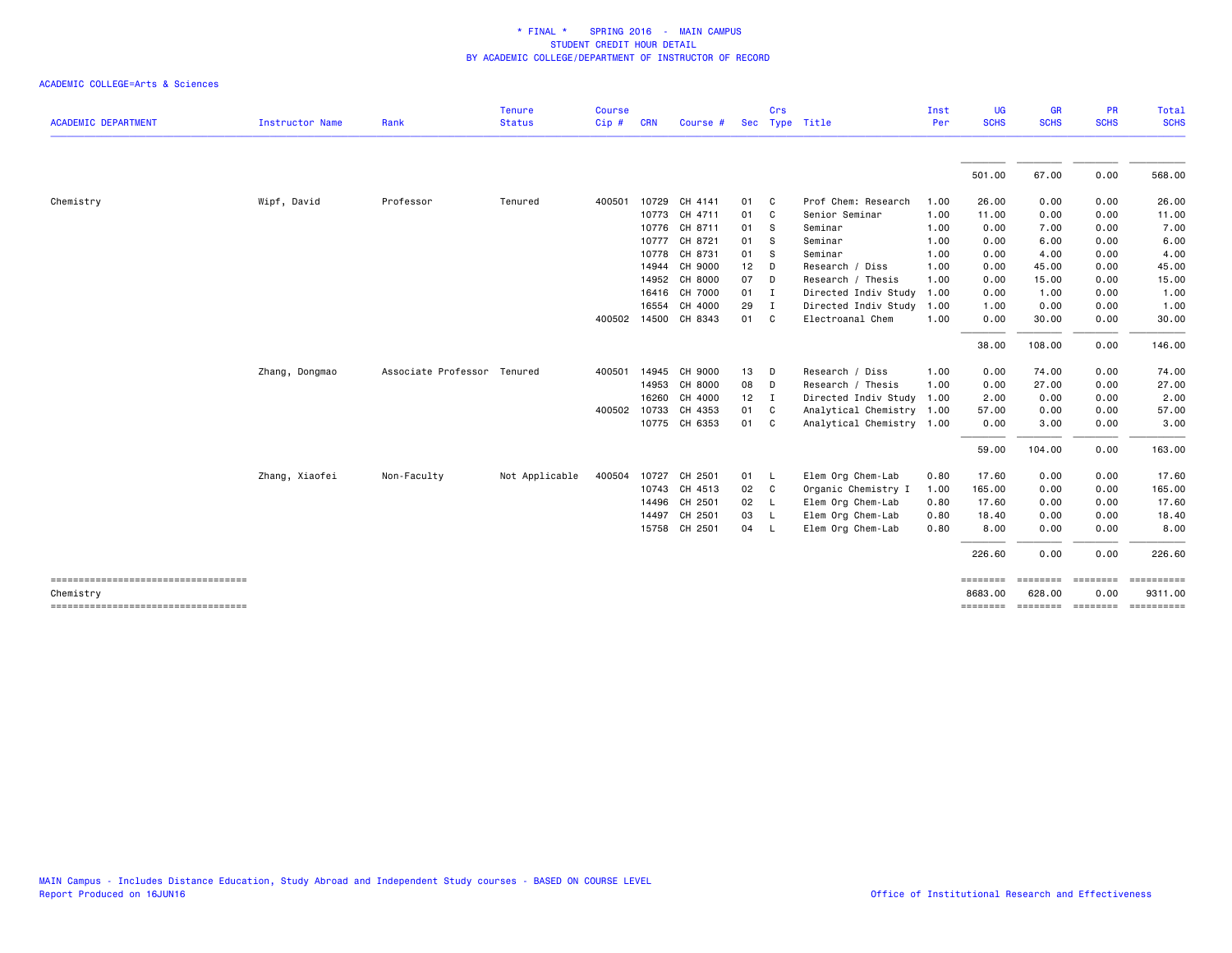|                                                     |                              |                               | <b>Tenure</b>  | <b>Course</b> |              |                       |                   | Crs          |                           | Inst | UG          | <b>GR</b>   | <b>PR</b>   | <b>Total</b> |
|-----------------------------------------------------|------------------------------|-------------------------------|----------------|---------------|--------------|-----------------------|-------------------|--------------|---------------------------|------|-------------|-------------|-------------|--------------|
| <b>ACADEMIC DEPARTMENT</b>                          | <b>Instructor Name</b>       | Rank                          | <b>Status</b>  | Cip#          | <b>CRN</b>   | Course #              |                   |              | Sec Type Title            | Per  | <b>SCHS</b> | <b>SCHS</b> | <b>SCHS</b> | <b>SCHS</b>  |
| Classical & Modern Languages & Lite Acker, Geoffrey |                              | Lecturer                      | Non-Ten Track  |               |              | 160501 11808 FLG 1113 | 01                | C            | German I                  | 1.00 | 75.00       | 0.00        | 0.00        | 75.00        |
|                                                     |                              |                               |                |               | 11809        | FLG 1113              | 02                | C            | German I                  | 1.00 | 63.00       | 0.00        | 0.00        | 63.00        |
|                                                     |                              |                               |                |               |              | 160905 11851 FLS 1113 | 05                | C            | Spanish I                 | 0.90 | 72.90       | 0.00        | 0.00        | 72.90        |
|                                                     |                              |                               |                |               |              | 11869 FLS 1123        | 08                | C            | Spanish II                | 0.90 | 64.80       | 0.00        | 0.00        | 64.80        |
|                                                     |                              |                               |                |               |              |                       |                   |              |                           |      | 275.70      | 0.00        | 0.00        | 275.70       |
|                                                     | Aju Tzunun, Magda            | Grad Teach Assist             | Not Applicable | 160905        |              | 11862 FLS 1123        | 01                | C            | Spanish II                | 0.10 | 8.70        | 0.00        | 0.00        | 8.70         |
|                                                     |                              |                               |                |               |              | 11863 FLS 1123        | 02                | C            | Spanish II                | 0.10 | 7.80        | 0.00        | 0.00        | 7.80         |
|                                                     |                              |                               |                |               |              | 11875 FLS 1123        | 15                | C            | Spanish II                | 0.10 | 6.90        | 0.00        | 0.00        | 6.90         |
|                                                     |                              |                               |                |               |              | 11876 FLS 1123        | 16                | C            | Spanish II                | 0.10 | 6.60        | 0.00        | 0.00        | 6.60         |
|                                                     |                              |                               |                |               |              | 11877 FLS 1123        | 17                | C            | Spanish II                | 0.10 | 7.50        | 0.00        | 0.00        | 7.50         |
|                                                     |                              |                               |                |               |              | 11892 FLS 3111        | 01                | L            | Adv Spanish Lab I         | 1.00 | 19.00       | 0.00        | 0.00        | 19.00        |
|                                                     |                              |                               |                |               |              |                       |                   |              |                           |      | 56.50       | 0.00        | 0.00        | 56.50        |
|                                                     | Arroyo, Silvia               | Assistant Professor Ten Track |                |               |              | 160905 11847 FLS 1113 | 01                | C            | Spanish I                 | 0.90 | 56.70       | 0.00        | 0.00        | 56.70        |
|                                                     |                              |                               |                |               |              | 11848 FLS 1113        | 02                | $\mathbf{C}$ | Spanish I                 | 0.90 | 59.40       | 0.00        | 0.00        | 59.40        |
|                                                     |                              |                               |                |               |              |                       |                   |              |                           |      | 116.10      | 0.00        | 0.00        | 116.10       |
|                                                     | Bartera, Salvador            | Assistant Professor Ten Track |                |               |              | 161202 11824 FLH 2143 | H <sub>01</sub> C |              | Greek IV                  | 1.00 | 6.00        | 0.00        | 0.00        | 6.00         |
|                                                     |                              |                               |                |               |              | 161203 11837 FLL 1123 | 02                | C            | Latin II                  | 1.00 | 18.00       | 0.00        | 0.00        | 18.00        |
|                                                     |                              |                               |                |               |              | 11842 FLL 2143        | 01                | C            | Latin IV                  | 1.00 | 21.00       | 0.00        | 0.00        | 21.00        |
|                                                     |                              |                               |                |               | 240101 12266 | HON 4003              | H08 I             |              | Oxbridge Tutorial         | 1.00 | 6.00        | 0.00        | 0.00        | 6.00         |
|                                                     |                              |                               |                |               | 12269        | HON 4093              | H03 E             |              | Honors Thesis             | 1.00 | 3.00        | 0.00        | 0.00        | 3.00         |
|                                                     |                              |                               |                |               |              | 15976 HON 4000        | $01$ I            |              | Directed Individual       | 1.00 | 3.00        | 0.00        | 0.00        | 3.00         |
|                                                     |                              |                               |                |               |              |                       |                   |              |                           |      | 57.00       | 0.00        | 0.00        | 57.00        |
|                                                     | Blackbourn, Forrest Lecturer |                               | Non-Ten Track  | 160901        |              | 14906 FLF 1113        | 501 C             |              | French I                  | 1.00 | 30.00       | 0.00        | 0.00        | 30.00        |
|                                                     |                              |                               |                |               |              | 14907 FLF 1123        | 501 C             |              | French II                 | 1.00 | 45.00       | 0.00        | 0.00        | 45.00        |
|                                                     |                              |                               |                |               |              | 160905 11852 FLS 1113 | 06                | C            | Spanish I                 | 0.90 | 62.10       | 0.00        | 0.00        | 62.10        |
|                                                     |                              |                               |                |               | 11868        | FLS 1123              | 07                | C            | Spanish II                | 0.90 | 40.50       | 0.00        | 0.00        | 40.50        |
|                                                     |                              |                               |                |               |              | 14911 FLS 1113        | 501 C             |              | Spanish I                 | 1.00 | 51.00       | 0.00        | 0.00        | 51.00        |
|                                                     |                              |                               |                |               |              |                       |                   |              |                           |      | 228.60      | 0.00        | 0.00        | 228.60       |
|                                                     | Clark, Mark                  | Associate Professor Tenured   |                |               |              | 161202 11823 FLH 1123 | 01                | C            | Greek II                  | 1.00 | 39.00       | 0.00        | 0.00        | 39.00        |
|                                                     |                              |                               |                |               |              | 15868 FLH 3013        | 01                | C            | Plato                     | 1.00 | 6.00        | 0.00        | 0.00        | 6.00         |
|                                                     |                              |                               |                |               | 16400        | FLH 4000              | 01                | $\mathbf{I}$ | Directed Individual       | 1.00 | 3.00        | 0.00        | 0.00        | 3.00         |
|                                                     |                              |                               |                |               | 161203 11838 | FLL 1123              | 03                | C            | Latin II                  | 1.00 | 93.00       | 0.00        | 0.00        | 93.00        |
|                                                     |                              |                               |                | 169999        | 15218        | FL 4990               | 01                | C            | Special Topic In FL       | 1.00 | 12.00       | 0.00        | 0.00        | 12.00        |
|                                                     |                              |                               |                | 240101        | 12268        | HON 4093              | H02 E             |              | Honors Thesis             | 1.00 | 3.00        | 0.00        | 0.00        | 3.00         |
|                                                     |                              |                               |                |               |              | 389999 15344 REL 4990 | 01                | C            | Special Topic In REL 1.00 |      | 33.00       | 0.00        | 0.00        | 33.00        |
|                                                     |                              |                               |                |               |              |                       |                   |              |                           |      | 189.00      | 0.00        | 0.00        | 189.00       |
|                                                     | Cui, Xiangshan               | Lecturer                      | Non-Ten Track  | 160101        | 11789        | FLC 1123              | 01                | B            | Chinese II                | 1.00 | 51.00       | 0.00        | 0.00        | 51.00        |
|                                                     |                              |                               |                |               |              | 11790 FLC 2143        | 01                | C            | Chinese IV                | 1.00 | 15.00       | 0.00        | 0.00        | 15.00        |
|                                                     |                              |                               |                |               |              | 169999 15752 FLC 4000 | 02                | $\mathbf{I}$ | Directed Indiv Study 1.00 |      | 3.00        | 0.00        | 0.00        | 3.00         |
|                                                     |                              |                               |                |               | 15753        | FLC 4000              | 03                | $\mathbf{I}$ | Directed Indiv Study 1.00 |      | 3.00        | 0.00        | 0.00        | 3.00         |
|                                                     |                              |                               |                |               |              | 16076 FLC 4000        | 04                | $\mathbf{I}$ | Directed Indiv Study 1.00 |      | 3.00        | 0.00        | 0.00        | 3.00         |
|                                                     |                              |                               |                |               |              | 16387 FLC 4000        | 05                | $\mathbf I$  | Directed Indiv Study 1.00 |      | 3.00        | 0.00        | 0.00        | 3.00         |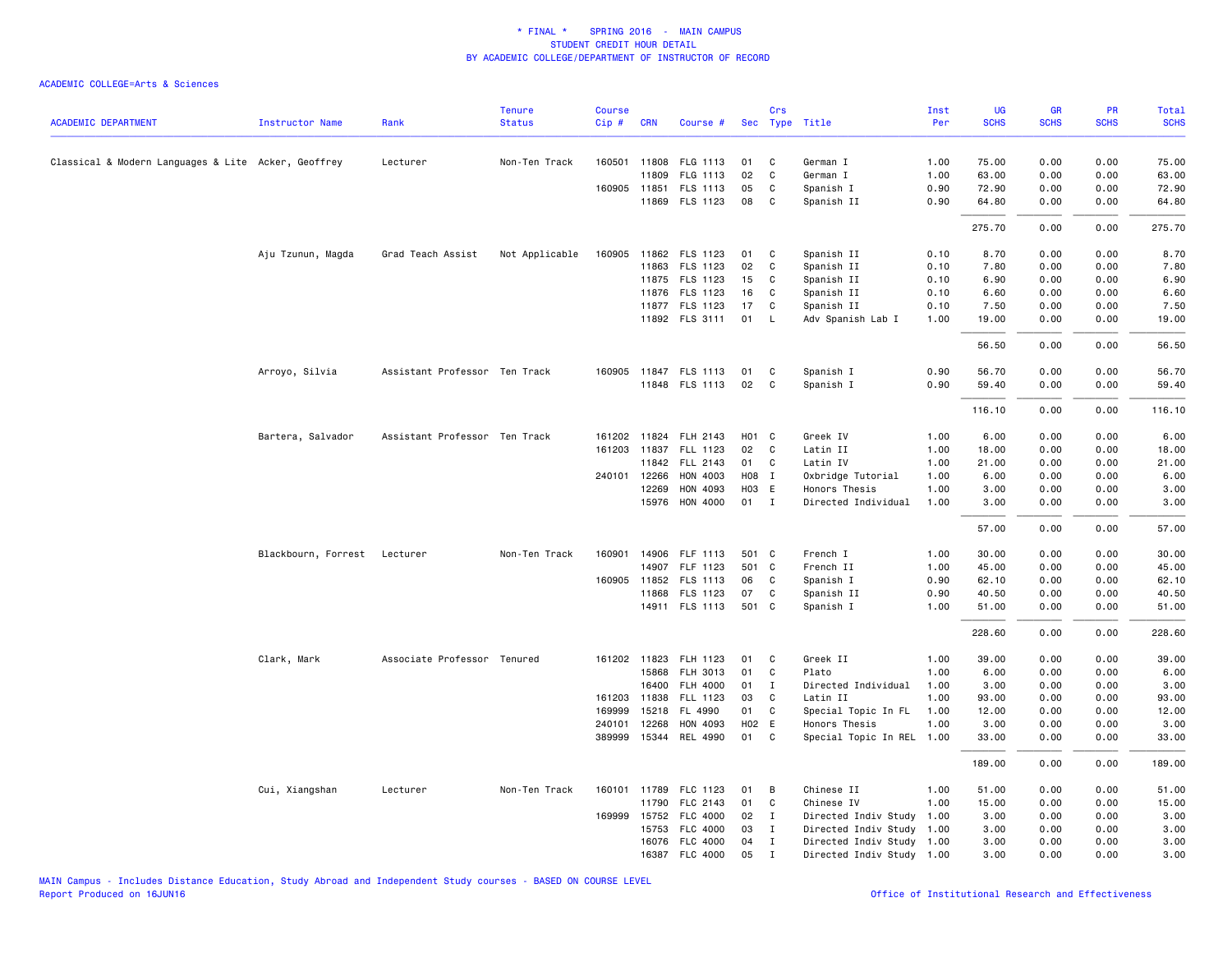| <b>ACADEMIC DEPARTMENT</b>                         | <b>Instructor Name</b> | Rank                          | <b>Tenure</b><br><b>Status</b> | <b>Course</b><br>Cip# | <b>CRN</b> | Course #                                |          | Crs               | Sec Type Title                                        | Inst<br>Per | <b>UG</b><br><b>SCHS</b> | <b>GR</b><br><b>SCHS</b> | <b>PR</b><br><b>SCHS</b> | <b>Total</b><br><b>SCHS</b> |
|----------------------------------------------------|------------------------|-------------------------------|--------------------------------|-----------------------|------------|-----------------------------------------|----------|-------------------|-------------------------------------------------------|-------------|--------------------------|--------------------------|--------------------------|-----------------------------|
| Classical & Modern Languages & Lite Cui, Xiangshan |                        |                               | Non-Ten Track                  |                       |            | 169999 16388 FLC 4000                   | 06       | $\blacksquare$    | Directed Indiv Study 1.00                             |             | 3.00                     | 0.00                     | 0.00                     | 3.00                        |
|                                                    |                        | Lecturer                      |                                |                       |            |                                         |          |                   |                                                       |             |                          |                          |                          |                             |
|                                                    |                        |                               |                                |                       |            |                                         |          |                   |                                                       |             | 81.00                    | 0.00                     | 0.00                     | 81.00                       |
|                                                    | Davisson, Brian        | Assistant Professor Ten Track |                                |                       |            | 160905 14465 FLS 3623<br>15477 FLS 4000 | 01<br>01 | C<br>$\mathbf{I}$ | Span Lit: 19th - Pr 1.00<br>Directed Indiv Study 1.00 |             | 84.00<br>3.00            | 0.00<br>0.00             | 0.00<br>0.00             | 84.00<br>3.00               |
|                                                    |                        |                               |                                |                       | 15609      | <b>FLS 8000</b>                         | 01       | D                 | Research / Thesis                                     | 1.00        | 0.00                     | 3.00                     | 0.00                     | 3.00                        |
|                                                    |                        |                               |                                |                       |            | 169999 15560 FLS 8990                   | 01       | C                 | Special Topic In FLS 1.00                             |             | 0.00                     | 15.00                    | 0.00                     | 15.00                       |
|                                                    |                        |                               |                                |                       |            |                                         |          |                   |                                                       |             | 87.00                    | 18.00                    | 0.00                     | 105.00                      |
|                                                    | Debicka, Anna          | Instructor                    | Non-Ten Track                  |                       |            | 160905 11849 FLS 1113                   | 03       | C                 | Spanish I                                             | 0.90        | 67.50                    | 0.00                     | 0.00                     | 67.50                       |
|                                                    |                        |                               |                                |                       | 11850      | FLS 1113                                | 04       | C                 | Spanish I                                             | 0.90        | 67.50                    | 0.00                     | 0.00                     | 67.50                       |
|                                                    |                        |                               |                                |                       |            | 11864 FLS 1123                          | 03       | C                 | Spanish II                                            | 0.90        | 59.40                    | 0.00                     | 0.00                     | 59.40                       |
|                                                    |                        |                               |                                |                       |            | 11865 FLS 1123                          | 04       | C                 | Spanish II                                            | 0.90        | 67.50                    | 0.00                     | 0.00                     | 67.50                       |
|                                                    |                        |                               |                                |                       |            |                                         |          |                   |                                                       |             | 261.90                   | 0.00                     | 0.00                     | 261.90                      |
|                                                    | Dunlap, Monika         | Instructor                    | Non-Ten Track                  | 160901                |            | 11795 FLF 1123                          | 01       | C                 | French II                                             | 1.00        | 72.00                    | 0.00                     | 0.00                     | 72.00                       |
|                                                    |                        |                               |                                |                       |            | 11796 FLF 1123                          | 02       | C                 | French II                                             | 1.00        | 84.00                    | 0.00                     | 0.00                     | 84.00                       |
|                                                    |                        |                               |                                |                       |            | 11797 FLF 1123                          | 03       | C                 | French II                                             | 1.00        | 84.00                    | 0.00                     | 0.00                     | 84.00                       |
|                                                    |                        |                               |                                |                       |            | 14475 FLF 3124                          | 01       | C                 | Advanced French Conv                                  | 1.00        | 64.00                    | 0.00                     | 0.00                     | 64.00                       |
|                                                    |                        |                               |                                |                       |            |                                         |          |                   |                                                       |             | 304.00                   | 0.00                     | 0.00                     | 304.00                      |
|                                                    | Espinosa, Carlos       | Associate Professor Tenured   |                                |                       |            | 160905 11882 FLS 2133                   | 01       | C                 | Spanish III                                           | 1.00        | 48.00                    | 0.00                     | 0.00                     | 48.00                       |
|                                                    |                        |                               |                                |                       |            | 11884 FLS 2133                          | 03       | C                 | Spanish III                                           | 1.00        | 12.00                    | 0.00                     | 0.00                     | 12.00                       |
|                                                    |                        |                               |                                |                       |            | 16000 FLS 4000                          | 02       | $\mathbf{I}$      | Directed Indiv Study                                  | 1.00        | 3.00                     | 0.00                     | 0.00                     | 3.00                        |
|                                                    |                        |                               |                                |                       |            |                                         |          |                   |                                                       |             | 63.00                    | 0.00                     | 0.00                     | 63.00                       |
|                                                    | Fabel, Ekaterina       | Lecturer                      | Non-Ten Track                  | 160402                |            | 11844 FLR 1123                          | 01       | C                 | Russian II                                            | 1.00        | 30.00                    | 0.00                     | 0.00                     | 30.00                       |
|                                                    |                        |                               |                                |                       |            | 11846 FLR 2143                          | 01       | C                 | Russian IV                                            | 1.00        | 12.00                    | 0.00                     | 0.00                     | 12.00                       |
|                                                    |                        |                               |                                |                       |            | 16297 FLR 4000                          | 01       | $\mathbf{I}$      | Directed Indiv Study 1.00                             |             | 3.00                     | 0.00                     | 0.00                     | 3.00                        |
|                                                    |                        |                               |                                |                       | 16298      | <b>FLR 4000</b>                         | 02       | $\mathbf{I}$      | Directed Indiv Study 1.00                             |             | 3.00                     | 0.00                     | 0.00                     | 3.00                        |
|                                                    |                        |                               |                                |                       |            | 16491 FLR 4000                          | 03       | $\mathbf{I}$      | Directed Indiv Study 1.00                             |             | 3.00                     | 0.00                     | 0.00                     | 3.00                        |
|                                                    |                        |                               |                                |                       |            |                                         |          |                   |                                                       |             | 51.00                    | 0.00                     | 0.00                     | 51.00                       |
|                                                    | Fondren, Chevy         | Grad Teach Assist             | Not Applicable                 |                       |            | 160501 11812 FLG 1123                   | 02       | $\mathbf{C}$      | German II                                             | 1.00        | 54.00                    | 0.00                     | 0.00                     | 54.00                       |
|                                                    |                        |                               |                                |                       |            |                                         |          |                   |                                                       |             | 54.00                    | 0.00                     | 0.00                     | 54.00                       |
|                                                    | Franca, Thales         | Grad Teach Assist             | Not Applicable                 |                       |            | 160901 14474 FLF 1113 04                |          | C.                | French I                                              | 1.00        | 78.00                    | 0.00                     | 0.00                     | 78.00                       |
|                                                    |                        |                               |                                |                       |            |                                         |          |                   |                                                       |             | 78.00                    | 0.00                     | 0.00                     | 78.00                       |
|                                                    | Gray, Sally            | Associate Professor Tenured   |                                |                       |            | 160501 11813 FLG 1123                   | 03       | C                 | German II                                             | 1.00        | 51.00                    | 0.00                     | 0.00                     | 51.00                       |
|                                                    |                        |                               |                                |                       |            | 14472 FLG 4493                          | 01       | C                 | Mysteries Ger Lit &                                   | 1.00        | 18.00                    | 0.00                     | 0.00                     | 18.00                       |
|                                                    |                        |                               |                                |                       |            | 15201 FLG 8000                          | 01       | D                 | Research / Thesis                                     | 1.00        | 0.00                     | 9.00                     | 0.00                     | 9.00                        |
|                                                    |                        |                               |                                |                       |            | 15978 FLG 7000                          | 01       | $\mathbf{I}$      | Directed Indiv Study                                  | 1.00        | 0.00                     | 3.00                     | 0.00                     | 3.00                        |
|                                                    |                        |                               |                                |                       |            |                                         |          |                   |                                                       |             | 69.00                    | 12.00                    | 0.00                     | 81.00                       |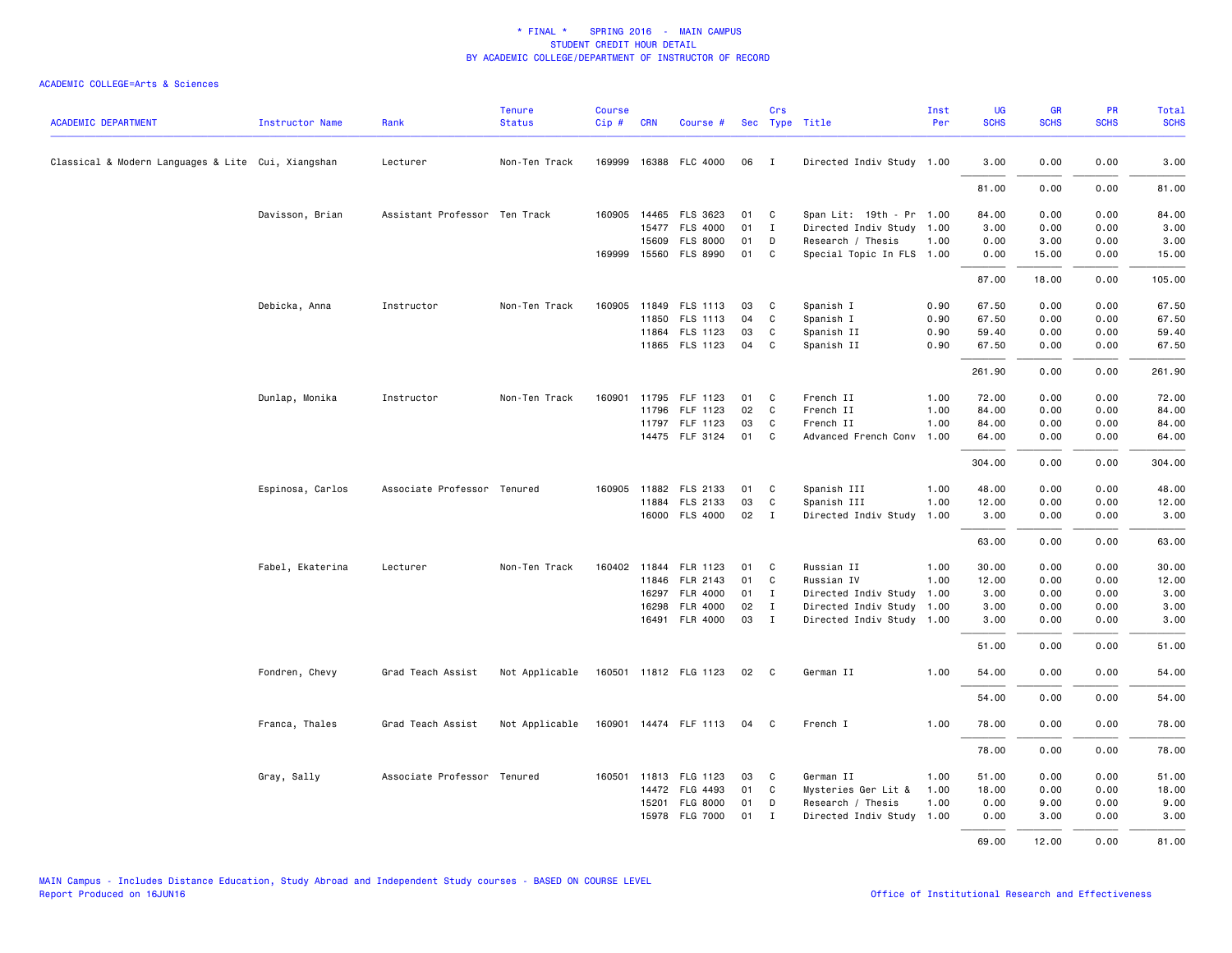|                                                    |                        |                                                         | <b>Tenure</b>  | <b>Course</b> |            |                            |          | Crs          |                           | Inst         | UG           | <b>GR</b>   | PR           | Total        |
|----------------------------------------------------|------------------------|---------------------------------------------------------|----------------|---------------|------------|----------------------------|----------|--------------|---------------------------|--------------|--------------|-------------|--------------|--------------|
| <b>ACADEMIC DEPARTMENT</b>                         | <b>Instructor Name</b> | Rank                                                    | <b>Status</b>  | Cip#          | <b>CRN</b> | Course #                   |          |              | Sec Type Title            | Per          | <b>SCHS</b>  | <b>SCHS</b> | <b>SCHS</b>  | <b>SCHS</b>  |
|                                                    |                        |                                                         |                |               |            |                            |          |              |                           |              |              |             |              |              |
| Classical & Modern Languages & Lite Guerra, Victor |                        | Grad Teach Assist                                       | Not Applicable |               |            | 160905 11870 FLS 1123      | 09       | C            | Spanish II                | 0.10         | 8.10         | 0.00        | 0.00         | 8.10         |
|                                                    |                        |                                                         |                |               |            | 11871 FLS 1123             | 10       | $\mathtt{C}$ | Spanish II                | 0.10         | 8.10         | 0.00        | 0.00         | 8.10         |
|                                                    |                        |                                                         |                |               |            | 11872 FLS 1123<br>FLS 1123 | 11<br>13 | C<br>C       | Spanish II<br>Spanish II  | 0.10<br>0.10 | 8.40<br>7.80 | 0.00        | 0.00<br>0.00 | 8.40<br>7.80 |
|                                                    |                        |                                                         |                |               | 11874      |                            |          |              |                           |              |              | 0.00        |              |              |
|                                                    |                        |                                                         |                |               | 11879      | FLS 1123                   | 19       | C            | Spanish II                | 0.10         | 8.40         | 0.00        | 0.00         | 8.40         |
|                                                    |                        |                                                         |                |               |            | 11895 FLS 3121             | 01       | L            | Advan Spanish Conv P      | 1.00         | 12.00        | 0.00        | 0.00         | 12.00        |
|                                                    |                        |                                                         |                |               |            |                            |          |              |                           |              | 52.80        | 0.00        | 0.00         | 52.80        |
|                                                    | Harland, Robert        | Associate Professor Tenured                             |                |               |            | 160905 14466 FLS 4243      | 01       | C            | Modern Spanish Essay 1.00 |              | 24.00        | 0.00        | 0.00         | 24.00        |
|                                                    |                        |                                                         |                |               |            | 14467 FLS 6243             | 01       | C            | Modern Spanish Essay      | 1.00         | 0.00         | 3.00        | 0.00         | 3.00         |
|                                                    |                        |                                                         |                |               |            | 15826 FLS 1113             | 14       | C            | Spanish I                 | 0.90         | 70.20        | 0.00        | 0.00         | 70.20        |
|                                                    |                        |                                                         |                |               |            |                            |          |              |                           |              | 94.20        | 3.00        | 0.00         | 97.20        |
|                                                    | Kraker, Julia          | Lecturer                                                | Non-Ten Track  |               |            | 160905 11862 FLS 1123      | 01       | C            | Spanish II                | 0.90         | 78.30        | 0.00        | 0.00         | 78.30        |
|                                                    |                        |                                                         |                |               |            | 11863 FLS 1123             | 02       | C            | Spanish II                | 0.90         | 70.20        | 0.00        | 0.00         | 70.20        |
|                                                    |                        |                                                         |                |               |            | 14902 FLS 1123             | 502 C    |              | Spanish II                | 1.00         | 27.00        | 0.00        | 0.00         | 27.00        |
|                                                    |                        |                                                         |                |               |            | 14908 FLS 1123             | 501 C    |              | Spanish II                | 1.00         | 54.00        | 0.00        | 0.00         | 54.00        |
|                                                    |                        |                                                         |                |               |            |                            |          |              |                           |              | 229.50       | 0.00        | 0.00         | 229.50       |
|                                                    | Lee, Victoria          | Grad Teach Assist                                       | Not Applicable |               |            | 160501 11811 FLG 1123      | 01       | C            | German II                 | 1.00         | 27.00        | 0.00        | 0.00         | 27.00        |
|                                                    |                        |                                                         |                |               |            |                            |          |              |                           |              | 27.00        | 0.00        | 0.00         | 27.00        |
|                                                    | Little, Chitose        | Instructor                                              | Non-Ten Track  |               |            | 160302 11829 FLJ 1123      | 01       | C            | Japanese II               | 1.00         | 39.00        | 0.00        | 0.00         | 39.00        |
|                                                    |                        |                                                         |                |               |            | 11830 FLJ 1123             | 02       | C            | Japanese II               | 1.00         | 63.00        | 0.00        | 0.00         | 63.00        |
|                                                    |                        |                                                         |                |               |            | 11832 FLJ 2143             | 01       | C            | Japanese IV               | 1.00         | 36.00        | 0.00        | 0.00         | 36.00        |
|                                                    |                        |                                                         |                |               | 16064      | <b>FLJ 4000</b>            | 01       | $\mathbf{I}$ | Directed Indiv Study      | 1.00         | 3.00         | 0.00        | 0.00         | 3.00         |
|                                                    |                        |                                                         |                |               | 16066      | FLJ 4000                   | 03       | $\mathbf{I}$ | Directed Indiv Study 1.00 |              | 3.00         | 0.00        | 0.00         | 3.00         |
|                                                    |                        |                                                         |                |               | 16067      | FLJ 4000                   | 04       | $\mathbf{I}$ | Directed Indiv Study 1.00 |              | 3.00         | 0.00        | 0.00         | 3.00         |
|                                                    |                        |                                                         |                |               | 16068      | <b>FLJ 4000</b>            | 05       | $\mathbf{I}$ | Directed Indiv Study 1.00 |              | 3.00         | 0.00        | 0.00         | 3.00         |
|                                                    |                        |                                                         |                |               |            | 16069 FLJ 4000             | 06       | $\mathbf I$  | Directed Indiv Study 1.00 |              | 3.00         | 0.00        | 0.00         | 3.00         |
|                                                    |                        |                                                         |                |               |            |                            |          |              |                           |              | 153.00       | 0.00        | 0.00         | 153.00       |
|                                                    | Little, Christopher    | Lecturer                                                | Non-Ten Track  |               |            | 160905 14904 FLS 2133      | 501 C    |              | Spanish III               | 1.00         | 54.00        | 0.00        | 0.00         | 54.00        |
|                                                    |                        |                                                         |                |               |            | 14905 FLS 2133             | 502 C    |              | Spanish III               | 1.00         | 27.00        | 0.00        | 0.00         | 27.00        |
|                                                    |                        |                                                         |                |               |            |                            |          |              |                           |              | 81.00        | 0.00        | 0.00         | 81.00        |
|                                                    | McFadden, Michael      | Lecturer                                                | Non-Ten Track  |               |            | 160905 11853 FLS 1113      | 07       | C            | Spanish I                 | 0.90         | 70.20        | 0.00        | 0.00         | 70.20        |
|                                                    |                        |                                                         |                |               |            | 11854 FLS 1113             | 08       | $\mathtt{C}$ | Spanish I                 | 0.90         | 75.60        | 0.00        | 0.00         | 75.60        |
|                                                    |                        |                                                         |                |               | 11856      | FLS 1113                   | 10       | C            | Spanish I                 | 0.90         | 70.20        | 0.00        | 0.00         | 70.20        |
|                                                    |                        |                                                         |                |               | 11873      | FLS 1123                   | 12       | C            | Spanish II                | 1.00         | 90.00        | 0.00        | 0.00         | 90.00        |
|                                                    |                        |                                                         |                |               |            | 15807 FLS 1113             | 13       | C            | Spanish I                 | 0.90         | 62.10        | 0.00        | 0.00         | 62.10        |
|                                                    |                        |                                                         |                |               |            |                            |          |              |                           |              | 368.10       | 0.00        | 0.00         | 368.10       |
|                                                    |                        | Medina Velasquez, Me Grad Service Assist Not Applicable |                |               |            | 160905 11847 FLS 1113      | 01       | C            | Spanish I                 | 0.10         | 6.30         | 0.00        | 0.00         | 6.30         |
|                                                    |                        |                                                         |                |               |            | 11848 FLS 1113             | 02       | C            | Spanish I                 | 0.10         | 6.60         | 0.00        | 0.00         | 6.60         |
|                                                    |                        |                                                         |                |               |            | 11853 FLS 1113             | 07       | C            | Spanish I                 | 0.10         | 7.80         | 0.00        | 0.00         | 7.80         |
|                                                    |                        |                                                         |                |               |            | 11857 FLS 1113             | 11       | C            | Spanish I                 | 0.10         | 7.50         | 0.00        | 0.00         | 7.50         |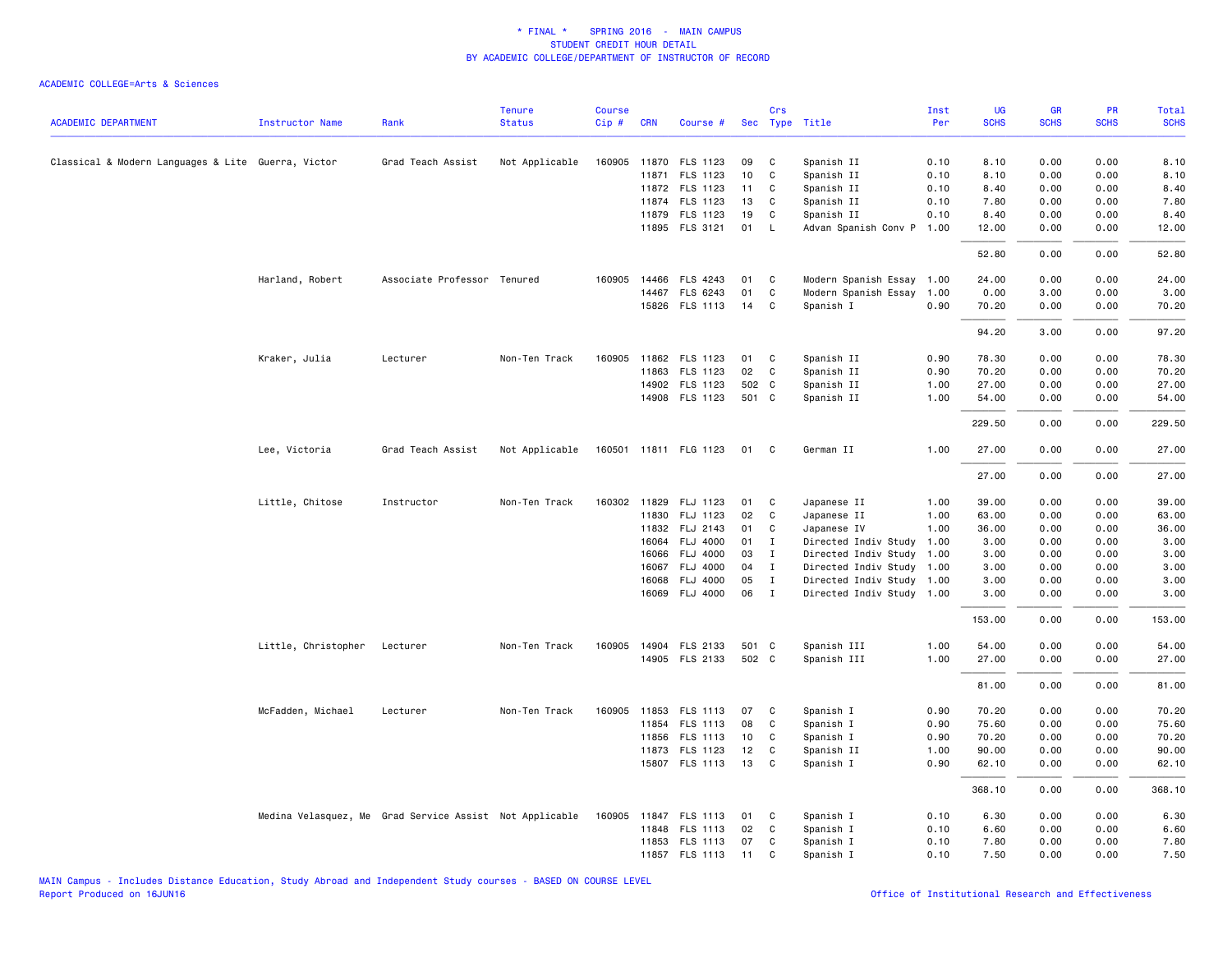|                                                                                             |                        |                               | <b>Tenure</b>  | <b>Course</b> |            |                       |    | Crs          |                           | Inst | <b>UG</b>   | GR          | <b>PR</b>   | Total       |
|---------------------------------------------------------------------------------------------|------------------------|-------------------------------|----------------|---------------|------------|-----------------------|----|--------------|---------------------------|------|-------------|-------------|-------------|-------------|
| <b>ACADEMIC DEPARTMENT</b>                                                                  | <b>Instructor Name</b> | Rank                          | <b>Status</b>  | Cip#          | <b>CRN</b> | Course #              |    |              | Sec Type Title            | Per  | <b>SCHS</b> | <b>SCHS</b> | <b>SCHS</b> | <b>SCHS</b> |
| Classical & Modern Languages & Lite Medina Velasquez, Me Grad Service Assist Not Applicable |                        |                               |                |               |            | 160905 11858 FLS 1113 | 12 | C            | Spanish I                 | 0.10 | 8.40        | 0.00        | 0.00        | 8.40        |
|                                                                                             |                        |                               |                |               |            | 15826 FLS 1113        | 14 | C            | Spanish I                 | 0.10 | 7.80        | 0.00        | 0.00        | 7.80        |
|                                                                                             |                        |                               |                |               |            |                       |    |              |                           |      | 44.40       | 0.00        | 0.00        | 44.40       |
|                                                                                             | Moser, Keith           | Associate Professor Tenured   |                |               |            | 160901 14476 FLF 4273 | 01 | C            | The Human Condition       | 1.00 | 18.00       | 0.00        | 0.00        | 18.00       |
|                                                                                             |                        |                               |                |               |            | 14477 FLF 6273        | 01 | C            | The Human Condition       | 1.00 | 0.00        | 6.00        | 0.00        | 6.00        |
|                                                                                             |                        |                               |                |               | 16299      | <b>FLF 7000</b>       | 01 | $\mathbf{I}$ | Directed Indiv Study      | 1.00 | 0.00        | 3.00        | 0.00        | 3.00        |
|                                                                                             |                        |                               |                |               |            | 16366 FLF 7000        | 05 | $\mathbf{I}$ | Directed Indiv Study 1.00 |      | 0.00        | 3.00        | 0.00        | 3.00        |
|                                                                                             |                        |                               |                |               |            |                       |    |              |                           |      | 18.00       | 12.00       | 0.00        | 30.00       |
|                                                                                             | Moya, Arleana          | Instructor                    | Non-Ten Track  |               |            | 160905 11870 FLS 1123 | 09 | C            | Spanish II                | 0.90 | 72.90       | 0.00        | 0.00        | 72.90       |
|                                                                                             |                        |                               |                |               |            | 11871 FLS 1123        | 10 | C            | Spanish II                | 0.90 | 72.90       | 0.00        | 0.00        | 72.90       |
|                                                                                             |                        |                               |                |               |            | 11872 FLS 1123        | 11 | C            | Spanish II                | 0.90 | 75.60       | 0.00        | 0.00        | 75.60       |
|                                                                                             |                        |                               |                |               |            | 11879 FLS 1123        | 19 | C            | Spanish II                | 0.90 | 75.60       | 0.00        | 0.00        | 75.60       |
|                                                                                             |                        |                               |                |               |            |                       |    |              |                           |      | 297.00      | 0.00        | 0.00        | 297.00      |
|                                                                                             | Munn, David            | Lecturer                      | Non-Ten Track  | 160905        |            | 11855 FLS 1113        | 09 | C            | Spanish I                 | 0.90 | 67.50       | 0.00        | 0.00        | 67.50       |
|                                                                                             |                        |                               |                |               |            | 11857 FLS 1113        | 11 | C            | Spanish I                 | 0.90 | 67.50       | 0.00        | 0.00        | 67.50       |
|                                                                                             |                        |                               |                |               |            | 11858 FLS 1113        | 12 | C            | Spanish I                 | 0.90 | 75.60       | 0.00        | 0.00        | 75.60       |
|                                                                                             |                        |                               |                |               |            | 11874 FLS 1123        | 13 | C            | Spanish II                | 0.90 | 70.20       | 0.00        | 0.00        | 70.20       |
|                                                                                             |                        |                               |                |               |            |                       |    |              |                           |      | 280.80      | 0.00        | 0.00        | 280.80      |
|                                                                                             | Nigro, Rosa            | Lecturer                      | Non-Ten Track  |               |            | 160902 11825 FLI 1113 | 01 | C            | Italian I                 | 1.00 | 66.00       | 0.00        | 0.00        | 66.00       |
|                                                                                             |                        |                               |                |               |            | 11826 FLI 1123        | 01 | $\mathsf{C}$ | Italian II                | 1.00 | 66.00       | 0.00        | 0.00        | 66.00       |
|                                                                                             |                        |                               |                |               |            | 14480 FLI 2133        | 01 | C            | Italian III               | 1.00 | 30.00       | 0.00        | 0.00        | 30.00       |
|                                                                                             |                        |                               |                |               |            |                       |    |              |                           |      | 162.00      | 0.00        | 0.00        | 162.00      |
|                                                                                             | Owoo, Robert           | Grad Teach Assist             | Not Applicable | 160905        |            | 11849 FLS 1113        | 03 | C            | Spanish I                 | 0.10 | 7.50        | 0.00        | 0.00        | 7.50        |
|                                                                                             |                        |                               |                |               |            | 11854 FLS 1113        | 08 | C            | Spanish I                 | 0.10 | 8.40        | 0.00        | 0.00        | 8.40        |
|                                                                                             |                        |                               |                |               | 11855      | FLS 1113              | 09 | C            | Spanish I                 | 0.10 | 7.50        | 0.00        | 0.00        | 7.50        |
|                                                                                             |                        |                               |                |               | 11864      | FLS 1123              | 03 | C            | Spanish II                | 0.10 | 6.60        | 0.00        | 0.00        | 6.60        |
|                                                                                             |                        |                               |                |               | 11865      | FLS 1123              | 04 | C            | Spanish II                | 0.10 | 7.50        | 0.00        | 0.00        | 7.50        |
|                                                                                             |                        |                               |                |               |            | 11869 FLS 1123        | 08 | C            | Spanish II                | 0.10 | 7.20        | 0.00        | 0.00        | 7.20        |
|                                                                                             |                        |                               |                |               |            |                       |    |              |                           |      | 44.70       | 0.00        | 0.00        | 44.70       |
|                                                                                             | Pelaez, Sol            | Assistant Professor Ten Track |                |               |            | 160905 11883 FLS 2133 | 02 | C            | Spanish III               | 1.00 | 60.00       | 0.00        | 0.00        | 60.00       |
|                                                                                             |                        |                               |                |               |            | 14468 FLS 4283        | 01 | $\mathsf{C}$ | Spanish Amer Novel        | 1.00 | 27.00       | 0.00        | 0.00        | 27.00       |
|                                                                                             |                        |                               |                |               |            |                       |    |              |                           |      | 87.00       | 0.00        | 0.00        | 87.00       |
|                                                                                             | Potter, Edward         | Associate Professor Tenured   |                | 160501        |            | 11815 FLG 2133        | 01 | C            | German III                | 1.00 | 36.00       | 0.00        | 0.00        | 36.00       |
|                                                                                             |                        |                               |                |               |            | 11817 FLG 2143        | 01 | C            | German IV                 | 1.00 | 39.00       | 0.00        | 0.00        | 39.00       |
|                                                                                             |                        |                               |                |               |            | 14470 FLG 4353        | 01 | C            | German Novella            | 1.00 | 15.00       | 0.00        | 0.00        | 15.00       |
|                                                                                             |                        |                               |                |               |            | 14471 FLG 6353        | 01 | C            | German Novella            | 1.00 | 0.00        | 3.00        | 0.00        | 3.00        |
|                                                                                             |                        |                               |                |               |            |                       |    |              |                           |      | 90.00       | 3.00        | 0.00        | 93.00       |
|                                                                                             | Pruett, Drew           | Instructor                    | Non-Ten Track  |               |            | 160901 11791 FLF 1113 | 01 | C            | French I                  | 1.00 | 87.00       | 0.00        | 0.00        | 87.00       |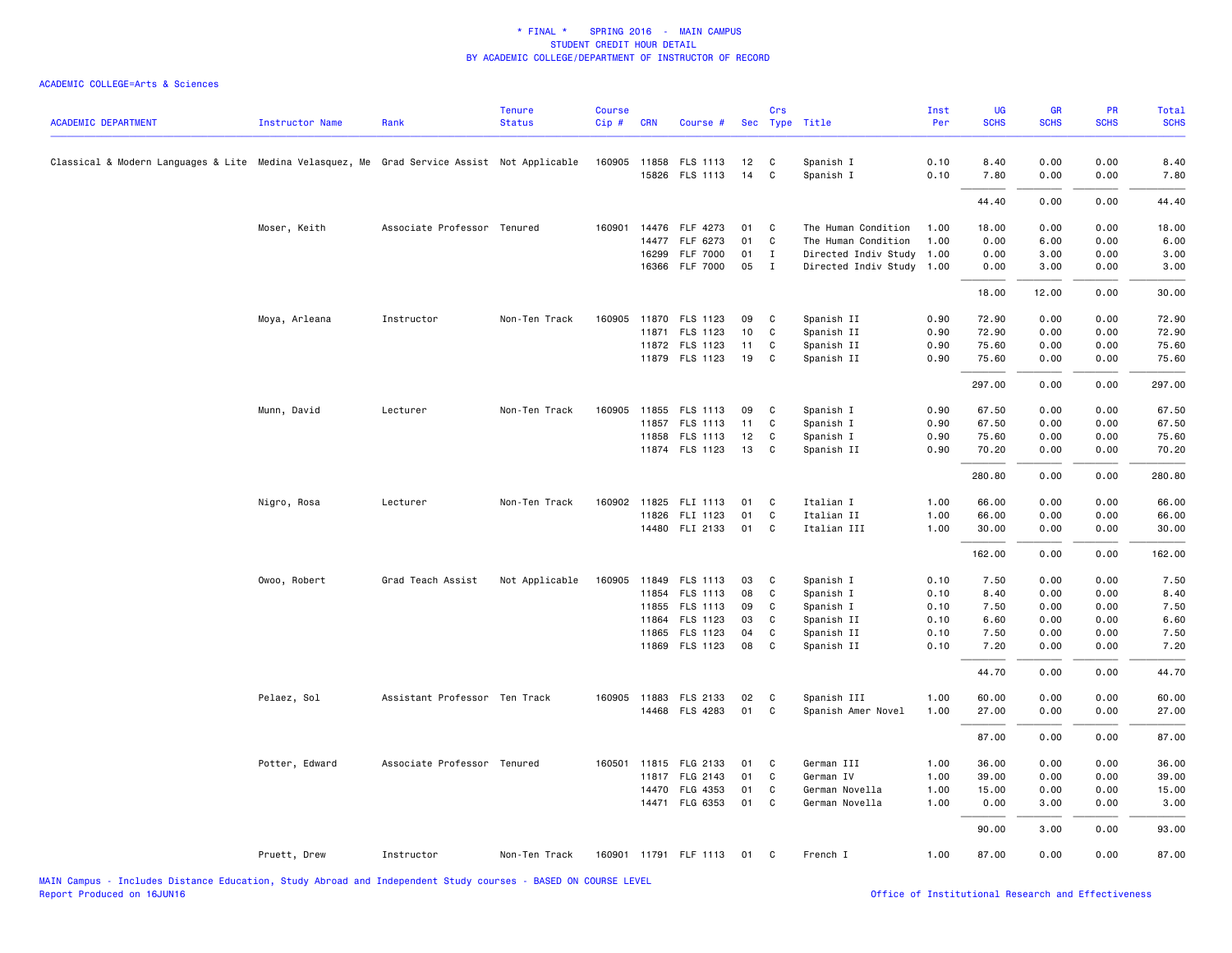|                                                  |                   |                                   | <b>Tenure</b>  | <b>Course</b> |            |                       |       | Crs          |                           | Inst | UG          | GR          | PR          | Total       |
|--------------------------------------------------|-------------------|-----------------------------------|----------------|---------------|------------|-----------------------|-------|--------------|---------------------------|------|-------------|-------------|-------------|-------------|
| <b>ACADEMIC DEPARTMENT</b>                       | Instructor Name   | Rank                              | <b>Status</b>  | Cip#          | <b>CRN</b> | Course #              |       |              | Sec Type Title            | Per  | <b>SCHS</b> | <b>SCHS</b> | <b>SCHS</b> | <b>SCHS</b> |
| Classical & Modern Languages & Lite Pruett, Drew |                   | Instructor                        | Non-Ten Track  | 160901        |            | 11792 FLF 1113        | 02    | C.           | French I                  | 1.00 | 81.00       | 0.00        | 0.00        | 81.00       |
|                                                  |                   |                                   |                |               | 11793      | FLF 1113              | 03    | C            | French I                  | 1.00 | 75.00       | 0.00        | 0.00        | 75.00       |
|                                                  |                   |                                   |                |               |            | 11799 FLF 2133        | 01    | C.           | French III                | 1.00 | 75.00       | 0.00        | 0.00        | 75.00       |
|                                                  |                   |                                   |                |               |            |                       |       |              |                           |      | 318.00      | 0.00        | 0.00        | 318.00      |
|                                                  | Ricketts, Maria   | Lecturer                          | Non-Ten Track  | 160905        |            | 14901 FLS 1123        | 503 C |              | Spanish II                | 1.00 | 48.00       | 0.00        | 0.00        | 48.00       |
|                                                  |                   |                                   |                |               | 14903      | FLS 1123              | 504 C |              | Spanish II                | 1.00 | 33.00       | 0.00        | 0.00        | 33.00       |
|                                                  |                   |                                   |                |               | 14909      | <b>FLS 1113</b>       | 503 C |              | Spanish I                 | 1.00 | 39.00       | 0.00        | 0.00        | 39.00       |
|                                                  |                   |                                   |                |               |            | 14910 FLS 1113        | 502 C |              | Spanish I                 | 1.00 | 54.00       | 0.00        | 0.00        | 54.00       |
|                                                  |                   |                                   |                |               |            |                       |       |              |                           |      | 174.00      | 0.00        | 0.00        | 174.00      |
|                                                  | Robertson, Macy   | Grad Teach Assist                 | Not Applicable | 160905        |            | 11850 FLS 1113        | 04    | C            | Spanish I                 | 0.10 | 7.50        | 0.00        | 0.00        | 7.50        |
|                                                  |                   |                                   |                |               |            | 11851 FLS 1113        | 05    | C            | Spanish I                 | 0.10 | 8.10        | 0.00        | 0.00        | 8.10        |
|                                                  |                   |                                   |                |               |            | 11852 FLS 1113        | 06    | C            | Spanish I                 | 0.10 | 6.90        | 0.00        | 0.00        | 6.90        |
|                                                  |                   |                                   |                |               | 11856      | <b>FLS 1113</b>       | 10    | C            | Spanish I                 | 0.10 | 7.80        | 0.00        | 0.00        | 7.80        |
|                                                  |                   |                                   |                |               |            | 11868 FLS 1123        | 07    | C            | Spanish II                | 0.10 | 4.50        | 0.00        | 0.00        | 4.50        |
|                                                  |                   |                                   |                |               |            | 15807 FLS 1113        | 13    | C            | Spanish I                 | 0.10 | 6.90        | 0.00        | 0.00        | 6.90        |
|                                                  |                   |                                   |                |               |            |                       |       |              |                           |      | 41.70       | 0.00        | 0.00        | 41.70       |
|                                                  | Russell, Amie     | Instructor                        | Non-Ten Track  |               |            | 160905 11875 FLS 1123 | 15    | C            | Spanish II                | 0.90 | 62.10       | 0.00        | 0.00        | 62.10       |
|                                                  |                   |                                   |                |               |            | 11876 FLS 1123        | 16    | $\mathtt{C}$ | Spanish II                | 0.90 | 59.40       | 0.00        | 0.00        | 59.40       |
|                                                  |                   |                                   |                |               |            | 11877 FLS 1123        | 17    | C            | Spanish II                | 0.90 | 67.50       | 0.00        | 0.00        | 67.50       |
|                                                  |                   |                                   |                |               |            |                       |       |              |                           |      | 189.00      | 0.00        | 0.00        | 189.00      |
|                                                  | Simpore, Karim    | Assistant Professor Ten Track     |                | 160901        |            | 11803 FLF 2143        | 01    | $\mathbf{C}$ | French IV                 | 1.00 | 51.00       | 0.00        | 0.00        | 51.00       |
|                                                  |                   |                                   |                |               | 14478      | FLF 4183              | 01    | C            | Francophone Theater       | 1.00 | 15.00       | 0.00        | 0.00        | 15.00       |
|                                                  |                   |                                   |                |               |            | 14479 FLF 6183        | 01    | C            | Francophone Theater       | 1.00 | 0.00        | 3.00        | 0.00        | 3.00        |
|                                                  |                   |                                   |                |               |            | 16300 FLF 7000        | 02    | $\mathbf{I}$ | Directed Indiv Study 1.00 |      | 0.00        | 3.00        | 0.00        | 3.00        |
|                                                  |                   |                                   |                |               |            |                       |       |              |                           |      | 66.00       | 6.00        | 0.00        | 72.00       |
|                                                  | Vozzo, Rosa       | Instructor                        | Non-Ten Track  | 160905        |            | 11885 FLS 2133        | 04    | C            | Spanish III               | 1.00 | 60.00       | 0.00        | 0.00        | 60.00       |
|                                                  |                   |                                   |                |               |            | 11887 FLS 2133        | 05    | C            | Spanish III               | 1.00 | 66.00       | 0.00        | 0.00        | 66.00       |
|                                                  |                   |                                   |                |               |            | 11896 FLS 3233        | 01    | C            | Adv Spanish Conversa 1.00 |      | 51.00       | 0.00        | 0.00        | 51.00       |
|                                                  |                   |                                   |                |               |            | 11897 FLS 3323        | 01    | C.           | Entrprs Span-Speak W 1.00 |      | 42.00       | 0.00        | 0.00        | 42.00       |
|                                                  |                   |                                   |                |               |            |                       |       |              |                           |      | 219.00      | 0.00        | 0.00        | 219.00      |
|                                                  | Wolverton, Robert | Professor                         | Tenured        |               |            | 160101 11786 FL 4143  | 01    | C.           | Classical Mythology       | 1.00 | 81.00       | 0.00        | 0.00        | 81.00       |
|                                                  |                   |                                   |                | 161203        |            | 11836 FLL 1123        | 01    | C            | Latin II                  | 1.00 | 72.00       | 0.00        | 0.00        | 72.00       |
|                                                  |                   |                                   |                | 380201        |            | 15209 REL 4143        | 01    | C            | Classical Mythology       | 1.00 | 27.00       | 0.00        | 0.00        | 27.00       |
|                                                  |                   |                                   |                |               |            |                       |       |              |                           |      | 180.00      | 0.00        | 0.00        | 180.00      |
|                                                  | Zelaya, Karina    | Visiting Assist Pro Non-Ten Track |                |               |            | 160905 11889 FLS 2143 | 01    | $\mathbf{C}$ | Spanish IV                | 1.00 | 81.00       | 0.00        | 0.00        | 81.00       |
|                                                  |                   |                                   |                |               |            | 11890 FLS 2143        | 02    | C            | Spanish IV                | 1.00 | 84.00       | 0.00        | 0.00        | 84.00       |
|                                                  |                   |                                   |                |               | 11893      | FLS 3113              | 01    | C.           | Advanced Spanish Com      | 1.00 | 66.00       | 0.00        | 0.00        | 66.00       |
|                                                  |                   |                                   |                |               |            |                       |       |              |                           |      | 231.00      | 0.00        | 0.00        | 231.00      |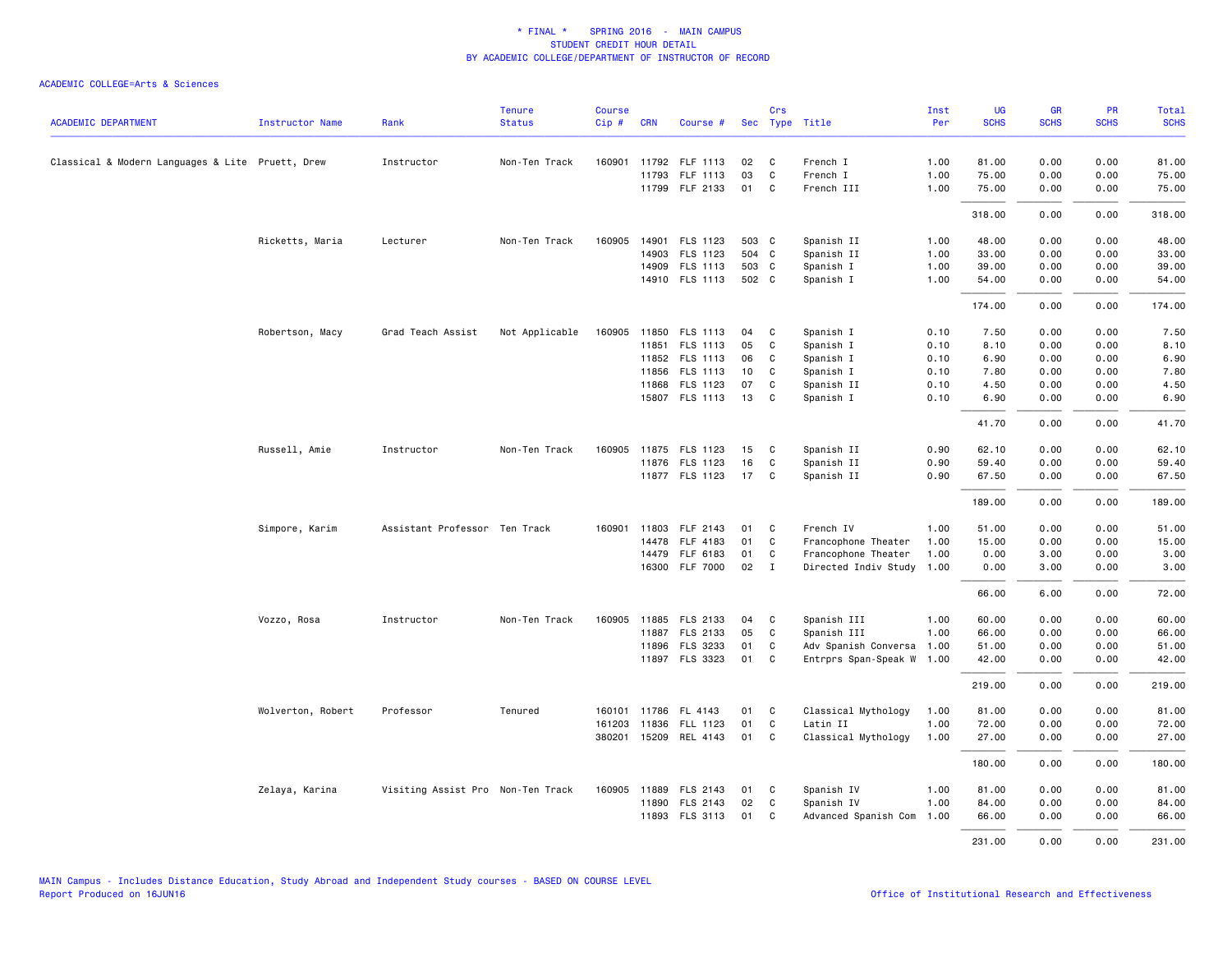# ACADEMIC COLLEGE=Arts & Sciences

| ACADEMIC DEPARTMENT                          | Instructor Name | Rank | Tenure<br><b>Status</b> | Course<br>Cip#<br>CRN | Course # Sec Type Title |  | Inst<br>Per | <b>SCHS</b> |                       | Total<br><b>SCHS</b> |
|----------------------------------------------|-----------------|------|-------------------------|-----------------------|-------------------------|--|-------------|-------------|-----------------------|----------------------|
| _____<br>----------------------------------- |                 |      |                         |                       |                         |  |             | -----       | ---------<br>-------- | ==========           |

 Classical & Modern Languages & Lite 5420.00 54.00 0.00 5474.00 =================================== ======== ======== ======== ==========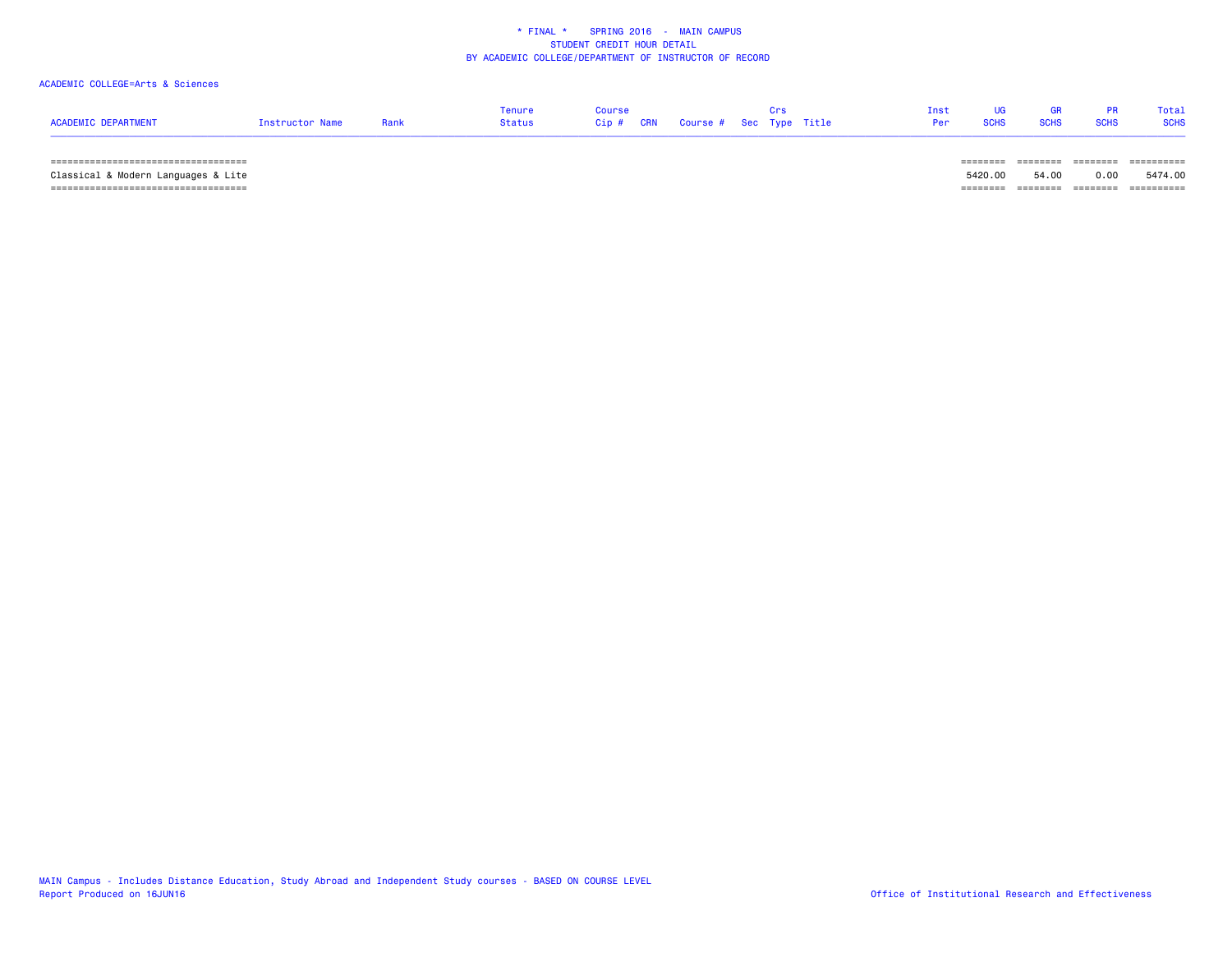| <b>ACADEMIC DEPARTMENT</b> | <b>Instructor Name</b> | Rank       | <b>Tenure</b><br><b>Status</b> | <b>Course</b> | <b>CRN</b>   |                      |       | Crs            |                           | Inst<br>Per | UG<br><b>SCHS</b> | <b>GR</b><br><b>SCHS</b> | PR<br><b>SCHS</b> | Total<br><b>SCHS</b> |
|----------------------------|------------------------|------------|--------------------------------|---------------|--------------|----------------------|-------|----------------|---------------------------|-------------|-------------------|--------------------------|-------------------|----------------------|
|                            |                        |            |                                | Cip#          |              | Course #             |       |                | Sec Type Title            |             |                   |                          |                   |                      |
| Communication              | Anthony, Kelli         | Instructor | Non-Ten Track                  |               |              | 090101 13705 CO 1223 | 501 C |                | Intro Comm Theory         | 1.00        | 123.00            | 0.00                     | 0.00              | 123.00               |
|                            |                        |            |                                |               | 13709        | CO 3833              | 501 C |                | Interviewing              | 1.00        | 72.00             | 0.00                     | 0.00              | 72.00                |
|                            |                        |            |                                |               | 090401 13706 | CO 1403              | 501 C |                | Intro Mass Media          | 1.00        | 90.00             | 0.00                     | 0.00              | 90.00                |
|                            |                        |            |                                | 090900        | 13708        | CO 3813              | 501 C |                | PR Case Problems          | 1.00        | 57.00             | 0.00                     | 0.00              | 57.00                |
|                            |                        |            |                                |               |              |                      |       |                |                           |             | 342.00            | 0.00                     | 0.00              | 342.00               |
|                            | Blount, Anna           | Lecturer   | Non-Ten Track                  | 090101        | 10826        | CO 1013              | 07    | $\mathbf{C}$   | Intro to Communicati 1.00 |             | 99.00             | 0.00                     | 0.00              | 99.00                |
|                            |                        |            |                                |               | 10827        | CO 1013              | 08    | C              | Intro to Communicati 1.00 |             | 96.00             | 0.00                     | 0.00              | 96.00                |
|                            |                        |            |                                |               | 090900 10891 | CO 3863              | 01    | B              | PR Production             | 1.00        | 48.00             | 0.00                     | 0.00              | 48.00                |
|                            |                        |            |                                |               | 10892        | CO 3863              | 02    | B              | PR Production             | 1.00        | 48.00             | 0.00                     | 0.00              | 48.00                |
|                            |                        |            |                                |               |              |                      |       |                |                           |             | 291.00            | 0.00                     | 0.00              | 291.00               |
|                            | Bogue, Patty           | Lecturer   | Non-Ten Track                  | 090101        | 10829        | CO 1013              | 10    | $\mathbf{C}$   | Intro to Communicati 1.00 |             | 99.00             | 0.00                     | 0.00              | 99.00                |
|                            |                        |            |                                |               | 10831        | CO 1013              | 12    | C              | Intro to Communicati 1.00 |             | 105.00            | 0.00                     | 0.00              | 105.00               |
|                            |                        |            |                                |               | 10835        | CO 1013              | 16    | C              | Intro to Communicati 1.00 |             | 105.00            | 0.00                     | 0.00              | 105.00               |
|                            |                        |            |                                |               | 231304 10808 | CO 1003              | 03    | C              | Fund Of Public Speak 1.00 |             | 75.00             | 0.00                     | 0.00              | 75.00                |
|                            |                        |            |                                |               |              | 10813 CO 1003        | 08    | C.             | Fund Of Public Speak 1.00 |             | 75.00             | 0.00                     | 0.00              | 75.00                |
|                            |                        |            |                                |               |              |                      |       |                |                           |             | 459.00            | 0.00                     | 0.00              | 459.00               |
|                            | Brown, Karyn           | Instructor | Non-Ten Track                  | 090900        |              | 10911 CO 4813        | 01    | C              | PR Organizations          | 1.00        | 75.00             | 0.00                     | 0.00              | 75.00                |
|                            |                        |            |                                |               |              | 10912 CO 4813        | 02    | C              | PR Organizations          | 1.00        | 75.00             | 0.00                     | 0.00              | 75.00                |
|                            |                        |            |                                |               |              |                      |       |                |                           |             | 150.00            | 0.00                     | 0.00              | 150.00               |
|                            | Bryant, Terence        | Instructor | Non-Ten Track                  | 090701        | 10847        | CO 2333              | 01    | C              | Tv Production             | 1.00        | 171.00            | 0.00                     | 0.00              | 171.00               |
|                            |                        |            |                                |               | 10848        | CO 2333              | 02    | K              | Tv Production             | 1.00        | 0.00              | 0.00                     | 0.00              | 0.00                 |
|                            |                        |            |                                |               | 10849        | CO 2333              | 03    | К              | Tv Production             | 1.00        | 0.00              | 0.00                     | 0.00              | 0.00                 |
|                            |                        |            |                                |               | 10850        | CO 2333              | 04    | K              | Tv Production             | 1.00        | 0.00              | 0.00                     | 0.00              | 0.00                 |
|                            |                        |            |                                |               | 10851        | CO 2333              | 05    | K              | Tv Production             | 1.00        | 0.00              | 0.00                     | 0.00              | 0.00                 |
|                            |                        |            |                                |               | 10852        | CO 2333              | 06    | K              | Tv Production             | 1.00        | 0.00              | 0.00                     | 0.00              | 0.00                 |
|                            |                        |            |                                |               | 10853        | CO 2333              | 07    | K              | Tv Production             | 1.00        | 0.00              | 0.00                     | 0.00              | 0.00                 |
|                            |                        |            |                                |               | 10904        | CO 4393              | 01    | C              | Broadcast Performanc      | 1.00        | 27,00             | 0.00                     | 0.00              | 27.00                |
|                            |                        |            |                                |               |              | 14379 CO 4373        | 02    | $\overline{B}$ | Prac In Tv News           | 1.00        | 45.00             | 0.00                     | 0.00              | 45.00                |
|                            |                        |            |                                |               |              |                      |       |                |                           |             | 243.00            | 0.00                     | 0.00              | 243.00               |
|                            | Cain, Emily            | Instructor | Non-Ten Track                  | 090101        | 10834        | CO 1013              | 15    | C              | Intro to Communicati 1.00 |             | 105.00            | 0.00                     | 0.00              | 105.00               |
|                            |                        |            |                                |               | 10837        | CO 1013              | 18    | $\mathtt{C}$   | Intro to Communicati 1.00 |             | 99.00             | 0.00                     | 0.00              | 99.00                |
|                            |                        |            |                                |               |              | 090900 10893 CO 3863 | 03    | B              | PR Production             | 1.00        | 45.00             | 0.00                     | 0.00              | 45.00                |
|                            |                        |            |                                |               |              |                      |       |                |                           |             | 249.00            | 0.00                     | 0.00              | 249.00               |
|                            | Chambers, Cheryl       | Instructor | Non-Ten Track                  | 090101        | 10824        | CO 1013              | 05    | C              | Intro to Communicati 1.00 |             | 102.00            | 0.00                     | 0.00              | 102.00               |
|                            |                        |            |                                |               | 10825        | CO 1013              | 06    | C              | Intro to Communicati 1.00 |             | 99.00             | 0.00                     | 0.00              | 99.00                |
|                            |                        |            |                                |               | 10828        | CO 1013              | 09    | C              | Intro to Communicati 1.00 |             | 102.00            | 0.00                     | 0.00              | 102.00               |
|                            |                        |            |                                | 090401        |              | 10842 CO 1403        | 01    | C.             | Intro Mass Media          | 1.00        | 447.00            | 0.00                     | 0.00              | 447.00               |
|                            |                        |            |                                |               |              |                      |       |                |                           |             | 750.00            | 0.00                     | 0.00              | 750.00               |
|                            | Clevinger, Donna       | Professor  | Tenured                        | 240101        |              | 12251 HON 1173       | H03 S |                | The Quest II              | 1.00        | 39.00             | 0.00                     | 0.00              | 39.00                |
|                            |                        |            |                                |               |              | 16102 HON 4000       | 13    | $\mathbf{I}$   | Directed Individual       | 1.00        | 1.00              | 0.00                     | 0.00              | 1.00                 |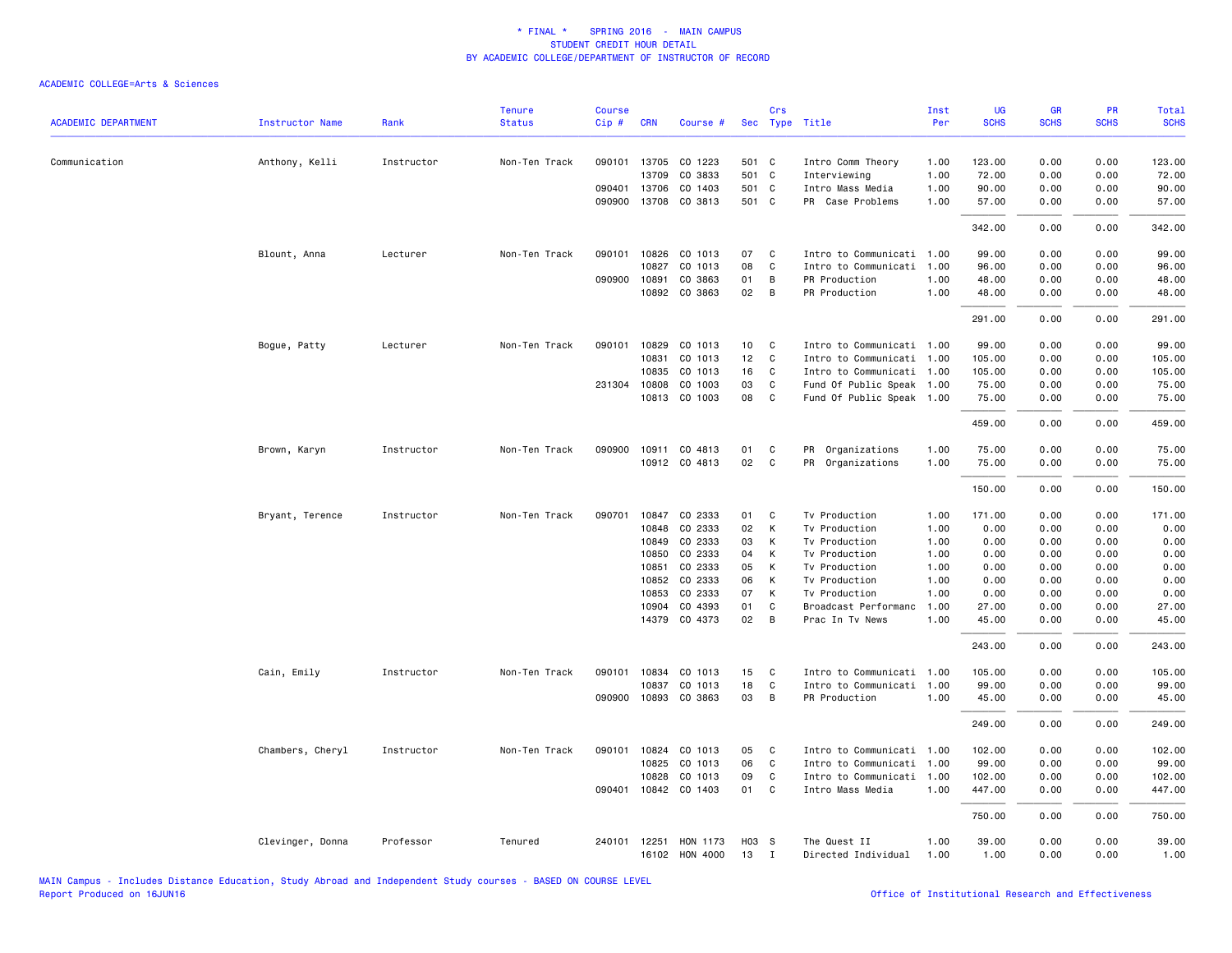| <b>ACADEMIC DEPARTMENT</b> | <b>Instructor Name</b> | Rank                          | <b>Tenure</b><br><b>Status</b> | <b>Course</b><br>Cip# | <b>CRN</b>   | Course #             |       | Crs          | Sec Type Title            | Inst<br>Per | <b>UG</b><br><b>SCHS</b> | <b>GR</b><br><b>SCHS</b> | PR<br><b>SCHS</b> | <b>Total</b><br><b>SCHS</b> |
|----------------------------|------------------------|-------------------------------|--------------------------------|-----------------------|--------------|----------------------|-------|--------------|---------------------------|-------------|--------------------------|--------------------------|-------------------|-----------------------------|
|                            |                        |                               |                                |                       |              |                      |       |              |                           |             |                          |                          |                   |                             |
| Communication              | Clevinger, Donna       | Professor                     | Tenured                        |                       | 240101 16103 | HON 4000             | 14    | I            | Directed Individual       | 1.00        | 1.00                     | 0.00                     | 0.00              | 1.00                        |
|                            |                        |                               |                                |                       | 16104        | HON 4000             | 15    | $\mathbf I$  | Directed Individual       | 1.00        | 1.00                     | 0.00                     | 0.00              | 1.00                        |
|                            |                        |                               |                                |                       | 16105        | HON 4000             | 16    | $\mathbf{I}$ | Directed Individual       | 1.00        | 1.00                     | 0.00                     | 0.00              | 1.00                        |
|                            |                        |                               |                                |                       | 16106        | HON 4000             | 17    | $\mathbf{I}$ | Directed Individual       | 1.00        | 1.00                     | 0.00                     | 0.00              | 1.00                        |
|                            |                        |                               |                                |                       | 16107        | HON 4000             | 18    | $\mathbf I$  | Directed Individual       | 1.00        | 1.00                     | 0.00                     | 0.00              | 1.00                        |
|                            |                        |                               |                                |                       | 16108        | HON 4000             | 19    | I            | Directed Individual       | 1.00        | 1.00                     | 0.00                     | 0.00              | 1.00                        |
|                            |                        |                               |                                |                       | 16109        | HON 4000             | 20    | $\mathbf{I}$ | Directed Individual       | 1.00        | 1.00                     | 0.00                     | 0.00              | 1.00                        |
|                            |                        |                               |                                |                       | 16110        | HON 4000             | 21    | $\mathbf{I}$ | Directed Individual       | 1.00        | 1.00                     | 0.00                     | 0.00              | 1.00                        |
|                            |                        |                               |                                |                       | 16111        | HON 4000             | 22    | $\mathbf{I}$ | Directed Individual       | 1.00        | 1.00                     | 0.00                     | 0.00              | 1.00                        |
|                            |                        |                               |                                |                       | 16419        | HON 4000             | 30    | $\mathbf{I}$ | Directed Individual       | 1.00        | 1.00                     | 0.00                     | 0.00              | 1.00                        |
|                            |                        |                               |                                |                       | 500506 14207 | HON 3173             | H01 S |              | Honors Seminar in Fi      | 1.00        | 27.00                    | 0.00                     | 0.00              | 27.00                       |
|                            |                        |                               |                                |                       |              |                      |       |              |                           |             | 77.00                    | 0.00                     | 0.00              | 77.00                       |
|                            | Cooley, Skye           | Assistant Professor Ten Track |                                | 090101                | 16197        | CO 7000              | 01    | $\mathbf{I}$ | Directed Indiv Study 1.00 |             | 0.00                     | 3.00                     | 0.00              | 3.00                        |
|                            |                        |                               |                                | 090900                | 10883        | CO 3813              | 02    | C            | PR Case Problems          | 1.00        | 69.00                    | 0.00                     | 0.00              | 69.00                       |
|                            |                        |                               |                                |                       | 10909        | CO 4803              | 01    | C            | Research in PR & Adv 1.00 |             | 78.00                    | 0.00                     | 0.00              | 78.00                       |
|                            |                        |                               |                                |                       | 10910        | CO 4803              | 02    | C            | Research in PR & Adv      | 1.00        | 87.00                    | 0.00                     | 0.00              | 87.00                       |
|                            |                        |                               |                                |                       | 10921        | CO 6803              | 01    | C            | Research in PR & Adv 1.00 |             | 0.00                     | 3.00                     | 0.00              | 3.00                        |
|                            |                        |                               |                                |                       |              | 099999 14916 CO 4990 | 01    | C            | Special Topic In CO       | 1.00        | 3.00                     | 0.00                     | 0.00              | 3.00                        |
|                            |                        |                               |                                |                       |              |                      |       |              |                           |             | 237.00                   | 6.00                     | 0.00              | 243.00                      |
|                            | Edmonds, Khristina     | Instructor                    | Non-Ten Track                  |                       |              | 231304 10810 CO 1003 | 05    | C            | Fund Of Public Speak 1.00 |             | 75.00                    | 0.00                     | 0.00              | 75.00                       |
|                            |                        |                               |                                |                       | 10814        | CO 1003              | 09    | $\mathsf{C}$ | Fund Of Public Speak 1.00 |             | 75.00                    | 0.00                     | 0.00              | 75.00                       |
|                            |                        |                               |                                |                       |              | 10817 CO 1003        | 12    | C            | Fund Of Public Speak 1.00 |             | 75.00                    | 0.00                     | 0.00              | 75.00                       |
|                            |                        |                               |                                |                       | 10818        | CO 1003              | 13    | C            | Fund Of Public Speak 1.00 |             | 75.00                    | 0.00                     | 0.00              | 75.00                       |
|                            |                        |                               |                                |                       |              | 10819 CO 1003        | 14    | C            | Fund Of Public Speak 1.00 |             | 60.00                    | 0.00                     | 0.00              | 60.00                       |
|                            |                        |                               |                                |                       |              |                      |       |              |                           |             | 360.00                   | 0.00                     | 0.00              | 360.00                      |
|                            | Fisher, Melody         | Assistant Professor Ten Track |                                | 090101                | 16570        | CO 4000              | 02    | I            | Directed Indiv Study      | 1.00        | 1.00                     | 0.00                     | 0.00              | 1.00                        |
|                            |                        |                               |                                |                       | 090900 10882 | CO 3813              | 01    | $\mathsf{C}$ | PR Case Problems          | 1.00        | 69.00                    | 0.00                     | 0.00              | 69.00                       |
|                            |                        |                               |                                |                       |              | 10884 CO 3813        | 03    | C            | PR Case Problems          | 1.00        | 72.00                    | 0.00                     | 0.00              | 72.00                       |
|                            |                        |                               |                                |                       |              |                      |       |              |                           |             | 142.00                   | 0.00                     | 0.00              | 142.00                      |
|                            | Flick, Harry           | Professor                     | Tenured                        |                       | 090101 10864 | CO 3213              | 01    | C            | Small Group Coummuni      | 1.00        | 75.00                    | 0.00                     | 0.00              | 75.00                       |
|                            |                        |                               |                                |                       | 10885        | CO 3833              | 01    | C            | Interviewing              | 1.00        | 63.00                    | 0.00                     | 0.00              | 63.00                       |
|                            |                        |                               |                                |                       | 10886        | CO 3833              | 02    | C            | Interviewing              | 1.00        | 63.00                    | 0.00                     | 0.00              | 63.00                       |
|                            |                        |                               |                                |                       | 10887        | CO 3833              | 03    | C            | Interviewing              | 1.00        | 66.00                    | 0.00                     | 0.00              | 66.00                       |
|                            |                        |                               |                                |                       |              |                      |       |              |                           |             | 267.00                   | 0.00                     | 0.00              | 267.00                      |
|                            | Forde, John            | Professor                     | Tenured                        | 090900                | 10881        | CO 3803              | 01    | C            | Prin Public Relation      | 1.00        | 267.00                   | 0.00                     | 0.00              | 267.00                      |
|                            |                        |                               |                                |                       |              | 13707 CO 3803        | 501 C |              | Prin Public Relation 1.00 |             | 75.00                    | 0.00                     | 0.00              | 75.00                       |
|                            |                        |                               |                                |                       |              |                      |       |              |                           |             | 342.00                   | 0.00                     | 0.00              | 342.00                      |
|                            | Fountain, Amy          | Instructor                    | Non-Ten Track                  | 090101                | 13704        | CO 1013              | 501   | $\mathbf{C}$ | Intro to Communicati 1.00 |             | 90.00                    | 0.00                     | 0.00              | 90.00                       |
|                            |                        |                               |                                | 090401                | 10894        | CO 4053              | 01    | E            | Internship Comm           | 1.00        | 66.00                    | 0.00                     | 0.00              | 66.00                       |
|                            |                        |                               |                                | 231304                | 10809        | CO 1003              | 04    | C            | Fund Of Public Speak 1.00 |             | 72.00                    | 0.00                     | 0.00              | 72.00                       |
|                            |                        |                               |                                |                       | 10811        | CO 1003              | 06    | C            | Fund Of Public Speak 1.00 |             | 66.00                    | 0.00                     | 0.00              | 66.00                       |
|                            |                        |                               |                                |                       |              | 10812 CO 1003        | 07    | C            | Fund Of Public Speak 1.00 |             | 72.00                    | 0.00                     | 0.00              | 72.00                       |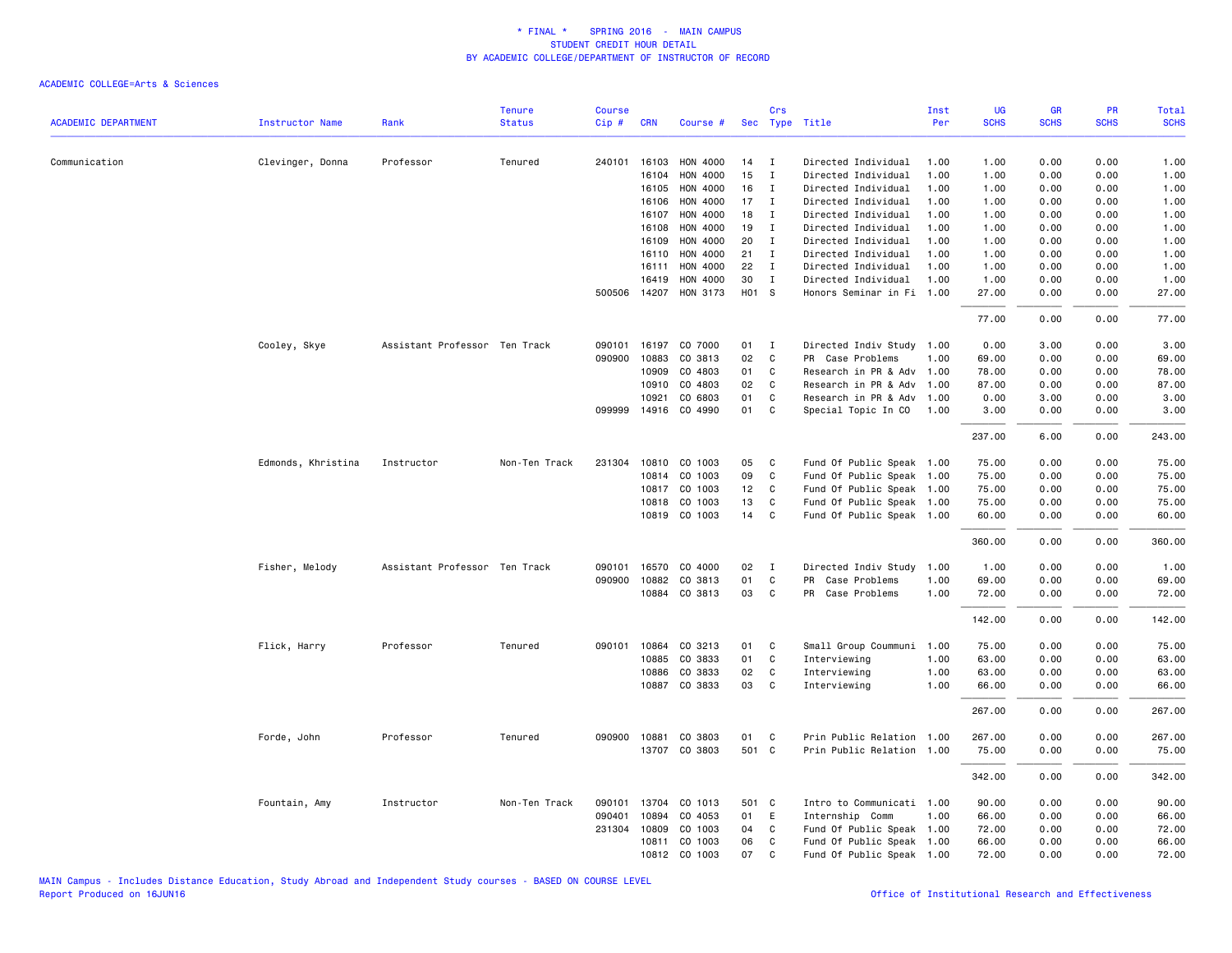| <b>ACADEMIC DEPARTMENT</b> | <b>Instructor Name</b> | Rank        | <b>Tenure</b><br><b>Status</b> | <b>Course</b><br>Cip# | <b>CRN</b> | Course #                        |               | Crs            | Sec Type Title                                         | Inst<br>Per | UG<br><b>SCHS</b> | <b>GR</b><br><b>SCHS</b> | PR<br><b>SCHS</b> | Total<br><b>SCHS</b> |
|----------------------------|------------------------|-------------|--------------------------------|-----------------------|------------|---------------------------------|---------------|----------------|--------------------------------------------------------|-------------|-------------------|--------------------------|-------------------|----------------------|
|                            |                        |             |                                |                       |            |                                 |               |                |                                                        |             |                   |                          |                   |                      |
|                            |                        |             |                                |                       |            |                                 |               |                |                                                        |             | 366.00            | 0.00                     | 0.00              | 366.00               |
| Communication              | Gardner, Daniel        | Lecturer    | Non-Ten Track                  |                       |            | 231304 10806 CO 1003            | 01            | $\mathbf{C}$   | Fund Of Public Speak 1.00                              |             | 69.00             | 0.00                     | 0.00              | 69.00                |
|                            |                        |             |                                |                       |            | 10807 CO 1003                   | 02            | $\mathbf{C}$   | Fund Of Public Speak 1.00                              |             | 75.00             | 0.00                     | 0.00              | 75.00                |
|                            |                        |             |                                |                       |            |                                 |               |                |                                                        |             | 144.00            | 0.00                     | 0.00              | 144.00               |
|                            | Garraway, David        | Non-Faculty | Not Applicable                 |                       |            | 090701 10867 CO 3333            | 01            | $\overline{B}$ | Adv Television Prd                                     | 1.00        | 42.00             | 0.00                     | 0.00              | 42.00                |
|                            |                        |             |                                |                       |            |                                 |               |                |                                                        |             | 42.00             | 0.00                     | 0.00              | 42.00                |
|                            | Gawrych, Teresa        | Instructor  | Non-Ten Track                  | 090404 10871          |            | CO 3403                         | 01            | $\mathbf{C}$   | Photographic Communi 1.00                              |             | 36.00             | 0.00                     | 0.00              | 36.00                |
|                            |                        |             |                                |                       | 10873      | CO 3403                         | 03            | C              | Photographic Communi                                   | 1.00        | 45.00             | 0.00                     | 0.00              | 45.00                |
|                            |                        |             |                                | 090701 10868          |            | CO 3333                         | 02            | $\overline{B}$ | Adv Television Prd                                     | 1.00        | 51.00             | 0.00                     | 0.00              | 51.00                |
|                            |                        |             |                                |                       | 10903      | CO 4373                         | 01 B          |                | Prac In Tv News                                        | 1.00        | 36.00             | 0.00                     | 0.00              | 36.00                |
|                            |                        |             |                                |                       |            |                                 |               |                |                                                        |             | 168.00            | 0.00                     | 0.00              | 168.00               |
|                            | Goodman, Mark          | Professor   | Tenured                        | 090102 10900          |            | CO 4323                         | 01            | $\mathbf{C}$   | Mass Media-Society                                     | 1.00        | 87.00             | 0.00                     | 0.00              | 87.00                |
|                            |                        |             |                                | 090404                | 10872      | CO 3403                         | 02            | C              | Photographic Communi                                   | 1.00        | 45.00             | 0.00                     | 0.00              | 45.00                |
|                            |                        |             |                                |                       |            | 090701 13711 CO 4433            | 501 C         |                | Television Criticism 1.00                              |             | 75.00             | 0.00                     | 0.00              | 75.00                |
|                            |                        |             |                                |                       |            | 090702 13713 CO 6433            | 501 C         |                | Television Criticism 1.00                              |             | 0.00              | 3.00                     | 0.00              | 3.00                 |
|                            |                        |             |                                |                       |            |                                 |               |                |                                                        |             | 207.00            | 3.00                     | 0.00              | 210.00               |
|                            | Gordon, Meaghan        | Instructor  | Non-Ten Track                  | 090900                | 10888      | CO 3853                         | 01            | $\mathbf{C}$   | Public Relations Wri 1.00                              |             | 48.00             | 0.00                     | 0.00              | 48.00                |
|                            |                        |             |                                |                       | 10889      | CO 3853                         | 02            | C              | Public Relations Wri 1.00                              |             | 42.00             | 0.00                     | 0.00              | 42.00                |
|                            |                        |             |                                |                       | 10890      | CO 3853                         | 03            | C              | Public Relations Wri 1.00                              |             | 48.00             | 0.00                     | 0.00              | 48.00                |
|                            |                        |             |                                |                       |            | 10913 CO 4813                   | 03 C          |                | PR Organizations                                       | 1.00        | 54.00             | 0.00                     | 0.00              | 54.00                |
|                            |                        |             |                                |                       |            |                                 |               |                |                                                        |             | 192.00            | 0.00                     | 0.00              | 192.00               |
|                            | Harmon, Nicole         | Lecturer    | Non-Ten Track                  | 090101                | 10830      | CO 1013                         | 11            | $\mathbf{C}$   | Intro to Communicati 1.00                              |             | 105.00            | 0.00                     | 0.00              | 105.00               |
|                            |                        |             |                                |                       |            | 10832 CO 1013                   | 13            | $\mathbf{C}$   | Intro to Communicati 1.00                              |             | 105.00            | 0.00                     | 0.00              | 105.00               |
|                            |                        |             |                                |                       |            |                                 |               |                |                                                        |             | 210.00            | 0.00                     | 0.00              | 210.00               |
|                            | Harris, Melanie        | Instructor  | Non-Ten Track                  | 500501                | 14958      | CO 2544                         | 01            | $\mathbf{C}$   | Makeup And Costuming 1.00                              |             | 20.00             | 0.00                     | 0.00              | 20.00                |
|                            |                        |             |                                |                       | 14960      | CO 2544                         | 02            | C              | Makeup And Costuming 1.00                              |             | 20.00             | 0.00                     | 0.00              | 20.00                |
|                            |                        |             |                                |                       | 14961      | CO 2544                         | 03            | C              | Makeup And Costuming 1.00                              |             | 16.00             | 0.00                     | 0.00              | 16.00                |
|                            |                        |             |                                |                       | 15259      | CO 2544                         | 04 C          |                | Makeup And Costuming 1.00                              |             | 20.00             | 0.00                     | 0.00              | 20.00                |
|                            |                        |             |                                |                       |            |                                 |               |                |                                                        |             | 76.00             | 0.00                     | 0.00              | 76.00                |
|                            | Knight, Amy            | Instructor  | Non-Ten Track                  | 090101 10822          |            | CO 1013                         | 03            | $\overline{c}$ | Intro to Communicati 1.00                              |             | 93.00             | 0.00                     | 0.00              | 93.00                |
|                            |                        |             |                                |                       | 10838      | CO 1013                         | 19            | $\mathbf{C}$   | Intro to Communicati 1.00                              |             | 99.00             | 0.00                     | 0.00              | 99.00                |
|                            |                        |             |                                |                       | 14381      | CO 3213                         | 02 C          |                | Small Group Coummuni 1.00                              |             | 75.00             | 0.00                     | 0.00              | 75.00                |
|                            |                        |             |                                |                       | 14704      | CO 1013<br>231304 10815 CO 1003 | 502 C<br>10 C |                | Intro to Communicati 1.00<br>Fund Of Public Speak 1.00 |             | 69.00<br>75.00    | 0.00<br>0.00             | 0.00<br>0.00      | 69.00<br>75.00       |
|                            |                        |             |                                |                       |            |                                 |               |                |                                                        |             | 411.00            | 0.00                     | 0.00              | 411.00               |
|                            | Lindley, William       | Lecturer    | Non-Ten Track                  |                       |            | 090101 10821 CO 1013            | 02            | $\mathbf{C}$   | Intro to Communicati 1.00                              |             | 105.00            | 0.00                     | 0.00              | 105.00               |
|                            |                        |             |                                |                       |            |                                 |               |                |                                                        |             |                   |                          |                   |                      |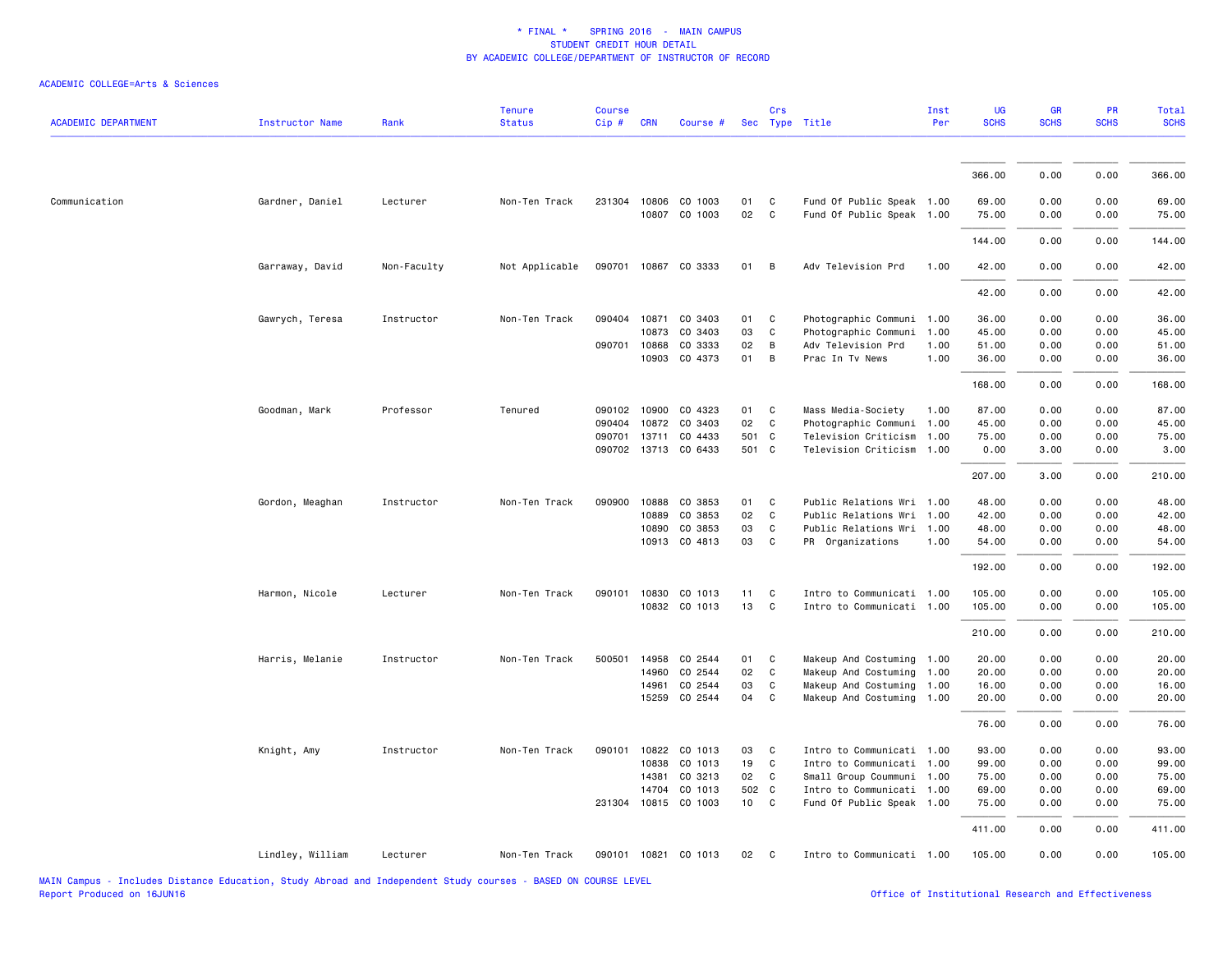| <b>ACADEMIC DEPARTMENT</b> | <b>Instructor Name</b>          | Rank                          | <b>Tenure</b><br><b>Status</b> | <b>Course</b><br>Cip# | <b>CRN</b>   | Course #             |    | Crs          | Sec Type Title            | Inst<br>Per | <b>UG</b><br><b>SCHS</b> | <b>GR</b><br><b>SCHS</b> | PR<br><b>SCHS</b> | Total<br><b>SCHS</b> |
|----------------------------|---------------------------------|-------------------------------|--------------------------------|-----------------------|--------------|----------------------|----|--------------|---------------------------|-------------|--------------------------|--------------------------|-------------------|----------------------|
|                            |                                 |                               |                                |                       |              |                      |    |              |                           |             |                          |                          |                   |                      |
|                            |                                 |                               |                                |                       |              |                      |    |              |                           |             | 105.00                   | 0.00                     | 0.00              | 105.00               |
| Communication              | Loehwing, Melanie               | Assistant Professor Ten Track |                                |                       | 090904 14383 | CO 4213              | 01 | C            | Political Commun          | 1.00        | 63.00                    | 0.00                     | 0.00              | 63.00                |
|                            |                                 |                               |                                |                       | 231304 10896 | CO 4253              | 01 | $\mathsf{C}$ | Elements Of Persuasn      | 1.00        | 90.00                    | 0.00                     | 0.00              | 90.00                |
|                            |                                 |                               |                                |                       |              | 10897 CO 4253        | 02 | C            | Elements Of Persuasn 1.00 |             | 90.00                    | 0.00                     | 0.00              | 90.00                |
|                            |                                 |                               |                                |                       |              |                      |    |              |                           |             | 243.00                   | 0.00                     | 0.00              | 243.00               |
|                            | Matheny, James                  | Assistant Professor Ten Track |                                |                       |              | 090101 10877 CO 3563 | 01 | C            | Voice and Movement        | 1.00        | 66.00                    | 0.00                     | 0.00              | 66.00                |
|                            |                                 |                               |                                |                       | 16248        | CO 4000              | 01 | $\mathbf{I}$ | Directed Indiv Study      | 1.00        | 3.00                     | 0.00                     | 0.00              | 3.00                 |
|                            |                                 |                               |                                |                       |              | 500506 10862 CO 2503 | 01 | C            | Acting                    | 1.00        | 54.00                    | 0.00                     | 0.00              | 54.00                |
|                            |                                 |                               |                                |                       |              |                      |    |              |                           |             | 123.00                   | 0.00                     | 0.00              | 123.00               |
|                            |                                 |                               |                                |                       |              |                      |    |              |                           |             |                          |                          |                   |                      |
|                            | McDavid, Frances                | Instructor                    | Non-Ten Track                  |                       |              | 090401 10876 CO 3443 | 01 | C            | Adv News Writ-Report      | 1.00        | 48.00                    | 0.00                     | 0.00              | 48.00                |
|                            |                                 |                               |                                |                       |              | 10905 CO 4403        | 01 | $\mathsf{C}$ | Journalism Ethics         | 1.00        | 51.00                    | 0.00                     | 0.00              | 51.00                |
|                            |                                 |                               |                                |                       |              |                      |    |              |                           |             | 99.00                    | 0.00                     | 0.00              | 99.00                |
|                            | Montgomery, Debbie              | Lecturer                      | Non-Ten Track                  |                       |              | 090701 10861 CO 2423 | 01 | C            | News Edit-Typo-Mkup       | 1.00        | 42.00                    | 0.00                     | 0.00              | 42.00                |
|                            |                                 |                               |                                |                       |              |                      |    |              |                           |             | 42.00                    | 0.00                     | 0.00              | 42.00                |
|                            | Morschauser, Lindsey Instructor |                               | Non-Ten Track                  | 400404                |              | 12115 GR 4512        | 01 | C            | Practicum Bd Met II       | 1.00        | 18.00                    | 0.00                     | 0.00              | 18.00                |
|                            |                                 |                               |                                |                       |              | 12116 GR 4512        | 02 | К            | Practicum Bd Meth II      | 1.00        | 0.00                     | 0.00                     | 0.00              | 0.00                 |
|                            |                                 |                               |                                |                       |              | 12118 GR 4532        | 01 | C            | Practicum Bd Met IV       | 1.00        | 32.00                    | 0.00                     | 0.00              | 32.00                |
|                            |                                 |                               |                                |                       | 12119        | GR 4532              | 02 | К            | Practicum Bd Met IV       | 1.00        | 0.00                     | 0.00                     | 0.00              | 0.00                 |
|                            |                                 |                               |                                |                       | 12120        | GR 4532              | 03 | K            | Practicum Bd Met IV       | 1.00        | 0.00                     | 0.00                     | 0.00              | 0.00                 |
|                            |                                 |                               |                                |                       | 12122        | GR 4640              | 01 | C            | Met Internship            | 1.00        | 12.00                    | 0.00                     | 0.00              | 12.00                |
|                            |                                 |                               |                                |                       | 450701 12136 | GR 6512              | 01 | C            | Practicum Bd Met II       | 1.00        | 0.00                     | 6.00                     | 0.00              | 6.00                 |
|                            |                                 |                               |                                |                       | 12137        | GR 6512              | 02 | К            | Practicum Bd Meth II      | 1.00        | 0.00                     | 0.00                     | 0.00              | 0.00                 |
|                            |                                 |                               |                                |                       | 12139        | GR 6532              | 01 | $\mathsf{C}$ | Practicum Bd Met IV       | 1.00        | 0.00                     | 10.00                    | 0.00              | 10.00                |
|                            |                                 |                               |                                |                       | 12140        | GR 6532              | 02 | К            | Practicum Bd Met IV       | 1.00        | 0.00                     | 0.00                     | 0.00              | 0.00                 |
|                            |                                 |                               |                                |                       |              | 12141 GR 6532        | 03 | К            | Practicum Bd Met IV       | 1.00        | 0.00                     | 0.00                     | 0.00              | 0.00                 |
|                            |                                 |                               |                                |                       |              |                      |    |              |                           |             | 62.00                    | 16.00                    | 0.00              | 78.00                |
|                            | Nicholson, John                 | Associate Professor Tenured   |                                |                       | 090101 10841 | CO 1223              | 01 | C            | Intro Comm Theory         | 1.00        | 465.00                   | 0.00                     | 0.00              | 465.00               |
|                            |                                 |                               |                                |                       | 10895        | CO 4223              | 01 | C            | Adv Comm Theory           | 1.00        | 66.00                    | 0.00                     | 0.00              | 66.00                |
|                            |                                 |                               |                                |                       | 231304 10846 | CO 2253              | 01 | C            | Fund Interprsn Comm       | 1.00        | 60.00                    | 0.00                     | 0.00              | 60.00                |
|                            |                                 |                               |                                |                       |              |                      |    |              |                           |             | 591.00                   | 0.00                     | 0.00              | 591.00               |
|                            | Poe, Philip                     | Assistant Professor Ten Track |                                | 090101                | 16571        | CO 4000              | 03 | $\mathbf{I}$ | Directed Indiv Study 1.00 |             | 1.00                     | 0.00                     | 0.00              | 1.00                 |
|                            |                                 |                               |                                | 090401                | 10875        | CO 3423              | 01 | C            | Feature Writing           | 1.00        | 45.00                    | 0.00                     | 0.00              | 45.00                |
|                            |                                 |                               |                                |                       | 090701 10854 | CO 2413              | 01 | C            | Intro News Writ-Repo 1.00 |             | 273.00                   | 0.00                     | 0.00              | 273.00               |
|                            |                                 |                               |                                |                       | 10855        | CO 2413              | 02 | K            | Intro News Writ-Repo 1.00 |             | 0.00                     | 0.00                     | 0.00              | 0.00                 |
|                            |                                 |                               |                                |                       | 10856        | CO 2413              | 03 | К            | Intro News Writ-Repo 1.00 |             | 0.00                     | 0.00                     | 0.00              | 0.00                 |
|                            |                                 |                               |                                |                       | 10857        | CO 2413              | 04 | К            | Intro News Writ-Repo 1.00 |             | 0.00                     | 0.00                     | 0.00              | 0.00                 |
|                            |                                 |                               |                                |                       | 10858        | CO 2413              | 05 | К            | Intro News Writ-Repo 1.00 |             | 0.00                     | 0.00                     | 0.00              | 0.00                 |
|                            |                                 |                               |                                |                       | 10859        | CO 2413              | 06 | К            | Intro News Writ-Repo 1.00 |             | 0.00                     | 0.00                     | 0.00              | 0.00                 |
|                            |                                 |                               |                                |                       | 10860        | CO 2413              | 07 | К            | Intro News Writ-Repo 1.00 |             | 0.00                     | 0.00                     | 0.00              | 0.00                 |
|                            |                                 |                               |                                |                       |              | 14625 CO 3343        | 02 | C            | Writing for the Medi 1.00 |             | 48.00                    | 0.00                     | 0.00              | 48.00                |
|                            |                                 |                               |                                |                       |              |                      |    |              |                           |             |                          |                          |                   |                      |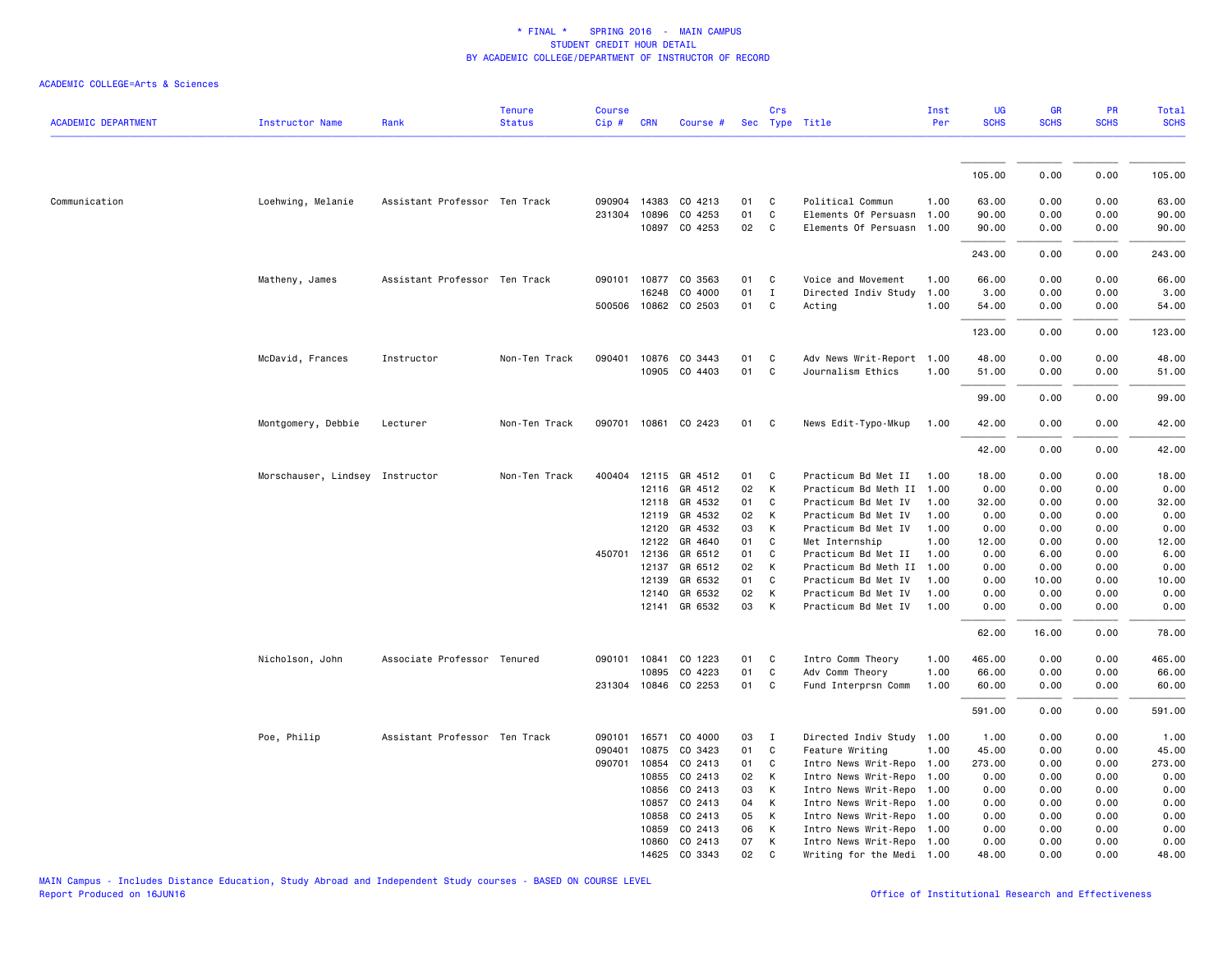|                                    |                        |                               | <b>Tenure</b>  | <b>Course</b> |                       |                      |          | Crs                                          |                                                        | Inst | <b>UG</b>      | <b>GR</b>    | <b>PR</b>          | Total          |
|------------------------------------|------------------------|-------------------------------|----------------|---------------|-----------------------|----------------------|----------|----------------------------------------------|--------------------------------------------------------|------|----------------|--------------|--------------------|----------------|
| <b>ACADEMIC DEPARTMENT</b>         | <b>Instructor Name</b> | Rank                          | <b>Status</b>  | Cip#          | <b>CRN</b>            | Course #             |          |                                              | Sec Type Title                                         | Per  | <b>SCHS</b>    | <b>SCHS</b>  | <b>SCHS</b>        | <b>SCHS</b>    |
|                                    |                        |                               |                |               |                       |                      |          |                                              |                                                        |      | 367.00         | 0.00         | 0.00               | 367.00         |
|                                    |                        |                               |                |               |                       |                      |          |                                              |                                                        |      |                |              |                    |                |
| Communication                      | Roussin, Wendy         | Associate Professor Tenured   |                |               | 090404 10874<br>14380 | CO 3403<br>CO 4423   | 04<br>01 | $\overline{\phantom{a}}$ C<br>$\overline{B}$ | Photographic Communi 1.00<br>Adv Photo Communicat 1.00 |      | 42.00<br>30.00 | 0.00<br>0.00 | 0.00<br>0.00       | 42.00<br>30.00 |
|                                    |                        |                               |                |               |                       | 090702 10879 CO 3713 | 02       | C                                            | Digital Communicatio 1.00                              |      | 48.00          | 0.00         | 0.00               | 48.00          |
|                                    |                        |                               |                |               |                       |                      |          |                                              |                                                        |      |                |              |                    |                |
|                                    |                        |                               |                |               |                       |                      |          |                                              |                                                        |      | 120.00         | 0.00         | 0.00               | 120.00         |
|                                    | Ryalls, Emily          | Assistant Professor Ten Track |                | 050207        |                       | 10192 AN 1173        | 01       | $\overline{\phantom{a}}$ C                   | Intro Gender Studies 1.00                              |      | 24.00          | 0.00         | 0.00               | 24.00          |
|                                    |                        |                               |                |               | 10193                 | AN 1173              | 02       | $\mathbf{C}$                                 | Intro Gender Studies 1.00                              |      | 24.00          | 0.00         | 0.00               | 24.00          |
|                                    |                        |                               |                |               | 12150                 | GS 1173              | 01 C     |                                              | Introduction to Gend 1.00                              |      | 63.00          | 0.00         | 0.00               | 63.00          |
|                                    |                        |                               |                |               | 12151                 | GS 1173              | 02 C     |                                              | Introduction to Gend 1.00                              |      | 60.00          | 0.00         | 0.00               | 60.00          |
|                                    |                        |                               |                |               | 13340                 | SO 1173              | 01       | $\overline{\phantom{a}}$ C                   | Intro Gender Studies 1.00                              |      | 42.00          | 0.00         | 0.00               | 42.00          |
|                                    |                        |                               |                |               | 13341                 | SO 1173              | 02       | $\overline{\mathbf{C}}$                      | Intro Gender Studies 1.00                              |      | 48.00          | 0.00         | 0.00               | 48.00          |
|                                    |                        |                               |                |               | 090101 14385          | CO 4263              | 01       | $\mathbf{C}$                                 | Gender Communication 1.00                              |      | 45.00          | 0.00         | 0.00               | 45.00          |
|                                    |                        |                               |                |               |                       | 14386 CO 6263        | 01 C     |                                              | Gender Communication 1.00                              |      | 0.00           | 18.00        | 0.00               | 18.00          |
|                                    |                        |                               |                |               |                       |                      |          |                                              |                                                        |      | 306.00         | 18.00        | 0.00               | 324.00         |
|                                    | Spann, Leighton        | Non-Faculty                   | Not Applicable |               |                       | 090401 10866 CO 3313 | 02       | $\overline{c}$                               | News Write for Elec                                    | 1.00 | 48.00          | 0.00         | 0.00               | 48.00          |
|                                    |                        |                               |                |               |                       |                      |          |                                              |                                                        |      | 48.00          | 0.00         | 0.00               | 48.00          |
|                                    | Stockstill, William    | Assistant Professor Ten Track |                |               | 500501 10843          | CO 1503              | 01       | $\mathbf{C}$                                 | Intro To Theatre                                       | 1.00 | 519.00         | 0.00         | 0.00               | 519.00         |
|                                    |                        |                               |                |               |                       | 14375 CO 1563        | 01       | E                                            | Theatre Practicum #6 1.00                              |      | 39.00          | 0.00         | 0.00               | 39.00          |
|                                    |                        |                               |                |               |                       |                      |          |                                              |                                                        |      | 558.00         | 0.00         | 0.00               | 558.00         |
|                                    | Strout, Lawrence       | Associate Professor Tenured   |                | 090102        | 10899                 | CO 4313              | 01       | C.                                           | Mass Media Law                                         | 1.00 | 111.00         | 0.00         | 0.00               | 111.00         |
|                                    |                        |                               |                | 090401        | 10865                 | CO 3313              | 01       | C                                            | News Write for Elec                                    | 1.00 | 45.00          | 0.00         | 0.00               | 45.00          |
|                                    |                        |                               |                |               |                       | 090701 10869 CO 3343 | 01 C     |                                              | Writing for the Medi 1.00                              |      | 33.00          | 0.00         | 0.00               | 33.00          |
|                                    |                        |                               |                |               |                       |                      |          |                                              |                                                        |      | 189.00         | 0.00         | 0.00               | 189.00         |
|                                    | Williams, Kevin        | Associate Professor Tenured   |                |               | 090102 10901          | CO 4323              | 02 C     |                                              | Mass Media-Society                                     | 1.00 | 93.00          | 0.00         | 0.00               | 93.00          |
|                                    |                        |                               |                |               |                       | 13710 CO 4323        | 501 C    |                                              | Mass Media-Society                                     | 1.00 | 84.00          | 0.00         | 0.00               | 84.00          |
|                                    |                        |                               |                |               | 090401 10919          | CO 6323              | 02 C     |                                              | Mass Media-Society                                     | 1.00 | 0.00           | 3.00         | 0.00               | 3.00           |
|                                    |                        |                               |                |               | 13712                 | CO 6323              | 501 C    |                                              | Mass Media-Society                                     | 1.00 | 0.00           | 18.00        | 0.00               | 18.00          |
|                                    |                        |                               |                |               |                       | 090702 10878 CO 3713 | 01 C     |                                              | Digital Communicatio 1.00                              |      | 48.00          | 0.00         | 0.00               | 48.00          |
|                                    |                        |                               |                |               |                       |                      |          |                                              |                                                        |      | 225.00         | 21.00        | 0.00               | 246.00         |
| ---------------------------------- |                        |                               |                |               |                       |                      |          |                                              |                                                        |      | ========       | ========     | <b>ESSESSE</b>     |                |
| Communication                      |                        |                               |                |               |                       |                      |          |                                              |                                                        |      | 8803.00        | 64.00        | 0.00               | 8867.00        |
| ---------------------------------- |                        |                               |                |               |                       |                      |          |                                              |                                                        |      | ========       |              | --------- -------- |                |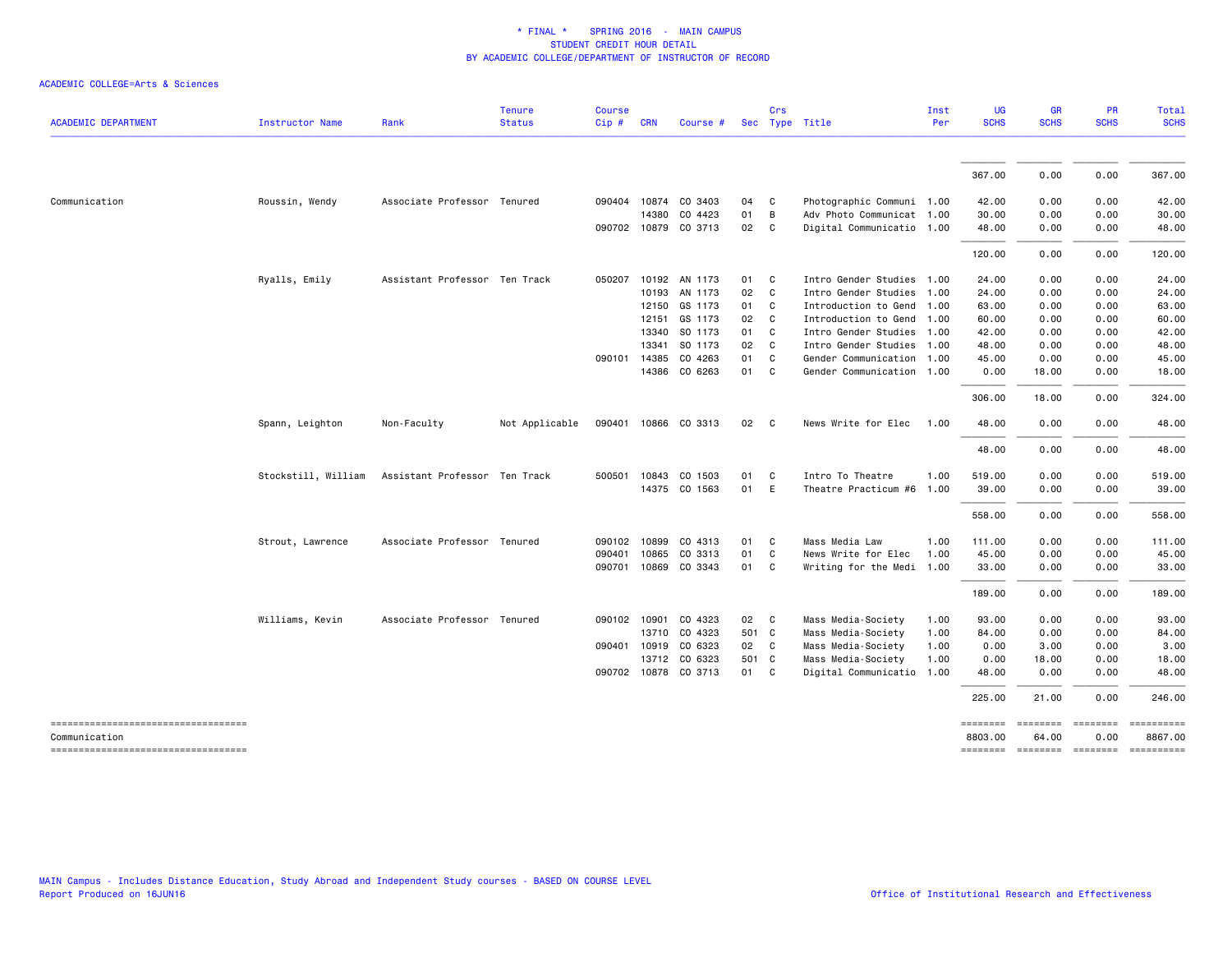| <b>ACADEMIC DEPARTMENT</b> | <b>Instructor Name</b> | Rank                        | <b>Tenure</b><br><b>Status</b> | Course<br>Cip# | <b>CRN</b>   | Course #             |                   | Crs          | Sec Type Title            | Inst<br>Per | UG<br><b>SCHS</b> | GR<br><b>SCHS</b> | PR<br><b>SCHS</b> | Total<br><b>SCHS</b> |
|----------------------------|------------------------|-----------------------------|--------------------------------|----------------|--------------|----------------------|-------------------|--------------|---------------------------|-------------|-------------------|-------------------|-------------------|----------------------|
|                            |                        |                             |                                |                |              |                      |                   |              |                           |             |                   |                   |                   |                      |
| English                    | Agee, Kelly            | Instructor                  | Non-Ten Track                  | 231303         | 12011        | GE 3513              | 02                | C            | Technical Writing         | 1.00        | 66.00             | 0.00              | 0.00              | 66.00                |
|                            |                        |                             |                                |                | 12015        | GE 3513              | 06                | C            | Technical Writing         | 1.00        | 75.00             | 0.00              | 0.00              | 75.00                |
|                            |                        |                             |                                |                |              | 12019 GE 3513        | 10                | C            | Technical Writing         | 1.00        | 63.00             | 0.00              | 0.00              | 63.00                |
|                            |                        |                             |                                |                |              |                      |                   |              |                           |             | 204.00            | 0.00              | 0.00              | 204.00               |
|                            | Anderson, Thomas       | Associate Professor Tenured |                                |                |              | 231404 11552 EN 2213 | H <sub>01</sub> C |              | English Lit Before 1 1.00 |             | 39.00             | 0.00              | 0.00              | 39.00                |
|                            |                        |                             |                                |                |              |                      |                   |              |                           |             | 39.00             | 0.00              | 0.00              | 39.00                |
|                            | Atkinson, Theodore     | Associate Professor Tenured |                                |                | 231402 11561 | EN 2253              | 02                | $\mathbf{C}$ | American Lit After 1 1.00 |             | 87.00             | 0.00              | 0.00              | 87.00                |
|                            |                        |                             |                                |                | 14367        | EN 6923              | 01                | C            | American Novel 1900       | 1.00        | 0.00              | 15.00             | 0.00              | 15.00                |
|                            |                        |                             |                                |                |              | 231404 14368 EN 4923 | 01                | C            | American Novel Since      | 1.00        | 45.00             | 0.00              | 0.00              | 45.00                |
|                            |                        |                             |                                |                |              |                      |                   |              |                           |             | 132.00            | 15.00             | 0.00              | 147.00               |
|                            | Austin, Daniel         | Instructor                  | Non-Ten Track                  | 231301         | 11485        | EN 1113              | 10                | C            | En Composition II         | 1.00        | 72.00             | 0.00              | 0.00              | 72.00                |
|                            |                        |                             |                                |                | 11486        | EN 1113              | 11                | C            | En Composition II         | 1.00        | 63.00             | 0.00              | 0.00              | 63.00                |
|                            |                        |                             |                                |                |              | 231401 11538 EN 2203 | 04                | C            | Intro To Literature       | 1.00        | 84.00             | 0.00              | 0.00              | 84.00                |
|                            |                        |                             |                                |                |              |                      |                   |              |                           |             | 219.00            | 0.00              | 0.00              | 219.00               |
|                            | Barton, Amy            | Instructor                  | Non-Ten Track                  | 231303         | 12010        | GE 3513              | 01                | C            | Technical Writing         | 1.00        | 63.00             | 0.00              | 0.00              | 63.00                |
|                            |                        |                             |                                |                | 12013        | GE 3513              | 04                | C            | Technical Writing         | 1.00        | 63.00             | 0.00              | 0.00              | 63.00                |
|                            |                        |                             |                                |                |              | 12018 GE 3513        | 09                | C            | Technical Writing         | 1.00        | 57.00             | 0.00              | 0.00              | 57.00                |
|                            |                        |                             |                                |                |              |                      |                   |              |                           |             | 183.00            | 0.00              | 0.00              | 183.00               |
|                            | Bentley, Gregory       | Associate Professor Tenured |                                |                | 231404 11549 | EN 2213              | 02                | C            | English Lit Before 1      | 1.00        | 72.00             | 0.00              | 0.00              | 72.00                |
|                            |                        |                             |                                |                |              | 11595 EN 4513        | 01                | C            | Shakespeare               | 1.00        | 60.00             | 0.00              | 0.00              | 60.00                |
|                            |                        |                             |                                |                |              |                      |                   |              |                           |             | 132.00            | 0.00              | 0.00              | 132.00               |
|                            |                        |                             |                                |                |              |                      |                   |              |                           |             |                   |                   |                   |                      |
|                            | Bogard, LaToya         | Instructor                  | Non-Ten Track                  | 231301         | 11459        | EN 1103              | 01                | C            | En Composition I          | 1.00        | 66.00             | 0.00              | 0.00              | 66.00                |
|                            |                        |                             |                                |                | 11465        | EN 1103              | 08                | C            | En Composition I          | 1.00        | 69.00             | 0.00              | 0.00              | 69.00                |
|                            |                        |                             |                                |                | 11470        | EN 1103              | 13                | C            | En Composition I          | 1.00        | 72.00             | 0.00              | 0.00              | 72.00                |
|                            |                        |                             |                                |                |              | 231401 11543 EN 2203 | 09                | C            | Intro To Literature       | 1.00        | 87.00             | 0.00              | 0.00              | 87.00                |
|                            |                        |                             |                                |                |              |                      |                   |              |                           |             | 294.00            | 0.00              | 0.00              | 294.00               |
|                            | Brandon, Stephen       | Lecturer                    | Non-Ten Track                  |                |              | 231301 11460 EN 1103 | 02                | C            | En Composition I          | 1.00        | 78.00             | 0.00              | 0.00              | 78.00                |
|                            |                        |                             |                                |                | 11491        | EN 1113              | 17                | C            | En Composition II         | 1.00        | 69.00             | 0.00              | 0.00              | 69.00                |
|                            |                        |                             |                                |                | 11507        | EN 1113              | 34                | C            | En Composition II         | 1.00        | 69.00             | 0.00              | 0.00              | 69.00                |
|                            |                        |                             |                                |                |              | 11523 EN 1113        | 51                | C            | En Composition II         | 1.00        | 69.00             | 0.00              | 0.00              | 69.00                |
|                            |                        |                             |                                |                |              |                      |                   |              |                           |             | 285.00            | 0.00              | 0.00              | 285.00               |
|                            | Branum, Caitlin        | Grad Teach Assist           | Not Applicable                 |                |              | 231301 11510 EN 1113 | 37                | $\mathbf{C}$ | En Composition II         | 1.00        | 72.00             | 0.00              | 0.00              | 72.00                |
|                            |                        |                             |                                |                |              |                      |                   |              |                           |             | 72.00             | 0.00              | 0.00              | 72.00                |
|                            | Brocato, John          | Instructor                  | Non-Ten Track                  | 231303         |              | 12012 GE 3513        | 03                | C            | Technical Writing         | 1.00        | 60.00             | 0.00              | 0.00              | 60.00                |
|                            |                        |                             |                                |                |              | 12017 GE 3513        | 08                | C            | Technical Writing         | 1.00        | 33.00             | 0.00              | 0.00              | 33.00                |
|                            |                        |                             |                                |                |              | 12022 GE 3513        | H <sub>01</sub> C |              | Honors - Technical W      | 1.00        | 30.00             | 0.00              | 0.00              | 30.00                |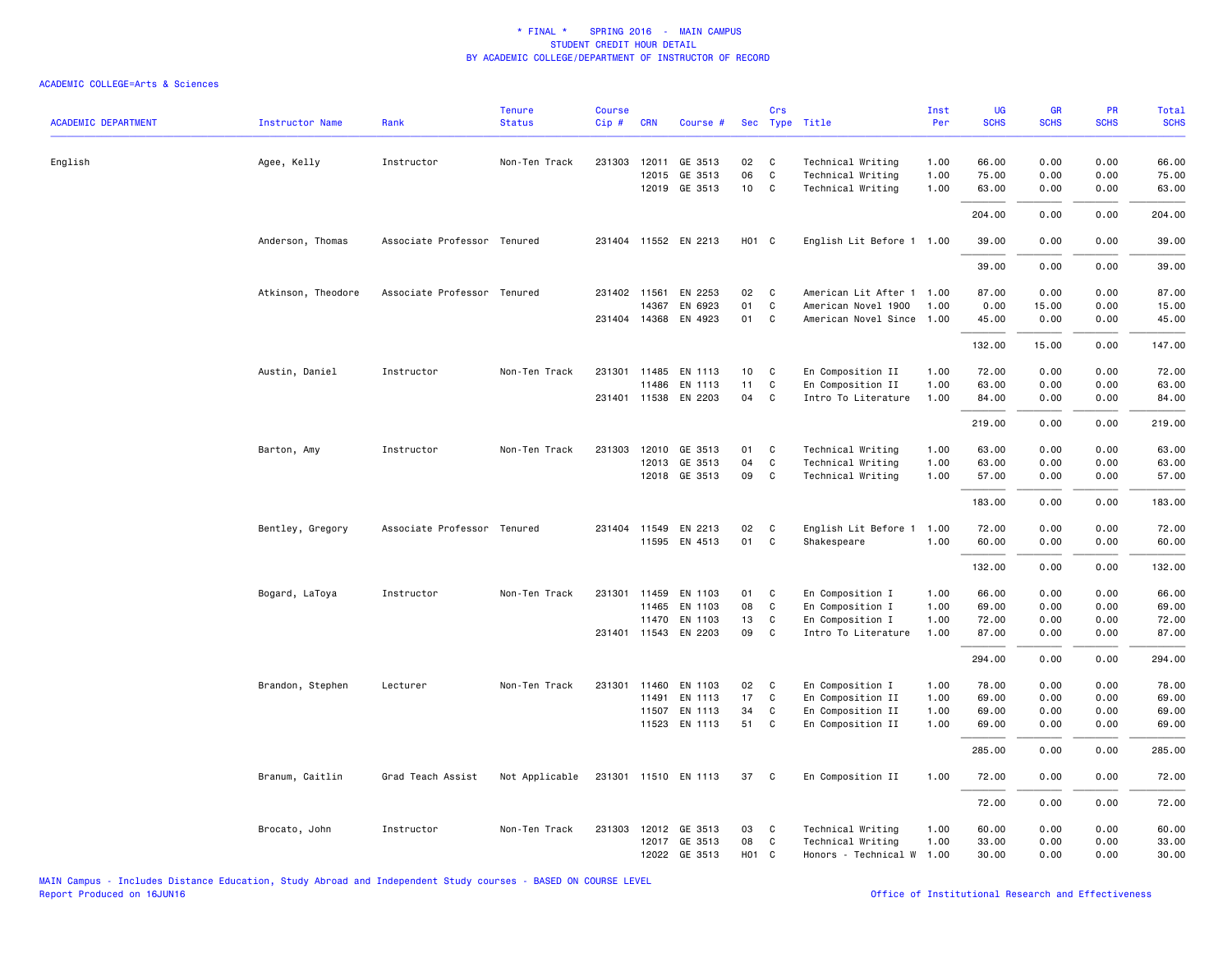| <b>ACADEMIC DEPARTMENT</b> | <b>Instructor Name</b> | Rank                               | <b>Tenure</b><br><b>Status</b> | <b>Course</b><br>Cip# | <b>CRN</b>   | Course #                 |                 | Crs          | Sec Type Title                           | Inst<br>Per  | UG<br><b>SCHS</b> | <b>GR</b><br><b>SCHS</b> | <b>PR</b><br><b>SCHS</b> | <b>Total</b><br><b>SCHS</b> |
|----------------------------|------------------------|------------------------------------|--------------------------------|-----------------------|--------------|--------------------------|-----------------|--------------|------------------------------------------|--------------|-------------------|--------------------------|--------------------------|-----------------------------|
|                            |                        |                                    |                                |                       |              |                          |                 |              |                                          |              |                   |                          |                          |                             |
|                            |                        |                                    |                                |                       |              |                          |                 |              |                                          |              | 123.00            | 0.00                     | 0.00                     | 123.00                      |
| English                    | Chancellor, Marian     | Non-Faculty                        | Not Applicable                 |                       |              | 240102 15570 IDS 4111    | 502 C           |              | Professional Seminar 0.50                |              | 10.50             | 0.00                     | 0.00                     | 10.50                       |
|                            |                        |                                    |                                |                       |              |                          |                 |              |                                          |              | 10.50             | 0.00                     | 0.00                     | 10.50                       |
|                            | Childs, Jennifer       | Lecturer                           | Non-Ten Track                  | 231301                | 11495        | EN 1113<br>EN 1113       | 21              | C<br>C       | En Composition II                        | 1.00<br>1.00 | 72.00<br>69.00    | 0.00                     | 0.00<br>0.00             | 72.00                       |
|                            |                        |                                    |                                |                       | 11497        | 11498 EN 1113            | 23<br>24        | C            | En Composition II<br>En Composition II   | 1.00         | 69.00             | 0.00<br>0.00             | 0.00                     | 69.00<br>69.00              |
|                            |                        |                                    |                                |                       |              |                          |                 |              |                                          |              | 210.00            | 0.00                     | 0.00                     | 210.00                      |
|                            | Claggett, Shalyn       | Associate Professor Tenured        |                                | 231404                | 11555        | EN 2223                  | 04              | C            | English Lit After 18 1.00                |              | 75.00             | 0.00                     | 0.00                     | 75.00                       |
|                            |                        |                                    |                                |                       | 14361        | EN 4653                  | 01              | C            | 19th C British Novel 1.00                |              | 33.00             | 0.00                     | 0.00                     | 33.00                       |
|                            |                        |                                    |                                |                       |              | 14362 EN 6653            | 01              | C            | 19th C British Novel 1.00                |              | 0.00              | 30.00                    | 0.00                     | 30.00                       |
|                            |                        |                                    |                                |                       |              |                          |                 |              |                                          |              | 108.00            | 30.00                    | 0.00                     | 138.00                      |
|                            | Cook, Susan            | Lecturer                           | Non-Ten Track                  | 231301                |              | 11515 EN 1113            | 42              | C            | En Composition II                        | 1.00         | 69.00             | 0.00                     | 0.00                     | 69.00                       |
|                            |                        |                                    |                                |                       |              | 231402 11557 EN 2243     | $02\,$          | C            | American Lit Before                      | 1.00         | 84.00             | 0.00                     | 0.00                     | 84.00                       |
|                            |                        |                                    |                                |                       |              |                          |                 |              |                                          |              | 153.00            | 0.00                     | 0.00                     | 153.00                      |
|                            | Crane, Charles         | Lecturer                           | Non-Ten Track                  | 140801                | 14340        | CE 8313<br>14675 CE 8313 | 01<br>501 C     | C            | Concrete Materials<br>Concrete Materials | 0.50<br>0.50 | 0.00<br>0.00      | 6.00<br>16.50            | 0.00<br>0.00             | 6.00<br>16.50               |
|                            |                        |                                    |                                |                       |              |                          |                 |              |                                          |              |                   |                          |                          |                             |
|                            |                        |                                    |                                |                       |              |                          |                 |              |                                          |              | 0.00              | 22.50                    | 0.00                     | 22.50                       |
|                            | Creevy, Patrick        | Lecturer                           | Non-Ten Track                  |                       | 231404 11553 | EN 2223                  | 02              | C            | English Lit After 18 1.00                |              | 84.00             | 0.00                     | 0.00                     | 84.00                       |
|                            |                        |                                    |                                |                       | 11554        | EN 2223                  | 03              | $\mathbf c$  | English Lit After 18                     | 1.00         | 78.00             | 0.00                     | 0.00                     | 78.00                       |
|                            |                        |                                    |                                | 240101                | 16383        | HON 4000                 | 29              | $\mathbf{I}$ | Directed Individual                      | 1.00         | 3.00              | 0.00                     | 0.00                     | 3.00                        |
|                            |                        |                                    |                                |                       |              |                          |                 |              |                                          |              | 165.00            | 0.00                     | 0.00                     | 165.00                      |
|                            | Crescenzo, Michele     | Lecturer                           | Non-Ten Track                  | 231301                | 11481        | EN 1113                  | 06              | C            | En Composition II                        | 1.00         | 72.00             | 0.00                     | 0.00                     | 72.00                       |
|                            |                        |                                    |                                |                       |              | 11502 EN 1113            | 29              | C            | En Composition II                        | 1.00         | 72.00             | 0.00                     | 0.00                     | 72.00                       |
|                            |                        |                                    |                                |                       |              | 11511 EN 1113            | 38              | C            | En Composition II                        | 1.00         | 63.00             | 0.00                     | 0.00                     | 63.00                       |
|                            |                        |                                    |                                |                       |              | 231401 11544 EN 2203     | 10 <sup>1</sup> | C            | Intro To Literature                      | 1.00         | 90.00             | 0.00                     | 0.00                     | 90.00                       |
|                            |                        |                                    |                                |                       |              |                          |                 |              |                                          |              | 297.00            | 0.00                     | 0.00                     | 297.00                      |
|                            | Davis, Rachel          | Grad Service Assist Not Applicable |                                |                       |              | 231301 11490 EN 1113     | 16              | $\mathbf{C}$ | En Composition II                        | 1.00         | 69.00             | 0.00                     | 0.00                     | 69.00                       |
|                            |                        |                                    |                                |                       |              |                          |                 |              |                                          |              | 69.00             | 0.00                     | 0.00                     | 69.00                       |
|                            | Dechert, Francis       | Non-Faculty                        | Not Applicable                 |                       |              | 231303 12020 GE 3513     | 11              | $\mathbf{C}$ | Technical Writing                        | 1.00         | 60.00             | 0.00                     | 0.00                     | 60.00                       |
|                            |                        |                                    |                                |                       |              |                          |                 |              |                                          |              | 60.00             | 0.00                     | 0.00                     | 60.00                       |
|                            | Dodds, Lara            | Associate Professor Tenured        |                                | 231401                | 11570        | EN 2443                  | 01              | C            | Intro To Sci Fiction                     | 1.00         | 45.00             | 0.00                     | 0.00                     | 45.00                       |
|                            |                        |                                    |                                |                       | 231404 14363 | EN 4713                  | 01              | C            | 17th Cent Eng Lit                        | 1.00         | 27.00             | 0.00                     | 0.00                     | 27.00                       |
|                            |                        |                                    |                                |                       | 14364        | EN 6713                  | 01              | C            | 17th Cent Eng Lit                        | 1.00         | 0.00              | 3.00                     | 0.00                     | 3.00                        |
|                            |                        |                                    |                                |                       | 239999 15323 | EN 8000                  | 07              | D            | Research / Thesis                        | 1.00         | 0.00              | 3.00                     | 0.00                     | 3.00                        |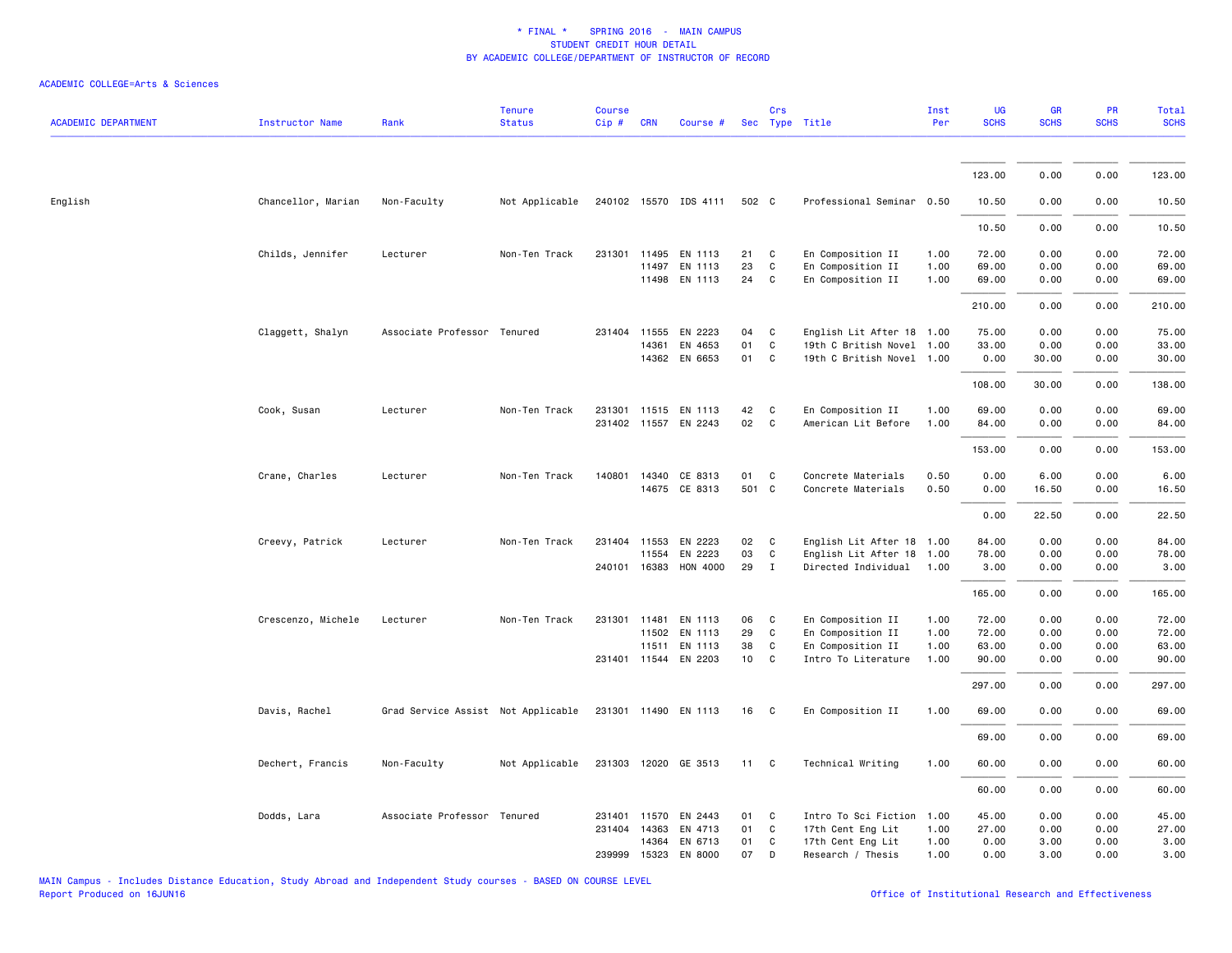| <b>ACADEMIC DEPARTMENT</b> | <b>Instructor Name</b> | Rank                          | <b>Tenure</b><br><b>Status</b> | <b>Course</b><br>Cip# | <b>CRN</b>   | Course #             |        | Crs | Sec Type Title            | Inst<br>Per | UG<br><b>SCHS</b> | GR<br><b>SCHS</b> | PR<br><b>SCHS</b> | <b>Total</b><br><b>SCHS</b> |
|----------------------------|------------------------|-------------------------------|--------------------------------|-----------------------|--------------|----------------------|--------|-----|---------------------------|-------------|-------------------|-------------------|-------------------|-----------------------------|
|                            |                        |                               |                                |                       |              |                      |        |     |                           |             |                   |                   |                   |                             |
|                            |                        |                               |                                |                       |              |                      |        |     |                           |             | 72.00             | 6.00              | 0.00              | 78.00                       |
| English                    | Doughty, Catherine     | Instructor                    | Non-Ten Track                  |                       |              | 230101 11458 EN 0103 | 04     | C   | Basic English             | 1.00        | 27.00             | 0.00              | 0.00              | 27.00                       |
|                            |                        |                               |                                |                       | 231301 11516 | EN 1113              | 43     | C   | En Composition II         | 1.00        | 69.00             | 0.00              | 0.00              | 69.00                       |
|                            |                        |                               |                                |                       | 11524        | EN 1113              | 52     | C   | En Composition II         | 1.00        | 63.00             | 0.00              | 0.00              | 63.00                       |
|                            |                        |                               |                                |                       |              | 11534 EN 1173        | 01     | C   | Accelerated Comp II       | 1.00        | 63.00             | 0.00              | 0.00              | 63.00                       |
|                            |                        |                               |                                |                       |              |                      |        |     |                           |             | 222.00            | 0.00              | 0.00              | 222.00                      |
|                            | Dueitt, Courtney       | Instructor                    | Non-Ten Track                  | 231301                |              | 11468 EN 1103        | 11     | C   | En Composition I          | 1.00        | 72.00             | 0.00              | 0.00              | 72.00                       |
|                            |                        |                               |                                |                       |              | 231401 11535 EN 2203 | 01     | C   | Intro To Literature       | 1.00        | 90.00             | 0.00              | 0.00              | 90.00                       |
|                            |                        |                               |                                |                       |              |                      |        |     |                           |             | 162.00            | 0.00              | 0.00              | 162.00                      |
|                            | Few, Kayleigh          | Lecturer                      | Non-Ten Track                  |                       |              | 231301 11521 EN 1113 | 49     | C   | En Composition II         | 1.00        | 75.00             | 0.00              | 0.00              | 75.00                       |
|                            |                        |                               |                                |                       |              |                      |        |     |                           |             | 75.00             | 0.00              | 0.00              | 75.00                       |
|                            | Garner, William        | Lecturer                      | Non-Ten Track                  | 231301                |              | 11477 EN 1113        | 02     | C   | En Composition II         | 1.00        | 63.00             | 0.00              | 0.00              | 63.00                       |
|                            |                        |                               |                                |                       | 11482        | EN 1113              | 07     | C   | En Composition II         | 1.00        | 72.00             | 0.00              | 0.00              | 72.00                       |
|                            |                        |                               |                                |                       |              | 11527 EN 1113        | 55     | C   | En Composition II         | 1.00        | 69.00             | 0.00              | 0.00              | 69.00                       |
|                            |                        |                               |                                |                       |              |                      |        |     |                           |             | 204.00            | 0.00              | 0.00              | 204.00                      |
|                            | Gibson, Marie          | Lecturer                      | Non-Ten Track                  | 231301                | 11478        | EN 1113              | 03     | C   | En Composition II         | 1.00        | 63.00             | 0.00              | 0.00              | 63.00                       |
|                            |                        |                               |                                |                       | 11480        | EN 1113              | 05     | C   | En Composition II         | 1.00        | 66.00             | 0.00              | 0.00              | 66.00                       |
|                            |                        |                               |                                |                       | 11484        | EN 1113              | 09     | C   | En Composition II         | 1.00        | 72.00             | 0.00              | 0.00              | 72.00                       |
|                            |                        |                               |                                |                       |              | 11528 EN 1113        | 56     | C   | En Composition II         | 1.00        | 69.00             | 0.00              | 0.00              | 69.00                       |
|                            |                        |                               |                                |                       |              |                      |        |     |                           |             | 270.00            | 0.00              | 0.00              | 270.00                      |
|                            | Grimes, John Aaron     | Lecturer                      | Non-Ten Track                  |                       |              | 230101 11456 EN 0103 | 02     | C   | Basic English             | 1.00        | 33.00             | 0.00              | 0.00              | 33.00                       |
|                            |                        |                               |                                | 231301                |              | 11473 EN 1103        | 17     | C   | En Composition I          | 1.00        | 66.00             | 0.00              | 0.00              | 66.00                       |
|                            |                        |                               |                                |                       |              |                      |        |     |                           |             | 99.00             | 0.00              | 0.00              | 99.00                       |
|                            | Hagenston, Becky       | Associate Professor Tenured   |                                |                       |              | 231302 11577 EN 3303 | 06     | C   | Creative Writing          | 1.00        | 36.00             | 0.00              | 0.00              | 36.00                       |
|                            |                        |                               |                                |                       |              | 239999 15196 EN 8000 | $02\,$ | D   | Research / Thesis         | 1.00        | 0.00              | 3.00              | 0.00              | 3.00                        |
|                            |                        |                               |                                |                       |              |                      |        |     |                           |             | 36.00             | 3.00              | 0.00              | 39.00                       |
|                            | Hanshaw, Shirley       | Associate Professor Tenured   |                                |                       |              | 231303 11578 EN 3313 | 01     | C   | Writing for the Work 1.00 |             | 48.00             | 0.00              | 0.00              | 48.00                       |
|                            |                        |                               |                                |                       |              |                      |        |     |                           |             | 48.00             | 0.00              | 0.00              | 48.00                       |
|                            | Hayden, Antoinette     | Grad Teach Assist             | Not Applicable                 |                       |              | 231301 11514 EN 1113 | 41     | C   | En Composition II         | 1.00        | 72.00             | 0.00              | 0.00              | 72.00                       |
|                            |                        |                               |                                |                       |              |                      |        |     |                           |             | 72.00             | 0.00              | 0.00              | 72.00                       |
|                            | Herd, Wendy            | Assistant Professor Ten Track |                                |                       |              | 160102 10202 AN 2403 | 01     | C   | Intro to Study of La 1.00 |             | 33.00             | 0.00              | 0.00              | 33.00                       |
|                            |                        |                               |                                |                       | 10203        | AN 2403              | 02     | C   | Intro to Study of La 1.00 |             | 24.00             | 0.00              | 0.00              | 24.00                       |
|                            |                        |                               |                                |                       |              | 11567 EN 2403        | 01     | C   | Intro to Study of La 1.00 |             | 24.00             | 0.00              | 0.00              | 24.00                       |
|                            |                        |                               |                                |                       |              | 11568 EN 2403        | 02     | C   | Intro to Study of La 1.00 |             | 24.00             | 0.00              | 0.00              | 24.00                       |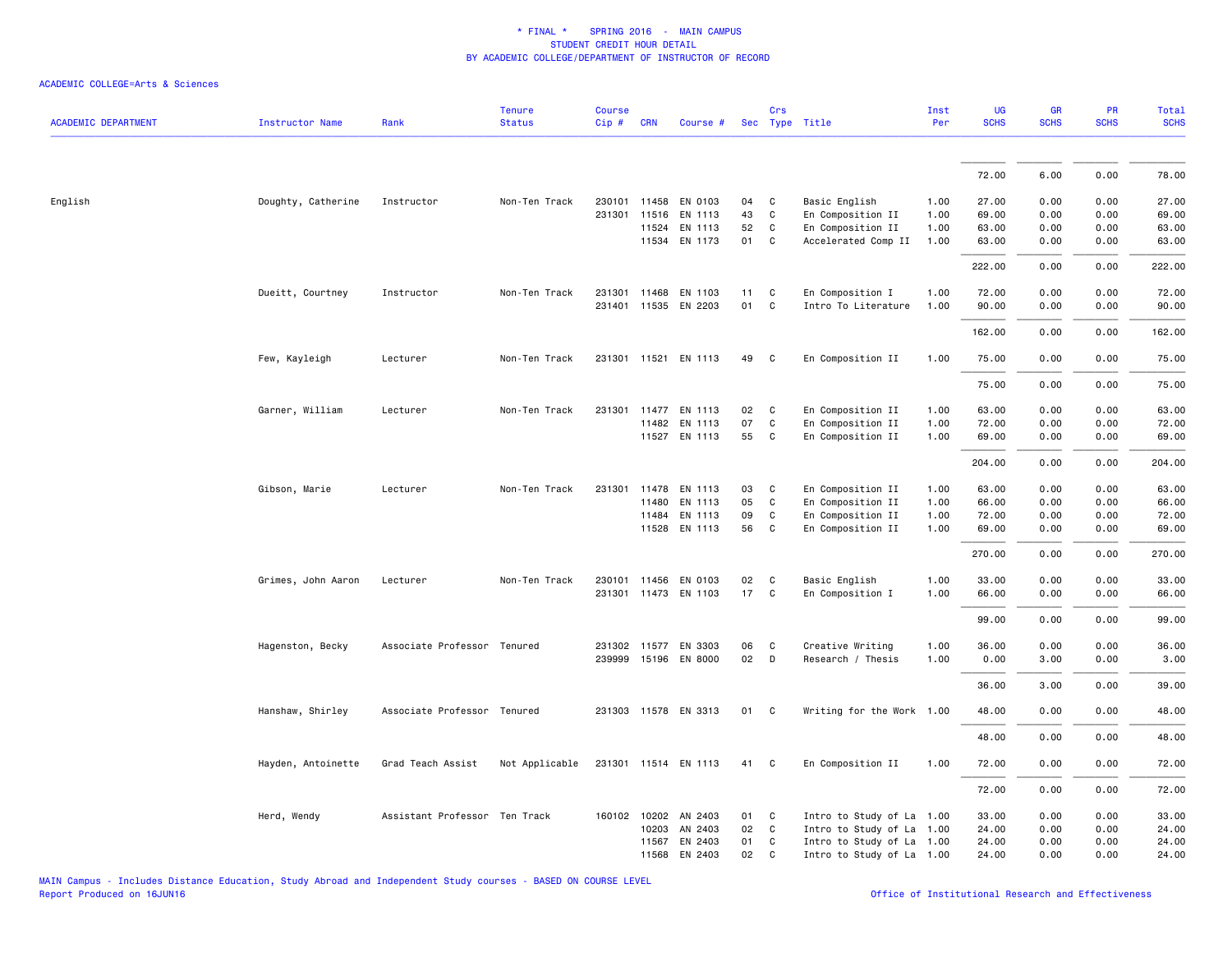|                            |                        |                               | <b>Tenure</b> | <b>Course</b> |              |                      |       | Crs          |                           | Inst | <b>UG</b>   | GR          | PR          | <b>Total</b> |
|----------------------------|------------------------|-------------------------------|---------------|---------------|--------------|----------------------|-------|--------------|---------------------------|------|-------------|-------------|-------------|--------------|
| <b>ACADEMIC DEPARTMENT</b> | <b>Instructor Name</b> | Rank                          | <b>Status</b> | Cip#          | <b>CRN</b>   | Course #             |       |              | Sec Type Title            | Per  | <b>SCHS</b> | <b>SCHS</b> | <b>SCHS</b> | <b>SCHS</b>  |
|                            |                        |                               |               |               |              |                      |       |              |                           |      |             |             |             |              |
|                            |                        |                               |               |               |              |                      |       |              |                           |      | 105.00      | 0.00        | 0.00        | 105.00       |
| English                    | Johnson, Holly         | Associate Professor Tenured   |               |               |              | 231401 14373 EN 8513 | 01    | S            | Stu En Lit To 1485        | 1.00 | 0.00        | 30.00       | 0.00        | 30.00        |
|                            |                        |                               |               | 231404        | 11548        | EN 2213              | 01    | C            | English Lit Before 1      | 1.00 | 72.00       | 0.00        | 0.00        | 72.00        |
|                            |                        |                               |               | 239999        | 15200        | EN 8000              | 06    | D            | Research / Thesis         | 1.00 | 0.00        | 3.00        | 0.00        | 3.00         |
|                            |                        |                               |               | 240101        | 12261        | HON 4003             | H03 I |              | Oxbridge Tutorial         | 1.00 | 3.00        | 0.00        | 0.00        | 3.00         |
|                            |                        |                               |               |               | 16129        | HON 4000             | 23    | $\mathbf{I}$ | Directed Individual       | 1.00 | 3.00        | 0.00        | 0.00        | 3.00         |
|                            |                        |                               |               |               |              |                      |       |              |                           |      | 78.00       | 33.00       | 0.00        | 111.00       |
|                            | Kardos, Michael        | Associate Professor Tenured   |               | 231302        | 11575        | EN 3303              | 04    | C            | Creative Writing          | 1.00 | 45.00       | 0.00        | 0.00        | 45.00        |
|                            |                        |                               |               |               | 231401 11586 | EN 4313              | 01    | C            | Craft Of Fiction          | 1.00 | 15.00       | 0.00        | 0.00        | 15.00        |
|                            |                        |                               |               |               |              | 11604 EN 6313        | 01    | C            | Craft Of Fiction          | 1.00 | 0.00        | 27.00       | 0.00        | 27.00        |
|                            |                        |                               |               |               |              |                      |       |              |                           |      | 60.00       | 27.00       | 0.00        | 87.00        |
|                            | Kastner, Stacy         | Assistant Professor Ten Track |               | 131305        | 11585        | EN 4233              | 01    | C            | Composition Pedogogy      | 1.00 | 12.00       | 0.00        | 0.00        | 12.00        |
|                            |                        |                               |               |               | 11603        | EN 6233              | 01    | C            | Composition Pedagogy      | 1.00 | 0.00        | 9.00        | 0.00        | 9.00         |
|                            |                        |                               |               |               |              | 239999 15197 EN 8000 | 03    | D            | Research / Thesis         | 1.00 | 0.00        | 3.00        | 0.00        | 3.00         |
|                            |                        |                               |               |               |              |                      |       |              |                           |      | 12.00       | 12.00       | 0.00        | 24.00        |
|                            | Kolev, Sava            | Lecturer                      | Non-Ten Track | 231301        |              | 11508 EN 1113        | 35    | C            | En Composition II         | 1.00 | 66.00       | 0.00        | 0.00        | 66.00        |
|                            |                        |                               |               |               |              |                      |       |              |                           |      | 66.00       | 0.00        | 0.00        | 66.00        |
|                            | Lammert, Thomas        | Lecturer                      | Non-Ten Track | 231301        | 11479        | EN 1113              | 04    | C            | En Composition II         | 1.00 | 69.00       | 0.00        | 0.00        | 69.00        |
|                            |                        |                               |               |               | 11496        | EN 1113              | 22    | C            | En Composition II         | 1.00 | 69.00       | 0.00        | 0.00        | 69.00        |
|                            |                        |                               |               |               | 11503        | EN 1113              | 30    | C            | En Composition II         | 1.00 | 72.00       | 0.00        | 0.00        | 72.00        |
|                            |                        |                               |               |               |              | 11529 EN 1113        | 57    | C            | En Composition II         | 1.00 | 69.00       | 0.00        | 0.00        | 69.00        |
|                            |                        |                               |               |               |              |                      |       |              |                           |      | 279.00      | 0.00        | 0.00        | 279.00       |
|                            | Leonard, Ashley        | Instructor                    | Non-Ten Track |               |              | 230101 11571 EN 2503 | 01    | C            | Teaching Grammar          | 1.00 | 141.00      | 0.00        | 0.00        | 141.00       |
|                            |                        |                               |               | 231301        | 11462        | EN 1103              | 04    | C            | En Composition I          | 1.00 | 69.00       | 0.00        | 0.00        | 69.00        |
|                            |                        |                               |               |               |              | 231401 11545 EN 2203 | 11    | C            | Intro To Literature       | 1.00 | 90.00       | 0.00        | 0.00        | 90.00        |
|                            |                        |                               |               |               |              |                      |       |              |                           |      | 300.00      | 0.00        | 0.00        | 300.00       |
|                            | Little, Matthew        | Associate Professor Tenured   |               |               |              | 231303 11584 EN 4223 | 01    | C            | Prin Legal Writing        | 1.00 | 42.00       | 0.00        | 0.00        | 42.00        |
|                            |                        |                               |               |               |              | 231402 11562 EN 2253 | 04    | C            | American Lit After 1 1.00 |      | 39.00       | 0.00        | 0.00        | 39.00        |
|                            |                        |                               |               |               |              |                      |       |              |                           |      | 81.00       | 0.00        | 0.00        | 81.00        |
|                            | Lockhart, Cory         | Lecturer                      | Non-Ten Track | 231301        |              | 11474 EN 1103        | 60    | C            | En Composition I          | 1.00 | 69.00       | 0.00        | 0.00        | 69.00        |
|                            |                        |                               |               |               |              | 11530 EN 1113        | 59    | C            | En Composition II         | 1.00 | 72.00       | 0.00        | 0.00        | 72.00        |
|                            |                        |                               |               |               |              |                      |       |              |                           |      | 141.00      | 0.00        | 0.00        | 141.00       |
|                            | Long, Jeffrey          | Lecturer                      | Non-Ten Track | 231301        |              | 11512 EN 1113        | 39    | C            | En Composition II         | 1.00 | 69.00       | 0.00        | 0.00        | 69.00        |
|                            |                        |                               |               |               |              | 11526 EN 1113        | 54    | $\mathbf{C}$ | En Composition II         | 1.00 | 69.00       | 0.00        | 0.00        | 69.00        |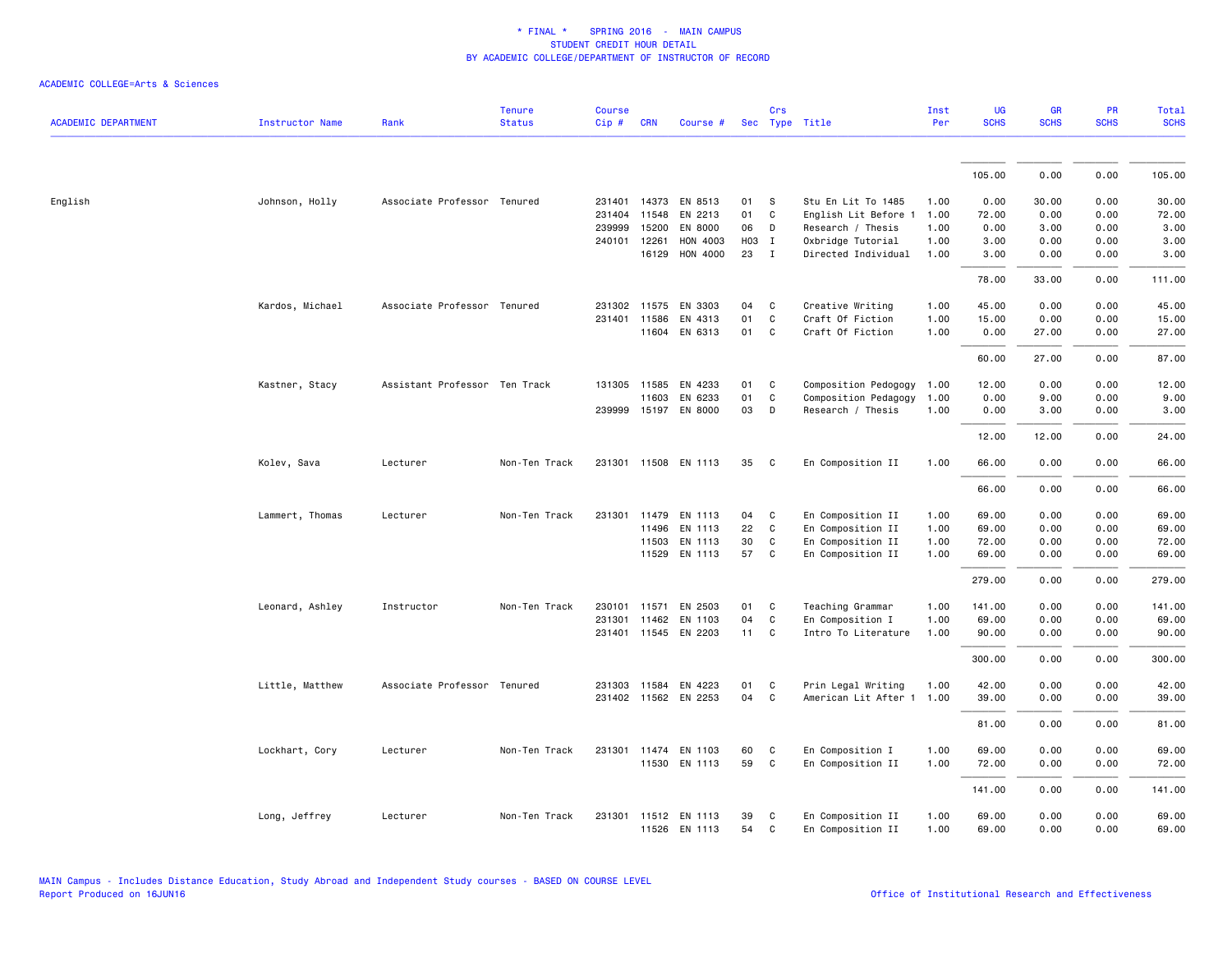| <b>ACADEMIC DEPARTMENT</b> | <b>Instructor Name</b> | Rank                          | <b>Tenure</b><br><b>Status</b> | <b>Course</b><br>Cip# | <b>CRN</b> | Course #              |       | Crs | Sec Type Title            | Inst<br>Per | UG<br><b>SCHS</b> | GR<br><b>SCHS</b> | PR<br><b>SCHS</b> | <b>Total</b><br><b>SCHS</b> |
|----------------------------|------------------------|-------------------------------|--------------------------------|-----------------------|------------|-----------------------|-------|-----|---------------------------|-------------|-------------------|-------------------|-------------------|-----------------------------|
|                            |                        |                               |                                |                       |            |                       |       |     |                           |             |                   |                   |                   |                             |
|                            |                        |                               |                                |                       |            |                       |       |     |                           |             | 138.00            | 0.00              | 0.00              | 138.00                      |
| English                    | Long, Loreeda          | Lecturer                      | Non-Ten Track                  |                       |            | 231301 11467 EN 1103  | 10    | C   | En Composition I          | 1.00        | 63.00             | 0.00              | 0.00              | 63.00                       |
|                            |                        |                               |                                |                       |            | 16200 EN 1113         | 14    | C   | En Composition II         | 1.00        | 63.00             | 0.00              | 0.00              | 63.00                       |
|                            |                        |                               |                                |                       |            |                       |       |     |                           |             | 126.00            | 0.00              | 0.00              | 126.00                      |
|                            | Lyons, Richard         | Professor                     | Tenured                        | 231302                | 11574      | EN 3303               | 03    | C   | Creative Writing          | 1.00        | 42.00             | 0.00              | 0.00              | 42.00                       |
|                            |                        |                               |                                |                       | 11576      | EN 3303               | 05    | C   | Creative Writing          | 1.00        | 39.00             | 0.00              | 0.00              | 39.00                       |
|                            |                        |                               |                                |                       |            | 14360 EN 3803         | 01    | C   | Intermediate Poetry       | 1.00        | 33.00             | 0.00              | 0.00              | 33.00                       |
|                            |                        |                               |                                |                       |            |                       |       |     |                           |             | 114.00            | 0.00              | 0.00              | 114.00                      |
|                            | Mallory-Kani, Amy      | Assistant Professor Ten Track |                                | 231301                | 11579      | EN 3414               | 01    | C   | Crit Writ/Resrch Lit 1.00 |             | 64.00             | 0.00              | 0.00              | 64.00                       |
|                            |                        |                               |                                |                       | 11580      | EN 3414               | 02    | C   | Crit Writ/Resrch Lit 1.00 |             | 64.00             | 0.00              | 0.00              | 64.00                       |
|                            |                        |                               |                                |                       |            | 231401 11583 EN 3533  | 01    | C   | Selected Authors: Br 1.00 |             | 33.00             | 0.00              | 0.00              | 33.00                       |
|                            |                        |                               |                                |                       |            |                       |       |     |                           |             | 161.00            | 0.00              | 0.00              | 161.00                      |
|                            | Marcus, Gregory        | Grad Teach Assist             | Not Applicable                 |                       |            | 231301 11501 EN 1113  | 27    | C   | En Composition II         | 1.00        | 69.00             | 0.00              | 0.00              | 69.00                       |
|                            |                        |                               |                                |                       |            |                       |       |     |                           |             | 69.00             | 0.00              | 0.00              | 69.00                       |
|                            | Marsh, Kelly           | Associate Professor Tenured   |                                | 231401                | 11542      | EN 2203               | 08    | C   | Intro To Literature       | 1.00        | 69.00             | 0.00              | 0.00              | 69.00                       |
|                            |                        |                               |                                |                       | 11569      | EN 2434               | 01    | B   | Literature And Film       | 1.00        | 76.00             | 0.00              | 0.00              | 76.00                       |
|                            |                        |                               |                                |                       |            | 240101 16176 HON 4093 | H14 S |     | Honors Thesis             | 1.00        | 3.00              | 0.00              | 0.00              | 3.00                        |
|                            |                        |                               |                                |                       |            |                       |       |     |                           |             | 148.00            | 0.00              | 0.00              | 148.00                      |
|                            | Mattison, Suzanne      | Lecturer                      | Non-Ten Track                  | 231301                | 11483      | EN 1113               | 08    | C   | En Composition II         | 1.00        | 69.00             | 0.00              | 0.00              | 69.00                       |
|                            |                        |                               |                                |                       | 11487      | EN 1113               | 12    | C   | En Composition II         | 1.00        | 75.00             | 0.00              | 0.00              | 75.00                       |
|                            |                        |                               |                                |                       | 11494      | EN 1113               | 20    | C   | En Composition II         | 1.00        | 63.00             | 0.00              | 0.00              | 63.00                       |
|                            |                        |                               |                                | 231303                |            | 10157 AIS 3203        | 02    | C   | Prof Writing ANR Hum      | 1.00        | 75.00             | 0.00              | 0.00              | 75.00                       |
|                            |                        |                               |                                |                       |            |                       |       |     |                           |             | 282.00            | 0.00              | 0.00              | 282.00                      |
|                            | Mears, Nicklaus        | Lecturer                      | Non-Ten Track                  |                       |            | 231301 11464 EN 1103  | 07    | C   | En Composition I          | 1.00        | 69.00             | 0.00              | 0.00              | 69.00                       |
|                            |                        |                               |                                |                       | 11500      | EN 1113               | 26    | C   | En Composition II         | 1.00        | 72.00             | 0.00              | 0.00              | 72.00                       |
|                            |                        |                               |                                |                       |            | 11517 EN 1113         | 44    | C   | En Composition II         | 1.00        | 72.00             | 0.00              | 0.00              | 72.00                       |
|                            |                        |                               |                                |                       |            | 11518 EN 1113         | 45    | C   | En Composition II         | 1.00        | 69.00             | 0.00              | 0.00              | 69.00                       |
|                            |                        |                               |                                |                       |            |                       |       |     |                           |             | 282.00            | 0.00              | 0.00              | 282.00                      |
|                            | Moseley, Jessica       | Lecturer                      | Non-Ten Track                  | 230101                | 15808      | EN 0103               | 05    | К   | Basic English             | 1.00        | 0.00              | 0.00              | 0.00              | 0.00                        |
|                            |                        |                               |                                |                       | 15809      | EN 0103               | 06    | K   | Basic English             | 1.00        | 0.00              | 0.00              | 0.00              | 0.00                        |
|                            |                        |                               |                                |                       |            | 15811 EN 0103         | 07    | K   | Basic English             | 1.00        | 0.00              | 0.00              | 0.00              | 0.00                        |
|                            |                        |                               |                                |                       |            |                       |       |     |                           |             | 0.00              | 0.00              | 0.00              | 0.00                        |
|                            | Moser, Robert          | Lecturer                      | Non-Ten Track                  | 140801                |            | 14340 CE 8313         | 01    | C   | Concrete Materials        | 0.50        | 0.00              | 6.00              | 0.00              | 6.00                        |
|                            |                        |                               |                                |                       |            | 14675 CE 8313         | 501 C |     | Concrete Materials        | 0.50        | 0.00              | 16.50             | 0.00              | 16.50                       |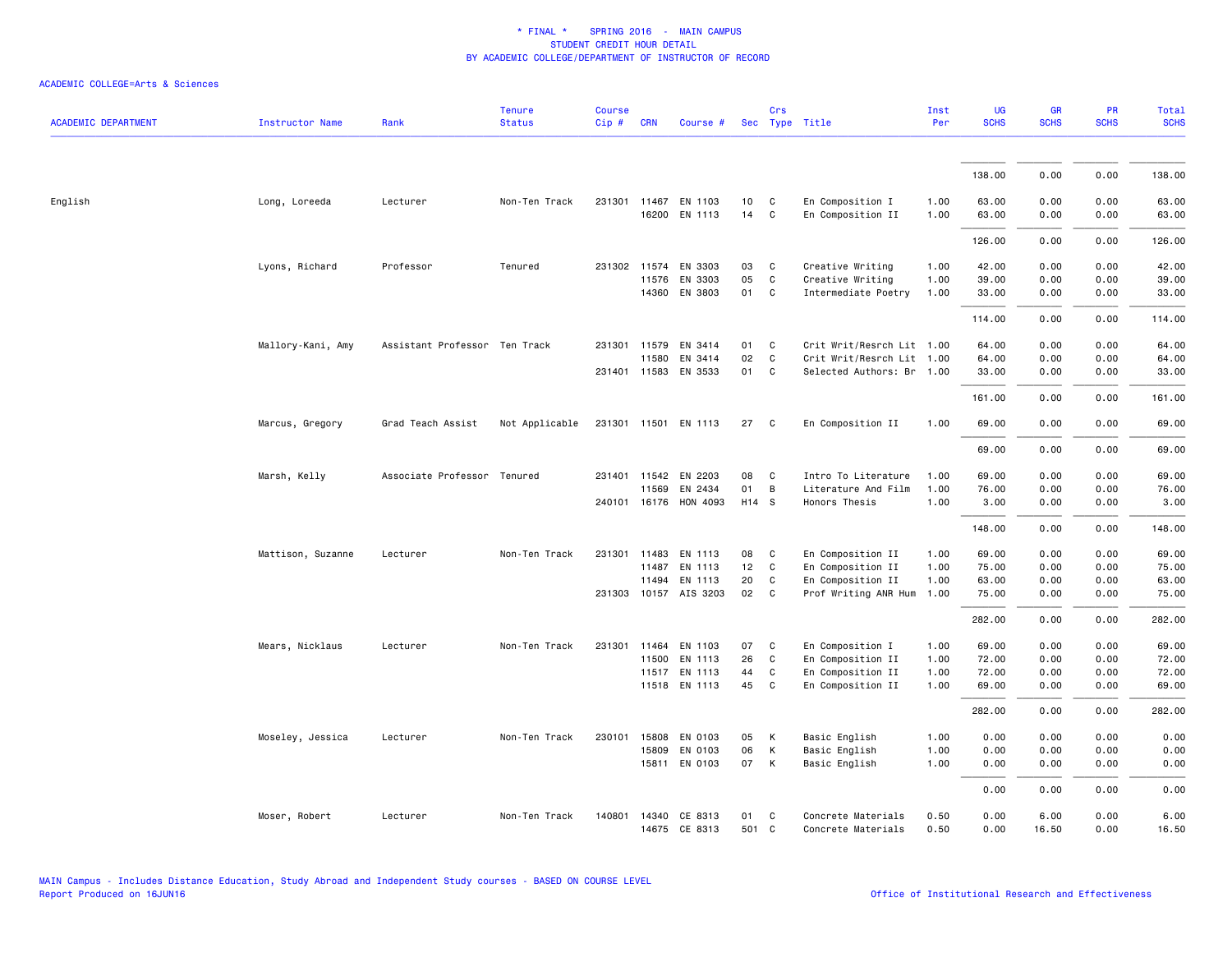| <b>ACADEMIC DEPARTMENT</b> | Instructor Name   | Rank                              | <b>Tenure</b><br><b>Status</b> | <b>Course</b><br>Cip# | <b>CRN</b>   | Course #             |       | Crs          | Sec Type Title            | Inst<br>Per | <b>UG</b><br><b>SCHS</b> | <b>GR</b><br><b>SCHS</b> | PR<br><b>SCHS</b> | Total<br><b>SCHS</b> |
|----------------------------|-------------------|-----------------------------------|--------------------------------|-----------------------|--------------|----------------------|-------|--------------|---------------------------|-------------|--------------------------|--------------------------|-------------------|----------------------|
|                            |                   |                                   |                                |                       |              |                      |       |              |                           |             |                          |                          |                   |                      |
|                            |                   |                                   |                                |                       |              |                      |       |              |                           |             | 0.00                     | 22.50                    | 0.00              | 22.50                |
| English                    | O'Neill, Bonnie   | Associate Professor Tenured       |                                |                       |              | 231402 11556 EN 2243 | 01    | C            | American Lit Before       | 1.00        | 75.00                    | 0.00                     | 0.00              | 75.00                |
|                            |                   |                                   |                                |                       |              | 231404 14372 EN 8553 | 01    | S            | Amer Lit Civil War        | 1.00        | 0.00                     | 18.00                    | 0.00              | 18.00                |
|                            |                   |                                   |                                |                       |              |                      |       |              |                           |             | 75.00                    | 18.00                    | 0.00              | 93.00                |
|                            | Olson, Peter      | Lecturer                          | Non-Ten Track                  | 231301                | 13789        | EN 1113              | 501 C |              | En Composition II         | 1.00        | 63.00                    | 0.00                     | 0.00              | 63.00                |
|                            |                   |                                   |                                | 231303                | 13791        | EN 3313              | 501 C |              | Writing for the Work 1.00 |             | 36.00                    | 0.00                     | 0.00              | 36.00                |
|                            |                   |                                   |                                |                       |              | 231404 15561 EN 2223 | 502 C |              | English Lit After 18 1.00 |             | 54.00                    | 0.00                     | 0.00              | 54.00                |
|                            |                   |                                   |                                |                       |              |                      |       |              |                           |             | 153.00                   | 0.00                     | 0.00              | 153.00               |
|                            | Papi, Mostafa     | Visiting Assist Pro Non-Ten Track |                                | 160102                | 10210        | AN 4403              | 01    | C            | Intro To Linguistics      | 1.00        | 12.00                    | 0.00                     | 0.00              | 12.00                |
|                            |                   |                                   |                                |                       | 11588        | EN 4403              | 01    | C            | Intro To Linguistics      | 1.00        | 36.00                    | 0.00                     | 0.00              | 36.00                |
|                            |                   |                                   |                                |                       | 11592        | EN 4433              | 01    | C            | Approaches to TESOL       | 1.00        | 39.00                    | 0.00                     | 0.00              | 39.00                |
|                            |                   |                                   |                                |                       | 11593        | EN 4443              | 01    | C            | English Syntax            | 1.00        | 45.00                    | 0.00                     | 0.00              | 45.00                |
|                            |                   |                                   |                                |                       | 11608        | EN 6433              | 01    | C            | Approaches to TESOL       | 1.00        | 0.00                     | 6.00                     | 0.00              | 6.00                 |
|                            |                   |                                   |                                |                       |              | 11609 EN 6443        | 01    | C            | English Syntax            | 1.00        | 0.00                     | 3.00                     | 0.00              | 3.00                 |
|                            |                   |                                   |                                |                       |              |                      |       |              |                           |             | 132.00                   | 9.00                     | 0.00              | 141.00               |
|                            | Pierce, Catherine | Associate Professor Tenured       |                                |                       | 231302 11573 | EN 3303              | 02    | C            | Creative Writing          | 1.00        | 42.00                    | 0.00                     | 0.00              | 42.00                |
|                            |                   |                                   |                                |                       | 231401 11581 | EN 3513              | 01    | $\mathsf{C}$ | Women and Literature      | 1.00        | 51.00                    | 0.00                     | 0.00              | 51.00                |
|                            |                   |                                   |                                |                       |              |                      |       |              |                           |             | 93.00                    | 0.00                     | 0.00              | 93.00                |
|                            | Pizer, Ginger     | Associate Professor Tenured       |                                |                       |              | 160102 11589 EN 4413 | 01    | C            | Hist Of The Eng Lang 1.00 |             | 54.00                    | 0.00                     | 0.00              | 54.00                |
|                            |                   |                                   |                                |                       | 11597        | EN 4633              | 01    | $\mathsf{C}$ | Language & Society        | 1.00        | 12.00                    | 0.00                     | 0.00              | 12.00                |
|                            |                   |                                   |                                |                       | 11607        | EN 6413              | 01    | C            | Hist Of The Eng Lang      | 1.00        | 0.00                     | 3.00                     | 0.00              | 3.00                 |
|                            |                   |                                   |                                |                       | 451101 10211 | AN 4633              | 01    | C            | Language & Society        | 1.00        | 18.00                    | 0.00                     | 0.00              | 18.00                |
|                            |                   |                                   |                                |                       | 11612        | EN 6633              | 01    | $\mathsf{C}$ | Language & Society        | 1.00        | 0.00                     | 9.00                     | 0.00              | 9.00                 |
|                            |                   |                                   |                                |                       | 13361        | SO 4633              | 01    | C            | Language & Society        | 1.00        | 21.00                    | 0.00                     | 0.00              | 21.00                |
|                            |                   |                                   |                                |                       |              |                      |       |              |                           |             | 105.00                   | 12.00                    | 0.00              | 117.00               |
|                            | Price, Marty      | Instructor                        | Non-Ten Track                  | 231401                | 11546        | EN 2203              | 12    | C            | Intro To Literature       | 1.00        | 90.00                    | 0.00                     | 0.00              | 90.00                |
|                            |                   |                                   |                                |                       | 231402 11558 | EN 2243              | 03    | C            | American Lit Before       | 1.00        | 72.00                    | 0.00                     | 0.00              | 72.00                |
|                            |                   |                                   |                                |                       |              | 11560 EN 2253        | 01    | C            | American Lit After 1 1.00 |             | 87.00                    | 0.00                     | 0.00              | 87.00                |
|                            |                   |                                   |                                |                       |              |                      |       |              |                           |             | 249.00                   | 0.00                     | 0.00              | 249.00               |
|                            | Purl, Laura       | Lecturer                          | Non-Ten Track                  |                       | 231301 11489 | EN 1113              | 15    | C            | En Composition II         | 1.00        | 60.00                    | 0.00                     | 0.00              | 60.00                |
|                            |                   |                                   |                                |                       |              | 11525 EN 1113        | 53    | C            | En Composition II         | 1.00        | 69.00                    | 0.00                     | 0.00              | 69.00                |
|                            |                   |                                   |                                |                       |              |                      |       |              |                           |             | 129.00                   | 0.00                     | 0.00              | 129.00               |
|                            | Raymond, Richard  | Professor                         | Tenured                        |                       |              | 231404 14365 EN 4733 | 01    | C            | Brit Lit/Cult 18th C 1.00 |             | 57.00                    | 0.00                     | 0.00              | 57.00                |
|                            |                   |                                   |                                |                       | 14366        | EN 6733              | 01    | C            | Brit Lit/Cult 18th C 1.00 |             | 0.00                     | 9.00                     | 0.00              | 9.00                 |
|                            |                   |                                   |                                | 239999                | 16243        | EN 4000              | 01    | $\mathbf{I}$ | Directed Indiv Study 1.00 |             | 3.00                     | 0.00                     | 0.00              | 3.00                 |
|                            |                   |                                   |                                |                       |              |                      |       |              |                           |             | 60.00                    | 9.00                     | 0.00              | 69.00                |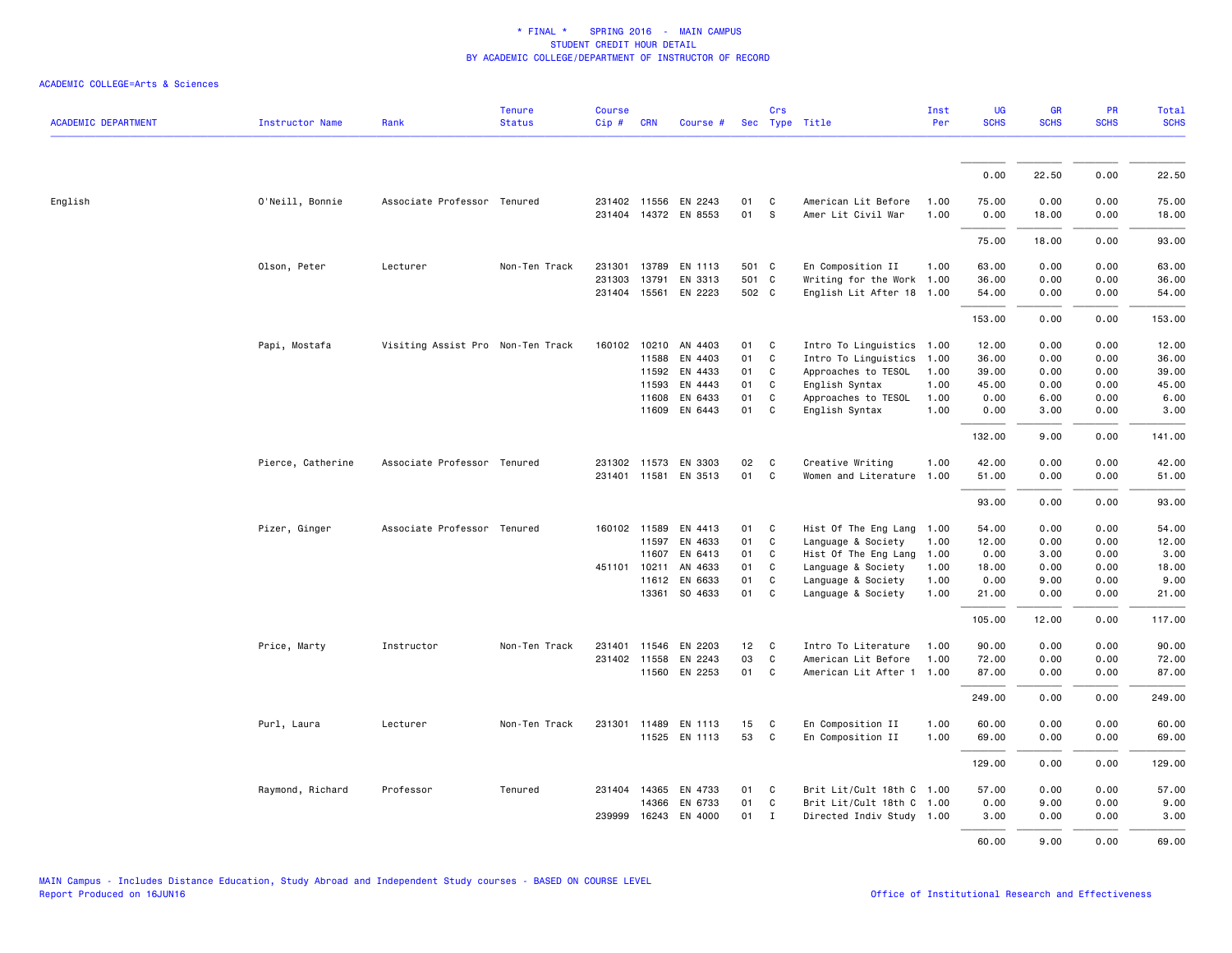| <b>ACADEMIC DEPARTMENT</b> | <b>Instructor Name</b>        | Rank                          | <b>Tenure</b><br><b>Status</b> | <b>Course</b><br>Cip# | <b>CRN</b>   | Course #             |       | Crs            | Sec Type Title            | Inst<br>Per | UG<br><b>SCHS</b> | <b>GR</b><br><b>SCHS</b> | PR<br><b>SCHS</b> | Total<br><b>SCHS</b> |
|----------------------------|-------------------------------|-------------------------------|--------------------------------|-----------------------|--------------|----------------------|-------|----------------|---------------------------|-------------|-------------------|--------------------------|-------------------|----------------------|
|                            |                               |                               |                                |                       |              |                      |       |                |                           |             |                   |                          |                   |                      |
| English                    | Redd, James                   | Lecturer                      | Non-Ten Track                  |                       | 231301 11476 | EN 1113              | 01    | C              | En Composition II         | 1.00        | 60.00             | 0.00                     | 0.00              | 60.00                |
|                            |                               |                               |                                |                       | 11506        | EN 1113              | 33    | C              | En Composition II         | 1.00        | 72.00             | 0.00                     | 0.00              | 72.00                |
|                            |                               |                               |                                |                       | 231302 14359 | EN 3303              | 07    | C              | Creative Writing          | 1.00        | 36.00             | 0.00                     | 0.00              | 36.00                |
|                            |                               |                               |                                |                       | 231401 11564 | EN 2273              | 01    | C              | World Literature Bef 1.00 |             | 87.00             | 0.00                     | 0.00              | 87.00                |
|                            |                               |                               |                                |                       |              | 231404 13790 EN 2223 | 501 C |                | English Lit After 18 1.00 |             | 42.00             | 0.00                     | 0.00              | 42.00                |
|                            |                               |                               |                                |                       |              |                      |       |                |                           |             | 297.00            | 0.00                     | 0.00              | 297.00               |
|                            | Rinehart, Hannah              | Grad Teach Assist             | Not Applicable                 |                       |              | 231301 11505 EN 1113 | 32    | $\mathbf{C}$   | En Composition II         | 1.00        | 72.00             | 0.00                     | 0.00              | 72.00                |
|                            |                               |                               |                                |                       |              |                      |       |                |                           |             | 72.00             | 0.00                     | 0.00              | 72.00                |
|                            | Robinson, Kristopher Lecturer |                               | Non-Ten Track                  |                       |              | 231301 11519 EN 1113 | 46    | C              | En Composition II         | 1.00        | 66.00             | 0.00                     | 0.00              | 66.00                |
|                            |                               |                               |                                |                       |              | 11531 EN 1113        | 60    | C              | En Composition II         | 1.00        | 60.00             | 0.00                     | 0.00              | 60.00                |
|                            |                               |                               |                                |                       |              |                      |       |                |                           |             | 126.00            | 0.00                     | 0.00              | 126.00               |
|                            | Sanders, Shelly               | Instructor                    | Non-Ten Track                  | 231303                | 12014        | GE 3513              | 05    | C              | Technical Writing         | 1.00        | 63.00             | 0.00                     | 0.00              | 63.00                |
|                            |                               |                               |                                |                       | 12016        | GE 3513              | 07    | C              | Technical Writing         | 1.00        | 57.00             | 0.00                     | 0.00              | 57.00                |
|                            |                               |                               |                                |                       |              | 12021 GE 3513        | 12 C  |                | Technical Writing         | 1.00        | 54.00             | 0.00                     | 0.00              | 54.00                |
|                            |                               |                               |                                |                       |              |                      |       |                |                           |             | 174.00            | 0.00                     | 0.00              | 174.00               |
|                            | Shaffer, Donald               | Associate Professor Tenured   |                                |                       | 050201 10002 | AAS 1063             | 01    | C <sub>c</sub> | Intro to African Ame 1.00 |             | 138.00            | 0.00                     | 0.00              | 138.00               |
|                            |                               |                               |                                |                       | 14370        | EN 4343              | 01    | C              | African American Lit 1.00 |             | 42.00             | 0.00                     | 0.00              | 42.00                |
|                            |                               |                               |                                |                       | 14371        | AAS 4343             | 01    | C              | African American Lit 1.00 |             | 18.00             | 0.00                     | 0.00              | 18.00                |
|                            |                               |                               |                                |                       | 231402 14369 | EN 6343              | 01    | C              | African American Lit 1.00 |             | 0.00              | 6.00                     | 0.00              | 6.00                 |
|                            |                               |                               |                                |                       | 239999 15198 | EN 8000              | 04    | D              | Research / Thesis         | 1.00        | 0.00              | 3.00                     | 0.00              | 3.00                 |
|                            |                               |                               |                                |                       |              |                      |       |                |                           |             | 198.00            | 9.00                     | 0.00              | 207.00               |
|                            | Sheperis, Claire              | Instructor                    | Non-Ten Track                  | 231301                | 11492        | EN 1113              | 18    | C              | En Composition II         | 1.00        | 69.00             | 0.00                     | 0.00              | 69.00                |
|                            |                               |                               |                                |                       | 11493        | EN 1113              | 19    | C              | En Composition II         | 1.00        | 72.00             | 0.00                     | 0.00              | 72.00                |
|                            |                               |                               |                                |                       | 11499        | EN 1113              | 25    | C              | En Composition II         | 1.00        | 69.00             | 0.00                     | 0.00              | 69.00                |
|                            |                               |                               |                                |                       | 231401 11540 | EN 2203              | 06    | C              | Intro To Literature       | 1.00        | 90.00             | 0.00                     | 0.00              | 90.00                |
|                            |                               |                               |                                |                       |              |                      |       |                |                           |             | 300.00            | 0.00                     | 0.00              | 300.00               |
|                            | Spain, Andrea                 | Assistant Professor Ten Track |                                | 231401                | 11566        | EN 2283              | 01    | C              | World Literature Aft 1.00 |             | 51.00             | 0.00                     | 0.00              | 51.00                |
|                            |                               |                               |                                |                       |              | 11617 EN 8593        | 01    | s              | Stu Postcolonial Lit 1.00 |             | 0.00              | 24.00                    | 0.00              | 24.00                |
|                            |                               |                               |                                |                       |              | 239999 15195 EN 8000 | 01    | D              | Research / Thesis         | 1.00        | 0.00              | 3.00                     | 0.00              | 3.00                 |
|                            |                               |                               |                                |                       |              |                      |       |                |                           |             | 51.00             | 27.00                    | 0.00              | 78.00                |
|                            | Spurlock, Ann                 | Instructor                    | Non-Ten Track                  |                       |              | 231301 11601 EN 6013 | 01 E  |                | Tchng Col Writing         | 1.00        | 0.00              | 57.00                    | 0.00              | 57.00                |
|                            |                               |                               |                                |                       |              |                      |       |                |                           |             | 0.00              | 57.00                    | 0.00              | 57.00                |
|                            | Stamps, Alison                | Non-Faculty                   | Not Applicable                 | 131401                | 11727        | ESL 5110             | 02    | $\mathbf{C}$   | American Lang & Cul       | 1.00        | 12.00             | 0.00                     | 0.00              | 12.00                |
|                            |                               |                               |                                |                       | 11731        | ESL 5120             | 02    | C              | American Lang & Cul       | 1.00        | 21.00             | 0.00                     | 0.00              | 21.00                |
|                            |                               |                               |                                |                       | 11733        | ESL 5120             | 04    | C              | American Lang & Cul       | 1.00        | 27.00             | 0.00                     | 0.00              | 27.00                |
|                            |                               |                               |                                |                       | 11734        | ESL 5313             | 01    | C              | Classroom Comm & Pre      | 1.00        | 3.00              | 0.00                     | 0.00              | 3.00                 |
|                            |                               |                               |                                |                       | 11735        | ESL 5313             | 02    | C              | Classroom Comm & Pre 1.00 |             | 9.00              | 0.00                     | 0.00              | 9.00                 |
|                            |                               |                               |                                |                       |              | 11737 ESL 5313       | 04    | C              | Classroom Comm & Pre 1.00 |             | 6.00              | 0.00                     | 0.00              | 6.00                 |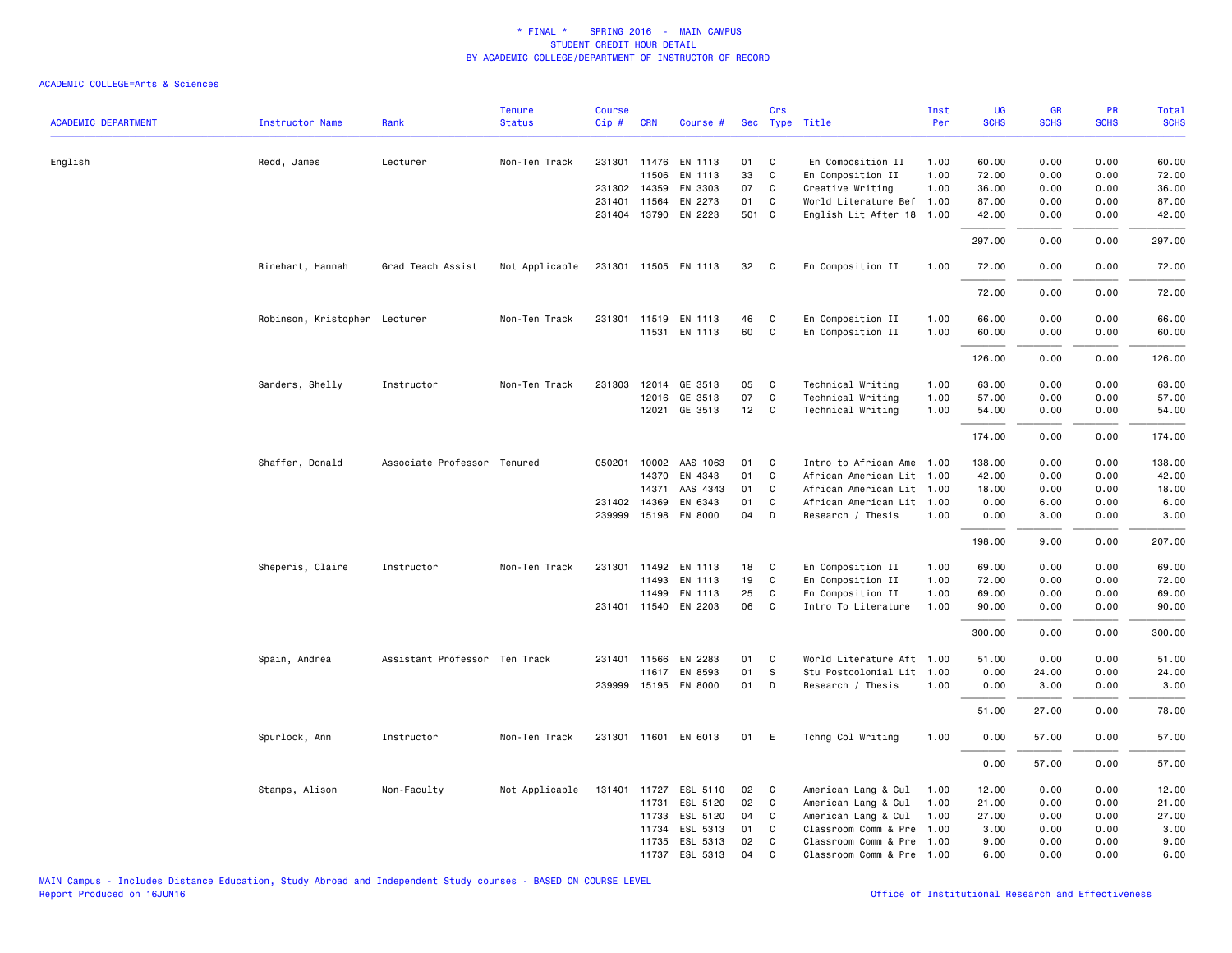| <b>ACADEMIC DEPARTMENT</b> | Instructor Name   | Rank                          | <b>Tenure</b><br><b>Status</b> | <b>Course</b><br>Cip# | <b>CRN</b>   | Course #             |       | Crs            | Sec Type Title            | Inst<br>Per | <b>UG</b><br><b>SCHS</b> | <b>GR</b><br><b>SCHS</b> | <b>PR</b><br><b>SCHS</b> | Total<br><b>SCHS</b> |
|----------------------------|-------------------|-------------------------------|--------------------------------|-----------------------|--------------|----------------------|-------|----------------|---------------------------|-------------|--------------------------|--------------------------|--------------------------|----------------------|
|                            |                   |                               |                                |                       |              |                      |       |                |                           |             |                          |                          |                          |                      |
| English                    | Stamps, Alison    | Non-Faculty                   | Not Applicable                 |                       | 131401 11738 | ESL 5323             | 01    | $\mathbf{C}$   | Academic Research an 1.00 |             | 3.00                     | 0.00                     | 0.00                     | 3.00                 |
|                            |                   |                               |                                |                       | 11741        | ESL 5323             | 04    | C              | Academic Research an      | 1.00        | 27.00                    | 0.00                     | 0.00                     | 27.00                |
|                            |                   |                               |                                |                       |              | 11743 ESL 5333       | 02 C  |                | Critical Reading          | 1.00        | 9.00                     | 0.00                     | 0.00                     | 9.00                 |
|                            |                   |                               |                                |                       |              |                      |       |                |                           |             | 117.00                   | 0.00                     | 0.00                     | 117.00               |
|                            | Stinson, Emily    | Lecturer                      | Non-Ten Track                  |                       | 231301 11488 | EN 1113              | 13    | $\mathbf{C}$   | En Composition II         | 1.00        | 72.00                    | 0.00                     | 0.00                     | 72.00                |
|                            |                   |                               |                                | 231302                | 11572        | EN 3303              | 01    | C              | Creative Writing          | 1.00        | 42.00                    | 0.00                     | 0.00                     | 42.00                |
|                            |                   |                               |                                |                       | 231401 11536 | EN 2203              | 02    | $\overline{c}$ | Intro To Literature       | 1.00        | 87.00                    | 0.00                     | 0.00                     | 87.00                |
|                            |                   |                               |                                |                       |              | 11539 EN 2203        | 05 C  |                | Intro To Literature       | 1.00        | 93.00                    | 0.00                     | 0.00                     | 93.00                |
|                            |                   |                               |                                |                       |              |                      |       |                |                           |             | 294.00                   | 0.00                     | 0.00                     | 294.00               |
|                            | Stubbs, Tia       | Lecturer                      | Non-Ten Track                  |                       |              | 231301 11522 EN 1113 | 50    | C.             | En Composition II         | 1.00        | 57.00                    | 0.00                     | 0.00                     | 57.00                |
|                            |                   |                               |                                |                       |              |                      |       |                |                           |             | 57.00                    | 0.00                     | 0.00                     | 57.00                |
|                            | Thompson, Jessica | Instructor                    | Non-Ten Track                  |                       | 231301 11466 | EN 1103              | 09    | $\mathbf{C}$   | En Composition I          | 1.00        | 69.00                    | 0.00                     | 0.00                     | 69.00                |
|                            |                   |                               |                                |                       | 11471        | EN 1103              | 15    | C              | En Composition I          | 1.00        | 63.00                    | 0.00                     | 0.00                     | 63.00                |
|                            |                   |                               |                                |                       | 11472        | EN 1103              | 16    | $\mathbf{C}$   | En Composition I          | 1.00        | 63.00                    | 0.00                     | 0.00                     | 63.00                |
|                            |                   |                               |                                |                       |              | 231401 11541 EN 2203 | 07 C  |                | Intro To Literature       | 1.00        | 84.00                    | 0.00                     | 0.00                     | 84.00                |
|                            |                   |                               |                                |                       |              |                      |       |                |                           |             | 279.00                   | 0.00                     | 0.00                     | 279.00               |
|                            | Torrence, Devan   | Grad Teach Assist             | Not Applicable                 |                       |              | 231301 11532 EN 1113 | 61 C  |                | En Composition II         | 1.00        | 72.00                    | 0.00                     | 0.00                     | 72.00                |
|                            |                   |                               |                                |                       |              |                      |       |                |                           |             | 72.00                    | 0.00                     | 0.00                     | 72.00                |
|                            | Trimm, James      | Lecturer                      | Non-Ten Track                  |                       |              | 231301 11513 EN 1113 | 40    | $\mathbf{C}$   | En Composition II         | 1.00        | 72.00                    | 0.00                     | 0.00                     | 72.00                |
|                            |                   |                               |                                |                       |              | 231401 11537 EN 2203 | 03    | $\overline{c}$ | Intro To Literature       | 1.00        | 90.00                    | 0.00                     | 0.00                     | 90.00                |
|                            |                   |                               |                                |                       |              |                      |       |                |                           |             | 162.00                   | 0.00                     | 0.00                     | 162.00               |
|                            | Vivier, Eric      | Assistant Professor Ten Track |                                | 231404                | 11551        | EN 2213              | 04    | $\mathbf{C}$   | English Lit Before 1 1.00 |             | 75.00                    | 0.00                     | 0.00                     | 75.00                |
|                            |                   |                               |                                |                       | 240101 12256 | HON 3183             | H01 S |                | Honors Seminar - Hum 1.00 |             | 66.00                    | 0.00                     | 0.00                     | 66.00                |
|                            |                   |                               |                                |                       |              |                      |       |                |                           |             | 141.00                   | 0.00                     | 0.00                     | 141.00               |
|                            | Voller, Leslie    | Instructor                    | Non-Ten Track                  |                       | 230101 11457 | EN 0103              | 03    | $\overline{C}$ | Basic English             | 1.00        | 39.00                    | 0.00                     | 0.00                     | 39.00                |
|                            |                   |                               |                                |                       | 231301 11504 | EN 1113              | 31    | C              | En Composition II         | 1.00        | 69.00                    | 0.00                     | 0.00                     | 69.00                |
|                            |                   |                               |                                |                       | 11520        | EN 1113              | 47    | $\mathbf{C}$   | En Composition II         | 1.00        | 69.00                    | 0.00                     | 0.00                     | 69.00                |
|                            |                   |                               |                                |                       |              | 231401 11547 EN 2203 | 13 C  |                | Intro To Literature       | 1.00        | 90.00                    | 0.00                     | 0.00                     | 90.00                |
|                            |                   |                               |                                |                       |              |                      |       |                |                           |             | 267.00                   | 0.00                     | 0.00                     | 267.00               |
|                            | West, Elizabeth   | Grad Teach Assist             | Not Applicable                 |                       |              | 231301 11509 EN 1113 | 36    | $\overline{c}$ | En Composition II         | 1.00        | 72.00                    | 0.00                     | 0.00                     | 72.00                |
|                            |                   |                               |                                |                       |              |                      |       |                |                           |             | 72.00                    | 0.00                     | 0.00                     | 72.00                |
|                            | West, Robert      | Associate Professor Tenured   |                                |                       | 231401 11600 | EN 4953              | 01    | $\mathbf{C}$   | Form & Theory Poetry 1.00 |             | 24.00                    | 0.00                     | 0.00                     | 24.00                |
|                            |                   |                               |                                |                       |              | 231402 11563 EN 2253 | 05    | C              | American Lit After 1 1.00 |             | 84.00                    | 0.00                     | 0.00                     | 84.00                |
|                            |                   |                               |                                |                       |              | 239999 11615 EN 6953 | 01    | C              | Form & Theory Poetry 1.00 |             | 0.00                     | 12.00                    | 0.00                     | 12.00                |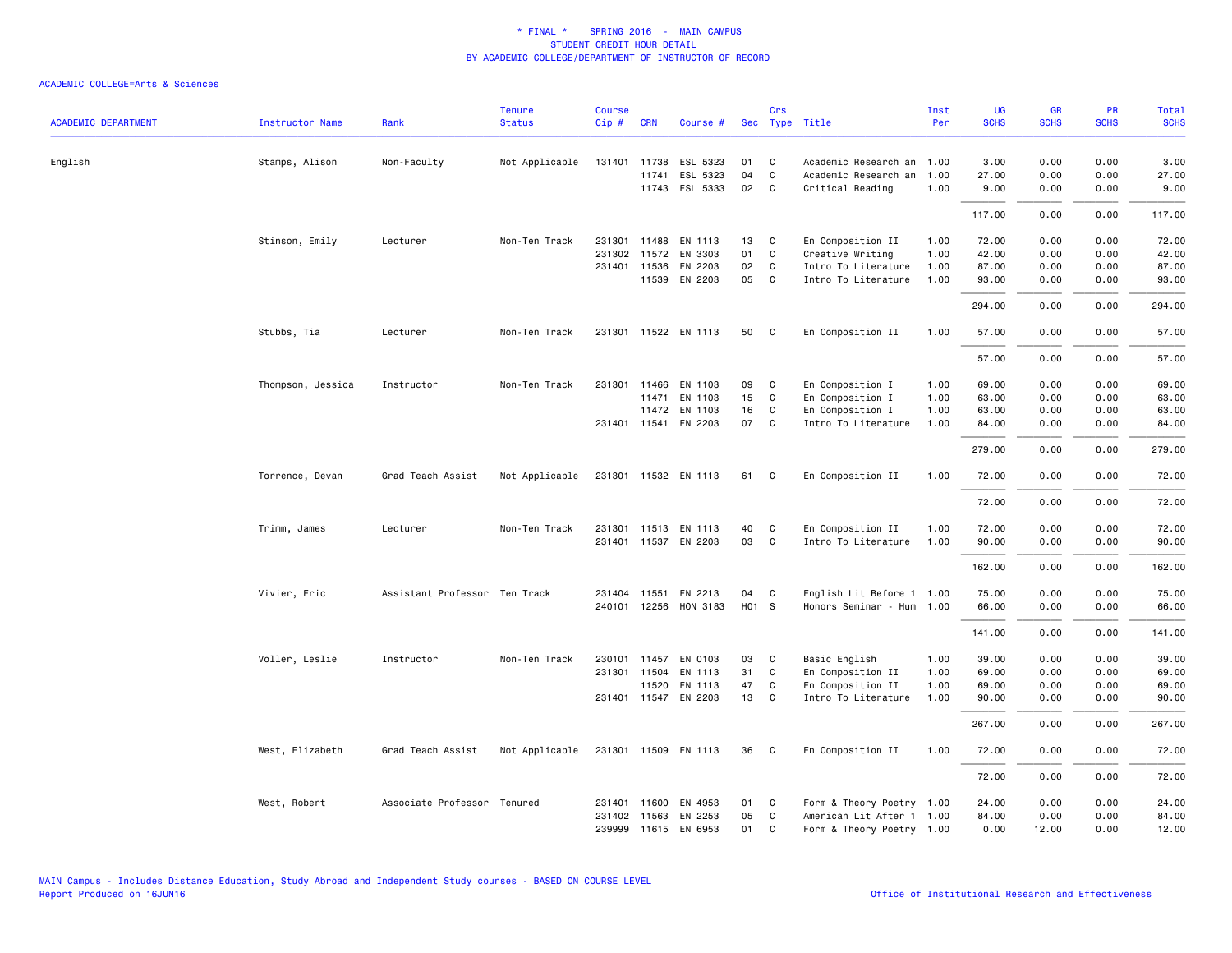| <b>ACADEMIC DEPARTMENT</b>             | Instructor Name | Rank     | <b>Tenure</b><br><b>Status</b> | <b>Course</b><br>Cip# | <b>CRN</b> | Course #      |    | Crs | Sec Type Title   | Inst<br>Per | <b>UG</b><br><b>SCHS</b> | <b>GR</b><br><b>SCHS</b> | <b>PR</b><br><b>SCHS</b> | Total<br><b>SCHS</b> |
|----------------------------------------|-----------------|----------|--------------------------------|-----------------------|------------|---------------|----|-----|------------------|-------------|--------------------------|--------------------------|--------------------------|----------------------|
|                                        |                 |          |                                |                       |            |               |    |     |                  |             | 108.00                   | 12.00                    | 0.00                     | 120.00               |
| English                                | White, Rebekah  | Lecturer | Non-Ten Track                  | 231301                | 11461      | EN 1103       | 03 | C.  | En Composition I | 1.00        | 69.00                    | 0.00                     | 0.00                     | 69.00                |
|                                        |                 |          |                                |                       |            | 11463 EN 1103 | 06 | C.  | En Composition I | 1.00        | 69.00                    | 0.00                     | 0.00                     | 69.00                |
|                                        |                 |          |                                |                       |            |               |    |     |                  |             | 138.00                   | 0.00                     | 0.00                     | 138.00               |
| =====================================  |                 |          |                                |                       |            |               |    |     |                  |             | $=$ = = = = = = =        | ========                 | ========                 | ==========           |
| English                                |                 |          |                                |                       |            |               |    |     |                  |             | 10378.50                 | 324.00                   | 0.00                     | 10702.50             |
| ====================================== |                 |          |                                |                       |            |               |    |     |                  |             | ========                 | ========                 | ========                 | ==========           |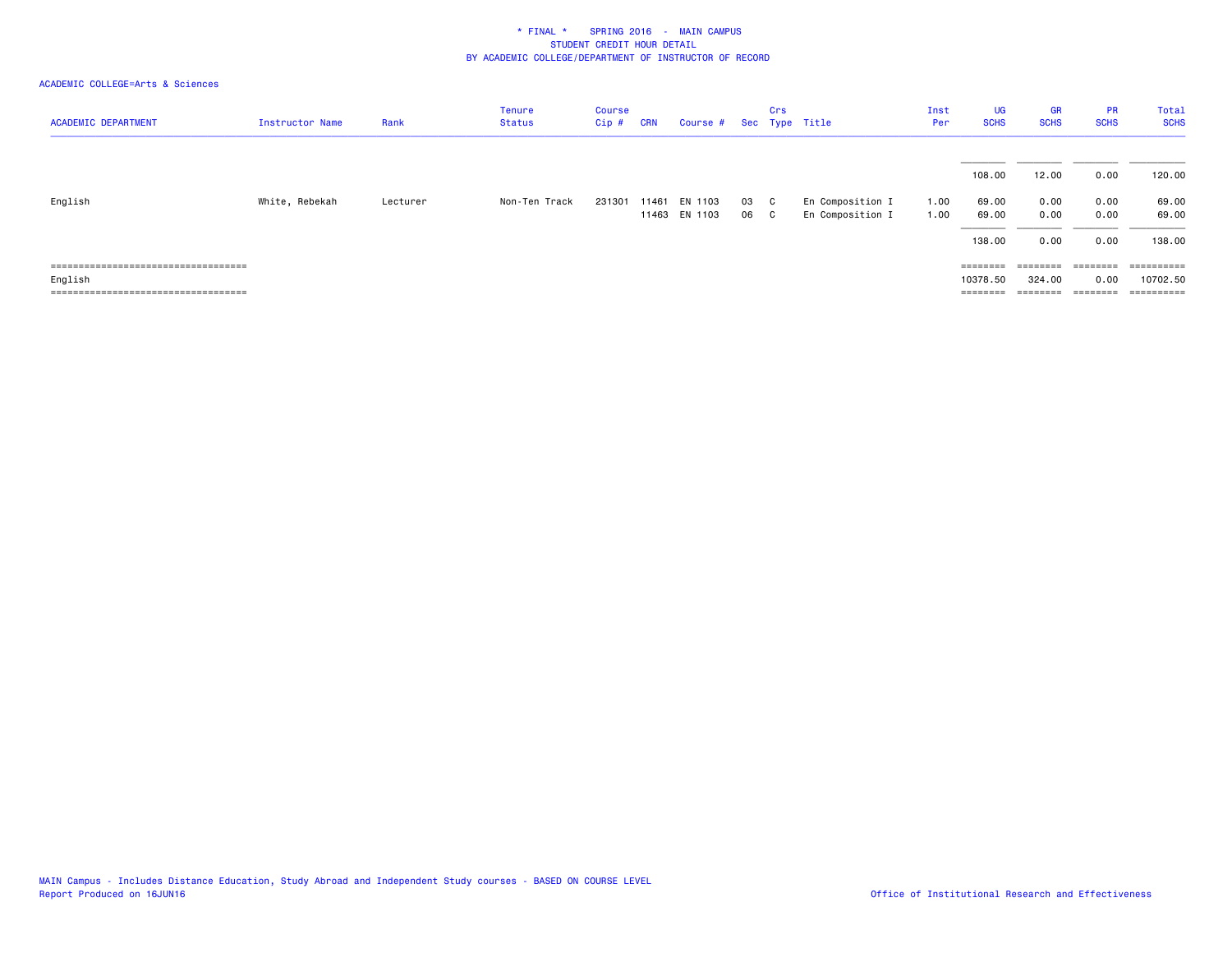|                            |                    |                                                  | <b>Tenure</b>  | Course |              |                      |       | Crs          |                           | Inst | UG          | GR          | PR          | Total       |
|----------------------------|--------------------|--------------------------------------------------|----------------|--------|--------------|----------------------|-------|--------------|---------------------------|------|-------------|-------------|-------------|-------------|
| <b>ACADEMIC DEPARTMENT</b> | Instructor Name    | Rank                                             | <b>Status</b>  | Cip#   | <b>CRN</b>   | Course #             |       |              | Sec Type Title            | Per  | <b>SCHS</b> | <b>SCHS</b> | <b>SCHS</b> | <b>SCHS</b> |
| Geosciences                |                    | Ambinakudige, Shrini Associate Professor Tenured |                |        | 450701 12128 | GR 6303              | 01    | C            | Principles of GIS         | 1.00 | 0.00        | 33.00       | 0.00        | 33.00       |
|                            |                    |                                                  |                |        | 12129        | GR 6303              | 02    | К            | Principles of GIS         | 0.80 | 0.00        | 0.00        | 0.00        | 0.00        |
|                            |                    |                                                  |                |        | 12130        | GR 6303              | 03    | K            | Principles of GIS         | 0.80 | 0.00        | 0.00        | 0.00        | 0.00        |
|                            |                    |                                                  |                |        | 12131        | GR 6303              | 04    | K            | Principles of GIS         | 0.80 | 0.00        | 0.00        | 0.00        | 0.00        |
|                            |                    |                                                  |                |        | 14416        | GR 6303              | 05    | K            | Principles of GIS         | 0.80 | 0.00        | 0.00        | 0.00        | 0.00        |
|                            |                    |                                                  |                |        | 14583        | GR 8000              | 01    | D            | Research / Thesis         | 1.00 | 0.00        | 4.00        | 0.00        | 4.00        |
|                            |                    |                                                  |                |        | 14592        | GR 9000              | 01    | D            | Research/Dissertatio      | 1.00 | 0.00        | 10.00       | 0.00        | 10.00       |
|                            |                    |                                                  |                |        | 15157        | GR 4000              | 01    | I            | Directed Indiv Study      | 1.00 | 3.00        | 0.00        | 0.00        | 3.00        |
|                            |                    |                                                  |                |        | 450702 12106 | GR 4303              | 01    | C            | Principles of GIS         | 1.00 | 255.00      | 0.00        | 0.00        | 255.00      |
|                            |                    |                                                  |                |        | 12107        | GR 4303              | 02    | $\mathsf{K}$ | Principles of GIS         | 0.80 | 0.00        | 0.00        | 0.00        | 0.00        |
|                            |                    |                                                  |                |        | 12108        | GR 4303              | 03    | K            | Principles of GIS         | 0.80 | 0.00        | 0.00        | 0.00        | 0.00        |
|                            |                    |                                                  |                |        | 12109        | GR 4303              | 04    | К            | Principles of GIS         | 0.80 | 0.00        | 0.00        | 0.00        | 0.00        |
|                            |                    |                                                  |                |        |              | 14415 GR 4303        | 05    | K            | Principles of GIS         | 0.80 | 0.00        | 0.00        | 0.00        | 0.00        |
|                            |                    |                                                  |                |        |              |                      |       |              |                           |      |             |             |             |             |
|                            |                    |                                                  |                |        |              |                      |       |              |                           |      | 258.00      | 47.00       | 0.00        | 305.00      |
|                            | Babineaux, Claire  | Grad Teach Assist                                | Not Applicable | 450701 | 12089        | GR 1123              | 02    | C            | Intro World Geog          | 0.90 | 264.60      | 0.00        | 0.00        | 264.60      |
|                            |                    |                                                  |                |        |              | 12090 GR 1123        | 03    | $\mathbf{C}$ | Intro World Geog          | 0.90 | 261.90      | 0.00        | 0.00        | 261.90      |
|                            |                    |                                                  |                |        |              |                      |       |              |                           |      |             |             |             |             |
|                            |                    |                                                  |                |        |              |                      |       |              |                           |      | 526.50      | 0.00        | 0.00        | 526.50      |
|                            | Brown, Michael E.  | Professor                                        | Tenured        |        | 400404 12125 | GR 4963              | 01 C  |              | Mesoscale Meteorolog 1.00 |      | 84.00       | 0.00        | 0.00        | 84.00       |
|                            |                    |                                                  |                |        | 13852        | GR 8123              | 501 C |              | Met II: Fore and St 0.10  |      | 0.00        | 6.90        | 0.00        | 6.90        |
|                            |                    |                                                  |                |        | 13853        | GR 8123              | 502 C |              | Met II: Fore and St 0.10  |      | 0.00        | 2.40        | 0.00        | 2.40        |
|                            |                    |                                                  |                | 400699 | 15217        | GR 8843              | 01 S  |              | Mesoscale Meteorolog 1.00 |      | 0.00        | 27.00       | 0.00        | 27.00       |
|                            |                    |                                                  |                | 450701 | 13850        | GR 6753              | 501 C |              | Satellite & Radar Me 0.10 |      | 0.00        | 5.40        | 0.00        | 5.40        |
|                            |                    |                                                  |                |        | 14584        | GR 8000              | 02 D  |              | Research / Thesis         | 1.00 | 0.00        | 6.00        | 0.00        | 6.00        |
|                            |                    |                                                  |                |        | 14593        | GR 9000              | 02    | $\mathsf{D}$ | Research/Dissertatio 1.00 |      | 0.00        | 10.00       | 0.00        | 10.00       |
|                            |                    |                                                  |                |        | 16578        | GR 4000              | 04    | $\mathbf{I}$ | Directed Indiv Study 1.00 |      | 1.00        | 0.00        | 0.00        | 1.00        |
|                            |                    |                                                  |                |        |              |                      |       |              |                           |      | 85.00       | 57.70       | 0.00        | 142.70      |
|                            | Carter, William    | Lecturer                                         | Non-Ten Track  |        | 400404 13845 | GR 4823              | 501 C |              | Dynamic Meteorology       | 0.90 | 21.60       | 0.00        | 0.00        | 21.60       |
|                            |                    |                                                  |                |        |              | 450701 13851 GR 6823 | 501 C |              | Dynamic Meteorology       | 0.90 | 0.00        | 16.20       | 0.00        | 16.20       |
|                            |                    |                                                  |                |        |              |                      |       |              |                           |      | 21.60       | 16.20       | 0.00        | 37.80       |
|                            | Cho, Youngwoo      | Grad Teach Assist                                | Not Applicable |        |              | 400601 12035 GG 1113 | 01    | $\mathbf{C}$ | Survey Earth Sci I        | 0.90 | 253.80      | 0.00        | 0.00        | 253.80      |
|                            |                    |                                                  |                |        |              |                      |       |              |                           |      | 253.80      | 0.00        | 0.00        | 253.80      |
|                            | Churchill, William | Grad Teach Assist                                | Not Applicable |        |              | 400404 12095 GR 1603 | 01 C  |              | Intro To Meteorology 1.00 |      | 144.00      | 0.00        | 0.00        | 144.00      |
|                            |                    |                                                  |                |        |              |                      |       |              |                           |      | 144.00      | 0.00        | 0.00        | 144.00      |
|                            | Clary, Renee       | Associate Professor Tenured                      |                | 400601 | 14571        | GG 8000              | 01    | D            | Research / Thesis         | 1.00 | 0.00        | 1.00        | 0.00        | 1.00        |
|                            |                    |                                                  |                |        | 14577        | GG 9000              | 01    | D            | Research/Dissertatio      | 1.00 | 0.00        | 5.00        | 0.00        | 5.00        |
|                            |                    |                                                  |                |        |              | 16199 GG 8000        | 501 D |              | Research / Thesis         | 1.00 | 0.00        | 2.00        | 0.00        | 2.00        |
|                            |                    |                                                  |                |        |              |                      |       |              |                           |      |             |             |             |             |
|                            |                    |                                                  |                |        |              |                      |       |              |                           |      | 0.00        | 8.00        | 0.00        | 8.00        |
|                            | Cooke, William     | Professor                                        | Tenured        |        | 450701 13848 | GR 6313              | 501 B |              | Advanced GIS              | 0.10 | 0.00        | 1.50        | 0.00        | 1.50        |
|                            |                    |                                                  |                |        | 14594        | GR 9000              | 03    | D            | Research/Dissertatio      | 1.00 | 0.00        | 3.00        | 0.00        | 3.00        |
|                            |                    |                                                  |                |        | 450702 13836 | GR 4313              | 501 B |              | Advanced GIS              | 0.10 | 0.60        | 0.00        | 0.00        | 0.60        |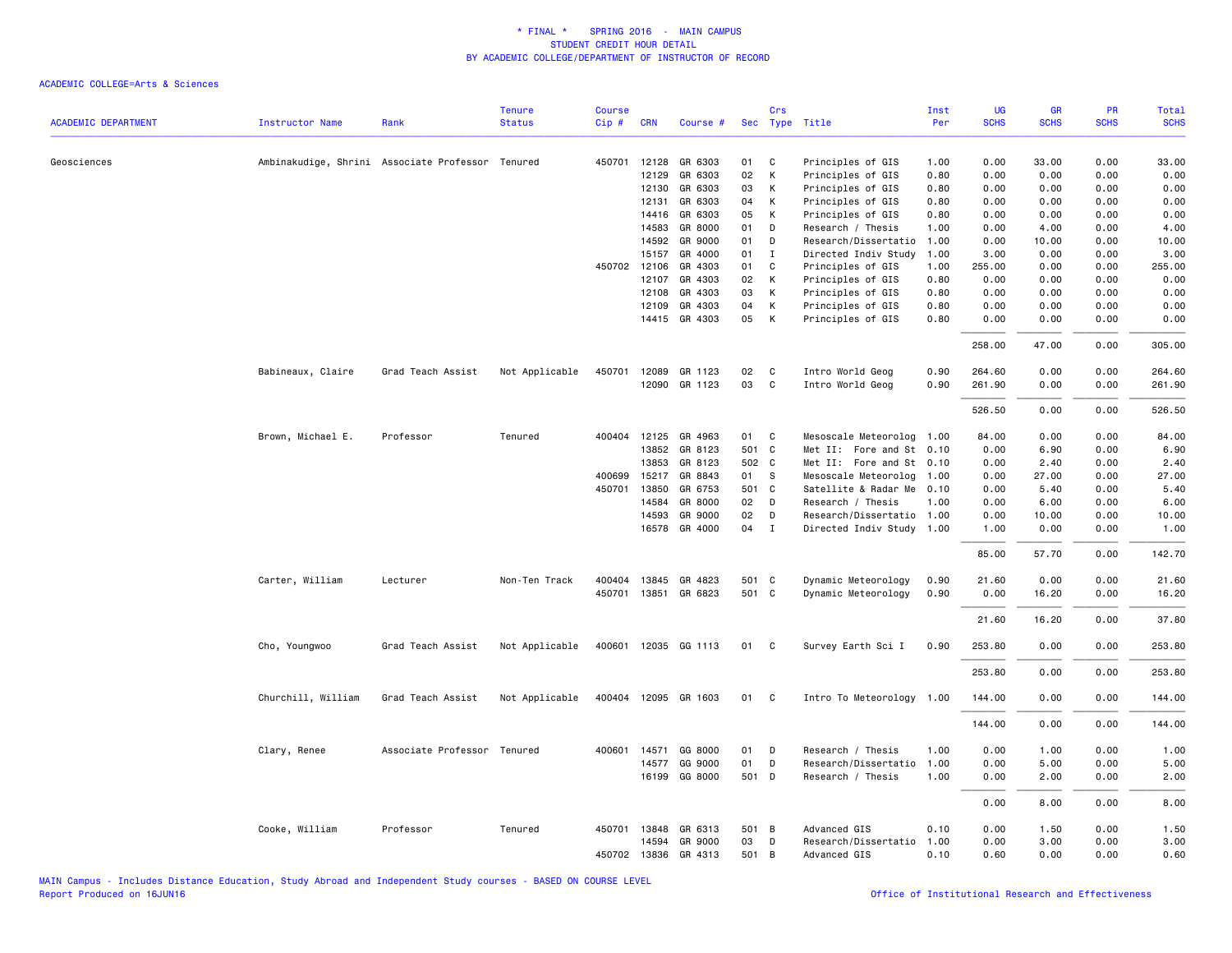| <b>ACADEMIC DEPARTMENT</b> | <b>Instructor Name</b>                             | Rank                          | <b>Tenure</b><br><b>Status</b> | <b>Course</b><br>Cip# | <b>CRN</b>   | Course #             |       | Crs          | Sec Type Title            | Inst<br>Per | <b>UG</b><br><b>SCHS</b> | <b>GR</b><br><b>SCHS</b> | PR<br><b>SCHS</b> | Total<br><b>SCHS</b> |
|----------------------------|----------------------------------------------------|-------------------------------|--------------------------------|-----------------------|--------------|----------------------|-------|--------------|---------------------------|-------------|--------------------------|--------------------------|-------------------|----------------------|
|                            |                                                    |                               |                                |                       |              |                      |       |              |                           |             |                          |                          |                   |                      |
|                            |                                                    |                               |                                |                       |              |                      |       |              |                           |             | 0.60                     | 4.50                     | 0.00              | 5.10                 |
| Geosciences                | Dash, Padmanava                                    | Assistant Professor Ten Track |                                |                       |              | 400601 12047 GG 3133 | 01    | C            | Intro Environ Geol        | 1.00        | 96.00                    | 0.00                     | 0.00              | 96.00                |
|                            |                                                    |                               |                                |                       | 14578        | GG 9000              | 02    | D            | Research/Dissertatio      | 1.00        | 0.00                     | 9.00                     | 0.00              | 9.00                 |
|                            |                                                    |                               |                                |                       | 15773        | GG 4000              | 02    | $\mathbf{I}$ | Directed Indiv Study      | 1.00        | 6.00                     | 0.00                     | 0.00              | 6.00                 |
|                            |                                                    |                               |                                |                       | 450701 12133 | GR 6343              | 01    | B            | Adv Remot Sensing/Ge      | 1.00        | 0.00                     | 12.00                    | 0.00              | 12.00                |
|                            |                                                    |                               |                                |                       | 15193        | GR 8000              | 10    | D            | Research / Thesis         | 1.00        | 0.00                     | 3.00                     | 0.00              | 3.00                 |
|                            |                                                    |                               |                                |                       | 15194        | GR 9000              | 10    | D            | Research/Dissertatio      | 1.00        | 0.00                     | 18.00                    | 0.00              | 18.00                |
|                            |                                                    |                               |                                |                       |              | 450702 12111 GR 4343 | 01    | B            | Adv Remot Sensing/Ge 1.00 |             | 33.00                    | 0.00                     | 0.00              | 33.00                |
|                            |                                                    |                               |                                |                       |              |                      |       |              |                           |             | 135.00                   | 42.00                    | 0.00              | 177.00               |
|                            | Dudley, Jerry                                      | Non-Faculty                   | Not Applicable                 | 400601                |              | 12037 GG 1113        | 03    | C            | Survey Earth Sci I        | 0.90        | 267.30                   | 0.00                     | 0.00              | 267.30               |
|                            |                                                    |                               |                                |                       |              |                      |       |              |                           |             | 267.30                   | 0.00                     | 0.00              | 267.30               |
|                            | Dyer, Jamie                                        | Associate Professor Tenured   |                                |                       | 400404 12124 | GR 4933              | 01    | C            | Dynamic Meteorology       | 1.00        | 60.00                    | 0.00                     | 0.00              | 60.00                |
|                            |                                                    |                               |                                |                       | 13845        | GR 4823              | 501   | $\mathbf c$  | Dynamic Meteorology       | 0.10        | 2.40                     | 0.00                     | 0.00              | 2.40                 |
|                            |                                                    |                               |                                |                       | 13855        | GR 8143              | 501 C |              | Adv Forecasting Tech      | 0.10        | 0.00                     | 5.70                     | 0.00              | 5.70                 |
|                            |                                                    |                               |                                |                       | 14423        | GR 8613              | 01    | C            | Hydrometeorology          | 1.00        | 0.00                     | 36.00                    | 0.00              | 36.00                |
|                            |                                                    |                               |                                |                       | 14709        | GR 8613              | 501 C |              | Hydrometeorology          | 0.10        | 0.00                     | 9.60                     | 0.00              | 9.60                 |
|                            |                                                    |                               |                                |                       | 450701 12145 | GR 6933              | 01    | C            | Dynamic Meteorology       | 1.00        | 0.00                     | 6.00                     | 0.00              | 6.00                 |
|                            |                                                    |                               |                                |                       | 13851        | GR 6823              | 501 C |              | Dynamic Meteorology       | 0.10        | 0.00                     | 1.80                     | 0.00              | 1.80                 |
|                            |                                                    |                               |                                |                       | 14586        | GR 8000              | 04    | D            | Research / Thesis         | 1.00        | 0.00                     | 10.00                    | 0.00              | 10.00                |
|                            |                                                    |                               |                                |                       | 14595        | GR 9000              | 04    | D            | Research/Dissertatio      | 1.00        | 0.00                     | 15.00                    | 0.00              | 15.00                |
|                            |                                                    |                               |                                |                       |              |                      |       |              |                           |             | 62.40                    | 84.10                    | 0.00              | 146.50               |
|                            | Elcik, Christopher                                 | Grad Teach Assist             | Not Applicable                 |                       |              | 450701 12085 GR 1114 | 04    | C            | Physical Geography        | 1.00        | 160.00                   | 0.00                     | 0.00              | 160.00               |
|                            |                                                    |                               |                                |                       | 12086        | GR 1114              | 05    | К            | Physical Geography        | 1.00        | 0.00                     | 0.00                     | 0.00              | 0.00                 |
|                            |                                                    |                               |                                |                       |              | 12087 GR 1114        | 06    | К            | Physical Geography        | 1.00        | 0.00                     | 0.00                     | 0.00              | 0.00                 |
|                            |                                                    |                               |                                |                       |              |                      |       |              |                           |             | 160.00                   | 0.00                     | 0.00              | 160.00               |
|                            | Elmore, Michelle                                   | Grad Teach Assist             | Not Applicable                 | 450701                | 12082        | GR 1114              | 01    | C            | Physical Geography        | 1.00        | 192.00                   | 0.00                     | 0.00              | 192.00               |
|                            |                                                    |                               |                                |                       | 12083        | GR 1114              | 02    | К            | Physical Geography        | 1.00        | 0.00                     | 0.00                     | 0.00              | 0.00                 |
|                            |                                                    |                               |                                |                       | 12084        | GR 1114              | 03    | К            | Physical Geography        | 1.00        | 0.00                     | 0.00                     | 0.00              | 0.00                 |
|                            |                                                    |                               |                                |                       |              |                      |       |              |                           |             | 192.00                   | 0.00                     | 0.00              | 192.00               |
|                            | Fuhrmann, Christophe Assistant Professor Ten Track |                               |                                | 400401                | 14419        | GR 4613              | 01    | В            | Applied Climatology       | 1.00        | 81.00                    | 0.00                     | 0.00              | 81.00                |
|                            |                                                    |                               |                                | 400404                | 13854        | GR 8133              | 501   | <b>C</b>     | Foundations Forecast      | 0.10        | 0.00                     | 9.30                     | 0.00              | 9.30                 |
|                            |                                                    |                               |                                | 450701                | 14420        | GR 6613              | 01    | B            | Applied Climatology       | 1.00        | 0.00                     | 3.00                     | 0.00              | 3.00                 |
|                            |                                                    |                               |                                |                       |              | 14587 GR 8000        | 05    | D            | Research / Thesis         | 1.00        | 0.00                     | 15.00                    | 0.00              | 15.00                |
|                            |                                                    |                               |                                |                       |              |                      |       |              |                           |             | 81.00                    | 27.30                    | 0.00              | 108.30               |
|                            | Gabitov, Rinat                                     | Assistant Professor Ten Track |                                | 240101                | 16093        | <b>HON 4000</b>      | 07    | $\mathbf I$  | Directed Individual       | 1.00        | 3.00                     | 0.00                     | 0.00              | 3.00                 |
|                            |                                                    |                               |                                | 400601                | 12049        | GG 4123              | 01    | $\mathsf{C}$ | Petrology                 | 1.00        | 21.00                    | 0.00                     | 0.00              | 21.00                |
|                            |                                                    |                               |                                |                       | 12050        | GG 4123              | 02    | К            | Petrology                 | 1.00        | 0.00                     | 0.00                     | 0.00              | 0.00                 |
|                            |                                                    |                               |                                |                       | 12062        | GG 6123              | 01    | C            | Petrology                 | 1.00        | 0.00                     | 6.00                     | 0.00              | 6.00                 |
|                            |                                                    |                               |                                |                       | 12063        | GG 6123              | 02    | К            | Petrology                 | 1.00        | 0.00                     | 0.00                     | 0.00              | 0.00                 |
|                            |                                                    |                               |                                |                       |              | 14572 GG 8000        | 02    | D            | Research / Thesis         | 1.00        | 0.00                     | 12.00                    | 0.00              | 12.00                |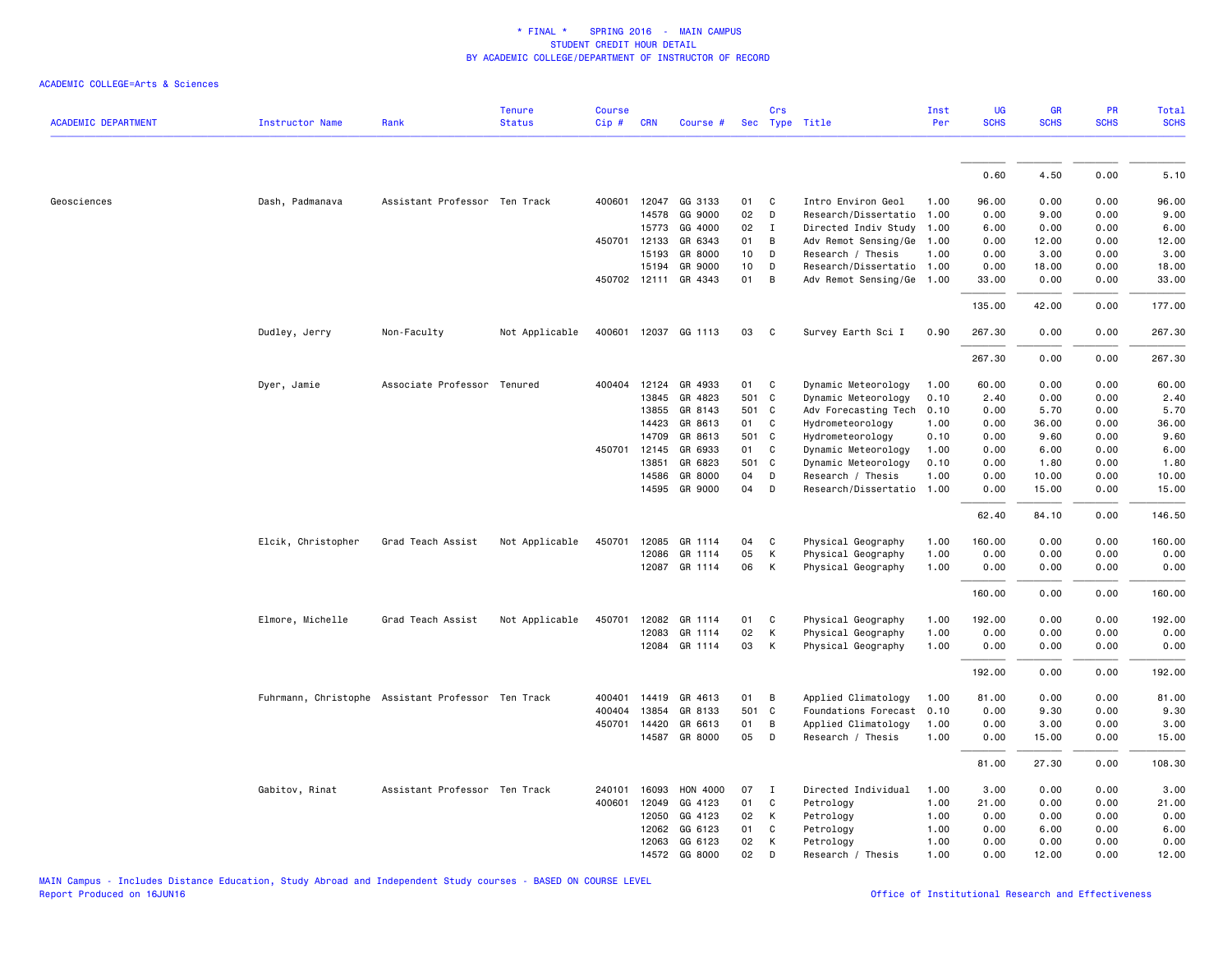| <b>ACADEMIC DEPARTMENT</b> | Instructor Name                        | Rank                          | <b>Tenure</b><br><b>Status</b> | <b>Course</b><br>Cip# | <b>CRN</b>     | Course #             |                   | Crs          | Sec Type Title                            | Inst<br>Per  | UG<br><b>SCHS</b> | GR<br><b>SCHS</b> | PR<br><b>SCHS</b> | <b>Total</b><br><b>SCHS</b> |
|----------------------------|----------------------------------------|-------------------------------|--------------------------------|-----------------------|----------------|----------------------|-------------------|--------------|-------------------------------------------|--------------|-------------------|-------------------|-------------------|-----------------------------|
| Geosciences                | Gabitov, Rinat                         | Assistant Professor Ten Track |                                | 400601                | 14579          | GG 9000              | 03                | D            | Research/Dissertatio                      | 1.00         | 0.00              | 19.00             | 0.00              | 19.00                       |
|                            |                                        |                               |                                |                       | 14706          | GG 8133              | 501 C             |              | Rocks and Minerals                        | 1.00         | 0.00              | 81.00             | 0.00              | 81.00                       |
|                            |                                        |                               |                                |                       |                |                      |                   |              |                                           |              | 24.00             | 118.00            | 0.00              | 142.00                      |
|                            | Gillham, Douglas                       | Lecturer                      | Non-Ten Track                  | 400404                |                | 13855 GR 8143        | 501 C             |              | Adv Forecasting Tech 0.90                 |              | 0.00              | 51.30             | 0.00              | 51.30                       |
|                            |                                        |                               |                                |                       |                |                      |                   |              |                                           |              | 0.00              | 51.30             | 0.00              | 51.30                       |
|                            | Grala, Katarzyna                       | Non-Faculty                   | Not Applicable                 | 450701                | 13848          | GR 6313              | 501 B             |              | Advanced GIS                              | 0.90         | 0.00              | 13.50             | 0.00              | 13.50                       |
|                            |                                        |                               |                                |                       | 13849          | GR 6353              | 501 C             |              | Geodatabase Design                        | 0.90         | 0.00              | 18.90             | 0.00              | 18.90                       |
|                            |                                        |                               |                                |                       |                | 450702 13836 GR 4313 | 501 B             |              | Advanced GIS                              | 0.90         | 5.40              | 0.00              | 0.00              | 5.40                        |
|                            |                                        |                               |                                |                       |                |                      |                   |              |                                           |              | 5.40              | 32.40             | 0.00              | 37.80                       |
|                            | Haney, Christa                         | Instructor                    | Non-Ten Track                  | 400601                | 13827          | GG 3613              | 501 C             |              | Water Resources                           | 1.00         | 129.00            | 0.00              | 0.00              | 129.00                      |
|                            |                                        |                               |                                |                       | 13828          | GG 3613              | 502 C             |              | Water Resources                           | 1.00         | 117.00            | 0.00              | 0.00              | 117.00                      |
|                            |                                        |                               |                                | 450701                | 13857          | GR 8553              | 501 S             |              | Research Methods in                       | 0.90         | 0.00              | 59.40             | 0.00              | 59.40                       |
|                            |                                        |                               |                                |                       | 13858          | GR 8553              | 502 S             |              | Research Methods in                       | 0.90         | 0.00              | 24.30             | 0.00              | 24.30                       |
|                            |                                        |                               |                                |                       |                |                      |                   |              |                                           |              | 246.00            | 83.70             | 0.00              | 329.70                      |
|                            | Inamdar, Pushkar                       | Grad Teach Assist             | Not Applicable                 | 450702                | 12101          | GR 2313              | 01                | C            | Maps Remote                               | 1.00         | 87.00             | 0.00              | 0.00              | 87.00                       |
|                            |                                        |                               |                                |                       | 12102          | GR 2313              | 02                | К            | Maps Remote                               | 1.00         | 0.00              | 0.00              | 0.00              | 0.00                        |
|                            |                                        |                               |                                |                       |                | 12103 GR 2313        | 03                | K            | Maps Remote                               | 1.00         | 0.00              | 0.00              | 0.00              | 0.00                        |
|                            |                                        |                               |                                |                       |                |                      |                   |              |                                           |              | 87.00             | 0.00              | 0.00              | 87.00                       |
|                            | Kirkland, Brenda                       | Associate Professor Tenured   |                                | 240101                | 16037          | HON 4000             | 02                | $\mathbf{I}$ | Directed Individual                       | 1.00         | 3.00              | 0.00              | 0.00              | 3.00                        |
|                            |                                        |                               |                                |                       | 16046          | HON 4093             | H <sub>12</sub> S |              | Honors Thesis                             | 1.00         | 3.00              | 0.00              | 0.00              | 3.00                        |
|                            |                                        |                               |                                |                       | 400601 12035   | GG 1113              | 01                | C            | Survey Earth Sci I                        | 0.10         | 28.20             | 0.00              | 0.00              | 28.20                       |
|                            |                                        |                               |                                |                       | 12036<br>12037 | GG 1113<br>GG 1113   | 02<br>03          | C<br>C       | Survey Earth Sci I<br>Survey Earth Sci I  | 0.10<br>0.10 | 15.30<br>29.70    | 0.00<br>0.00      | 0.00<br>0.00      | 15.30<br>29.70              |
|                            |                                        |                               |                                |                       | 12038          | GG 1113              | 04                | C            | Survey Earth Sci I                        | 0.10         | 29.10             | 0.00              | 0.00              | 29.10                       |
|                            |                                        |                               |                                |                       | 12041          | GG 1113              | H <sub>01</sub> C |              | Honors Earth Sci I                        | 0.10         | 1.20              | 0.00              | 0.00              | 1.20                        |
|                            |                                        |                               |                                |                       | 12042          | GG 1121              | 01                | L            | Earth Science II Lab                      | 0.10         | 1.50              | 0.00              | 0.00              | 1.50                        |
|                            |                                        |                               |                                |                       | 12044          | GG 1123              | 01                | C            | Survey Earth Sci II                       | 0.10         | 9.30              | 0.00              | 0.00              | 9.30                        |
|                            |                                        |                               |                                |                       | 12056          | GG 4413              | 01                | C            | Structural Geology                        | 1.00         | 24.00             | 0.00              | 0.00              | 24.00                       |
|                            |                                        |                               |                                |                       | 12057          | GG 4413              | 02                | К            | Structural Geology                        | 1.00         | 0.00              | 0.00              | 0.00              | 0.00                        |
|                            |                                        |                               |                                |                       | 12068          | GG 6413              | 01                | C            | Structural Geology                        | 1.00         | 0.00              | 3.00              | 0.00              | 3.00                        |
|                            |                                        |                               |                                |                       | 12069          | GG 6413              | 02                | К            | Structural Geology                        | 1.00         | 0.00              | 0.00              | 0.00              | 0.00                        |
|                            |                                        |                               |                                |                       | 14573          | GG 8000<br>GG 9000   | 03<br>04          | D            | Research / Thesis<br>Research/Dissertatio | 1.00         | 0.00<br>0.00      | 1.00              | 0.00<br>0.00      | 1.00<br>23.00               |
|                            |                                        |                               |                                |                       | 14580<br>15158 | GG 4000              | 01                | D<br>I       | Directed Indiv Study                      | 1.00<br>1.00 | 18.00             | 23.00<br>0.00     | 0.00              | 18.00                       |
|                            |                                        |                               |                                |                       | 15562          | GG 8990              | 01                | C            | Special Topic In GG                       | 1.00         | 0.00              | 21.00             | 0.00              | 21.00                       |
|                            |                                        |                               |                                |                       | 16253          | GG 4000              | 03                | $\mathbf{I}$ | Directed Indiv Study 1.00                 |              | 3.00              | 0.00              | 0.00              | 3.00                        |
|                            |                                        |                               |                                |                       |                |                      |                   |              |                                           |              | 165.30            | 48.00             | 0.00              | 213.30                      |
|                            | Manalilkada Sasidhar Grad Teach Assist |                               | Not Applicable                 | 400601                |                | 12042 GG 1121        | 01                | L            | Earth Science II Lab 0.90                 |              | 13.50             | 0.00              | 0.00              | 13.50                       |
|                            |                                        |                               |                                |                       |                | 12044 GG 1123        | 01                | C            | Survey Earth Sci II                       | 0.90         | 83.70             | 0.00              | 0.00              | 83.70                       |
|                            |                                        |                               |                                |                       |                |                      |                   |              |                                           |              | 97.20             | 0.00              | 0.00              | 97.20                       |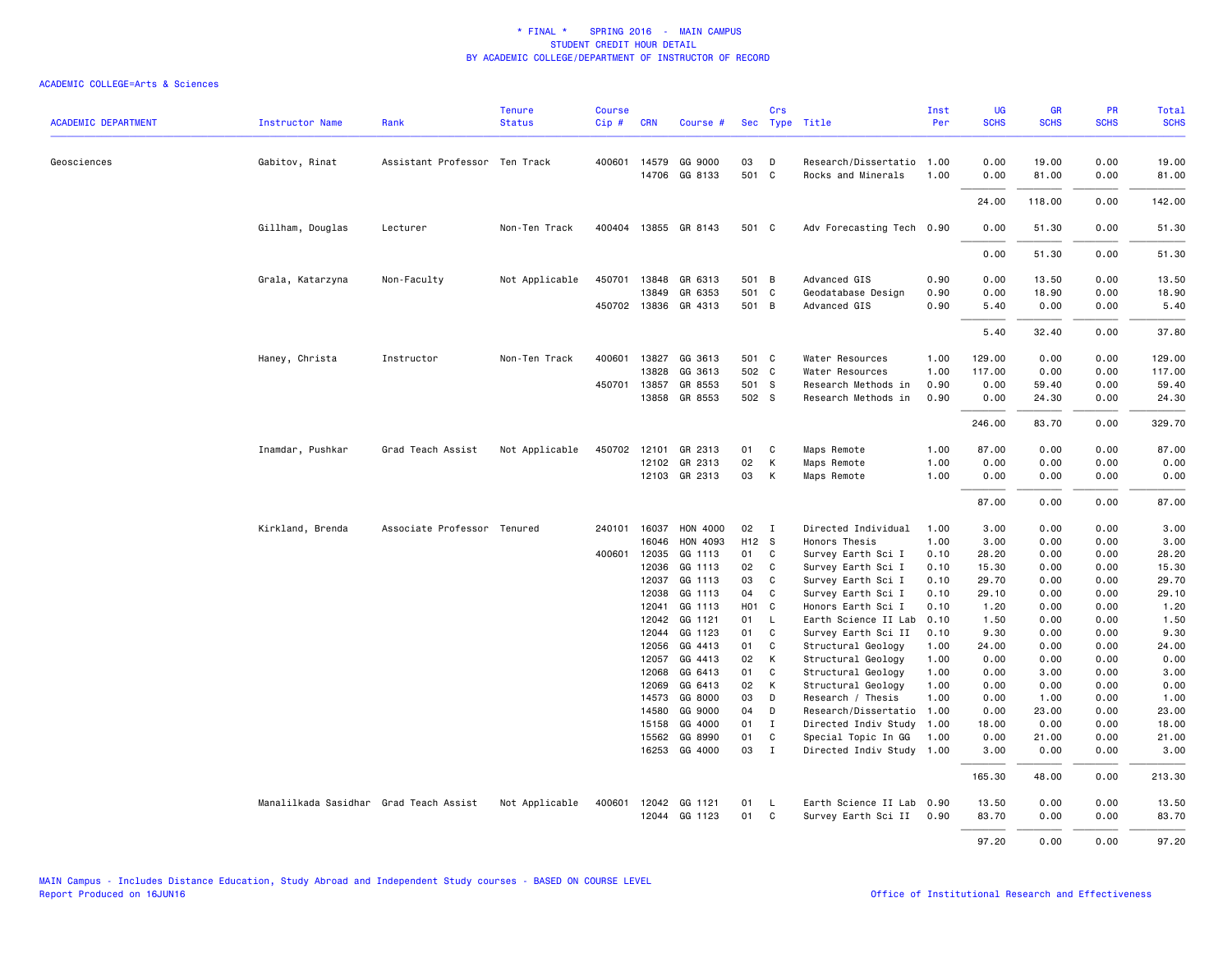|                            |                        |                               | <b>Tenure</b>  | <b>Course</b> |              |                                 |          | Crs                 |                                         | Inst         | UG            | <b>GR</b>    | PR           | Total         |
|----------------------------|------------------------|-------------------------------|----------------|---------------|--------------|---------------------------------|----------|---------------------|-----------------------------------------|--------------|---------------|--------------|--------------|---------------|
| <b>ACADEMIC DEPARTMENT</b> | <b>Instructor Name</b> | Rank                          | <b>Status</b>  | Cip#          | <b>CRN</b>   | Course #                        |          |                     | Sec Type Title                          | Per          | <b>SCHS</b>   | <b>SCHS</b>  | <b>SCHS</b>  | <b>SCHS</b>   |
|                            |                        |                               |                |               |              |                                 |          |                     |                                         |              |               |              |              |               |
| Geosciences                | Meng, Qingmin          | Assistant Professor Ten Track |                |               | 450701 12134 | GR 6363                         | 01       | B                   | GIS Programming                         | 1.00         | 0.00          | 27.00        | 0.00         | 27.00         |
|                            |                        |                               |                |               | 13849        | GR 6353                         | 501 C    |                     | Geodatabase Design                      | 0.10         | 0.00          | 2.10         | 0.00         | 2.10          |
|                            |                        |                               |                |               | 14417        | GR 4353                         | 01       | $\mathbf{C}$        | Geodatabase Design                      | 1.00         | 36.00         | 0.00         | 0.00         | 36.00         |
|                            |                        |                               |                |               | 14418        | GR 6353                         | 01       | C.                  | Geodatabase Design                      | 1.00         | 0.00          | 9.00         | 0.00         | 9.00          |
|                            |                        |                               |                |               | 14597        | GR 9000<br>450702 12112 GR 4363 | 06<br>01 | D<br>$\overline{B}$ | Research/Dissertatio<br>GIS Programming | 1.00<br>1.00 | 0.00<br>36.00 | 5.00<br>0.00 | 0.00<br>0.00 | 5.00<br>36.00 |
|                            |                        |                               |                |               |              |                                 |          |                     |                                         |              | 72.00         | 43.10        | 0.00         | 115.10        |
|                            |                        |                               |                |               |              |                                 |          |                     |                                         |              |               |              |              |               |
|                            | Mercer, Andrew         | Associate Professor Tenured   |                |               | 400401 12147 | GR 8453                         | 01       | $\mathbf{C}$        | Quant Analysis Climo 1.00               |              | 0.00          | 27.00        | 0.00         | 27.00         |
|                            |                        |                               |                | 400404        | 12121        | GR 4623                         | 01       | C                   | Physical Meteorology 1.00               |              | 42.00         | 0.00         | 0.00         | 42.00         |
|                            |                        |                               |                | 450701        | 12142        | GR 6623                         | 01       | C                   | Physical Meteorology 1.00               |              | 0.00          | 9.00         | 0.00         | 9.00          |
|                            |                        |                               |                |               | 14589        | GR 8000                         | 07       | D                   | Research / Thesis                       | 1.00         | 0.00          | 12.00        | 0.00         | 12.00         |
|                            |                        |                               |                |               |              | 14598 GR 9000                   | 07       | D                   | Research/Dissertatio 1.00               |              | 0.00          | 10.00        | 0.00         | 10.00         |
|                            |                        |                               |                |               |              |                                 |          |                     |                                         |              | 42.00         | 58.00        | 0.00         | 100.00        |
|                            | Mitchell, Joseph       | Grad Teach Assist             | Not Applicable | 450701        | 12088        | GR 1123                         | 01       | C                   | Intro World Geog                        | 0.90         | 264.60        | 0.00         | 0.00         | 264.60        |
|                            |                        |                               |                |               | 12098        | GR 2013                         | 01       | C                   | Cultural Geography                      | 1.00         | 93.00         | 0.00         | 0.00         | 93.00         |
|                            |                        |                               |                |               |              |                                 |          |                     |                                         |              | 357.60        | 0.00         | 0.00         | 357.60        |
|                            | Moe Hoffman, Amy       | Instructor                    | Non-Ten Track  | 400601        | 12023        | GG 1111                         | 01       | - L                 | Earth Science I Lab                     | 1.00         | 26.00         | 0.00         | 0.00         | 26.00         |
|                            |                        |                               |                |               | 12024        | GG 1111                         | 02       | L.                  | Earth Science I Lab                     | 1.00         | 32.00         | 0.00         | 0.00         | 32.00         |
|                            |                        |                               |                |               | 12025        | GG 1111                         | 03       | $\mathsf{L}$        | Earth Science I Lab                     | 1.00         | 26.00         | 0.00         | 0.00         | 26.00         |
|                            |                        |                               |                |               | 12026        | GG 1111                         | 04       | L.                  | Earth Science I Lab                     | 1.00         | 12.00         | 0.00         | 0.00         | 12.00         |
|                            |                        |                               |                |               | 12027        | GG 1111                         | 05       | L.                  | Earth Science I Lab                     | 1.00         | 31.00         | 0.00         | 0.00         | 31.00         |
|                            |                        |                               |                |               | 12028        | GG 1111                         | 06       | <b>L</b>            | Earth Science I Lab                     | 1.00         | 32.00         | 0.00         | 0.00         | 32.00         |
|                            |                        |                               |                |               | 12029        | GG 1111                         | 07       | L.                  | Earth Science I Lab                     | 1.00         | 24.00         | 0.00         | 0.00         | 24.00         |
|                            |                        |                               |                |               | 12031        | GG 1111                         | 09       | L.                  | Earth Science I Lab                     | 1.00         | 32.00         | 0.00         | 0.00         | 32.00         |
|                            |                        |                               |                |               | 12032        | GG 1111                         | 10       | - L                 | Earth Science I Lab                     | 1.00         | 27.00         | 0.00         | 0.00         | 27.00         |
|                            |                        |                               |                |               | 12033        | GG 1111                         | 12       | L                   | Earth Science I Lab                     | 1.00         | 25.00         | 0.00         | 0.00         | 25.00         |
|                            |                        |                               |                |               | 12034        | GG 1111                         | H01 L    |                     | Honors Earth Science                    | 1.00         | 1.00          | 0.00         | 0.00         | 1.00          |
|                            |                        |                               |                |               | 13824        | GG 1111                         | 501 L    |                     | Earth Science I Lab                     | 1.00         | 38.00         | 0.00         | 0.00         | 38.00         |
|                            |                        |                               |                |               | 13825        | GG 1113                         | 501 C    |                     | Survey Earth Sci I                      | 1.00         | 81.00         | 0.00         | 0.00         | 81.00         |
|                            |                        |                               |                |               |              | 14424 GG 1111                   | 11 L     |                     | Earth Science I Lab                     | 1.00         | 12.00         | 0.00         | 0.00         | 12.00         |
|                            |                        |                               |                |               |              |                                 |          |                     |                                         |              | 399.00        | 0.00         | 0.00         | 399.00        |
|                            | Morris, John           | Instructor                    | Non-Ten Track  |               | 450701 12129 | GR 6303                         | 02 K     |                     | Principles of GIS                       | 0.20         | 0.00          | 0.00         | 0.00         | 0.00          |
|                            |                        |                               |                |               | 12130        | GR 6303                         | 03       | K                   | Principles of GIS                       | 0.20         | 0.00          | 0.00         | 0.00         | 0.00          |
|                            |                        |                               |                |               | 12131        | GR 6303                         | 04       | K                   | Principles of GIS                       | 0.20         | 0.00          | 0.00         | 0.00         | 0.00          |
|                            |                        |                               |                |               | 14416        | GR 6303                         | 05       | К                   | Principles of GIS                       | 0.20         | 0.00          | 0.00         | 0.00         | 0.00          |
|                            |                        |                               |                |               | 450702 12107 | GR 4303                         | 02       | K                   | Principles of GIS                       | 0.20         | 0.00          | 0.00         | 0.00         | 0.00          |
|                            |                        |                               |                |               | 12108        | GR 4303                         | 03       | К                   | Principles of GIS                       | 0.20         | 0.00          | 0.00         | 0.00         | 0.00          |
|                            |                        |                               |                |               | 12109        | GR 4303                         | 04       | К                   | Principles of GIS                       | 0.20         | 0.00          | 0.00         | 0.00         | 0.00          |
|                            |                        |                               |                |               |              | 14415 GR 4303                   | 05       | K                   | Principles of GIS                       | 0.20         | 0.00          | 0.00         | 0.00         | 0.00          |
|                            |                        |                               |                |               |              |                                 |          |                     |                                         |              | 0.00          | 0.00         | 0.00         | 0.00          |
|                            | Muir, Jennifer         | Lecturer                      | Non-Ten Track  | 400601        |              | 13826 GG 1113                   | 502 C    |                     | Survey Earth Sci I                      | 1.00         | 72.00         | 0.00         | 0.00         | 72.00         |
|                            |                        |                               |                |               |              |                                 |          |                     |                                         |              | 72.00         | 0.00         | 0.00         | 72.00         |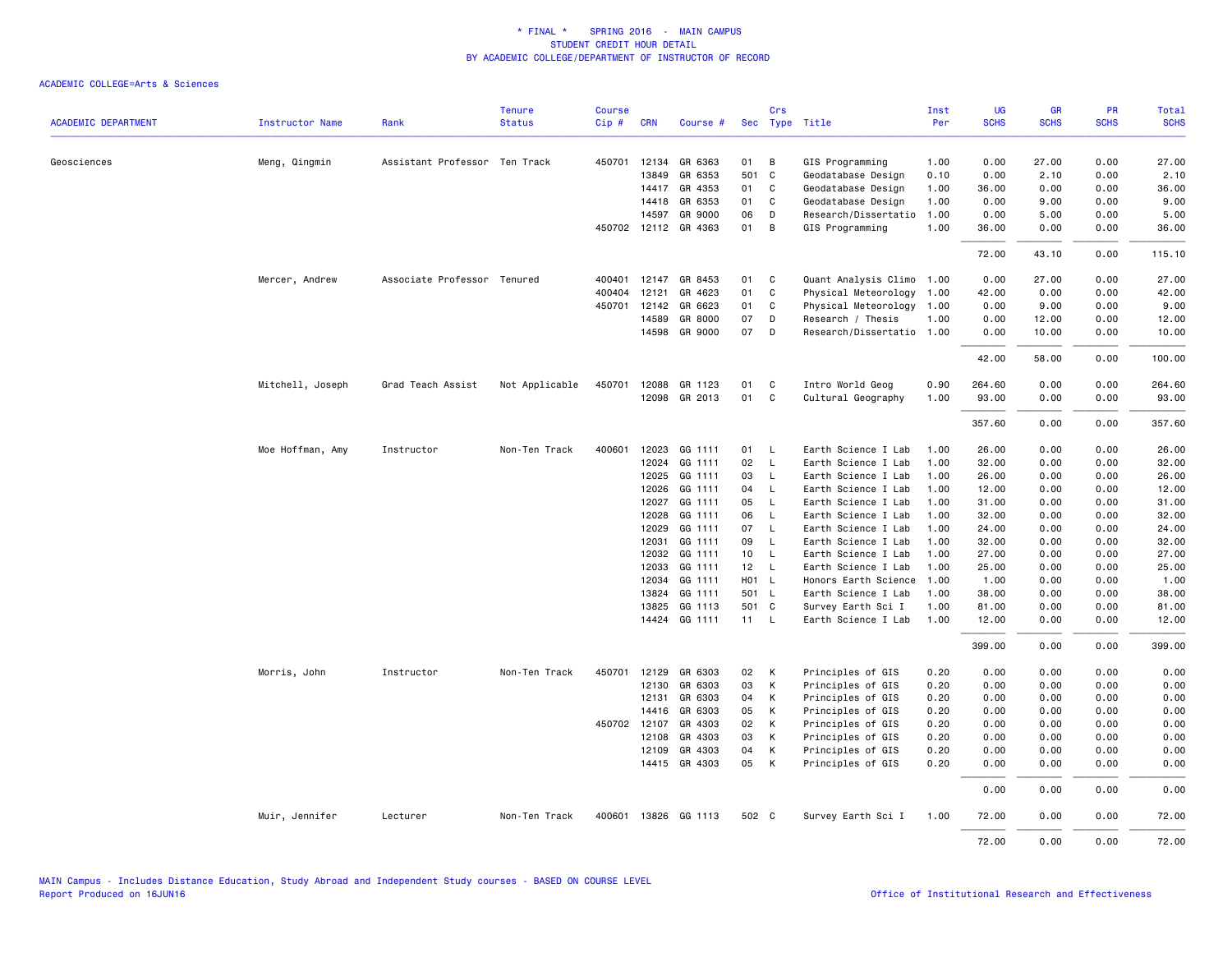| <b>ACADEMIC DEPARTMENT</b> | <b>Instructor Name</b> | Rank        | <b>Tenure</b><br><b>Status</b> | <b>Course</b><br>Cip# | <b>CRN</b>   | Course #      |       | Crs            | Sec Type Title            | Inst<br>Per | UG<br><b>SCHS</b> | <b>GR</b><br><b>SCHS</b> | PR<br><b>SCHS</b> | <b>Total</b><br><b>SCHS</b> |
|----------------------------|------------------------|-------------|--------------------------------|-----------------------|--------------|---------------|-------|----------------|---------------------------|-------------|-------------------|--------------------------|-------------------|-----------------------------|
|                            |                        |             |                                |                       |              |               |       |                |                           |             |                   |                          |                   |                             |
| Geosciences                | Nagel, Athena          | Instructor  | Non-Ten Track                  | 400601                | 13829        | GG 6103       | 501 C |                | GeologyI Processes & 1.00 |             | 0.00              | 48.00                    | 0.00              | 48.00                       |
|                            |                        |             |                                |                       | 13830        | GG 6103       | 502 C |                |                           | 1.00        | 0.00              | 66.00                    | 0.00              | 66.00                       |
|                            |                        |             |                                |                       |              |               |       |                | GeologyI Processes &      |             |                   |                          |                   |                             |
|                            |                        |             |                                | 450701                | 13843        | GR 4813       | 501 C |                | Natural Hazards           | 1.00        | 105.00            | 0.00                     | 0.00              | 105.00                      |
|                            |                        |             |                                |                       | 13844        | GR 4813       | 502 C |                | Natural Hazards           | 1.00        | 87.00             | 0.00                     | 0.00              | 87.00                       |
|                            |                        |             |                                |                       |              | 14708 GR 4813 | 503 C |                | Natural Hazards           | 1.00        | 90.00             | 0.00                     | 0.00              | 90.00                       |
|                            |                        |             |                                |                       |              |               |       |                |                           |             | 282.00            | 114.00                   | 0.00              | 396.00                      |
|                            | Nordstrom, Gregory     | Instructor  | Non-Ten Track                  | 400404                |              | 12114 GR 4432 | 01    | $\overline{B}$ | Wx Forecasting II         | 1.00        | 66.00             | 0.00                     | 0.00              | 66.00                       |
|                            |                        |             |                                |                       | 13834        | GR 1603       | 501 C |                | Intro To Meteorology 1.00 |             | 105.00            | 0.00                     | 0.00              | 105.00                      |
|                            |                        |             |                                |                       | 13835        | GR 1603       | 502 C |                | Intro To Meteorology 1.00 |             | 99.00             | 0.00                     | 0.00              | 99.00                       |
|                            |                        |             |                                |                       | 13838        | GR 4443       | 501 C |                | Weather Prediction I 1.00 |             | 120.00            | 0.00                     | 0.00              | 120.00                      |
|                            |                        |             |                                |                       | 13839        | GR 4443       | 502 C |                | Weather Prediction I 1.00 |             | 117.00            | 0.00                     | 0.00              | 117.00                      |
|                            |                        |             |                                |                       |              |               |       |                |                           |             | 507.00            | 0.00                     | 0.00              | 507.00                      |
|                            | Nunley, Christopher    | Lecturer    | Non-Ten Track                  | 400404                | 13841        | GR 4753       | 501 C |                | Satellite & Radar Me 1.00 |             | 129.00            | 0.00                     | 0.00              | 129.00                      |
|                            |                        |             |                                |                       |              | 13842 GR 4753 | 502 C |                | Satellite & Radar Me 1.00 |             | 129.00            | 0.00                     | 0.00              | 129.00                      |
|                            |                        |             |                                |                       |              |               |       |                |                           |             |                   |                          |                   |                             |
|                            |                        |             |                                |                       |              |               |       |                |                           |             | 258.00            | 0.00                     | 0.00              | 258.00                      |
|                            | Radencic, Sarah        | Non-Faculty | Not Applicable                 | 450701                | 12092        | GR 1123       | 05    | C              | Intro World Geog          | 0.90        | 264.60            | 0.00                     | 0.00              | 264.60                      |
|                            |                        |             |                                |                       | 12093        | GR 1123       | 06    | C              | Intro World Geog          | 0.90        | 251.10            | 0.00                     | 0.00              | 251.10                      |
|                            |                        |             |                                |                       | 13833        | GR 1123       | 501 C |                | Intro World Geog          | 1.00        | 111.00            | 0.00                     | 0.00              | 111.00                      |
|                            |                        |             |                                |                       |              |               |       |                |                           |             | 626.70            | 0.00                     | 0.00              | 626.70                      |
|                            | Rodgers, John          | Professor   | Tenured                        | 400601                | 12060        | GG 4523       | 01    | C              | Coastal Environments      | 1.00        | 96.00             | 0.00                     | 0.00              | 96.00                       |
|                            |                        |             |                                |                       | 12072        | GG 6523       | 01    | C              | Coastal Environments      | 1.00        | 0.00              | 21.00                    | 0.00              | 21.00                       |
|                            |                        |             |                                |                       | 450701 12088 | GR 1123       | 01    | C              | Intro World Geog          | 0.10        | 29.40             | 0.00                     | 0.00              | 29.40                       |
|                            |                        |             |                                |                       | 12089        | GR 1123       | 02    | C              | Intro World Geog          | 0.10        | 29.40             | 0.00                     | 0.00              | 29.40                       |
|                            |                        |             |                                |                       | 12090        | GR 1123       | 03    | C              | Intro World Geog          | 0.10        | 29.10             | 0.00                     | 0.00              | 29.10                       |
|                            |                        |             |                                |                       | 12091        | GR 1123       | 04    | C              | Intro World Geog          | 0.10        | 27.90             | 0.00                     | 0.00              | 27.90                       |
|                            |                        |             |                                |                       | 12092        | GR 1123       | 05    | <b>C</b>       | Intro World Geog          | 0.10        | 29.40             | 0.00                     | 0.00              | 29.40                       |
|                            |                        |             |                                |                       | 12093        | GR 1123       | 06    | C              | Intro World Geog          | 0.10        | 27.90             | 0.00                     | 0.00              | 27.90                       |
|                            |                        |             |                                |                       | 12123        | GR 4813       | 01    | C              | Natural Hazards           | 1.00        | 132.00            | 0.00                     | 0.00              | 132.00                      |
|                            |                        |             |                                |                       | 14590        | GR 8000       | 08    | D              | Research / Thesis         | 1.00        | 0.00              | 6.00                     | 0.00              | 6.00                        |
|                            |                        |             |                                |                       | 14599        | GR 9000       | 08    | D              | Research/Dissertatio      | 1.00        | 0.00              | 6.00                     | 0.00              | 6.00                        |
|                            |                        |             |                                |                       | 16207        | GR 4000       | 02    | $\mathbf I$    | Directed Indiv Study      | 1.00        | 9.00              | 0.00                     | 0.00              | 9.00                        |
|                            |                        |             |                                |                       |              | 16453 GR 4000 | 03    | $\mathbf I$    | Directed Indiv Study 1.00 |             | 3.00              | 0.00                     | 0.00              | 3.00                        |
|                            |                        |             |                                |                       |              |               |       |                |                           |             | 413.10            | 33.00                    | 0.00              | 446.10                      |
|                            | Schmitz, Darrel        | Professor   | Tenured                        | 400601                |              | 12052 GG 4153 | 01 C  |                | Engineering Geology       | 1.00        | 159.00            | 0.00                     | 0.00              | 159.00                      |
|                            |                        |             |                                |                       | 12053        | GG 4153       | 02    | K              | Engineering Geology       | 1.00        | 0.00              | 0.00                     | 0.00              | 0.00                        |
|                            |                        |             |                                |                       | 12054        | GG 4153       | 03    | K              | Engineering Geology       | 1.00        | 0.00              | 0.00                     | 0.00              | 0.00                        |
|                            |                        |             |                                |                       | 12065        | GG 6153       | 01    | C              | Engineering Geology       | 1.00        | 0.00              | 12.00                    | 0.00              | 12.00                       |
|                            |                        |             |                                |                       | 12066        | GG 6153       | 02    | $\mathsf{K}$   | Engineering Geology       | 1.00        | 0.00              | 0.00                     | 0.00              | 0.00                        |
|                            |                        |             |                                |                       | 12067        | GG 6153       | 03    | K              | Engineering Geology       | 1.00        | 0.00              | 0.00                     | 0.00              | 0.00                        |
|                            |                        |             |                                |                       | 14407        | GG 4063       | 01    | C              | Dev of Fossil Fuel R      | 1.00        | 129.00            | 0.00                     | 0.00              | 129.00                      |
|                            |                        |             |                                |                       | 14408        | GG 6063       | 01    | C              | Dev of Fossil Fuel R      | 1.00        | 0.00              | 6.00                     | 0.00              | 6.00                        |
|                            |                        |             |                                |                       | 14409        | GG 4153       | 04    | K              | Engineering Geology       | 1.00        | 0.00              | 0.00                     | 0.00              | 0.00                        |
|                            |                        |             |                                |                       |              | 14575 GG 8000 | 05    | D              | Research / Thesis         | 1.00        | 0.00              | 25.00                    | 0.00              | 25.00                       |
|                            |                        |             |                                |                       | 14581        | GG 9000       | 05    | D              | Research/Dissertatio      | 1.00        | 0.00              | 3.00                     | 0.00              | 3,00                        |
|                            |                        |             |                                |                       |              |               |       |                |                           |             |                   |                          |                   |                             |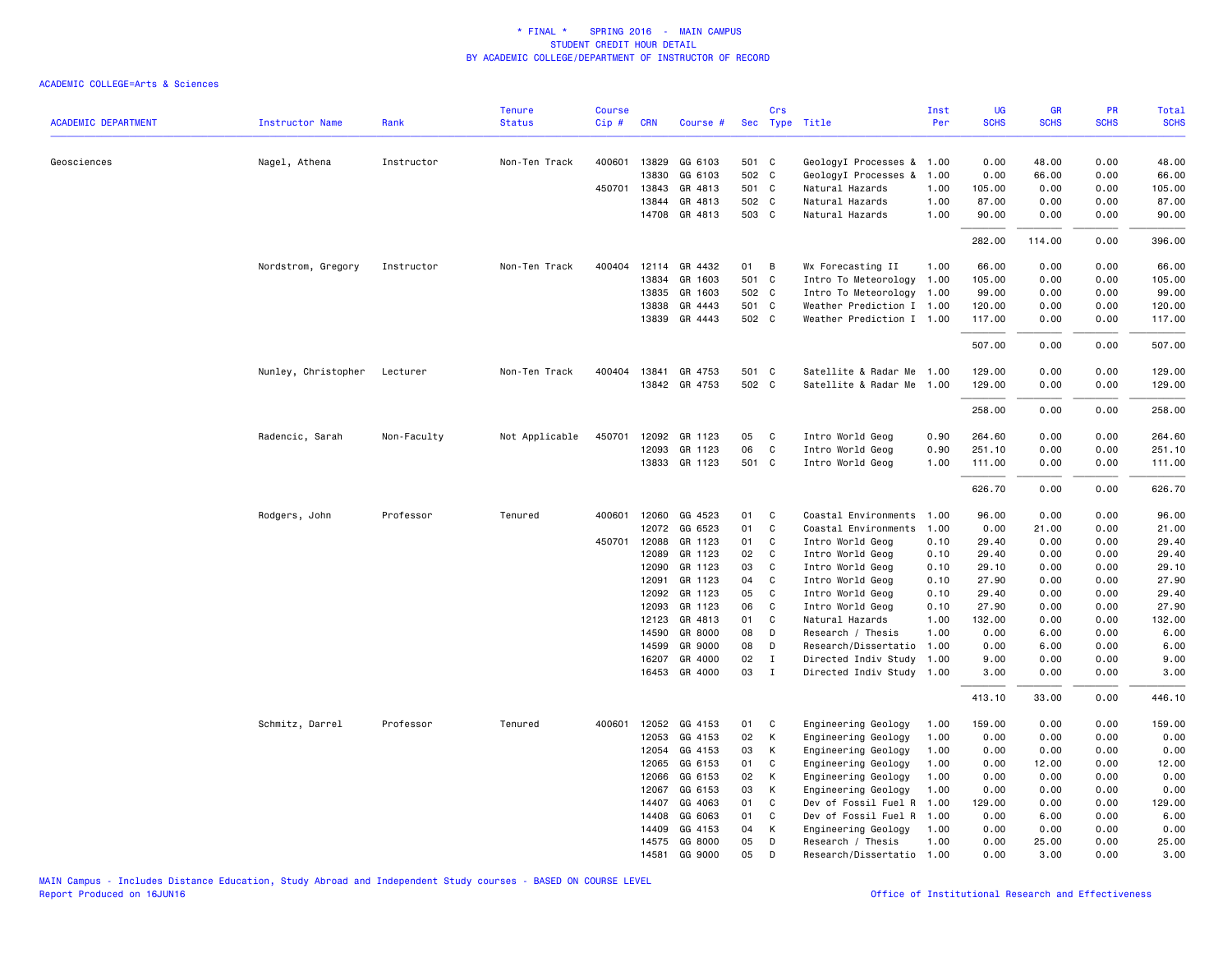| <b>ACADEMIC DEPARTMENT</b> | Instructor Name   | Rank                                             | <b>Tenure</b><br><b>Status</b> | <b>Course</b><br>Cip# | <b>CRN</b>   | Course #             |                   | Crs                        | Sec Type Title            | Inst<br>Per | UG<br><b>SCHS</b> | <b>GR</b><br><b>SCHS</b> | PR<br><b>SCHS</b> | Total<br><b>SCHS</b> |
|----------------------------|-------------------|--------------------------------------------------|--------------------------------|-----------------------|--------------|----------------------|-------------------|----------------------------|---------------------------|-------------|-------------------|--------------------------|-------------------|----------------------|
|                            |                   |                                                  |                                |                       |              |                      |                   |                            |                           |             |                   |                          |                   |                      |
| Geosciences                | Schmitz, Darrel   | Professor                                        | Tenured                        |                       | 400601 15571 | GG 7000              | 01                | $\blacksquare$             | Directed Indiv Study 1.00 |             | 0.00              | 3.00                     | 0.00              | 3.00                 |
|                            |                   |                                                  |                                |                       |              | 15781 GG 7000        | 02                | $\mathbf{I}$               | Directed Indiv Study 1.00 |             | 0.00              | 3.00                     | 0.00              | 3.00                 |
|                            |                   |                                                  |                                |                       |              |                      |                   |                            |                           |             | 288.00            | 52.00                    | 0.00              | 340.00               |
|                            |                   | Sherman-Morris, Kath Associate Professor Tenured |                                |                       | 400401 13859 | GR 8833              | 501 C             |                            | Weather & Society         | 1.00        | 0.00              | 72.00                    | 0.00              | 72.00                |
|                            |                   |                                                  |                                |                       | 13860        | GR 8833              | 502 C             |                            | Weather & Society         | 1.00        | 0.00              | 21.00                    | 0.00              | 21.00                |
|                            |                   |                                                  |                                |                       | 400404 13840 | GR 4640              | 501 E             |                            | Met Internship            | 1.00        | 9.00              | 0.00                     | 0.00              | 9.00                 |
|                            |                   |                                                  |                                | 400601                | 13856        | GR 8191              | 501 S             |                            | Geoscience Review         | 1.00        | 0.00              | 2.00                     | 0.00              | 2.00                 |
|                            |                   |                                                  |                                |                       | 450701 13857 | GR 8553              | 501 S             |                            | Research Methods in       | 0.10        | 0.00              | 6.60                     | 0.00              | 6.60                 |
|                            |                   |                                                  |                                |                       | 13858        | GR 8553              | 502 S             |                            | Research Methods in       | 0.10        | 0.00              | 2.70                     | 0.00              | 2.70                 |
|                            |                   |                                                  |                                |                       | 14591        | GR 8000              | 09 D              |                            | Research / Thesis         | 1.00        | 0.00              | 3.00                     | 0.00              | 3.00                 |
|                            |                   |                                                  |                                |                       | 14600        | GR 9000              | 09 D              |                            | Research/Dissertatio 1.00 |             | 0.00              | 30.00                    | 0.00              | 30.00                |
|                            |                   |                                                  |                                |                       | 15521        | GR 7000              | 01 I              |                            | Directed Indiv Study 1.00 |             | 0.00              | 3.00                     | 0.00              | 3.00                 |
|                            |                   |                                                  |                                |                       |              | 15890 GR 4000        | 501 I             |                            | Directed Indiv Study 1.00 |             | 2.00              | 0.00                     | 0.00              | 2.00                 |
|                            |                   |                                                  |                                |                       |              |                      |                   |                            |                           |             | 11.00             | 140.30                   | 0.00              | 151.30               |
|                            | Singh, Shatrughan | Grad Teach Assist                                | Not Applicable                 |                       |              | 450701 12091 GR 1123 | 04 C              |                            | Intro World Geog          | 0.90        | 251.10            | 0.00                     | 0.00              | 251.10               |
|                            |                   |                                                  |                                |                       |              |                      |                   |                            |                           |             | 251.10            | 0.00                     | 0.00              | 251.10               |
|                            | Skarke, Adam      | Assistant Professor Ten Track                    |                                |                       | 400601 12059 | GG 4443              | 01                | $\mathbf{C}$               | Prin Sed Dep II           | 1.00        | 27.00             | 0.00                     | 0.00              | 27.00                |
|                            |                   |                                                  |                                |                       | 12071        | GG 6443              | 01                | C                          | Prin Sed Dep II           | 1.00        | 0.00              | 9.00                     | 0.00              | 9.00                 |
|                            |                   |                                                  |                                |                       | 12074        | GG 8561              | 02                | $\mathbf{s}$               | Geoscience Seminar        | 1.00        | 0.00              | 12.00                    | 0.00              | 12.00                |
|                            |                   |                                                  |                                |                       | 12075        | GG 8572              | 01                | - S                        | Geologic Lit              | 1.00        | 0.00              | 24.00                    | 0.00              | 24.00                |
|                            |                   |                                                  |                                |                       |              | 14576 GG 8000        | 06                | $\Box$                     | Research / Thesis         | 1.00        | 0.00              | 15.00                    | 0.00              | 15.00                |
|                            |                   |                                                  |                                |                       |              |                      |                   |                            |                           |             | 27.00             | 60.00                    | 0.00              | 87.00                |
|                            | Sparrow, Kent     | Lecturer                                         | Non-Ten Track                  |                       |              | 400404 14709 GR 8613 | 501 C             |                            | Hydrometeorology          | 0.90        | 0.00              | 86.40                    | 0.00              | 86.40                |
|                            |                   |                                                  |                                |                       |              |                      |                   |                            |                           |             | 0.00              | 86.40                    | 0.00              | 86.40                |
|                            | Templeton, Morris | Lecturer                                         | Non-Ten Track                  |                       |              | 231303 12055 GG 4333 | 01                | $\overline{\phantom{a}}$ C | Geowriting                | 1.00        | 66.00             | 0.00                     | 0.00              | 66.00                |
|                            |                   |                                                  |                                |                       |              |                      |                   |                            |                           |             | 66.00             | 0.00                     | 0.00              | 66.00                |
|                            | Testa, Maurice    | Grad Teach Assist                                | Not Applicable                 |                       | 400601 12036 | GG 1113              | 02                | $\mathbf{C}$               | Survey Earth Sci I        | 0.90        | 137.70            | 0.00                     | 0.00              | 137.70               |
|                            |                   |                                                  |                                |                       | 12038        | GG 1113              | 04                | C                          | Survey Earth Sci I        | 0.90        | 261.90            | 0.00                     | 0.00              | 261.90               |
|                            |                   |                                                  |                                |                       | 12041        | GG 1113              | H <sub>01</sub> C |                            | Honors Earth Sci I        | 0.90        | 10.80             | 0.00                     | 0.00              | 10.80                |
|                            |                   |                                                  |                                |                       |              |                      |                   |                            |                           |             |                   |                          |                   |                      |
|                            |                   |                                                  |                                |                       |              |                      |                   |                            |                           |             | 410.40            | 0.00                     | 0.00              | 410.40               |
|                            | Threatt, Patrick  | Lecturer                                         | Non-Ten Track                  |                       |              | 450701 14707 GR 1123 | 502 C             |                            | Intro World Geog          | 1.00        | 81.00             | 0.00                     | 0.00              | 81.00                |
|                            |                   |                                                  |                                |                       |              |                      |                   |                            |                           |             | 81.00             | 0.00                     | 0.00              | 81.00                |
|                            | Wallace, Timothy  | Instructor                                       | Non-Ten Track                  |                       |              | 400404 13846 GR 4923 | 501 C             |                            | Severe Weather            | 1.00        | 105.00            | 0.00                     | 0.00              | 105.00               |
|                            |                   |                                                  |                                |                       | 13847        | GR 4923              | 502 C             |                            | Severe Weather            | 1.00        | 84.00             | 0.00                     | 0.00              | 84.00                |
|                            |                   |                                                  |                                |                       |              | 13854 GR 8133        | 501 C             |                            | Foundations Forecast 0.90 |             | 0.00              | 83.70                    | 0.00              | 83.70                |
|                            |                   |                                                  |                                |                       |              | 450701 13850 GR 6753 | 501 C             |                            | Satellite & Radar Me 0.90 |             | 0.00              | 48.60                    | 0.00              | 48.60                |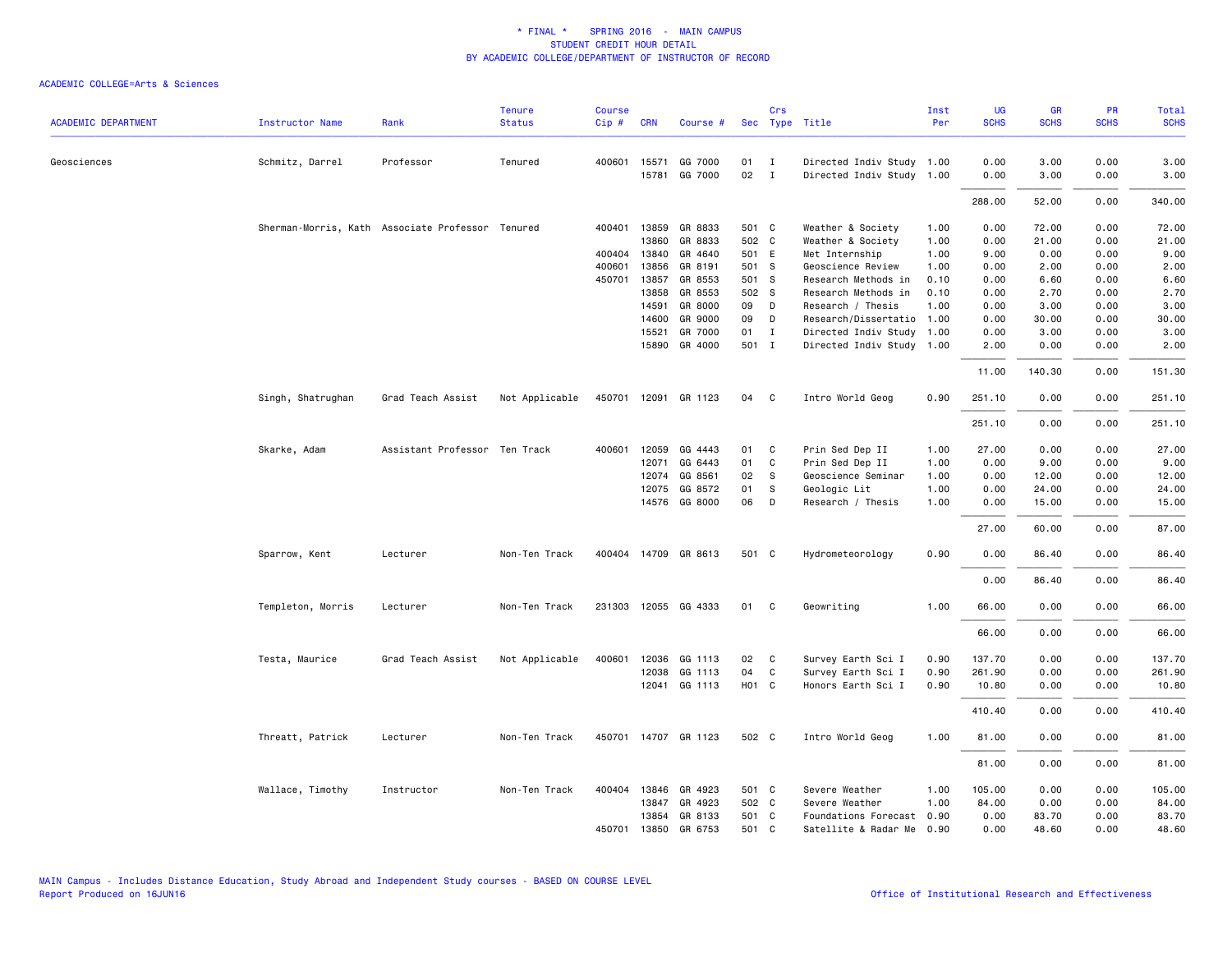| <b>ACADEMIC DEPARTMENT</b>                                                                    | Instructor Name               | Rank                          | <b>Tenure</b><br><b>Status</b> | <b>Course</b><br>Cip#      | <b>CRN</b>     | Course #                            | Sec            | Crs       | Type Title                                                                          | Inst<br>Per | UG<br><b>SCHS</b>              | <b>GR</b><br><b>SCHS</b>      | <b>PR</b><br><b>SCHS</b>              | Total<br><b>SCHS</b>              |
|-----------------------------------------------------------------------------------------------|-------------------------------|-------------------------------|--------------------------------|----------------------------|----------------|-------------------------------------|----------------|-----------|-------------------------------------------------------------------------------------|-------------|--------------------------------|-------------------------------|---------------------------------------|-----------------------------------|
|                                                                                               |                               |                               |                                |                            |                |                                     |                |           |                                                                                     |             | 189.00                         | 132.30                        | 0.00                                  | 321.30                            |
| Geosciences                                                                                   | Weremeichik, Jeremy           | Grad Teach Assist             | Not Applicable                 |                            |                | 400601 12046 GG 1133                | 01 C           |           | Planetary Geology                                                                   | 1.00        | 72.00                          | 0.00                          | 0.00                                  | 72.00                             |
|                                                                                               |                               |                               |                                |                            |                |                                     |                |           |                                                                                     |             | 72.00                          | 0.00                          | 0.00                                  | 72.00                             |
|                                                                                               | Williams, Christophe Lecturer |                               | Non-Ten Track                  | 400404                     |                | 13852 GR 8123<br>13853 GR 8123      | 501 C<br>502 C |           | Met II: Fore and St 0.90<br>Met II: Fore and St 0.90                                |             | 0.00<br>0.00                   | 62.10<br>21.60                | 0.00<br>0.00                          | 62.10<br>21.60                    |
|                                                                                               |                               |                               |                                |                            |                |                                     |                |           |                                                                                     |             | 0.00                           | 83.70                         | 0.00                                  | 83.70                             |
|                                                                                               | Wood, Kimberly                | Assistant Professor Ten Track |                                | 400401<br>400404<br>450701 | 14422<br>14421 | GR 6943<br>GR 4943<br>16070 GR 7000 | 01<br>01<br>02 | C.<br>- C | Tropical Meteorology 1.00<br>Tropical Meteorology 1.00<br>Directed Indiv Study 1.00 |             | 0.00<br>36.00<br>0.00<br>36.00 | 9.00<br>0.00<br>3.00<br>12.00 | 0.00<br>0.00<br>0.00<br>0.00          | 9.00<br>36.00<br>3.00<br>48.00    |
| ======================================<br>Geosciences<br>==================================== |                               |                               |                                |                            |                |                                     |                |           |                                                                                     |             | =======<br>7273.00<br>======== | 1435,00<br>========           | $=$ = = = = = = =<br>0.00<br>======== | ========<br>8708.00<br>========== |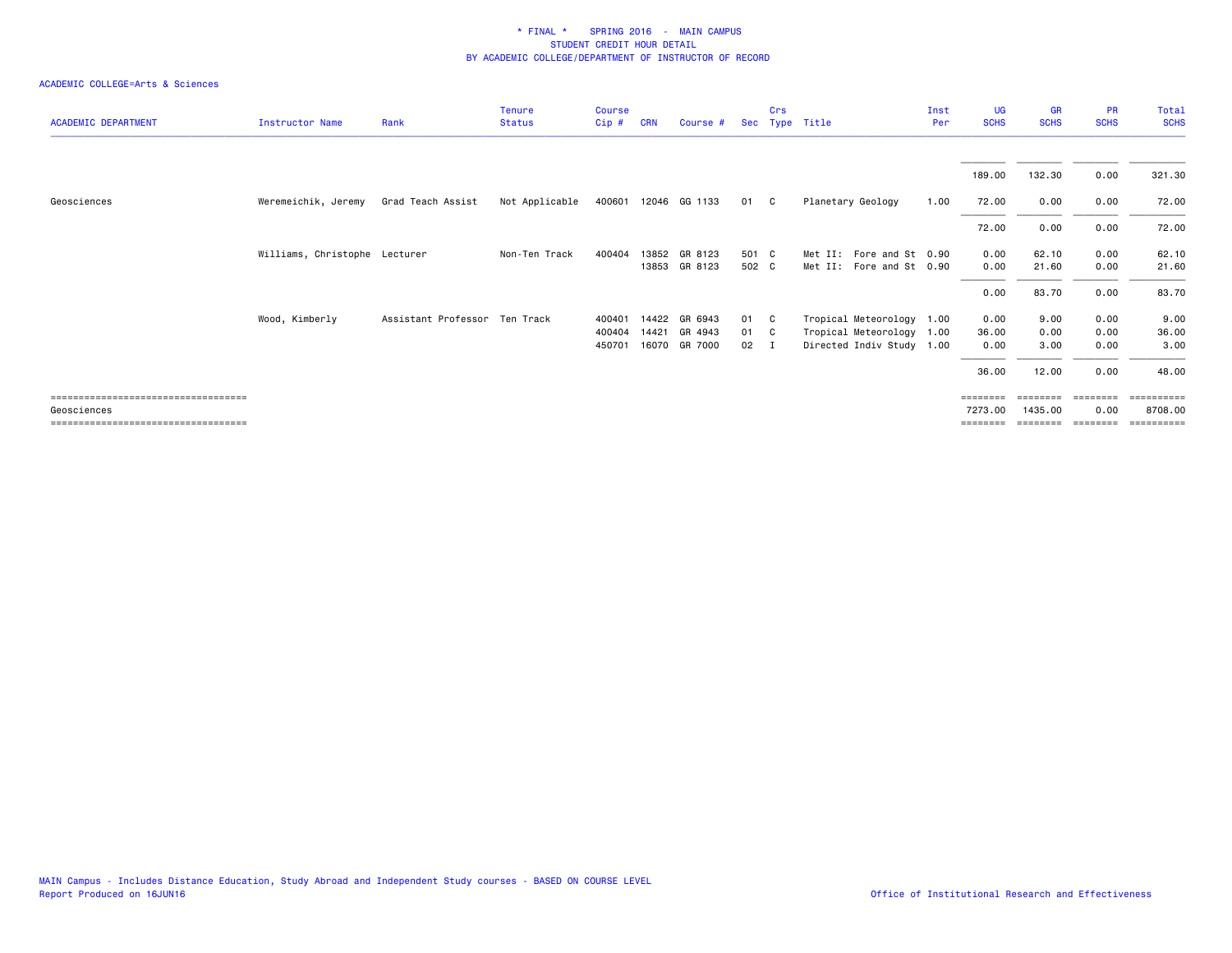| <b>ACADEMIC DEPARTMENT</b> | <b>Instructor Name</b> | Rank                              | <b>Tenure</b><br><b>Status</b> | Course<br>Cip# | <b>CRN</b>     | Course #             |          | Crs          | Sec Type Title                           | Inst<br>Per  | UG<br><b>SCHS</b> | GR<br><b>SCHS</b> | PR<br><b>SCHS</b> | Total<br><b>SCHS</b> |
|----------------------------|------------------------|-----------------------------------|--------------------------------|----------------|----------------|----------------------|----------|--------------|------------------------------------------|--------------|-------------------|-------------------|-------------------|----------------------|
| History                    | Adams, Michael         | Grad Teach Assist                 | Not Applicable                 |                |                | 540101 14315 HI 3133 | 03       | C            | History U.S. Pop Cul 0.25                |              | 9.75              | 0.00              | 0.00              | 9.75                 |
|                            |                        |                                   |                                |                |                | 14316 HI 3133        | 04       | C            | History U.S. Pop Cul 0.25                |              | 18.00             | 0.00              | 0.00              | 18.00                |
|                            |                        |                                   |                                |                |                |                      |          |              |                                          |              | 27.75             | 0.00              | 0.00              | 27.75                |
|                            | Adolph, Brittany       | Grad Teach Assist                 | Not Applicable                 | 540101         |                | 12199 HI 1173        | 01       | C            | Wld Hist After 1500                      | 0.25         | 16.50             | 0.00              | 0.00              | 16.50                |
|                            |                        |                                   |                                |                | 12202          | HI 1173              | 04       | C            | Wld Hist After 1500                      | 0.25         | 16.50             | 0.00              | 0.00              | 16.50                |
|                            |                        |                                   |                                |                |                | 14310 HI 1173        | 05       | C            | Wld Hist After 1500                      | 0.25         | 15.75             | 0.00              | 0.00              | 15.75                |
|                            |                        |                                   |                                |                |                |                      |          |              |                                          |              | 48.75             | 0.00              | 0.00              | 48.75                |
|                            | Barbier, Mary          | Associate Professor Tenured       |                                |                |                | 450902 12243 HI 8893 | 01       | S            | History of ISIS                          | 1.00         | 0.00              | 12.00             | 0.00              | 12.00                |
|                            |                        |                                   |                                | 540101         | 14626          | HI 9000              | 01       | D            | Research / Diss                          | 1.00         | 0.00              | 33.00             | 0.00              | 33.00                |
|                            |                        |                                   |                                | 540102         | 12185          | HI 1073              | 13       | C            | Modern U S History                       | 0.75         | 51.75             | 0.00              | 0.00              | 51.75                |
|                            |                        |                                   |                                |                | 12186          | HI 1073              | 14       | C            | Modern U S History                       | 0.75         | 51.75             | 0.00              | 0.00              | 51.75                |
|                            |                        |                                   |                                |                | 12187          | HI 1073              | 15       | C            | Modern U S History                       | 0.75         | 54.00             | 0.00              | 0.00              | 54.00                |
|                            |                        |                                   |                                |                | 12188          | HI 1073              | 16       | C            | Modern U S History                       | 0.75         | 56.25             | 0.00              | 0.00              | 56.25                |
|                            |                        |                                   |                                |                | 12189          | HI 1073              | 17       | C            | Modern U S History                       | 0.75         | 56.25             | 0.00              | 0.00              | 56.25                |
|                            |                        |                                   |                                |                | 12190          | HI 1073              | 18       | C            | Modern U S History                       | 0.75         | 51.75             | 0.00              | 0.00              | 51.75                |
|                            |                        |                                   |                                |                | 12191          | HI 1073              | 19       | $\mathsf{C}$ | Modern U S History                       | 0.75         | 54.00             | 0.00              | 0.00              | 54.00                |
|                            |                        |                                   |                                |                | 12192          | HI 1073              | 20       | C            | Modern U S History                       | 0.75         | 54.00             | 0.00              | 0.00              | 54.00                |
|                            |                        |                                   |                                |                | 12193          | HI 1073              | 21       | C            | Modern U S History                       | 0.75         | 54.00             | 0.00              | 0.00              | 54.00                |
|                            |                        |                                   |                                |                | 12194<br>12195 | HI 1073<br>HI 1073   | 22<br>23 | C<br>C       | Modern U S History<br>Modern U S History | 0.75<br>0.75 | 54.00<br>51.75    | 0.00<br>0.00      | 0.00<br>0.00      | 54.00<br>51.75       |
|                            |                        |                                   |                                |                |                | 12196 HI 1073        | 24       | C.           | Modern U S History                       | 0.75         | 56.25             | 0.00              | 0.00              | 56.25                |
|                            |                        |                                   |                                |                |                |                      |          |              |                                          |              | 645.75            | 45.00             | 0.00              | 690.75               |
|                            | Barrett, Marsha        | Assistant Professor Non-Ten Track |                                | 050201         |                | 10008 AAS 3023       | 01       | C            | Afr Am Hist since 18                     | 1.00         | 54.00             | 0.00              | 0.00              | 54.00                |
|                            |                        |                                   |                                |                | 12216          | HI 3023              | 01       | C            | Afr Am History since                     | 1.00         | 54.00             | 0.00              | 0.00              | 54.00                |
|                            |                        |                                   |                                |                | 15212          | AAS 4990             | 01       | C            | Special Topic in Af.                     | 1.00         | 45.00             | 0.00              | 0.00              | 45.00                |
|                            |                        |                                   |                                | 050207         | 15214          | GS 4990              | 01       | C            | Special Topics in Ge                     | 1.00         | 12.00             | 0.00              | 0.00              | 12.00                |
|                            |                        |                                   |                                | 540101         | 15213          | HI 4990              | 01       | C            | Special Topic In HI                      | 1.00         | 18.00             | 0.00              | 0.00              | 18.00                |
|                            |                        |                                   |                                |                | 540102 14605   | HI 8000              | 02       | D            | Research / Thesis                        | 1.00         | 0.00              | 4.00              | 0.00              | 4.00                 |
|                            |                        |                                   |                                |                | 540104 15936   | HI 4000              | 02       | $\mathbf{I}$ | Directed Indiv Study 1.00                |              | 2.00              | 0.00              | 0.00              | 2.00                 |
|                            |                        |                                   |                                |                |                |                      |          |              |                                          |              | 185.00            | 4.00              | 0.00              | 189.00               |
|                            | Berman, Hannah         | Grad Teach Assist                 | Not Applicable                 | 050114         | 12205          | HI 1223              | 01       | C            | Modern Western World                     | 0.25         | 17.25             | 0.00              | 0.00              | 17.25                |
|                            |                        |                                   |                                |                | 12207          | HI 1223              | 03       | $\mathsf{C}$ | Modern Western World 0.25                |              | 7.50              | 0.00              | 0.00              | 7.50                 |
|                            |                        |                                   |                                |                |                | 12209 HI 1223        | 05       | C            | Modern Western World 0.25                |              | 7.50              | 0.00              | 0.00              | 7.50                 |
|                            |                        |                                   |                                |                |                |                      |          |              |                                          |              | 32.25             | 0.00              | 0.00              | 32.25                |
|                            | Brain, Stephen         | Associate Professor Tenured       |                                | 050299         | 12231          | HI 4613              | 01       | C            | History of the Sovie                     | 1.00         | 72.00             | 0.00              | 0.00              | 72.00                |
|                            |                        |                                   |                                | 540101         | 14628          | HI 9000              | 03       | D            | Research / Diss                          | 1.00         | 0.00              | 16.00             | 0.00              | 16.00                |
|                            |                        |                                   |                                |                |                | 540102 12242 HI 8823 | 01       | S            | Sem Us Hi Since 1877                     | 1.00         | 0.00              | 15.00             | 0.00              | 15.00                |
|                            |                        |                                   |                                |                |                | 14606 HI 8000        | 03       | D            | Research / Thesis                        | 1.00         | 0.00              | 3.00              | 0.00              | 3.00                 |
|                            |                        |                                   |                                |                |                |                      |          |              |                                          |              | 72.00             | 34.00             | 0.00              | 106.00               |
|                            | Burford, David         | Grad Teach Assist                 | Not Applicable                 |                |                | 540102 12187 HI 1073 | 15       | C            | Modern U S History                       | 0.25         | 18.00             | 0.00              | 0.00              | 18.00                |
|                            |                        |                                   |                                |                |                | 12191 HI 1073        | 19       | C            | Modern U S History                       | 0.25         | 18.00             | 0.00              | 0.00              | 18.00                |
|                            |                        |                                   |                                |                |                | 12193 HI 1073        | 21       | C            | Modern U S History                       | 0.25         | 18.00             | 0.00              | 0.00              | 18.00                |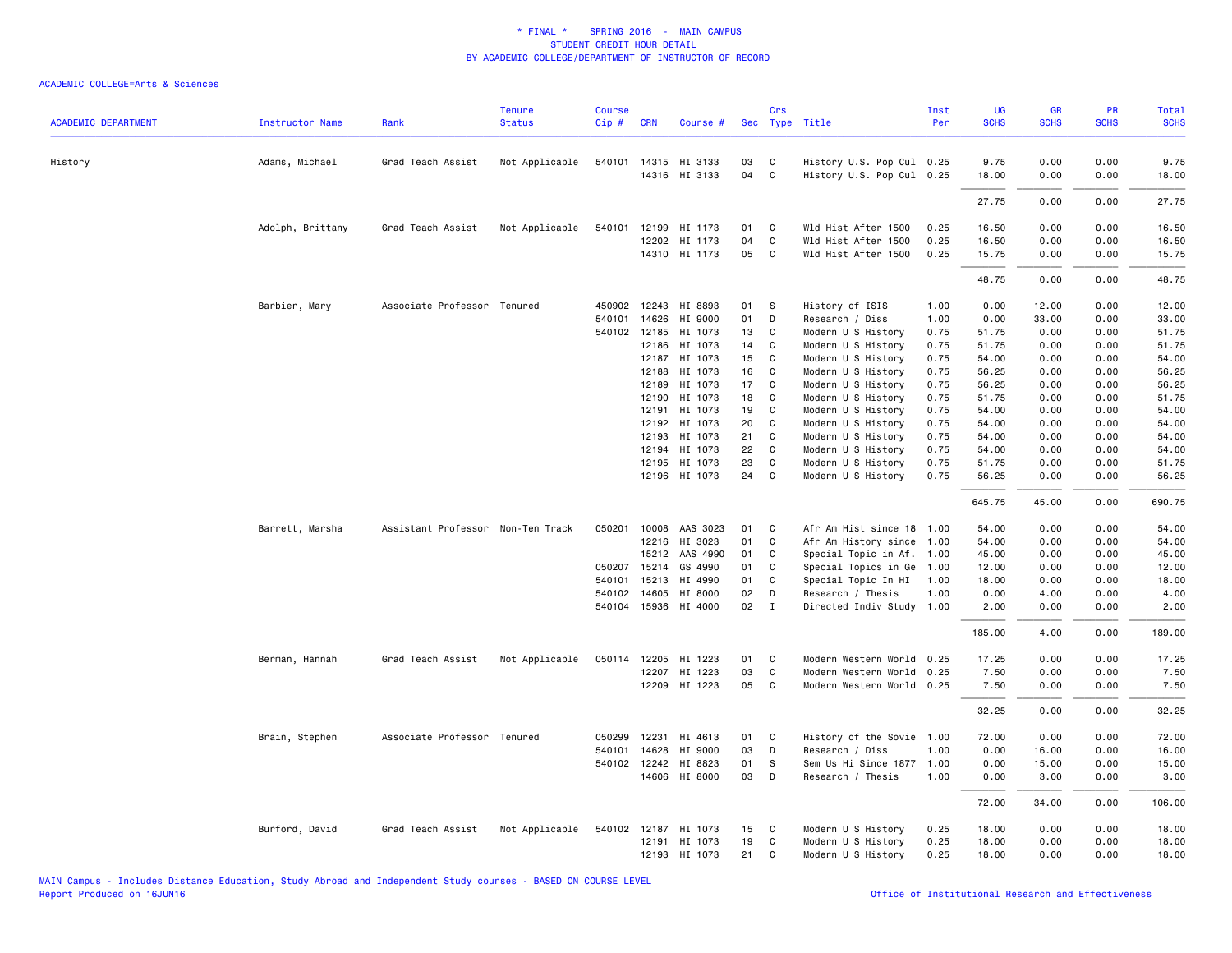| <b>ACADEMIC DEPARTMENT</b> | <b>Instructor Name</b> | Rank                          | <b>Tenure</b><br><b>Status</b> | <b>Course</b><br>Cip# | <b>CRN</b>   | Course #              |        | Crs                        | Sec Type Title            | Inst<br>Per | UG<br><b>SCHS</b> | <b>GR</b><br><b>SCHS</b> | PR<br><b>SCHS</b> | Total<br><b>SCHS</b> |
|----------------------------|------------------------|-------------------------------|--------------------------------|-----------------------|--------------|-----------------------|--------|----------------------------|---------------------------|-------------|-------------------|--------------------------|-------------------|----------------------|
|                            |                        |                               |                                |                       |              |                       |        |                            |                           |             |                   |                          |                   |                      |
|                            |                        |                               |                                |                       |              |                       |        |                            |                           |             | 54.00             | 0.00                     | 0.00              | 54.00                |
| History                    | Burrow, John           | Grad Teach Assist             | Not Applicable                 |                       |              | 540102 12169 HI 1063  | 18     | $\overline{C}$             | Early U S History-SI 0.25 |             | 5.25              | 0.00                     | 0.00              | 5.25                 |
|                            |                        |                               |                                |                       | 12170        | HI 1063               | 19     | C                          | Early U S History-SI 0.25 |             | 12.75             | 0.00                     | 0.00              | 12.75                |
|                            |                        |                               |                                |                       |              | 14309 HI 1063         | 24 C   |                            | Early U S History-SI 0.25 |             | 7.50              | 0.00                     | 0.00              | 7.50                 |
|                            |                        |                               |                                |                       |              |                       |        |                            |                           |             | 25.50             | 0.00                     | 0.00              | 25.50                |
|                            | Byrd, Brandon          | Assistant Professor Ten Track |                                |                       |              | 050201 10007 AAS 3013 | 01     | $\mathbf{C}$               | Afr Am History to 18 1.00 |             | 51.00             | 0.00                     | 0.00              | 51.00                |
|                            |                        |                               |                                |                       | 12215        | HI 3013               | 01     | C                          | Afr Am History to 18 1.00 |             | 42.00             | 0.00                     | 0.00              | 42.00                |
|                            |                        |                               |                                |                       | 14318        | HI 4363               | 01     | C                          | African American His 1.00 |             | 21.00             | 0.00                     | 0.00              | 21.00                |
|                            |                        |                               |                                |                       | 14319        | AAS 4363              | 01     | C                          | African American His 1.00 |             | 33.00             | 0.00                     | 0.00              | 33.00                |
|                            |                        |                               |                                |                       | 540102 14607 | HI 8000               | 04     | D                          | Research / Thesis         | 1.00        | 0.00              | 4.00                     | 0.00              | 4.00                 |
|                            |                        |                               |                                |                       |              |                       |        |                            |                           |             | 147.00            | 4.00                     | 0.00              | 151.00               |
|                            | Damms, Richard         | Associate Professor Tenured   |                                |                       | 050107 14317 | HI 3813               | 01     | $\overline{\phantom{a}}$ C | Modern Latin America 1.00 |             | 84.00             | 0.00                     | 0.00              | 84.00                |
|                            |                        |                               |                                |                       | 540101 14630 | HI 9000               | 05     | D                          | Research / Diss           | 1.00        | 0.00              | 37.00                    | 0.00              | 37.00                |
|                            |                        |                               |                                |                       | 540102 12246 | HI 8963               | 01     | C                          | U.S. History since 1      | 1.00        | 0.00              | 9.00                     | 0.00              | 9.00                 |
|                            |                        |                               |                                |                       | 14608        | HI 8000               | 05     | D                          | Research / Thesis         | 1.00        | 0.00              | 7.00                     | 0.00              | 7.00                 |
|                            |                        |                               |                                |                       |              |                       |        |                            |                           |             | 84.00             | 53.00                    | 0.00              | 137.00               |
|                            | Forrest, John          | Grad Teach Assist             | Not Applicable                 |                       | 050201 14694 | AAS 8793              | 501 C  |                            | Race in the Workplac 0.25 |             | 0.00              | 0.75                     | 0.00              | 0.75                 |
|                            |                        |                               |                                | 059999                | 14693        | HI 8793               | 501 C  |                            | Race in the Workplac 0.25 |             | 0.00              | 1.50                     | 0.00              | 1.50                 |
|                            |                        |                               |                                |                       |              | 540102 13862 HI 1073  | 501 C  |                            | Modern U S History        | 1.00        | 87.00             | 0.00                     | 0.00              | 87.00                |
|                            |                        |                               |                                |                       |              |                       |        |                            |                           |             | 87.00             | 2.25                     | 0.00              | 89.25                |
|                            | Giesen, James          | Associate Professor Tenured   |                                |                       |              | 540101 14631 HI 9000  | 06     | $\Box$                     | Research / Diss           | 1.00        | 0.00              | 35.00                    | 0.00              | 35.00                |
|                            |                        |                               |                                |                       |              |                       |        |                            |                           |             | 0.00              | 35.00                    | 0.00              | 35.00                |
|                            | Greene, Alison         | Assistant Professor Ten Track |                                |                       | 540101 12224 | HI 3903               | 01     | $\mathbf{C}$               | Hist & Hist Meth          | 1.00        | 39.00             | 0.00                     | 0.00              | 39.00                |
|                            |                        |                               |                                |                       | 14632        | HI 9000               | 07     | D                          | Research / Diss           | 1.00        | 0.00              | 11.00                    | 0.00              | 11.00                |
|                            |                        |                               |                                |                       | 540102 12173 | HI 1073               | 01     | C                          | Modern U S History        | 0.75        | 31.50             | 0.00                     | 0.00              | 31.50                |
|                            |                        |                               |                                |                       | 12174        | HI 1073               | 02     | $\mathbf{C}$               | Modern U S History        | 0.75        | 51.75             | 0.00                     | 0.00              | 51.75                |
|                            |                        |                               |                                |                       | 12175        | HI 1073               | 03     | C                          | Modern U S History        | 0.75        | 56.25             | 0.00                     | 0.00              | 56.25                |
|                            |                        |                               |                                |                       | 12176        | HI 1073               | 04     | C                          | Modern U S History        | 0.75        | 51.75             | 0.00                     | 0.00              | 51.75                |
|                            |                        |                               |                                |                       |              | 12177 HI 1073         | 05     | C                          | Modern U S History        | 0.75        | 49.50             | 0.00                     | 0.00              | 49.50                |
|                            |                        |                               |                                |                       | 12178        | HI 1073               | 06     | $\overline{\mathbf{C}}$    | Modern U S History        | 0.75        | 42.75             | 0.00                     | 0.00              | 42.75                |
|                            |                        |                               |                                |                       | 12179        | HI 1073               | 07     | C                          | Modern U S History        | 0.75        | 22.50             | 0.00                     | 0.00              | 22.50                |
|                            |                        |                               |                                |                       | 12180        | HI 1073               | 08     | C                          | Modern U S History        | 0.75        | 49.50             | 0.00                     | 0.00              | 49.50                |
|                            |                        |                               |                                |                       | 12181        | HI 1073               | 09     | C                          | Modern U S History        | 0.75        | 45.00             | 0.00                     | 0.00              | 45.00                |
|                            |                        |                               |                                |                       | 12182        | HI 1073               | 10     | C                          | Modern U S History        | 0.75        | 45.00             | 0.00                     | 0.00              | 45.00                |
|                            |                        |                               |                                |                       |              | 12183 HI 1073         | 11     | C                          | Modern U S History        | 0.75        | 51.75             | 0.00                     | 0.00              | 51.75                |
|                            |                        |                               |                                |                       |              | 12184 HI 1073         | $12$ C |                            | Modern U S History        | 0.75        | 45.00             | 0.00                     | 0.00              | 45.00                |
|                            |                        |                               |                                |                       |              |                       |        |                            |                           |             | 581.25            | 11.00                    | 0.00              | 592.25               |
|                            | Gunther, Emily         | Grad Teach Assist             | Not Applicable                 |                       |              | 540102 12173 HI 1073  | 01 C   |                            | Modern U S History        | 0.25        | 10.50             | 0.00                     | 0.00              | 10.50                |
|                            |                        |                               |                                |                       |              | 12174 HI 1073         | 02     | C                          | Modern U S History        | 0.25        | 17.25             | 0.00                     | 0.00              | 17.25                |
|                            |                        |                               |                                |                       |              | 12175 HI 1073         | 03     | C                          | Modern U S History        | 0.25        | 18.75             | 0.00                     | 0.00              | 18.75                |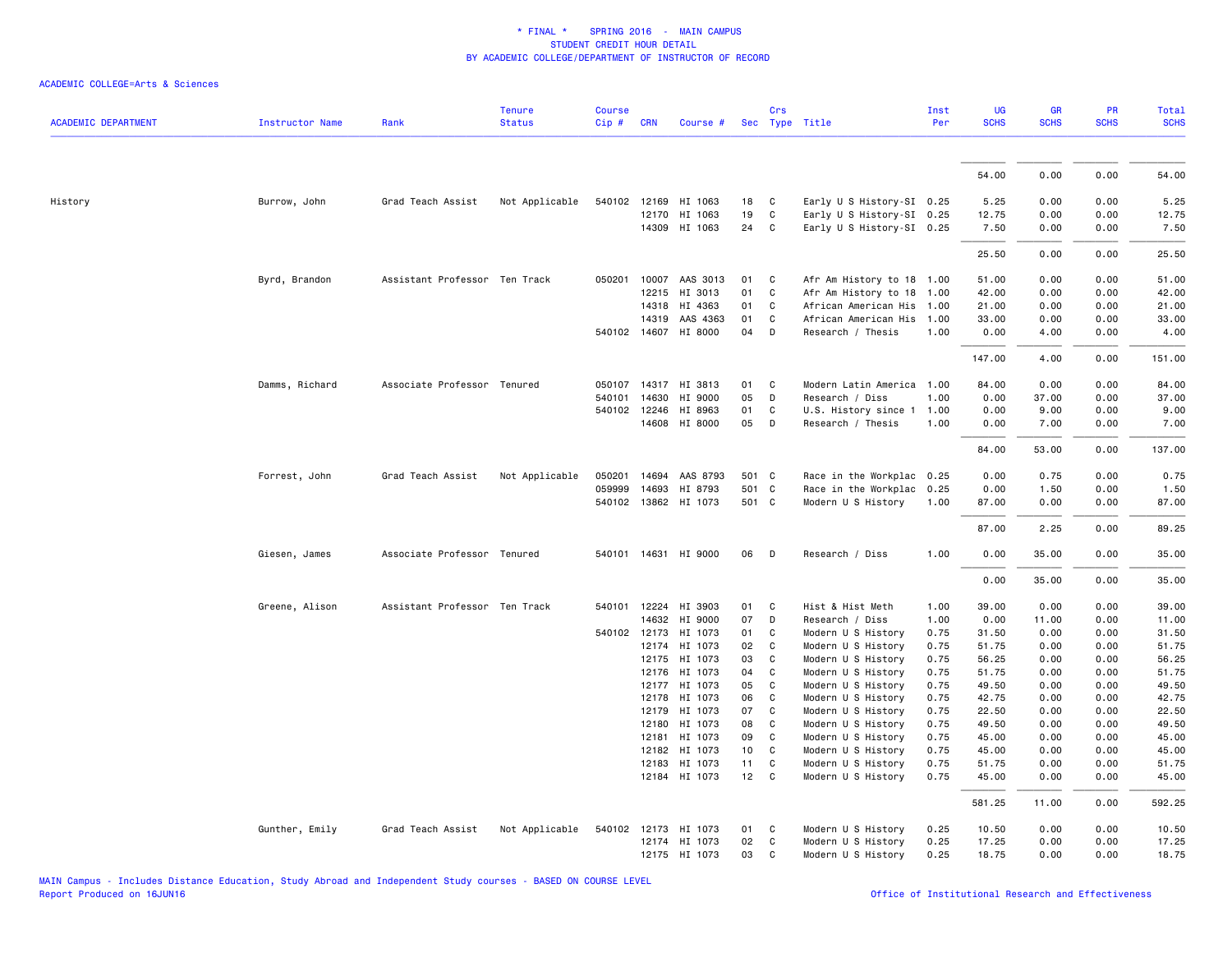|                            |                        |                               | <b>Tenure</b>  | <b>Course</b> |                |                                 |          | Crs               |                                                        | Inst         | UG            | <b>GR</b>     | PR           | Total          |
|----------------------------|------------------------|-------------------------------|----------------|---------------|----------------|---------------------------------|----------|-------------------|--------------------------------------------------------|--------------|---------------|---------------|--------------|----------------|
| <b>ACADEMIC DEPARTMENT</b> | <b>Instructor Name</b> | Rank                          | <b>Status</b>  | Cip#          | <b>CRN</b>     | Course #                        |          |                   | Sec Type Title                                         | Per          | <b>SCHS</b>   | <b>SCHS</b>   | <b>SCHS</b>  | <b>SCHS</b>    |
|                            |                        |                               |                |               |                |                                 |          |                   |                                                        |              |               |               |              |                |
|                            |                        |                               |                |               |                |                                 |          |                   |                                                        |              | 46.50         | 0.00          | 0.00         | 46.50          |
| History                    | Hackett, Conisha       | Grad Teach Assist             | Not Applicable |               |                | 540101 12218 HI 3333            | 02       | C                 | Mississippi History                                    | 0.25         | 7.50          | 0.00          | 0.00         | 7.50           |
|                            |                        |                               |                |               |                | 12219 HI 3333                   | 03       | $\mathbf{C}$      | Mississippi History                                    | 0.25         | 6.75          | 0.00          | 0.00         | 6.75           |
|                            |                        |                               |                |               |                |                                 |          |                   |                                                        |              | 14.25         | 0.00          | 0.00         | 14.25          |
|                            | Hay, William           | Associate Professor Tenured   |                | 050299        | 12233          | HI 4723                         | 01       | $\mathbf{C}$      | Britain Since 1688                                     | 1.00         | 75.00         | 0.00          | 0.00         | 75.00          |
|                            |                        |                               |                | 540101        | 14633          | HI 9000                         | 08       | D                 | Research / Diss                                        | 1.00         | 0.00          | 17.00         | 0.00         | 17.00          |
|                            |                        |                               |                | 540103        |                | 14325 HI 8863                   | 01       | -S                | Sem Eur Since 1789                                     | 1.00         | 0.00          | 12.00         | 0.00         | 12.00          |
|                            |                        |                               |                |               |                |                                 |          |                   |                                                        |              | 75.00         | 29.00         | 0.00         | 104.00         |
|                            | Hersey, Mark           | Associate Professor Tenured   |                |               | 540101 14327   | HI 8973                         | 01 C     |                   | Colloq US Env-Agric                                    | 1.00         | 0.00          | 18.00         | 0.00         | 18.00          |
|                            |                        |                               |                |               | 14634          | HI 9000                         | 09       | D                 | Research / Diss                                        | 1.00         | 0.00          | 19.00         | 0.00         | 19.00          |
|                            |                        |                               |                |               | 540102 12153   | HI 1063                         | 01       | $\mathbf{C}$      | Early U S History-SI 0.75                              |              | 18.00         | 0.00          | 0.00         | 18.00          |
|                            |                        |                               |                |               | 12154          | HI 1063                         | 02       | $\mathbf{C}$      | Early U S History-SI 0.75                              |              | 51.75         | 0.00          | 0.00         | 51.75          |
|                            |                        |                               |                |               | 12155          | HI 1063                         | 03       | C                 | Early U S History-SI 0.75                              |              | 51.75         | 0.00          | 0.00         | 51.75          |
|                            |                        |                               |                |               | 12156          | HI 1063                         | 04       | C                 | Early U S History-SI 0.75                              |              | 33.75         | 0.00          | 0.00         | 33.75          |
|                            |                        |                               |                |               | 12157          | HI 1063                         | 05       | $\mathbf{C}$      | Early U S History-SI 0.75                              |              | 38.25         | 0.00          | 0.00         | 38.25          |
|                            |                        |                               |                |               | 14305          | HI 1063                         | 08       | C                 | Early U S History-SI 0.75                              |              | 54.00         | 0.00          | 0.00         | 54.00          |
|                            |                        |                               |                |               |                | 14612 HI 8000                   | 09       | D                 | Research / Thesis                                      | 1.00         | 0.00          | 1.00          | 0.00         | 1.00           |
|                            |                        |                               |                |               |                | 15566 HI 8943                   | 02       | $\mathbf{C}$      | U.S. History, 1787-1 1.00                              |              | 0.00          | 15.00         | 0.00         | 15.00          |
|                            |                        |                               |                |               |                |                                 |          |                   |                                                        |              | 247.50        | 53.00         | 0.00         | 300.50         |
|                            | Himel, Matthew         | Grad Teach Assist             | Not Applicable |               |                | 540102 12155 HI 1063            | 03       | C                 | Early U S History-SI 0.25                              |              | 17.25         | 0.00          | 0.00         | 17.25          |
|                            |                        |                               |                |               |                | 14305 HI 1063                   | 08       | C                 | Early U S History-SI 0.25                              |              | 18.00         | 0.00          | 0.00         | 18.00          |
|                            |                        |                               |                |               |                |                                 |          |                   |                                                        |              | 35.25         | 0.00          | 0.00         | 35.25          |
|                            | Horan, Sara            | Grad Teach Assist             | Not Applicable |               |                | 540101 12200 HI 1173            | 02       | $\mathbf{C}$      | Wld Hist After 1500                                    | 0.25         | 15.75         | 0.00          | 0.00         | 15.75          |
|                            |                        |                               |                |               | 12201          | HI 1173                         | 03       | C                 | Wld Hist After 1500                                    | 0.25         | 16.50         | 0.00          | 0.00         | 16.50          |
|                            |                        |                               |                |               |                | 14311 HI 1173                   | 06       | $\mathbf{C}$      | Wld Hist After 1500                                    | 0.25         | 15.00         | 0.00          | 0.00         | 15.00          |
|                            |                        |                               |                |               |                |                                 |          |                   |                                                        |              | 47.25         | 0.00          | 0.00         | 47.25          |
|                            |                        | Associate Professor Tenured   |                |               |                | 050114 12205 HI 1223            | 01       | $\mathbf{C}$      |                                                        |              | 51.75         | 0.00          | 0.00         |                |
|                            | Hui, Alexandra         |                               |                |               |                |                                 | 02       | C                 | Modern Western World 0.75                              |              | 56.25         |               |              | 51.75<br>56.25 |
|                            |                        |                               |                |               | 12206<br>12207 | HI 1223<br>HI 1223              | 03       | C.                | Modern Western World 0.75<br>Modern Western World 0.75 |              | 22.50         | 0.00<br>0.00  | 0.00<br>0.00 | 22.50          |
|                            |                        |                               |                |               | 12209          | HI 1223                         | 05       | C.                |                                                        |              |               | 0.00          | 0.00         | 22.50          |
|                            |                        |                               |                |               |                |                                 |          | C                 | Modern Western World 0.75                              |              | 22.50         |               |              |                |
|                            |                        |                               |                |               | 12210          | HI 1223                         | 06       |                   | Modern Western World 0.75                              |              | 18.00         | 0.00          | 0.00         | 18.00          |
|                            |                        |                               |                | 540101        | 14645          | HI 9000<br>540104 14322 HI 4653 | 20<br>01 | D<br>$\mathbf{C}$ | Research / Diss<br>Hist Science & Tech                 | 1.00<br>1.00 | 0.00<br>42.00 | 18.00<br>0.00 | 0.00<br>0.00 | 18.00<br>42.00 |
|                            |                        |                               |                |               |                |                                 |          |                   |                                                        |              | 213.00        | 18.00         | 0.00         | 231.00         |
|                            |                        |                               |                |               |                |                                 |          |                   |                                                        |              |               |               |              |                |
|                            | Lang, Andrew           | Assistant Professor Ten Track |                | 540101        | 14635          | HI 9000                         | 10       | D                 | Research / Diss                                        | 1.00         | 0.00          | 4.00          | 0.00         | 4.00           |
|                            |                        |                               |                | 540102        |                | 12227 HI 4133                   | 01       | C.                | Civil War 1850-1877                                    | 1.00         | 63.00         | 0.00          | 0.00         | 63.00          |
|                            |                        |                               |                |               |                | 14614 HI 8000                   | 11       | D                 | Research / Thesis                                      | 1.00         | 0.00          | 4.00          | 0.00         | 4.00           |
|                            |                        |                               |                |               |                | 540108 12230 HI 4233            | 01       | C                 | American Military Hi 1.00                              |              | 105.00        | 0.00          | 0.00         | 105.00         |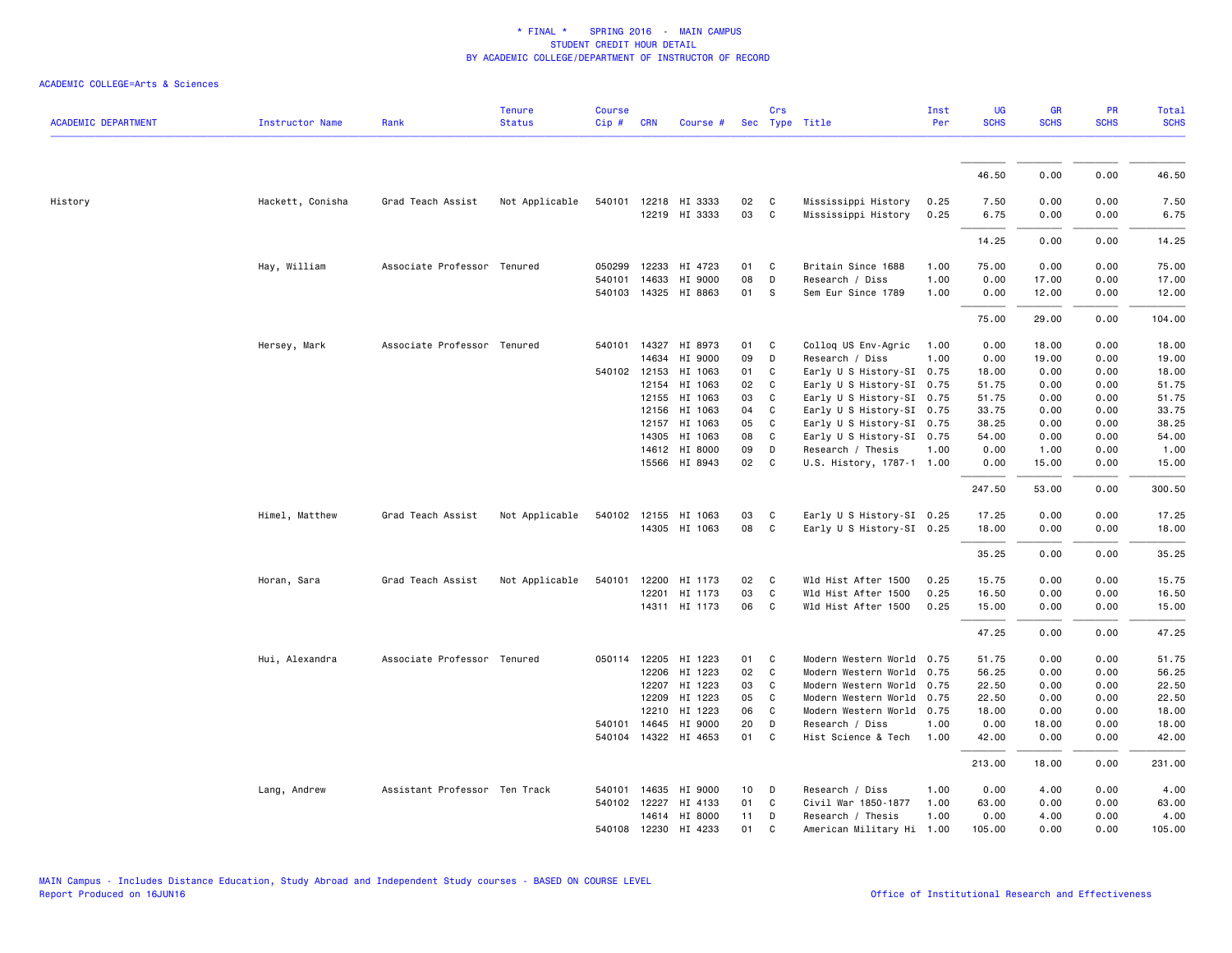| <b>ACADEMIC DEPARTMENT</b> | Instructor Name    | Rank                        | <b>Tenure</b><br><b>Status</b> | <b>Course</b><br>Cip# | <b>CRN</b>   | Course #                              |          | Crs               | Sec Type Title                           | Inst<br>Per  | UG<br><b>SCHS</b> | <b>GR</b><br><b>SCHS</b> | <b>PR</b><br><b>SCHS</b> | Total<br><b>SCHS</b> |
|----------------------------|--------------------|-----------------------------|--------------------------------|-----------------------|--------------|---------------------------------------|----------|-------------------|------------------------------------------|--------------|-------------------|--------------------------|--------------------------|----------------------|
|                            |                    |                             |                                |                       |              |                                       |          |                   |                                          |              |                   |                          |                          |                      |
|                            |                    |                             |                                |                       |              |                                       |          |                   |                                          |              | 168.00            | 8.00                     | 0.00                     | 176.00               |
| History                    | Lavine, Matthew    | Associate Professor Tenured |                                |                       | 540101 12239 | HI 8803                               | 03       | C                 | Graduate Colloquium                      | 1.00         | 0.00              | 24.00                    | 0.00                     | 24.00                |
|                            |                    |                             |                                |                       | 14313        | HI 3133                               | 01       | C                 | History U.S. Pop Cul 0.75                |              | 36.00             | 0.00                     | 0.00                     | 36.00                |
|                            |                    |                             |                                |                       |              | 14314 HI 3133                         | 02       | $\mathbf{C}$      | History U.S. Pop Cul 0.75                |              | 18.00             | 0.00                     | 0.00                     | 18.00                |
|                            |                    |                             |                                |                       |              | 14315 HI 3133                         | 03       | C                 | History U.S. Pop Cul 0.75                |              | 29.25             | 0.00                     | 0.00                     | 29.25                |
|                            |                    |                             |                                |                       |              | 14316 HI 3133                         | 04       | $\mathbf c$       | History U.S. Pop Cul 0.75                |              | 54.00             | 0.00                     | 0.00                     | 54.00                |
|                            |                    |                             |                                |                       |              | 14636 HI 9000                         | $11$ D   |                   | Research / Diss                          | 1.00         | 0.00              | 13.00                    | 0.00                     | 13.00                |
|                            |                    |                             |                                |                       |              |                                       |          |                   |                                          |              | 137.25            | 37.00                    | 0.00                     | 174.25               |
|                            | Lewin, Sarah       | Grad Teach Assist           | Not Applicable                 |                       |              | 050114 12206 HI 1223                  | 02       | C                 | Modern Western World 0.25                |              | 18.75             | 0.00                     | 0.00                     | 18.75                |
|                            |                    |                             |                                |                       |              | 12210 HI 1223                         | 06       | $\mathbf{C}$      | Modern Western World 0.25                |              | 6.00              | 0.00                     | 0.00                     | 6.00                 |
|                            |                    |                             |                                |                       |              |                                       |          |                   |                                          |              | 24.75             | 0.00                     | 0.00                     | 24.75                |
|                            | Livingston, Edward | Grad Teach Assist           | Not Applicable                 |                       |              | 540102 12156 HI 1063                  | 04       | C                 | Early U S History-SI 0.25                |              | 11.25             | 0.00                     | 0.00                     | 11.25                |
|                            |                    |                             |                                |                       |              | 12157 HI 1063                         | 05       | C                 | Early U S History-SI 0.25                |              | 12.75             | 0.00                     | 0.00                     | 12.75                |
|                            |                    |                             |                                |                       |              |                                       |          |                   |                                          |              | 24.00             | 0.00                     | 0.00                     | 24.00                |
|                            | Marcus, Alan       | Professor                   | Tenured                        |                       |              | 050201 14694 AAS 8793                 | 501 C    |                   | Race in the Workplac 0.75                |              | 0.00              | 2.25                     | 0.00                     | 2.25                 |
|                            |                    |                             |                                | 059999                | 14693        | HI 8793                               | 501 C    |                   | Race in the Workplac 0.75                |              | 0.00              | 4.50                     | 0.00                     | 4.50                 |
|                            |                    |                             |                                | 540101                | 14637        | HI 9000                               | 12       | D                 | Research / Diss                          | 1.00         | 0.00              | 24.00                    | 0.00                     | 24.00                |
|                            |                    |                             |                                |                       | 540102 14616 | HI 8000                               | 13       | D                 | Research / Thesis                        | 1.00         | 0.00              | 8.00                     | 0.00                     | 8.00                 |
|                            |                    |                             |                                |                       |              | 540104 16398 HI 4000                  | 03       | $\mathbf{I}$      | Directed Indiv Study 1.00                |              | 1.00              | 0.00                     | 0.00                     | 1.00                 |
|                            |                    |                             |                                |                       |              |                                       |          |                   |                                          |              | 1.00              | 38.75                    | 0.00                     | 39.75                |
|                            | Marshall, Anne     | Associate Professor Tenured |                                |                       | 540101 14638 | HI 9000                               | 13       | D                 | Research / Diss                          | 1.00         | 0.00              | 13.00                    | 0.00                     | 13.00                |
|                            |                    |                             |                                |                       | 540102 14326 | HI 8943                               | 01       | $\mathtt{C}$      | U.S. History, 1787-1 1.00                |              | 0.00              | 21.00                    | 0.00                     | 21.00                |
|                            |                    |                             |                                |                       |              | 14617 HI 8000                         | 14       | D                 | Research / Thesis                        | 1.00         | 0.00              | 4.00                     | 0.00                     | 4.00                 |
|                            |                    |                             |                                |                       |              |                                       |          |                   |                                          |              | 0.00              | 38.00                    | 0.00                     | 38.00                |
|                            | Messer, Peter      | Associate Professor Tenured |                                | 260801                | 12244        | HI 8923                               | 01       | -S                | Historiog & His Meth 1.00                |              | 0.00              | 9.00                     | 0.00                     | 9.00                 |
|                            |                    |                             |                                | 540101                | 14639        | HI 9000                               | 14       | D                 | Research / Diss                          | 1.00         | 0.00              | 1.00                     | 0.00                     | 1.00                 |
|                            |                    |                             |                                |                       | 540102 12164 | HI 1063                               | 13       | C                 | Early U S History-SI 0.75                |              | 40.50             | 0.00                     | 0.00                     | 40.50                |
|                            |                    |                             |                                |                       | 12166        | HI 1063                               | 15       | C                 | Early U S History-SI 0.75                |              | 40.50             | 0.00                     | 0.00                     | 40.50                |
|                            |                    |                             |                                |                       | 12167        | HI 1063                               | 16       | C                 | Early U S History-SI 0.75                |              | 49.50             | 0.00                     | 0.00                     | 49.50                |
|                            |                    |                             |                                |                       | 12168        | HI 1063                               | 17       | C                 | Early U S History-SI 0.75                |              | 27.00             | 0.00                     | 0.00                     | 27.00                |
|                            |                    |                             |                                |                       | 12169        | HI 1063                               | 18       | C                 | Early U S History-SI 0.75                |              | 15.75             | 0.00                     | 0.00                     | 15.75                |
|                            |                    |                             |                                |                       | 12170        | HI 1063                               | 19       | C                 | Early U S History-SI 0.75                |              | 38.25             | 0.00                     | 0.00                     | 38.25                |
|                            |                    |                             |                                |                       |              | 12171 HI 1063                         | 20       | C                 | Early U S History-SI 0.75                |              | 36.00             | 0.00                     | 0.00                     | 36.00                |
|                            |                    |                             |                                |                       | 14306        | HI 1063                               | 21       | C                 | Early U S History-SI 0.75                |              | 18.00             | 0.00                     | 0.00                     | 18.00                |
|                            |                    |                             |                                |                       | 14307        | HI 1063                               | 22       | $\mathbf{C}$      | Early U S History-SI 0.75                |              | 15.75             | 0.00                     | 0.00                     | 15.75                |
|                            |                    |                             |                                |                       | 14308        | HI 1063                               | 23       | C                 | Early U S History-SI 0.75                |              | 45.00             | 0.00                     | 0.00                     | 45.00                |
|                            |                    |                             |                                |                       |              | 14309 HI 1063                         | 24       | C                 | Early U S History-SI 0.75                |              | 22.50             | 0.00                     | 0.00                     | 22.50                |
|                            |                    |                             |                                |                       |              |                                       |          |                   |                                          |              | 348.75            | 10.00                    | 0.00                     | 358.75               |
|                            | Mistretta, Matthew | Grad Teach Assist           | Not Applicable                 |                       |              | 540102 12189 HI 1073<br>12194 HI 1073 | 17<br>22 | $\mathbf{C}$<br>C | Modern U S History<br>Modern U S History | 0.25<br>0.25 | 18.75<br>18.00    | 0.00<br>0.00             | 0.00<br>0.00             | 18.75<br>18.00       |
|                            |                    |                             |                                |                       |              |                                       |          |                   |                                          |              |                   |                          |                          |                      |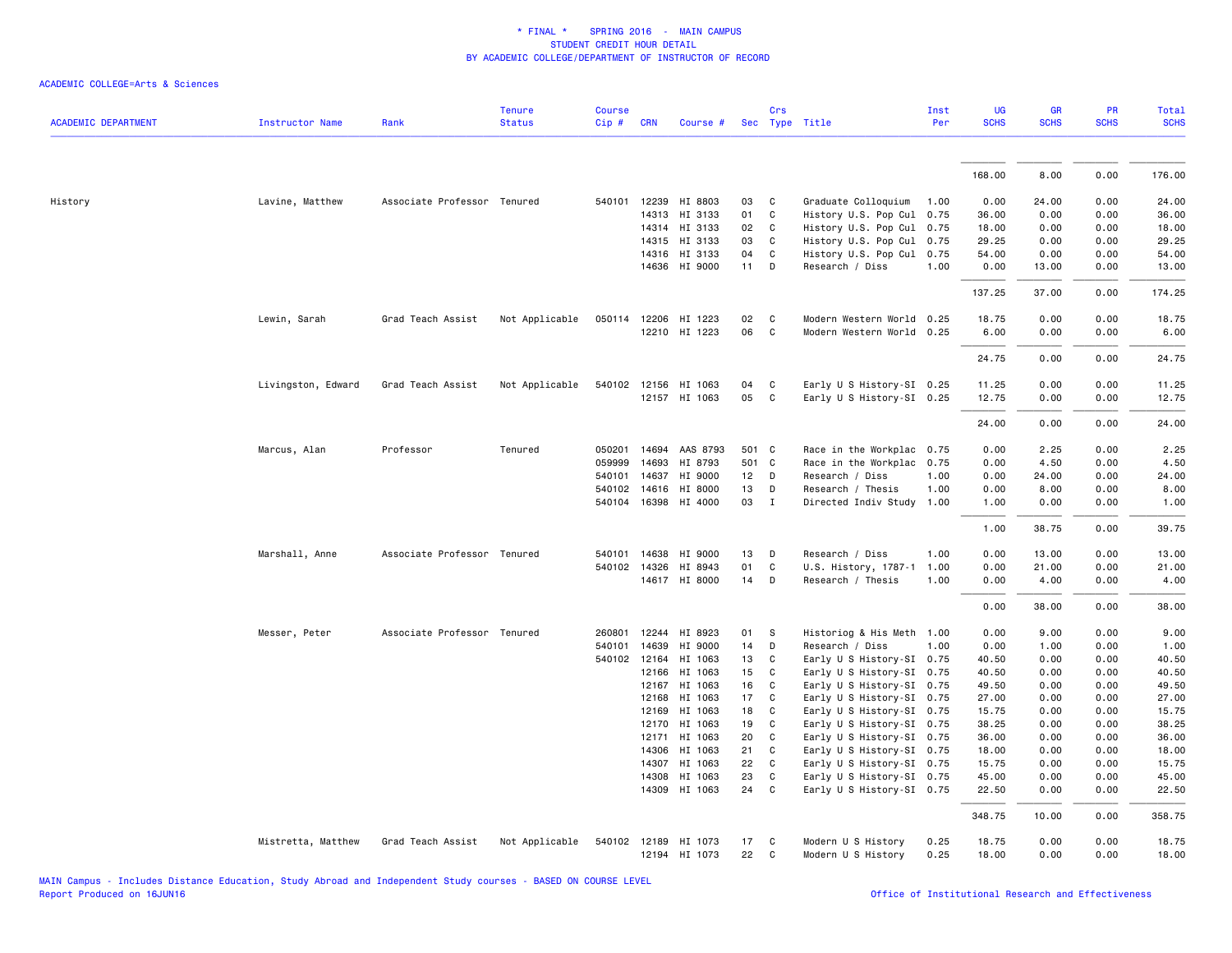| <b>ACADEMIC DEPARTMENT</b> | <b>Instructor Name</b> | Rank                          | <b>Tenure</b><br><b>Status</b> | <b>Course</b><br>$Cip$ # | <b>CRN</b>     | Course #                 |          | Crs                                     | Sec Type Title                             | Inst<br>Per  | <b>UG</b><br><b>SCHS</b> | GR<br><b>SCHS</b> | PR<br><b>SCHS</b> | Total<br><b>SCHS</b> |
|----------------------------|------------------------|-------------------------------|--------------------------------|--------------------------|----------------|--------------------------|----------|-----------------------------------------|--------------------------------------------|--------------|--------------------------|-------------------|-------------------|----------------------|
| History                    | Mistretta, Matthew     | Grad Teach Assist             | Not Applicable                 |                          |                | 540102 12195 HI 1073     | 23       | $\overline{\phantom{a}}$ C              | Modern U S History                         | 0.25         | 17.25                    | 0.00              | 0.00              | 17.25                |
|                            |                        |                               |                                |                          |                |                          |          |                                         |                                            |              | 54.00                    | 0.00              | 0.00              | 54.00                |
|                            | Montgomery, Jeremy     | Grad Teach Assist             | Not Applicable                 |                          |                | 540102 12153 HI 1063     | 01       | $\overline{\mathbf{C}}$                 | Early U S History-SI 0.25                  |              | 6.00                     | 0.00              | 0.00              | 6.00                 |
|                            |                        |                               |                                |                          |                | 12154 HI 1063            | 02       | $\mathbf{C}$                            | Early U S History-SI 0.25                  |              | 17.25                    | 0.00              | 0.00              | 17.25                |
|                            |                        |                               |                                |                          |                |                          |          |                                         |                                            |              | 23.25                    | 0.00              | 0.00              | 23.25                |
|                            | Morgan, Skyler         | Grad Teach Assist             | Not Applicable                 |                          |                | 540102 12179 HI 1073     | 07       | $\mathbf{C}$                            | Modern U S History                         | 0.25         | 7.50                     | 0.00              | 0.00              | 7.50                 |
|                            |                        |                               |                                |                          | 12180          | HI 1073<br>12181 HI 1073 | 08<br>09 | $\mathbf{C}$<br>$\overline{\mathbf{C}}$ | Modern U S History<br>Modern U S History   | 0.25<br>0.25 | 16.50<br>15.00           | 0.00<br>0.00      | 0.00<br>0.00      | 16.50<br>15.00       |
|                            |                        |                               |                                |                          |                |                          |          |                                         |                                            |              | 39.00                    | 0.00              | 0.00              | 39.00                |
|                            | Mosley, Kasey          | Grad Teach Assist             | Not Applicable                 |                          |                | 540102 12171 HI 1063     | 20       | C                                       | Early U S History-SI 0.25                  |              | 12.00                    | 0.00              | 0.00              | 12.00                |
|                            |                        |                               |                                |                          | 14306          | HI 1063                  | 21       | C                                       | Early U S History-SI 0.25                  |              | 6.00                     | 0.00              | 0.00              | 6.00                 |
|                            |                        |                               |                                |                          |                | 14308 HI 1063            | 23 C     |                                         | Early U S History-SI 0.25                  |              | 15.00                    | 0.00              | 0.00              | 15.00                |
|                            |                        |                               |                                |                          |                |                          |          |                                         |                                            |              | 33.00                    | 0.00              | 0.00              | 33.00                |
|                            | Murphy, Michael        | Grad Teach Assist             | Not Applicable                 | 540101                   | 12217          | HI 3333                  | 01       | $\mathbf{C}$                            | Mississippi History                        | 0.25         | 10.50                    | 0.00              | 0.00              | 10.50                |
|                            |                        |                               |                                |                          |                | 12220 HI 3333            | 04       | $\mathbf{C}$                            | Mississippi History                        | 0.25         | 17.25                    | 0.00              | 0.00              | 17.25                |
|                            |                        |                               |                                |                          |                |                          |          |                                         |                                            |              | 27.75                    | 0.00              | 0.00              | 27.75                |
|                            | Osman, Julia           | Assistant Professor Ten Track |                                | 540101 12199             |                | HI 1173                  | 01 C     |                                         | Wld Hist After 1500                        | 0.75         | 49.50                    | 0.00              | 0.00              | 49.50                |
|                            |                        |                               |                                |                          | 12200          | HI 1173                  | 02       | $\mathbf{C}$                            | Wld Hist After 1500                        | 0.75         | 47.25                    | 0.00              | 0.00              | 47.25                |
|                            |                        |                               |                                |                          | 12201          | HI 1173                  | 03       | $\mathbf{C}$                            | Wld Hist After 1500                        | 0.75         | 49.50                    | 0.00              | 0.00              | 49.50                |
|                            |                        |                               |                                |                          | 12202          | HI 1173                  | 04       | $\mathbf{C}$                            | Wld Hist After 1500                        | 0.75         | 49.50                    | 0.00              | 0.00              | 49.50                |
|                            |                        |                               |                                |                          | 12238<br>14310 | HI 8803<br>HI 1173       | 02<br>05 | C.<br>$\mathbf{C}$                      | Graduate Colloquium<br>Wld Hist After 1500 | 1.00<br>0.75 | 0.00<br>47.25            | 21.00<br>0.00     | 0.00<br>0.00      | 21.00<br>47.25       |
|                            |                        |                               |                                |                          |                | 14311 HI 1173            | 06 C     |                                         | Wld Hist After 1500                        | 0.75         | 45.00                    | 0.00              | 0.00              | 45.00                |
|                            |                        |                               |                                |                          |                |                          |          |                                         |                                            |              | 288.00                   | 21.00             | 0.00              | 309.00               |
|                            | Plyler, Larsen         | Grad Teach Assist             | Not Applicable                 | 540102 12176             |                | HI 1073                  | 04       | $\mathbf{C}$                            | Modern U S History                         | 0.25         | 17.25                    | 0.00              | 0.00              | 17.25                |
|                            |                        |                               |                                |                          |                | 12177 HI 1073            | 05       | $\mathbf{C}$                            | Modern U S History                         | 0.25         | 16.50                    | 0.00              | 0.00              | 16.50                |
|                            |                        |                               |                                |                          |                | 12178 HI 1073            | 06 C     |                                         | Modern U S History                         | 0.25         | 14.25                    | 0.00              | 0.00              | 14.25                |
|                            |                        |                               |                                |                          |                |                          |          |                                         |                                            |              | 48.00                    | 0.00              | 0.00              | 48.00                |
|                            | Powell, Stephen        | Grad Teach Assist             | Not Applicable                 |                          |                | 540102 12164 HI 1063     | 13       | $\mathbf{C}$                            | Early U S History-SI 0.25                  |              | 13.50                    | 0.00              | 0.00              | 13.50                |
|                            |                        |                               |                                |                          | 12166          | HI 1063                  | 15       | $\overline{\mathbf{C}}$                 | Early U S History-SI 0.25                  |              | 13.50                    | 0.00              | 0.00              | 13.50                |
|                            |                        |                               |                                |                          |                | 12167 HI 1063            | 16       | $\overline{c}$                          | Early U S History-SI 0.25                  |              | 16.50                    | 0.00              | 0.00              | 16.50                |
|                            |                        |                               |                                |                          |                | 14307 HI 1063            | 22       | $\mathbf{C}$                            | Early U S History-SI 0.25                  |              | 5.25                     | 0.00              | 0.00              | 5.25                 |
|                            |                        |                               |                                |                          |                |                          |          |                                         |                                            |              | 48.75                    | 0.00              | 0.00              | 48.75                |
|                            | Rangel, Eduardo        | Grad Teach Assist             | Not Applicable                 | 540102 12188             |                | HI 1073                  | 16       | $\mathbf{C}$                            | Modern U S History                         | 0.25         | 18.75                    | 0.00              | 0.00              | 18.75                |
|                            |                        |                               |                                |                          |                | 12190 HI 1073            | 18       | C                                       | Modern U S History                         | 0.25         | 17.25                    | 0.00              | 0.00              | 17.25                |
|                            |                        |                               |                                |                          |                | 12192 HI 1073            | 20       | C                                       | Modern U S History                         | 0.25         | 18.00                    | 0.00              | 0.00              | 18.00                |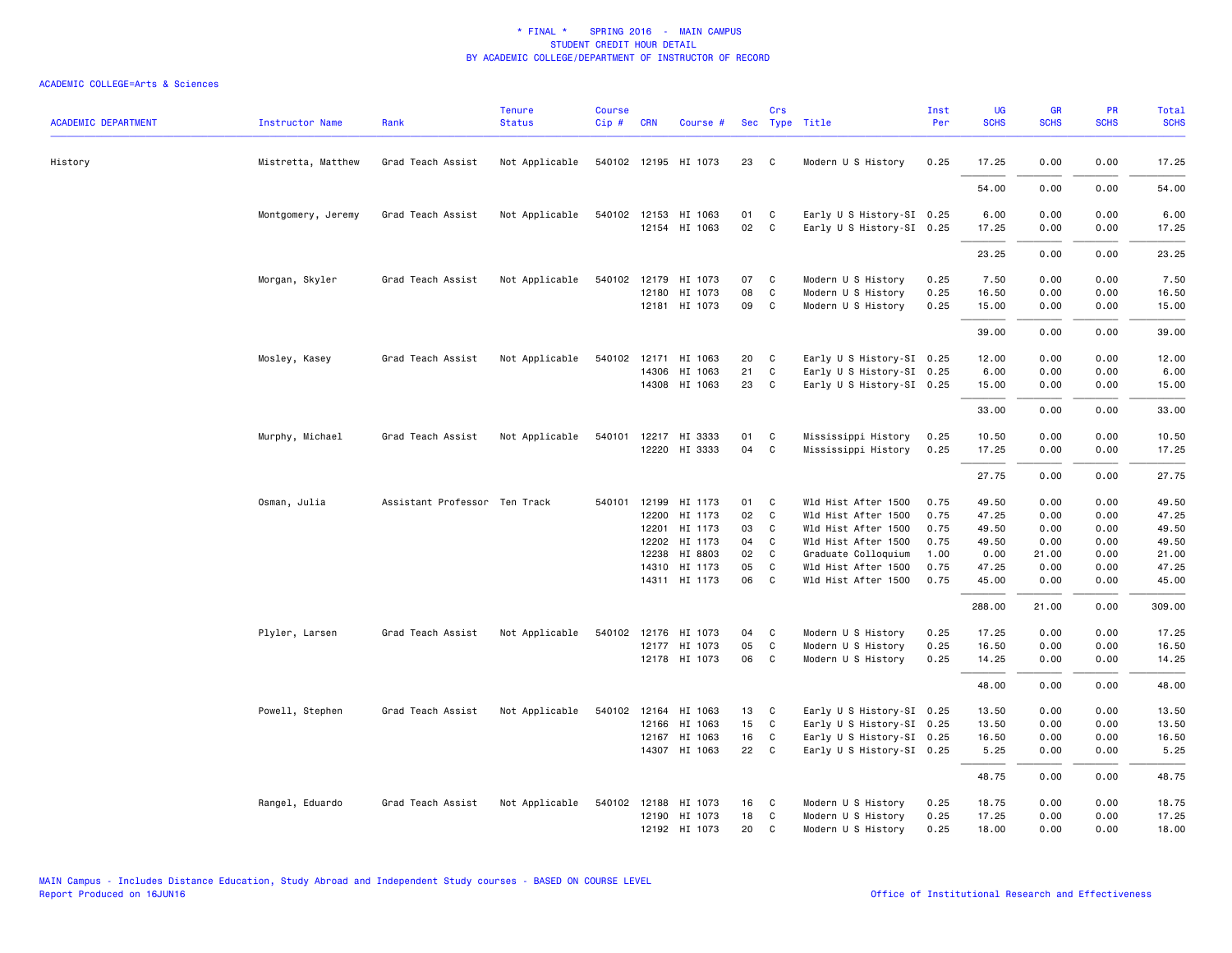| <b>ACADEMIC DEPARTMENT</b> | <b>Instructor Name</b> | Rank                          | <b>Tenure</b><br><b>Status</b> | <b>Course</b><br>$Cip \#$ | <b>CRN</b>   | Course #             |       | Crs          | Sec Type Title            | Inst<br>Per | UG<br><b>SCHS</b> | <b>GR</b><br><b>SCHS</b> | <b>PR</b><br><b>SCHS</b> | Total<br><b>SCHS</b> |
|----------------------------|------------------------|-------------------------------|--------------------------------|---------------------------|--------------|----------------------|-------|--------------|---------------------------|-------------|-------------------|--------------------------|--------------------------|----------------------|
|                            |                        |                               |                                |                           |              |                      |       |              |                           |             |                   |                          |                          |                      |
|                            |                        |                               |                                |                           |              |                      |       |              |                           |             | 54.00             | 0.00                     | 0.00                     | 54.00                |
| History                    | Ratcliff, Joel         | Grad Teach Assist             | Not Applicable                 |                           | 050207 13866 | HI 4273              | 501 C |              | Women In Am History       | 1.00        | 54.00             | 0.00                     | 0.00                     | 54.00                |
|                            |                        |                               |                                |                           |              | 540102 13867 HI 4303 | 501 C |              | The Old South             | 1.00        | 60.00             | 0.00                     | 0.00                     | 60.00                |
|                            |                        |                               |                                |                           |              |                      |       |              |                           |             | 114.00            | 0.00                     | 0.00                     | 114.00               |
|                            | Ridner, Judith         | Associate Professor Tenured   |                                | 240101                    | 12249        | HON 1173             | H01 S |              | The Quest II              | 1.00        | 27.00             | 0.00                     | 0.00                     | 27.00                |
|                            |                        |                               |                                | 540101                    | 12225        | HI 3903              | 02    | C            | Hist & Hist Meth          | 1.00        | 33.00             | 0.00                     | 0.00                     | 33.00                |
|                            |                        |                               |                                |                           | 540102 14621 | HI 8000              | 18    | D            | Research / Thesis         | 1.00        | 0.00              | 4.00                     | 0.00                     | 4.00                 |
|                            |                        |                               |                                |                           |              |                      |       |              |                           |             | 60.00             | 4.00                     | 0.00                     | 64.00                |
|                            | Russell, Danny         | Grad Teach Assist             | Not Applicable                 |                           |              | 540102 12168 HI 1063 | 17 C  |              | Early U S History-SI 0.25 |             | 9.00              | 0.00                     | 0.00                     | 9.00                 |
|                            |                        |                               |                                |                           |              |                      |       |              |                           |             | 9.00              | 0.00                     | 0.00                     | 9.00                 |
|                            | Saeteurn, Muey         | Assistant Professor Ten Track |                                |                           |              | 050101 15215 HI 6783 | 01    | C            | African Civilization 1.00 |             | 0.00              | 3.00                     | 0.00                     | 3.00                 |
|                            |                        |                               |                                |                           | 15216        | HI 6793              | 01    | C            | Modern Africa             | 1.00        | 0.00              | 9.00                     | 0.00                     | 9.00                 |
|                            |                        |                               |                                | 050201                    | 14323        | HI 4783              | 01    | C            | African Civilization      | 1.00        | 18.00             | 0.00                     | 0.00                     | 18.00                |
|                            |                        |                               |                                |                           |              | 14324 HI 4793        | 01    | C            | Modern Africa             | 1.00        | 36.00             | 0.00                     | 0.00                     | 36.00                |
|                            |                        |                               |                                |                           |              |                      |       |              |                           |             | 54.00             | 12.00                    | 0.00                     | 66.00                |
|                            | Snyder, Christopher    | Professor                     | Tenured                        |                           | 240101 12250 | HON 1173             | H02 S |              | The Quest II              | 1.00        | 45.00             | 0.00                     | 0.00                     | 45.00                |
|                            |                        |                               |                                |                           | 12267        | HON 4093             | H01 E |              | Honors Thesis             | 1.00        | 3.00              | 0.00                     | 0.00                     | 3.00                 |
|                            |                        |                               |                                |                           |              | 540104 14932 HI 4000 | 01    | $\mathbf{I}$ | Directed Indiv Study      | 1.00        | 3.00              | 0.00                     | 0.00                     | 3.00                 |
|                            |                        |                               |                                |                           |              |                      |       |              |                           |             | 51.00             | 0.00                     | 0.00                     | 51.00                |
|                            | Sullivan, Kathleen     | Grad Teach Assist             | Not Applicable                 |                           |              | 540101 14313 HI 3133 | 01    | <b>C</b>     | History U.S. Pop Cul 0.25 |             | 12.00             | 0.00                     | 0.00                     | 12.00                |
|                            |                        |                               |                                |                           |              | 14314 HI 3133        | 02    | $\mathbf{C}$ | History U.S. Pop Cul 0.25 |             | 6.00              | 0.00                     | 0.00                     | 6.00                 |
|                            |                        |                               |                                |                           |              |                      |       |              |                           |             | 18.00             | 0.00                     | 0.00                     | 18.00                |
|                            | Thomas, Tommy          | Grad Teach Assist             | Not Applicable                 | 540102 12182              |              | HI 1073              | 10    | C            | Modern U S History        | 0.25        | 15.00             | 0.00                     | 0.00                     | 15.00                |
|                            |                        |                               |                                |                           | 12183        | HI 1073              | 11    | C            | Modern U S History        | 0.25        | 17.25             | 0.00                     | 0.00                     | 17.25                |
|                            |                        |                               |                                |                           |              | 12184 HI 1073        | 12    | $\mathbf{C}$ | Modern U S History        | 0.25        | 15.00             | 0.00                     | 0.00                     | 15.00                |
|                            |                        |                               |                                |                           |              |                      |       |              |                           |             | 47.25             | 0.00                     | 0.00                     | 47.25                |
|                            | Timmerman, Nicholas    | Grad Teach Assist             | Not Applicable                 | 540101                    |              | 12217 HI 3333        | 01    | C            | Mississippi History       | 0.75        | 31.50             | 0.00                     | 0.00                     | 31.50                |
|                            |                        |                               |                                |                           |              | 12218 HI 3333        | 02    | C            | Mississippi History       | 0.75        | 22.50             | 0.00                     | 0.00                     | 22.50                |
|                            |                        |                               |                                |                           | 12219        | HI 3333              | 03    | C            | Mississippi History       | 0.75        | 20.25             | 0.00                     | 0.00                     | 20.25                |
|                            |                        |                               |                                |                           |              | 12220 HI 3333        | 04    | C            | Mississippi History       | 0.75        | 51.75             | 0.00                     | 0.00                     | 51.75                |
|                            |                        |                               |                                |                           |              |                      |       |              |                           |             | 126.00            | 0.00                     | 0.00                     | 126.00               |
|                            | Ward, Jason            | Associate Professor Tenured   |                                |                           |              | 540101 12237 HI 8803 | 01    | C            | Graduate Colloquium       | 1.00        | 0.00              | 21.00                    | 0.00                     | 21.00                |
|                            |                        |                               |                                |                           | 14643        | HI 9000              | 18    | D            | Research / Diss           | 1.00        | 0.00              | 13.00                    | 0.00                     | 13.00                |
|                            |                        |                               |                                |                           |              | 540102 12221 HI 3343 | S01   | B            | Delta History Servic 1.00 |             | 39.00             | 0.00                     | 0.00                     | 39.00                |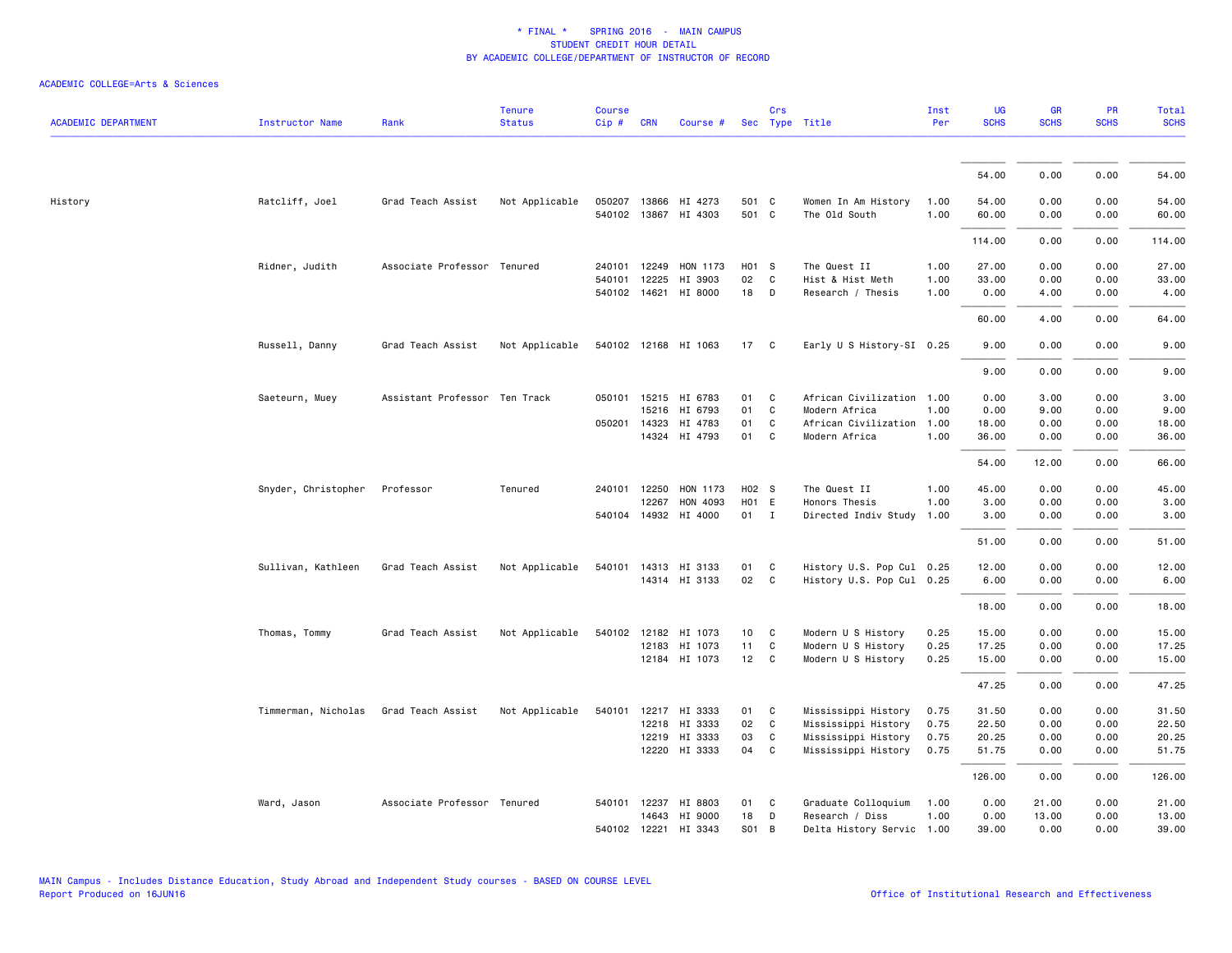|                                                 |                        |                   | <b>Tenure</b>  | <b>Course</b> |            |                      |       | Crs            |                           | Inst | UG                  | <b>GR</b>          | <b>PR</b>        | Total                                                                                                                                                                                                                                                                                                                                                                                                                                          |
|-------------------------------------------------|------------------------|-------------------|----------------|---------------|------------|----------------------|-------|----------------|---------------------------|------|---------------------|--------------------|------------------|------------------------------------------------------------------------------------------------------------------------------------------------------------------------------------------------------------------------------------------------------------------------------------------------------------------------------------------------------------------------------------------------------------------------------------------------|
| <b>ACADEMIC DEPARTMENT</b>                      | <b>Instructor Name</b> | Rank              | <b>Status</b>  | Cip#          | <b>CRN</b> | Course #             |       |                | Sec Type Title            | Per  | <b>SCHS</b>         | <b>SCHS</b>        | <b>SCHS</b>      | <b>SCHS</b>                                                                                                                                                                                                                                                                                                                                                                                                                                    |
|                                                 |                        |                   |                |               |            |                      |       |                |                           |      | 39.00               | 34.00              | 0.00             | 73.00                                                                                                                                                                                                                                                                                                                                                                                                                                          |
| History                                         | Whitney, Justin        | Grad Teach Assist | Not Applicable | 050114 13863  |            | HI 1213              | 501 C |                | Early Western World       | 1.00 | 15.00               | 0.00               | 0.00             | 15.00                                                                                                                                                                                                                                                                                                                                                                                                                                          |
|                                                 |                        |                   |                |               |            | 540102 13861 HI 1063 | 501 C |                | Early U S History         | 1.00 | 96.00               | 0.00               | 0.00             | 96.00                                                                                                                                                                                                                                                                                                                                                                                                                                          |
|                                                 |                        |                   |                |               |            |                      |       |                |                           |      | 111.00              | 0.00               | 0.00             | 111.00                                                                                                                                                                                                                                                                                                                                                                                                                                         |
|                                                 | Wilder, Lucas          | Grad Teach Assist | Not Applicable |               |            | 050114 13864 HI 1223 | 501 C |                | Modern Western World 1.00 |      | 36.00               | 0.00               | 0.00             | 36.00                                                                                                                                                                                                                                                                                                                                                                                                                                          |
|                                                 |                        |                   |                |               |            | 540102 13865 HI 4193 | 501 C |                | US Environmental His 1.00 |      | 36.00               | 0.00               | 0.00             | 36.00                                                                                                                                                                                                                                                                                                                                                                                                                                          |
|                                                 |                        |                   |                |               |            |                      |       |                |                           |      | 72.00               | 0.00               | 0.00             | 72.00                                                                                                                                                                                                                                                                                                                                                                                                                                          |
|                                                 | Wu, Shu-hui            | Professor         | Tenured        | 050104        |            | 14312 HI 1313        | 01    | C <sub>c</sub> | East Asian Civ to 13      | 1.00 | 90.00               | 0.00               | 0.00             | 90.00                                                                                                                                                                                                                                                                                                                                                                                                                                          |
|                                                 |                        |                   |                | 050299        |            | 14320 HI 4903        | 01    | C.             | The Far East              | 1.00 | 63.00               | 0.00               | 0.00             | 63.00                                                                                                                                                                                                                                                                                                                                                                                                                                          |
|                                                 |                        |                   |                |               |            |                      |       |                |                           |      | 153.00              | 0.00               | 0.00             | 153.00                                                                                                                                                                                                                                                                                                                                                                                                                                         |
|                                                 | Zinsou, Cameron        | Grad Teach Assist | Not Applicable | 540102        | 12185      | HI 1073              | 13    | C.             | Modern U S History        | 0.25 | 17.25               | 0.00               | 0.00             | 17.25                                                                                                                                                                                                                                                                                                                                                                                                                                          |
|                                                 |                        |                   |                |               |            | 12186 HI 1073        | 14    | - C            | Modern U S History        | 0.25 | 17.25               | 0.00               | 0.00             | 17.25                                                                                                                                                                                                                                                                                                                                                                                                                                          |
|                                                 |                        |                   |                |               |            | 12196 HI 1073        | 24    | - C            | Modern U S History        | 0.25 | 18.75               | 0.00               | 0.00             | 18.75                                                                                                                                                                                                                                                                                                                                                                                                                                          |
|                                                 |                        |                   |                |               |            |                      |       |                |                           |      | 53.25               | 0.00               | 0.00             | 53.25                                                                                                                                                                                                                                                                                                                                                                                                                                          |
| ====================================<br>History |                        |                   |                |               |            |                      |       |                |                           |      | ========<br>4896.00 | ========<br>491.00 | ========<br>0.00 | $\begin{minipage}{0.03\linewidth} \hspace*{-0.2cm} \textbf{1} & \textbf{2} & \textbf{3} & \textbf{5} & \textbf{6} \\ \textbf{5} & \textbf{6} & \textbf{7} & \textbf{8} & \textbf{8} & \textbf{9} \\ \textbf{1} & \textbf{1} & \textbf{1} & \textbf{1} & \textbf{1} & \textbf{1} \\ \textbf{2} & \textbf{1} & \textbf{1} & \textbf{1} & \textbf{1} & \textbf{1} \\ \textbf{3} & \textbf{1} & \textbf{1} & \textbf{1} & \textbf{1} &$<br>5387.00 |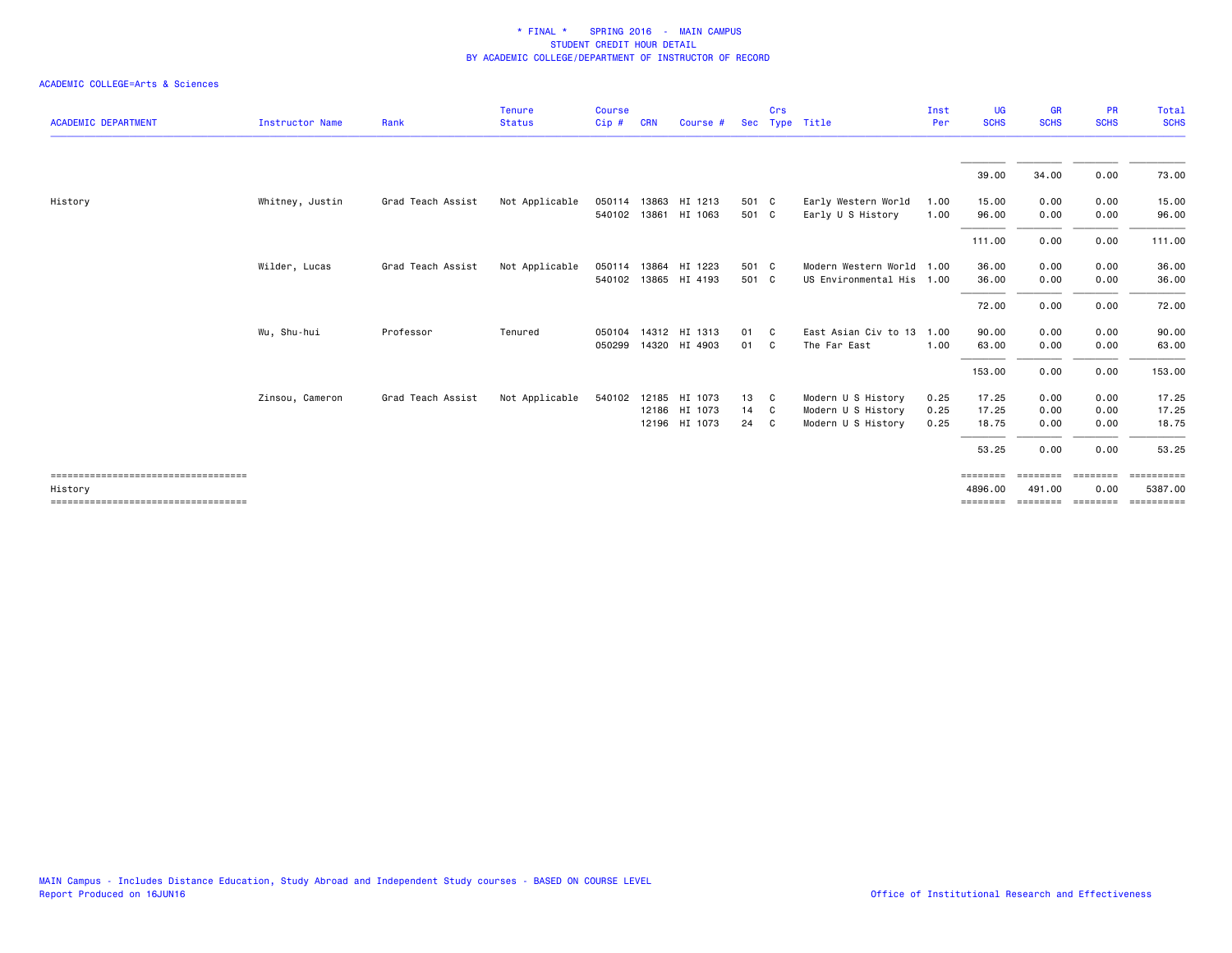| <b>ACADEMIC DEPARTMENT</b> | <b>Instructor Name</b>                                 | Rank              | <b>Tenure</b><br><b>Status</b> | Course<br>Cip# | <b>CRN</b>     | Course #              |                   | Crs          | Sec Type Title               | Inst<br>Per  | UG<br><b>SCHS</b> | GR<br><b>SCHS</b> | <b>PR</b><br><b>SCHS</b> | <b>Total</b><br><b>SCHS</b> |
|----------------------------|--------------------------------------------------------|-------------------|--------------------------------|----------------|----------------|-----------------------|-------------------|--------------|------------------------------|--------------|-------------------|-------------------|--------------------------|-----------------------------|
|                            |                                                        |                   |                                |                |                |                       | 06                |              |                              |              | 108.30            |                   |                          |                             |
| Mathematics & Statistics   | Asili, Eda                                             | Grad Teach Assist | Not Applicable                 | 270101         | 12499<br>12502 | MA 1323<br>MA 1323    | 09                | C<br>C       | Trigonometry<br>Trigonometry | 0.95<br>0.95 | 102.60            | 0.00<br>0.00      | 0.00<br>0.00             | 108.30<br>102.60            |
|                            |                                                        |                   |                                |                |                |                       |                   |              |                              |              | 210.90            | 0.00              | 0.00                     | 210.90                      |
|                            | Ballamoole, Snehalat Visiting Assist Pro Non-Ten Track |                   |                                |                | 270101 12583   | MA 3253               | 03                | C            | Diff Equations               | 1.00         | 135.00            | 0.00              | 0.00                     | 135.00                      |
|                            |                                                        |                   |                                |                | 12584          | MA 3253               | 04                | C            | Diff Equations               | 1.00         | 135.00            | 0.00              | 0.00                     | 135.00                      |
|                            |                                                        |                   |                                |                | 270102 12570   | MA 3113               | 01                | C            | Intro Linear Algebra         | 1.00         | 141.00            | 0.00              | 0.00                     | 141.00                      |
|                            |                                                        |                   |                                |                |                | 12573 MA 3113         | 04                | C            | Intro Linear Algebra         | 1.00         | 129.00            | 0.00              | 0.00                     | 129.00                      |
|                            |                                                        |                   |                                |                |                |                       |                   |              |                              |              | 540.00            | 0.00              | 0.00                     | 540.00                      |
|                            | Banik, Robert                                          | Instructor        | Non-Ten Track                  | 270101         | 12532          | MA 1723               | 04                | C            | Calculus II-SI               | 1.00         | 351.00            | 0.00              | 0.00                     | 351.00                      |
|                            |                                                        |                   |                                |                | 12533          | MA 1723               | 05                | C            | Calculus II                  | 1.00         | 354.00            | 0.00              | 0.00                     | 354.00                      |
|                            |                                                        |                   |                                |                | 12536          | MA 1723               | 08                | C            | Calculus II-SI               | 1.00         | 198.00            | 0.00              | 0.00                     | 198.00                      |
|                            |                                                        |                   |                                |                |                | 14510 MA 2733         | 06                | C            | Calculus III                 | 1.00         | 243.00            | 0.00              | 0.00                     | 243.00                      |
|                            |                                                        |                   |                                |                |                |                       |                   |              |                              |              | 1146.00           | 0.00              | 0.00                     | 1146.00                     |
|                            | Beckman, Jennifer                                      | Instructor        | Non-Ten Track                  | 270101         | 12497          | MA 1323               | 04                | C            | Trigonometry                 | 1.00         | 117.00            | 0.00              | 0.00                     | 117.00                      |
|                            |                                                        |                   |                                | 270501         | 12553          | MA 2113               | 15                | B            | Intro to Stats               | 1.00         | 51.00             | 0.00              | 0.00                     | 51.00                       |
|                            |                                                        |                   |                                |                | 12554          | MA 2113               | 16                | B            | Intro to Stats               | 1.00         | 42.00             | 0.00              | 0.00                     | 42.00                       |
|                            |                                                        |                   |                                |                | 12578          | MA 3123               | 02                | B            | Intro to Stat. Inf           | 1.00         | 39.00             | 0.00              | 0.00                     | 39.00                       |
|                            |                                                        |                   |                                |                | 12579          | MA 3123               | 03                | B            | Intro to Stat. Inf           | 1.00         | 57.00             | 0.00              | 0.00                     | 57.00                       |
|                            |                                                        |                   |                                |                | 13397          | ST 2113               | 15                | B            | Intro to Stats               | 1.00         | 45.00             | 0.00              | 0.00                     | 45.00                       |
|                            |                                                        |                   |                                |                | 13398          | ST 2113               | 16                | B            | Intro to Stats               | 1.00         | 48.00             | 0.00              | 0.00                     | 48.00                       |
|                            |                                                        |                   |                                |                | 13402          | ST 3123               | 02                | B            | Intro to Stat. Inf.          | 1.00         | 90.00             | 0.00              | 0.00                     | 90.00                       |
|                            |                                                        |                   |                                |                |                | 13403 ST 3123         | 03                | B            | Intro to Stat. Inf.          | 1.00         | 81.00             | 0.00              | 0.00                     | 81.00                       |
|                            |                                                        |                   |                                |                |                |                       |                   |              |                              |              | 570.00            | 0.00              | 0.00                     | 570.00                      |
|                            | Calvert, Velinda                                       | Lecturer          | Non-Ten Track                  | 270101         |                | 12582 MA 3253         | 02                | C            | Diff Equations               | 1.00         | 147.00            | 0.00              | 0.00                     | 147.00                      |
|                            |                                                        |                   |                                |                | 14518          | MA 3253               | 07                | C            | Diff Equations               | 1.00         | 141.00            | 0.00              | 0.00                     | 141.00                      |
|                            |                                                        |                   |                                |                | 270102 12572   | MA 3113               | 03                | C            | Intro Linear Algebra         | 1.00         | 138.00            | 0.00              | 0.00                     | 138.00                      |
|                            |                                                        |                   |                                |                |                | 14517 MA 3113         | 06                | C            | Intro Linear Algebra         | 1.00         | 135.00            | 0.00              | 0.00                     | 135.00                      |
|                            |                                                        |                   |                                |                |                |                       |                   |              |                              |              | 561.00            | 0.00              | 0.00                     | 561.00                      |
|                            | Chumnaul, Jularat                                      | Grad Teach Assist | Not Applicable                 | 270501         | 12550          | MA 2113               | 12                | B            | Intro to Stats               | 0.05         | 1.50              | 0.00              | 0.00                     | 1.50                        |
|                            |                                                        |                   |                                |                |                | 13394 ST 2113         | 12                | B            | Intro to Stats               | 0.05         | 2.70              | 0.00              | 0.00                     | 2.70                        |
|                            |                                                        |                   |                                |                |                |                       |                   |              |                              |              | 4.20              | 0.00              | 0.00                     | 4.20                        |
|                            | Dang, Hai                                              | Professor         | Tenured                        | 270101         | 12587          | MA 3253               | H <sub>01</sub> C |              | Honors Diff Equation         | 1.00         | 57.00             | 0.00              | 0.00                     | 57.00                       |
|                            |                                                        |                   |                                |                | 12600          | MA 4943               | 01                | C            | Math Analysis II             | 1.00         | 3.00              | 0.00              | 0.00                     | 3.00                        |
|                            |                                                        |                   |                                |                | 12608          | MA 6943               | 01                | C            | Math Analysis II             | 1.00         | 0.00              | 12.00             | 0.00                     | 12.00                       |
|                            |                                                        |                   |                                |                |                |                       |                   |              |                              |              | 60.00             | 12.00             | 0.00                     | 72.00                       |
|                            | Daniels, Diane                                         | Non-Faculty       | Not Applicable                 |                |                | 131099 12437 LSK 0023 | 01                | $\mathsf{L}$ | Dev Studies Lab              | 1.00         | 18.00             | 0.00              | 0.00                     | 18.00                       |
|                            |                                                        |                   |                                |                |                |                       |                   |              |                              |              | 18.00             | 0.00              | 0.00                     | 18.00                       |
|                            | Dayarathna, Vidanela Grad Teach Assist                 |                   | Not Applicable                 |                |                | 270501 12552 MA 2113  | 14                | В            | Intro to Stats               | 0.05         | 2.25              | 0.00              | 0.00                     | 2.25                        |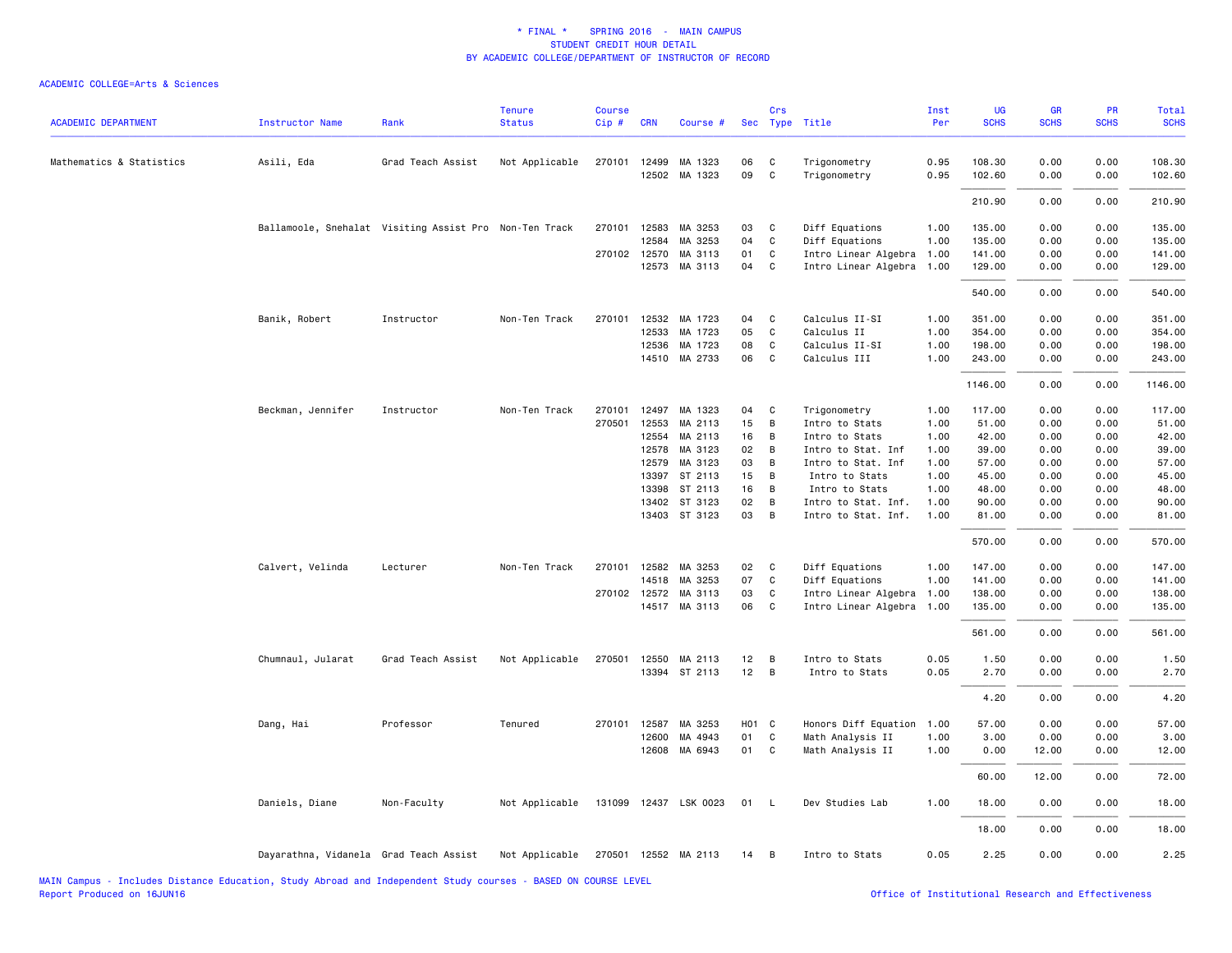|                            |                                        |                             | <b>Tenure</b>  | <b>Course</b> |              |                      |      | Crs            |                           | Inst | <b>UG</b>   | <b>GR</b>   | PR          | Total       |
|----------------------------|----------------------------------------|-----------------------------|----------------|---------------|--------------|----------------------|------|----------------|---------------------------|------|-------------|-------------|-------------|-------------|
| <b>ACADEMIC DEPARTMENT</b> | <b>Instructor Name</b>                 | Rank                        | <b>Status</b>  | Cip#          | <b>CRN</b>   | Course #             |      |                | Sec Type Title            | Per  | <b>SCHS</b> | <b>SCHS</b> | <b>SCHS</b> | <b>SCHS</b> |
| Mathematics & Statistics   | Dayarathna, Vidanela Grad Teach Assist |                             | Not Applicable |               |              | 270501 13396 ST 2113 | 14   | $\overline{B}$ | Intro to Stats            | 0.05 | 2.40        | 0.00        | 0.00        | 2.40        |
|                            |                                        |                             |                |               |              |                      |      |                |                           |      |             |             |             |             |
|                            |                                        |                             |                |               |              |                      |      |                |                           |      | 4.65        | 0.00        | 0.00        | 4.65        |
|                            | Dobson, Edward                         | Professor                   | Tenured        |               | 270101 15751 | MA 8000              | 01   | $\mathsf{D}$   | Research / Thesis         | 1.00 | 0.00        | 6.00        | 0.00        | 6.00        |
|                            |                                        |                             |                |               | 15970        | MA 4000              | 04   | $\blacksquare$ | Directed Indiv Study 1.00 |      | 3.00        | 0.00        | 0.00        | 3.00        |
|                            |                                        |                             |                |               | 270102 12574 | MA 3113              | 05   | C              | Intro Linear Algebra 1.00 |      | 132.00      | 0.00        | 0.00        | 132.00      |
|                            |                                        |                             |                |               |              | 14522 MA 8123        | 01 C |                | Mod High Algebra II 1.00  |      | 0.00        | 21.00       | 0.00        | 21.00       |
|                            |                                        |                             |                |               |              |                      |      |                |                           |      | 135.00      | 27.00       | 0.00        | 162.00      |
|                            | DuBien, Janice                         | Associate Professor Tenured |                | 270501        | 13406        | ST 6211              | 01   | E              | Stat Consulting           | 1.00 | 0.00        | 6.00        | 0.00        | 6.00        |
|                            |                                        |                             |                |               |              | 13411 ST 8114        | 02   | $\overline{B}$ | Statistical Methods       | 1.00 | 0.00        | 152.00      | 0.00        | 152.00      |
|                            |                                        |                             |                |               |              | 13412 ST 8214        | 01   | B              | Desn & Anal Of Exp        | 1.00 | 0.00        | 140.00      | 0.00        | 140.00      |
|                            |                                        |                             |                |               |              | 13413 ST 8253        | 01   | C              | Regression Analysis       | 1.00 | 0.00        | 66.00       | 0.00        | 66.00       |
|                            |                                        |                             |                |               |              | 15686 ST 7000        | 02   | $\mathbf{I}$   | Directed Indiv Study 1.00 |      | 0.00        | 3.00        | 0.00        | 3.00        |
|                            |                                        |                             |                |               |              |                      |      |                |                           |      | 0.00        | 367.00      | 0.00        | 367.00      |
|                            | Eaton, Jonathan                        | Instructor                  | Non-Ten Track  | 270101        | 12465        | MA 0103              | 01   | C              | Intermediate Algebra 1.00 |      | 567.00      | 0.00        | 0.00        | 567.00      |
|                            |                                        |                             |                |               | 12466        | MA 0103              | 02   | C              | Intermediate Algebra 1.00 |      | 363.00      | 0.00        | 0.00        | 363.00      |
|                            |                                        |                             |                |               | 12468        | MA 0103              | 04   | К              | Intermediate Algebra 1.00 |      | 0.00        | 0.00        | 0.00        | 0.00        |
|                            |                                        |                             |                |               | 12469        | MA 0103              | 05   | K              | Intermediate Algebra 1.00 |      | 0.00        | 0.00        | 0.00        | 0.00        |
|                            |                                        |                             |                |               | 12470        | MA 0103              | 06   | K              | Intermediate Algebra 1.00 |      | 0.00        | 0.00        | 0.00        | 0.00        |
|                            |                                        |                             |                |               | 12471        | MA 0103              | 07   | K              | Intermediate Algebra 1.00 |      | 0.00        | 0.00        | 0.00        | 0.00        |
|                            |                                        |                             |                |               | 12472        | MA 0103              | 08   | К              | Intermediate Algebra 1.00 |      | 0.00        | 0.00        | 0.00        | 0.00        |
|                            |                                        |                             |                |               | 12473        | MA 0103              | 09   | K              | Intermediate Algebra      | 1.00 | 0.00        | 0.00        | 0.00        | 0.00        |
|                            |                                        |                             |                |               | 12475        | MA 0103              | 11   | K              | Intermediate Algebra      | 1.00 | 0.00        | 0.00        | 0.00        | 0.00        |
|                            |                                        |                             |                | 270501        | 12539        | MA 2113              | 01   | B              | Intro to Stats            | 0.95 | 28.50       | 0.00        | 0.00        | 28.50       |
|                            |                                        |                             |                |               | 12540        | MA 2113              | 02   | $\overline{B}$ | Intro to Stats            | 0.95 | 31.35       | 0.00        | 0.00        | 31.35       |
|                            |                                        |                             |                |               | 12541        | MA 2113              | 03   | $\overline{B}$ | Intro to Stats            | 0.95 | 22.80       | 0.00        | 0.00        | 22.80       |
|                            |                                        |                             |                |               | 12542        | MA 2113              | 04   | $\overline{B}$ | Intro to Stats            | 0.95 | 28.50       | 0.00        | 0.00        | 28.50       |
|                            |                                        |                             |                |               | 12543        | MA 2113              | 05   | B              | Intro to Stats-credi      | 0.95 | 22.80       | 0.00        | 0.00        | 22.80       |
|                            |                                        |                             |                |               | 12544        | MA 2113              | 06   | B              | Intro to Stats            | 0.95 | 34.20       | 0.00        | 0.00        | 34.20       |
|                            |                                        |                             |                |               | 12545        | MA 2113              | 07   | B              | Intro to Stats            | 0.95 | 25.65       | 0.00        | 0.00        | 25.65       |
|                            |                                        |                             |                |               | 12546        | MA 2113              | 08   | B              | Intro to Stats            | 0.95 | 22.80       | 0.00        | 0.00        | 22.80       |
|                            |                                        |                             |                |               | 12547        | MA 2113              | 09   | B              | Intro to Stats            | 0.95 | 42.75       | 0.00        | 0.00        | 42.75       |
|                            |                                        |                             |                |               | 12548        | MA 2113              | 10   | B              | Intro to Stats            | 0.95 | 28.50       | 0.00        | 0.00        | 28.50       |
|                            |                                        |                             |                |               | 12549        | MA 2113              | 11   | B              | Intro to Stats            | 0.95 | 28.50       | 0.00        | 0.00        | 28.50       |
|                            |                                        |                             |                |               | 12550        | MA 2113              | 12   | B              | Intro to Stats            | 0.95 | 28.50       | 0.00        | 0.00        | 28.50       |
|                            |                                        |                             |                |               | 12551        | MA 2113              | 13   | B              | Intro to Stats            | 0.95 | 37.05       | 0.00        | 0.00        | 37.05       |
|                            |                                        |                             |                |               | 12552        | MA 2113              | 14   | B              | Intro to Stats            | 0.95 | 42.75       | 0.00        | 0.00        | 42.75       |
|                            |                                        |                             |                |               | 13383        | ST 2113              | 01   | B              | Intro to Stats            | 0.95 | 59.85       | 0.00        | 0.00        | 59.85       |
|                            |                                        |                             |                |               |              | 13384 ST 2113        | 02   | $\overline{B}$ | Intro to Stats            | 0.95 | 54.15       | 0.00        | 0.00        | 54.15       |
|                            |                                        |                             |                |               | 13385        | ST 2113              | 03   | $\overline{B}$ | Intro to Stats            | 0.95 | 62.70       | 0.00        | 0.00        | 62.70       |
|                            |                                        |                             |                |               | 13386        | ST 2113              | 04   | B              | Intro to Stats            | 0.95 | 54.15       | 0.00        | 0.00        | 54.15       |
|                            |                                        |                             |                |               | 13387        | ST 2113              | 05   | B              | Intro to Stats cred       | 0.95 | 68.40       | 0.00        | 0.00        | 68.40       |
|                            |                                        |                             |                |               | 13388        | ST 2113              | 06   | B              | Intro to Stats            | 0.95 | 51.30       | 0.00        | 0.00        | 51.30       |
|                            |                                        |                             |                |               | 13389        | ST 2113              | 07   | B              | Intro to Stats            | 0.95 | 59.85       | 0.00        | 0.00        | 59.85       |
|                            |                                        |                             |                |               | 13390        | ST 2113              | 08   | B              | Intro to Stats            | 0.95 | 57.00       | 0.00        | 0.00        | 57.00       |
|                            |                                        |                             |                |               | 13391        | ST 2113              | 09   | B              | Intro to Stats            | 0.95 | 42.75       | 0.00        | 0.00        | 42.75       |
|                            |                                        |                             |                |               | 13392        | ST 2113              | 10   | B              | Intro to Stats            | 0.95 | 51.30       | 0.00        | 0.00        | 51.30       |
|                            |                                        |                             |                |               |              | 13393 ST 2113        | 11   | B              | Intro to Stats            | 0.95 | 54.15       | 0.00        | 0.00        | 54.15       |
|                            |                                        |                             |                |               |              | 13394 ST 2113        | 12   | В              | Intro to Stats            | 0.95 | 51.30       | 0.00        | 0.00        | 51.30       |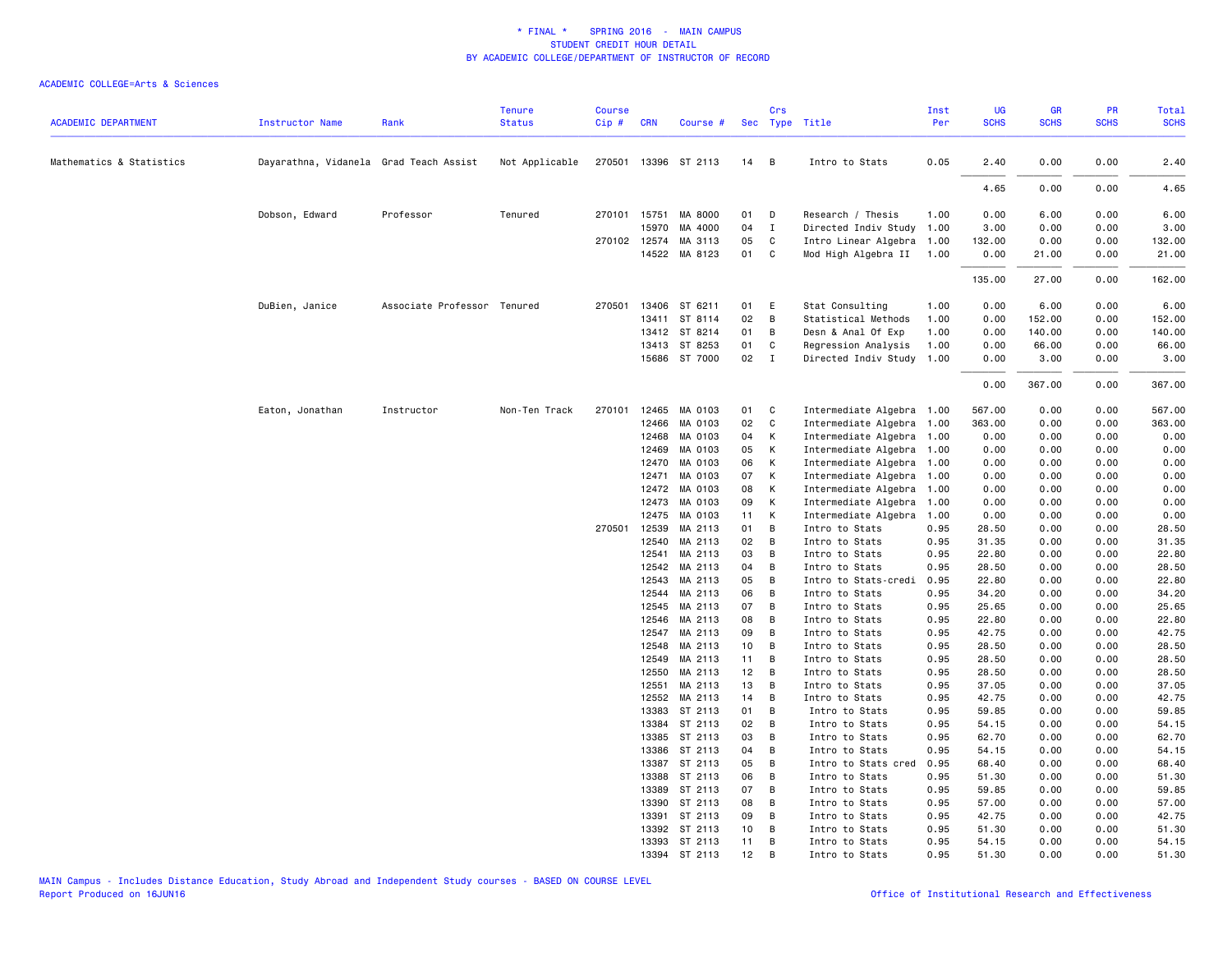|                            |                                        |                             | <b>Tenure</b>  | <b>Course</b> |              |                      |                   | Crs          |                      | Inst | <b>UG</b>   | <b>GR</b>   | <b>PR</b>   | <b>Total</b> |
|----------------------------|----------------------------------------|-----------------------------|----------------|---------------|--------------|----------------------|-------------------|--------------|----------------------|------|-------------|-------------|-------------|--------------|
| <b>ACADEMIC DEPARTMENT</b> | <b>Instructor Name</b>                 | Rank                        | <b>Status</b>  | Cip#          | <b>CRN</b>   | Course #             |                   |              | Sec Type Title       | Per  | <b>SCHS</b> | <b>SCHS</b> | <b>SCHS</b> | <b>SCHS</b>  |
| Mathematics & Statistics   | Eaton, Jonathan                        | Instructor                  | Non-Ten Track  | 270501        | 13395        | ST 2113              | 13                | B            | Intro to Stats       | 0.95 | 48.45       | 0.00        | 0.00        | 48.45        |
|                            |                                        |                             |                |               | 13396        | ST 2113              | 14                | B            | Intro to Stats       | 0.95 | 45.60       | 0.00        | 0.00        | 45.60        |
|                            |                                        |                             |                |               | 13893        | MA 2113              | 501 C             |              | Intro to Stats       | 1.00 | 51.00       | 0.00        | 0.00        | 51.00        |
|                            |                                        |                             |                |               |              | 13942 ST 2113        | 501 C             |              | Intro to Stats       | 1.00 | 27.00       | 0.00        | 0.00        | 27.00        |
|                            |                                        |                             |                |               |              |                      |                   |              |                      |      | 2193.60     | 0.00        | 0.00        | 2193.60      |
|                            | Fabel, Andrew                          | Associate Professor Tenured |                | 240101        | 12262        | <b>HON 4003</b>      | H04 I             |              | Oxbridge Tutorial    | 1.00 | 3.00        | 0.00        | 0.00        | 3.00         |
|                            |                                        |                             |                | 270101        | 12538        | MA 1723              | H <sub>01</sub> C |              | Honors Calculus II   | 1.00 | 60.00       | 0.00        | 0.00        | 60.00        |
|                            |                                        |                             |                |               | 12589        | MA 3513              | 01                | C            | History Of Math      | 1.00 | 66.00       | 0.00        | 0.00        | 66.00        |
|                            |                                        |                             |                |               |              | 15944 MA 4000        | 03                | $\mathbf{I}$ | Directed Indiv Study | 1.00 | 3.00        | 0.00        | 0.00        | 3.00         |
|                            |                                        |                             |                |               |              |                      |                   |              |                      |      | 132.00      | 0.00        | 0.00        | 132.00       |
|                            | Huston, Mary                           | Grad Teach Assist           | Not Applicable |               |              | 270101 14507 MA 1323 | 10 <sup>1</sup>   | $\mathbf{C}$ | Trigonometry         | 0.95 | 105.45      | 0.00        | 0.00        | 105.45       |
|                            |                                        |                             |                |               |              |                      |                   |              |                      |      | 105.45      | 0.00        | 0.00        | 105.45       |
|                            | Jones, Chartese                        | Grad Teach Assist           | Not Applicable | 270101        |              | 12496 MA 1323        | 03                | C            | Trigonometry         | 0.95 | 102.60      | 0.00        | 0.00        | 102.60       |
|                            |                                        |                             |                |               |              | 12500 MA 1323        | 07                | C            | Trigonometry         | 0.95 | 111.15      | 0.00        | 0.00        | 111.15       |
|                            |                                        |                             |                |               |              |                      |                   |              |                      |      |             |             |             |              |
|                            |                                        |                             |                |               |              |                      |                   |              |                      |      | 213.75      | 0.00        | 0.00        | 213.75       |
|                            | Kim, Hwamog                            | Grad Teach Assist           | Not Applicable |               |              | 270101 12501 MA 1323 | 08                | C            | Trigonometry         | 0.95 | 105.45      | 0.00        | 0.00        | 105.45       |
|                            |                                        |                             |                |               |              |                      |                   |              |                      |      | 105.45      | 0.00        | 0.00        | 105.45       |
|                            | Kim, Seongjai                          | Professor                   | Tenured        |               | 270101 12594 | MA 4323              | 01                | C            | Numerical Anal II    | 1.00 | 54.00       | 0.00        | 0.00        | 54.00        |
|                            |                                        |                             |                |               | 12605        | MA 6323              | 01                | C            | Numerical Anal II    | 1.00 | 0.00        | 3.00        | 0.00        | 3.00         |
|                            |                                        |                             |                |               | 14523        | MA 8453              | 01                | C            | Num Soln PDE II      | 1.00 | 0.00        | 9.00        | 0.00        | 9.00         |
|                            |                                        |                             |                |               | 15491        | MA 9000              | 01                | D            | Research / Diss      | 1.00 | 0.00        | 6.00        | 0.00        | 6.00         |
|                            |                                        |                             |                |               |              |                      |                   |              |                      |      | 54.00       | 18.00       | 0.00        | 72.00        |
|                            | King, Nancy                            | Instructor                  | Non-Ten Track  | 270101        | 12509        | MA 1433              | 01                | C            | Informal Geom & Meas | 1.00 | 78.00       | 0.00        | 0.00        | 78.00        |
|                            |                                        |                             |                |               | 12513        | MA 1613              | 01                | C            | Cal Bus & Life Sc I  | 0.05 | 5.40        | 0.00        | 0.00        | 5.40         |
|                            |                                        |                             |                |               |              | 12514 MA 1613        | 02                | C            | Cal Bus & Life Sc I  | 0.05 | 5.55        | 0.00        | 0.00        | 5.55         |
|                            |                                        |                             |                |               | 12515        | MA 1613              | 03                | C            | Cal Bus & Life Sc I  | 1.00 | 111.00      | 0.00        | 0.00        | 111.00       |
|                            |                                        |                             |                |               | 12516        | MA 1613              | 04                | C            | Cal Bus & Life Sc I  | 1.00 | 150.00      | 0.00        | 0.00        | 150.00       |
|                            |                                        |                             |                |               | 12517        | MA 1613              | 05                | $\mathbf{C}$ | Cal Bus & Life Sc I  | 1.00 | 141.00      | 0.00        | 0.00        | 141.00       |
|                            |                                        |                             |                |               | 12518        | MA 1613              | 06                | C            | Cal Bus & Life Sc I  | 0.05 | 5.40        | 0.00        | 0.00        | 5.40         |
|                            |                                        |                             |                |               | 12519        | MA 1613              | 07                | C            | Cal Bus & Life Sc I- | 0.05 | 26.70       | 0.00        | 0.00        | 26.70        |
|                            |                                        |                             |                |               |              |                      |                   |              |                      |      | 523.05      | 0.00        | 0.00        | 523.05       |
|                            | Krishnasamysaraswath Grad Teach Assist |                             | Not Applicable |               |              | 270101 12513 MA 1613 | 01                | C            | Cal Bus & Life Sc I  | 0.95 | 102.60      | 0.00        | 0.00        | 102.60       |
|                            |                                        |                             |                |               |              | 12518 MA 1613        | 06                | C            | Cal Bus & Life Sc I  | 0.95 | 102.60      | 0.00        | 0.00        | 102.60       |
|                            |                                        |                             |                |               |              |                      |                   |              |                      |      | 205.20      | 0.00        | 0.00        | 205.20       |
|                            | Lim, Hyeona                            | Associate Professor Tenured |                | 240101        | 16097        | <b>HON 4000</b>      | 11                | I            | Directed Individual  | 1.00 | 3.00        | 0.00        | 0.00        | 3.00         |
|                            |                                        |                             |                | 270101        | 12561        | MA 2743              | 01                | C            | Calculus IV          | 1.00 | 138.00      | 0.00        | 0.00        | 138.00       |
|                            |                                        |                             |                |               |              | 12562 MA 2743        | 02                | $\mathbf{C}$ | Calculus IV          | 1.00 | 141.00      | 0.00        | 0.00        | 141.00       |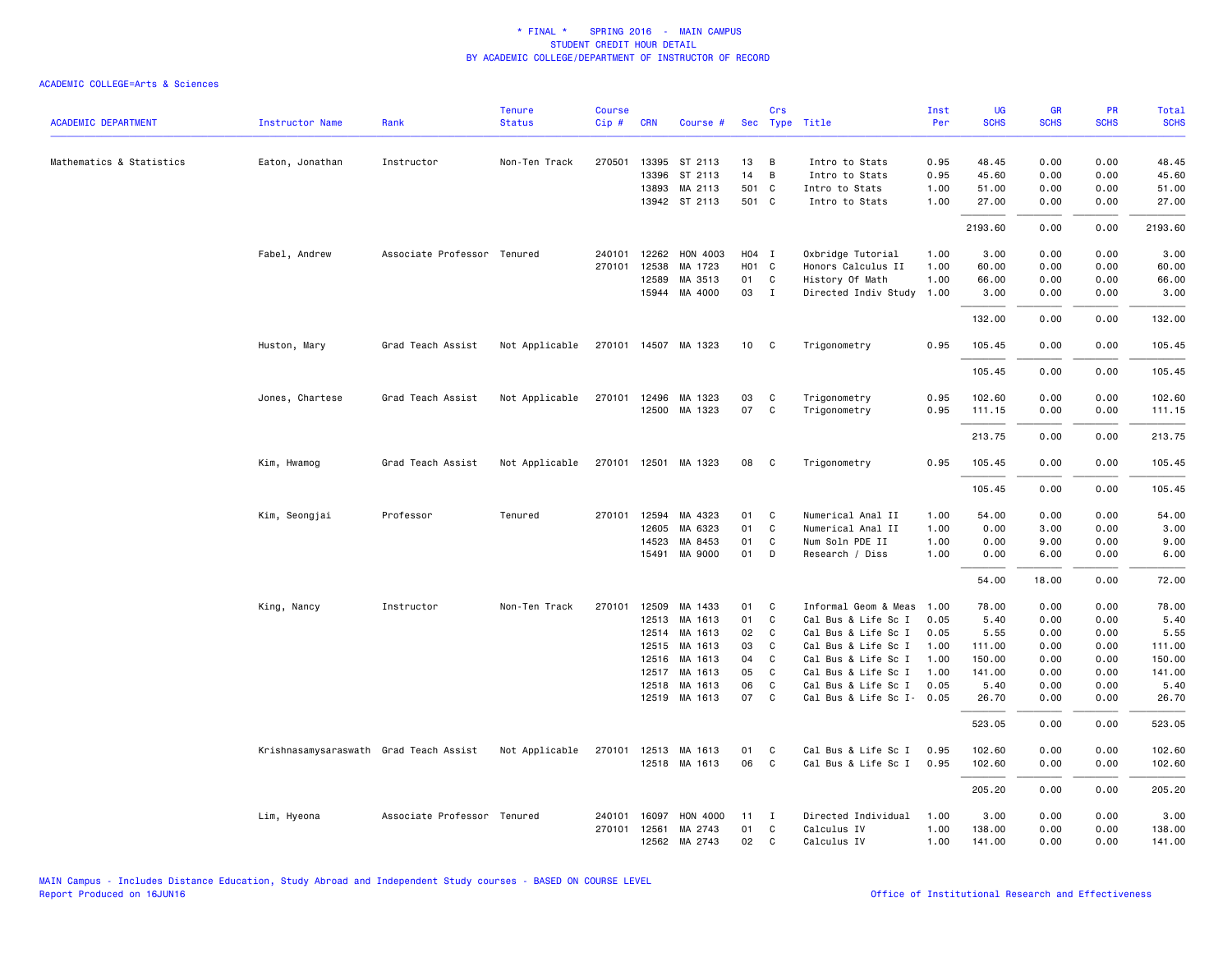|                            |                        |                               | <b>Tenure</b> | <b>Course</b> |                       |                          |            | Crs               |                                                        | Inst         | UG            | <b>GR</b>    | PR           | <b>Total</b>  |
|----------------------------|------------------------|-------------------------------|---------------|---------------|-----------------------|--------------------------|------------|-------------------|--------------------------------------------------------|--------------|---------------|--------------|--------------|---------------|
| <b>ACADEMIC DEPARTMENT</b> | <b>Instructor Name</b> | Rank                          | <b>Status</b> | Cip#          | <b>CRN</b>            | Course #                 |            |                   | Sec Type Title                                         | Per          | <b>SCHS</b>   | <b>SCHS</b>  | <b>SCHS</b>  | <b>SCHS</b>   |
|                            |                        |                               |               |               |                       |                          |            |                   |                                                        |              | 282.00        | 0.00         | 0.00         | 282.00        |
|                            |                        |                               |               |               |                       |                          |            |                   |                                                        |              |               |              |              |               |
| Mathematics & Statistics   | Liu, Yuan              | Assistant Professor Ten Track |               |               |                       | 270101 14515 MA 2743     | 08         | C                 | Calculus IV                                            | 1.00         | 129.00        | 0.00         | 0.00         | 129.00        |
|                            |                        |                               |               |               |                       |                          |            |                   |                                                        |              | 129.00        | 0.00         | 0.00         | 129.00        |
|                            | McBride, Matthew       | Assistant Professor Ten Track |               |               | 270101 12569<br>15897 | MA 3053<br>MA 7000       | 01<br>04   | C<br>$\mathbf{I}$ | Found Of Math I<br>Directed Indiv Study                | 1.00<br>1.00 | 90.00<br>0.00 | 0.00<br>3.00 | 0.00<br>0.00 | 90.00<br>3.00 |
|                            |                        |                               |               |               |                       | 270102 12580 MA 3163     | 01         | C                 | Intro To Mod Algebra 1.00                              |              | 60.00         | 0.00         | 0.00         | 60.00         |
|                            |                        |                               |               |               |                       |                          |            |                   |                                                        |              | 150.00        | 3.00         | 0.00         | 153.00        |
|                            | Miller, Thomas L.      | Professor                     | Tenured       | 270101        | 12597                 | MA 4643                  | 01         | C                 | Adv Calculus II                                        | 1.00         | 42.00         | 0.00         | 0.00         | 42.00         |
|                            |                        |                               |               |               | 12606                 | MA 6643                  | 01         | C                 | Adv Calculus II                                        | 1.00         | 0.00          | 3.00         | 0.00         | 3.00          |
|                            |                        |                               |               |               | 12612                 | MA 8643                  | 01         | C                 | Real Analysis II                                       | 1.00         | 0.00          | 21.00        | 0.00         | 21.00         |
|                            |                        |                               |               |               | 15612                 | MA 7000                  | 01         | $\mathbf{I}$      | Directed Indiv Study                                   | 1.00         | 0.00          | 3.00         | 0.00         | 3.00          |
|                            |                        |                               |               |               | 15749                 | MA 7000                  | 02         | $\mathbf{I}$      | Directed Indiv Study                                   | 1.00         | 0.00          | 3.00         | 0.00         | 3.00          |
|                            |                        |                               |               |               | 15869                 | MA 7000                  | 03         | $\mathbf{I}$      | Directed Indiv Study 1.00                              |              | 0.00          | 1.00         | 0.00         | 1.00          |
|                            |                        |                               |               |               | 16286                 | MA 4000                  | 05         | $\mathbf{I}$      | Directed Indiv Study 1.00                              |              | 3.00          | 0.00         | 0.00         | 3.00          |
|                            |                        |                               |               |               | 16532                 | MA 7000<br>16573 MA 4000 | 05<br>07 I | $\mathbf{I}$      | Directed Indiv Study 1.00<br>Directed Indiv Study 1.00 |              | 0.00<br>1.00  | 3.00<br>0.00 | 0.00<br>0.00 | 3.00<br>1.00  |
|                            |                        |                               |               |               |                       |                          |            |                   |                                                        |              | 46.00         | 34.00        | 0.00         | 80.00         |
|                            | Miller, Vivien         | Professor                     | Tenured       | 270101        | 12564                 | MA 2743                  | 04         | C                 | Calculus IV                                            | 1.00         | 135.00        | 0.00         | 0.00         | 135.00        |
|                            |                        |                               |               |               |                       | 12565 MA 2743            | 05         | C                 | Calculus IV                                            | 1.00         | 135.00        | 0.00         | 0.00         | 135.00        |
|                            |                        |                               |               |               |                       |                          |            |                   |                                                        |              | 270.00        | 0.00         | 0.00         | 270.00        |
|                            | Nation, Julie          | Instructor                    | Non-Ten Track |               |                       | 270101 12494 MA 1323     | 01         | C                 | Trigonometry-SI                                        | 1.00         | 294.00        | 0.00         | 0.00         | 294.00        |
|                            |                        |                               |               |               | 12498                 | MA 1323                  | 05         | C                 | Trigonometry-SI                                        | 1.00         | 468.00        | 0.00         | 0.00         | 468.00        |
|                            |                        |                               |               |               | 12507                 | MA 1423                  | 01         | C                 | Problem Solving Real                                   | 1.00         | 99.00         | 0.00         | 0.00         | 99.00         |
|                            |                        |                               |               |               | 12508                 | MA 1423                  | 02         | C                 | Problem Solving Real                                   | 1.00         | 93.00         | 0.00         | 0.00         | 93.00         |
|                            |                        |                               |               |               |                       | 270102 12477 MA 1313     | 01         | C                 | College Algebra-SI                                     | 0.95         | 490.20        | 0.00         | 0.00         | 490.20        |
|                            |                        |                               |               |               |                       |                          |            |                   |                                                        |              | 1444.20       | 0.00         | 0.00         | 1444.20       |
|                            | Neumann, Michael       | Professor                     | Tenured       |               | 270101 12568          | MA 2743                  | H01 C      |                   | Honors Calculus IV                                     | 1.00         | 63.00         | 0.00         | 0.00         | 63.00         |
|                            |                        |                               |               |               |                       | 12592 MA 4213            | 01 S       |                   | Senior Seminar in Ma                                   | 1.00         | 45.00         | 0.00         | 0.00         | 45.00         |
|                            |                        |                               |               |               |                       |                          |            |                   |                                                        |              | 108.00        | 0.00         | 0.00         | 108.00        |
|                            | Oppenheimer, Seth      | Professor                     | Tenured       | 240101        |                       | 12255 HON 2091           | H01 S      |                   | Honors Forum IV                                        | 1.00         | 19.00         | 0.00         | 0.00         | 19.00         |
|                            |                        |                               |               | 270104        | 12588                 | MA 3463                  | 01         | C                 | Found Of Geometry                                      | 1.00         | 42.00         | 0.00         | 0.00         | 42.00         |
|                            |                        |                               |               |               |                       |                          |            |                   |                                                        |              | 61.00         | 0.00         | 0.00         | 61.00         |
|                            | Patil, Prakash         | Associate Professor Ten Track |               | 270501        |                       | 13416 ST 8633            | 01         | C                 | Linear Models II                                       | 1.00         | 0.00          | 24.00        | 0.00         | 24.00         |
|                            |                        |                               |               |               |                       | 13419 ST 8913            | 01         | $\mathsf{C}$      | Recent Devs In Stat                                    | 1.00         | 0.00          | 15.00        | 0.00         | 15.00         |
|                            |                        |                               |               |               |                       | 15495 ST 9000            | 01         | D                 | Research / Diss                                        | 1.00         | 0.00          | 4.00         | 0.00         | 4.00          |
|                            |                        |                               |               |               |                       |                          |            |                   |                                                        |              | 0.00          | 43.00        | 0.00         | 43.00         |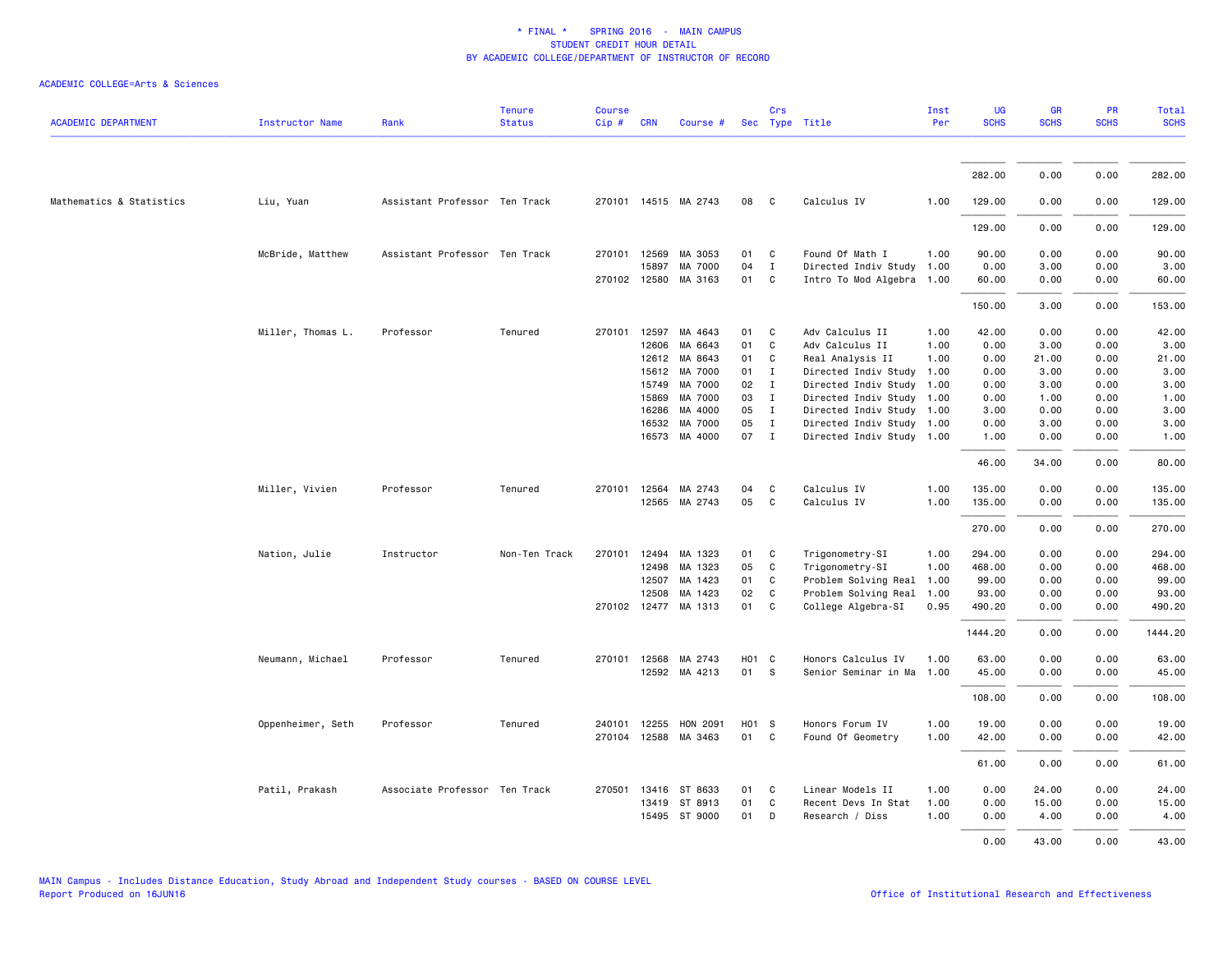| <b>ACADEMIC DEPARTMENT</b> | <b>Instructor Name</b>                             | Rank              | <b>Tenure</b><br><b>Status</b> | <b>Course</b><br>Cip# | <b>CRN</b>   | Course #              |    | Crs          | Sec Type Title            | Inst<br>Per | UG<br><b>SCHS</b> | <b>GR</b><br><b>SCHS</b> | <b>PR</b><br><b>SCHS</b> | <b>Total</b><br><b>SCHS</b> |
|----------------------------|----------------------------------------------------|-------------------|--------------------------------|-----------------------|--------------|-----------------------|----|--------------|---------------------------|-------------|-------------------|--------------------------|--------------------------|-----------------------------|
|                            |                                                    |                   |                                |                       |              |                       |    |              |                           |             |                   |                          |                          |                             |
| Mathematics & Statistics   | Qian, Chuanxi                                      | Professor         | Tenured                        |                       | 270101 12581 | MA 3253               | 01 | C            | Diff Equations            | 1.00        | 111.00            | 0.00                     | 0.00                     | 111.00                      |
|                            |                                                    |                   |                                |                       | 12585        | MA 3253               | 05 | C            | Diff Equations            | 1.00        | 141.00            | 0.00                     | 0.00                     | 141.00                      |
|                            |                                                    |                   |                                |                       |              |                       |    |              |                           |             | 252.00            | 0.00                     | 0.00                     | 252.00                      |
|                            | Razzaghi, Mohsen                                   | Professor         | Tenured                        |                       |              | 270101 15493 MA 9000  | 03 | D            | Research / Diss           | 1.00        | 0.00              | 9.00                     | 0.00                     | 9.00                        |
|                            |                                                    |                   |                                |                       |              |                       |    |              |                           |             | 0.00              | 9.00                     | 0.00                     | 9.00                        |
|                            | Riahi, Sheida                                      | Grad Teach Assist | Not Applicable                 | 270501                |              | 12540 MA 2113         | 02 | B            | Intro to Stats            | 0.05        | 1.65              | 0.00                     | 0.00                     | 1.65                        |
|                            |                                                    |                   |                                |                       | 12543        | MA 2113               | 05 | B            | Intro to Stats-credi      | 0.05        | 1.20              | 0.00                     | 0.00                     | 1.20                        |
|                            |                                                    |                   |                                |                       | 12551        | MA 2113               | 13 | B            | Intro to Stats            | 0.05        | 1.95              | 0.00                     | 0.00                     | 1.95                        |
|                            |                                                    |                   |                                |                       |              | 13384 ST 2113         | 02 | B            | Intro to Stats            | 0.05        | 2.85              | 0.00                     | 0.00                     | 2.85                        |
|                            |                                                    |                   |                                |                       | 13387        | ST 2113               | 05 | B            | Intro to Stats cred       | 0.05        | 3.60              | 0.00                     | 0.00                     | 3.60                        |
|                            |                                                    |                   |                                |                       |              | 13395 ST 2113         | 13 | B            | Intro to Stats            | 0.05        | 2.55              | 0.00                     | 0.00                     | 2.55                        |
|                            |                                                    |                   |                                |                       |              |                       |    |              |                           |             | 13.80             | 0.00                     | 0.00                     | 13.80                       |
|                            | Robinson, Amber                                    | Lecturer          | Non-Ten Track                  | 270101                | 12529        | MA 1723               | 01 | C            | Calculus II               | 1.00        | 195.00            | 0.00                     | 0.00                     | 195.00                      |
|                            |                                                    |                   |                                |                       | 12530        | MA 1723               | 02 | C            | Calculus II-SI            | 1.00        | 195.00            | 0.00                     | 0.00                     | 195.00                      |
|                            |                                                    |                   |                                |                       | 12531        | MA 1723               | 03 | C            | Calculus II-SI            | 1.00        | 174.00            | 0.00                     | 0.00                     | 174.00                      |
|                            |                                                    |                   |                                |                       | 12534        | MA 1723               | 06 | C            | Calculus II-SI            | 1.00        | 198.00            | 0.00                     | 0.00                     | 198.00                      |
|                            |                                                    |                   |                                |                       | 12535        | MA 1723               | 07 | C            | Calculus II-SI            | 1.00        | 276.00            | 0.00                     | 0.00                     | 276.00                      |
|                            |                                                    |                   |                                |                       |              |                       |    |              |                           |             | 1038.00           | 0.00                     | 0.00                     | 1038.00                     |
|                            | Savage, Kendrick                                   | Lecturer          | Non-Ten Track                  |                       |              | 131205 11388 EDS 3411 | 01 | E            | Prac In Secondary Ed 1.00 |             | 32.00             | 0.00                     | 0.00                     | 32.00                       |
|                            |                                                    |                   |                                |                       |              |                       |    |              |                           |             | 32.00             | 0.00                     | 0.00                     | 32.00                       |
|                            | Sepehrifar, Mohammad Assistant Professor Ten Track |                   |                                | 270501                |              | 14676 ST 8114         | 03 | B            | Statistical Methods       | 1.00        | 0.00              | 40.00                    | 0.00                     | 40.00                       |
|                            |                                                    |                   |                                |                       | 15750        | ST 7000               | 03 | $\mathbf{I}$ | Directed Indiv Study      | 1.00        | 0.00              | 3.00                     | 0.00                     | 3.00                        |
|                            |                                                    |                   |                                |                       | 16261        | ST 7000               | 04 | $\mathbf{I}$ | Directed Indiv Study 1.00 |             | 0.00              | 3.00                     | 0.00                     | 3.00                        |
|                            |                                                    |                   |                                |                       |              | 16526 ST 7000         | 06 | $\mathbf{I}$ | Directed Indiv Study 1.00 |             | 0.00              | 3.00                     | 0.00                     | 3.00                        |
|                            |                                                    |                   |                                |                       |              |                       |    |              |                           |             | 0.00              | 49.00                    | 0.00                     | 49.00                       |
|                            | Shaw, Patricia                                     | Instructor        | Non-Ten Track                  | 270101                | 12555        | MA 2733               | 01 | C            | Calculus III              | 1.00        | 141.00            | 0.00                     | 0.00                     | 141.00                      |
|                            |                                                    |                   |                                |                       | 12556        | MA 2733               | 02 | C            | Calculus III              | 1.00        | 78.00             | 0.00                     | 0.00                     | 78.00                       |
|                            |                                                    |                   |                                |                       | 12557        | MA 2733               | 03 | C            | Calculus III              | 1.00        | 138.00            | 0.00                     | 0.00                     | 138.00                      |
|                            |                                                    |                   |                                |                       | 12558        | MA 2733               | 04 | C            | Calculus III              | 1.00        | 63.00             | 0.00                     | 0.00                     | 63.00                       |
|                            |                                                    |                   |                                |                       | 12559        | MA 2733               | 05 | C            | Calculus III              | 1.00        | 105.00            | 0.00                     | 0.00                     | 105.00                      |
|                            |                                                    |                   |                                |                       |              |                       |    |              |                           |             | 525.00            | 0.00                     | 0.00                     | 525.00                      |
|                            | Smith, Brandi                                      | Grad Teach Assist | Not Applicable                 |                       |              | 270102 14506 MA 1313  | 05 | C.           | College Algebra           | 0.95        | 105.45            | 0.00                     | 0.00                     | 105.45                      |
|                            |                                                    |                   |                                |                       |              |                       |    |              |                           |             | 105.45            | 0.00                     | 0.00                     | 105.45                      |
|                            | Smith, Jaclyn                                      | Lecturer          | Non-Ten Track                  | 270101 12521          |              | MA 1713               | 01 | C            | Calculus I-SI             | 1.00        | 189.00            | 0.00                     | 0.00                     | 189.00                      |
|                            |                                                    |                   |                                |                       | 12523        | MA 1713               | 03 | C            | Calculus I-SI             | 1.00        | 132.00            | 0.00                     | 0.00                     | 132.00                      |
|                            |                                                    |                   |                                |                       | 12525        | MA 1713               | 05 | C            | Calculus I-SI             | 1.00        | 186.00            | 0.00                     | 0.00                     | 186.00                      |
|                            |                                                    |                   |                                |                       | 14509        | MA 1713               | 06 | C            | Calculus I-SI             | 1.00        | 135.00            | 0.00                     | 0.00                     | 135.00                      |
|                            |                                                    |                   |                                |                       | 270102 12480 | MA 1313               | 04 | C            | College Algebra-SI        | 0.95        | 250.80            | 0.00                     | 0.00                     | 250.80                      |
|                            |                                                    |                   |                                |                       |              |                       |    |              |                           |             |                   |                          |                          |                             |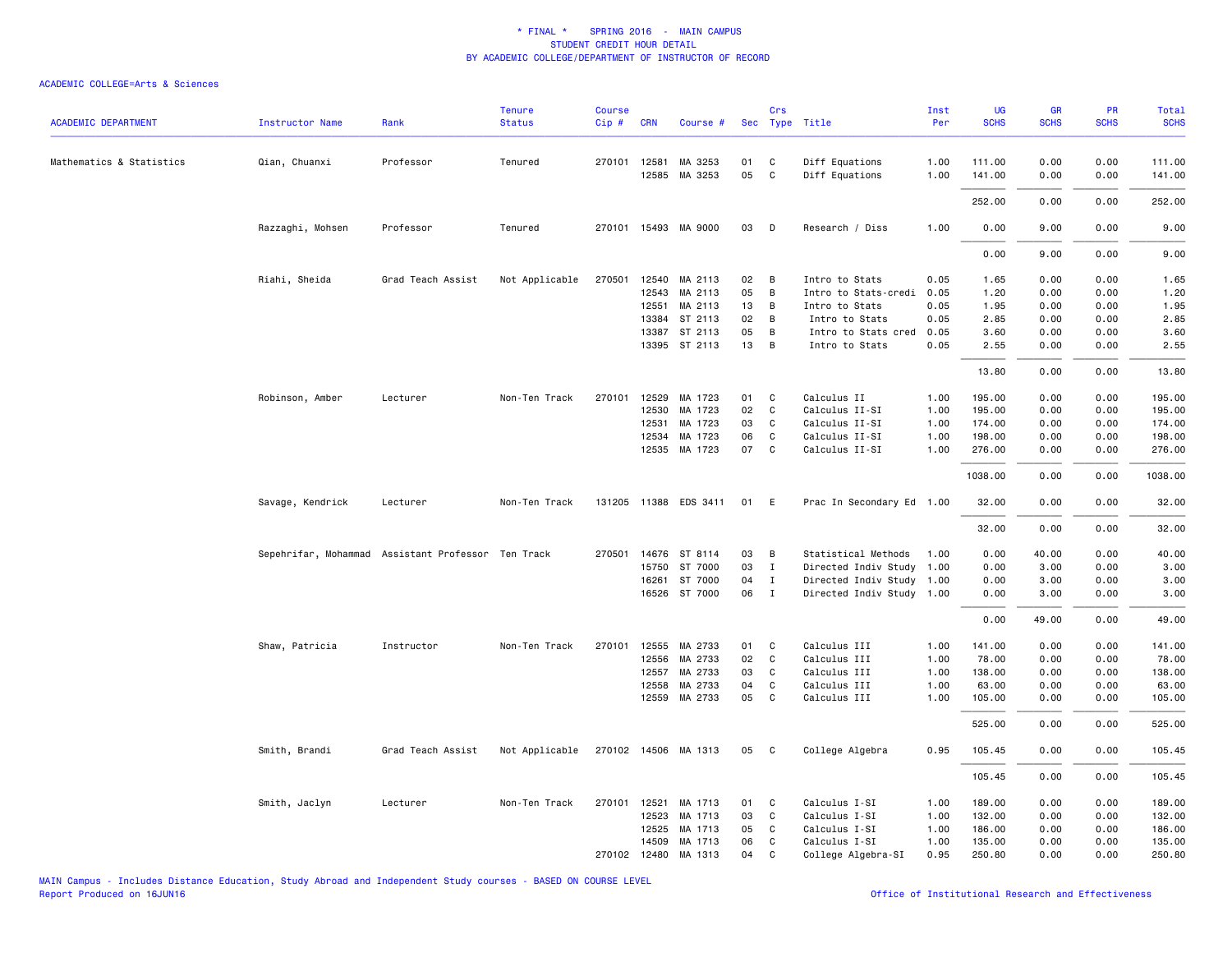| <b>ACADEMIC DEPARTMENT</b> | <b>Instructor Name</b>                 | Rank                        | <b>Tenure</b><br><b>Status</b> | Course<br>Cip# | <b>CRN</b>   | Course #             |                 | Crs          | Sec Type Title       | Inst<br>Per | <b>UG</b><br><b>SCHS</b> | GR<br><b>SCHS</b> | PR<br><b>SCHS</b> | <b>Total</b><br><b>SCHS</b> |
|----------------------------|----------------------------------------|-----------------------------|--------------------------------|----------------|--------------|----------------------|-----------------|--------------|----------------------|-------------|--------------------------|-------------------|-------------------|-----------------------------|
|                            |                                        |                             |                                |                |              |                      |                 |              |                      |             |                          |                   |                   |                             |
|                            |                                        |                             |                                |                |              |                      |                 |              |                      |             | 892.80                   | 0.00              | 0.00              | 892.80                      |
| Mathematics & Statistics   | Smith, Justin                          | Grad Teach Assist           | Not Applicable                 |                |              | 270101 12514 MA 1613 | 02              | $\mathbf{C}$ | Cal Bus & Life Sc I  | 0.95        | 105.45                   | 0.00              | 0.00              | 105.45                      |
|                            |                                        |                             |                                |                |              |                      |                 |              |                      |             | 105.45                   | 0.00              | 0.00              | 105.45                      |
|                            | Smith, Robert                          | Associate Professor Tenured |                                |                | 270101 12566 | MA 2743              | 06              | C            | Calculus IV          | 1.00        | 129.00                   | 0.00              | 0.00              | 129.00                      |
|                            |                                        |                             |                                |                |              | 12613 MA 8981        | 01              | C            | Teaching Seminar     | 1.00        | 0.00                     | 9.00              | 0.00              | 9.00                        |
|                            |                                        |                             |                                |                |              |                      |                 |              |                      |             | 129.00                   | 9.00              | 0.00              | 138.00                      |
|                            | Sui, Zhen                              | Grad Teach Assist           | Not Applicable                 | 270501         |              | 12539 MA 2113        | 01              | B            | Intro to Stats       | 0.05        | 1.50                     | 0.00              | 0.00              | 1.50                        |
|                            |                                        |                             |                                |                | 12544        | MA 2113              | 06              | В            | Intro to Stats       | 0.05        | 1.80                     | 0.00              | 0.00              | 1.80                        |
|                            |                                        |                             |                                |                | 13383        | ST 2113              | 01              | В            | Intro to Stats       | 0.05        | 3.15                     | 0.00              | 0.00              | 3.15                        |
|                            |                                        |                             |                                |                |              | 13388 ST 2113        | 06              | В            | Intro to Stats       | 0.05        | 2.70                     | 0.00              | 0.00              | 2.70                        |
|                            |                                        |                             |                                |                |              |                      |                 |              |                      |             | 9.15                     | 0.00              | 0.00              | 9.15                        |
|                            | Tschume, William                       | Instructor                  | Non-Ten Track                  | 270101         | 12495        | MA 1323              | 02              | C            | Trigonometry         | 1.00        | 579.00                   | 0.00              | 0.00              | 579.00                      |
|                            |                                        |                             |                                |                | 12496        | MA 1323              | 03              | C            | Trigonometry         | 0.05        | 5.40                     | 0.00              | 0.00              | 5.40                        |
|                            |                                        |                             |                                |                | 12499        | MA 1323              | 06              | C            | Trigonometry         | 0.05        | 5.70                     | 0.00              | 0.00              | 5.70                        |
|                            |                                        |                             |                                |                | 12500        | MA 1323              | 07              | C            | Trigonometry         | 0.05        | 5.85                     | 0.00              | 0.00              | 5.85                        |
|                            |                                        |                             |                                |                | 12501        | MA 1323              | 08              | C            | Trigonometry         | 0.05        | 5.55                     | 0.00              | 0.00              | 5.55                        |
|                            |                                        |                             |                                |                | 12502        | MA 1323              | 09              | C            | Trigonometry         | 0.05        | 5.40                     | 0.00              | 0.00              | 5.40                        |
|                            |                                        |                             |                                |                | 12519        | MA 1613              | 07              | C            | Cal Bus & Life Sc I- | 0.95        | 507.30                   | 0.00              | 0.00              | 507.30                      |
|                            |                                        |                             |                                |                | 12522        | MA 1713              | 02              | $\mathsf{C}$ | Calculus I           | 1.00        | 201.00                   | 0.00              | 0.00              | 201.00                      |
|                            |                                        |                             |                                |                | 12524        | MA 1713              | 04              | C            | Calculus I           | 1.00        | 195.00                   | 0.00              | 0.00              | 195.00                      |
|                            |                                        |                             |                                |                | 13892        | MA 1613              | 501             | C            | Cal Bus & Life Sc I  | 1.00        | 24.00                    | 0.00              | 0.00              | 24.00                       |
|                            |                                        |                             |                                |                |              | 14507 MA 1323        | 10 <sub>1</sub> | C            | Trigonometry         | 0.05        | 5.55                     | 0.00              | 0.00              | 5.55                        |
|                            |                                        |                             |                                |                |              |                      |                 |              |                      |             | 1539.75                  | 0.00              | 0.00              | 1539.75                     |
|                            | Vital, Ralph Antoine Grad Teach Assist |                             | Not Applicable                 | 270501         | 12541        | MA 2113              | 03              | B            | Intro to Stats       | 0.05        | 1.20                     | 0.00              | 0.00              | 1.20                        |
|                            |                                        |                             |                                |                | 12545        | MA 2113              | 07              | В            | Intro to Stats       | 0.05        | 1.35                     | 0.00              | 0.00              | 1.35                        |
|                            |                                        |                             |                                |                | 12546        | MA 2113              | 08              | В            | Intro to Stats       | 0.05        | 1.20                     | 0.00              | 0.00              | 1.20                        |
|                            |                                        |                             |                                |                | 13385        | ST 2113              | 03              | В            | Intro to Stats       | 0.05        | 3.30                     | 0.00              | 0.00              | 3.30                        |
|                            |                                        |                             |                                |                | 13389        | ST 2113              | 07              | B            | Intro to Stats       | 0.05        | 3.15                     | 0.00              | 0.00              | 3.15                        |
|                            |                                        |                             |                                |                |              | 13390 ST 2113        | 08              | B            | Intro to Stats       | 0.05        | 3.00                     | 0.00              | 0.00              | 3.00                        |
|                            |                                        |                             |                                |                |              |                      |                 |              |                      |             | 13.20                    | 0.00              | 0.00              | 13.20                       |
|                            | Walters, Kimberly                      | Instructor                  | Non-Ten Track                  | 270101         | 12505        | MA 1413              | 01              | С            | Structure Real Numbe | 1.00        | 69.00                    | 0.00              | 0.00              | 69.00                       |
|                            |                                        |                             |                                |                | 270102 12477 | MA 1313              | 01              | C            | College Algebra-SI   | 0.05        | 25.80                    | 0.00              | 0.00              | 25.80                       |
|                            |                                        |                             |                                |                | 12479        | MA 1313              | 03              | C            | College Algebra-SI   | 1.00        | 351.00                   | 0.00              | 0.00              | 351.00                      |
|                            |                                        |                             |                                |                | 12480        | MA 1313              | 04              | C            | College Algebra-SI   | 0.05        | 13.20                    | 0.00              | 0.00              | 13.20                       |
|                            |                                        |                             |                                |                | 12481        | MA 1313              | 06              | К            | College Algebra      | 1.00        | 0.00                     | 0.00              | 0.00              | 0.00                        |
|                            |                                        |                             |                                |                | 12482        | MA 1313              | 07              | К            | College Algebra      | 1.00        | 0.00                     | 0.00              | 0.00              | 0.00                        |
|                            |                                        |                             |                                |                | 12483        | MA 1313              | 08              | К            | College Algebra      | 1.00        | 0.00                     | 0.00              | 0.00              | 0.00                        |
|                            |                                        |                             |                                |                | 12484        | MA 1313              | 09              | К            | College Algebra      | 1.00        | 0.00                     | 0.00              | 0.00              | 0.00                        |
|                            |                                        |                             |                                |                | 12485        | MA 1313              | 10              | Κ            | College Algebra      | 1.00        | 0.00                     | 0.00              | 0.00              | 0.00                        |
|                            |                                        |                             |                                |                | 12486        | MA 1313              | 17              | К            | College Algebra      | 1.00        | 0.00                     | 0.00              | 0.00              | 0.00                        |
|                            |                                        |                             |                                |                | 12487        | MA 1313              | 11              | К            | College Algebra      | 1.00        | 0.00                     | 0.00              | 0.00              | 0.00                        |
|                            |                                        |                             |                                |                | 12488        | MA 1313              | 12              | К            | College Algebra      | 1.00        | 0.00                     | 0.00              | 0.00              | 0.00                        |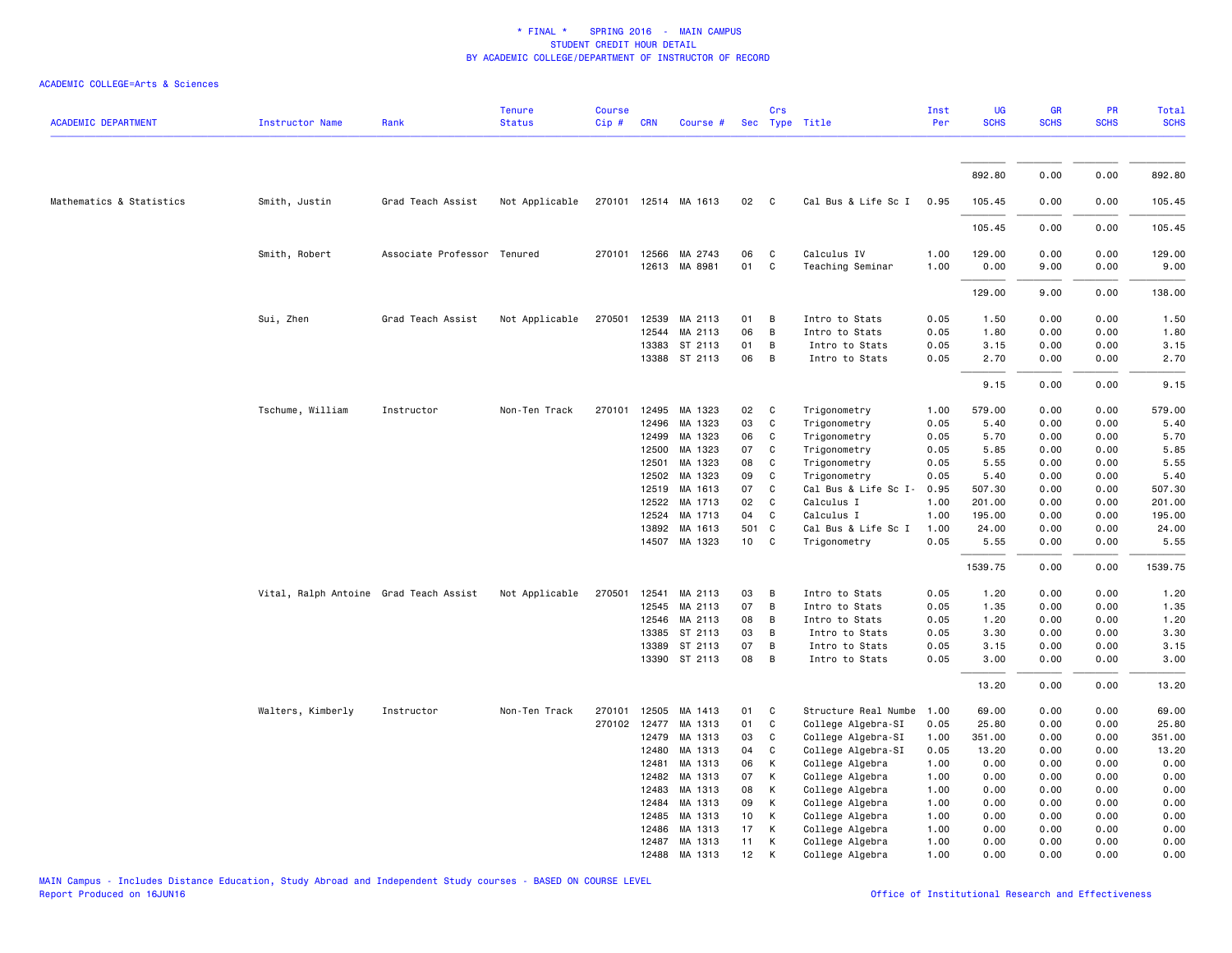| <b>ACADEMIC DEPARTMENT</b> | <b>Instructor Name</b> | Rank                                             | <b>Tenure</b><br><b>Status</b> | <b>Course</b><br>Cip# | <b>CRN</b>            | Course #             |          | Crs          | Sec Type Title            | Inst<br>Per | <b>UG</b><br><b>SCHS</b> | <b>GR</b><br><b>SCHS</b> | <b>PR</b><br><b>SCHS</b> | Total<br><b>SCHS</b> |
|----------------------------|------------------------|--------------------------------------------------|--------------------------------|-----------------------|-----------------------|----------------------|----------|--------------|---------------------------|-------------|--------------------------|--------------------------|--------------------------|----------------------|
| Mathematics & Statistics   | Walters, Kimberly      | Instructor                                       | Non-Ten Track                  |                       | 270102 12489          | MA 1313              | 13       | К            | College Algebra           | 1.00        | 0.00                     | 0.00                     | 0.00                     | 0.00                 |
|                            |                        |                                                  |                                |                       | 12490                 | MA 1313              | 14       | К            | College Algebra           | 1.00        | 0.00                     | 0.00                     | 0.00                     | 0.00                 |
|                            |                        |                                                  |                                |                       | 12491                 | MA 1313              | 15       | К            | College Algebra           | 1.00        | 0.00                     | 0.00                     | 0.00                     | 0.00                 |
|                            |                        |                                                  |                                |                       | 13887                 | MA 1313              | 501 C    |              | College Algebra           | 1.00        | 81.00                    | 0.00                     | 0.00                     | 81.00                |
|                            |                        |                                                  |                                |                       |                       | 14506 MA 1313        | 05       | C            | College Algebra           | 0.05        | 5.55                     | 0.00                     | 0.00                     | 5.55                 |
|                            |                        |                                                  |                                |                       |                       |                      |          |              |                           |             | 545.55                   | 0.00                     | 0.00                     | 545.55               |
|                            | Wood, Rebecca          | Lecturer                                         | Non-Ten Track                  | 270101                | 12506                 | MA 1413              | 02       | C            | Structure Real Numbe      | 1.00        | 123.00                   | 0.00                     | 0.00                     | 123.00               |
|                            |                        |                                                  |                                | 270501                | 12577                 | MA 3123              | 01       | B            | Intro to Stat. Inf        | 1.00        | 36.00                    | 0.00                     | 0.00                     | 36.00                |
|                            |                        |                                                  |                                |                       |                       | 13401 ST 3123        | 01       | B            | Intro to Stat. Inf.       | 1.00        | 102.00                   | 0.00                     | 0.00                     | 102.00               |
|                            |                        |                                                  |                                |                       |                       |                      |          |              |                           |             | 261.00                   | 0.00                     | 0.00                     | 261.00               |
|                            | Woodard, Kelly         | Lecturer                                         | Non-Ten Track                  | 270101                | 13886                 | MA 0103              | 501 C    |              | Intermediate Algebra 1.00 |             | 27.00                    | 0.00                     | 0.00                     | 27.00                |
|                            |                        |                                                  |                                |                       | 13888                 | MA 1323              | 501 C    |              | Trigonometry              | 1.00        | 75.00                    | 0.00                     | 0.00                     | 75.00                |
|                            |                        |                                                  |                                |                       | 13889                 | MA 1413              | 501 C    |              | Structure Real Numbe      | 1.00        | 54.00                    | 0.00                     | 0.00                     | 54.00                |
|                            |                        |                                                  |                                |                       | 13890                 | MA 1423              | 501 C    |              | Problem Solving Real      | 1.00        | 57.00                    | 0.00                     | 0.00                     | 57.00                |
|                            |                        |                                                  |                                |                       | 13891                 | MA 1433              | 501 C    |              | Informal Geom & Meas      | 1.00        | 36.00                    | 0.00                     | 0.00                     | 36.00                |
|                            |                        |                                                  |                                |                       |                       |                      |          |              |                           |             | 249.00                   | 0.00                     | 0.00                     | 249.00               |
|                            | Woody, Jonathan        | Assistant Professor Ten Track                    |                                | 270501                | 14531                 | ST 8563              | 01       | C            | Adv Stochastic Proc       | 1.00        | 0.00                     | 24.00                    | 0.00                     | 24.00                |
|                            |                        |                                                  |                                |                       | 15496                 | ST 9000              | 02       | D            | Research / Diss           | 1.00        | 0.00                     | 1.00                     | 0.00                     | 1.00                 |
|                            |                        |                                                  |                                |                       |                       | 15531 ST 7000        | 01 I     |              | Directed Indiv Study 1.00 |             | 0.00                     | 3.00                     | 0.00                     | 3.00                 |
|                            |                        |                                                  |                                |                       |                       |                      |          |              |                           |             | 0.00                     | 28.00                    | 0.00                     | 28.00                |
|                            | Wu, Tung-Lung          | Assistant Professor Ten Track                    |                                | 270101                | 14520                 | MA 6573              | 01       | C            | Intro Math Stat II        | 1.00        | 0.00                     | 3.00                     | 0.00                     | 3.00                 |
|                            |                        |                                                  |                                | 270501                | 13409                 | ST 6573              | 01       | C            | Intro Math Stat II        | 1.00        | 0.00                     | 12.00                    | 0.00                     | 12.00                |
|                            |                        |                                                  |                                |                       |                       | 16484 ST 8000        | 01       | D            | Research / Thesis         | 1.00        | 0.00                     | 6.00                     | 0.00                     | 6.00                 |
|                            |                        |                                                  |                                |                       |                       |                      |          |              |                           |             | 0.00                     | 21.00                    | 0.00                     | 21.00                |
|                            | Xiao, Yuanhui          | Visiting Assist Pro Non-Ten Track                |                                | 270101                | 16374                 | MA 4000              | 06       | $\mathbf{I}$ | Directed Indiv Study      | 1.00        | 3.00                     | 0.00                     | 0.00                     | 3.00                 |
|                            |                        |                                                  |                                | 270501                | 13404                 | ST 4213              | 01       | C            | Nonparametric Meth        | 1.00        | 24.00                    | 0.00                     | 0.00                     | 24.00                |
|                            |                        |                                                  |                                |                       | 13407                 | ST 6213              | 01       | C            | Nonparametric Meth        | 1.00        | 0.00                     | 21.00                    | 0.00                     | 21.00                |
|                            |                        |                                                  |                                |                       | 13410                 | ST 8114              | 01       | B            | Statistical Methods       | 1.00        | 0.00                     | 68.00                    | 0.00                     | 68.00                |
|                            |                        |                                                  |                                |                       | 16381                 | ST 7000              | 05       | $\mathbf{I}$ | Directed Indiv Study      | 1.00        | 0.00                     | 3.00                     | 0.00                     | 3.00                 |
|                            |                        |                                                  |                                |                       |                       | 16448 ST 4000        | 01       | $\mathbf{I}$ | Directed Indiv Study 1.00 |             | 3.00                     | 0.00                     | 0.00                     | 3.00                 |
|                            |                        |                                                  |                                |                       |                       |                      |          |              |                           |             | 30.00                    | 92.00                    | 0.00                     | 122.00               |
|                            | Xu, Xiangsheng         | Professor                                        | Tenured                        | 270101                | 12586                 | MA 3253              | 06       | C            | Diff Equations            | 1.00        | 123.00                   | 0.00                     | 0.00                     | 123.00               |
|                            |                        |                                                  |                                | 270102                | 12571                 | MA 3113              | 02       | C            | Intro Linear Algebra      | 1.00        | 120.00                   | 0.00                     | 0.00                     | 120.00               |
|                            |                        |                                                  |                                |                       |                       |                      |          |              |                           |             | 243.00                   | 0.00                     | 0.00                     | 243.00               |
|                            |                        |                                                  |                                |                       |                       |                      |          |              |                           |             |                          |                          |                          |                      |
|                            | Yang, Xingzhou         | Assistant Professor Ten Track                    |                                |                       | 270101 12563<br>12567 | MA 2743              | 03<br>07 | C<br>C       | Calculus IV               | 1.00        | 123.00                   | 0.00                     | 0.00                     | 123.00               |
|                            |                        |                                                  |                                |                       |                       | MA 2743              |          |              | Calculus IV               | 1.00        | 117.00                   | 0.00                     | 0.00                     | 117.00               |
|                            |                        |                                                  |                                |                       |                       |                      |          |              |                           |             | 240.00                   | 0.00                     | 0.00                     | 240.00               |
|                            |                        | Yarahmadian, Shantia Associate Professor Tenured |                                |                       |                       | 270101 14524 MA 8293 | 01       | C.           | Integral Equations        | 1.00        | 0.00                     | 30.00                    | 0.00                     | 30.00                |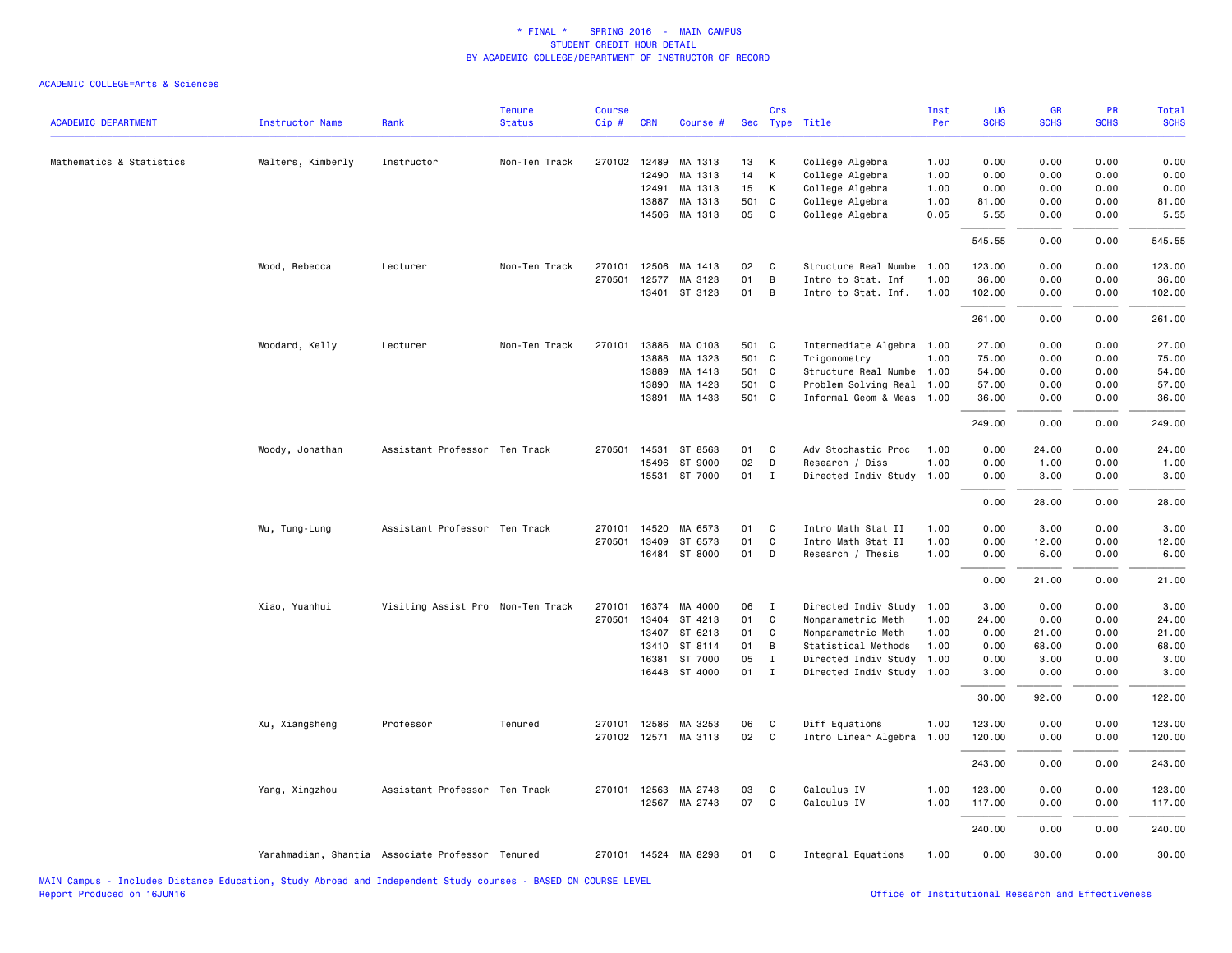| <b>ACADEMIC DEPARTMENT</b>                                       | <b>Instructor Name</b> | Rank                                             | <b>Tenure</b><br><b>Status</b> | <b>Course</b><br>Cip# | <b>CRN</b> | Course #             |              | Crs | Sec Type Title       | Inst<br>Per | <b>UG</b><br><b>SCHS</b> | <b>GR</b><br><b>SCHS</b> | <b>PR</b><br><b>SCHS</b> | Total<br><b>SCHS</b>                                                                                                                                                                                                                                                                                                                                                                                                                                                                   |
|------------------------------------------------------------------|------------------------|--------------------------------------------------|--------------------------------|-----------------------|------------|----------------------|--------------|-----|----------------------|-------------|--------------------------|--------------------------|--------------------------|----------------------------------------------------------------------------------------------------------------------------------------------------------------------------------------------------------------------------------------------------------------------------------------------------------------------------------------------------------------------------------------------------------------------------------------------------------------------------------------|
|                                                                  |                        |                                                  |                                |                       |            |                      |              |     |                      |             |                          |                          |                          |                                                                                                                                                                                                                                                                                                                                                                                                                                                                                        |
| Mathematics & Statistics                                         |                        | Yarahmadian, Shantia Associate Professor Tenured |                                | 270101                | 15785      | MA 4000              | 01           | - 1 | Directed Indiv Study | 1.00        | 3.00                     | 0.00                     | 0.00                     | 3.00                                                                                                                                                                                                                                                                                                                                                                                                                                                                                   |
|                                                                  |                        |                                                  |                                |                       |            | 15943 MA 4000        | 02           | I   | Directed Indiv Study | 1.00        | 3.00                     | 0.00                     | 0.00                     | 3.00                                                                                                                                                                                                                                                                                                                                                                                                                                                                                   |
|                                                                  |                        |                                                  |                                |                       |            | 16038 MA 9000        | 04           | D   | Research / Diss      | 1.00        | 0.00                     | 10.00                    | 0.00                     | 10.00                                                                                                                                                                                                                                                                                                                                                                                                                                                                                  |
|                                                                  |                        |                                                  |                                |                       |            | 16136 MA 3253        | 08           | C   | Diff Equations       | 1.00        | 60.00                    | 0.00                     | 0.00                     | 60.00                                                                                                                                                                                                                                                                                                                                                                                                                                                                                  |
|                                                                  |                        |                                                  |                                |                       |            |                      |              |     |                      |             | 66.00                    | 40.00                    | 0.00                     | 106.00                                                                                                                                                                                                                                                                                                                                                                                                                                                                                 |
|                                                                  | Zhou, Peng             | Grad Teach Assist                                | Not Applicable                 | 270501                |            | 12542 MA 2113        | 04           | B   | Intro to Stats       | 0.05        | 1.50                     | 0.00                     | 0.00                     | 1.50                                                                                                                                                                                                                                                                                                                                                                                                                                                                                   |
|                                                                  |                        |                                                  |                                |                       | 12547      | MA 2113              | 09           | B   | Intro to Stats       | 0.05        | 2.25                     | 0.00                     | 0.00                     | 2.25                                                                                                                                                                                                                                                                                                                                                                                                                                                                                   |
|                                                                  |                        |                                                  |                                |                       | 13386      | ST 2113              | 04           | B   | Intro to Stats       | 0.05        | 2.85                     | 0.00                     | 0.00                     | 2.85                                                                                                                                                                                                                                                                                                                                                                                                                                                                                   |
|                                                                  |                        |                                                  |                                |                       | 13391      | ST 2113              | 09           | B   | Intro to Stats       | 0.05        | 2.25                     | 0.00                     | 0.00                     | 2.25                                                                                                                                                                                                                                                                                                                                                                                                                                                                                   |
|                                                                  |                        |                                                  |                                |                       |            |                      |              |     |                      |             | 8.85                     | 0.00                     | 0.00                     | 8.85                                                                                                                                                                                                                                                                                                                                                                                                                                                                                   |
|                                                                  | Zhou, Qian             | Assistant Professor Ten Track                    |                                |                       |            | 270501 13415 ST 8533 | 01           | C.  | Applied Probability  | 1.00        | 0.00                     | 24.00                    | 0.00                     | 24.00                                                                                                                                                                                                                                                                                                                                                                                                                                                                                  |
|                                                                  |                        |                                                  |                                |                       |            |                      |              |     |                      |             | 0.00                     | 24.00                    | 0.00                     | 24.00                                                                                                                                                                                                                                                                                                                                                                                                                                                                                  |
|                                                                  | Zhu, Jie               | Grad Teach Assist                                | Not Applicable                 | 270501                |            | 12548 MA 2113        | 10           | B   | Intro to Stats       | 0.05        | 1.50                     | 0.00                     | 0.00                     | 1.50                                                                                                                                                                                                                                                                                                                                                                                                                                                                                   |
|                                                                  |                        |                                                  |                                |                       |            | 12549 MA 2113        | 11           | - B | Intro to Stats       | 0.05        | 1.50                     | 0.00                     | 0.00                     | 1.50                                                                                                                                                                                                                                                                                                                                                                                                                                                                                   |
|                                                                  |                        |                                                  |                                |                       | 13392      | ST 2113              | 10           | B   | Intro to Stats       | 0.05        | 2.70                     | 0.00                     | 0.00                     | 2.70                                                                                                                                                                                                                                                                                                                                                                                                                                                                                   |
|                                                                  |                        |                                                  |                                |                       |            | 13393 ST 2113        | $11 \quad B$ |     | Intro to Stats       | 0.05        | 2.85                     | 0.00                     | 0.00                     | 2.85                                                                                                                                                                                                                                                                                                                                                                                                                                                                                   |
|                                                                  |                        |                                                  |                                |                       |            |                      |              |     |                      |             | 8.55                     | 0.00                     | 0.00                     | 8.55                                                                                                                                                                                                                                                                                                                                                                                                                                                                                   |
| ------------------------------------                             |                        |                                                  |                                |                       |            |                      |              |     |                      |             | <b>EEEEEEE</b>           | ========                 | $=$ ========             | $\begin{array}{cccccccccc} \multicolumn{2}{c}{} & \multicolumn{2}{c}{} & \multicolumn{2}{c}{} & \multicolumn{2}{c}{} & \multicolumn{2}{c}{} & \multicolumn{2}{c}{} & \multicolumn{2}{c}{} & \multicolumn{2}{c}{} & \multicolumn{2}{c}{} & \multicolumn{2}{c}{} & \multicolumn{2}{c}{} & \multicolumn{2}{c}{} & \multicolumn{2}{c}{} & \multicolumn{2}{c}{} & \multicolumn{2}{c}{} & \multicolumn{2}{c}{} & \multicolumn{2}{c}{} & \multicolumn{2}{c}{} & \multicolumn{2}{c}{} & \mult$ |
| Mathematics & Statistics<br>==================================== |                        |                                                  |                                |                       |            |                      |              |     |                      |             | 15580.00<br>========     | 776.00<br>========       | 0.00<br>========         | 16356.00<br>==========                                                                                                                                                                                                                                                                                                                                                                                                                                                                 |
|                                                                  |                        |                                                  |                                |                       |            |                      |              |     |                      |             |                          |                          |                          |                                                                                                                                                                                                                                                                                                                                                                                                                                                                                        |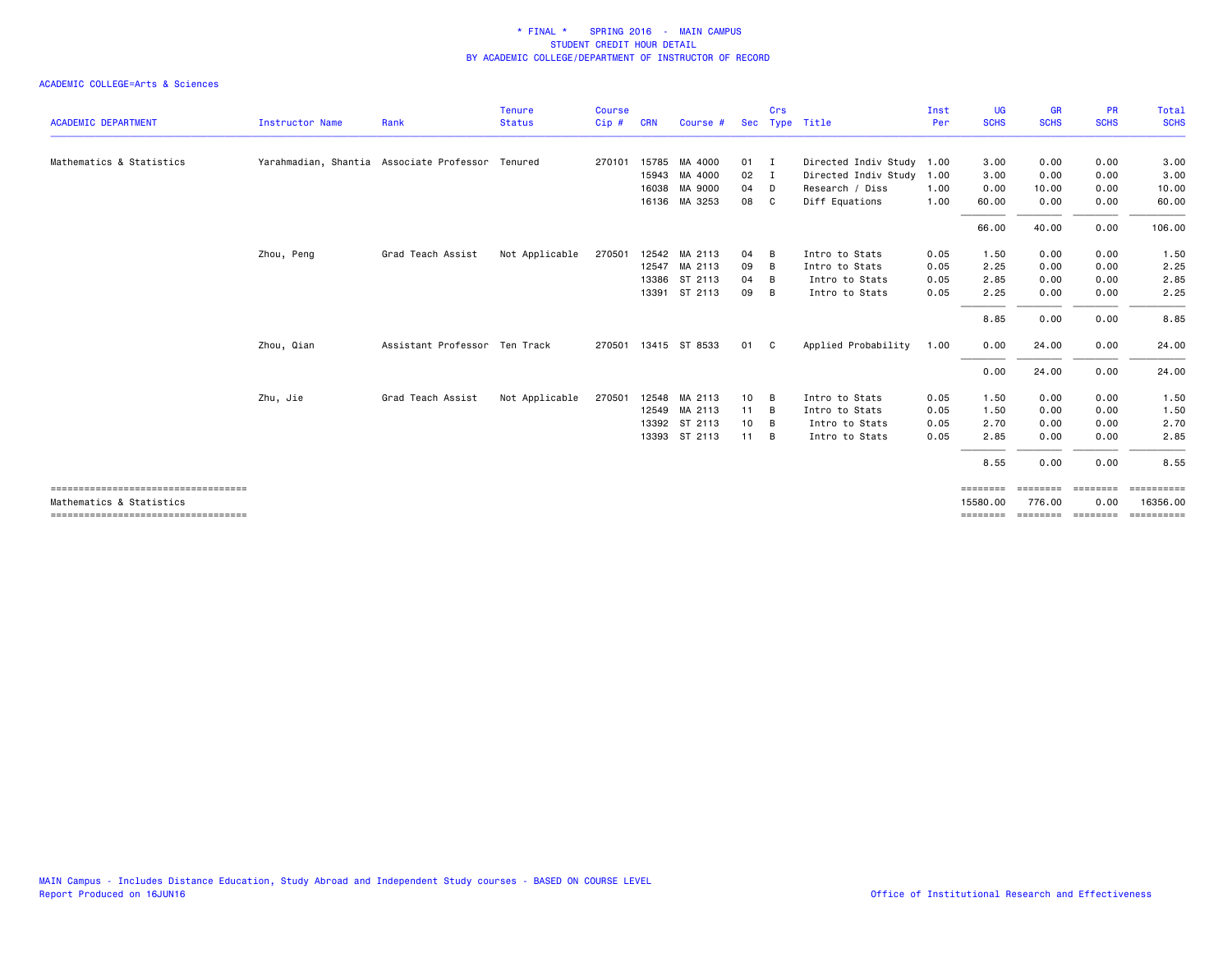|                                       |                                   |              | <b>Tenure</b>  | Course |            |               |            | Crs |                           | Inst | UG          | <b>GR</b>   | <b>PR</b>   | Total                 |
|---------------------------------------|-----------------------------------|--------------|----------------|--------|------------|---------------|------------|-----|---------------------------|------|-------------|-------------|-------------|-----------------------|
| <b>ACADEMIC DEPARTMENT</b>            | <b>Instructor Name</b>            | Rank         | <b>Status</b>  | Cip#   | <b>CRN</b> | Course #      | <b>Sec</b> |     | Type Title                | Per  | <b>SCHS</b> | <b>SCHS</b> | <b>SCHS</b> | <b>SCHS</b>           |
| Military Science                      | Carter, John                      | Non-Employee | Not Applicable | 280503 |            | 12716 MS 3123 | 04         | C.  | Adv Mil Skills II         | 1.00 | 18.00       | 0.00        | 0.00        | 18.00                 |
|                                       |                                   |              |                |        |            | 12717 MS 3123 | 05         | C.  | Adv Mil Skills II         | 1.00 | 27.00       | 0.00        | 0.00        | 27.00                 |
|                                       |                                   |              |                |        |            |               |            |     |                           |      | 45.00       | 0.00        | 0.00        | 45.00                 |
|                                       | Hollingsworth, Bradl Non-Employee |              | Not Applicable | 280503 |            | 12709 MS 1122 | 01         | C.  | Leader Development 2 1.00 |      | 26.00       | 0.00        | 0.00        | 26.00                 |
|                                       |                                   |              |                |        |            | 12710 MS 1122 | 02         | - C | Leader Development 2 1.00 |      | 20.00       | 0.00        | 0.00        | 20.00                 |
|                                       |                                   |              |                |        | 12711      | MS 1122       | 03         | - C | Leader Development 2 1.00 |      | 18.00       | 0.00        | 0.00        | 18.00                 |
|                                       |                                   |              |                |        | 15889      | MS 4000       | 01         |     | Dir Indiv Study           | 1.00 | 4.00        | 0.00        | 0.00        | 4.00                  |
|                                       |                                   |              |                |        |            |               |            |     |                           |      | 68.00       | 0.00        | 0.00        | 68.00                 |
|                                       | Silvers, Justin                   | Non-Employee | Not Applicable | 131314 |            | 12888 PE 3111 | 01 L       |     | Adv Mil Phy Fit           | 1.00 | 44.00       | 0.00        | 0.00        | 44.00                 |
|                                       |                                   |              |                | 280503 |            | 12714 MS 2123 | 01         | - C | Tactics & Officershi      | 1.00 | 30.00       | 0.00        | 0.00        | 30.00                 |
|                                       |                                   |              |                |        |            | 12715 MS 2123 | 02         | - C | Tactics & Officershi 1.00 |      | 24.00       | 0.00        | 0.00        | 24.00                 |
|                                       |                                   |              |                |        |            |               |            |     |                           |      | 98.00       | 0.00        | 0.00        | 98.00                 |
| ====================================  |                                   |              |                |        |            |               |            |     |                           |      |             |             |             | $=$ = = = = = = = = = |
| Military Science                      |                                   |              |                |        |            |               |            |     |                           |      | 211.00      | 0.00        | 0.00        | 211.00                |
| ===================================== |                                   |              |                |        |            |               |            |     |                           |      | ========    | ========    | ========    | ==========            |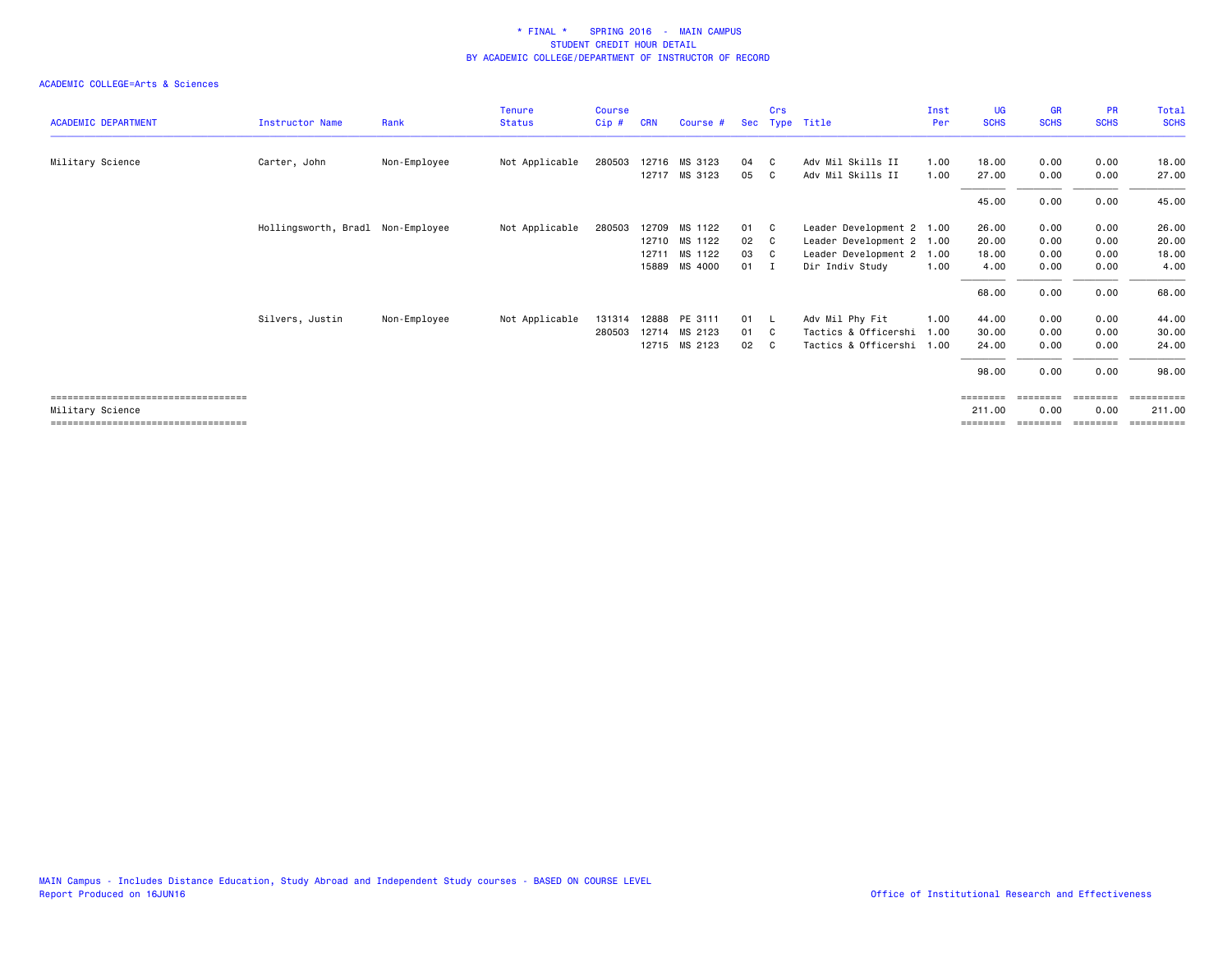| <b>ACADEMIC DEPARTMENT</b> | <b>Instructor Name</b> | Rank                          | <b>Tenure</b><br><b>Status</b> | <b>Course</b><br>Cip# | <b>CRN</b>   | Course #              |                   | Crs            | Sec Type Title            | Inst<br>Per | UG<br><b>SCHS</b> | <b>GR</b><br><b>SCHS</b> | PR<br><b>SCHS</b> | Total<br><b>SCHS</b> |
|----------------------------|------------------------|-------------------------------|--------------------------------|-----------------------|--------------|-----------------------|-------------------|----------------|---------------------------|-------------|-------------------|--------------------------|-------------------|----------------------|
| Philosophy & Religion      | Bickle, John           | Professor                     | Tenured                        |                       |              | 380103 14714 PHI 1123 | 05                | $\mathbf{C}$   | Intro To Ethics           | 1.00        | 117.00            | 0.00                     | 0.00              | 117.00               |
|                            |                        |                               |                                |                       |              |                       |                   |                |                           |             | 117.00            | 0.00                     | 0.00              | 117.00               |
|                            | Bisson, Albert         | Instructor                    | Non-Ten Track                  |                       | 240101 16405 | HON 4003              | H <sub>10</sub> S |                | Oxbridge Tutorial         | 1.00        | 3.00              | 0.00                     | 0.00              | 3.00                 |
|                            |                        |                               |                                | 380103                | 14432        | REL 3483              | 01                | $\mathbf{C}$   | Judeo-Christian Ethi 1.00 |             | 126.00            | 0.00                     | 0.00              | 126.00               |
|                            |                        |                               |                                | 380201                | 13313        | REL 1103              |                   | HO1 C          | Honors Intro To Reli      | 1.00        | 75.00             | 0.00                     | 0.00              | 75.00                |
|                            |                        |                               |                                |                       | 13318        | REL 3223              | 01                | C.             | World Religions II        | 1.00        | 123.00            | 0.00                     | 0.00              | 123.00               |
|                            |                        |                               |                                |                       | 15156        | <b>REL 4000</b>       | 01                | $\mathbf{I}$   | Directed Indiv Study      | 1.00        | 3.00              | 0.00                     | 0.00              | 3.00                 |
|                            |                        |                               |                                |                       | 380203 13314 | REL 1223              | 01                | $\mathbf{C}$   | Intr To New Test          | 1.00        | 135.00            | 0.00                     | 0.00              | 135.00               |
|                            |                        |                               |                                |                       |              |                       |                   |                |                           |             | 465.00            | 0.00                     | 0.00              | 465.00               |
|                            | Boyce, Kristin         | Assistant Professor Ten Track |                                | 240101                | 12247        | HON 1163              | H01 S             |                | The Quest I               | 1.00        | 45.00             | 0.00                     | 0.00              | 45.00                |
|                            |                        |                               |                                | 380102                | 13029        | PHI 1113              | 04                | C              | Intro To Logic            | 1.00        | 126.00            | 0.00                     | 0.00              | 126.00               |
|                            |                        |                               |                                |                       | 13030        | PHI 1113              | 05 C              |                | Intro To Logic            | 1.00        | 129.00            | 0.00                     | 0.00              | 129.00               |
|                            |                        |                               |                                |                       |              |                       |                   |                |                           |             | 300.00            | 0.00                     | 0.00              | 300.00               |
|                            | Bruno, Michael         | Assistant Professor Ten Track |                                | 380101                | 13022        | PHI 1103              | 04                | C              | Intro To Philosophy       | 1.00        | 123.00            | 0.00                     | 0.00              | 123.00               |
|                            |                        |                               |                                |                       | 13023        | PHI 1103              | 05                | C              | Intro To Philosophy       | 1.00        | 114.00            | 0.00                     | 0.00              | 114.00               |
|                            |                        |                               |                                |                       | 14429        | PHI 3413              | 01                | C              | Epistemology              | 1.00        | 24.00             | 0.00                     | 0.00              | 24.00                |
|                            |                        |                               |                                |                       |              |                       |                   |                |                           |             | 261.00            | 0.00                     | 0.00              | 261.00               |
|                            | Clifford, Michael      | Professor                     | Tenured                        |                       | 380101 13020 | PHI 1103              | 02                | $\mathbf{C}$   | Intro To Philosophy       | 1.00        | 123.00            | 0.00                     | 0.00              | 123.00               |
|                            |                        |                               |                                |                       | 14427        | PHI 3043              | 01                | $\mathbf{C}$   | Philosophy of Histor 1.00 |             | 24.00             | 0.00                     | 0.00              | 24.00                |
|                            |                        |                               |                                |                       | 16267        | PHI 4000              | 01                | $\mathbf{I}$   | Directed Indiv Study 1.00 |             | 3.00              | 0.00                     | 0.00              | 3.00                 |
|                            |                        |                               |                                |                       | 380103 13916 | PHI 3013              | 501 C             |                | Business Ethics           | 1.00        | 78.00             | 0.00                     | 0.00              | 78.00                |
|                            |                        |                               |                                |                       |              |                       |                   |                |                           |             | 228.00            | 0.00                     | 0.00              | 228.00               |
|                            | Codling, James         | Lecturer                      | Non-Ten Track                  |                       |              | 380203 15210 REL 1213 | 501 C             |                | Intr To Old Test          | 1.00        | 45.00             | 0.00                     | 0.00              | 45.00                |
|                            |                        |                               |                                |                       |              |                       |                   |                |                           |             | 45.00             | 0.00                     | 0.00              | 45.00                |
|                            | Derby, Timothy         | Lecturer                      | Non-Ten Track                  |                       |              | 380201 13309 REL 1103 | 05                | $\mathbf{C}$   | Intro To Religion         | 1.00        | 123.00            | 0.00                     | 0.00              | 123.00               |
|                            |                        |                               |                                |                       |              |                       |                   |                |                           |             | 123.00            | 0.00                     | 0.00              | 123.00               |
|                            | Hall, Alicia           | Assistant Professor Ten Track |                                |                       | 380101 13047 | PHI 3323              | 02                | $\overline{c}$ | Medical Ethics            | 1.00        | 96.00             | 0.00                     | 0.00              | 96.00                |
|                            |                        |                               |                                |                       | 380103 13032 | PHI 1123              | 02                | $\mathbf{C}$   | Intro To Ethics           | 1.00        | 114.00            | 0.00                     | 0.00              | 114.00               |
|                            |                        |                               |                                |                       | 13039        | PHI 1123              | HO1 C             |                | Intro To Ethics - Ho      | 1.00        | 72.00             | 0.00                     | 0.00              | 72.00                |
|                            |                        |                               |                                |                       |              |                       |                   |                |                           |             |                   |                          |                   |                      |
|                            |                        |                               |                                |                       |              |                       |                   |                |                           |             | 282.00            | 0.00                     | 0.00              | 282.00               |
|                            | Johnson, Gregory       | Instructor                    | Non-Ten Track                  |                       |              | 380101 13024 PHI 1103 | 06                | $\mathbf{C}$   | Intro To Philosophy       | 1.00        | 105.00            | 0.00                     | 0.00              | 105.00               |
|                            |                        |                               |                                |                       |              | 13025 PHI 1103        | 07                | $\overline{c}$ | Intro To Philosophy       | 1.00        | 99.00             | 0.00                     | 0.00              | 99.00                |
|                            |                        |                               |                                |                       |              |                       |                   |                |                           |             | 204.00            | 0.00                     | 0.00              | 204.00               |
|                            | Kallfelz, William      | Instructor                    | Non-Ten Track                  | 380103                | 13040        | PHI 3013              | 01                | $\mathbf{C}$   | <b>Business Ethics</b>    | 1.00        | 99.00             | 0.00                     | 0.00              | 99.00                |
|                            |                        |                               |                                | 380201                | 13305        | REL 1103              | 01                | C              | Intro To Religion         | 1.00        | 117.00            | 0.00                     | 0.00              | 117.00               |
|                            |                        |                               |                                |                       |              | 13306 REL 1103        | 02                | C              | Intro To Religion         | 1.00        | 111.00            | 0.00                     | 0.00              | 111.00               |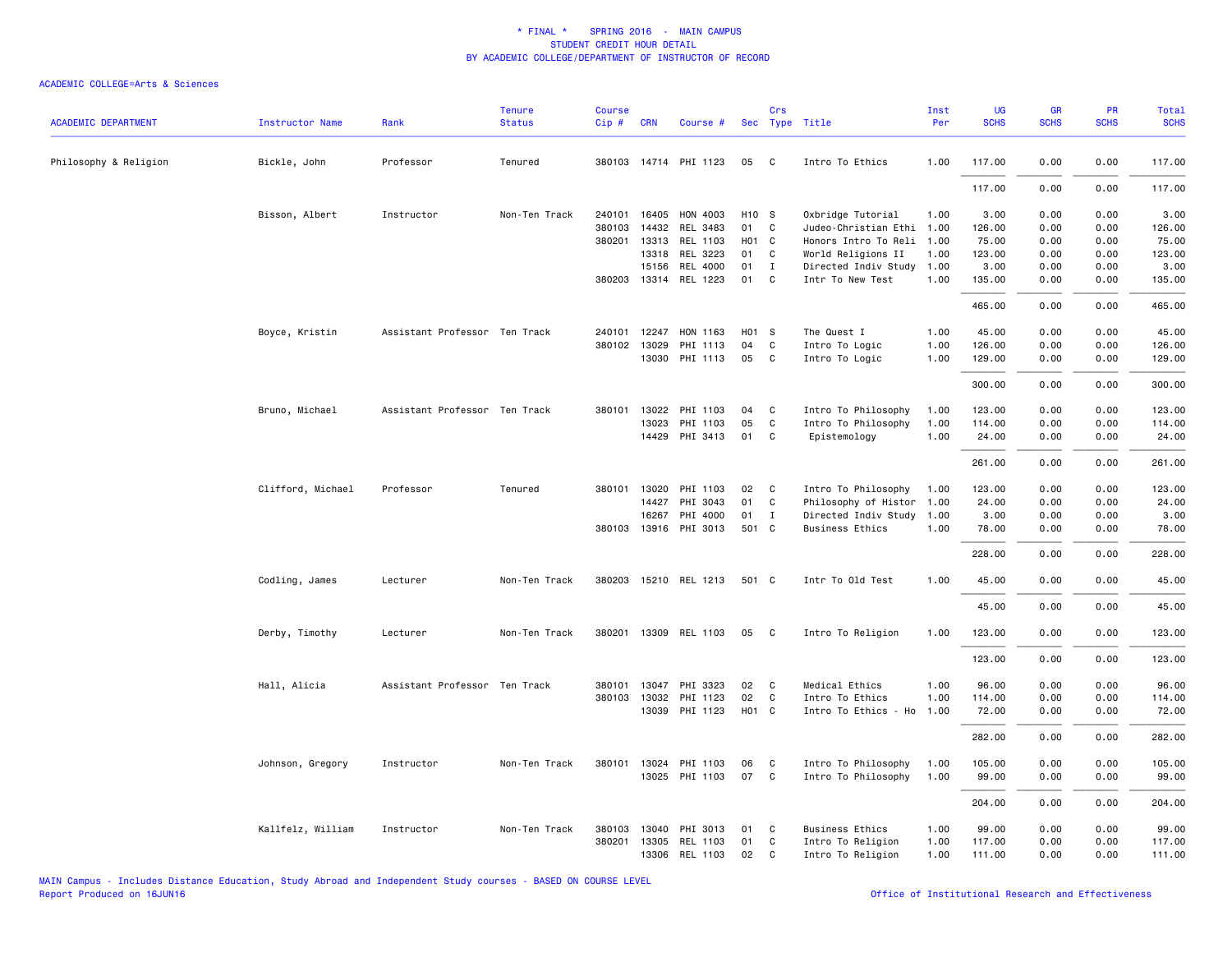| <b>ACADEMIC DEPARTMENT</b>                                  | <b>Instructor Name</b> | Rank                          | <b>Tenure</b><br><b>Status</b> | <b>Course</b><br>Cip# | <b>CRN</b> | Course #                          |          | Crs                            | Sec Type Title                                   | Inst<br>Per  | <b>UG</b><br><b>SCHS</b> | <b>GR</b><br><b>SCHS</b> | <b>PR</b><br><b>SCHS</b> | Total<br><b>SCHS</b>                                                                                         |
|-------------------------------------------------------------|------------------------|-------------------------------|--------------------------------|-----------------------|------------|-----------------------------------|----------|--------------------------------|--------------------------------------------------|--------------|--------------------------|--------------------------|--------------------------|--------------------------------------------------------------------------------------------------------------|
|                                                             |                        |                               |                                |                       |            |                                   |          |                                |                                                  |              |                          |                          |                          |                                                                                                              |
| Philosophy & Religion                                       | Kallfelz, William      | Instructor                    | Non-Ten Track                  | 380201 16505          |            | REL 4000<br>380204 14431 REL 3453 | 02<br>01 | $\blacksquare$<br>$\mathbf{C}$ | Directed Indiv Study 1.00<br>Hinduism & Buddhism | 1.00         | 3.00<br>39.00            | 0.00<br>0.00             | 0.00<br>0.00             | 3.00<br>39.00                                                                                                |
|                                                             |                        |                               |                                |                       |            |                                   |          |                                |                                                  |              | 369.00                   | 0.00                     | 0.00                     | 369.00                                                                                                       |
|                                                             | Moffatt, Barton        | Associate Professor Tenured   |                                | 380101                | 13046      | PHI 3323                          | 01       | $\mathbf{C}$                   | Medical Ethics                                   | 1.00         | 102.00                   | 0.00                     | 0.00                     | 102.00                                                                                                       |
|                                                             |                        |                               |                                | 380102 13028          | 14426      | PHI 1113<br>PHI 1113              | 03<br>06 | C<br>$\mathbf{C}$              | Intro To Logic<br>Intro To Logic                 | 1.00<br>1.00 | 126.00<br>126.00         | 0.00<br>0.00             | 0.00<br>0.00             | 126.00<br>126.00                                                                                             |
|                                                             |                        |                               |                                |                       |            |                                   |          |                                |                                                  |              | 354.00                   | 0.00                     | 0.00                     | 354.00                                                                                                       |
|                                                             | Montgomery, Robert     | Lecturer                      | Non-Ten Track                  |                       |            | 380201 13310 REL 1103             | 06       | $\mathbf{C}$                   | Intro To Religion                                | 1.00         | 117.00                   | 0.00                     | 0.00                     | 117.00                                                                                                       |
|                                                             |                        |                               |                                |                       | 13311      | REL 1103                          | 07       | $\mathbf{C}$                   | Intro To Religion                                | 1.00         | 123.00                   | 0.00                     | 0.00                     | 123.00                                                                                                       |
|                                                             |                        |                               |                                | 451101 13325          |            | SO 1003                           | 02 C     |                                | Intro To Sociology                               | 1.00         | 234.00                   | 0.00                     | 0.00                     | 234.00                                                                                                       |
|                                                             |                        |                               |                                |                       |            | 13326 SO 1003                     | 03 C     |                                | Intro To Sociology                               | 1.00         | 234.00                   | 0.00                     | 0.00                     | 234.00                                                                                                       |
|                                                             |                        |                               |                                |                       |            |                                   |          |                                |                                                  |              | 708.00                   | 0.00                     | 0.00                     | 708.00                                                                                                       |
|                                                             | Roche, Michael         | Lecturer                      | Non-Ten Track                  | 380101                | 13019      | PHI 1103                          | 01       | $\mathbf{C}$                   | Intro To Philosophy                              | 1.00         | 120.00                   | 0.00                     | 0.00                     | 120.00                                                                                                       |
|                                                             |                        |                               |                                |                       | 13021      | PHI 1103                          | 03       | $\mathbf{C}$                   | Intro To Philosophy                              | 1.00         | 111.00                   | 0.00                     | 0.00                     | 111.00                                                                                                       |
|                                                             |                        |                               |                                |                       |            | 13042 PHI 3033                    | 01 C     |                                | Hi West Phil: Part I 1.00                        |              | 48.00                    | 0.00                     | 0.00                     | 48.00                                                                                                        |
|                                                             |                        |                               |                                |                       |            |                                   |          |                                |                                                  |              | 279.00                   | 0.00                     | 0.00                     | 279.00                                                                                                       |
|                                                             | Spewak, David          | Instructor                    | Non-Ten Track                  | 380102 13026          |            | PHI 1113                          | 01       | $\mathbf{C}$                   | Intro To Logic                                   | 1.00         | 120.00                   | 0.00                     | 0.00                     | 120.00                                                                                                       |
|                                                             |                        |                               |                                |                       | 13027      | PHI 1113                          | 02       | $\mathbf{C}$                   | Intro To Logic                                   | 1.00         | 123.00                   | 0.00                     | 0.00                     | 123.00                                                                                                       |
|                                                             |                        |                               |                                | 380103 13031          |            | PHI 1123                          | 01       | $\mathbf{C}$                   | Intro To Ethics                                  | 1.00         | 114.00                   | 0.00                     | 0.00                     | 114.00                                                                                                       |
|                                                             |                        |                               |                                |                       | 13033      | PHI 1123                          | 03 C     |                                | Intro To Ethics                                  | 1.00         | 114.00                   | 0.00                     | 0.00                     | 114.00                                                                                                       |
|                                                             |                        |                               |                                |                       |            |                                   |          |                                |                                                  |              | 471.00                   | 0.00                     | 0.00                     | 471.00                                                                                                       |
|                                                             | Witt, Joseph           | Assistant Professor Ten Track |                                | 380201                | 13307      | REL 1103                          | 03       | $\mathbf{C}$                   | Intro To Religion                                | 1.00         | 129.00                   | 0.00                     | 0.00                     | 129.00                                                                                                       |
|                                                             |                        |                               |                                |                       | 13308      | REL 1103                          | 04 C     |                                | Intro To Religion                                | 1.00         | 126.00                   | 0.00                     | 0.00                     | 126.00                                                                                                       |
|                                                             |                        |                               |                                |                       |            | 13315 REL 3113                    | 01 C     |                                | Religions & Environm                             | 1.00         | 78.00                    | 0.00                     | 0.00                     | 78.00                                                                                                        |
|                                                             |                        |                               |                                |                       |            |                                   |          |                                |                                                  |              | 333.00                   | 0.00                     | 0.00                     | 333.00                                                                                                       |
|                                                             | Wylie, Danielle        | Assistant Professor Ten Track |                                | 380101 14428          |            | PHI 3173                          | 01       | $\mathbf{C}$                   | Soc. and Pol. Philos 1.00                        |              | 54.00                    | 0.00                     | 0.00                     | 54.00                                                                                                        |
|                                                             |                        |                               |                                |                       |            | 380103 13034 PHI 1123             | 04       | C                              | Intro To Ethics                                  | 1.00         | 117.00                   | 0.00                     | 0.00                     | 117.00                                                                                                       |
|                                                             |                        |                               |                                |                       |            |                                   |          |                                |                                                  |              | 171.00                   | 0.00                     | 0.00                     | 171.00                                                                                                       |
| ----------------------------------<br>Philosophy & Religion |                        |                               |                                |                       |            |                                   |          |                                |                                                  |              | ========<br>4710.00      | <b>EDEDEED</b><br>0.00   | ========<br>0.00         | 4710.00                                                                                                      |
| -----------------------------------                         |                        |                               |                                |                       |            |                                   |          |                                |                                                  |              | ========                 | --------- --------       |                          | $\qquad \qquad \blacksquare \qquad \blacksquare \qquad \blacksquare \qquad \blacksquare \qquad \blacksquare$ |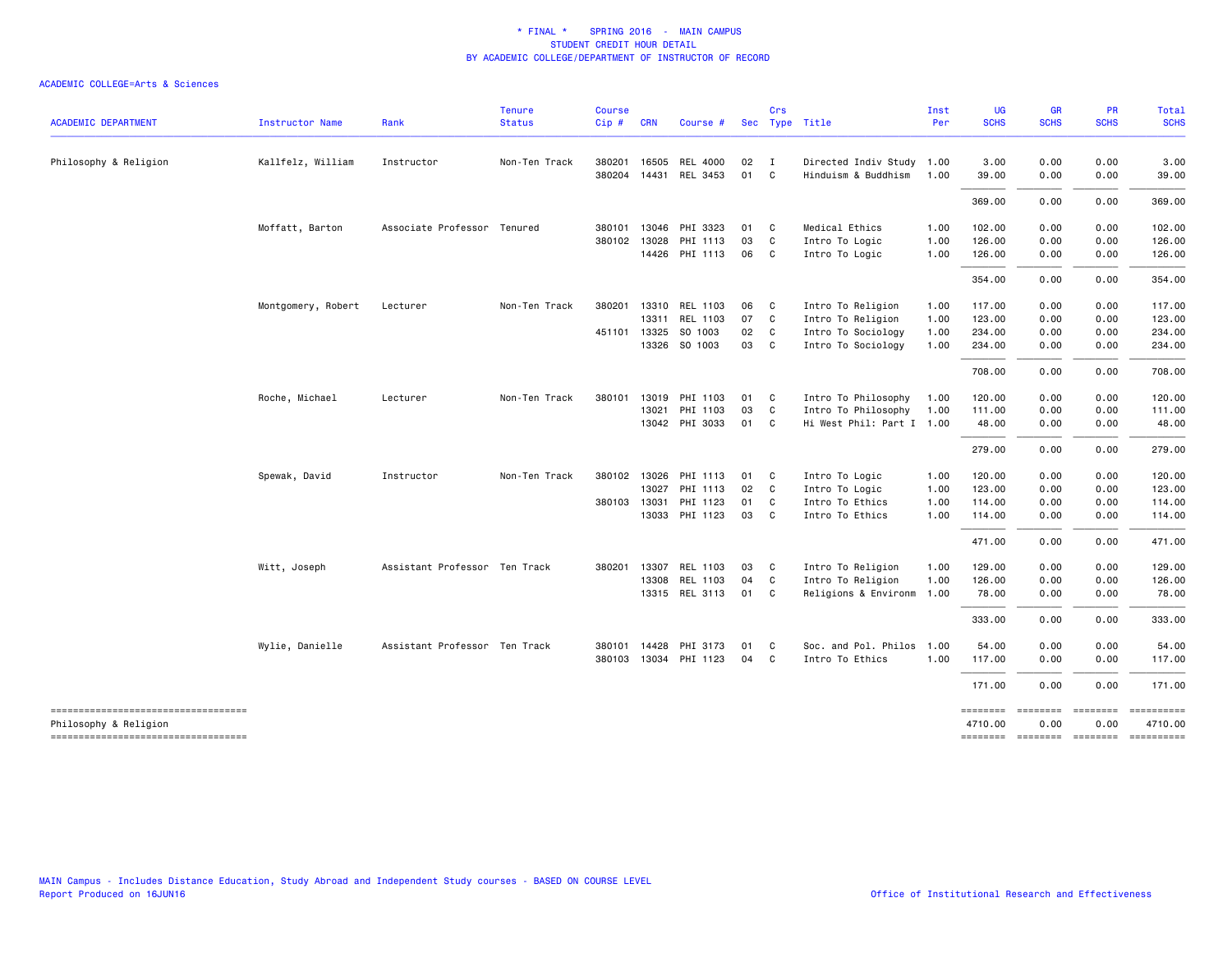| <b>ACADEMIC DEPARTMENT</b> | <b>Instructor Name</b>           | Rank                          | <b>Tenure</b><br><b>Status</b> | <b>Course</b><br>Cip# | <b>CRN</b>   | Course #             |                   | Crs          | Sec Type Title            | Inst<br>Per | UG<br><b>SCHS</b> | GR<br><b>SCHS</b> | PR<br><b>SCHS</b> | Total<br><b>SCHS</b> |
|----------------------------|----------------------------------|-------------------------------|--------------------------------|-----------------------|--------------|----------------------|-------------------|--------------|---------------------------|-------------|-------------------|-------------------|-------------------|----------------------|
|                            |                                  |                               |                                |                       |              |                      |                   |              |                           |             |                   |                   |                   |                      |
| Physics & Astronomy        | Afanasjev, Anatoli               | Professor                     | Tenured                        |                       | 400801 15679 | PH 9000              | 10                | D            | Research / Diss           | 1.00        | 0.00              | 18.00             | 0.00              | 18.00                |
|                            |                                  |                               |                                |                       | 15969        | PH 7000              | $02\,$            | $\mathbf{I}$ | Directed Indiv Study 1.00 |             | 0.00              | 3.00              | 0.00              | 3.00                 |
|                            |                                  |                               |                                |                       |              |                      |                   |              |                           |             | 0.00              | 21.00             | 0.00              | 21.00                |
|                            | Arnoldus, Henk                   | Professor                     | Tenured                        |                       | 400801 12926 | PH 1113              | 02                | C            | Gen Physics I             | 1.00        | 159.00            | 0.00              | 0.00              | 159.00               |
|                            |                                  |                               |                                |                       | 15623        | PH 9000              | 04                | D            | Research / Diss           | 1.00        | 0.00              | 18.00             | 0.00              | 18.00                |
|                            |                                  |                               |                                |                       | 16056        | PH 8000              | 06                | D            | Research / Thesis         | 1.00        | 0.00              | 3.00              | 0.00              | 3.00                 |
|                            |                                  |                               |                                |                       |              | 400810 13017 PH 8243 | 01                | C            | Meth Theoret Ph II        | 1.00        | 0.00              | 27.00             | 0.00              | 27.00                |
|                            |                                  |                               |                                |                       |              |                      |                   |              |                           |             | 159.00            | 48.00             | 0.00              | 207.00               |
|                            | Bennett, Christopher Non-Faculty |                               | Not Applicable                 |                       |              | 400801 13914 PH 1021 | 501 L             |              | Physical Science Lab 1.00 |             | 10.00             | 0.00              | 0.00              | 10.00                |
|                            |                                  |                               |                                |                       |              |                      |                   |              |                           |             | 10.00             | 0.00              | 0.00              | 10.00                |
|                            | Berg, Matthew                    | Assistant Professor Ten Track |                                | 400801                | 15675        | PH 9000              | 08                | D            | Research / Diss           | 1.00        | 0.00              | 32.00             | 0.00              | 32.00                |
|                            |                                  |                               |                                |                       | 15741        | PH 8000              | 03                | D            | Research / Thesis         | 1.00        | 0.00              | 3.00              | 0.00              | 3.00                 |
|                            |                                  |                               |                                |                       |              | 15832 PH 7000        | 01                | $\mathbf{I}$ | Directed Indiv Study      | 1.00        | 0.00              | 3.00              | 0.00              | 3.00                 |
|                            |                                  |                               |                                |                       |              |                      |                   |              |                           |             | 0.00              | 38.00             | 0.00              | 38.00                |
|                            | Clark, Shane                     | Grad Teach Assist             | Not Applicable                 | 400801                | 12920        | PH 1021              | 01                | <b>L</b>     | Physical Science Lab      | 1.00        | 14.00             | 0.00              | 0.00              | 14.00                |
|                            |                                  |                               |                                |                       | 12960        | PH 1133              | 02                | К            | Gen Physics III           | 1.00        | 0.00              | 0.00              | 0.00              | 0.00                 |
|                            |                                  |                               |                                |                       | 12961        | PH 1133              | 03                | К            | Gen Physics III           | 1.00        | 0.00              | 0.00              | 0.00              | 0.00                 |
|                            |                                  |                               |                                |                       | 12962        | PH 1133              | 04                | К            | Gen Physics III           | 1.00        | 0.00              | 0.00              | 0.00              | 0.00                 |
|                            |                                  |                               |                                |                       |              | 14252 PH 1021        | 02                | $\mathsf{L}$ | Physical Science Lab      | 1.00        | 13.00             | 0.00              | 0.00              | 13.00                |
|                            |                                  |                               |                                |                       |              |                      |                   |              |                           |             | 27.00             | 0.00              | 0.00              | 27.00                |
|                            | Clay, Rudolf                     | Professor                     | Tenured                        | 400801                |              | 14275 PH 2213        | H11 C             |              | Physics I - Honors        | 1.00        | 87.00             | 0.00              | 0.00              | 87.00                |
|                            |                                  |                               |                                |                       |              | 15625 PH 9000        | 05                | D            | Research / Diss           | 1.00        | 0.00              | 9.00              | 0.00              | 9.00                 |
|                            |                                  |                               |                                |                       |              |                      |                   |              |                           |             | 87.00             | 9.00              | 0.00              | 96.00                |
|                            | Cuicchi, Paul                    | Lecturer                      | Non-Ten Track                  |                       |              | 400801 12917 PH 1013 | 03                | C            | Physical Sci Survey       | 1.00        | 147.00            | 0.00              | 0.00              | 147.00               |
|                            |                                  |                               |                                |                       |              | 12918 PH 1013        | 04                | C            | Physical Sci Survey       | 1.00        | 171.00            | 0.00              | 0.00              | 171.00               |
|                            |                                  |                               |                                |                       |              |                      |                   |              |                           |             | 318.00            | 0.00              | 0.00              | 318.00               |
|                            | Dickel, Doyl                     | Non-Faculty                   | Not Applicable                 |                       |              | 400801 12966 PH 2213 | 04                | C            | Physics I                 | 1.00        | 174.00            | 0.00              | 0.00              | 174.00               |
|                            |                                  |                               |                                |                       |              |                      |                   |              |                           |             | 174.00            | 0.00              | 0.00              | 174.00               |
|                            | Dunne, James                     | Professor                     | Tenured                        | 400801                |              | 12968 PH 2213        | 06                | C            | Physics I                 | 1.00        | 174.00            | 0.00              | 0.00              | 174.00               |
|                            |                                  |                               |                                |                       |              | 16429 PH 9000        | 14                | D            | Research / Diss           | 1.00        | 0.00              | 3.00              | 0.00              | 3.00                 |
|                            |                                  |                               |                                |                       |              |                      |                   |              |                           |             |                   |                   |                   |                      |
|                            |                                  |                               |                                |                       |              |                      |                   |              |                           |             | 174.00            | 3.00              | 0.00              | 177.00               |
|                            | Dutta, Dipangkar                 | Associate Professor Tenured   |                                | 240101                | 16044        | HON 4093             | H <sub>10</sub> S |              | Honors Thesis             | 1.00        | 3.00              | 0.00              | 0.00              | 3.00                 |
|                            |                                  |                               |                                |                       | 400801 15565 | PH 9000              | 01                | D            | Research / Diss           | 1.00        | 0.00              | 10.00             | 0.00              | 10.00                |
|                            |                                  |                               |                                |                       | 15748        | PH 8000              | 04                | D            | Research / Thesis         | 1.00        | 0.00              | 12.00             | 0.00              | 12.00                |
|                            |                                  |                               |                                |                       | 16408        | PH 6713              | 01                | C            | Intro To Quantum Pri      | 1.00        | 0.00              | 15.00             | 0.00              | 15.00                |
|                            |                                  |                               |                                | 400804                |              | 16407 PH 4713        | 01                | C            | Intro To Quantum Pri 1.00 |             | 3.00              | 0.00              | 0.00              | 3.00                 |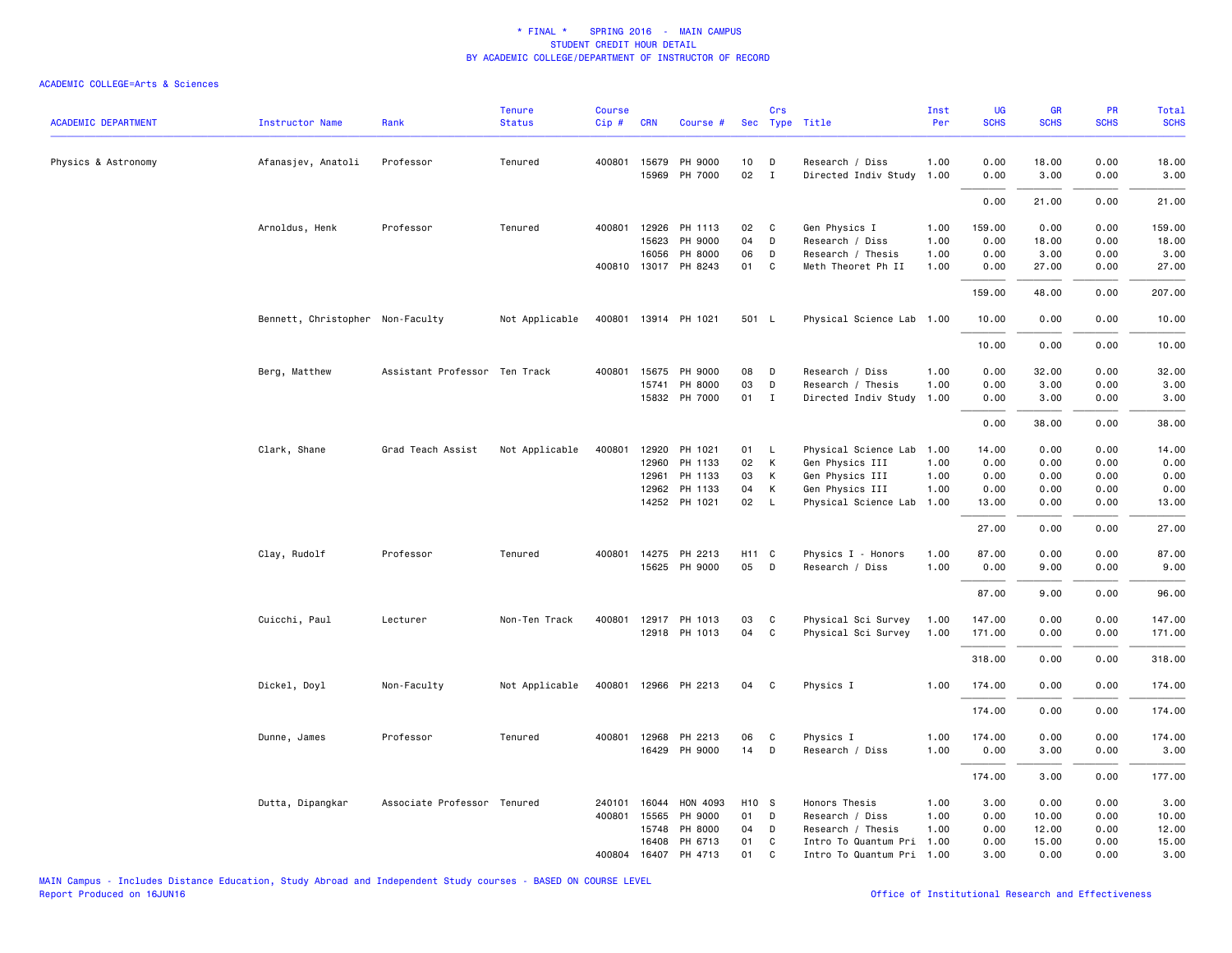| <b>ACADEMIC DEPARTMENT</b> | <b>Instructor Name</b>                | Rank                          | <b>Tenure</b><br><b>Status</b> | <b>Course</b><br>Cip# | <b>CRN</b>     | Course #             |                 | Crs                          | Sec Type Title                               | Inst<br>Per  | <b>UG</b><br><b>SCHS</b> | GR<br><b>SCHS</b> | PR<br><b>SCHS</b> | Total<br><b>SCHS</b> |
|----------------------------|---------------------------------------|-------------------------------|--------------------------------|-----------------------|----------------|----------------------|-----------------|------------------------------|----------------------------------------------|--------------|--------------------------|-------------------|-------------------|----------------------|
|                            |                                       |                               |                                |                       |                |                      |                 |                              |                                              |              |                          |                   |                   |                      |
|                            |                                       |                               |                                |                       |                |                      |                 |                              |                                              |              | 6.00                     | 37.00             | 0.00              | 43.00                |
| Physics & Astronomy        | El Fassi, Lamiaa                      | Assistant Professor Ten Track |                                |                       |                | 400801 13007 PH 4223 | 01              | C                            | Intermediate Mechani 1.00                    |              | 6.00                     | 0.00              | 0.00              | 6.00                 |
|                            |                                       |                               |                                |                       |                | 13012 PH 6223        | 01              | C                            | Intermediate Mechani 1.00                    |              | 0.00                     | 15.00             | 0.00              | 15.00                |
|                            |                                       |                               |                                |                       |                |                      |                 |                              |                                              |              | 6.00                     | 15.00             | 0.00              | 21.00                |
|                            | Fox, Daniel                           | Lecturer                      | Non-Ten Track                  | 400801                |                | 12963 PH 2213        | 01              | C                            | Physics I                                    | 1.00         | 171.00                   | 0.00              | 0.00              | 171.00               |
|                            |                                       |                               |                                |                       |                |                      |                 |                              |                                              |              | 171.00                   | 0.00              | 0.00              | 171.00               |
|                            | Gombojav, Ariunbold                   | Assistant Professor Ten Track |                                | 400801                |                | 13013 PH 6333        | 01              | C                            | Electromag Fields II 1.00                    |              | 0.00                     | 21.00             | 0.00              | 21.00                |
|                            |                                       |                               |                                |                       | 16039          | PH 9000              | 13              | D                            | Research / Diss                              | 1.00         | 0.00                     | 6.00              | 0.00              | 6.00                 |
|                            |                                       |                               |                                |                       | 16256          | PH 8000              | 07              | D                            | Research / Thesis                            | 1.00         | 0.00                     | 6.00              | 0.00              | 6.00                 |
|                            |                                       |                               |                                |                       |                |                      |                 |                              |                                              |              | 0.00                     | 33.00             | 0.00              | 33.00                |
|                            | Kim, Seong-Gon                        | Professor                     | Tenured                        | 400801                | 12994          | PH 2233              | 02              | C                            | Physics III                                  | 1.00         | 135.00                   | 0.00              | 0.00              | 135.00               |
|                            |                                       |                               |                                |                       | 15621          | PH 9000              | 02              | D                            | Research / Diss                              | 1.00         | 0.00                     | 9.00              | 0.00              | 9.00                 |
|                            |                                       |                               |                                |                       |                |                      |                 |                              |                                              |              | 135.00                   | 9.00              | 0.00              | 144.00               |
|                            | Lung, Florin                          | Instructor                    | Non-Ten Track                  | 400801                | 12905          | PH 1011              | 02 <sub>2</sub> | $\mathsf{L}$                 | Physical Science Lab                         | 1.00         | 17.00                    | 0.00              | 0.00              | 17.00                |
|                            |                                       |                               |                                |                       | 12906          | PH 1011              | 03              | $\mathsf{L}$                 | Physical Science Lab                         | 1.00         | 17.00                    | 0.00              | 0.00              | 17.00                |
|                            |                                       |                               |                                |                       | 12907          | PH 1011              | 04              | $\mathsf{L}$                 | Physical Science Lab                         | 1.00         | 11.00                    | 0.00              | 0.00              | 11.00                |
|                            |                                       |                               |                                |                       | 12909<br>12910 | PH 1011<br>PH 1011   | 06<br>07        | $\mathsf{L}$<br>$\mathsf{L}$ | Physical Science Lab<br>Physical Science Lab | 1.00<br>1.00 | 15.00<br>15.00           | 0.00<br>0.00      | 0.00<br>0.00      | 15.00<br>15.00       |
|                            |                                       |                               |                                |                       | 12911          | PH 1011              | 08              | $\mathsf{L}$                 | Physical Science Lab                         | 1.00         | 17.00                    | 0.00              | 0.00              | 17.00                |
|                            |                                       |                               |                                |                       | 12914          | PH 1011              | 11              | $\mathsf{L}$                 | Physical Science Lab                         | 1.00         | 18.00                    | 0.00              | 0.00              | 18.00                |
|                            |                                       |                               |                                |                       | 12943          | PH 1123              | 01              | C                            | Gen Physics II                               | 1.00         | 195.00                   | 0.00              | 0.00              | 195.00               |
|                            |                                       |                               |                                |                       | 12944          | PH 1123              | 02              | C                            | Gen Physics II                               | 1.00         | 171.00                   | 0.00              | 0.00              | 171.00               |
|                            |                                       |                               |                                |                       | 12969          | PH 2213              | 07              | C                            | Physics I                                    | 1.00         | 144.00                   | 0.00              | 0.00              | 144.00               |
|                            |                                       |                               |                                |                       | 12970          | PH 2213              | 08              | C                            | Physics I                                    | 1.00         | 159.00                   | 0.00              | 0.00              | 159.00               |
|                            |                                       |                               |                                |                       |                | 14250 PH 1011        | 12              | $\mathsf{L}$                 | Physical Science Lab                         | 1.00         | 12.00                    | 0.00              | 0.00              | 12.00                |
|                            |                                       |                               |                                |                       |                |                      |                 |                              |                                              |              | 791.00                   | 0.00              | 0.00              | 791.00               |
|                            | Ma, Wenchao                           | Professor                     | Tenured                        |                       |                | 400801 13016 PH 8213 | 01              | C                            | Mechanics                                    | 1.00         | 0.00                     | 27.00             | 0.00              | 27.00                |
|                            |                                       |                               |                                |                       |                |                      |                 |                              |                                              |              | 0.00                     | 27.00             | 0.00              | 27.00                |
|                            | Monts, David                          | Lecturer                      | Non-Ten Track                  | 400801                |                | 12959 PH 1133        | 01              | C                            | Gen Physics III                              | 1.00         | 114.00                   | 0.00              | 0.00              | 114.00               |
|                            |                                       |                               |                                |                       |                |                      |                 |                              |                                              |              | 114.00                   | 0.00              | 0.00              | 114.00               |
|                            | Moody, Judith                         | Lecturer                      | Non-Ten Track                  |                       | 400801 12921   | PH 1023              | 01              | C                            | Physical Sci Survey                          | 1.00         | 81.00                    | 0.00              | 0.00              | 81.00                |
|                            |                                       |                               |                                |                       |                | 13915 PH 1023        | 501 C           |                              | Physical Sci Survey                          | 1.00         | 69.00                    | 0.00              | 0.00              | 69.00                |
|                            |                                       |                               |                                |                       |                |                      |                 |                              |                                              |              | 150.00                   | 0.00              | 0.00              | 150.00               |
|                            | Nandadasa, Chandani Grad Teach Assist |                               | Not Applicable                 |                       |                | 400801 12915 PH 1013 | 01              | C                            | Physical Sci Survey                          | 1.00         | 102.00                   | 0.00              | 0.00              | 102.00               |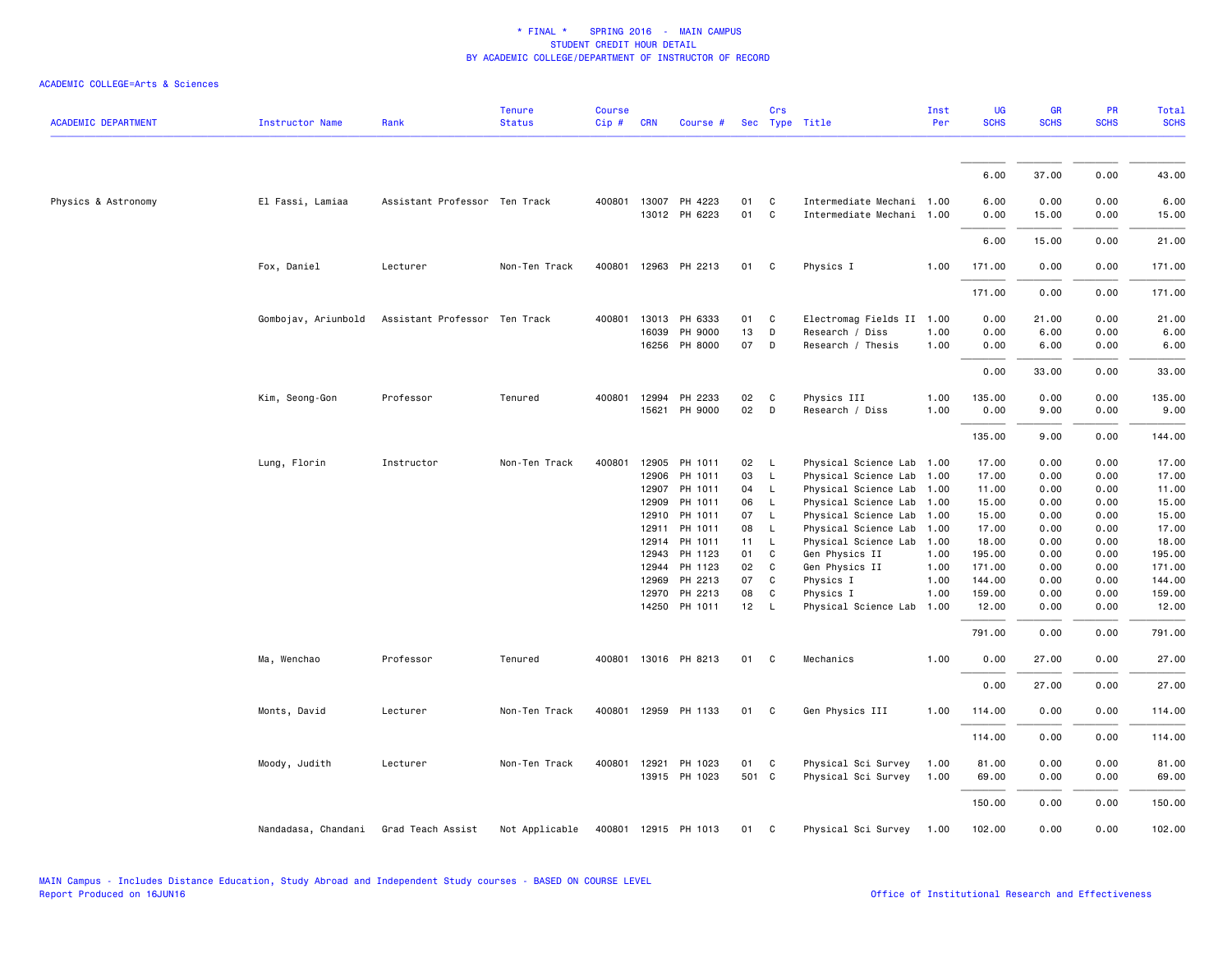| <b>ACADEMIC DEPARTMENT</b> | <b>Instructor Name</b> | Rank                                             | <b>Tenure</b><br><b>Status</b> | <b>Course</b><br>Cip# | <b>CRN</b>            | Course #             |          | Crs          | Sec Type Title                 | Inst<br>Per  | UG<br><b>SCHS</b> | GR<br><b>SCHS</b> | PR<br><b>SCHS</b> | Total<br><b>SCHS</b> |
|----------------------------|------------------------|--------------------------------------------------|--------------------------------|-----------------------|-----------------------|----------------------|----------|--------------|--------------------------------|--------------|-------------------|-------------------|-------------------|----------------------|
|                            |                        |                                                  |                                |                       |                       |                      |          |              |                                |              |                   |                   |                   |                      |
|                            |                        |                                                  |                                |                       |                       |                      |          |              |                                |              | 102.00            | 0.00              | 0.00              | 102.00               |
| Physics & Astronomy        | Novotny, Mark          | Professor                                        | Tenured                        |                       | 400801 15548          | PH 4000              | 01       | $\mathbf{I}$ | Directed Indiv Study           | 1.00         | 1.00              | 0.00              | 0.00              | 1.00                 |
|                            |                        |                                                  |                                |                       | 15671                 | PH 9000              | 07       | D            | Research / Diss                | 1.00         | 0.00              | 9.00              | 0.00              | 9.00                 |
|                            |                        |                                                  |                                |                       |                       | 15754 PH 8000        | 05       | $\mathsf{D}$ | Research / Thesis              | 1.00         | 0.00              | 10.00             | 0.00              | 10.00                |
|                            |                        |                                                  |                                |                       |                       |                      |          |              |                                |              | 1.00              | 19.00             | 0.00              | 20.00                |
|                            | Pierce, Donna          | Associate Professor Tenured                      |                                |                       |                       | 400801 14276 PH 4513 | 01       | C            | Optics                         | 1.00         | 63.00             | 0.00              | 0.00              | 63.00                |
|                            |                        |                                                  |                                |                       | 14277                 | PH 6513              | 01       | C            | Optics                         | 1.00         | 0.00              | 3.00              | 0.00              | 3.00                 |
|                            |                        |                                                  |                                |                       |                       | 15677 PH 8000        | 01       | D            | Research / Thesis              | 1.00         | 0.00              | 12.00             | 0.00              | 12.00                |
|                            |                        |                                                  |                                |                       |                       |                      |          |              |                                |              | 63.00             | 15.00             | 0.00              | 78.00                |
|                            |                        | Rupak Lan Tai Moong, Associate Professor Tenured |                                |                       |                       | 400801 14274 PH 2213 | 10       | C            | Physics I                      | 1.00         | 144.00            | 0.00              | 0.00              | 144.00               |
|                            |                        |                                                  |                                |                       |                       | 15685 PH 9000        | 11       | D            | Research / Diss                | 1.00         | 0.00              | 24.00             | 0.00              | 24.00                |
|                            |                        |                                                  |                                |                       |                       |                      |          |              |                                |              | 144.00            | 24.00             | 0.00              | 168.00               |
|                            | Singh, Jagdish         | Non-Employee                                     | Not Applicable                 |                       |                       | 400801 15626 PH 9000 | 06       | D            | Research / Diss                | 1.00         | 0.00              | 37.00             | 0.00              | 37.00                |
|                            |                        |                                                  |                                |                       |                       |                      |          |              |                                |              | 0.00              | 37.00             | 0.00              | 37.00                |
|                            | Solomon, Lazarus       | Instructor                                       | Non-Ten Track                  | 400801                | 12927                 | PH 1113              | 03       | C            | Gen Physics I- SI              | 1.00         | 186.00            | 0.00              | 0.00              | 186.00               |
|                            |                        |                                                  |                                |                       | 12928                 | PH 1113              | 04       | C            | Gen Physics I-SI               | 1.00         | 192.00            | 0.00              | 0.00              | 192.00               |
|                            |                        |                                                  |                                |                       | 12929                 | PH 1113              | 05       | К            | Gen Physics I                  | 1.00         | 0.00              | 0.00              | 0.00              | 0.00                 |
|                            |                        |                                                  |                                |                       | 12930                 | PH 1113              | 06       | К            | Gen Physics I                  | 1.00         | 0.00              | 0.00              | 0.00              | 0.00                 |
|                            |                        |                                                  |                                |                       | 12931                 | PH 1113              | 07       | К            | Gen Physics I                  | 1.00         | 0.00              | 0.00              | 0.00              | 0.00                 |
|                            |                        |                                                  |                                |                       | 12932                 | PH 1113              | 08       | К            | Gen Physics I                  | 1.00         | 0.00              | 0.00              | 0.00              | 0.00                 |
|                            |                        |                                                  |                                |                       | 12933                 | PH 1113              | 09       | К            | Gen Physics I                  | 1.00         | 0.00              | 0.00              | 0.00              | 0.00                 |
|                            |                        |                                                  |                                |                       | 12934                 | PH 1113              | 10       | К            | Gen Physics I                  | 1.00         | 0.00              | 0.00              | 0.00              | 0.00                 |
|                            |                        |                                                  |                                |                       | 12936                 | PH 1113              | 12       | K            | Gen Physics I                  | 1.00         | 0.00              | 0.00              | 0.00              | 0.00                 |
|                            |                        |                                                  |                                |                       | 12937<br>12938        | PH 1113<br>PH 1113   | 13       | К            | Gen Physics I                  | 1.00         | 0.00              | 0.00<br>0.00      | 0.00<br>0.00      | 0.00                 |
|                            |                        |                                                  |                                |                       | 12939                 | PH 1113              | 14<br>15 | К<br>K       | Gen Physics I<br>Gen Physics I | 1.00<br>1.00 | 0.00<br>0.00      | 0.00              | 0.00              | 0.00<br>0.00         |
|                            |                        |                                                  |                                |                       | 12940                 | PH 1113              | 16       | К            | Gen Physics I                  | 1.00         | 0.00              | 0.00              | 0.00              | 0.00                 |
|                            |                        |                                                  |                                |                       | 12941                 | PH 1113              | 17       | К            | Gen Physics I                  | 1.00         | 0.00              | 0.00              | 0.00              | 0.00                 |
|                            |                        |                                                  |                                |                       | 12974                 | PH 2223              | 01       | C            | Physics II                     | 1.00         | 186.00            | 0.00              | 0.00              | 186.00               |
|                            |                        |                                                  |                                |                       |                       | 12975 PH 2223        | 02       | $\mathbf{C}$ | Physics II                     | 1.00         | 189.00            | 0.00              | 0.00              | 189.00               |
|                            |                        |                                                  |                                |                       |                       |                      |          |              |                                |              | 753.00            | 0.00              | 0.00              | 753.00               |
|                            | Su, Chun               | Lecturer                                         | Non-Ten Track                  |                       |                       | 400801 12971 PH 2213 | 09       | $\mathbf{C}$ | Physics I                      | 1.00         | 174.00            | 0.00              | 0.00              | 174.00               |
|                            |                        |                                                  |                                |                       |                       |                      |          |              |                                |              | 174.00            | 0.00              | 0.00              | 174.00               |
|                            | Tanner, Angelle        | Assistant Professor Ten Track                    |                                |                       | 400202 12922          | PH 1063              | 01       | C            | Descrip Astronomy              | 1.00         | 210.00            | 0.00              | 0.00              | 210.00               |
|                            |                        |                                                  |                                |                       |                       | 400801 15678 PH 8000 | 02       | D            | Research / Thesis              | 1.00         | 0.00              | 9.00              | 0.00              | 9.00                 |
|                            |                        |                                                  |                                |                       |                       |                      |          |              |                                |              | 210.00            | 9.00              | 0.00              | 219.00               |
|                            | Wang, Chuji            | Professor                                        | Tenured                        |                       | 400801 12995<br>12996 | PH 2233<br>PH 2233   | 03<br>04 | C<br>К       | Physics III<br>Physics III     | 1.00<br>1.00 | 186.00<br>0.00    | 0.00<br>0.00      | 0.00<br>0.00      | 186.00<br>0.00       |
|                            |                        |                                                  |                                |                       |                       |                      |          |              |                                |              |                   |                   |                   |                      |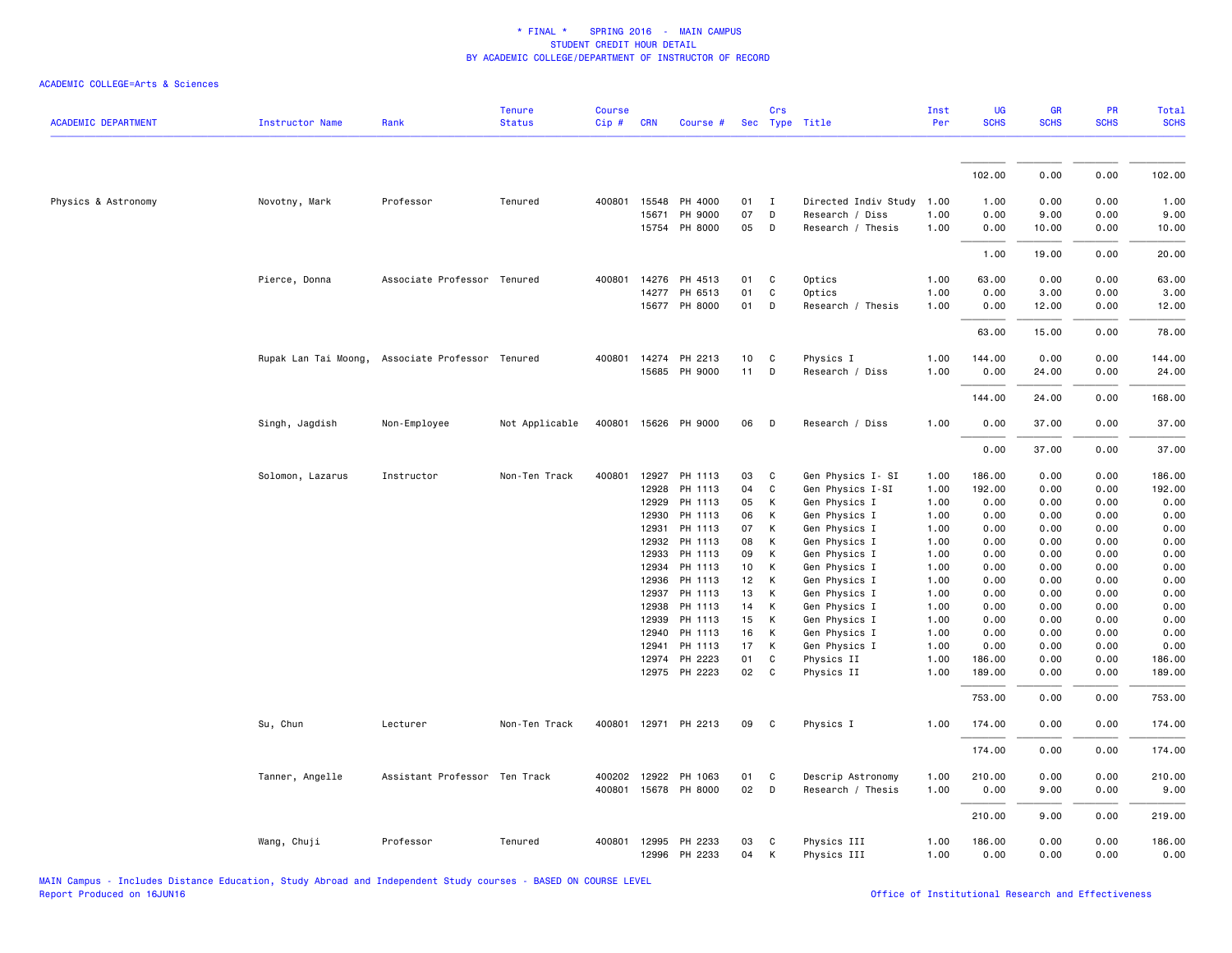### ACADEMIC COLLEGE=Arts & Sciences

|                                                              |                        |                               | <b>Tenure</b> | <b>Course</b> |              |                      |      | Crs                     |                   | Inst | UG                  | <b>GR</b>   | PR               | Total       |
|--------------------------------------------------------------|------------------------|-------------------------------|---------------|---------------|--------------|----------------------|------|-------------------------|-------------------|------|---------------------|-------------|------------------|-------------|
| <b>ACADEMIC DEPARTMENT</b>                                   | <b>Instructor Name</b> | Rank                          | <b>Status</b> | Cip#          | <b>CRN</b>   | Course #             |      |                         | Sec Type Title    | Per  | <b>SCHS</b>         | <b>SCHS</b> | <b>SCHS</b>      | <b>SCHS</b> |
| Physics & Astronomy                                          | Wang, Chuji            | Professor                     | Tenured       | 400801        | 12997        | PH 2233              | 05   | K                       | Physics III       | 1.00 | 0.00                | 0.00        | 0.00             | 0.00        |
|                                                              |                        |                               |               |               | 12999        | PH 2233              | 07   | К                       | Physics III       | 1.00 | 0.00                | 0.00        | 0.00             | 0.00        |
|                                                              |                        |                               |               |               | 13000        | PH 2233              | 08   | K                       | Physics III       | 1.00 | 0.00                | 0.00        | 0.00             | 0.00        |
|                                                              |                        |                               |               |               | 13001        | PH 2233              | 09   | K                       | Physics III       | 1.00 | 0.00                | 0.00        | 0.00             | 0.00        |
|                                                              |                        |                               |               |               | 13002        | PH 2233              | 10   | К                       | Physics III       | 1.00 | 0.00                | 0.00        | 0.00             | 0.00        |
|                                                              |                        |                               |               |               | 14270        | PH 2233              | 11   | K                       | Physics III       | 1.00 | 0.00                | 0.00        | 0.00             | 0.00        |
|                                                              |                        |                               |               |               | 15622        | PH 9000              | 03   | D                       | Research / Diss   | 1.00 | 0.00                | 48.00       | 0.00             | 48.00       |
|                                                              |                        |                               |               |               | 16257        | PH 8000              | 08 D |                         | Research / Thesis | 1.00 | 0.00                | 1.00        | 0.00             | 1.00        |
|                                                              |                        |                               |               |               |              |                      |      |                         |                   |      | 186.00              | 49.00       | 0.00             | 235.00      |
|                                                              | Winger, Jeffry         | Professor                     | Tenured       |               | 400801 12978 | PH 2223              | 06   | K                       | Physics II        | 1.00 | 0.00                | 0.00        | 0.00             | 0.00        |
|                                                              |                        |                               |               |               | 12979        | PH 2223              | 07   | К                       | Physics II        | 1.00 | 0.00                | 0.00        | 0.00             | 0.00        |
|                                                              |                        |                               |               |               | 12980        | PH 2223              | 08   | K                       | Physics II        | 1.00 | 0.00                | 0.00        | 0.00             | 0.00        |
|                                                              |                        |                               |               |               | 12982        | PH 2223              | 10   | K                       | Physics II        | 1.00 | 0.00                | 0.00        | 0.00             | 0.00        |
|                                                              |                        |                               |               |               | 12983        | PH 2223              | 11   | K                       | Physics II        | 1.00 | 0.00                | 0.00        | 0.00             | 0.00        |
|                                                              |                        |                               |               |               | 12984        | PH 2223              | 12 K |                         | Physics II        | 1.00 | 0.00                | 0.00        | 0.00             | 0.00        |
|                                                              |                        |                               |               |               | 12986        | PH 2223              | 14   | K                       | Physics II        | 1.00 | 0.00                | 0.00        | 0.00             | 0.00        |
|                                                              |                        |                               |               |               | 12987        | PH 2223              | 15   | K                       | Physics II        | 1.00 | 0.00                | 0.00        | 0.00             | 0.00        |
|                                                              |                        |                               |               |               | 12988        | PH 2223              | 16   | K                       | Physics II        | 1.00 | 0.00                | 0.00        | 0.00             | 0.00        |
|                                                              |                        |                               |               |               | 12989        | PH 2223              | 17   | K                       | Physics II        | 1.00 | 0.00                | 0.00        | 0.00             | 0.00        |
|                                                              |                        |                               |               |               | 13005        | PH 4143              | 01   | L.                      | Inter Laboratory  | 1.00 | 21.00               | 0.00        | 0.00             | 21.00       |
|                                                              |                        |                               |               |               | 13006        | PH 4152              | 01   | $\mathsf{L}$            | Mod Physics Lab   | 1.00 | 6.00                | 0.00        | 0.00             | 6.00        |
|                                                              |                        |                               |               |               | 13011        | PH 6143              | 01   | - L                     | Inter Laboratory  | 1.00 | 0.00                | 3.00        | 0.00             | 3.00        |
|                                                              |                        |                               |               |               | 14268        | PH 2223              | 05   | $\mathsf{K}$            | Physics II        | 1.00 | 0.00                | 0.00        | 0.00             | 0.00        |
|                                                              |                        |                               |               |               | 15676        | PH 9000              | 09   | D                       | Research / Diss   | 1.00 | 0.00                | 27.00       | 0.00             | 27.00       |
|                                                              |                        |                               |               |               |              |                      |      |                         |                   |      | 27.00               | 30.00       | 0.00             | 57.00       |
|                                                              | Worthy, Mark           | Instructor                    | Non-Ten Track | 400801        | 12946        | PH 1123              | 04   | C                       | Gen Physics II    | 1.00 | 195.00              | 0.00        | 0.00             | 195.00      |
|                                                              |                        |                               |               |               | 12947        | PH 1123              | 05   | K                       | Gen Physics II    | 1.00 | 0.00                | 0.00        | 0.00             | 0.00        |
|                                                              |                        |                               |               |               | 12948        | PH 1123              | 06   | K                       | Gen Physics II    | 1.00 | 0.00                | 0.00        | 0.00             | 0.00        |
|                                                              |                        |                               |               |               | 12949        | PH 1123              | 07   | К                       | Gen Physics II    | 1.00 | 0.00                | 0.00        | 0.00             | 0.00        |
|                                                              |                        |                               |               |               | 12950        | PH 1123              | 08   | К                       | Gen Physics II    | 1.00 | 0.00                | 0.00        | 0.00             | 0.00        |
|                                                              |                        |                               |               |               | 12951        | PH 1123              | 09   | K                       | Gen Physics II    | 1.00 | 0.00                | 0.00        | 0.00             | 0.00        |
|                                                              |                        |                               |               |               | 12952        | PH 1123              | 10   | K                       | Gen Physics II    | 1.00 | 0.00                | 0.00        | 0.00             | 0.00        |
|                                                              |                        |                               |               |               | 12953        | PH 1123              | 11   | К                       | Gen Physics II    | 1.00 | 0.00                | 0.00        | 0.00             | 0.00        |
|                                                              |                        |                               |               |               | 12955        | PH 1123              | 13   | K                       | Gen Physics II    | 1.00 | 0.00                | 0.00        | 0.00             | 0.00        |
|                                                              |                        |                               |               |               | 12956        | PH 1123              | 14   | K                       | Gen Physics II    | 1.00 | 0.00                | 0.00        | 0.00             | 0.00        |
|                                                              |                        |                               |               |               | 12964        | PH 2213              | 02   | C                       | Physics I         | 1.00 | 171.00              | 0.00        | 0.00             | 171.00      |
|                                                              |                        |                               |               |               | 12965        | PH 2213              | 03   | C                       | Physics I         | 1.00 | 174.00              | 0.00        | 0.00             | 174.00      |
|                                                              |                        |                               |               |               | 14265        | PH 1123              | 15   | K                       | Gen Physics II    | 1.00 | 0.00                | 0.00        | 0.00             | 0.00        |
|                                                              |                        |                               |               |               | 14266        | PH 1123              | 16   | K                       | Gen Physics II    | 1.00 | 0.00                | 0.00        | 0.00             | 0.00        |
|                                                              |                        |                               |               |               |              |                      |      |                         |                   |      | 540.00              | 0.00        | 0.00             | 540.00      |
|                                                              | Ye, Jinwu              | Associate Professor Ten Track |               |               |              | 400801 12977 PH 2223 | 04   | $\overline{\mathbf{C}}$ | Physics II        | 1.00 | 171.00              | 0.00        | 0.00             | 171.00      |
|                                                              |                        |                               |               |               |              | 15708 PH 9000        | 12   | $\mathsf{D}$            | Research / Diss   | 1.00 | 0.00                | 9.00        | 0.00             | 9.00        |
|                                                              |                        |                               |               |               |              |                      |      |                         |                   |      | 171.00              | 9.00        | 0.00             | 180.00      |
| =====================================<br>Physics & Astronomy |                        |                               |               |               |              |                      |      |                         |                   |      | ========<br>4693.00 | 432.00      | 0.00             | 5125.00     |
| ----------------------------------                           |                        |                               |               |               |              |                      |      |                         |                   |      | ========            |             | -------- ------- |             |

MAIN Campus - Includes Distance Education, Study Abroad and Independent Study courses - BASED ON COURSE LEVEL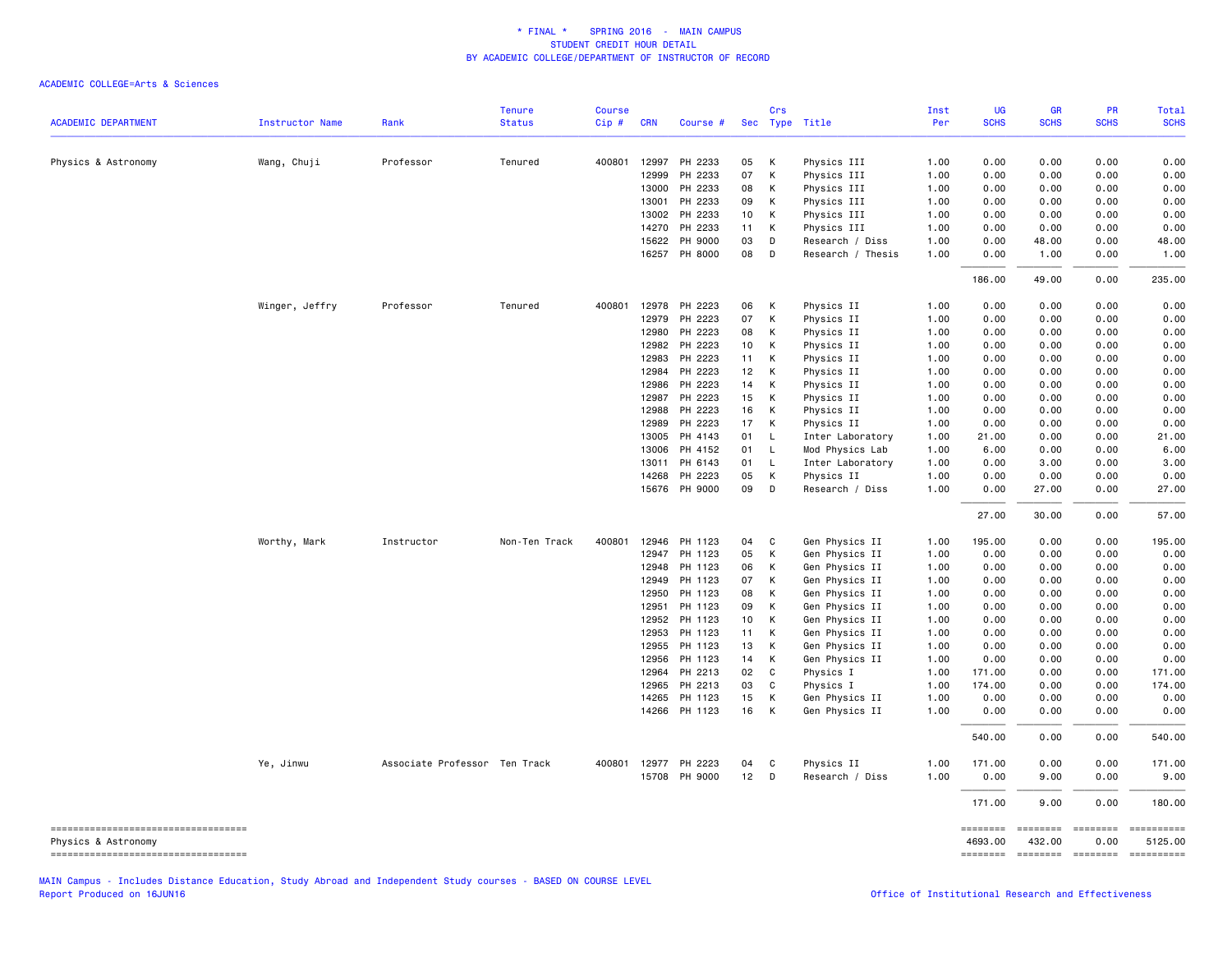| <b>ACADEMIC DEPARTMENT</b>                        | <b>Instructor Name</b> | Rank                          | <b>Tenure</b><br><b>Status</b> | <b>Course</b><br>Cip# | <b>CRN</b>   | Course #              |                   | Crs            | Sec Type Title            | Inst<br>Per | UG<br><b>SCHS</b> | <b>GR</b><br><b>SCHS</b> | <b>PR</b><br><b>SCHS</b> | <b>Total</b><br><b>SCHS</b> |
|---------------------------------------------------|------------------------|-------------------------------|--------------------------------|-----------------------|--------------|-----------------------|-------------------|----------------|---------------------------|-------------|-------------------|--------------------------|--------------------------|-----------------------------|
| Political Science & Public Administ Ammon, Wesley |                        | Non-Faculty                   | Not Applicable                 |                       |              | 451002 13092 PS 1113  | 04                | C              | American Government- 1.00 |             | 429.00            | 0.00                     | 0.00                     | 429.00                      |
|                                                   |                        |                               |                                |                       |              |                       |                   |                |                           |             | 429.00            | 0.00                     | 0.00                     | 429.00                      |
|                                                   | Baker, Leslie          | Instructor                    | Non-Ten Track                  |                       |              | 451001 13112 PS 4333  | 01                | C              | Theories Intern Rel       | 1.00        | 48.00             | 0.00                     | 0.00                     | 48.00                       |
|                                                   |                        |                               |                                |                       | 13121        | PS 6333               | 01                | C              | Theories Intern Rel       | 1.00        | 0.00              | 3.00                     | 0.00                     | 3.00                        |
|                                                   |                        |                               |                                |                       | 13129        | PS 8553               | 01                | E              | Rdgs In Int Relat         | 1.00        | 0.00              | 6.00                     | 0.00                     | 6.00                        |
|                                                   |                        |                               |                                |                       | 15489        | PS 4990               | 02                | C              | Special Topic In PS       | 1.00        | 24.00             | 0.00                     | 0.00                     | 24.00                       |
|                                                   |                        |                               |                                |                       | 15490        | PS 6990               | 02                | C              | Special Topic In PS       | 1.00        | 0.00              | 6.00                     | 0.00                     | 6.00                        |
|                                                   |                        |                               |                                |                       | 16576        | PS 4000               | 12                | $\blacksquare$ | Directed Indiv Study      | 1.00        | 3.00              | 0.00                     | 0.00                     | 3.00                        |
|                                                   |                        |                               |                                |                       |              | 451002 13097 PS 1113  | H <sub>01</sub> C |                | Honors American Gove 1.00 |             | 54.00             | 0.00                     | 0.00                     | 54.00                       |
|                                                   |                        |                               |                                |                       |              |                       |                   |                |                           |             | 129.00            | 15.00                    | 0.00                     | 144.00                      |
|                                                   | Banerjee, Vasabjit     | Assistant Professor Ten Track |                                | 451001                | 13104        | PS 1513               | 01                | C              | Comparative Govt          | 1.00        | 198.00            | 0.00                     | 0.00                     | 198.00                      |
|                                                   |                        |                               |                                |                       | 14461        | PS 4593               | 01                | C              | Latin American Po         | 1.00        | 45.00             | 0.00                     | 0.00                     | 45.00                       |
|                                                   |                        |                               |                                |                       |              | 14462 PS 6593         | 01                | C              | Latin American Po         | 1.00        | 0.00              | 6.00                     | 0.00                     | 6.00                        |
|                                                   |                        |                               |                                |                       |              |                       |                   |                |                           |             | 243.00            | 6.00                     | 0.00                     | 249.00                      |
|                                                   | Breen, Joseph          | Non-Faculty                   | Not Applicable                 | 440401                | 14690        | PPA 8103              | 501 S             |                | Seminar In Pub Admin 1.00 |             | 0.00              | 12.00                    | 0.00                     | 12.00                       |
|                                                   |                        |                               |                                | 451001                |              | 15915 PS 4000         | 01                | $\mathbf{I}$   | Directed Indiv Study 1.00 |             | 3.00              | 0.00                     | 0.00                     | 3.00                        |
|                                                   |                        |                               |                                |                       |              |                       |                   |                |                           |             | 3.00              | 12.00                    | 0.00                     | 15.00                       |
|                                                   | Chamberlain, James     | Assistant Professor Ten Track |                                | 450901                |              | 14825 PS 4633         | 01                | C.             | Democracy and Democr 1.00 |             | 57.00             | 0.00                     | 0.00                     | 57.00                       |
|                                                   |                        |                               |                                |                       |              | 451001 13115 PS 4423  | 01                | C              | 20th Cen Pol Thought 1.00 |             | 24.00             | 0.00                     | 0.00                     | 24.00                       |
|                                                   |                        |                               |                                |                       |              |                       |                   |                |                           |             | 81.00             | 0.00                     | 0.00                     | 81.00                       |
|                                                   | Emison, Gerald         | Professor                     | Tenured                        |                       |              | 440401 13081 PPA 8733 | 01                | S              | Public Program Eval       | 1.00        | 0.00              | 18.00                    | 0.00                     | 18.00                       |
|                                                   |                        |                               |                                |                       | 14447        | PPA 9703              | 01                | S              | Org Behavior Pub Sec      | 1.00        | 0.00              | 18.00                    | 0.00                     | 18.00                       |
|                                                   |                        |                               |                                |                       |              | 14924 PPA 9000        | 01                | D              | Research / Diss           | 1.00        | 0.00              | 24.00                    | 0.00                     | 24.00                       |
|                                                   |                        |                               |                                |                       |              |                       |                   |                |                           |             | 0.00              | 60.00                    | 0.00                     | 60.00                       |
|                                                   | Fay, Daniel            | Assistant Professor Ten Track |                                |                       |              | 440401 16434 PPA 7000 | 01                | $\mathbf{I}$   | Directed Indiv Study 1.00 |             | 0.00              | 3.00                     | 0.00                     | 3.00                        |
|                                                   |                        |                               |                                |                       |              | 16436 PPA 7000        | 02                | $\mathbf{I}$   | Directed Indiv Study 1.00 |             | 0.00              | 3.00                     | 0.00                     | 3.00                        |
|                                                   |                        |                               |                                |                       |              |                       |                   |                |                           |             | 0.00              | 6.00                     | 0.00                     | 6.00                        |
|                                                   | French, Philip         | Professor                     | Tenured                        | 440401                | 13080        | PPA 8713              | 01                | S              | Pub Personnel Mgt         | 1.00        | 0.00              | 39.00                    | 0.00                     | 39.00                       |
|                                                   |                        |                               |                                |                       | 13085        | PPA 8983              | 01                | H              | Integrative Capstone      | 1.00        | 0.00              | 33.00                    | 0.00                     | 33.00                       |
|                                                   |                        |                               |                                |                       |              | 15788 PPA 9000        | 09                | D              | Research / Diss           | 1.00        | 0.00              | 12.00                    | 0.00                     | 12.00                       |
|                                                   |                        |                               |                                |                       |              |                       |                   |                |                           |             | 0.00              | 84.00                    | 0.00                     | 84.00                       |
|                                                   | Haugen, Douglas        | Instructor                    | Non-Ten Track                  | 451001                | 13099        | PS 1313               | 01                | C              | Intro Intnat'l Relat 1.00 |             | 204.00            | 0.00                     | 0.00                     | 204.00                      |
|                                                   |                        |                               |                                |                       | 14459        | PS 4303               | 01                | C              | Us Foreign Policy         | 1.00        | 75.00             | 0.00                     | 0.00                     | 75.00                       |
|                                                   |                        |                               |                                |                       | 451002 13089 | PS 1113               | 01                | C              | American Government       | 1.00        | 474.00            | 0.00                     | 0.00                     | 474.00                      |
|                                                   |                        |                               |                                |                       | 13090        | PS 1113               | 02                | C              | American Government       | 1.00        | 429.00            | 0.00                     | 0.00                     | 429.00                      |
|                                                   |                        |                               |                                |                       |              |                       |                   |                |                           |             | 1182.00           | 0.00                     | 0.00                     | 1182.00                     |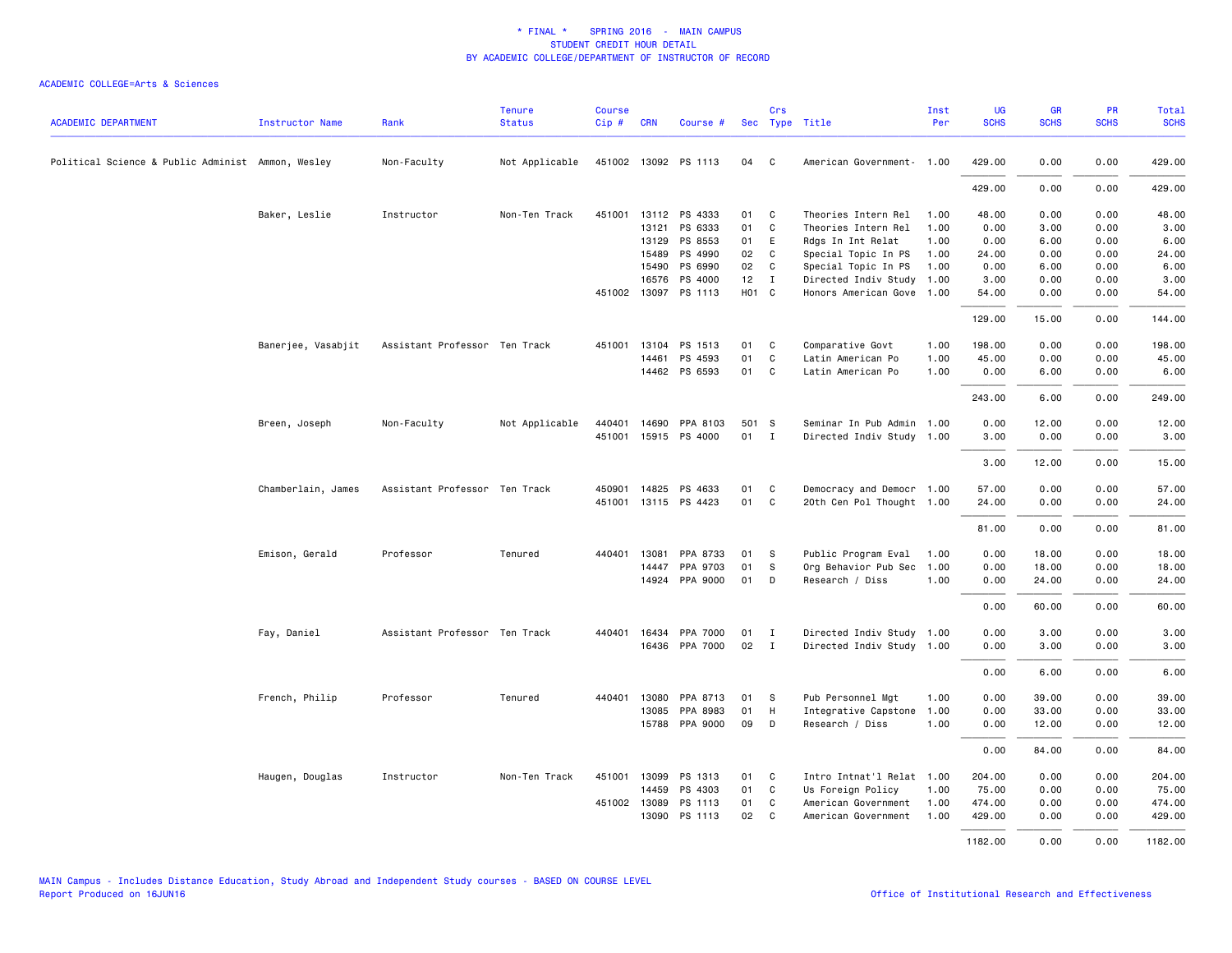| <b>ACADEMIC DEPARTMENT</b>                         | <b>Instructor Name</b> | Rank                               | <b>Tenure</b><br><b>Status</b> | Course<br>$Cip \#$ | <b>CRN</b>     | Course #              |              | Crs               | Sec Type Title                                    | Inst<br>Per  | UG<br><b>SCHS</b> | GR<br><b>SCHS</b> | PR<br><b>SCHS</b> | Total<br><b>SCHS</b> |
|----------------------------------------------------|------------------------|------------------------------------|--------------------------------|--------------------|----------------|-----------------------|--------------|-------------------|---------------------------------------------------|--------------|-------------------|-------------------|-------------------|----------------------|
| Political Science & Public Administ Kim, Sung Chan |                        | Grad Research Assis Not Applicable |                                |                    |                | 451001 13118 PS 4703  | 01           | C                 | Prin Pub Adm                                      | 1.00         | 24.00             | 0.00              | 0.00              | 24.00                |
|                                                    |                        |                                    |                                |                    |                |                       |              |                   |                                                   |              | 24.00             | 0.00              | 0.00              | 24.00                |
|                                                    | Lu, Jiahuan            | Assistant Professor Ten Track      |                                |                    | 440401 13083   | PPA 8803              | 01           | S                 | Rsch Meth Pub Affair 1.00                         |              | 0.00              | 6.00              | 0.00              | 6.00                 |
|                                                    |                        |                                    |                                |                    | 14673          | PPA 8990              | 01           | C                 | Special Topic In PPA 1.00                         |              | 0.00              | 63.00             | 0.00              | 63.00                |
|                                                    |                        |                                    |                                |                    |                | 451001 13130 PS 8803  | 01           | s                 | Rsch Meth Pub Affair 1.00                         |              | 0.00              | 3.00              | 0.00              | 3.00                 |
|                                                    |                        |                                    |                                |                    |                |                       |              |                   |                                                   |              | 0.00              | 72.00             | 0.00              | 72.00                |
|                                                    | Mellen, Robbin         | Assistant Professor Ten Track      |                                | 451001             |                | 13127 PS 8533         | 01           | E                 | Rdgs In Nat Gov-Pol                               | 1.00         | 0.00              | 6.00              | 0.00              | 6.00                 |
|                                                    |                        |                                    |                                |                    | 14455          | PS 4163               | 01           | C                 | Chief Executive                                   | 1.00         | 96.00             | 0.00              | 0.00              | 96.00                |
|                                                    |                        |                                    |                                |                    | 16432          | PS 4000               | 06           | $\mathbf{I}$      | Directed Indiv Study 1.00                         |              | 3.00              | 0.00              | 0.00              | 3.00                 |
|                                                    |                        |                                    |                                |                    |                | 16481 PS 4000         | 07           | $\mathbf{I}$      | Directed Indiv Study 1.00                         |              | 3.00              | 0.00              | 0.00              | 3.00                 |
|                                                    |                        |                                    |                                |                    |                |                       |              |                   |                                                   |              | 102.00            | 6.00              | 0.00              | 108.00               |
|                                                    | Morrison, K.           | Professor                          | Tenured                        | 440401             |                | 14927 PPA 9000        | 04           | D                 | Research / Diss                                   | 1.00         | 0.00              | 7.00              | 0.00              | 7.00                 |
|                                                    |                        |                                    |                                |                    | 451001 14464   | PPA 9403              | 01           | C                 | Comparative Public A                              | 1.00         | 0.00              | 18.00             | 0.00              | 18.00                |
|                                                    |                        |                                    |                                |                    |                | 14920 PS 8000         | 04           | D                 | Research / Thesis                                 | 1.00         | 0.00              | 13.00             | 0.00              | 13.00                |
|                                                    |                        |                                    |                                |                    |                |                       |              |                   |                                                   |              | 0.00              | 38.00             | 0.00              | 38.00                |
|                                                    | Rush, Christine        | Assistant Professor Ten Track      |                                |                    |                | 440401 13079 PPA 8400 | 01           | E                 | Public Ad Intern                                  | 1.00         | 0.00              | 6.00              | 0.00              | 6.00                 |
|                                                    |                        |                                    |                                |                    | 14928          | PPA 9000              | 05           | D                 | Research / Diss                                   | 1.00         | 0.00              | 31.00             | 0.00              | 31.00                |
|                                                    |                        |                                    |                                |                    |                | 451001 14691 PPA 8743 | 501 C        |                   | Administrative Law                                | 1.00         | 0.00              | 18.00             | 0.00              | 18.00                |
|                                                    |                        |                                    |                                |                    |                |                       |              |                   |                                                   |              | 0.00              | 55.00             | 0.00              | 55.00                |
|                                                    | Shaffer, Stephen       | Professor                          | Tenured                        |                    |                | 451001 13116 PS 4464  | 01           | B                 | Political Analysis                                | 1.00         | 44.00             | 0.00              | 0.00              | 44.00                |
|                                                    |                        |                                    |                                |                    |                | 14457 PS 4213         | 01           | C                 | Campaign Politics                                 | 1.00         | 87.00             | 0.00              | 0.00              | 87.00                |
|                                                    |                        |                                    |                                |                    |                | 14458 PS 6213         | 01           | C                 | Campaign Politics                                 | 1.00         | 0.00              | 3.00              | 0.00              | 3.00                 |
|                                                    |                        |                                    |                                |                    |                | 14922 PS 8000         | 06           | D                 | Research / Thesis                                 | 1.00         | 0.00              | 3.00              | 0.00              | 3.00                 |
|                                                    |                        |                                    |                                |                    |                |                       |              |                   |                                                   |              | 131.00            | 6.00              | 0.00              | 137.00               |
|                                                    | Shoup, Brian           | Associate Professor Tenured        |                                | 440401             | 14929          | PPA 9000              | 06           | D                 | Research / Diss                                   | 1.00         | 0.00              | 9.00              | 0.00              | 9.00                 |
|                                                    |                        |                                    |                                | 451001             | 13100          | PS 1321               | 01           | E                 | Mmsc International I                              | 1.00         | 16.00             | 0.00              | 0.00              | 16.00                |
|                                                    |                        |                                    |                                |                    | 13101          | PS 1341               | 01           | E                 | Mmsc Internship II                                | 1.00         | 4.00              | 0.00              | 0.00              | 4.00                 |
|                                                    |                        |                                    |                                |                    | 13102          | PS 1361               | 01           | E                 | Mmsc Internship III                               | 1.00         | 4.00              | 0.00              | 0.00              | 4.00                 |
|                                                    |                        |                                    |                                |                    | 13103          | PS 1381               | 01           | E                 | Mmsc Internship IV                                | 1.00         | 4.00              | 0.00              | 0.00              | 4.00                 |
|                                                    |                        |                                    |                                |                    | 14674<br>16394 | PS 4990<br>PS 4000    | 01           | C<br>$\mathbf{I}$ | Special Topic In PS                               | 1.00<br>1.00 | 90.00             | 0.00              | 0.00              | 90.00                |
|                                                    |                        |                                    |                                |                    |                | 16395 PS 4000         | 02<br>03     | I                 | Directed Indiv Study<br>Directed Indiv Study 1.00 |              | 1.00<br>1.00      | 0.00<br>0.00      | 0.00<br>0.00      | 1.00<br>1.00         |
|                                                    |                        |                                    |                                |                    | 16396          | PS 4000               | 04           | $\mathbf{I}$      | Directed Indiv Study 1.00                         |              | 1.00              | 0.00              | 0.00              | 1.00                 |
|                                                    |                        |                                    |                                |                    | 16523          | PS 4000               | 08           | $\mathbf{I}$      | Directed Indiv Study 1.00                         |              | 1.00              | 0.00              | 0.00              | 1.00                 |
|                                                    |                        |                                    |                                |                    | 16524          | PS 4000               | 09           | $\mathbf{I}$      | Directed Indiv Study 1.00                         |              | 1.00              | 0.00              | 0.00              | 1.00                 |
|                                                    |                        |                                    |                                |                    |                | 16557 PS 4000         | $11 \quad I$ |                   | Directed Indiv Study 1.00                         |              | 3.00              | 0.00              | 0.00              | 3.00                 |
|                                                    |                        |                                    |                                |                    |                |                       |              |                   |                                                   |              | 126.00            | 9.00              | 0.00              | 135.00               |
|                                                    | Stanisevski, Dragan    | Associate Professor Tenured        |                                | 440401             | 14448          | PPA 9723              | 01           | S                 | Pub Bud Proc & Imp                                | 1.00         | 0.00              | 24.00             | 0.00              | 24.00                |
|                                                    |                        |                                    |                                |                    | 14463          | PPA 8703              | 01           | S                 | Gov Org&Adm Theory                                | 1.00         | 0.00              | 45.00             | 0.00              | 45.00                |
|                                                    |                        |                                    |                                |                    |                | 14930 PPA 9000        | 07           | D                 | Research / Diss                                   | 1.00         | 0.00              | 18.00             | 0.00              | 18.00                |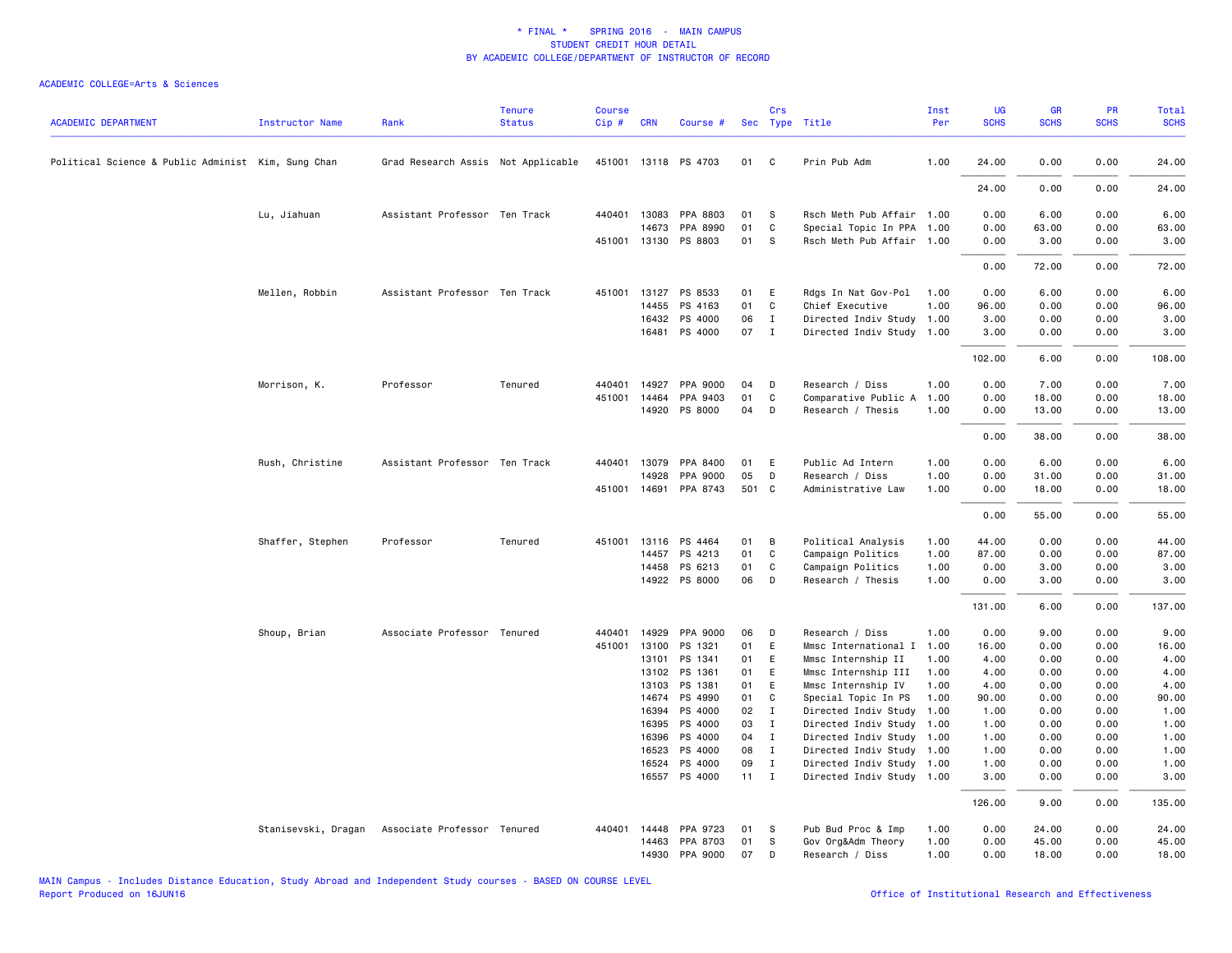| <b>ACADEMIC DEPARTMENT</b>                                                  | <b>Instructor Name</b> | Rank                              | <b>Tenure</b><br><b>Status</b> | <b>Course</b><br>Cip# | <b>CRN</b> | Course #       | <b>Sec</b> | Crs | Type Title                | Inst<br>Per | UG<br><b>SCHS</b>   | <b>GR</b><br><b>SCHS</b> | <b>PR</b><br><b>SCHS</b> | Total<br><b>SCHS</b>  |
|-----------------------------------------------------------------------------|------------------------|-----------------------------------|--------------------------------|-----------------------|------------|----------------|------------|-----|---------------------------|-------------|---------------------|--------------------------|--------------------------|-----------------------|
|                                                                             |                        |                                   |                                |                       |            |                |            |     |                           |             |                     |                          |                          |                       |
|                                                                             |                        |                                   |                                |                       |            |                |            |     |                           |             | 0.00                | 87.00                    | 0.00                     | 87.00                 |
| Political Science & Public Administ Travis, Rickey                          |                        | Professor                         | Tenured                        | 451001                |            | 14449 PPA 9813 | 01         | C.  | Adv.Quant Anal for P 1.00 |             | 0.00                | 27.00                    | 0.00                     | 27.00                 |
|                                                                             |                        |                                   |                                |                       |            |                |            |     |                           |             | 0.00                | 27.00                    | 0.00                     | 27.00                 |
|                                                                             | Waide, David           | Clinical Assist Pro Non-Ten Track |                                | 220101                | 13098      | PS 1192        | 01         | C.  | Introduction to Law       | 1.00        | 136.00              | 0.00                     | 0.00                     | 136.00                |
|                                                                             |                        |                                   |                                | 451001                | 13108      | PS 3073        | 01         | - C | Civil Liberties           | 1.00        | 129.00              | 0.00                     | 0.00                     | 129.00                |
|                                                                             |                        |                                   |                                | 451002                |            | 13091 PS 1113  | 03         | C.  | American Government       | 1.00        | 477.00              | 0.00                     | 0.00                     | 477.00                |
|                                                                             |                        |                                   |                                |                       |            |                |            |     |                           |             | 742.00              | 0.00                     | 0.00                     | 742.00                |
|                                                                             | Williams, Linda        | Grad Teach Assist                 | Not Applicable                 | 440501                |            | 13107 PS 2703  | 01 C       |     | Intro Public Policy       | 1.00        | 138.00              | 0.00                     | 0.00                     | 138.00                |
|                                                                             |                        |                                   |                                |                       |            |                |            |     |                           |             | 138.00              | 0.00                     | 0.00                     | 138.00                |
|                                                                             | Wiseman, William       | Lecturer                          | Non-Ten Track                  | 440401                |            | 14913 PPA 9623 | 501 S      |     | Rural Gov Admin II        | 1.00        | 0.00                | 42.00                    | 0.00                     | 42.00                 |
|                                                                             |                        |                                   |                                |                       | 14931      | PPA 9000       | 08         | D.  | Research / Diss           | 1.00        | 0.00                | 1.00                     | 0.00                     | 1.00                  |
|                                                                             |                        |                                   |                                |                       |            |                |            |     |                           |             | 0.00                | 43.00                    | 0.00                     | 43.00                 |
| ====================================<br>Political Science & Public Administ |                        |                                   |                                |                       |            |                |            |     |                           |             | ========<br>3330,00 | ========<br>526.00       | <b>EEEEEEE</b><br>0.00   | ESSESSESSE<br>3856.00 |
| ===================================                                         |                        |                                   |                                |                       |            |                |            |     |                           |             | $=$ = = = = = = =   | ========                 |                          | ========              |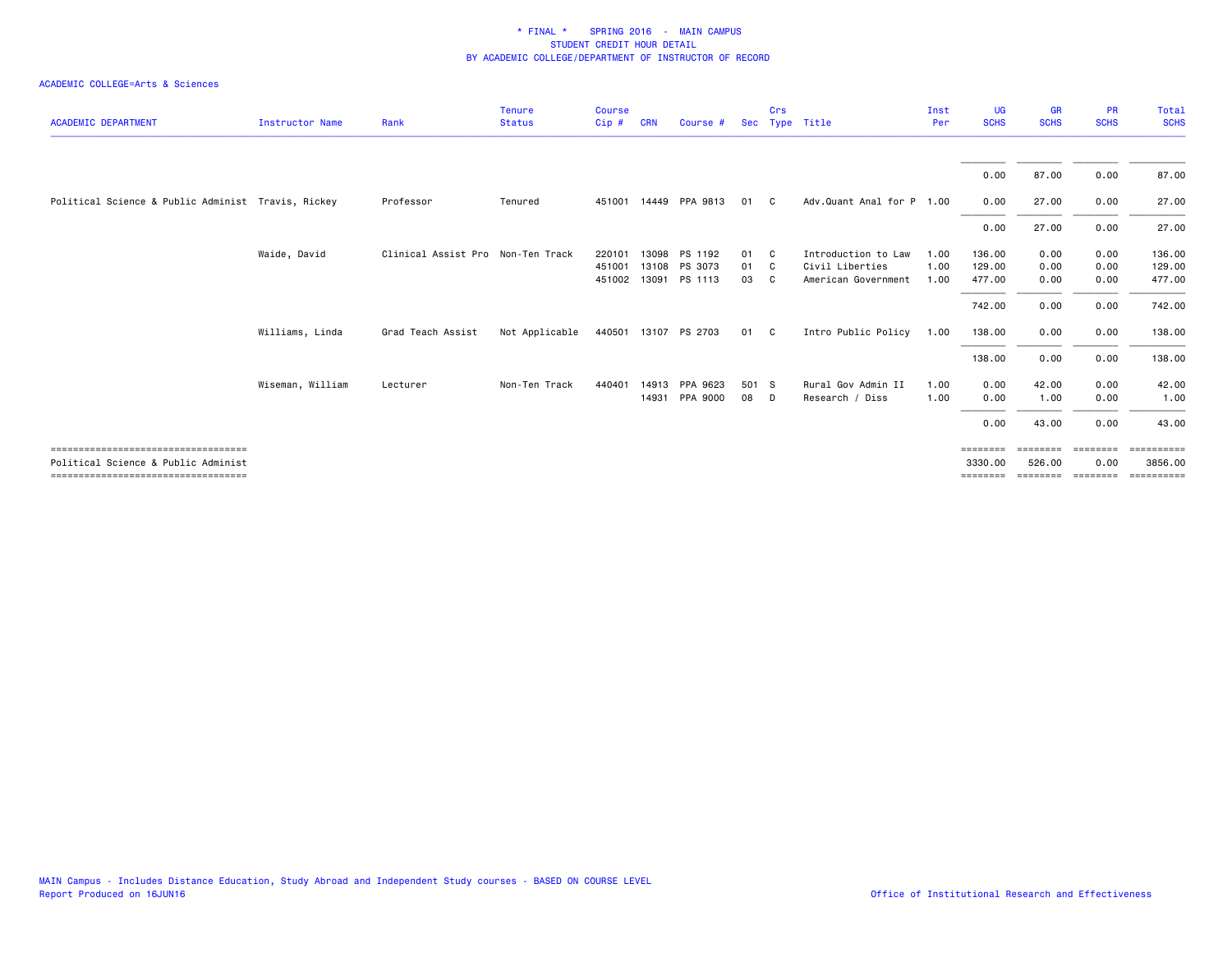| <b>ACADEMIC DEPARTMENT</b> | <b>Instructor Name</b>                           | Rank                        | <b>Tenure</b><br><b>Status</b> | <b>Course</b><br>Cip# | <b>CRN</b>   | Course #                   |          | Crs          | Sec Type Title                         | Inst<br>Per  | <b>UG</b><br><b>SCHS</b> | <b>GR</b><br><b>SCHS</b> | <b>PR</b><br><b>SCHS</b> | Total<br><b>SCHS</b> |
|----------------------------|--------------------------------------------------|-----------------------------|--------------------------------|-----------------------|--------------|----------------------------|----------|--------------|----------------------------------------|--------------|--------------------------|--------------------------|--------------------------|----------------------|
|                            |                                                  |                             |                                |                       |              |                            |          |              |                                        |              |                          |                          |                          |                      |
| Psychology                 | Adams-Price, Carolyn Associate Professor Tenured |                             |                                | 420101<br>422703      | 16480        | PSY 4000<br>13277 PSY 8313 | 82<br>01 | I<br>C       | Directed Indiv Study<br>Dev Psychology | 1.00<br>1.00 | 3.00<br>0.00             | 0.00<br>42.00            | 0.00<br>0.00             | 3.00<br>42.00        |
|                            |                                                  |                             |                                |                       |              |                            |          |              |                                        |              | 3.00                     | 42.00                    | 0.00                     | 45.00                |
|                            | Armstrong, Kevin                                 | Associate Professor Tenured |                                | 420101                | 13280        | PSY 8533                   | 01       | C            | Clinic Pract In Psy                    | 1.00         | 0.00                     | 18.00                    | 0.00                     | 18.00                |
|                            |                                                  |                             |                                |                       | 15328        | PSY 8000                   | 01       | D            | Research / Thesis                      | 1.00         | 0.00                     | 1.00                     | 0.00                     | 1.00                 |
|                            |                                                  |                             |                                |                       |              | 422813 15337 PSY 9000      | 02       | D            | Research/Diss                          | 1.00         | 0.00                     | 2.00                     | 0.00                     | 2.00                 |
|                            |                                                  |                             |                                |                       |              |                            |          |              |                                        |              | 0.00                     | 21.00                    | 0.00                     | 21.00                |
|                            | Armstrong, Rebecca                               | Instructor                  | Non-Ten Track                  | 420101                | 13219        | PSY 1013                   | 04       | C            | Gen Psychology                         | 1.00         | 432.00                   | 0.00                     | 0.00                     | 432.00               |
|                            |                                                  |                             |                                |                       | 13225        | PSY 1021                   | 01       | C            | Career in Psychology                   | 1.00         | 226.00                   | 0.00                     | 0.00                     | 226.00               |
|                            |                                                  |                             |                                |                       | 422703 13252 | PSY 3803                   | 01       | C            | Int Dev Psychology                     | 1.00         | 186.00                   | 0.00                     | 0.00                     | 186.00               |
|                            |                                                  |                             |                                |                       |              | 13253 PSY 3803             | 02       | C            | Int Dev Psychology                     | 1.00         | 195.00                   | 0.00                     | 0.00                     | 195.00               |
|                            |                                                  |                             |                                |                       |              |                            |          |              |                                        |              | 1039.00                  | 0.00                     | 0.00                     | 1039.00              |
|                            | Berman, Mitchell                                 | Professor                   | Ten Track                      | 420101                | 15329        | PSY 8000                   | 02       | D            | Research / Thesis                      | 1.00         | 0.00                     | 4.00                     | 0.00                     | 4.00                 |
|                            |                                                  |                             |                                |                       |              | 15540 PSY 4000             | 11       | $\mathbf{I}$ | Directed Indiv Study                   | 1.00         | 3.00                     | 0.00                     | 0.00                     | 3.00                 |
|                            |                                                  |                             |                                |                       |              |                            |          |              |                                        |              | 3.00                     | 4.00                     | 0.00                     | 7.00                 |
|                            | Bradshaw, Gary                                   | Professor                   | Tenured                        | 420101                | 15330        | PSY 8000                   | 03       | D            | Research / Thesis                      | 1.00         | 0.00                     | 16.00                    | 0.00                     | 16.00                |
|                            |                                                  |                             |                                |                       | 15541        | PSY 4000                   | 12       | $\mathbf I$  | Directed Indiv Study                   | 1.00         | 4.00                     | 0.00                     | 0.00                     | 4.00                 |
|                            |                                                  |                             |                                |                       | 15669        | PSY 4000                   | 16       | Ι            | Directed Indiv Study                   | 1.00         | 2.00                     | 0.00                     | 0.00                     | 2.00                 |
|                            |                                                  |                             |                                |                       | 15941        | PSY 4000                   | 26       | $\mathbf{I}$ | Directed Indiv Study                   | 1.00         | 3.00                     | 0.00                     | 0.00                     | 3.00                 |
|                            |                                                  |                             |                                |                       | 16027        | PSY 4000                   | 35       | $\mathbf{I}$ | Directed Indiv Study                   | 1.00         | 3.00                     | 0.00                     | 0.00                     | 3.00                 |
|                            |                                                  |                             |                                |                       | 16246        | PSY 4000                   | 48       | $\mathbf I$  | Directed Indiv Study                   | 1.00         | 3.00                     | 0.00                     | 0.00                     | 3.00                 |
|                            |                                                  |                             |                                |                       | 422704 13237 | PSY 3314                   | 01       | C            | Experimental Psych                     | 1.00         | 236.00                   | 0.00                     | 0.00                     | 236.00               |
|                            |                                                  |                             |                                |                       | 13238        | PSY 3314                   | 02       | K            | Experimental Psych                     | 1.00         | 0.00                     | 0.00                     | 0.00                     | 0.00                 |
|                            |                                                  |                             |                                |                       | 13239        | PSY 3314                   | 03       | K            | Experimental Psych                     | 1.00         | 0.00                     | 0.00                     | 0.00                     | 0.00                 |
|                            |                                                  |                             |                                |                       | 13240        | PSY 3314                   | 04       | К            | Experimental Psych                     | 1.00         | 0.00                     | 0.00                     | 0.00                     | 0.00                 |
|                            |                                                  |                             |                                |                       | 14225        | PSY 3314                   | 05       | К            | Experimental Psych                     | 1.00         | 0.00                     | 0.00                     | 0.00                     | 0.00                 |
|                            |                                                  |                             |                                |                       |              | 422813 13242 PSY 3343      | 02       | C            | Psych Of Learning                      | 1.00         | 114.00                   | 0.00                     | 0.00                     | 114.00               |
|                            |                                                  |                             |                                |                       |              |                            |          |              |                                        |              | 365.00                   | 16.00                    | 0.00                     | 381.00               |
|                            | Brown, Kimberly                                  | Lecturer                    | Non-Ten Track                  | 422703                | 13254        | PSY 3803                   | 03       | C            | Int Dev Psychology                     | 1.00         | 126.00                   | 0.00                     | 0.00                     | 126.00               |
|                            |                                                  |                             |                                | 422707                | 13250        | PSY 3623                   | 03       | C            | Social Psychology                      | 1.00         | 111.00                   | 0.00                     | 0.00                     | 111.00               |
|                            |                                                  |                             |                                | 440401                | 13227        | PSY 3073                   | 02       | C            | Psy Interper Relat                     | 1.00         | 114.00                   | 0.00                     | 0.00                     | 114.00               |
|                            |                                                  |                             |                                |                       |              |                            |          |              |                                        |              | 351.00                   | 0.00                     | 0.00                     | 351.00               |
|                            | Campbell, Kristen                                | Lecturer                    | Non-Ten Track                  | 420101                | 13921        | PSY 3213                   | 501 C    |              | Psych Of Ab Behavior 1.00              |              | 81.00                    | 0.00                     | 0.00                     | 81.00                |
|                            |                                                  |                             |                                |                       | 16029        | PSY 4000                   | 37       | $\mathbf{I}$ | Directed Indiv Study                   | 1.00         | 3.00                     | 0.00                     | 0.00                     | 3.00                 |
|                            |                                                  |                             |                                |                       | 16030        | PSY 4000                   | 38       | I            | Directed Indiv Study                   | 1.00         | 3.00                     | 0.00                     | 0.00                     | 3.00                 |
|                            |                                                  |                             |                                |                       | 16031        | PSY 4000                   | 39       | $\mathbf{I}$ | Directed Indiv Study 1.00              |              | 3.00                     | 0.00                     | 0.00                     | 3.00                 |
|                            |                                                  |                             |                                |                       | 16032        | PSY 4000                   | 40       | I            | Directed Indiv Study                   | 1.00         | 3.00                     | 0.00                     | 0.00                     | 3.00                 |
|                            |                                                  |                             |                                |                       | 16033        | PSY 4000                   | 41       | I            | Directed Indiv Study 1.00              |              | 3.00                     | 0.00                     | 0.00                     | 3.00                 |
|                            |                                                  |                             |                                |                       | 16034        | PSY 4000                   | 42       | $\mathbf{I}$ | Directed Indiv Study 1.00              |              | 3.00                     | 0.00                     | 0.00                     | 3.00                 |
|                            |                                                  |                             |                                |                       | 16035        | PSY 4000                   | 43       | $\mathbf{I}$ | Directed Indiv Study 1.00              |              | 3.00                     | 0.00                     | 0.00                     | 3.00                 |
|                            |                                                  |                             |                                |                       | 16274        | PSY 4000                   | 49       | $\mathbf I$  | Directed Indiv Study 1.00              |              | 3.00                     | 0.00                     | 0.00                     | 3.00                 |
|                            |                                                  |                             |                                |                       | 16275        | PSY 4000                   | 50       | $\mathbf I$  | Directed Indiv Study 1.00              |              | 3.00                     | 0.00                     | 0.00                     | 3.00                 |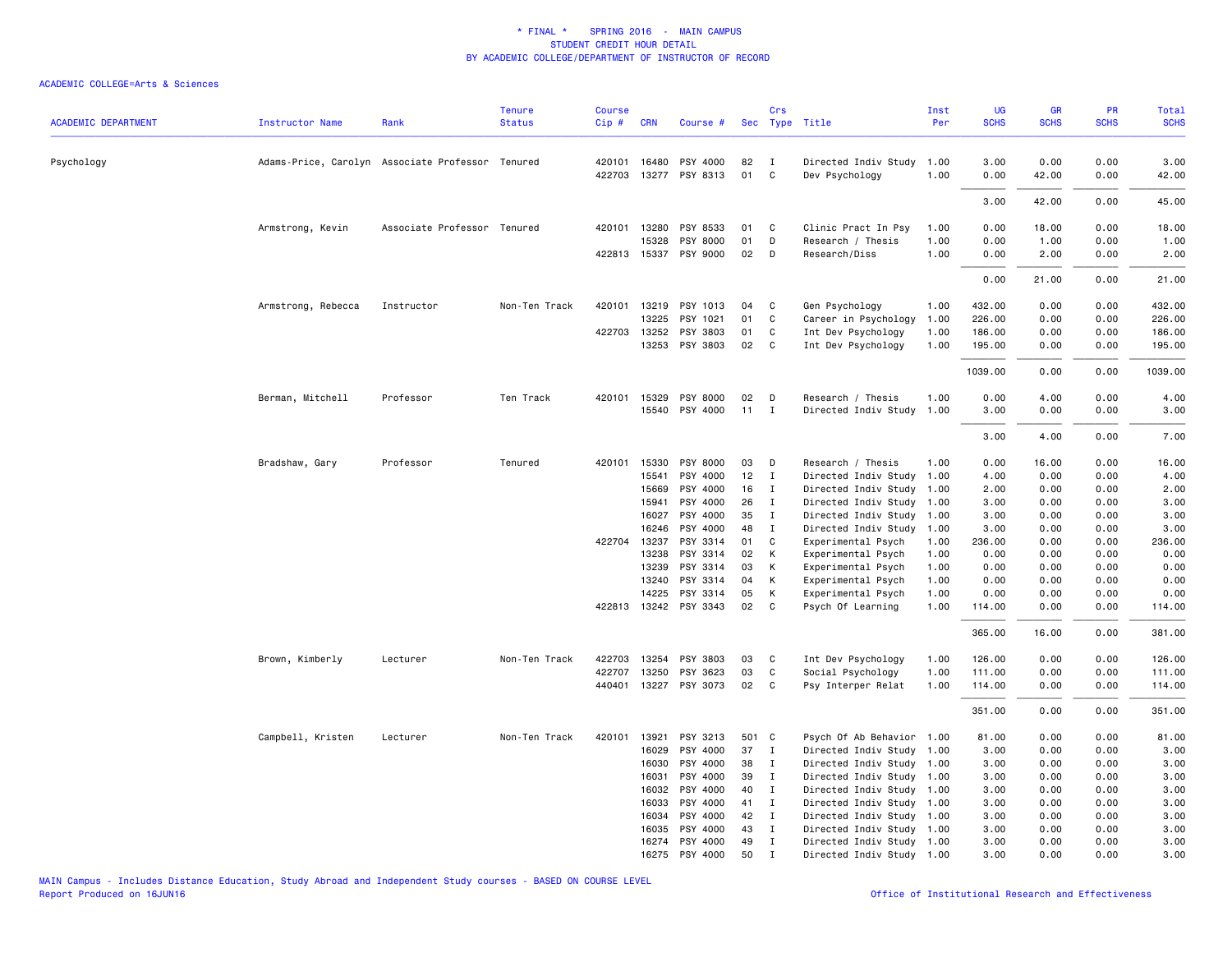|                            |                        |                               | <b>Tenure</b>  | <b>Course</b>    |                |                       |          | Crs          |                                       | Inst         | <b>UG</b>      | GR            | PR           | Total           |
|----------------------------|------------------------|-------------------------------|----------------|------------------|----------------|-----------------------|----------|--------------|---------------------------------------|--------------|----------------|---------------|--------------|-----------------|
| <b>ACADEMIC DEPARTMENT</b> | <b>Instructor Name</b> | Rank                          | <b>Status</b>  | Cip#             | <b>CRN</b>     | Course #              |          |              | Sec Type Title                        | Per          | <b>SCHS</b>    | <b>SCHS</b>   | <b>SCHS</b>  | <b>SCHS</b>     |
| Psychology                 | Campbell, Kristen      | Lecturer                      | Non-Ten Track  | 420101           | 16280          | PSY 4000              | 51       | Ι.           | Directed Indiv Study                  | 1.00         | 3.00           | 0.00          | 0.00         | 3.00            |
|                            |                        |                               |                |                  | 16282          | PSY 4000              | 52       | $\mathbf I$  | Directed Indiv Study                  | 1.00         | 3.00           | 0.00          | 0.00         | 3.00            |
|                            |                        |                               |                |                  | 16295          | PSY 4000              | 53       | $\mathbf{I}$ | Directed Indiv Study 1.00             |              | 3.00           | 0.00          | 0.00         | 3.00            |
|                            |                        |                               |                | 422708           | 13228          | PSY 3104              | 01       | C            | Introductory Psychol                  | 1.00         | 312.00         | 0.00          | 0.00         | 312.00          |
|                            |                        |                               |                |                  | 13229          | PSY 3104              | 02       | К            | Introductory Psychol                  | 1.00         | 0.00           | 0.00          | 0.00         | 0.00            |
|                            |                        |                               |                |                  | 13230          | PSY 3104              | 03       | К            | Introductory Psychol                  | 1.00         | 0.00           | 0.00          | 0.00         | 0.00            |
|                            |                        |                               |                |                  | 13231          | PSY 3104              | 04       | К            | Introductory Psychol                  | 1.00         | 0.00           | 0.00          | 0.00         | 0.00            |
|                            |                        |                               |                |                  | 13232          | PSY 3104              | 05       | К            | Introductory Psychol                  | 1.00         | 0.00           | 0.00          | 0.00         | 0.00            |
|                            |                        |                               |                | 422803           | 13258          | PSY 4223              | 01       | C            | Drug Use And Abuse                    | 1.00         | 96.00          | 0.00          | 0.00         | 96.00           |
|                            |                        |                               |                |                  | 13259          | PSY 4223              | 02       | C            | Drug Use And Abuse                    | 1.00         | 99.00          | 0.00          | 0.00         | 99.00           |
|                            |                        |                               |                | 429999           | 13272          | PSY 6223              | 02       | C.           | Drug Use And Abuse                    | 1.00         | 0.00           | 3.00          | 0.00         | 3.00            |
|                            |                        |                               |                |                  |                | 440401 13226 PSY 3073 | 01       | C            | Psy Interper Relat                    | 1.00         | 105.00         | 0.00          | 0.00         | 105.00          |
|                            |                        |                               |                |                  |                |                       |          |              |                                       |              | 729.00         | 3.00          | 0.00         | 732.00          |
|                            | Carskadon, Thomas      | Professor                     | Tenured        |                  |                | 420101 15874 PSY 4000 | 22       | I            | Directed Indiv Study                  | 1.00         | 3.00           | 0.00          | 0.00         | 3.00            |
|                            |                        |                               |                |                  | 16470          | PSY 4000              | 79       | $\mathbf{I}$ | Directed Indiv Study                  | 1.00         | 1.00           | 0.00          | 0.00         | 1.00            |
|                            |                        |                               |                |                  | 16577          | PSY 4000              | 93       | $\mathbf{I}$ | Directed Indiv Study                  | 1.00         | 3.00           | 0.00          | 0.00         | 3.00            |
|                            |                        |                               |                | 422705           | 13256          | PSY 4203              | HO1 C    |              | Theories Of Pers                      | 1.00         | 54.00          | 0.00          | 0.00         | 54.00           |
|                            |                        |                               |                | 422707           |                | 13248 PSY 3623        | 01       | $\mathbf{C}$ | Social Psychology                     | 1.00         | 261.00         | 0.00          | 0.00         | 261.00          |
|                            |                        |                               |                |                  |                |                       |          |              |                                       |              | 322.00         | 0.00          | 0.00         | 322.00          |
|                            |                        |                               |                |                  |                |                       |          |              |                                       |              |                |               |              |                 |
|                            | Eakin, Deborah         | Associate Professor Tenured   |                | 420101           | 15168          | PSY 4000              | 01       | $\mathbf{I}$ | Directed Indiv Study 1.00             |              | 3.00           | 0.00          | 0.00         | 3.00            |
|                            |                        |                               |                |                  | 15271          | PSY 4000              | 04       | $\mathbf I$  | Directed Indiv Study                  | 1.00         | 3.00           | 0.00          | 0.00         | 3.00            |
|                            |                        |                               |                |                  | 16020          | PSY 4000              | 30       | Ι.           | Directed Indiv Study                  | 1.00         | 3.00           | 0.00          | 0.00         | 3.00            |
|                            |                        |                               |                |                  | 16022          | PSY 4000              | 32       | $\mathbf I$  | Directed Indiv Study                  | 1.00         | 3.00           | 0.00          | 0.00         | 3.00            |
|                            |                        |                               |                |                  | 16028          | PSY 4000              | 36       | Ι.           | Directed Indiv Study                  | 1.00         | 3.00           | 0.00          | 0.00         | 3.00            |
|                            |                        |                               |                |                  | 16120          | PSY 4000              | 44       | I            | Directed Indiv Study 1.00             |              | 3.00           | 0.00          | 0.00         | 3.00            |
|                            |                        |                               |                |                  | 16372          | PSY 4000              | 76       | $\mathbf I$  | Directed Indiv Study 1.00             |              | 3.00           | 0.00          | 0.00         | 3.00            |
|                            |                        |                               |                | 422701<br>422813 | 13251<br>15606 | PSY 3713<br>PSY 9000  | 01<br>08 | C<br>D       | Cognitive Psychology<br>Research/Diss | 1.00<br>1.00 | 165.00<br>0.00 | 0.00<br>45.00 | 0.00<br>0.00 | 165.00<br>45.00 |
|                            |                        |                               |                |                  |                |                       |          |              |                                       |              | 186.00         | 45.00         | 0.00         | 231.00          |
|                            | Golding, Courtney      | Grad Teach Assist             | Not Applicable |                  |                | 420101 13216 PSY 1013 | 01       | C.           | Gen Psychology                        | 1.00         | 216.00         | 0.00          | 0.00         | 216.00          |
|                            |                        |                               |                |                  |                |                       |          |              |                                       |              |                |               |              |                 |
|                            |                        |                               |                |                  |                |                       |          |              |                                       |              | 216.00         | 0.00          | 0.00         | 216.00          |
|                            | Gresham, Courtney      | Non-Faculty                   | Not Applicable |                  |                | 422707 14851 PSY 4353 | 501 C    |              | Psychology and the L 1.00             |              | 84.00          | 0.00          | 0.00         | 84.00           |
|                            |                        |                               |                |                  |                |                       |          |              |                                       |              | 84.00          | 0.00          | 0.00         | 84.00           |
|                            | Hood, Kristina         | Assistant Professor Ten Track |                |                  | 240101 16089   | HON 4000              | 03       | I            | Directed Individual                   | 1.00         | 3.00           | 0.00          | 0.00         | 3.00            |
|                            |                        |                               |                |                  | 16091          | HON 4000              | 05       | $\mathbf{I}$ | Directed Individual                   | 1.00         | 3.00           | 0.00          | 0.00         | 3.00            |
|                            |                        |                               |                |                  | 16092          | HON 4000              | 06       | I            | Directed Individual                   | 1.00         | 2.00           | 0.00          | 0.00         | 2.00            |
|                            |                        |                               |                |                  | 16233          | HON 4000              | 27       | Ι.           | Directed Individual                   | 1.00         | 3.00           | 0.00          | 0.00         | 3.00            |
|                            |                        |                               |                | 420101           | 15327          | PSY 4000              | 05       | $\mathbf I$  | Directed Indiv Study                  | 1.00         | 3.00           | 0.00          | 0.00         | 3.00            |
|                            |                        |                               |                |                  | 15332          | PSY 8000              | 05       | D            | Research / Thesis                     | 1.00         | 0.00           | 8.00          | 0.00         | 8.00            |
|                            |                        |                               |                |                  | 15537          | PSY 4000              | 08       | $\mathbf I$  | Directed Indiv Study 1.00             |              | 2.00           | 0.00          | 0.00         | 2.00            |
|                            |                        |                               |                |                  | 15627          | PSY 4000              | 14       | $\mathbf{I}$ | Directed Indiv Study 1.00             |              | 3.00           | 0.00          | 0.00         | 3.00            |
|                            |                        |                               |                |                  | 16024          | PSY 4000              | 34       | I            | Directed Indiv Study 1.00             |              | 3.00           | 0.00          | 0.00         | 3.00            |
|                            |                        |                               |                |                  | 16135          | PSY 4000              | 45       | $\;$ I       | Directed Indiv Study 1.00             |              | 3.00           | 0.00          | 0.00         | 3.00            |
|                            |                        |                               |                |                  | 16213          | PSY 4000              | 47       | $\mathbf I$  | Directed Indiv Study 1.00             |              | 2.00           | 0.00          | 0.00         | 2.00            |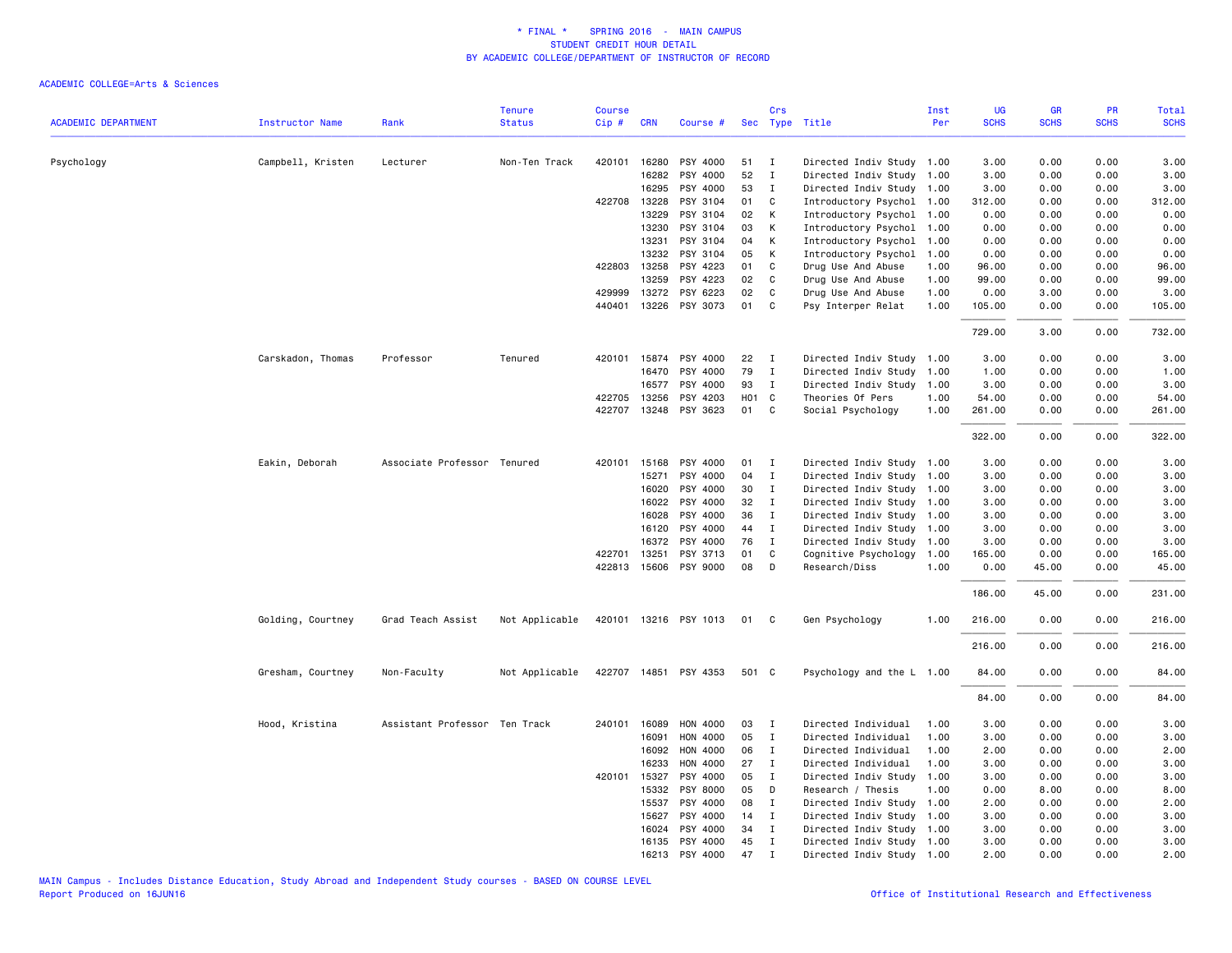| <b>ACADEMIC DEPARTMENT</b> | <b>Instructor Name</b> | Rank                          | <b>Tenure</b><br><b>Status</b> | <b>Course</b><br>Cip# | <b>CRN</b>                   | Course #              |             | Crs            | Sec Type Title                     | Inst<br>Per  | UG<br><b>SCHS</b> | <b>GR</b><br><b>SCHS</b> | <b>PR</b><br><b>SCHS</b> | Total<br><b>SCHS</b> |
|----------------------------|------------------------|-------------------------------|--------------------------------|-----------------------|------------------------------|-----------------------|-------------|----------------|------------------------------------|--------------|-------------------|--------------------------|--------------------------|----------------------|
|                            |                        |                               |                                |                       |                              |                       |             |                |                                    |              |                   |                          |                          |                      |
| Psychology                 | Hood, Kristina         | Assistant Professor Ten Track |                                |                       | 422707 13249                 | PSY 3623              | 02          | C              | Social Psychology                  | 1.00         | 102.00            | 0.00                     | 0.00                     | 102.00               |
|                            |                        |                               |                                |                       | 422813 15338                 | PSY 9000              | 03          | D              | Research/Diss                      | 1.00         | 0.00              | 6.00                     | 0.00                     | 6.00                 |
|                            |                        |                               |                                |                       |                              |                       |             |                |                                    |              | 129.00            | 14.00                    | 0.00                     | 143.00               |
|                            | Hubbard, Marlena       | Lecturer                      | Non-Ten Track                  |                       | 422701 13268                 | PSY 4733              | 01          | C              | Memory                             | 1.00         | 54.00             | 0.00                     | 0.00                     | 54.00                |
|                            |                        |                               |                                | 422803                | 13260                        | PSY 4223              | 03          | C              | Drug Use And Abuse                 | 1.00         | 132.00            | 0.00                     | 0.00                     | 132.00               |
|                            |                        |                               |                                | 422809                | 13270                        | PSY 4983              | 01          | C.             | Psychology Of Aging                | 1.00         | 123.00            | 0.00                     | 0.00                     | 123.00               |
|                            |                        |                               |                                |                       |                              | 422813 13922 PSY 3343 | 501 C       |                | Psych Of Learning                  | 1.00         | 96.00             | 0.00                     | 0.00                     | 96.00                |
|                            |                        |                               |                                |                       |                              |                       |             |                |                                    |              | 405.00            | 0.00                     | 0.00                     | 405.00               |
|                            | Jarosz, Andrew         | Assistant Professor Ten Track |                                |                       | 420101 15270                 | PSY 4000              | 03          | $\blacksquare$ | Directed Indiv Study 1.00          |              | 3.00              | 0.00                     | 0.00                     | 3.00                 |
|                            |                        |                               |                                |                       | 422701 14229                 | PSY 8713              | 01          | C              | Issues Cognitive Psy 1.00          |              | 0.00              | 27.00                    | 0.00                     | 27.00                |
|                            |                        |                               |                                |                       |                              |                       |             |                |                                    |              | 3.00              | 27.00                    | 0.00                     | 30.00                |
|                            |                        |                               |                                |                       |                              |                       |             |                |                                    |              |                   |                          |                          |                      |
|                            | Keeley, Jared          | Associate Professor Tenured   |                                |                       | 240101 16041<br>420101 15333 | HON 4093<br>PSY 8000  | H06 S<br>06 | D              | Honors Thesis<br>Research / Thesis | 1.00<br>1.00 | 3.00<br>0.00      | 0.00<br>9.00             | 0.00<br>0.00             | 3.00<br>9.00         |
|                            |                        |                               |                                |                       | 15528                        | PSY 4000              | 07          | $\mathbf I$    | Directed Indiv Study               | 1.00         | 3.00              | 0.00                     | 0.00                     | 3.00                 |
|                            |                        |                               |                                |                       | 15670                        | PSY 4000              | 17          | $\mathbf{I}$   | Directed Indiv Study               | 1.00         | 3.00              | 0.00                     | 0.00                     | 3.00                 |
|                            |                        |                               |                                |                       | 422813 15339                 | PSY 9000              | 04          | D              | Research/Diss                      | 1.00         | 0.00              | 20.00                    | 0.00                     | 20.00                |
|                            |                        |                               |                                |                       |                              |                       |             |                |                                    |              | 9.00              | 29.00                    | 0.00                     | 38.00                |
|                            | Kinman, Brittany       | Grad Teach Assist             | Not Applicable                 |                       |                              | 420101 13218 PSY 1013 | 03          | $\mathbf{C}$   | Gen Psychology                     | 1.00         | 219.00            | 0.00                     | 0.00                     | 219.00               |
|                            |                        |                               |                                |                       |                              |                       |             |                |                                    |              | 219.00            | 0.00                     | 0.00                     | 219.00               |
|                            |                        |                               |                                |                       |                              |                       |             |                |                                    |              |                   |                          |                          |                      |
|                            | Klein, Stephen         | Professor                     | Tenured                        |                       | 420101 13274                 | PSY 6403              | 01          | $\mathbf{C}$   | Biological Psycholog 1.00          |              | 0.00              | 3.00                     | 0.00                     | 3.00                 |
|                            |                        |                               |                                |                       | 16203                        | PSY 4000              | 46          | $\mathbf{I}$   | Directed Indiv Study 1.00          |              | 3.00              | 0.00                     | 0.00                     | 3.00                 |
|                            |                        |                               |                                | 422706                | 13263                        | PSY 4403              | 01          | C              | Biological Psycholog 1.00          |              | 72.00             | 0.00                     | 0.00                     | 72.00                |
|                            |                        |                               |                                |                       | 422813 13241                 | PSY 3343              | 01          | $\overline{c}$ | Psych Of Learning                  | 1.00         | 105.00            | 0.00                     | 0.00                     | 105.00               |
|                            |                        |                               |                                |                       |                              |                       |             |                |                                    |              | 180.00            | 3.00                     | 0.00                     | 183.00               |
|                            | Kwan, Janet            | Grad Teach Assist             | Not Applicable                 |                       |                              | 420101 14223 PSY 1013 | 08          | $\mathbf{C}$   | Gen Psychology                     | 1.00         | 225.00            | 0.00                     | 0.00                     | 225.00               |
|                            |                        |                               |                                |                       |                              |                       |             |                |                                    |              | 225.00            | 0.00                     | 0.00                     | 225.00               |
|                            | McKinney, Clifford     | Associate Professor Tenured   |                                |                       | 420101 15334                 | PSY 8000              | 07          | $\mathsf{D}$   | Research / Thesis                  | 1.00         | 0.00              | 1.00                     | 0.00                     | 1.00                 |
|                            |                        |                               |                                |                       | 16478                        | PSY 4000              | 80          | $\mathbf{I}$   | Directed Indiv Study 1.00          |              | 3.00              | 0.00                     | 0.00                     | 3.00                 |
|                            |                        |                               |                                |                       | 16540                        | PSY 4000              | 87          | $\mathbf I$    | Directed Indiv Study 1.00          |              | 3.00              | 0.00                     | 0.00                     | 3.00                 |
|                            |                        |                               |                                |                       | 16541                        | PSY 4000              | 88          | $\mathbf{I}$   | Directed Indiv Study 1.00          |              | 3.00              | 0.00                     | 0.00                     | 3.00                 |
|                            |                        |                               |                                |                       | 16542                        | PSY 4000              | 89          | $\mathbf{I}$   | Directed Indiv Study 1.00          |              | 3.00              | 0.00                     | 0.00                     | 3.00                 |
|                            |                        |                               |                                |                       | 16543                        | PSY 4000              | 90          | $\mathbf{I}$   | Directed Indiv Study 1.00          |              | 3.00              | 0.00                     | 0.00                     | 3.00                 |
|                            |                        |                               |                                |                       | 16544                        | PSY 4000              | 91          | $\mathbf{I}$   | Directed Indiv Study 1.00          |              | 3.00              | 0.00                     | 0.00                     | 3.00                 |
|                            |                        |                               |                                |                       | 16545                        | PSY 4000              | 92          | $\mathbf I$    | Directed Indiv Study 1.00          |              | 3.00              | 0.00                     | 0.00                     | 3.00                 |
|                            |                        |                               |                                | 422813                | 16117                        | PSY 9000              | 09          | D              | Research/Diss                      | 1.00         | 0.00              | 23.00                    | 0.00                     | 23.00                |
|                            |                        |                               |                                |                       |                              |                       |             |                |                                    |              | 21.00             | 24.00                    | 0.00                     | 45.00                |
|                            | McMillen, David        | Research Professor            | Non-Ten Track                  | 420101                | 16305                        | PSY 4000              | 58          | $\mathbf{I}$   | Directed Indiv Study 1.00          |              | 1.00              | 0.00                     | 0.00                     | 1.00                 |
|                            |                        |                               |                                |                       |                              | 16307 PSY 4000        | 59          | $\mathbf I$    | Directed Indiv Study 1.00          |              | 1.00              | 0.00                     | 0.00                     | 1.00                 |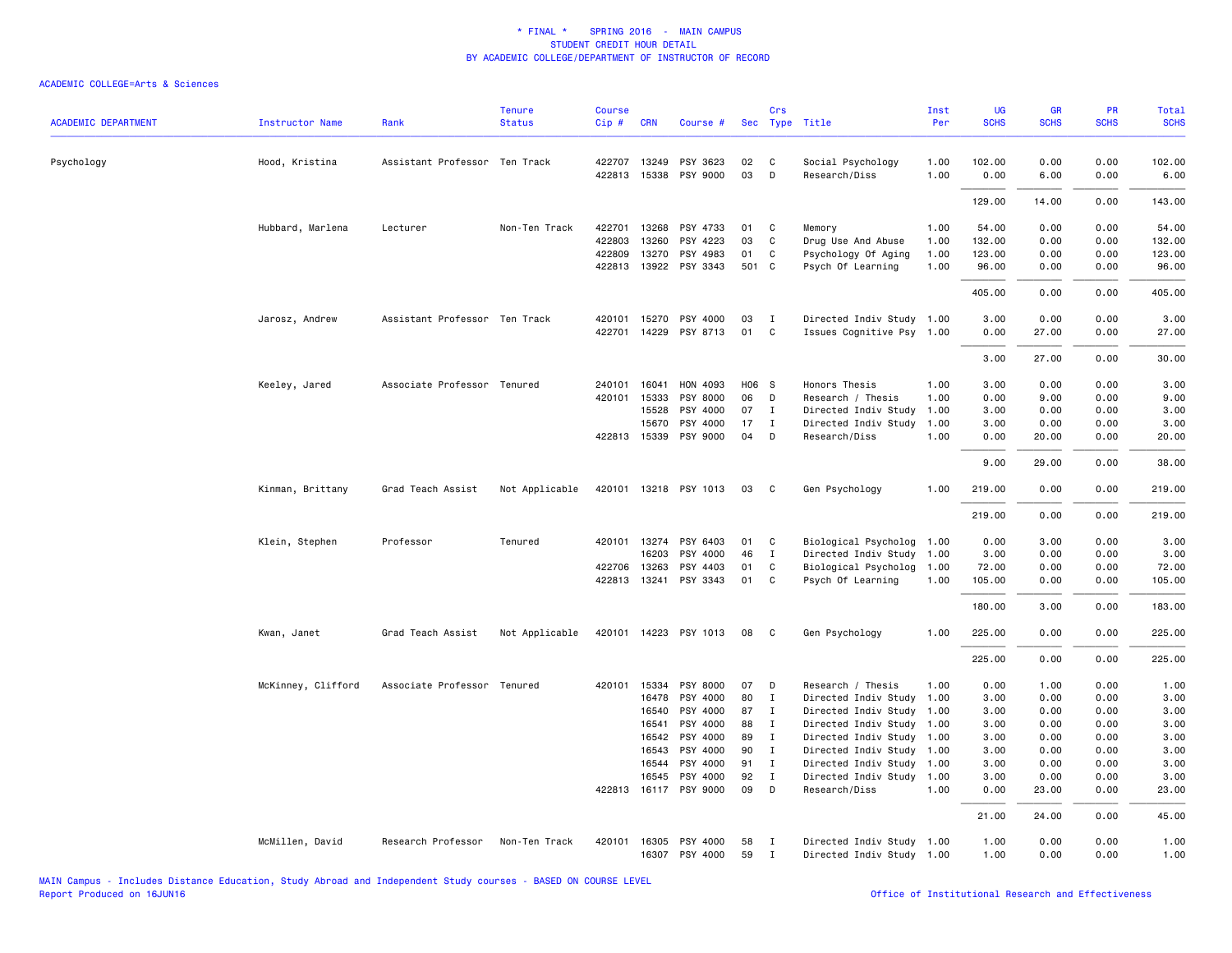|                            |                        |                               | <b>Tenure</b> | <b>Course</b> |              |                       |       | Crs          |                           | Inst | UG          | GR          | PR          | Total       |
|----------------------------|------------------------|-------------------------------|---------------|---------------|--------------|-----------------------|-------|--------------|---------------------------|------|-------------|-------------|-------------|-------------|
| <b>ACADEMIC DEPARTMENT</b> | <b>Instructor Name</b> | Rank                          | <b>Status</b> | Cip#          | <b>CRN</b>   | Course #              |       |              | Sec Type Title            | Per  | <b>SCHS</b> | <b>SCHS</b> | <b>SCHS</b> | <b>SCHS</b> |
| Psychology                 | McMillen, David        | Research Professor            | Non-Ten Track | 420101        | 16308        | PSY 4000              | 60    | $\mathbf{I}$ | Directed Indiv Study 1.00 |      | 1.00        | 0.00        | 0.00        | 1.00        |
|                            |                        |                               |               |               | 16312        | PSY 4000              | 62    | $\mathbf{I}$ | Directed Indiv Study      | 1.00 | 2.00        | 0.00        | 0.00        | 2.00        |
|                            |                        |                               |               |               | 16313        | PSY 4000              | 63    | $\mathbf I$  | Directed Indiv Study 1.00 |      | 3.00        | 0.00        | 0.00        | 3.00        |
|                            |                        |                               |               |               | 16316        | PSY 4000              | 64    | $\mathbf{I}$ | Directed Indiv Study 1.00 |      | 2.00        | 0.00        | 0.00        | 2.00        |
|                            |                        |                               |               |               | 16320        | PSY 4000              | 65    | I            | Directed Indiv Study 1.00 |      | 1.00        | 0.00        | 0.00        | 1.00        |
|                            |                        |                               |               |               | 16322        | PSY 4000              | 66    | $\mathbf{I}$ | Directed Indiv Study 1.00 |      | 2.00        | 0.00        | 0.00        | 2.00        |
|                            |                        |                               |               |               | 16323        | PSY 4000              | 67    | $\mathbf{I}$ | Directed Indiv Study 1.00 |      | 3.00        | 0.00        | 0.00        | 3.00        |
|                            |                        |                               |               |               | 16325        | PSY 4000              | 68    | $\mathbf{I}$ | Directed Indiv Study      | 1.00 | 3.00        | 0.00        | 0.00        | 3.00        |
|                            |                        |                               |               |               | 16332        | PSY 4000              | 70    | I            | Directed Indiv Study 1.00 |      | 1.00        | 0.00        | 0.00        | 1.00        |
|                            |                        |                               |               |               | 16334        | PSY 4000              | 71    | $\mathbf{I}$ | Directed Indiv Study 1.00 |      | 2.00        | 0.00        | 0.00        | 2.00        |
|                            |                        |                               |               |               | 16335        | PSY 4000              | 72    | $\mathbf{I}$ | Directed Indiv Study 1.00 |      | 2.00        | 0.00        | 0.00        | 2.00        |
|                            |                        |                               |               |               | 16337        | PSY 4000              | 73    | I            | Directed Indiv Study 1.00 |      | 3.00        | 0.00        | 0.00        | 3.00        |
|                            |                        |                               |               |               | 16338        | PSY 4000              | 74    | $\mathbf{I}$ | Directed Indiv Study 1.00 |      | 3.00        | 0.00        | 0.00        | 3.00        |
|                            |                        |                               |               |               |              |                       |       |              |                           |      | 30.00       | 0.00        | 0.00        | 30.00       |
|                            | McMillen, Robert       | Associate Professor Tenured   |               |               |              | 422810 13247 PSY 3503 | 01    | C            | Health Psychology         | 1.00 | 54.00       | 0.00        | 0.00        | 54.00       |
|                            |                        |                               |               |               |              |                       |       |              |                           |      | 54.00       | 0.00        | 0.00        | 54.00       |
|                            | Mitchell, Sheridan     | Lecturer                      | Non-Ten Track |               | 422706 13264 | PSY 4403              | 02    | C            | Biological Psycholog      | 1.00 | 105.00      | 0.00        | 0.00        | 105.00      |
|                            |                        |                               |               | 422707        | 13233        | PSY 3203              | 01    | C            | Gender Differences        | 1.00 | 120.00      | 0.00        | 0.00        | 120.00      |
|                            |                        |                               |               |               |              | 13244 PSY 3363        | 01    | C            | Behav Modification        | 1.00 | 108.00      | 0.00        | 0.00        | 108.00      |
|                            |                        |                               |               |               |              |                       |       |              |                           |      | 333.00      | 0.00        | 0.00        | 333.00      |
|                            | Moss, Robert           | Associate Professor Tenured   |               |               | 420101 15783 | PSY 4000              | 19    | $\mathbf{I}$ | Directed Indiv Study 1.00 |      | 3.00        | 0.00        | 0.00        | 3.00        |
|                            |                        |                               |               |               | 15806        | PSY 4000              | 20    | Ι.           | Directed Indiv Study 1.00 |      | 1.00        | 0.00        | 0.00        | 1.00        |
|                            |                        |                               |               |               | 15992        | PSY 4000              | 29    | $\mathbf{I}$ | Directed Indiv Study 1.00 |      | 3.00        | 0.00        | 0.00        | 3.00        |
|                            |                        |                               |               |               | 16340        | PSY 4000              | 75    | $\mathbf{I}$ | Directed Indiv Study 1.00 |      | 3.00        | 0.00        | 0.00        | 3.00        |
|                            |                        |                               |               |               | 16479        | PSY 4000              | 81    | $\mathbf{I}$ | Directed Indiv Study 1.00 |      | 3.00        | 0.00        | 0.00        | 3.00        |
|                            |                        |                               |               |               | 16495        | PSY 4000              | 83    | $\mathbf{I}$ | Directed Indiv Study 1.00 |      | 3.00        | 0.00        | 0.00        | 3.00        |
|                            |                        |                               |               |               | 422701 13283 | PSY 8731              | 01    | C            | Appl Cognitive Resea 1.00 |      | 0.00        | 9.00        | 0.00        | 9.00        |
|                            |                        |                               |               |               | 14226        | PSY 3723              | 01    | C            | Cognitive Neuroscien      | 1.00 | 57.00       | 0.00        | 0.00        | 57.00       |
|                            |                        |                               |               |               | 14230        | PSY 8773              | 01    | C            | Distr Rep in Cognit 1.00  |      | 0.00        | 15.00       | 0.00        | 15.00       |
|                            |                        |                               |               |               | 422813 15340 | PSY 9000              | 05    | D            | Research/Diss             | 1.00 | 0.00        | 34.00       | 0.00        | 34.00       |
|                            |                        |                               |               |               |              |                       |       |              |                           |      | 73.00       | 58.00       | 0.00        | 131.00      |
|                            | Nadorff, Danielle      | Assistant Professor Ten Track |               |               | 420101 15539 | PSY 4000              | 10    | $\mathbf{I}$ | Directed Indiv Study 1.00 |      | 3.00        | 0.00        | 0.00        | 3.00        |
|                            |                        |                               |               |               |              | 15950 PSY 4000        | 27    | $\mathbf{I}$ | Directed Indiv Study 1.00 |      | 3,00        | 0.00        | 0.00        | 3.00        |
|                            |                        |                               |               |               |              |                       |       |              |                           |      | 6.00        | 0.00        | 0.00        | 6.00        |
|                            | Nadorff, Michael       | Assistant Professor Ten Track |               | 240101        | 16047        | HON 4093              | H13 S |              | Honors Thesis             | 1.00 | 3.00        | 0.00        | 0.00        | 3.00        |
|                            |                        |                               |               |               | 420101 14227 | PSY 8450              | 01    | E            | Applied Clin Practic      | 1.00 | 0.00        | 37.00       | 0.00        | 37.00       |
|                            |                        |                               |               |               | 15482        | PSY 8460              | 01    | E            | App Ext Clinical Pra      | 1.00 | 0.00        | 19.00       | 0.00        | 19.00       |
|                            |                        |                               |               |               | 16304        | PSY 4000              | 57    | $\mathbf{I}$ | Directed Indiv Study      | 1.00 | 3.00        | 0.00        | 0.00        | 3.00        |
|                            |                        |                               |               |               | 16469        | PSY 4000              | 78    | $\mathbf{I}$ | Directed Indiv Study      | 1.00 | 1.00        | 0.00        | 0.00        | 1.00        |
|                            |                        |                               |               |               |              | 422813 15341 PSY 9000 | 06    | D            | Research/Diss             | 1.00 | 0.00        | 8.00        | 0.00        | 8.00        |
|                            |                        |                               |               |               |              |                       |       |              |                           |      | 7.00        | 64.00       | 0.00        | 71.00       |
|                            | Oliveros, Arazais      | Assistant Professor Ten Track |               |               |              | 420101 15335 PSY 8000 | 08    | D            | Research / Thesis         | 1.00 | 0.00        | 1.00        | 0.00        | 1.00        |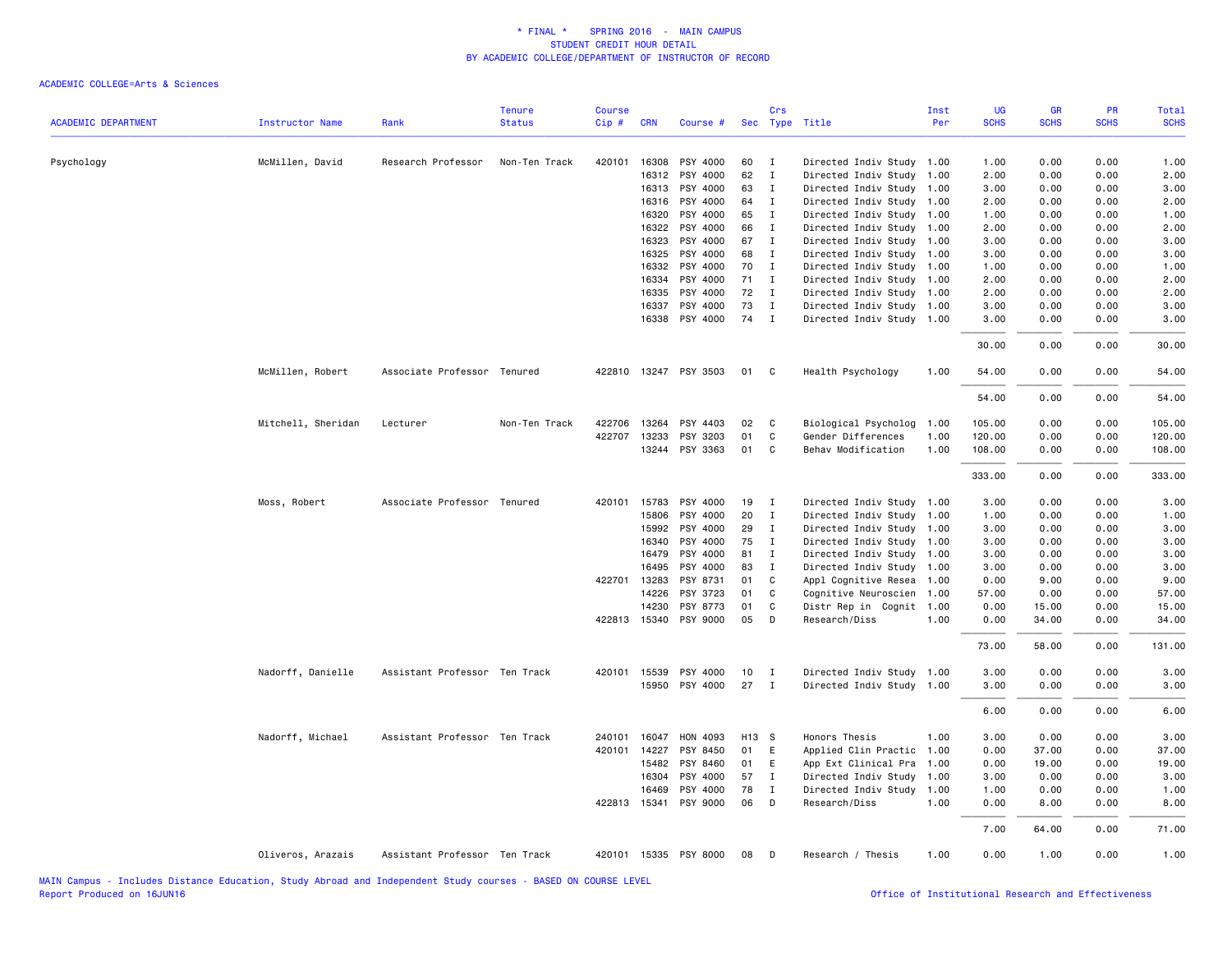| <b>ACADEMIC DEPARTMENT</b> | <b>Instructor Name</b> | Rank                          | <b>Tenure</b><br><b>Status</b> | <b>Course</b><br>Cip# | <b>CRN</b>   | Course #                          |          | Crs          | Sec Type Title                             | Inst<br>Per  | <b>UG</b><br><b>SCHS</b> | <b>GR</b><br><b>SCHS</b> | <b>PR</b><br><b>SCHS</b> | Total<br><b>SCHS</b> |
|----------------------------|------------------------|-------------------------------|--------------------------------|-----------------------|--------------|-----------------------------------|----------|--------------|--------------------------------------------|--------------|--------------------------|--------------------------|--------------------------|----------------------|
|                            |                        |                               |                                |                       |              |                                   |          |              |                                            |              |                          |                          |                          |                      |
| Psychology                 | Oliveros, Arazais      | Assistant Professor Ten Track |                                |                       | 420101 16535 | PSY 4000<br>422813 15342 PSY 9000 | 84<br>07 | I<br>D       | Directed Indiv Study 1.00<br>Research/Diss | 1.00         | 3.00<br>0.00             | 0.00<br>1.00             | 0.00<br>0.00             | 3.00<br>1.00         |
|                            |                        |                               |                                |                       |              |                                   |          |              |                                            |              | 3.00                     | 2.00                     | 0.00                     | 5.00                 |
|                            | Patev, Alison          | Lecturer                      | Non-Ten Track                  |                       |              | 420101 13221 PSY 1013             | 06       | C            | Gen Psychology                             | 1.00         | 294.00                   | 0.00                     | 0.00                     | 294.00               |
|                            |                        |                               |                                |                       |              |                                   |          |              |                                            |              | 294.00                   | 0.00                     | 0.00                     | 294.00               |
|                            | Pollard, Mary          | Grad Teach Assist             | Not Applicable                 |                       |              | 420101 13222 PSY 1013             | 07       | C            | Gen Psychology                             | 1.00         | 219.00                   | 0.00                     | 0.00                     | 219.00               |
|                            |                        |                               |                                |                       |              |                                   |          |              |                                            |              | 219.00                   | 0.00                     | 0.00                     | 219.00               |
|                            | Pratte, Michael        | Assistant Professor Ten Track |                                |                       | 420101 15538 | PSY 4000                          | 09       | $\mathbf{I}$ | Directed Indiv Study 1.00                  |              | 3.00                     | 0.00                     | 0.00                     | 3.00                 |
|                            |                        |                               |                                |                       | 15876        | PSY 4000                          | 24       | $\mathbf{I}$ | Directed Indiv Study 1.00                  |              | 3.00                     | 0.00                     | 0.00                     | 3.00                 |
|                            |                        |                               |                                |                       | 16606        | PSY 4000                          | 94       | I            | Directed Indiv Study 1.00                  |              | 1.00                     | 0.00                     | 0.00                     | 1.00                 |
|                            |                        |                               |                                |                       | 422708 13284 | PSY 8803                          | 01       | C            | Adv Quant I/O & Gen                        | 1.00         | 0.00                     | 18.00                    | 0.00                     | 18.00                |
|                            |                        |                               |                                |                       |              |                                   |          |              |                                            |              | 7.00                     | 18.00                    | 0.00                     | 25.00                |
|                            | Sinclair, Hillary      | Associate Professor Tenured   |                                |                       | 420101 16331 | PSY 4000<br>422707 13282 PSY 8613 | 69<br>01 | I<br>C       | Directed Indiv Study<br>Adv Social Psyc    | 1.00<br>1.00 | 3.00<br>0.00             | 0.00<br>33.00            | 0.00<br>0.00             | 3.00<br>33.00        |
|                            |                        |                               |                                |                       |              |                                   |          |              |                                            |              | 3.00                     | 33.00                    | 0.00                     | 36.00                |
|                            |                        |                               |                                |                       |              |                                   |          |              |                                            |              |                          |                          |                          |                      |
|                            | Tan, Elaine            | Grad Teach Assist             | Not Applicable                 |                       | 240102 12357 | IDS 4111                          | 01       | C            | Professional Seminar 1.00                  |              | 22.00                    | 0.00                     | 0.00                     | 22.00                |
|                            |                        |                               |                                |                       | 12358        | IDS 4111                          | 02       | C            | Professional Seminar                       | 1.00         | 23.00                    | 0.00                     | 0.00                     | 23.00                |
|                            |                        |                               |                                |                       |              |                                   |          |              |                                            |              | 45.00                    | 0.00                     | 0.00                     | 45.00                |
|                            | Timmins, Matthew       | Grad Teach Assist             | Not Applicable                 |                       |              | 420101 13220 PSY 1013             | 05       | C            | Gen Psychology                             | 1.00         | 189.00                   | 0.00                     | 0.00                     | 189.00               |
|                            |                        |                               |                                |                       |              |                                   |          |              |                                            |              | 189.00                   | 0.00                     | 0.00                     | 189.00               |
|                            | Valentine, Michael     | Instructor                    | Non-Ten Track                  | 420101                | 13245        | PSY 3413                          | 01       | C            | Human Sexual Behavio                       | 1.00         | 234.00                   | 0.00                     | 0.00                     | 234.00               |
|                            |                        |                               |                                |                       | 13246        | PSY 3413                          | 02       | C            | Human Sexual Behavio 1.00                  |              | 243.00                   | 0.00                     | 0.00                     | 243.00               |
|                            |                        |                               |                                |                       | 422707 13243 | PSY 3353                          | 01       | C            | Motivation                                 | 1.00         | 204.00                   | 0.00                     | 0.00                     | 204.00               |
|                            |                        |                               |                                |                       | 13262        | PSY 4353                          | 01       | C            | Psychology and the L 1.00                  |              | 90.00                    | 0.00                     | 0.00                     | 90.00                |
|                            |                        |                               |                                |                       |              | 13923 PSY 3353                    | 501 C    |              | Motivation                                 | 1.00         | 111.00                   | 0.00                     | 0.00                     | 111.00               |
|                            |                        |                               |                                |                       |              |                                   |          |              |                                            |              | 882.00                   | 0.00                     | 0.00                     | 882.00               |
|                            | Webb, Christopher      | Grad Teach Assist             | Not Applicable                 |                       |              | 420101 13217 PSY 1013             | 02       | <b>C</b>     | Gen Psychology                             | 1.00         | 228.00                   | 0.00                     | 0.00                     | 228.00               |
|                            |                        |                               |                                |                       |              |                                   |          |              |                                            |              | 228.00                   | 0.00                     | 0.00                     | 228.00               |
|                            | Winer, Eric            | Assistant Professor Ten Track |                                |                       | 240101 16043 | HON 4093                          | H09 S    |              | Honors Thesis                              | 1.00         | 3.00                     | 0.00                     | 0.00                     | 3.00                 |
|                            |                        |                               |                                | 420101                | 15624        | PSY 4000                          | 13       | $\mathbf{I}$ | Directed Indiv Study                       | 1.00         | 3.00                     | 0.00                     | 0.00                     | 3.00                 |
|                            |                        |                               |                                |                       | 15629        | PSY 4000                          | 15       | $\mathbf{I}$ | Directed Indiv Study                       | 1.00         | 3.00                     | 0.00                     | 0.00                     | 3.00                 |
|                            |                        |                               |                                |                       | 16142        | <b>PSY 8000</b>                   | 09       | D            | Research / Thesis                          | 1.00         | 0.00                     | 3.00                     | 0.00                     | 3.00                 |
|                            |                        |                               |                                |                       | 16301        | PSY 4000                          | 55       | I            | Directed Indiv Study 1.00                  |              | 3.00                     | 0.00                     | 0.00                     | 3.00                 |
|                            |                        |                               |                                |                       | 16303        | PSY 4000                          | 56       | $\mathbf{I}$ | Directed Indiv Study 1.00                  |              | 3.00                     | 0.00                     | 0.00                     | 3.00                 |
|                            |                        |                               |                                |                       | 16373        | PSY 4000                          | 77       | $\mathbf I$  | Directed Indiv Study 1.00                  |              | 3.00                     | 0.00                     | 0.00                     | 3.00                 |
|                            |                        |                               |                                |                       |              | 422810 13278 PSY 8333             | 01       | $\mathbf{C}$ | Sys Of Psychotherapy 1.00                  |              | 0.00                     | 18,00                    | 0.00                     | 18.00                |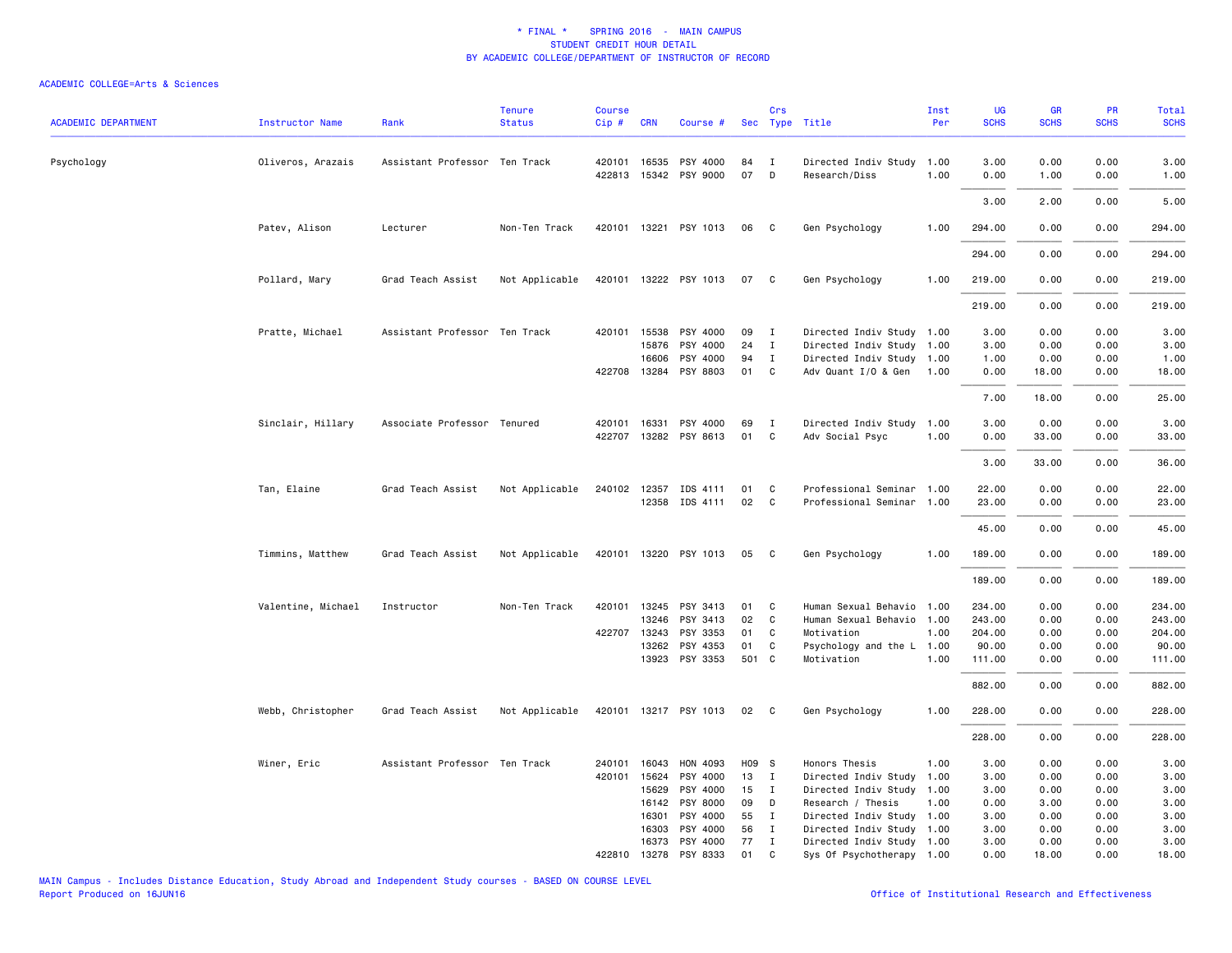| <b>ACADEMIC DEPARTMENT</b>                                                                    | Instructor Name | Rank                          | <b>Tenure</b><br><b>Status</b> | Course<br>$Cip$ # | CRN | Course # Sec Type Title |      | Crs |               | Inst<br>Per | <b>UG</b><br><b>SCHS</b> | <b>GR</b><br><b>SCHS</b>       | <b>PR</b><br><b>SCHS</b>     | Total<br><b>SCHS</b>                 |
|-----------------------------------------------------------------------------------------------|-----------------|-------------------------------|--------------------------------|-------------------|-----|-------------------------|------|-----|---------------|-------------|--------------------------|--------------------------------|------------------------------|--------------------------------------|
| Psychology                                                                                    | Winer, Eric     | Assistant Professor Ten Track |                                | 422813            |     | 15336 PSY 9000          | 01 D |     | Research/Diss | 1.00        | 0.00<br>18.00            | 13,00<br>34,00                 | 0.00<br>0.00                 | 13.00<br>52.00                       |
| -------------------------------------<br>Psychology<br>====================================== |                 |                               |                                |                   |     |                         |      |     |               |             | 6880,00<br>========      | ========<br>437,00<br>======== | ========<br>0.00<br>======== | ==========<br>7317.00<br>----------- |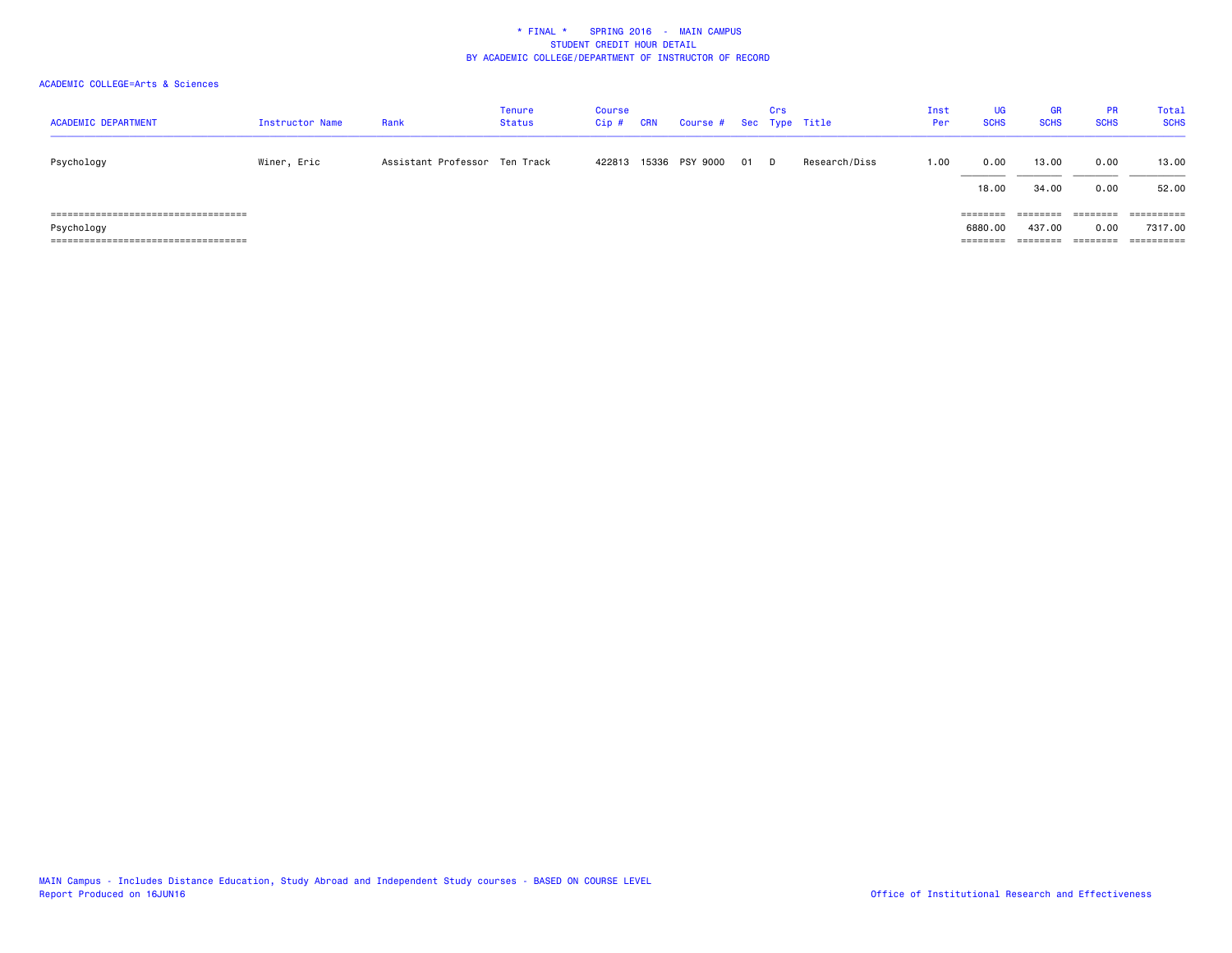| <b>ACADEMIC DEPARTMENT</b> | <b>Instructor Name</b> | Rank                          | <b>Tenure</b><br><b>Status</b> | <b>Course</b><br>Cip# | <b>CRN</b>            | Course #             |          | Crs                        | Sec Type Title                     | Inst<br>Per  | UG<br><b>SCHS</b> | <b>GR</b><br><b>SCHS</b> | PR<br><b>SCHS</b> | Total<br><b>SCHS</b> |
|----------------------------|------------------------|-------------------------------|--------------------------------|-----------------------|-----------------------|----------------------|----------|----------------------------|------------------------------------|--------------|-------------------|--------------------------|-------------------|----------------------|
| Sociology                  | Agnew, Nakimia         | Lecturer                      | Non-Ten Track                  |                       |                       | 440701 14357 SW 3513 | 02       | $\mathbf{C}$               | Social Work Pract I                | 1.00         | 42.00             | 0.00                     | 0.00              | 42.00                |
|                            |                        |                               |                                |                       |                       |                      |          |                            |                                    |              | 42.00             | 0.00                     | 0.00              | 42.00                |
|                            | Allison, Rachel        | Assistant Professor Ten Track |                                |                       |                       | 451101 14338 SO 8343 | 01       | <b>S</b>                   | Complex Organiza                   | 1.00         | 0.00              | 30.00                    | 0.00              | 30.00                |
|                            |                        |                               |                                |                       |                       |                      |          |                            |                                    |              | 0.00              | 30.00                    | 0.00              | 30.00                |
|                            | Barranco, Raymond      | Assistant Professor Ten Track |                                |                       | 451101 13369          | SO 8274              | 01       | B                          | Grad Soc Stat I                    | 1.00         | 0.00              | 16.00                    | 0.00              | 16.00                |
|                            |                        |                               |                                |                       | 16112                 | SO 8000              | 05       | D                          | Research / Thesis                  | 1.00         | 0.00              | 11.00                    | 0.00              | 11.00                |
|                            |                        |                               |                                |                       |                       | 16113 SO 9000        | 07       | $\Box$                     | Research / Diss                    | 1.00         | 0.00              | 6.00                     | 0.00              | 6.00                 |
|                            |                        |                               |                                |                       |                       |                      |          |                            |                                    |              | 0.00              | 33.00                    | 0.00              | 33.00                |
|                            | Boyd, Robert           | Professor                     | Tenured                        |                       | 050201 10006          | AAS 2203             | 02       | $\mathbf{C}$               | Racial Minorities                  | 1.00         | 39.00             | 0.00                     | 0.00              | 39.00                |
|                            |                        |                               |                                | 450201                | 10201                 | AN 2203              | 02       | C                          | Racial Minorities                  | 1.00         | 12.00             | 0.00                     | 0.00              | 12.00                |
|                            |                        |                               |                                |                       | 13351<br>451101 13359 | SO 2203<br>SO 4303   | 02<br>01 | $\mathbf{C}$<br>C          | Racial Minorities                  | 1.00<br>1.00 | 66.00<br>96.00    | 0.00                     | 0.00<br>0.00      | 66.00<br>96.00       |
|                            |                        |                               |                                |                       | 15953                 | SO 9000              | 04       | D                          | Urban Sociology<br>Research / Diss | 1.00         | 0.00              | 0.00<br>7.00             | 0.00              | 7.00                 |
|                            |                        |                               |                                |                       |                       |                      |          |                            |                                    |              | 213.00            | 7.00                     | 0.00              | 220.00               |
|                            | Brown, Dustin          | Assistant Professor Ten Track |                                |                       | 451101 13353          | SO 3213              | 02       | C                          | Intr To Social Res                 | 1.00         | 60.00             | 0.00                     | 0.00              | 60.00                |
|                            |                        |                               |                                |                       |                       | 15864 SO 8990        | 02 C     |                            | Special Topic In SO                | 1.00         | 0.00              | 15.00                    | 0.00              | 15.00                |
|                            |                        |                               |                                |                       |                       |                      |          |                            |                                    |              | 60.00             | 15.00                    | 0.00              | 75.00                |
|                            | Bryant, Natalie        | Lecturer                      | Non-Ten Track                  |                       |                       | 440701 13944 SW 3013 | 501 C    |                            | Hum Beh Soc Envir I                | 1.00         | 78.00             | 0.00                     | 0.00              | 78.00                |
|                            |                        |                               |                                |                       |                       |                      |          |                            |                                    |              | 78.00             | 0.00                     | 0.00              | 78.00                |
|                            | Carter, Courtney       | Assistant Professor Ten Track |                                |                       | 050201 10003          | AAS 1063             | 02       | $\overline{\phantom{a}}$ C | Intro to African Ame               | 1.00         | 165.00            | 0.00                     | 0.00              | 165.00               |
|                            |                        |                               |                                |                       | 10005                 | AAS 2203             | 01       | C                          | Racial Minorities                  | 1.00         | 54.00             | 0.00                     | 0.00              | 54.00                |
|                            |                        |                               |                                |                       | 450201 10200          | AN 2203              | 01       | C                          | Racial Minorities                  | 1.00         | 6.00              | 0.00                     | 0.00              | 6.00                 |
|                            |                        |                               |                                |                       | 13350                 | SO 2203              | 01       | $\mathbf{C}$               | Racial Minorities                  | 1.00         | 57.00             | 0.00                     | 0.00              | 57.00                |
|                            |                        |                               |                                |                       |                       |                      |          |                            |                                    |              | 282.00            | 0.00                     | 0.00              | 282.00               |
|                            | Cheek, Jennifer        | Grad Teach Assist             | Not Applicable                 | 451101                | 13332                 | SO 1003              | 09       | C                          | Intro To Sociology                 | 1.00         | 234.00            | 0.00                     | 0.00              | 234.00               |
|                            |                        |                               |                                |                       | 14331                 | SO 1103              | 05       | C                          | Contemp Social Prob                | 1.00         | 234.00            | 0.00                     | 0.00              | 234.00               |
|                            |                        |                               |                                |                       |                       | 14332 SO 1103        | 06       | C                          | Contemp Social Prob                | 1.00         | 225.00            | 0.00                     | 0.00              | 225.00               |
|                            |                        |                               |                                |                       |                       |                      |          |                            |                                    |              | 693.00            | 0.00                     | 0.00              | 693.00               |
|                            | Cooper, Melissa        | Lecturer                      | Non-Ten Track                  |                       | 440701 14768          | SW 3033              | 501 S    |                            | Seminar in Resilienc 1.00          |              | 42.00             | 0.00                     | 0.00              | 42.00                |
|                            |                        |                               |                                |                       |                       | 14770 SW 4533        | 501 C    |                            | Sub Abuse in SW Svcs 0.99          |              | 41.58             | 0.00                     | 0.00              | 41.58                |
|                            |                        |                               |                                |                       |                       |                      |          |                            |                                    |              | 83.58             | 0.00                     | 0.00              | 83.58                |
|                            | Crudden, Adele         | Professor                     | Tenured                        |                       |                       | 440701 13424 SW 3213 | 01 C     |                            | Research Meth in SW                | 1.00         | 42.00             | 0.00                     | 0.00              | 42.00                |
|                            |                        |                               |                                |                       |                       |                      |          |                            |                                    |              | 42.00             | 0.00                     | 0.00              | 42.00                |
|                            | Dunaway, R. Gregory    | Professor                     | Tenured                        |                       |                       | 451101 16483 SO 9000 | 10       | D                          | Research / Diss                    | 1.00         | 0.00              | 1.00                     | 0.00              | 1.00                 |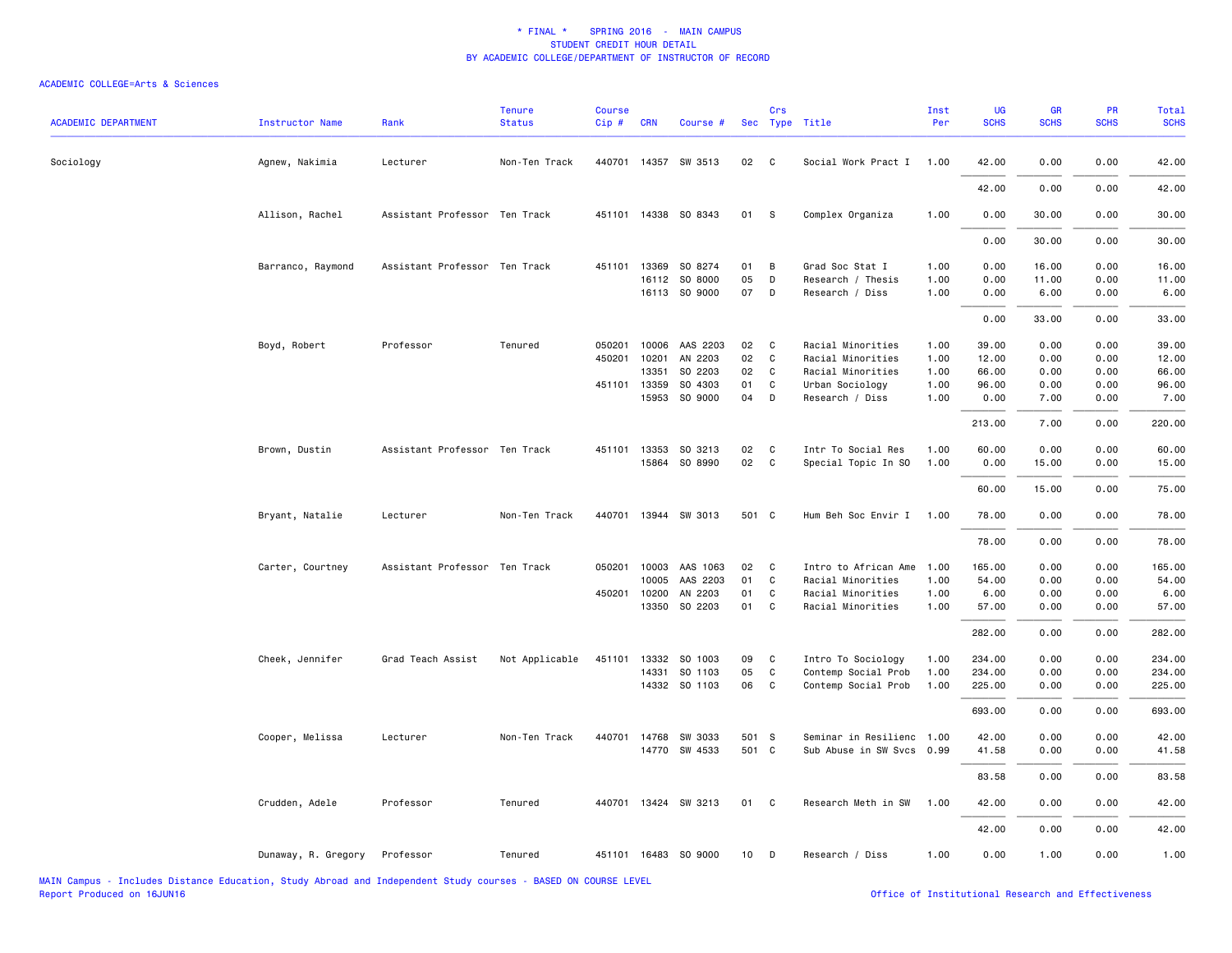| 0.00<br>1.00<br>0.00<br>Sociology<br>Evans, David<br>451101<br>13324 SO 1003<br>01<br>Intro To Sociology<br>207.00<br>0.00<br>0.00<br>Lecturer<br>Non-Ten Track<br>C<br>1.00<br>06<br>C<br>13329<br>SO 1003<br>Intro To Sociology<br>1.00<br>162.00<br>0.00<br>0.00<br>13330<br>SO 1003<br>07<br>C<br>Intro To Sociology<br>1.00<br>234.00<br>0.00<br>0.00<br>603.00<br>0.00<br>0.00<br>Gochanour, Amanda<br>501 C<br>Juvenile Delinquency<br>9.00<br>0.00<br>0.00<br>Lecturer<br>Non-Ten Track<br>450401<br>15036<br>CRM 4233<br>1.00<br>501 C<br>451101<br>13937<br>SO 1003<br>Intro To Sociology<br>87.00<br>0.00<br>0.00<br>1.00<br>13938<br>SO 1203<br>501 C<br>Marriage & Family<br>0.00<br>1.00<br>87.00<br>0.00<br>13940 SO 4233<br>501 C<br>Juvenile Delinquency<br>1.00<br>81.00<br>0.00<br>0.00<br>264.00<br>0.00<br>0.00<br>Hagerman, Margaret<br>Assistant Professor Ten Track<br>451101<br>15893<br>SO 8000<br>03<br>D<br>Research / Thesis<br>1.00<br>0.00<br>9.00<br>0.00<br>16157 SO 9000<br>08<br>D<br>1.00<br>Research / Diss<br>0.00<br>3.00<br>0.00<br>0.00<br>12.00<br>0.00<br>Harris, Colleen<br>Non-Faculty<br>Not Applicable<br>450201 13939 SO 4173<br>501 C<br>Environment-Society<br>1.00<br>69.00<br>0.00<br>0.00<br>69.00<br>0.00<br>0.00<br>CRM 3103<br>Contemp Issues in CJ<br>0.00<br>Haynes, Stacy<br>Associate Professor Tenured<br>450401<br>10979<br>01<br>C<br>1.00<br>117.00<br>0.00<br>02<br>451101<br>15706<br>SO 8000<br>D<br>Research / Thesis<br>1.00<br>0.00<br>0.00<br>4.00<br>02<br>15888 SO 9000<br>D<br>Research / Diss<br>1.00<br>0.00<br>0.00<br>11.00<br>117.00<br>15.00<br>0.00<br>451101 13337 SO 1103<br>Contemp Social Prob<br>Hinton, Madison<br>Grad Teach Assist<br>Not Applicable<br>01<br>C<br>1.00<br>231.00<br>0.00<br>0.00<br>231.00<br>0.00<br>0.00 | 1.00<br>207.00<br>162.00<br>234.00<br>603.00 |
|----------------------------------------------------------------------------------------------------------------------------------------------------------------------------------------------------------------------------------------------------------------------------------------------------------------------------------------------------------------------------------------------------------------------------------------------------------------------------------------------------------------------------------------------------------------------------------------------------------------------------------------------------------------------------------------------------------------------------------------------------------------------------------------------------------------------------------------------------------------------------------------------------------------------------------------------------------------------------------------------------------------------------------------------------------------------------------------------------------------------------------------------------------------------------------------------------------------------------------------------------------------------------------------------------------------------------------------------------------------------------------------------------------------------------------------------------------------------------------------------------------------------------------------------------------------------------------------------------------------------------------------------------------------------------------------------------------------------------------------------------------------------------------------------------------------------|----------------------------------------------|
|                                                                                                                                                                                                                                                                                                                                                                                                                                                                                                                                                                                                                                                                                                                                                                                                                                                                                                                                                                                                                                                                                                                                                                                                                                                                                                                                                                                                                                                                                                                                                                                                                                                                                                                                                                                                                      |                                              |
|                                                                                                                                                                                                                                                                                                                                                                                                                                                                                                                                                                                                                                                                                                                                                                                                                                                                                                                                                                                                                                                                                                                                                                                                                                                                                                                                                                                                                                                                                                                                                                                                                                                                                                                                                                                                                      |                                              |
|                                                                                                                                                                                                                                                                                                                                                                                                                                                                                                                                                                                                                                                                                                                                                                                                                                                                                                                                                                                                                                                                                                                                                                                                                                                                                                                                                                                                                                                                                                                                                                                                                                                                                                                                                                                                                      |                                              |
|                                                                                                                                                                                                                                                                                                                                                                                                                                                                                                                                                                                                                                                                                                                                                                                                                                                                                                                                                                                                                                                                                                                                                                                                                                                                                                                                                                                                                                                                                                                                                                                                                                                                                                                                                                                                                      |                                              |
|                                                                                                                                                                                                                                                                                                                                                                                                                                                                                                                                                                                                                                                                                                                                                                                                                                                                                                                                                                                                                                                                                                                                                                                                                                                                                                                                                                                                                                                                                                                                                                                                                                                                                                                                                                                                                      |                                              |
|                                                                                                                                                                                                                                                                                                                                                                                                                                                                                                                                                                                                                                                                                                                                                                                                                                                                                                                                                                                                                                                                                                                                                                                                                                                                                                                                                                                                                                                                                                                                                                                                                                                                                                                                                                                                                      |                                              |
|                                                                                                                                                                                                                                                                                                                                                                                                                                                                                                                                                                                                                                                                                                                                                                                                                                                                                                                                                                                                                                                                                                                                                                                                                                                                                                                                                                                                                                                                                                                                                                                                                                                                                                                                                                                                                      | 9.00                                         |
|                                                                                                                                                                                                                                                                                                                                                                                                                                                                                                                                                                                                                                                                                                                                                                                                                                                                                                                                                                                                                                                                                                                                                                                                                                                                                                                                                                                                                                                                                                                                                                                                                                                                                                                                                                                                                      | 87.00                                        |
|                                                                                                                                                                                                                                                                                                                                                                                                                                                                                                                                                                                                                                                                                                                                                                                                                                                                                                                                                                                                                                                                                                                                                                                                                                                                                                                                                                                                                                                                                                                                                                                                                                                                                                                                                                                                                      | 87.00                                        |
|                                                                                                                                                                                                                                                                                                                                                                                                                                                                                                                                                                                                                                                                                                                                                                                                                                                                                                                                                                                                                                                                                                                                                                                                                                                                                                                                                                                                                                                                                                                                                                                                                                                                                                                                                                                                                      | 81.00                                        |
|                                                                                                                                                                                                                                                                                                                                                                                                                                                                                                                                                                                                                                                                                                                                                                                                                                                                                                                                                                                                                                                                                                                                                                                                                                                                                                                                                                                                                                                                                                                                                                                                                                                                                                                                                                                                                      | 264.00                                       |
|                                                                                                                                                                                                                                                                                                                                                                                                                                                                                                                                                                                                                                                                                                                                                                                                                                                                                                                                                                                                                                                                                                                                                                                                                                                                                                                                                                                                                                                                                                                                                                                                                                                                                                                                                                                                                      | 9.00                                         |
|                                                                                                                                                                                                                                                                                                                                                                                                                                                                                                                                                                                                                                                                                                                                                                                                                                                                                                                                                                                                                                                                                                                                                                                                                                                                                                                                                                                                                                                                                                                                                                                                                                                                                                                                                                                                                      | 3.00                                         |
|                                                                                                                                                                                                                                                                                                                                                                                                                                                                                                                                                                                                                                                                                                                                                                                                                                                                                                                                                                                                                                                                                                                                                                                                                                                                                                                                                                                                                                                                                                                                                                                                                                                                                                                                                                                                                      | 12.00                                        |
|                                                                                                                                                                                                                                                                                                                                                                                                                                                                                                                                                                                                                                                                                                                                                                                                                                                                                                                                                                                                                                                                                                                                                                                                                                                                                                                                                                                                                                                                                                                                                                                                                                                                                                                                                                                                                      | 69.00                                        |
|                                                                                                                                                                                                                                                                                                                                                                                                                                                                                                                                                                                                                                                                                                                                                                                                                                                                                                                                                                                                                                                                                                                                                                                                                                                                                                                                                                                                                                                                                                                                                                                                                                                                                                                                                                                                                      | 69.00                                        |
|                                                                                                                                                                                                                                                                                                                                                                                                                                                                                                                                                                                                                                                                                                                                                                                                                                                                                                                                                                                                                                                                                                                                                                                                                                                                                                                                                                                                                                                                                                                                                                                                                                                                                                                                                                                                                      | 117.00                                       |
|                                                                                                                                                                                                                                                                                                                                                                                                                                                                                                                                                                                                                                                                                                                                                                                                                                                                                                                                                                                                                                                                                                                                                                                                                                                                                                                                                                                                                                                                                                                                                                                                                                                                                                                                                                                                                      | 4.00                                         |
|                                                                                                                                                                                                                                                                                                                                                                                                                                                                                                                                                                                                                                                                                                                                                                                                                                                                                                                                                                                                                                                                                                                                                                                                                                                                                                                                                                                                                                                                                                                                                                                                                                                                                                                                                                                                                      | 11.00                                        |
|                                                                                                                                                                                                                                                                                                                                                                                                                                                                                                                                                                                                                                                                                                                                                                                                                                                                                                                                                                                                                                                                                                                                                                                                                                                                                                                                                                                                                                                                                                                                                                                                                                                                                                                                                                                                                      | 132.00                                       |
|                                                                                                                                                                                                                                                                                                                                                                                                                                                                                                                                                                                                                                                                                                                                                                                                                                                                                                                                                                                                                                                                                                                                                                                                                                                                                                                                                                                                                                                                                                                                                                                                                                                                                                                                                                                                                      | 231.00                                       |
|                                                                                                                                                                                                                                                                                                                                                                                                                                                                                                                                                                                                                                                                                                                                                                                                                                                                                                                                                                                                                                                                                                                                                                                                                                                                                                                                                                                                                                                                                                                                                                                                                                                                                                                                                                                                                      | 231.00                                       |
| Non-Ten Track<br>440701 13425 SW 3513<br>01<br>Social Work Pract I<br>0.00<br>Hintz, Melanie<br>Lecturer<br>C<br>1.00<br>48.00                                                                                                                                                                                                                                                                                                                                                                                                                                                                                                                                                                                                                                                                                                                                                                                                                                                                                                                                                                                                                                                                                                                                                                                                                                                                                                                                                                                                                                                                                                                                                                                                                                                                                       | 0.00<br>48.00                                |
| 48.00<br>0.00<br>0.00                                                                                                                                                                                                                                                                                                                                                                                                                                                                                                                                                                                                                                                                                                                                                                                                                                                                                                                                                                                                                                                                                                                                                                                                                                                                                                                                                                                                                                                                                                                                                                                                                                                                                                                                                                                                | 48.00                                        |
| 1.00<br>0.00<br>Hossfeld, Leslie<br>Professor<br>Tenured<br>451101 15990<br>SO 8000<br>04<br>D<br>Research / Thesis<br>0.00<br>3.00                                                                                                                                                                                                                                                                                                                                                                                                                                                                                                                                                                                                                                                                                                                                                                                                                                                                                                                                                                                                                                                                                                                                                                                                                                                                                                                                                                                                                                                                                                                                                                                                                                                                                  | 3.00                                         |
| 16073 SO 9000<br>06<br>D<br>1.00<br>9.00<br>0.00<br>Research / Diss<br>0.00                                                                                                                                                                                                                                                                                                                                                                                                                                                                                                                                                                                                                                                                                                                                                                                                                                                                                                                                                                                                                                                                                                                                                                                                                                                                                                                                                                                                                                                                                                                                                                                                                                                                                                                                          | 9.00                                         |
| 0.00<br>12.00<br>0.00                                                                                                                                                                                                                                                                                                                                                                                                                                                                                                                                                                                                                                                                                                                                                                                                                                                                                                                                                                                                                                                                                                                                                                                                                                                                                                                                                                                                                                                                                                                                                                                                                                                                                                                                                                                                | 12.00                                        |
| 13428<br>Sen Sem Social Work<br>36.00<br>0.00<br>0.00<br>Johnson, Jada<br>Instructor<br>Non-Ten Track<br>440701<br>SW 4713<br>01<br>S<br>1.00                                                                                                                                                                                                                                                                                                                                                                                                                                                                                                                                                                                                                                                                                                                                                                                                                                                                                                                                                                                                                                                                                                                                                                                                                                                                                                                                                                                                                                                                                                                                                                                                                                                                        | 36.00                                        |
| 13429<br>SW 4916<br>01<br>E<br>Sw Fld Prac/Sem I<br>1.00<br>96.00<br>0.00<br>0.00                                                                                                                                                                                                                                                                                                                                                                                                                                                                                                                                                                                                                                                                                                                                                                                                                                                                                                                                                                                                                                                                                                                                                                                                                                                                                                                                                                                                                                                                                                                                                                                                                                                                                                                                    | 96.00                                        |
| 13430<br>SW 4926<br>01<br>E<br>Sw Fld Prac/Sem II<br>1.00<br>96.00<br>0.00<br>0.00                                                                                                                                                                                                                                                                                                                                                                                                                                                                                                                                                                                                                                                                                                                                                                                                                                                                                                                                                                                                                                                                                                                                                                                                                                                                                                                                                                                                                                                                                                                                                                                                                                                                                                                                   | 96.00                                        |
| 03<br>16166<br>SW 4000<br>Ι<br>Directed Indiv Study<br>1.00<br>1.00<br>0.00<br>0.00<br>05<br>16222<br>SW 4000<br>I<br>1.00<br>1.00<br>0.00<br>0.00                                                                                                                                                                                                                                                                                                                                                                                                                                                                                                                                                                                                                                                                                                                                                                                                                                                                                                                                                                                                                                                                                                                                                                                                                                                                                                                                                                                                                                                                                                                                                                                                                                                                   | 1.00<br>1.00                                 |
| Directed Indiv Study<br>16268<br>SW 4000<br>06<br>$\mathbf{I}$<br>Directed Indiv Study 1.00<br>1.00<br>0.00<br>0.00                                                                                                                                                                                                                                                                                                                                                                                                                                                                                                                                                                                                                                                                                                                                                                                                                                                                                                                                                                                                                                                                                                                                                                                                                                                                                                                                                                                                                                                                                                                                                                                                                                                                                                  | 1.00                                         |
| 231.00<br>0.00<br>0.00                                                                                                                                                                                                                                                                                                                                                                                                                                                                                                                                                                                                                                                                                                                                                                                                                                                                                                                                                                                                                                                                                                                                                                                                                                                                                                                                                                                                                                                                                                                                                                                                                                                                                                                                                                                               | 231.00                                       |
| Assistant Professor Ten Track<br>450401 10982 CRM 3343<br>Gender, Crime & Justi 1.00<br>99.00<br>0.00<br>0.00<br>Johnson, Kecia<br>01<br>C.                                                                                                                                                                                                                                                                                                                                                                                                                                                                                                                                                                                                                                                                                                                                                                                                                                                                                                                                                                                                                                                                                                                                                                                                                                                                                                                                                                                                                                                                                                                                                                                                                                                                          | 99.00                                        |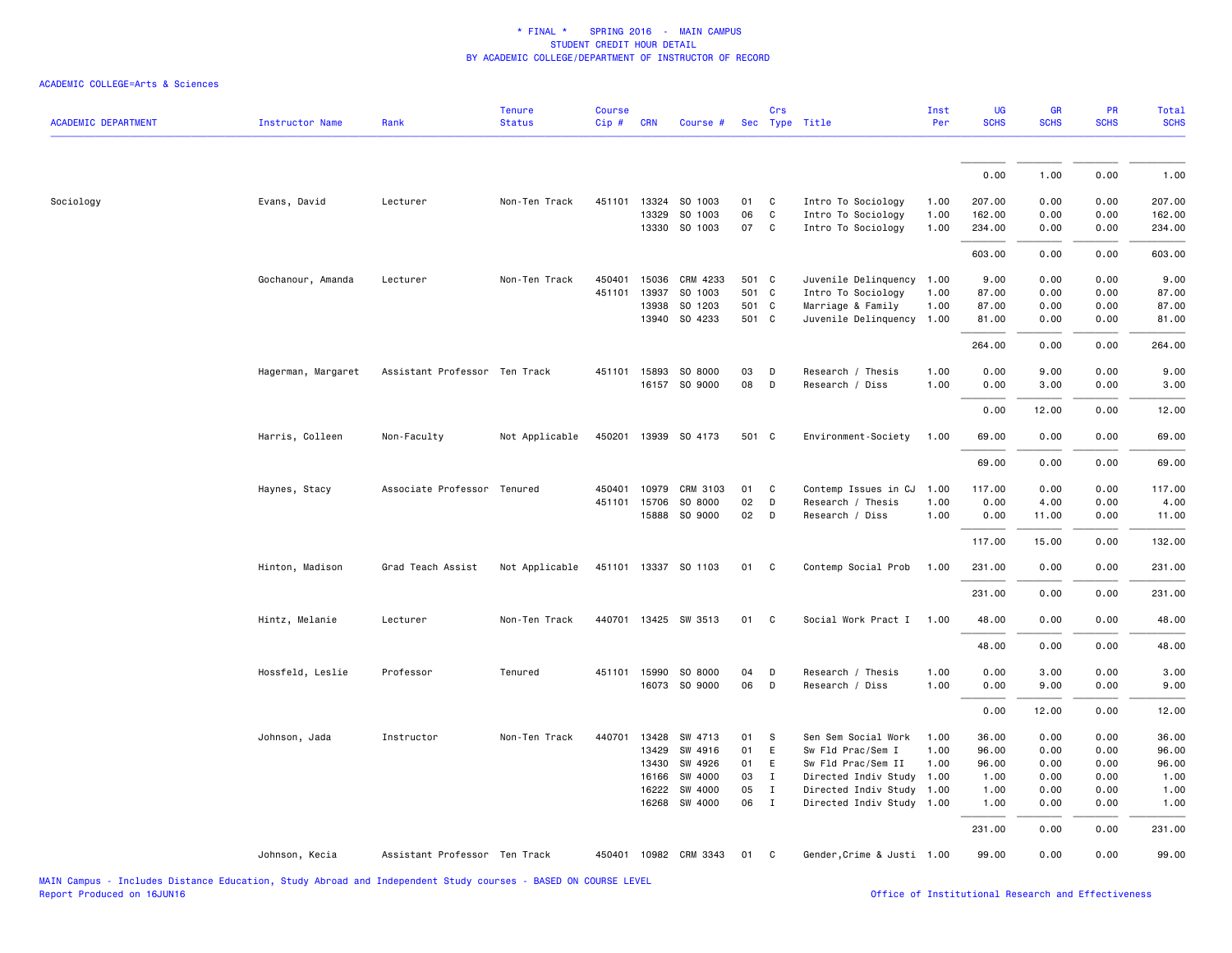| <b>ACADEMIC DEPARTMENT</b> | <b>Instructor Name</b> | Rank                          | <b>Tenure</b><br><b>Status</b> | <b>Course</b><br>Cip# | <b>CRN</b>            | Course #                             |                  | Crs                             | Sec Type Title                                                     | Inst<br>Per  | UG<br><b>SCHS</b>       | <b>GR</b><br><b>SCHS</b> | <b>PR</b><br><b>SCHS</b> | Total<br><b>SCHS</b>    |
|----------------------------|------------------------|-------------------------------|--------------------------------|-----------------------|-----------------------|--------------------------------------|------------------|---------------------------------|--------------------------------------------------------------------|--------------|-------------------------|--------------------------|--------------------------|-------------------------|
| Sociology                  | Johnson, Kecia         | Assistant Professor Ten Track |                                |                       | 451101 10981<br>13354 | CRM 3313<br>SO 3313<br>13356 SO 3343 | 01<br>01<br>01 C | $\mathbf{C}$<br>$\mathbf{C}$    | Deviant Behavior.<br>Deviant Behavior<br>Gender, Crime & Just 1.00 | 1.00<br>1.00 | 66.00<br>87.00<br>75.00 | 0.00<br>0.00<br>0.00     | 0.00<br>0.00<br>0.00     | 66.00<br>87.00<br>75.00 |
|                            |                        |                               |                                |                       |                       |                                      |                  |                                 |                                                                    |              | 327.00                  | 0.00                     | 0.00                     | 327.00                  |
|                            | Keith, Shelley         | Assistant Professor Ten Track |                                | 450401                | 10985<br>451101 15208 | CRM 3603<br>SO 8990                  | 01<br>01         | $\mathbf{C}$<br>$\mathbf{C}$    | Criminological Theor 1.00<br>Special Topic In SO                   | 1.00         | 69.00<br>0.00           | 0.00<br>18.00            | 0.00<br>0.00             | 69.00<br>18.00          |
|                            |                        |                               |                                |                       |                       |                                      |                  |                                 |                                                                    |              | 69.00                   | 18.00                    | 0.00                     | 87.00                   |
|                            | Kelly, Kimberly        | Associate Professor Tenured   |                                |                       |                       | 451101 15394 SO 9000                 | 01               | $\mathsf{D}$                    | Research / Diss                                                    | 1.00         | 0.00                    | 10.00                    | 0.00                     | 10.00                   |
|                            |                        |                               |                                |                       |                       |                                      |                  |                                 |                                                                    |              | 0.00                    | 10.00                    | 0.00                     | 10.00                   |
|                            | Kerr, Laura            | Grad Teach Assist             | Not Applicable                 |                       |                       | 451101 13338 SO 1103                 | 02               | $\mathbf{C}$                    | Contemp Social Prob                                                | 1.00         | 153.00                  | 0.00                     | 0.00                     | 153.00                  |
|                            |                        |                               |                                |                       |                       |                                      |                  |                                 |                                                                    |              | 153.00                  | 0.00                     | 0.00                     | 153.00                  |
|                            | Knowles, Veronica      | Lecturer                      | Non-Ten Track                  |                       |                       | 440701 13943 SW 3003                 | 501 C            |                                 | Populations at-risk                                                | 1.00         | 51.00                   | 0.00                     | 0.00                     | 51.00                   |
|                            |                        |                               |                                |                       |                       |                                      |                  |                                 |                                                                    |              | 51.00                   | 0.00                     | 0.00                     | 51.00                   |
|                            | Lay, David             | Lecturer                      | Non-Ten Track                  |                       | 451101 13331<br>13333 | SO 1003<br>SO 1003                   | 08               | $\overline{\mathbf{C}}$<br>10 C | Intro To Sociology<br>Intro To Sociology                           | 1.00<br>1.00 | 237.00<br>237.00        | 0.00<br>0.00             | 0.00<br>0.00             | 237.00<br>237.00        |
|                            |                        |                               |                                |                       | 13339                 | SO 1103                              | 03               | $\mathbf{C}$                    | Contemp Social Prob                                                | 1.00         | 225.00                  | 0.00                     | 0.00                     | 225.00                  |
|                            |                        |                               |                                |                       | 14336                 | SO 3013                              | 01               | $\mathbf{C}$                    | Soc & The Indiv                                                    | 1.00         | 114.00                  | 0.00                     | 0.00                     | 114.00                  |
|                            |                        |                               |                                |                       |                       | 16003 SO 1203                        |                  | 04 C                            | Marriage & Family                                                  | 1.00         | 147.00                  | 0.00                     | 0.00                     | 147.00                  |
|                            |                        |                               |                                |                       |                       |                                      |                  |                                 |                                                                    |              | 960.00                  | 0.00                     | 0.00                     | 960.00                  |
|                            | May, David             | Professor                     | Tenured                        |                       | 450401 15258          | CRM 4990                             | 02               | $\mathbf{C}$                    | Special Topics in CR 1.00                                          |              | 42.00                   | 0.00                     | 0.00                     | 42.00                   |
|                            |                        |                               |                                |                       | 15550                 | CRM 4000                             | 01               | $\blacksquare$                  | Directed Indiv Study 1.00                                          |              | 3.00                    | 0.00                     | 0.00                     | 3.00                    |
|                            |                        |                               |                                |                       | 16392                 | CRM 4000                             | 03               | $\blacksquare$                  | Directed Indiv Study 1.00                                          |              | 1.00                    | 0.00                     | 0.00                     | 1.00                    |
|                            |                        |                               |                                |                       | 451101 15203          | SO 4000                              | 01 I             |                                 | Directed Indiv Study 1.00                                          |              | 6.00                    | 0.00                     | 0.00                     | 6.00                    |
|                            |                        |                               |                                |                       | 15257                 | SO 4990                              | 02               | $\overline{c}$                  | Special Topic In SO                                                | 1.00         | 27.00                   | 0.00                     | 0.00                     | 27.00                   |
|                            |                        |                               |                                |                       | 15704                 | SO 4000                              | 02               | $\blacksquare$                  | Directed Indiv Study 1.00                                          |              | 1.00                    | 0.00                     | 0.00                     | 1.00                    |
|                            |                        |                               |                                |                       | 15968                 | SO 9000                              | 05               | $\Box$                          | Research / Diss                                                    | 1.00         | 0.00                    | 15.00                    | 0.00                     | 15.00                   |
|                            |                        |                               |                                |                       |                       | 16550 SO 4000                        | 03 I             |                                 | Directed Indiv Study 1.00                                          |              | 3.00                    | 0.00                     | 0.00                     | 3.00                    |
|                            |                        |                               |                                |                       |                       |                                      |                  |                                 |                                                                    |              | 83.00                   | 15.00                    | 0.00                     | 98.00                   |
|                            | McKinley, Kenya        | Assistant Professor Ten Track |                                |                       | 440701 13420          | SW 2313                              | 01 C             |                                 | Int Soc Work/Soc Wel 1.00                                          |              | 81.00                   | 0.00                     | 0.00                     | 81.00                   |
|                            |                        |                               |                                |                       | 13422                 | SW 3003                              | 01               | $\mathbf{C}$                    | Populations at-risk                                                | 1.00         | 60.00                   | 0.00                     | 0.00                     | 60.00                   |
|                            |                        |                               |                                |                       |                       | 13427 SW 4613                        | 01 C             |                                 | Child Welf Services                                                | 1.00         | 129.00                  | 0.00                     | 0.00                     | 129.00                  |
|                            |                        |                               |                                |                       |                       |                                      |                  |                                 |                                                                    |              | 270.00                  | 0.00                     | 0.00                     | 270.00                  |
|                            | Netadj, Mehrzad        | Instructor                    | Non-Ten Track                  |                       | 451101 13342          | SO 1203                              | 01 C             |                                 | Marriage & Family                                                  | 1.00         | 231.00                  | 0.00                     | 0.00                     | 231.00                  |
|                            |                        |                               |                                |                       | 13343                 | SO 1203                              | 02               | $\mathbf{C}$                    | Marriage & Family                                                  | 1.00         | 231.00                  | 0.00                     | 0.00                     | 231.00                  |
|                            |                        |                               |                                |                       |                       | 13344 SO 1203                        | 03               | C                               | Marriage & Family                                                  | 1.00         | 237.00                  | 0.00                     | 0.00                     | 237.00                  |
|                            |                        |                               |                                |                       | 13352                 | SO 3213                              | 01               | C                               | Intr To Social Res                                                 | 1.00         | 60.00                   | 0.00                     | 0.00                     | 60.00                   |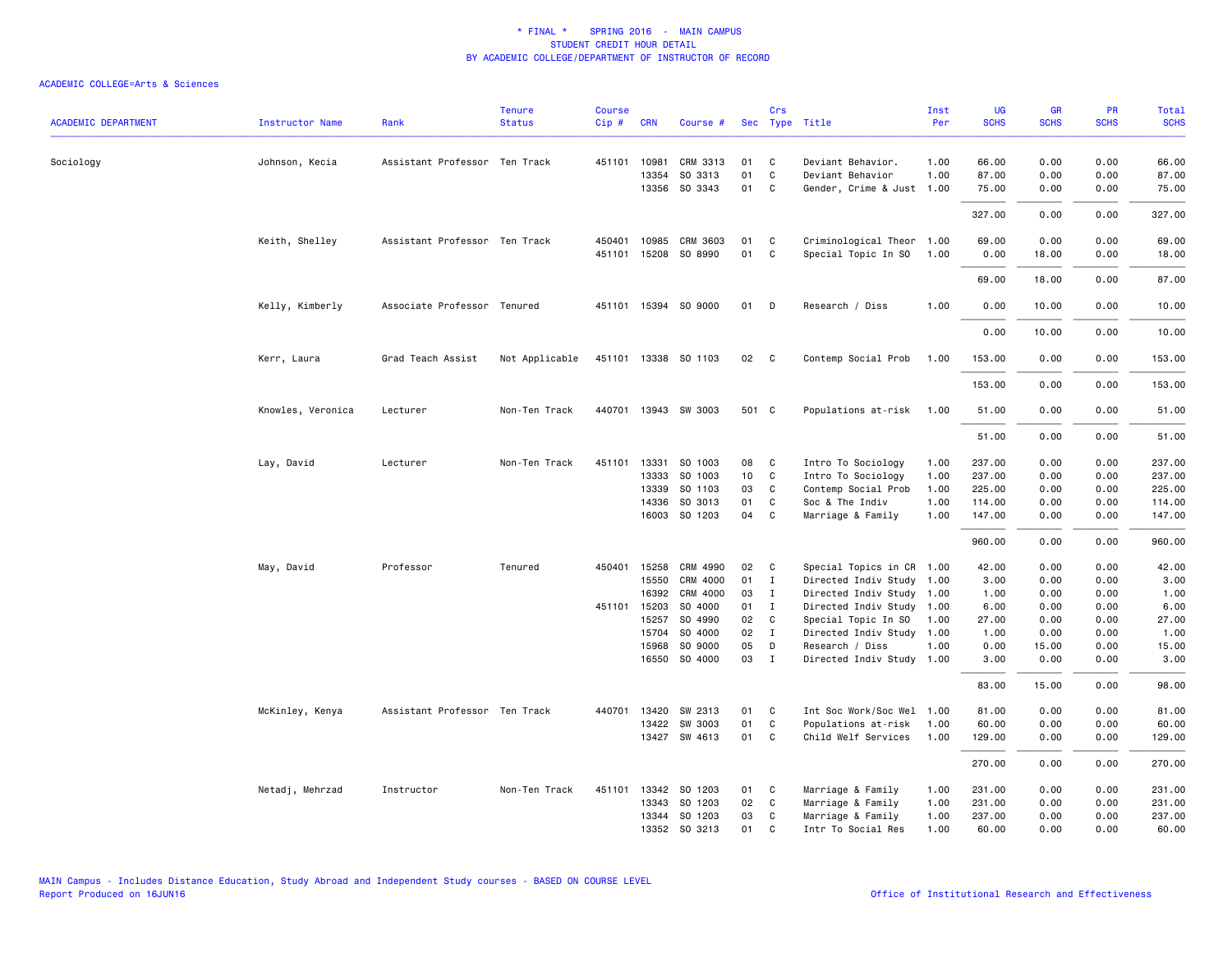| <b>ACADEMIC DEPARTMENT</b> | <b>Instructor Name</b> | Rank                          | <b>Tenure</b><br><b>Status</b> | <b>Course</b><br>Cip# | <b>CRN</b>   | Course #              |       | Crs          | Sec Type Title            | Inst<br>Per | UG<br><b>SCHS</b> | <b>GR</b><br><b>SCHS</b> | <b>PR</b><br><b>SCHS</b> | <b>Total</b><br><b>SCHS</b> |
|----------------------------|------------------------|-------------------------------|--------------------------------|-----------------------|--------------|-----------------------|-------|--------------|---------------------------|-------------|-------------------|--------------------------|--------------------------|-----------------------------|
|                            |                        |                               |                                |                       |              |                       |       |              |                           |             |                   |                          |                          |                             |
|                            |                        |                               |                                |                       |              |                       |       |              |                           |             | 759.00            | 0.00                     | 0.00                     | 759.00                      |
| Sociology                  | Nichols, Reynolds      | Lecturer                      | Non-Ten Track                  |                       |              | 450401 14353 CRM 3113 | 01    | C            | Comm Crime Prev & Po 1.00 |             | 102.00            | 0.00                     | 0.00                     | 102.00                      |
|                            |                        |                               |                                |                       |              |                       |       |              |                           |             | 102.00            | 0.00                     | 0.00                     | 102.00                      |
|                            | Parisi, Domenico       | Professor                     | Tenured                        |                       |              | 451101 16547 SO 9000  | 11    | D            | Research / Diss           | 1.00        | 0.00              | 9.00                     | 0.00                     | 9.00                        |
|                            |                        |                               |                                |                       |              |                       |       |              |                           |             | 0.00              | 9.00                     | 0.00                     | 9.00                        |
|                            | Perry, Ashley          | Instructor                    | Non-Ten Track                  | 450401                | 10978        | CRM 2003              | 01    | C            | Crime Justice Inequa 1.00 |             | 138.00            | 0.00                     | 0.00                     | 138.00                      |
|                            |                        |                               |                                |                       | 14352        | CRM 2003              | 02    | C            | Crime Justice Inequa 1.00 |             | 120.00            | 0.00                     | 0.00                     | 120.00                      |
|                            |                        |                               |                                |                       | 14356        | CRM 4243              | 01    | C            | Drugs, Crime and Con 1.00 |             | 114.00            | 0.00                     | 0.00                     | 114.00                      |
|                            |                        |                               |                                |                       |              |                       |       |              |                           |             | 372.00            | 0.00                     | 0.00                     | 372.00                      |
|                            | Peterson, Lindsey      | Assistant Professor Ten Track |                                | 450401                | 14899        | CRM 4990              | 01    | C            | Special Topics in CR 1.00 |             | 24.00             | 0.00                     | 0.00                     | 24.00                       |
|                            |                        |                               |                                | 451101                | 13362        | SO 4803               | 01    | C            | Social Research Prac 1.00 |             | 63.00             | 0.00                     | 0.00                     | 63.00                       |
|                            |                        |                               |                                |                       | 14898        | SO 4990               | 01    | C            | Special Topic In SO       | 1.00        | 27.00             | 0.00                     | 0.00                     | 27.00                       |
|                            |                        |                               |                                |                       | 16170        | SO 7000               | 01    | $\mathbf{I}$ | Directed Indiv Study      | 1.00        | 0.00              | 3.00                     | 0.00                     | 3.00                        |
|                            |                        |                               |                                |                       | 16258        | SO 9000               | 09    | D            | Research / Diss           | 1.00        | 0.00              | 11.00                    | 0.00                     | 11.00                       |
|                            |                        |                               |                                |                       |              |                       |       |              |                           |             | 114.00            | 14.00                    | 0.00                     | 128.00                      |
|                            | Pilkinton, Melinda     | Associate Professor Tenured   |                                |                       | 440701 13423 | SW 3023               | 01    | C            | Hum Beh Soc Envir II 1.00 |             | 117.00            | 0.00                     | 0.00                     | 117.00                      |
|                            |                        |                               |                                |                       | 14358        | SW 4623               | 01    | C            | Sw With The Aged          | 1.00        | 30.00             | 0.00                     | 0.00                     | 30.00                       |
|                            |                        |                               |                                |                       |              | 14770 SW 4533         | 501 C |              | Sub Abuse in SW Svcs 0.01 |             | 0.42              | 0.00                     | 0.00                     | 0.42                        |
|                            |                        |                               |                                |                       |              |                       |       |              |                           |             | 147.42            | 0.00                     | 0.00                     | 147.42                      |
|                            | Rader, Nicole          | Associate Professor Tenured   |                                | 450401                | 10986        | CRM 4803              | 01    | C            | Senior Sem in Crimin 1.00 |             | 93.00             | 0.00                     | 0.00                     | 93.00                       |
|                            |                        |                               |                                | 451101                | 14337        | SO 8233               | 01    | C            | Qualitative Analysis      | 1.00        | 0.00              | 33.00                    | 0.00                     | 33.00                       |
|                            |                        |                               |                                |                       | 15580        | SO 8000               | 01    | D            | Research / Thesis         | 1.00        | 0.00              | 9.00                     | 0.00                     | 9.00                        |
|                            |                        |                               |                                |                       |              | 15898 SO 9000         | 03    | D            | Research / Diss           | 1.00        | 0.00              | 20.00                    | 0.00                     | 20.00                       |
|                            |                        |                               |                                |                       |              |                       |       |              |                           |             | 93.00             | 62.00                    | 0.00                     | 155.00                      |
|                            | Ralston, Margaret      | Assistant Professor Ten Track |                                |                       |              | 451101 13363 SO 4803  | 02    | $\mathbf{C}$ | Social Research Prac 1.00 |             | 72.00             | 0.00                     | 0.00                     | 72.00                       |
|                            |                        |                               |                                |                       |              |                       |       |              |                           |             | 72.00             | 0.00                     | 0.00                     | 72.00                       |
|                            | Robertson, Angela      | Research Professor            | Non-Ten Track                  |                       |              | 450401 14354 CRM 3353 | 01    | C.           | Race, Crime & Justic 1.00 |             | 114.00            | 0.00                     | 0.00                     | 114.00                      |
|                            |                        |                               |                                |                       |              |                       |       |              |                           |             | 114.00            | 0.00                     | 0.00                     | 114.00                      |
|                            | Rogers, Sarah          | Grad Teach Assist             | Not Applicable                 | 450401                | 10976        | CRM 1003              | 01    | C            | Crime & Justice in A 1.00 |             | 147.00            | 0.00                     | 0.00                     | 147.00                      |
|                            |                        |                               |                                |                       |              | 451101 14334 SO 1103  | 08    | C            | Contemp Social Prob       | 1.00        | 183.00            | 0.00                     | 0.00                     | 183.00                      |
|                            |                        |                               |                                |                       |              |                       |       |              |                           |             |                   |                          |                          |                             |
|                            |                        |                               |                                |                       |              |                       |       |              |                           |             | 330.00            | 0.00                     | 0.00                     | 330.00                      |
|                            | Swan, Courtney         | Lecturer                      | Non-Ten Track                  |                       |              | 440701 13421 SW 2323  | 01    | C            | Social Welfare Polic 1.00 |             | 129.00            | 0.00                     | 0.00                     | 129.00                      |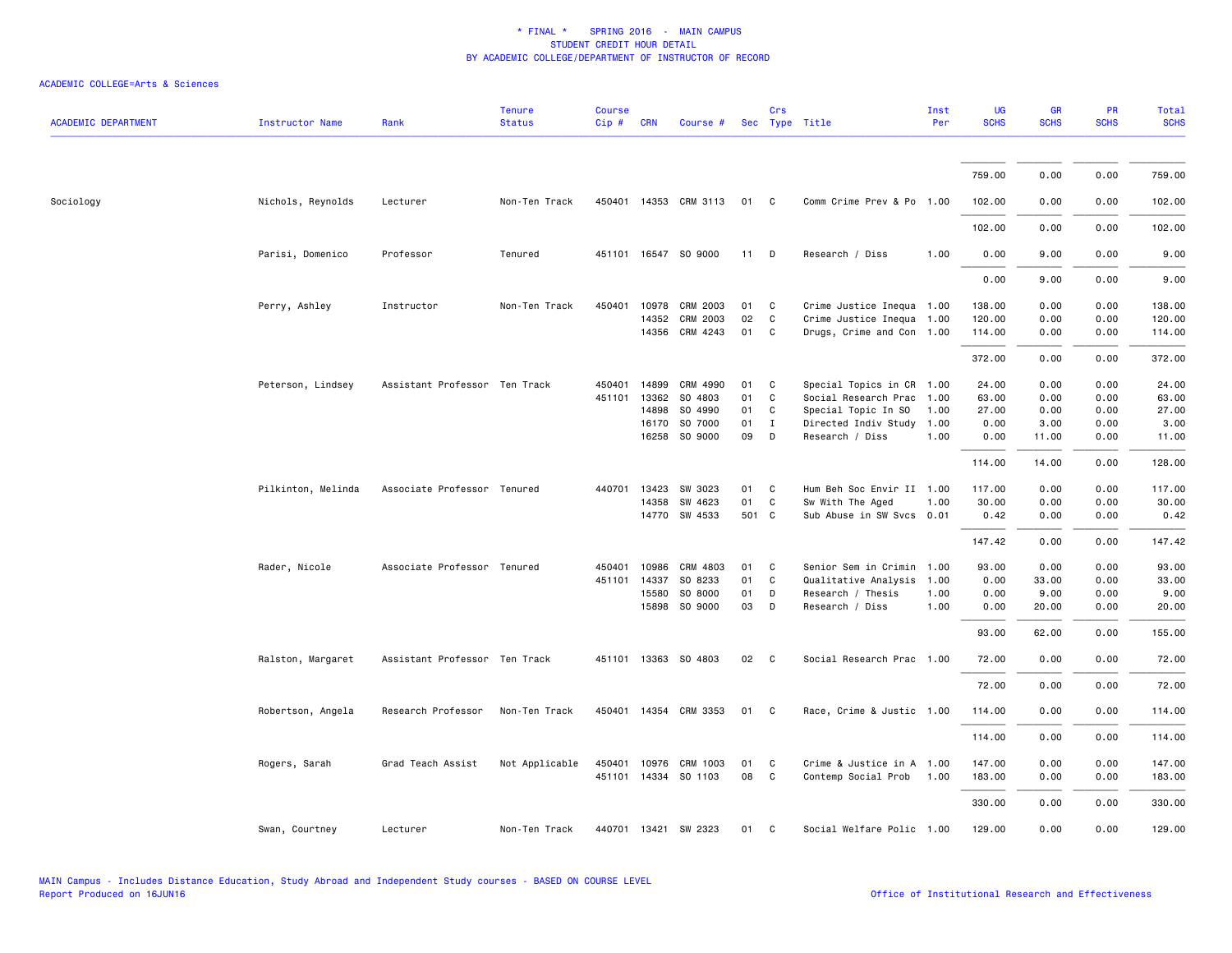| <b>ACADEMIC DEPARTMENT</b>                                                                 | <b>Instructor Name</b> | Rank              | <b>Tenure</b><br><b>Status</b> | <b>Course</b><br>Cip# | <b>CRN</b>     | Course #                         |                | Crs      | Sec Type Title                                          | Inst<br>Per  | UG<br><b>SCHS</b>            | <b>GR</b><br><b>SCHS</b> | PR<br><b>SCHS</b>      | <b>Total</b><br><b>SCHS</b>                                   |
|--------------------------------------------------------------------------------------------|------------------------|-------------------|--------------------------------|-----------------------|----------------|----------------------------------|----------------|----------|---------------------------------------------------------|--------------|------------------------------|--------------------------|------------------------|---------------------------------------------------------------|
|                                                                                            |                        |                   |                                |                       |                |                                  |                |          |                                                         |              |                              |                          |                        |                                                               |
|                                                                                            |                        |                   |                                |                       |                |                                  |                |          |                                                         |              | 129.00                       | 0.00                     | 0.00                   | 129.00                                                        |
| Sociology                                                                                  | Trinh, Mariathuy       | Grad Teach Assist | Not Applicable                 |                       |                | 451101 14335 SO 1103             | 09 C           |          | Contemp Social Prob                                     | 1.00         | 165.00                       | 0.00                     | 0.00                   | 165.00                                                        |
|                                                                                            |                        |                   |                                |                       |                |                                  |                |          |                                                         |              | 165.00                       | 0.00                     | 0.00                   | 165.00                                                        |
|                                                                                            | Vasquez, Lauren        | Lecturer          | Non-Ten Track                  | 450401                |                | 13716 CRM 1003<br>13717 CRM 3343 | 501 C<br>501 C |          | Crime & Justice in A 1.00<br>Gender, Crime & Justi 1.00 |              | 54.00<br>75.00               | 0.00<br>0.00             | 0.00<br>0.00           | 54.00<br>75.00                                                |
|                                                                                            |                        |                   |                                |                       |                |                                  |                |          |                                                         |              | 129.00                       | 0.00                     | 0.00                   | 129.00                                                        |
|                                                                                            | Wells, Makeela         | Lecturer          | Non-Ten Track                  | 450401<br>451101      | 10984<br>13357 | CRM 3503<br>SO 3503              | 01<br>01       | C.<br>C. | Violence in the US<br>Violence In The U.S. 1.00         | 1.00         | 93.00<br>69.00               | 0.00<br>0.00             | 0.00<br>0.00           | 93.00<br>69.00                                                |
|                                                                                            |                        |                   |                                |                       |                |                                  |                |          |                                                         |              | 162.00                       | 0.00                     | 0.00                   | 162.00                                                        |
|                                                                                            | Yigit, Ismail          | Grad Teach Assist | Not Applicable                 | 451101                | 13327          | SO 1003<br>13328 SO 1003         | 04 C<br>05 C   |          | Intro To Sociology<br>Intro To Sociology                | 1.00<br>1.00 | 237.00<br>195.00             | 0.00<br>0.00             | 0.00<br>0.00           | 237.00<br>195.00                                              |
|                                                                                            |                        |                   |                                |                       |                |                                  |                |          |                                                         |              | 432.00                       | 0.00                     | 0.00                   | 432.00                                                        |
|                                                                                            | Young, Sarah           | Lecturer          | Non-Ten Track                  |                       |                | 440701 14765 SW 2303             | 501 C          |          | Welfare Policy I                                        | 1.00         | 36.00                        | 0.00                     | 0.00                   | 36.00                                                         |
|                                                                                            |                        |                   |                                |                       |                |                                  |                |          |                                                         |              | 36.00                        | 0.00                     | 0.00                   | 36.00                                                         |
| ====================================<br>Sociology<br>===================================== |                        |                   |                                |                       |                |                                  |                |          |                                                         |              | $=$ = = = = = = =<br>8126.00 | --------<br>253,00       | <b>EBBEERE</b><br>0.00 | ==========<br>8379.00<br>======== ======== ======== ========= |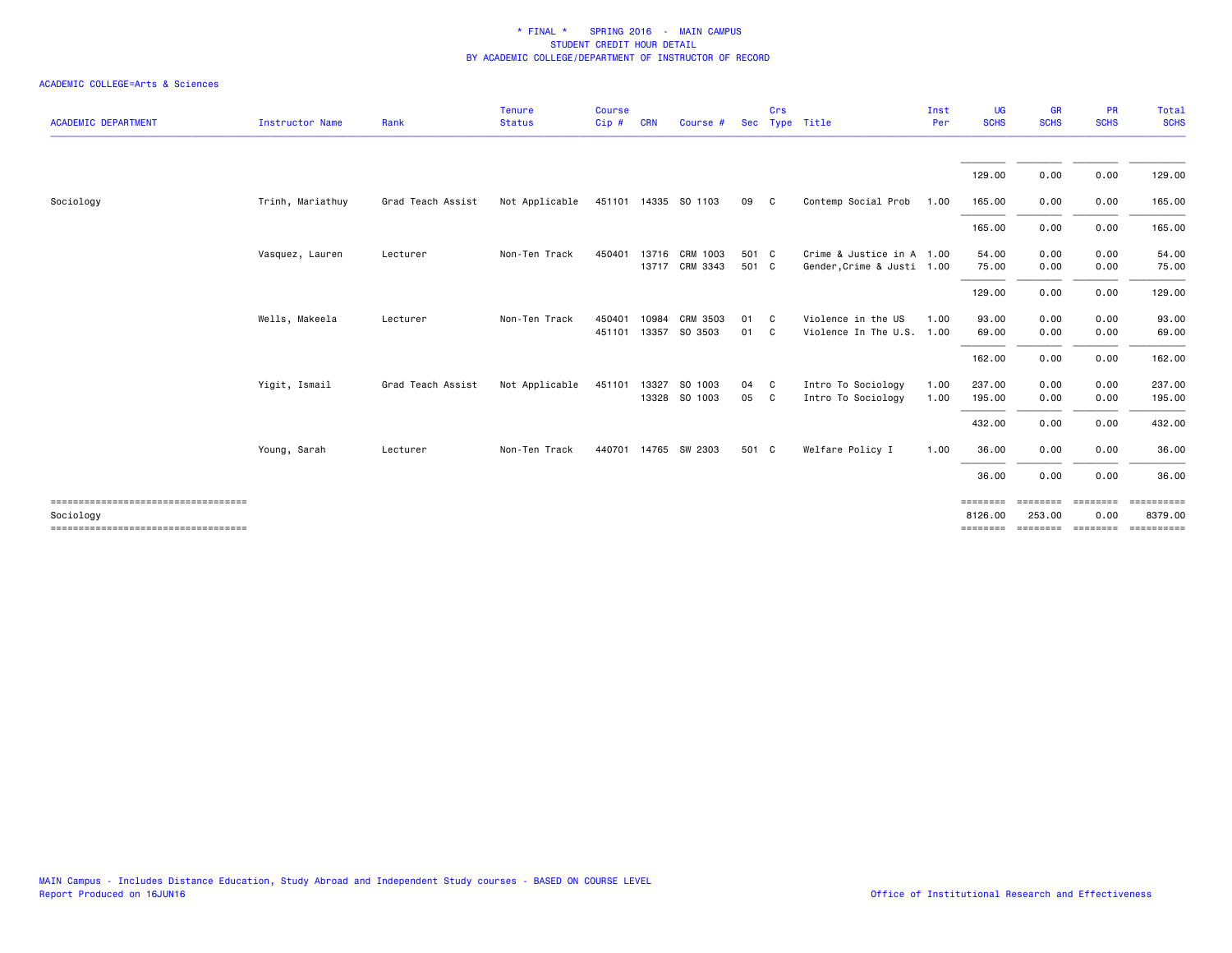| <b>ACADEMIC DEPARTMENT</b> | <b>Instructor Name</b>                                 | Rank                        | <b>Tenure</b><br><b>Status</b> | <b>Course</b><br>Cip# | <b>CRN</b>   | Course #                 |          | Crs          | Sec Type Title                         | Inst<br>Per  | <b>UG</b><br><b>SCHS</b> | <b>GR</b><br><b>SCHS</b> | PR<br><b>SCHS</b> | Total<br><b>SCHS</b> |
|----------------------------|--------------------------------------------------------|-----------------------------|--------------------------------|-----------------------|--------------|--------------------------|----------|--------------|----------------------------------------|--------------|--------------------------|--------------------------|-------------------|----------------------|
| Finance & Economics        | Byrd, Charles                                          | Lecturer                    | Non-Ten Track                  |                       | 521501 13303 | REF 3333                 | 01       | C            | Principles of Real E 1.00              |              | 135.00                   | 0.00                     | 0.00              | 135.00               |
|                            |                                                        |                             |                                |                       |              | 13304 REF 3433           | 01       | $\mathsf{C}$ | Real Property Evalua 1.00              |              | 78.00                    | 0.00                     | 0.00              | 78.00                |
|                            |                                                        |                             |                                |                       |              |                          |          |              |                                        |              | 213.00                   | 0.00                     | 0.00              | 213.00               |
|                            | Campbell, Randall                                      | Associate Professor Tenured |                                | 450601                | 16310        | EC 9000                  | 02       | D            | Research / Diss                        | 1.00         | 0.00                     | 6.00                     | 0.00              | 6.00                 |
|                            |                                                        |                             |                                |                       | 450603 11238 | EC 4643<br>14069 EC 8133 | 01<br>01 | C<br>C       | Econ Forecasting & A<br>Econometrics I | 1.00<br>1.00 | 48.00<br>0.00            | 0.00<br>21.00            | 0.00<br>0.00      | 48.00<br>21.00       |
|                            |                                                        |                             |                                |                       |              |                          |          |              |                                        |              | 48.00                    | 27.00                    | 0.00              | 75.00                |
|                            | Cline, Brandon                                         | Associate Professor Tenured |                                | 520201                |              | 16188 FIN 9000           | 01       | D            | Research / Diss                        | 1.00         | 0.00                     | 6.00                     | 0.00              | 6.00                 |
|                            |                                                        |                             |                                |                       | 16474        | <b>FIN 7000</b>          | 01       | I            | Directed Indiv Study                   | 1.00         | 0.00                     | 3.00                     | 0.00              | 3.00                 |
|                            |                                                        |                             |                                |                       | 520801 14076 | FIN 9233                 | 01       | S            | Sem In Corp Fin                        | 1.00         | 0.00                     | 6.00                     | 0.00              | 6.00                 |
|                            |                                                        |                             |                                |                       |              | 520807 14840 FIN 4112    | 01       | $\mathsf{C}$ | TVA Panel II                           | 1.00         | 20.00                    | 0.00                     | 0.00              | 20.00                |
|                            |                                                        |                             |                                |                       |              |                          |          |              |                                        |              | 20.00                    | 15.00                    | 0.00              | 35.00                |
|                            | Coffey, Michael                                        | Lecturer                    | Non-Ten Track                  |                       |              | 450601 11230 EC 2123     | 06       | C            | Prin Of Microecon                      | 1.00         | 195.00                   | 0.00                     | 0.00              | 195.00               |
|                            |                                                        |                             |                                |                       |              |                          |          |              |                                        |              | 195.00                   | 0.00                     | 0.00              | 195.00               |
|                            | Garner, Jacqueline                                     | Professor                   | Tenured                        |                       |              | 520801 11763 FIN 3123    | 01       | C            | Financial Management 1.00              |              | 213.00                   | 0.00                     | 0.00              | 213.00               |
|                            |                                                        |                             |                                |                       |              | 520806 11770 FIN 4223    | 01       | $\mathsf{C}$ | Intermediate Financi 1.00              |              | 177.00                   | 0.00                     | 0.00              | 177.00               |
|                            |                                                        |                             |                                |                       |              |                          |          |              |                                        |              | 390.00                   | 0.00                     | 0.00              | 390.00               |
|                            | Gonzalez Lozano, Her Clinical Assist Pro Non-Ten Track |                             |                                |                       |              | 450601 11219 EC 2113     | 01       | C            | Prin Of Macroecon                      | 1.00         | 423.00                   | 0.00                     | 0.00              | 423.00               |
|                            |                                                        |                             |                                |                       | 11220        | EC 2113                  | 02       | C            | Prin Of Macroecon                      | 1.00         | 567.00                   | 0.00                     | 0.00              | 567.00               |
|                            |                                                        |                             |                                |                       |              | 11221 EC 2113            | 03       | C            | Prin Of Macroecon                      | 1.00         | 204.00                   | 0.00                     | 0.00              | 204.00               |
|                            |                                                        |                             |                                |                       |              |                          |          |              |                                        |              | 1194.00                  | 0.00                     | 0.00              | 1194.00              |
|                            | He, Wei                                                | Instructor                  | Non-Ten Track                  |                       |              | 520801 11760 FIN 3113    | 01       | C            | Financial Systems                      | 1.00         | 213.00                   | 0.00                     | 0.00              | 213.00               |
|                            |                                                        |                             |                                |                       | 11761        | FIN 3113                 | 02       | $\mathsf{C}$ | Financial Systems                      | 1.00         | 225.00                   | 0.00                     | 0.00              | 225.00               |
|                            |                                                        |                             |                                |                       | 13795        | <b>FIN 3113</b>          | 506 C    |              | Financial Systems                      | 1.00         | 147.00                   | 0.00                     | 0.00              | 147.00               |
|                            |                                                        |                             |                                |                       |              | 520806 11778 FIN 4923    | 01       | C            | International Fin Mg                   | 1.00         | 135.00                   | 0.00                     | 0.00              | 135.00               |
|                            |                                                        |                             |                                |                       |              |                          |          |              |                                        |              | 720.00                   | 0.00                     | 0.00              | 720.00               |
|                            | Henry, Thomas                                          | Lecturer                    | Non-Ten Track                  |                       |              | 450601 13718 EC 2123     | 504 C    |              | Prin Of Microecon                      | 1.00         | 42.00                    | 0.00                     | 0.00              | 42.00                |
|                            |                                                        |                             |                                |                       |              |                          |          |              |                                        |              | 42.00                    | 0.00                     | 0.00              | 42.00                |
|                            | Highfield, Michael                                     | Professor                   | Tenured                        |                       |              | 520801 11782 FIN 8113    | 01       | C            | Corporate Finance                      | 1.00         | 0.00                     | 87.00                    | 0.00              | 87.00                |
|                            |                                                        |                             |                                |                       |              |                          |          |              |                                        |              | 0.00                     | 87.00                    | 0.00              | 87.00                |
|                            | Johnson, Allison                                       | Lecturer                    | Non-Ten Track                  | 520301                |              | 14072 ACC 3203           | 01       | C            | Fin Statement Anal                     | 1.00         | 45.00                    | 0.00                     | 0.00              | 45.00                |
|                            |                                                        |                             |                                | 520801                |              | 11769 FIN 3723           | 01       | C            | Financial Markets                      | 1.00         | 159.00                   | 0.00                     | 0.00              | 159.00               |
|                            |                                                        |                             |                                | 520804                |              | 14071 FIN 3203           | 01       | C            | Financial Statemnt A 1.00              |              | 105.00                   | 0.00                     | 0.00              | 105.00               |
|                            |                                                        |                             |                                |                       |              |                          |          |              |                                        |              | 309,00                   | 0.00                     | 0.00              | 309.00               |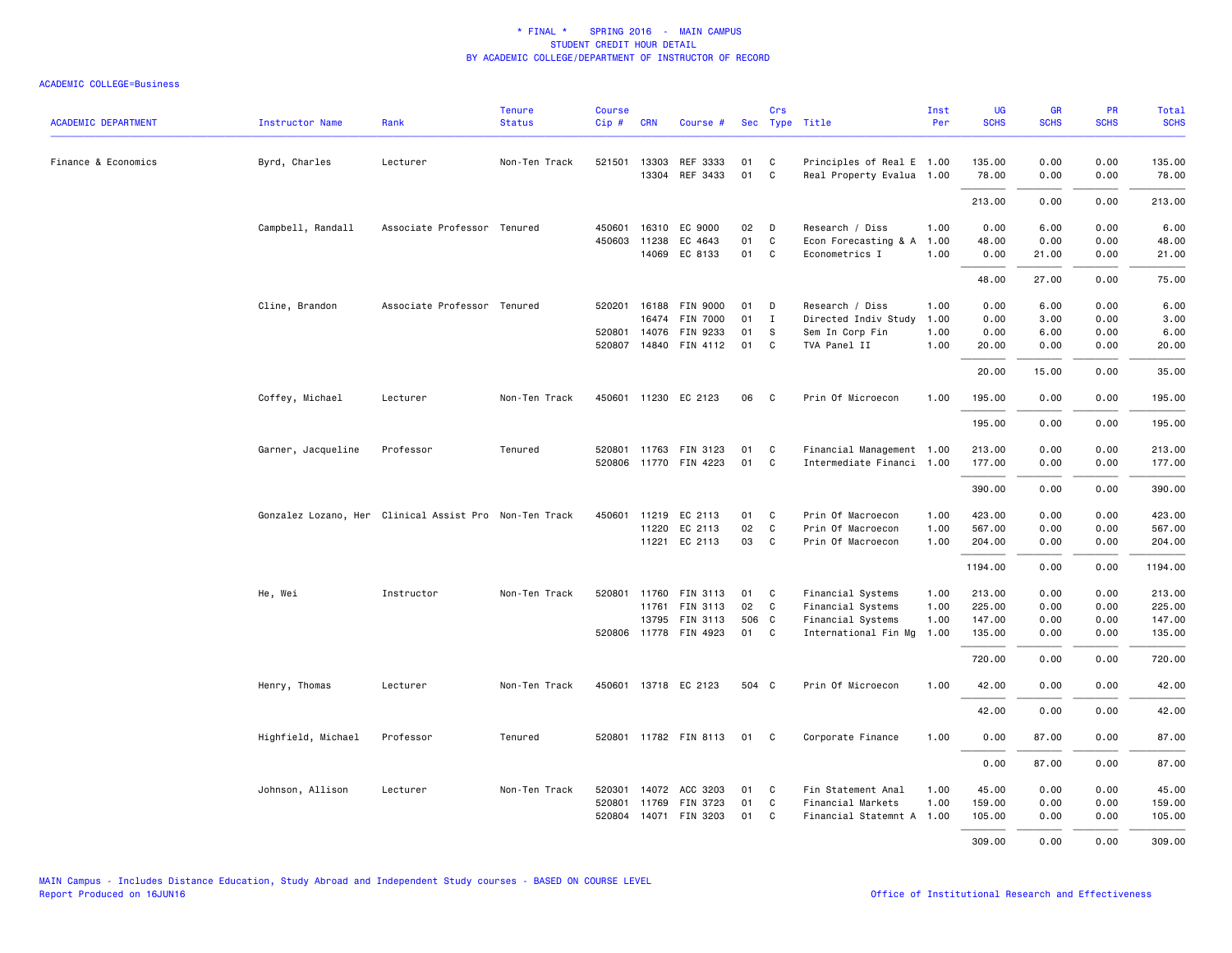| <b>ACADEMIC DEPARTMENT</b> | Instructor Name                                    | Rank                              | <b>Tenure</b><br><b>Status</b> | <b>Course</b><br>Cip# | <b>CRN</b>   | Course #                                |          | Crs               | Sec Type Title                         | Inst<br>Per  | UG<br><b>SCHS</b> | <b>GR</b><br><b>SCHS</b> | <b>PR</b><br><b>SCHS</b> | Total<br><b>SCHS</b> |
|----------------------------|----------------------------------------------------|-----------------------------------|--------------------------------|-----------------------|--------------|-----------------------------------------|----------|-------------------|----------------------------------------|--------------|-------------------|--------------------------|--------------------------|----------------------|
| Finance & Economics        | King, Priscilla                                    | Lecturer                          | Non-Ten Track                  |                       |              | 521701 12391 INS 3203                   | 01       | $\mathbf{C}$      | Prop And Cas Ins                       | 1.00         | 108.00            | 0.00                     | 0.00                     | 108.00               |
|                            |                                                    |                                   |                                |                       |              |                                         |          |                   |                                        |              | 108.00            | 0.00                     | 0.00                     | 108.00               |
|                            | Li, Cheng                                          | Assistant Professor Ten Track     |                                |                       |              | 450601 11222 EC 2113<br>14066 EC 2113   | 04<br>05 | C<br>$\mathbf{C}$ | Prin Of Macroecon<br>Prin Of Macroecon | 1.00<br>1.00 | 207.00<br>213.00  | 0.00<br>0.00             | 0.00<br>0.00             | 207.00<br>213.00     |
|                            |                                                    |                                   |                                |                       |              |                                         |          |                   |                                        |              | 420.00            | 0.00                     | 0.00                     | 420.00               |
|                            | Liano, Kartono                                     | Professor                         | Tenured                        |                       |              | 520807 11774 FIN 4423<br>14075 FIN 4433 | 01<br>01 | C<br>$\mathbf C$  | Investments<br>Sec Anal And Port Mg    | 1.00<br>1.00 | 108.00<br>39.00   | 0.00<br>0.00             | 0.00<br>0.00             | 108.00<br>39.00      |
|                            |                                                    |                                   |                                |                       |              |                                         |          |                   |                                        |              | 147.00            | 0.00                     | 0.00                     | 147.00               |
|                            | Mallory, Lewis                                     | Lecturer                          | Non-Ten Track                  |                       |              | 520803 11776 FIN 4723                   | 01       | $\mathbf{C}$      | Bank Management                        | 1.00         | 69.00             | 0.00                     | 0.00                     | 69.00                |
|                            |                                                    |                                   |                                |                       |              |                                         |          |                   |                                        |              | 69.00             | 0.00                     | 0.00                     | 69.00                |
|                            | McAfee, Matthew                                    | Lecturer                          | Non-Ten Track                  |                       |              | 521701 12392 INS 3303                   | 01       | $\mathbf{C}$      | Life Insurance                         | 1.00         | 96.00             | 0.00                     | 0.00                     | 96.00                |
|                            |                                                    |                                   |                                |                       |              |                                         |          |                   |                                        |              | 96.00             | 0.00                     | 0.00                     | 96.00                |
|                            | Metz, Tammi                                        | Instructor                        | Non-Ten Track                  | 520801                | 11759        | FIN 2003                                | 01       | C.                | Personal Money Mgt                     | 1.00         | 198,00            | 0.00                     | 0.00                     | 198.00               |
|                            |                                                    |                                   |                                | 520804                | 12389        | INS 2003                                | 01       | C                 | Personal Money Manag                   | 1.00         | 27.00             | 0.00                     | 0.00                     | 27.00                |
|                            |                                                    |                                   |                                |                       | 13881        | INS 3503                                | 506 C    |                   | Employee Benefits                      | 1.00         | 150.00            | 0.00                     | 0.00                     | 150.00               |
|                            |                                                    |                                   |                                | 521701                | 13880        | INS 3103                                | 506 C    |                   | Prin Of Insurance                      | 1.00         | 141.00            | 0.00                     | 0.00                     | 141.00               |
|                            |                                                    |                                   |                                |                       |              |                                         |          |                   |                                        |              | 516.00            | 0.00                     | 0.00                     | 516.00               |
|                            | Millea, Meghan                                     | Professor                         | Tenured                        | 240101                | 16096        | HON 4000                                | 10       | $\mathbf{I}$      | Directed Individual                    | 1.00         | 3.00              | 0.00                     | 0.00                     | 3.00                 |
|                            |                                                    |                                   |                                | 450601                | 11232        | EC 3113                                 | 01       | $\mathtt{C}$      | Interm Macroeconomic                   | 1.00         | 132.00            | 0.00                     | 0.00                     | 132.00               |
|                            |                                                    |                                   |                                |                       |              | 16225 EC 9000                           | 01       | D                 | Research / Diss                        | 1.00         | 0.00              | 1.00                     | 0.00                     | 1.00                 |
|                            |                                                    |                                   |                                |                       |              |                                         |          |                   |                                        |              | 135.00            | 1.00                     | 0.00                     | 136.00               |
|                            | Miller, Thomas W.                                  | Professor                         | Tenured                        | 520801                |              | 11765 FIN 3123                          | 03       | C                 | Financial Management 1.00              |              | 225.00            | 0.00                     | 0.00                     | 225.00               |
|                            |                                                    |                                   |                                |                       |              | 520899 11777 FIN 4743                   | 01       | C                 | Consumer Finance                       | 1.00         | 42.00             | 0.00                     | 0.00                     | 42.00                |
|                            |                                                    |                                   |                                |                       |              |                                         |          |                   |                                        |              | 267.00            | 0.00                     | 0.00                     | 267.00               |
|                            | Mills, Jackson                                     | Visiting Assist Pro Non-Ten Track |                                |                       |              | 520801 11766 FIN 3123                   | 04       | C                 | Financial Management 1.00              |              | 228.00            | 0.00                     | 0.00                     | 228.00               |
|                            |                                                    |                                   |                                |                       |              | 11772 FIN 4243                          | 01       | C.                | Senior Seminar in Fi 1.00              |              | 141.00            | 0.00                     | 0.00                     | 141.00               |
|                            |                                                    |                                   |                                |                       |              |                                         |          |                   |                                        |              | 369.00            | 0.00                     | 0.00                     | 369.00               |
|                            | Orozco Aleman, Sandr Assistant Professor Ten Track |                                   |                                |                       | 450601 11227 | EC 2123                                 | 03       | C                 | Prin Of Microecon                      | 1.00         | 144.00            | 0.00                     | 0.00                     | 144.00               |
|                            |                                                    |                                   |                                |                       |              | 11234 EC 3123                           | 01       | C                 | Interm Micro                           | 1.00         | 111.00            | 0.00                     | 0.00                     | 111.00               |
|                            |                                                    |                                   |                                |                       |              |                                         |          |                   |                                        |              | 255.00            | 0.00                     | 0.00                     | 255.00               |
|                            | Parisian, Daniel                                   | Assistant Professor Ten Track     |                                | 450601                |              | 11226 EC 2123<br>14070 EC 8163          | 02<br>01 | $\mathbf{C}$<br>C | Prin Of Microecon<br>Microeconomics I  | 1.00<br>1.00 | 189.00<br>0.00    | 0.00<br>21.00            | 0.00<br>0.00             | 189.00<br>21.00      |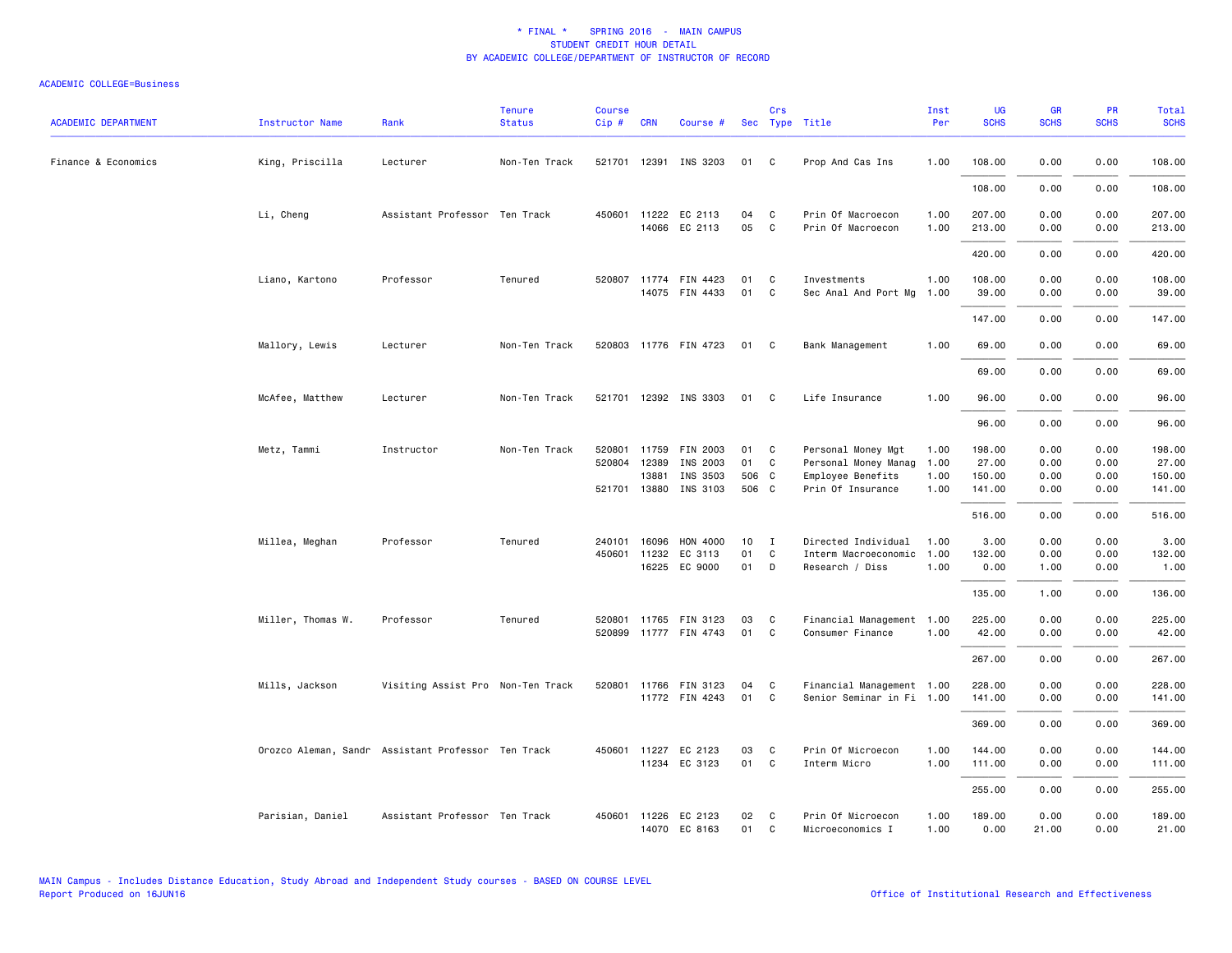| <b>ACADEMIC DEPARTMENT</b>                                  | <b>Instructor Name</b> | Rank                              | <b>Tenure</b><br><b>Status</b> | <b>Course</b><br>Cip# | <b>CRN</b>   | Course #              |       | Crs          | Sec Type Title            | Inst<br>Per | <b>UG</b><br><b>SCHS</b> | <b>GR</b><br><b>SCHS</b> | <b>PR</b><br><b>SCHS</b> | Total<br><b>SCHS</b>  |
|-------------------------------------------------------------|------------------------|-----------------------------------|--------------------------------|-----------------------|--------------|-----------------------|-------|--------------|---------------------------|-------------|--------------------------|--------------------------|--------------------------|-----------------------|
|                                                             |                        |                                   |                                |                       |              |                       |       |              |                           |             |                          |                          |                          |                       |
|                                                             |                        |                                   |                                |                       |              |                       |       |              |                           |             | 189.00                   | 21.00                    | 0.00                     | 210.00                |
| Finance & Economics                                         | Posylnaya, Valeriya    | Grad Teach Assist                 | Not Applicable                 |                       |              | 520801 11764 FIN 3123 | - 02  | $\mathbf{C}$ | Financial Management 1.00 |             | 216.00                   | 0.00                     | 0.00                     | 216.00                |
|                                                             |                        |                                   |                                |                       |              |                       |       |              |                           |             | 216.00                   | 0.00                     | 0.00                     | 216.00                |
|                                                             | Pounds, Seth           | Instructor                        | Non-Ten Track                  |                       | 520804 12393 | INS 4503              | 01    | C            | Enterprise Risk Mgmt 1.00 |             | 84.00                    | 0.00                     | 0.00                     | 84.00                 |
|                                                             |                        |                                   |                                |                       | 521701 12390 | INS 3103              | 01    | C            | Prin Of Insurance         | 1.00        | 219.00                   | 0.00                     | 0.00                     | 219.00                |
|                                                             |                        |                                   |                                |                       |              |                       |       |              |                           |             | 303.00                   | 0.00                     | 0.00                     | 303.00                |
|                                                             | Rogers, Kevin          | Professor                         | Tenured                        | 450601                | 16390        | EC 4000               | 06    | $\mathbf{I}$ | Directed Indiv Study 1.00 |             | 3.00                     | 0.00                     | 0.00                     | 3.00                  |
|                                                             |                        |                                   |                                | 520101                |              | 16191 BUS 4203        | 01    | E            | Business Internship       | 1.00        | 9.00                     | 0.00                     | 0.00                     | 9.00                  |
|                                                             |                        |                                   |                                |                       |              |                       |       |              |                           |             | 12.00                    | 0.00                     | 0.00                     | 12.00                 |
|                                                             | Roskelley, Kenneth     | Associate Professor Tenured       |                                | 520801                |              | 13796 FIN 3123        | 504 C |              | Financial Management 1.00 |             | 117.00                   | 0.00                     | 0.00                     | 117.00                |
|                                                             |                        |                                   |                                |                       |              | 13797 FIN 8113        | 501 C |              | Corporate Finance         | 1.00        | 0.00                     | 114.00                   | 0.00                     | 114.00                |
|                                                             |                        |                                   |                                |                       |              |                       |       |              |                           |             | 117.00                   | 114.00                   | 0.00                     | 231.00                |
|                                                             | Spurlin, William       | Assistant Professor Ten Track     |                                | 520601                |              | 13719 EC 8103         | 501 C |              | Econ for Managers         | 1.00        | 0.00                     | 78.00                    | 0.00                     | 78.00                 |
|                                                             |                        |                                   |                                |                       |              |                       |       |              |                           |             | 0.00                     | 78.00                    | 0.00                     | 78.00                 |
|                                                             | Thomas, Mary           | Associate Professor Tenured       |                                | 450601                |              | 11225 EC 2123         | 01    | C            | Prin Of Microecon         | 1.00        | 597.00                   | 0.00                     | 0.00                     | 597.00                |
|                                                             |                        |                                   |                                |                       | 450602 14067 | EC 4443               | 01    | C            | Economics of Educati 1.00 |             | 51.00                    | 0.00                     | 0.00                     | 51.00                 |
|                                                             |                        |                                   |                                |                       |              | 14068 EC 6443         | 01    | C            | Economics of Educati 1.00 |             | 0.00                     | 6.00                     | 0.00                     | 6.00                  |
|                                                             |                        |                                   |                                |                       |              |                       |       |              |                           |             | 648.00                   | 6.00                     | 0.00                     | 654.00                |
|                                                             | Thompson, Abby         | Lecturer                          | Non-Ten Track                  |                       |              | 520899 14073 FIN 4323 | 01    | $\mathbf{C}$ | Entrepreneurial Fina 1.00 |             | 75.00                    | 0.00                     | 0.00                     | 75.00                 |
|                                                             |                        |                                   |                                |                       |              |                       |       |              |                           |             | 75.00                    | 0.00                     | 0.00                     | 75.00                 |
|                                                             | Williamson, Claudia    | Assistant Professor Ten Track     |                                |                       |              | 450601 11228 EC 2123  | 04    | C            | Prin Of Microecon         | 1.00        | 138.00                   | 0.00                     | 0.00                     | 138.00                |
|                                                             |                        |                                   |                                |                       |              | 11229 EC 2123         | 05    | C            | Prin Of Microecon         | 1.00        | 150.00                   | 0.00                     | 0.00                     | 150.00                |
|                                                             |                        |                                   |                                |                       |              |                       |       |              |                           |             | 288.00                   | 0.00                     | 0.00                     | 288.00                |
|                                                             | Wiseman, Travis        | Clinical Assist Pro Non-Ten Track |                                | 450601                |              | 14823 EC 4990         | 801 A |              | Special Topic In EC       | 1.00        | 15.00                    | 0.00                     | 0.00                     | 15.00                 |
|                                                             |                        |                                   |                                |                       | 15766        | EC 4000               | 02    | $\mathbf{I}$ | Directed Indiv Study      | 1.00        | 3.00                     | 0.00                     | 0.00                     | 3.00                  |
|                                                             |                        |                                   |                                |                       | 15767        | EC 4000               | 03    | $\mathbf{I}$ | Directed Indiv Study 1.00 |             | 3.00                     | 0.00                     | 0.00                     | 3.00                  |
|                                                             |                        |                                   |                                |                       | 15926        | EC 4000               | 05    | $\mathbf{I}$ | Directed Indiv Study      | 1.00        | 3.00                     | 0.00                     | 0.00                     | 3.00                  |
|                                                             |                        |                                   |                                |                       | 450605 11237 | EC 4323               | 01    | C            | International Econom      | 1.00        | 117.00                   | 0.00                     | 0.00                     | 117.00                |
|                                                             |                        |                                   |                                |                       | 521101 12337 | IB 3900               | 01    | E            | IB Intern Work            | 1.00        | 3.00                     | 0.00                     | 0.00                     | 3.00                  |
|                                                             |                        |                                   |                                |                       |              | 12339 IB 4903         | 01    | E            | IB Intern Academics       | 1.00        | 3.00                     | 0.00                     | 0.00                     | 3.00                  |
|                                                             |                        |                                   |                                |                       |              |                       |       |              |                           |             | 147.00                   | 0.00                     | 0.00                     | 147.00                |
| ====================================<br>Finance & Economics |                        |                                   |                                |                       |              |                       |       |              |                           |             | ========<br>7508.00      | <b>EBBEDEE</b><br>349.00 | <b>ESSESSES</b><br>0.00  | ==========<br>7857.00 |
| ----------------------------------                          |                        |                                   |                                |                       |              |                       |       |              |                           |             | ========                 |                          | ========                 |                       |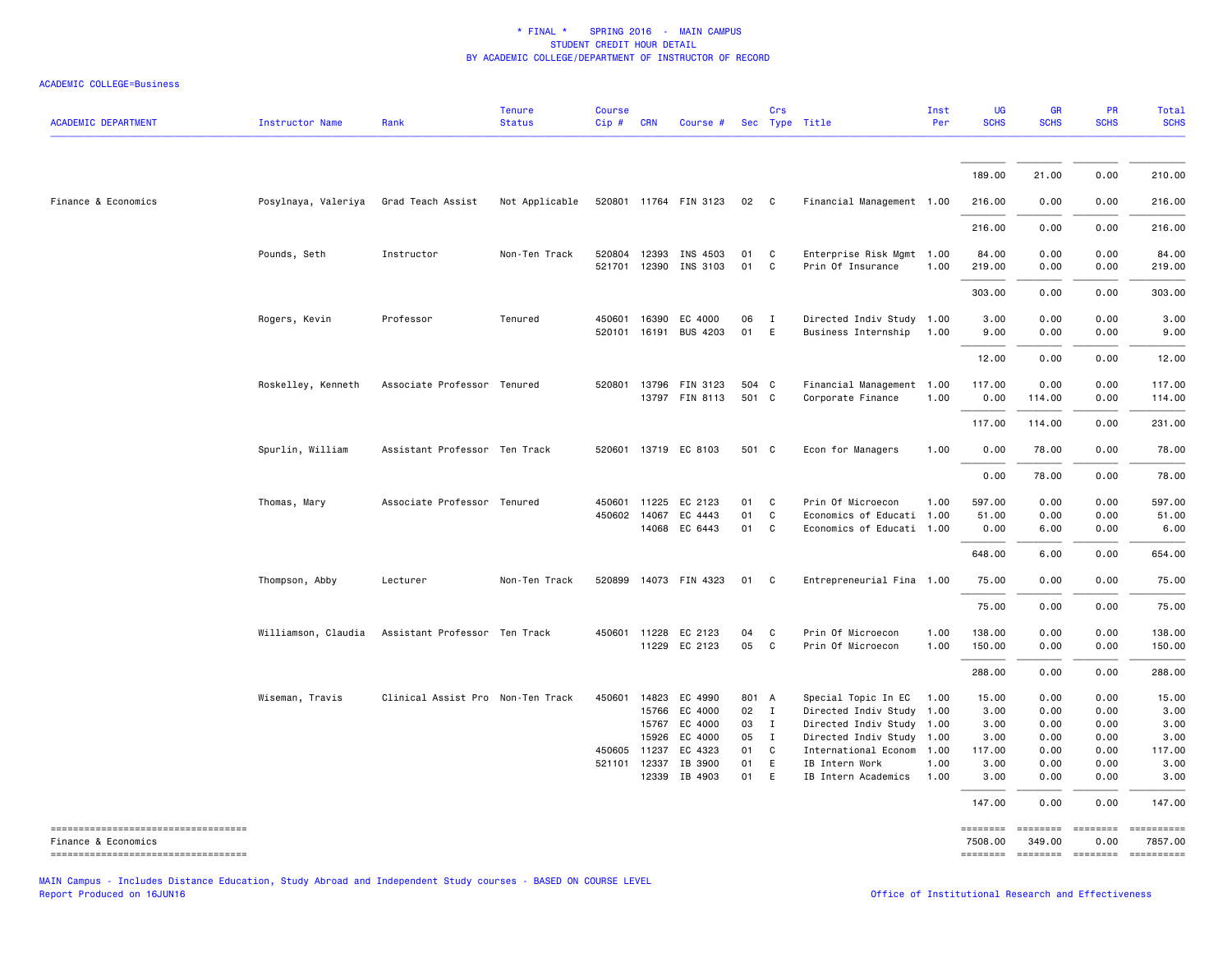| <b>ACADEMIC DEPARTMENT</b>       | <b>Instructor Name</b> | Rank                              | <b>Tenure</b><br><b>Status</b> | Course<br>Cip# | <b>CRN</b>   | Course #                          |          | Crs               | Sec Type Title                                   | Inst<br>Per  | UG<br><b>SCHS</b> | GR<br><b>SCHS</b> | PR<br><b>SCHS</b> | <b>Total</b><br><b>SCHS</b> |
|----------------------------------|------------------------|-----------------------------------|--------------------------------|----------------|--------------|-----------------------------------|----------|-------------------|--------------------------------------------------|--------------|-------------------|-------------------|-------------------|-----------------------------|
| Management & Information Systems | Barnett, Timothy       | Professor                         | Tenured                        | 520201         | 12667        | MGT 3823                          | 01       | C                 | Responsible Leadersh                             | 1.00         | 177.00            | 0.00              | 0.00              | 177.00                      |
|                                  |                        |                                   |                                |                |              | 521003 14087 MGT 9813             | 01       | S                 | Seminar In Ob                                    | 1.00         | 0.00              | 12.00             | 0.00              | 12.00                       |
|                                  |                        |                                   |                                |                |              |                                   |          |                   |                                                  |              | 177.00            | 12.00             | 0.00              | 189.00                      |
|                                  | Bott, Gregory          | Lecturer                          | Non-Ten Track                  |                |              | 521201 10561 BIS 4753             | 01       | C                 | Struc Sys Analysis                               | 1.00         | 84.00             | 0.00              | 0.00              | 84.00                       |
|                                  |                        |                                   |                                |                |              |                                   |          |                   |                                                  |              | 84.00             | 0.00              | 0.00              | 84.00                       |
|                                  | Canfield, Stephen      | Instructor                        | Non-Ten Track                  | 110201         |              | 14077 BIS 1523                    | 01       | C                 | Web Development I                                | 1.00         | 141.00            | 0.00              | 0.00              | 141.00                      |
|                                  |                        |                                   |                                |                | 14078        | BIS 1523                          | 02       | C                 | Web Development I                                | 1.00         | 126.00            | 0.00              | 0.00              | 126.00                      |
|                                  |                        |                                   |                                |                | 14079        | BIS 1523                          | 03       | $\mathtt{C}$      | Web Development I                                | 1.00         | 81.00             | 0.00              | 0.00              | 81.00                       |
|                                  |                        |                                   |                                |                | 14080        | BIS 2523                          | 01       | $\mathsf{C}$      | Web Development II                               | 1.00         | 108.00            | 0.00              | 0.00              | 108.00                      |
|                                  |                        |                                   |                                |                | 521201 15681 | BIS 4000                          | 01       | $\mathbf{I}$      | Directed Indiv Study                             | 1.00         | 3.00              | 0.00              | 0.00              | 3.00                        |
|                                  |                        |                                   |                                |                |              |                                   |          |                   |                                                  |              | 459.00            | 0.00              | 0.00              | 459.00                      |
|                                  | Chrisman, James        | Professor                         | Tenured                        |                | 520701 12661 | MGT 3323                          | 02       | C                 | Entrepreneurship                                 | 1.00         | 78.00             | 0.00              | 0.00              | 78.00                       |
|                                  |                        |                                   |                                |                |              | 521302 16254 MGT 9000             | 05       | D                 | Research / Diss                                  | 1.00         | 0.00              | 9.00              | 0.00              | 9.00                        |
|                                  |                        |                                   |                                |                |              |                                   |          |                   |                                                  |              | 78.00             | 9.00              | 0.00              | 87.00                       |
|                                  | Crossler, Robert       | Assistant Professor Ten Track     |                                | 521201         | 10558        | BIS 3753                          | 01       | C                 | Business Database Sy                             | 1.00         | 48.00             | 0.00              | 0.00              | 48.00                       |
|                                  |                        |                                   |                                |                | 10565        | BIS 8313                          | 01       | $\mathsf{C}$      | Adv Database Des Adm                             | 1.00         | 0.00              | 27.00             | 0.00              | 27.00                       |
|                                  |                        |                                   |                                |                |              | 13678 BIS 8313                    | 501 C    |                   | Adv Database Des Adm                             | 1.00         | 0.00              | 36.00             | 0.00              | 36.00                       |
|                                  |                        |                                   |                                |                |              |                                   |          |                   |                                                  |              | 48.00             | 63.00             | 0.00              | 111.00                      |
|                                  | Daspit, Joshua         | Assistant Professor Ten Track     |                                | 520101         | 10593        | <b>BUS 4853</b>                   | 01       | C                 | <b>Business Policy</b>                           | 1.00         | 138.00            | 0.00              | 0.00              | 138.00                      |
|                                  |                        |                                   |                                |                | 10594        | <b>BUS 4853</b>                   | 02       | $\mathsf{C}$      | <b>Business Policy</b>                           | 1.00         | 144.00            | 0.00              | 0.00              | 144.00                      |
|                                  |                        |                                   |                                |                |              | 521302 16218 MGT 7000             | 01       | Ι.                | Directed Indiv Study                             | 1.00         | 0.00              | 3.00              | 0.00              | 3.00                        |
|                                  |                        |                                   |                                |                |              |                                   |          |                   |                                                  |              | 282.00            | 3.00              | 0.00              | 285.00                      |
|                                  | Fang, Hanqing          | Grad Teach Assist                 | Not Applicable                 | 520101         | 10595        | <b>BUS 4853</b>                   | 03       | C                 | <b>Business Policy</b>                           | 1.00         | 147.00            | 0.00              | 0.00              | 147.00                      |
|                                  |                        |                                   |                                |                |              | 10598 BUS 4853                    | 06       | $\mathsf{C}$      | <b>Business Policy</b>                           | 1.00         | 147.00            | 0.00              | 0.00              | 147.00                      |
|                                  |                        |                                   |                                |                |              |                                   |          |                   |                                                  |              | 294.00            | 0.00              | 0.00              | 294.00                      |
|                                  | Githinji, Martin       | Grad Teach Assist                 | Not Applicable                 |                |              | 521201 10556 BIS 3233             | 02       | C                 | Management Informati 1.00                        |              | 420.00            | 0.00              | 0.00              | 420.00                      |
|                                  |                        |                                   |                                |                |              |                                   |          |                   |                                                  |              | 420.00            | 0.00              | 0.00              | 420.00                      |
|                                  | Hammond, Nathaniel     | Grad Teach Assist                 | Not Applicable                 |                |              | 521301 12650 MGT 3114             | 01       | C                 | Prin of Mgt & Prod                               | 1.00         | 888.00            | 0.00              | 0.00              | 888.00                      |
|                                  |                        |                                   |                                |                |              |                                   |          |                   |                                                  |              | 888.00            | 0.00              | 0.00              | 888.00                      |
|                                  | Holt, Daniel           | Associate Professor Ten Track     |                                |                | 520701 12660 | MGT 3323                          | 01       | C                 | Entrepreneurship                                 | 1.00         | 72.00             | 0.00              | 0.00              | 72.00                       |
|                                  |                        |                                   |                                |                | 14085        | MGT 3333                          | 01       | C                 | Field Study In Entre                             | 1.00         | 9.00              | 0.00              | 0.00              | 9.00                        |
|                                  |                        |                                   |                                |                |              |                                   |          |                   |                                                  |              | 81.00             | 0.00              | 0.00              | 81.00                       |
|                                  | Hudson, Bryant         | Visiting Assist Pro Non-Ten Track |                                | 520101         | 10596        | <b>BUS 4853</b><br>10597 BUS 4853 | 04<br>05 | C<br>$\mathbf{C}$ | <b>Business Policy</b><br><b>Business Policy</b> | 1.00<br>1.00 | 120.00<br>60.00   | 0.00<br>0.00      | 0.00<br>0.00      | 120.00<br>60.00             |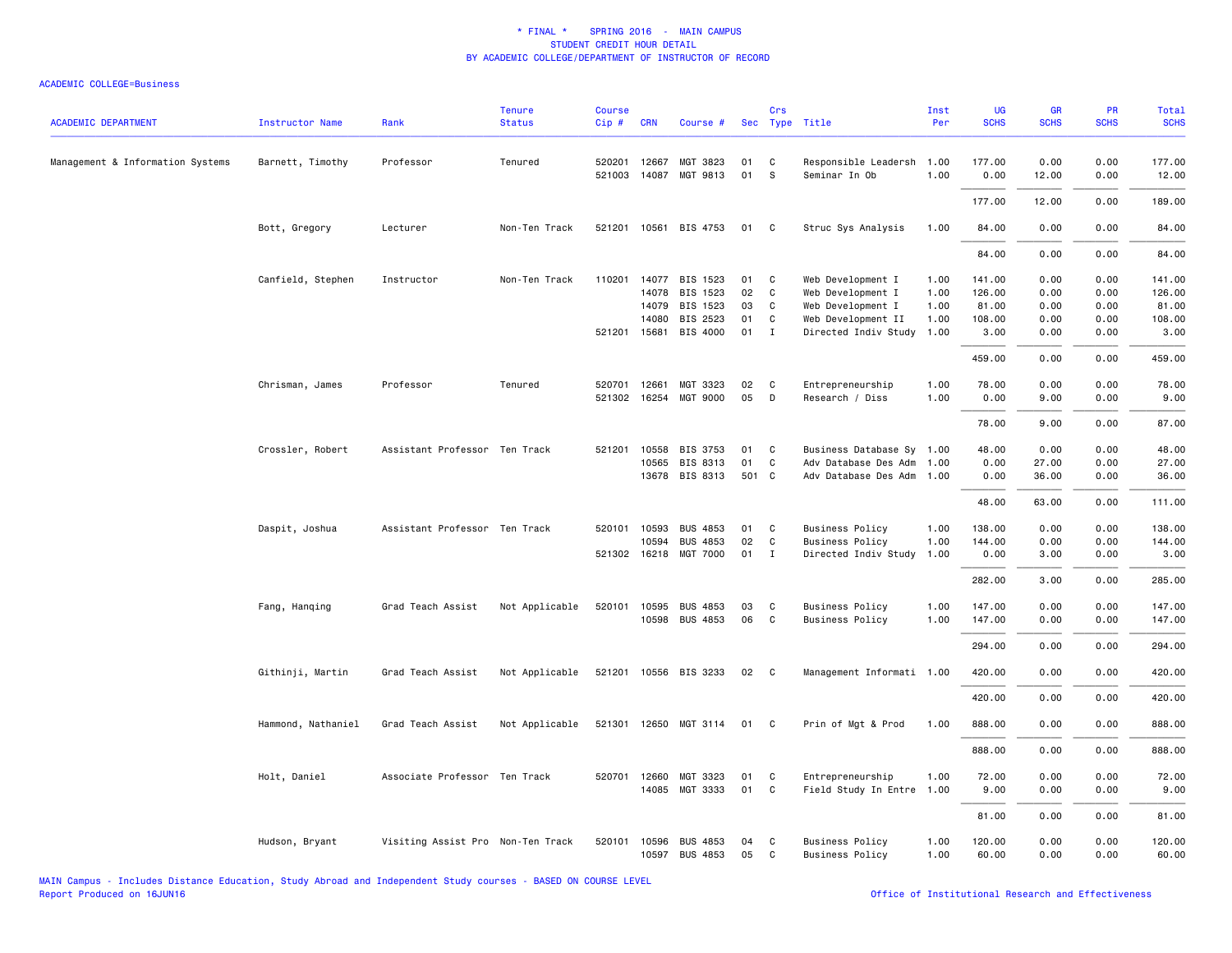| <b>ACADEMIC DEPARTMENT</b>       | <b>Instructor Name</b> | Rank                              | <b>Tenure</b><br><b>Status</b> | <b>Course</b><br>Cip# | <b>CRN</b>   | Course #              |       | Crs          | Sec Type Title            | Inst<br>Per | <b>UG</b><br><b>SCHS</b> | <b>GR</b><br><b>SCHS</b> | <b>PR</b><br><b>SCHS</b> | Total<br><b>SCHS</b> |
|----------------------------------|------------------------|-----------------------------------|--------------------------------|-----------------------|--------------|-----------------------|-------|--------------|---------------------------|-------------|--------------------------|--------------------------|--------------------------|----------------------|
|                                  |                        |                                   |                                |                       |              |                       |       |              |                           |             |                          |                          |                          |                      |
| Management & Information Systems | Hudson, Bryant         | Visiting Assist Pro Non-Ten Track |                                |                       |              | 521301 12651 MGT 3114 | 02    | $\mathbf{C}$ | Prin of Mgt & Prod        | 1.00        | 616.00                   | 0.00                     | 0.00                     | 616.00               |
|                                  |                        |                                   |                                |                       |              |                       |       |              |                           |             | 796.00                   | 0.00                     | 0.00                     | 796.00               |
|                                  | Lack, Susan            | Instructor                        | Non-Ten Track                  |                       | 520201 12652 | MGT 3213              | 01    | $\mathbf{C}$ | Org Communications        | 1.00        | 144.00                   | 0.00                     | 0.00                     | 144.00               |
|                                  |                        |                                   |                                |                       | 12653        | MGT 3213              | 02    | $\mathbf{C}$ | Org Communications        | 1.00        | 150.00                   | 0.00                     | 0.00                     | 150.00               |
|                                  |                        |                                   |                                |                       |              | 12654 MGT 3213        | 03    | C            | Org Communications        | 1.00        | 150.00                   | 0.00                     | 0.00                     | 150.00               |
|                                  |                        |                                   |                                |                       |              | 12655 MGT 3213        | 04    | $\mathbf{C}$ | Org Communications        | 1.00        | 150.00                   | 0.00                     | 0.00                     | 150.00               |
|                                  |                        |                                   |                                |                       |              |                       |       |              |                           |             | 594.00                   | 0.00                     | 0.00                     | 594.00               |
|                                  | Li, Zonghui            | Grad Teach Assist                 | Not Applicable                 |                       |              | 521101 12671 MGT 4613 | 01    | $\mathbf{C}$ | Cross-Cultural Mgt        | 1.00        | 63.00                    | 0.00                     | 0.00                     | 63.00                |
|                                  |                        |                                   |                                |                       |              |                       |       |              |                           |             | 63.00                    | 0.00                     | 0.00                     | 63.00                |
|                                  | Long, Rebecca          | Professor                         | Tenured                        |                       |              | 521302 16172 MGT 9000 | 03    | $\Box$       | Research / Diss           | 1.00        | 0.00                     | 9.00                     | 0.00                     | 9.00                 |
|                                  |                        |                                   |                                |                       |              |                       |       |              |                           |             | 0.00                     | 9.00                     | 0.00                     | 9.00                 |
|                                  | Madison, Kristen       | Assistant Professor Ten Track     |                                |                       | 521001 12663 | MGT 3513              | 01    | C            | Intro Human Res Mgt       | 1.00        | 207.00                   | 0.00                     | 0.00                     | 207.00               |
|                                  |                        |                                   |                                |                       |              | 14084 MGT 3513        | 03    | $\mathbf{C}$ | Intro Human Res Mgt       | 1.00        | 201.00                   | 0.00                     | 0.00                     | 201.00               |
|                                  |                        |                                   |                                |                       |              |                       |       |              |                           |             | 408.00                   | 0.00                     | 0.00                     | 408.00               |
|                                  | Marett, Emily          | Instructor                        | Non-Ten Track                  | 520201                | 12656        | MGT 3213              | 05    | $\mathbf{C}$ | Org Communications        | 1.00        | 447.00                   | 0.00                     | 0.00                     | 447.00               |
|                                  |                        |                                   |                                |                       | 13896        | MGT 3213              | 506 C |              | Org Communications        | 1.00        | 132.00                   | 0.00                     | 0.00                     | 132.00               |
|                                  |                        |                                   |                                |                       | 521001 12669 | MGT 4533              | 01    | C            | Advanced Hrm              | 1.00        | 156.00                   | 0.00                     | 0.00                     | 156.00               |
|                                  |                        |                                   |                                |                       | 521003 12666 | MGT 3813              | 01    | $\mathbf{C}$ | Organizational Behav 1.00 |             | 174.00                   | 0.00                     | 0.00                     | 174.00               |
|                                  |                        |                                   |                                |                       |              |                       |       |              |                           |             | 909.00                   | 0.00                     | 0.00                     | 909.00               |
|                                  | Marett, Lawrence       | Associate Professor Tenured       |                                | 111003                | 10559        | BIS 4113              | 01    | $\mathbf{C}$ | BIS Security Managem 1.00 |             | 105.00                   | 0.00                     | 0.00                     | 105.00               |
|                                  |                        |                                   |                                | 521201                | 10562        | BIS 4763              | 01    | C.           | BIS Senior Seminar        | 1.00        | 96.00                    | 0.00                     | 0.00                     | 96.00                |
|                                  |                        |                                   |                                |                       | 10563        | BIS 6113              | 01    | C            | BIS Security Managem 1.00 |             | 0.00                     | 9.00                     | 0.00                     | 9.00                 |
|                                  |                        |                                   |                                |                       | 13676        | BIS 6113              | 501 C |              | BIS Security Managem 1.00 |             | 0.00                     | 21.00                    | 0.00                     | 21.00                |
|                                  |                        |                                   |                                |                       |              |                       |       |              |                           |             | 201.00                   | 30.00                    | 0.00                     | 231.00               |
|                                  | Otondo, Robert         | Associate Professor Tenured       |                                |                       | 521201 10566 | BIS 8413              | 01    | $\mathbf{C}$ | Data Analytics            | 1.00        | 0.00                     | 6.00                     | 0.00                     | 6.00                 |
|                                  |                        |                                   |                                |                       | 10567        | BIS 8753              | 01    | $\mathbf{C}$ | Inf Sys Collabrtve P      | 1.00        | 0.00                     | 15.00                    | 0.00                     | 15.00                |
|                                  |                        |                                   |                                |                       | 13679        | BIS 8753              | 501 C |              | Inf Sys Collabrtve P      | 1.00        | 0.00                     | 15.00                    | 0.00                     | 15.00                |
|                                  |                        |                                   |                                |                       |              | 16180 BIS 8000        | 01 D  |              | Research / Thesis         | 1.00        | 0.00                     | 9.00                     | 0.00                     | 9.00                 |
|                                  |                        |                                   |                                |                       |              |                       |       |              |                           |             | 0.00                     | 45.00                    | 0.00                     | 45.00                |
|                                  | Pearson, Allison       | Professor                         | Tenured                        |                       | 521003 12006 | FYE 1001              | F01 C |              | Freshman Year Experi 0.25 |             | 42.00                    | 0.00                     | 0.00                     | 42.00                |
|                                  |                        |                                   |                                |                       | 12007        | FYE 1001              | F02 C |              | Freshman Year Experi 0.25 |             | 50.25                    | 0.00                     | 0.00                     | 50.25                |
|                                  |                        |                                   |                                |                       |              | 521302 16223 MGT 9000 | 04 D  |              | Research / Diss           | 1.00        | 0.00                     | 9.00                     | 0.00                     | 9.00                 |
|                                  |                        |                                   |                                |                       |              |                       |       |              |                           |             | 92.25                    | 9.00                     | 0.00                     | 101.25               |
|                                  | Pearson, Rodney        | Professor                         | Tenured                        |                       |              | 521003 12006 FYE 1001 | F01 C |              | Freshman Year Experi 0.50 |             | 84.00                    | 0.00                     | 0.00                     | 84.00                |
|                                  |                        |                                   |                                |                       | 12007        | FYE 1001              | F02 C |              | Freshman Year Experi 0.10 |             | 20.10                    | 0.00                     | 0.00                     | 20.10                |
|                                  |                        |                                   |                                |                       | 521201 10557 | BIS 3523              | 01 C  |              | Advanced Languages 1.00   |             | 24.00                    | 0.00                     | 0.00                     | 24.00                |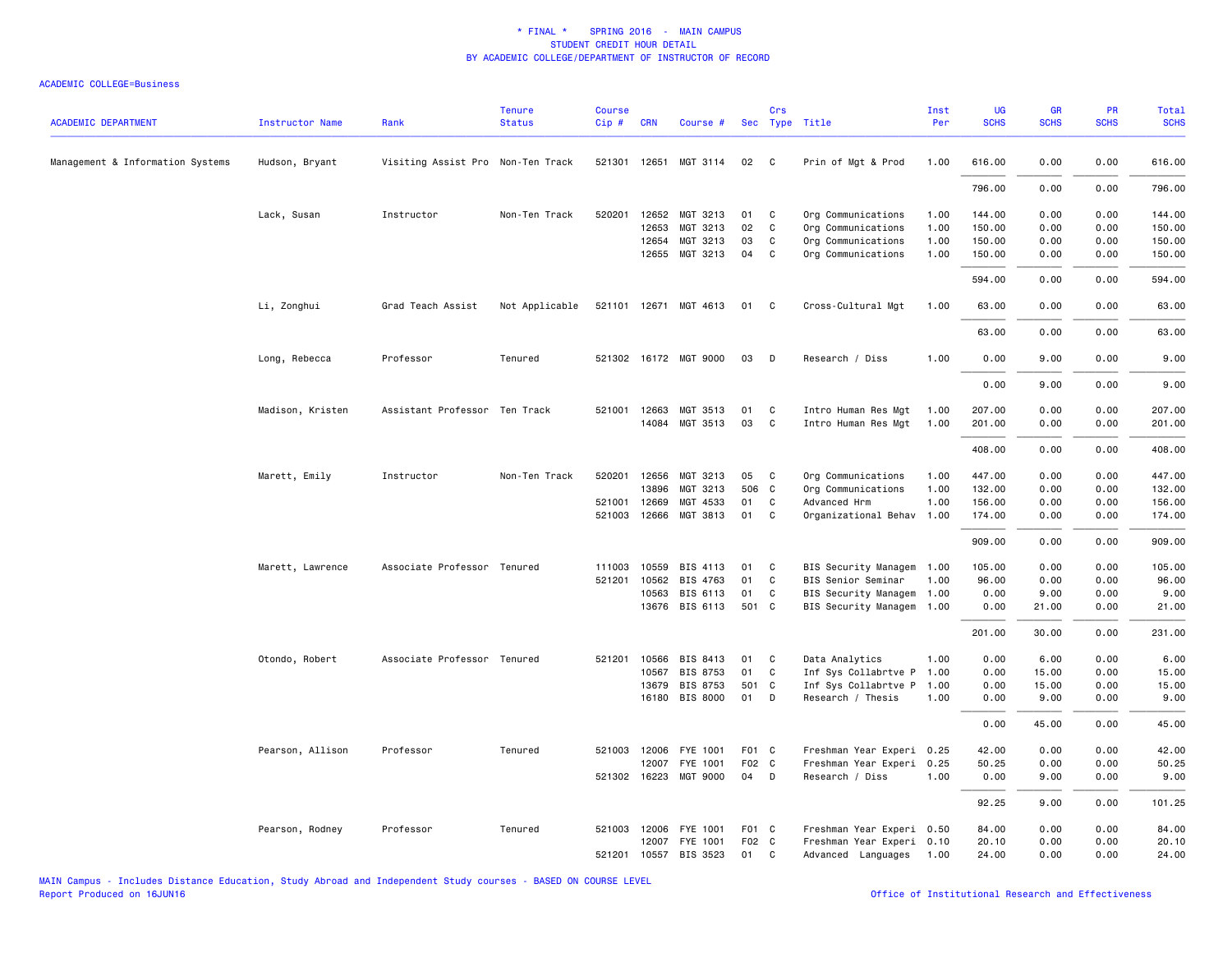| <b>ACADEMIC DEPARTMENT</b>                                             | <b>Instructor Name</b> | Rank                        | <b>Tenure</b><br><b>Status</b> | <b>Course</b><br>Cip# | <b>CRN</b>   | Course #              |       | Crs            | Sec Type Title            | Inst<br>Per | UG<br><b>SCHS</b>   | GR<br><b>SCHS</b> | <b>PR</b><br><b>SCHS</b>              | Total<br><b>SCHS</b>                                                                                                                                                                                                                                                                                                                                                                                                                           |
|------------------------------------------------------------------------|------------------------|-----------------------------|--------------------------------|-----------------------|--------------|-----------------------|-------|----------------|---------------------------|-------------|---------------------|-------------------|---------------------------------------|------------------------------------------------------------------------------------------------------------------------------------------------------------------------------------------------------------------------------------------------------------------------------------------------------------------------------------------------------------------------------------------------------------------------------------------------|
|                                                                        |                        |                             |                                |                       |              |                       |       |                |                           |             |                     |                   |                                       |                                                                                                                                                                                                                                                                                                                                                                                                                                                |
| Management & Information Systems                                       | Pearson, Rodney        | Professor                   | Tenured                        | 521201                | 10560        | BIS 4523              | 01    | $\mathbf{C}$   | Business Programming 1.00 |             | 30.00               | 0.00              | 0.00                                  | 30.00                                                                                                                                                                                                                                                                                                                                                                                                                                          |
|                                                                        |                        |                             |                                |                       | 10564        | BIS 6523              | 01    | C              | Business Programming 1.00 |             | 0.00                | 12.00             | 0.00                                  | 12.00                                                                                                                                                                                                                                                                                                                                                                                                                                          |
|                                                                        |                        |                             |                                |                       | 13677        | BIS 6523              | 501 C |                | Business Programming 1.00 |             | 0.00                | 9.00              | 0.00                                  | 9.00                                                                                                                                                                                                                                                                                                                                                                                                                                           |
|                                                                        |                        |                             |                                |                       | 15769        | BIS 4000              | 02 I  |                | Directed Indiv Study 1.00 |             | 3.00                | 0.00              | 0.00                                  | 3.00                                                                                                                                                                                                                                                                                                                                                                                                                                           |
|                                                                        |                        |                             |                                |                       |              |                       |       |                |                           |             | 161.10              | 21.00             | 0.00                                  | 182.10                                                                                                                                                                                                                                                                                                                                                                                                                                         |
|                                                                        | Richardson, Jimmy      | Lecturer                    | Non-Ten Track                  |                       |              | 520201 12668 MGT 4153 | 01    | $\mathbf{C}$   | Management Seminar        | 1.00        | 117.00              | 0.00              | 0.00                                  | 117.00                                                                                                                                                                                                                                                                                                                                                                                                                                         |
|                                                                        |                        |                             |                                |                       |              |                       |       |                |                           |             | 117.00              | 0.00              | 0.00                                  | 117.00                                                                                                                                                                                                                                                                                                                                                                                                                                         |
|                                                                        | Roberts, Renata        | Non-Faculty                 | Not Applicable                 |                       |              | 520201 12657 MGT 3213 | 06    | $\mathbf{C}$   | Org Communications        | 1.00        | 147.00              | 0.00              | 0.00                                  | 147.00                                                                                                                                                                                                                                                                                                                                                                                                                                         |
|                                                                        |                        |                             |                                |                       |              |                       |       |                |                           |             | 147.00              | 0.00              | 0.00                                  | 147.00                                                                                                                                                                                                                                                                                                                                                                                                                                         |
|                                                                        | Rogers, Bryan          | Grad Teach Assist           | Not Applicable                 |                       |              | 521001 12664 MGT 3513 | 02 C  |                | Intro Human Res Mgt 1.00  |             | 207.00              | 0.00              | 0.00                                  | 207.00                                                                                                                                                                                                                                                                                                                                                                                                                                         |
|                                                                        |                        |                             |                                |                       |              |                       |       |                |                           |             | 207.00              | 0.00              | 0.00                                  | 207.00                                                                                                                                                                                                                                                                                                                                                                                                                                         |
|                                                                        | Spencer, Barbara       | Lecturer                    | Non-Ten Track                  |                       |              | 520201 13899 MGT 8123 | 501 C |                | Strategic Bus Consul 1.00 |             | 0.00                | 69.00             | 0.00                                  | 69.00                                                                                                                                                                                                                                                                                                                                                                                                                                          |
|                                                                        |                        |                             |                                |                       |              |                       |       |                |                           |             | 0.00                | 69.00             | 0.00                                  | 69.00                                                                                                                                                                                                                                                                                                                                                                                                                                          |
|                                                                        | Templeton, Gary        | Associate Professor Tenured |                                |                       | 521201 10555 | BIS 3233              | 01    | $\overline{c}$ | Management Informati 1.00 |             | 666.00              | 0.00              | 0.00                                  | 666.00                                                                                                                                                                                                                                                                                                                                                                                                                                         |
|                                                                        |                        |                             |                                |                       | 14082        | BIS 8113              | 01    | $\mathbf{C}$   | Mgt Info Tech & Sys       | 1.00        | 0.00                | 84.00             | 0.00                                  | 84.00                                                                                                                                                                                                                                                                                                                                                                                                                                          |
|                                                                        |                        |                             |                                |                       |              | 14687 BIS 8113        | 501 C |                | Mgt Info Tech & Sys 1.00  |             | 0.00                | 84.00             | 0.00                                  | 84.00                                                                                                                                                                                                                                                                                                                                                                                                                                          |
|                                                                        |                        |                             |                                |                       |              |                       |       |                |                           |             | 666.00              | 168.00            | 0.00                                  | 834.00                                                                                                                                                                                                                                                                                                                                                                                                                                         |
|                                                                        | Templeton, Laura       | Associate Professor Tenured |                                | 520201                | 12670        | MGT 4543              | 01    | $\mathbf{C}$   | Compensation Mgt          | 1.00        | 120.00              | 0.00              | 0.00                                  | 120.00                                                                                                                                                                                                                                                                                                                                                                                                                                         |
|                                                                        |                        |                             |                                | 521001                | 14086        | MGT 9533              | 01    | - S            | Seminar In Hrm Lit        | 1.00        | 0.00                | 9.00              | 0.00                                  | 9.00                                                                                                                                                                                                                                                                                                                                                                                                                                           |
|                                                                        |                        |                             |                                |                       |              | 521302 15828 MGT 9000 | 01    | $\mathsf{D}$   | Research / Diss           | 1.00        | 0.00                | 9.00              | 0.00                                  | 9.00                                                                                                                                                                                                                                                                                                                                                                                                                                           |
|                                                                        |                        |                             |                                |                       |              |                       |       |                |                           |             | 120.00              | 18.00             | 0.00                                  | 138.00                                                                                                                                                                                                                                                                                                                                                                                                                                         |
|                                                                        | Vardaman, James        | Associate Professor Tenured |                                |                       | 520201 14686 | MGT 8113              | 501 C |                | Leadership Skills         | 1.00        | 0.00                | 57.00             | 0.00                                  | 57.00                                                                                                                                                                                                                                                                                                                                                                                                                                          |
|                                                                        |                        |                             |                                |                       |              | 521302 16074 MGT 9000 | 02 D  |                | Research / Diss           | 1.00        | 0.00                | 9.00              | 0.00                                  | 9.00                                                                                                                                                                                                                                                                                                                                                                                                                                           |
|                                                                        |                        |                             |                                |                       |              |                       |       |                |                           |             | 0.00                | 66.00             | 0.00                                  | 66.00                                                                                                                                                                                                                                                                                                                                                                                                                                          |
|                                                                        | Warkentin, Merrill     | Professor                   | Tenured                        |                       | 521201 14083 | BIS 9613              | 01    | C              | Info Security Resear      | 1.00        | 0.00                | 9.00              | 0.00                                  | 9.00                                                                                                                                                                                                                                                                                                                                                                                                                                           |
|                                                                        |                        |                             |                                |                       | 15881        | BIS 9000              | 01    | D              | Research / Diss           | 1.00        | 0.00                | 9.00              | 0.00                                  | 9.00                                                                                                                                                                                                                                                                                                                                                                                                                                           |
|                                                                        |                        |                             |                                |                       |              |                       |       |                |                           |             | 0.00                | 18.00             | 0.00                                  | 18.00                                                                                                                                                                                                                                                                                                                                                                                                                                          |
| ----------------------------------<br>Management & Information Systems |                        |                             |                                |                       |              |                       |       |                |                           |             | ========<br>7292.35 | 540.00            | ======== =======<br>0.00              | $\begin{minipage}{0.9\linewidth} \hspace*{-0.2cm} \textbf{1} & \textbf{2} & \textbf{3} & \textbf{5} & \textbf{6} & \textbf{7} & \textbf{8} \\ \textbf{1} & \textbf{2} & \textbf{3} & \textbf{5} & \textbf{6} & \textbf{7} & \textbf{8} & \textbf{8} \\ \textbf{3} & \textbf{4} & \textbf{5} & \textbf{5} & \textbf{6} & \textbf{7} & \textbf{8} & \textbf{9} & \textbf{1} \\ \textbf{5} & \textbf{5} & \textbf{5} & \textbf{5} & \$<br>7832.35 |
| ----------------------------------                                     |                        |                             |                                |                       |              |                       |       |                |                           |             |                     |                   | ======== ======== ======== ========== |                                                                                                                                                                                                                                                                                                                                                                                                                                                |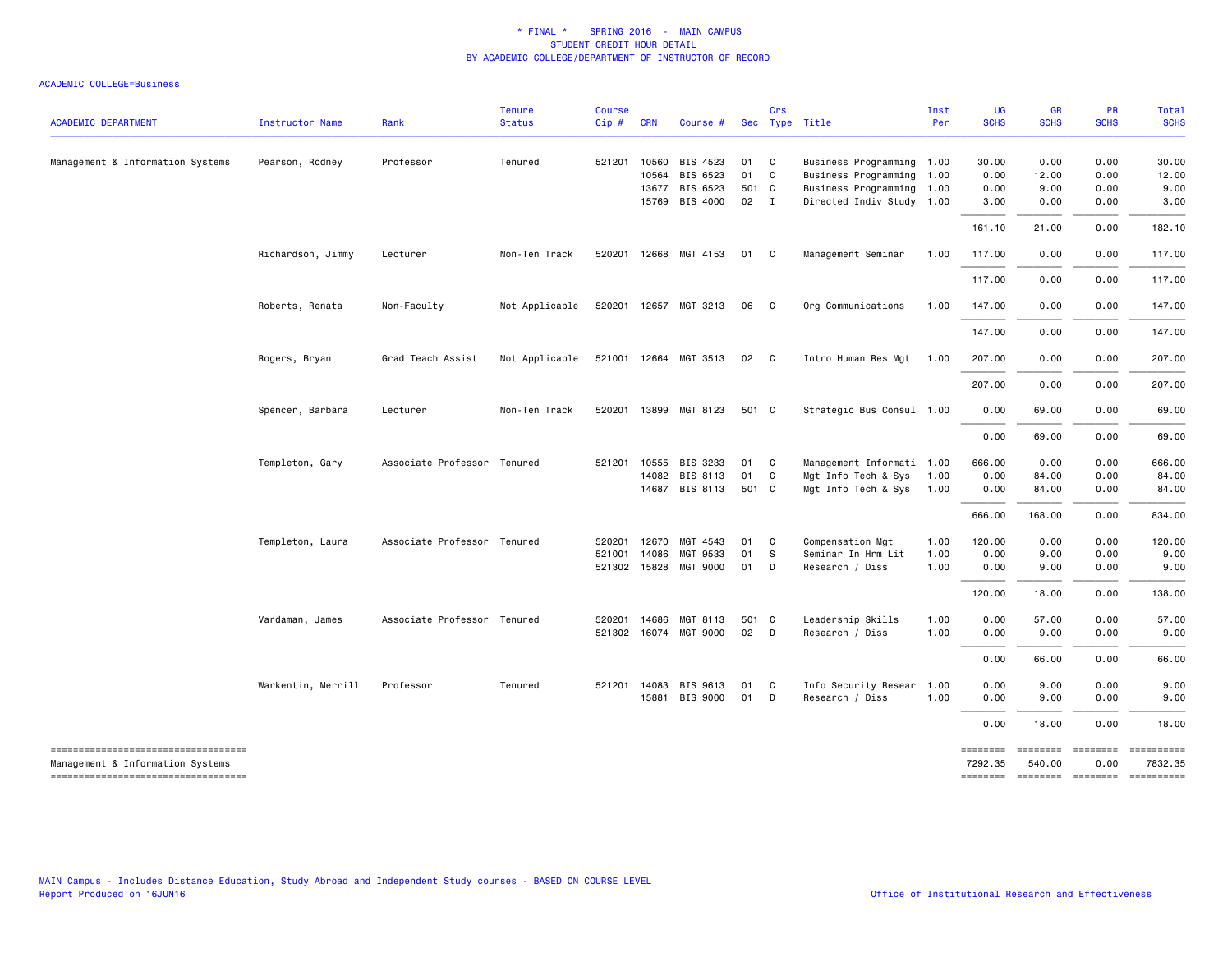| <b>ACADEMIC DEPARTMENT</b>         | <b>Instructor Name</b>         | Rank                          | <b>Tenure</b><br><b>Status</b> | <b>Course</b><br>Cip# | <b>CRN</b>            | Course #                        |          | Crs                          | Sec Type Title                            | Inst<br>Per  | UG<br><b>SCHS</b> | GR<br><b>SCHS</b> | PR<br><b>SCHS</b> | <b>Total</b><br><b>SCHS</b> |
|------------------------------------|--------------------------------|-------------------------------|--------------------------------|-----------------------|-----------------------|---------------------------------|----------|------------------------------|-------------------------------------------|--------------|-------------------|-------------------|-------------------|-----------------------------|
| Marketing, Quantitative Analysis & | Adams, Frank                   | Assistant Professor Ten Track |                                |                       | 521401 12693<br>12703 | MKT 4333<br>MKT 4813            | 01<br>03 | C<br>$\mathsf{C}$            | International Sup Ch<br>Marketing-Mgt     | 1.00<br>1.00 | 102.00<br>135.00  | 0.00<br>0.00      | 0.00<br>0.00      | 102.00<br>135.00            |
|                                    |                                |                               |                                |                       |                       |                                 |          |                              |                                           |              | 237.00            | 0.00              | 0.00              | 237.00                      |
|                                    | Adkerson, Jeffrey              | Non-Faculty                   | Not Applicable                 |                       | 310302 12677          | MKT 2221                        | 01       | <b>L</b>                     | Golf Professional De 1.00                 |              | 25.00             | 0.00              | 0.00              | 25.00                       |
|                                    |                                |                               |                                |                       | 12680                 | MKT 2311                        | 01       | $\mathsf{L}$                 | Golf Professional De 1.00                 |              | 20.00             | 0.00              | 0.00              | 20.00                       |
|                                    |                                |                               |                                |                       |                       |                                 |          |                              |                                           |              | 45.00             | 0.00              | 0.00              | 45.00                       |
|                                    | Barnwell, Robert               | Grad Teach Assist             | Not Applicable                 | 521401                | 14095                 | MKT 4413                        | 03       | C                            | Consumer Behavior                         | 1.00         | 141.00            | 0.00              | 0.00              | 141.00                      |
|                                    |                                |                               |                                | 521801                |                       | 12690 MKT 4143                  | 01       | C                            | Sales Management                          | 1.00         | 120.00            | 0.00              | 0.00              | 120.00                      |
|                                    |                                |                               |                                |                       |                       |                                 |          |                              |                                           |              | 261.00            | 0.00              | 0.00              | 261.00                      |
|                                    | Breazeale, Michael             | Assistant Professor Ten Track |                                |                       | 521401 12694          | MKT 4413                        | 01       | C                            | Consumer Behavior                         | 1.00         | 219.00            | 0.00              | 0.00              | 219.00                      |
|                                    |                                |                               |                                |                       | 12695<br>16585        | MKT 4413<br><b>MKT 7000</b>     | 02<br>01 | $\mathsf{C}$<br>$\mathbf{I}$ | Consumer Behavior<br>Directed Indiv Study | 1.00<br>1.00 | 132.00<br>0.00    | 0.00<br>3.00      | 0.00<br>0.00      | 132.00<br>3.00              |
|                                    |                                |                               |                                |                       |                       |                                 |          |                              |                                           |              |                   |                   |                   |                             |
|                                    |                                |                               |                                |                       |                       |                                 |          |                              |                                           |              | 351.00            | 3.00              | 0.00              | 354.00                      |
|                                    | Brown, Haley-Lavell Instructor |                               | Non-Ten Track                  | 220205                |                       | 10575 BL 4243                   | 01       | C                            | Entrepreneur Law                          | 1.00         | 45.00             | 0.00              | 0.00              | 45.00                       |
|                                    |                                |                               |                                |                       | 10578                 | BL 6243<br>521501 10576 BL 4333 | 01<br>01 | $\mathsf{C}$<br>C            | Entrepreneur Law<br>Real Estate Law       | 1.00<br>1.00 | 0.00<br>99.00     | 15.00<br>0.00     | 0.00<br>0.00      | 15.00<br>99.00              |
|                                    |                                |                               |                                |                       | 10577                 | BL 4333                         | 02       | C                            | Real Estate Law                           | 1.00         | 66.00             | 0.00              | 0.00              | 66.00                       |
|                                    |                                |                               |                                |                       | 10579                 | BL 6333                         | 01       | C                            | Real Estate Law                           | 1.00         | 0.00              | 24.00             | 0.00              | 24.00                       |
|                                    |                                |                               |                                |                       |                       | 10580 BL 6333                   | 02       | C                            | Real Estate Law                           | 1.00         | 0.00              | 24.00             | 0.00              | 24.00                       |
|                                    |                                |                               |                                |                       |                       |                                 |          |                              |                                           |              | 210.00            | 63.00             | 0.00              | 273.00                      |
|                                    | Collier, Joel                  | Associate Professor Tenured   |                                | 521401                | 13902                 | MKT 8153                        | 511 C    |                              | Strategic Marketing                       | 1.00         | 0.00              | 81.00             | 0.00              | 81.00                       |
|                                    |                                |                               |                                |                       | 14091                 | MKT 8343                        | 01       | $\mathsf S$                  | Sem Mkt-Price & Prod                      | 1.00         | 0.00              | 9.00              | 0.00              | 9.00                        |
|                                    |                                |                               |                                |                       |                       | 15771 MKT 9000                  | 02       | D                            | Research / Diss                           | 1.00         | 0.00              | 10.00             | 0.00              | 10.00                       |
|                                    |                                |                               |                                |                       |                       |                                 |          |                              |                                           |              | 0.00              | 100.00            | 0.00              | 100.00                      |
|                                    | Cook, Cecelia                  | Instructor                    | Non-Ten Track                  | 220205                | 10569                 | BL 2413                         | 01       | C                            | Legal Envt Bus                            | 1.00         | 567.00            | 0.00              | 0.00              | 567.00                      |
|                                    |                                |                               |                                |                       | 10570                 | BL 2413                         | 02       | $\mathsf{C}$                 | Legal Envt Bus                            | 1.00         | 597.00            | 0.00              | 0.00              | 597.00                      |
|                                    |                                |                               |                                |                       | 10573                 | BL 3223                         | 01       | C                            | Law Of Comm Trans                         | 1.00         | 177.00            | 0.00              | 0.00              | 177.00                      |
|                                    |                                |                               |                                |                       |                       | 10574 BL 3223                   | 02       | $\mathbf{C}$                 | Law Of Comm Trans                         | 1.00         | 153.00            | 0.00              | 0.00              | 153.00                      |
|                                    |                                |                               |                                |                       |                       |                                 |          |                              |                                           |              | 1494.00           | 0.00              | 0.00              | 1494.00                     |
|                                    | Dunlap, Kali                   | Non-Faculty                   | Not Applicable                 |                       |                       | 240102 15570 IDS 4111           | 502 C    |                              | Professional Seminar 0.50                 |              | 10.50             | 0.00              | 0.00              | 10.50                       |
|                                    |                                |                               |                                |                       |                       |                                 |          |                              |                                           |              | 10.50             | 0.00              | 0.00              | 10.50                       |
|                                    | Esmark, Carol                  | Assistant Professor Ten Track |                                |                       | 521302 10591          | BQA 8233                        | 01       | C                            | Quant Analysis & Bus 1.00                 |              | 0.00              | 78.00             | 0.00              | 78.00                       |
|                                    |                                |                               |                                |                       |                       | 13680 BQA 8233                  | 501 C    |                              | Quant Analysis & Bus 1.00                 |              | 0.00              | 84.00             | 0.00              | 84.00                       |
|                                    |                                |                               |                                |                       |                       |                                 |          |                              |                                           |              | 0.00              | 162.00            | 0.00              | 162.00                      |
|                                    | Farmer, Robert                 | Assistant Professor Ten Track |                                | 521302                | 521402 12698          | 10592 BQA 9533<br>MKT 4533      | 01<br>02 | C<br>C                       | Adv Stat Bus Dec<br>Marketing Research    | 1.00<br>1.00 | 0.00<br>54.00     | 21.00<br>0.00     | 0.00<br>0.00      | 21.00<br>54.00              |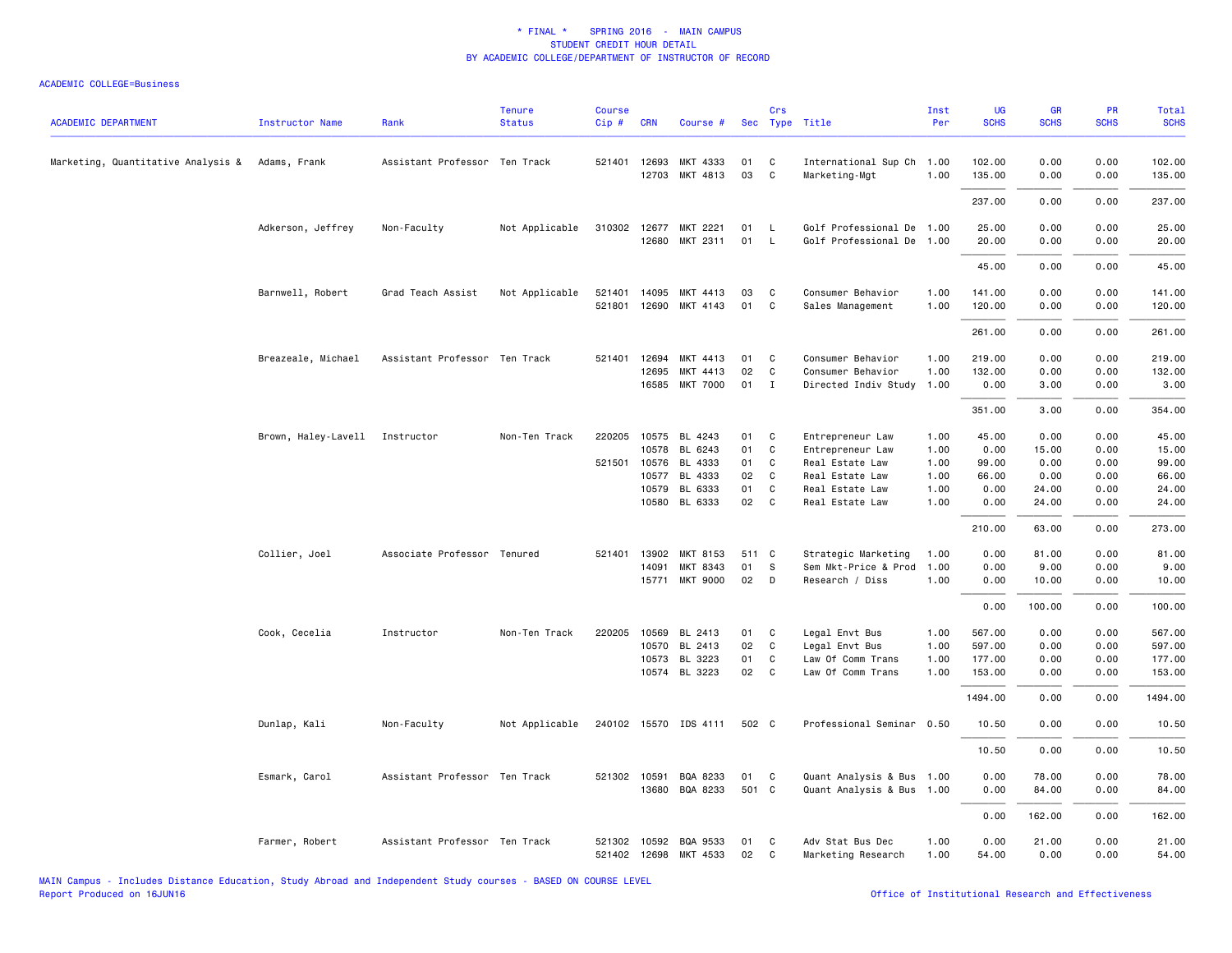| <b>ACADEMIC DEPARTMENT</b>                         | <b>Instructor Name</b> | Rank                          | <b>Tenure</b><br><b>Status</b> | Course<br>Cip# | <b>CRN</b>   | Course #              |       | Crs          | Sec Type Title            | Inst<br>Per | UG<br><b>SCHS</b> | <b>GR</b><br><b>SCHS</b> | PR<br><b>SCHS</b> | Total<br><b>SCHS</b> |
|----------------------------------------------------|------------------------|-------------------------------|--------------------------------|----------------|--------------|-----------------------|-------|--------------|---------------------------|-------------|-------------------|--------------------------|-------------------|----------------------|
|                                                    |                        |                               |                                |                |              |                       |       |              |                           |             |                   |                          |                   |                      |
|                                                    |                        |                               |                                |                |              |                       |       |              |                           |             | 54.00             | 21.00                    | 0.00              | 75.00                |
| Marketing, Quantitative Analysis & France, Stephen |                        | Assistant Professor Ten Track |                                |                | 521302 10586 | BQA 3123              | 01    | C            | Bus Stat Methods II       | 1.00        | 189.00            | 0.00                     | 0.00              | 189.00               |
|                                                    |                        |                               |                                |                | 10587        | BQA 3123              | 02    | C            | Bus Stat Methods II       | 1.00        | 165.00            | 0.00                     | 0.00              | 165.00               |
|                                                    |                        |                               |                                |                |              | 15917 BQA 4000        | 01 I  |              | Directed Indiv Study 1.00 |             | 9.00              | 0.00                     | 0.00              | 9.00                 |
|                                                    |                        |                               |                                |                |              |                       |       |              |                           |             | 363.00            | 0.00                     | 0.00              | 363.00               |
|                                                    | Franks, Meggan         | Non-Faculty                   | Not Applicable                 |                |              | 521003 12006 FYE 1001 | F01 C |              | Freshman Year Experi 0.10 |             | 16.80             | 0.00                     | 0.00              | 16.80                |
|                                                    |                        |                               |                                |                |              | 12007 FYE 1001        | F02 C |              | Freshman Year Experi 0.10 |             | 20.10             | 0.00                     | 0.00              | 20.10                |
|                                                    |                        |                               |                                |                |              |                       |       |              |                           |             | 36.90             | 0.00                     | 0.00              | 36.90                |
|                                                    | Goree, Michael         | Instructor                    | Non-Ten Track                  | 521401         | 12687        | MKT 4113              | 01    | C            | Personal Selling          | 1.00        | 234.00            | 0.00                     | 0.00              | 234.00               |
|                                                    |                        |                               |                                |                | 12688        | MKT 4113              | 02    | C            | Personal Selling          | 1.00        | 234.00            | 0.00                     | 0.00              | 234.00               |
|                                                    |                        |                               |                                | 521499         | 12699        | MKT 4613              | 01    | C            | Services Marketing        | 1.00        | 192.00            | 0.00                     | 0.00              | 192.00               |
|                                                    |                        |                               |                                |                | 12700        | MKT 4613              | 02    | C            | Services Marketing        | 1.00        | 198.00            | 0.00                     | 0.00              | 198.00               |
|                                                    |                        |                               |                                |                |              |                       |       |              |                           |             | 858.00            | 0.00                     | 0.00              | 858.00               |
|                                                    | Hill, William          | Associate Professor Tenured   |                                |                |              | 521401 13901 MKT 6143 | 501 C |              | Sales Management          | 1.00        | 0.00              | 30.00                    | 0.00              | 30.00                |
|                                                    |                        |                               |                                |                |              |                       |       |              |                           |             | 0.00              | 30.00                    | 0.00              | 30.00                |
|                                                    | Krallman, Alexandra    | Grad Teach Assist             | Not Applicable                 | 521403         |              | 12686 MKT 3933        | 01    | $\mathbf{C}$ | International Mkt         | 1.00        | 150.00            | 0.00                     | 0.00              | 150.00               |
|                                                    |                        |                               |                                |                |              |                       |       |              |                           |             | 150.00            | 0.00                     | 0.00              | 150.00               |
|                                                    | Lam, Wai-Cheong        | Instructor                    | Non-Ten Track                  | 521302         | 10581        | BQA 2113              | 01    | C            | Bus Stat Methods I        | 1.00        | 204.00            | 0.00                     | 0.00              | 204.00               |
|                                                    |                        |                               |                                |                | 10582        | BQA 2113              | 02    | C            | Bus Stat Methods I        | 1.00        | 180.00            | 0.00                     | 0.00              | 180.00               |
|                                                    |                        |                               |                                |                | 10585        | BQA 2113              | 05    | C            | Bus Stat Methods I        | 1.00        | 72.00             | 0.00                     | 0.00              | 72.00                |
|                                                    |                        |                               |                                |                | 10589        | BQA 3123              | 04    | C            | Bus Stat Methods II       | 1.00        | 123.00            | 0.00                     | 0.00              | 123.00               |
|                                                    |                        |                               |                                |                |              |                       |       |              |                           |             | 579.00            | 0.00                     | 0.00              | 579.00               |
|                                                    | Lueg, Jason            | Professor                     | Tenured                        |                | 521401 12705 | MKT 6313              | 01    | C            | Physical Distributio 1.00 |             | 0.00              | 12.00                    | 0.00              | 12.00                |
|                                                    |                        |                               |                                |                | 16150        | MKT 4000              | 02    | $\mathbf{I}$ | Directed Indiv Study 1.00 |             | 3.00              | 0.00                     | 0.00              | 3.00                 |
|                                                    |                        |                               |                                |                | 16377        | MKT 4000              | 04    | $\mathbf I$  | Directed Indiv Study 1.00 |             | 3.00              | 0.00                     | 0.00              | 3.00                 |
|                                                    |                        |                               |                                |                |              | 521801 12692 MKT 4313 | 01    | $\mathbf C$  | Physical Distributio 1.00 |             | 99.00             | 0.00                     | 0.00              | 99.00                |
|                                                    |                        |                               |                                |                |              |                       |       |              |                           |             | 105.00            | 12.00                    | 0.00              | 117.00               |
|                                                    | Lueg, Nicole           | Professor                     | Tenured                        |                |              | 521402 12697 MKT 4533 | 01    | C            | Marketing Research        | 1.00        | 111.00            | 0.00                     | 0.00              | 111.00               |
|                                                    |                        |                               |                                |                |              |                       |       |              |                           |             | 111.00            | 0.00                     | 0.00              | 111.00               |
|                                                    | Mallette, Stephanie    | Instructor                    | Non-Ten Track                  | 220205         | 10571        | BL 2413               | 03    | $\mathbf{C}$ | Legal Envt Bus            | 1.00        | 180.00            | 0.00                     | 0.00              | 180.00               |
|                                                    |                        |                               |                                |                | 229999 14089 | BL 8113               | 01    | $\mathbf{C}$ | Law Ethics Disp Res       | 1.00        | 0.00              | 84.00                    | 0.00              | 84.00                |
|                                                    |                        |                               |                                |                |              | 14689 BL 8113         | 521 C |              | Law Ethics Disp Res       | 1.00        | 0.00              | 93.00                    | 0.00              | 93.00                |
|                                                    |                        |                               |                                |                |              |                       |       |              |                           |             | 180.00            | 177.00                   | 0.00              | 357.00               |
|                                                    | Moore, Melissa         | Professor                     | Tenured                        |                |              | 240101 16406 HON 4003 | H09 S |              | Oxbridge Tutorial         | 1.00        | 3.00              | 0.00                     | 0.00              | 3.00                 |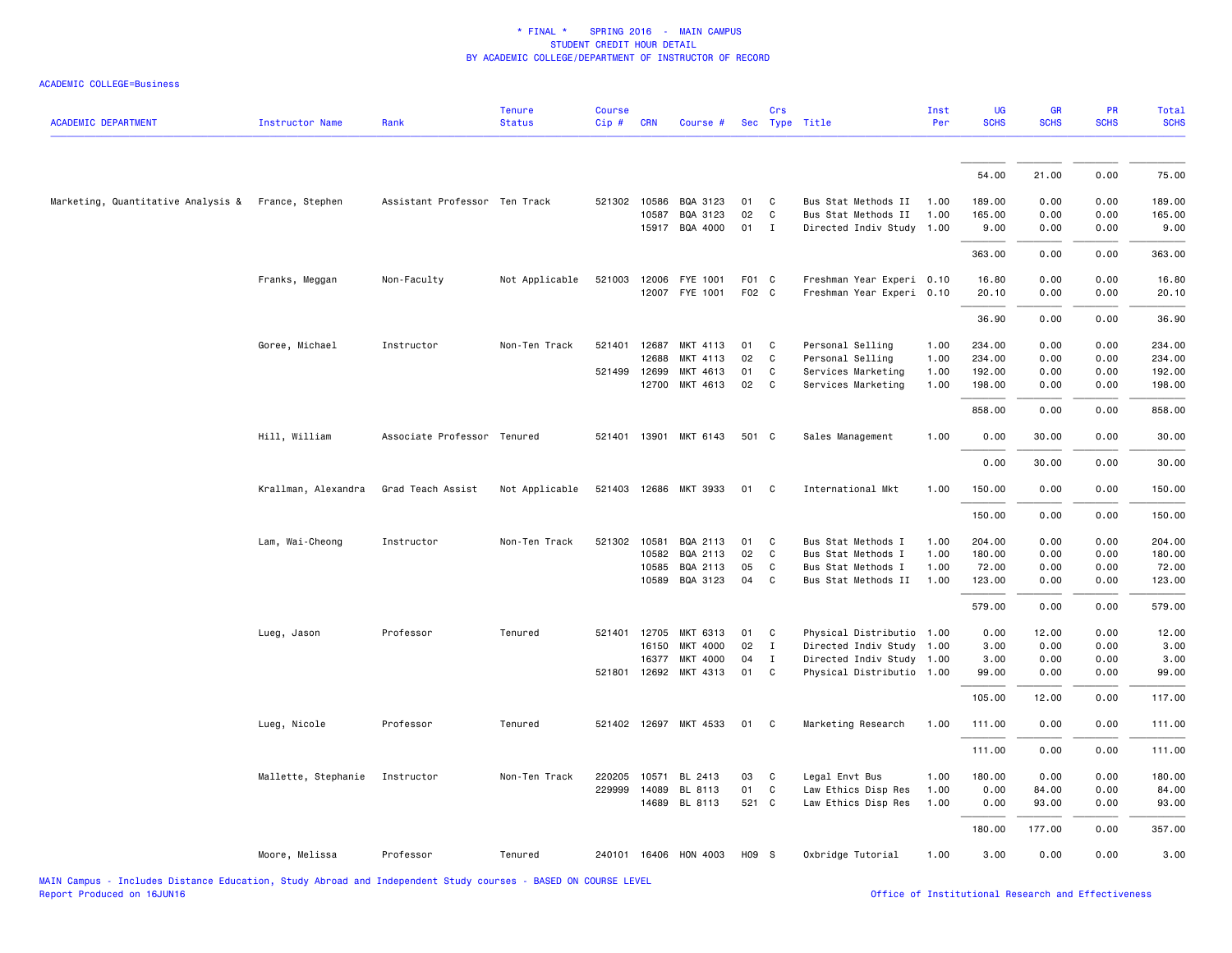|                                                                          |                   |                               | <b>Tenure</b>  | <b>Course</b> |              |                       |              | Crs          |                           | Inst | UG          | <b>GR</b>   | PR             | Total                                         |
|--------------------------------------------------------------------------|-------------------|-------------------------------|----------------|---------------|--------------|-----------------------|--------------|--------------|---------------------------|------|-------------|-------------|----------------|-----------------------------------------------|
| <b>ACADEMIC DEPARTMENT</b>                                               | Instructor Name   | Rank                          | <b>Status</b>  | Cip#          | <b>CRN</b>   | Course #              |              |              | Sec Type Title            | Per  | <b>SCHS</b> | <b>SCHS</b> | <b>SCHS</b>    | <b>SCHS</b>                                   |
| Marketing, Quantitative Analysis & Moore, Melissa                        |                   | Professor                     | Tenured        | 521401        | 12681        | MKT 3013              | 01           | $\mathbf{C}$ | Principles Of Mkt         | 1.00 | 816.00      | 0.00        | 0.00           | 816.00                                        |
|                                                                          |                   |                               |                |               |              | 12682 MKT 3013        | 02           | C.           | Principles Of Mkt         | 1.00 | 633.00      | 0.00        | 0.00           | 633.00                                        |
|                                                                          |                   |                               |                |               |              |                       |              |              |                           |      | 1452.00     | 0.00        | 0.00           | 1452.00                                       |
|                                                                          | Moore, Robert     | Professor                     | Tenured        | 521401        | 12691        | MKT 4213              | 01           | $\mathbf{C}$ | Internet Marketing        | 1.00 | 111.00      | 0.00        | 0.00           | 111.00                                        |
|                                                                          |                   |                               |                |               | 12704        | MKT 6213              | 01 C         |              | Internet Marketing        | 1.00 | 0.00        | 6.00        | 0.00           | 6.00                                          |
|                                                                          |                   |                               |                |               | 14093        | MKT 4213              | 02           | $\mathbf{C}$ | Internet Marketing        | 1.00 | 75.00       | 0.00        | 0.00           | 75.00                                         |
|                                                                          |                   |                               |                |               | 14094        | MKT 6213              | 02           | $\mathbf{C}$ | Internet Marketing        | 1.00 | 0.00        | 9.00        | 0.00           | 9.00                                          |
|                                                                          |                   |                               |                |               |              |                       |              |              |                           |      | 186.00      | 15.00       | 0.00           | 201.00                                        |
|                                                                          | Scott, Adam       | Non-Faculty                   | Not Applicable | 310302        | 12679        | MKT 2241              | 01           | $\mathsf{L}$ | Golf Professional De 1.00 |      | 26.00       | 0.00        | 0.00           | 26.00                                         |
|                                                                          |                   |                               |                |               |              | 529999 12678 MKT 2223 | 01           | $\mathbf{C}$ | Intro to Golf Instru 1.00 |      | 75.00       | 0.00        | 0.00           | 75.00                                         |
|                                                                          |                   |                               |                |               |              |                       |              |              |                           |      | 101.00      | 0.00        | 0.00           | 101.00                                        |
|                                                                          | Shanahan, Kevin   | Associate Professor Tenured   |                | 521401        | 12689        | MKT 4123              | 01           | $\mathbf{C}$ | Advertising               | 1.00 | 141.00      | 0.00        | 0.00           | 141.00                                        |
|                                                                          |                   |                               |                |               | 14092        | <b>MKT 8533</b>       | 01           | <b>S</b>     | Rsrch Design & Exec       | 1.00 | 0.00        | 15.00       | 0.00           | 15.00                                         |
|                                                                          |                   |                               |                |               | 15793        | <b>MKT 4000</b>       | $01 \quad I$ |              | Directed Indiv Study 1.00 |      | 3.00        | 0.00        | 0.00           | 3.00                                          |
|                                                                          |                   |                               |                |               | 16017        | <b>MKT 9000</b>       | 03           | D            | Research / Diss           | 1.00 | 0.00        | 9.00        | 0.00           | 9.00                                          |
|                                                                          |                   |                               |                |               |              | 16144 MKT 4990        | 801 A        |              | Special Topic In MKT 1.00 |      | 39.00       | 0.00        | 0.00           | 39.00                                         |
|                                                                          |                   |                               |                |               |              |                       |              |              |                           |      | 183.00      | 24.00       | 0.00           | 207.00                                        |
|                                                                          | Stevens, Jennifer | Grad Teach Assist             | Not Applicable |               |              | 521401 13900 MKT 3013 | 504 C        |              | Principles Of Mkt         | 1.00 | 111.00      | 0.00        | 0.00           | 111.00                                        |
|                                                                          |                   |                               |                |               |              |                       |              |              |                           |      | 111.00      | 0.00        | 0.00           | 111.00                                        |
|                                                                          | Waites, Stacie    | Grad Teach Assist             | Not Applicable |               |              | 521401 12702 MKT 4813 | 02           | $\mathbf{C}$ | Marketing-Mgt             | 1.00 | 108.00      | 0.00        | 0.00           | 108.00                                        |
|                                                                          |                   |                               |                |               |              |                       |              |              |                           |      | 108.00      | 0.00        | 0.00           | 108.00                                        |
|                                                                          | Wang, Xinchang    | Assistant Professor Ten Track |                |               | 521302 10583 | BQA 2113              | 03           | C            | Bus Stat Methods I        | 1.00 | 192.00      | 0.00        | 0.00           | 192.00                                        |
|                                                                          |                   |                               |                |               | 10584        | BQA 2113              | 04           | C.           | Bus Stat Methods I        | 1.00 | 162.00      | 0.00        | 0.00           | 162.00                                        |
|                                                                          |                   |                               |                |               |              |                       |              |              |                           |      | 354.00      | 0.00        | 0.00           | 354.00                                        |
| -------------------------------------                                    |                   |                               |                |               |              |                       |              |              |                           |      | ========    | ========    | <b>EEEEEEE</b> |                                               |
| Marketing, Quantitative Analysis &<br>---------------------------------- |                   |                               |                |               |              |                       |              |              |                           |      | 7540.40     | 607.00      | 0.00           | 8147.40<br>-------- ------- ------- --------- |
|                                                                          |                   |                               |                |               |              |                       |              |              |                           |      |             |             |                |                                               |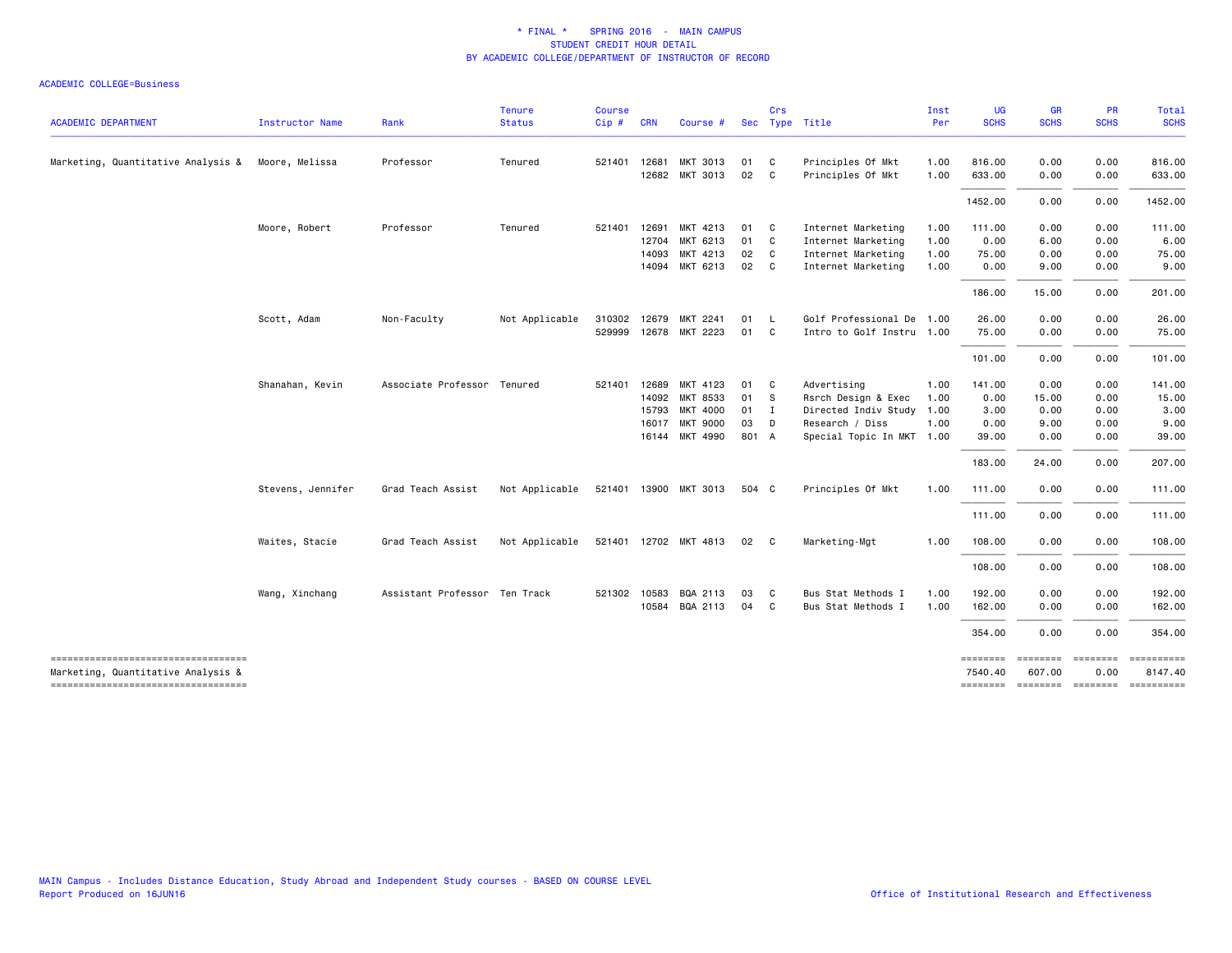| <b>ACADEMIC DEPARTMENT</b> | Instructor Name   | Rank                          | <b>Tenure</b><br><b>Status</b> | <b>Course</b><br>Cip# | <b>CRN</b> | Course #              |       | Crs            | Sec Type Title            | Inst<br>Per | <b>UG</b><br><b>SCHS</b> | GR<br><b>SCHS</b> | PR<br><b>SCHS</b> | Total<br><b>SCHS</b> |
|----------------------------|-------------------|-------------------------------|--------------------------------|-----------------------|------------|-----------------------|-------|----------------|---------------------------|-------------|--------------------------|-------------------|-------------------|----------------------|
| School of Accountancy      | Adah, Leslie      | Lecturer                      | Non-Ten Track                  |                       |            | 520301 10061 ACC 3013 | 01    | C              | Cost Accounting           | 1.00        | 144.00                   | 0.00              | 0.00              | 144.00               |
|                            |                   |                               |                                |                       |            | 10062 ACC 3013        | 02    | C              | Cost Accounting           | 1.00        | 183.00                   | 0.00              | 0.00              | 183.00               |
|                            |                   |                               |                                |                       |            |                       |       |                |                           |             | 327.00                   | 0.00              | 0.00              | 327.00               |
|                            | Addy, Noel        | Associate Professor Tenured   |                                | 520301                | 10064      | ACC 3033              | 01    | C              | Intermediate Acc II       | 1.00        | 153.00                   | 0.00              | 0.00              | 153.00               |
|                            |                   |                               |                                |                       | 10065      | ACC 3033              | 02    | $\mathbf{C}$   | Intermediate Acc II       | 1.00        | 189.00                   | 0.00              | 0.00              | 189.00               |
|                            |                   |                               |                                |                       | 10077      | ACC 8053              | 01    | C              | Fin Acc Policy            | 1.00        | 0.00                     | 102.00            | 0.00              | 102.00               |
|                            |                   |                               |                                |                       | 14688      | ACC 8213              | 511 C |                | Fin & Acc Report Ana 1.00 |             | 0.00                     | 57.00             | 0.00              | 57.00                |
|                            |                   |                               |                                |                       |            |                       |       |                |                           |             | 342.00                   | 159.00            | 0.00              | 501.00               |
|                            | Berglund, Nathan  | Assistant Professor Ten Track |                                |                       |            | 520301 10048 ACC 2013 | 02 C  |                | Prin Financial Acct 1.00  |             | 240.00                   | 0.00              | 0.00              | 240.00               |
|                            |                   |                               |                                |                       |            |                       |       |                |                           |             | 240.00                   | 0.00              | 0.00              | 240.00               |
|                            | Carraway, Janet   | Non-Faculty                   | Not Applicable                 |                       |            | 520301 10047 ACC 2013 | 01    | $\mathbf{C}$   | Prin Financial Acct 1.00  |             | 234.00                   | 0.00              | 0.00              | 234.00               |
|                            |                   |                               |                                |                       |            |                       |       |                |                           |             | 234.00                   | 0.00              | 0.00              | 234.00               |
|                            | Gardner, Virginia | Non-Faculty                   | Not Applicable                 |                       |            | 520301 10059 ACC 2203 | 01 C  |                | Survey of Accounting 1.00 |             | 144.00                   | 0.00              | 0.00              | 144.00               |
|                            |                   |                               |                                |                       |            |                       |       |                |                           |             | 144.00                   | 0.00              | 0.00              | 144.00               |
|                            | Lehman, Mark      | Lecturer                      | Non-Ten Track                  | 520301                |            | 10066 ACC 3053        | 01    | C              | Acct Systems II           | 1.00        | 147.00                   | 0.00              | 0.00              | 147.00               |
|                            |                   |                               |                                |                       |            | 10067 ACC 3053        | 02    | C <sub>1</sub> | Acct Systems II           | 1.00        | 147.00                   | 0.00              | 0.00              | 147.00               |
|                            |                   |                               |                                |                       |            |                       |       |                |                           |             | 294.00                   | 0.00              | 0.00              | 294.00               |
|                            | Mauldin, Dana     | Professor                     | Tenured                        |                       |            | 520301 10071 ACC 4200 | 01 E  |                | Accounting Internshi 1.00 |             | 282.00                   | 0.00              | 0.00              | 282.00               |
|                            |                   |                               |                                |                       |            |                       |       |                |                           |             | 282.00                   | 0.00              | 0.00              | 282.00               |
|                            | McNair, Frances   | Professor                     | Tenured                        | 520301                |            | 10049 ACC 2013        | 03    | $\mathbf{C}$   | Prin Financial Acct       | 1.00        | 231.00                   | 0.00              | 0.00              | 231.00               |
|                            |                   |                               |                                | 521601                | 10078      | ACC 8093              | 01    | C              | Taxation of Part          | 1.00        | 0.00                     | 36.00             | 0.00              | 36.00                |
|                            |                   |                               |                                |                       |            | 10079 ACC 8113        | 01    | $\mathbf{C}$   | Advanced Individual       | 1.00        | 0.00                     | 48.00             | 0.00              | 48.00                |
|                            |                   |                               |                                |                       |            |                       |       |                |                           |             | 231.00                   | 84.00             | 0.00              | 315.00               |
|                            | Pannell, Angela   | Instructor                    | Non-Ten Track                  |                       |            | 520301 10052 ACC 2023 | 01 C  |                | Prin Managerial Acct 1.00 |             | 222.00                   | 0.00              | 0.00              | 222.00               |
|                            |                   |                               |                                |                       | 10053      | ACC 2023              | 02    | $\mathbf{C}$   | Prin Managerial Acct 1.00 |             | 213.00                   | 0.00              | 0.00              | 213.00               |
|                            |                   |                               |                                |                       | 10054      | ACC 2023              | 04    | C              | Prin Managerial Acct 1.00 |             | 228.00                   | 0.00              | 0.00              | 228.00               |
|                            |                   |                               |                                |                       |            | 10056 ACC 2023        | 07    | $\mathbf{C}$   | Prin Managerial Acct 1.00 |             | 219.00                   | 0.00              | 0.00              | 219.00               |
|                            |                   |                               |                                |                       |            |                       |       |                |                           |             | 882.00                   | 0.00              | 0.00              | 882.00               |
|                            | Rigsby, John      | Associate Professor Tenured   |                                | 520301                | 10069      | ACC 4043              | 01    | $\mathbf{C}$   | Municipal & Govt Acc 1.00 |             | 138.00                   | 0.00              | 0.00              | 138.00               |
|                            |                   |                               |                                |                       | 10073      | ACC 6043              | 01    | C              | Municipal & Govt Acc 1.00 |             | 0.00                     | 12.00             | 0.00              | 12.00                |
|                            |                   |                               |                                |                       | 10076      | ACC 8033              | 01    | -S             | Business Assurance        | 1.00        | 0.00                     | 12.00             | 0.00              | 12.00                |
|                            |                   |                               |                                |                       | 16224      | ACC 4000              | 01    | $\mathbf{I}$   | Directed Indiv Study 1.00 |             | 3.00                     | 0.00              | 0.00              | 3.00                 |
|                            |                   |                               |                                |                       | 16607      | ACC 7000              | 01    | I              | Directed Indiv Study 1.00 |             | 0.00                     | 3.00              | 0.00              | 3.00                 |
|                            |                   |                               |                                |                       |            |                       |       |                |                           |             | 141.00                   | 27.00             | 0.00              | 168.00               |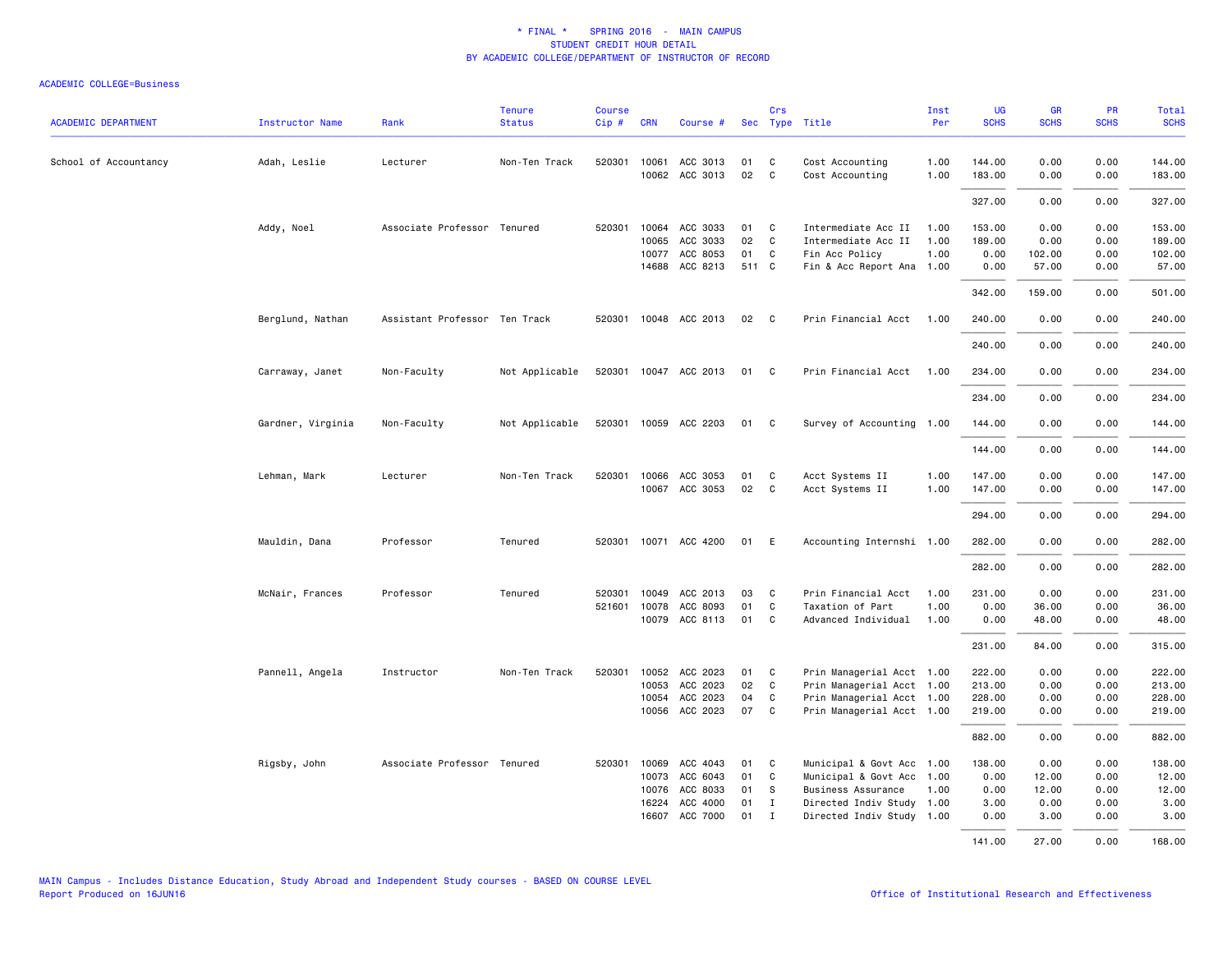|                                                                |                  |                               | Tenure        | <b>Course</b> |            |                       |                   | Crs            |                           | Inst | <b>UG</b>           | <b>GR</b>          | <b>PR</b>        | Total                            |
|----------------------------------------------------------------|------------------|-------------------------------|---------------|---------------|------------|-----------------------|-------------------|----------------|---------------------------|------|---------------------|--------------------|------------------|----------------------------------|
| <b>ACADEMIC DEPARTMENT</b>                                     | Instructor Name  | Rank                          | <b>Status</b> | Cip#          | <b>CRN</b> | Course #              |                   |                | Sec Type Title            | Per  | <b>SCHS</b>         | <b>SCHS</b>        | <b>SCHS</b>      | <b>SCHS</b>                      |
| School of Accountancy                                          | Sanders, Steve   | Lecturer                      | Non-Ten Track | 520301        |            | 10050 ACC 2013        | 04                | - C            | Prin Financial Acct       | 1.00 | 237.00              | 0.00               | 0.00             | 237.00                           |
|                                                                |                  |                               |               |               |            | 14097 ACC 4033        | 01 C              |                | Auditing                  | 1.00 | 42.00               | 0.00               | 0.00             | 42.00                            |
|                                                                |                  |                               |               |               |            |                       |                   |                |                           |      | 279.00              | 0.00               | 0.00             | 279.00                           |
|                                                                | Seay, Ryan       | Assistant Professor Ten Track |               | 520301        |            | 10055 ACC 2023        | 06                | C <sub>c</sub> | Prin Managerial Acct 1.00 |      | 201.00              | 0.00               | 0.00             | 201.00                           |
|                                                                |                  |                               |               |               |            | 10058 ACC 2023        | H <sub>01</sub> C |                | Honors Prin Manageri      | 1.00 | 3.00                | 0.00               | 0.00             | 3.00                             |
|                                                                |                  |                               |               |               | 10068      | ACC 4023              | 01                | $\mathbf{C}$   | Advanced ACC              | 1.00 | 39,00               | 0.00               | 0.00             | 39.00                            |
|                                                                |                  |                               |               |               |            | 10072 ACC 6023        | 01                | C.             | Advanced ACC              | 1.00 | 0.00                | 78.00              | 0.00             | 78.00                            |
|                                                                |                  |                               |               |               |            |                       |                   |                |                           |      | 243.00              | 78.00              | 0.00             | 321.00                           |
|                                                                | Stancill, Alan   | Instructor                    | Non-Ten Track |               |            | 521601 14096 ACC 4013 | 01                | C <sub>c</sub> | Income Tax I              | 1.00 | 27.00               | 0.00               | 0.00             | 27.00                            |
|                                                                |                  |                               |               |               |            |                       |                   |                |                           |      | 27.00               | 0.00               | 0.00             | 27.00                            |
|                                                                | Trinkle, Bradley | Assistant Professor Ten Track |               |               |            | 520301 10060 ACC 3003 | 01                | C.             | Acct Systems I            | 1.00 | 138.00              | 0.00               | 0.00             | 138.00                           |
|                                                                |                  |                               |               |               |            |                       |                   |                |                           |      | 138.00              | 0.00               | 0.00             | 138.00                           |
|                                                                | Webb, Thomas     | Assistant Professor Ten Track |               | 520301        |            | 10063 ACC 3023        | 01                | C.             | Intermediate Acc I        | 1.00 | 159.00              | 0.00               | 0.00             | 159.00                           |
|                                                                |                  |                               |               |               |            | 10074 ACC 6063        | 01                | C.             | Income Tax II             | 1.00 | 0.00                | 21.00              | 0.00             | 21.00                            |
|                                                                |                  |                               |               | 521601        |            | 10070 ACC 4063        | 01                | C.             | Income Tax II             | 1.00 | 27.00               | 0.00               | 0.00             | 27.00                            |
|                                                                |                  |                               |               |               |            |                       |                   |                |                           |      | 186.00              | 21.00              | 0.00             | 207.00                           |
| -------------------------------------                          |                  |                               |               |               |            |                       |                   |                |                           |      | ========            | ========           | ========         |                                  |
| School of Accountancy<br>===================================== |                  |                               |               |               |            |                       |                   |                |                           |      | 3990.00<br>======== | 369,00<br>======== | 0.00<br>======== | 4359.00<br>$=$ = = = = = = = = = |
|                                                                |                  |                               |               |               |            |                       |                   |                |                           |      |                     |                    |                  |                                  |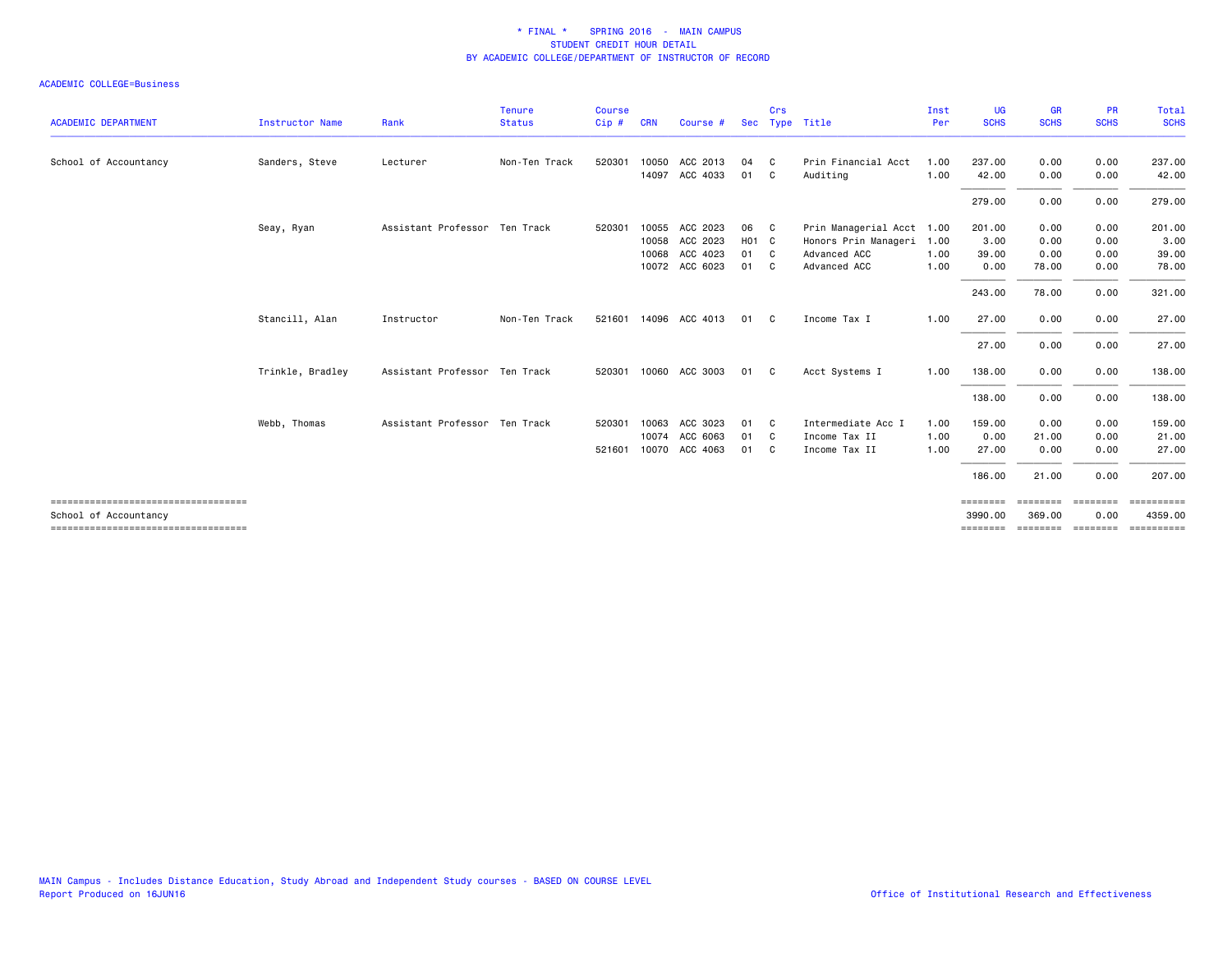| <b>ACADEMIC DEPARTMENT</b>                           |                        | Rank                              | <b>Tenure</b>  | <b>Course</b> | <b>CRN</b>   | Course #              |       | Crs          | Sec Type Title            | Inst<br>Per | <b>UG</b><br><b>SCHS</b> | <b>GR</b><br><b>SCHS</b> | <b>PR</b><br><b>SCHS</b> | <b>Total</b><br><b>SCHS</b> |
|------------------------------------------------------|------------------------|-----------------------------------|----------------|---------------|--------------|-----------------------|-------|--------------|---------------------------|-------------|--------------------------|--------------------------|--------------------------|-----------------------------|
|                                                      | <b>Instructor Name</b> |                                   | <b>Status</b>  | Cip#          |              |                       |       |              |                           |             |                          |                          |                          |                             |
| Counseling, Educational Psychology, Abernathy, Larry |                        | Research Assoc Prof Non-Ten Track |                |               | 422806 11695 | EPY 2513              | 01    | C            | Human Growth & Devel      | 1.00        | 303.00                   | 0.00                     | 0.00                     | 303.00                      |
|                                                      |                        |                                   |                |               |              | 422807 11705 EPY 3543 | 01    | C            | Psych Of Adoles           | 1.00        | 114.00                   | 0.00                     | 0.00                     | 114.00                      |
|                                                      |                        |                                   |                |               |              |                       |       |              |                           |             | 417.00                   | 0.00                     | 0.00                     | 417.00                      |
|                                                      | Ball, Kimberly         | Lecturer                          | Non-Ten Track  | 130603        | 11708        | EPY 4214              | 01    | C            | Ed & Psy Statistics       | 1.00        | 152.00                   | 0.00                     | 0.00                     | 152.00                      |
|                                                      |                        |                                   |                |               | 11709        | EPY 4214              | 02    | К            | Ed & Psy Statistics       | 1.00        | 0.00                     | 0.00                     | 0.00                     | 0.00                        |
|                                                      |                        |                                   |                |               |              | 11710 EPY 4214        | 03    | K            | Ed & Psy Statistics       | 1.00        | 0.00                     | 0.00                     | 0.00                     | 0.00                        |
|                                                      |                        |                                   |                |               | 130901 13750 | EDF 3333              | 501 C |              | Social Foundation Ed      | 1.00        | 72.00                    | 0.00                     | 0.00                     | 72.00                       |
|                                                      |                        |                                   |                |               |              | 422806 11702 EPY 3503 | 01    | C            | Prin Of Ed Psych          | 1.00        | 111.00                   | 0.00                     | 0.00                     | 111.00                      |
|                                                      |                        |                                   |                |               |              |                       |       |              |                           |             | 335.00                   | 0.00                     | 0.00                     | 335.00                      |
|                                                      | Beckwith, LaKinya      | Non-Faculty                       | Not Applicable |               | 131101 10928 | COE 1323              | 06    | C            | Career Planning           | 0.50        | 28.50                    | 0.00                     | 0.00                     | 28.50                       |
|                                                      |                        |                                   |                | 131315        |              | 15945 LSK 1011        | 03    | C            | Study Skills              | 1.00        | 32.00                    | 0.00                     | 0.00                     | 32.00                       |
|                                                      |                        |                                   |                |               |              |                       |       |              |                           |             | 60.50                    | 0.00                     | 0.00                     | 60.50                       |
|                                                      | Berry, Megan           | Non-Faculty                       | Not Applicable |               |              | 422707 15948 COE 4990 | 01    | C            | Special Topic In COE 1.00 |             | 123.00                   | 0.00                     | 0.00                     | 123.00                      |
|                                                      |                        |                                   |                |               |              |                       |       |              |                           |             | 123.00                   | 0.00                     | 0.00                     | 123.00                      |
|                                                      | Boyles, Caragh         | Non-Faculty                       | Not Applicable |               |              | 350103 11748 EXL 0190 | 03    | E            | Experiential Learnin 1.00 |             | 9.00                     | 0.00                     | 0.00                     | 9.00                        |
|                                                      |                        |                                   |                |               |              |                       |       |              |                           |             | 9.00                     | 0.00                     | 0.00                     | 9.00                        |
|                                                      | Brown, Audri           | Grad Teach Assist                 | Not Applicable | 130499        |              | 16019 EPY 4000        | 01    | $\mathbf{I}$ | Directed Indiv Study      | 1.00        | 3.00                     | 0.00                     | 0.00                     | 3.00                        |
|                                                      |                        |                                   |                |               |              | 130601 11712 EPY 4513 | 01    | C            | Ed Research               | 1.00        | 84.00                    | 0.00                     | 0.00                     | 84.00                       |
|                                                      |                        |                                   |                |               |              |                       |       |              |                           |             | 87.00                    | 0.00                     | 0.00                     | 87.00                       |
|                                                      | Capella, Julie         | Non-Faculty                       | Not Applicable |               |              | 320105 11216 DSS 0713 | 01    | C            | Basic Employment Ski 1.00 |             | 12.00                    | 0.00                     | 0.00                     | 12.00                       |
|                                                      |                        |                                   |                | 330103        | 11212        | DSS 0313              | 01    | C            | Community Access          | 1.00        | 18.00                    | 0.00                     | 0.00                     | 18.00                       |
|                                                      |                        |                                   |                |               | 350101 11215 | DSS 0613              | 01    | C            | Independent Living        | 1.00        | 18.00                    | 0.00                     | 0.00                     | 18.00                       |
|                                                      |                        |                                   |                |               |              | 350103 11217 DSS 0813 | 01    | E            | Employment - On Campu     | 1.00        | 6.00                     | 0.00                     | 0.00                     | 6.00                        |
|                                                      |                        |                                   |                |               | 11218        | DSS 0913              | 01    | E            | Employment Off Camp       | 1.00        | 6.00                     | 0.00                     | 0.00                     | 6.00                        |
|                                                      |                        |                                   |                |               |              | 360110 11214 DSS 0513 | 01    | C            | Art                       | 1.00        | 12.00                    | 0.00                     | 0.00                     | 12.00                       |
|                                                      |                        |                                   |                |               |              |                       |       |              |                           |             | 72.00                    | 0.00                     | 0.00                     | 72.00                       |
|                                                      | Dooley, Kathy          | Professor                         | Tenured        | 131101        |              | 10950 COE 8730        | 02    | E            | Internship-Mental He      | 0.50        | 0.00                     | 36.00                    | 0.00                     | 36.00                       |
|                                                      |                        |                                   |                | 422801        | 10948        | COE 8633              | 01    | C            | Psychosocial Rehab        | 1.00        | 0.00                     | 42.00                    | 0.00                     | 42.00                       |
|                                                      |                        |                                   |                | 422803        | 15050        | COE 9750              | 01    | E            | Internship                | 1.00        | 0.00                     | 18.00                    | 0.00                     | 18.00                       |
|                                                      |                        |                                   |                |               | 15796        | COE 9000              | 01    | D            | Research / Diss           | 1.00        | 0.00                     | 5.00                     | 0.00                     | 5.00                        |
|                                                      |                        |                                   |                |               | 16016        | COE 7000              | 03    | $\mathbf I$  | Directed Indiv Study      | 1.00        | 0.00                     | 3.00                     | 0.00                     | 3.00                        |
|                                                      |                        |                                   |                |               | 16193        | COE 7000              | 04    | $\mathbf{I}$ | Directed Indiv Study 1.00 |             | 0.00                     | 3.00                     | 0.00                     | 3.00                        |
|                                                      |                        |                                   |                |               | 16380        | COE 7000              | 05    | $\mathbf{I}$ | Directed Indiv Study 1.00 |             | 0.00                     | 3.00                     | 0.00                     | 3.00                        |
|                                                      |                        |                                   |                |               |              |                       |       |              |                           |             | 0.00                     | 110.00                   | 0.00                     | 110.00                      |
|                                                      | Dunn, Laura            | Non-Faculty                       | Not Applicable | 521003        |              | 12006 FYE 1001        | F01 C |              | Freshman Year Experi 0.05 |             | 8.40                     | 0.00                     | 0.00                     | 8.40                        |
|                                                      |                        |                                   |                |               |              | 12007 FYE 1001        | F02 C |              | Freshman Year Experi 0.05 |             | 10.05                    | 0.00                     | 0.00                     | 10.05                       |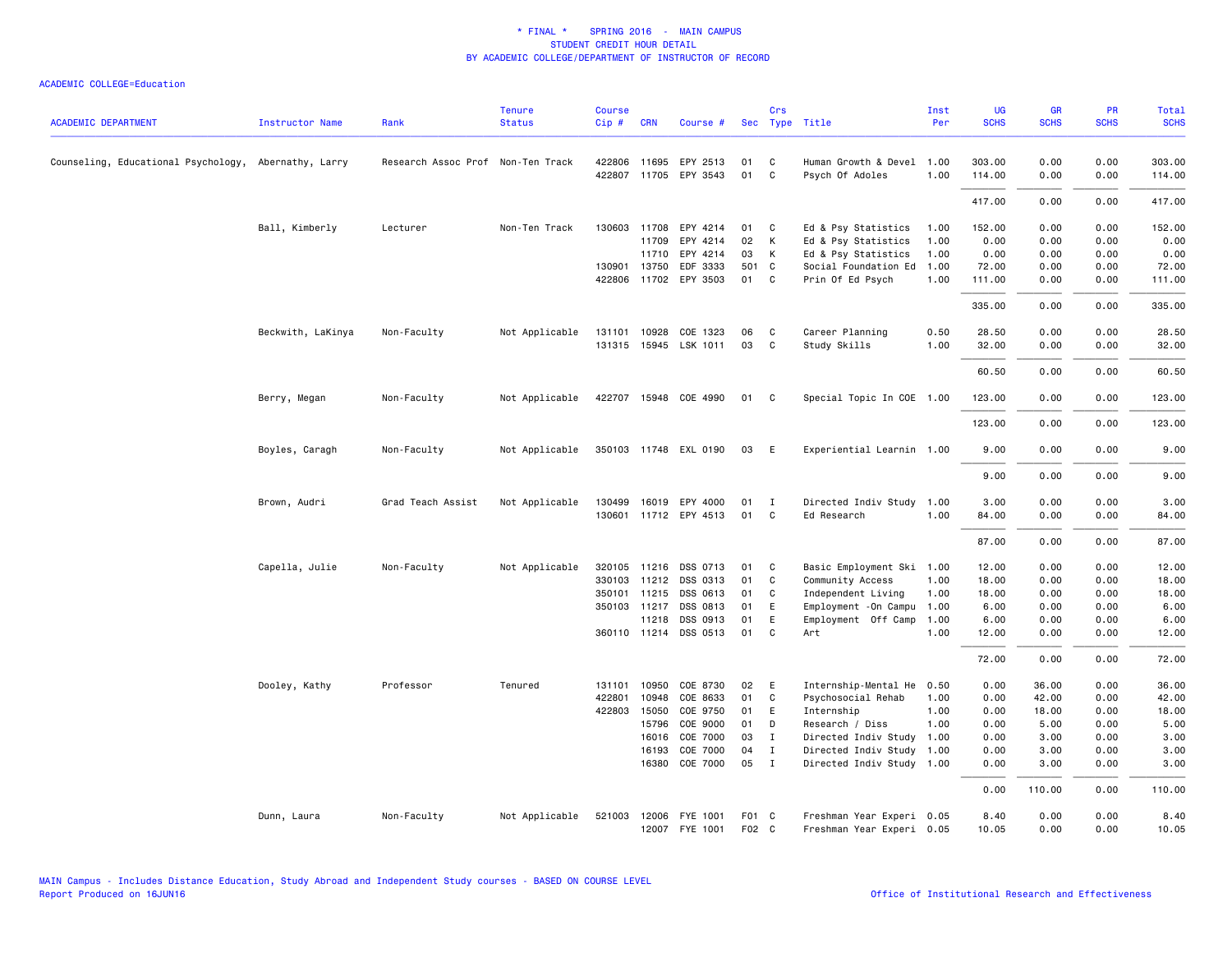|                                                      |                   | Rank                          | <b>Tenure</b>  | <b>Course</b> |              |                       |    | Crs            |                           | Inst<br>Per | UG<br><b>SCHS</b> | <b>GR</b><br><b>SCHS</b> | PR<br><b>SCHS</b> | Total<br><b>SCHS</b> |
|------------------------------------------------------|-------------------|-------------------------------|----------------|---------------|--------------|-----------------------|----|----------------|---------------------------|-------------|-------------------|--------------------------|-------------------|----------------------|
| <b>ACADEMIC DEPARTMENT</b>                           | Instructor Name   |                               | <b>Status</b>  | Cip#          | <b>CRN</b>   | Course #              |    |                | Sec Type Title            |             |                   |                          |                   |                      |
|                                                      |                   |                               |                |               |              |                       |    |                |                           |             | 18.45             | 0.00                     | 0.00              | 18.45                |
| Counseling, Educational Psychology, Elder, Anastasia |                   | Professor                     | Tenured        |               |              | 130499 16283 EPY 4000 | 02 | $\mathbf{I}$   | Directed Indiv Study 1.00 |             | 1.00              | 0.00                     | 0.00              | 1.00                 |
|                                                      |                   |                               |                |               | 240101 16229 | HON 4000              | 24 | $\mathbf{I}$   | Directed Individual       | 1.00        | 3.00              | 0.00                     | 0.00              | 3.00                 |
|                                                      |                   |                               |                |               |              |                       |    |                |                           |             | 4.00              | 0.00                     | 0.00              | 4.00                 |
|                                                      | Forrester, Kylie  | Non-Faculty                   | Not Applicable | 131101        | 10936        | COE 4513              | 02 | C              | Paro Prof Stud Dev        | 1.00        | 66.00             | 0.00                     | 0.00              | 66.00                |
|                                                      |                   |                               |                |               | 15903        | COE 4000              | 03 | $\mathbf{I}$   | Directed Indiv Study      | 1.00        | 3.00              | 0.00                     | 0.00              | 3.00                 |
|                                                      |                   |                               |                |               |              |                       |    |                |                           |             | 69.00             | 0.00                     | 0.00              | 69.00                |
|                                                      | Gadke, Daniel     | Assistant Professor Ten Track |                |               |              | 130604 11719 EPY 8773 | 01 | C              | Acad Assess & Interv 1.00 |             | 0.00              | 39.00                    | 0.00              | 39.00                |
|                                                      |                   |                               |                |               |              | 429999 11723 EPY 8790 | 03 | E              | School Psy Practicum 1.00 |             | 0.00              | 15.00                    | 0.00              | 15.00                |
|                                                      |                   |                               |                |               |              |                       |    |                |                           |             | 0.00              | 54.00                    | 0.00              | 54.00                |
|                                                      | Gainer, Donna     | Instructor                    | Non-Ten Track  |               | 130101 11697 | EPY 3143              | 01 | C              | Human Develop And Le 1.00 |             | 96.00             | 0.00                     | 0.00              | 96.00                |
|                                                      |                   |                               |                | 130499        | 11711        | EPY 4313              | 01 | C              | Measure & Eval            | 1.00        | 96.00             | 0.00                     | 0.00              | 96.00                |
|                                                      |                   |                               |                |               | 14450        | EPY 4553              | 01 | C              | Creativity/Innovatio 1.00 |             | 84.00             | 0.00                     | 0.00              | 84.00                |
|                                                      |                   |                               |                |               | 15044        | EPY 6553              | 01 | C              | Creativity/Innovatio 1.00 |             | 0.00              | 9.00                     | 0.00              | 9.00                 |
|                                                      |                   |                               |                |               | 130604 11699 | EPY 3253              | 01 | C.             | Evaluating Learning       | 1.00        | 48.00             | 0.00                     | 0.00              | 48.00                |
|                                                      |                   |                               |                |               |              | 11700 EPY 3253        | 02 | C              | Evaluating Learning       | 1.00        | 48.00             | 0.00                     | 0.00              | 48.00                |
|                                                      |                   |                               |                |               |              |                       |    |                |                           |             | 372.00            | 9.00                     | 0.00              | 381.00               |
|                                                      | Gilbert, Susan    | Grad Teach Assist             | Not Applicable |               |              | 422803 10932 COE 4013 | 03 | C <sub>c</sub> | Fac Skills Dev            | 1.00        | 39.00             | 0.00                     | 0.00              | 39.00                |
|                                                      |                   |                               |                |               |              |                       |    |                |                           |             | 39.00             | 0.00                     | 0.00              | 39.00                |
|                                                      | Goldberg, Rebecca | Assistant Professor Ten Track |                |               | 131101 10944 | COE 8203              | 02 | $\mathbf{C}$   | Place & Career Dev        | 1.00        | 0.00              | 75.00                    | 0.00              | 75.00                |
|                                                      |                   |                               |                |               | 15568        | COE 4000              | 01 | I              | Directed Indiv Study      | 1.00        | 3.00              | 0.00                     | 0.00              | 3.00                 |
|                                                      |                   |                               |                |               | 15611        | COE 4000              | 02 | $\mathbf I$    | Directed Indiv Study      | 1.00        | 3.00              | 0.00                     | 0.00              | 3.00                 |
|                                                      |                   |                               |                |               | 422803 10931 | COE 4013              | 02 | C              | Fac Skills Dev            | 1.00        | 45.00             | 0.00                     | 0.00              | 45.00                |
|                                                      |                   |                               |                |               | 16487        | COE 7000              | 06 | $\mathbf{I}$   | Directed Indiv Study      | 1.00        | 0.00              | 3.00                     | 0.00              | 3.00                 |
|                                                      |                   |                               |                |               |              |                       |    |                |                           |             | 51.00             | 78.00                    | 0.00              | 129.00               |
|                                                      | Golson, Angela    | Instructor                    | Non-Ten Track  |               | 420101 13234 | PSY 3213              | 01 | C              | Psych Of Ab Behavior 1.00 |             | 267.00            | 0.00                     | 0.00              | 267.00               |
|                                                      |                   |                               |                |               | 13236        | PSY 3213              | 03 | C              | Psych Of Ab Behavior      | 1.00        | 252.00            | 0.00                     | 0.00              | 252.00               |
|                                                      |                   |                               |                | 422705        |              | 13255 PSY 4203        | 01 | C              | Theories Of Pers          | 1.00        | 90.00             | 0.00                     | 0.00              | 90.00                |
|                                                      |                   |                               |                |               |              |                       |    |                |                           |             | 609.00            | 0.00                     | 0.00              | 609.00               |
|                                                      | Henington, Carlen | Professor                     | Tenured        |               | 130499 16140 | EPY 7000              | 05 | I              | Directed Indiv Study 1.00 |             | 0.00              | 3.00                     | 0.00              | 3.00                 |
|                                                      |                   |                               |                |               | 16141        | EPY 7000              | 06 | $\mathbf{I}$   | Directed Indiv Study 1.00 |             | 0.00              | 3.00                     | 0.00              | 3.00                 |
|                                                      |                   |                               |                |               | 422805 11720 | EPY 8780              | 01 | C              | Internship Sch Psy        | 1.00        | 0.00              | 12.00                    | 0.00              | 12.00                |
|                                                      |                   |                               |                |               | 422806 11724 | EPY 9713              | 01 | B              | Adv Psy Consultation      | 1.00        | 0.00              | 15.00                    | 0.00              | 15.00                |
|                                                      |                   |                               |                |               | 14452        | EPY 9730              | 01 | E              | Doc Psy Internship        | 1.00        | 0.00              | 18.00                    | 0.00              | 18.00                |
|                                                      |                   |                               |                |               | 429999 15800 | EPY 9000              | 02 | D              | Research / Diss           | 1.00        | 0.00              | 19.00                    | 0.00              | 19.00                |
|                                                      |                   |                               |                |               |              |                       |    |                |                           |             | 0.00              | 70.00                    | 0.00              | 70.00                |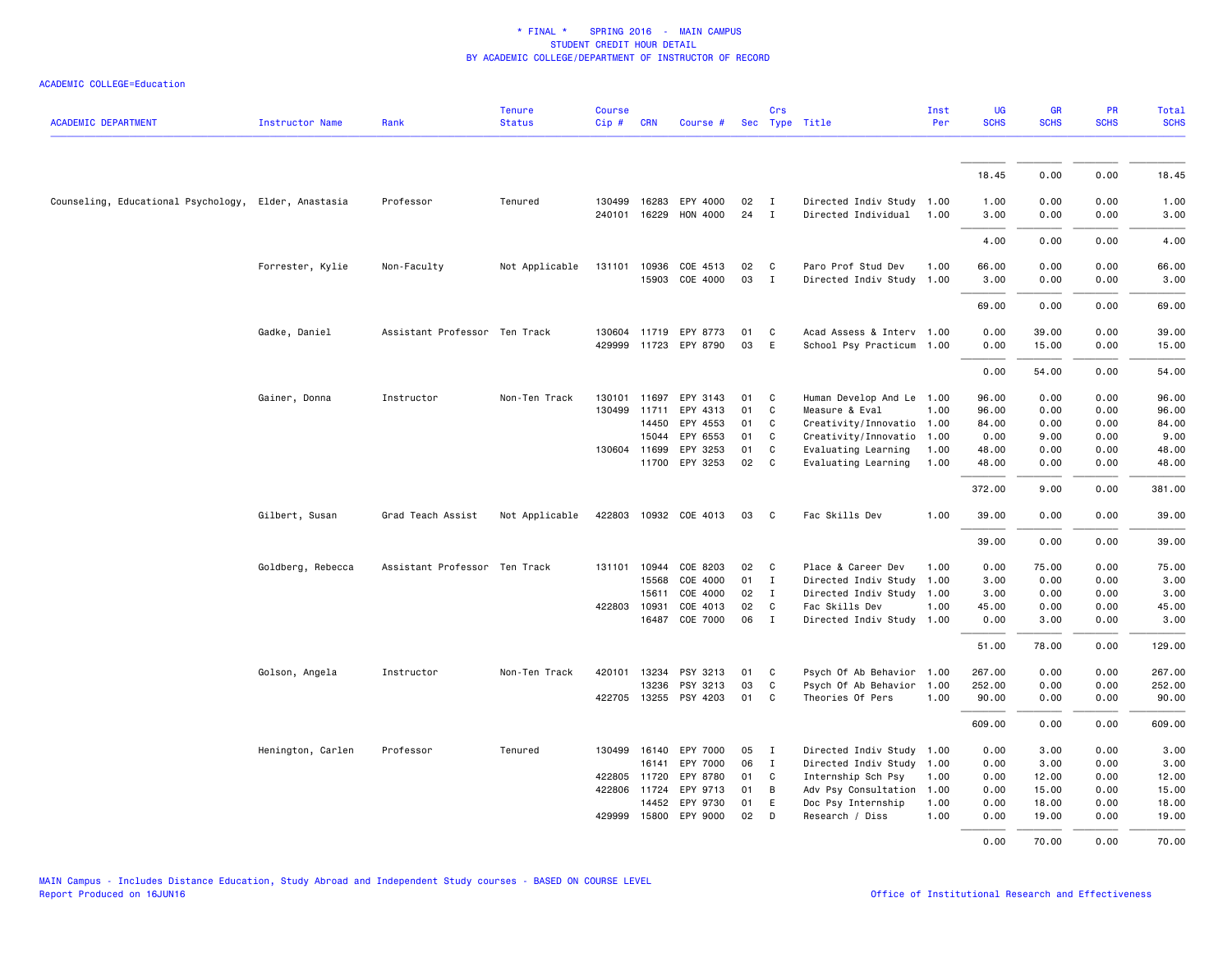| <b>ACADEMIC DEPARTMENT</b>                      | <b>Instructor Name</b> | Rank                          | <b>Tenure</b><br><b>Status</b> | <b>Course</b><br>Cip# | <b>CRN</b>   | Course #              |       | Crs          | Sec Type Title            | Inst<br>Per | UG<br><b>SCHS</b> | <b>GR</b><br><b>SCHS</b> | <b>PR</b><br><b>SCHS</b> | <b>Total</b><br><b>SCHS</b> |
|-------------------------------------------------|------------------------|-------------------------------|--------------------------------|-----------------------|--------------|-----------------------|-------|--------------|---------------------------|-------------|-------------------|--------------------------|--------------------------|-----------------------------|
| Counseling, Educational Psychology, Hill, Dante |                        | Non-Faculty                   | Not Applicable                 |                       |              | 131101 10935 COE 4513 | 01    | C            | Paro Prof Stud Dev        | 1.00        | 27.00             | 0.00                     | 0.00                     | 27.00                       |
|                                                 |                        |                               |                                |                       |              |                       |       |              |                           |             | 27.00             | 0.00                     | 0.00                     | 27.00                       |
|                                                 | Jackson, Deborah       | Assistant Professor Ten Track |                                | 131101                | 10950        | COE 8730              | 02    | E            | Internship-Mental He      | 0.50        | 0.00              | 36.00                    | 0.00                     | 36.00                       |
|                                                 |                        |                               |                                |                       | 422803 10940 | COE 8013              | 03    | C            | Couns Skills              | 1.00        | 0.00              | 48.00                    | 0.00                     | 48.00                       |
|                                                 |                        |                               |                                |                       |              |                       |       |              |                           |             | 0.00              | 84.00                    | 0.00                     | 84.00                       |
|                                                 | Justice, Cheryl        | Associate Professor Tenured   |                                |                       | 131101 10952 | COE 8740              | 02    | E            | Acad Yr Field ExpII- 1.00 |             | 0.00              | 6.00                     | 0.00                     | 6.00                        |
|                                                 |                        |                               |                                |                       | 14221        | COE 8730              | 03    | E            | Internship                | 1.00        | 0.00              | 27.00                    | 0.00                     | 27.00                       |
|                                                 |                        |                               |                                |                       | 422803 14222 | COE 9043              | 01    | C            | Adv Group Wk & Sys        | 1.00        | 0.00              | 21.00                    | 0.00                     | 21.00                       |
|                                                 |                        |                               |                                |                       | 16566        | COE 7000              | 08    | $\mathbf I$  | Directed Indiv Study      | 1.00        | 0.00              | 1.00                     | 0.00                     | 1.00                        |
|                                                 |                        |                               |                                |                       |              |                       |       |              |                           |             | 0.00              | 55.00                    | 0.00                     | 55.00                       |
|                                                 | Latimer, Cassandra     | Non-Faculty                   | Not Applicable                 | 131101                | 10923        | COE 1323              | 01    | C            | Career Planning           | 0.50        | 28.50             | 0.00                     | 0.00                     | 28.50                       |
|                                                 |                        |                               |                                |                       | 10924        | COE 1323              | 02    | C            | Career Planning           | 0.50        | 28.50             | 0.00                     | 0.00                     | 28.50                       |
|                                                 |                        |                               |                                |                       | 10925        | COE 1323              | 03    | C            | Career Planning           | 1.00        | 54.00             | 0.00                     | 0.00                     | 54.00                       |
|                                                 |                        |                               |                                |                       | 10926        | COE 1323              | 04    | $\mathbf c$  | Career Planning           | 1.00        | 63.00             | 0.00                     | 0.00                     | 63.00                       |
|                                                 |                        |                               |                                |                       | 10927        | COE 1323              | 05    | C            | Career Planning           | 1.00        | 57.00             | 0.00                     | 0.00                     | 57.00                       |
|                                                 |                        |                               |                                |                       |              |                       |       |              |                           |             | 231.00            | 0.00                     | 0.00                     | 231.00                      |
|                                                 | LeJeune, Bonnie        | Non-Faculty                   | Not Applicable                 |                       |              | 131009 13714 COE 6303 | 501 C |              | Re Hab Visual Impair 1.00 |             | 0.00              | 33.00                    | 0.00                     | 33.00                       |
|                                                 |                        |                               |                                |                       |              | 13715 COE 6323        | 501 C |              | Sensory Aid Technlgy 1.00 |             | 0.00              | 33.00                    | 0.00                     | 33.00                       |
|                                                 |                        |                               |                                |                       |              |                       |       |              |                           |             | 0.00              | 66.00                    | 0.00                     | 66.00                       |
|                                                 | Leach, Nicole          | Assistant Professor Ten Track |                                |                       | 130499 15041 | EPY 7000              | 02    | $\mathbf{I}$ | Directed Indiv Study      | 1.00        | 0.00              | 3.00                     | 0.00                     | 3.00                        |
|                                                 |                        |                               |                                |                       | 15834        | EPY 7000              | 03    | I            | Directed Indiv Study      | 1.00        | 0.00              | 3.00                     | 0.00                     | 3.00                        |
|                                                 |                        |                               |                                | 130603                | 13754        | EDF 9373              | 503 C |              | Ed Res Design             | 1.00        | 0.00              | 60.00                    | 0.00                     | 60.00                       |
|                                                 |                        |                               |                                |                       |              | 422703 14453 EPY 8293 | 01    | C            | Cognitive Devel           | 1.00        | 0.00              | 48.00                    | 0.00                     | 48.00                       |
|                                                 |                        |                               |                                |                       |              |                       |       |              |                           |             | 0.00              | 114.00                   | 0.00                     | 114.00                      |
|                                                 | Locke, Brian           | Non-Employee                  | Not Applicable                 | 280503 12718          |              | MS 4124               | 01    | В            | Transition to Lieute      | 1.00        | 44.00             | 0.00                     | 0.00                     | 44.00                       |
|                                                 |                        |                               |                                |                       | 12719        | MS 4124               | 02    | B            | Transition to Lieute      | 1.00        | 52.00             | 0.00                     | 0.00                     | 52.00                       |
|                                                 |                        |                               |                                |                       | 16287        | MS 4000               | 02    | $\mathbf{I}$ | Dir Indiv Study           | 1.00        | 4.00              | 0.00                     | 0.00                     | 4.00                        |
|                                                 |                        |                               |                                |                       | 16548        | MS 4000               | 03    | $\mathbf{I}$ | Dir Indiv Study           | 1.00        | 4.00              | 0.00                     | 0.00                     | 4.00                        |
|                                                 |                        |                               |                                |                       |              |                       |       |              |                           |             | 104.00            | 0.00                     | 0.00                     | 104.00                      |
|                                                 | Looby, Eugenie         | Professor                     | Tenured                        | 422707                | 10942        | COE 8073              | 01    | C            | Cultural Found/Couns      | 1.00        | 0.00              | 39.00                    | 0.00                     | 39.00                       |
|                                                 |                        |                               |                                | 422803                | 15797        | COE 9000              | 02    | D            | Research / Diss           | 1.00        | 0.00              | 6.00                     | 0.00                     | 6.00                        |
|                                                 |                        |                               |                                | 511508                | 10954        | COE 8763              | 01    | C            | Coun Sex Abuse Clien 1.00 |             | 0.00              | 27.00                    | 0.00                     | 27.00                       |
|                                                 |                        |                               |                                |                       |              |                       |       |              |                           |             | 0.00              | 72.00                    | 0.00                     | 72.00                       |
|                                                 | Maynard, Scott         | Non-Faculty                   | Not Applicable                 | 350103 10958          |              | CP 2103               | 01    | E            | First Work Sem            | 1.00        | 315.00            | 0.00                     | 0.00                     | 315.00                      |
|                                                 |                        |                               |                                |                       | 10959        | CP 2103               | H01 E |              | Honors First Work Se      | 1.00        | 45.00             | 0.00                     | 0.00                     | 45.00                       |
|                                                 |                        |                               |                                |                       | 10960        | CP 2203               | 01    | E            | Second Work Sem           | 1.00        | 111.00            | 0.00                     | 0.00                     | 111.00                      |
|                                                 |                        |                               |                                |                       | 10961        | CP 2203               | H01 E |              | Honors Second Work S      | 1.00        | 9.00              | 0.00                     | 0.00                     | 9.00                        |
|                                                 |                        |                               |                                |                       | 10962        | CP 3303               | 01    | E            | Third Work Sem            | 1.00        | 57.00             | 0.00                     | 0.00                     | 57.00                       |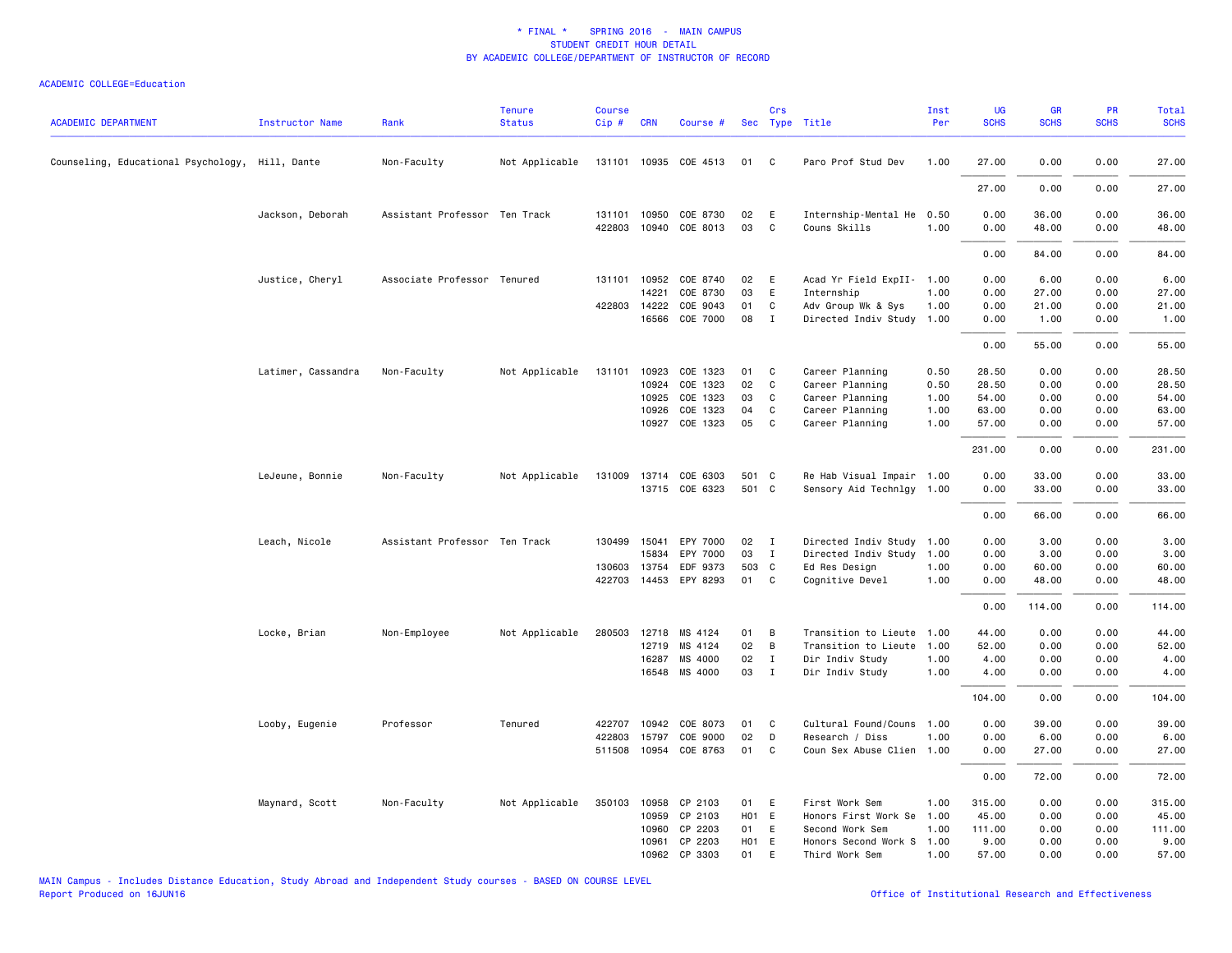| <b>ACADEMIC DEPARTMENT</b>                         | <b>Instructor Name</b> | Rank                                               | <b>Tenure</b><br><b>Status</b> | <b>Course</b><br>Cip# | <b>CRN</b>   | Course #              |       | Crs          | Sec Type Title            | Inst<br>Per | UG<br><b>SCHS</b> | GR<br><b>SCHS</b> | <b>PR</b><br><b>SCHS</b> | Total<br><b>SCHS</b> |
|----------------------------------------------------|------------------------|----------------------------------------------------|--------------------------------|-----------------------|--------------|-----------------------|-------|--------------|---------------------------|-------------|-------------------|-------------------|--------------------------|----------------------|
| Counseling, Educational Psychology, Maynard, Scott |                        | Non-Faculty                                        | Not Applicable                 | 350103                | 10963        | CP 3303               | H01 E |              | Honors Third Work Se      | 1.00        | 18.00             | 0.00              | 0.00                     | 18.00                |
|                                                    |                        |                                                    |                                |                       | 10964        | CP 3403               | 01    | E            | Fourth Work Sem           | 1.00        | 48.00             | 0.00              | 0.00                     | 48.00                |
|                                                    |                        |                                                    |                                |                       | 10966        | CP 4503               | 01    | E            | Fifth Work Sem            | 1.00        | 6.00              | 0.00              | 0.00                     | 6.00                 |
|                                                    |                        |                                                    |                                |                       | 11746        | EXL 0190              | 01    | E            | Experiential Learnin      | 1.00        | 86.00             | 0.00              | 0.00                     | 86.00                |
|                                                    |                        |                                                    |                                |                       |              | 11755 EXL 3100        | 01    | E            | CCPP Internship I         | 1.00        | 24.00             | 0.00              | 0.00                     | 24.00                |
|                                                    |                        |                                                    |                                |                       |              |                       |       |              |                           |             | 719.00            | 0.00              | 0.00                     | 719.00               |
|                                                    | Mazahreh, Laith        | Assistant Professor Ten Track                      |                                | 131101                | 10955        | COE 8923              | 01    | C            | Seminar School Couns      | 1.00        | 0.00              | 27.00             | 0.00                     | 27.00                |
|                                                    |                        |                                                    |                                | 422803                | 10930        | COE 4013              | 01    | C            | Fac Skills Dev            | 1.00        | 45.00             | 0.00              | 0.00                     | 45.00                |
|                                                    |                        |                                                    |                                |                       | 10939        | COE 8013              | 01    | C            | Couns Skills              | 1.00        | 0.00              | 54.00             | 0.00                     | 54.00                |
|                                                    |                        |                                                    |                                |                       |              |                       |       |              |                           |             | 45.00             | 81.00             | 0.00                     | 126.00               |
|                                                    | McCleon, Tawny         | Associate Professor Ten Track                      |                                |                       | 422805 14451 | EPY 8133              | 01    | C            | School Crisis Prev & 1.00 |             | 0.00              | 33,00             | 0.00                     | 33.00                |
|                                                    |                        |                                                    |                                |                       |              | 429999 11721 EPY 8790 | 01    | E            | School Psy Practicum 1.00 |             | 0.00              | 15.00             | 0.00                     | 15.00                |
|                                                    |                        |                                                    |                                |                       |              |                       |       |              |                           |             | 0.00              | 48.00             | 0.00                     | 48.00                |
|                                                    | Morse, David           | Professor                                          | Tenured                        | 422803                | 15802        | COE 9000              | 04    | D            | Research / Diss           | 1.00        | 0.00              | 12.00             | 0.00                     | 12.00                |
|                                                    |                        |                                                    |                                | 429999                |              | 15801 EPY 9000        | 03    | D            | Research / Diss           | 1.00        | 0.00              | 10.00             | 0.00                     | 10.00                |
|                                                    |                        |                                                    |                                |                       |              |                       |       |              |                           |             | 0.00              | 22.00             | 0.00                     | 22.00                |
|                                                    | Olivieri, Kathleen     | Lecturer                                           | Non-Ten Track                  | 520201                | 12658        | MGT 3213              | 07    | C            | Org Communications        | 1.00        | 147.00            | 0.00              | 0.00                     | 147.00               |
|                                                    |                        |                                                    |                                | 521201                | 10548        | BIS 1012              | 01    | C            | Intro to Bus Info Sy 1.00 |             | 486.00            | 0.00              | 0.00                     | 486.00               |
|                                                    |                        |                                                    |                                |                       | 10549        | BIS 1012              | 02    | C            | Intro to Bus Info Sy 1.00 |             | 140.00            | 0.00              | 0.00                     | 140.00               |
|                                                    |                        |                                                    |                                |                       |              | 14081 BIS 1012        | 03    | C            | Intro to Bus Info Sy 1.00 |             | 138.00            | 0.00              | 0.00                     | 138.00               |
|                                                    |                        |                                                    |                                |                       |              |                       |       |              |                           |             | 911.00            | 0.00              | 0.00                     | 911.00               |
|                                                    | Palmer, Charles        | Associate Professor Tenured                        |                                |                       | 422803 16014 | COE 9000              | 05    | D            | Research / Diss           | 1.00        | 0.00              | 10.00             | 0.00                     | 10.00                |
|                                                    |                        |                                                    |                                |                       | 16553        | COE 7000              | 07    | $\mathbf{I}$ | Directed Indiv Study      | 1.00        | 0.00              | 3.00              | 0.00                     | 3.00                 |
|                                                    |                        |                                                    |                                |                       |              | 512310 10945 COE 8363 | 01    | C            | Psyc Aspects/Disabil 1.00 |             | 0.00              | 21.00             | 0.00                     | 21.00                |
|                                                    |                        |                                                    |                                |                       |              |                       |       |              |                           |             | 0.00              | 34.00             | 0.00                     | 34.00                |
|                                                    | Savell, Megan          | Grad Teach Assist                                  | Not Applicable                 |                       | 131101 10923 | COE 1323              | 01    | C            | Career Planning           | 0.50        | 28.50             | 0.00              | 0.00                     | 28.50                |
|                                                    |                        |                                                    |                                |                       |              | 10924 COE 1323        | 02    | C            | Career Planning           | 0.50        | 28.50             | 0.00              | 0.00                     | 28.50                |
|                                                    |                        |                                                    |                                |                       |              |                       |       |              |                           |             | 57.00             | 0.00              | 0.00                     | 57.00                |
|                                                    | Seymour, Dana          | Non-Faculty                                        | Not Applicable                 |                       |              | 130604 13794 EPY 8473 | 501 C |              | Mid Level Assessment 1.00 |             | 0.00              | 75.00             | 0.00                     | 75.00                |
|                                                    |                        |                                                    |                                |                       |              |                       |       |              |                           |             | 0.00              | 75.00             | 0.00                     | 75.00                |
|                                                    |                        | Stratton-Gadke, Kase Assistant Professor Ten Track |                                | 422801                |              | 11717 EPY 8493        | 01    | C            | Personality Assessme 1.00 |             | 0.00              | 21.00             | 0.00                     | 21.00                |
|                                                    |                        |                                                    |                                | 429999                |              | 11722 EPY 8790        | 02    | E            | School Psy Practicum 1.00 |             | 0.00              | 18.00             | 0.00                     | 18.00                |
|                                                    |                        |                                                    |                                |                       |              | 11725 EPY 9723        | 01    | s            | Sem Contemp Ed/Sch P 1.00 |             | 0.00              | 27.00             | 0.00                     | 27.00                |
|                                                    |                        |                                                    |                                |                       |              |                       |       |              |                           |             | 0.00              | 66.00             | 0.00                     | 66.00                |
|                                                    | Vincent, Chelsey       | Instructor                                         | Non-Ten Track                  | 130301                |              | 12459 LSK 1141        | 04    | C            | College Success II        | 1.00        | 10.00             | 0.00              | 0.00                     | 10.00                |
|                                                    |                        |                                                    |                                |                       |              | 12460 LSK 1141        | 05    | C            | College Success II        | 1.00        | 18.00             | 0.00              | 0.00                     | 18.00                |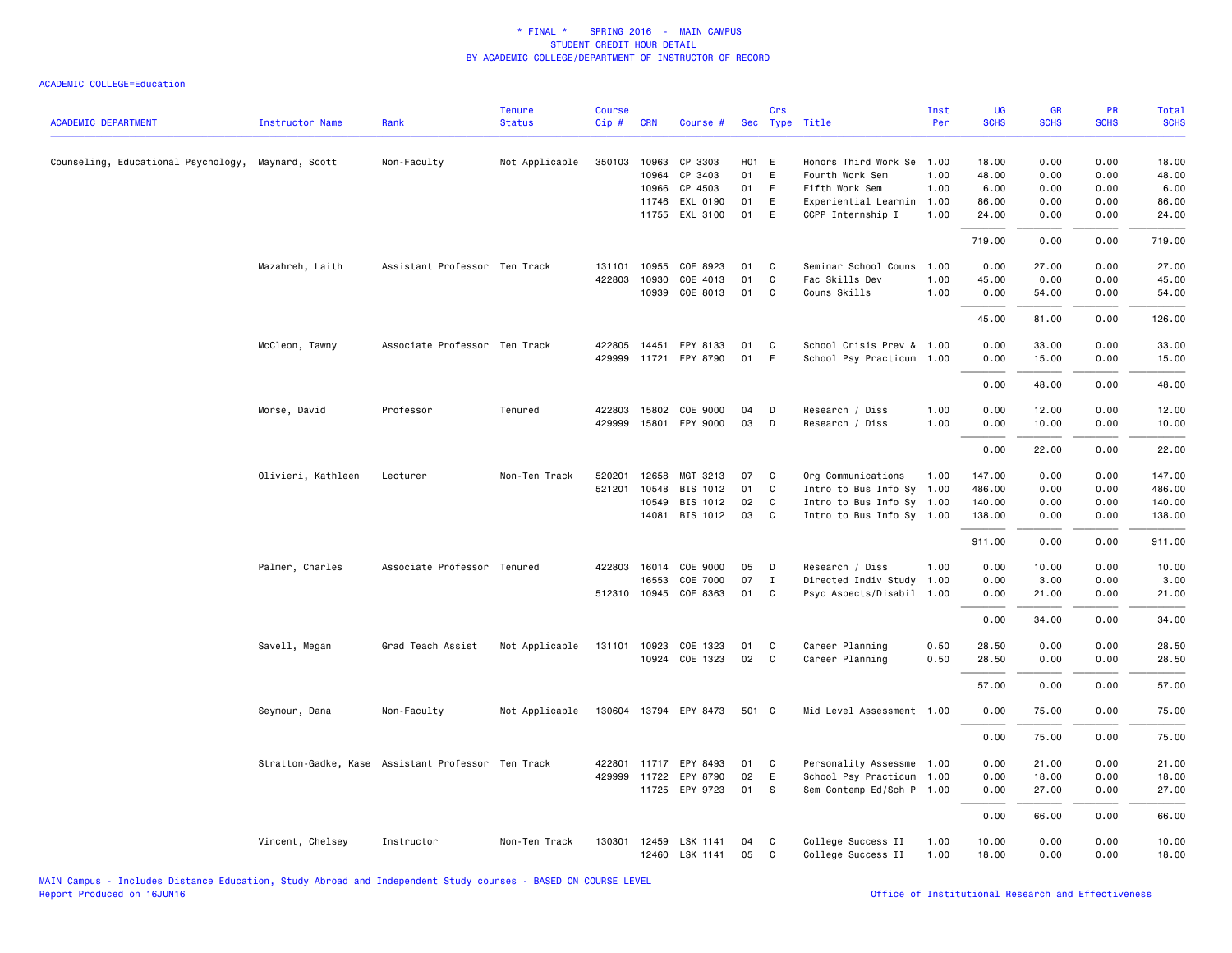| <b>ACADEMIC DEPARTMENT</b>                                                | Instructor Name     | Rank                          | <b>Tenure</b><br><b>Status</b> | <b>Course</b><br>Cip# | <b>CRN</b> | Course #                   |                | Crs          | Sec Type Title                           | Inst<br>Per  | UG<br><b>SCHS</b>   | GR<br><b>SCHS</b>   | PR<br><b>SCHS</b> | Total<br><b>SCHS</b>                |
|---------------------------------------------------------------------------|---------------------|-------------------------------|--------------------------------|-----------------------|------------|----------------------------|----------------|--------------|------------------------------------------|--------------|---------------------|---------------------|-------------------|-------------------------------------|
| Counseling, Educational Psychology, Vincent, Chelsey                      |                     | Instructor                    | Non-Ten Track                  | 130301                | 12461      | LSK 1141                   | 06             | $\mathbf{C}$ | College Success II                       | 1.00         | 25.00               | 0.00                | 0.00              | 25.00                               |
|                                                                           |                     |                               |                                |                       |            | 131315 12445 LSK 1023      | 01 C           |              | Col Read/Study Skill 1.00                |              | 90.00               | 0.00                | 0.00              | 90.00                               |
|                                                                           |                     |                               |                                |                       |            |                            |                |              |                                          |              | 143.00              | 0.00                | 0.00              | 143.00                              |
|                                                                           | Wang, Chih-Hsuan    | Lecturer                      | Non-Ten Track                  | 130603                | 13792      | EPY 6214<br>13793 EPY 8214 | 501 C<br>501 B |              | Ed & Psy Statistics<br>Adv Ed & Psy Stat | 1.00<br>1.00 | 0.00<br>0.00        | 92.00<br>96.00      | 0.00<br>0.00      | 92.00<br>96.00                      |
|                                                                           |                     |                               |                                |                       |            |                            |                |              |                                          |              | 0.00                | 188.00              | 0.00              | 188.00                              |
|                                                                           | Wei, Tianlan        | Assistant Professor Ten Track |                                | 130499 15923          |            | EPY 7000                   | 04             | $\mathbf{I}$ | Directed Indiv Study 1.00                |              | 0.00                | 3.00                | 0.00              | 3.00                                |
|                                                                           |                     |                               |                                | 130603 11713          |            | EPY 6214                   | 01 C           |              | Ed & Psy Statistics                      | 1.00         | 0.00                | 76.00               | 0.00              | 76.00                               |
|                                                                           |                     |                               |                                |                       |            | 11714 EPY 6214             | 02 K           |              | Ed & Psy Statistics                      | 1.00         | 0.00                | 0.00                | 0.00              | 0.00                                |
|                                                                           |                     |                               |                                |                       |            | 422803 11716 EPY 8263      | 01 C           |              | Psy Test Ed Rel Set                      | 1.00         | 0.00                | 66.00               | 0.00              | 66.00                               |
|                                                                           |                     |                               |                                |                       |            |                            |                |              |                                          |              | 0.00                | 145.00              | 0.00              | 145.00                              |
|                                                                           | Wilder, Carmen      | Non-Faculty                   | Not Applicable                 | 131101                | 10928      | COE 1323                   | 06             | $\mathbf{C}$ | Career Planning                          | 0.50         | 28.50               | 0.00                | 0.00              | 28.50                               |
|                                                                           |                     |                               |                                | 521003                | 13322      | SLCE 3412 01               |                | $\mathbf{C}$ | Montgomery Ldshp Pro 1.00                |              | 86.00               | 0.00                | 0.00              | 86.00                               |
|                                                                           |                     |                               |                                |                       | 13323      | SLCE 4812 01 C             |                |              | Montgomery Ldshp Pr 1.00                 |              | 70.00               | 0.00                | 0.00              | 70.00                               |
|                                                                           |                     |                               |                                |                       |            |                            |                |              |                                          |              |                     |                     |                   |                                     |
|                                                                           |                     |                               |                                |                       |            |                            |                |              |                                          |              | 184.50              | 0.00                | 0.00              | 184.50                              |
|                                                                           | Wilder, Charles     | Non-Faculty                   | Not Applicable                 |                       |            | 141901 12629 ME 4111       | 01 C           |              | Professional Develop 1.00                |              | 64.00               | 0.00                | 0.00              | 64.00                               |
|                                                                           |                     |                               |                                |                       |            |                            |                |              |                                          |              | 64.00               | 0.00                | 0.00              | 64.00                               |
|                                                                           | Wong, Daniel        | Professor                     | Tenured                        | 131101 10951          |            | COE 8730                   | 04             | E            | Internship - Rehab                       | 1.00         | 0.00                | 15.00               | 0.00              | 15.00                               |
|                                                                           |                     |                               |                                | 422803                | 10933      | COE 4023                   | 01             | $\mathbf{C}$ | Intro To Counseling                      | 1.00         | 132.00              | 0.00                | 0.00              | 132.00                              |
|                                                                           |                     |                               |                                | 512310 10946          |            | COE 8383                   | 01 C           |              | Job Plcmnt In Rehab                      | 1.00         | 0.00                | 27.00               | 0.00              | 27.00                               |
|                                                                           |                     |                               |                                |                       |            |                            |                |              |                                          |              | 132.00              | 42.00               | 0.00              | 174.00                              |
|                                                                           | Wong, Lucy          | Lecturer                      | Non-Ten Track                  | 301101 10937          |            | COE 4713                   | 01             | $\mathbf{C}$ | Issues In Aging                          | 1.00         | 81.00               | 0.00                | 0.00              | 81.00                               |
|                                                                           |                     |                               |                                |                       | 10938      | COE 6713                   | 01             | C            | Issues In Aging                          | 1.00         | 0.00                | 18.00               | 0.00              | 18.00                               |
|                                                                           |                     |                               |                                | 512399 10929          |            | COE 3313                   | 01 C           |              | Rehabilitation Servs                     | 1.00         | 90.00               | 0.00                | 0.00              | 90.00                               |
|                                                                           |                     |                               |                                |                       |            |                            |                |              |                                          |              | 171.00              | 18.00               | 0.00              | 189.00                              |
|                                                                           | Young Hyatt, Regina | Non-Faculty                   | Not Applicable                 |                       |            | 131101 10949 COE 8730      | 01             | E            | Internship-Student A 1.00                |              | 0.00                | 66.00               | 0.00              | 66.00                               |
|                                                                           |                     |                               |                                |                       |            |                            |                |              |                                          |              | 0.00                | 66.00               | 0.00              | 66.00                               |
| ----------------------------------                                        |                     |                               |                                |                       |            |                            |                |              |                                          |              | ========<br>5054.45 | ========<br>1497.00 | ========<br>0.00  | ==========<br>6551.45               |
| Counseling, Educational Psychology,<br>---------------------------------- |                     |                               |                                |                       |            |                            |                |              |                                          |              |                     |                     |                   | -------- ------- -------- --------- |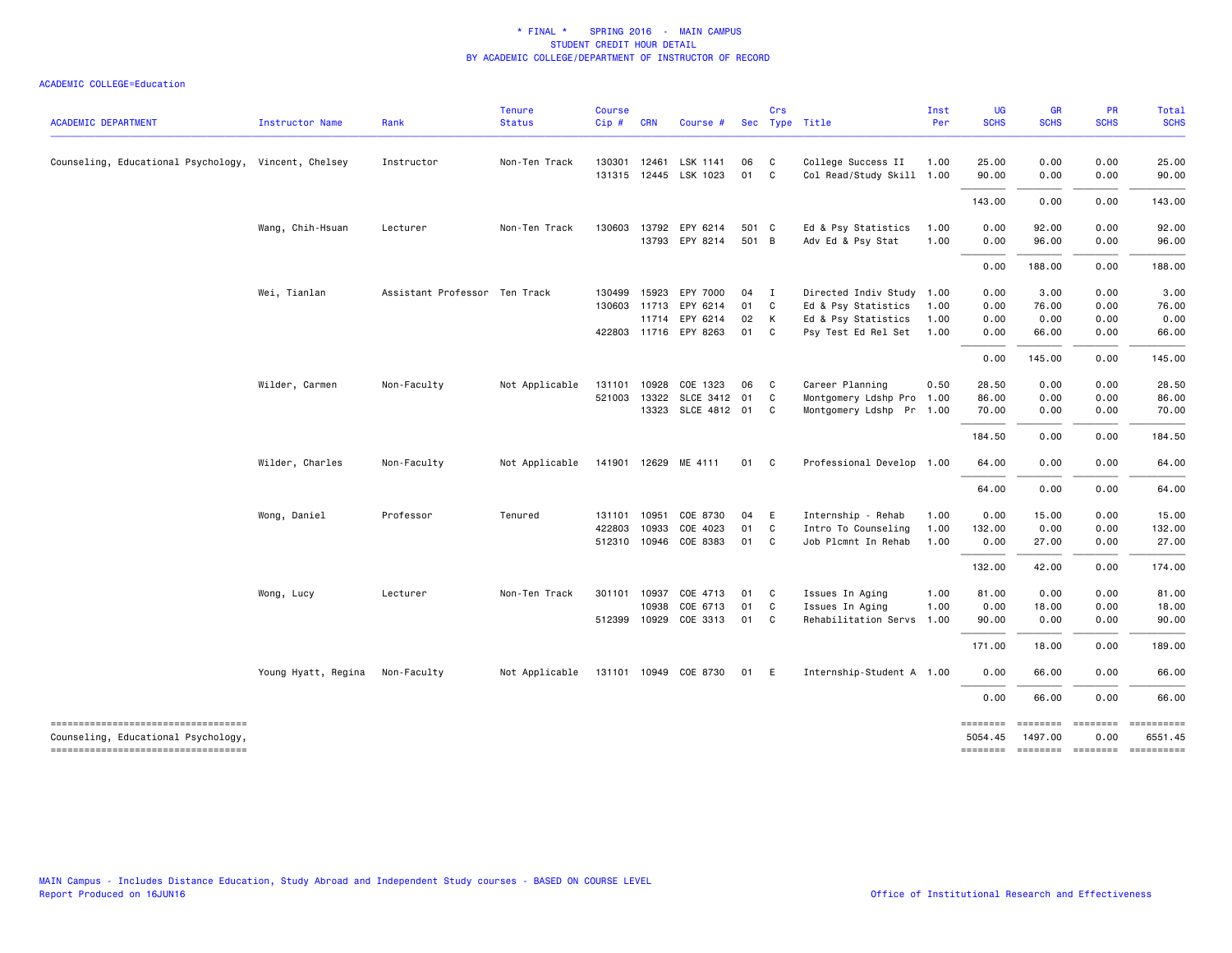|                                                     |                        |                               | <b>Tenure</b> | <b>Course</b> |              |                       |       | Crs            |                            | Inst | UG          | GR          | PR          | Total       |
|-----------------------------------------------------|------------------------|-------------------------------|---------------|---------------|--------------|-----------------------|-------|----------------|----------------------------|------|-------------|-------------|-------------|-------------|
| <b>ACADEMIC DEPARTMENT</b>                          | <b>Instructor Name</b> | Rank                          | <b>Status</b> | Cip#          | <b>CRN</b>   | Course #              |       |                | Sec Type Title             | Per  | <b>SCHS</b> | <b>SCHS</b> | <b>SCHS</b> | <b>SCHS</b> |
| Curriculum, Instruction & Special E Alley, Kathleen |                        | Assistant Professor Ten Track |               |               | 131202 14100 | EDE 8633              | 01    | B              | The Teaching of Writ 1.00  |      | 0.00        | 24.00       | 0.00        | 24.00       |
|                                                     |                        |                               |               |               | 15836        | EDE 9000              | 02    | D              | Research / Diss            | 1.00 | 0.00        | 6.00        | 0.00        | 6.00        |
|                                                     |                        |                               |               |               | 131203 13291 | RDG 3413              | 01    | C              | Middle Lvl Lit I           | 1.00 | 60.00       | 0.00        | 0.00        | 60.00       |
|                                                     |                        |                               |               |               | 13293        | RDG 3413              | 03    | C              | Middle Lvl Lit I           | 1.00 | 66.00       | 0.00        | 0.00        | 66.00       |
|                                                     |                        |                               |               |               |              |                       |       |                |                            |      | 126.00      | 30.00       | 0.00        | 156.00      |
|                                                     | Anthony, Kenneth       | Assistant Professor Ten Track |               |               | 131318 11354 | EDE 4143              | 01    | B              | Teach Elem/Mid Lvl S 1.00  |      | 42.00       | 0.00        | 0.00        | 42.00       |
|                                                     |                        |                               |               |               | 11355        | EDE 4143              | 02    | B              | Teach Elem/Mid Lvl S 1.00  |      | 42.00       | 0.00        | 0.00        | 42.00       |
|                                                     |                        |                               |               |               |              |                       |       |                |                            |      | 84.00       | 0.00        | 0.00        | 84.00       |
|                                                     | Bennett, Stephanie     | Assistant Professor Ten Track |               |               | 131202 15921 | EDE 9000              | 03    | D              | Research / Diss            | 1.00 | 0.00        | 12.00       | 0.00        | 12.00       |
|                                                     |                        |                               |               |               | 16205        | EDE 7000              | 02    | $\mathbf{I}$   | Directed Indiv Study 1.00  |      | 0.00        | 3.00        | 0.00        | 3.00        |
|                                                     |                        |                               |               |               | 131305 13301 | RDG 4133              | 01    | B              | Integrat Lang Art In 1.00  |      | 42.00       | 0.00        | 0.00        | 42.00       |
|                                                     |                        |                               |               |               | 13302        | RDG 4133              | 02    | $\overline{B}$ | Integrat Lang Art In 1.00  |      | 42.00       | 0.00        | 0.00        | 42.00       |
|                                                     |                        |                               |               |               |              |                       |       |                |                            |      | 84.00       | 15.00       | 0.00        | 99.00       |
|                                                     | Binford, Paul          | Assistant Professor Ten Track |               |               | 131318 11390 | EDS 3643              | 01    | C              | Secondary Soc Studie 1.00  |      | 51.00       | 0.00        | 0.00        | 51.00       |
|                                                     |                        |                               |               |               |              | 13762 EDS 6643        | 501 C |                | Soc Studies Educ Ped 1.00  |      | 0.00        | 18.00       | 0.00        | 18.00       |
|                                                     |                        |                               |               |               |              |                       |       |                |                            |      | 51.00       | 18.00       | 0.00        | 69.00       |
|                                                     |                        |                               |               |               |              |                       |       |                |                            |      |             |             |             |             |
|                                                     | Blake, Angela          | Lecturer                      | Non-Ten Track |               |              | 131202 11344 EDE 3343 | 02    | $\mathbf{C}$   | Teach Adoles Lit           | 1.00 | 36.00       | 0.00        | 0.00        | 36.00       |
|                                                     |                        |                               |               |               |              |                       |       |                |                            |      | 36.00       | 0.00        | 0.00        | 36.00       |
|                                                     | Bombly, Sarah          | Lecturer                      | Non-Ten Track |               |              | 130601 13752 EDF 8553 | 501 C |                | Research in the Clas 1.00  |      | 0.00        | 60.00       | 0.00        | 60.00       |
|                                                     |                        |                               |               |               |              |                       |       |                |                            |      | 0.00        | 60.00       | 0.00        | 60.00       |
|                                                     | Brasher, Chelsi        | Instructor                    | Non-Ten Track |               | 131311 11348 | EDE 3523              | 02    | C              | Found EL/ML Math Edu 1.00  |      | 84.00       | 0.00        | 0.00        | 84.00       |
|                                                     |                        |                               |               |               | 11349        | EDE 3523              | 03    | C              | Found EL/ML Math Edu 1.00  |      | 48.00       | 0.00        | 0.00        | 48.00       |
|                                                     |                        |                               |               |               | 11352        | EDE 4123              | 01    | B              | Teach Elem/Mid Level 1.00  |      | 45.00       | 0.00        | 0.00        | 45.00       |
|                                                     |                        |                               |               |               | 14099        | EDE 3523              | 04    | C              | Found EL/ML Math Edu 1.00  |      | 87.00       | 0.00        | 0.00        | 87.00       |
|                                                     |                        |                               |               |               |              |                       |       |                |                            |      | 264.00      | 0.00        | 0.00        | 264.00      |
|                                                     | Brenner, Devon         | Professor                     | Tenured       |               |              | 131202 16194 EDE 9000 | 05    | D              | Research / Diss            | 1.00 | 0.00        | 2.00        | 0.00        | 2.00        |
|                                                     |                        |                               |               |               |              |                       |       |                |                            |      | 0.00        | 2.00        | 0.00        | 2.00        |
|                                                     | Brown, Karen           | Instructor                    | Non-Ten Track |               | 131202 11345 | EDE 3443              | 01    | C              | Creat Arts Elem /Mid       | 1.00 | 42.00       | 0.00        | 0.00        | 42.00       |
|                                                     |                        |                               |               |               | 11346        | EDE 3443              | 02    | $\mathbf{C}$   | Creat Arts Elem / Mid 1.00 |      | 30.00       | 0.00        | 0.00        | 30.00       |
|                                                     |                        |                               |               |               | 131203 13928 | RDG 3413              | 501 C |                | Middle Lvl Lit I           | 1.00 | 48.00       | 0.00        | 0.00        | 48.00       |
|                                                     |                        |                               |               |               | 13930        | RDG 3423              | 501 C |                | Middle Lvl Lit II          | 1.00 | 48.00       | 0.00        | 0.00        | 48.00       |
|                                                     |                        |                               |               |               |              |                       |       |                |                            |      | 168.00      | 0.00        | 0.00        | 168.00      |
|                                                     | Buss, Nikki            | Lecturer                      | Non-Ten Track |               |              | 131315 13299 RDG 3513 | 01    | C <sub>c</sub> | Rdg Strag Second Sch 1.00  |      | 66.00       | 0.00        | 0.00        | 66.00       |
|                                                     |                        |                               |               |               |              |                       |       |                |                            |      | 66.00       | 0.00        | 0.00        | 66.00       |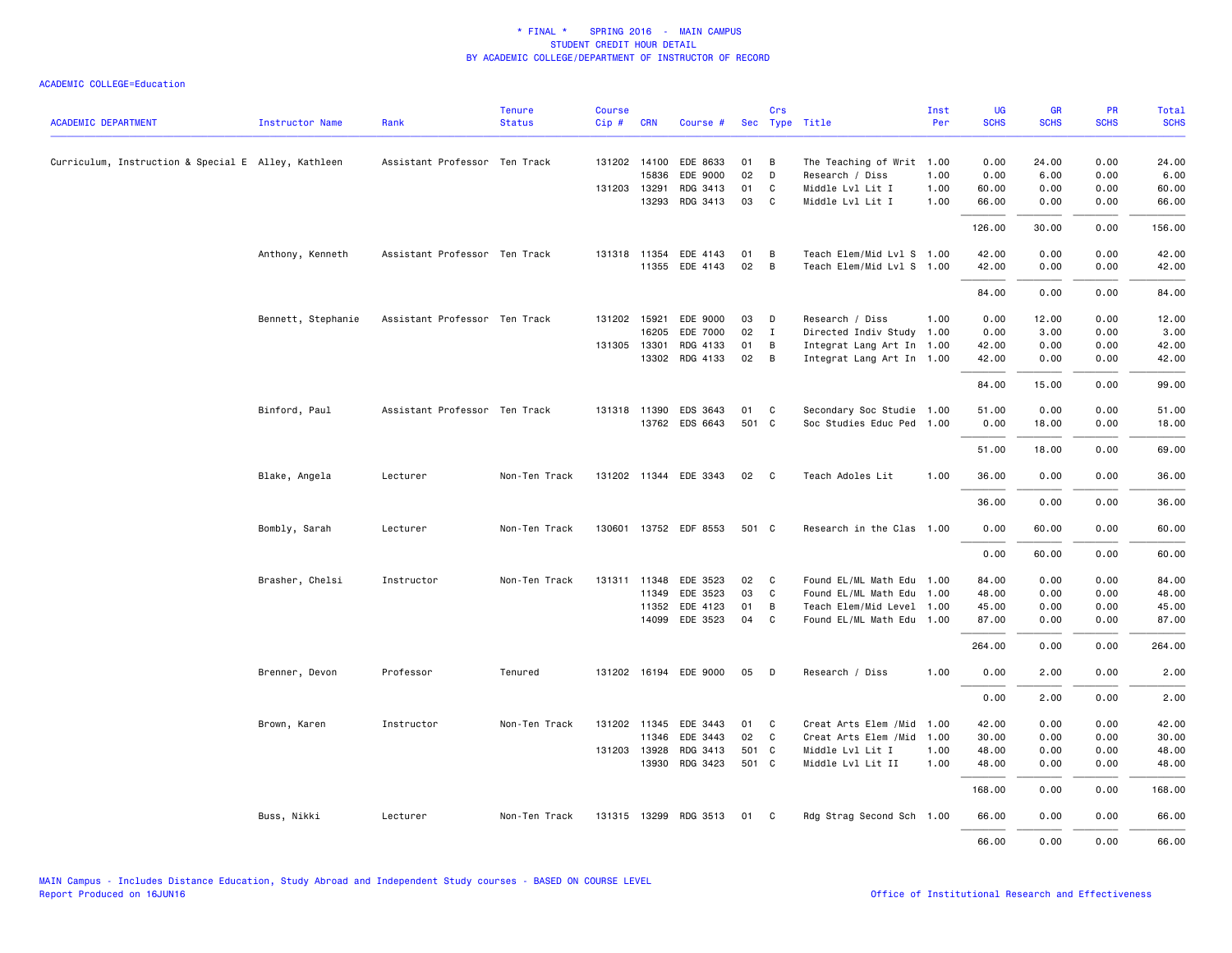|                                                     |                        |                               | <b>Tenure</b>  | <b>Course</b> |                       |                             |             | Crs               |                                                        | Inst | UG             | <b>GR</b>     | <b>PR</b>    | <b>Total</b>   |
|-----------------------------------------------------|------------------------|-------------------------------|----------------|---------------|-----------------------|-----------------------------|-------------|-------------------|--------------------------------------------------------|------|----------------|---------------|--------------|----------------|
| <b>ACADEMIC DEPARTMENT</b>                          | <b>Instructor Name</b> | Rank                          | <b>Status</b>  | Cip#          | <b>CRN</b>            | Course #                    |             |                   | Sec Type Title                                         | Per  | <b>SCHS</b>    | <b>SCHS</b>   | <b>SCHS</b>  | <b>SCHS</b>    |
| Curriculum, Instruction & Special E Chappell, Manya |                        | Instructor                    | Non-Ten Track  |               | 131202 11343          | EDE 3343                    | 01          | C                 | Teach Adoles Lit                                       | 1.00 | 69.00          | 0.00          | 0.00         | 69.00          |
|                                                     |                        |                               |                | 131203        | 13292                 | RDG 3413                    | 02          | C                 | Middle Lvl Lit I                                       | 1.00 | 54.00          | 0.00          | 0.00         | 54.00          |
|                                                     |                        |                               |                |               | 13294                 | RDG 3413                    | 04          | C                 | Middle Lvl Lit I                                       | 1.00 | 39.00          | 0.00          | 0.00         | 39.00          |
|                                                     |                        |                               |                |               | 13935                 | RDG 8123                    | 501 C       |                   | Sup MidSch Lit Learn 1.00                              |      | 0.00           | 33.00         | 0.00         | 33.00          |
|                                                     |                        |                               |                |               |                       |                             |             |                   |                                                        |      | 162.00         | 33.00         | 0.00         | 195.00         |
|                                                     | Cirlot-New, Laura      | Non-Faculty                   | Not Applicable |               |                       | 130101 11412 EDX 4353       | 01          | C                 | Assistive Tech in Sp 1.00                              |      | 69.00          | 0.00          | 0.00         | 69.00          |
|                                                     |                        |                               |                |               |                       | 11418 EDX 6353              | 01          | C                 | Assistive Tech in Sp 1.00                              |      | 0.00           | 3.00          | 0.00         | 3.00           |
|                                                     |                        |                               |                |               |                       |                             |             |                   |                                                        |      | 69.00          | 3.00          | 0.00         | 72.00          |
|                                                     | Coffey, Kenneth        | Professor                     | Tenured        | 130101        | 11380                 | EDF 4243                    | 03          | C                 | Plan for Diverse Lea 1.00                              |      | 45.00          | 0.00          | 0.00         | 45.00          |
|                                                     |                        |                               |                | 131001        | 11411                 | EDX 4123                    | 01          | C                 | Mthds & Mtrls Elem D                                   | 1.00 | 45.00          | 0.00          | 0.00         | 45.00          |
|                                                     |                        |                               |                |               | 131006 14103          | EDX 4503                    | 01          | C                 | Tch Stdts w/ Svre Di 1.00                              |      | 39.00          | 0.00          | 0.00         | 39.00          |
|                                                     |                        |                               |                |               | 14104                 | EDX 6503                    | 01          | C                 | Tch Stdts w/ Svre Di 1.00                              |      | 0.00           | 3.00          | 0.00         | 3.00           |
|                                                     |                        |                               |                |               |                       |                             |             |                   |                                                        |      | 129.00         | 3.00          | 0.00         | 132.00         |
|                                                     | Craven, Penny          | Assistant Professor Ten Track |                |               |                       | 131001 14818 EDX 8053       | 501 C       |                   | Fundamentals of Teac 1.00                              |      | 0.00           | 33.00         | 0.00         | 33.00          |
|                                                     |                        |                               |                |               |                       |                             |             |                   |                                                        |      | 0.00           | 33.00         | 0.00         | 33.00          |
|                                                     | Davis, Shane           | Non-Faculty                   | Not Applicable |               |                       | 131203 11339 EDE 3223       | 03          | <b>C</b>          | Middle Level Educati 1.00                              |      | 90.00          | 0.00          | 0.00         | 90.00          |
|                                                     |                        |                               |                |               |                       |                             |             |                   |                                                        |      | 90.00          | 0.00          | 0.00         | 90.00          |
|                                                     | Devlin, Sandy          | Professor                     | Tenured        |               |                       | 131001 11422 EDX 8780       | 01          | E                 | Intern-Sp Ed                                           | 1.00 | 0.00           | 27.00         | 0.00         | 27.00          |
|                                                     |                        |                               |                |               | 11423                 | EDX 9413                    | 01          | E                 | College Teaching in                                    | 1.00 | 0.00           | 3.00          | 0.00         | 3.00           |
|                                                     |                        |                               |                |               | 15682                 | EDX 8000                    | 01          | D                 | Research / Thesis                                      | 1.00 | 0.00           | 6.00          | 0.00         | 6.00           |
|                                                     |                        |                               |                |               | 15955                 | EDX 7000                    | 01          | $\mathbf I$       | Directed Indiv Study 1.00                              |      | 0.00           | 3.00          | 0.00         | 3.00           |
|                                                     |                        |                               |                |               | 15957                 | EDX 7000                    | 02          | $\mathbf{I}$      | Directed Indiv Study 1.00                              |      | 0.00           | 3.00          | 0.00         | 3.00           |
|                                                     |                        |                               |                |               | 16010                 | EDX 7000                    | 03          | I                 | Directed Indiv Study 1.00                              |      | 0.00           | 3.00          | 0.00         | 3.00           |
|                                                     |                        |                               |                |               | 16062                 | EDX 9000                    | 01          | D                 | Research / Diss                                        | 1.00 | 0.00           | 4.00          | 0.00         | 4.00           |
|                                                     |                        |                               |                |               | 16217<br>131005 11421 | EDX 7000<br>EDX 8403        | 06<br>01    | $\mathbf{I}$<br>C | Directed Indiv Study 1.00<br>Teaching Stdts w/Em/ 1.00 |      | 0.00<br>0.00   | 3.00<br>21.00 | 0.00<br>0.00 | 3.00<br>21.00  |
|                                                     |                        |                               |                |               |                       |                             |             |                   |                                                        |      | 0.00           | 73.00         | 0.00         | 73.00          |
|                                                     |                        |                               |                |               |                       |                             |             |                   |                                                        |      |                |               |              |                |
|                                                     | Fondren, Patricia      | Instructor                    | Non-Ten Track  |               |                       | 131001 11414 EDX 4873       | 01          | -S                | Prof Sem In Sp Ed                                      | 1.00 | 15.00          | 0.00          | 0.00         | 15.00          |
|                                                     |                        |                               |                |               | 13776                 | EDX 4873                    | 501 S       |                   | Prof Sem In Sp Ed                                      | 1.00 | 3.00           | 0.00          | 0.00         | 3.00           |
|                                                     |                        |                               |                |               | 422814 11406          | EDX 3213                    | 03          | C                 | Indiv Inst Except Ch                                   | 1.00 | 102.00         | 0.00          | 0.00         | 102.00         |
|                                                     |                        |                               |                |               | 11407                 | EDX 3213<br>11410 EDX 3233  | 04<br>01    | C<br>C            | Indiv Inst Except Ch 1.00<br>Contingency Manageme 1.00 |      | 96.00<br>96.00 | 0.00<br>0.00  | 0.00<br>0.00 | 96.00<br>96.00 |
|                                                     |                        |                               |                |               |                       |                             |             |                   |                                                        |      |                |               |              |                |
|                                                     |                        |                               |                |               |                       |                             |             |                   |                                                        |      | 312.00         | 0.00          | 0.00         | 312.00         |
|                                                     | Franz, Dana            | Associate Professor Tenured   |                | 130301        | 15792                 | EDS 9413                    | 03          | E                 | Prac College Teach                                     | 1.00 | 0.00           | 3.00          | 0.00         | 3.00           |
|                                                     |                        |                               |                |               | 131205 11400          | EDS 8683                    | 02          | C                 | Disposition & Reflec 1.00                              |      | 0.00           | 21.00         | 0.00         | 21.00          |
|                                                     |                        |                               |                |               | 16011                 | EDS 9000                    | 04          | D                 | Research / Diss                                        | 1.00 | 0.00           | 16.00         | 0.00         | 16.00          |
|                                                     |                        |                               |                |               | 16185                 | EDS 7000                    | 02<br>501 I | $\mathbf{I}$      | Directed Indiv Study 1.00                              |      | 0.00           | 1.00          | 0.00<br>0.00 | 1.00           |
|                                                     |                        |                               |                |               | 16249                 | <b>EDS 7000</b><br>EDS 9553 | 01          | s                 | Directed Indiv Study 1.00<br>Teaching/Teacher EDU 1.00 |      | 0.00<br>0.00   | 3.00<br>27.00 | 0.00         | 3.00<br>27.00  |
|                                                     |                        |                               |                |               | 131206 11403          |                             |             |                   |                                                        |      |                |               |              |                |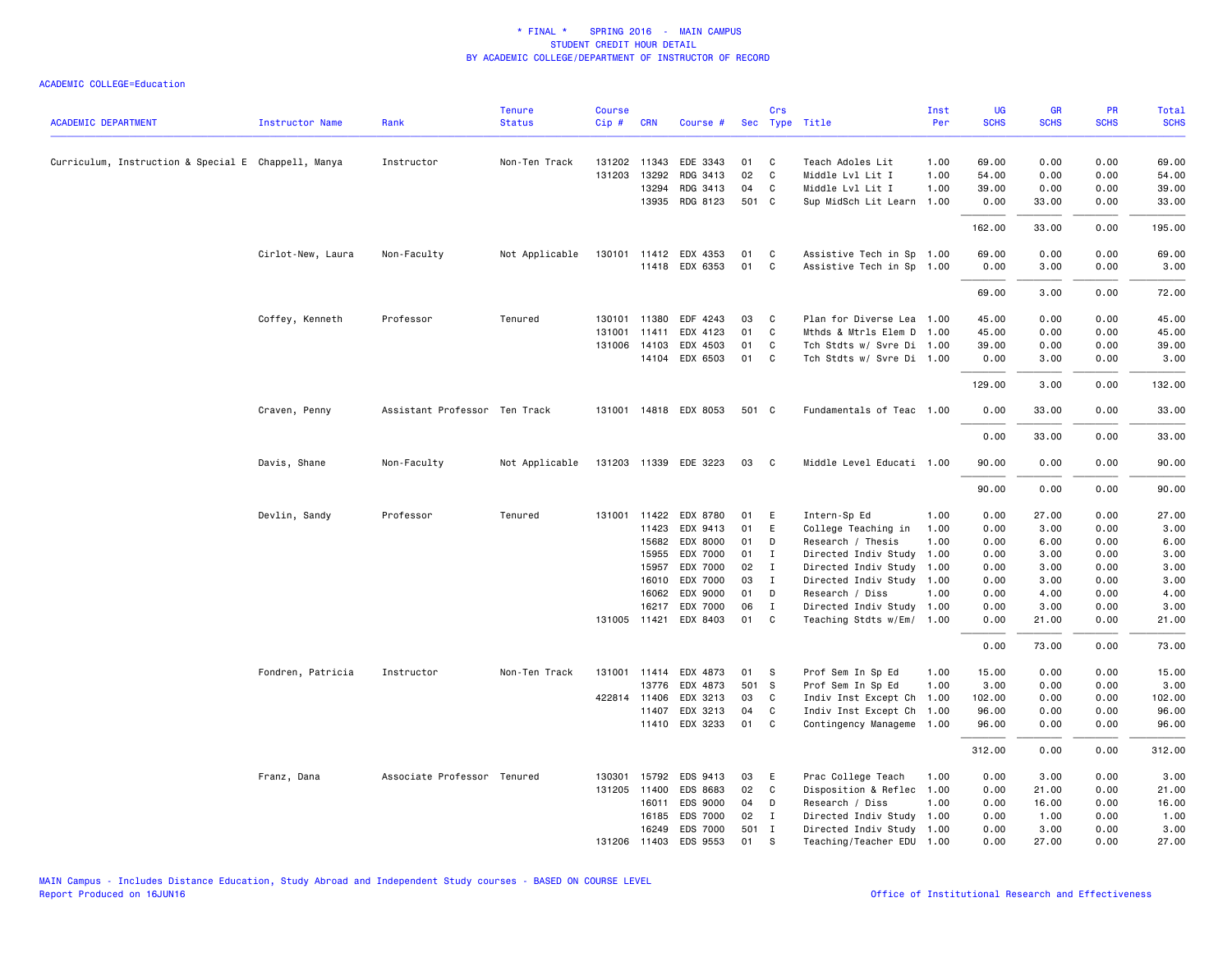| <b>ACADEMIC DEPARTMENT</b>                        | <b>Instructor Name</b> | Rank                          | <b>Tenure</b><br><b>Status</b> | <b>Course</b><br>Cip# | <b>CRN</b>   | Course #              |       | Crs          | Sec Type Title            | Inst<br>Per | UG<br><b>SCHS</b> | <b>GR</b><br><b>SCHS</b> | PR<br><b>SCHS</b> | Total<br><b>SCHS</b> |
|---------------------------------------------------|------------------------|-------------------------------|--------------------------------|-----------------------|--------------|-----------------------|-------|--------------|---------------------------|-------------|-------------------|--------------------------|-------------------|----------------------|
|                                                   |                        |                               |                                |                       |              |                       |       |              |                           |             |                   |                          |                   |                      |
|                                                   |                        |                               |                                |                       |              |                       |       |              |                           |             | 0.00              | 71.00                    | 0.00              | 71.00                |
| Curriculum, Instruction & Special E Holley, Kenne |                        | Lecturer                      | Non-Ten Track                  |                       |              | 131203 13733 EDE 3223 | 501 C |              | Middle Level Educati 1.00 |             | 48.00             | 0.00                     | 0.00              | 48.00                |
|                                                   |                        |                               |                                |                       |              |                       |       |              |                           |             | 48.00             | 0.00                     | 0.00              | 48.00                |
|                                                   | Hollis, Anitra         | Lecturer                      | Non-Ten Track                  |                       |              | 131318 13742 EDE 4143 | 501 B |              | Teach Elem/Mid Lvl S 1.00 |             | 24.00             | 0.00                     | 0.00              | 24.00                |
|                                                   |                        |                               |                                |                       |              |                       |       |              |                           |             | 24.00             | 0.00                     | 0.00              | 24.00                |
|                                                   | Hood, Laura            | Non-Faculty                   | Not Applicable                 |                       |              | 131202 13736 EDE 3343 | 501 C |              | Teach Adoles Lit          | 1.00        | 60.00             | 0.00                     | 0.00              | 60.00                |
|                                                   |                        |                               |                                |                       |              |                       |       |              |                           |             | 60.00             | 0.00                     | 0.00              | 60.00                |
|                                                   | Hopper, Peggy          | Associate Professor Tenured   |                                |                       | 131202 15904 | <b>RDG 7000</b>       | 01    | $\mathbf I$  | Directed Indiv Study 1.00 |             | 0.00              | 3.00                     | 0.00              | 3.00                 |
|                                                   |                        |                               |                                |                       | 131205 15886 | EDS 4000              | 02    | $\mathbf{I}$ | Directed Indiv Study 1.00 |             | 3.00              | 0.00                     | 0.00              | 3.00                 |
|                                                   |                        |                               |                                |                       | 15887        | EDS 4000              | 03    | $\mathbf{I}$ | Directed Indiv Study 1.00 |             | 3.00              | 0.00                     | 0.00              | 3.00                 |
|                                                   |                        |                               |                                |                       | 15967        | EDS 9000              | 03    | D            | Research / Diss           | 1.00        | 0.00              | 1.00                     | 0.00              | 1.00                 |
|                                                   |                        |                               |                                |                       | 16071        | EDS 4000              | 04    | $\mathbf{I}$ | Directed Indiv Study 1.00 |             | 3.00              | 0.00                     | 0.00              | 3.00                 |
|                                                   |                        |                               |                                |                       | 16195        | EDS 4000              | 05    | $\mathbf{I}$ | Directed Indiv Study 1.00 |             | 3.00              | 0.00                     | 0.00              | 3.00                 |
|                                                   |                        |                               |                                |                       | 16369        | EDS 4000              | 06    | $\mathbf{I}$ | Directed Indiv Study 1.00 |             | 3.00              | 0.00                     | 0.00              | 3.00                 |
|                                                   |                        |                               |                                |                       | 16378        | EDS 4000              | 07    | $\mathbf{I}$ | Directed Indiv Study 1.00 |             | 3.00              | 0.00                     | 0.00              | 3.00                 |
|                                                   |                        |                               |                                |                       | 16441        | EDS 4000              | 08    | $\mathbf{I}$ | Directed Indiv Study 1.00 |             | 3.00              | 0.00                     | 0.00              | 3.00                 |
|                                                   |                        |                               |                                |                       | 131305 11393 | EDS 3673              | 01    | $\mathsf{C}$ | Second Language Arts      | 1.00        | 39.00             | 0.00                     | 0.00              | 39.00                |
|                                                   |                        |                               |                                |                       | 131315 13936 | RDG 8653              | 501 C |              | Teach Read Sec Sch        | 1.00        | 0.00              | 36.00                    | 0.00              | 36.00                |
|                                                   |                        |                               |                                |                       |              |                       |       |              |                           |             | 60.00             | 40.00                    | 0.00              | 100.00               |
|                                                   | Ivy, Jessica           | Assistant Professor Ten Track |                                |                       | 131205 11394 | EDS 4873              | 01    | C            | Managing Secondary C 1.00 |             | 81.00             | 0.00                     | 0.00              | 81.00                |
|                                                   |                        |                               |                                |                       | 15062        | EDS 4000              | 01    | $\mathbf{I}$ | Directed Indiv Study 1.00 |             | 3.00              | 0.00                     | 0.00              | 3.00                 |
|                                                   |                        |                               |                                |                       | 15775        | <b>EDS 7000</b>       | 01    | $\mathbf{I}$ | Directed Indiv Study 1.00 |             | 0.00              | 3.00                     | 0.00              | 3.00                 |
|                                                   |                        |                               |                                |                       |              | 131311 11389 EDS 3633 | 01    | C            | Secondary Math Ed         | 1.00        | 39.00             | 0.00                     | 0.00              | 39.00                |
|                                                   |                        |                               |                                |                       |              |                       |       |              |                           |             | 123.00            | 3.00                     | 0.00              | 126.00               |
|                                                   | Jackson, Krystjan      | Non-Faculty                   | Not Applicable                 |                       |              | 422814 13774 EDX 3213 | 501 C |              | Indiv Inst Except Ch 1.00 |             | 45.00             | 0.00                     | 0.00              | 45.00                |
|                                                   |                        |                               |                                |                       |              |                       |       |              |                           |             | 45.00             | 0.00                     | 0.00              | 45.00                |
|                                                   | Javorsky, Kristin      | Assistant Professor Ten Track |                                |                       |              | 131202 15219 EDE 8313 | 01    | C            | Thry & Dev Child Ed       | 1.00        | 0.00              | 24.00                    | 0.00              | 24.00                |
|                                                   |                        |                               |                                |                       | 15989        | EDE 7000              | 01    | $\mathbf{I}$ | Directed Indiv Study      | 1.00        | 0.00              | 3.00                     | 0.00              | 3.00                 |
|                                                   |                        |                               |                                |                       | 16081        | EDE 9000              | 04    | D            | Research / Diss           | 1.00        | 0.00              | 2.00                     | 0.00              | 2.00                 |
|                                                   |                        |                               |                                |                       | 131315 13924 | RDG 3113              | 501 C |              | Early Literacy Instr 1.00 |             | 42.00             | 0.00                     | 0.00              | 42.00                |
|                                                   |                        |                               |                                |                       |              |                       |       |              |                           |             | 42.00             | 29.00                    | 0.00              | 71.00                |
|                                                   | King, Mary             | Instructor                    | Non-Ten Track                  |                       |              | 130301 12454 LSK 1041 | 01    | C            | College Success I         | 1.00        | 19.00             | 0.00                     | 0.00              | 19.00                |
|                                                   |                        |                               |                                |                       | 12456        | LSK 1141              | 01    | C            | College Success II        | 1.00        | 13.00             | 0.00                     | 0.00              | 13.00                |
|                                                   |                        |                               |                                |                       | 12457        | LSK 1141              | 02    | C            | College Success II        | 1.00        | 21.00             | 0.00                     | 0.00              | 21.00                |
|                                                   |                        |                               |                                |                       |              | 131315 12446 LSK 1023 | 02    | C            | Col Read/Study Skill      | 1.00        | 120.00            | 0.00                     | 0.00              | 120.00               |
|                                                   |                        |                               |                                |                       |              | 12449 LSK 1023        | 05    | C            | Col Read/Study Skill 1.00 |             | 78.00             | 0.00                     | 0.00              | 78.00                |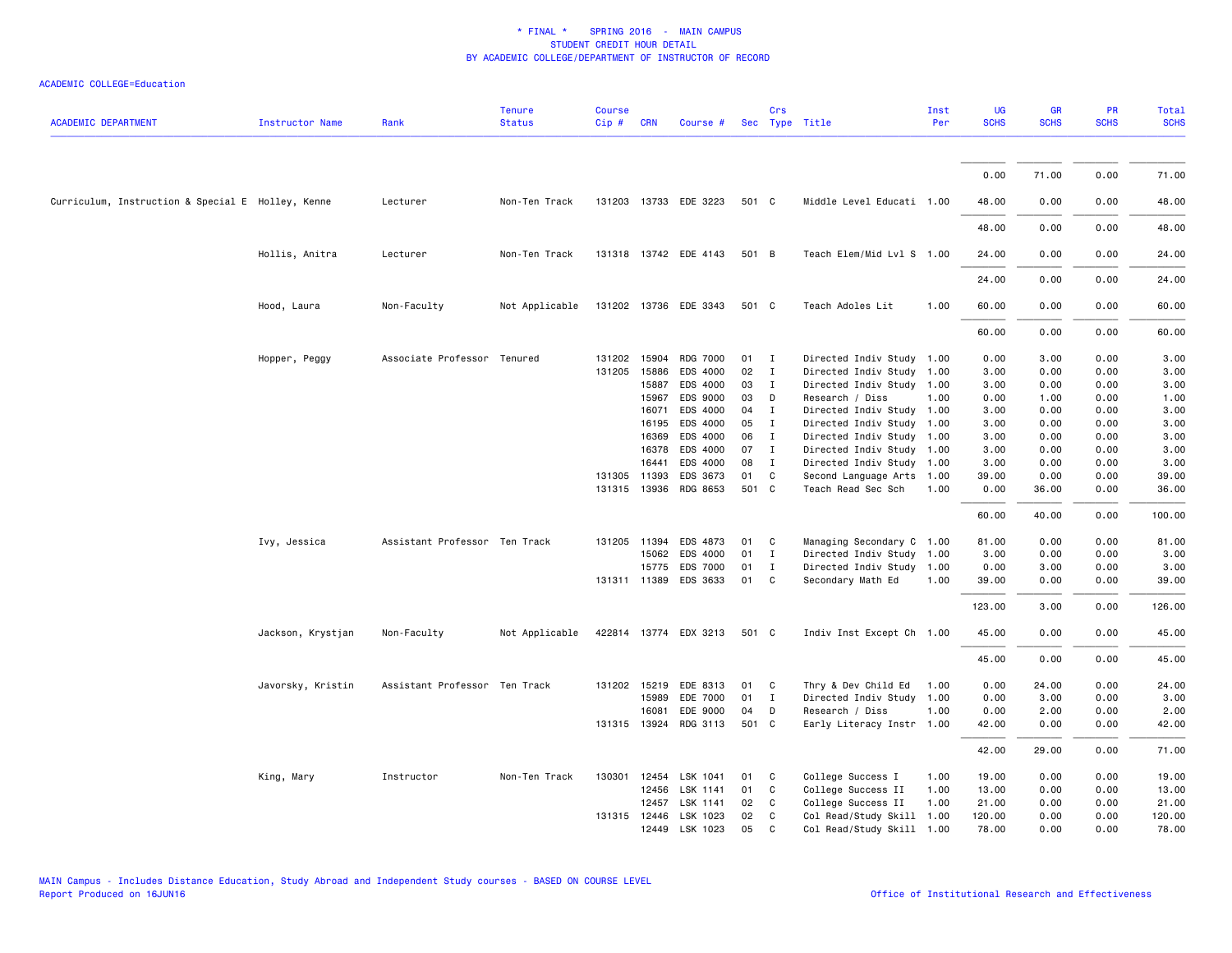| <b>ACADEMIC DEPARTMENT</b>                        | <b>Instructor Name</b>          | Rank                          | <b>Tenure</b><br><b>Status</b> | <b>Course</b><br>Cip# | <b>CRN</b>   | Course #              |          | Crs               | Sec Type Title            | Inst<br>Per | UG<br><b>SCHS</b> | GR<br><b>SCHS</b> | PR<br><b>SCHS</b> | <b>Total</b><br><b>SCHS</b> |
|---------------------------------------------------|---------------------------------|-------------------------------|--------------------------------|-----------------------|--------------|-----------------------|----------|-------------------|---------------------------|-------------|-------------------|-------------------|-------------------|-----------------------------|
|                                                   |                                 |                               |                                |                       |              |                       |          |                   |                           |             |                   |                   |                   |                             |
|                                                   |                                 |                               |                                |                       |              |                       |          |                   |                           |             | 251.00            | 0.00              | 0.00              | 251.00                      |
| Curriculum, Instruction & Special E Lowery, David |                                 | Lecturer                      | Non-Ten Track                  |                       |              | 131305 13764 EDS 6673 | 501 C    |                   | Language Arts Educ P 1.00 |             | 0.00              | 21.00             | 0.00              | 21.00                       |
|                                                   |                                 |                               |                                |                       |              |                       |          |                   |                           |             | 0.00              | 21.00             | 0.00              | 21.00                       |
|                                                   | Mattox, Kimberly                | Instructor                    | Non-Ten Track                  | 422814                | 11404        | EDX 3213              | 01       | C                 | Indiv Inst Except Ch 1.00 |             | 105.00            | 0.00              | 0.00              | 105.00                      |
|                                                   |                                 |                               |                                |                       | 11405        | EDX 3213              | 02       | C                 | Indiv Inst Except Ch 1.00 |             | 99.00             | 0.00              | 0.00              | 99.00                       |
|                                                   |                                 |                               |                                |                       | 11408        | EDX 3213              | 05<br>06 | $\mathsf{C}$<br>C | Indiv Inst Except Ch 1.00 |             | 93.00             | 0.00              | 0.00<br>0.00      | 93.00                       |
|                                                   |                                 |                               |                                |                       |              | 11409 EDX 3213        |          |                   | Indiv Inst Except Ch 1.00 |             | 99.00             | 0.00              |                   | 99.00                       |
|                                                   |                                 |                               |                                |                       |              |                       |          |                   |                           |             | 396.00            | 0.00              | 0.00              | 396.00                      |
|                                                   | McDaniel, Christina Non-Faculty |                               | Not Applicable                 | 131316 11391          |              | EDS 3653              | 01       | C                 | Secondary Science Ed 1.00 |             | 15.00             | 0.00              | 0.00              | 15.00                       |
|                                                   |                                 |                               |                                |                       |              | 13763 EDS 6653        | 501      | C                 | Science Educ Pedago 1.00  |             | 0.00              | 27.00             | 0.00              | 27.00                       |
|                                                   |                                 |                               |                                |                       |              |                       |          |                   |                           |             | 15.00             | 27.00             | 0.00              | 42.00                       |
|                                                   | McDowell, Teresa                | Lecturer                      | Non-Ten Track                  |                       |              | 131315 12442 LSK 1013 | 01       | C                 | Effective Reading         | 1.00        | 99.00             | 0.00              | 0.00              | 99.00                       |
|                                                   |                                 |                               |                                |                       |              | 12443 LSK 1013        | 02       | $\mathbf{C}$      | Effective Reading         | 1.00        | 96.00             | 0.00              | 0.00              | 96.00                       |
|                                                   |                                 |                               |                                |                       |              |                       |          |                   |                           |             | 195.00            | 0.00              | 0.00              | 195.00                      |
|                                                   | McGinnis, Brecken               | Instructor                    | Non-Ten Track                  |                       | 131001 13781 | EDX 8173              | 501 C    |                   | Sp Ed In Reg Classrm 1.00 |             | 0.00              | 42.00             | 0.00              | 42.00                       |
|                                                   |                                 |                               |                                |                       |              | 13782 EDX 8173        | 502 C    |                   | Sp Ed In Reg Classrm 1.00 |             | 0.00              | 15.00             | 0.00              | 15.00                       |
|                                                   |                                 |                               |                                |                       |              |                       |          |                   |                           |             | 0.00              | 57.00             | 0.00              | 57.00                       |
|                                                   | McKissick, Bethany              | Assistant Professor Ten Track |                                | 130604                | 11701        | EPY 3253              | 03       | C                 | Evaluating Learning       | 1.00        | 45.00             | 0.00              | 0.00              | 45.00                       |
|                                                   |                                 |                               |                                |                       | 131001 14102 | EDX 4133              | S01 C    |                   | Mthds & Mtrls for Sc      | 1.00        | 45.00             | 0.00              | 0.00              | 45.00                       |
|                                                   |                                 |                               |                                |                       | 15267        | EDX 4000              | 01       | $\mathbf{I}$      | Directed Indiv Study 1.00 |             | 2.00              | 0.00              | 0.00              | 2.00                        |
|                                                   |                                 |                               |                                |                       |              | 15487 EDX 8013        | 501 C    |                   | Fundamentals of Teac 1.00 |             | 0.00              | 30.00             | 0.00              | 30.00                       |
|                                                   |                                 |                               |                                |                       |              |                       |          |                   |                           |             | 92.00             | 30.00             | 0.00              | 122.00                      |
|                                                   | McMillen, Carrie                | Lecturer                      | Non-Ten Track                  |                       |              | 131203 11338 EDE 3223 | 02       | C                 | Middle Level Educati 1.00 |             | 54.00             | 0.00              | 0.00              | 54.00                       |
|                                                   |                                 |                               |                                |                       |              | 11340 EDE 3223        | 04       | C                 | Middle Level Educati 1.00 |             | 69.00             | 0.00              | 0.00              | 69.00                       |
|                                                   |                                 |                               |                                |                       |              |                       |          |                   |                           |             | 123.00            | 0.00              | 0.00              | 123.00                      |
|                                                   | Miller, Nicole                  | Assistant Professor Ten Track |                                |                       | 131202 15789 | EDE 7000              | 501 I    |                   | Directed Indiv Study 1.00 |             | 0.00              | 1.00              | 0.00              | 1.00                        |
|                                                   |                                 |                               |                                |                       | 131203 13746 | EDE 8113              | 501 C    |                   | Mid Level Mgmt & Y. 1.00  |             | 0.00              | 51.00             | 0.00              | 51.00                       |
|                                                   |                                 |                               |                                |                       |              | 131205 15782 EDS 9000 | 02       | D                 | Research / Diss           | 1.00        | 0.00              | 1.00              | 0.00              | 1.00                        |
|                                                   |                                 |                               |                                |                       |              |                       |          |                   |                           |             | 0.00              | 53.00             | 0.00              | 53.00                       |
|                                                   | Moser, Kelly                    | Assistant Professor Ten Track |                                |                       | 131203 13767 | EDS 8243              | 501 C    |                   | Adv. Plan Manage Lea 1.00 |             | 0.00              | 21.00             | 0.00              | 21.00                       |
|                                                   |                                 |                               |                                |                       | 131306 14482 | FL 8693               | 01       | $\mathtt{C}$      | Adv. Foreign Languag 1.00 |             | 0.00              | 12.00             | 0.00              | 12.00                       |
|                                                   |                                 |                               |                                |                       | 15204        | EDS 8693              | 01       | C                 | Adv. Foreign Languag 1.00 |             | 0.00              | 18.00             | 0.00              | 18.00                       |
|                                                   |                                 |                               |                                |                       |              |                       |          |                   |                           |             | 0.00              | 51.00             | 0.00              | 51.00                       |
|                                                   | Mulkana, Angela                 | Lecturer                      | Non-Ten Track                  |                       |              | 131205 13770 EDS 8613 | 501 C    |                   | Mdle & Sec Sch Curr       | 1.00        | 0.00              | 30.00             | 0.00              | 30.00                       |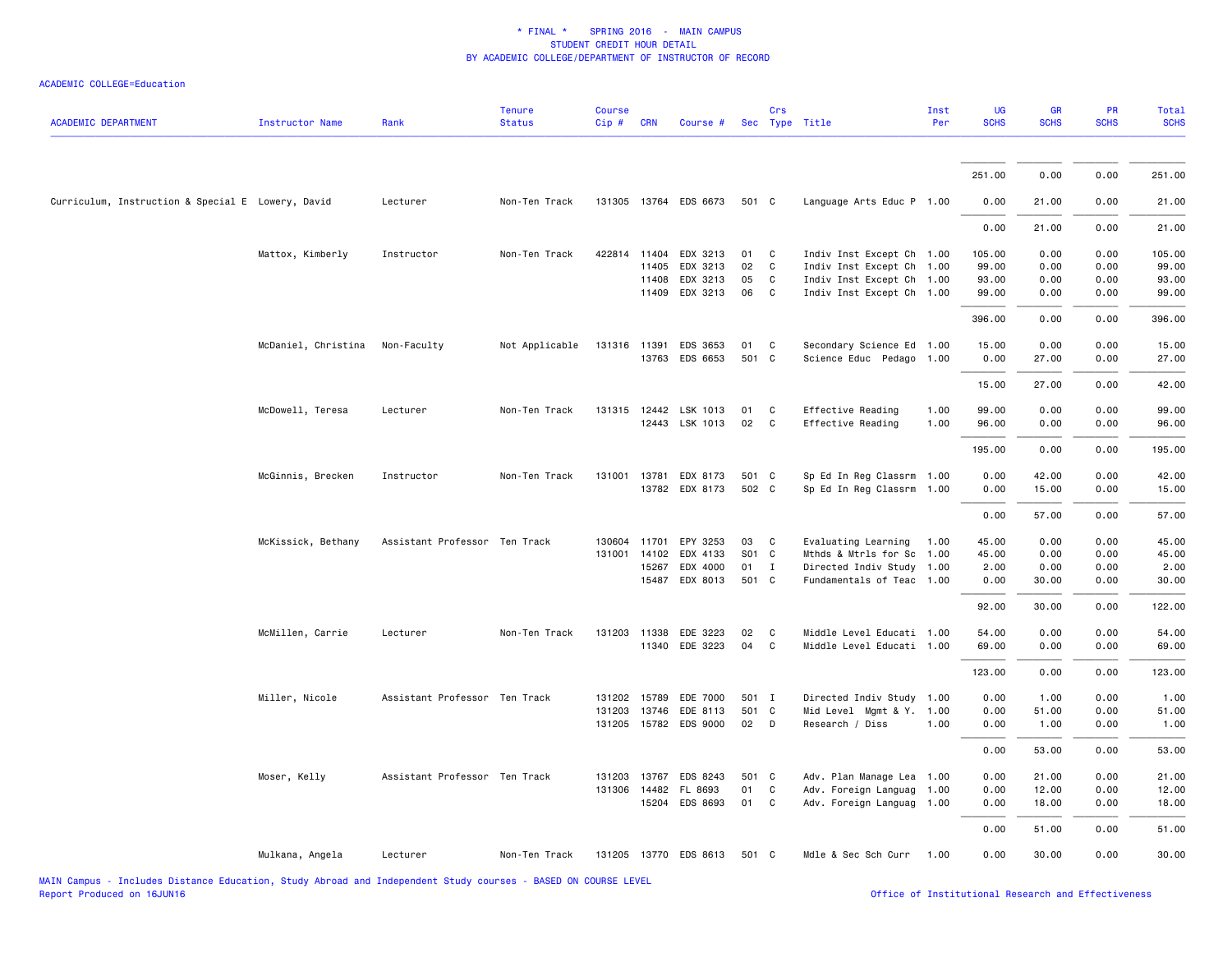|                                                     |                                                  |             | <b>Tenure</b>  | <b>Course</b> |              |                       |       | Crs          |                           | Inst | <b>UG</b>   | <b>GR</b>   | PR          | Total       |
|-----------------------------------------------------|--------------------------------------------------|-------------|----------------|---------------|--------------|-----------------------|-------|--------------|---------------------------|------|-------------|-------------|-------------|-------------|
| <b>ACADEMIC DEPARTMENT</b>                          | Instructor Name                                  | Rank        | <b>Status</b>  | Cip#          | <b>CRN</b>   | Course #              |       |              | Sec Type Title            | Per  | <b>SCHS</b> | <b>SCHS</b> | <b>SCHS</b> | <b>SCHS</b> |
|                                                     |                                                  |             |                |               |              |                       |       |              |                           |      |             |             |             |             |
|                                                     |                                                  |             |                |               |              |                       |       |              |                           |      | 0.00        | 30.00       | 0.00        | 30.00       |
| Curriculum, Instruction & Special E Nichols, Ashley |                                                  | Lecturer    | Non-Ten Track  |               |              | 422814 13775 EDX 3213 | 502 C |              | Indiv Inst Except Ch 1.00 |      | 42.00       | 0.00        | 0.00        | 42.00       |
|                                                     |                                                  |             |                |               |              | 429999 11420 EDX 8183 | 01    | $\mathbf{s}$ | Sem In Learn Disab        | 1.00 | 0.00        | 9.00        | 0.00        | 9.00        |
|                                                     |                                                  |             |                |               |              |                       |       |              |                           |      | 42.00       | 9.00        | 0.00        | 51.00       |
|                                                     | Nobles, Dena                                     | Lecturer    | Non-Ten Track  |               | 131316 11350 | EDE 4113              | 01    | B            | Teach Elem/Mid Level 1.00 |      | 42.00       | 0.00        | 0.00        | 42.00       |
|                                                     |                                                  |             |                |               | 11351        | EDE 4113              | 02    | B            | Teach Elem/Mid Level 1.00 |      | 42.00       | 0.00        | 0.00        | 42.00       |
|                                                     |                                                  |             |                |               |              | 13739 EDE 4113        | 501 B |              | Teach Elem/Mid Level 1.00 |      | 24.00       | 0.00        | 0.00        | 24.00       |
|                                                     |                                                  |             |                |               |              |                       |       |              |                           |      | 108.00      | 0.00        | 0.00        | 108.00      |
|                                                     | Pate, Laura                                      | Instructor  | Non-Ten Track  | 130301        | 12451        | LSK 1033              | 02    | C.           | Fund of Achievement       | 1.00 | 90.00       | 0.00        | 0.00        | 90.00       |
|                                                     |                                                  |             |                |               | 12452        | LSK 1033              | 03    | C            | Fund of Achievement       | 1.00 | 90.00       | 0.00        | 0.00        | 90.00       |
|                                                     |                                                  |             |                |               | 12453        | LSK 1033              | 04    | C            | Fund of Achievement       | 1.00 | 96.00       | 0.00        | 0.00        | 96.00       |
|                                                     |                                                  |             |                |               |              | 12455 LSK 1131        | 01    | $\mathbf{C}$ | Fund of Success           | 1.00 | 13.00       | 0.00        | 0.00        | 13.00       |
|                                                     |                                                  |             |                |               |              |                       |       |              |                           |      | 289.00      | 0.00        | 0.00        | 289.00      |
|                                                     | Pauls, Amy                                       | Lecturer    | Non-Ten Track  |               |              | 131315 13926 RDG 3123 | 501 C |              | Early Lit Instruct I 1.00 |      | 42.00       | 0.00        | 0.00        | 42.00       |
|                                                     |                                                  |             |                |               |              |                       |       |              |                           |      | 42.00       | 0.00        | 0.00        | 42.00       |
|                                                     | Platt, Jennifer                                  | Lecturer    | Non-Ten Track  |               |              | 131315 13735 EDE 3233 | 501 C |              | Teach Lit at Elem/Mi 1.00 |      | 48.00       | 0.00        | 0.00        | 48.00       |
|                                                     |                                                  |             |                |               |              |                       |       |              |                           |      | 48.00       | 0.00        | 0.00        | 48.00       |
|                                                     | Prater, Kathy                                    | Lecturer    | Non-Ten Track  | 131099        | 12438        | LSK 0103              | 01    | C            | Intermediate Reading 1.00 |      | 36.00       | 0.00        | 0.00        | 36.00       |
|                                                     |                                                  |             |                | 131315        | 12440        | LSK 1011              | 01    | C            | Study Skills              | 1.00 | 34.00       | 0.00        | 0.00        | 34.00       |
|                                                     |                                                  |             |                |               | 12441        | LSK 1011              | 02    | C            | Study Skills              | 1.00 | 33.00       | 0.00        | 0.00        | 33.00       |
|                                                     |                                                  |             |                |               | 12447        | LSK 1023              | 03    | C            | Col Read/Study Skill 1.00 |      | 93.00       | 0.00        | 0.00        | 93.00       |
|                                                     |                                                  |             |                |               |              | 12448 LSK 1023        | 04    | C            | Col Read/Study Skill 1.00 |      | 87.00       | 0.00        | 0.00        | 87.00       |
|                                                     |                                                  |             |                |               |              |                       |       |              |                           |      | 283.00      | 0.00        | 0.00        | 283.00      |
|                                                     | Robichaux-Davis, Reb Associate Professor Tenured |             |                |               |              | 131311 11353 EDE 4123 | 02    | B            | Teach Elem/Mid Level 1.00 |      | 45.00       | 0.00        | 0.00        | 45.00       |
|                                                     |                                                  |             |                |               |              |                       |       |              |                           |      | 45.00       | 0.00        | 0.00        | 45.00       |
|                                                     | Sanders, Jennifer                                | Lecturer    | Non-Ten Track  | 131305        |              | 13932 RDG 4133        | 501 B |              | Integrat Lang Art In 1.00 |      | 30.00       | 0.00        | 0.00        | 30.00       |
|                                                     |                                                  |             |                |               |              |                       |       |              |                           |      | 30.00       | 0.00        | 0.00        | 30.00       |
|                                                     | Shea, Donna                                      | Non-Faculty | Not Applicable | 131001 11415  |              | EDX 4886              | 01    | - F          | Teach Internship in       | 1.00 | 30.00       | 0.00        | 0.00        | 30.00       |
|                                                     |                                                  |             |                |               | 11416        | EDX 4896              | 01    | - F          | Teach Internship in       | 1.00 | 30.00       | 0.00        | 0.00        | 30.00       |
|                                                     |                                                  |             |                |               | 13773        | EDS 8896              | 501 H |              | Dimensions of Learni      | 1.00 | 0.00        | 132.00      | 0.00        | 132.00      |
|                                                     |                                                  |             |                |               | 13777        | EDX 4886              | 501 F |              | Teach Internship in       | 1.00 | 6.00        | 0.00        | 0.00        | 6.00        |
|                                                     |                                                  |             |                |               | 13778        | EDX 4896              | 501 F |              | Teach Internship in       | 1.00 | 6.00        | 0.00        | 0.00        | 6.00        |
|                                                     |                                                  |             |                |               | 15790        | EDX 8243              | 501 H |              | MATX Internship II        | 1.00 | 0.00        | 30.00       | 0.00        | 30.00       |
|                                                     |                                                  |             |                |               | 16099        | <b>EDS 8886</b>       | 501 H |              | Dimensions of Learni 1.00 |      | 0.00        | 42.00       | 0.00        | 42.00       |
|                                                     |                                                  |             |                |               | 131202 11358 | EDE 4886              | 01    | E            | Elem.Mid Lvl Interns 1.00 |      | 342.00      | 0.00        | 0.00        | 342.00      |
|                                                     |                                                  |             |                |               | 11359        | EDE 4896              | 01    | E            | Elem/Mid Levl Intern 1.00 |      | 348.00      | 0.00        | 0.00        | 348.00      |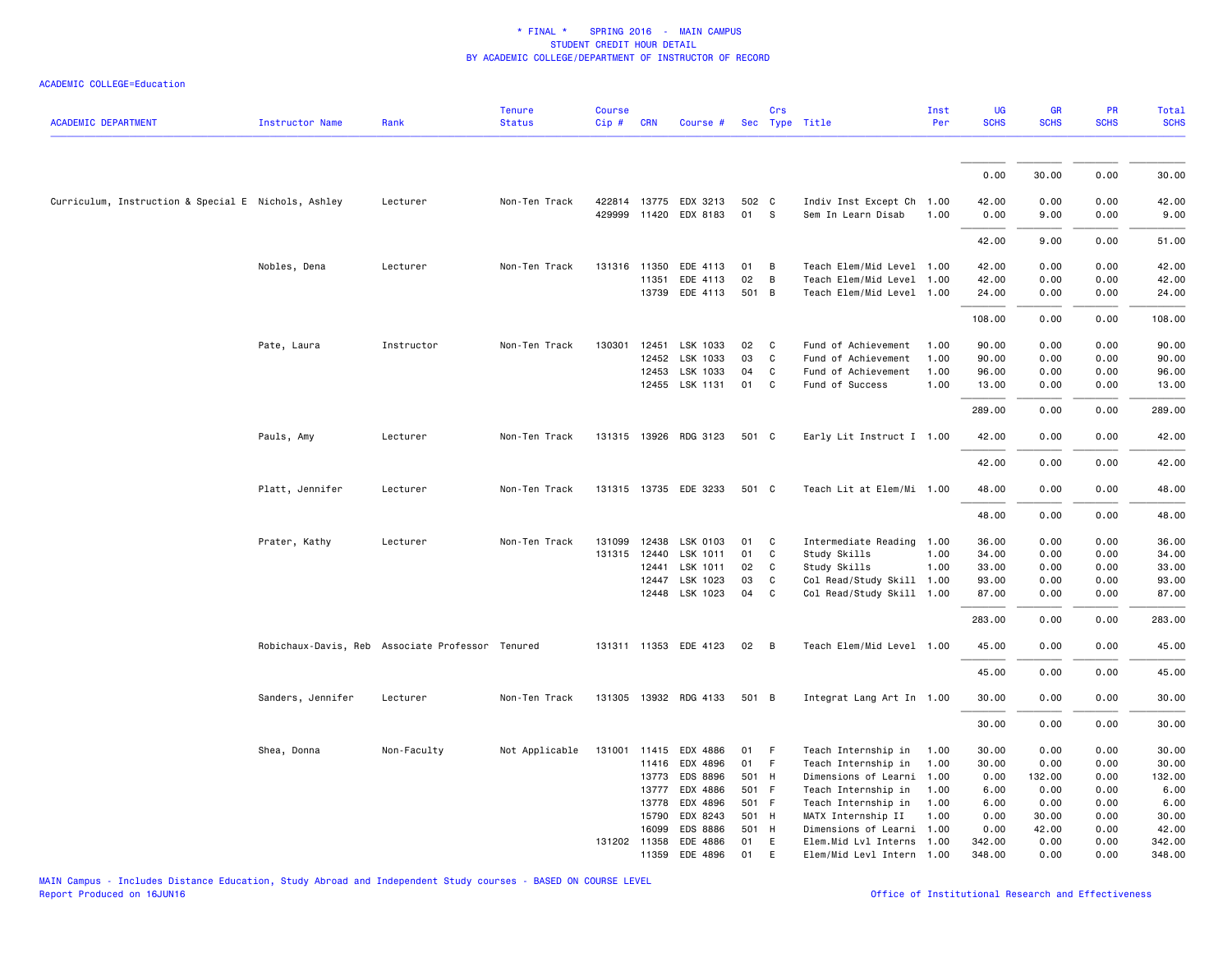|                                                 |                        |                               | <b>Tenure</b>  | <b>Course</b> |              |                       |       | Crs         |                           | Inst | UG          | <b>GR</b>   | <b>PR</b>   | <b>Total</b> |
|-------------------------------------------------|------------------------|-------------------------------|----------------|---------------|--------------|-----------------------|-------|-------------|---------------------------|------|-------------|-------------|-------------|--------------|
| <b>ACADEMIC DEPARTMENT</b>                      | <b>Instructor Name</b> | Rank                          | <b>Status</b>  | Cip#          | <b>CRN</b>   | Course #              |       |             | Sec Type Title            | Per  | <b>SCHS</b> | <b>SCHS</b> | <b>SCHS</b> | <b>SCHS</b>  |
| Curriculum, Instruction & Special E Shea, Donna |                        | Non-Faculty                   | Not Applicable |               |              | 131202 13744 EDE 4886 | 501 E |             | Elem.Mid Lvl Interns 1.00 |      | 198.00      | 0.00        | 0.00        | 198.00       |
|                                                 |                        |                               |                |               | 13745        | EDE 4896              | 501 E |             | Elem/Mid Levl Intern      | 1.00 | 198.00      | 0.00        | 0.00        | 198.00       |
|                                                 |                        |                               |                | 131203        | 13749        | EDE 8143              | 501 H |             | Middle Level Intersh      | 1.00 | 0.00        | 48.00       | 0.00        | 48.00        |
|                                                 |                        |                               |                |               | 15206        | EDE 8143              | 502 H |             | Middle Level Intersh      | 1.00 | 0.00        | 6.00        | 0.00        | 6.00         |
|                                                 |                        |                               |                |               | 131205 11396 | EDS 4886              | 01    | F           | Teach Intern in Sec       | 1.00 | 120.00      | 0.00        | 0.00        | 120.00       |
|                                                 |                        |                               |                |               | 11397        | EDS 4896              | 01    | -F          | Teach Intern in Sec       | 1.00 | 114.00      | 0.00        | 0.00        | 114.00       |
|                                                 |                        |                               |                |               | 13759        | EDS 4886              | 501 F |             | Teach Intern in Sec       | 1.00 | 42.00       | 0.00        | 0.00        | 42.00        |
|                                                 |                        |                               |                |               | 13760        | EDS 4896              | 501 F |             | Teach Intern in Sec       | 1.00 | 48.00       | 0.00        | 0.00        | 48.00        |
|                                                 |                        |                               |                |               | 131314 12900 | PE 4886               | 01    | F           | Teach Intern in PE        | 1.00 | 24.00       | 0.00        | 0.00        | 24.00        |
|                                                 |                        |                               |                |               |              | 12902 PE 4896         | 01    | $-F$        | Teach Intern in PE        | 1.00 | 24.00       | 0.00        | 0.00        | 24.00        |
|                                                 |                        |                               |                |               |              |                       |       |             |                           |      | 1530.00     | 258.00      | 0.00        | 1788.00      |
|                                                 | Smith, Kimberly        | Lecturer                      | Non-Ten Track  |               | 131202 11356 | EDE 4883              | 01    | C           | Manag Elem/Mid Lvl C 1.00 |      | 108.00      | 0.00        | 0.00        | 108.00       |
|                                                 |                        |                               |                |               | 11357        | EDE 4883              | 02    | C           | Manag Elem/Mid Lvl C 1.00 |      | 84.00       | 0.00        | 0.00        | 84.00        |
|                                                 |                        |                               |                |               | 13743        | EDE 4883              | 501 C |             | Manag Elem/Mid Lvl C 1.00 |      | 78.00       | 0.00        | 0.00        | 78.00        |
|                                                 |                        |                               |                |               | 131315 13288 | RDG 3123              | 01    | C           | Early Lit Instruct I 1.00 |      | 87.00       | 0.00        | 0.00        | 87.00        |
|                                                 |                        |                               |                |               |              |                       |       |             |                           |      | 357.00      | 0.00        | 0.00        | 357.00       |
|                                                 | Vanderford, Deborah    | Lecturer                      | Non-Ten Track  | 131315 11341  |              | EDE 3233              | 01    | C           | Teach Lit at Elem/Mi 1.00 |      | 69.00       | 0.00        | 0.00        | 69.00        |
|                                                 |                        |                               |                |               |              | 11342 EDE 3233        | 02    | C           | Teach Lit at Elem/Mi 1.00 |      | 63.00       | 0.00        | 0.00        | 63.00        |
|                                                 |                        |                               |                |               |              |                       |       |             |                           |      |             |             |             |              |
|                                                 |                        |                               |                |               |              |                       |       |             |                           |      | 132.00      | 0.00        | 0.00        | 132.00       |
|                                                 | Vines, Courtney        | Instructor                    | Non-Ten Track  |               |              | 131202 13731 EDE 3123 | 501 C |             | Early Childhood Ed        | 1.00 | 51.00       | 0.00        | 0.00        | 51.00        |
|                                                 |                        |                               |                |               |              |                       |       |             |                           |      | 51.00       | 0.00        | 0.00        | 51.00        |
|                                                 | Virden, Jennifer       | Lecturer                      | Non-Ten Track  | 131311        | 13737        | EDE 3523              | 501 C |             | Found EL/ML Math Edu 1.00 |      | 48.00       | 0.00        | 0.00        | 48.00        |
|                                                 |                        |                               |                |               |              | 13741 EDE 4123        | 501 B |             | Teach Elem/Mid Level 1.00 |      | 39.00       | 0.00        | 0.00        | 39.00        |
|                                                 |                        |                               |                |               |              |                       |       |             |                           |      | 87.00       | 0.00        | 0.00        | 87.00        |
|                                                 | Walker, Ryan           | Assistant Professor Ten Track |                |               | 131205 11398 | EDS 8663              | 01    | C           | Improving Instructio 1.00 |      | 0.00        | 33.00       | 0.00        | 33.00        |
|                                                 |                        |                               |                |               | 15582        | EDS 9000              | 01    | D           | Research / Diss           | 1.00 | 0.00        | 15.00       | 0.00        | 15.00        |
|                                                 |                        |                               |                |               | 16522        | EDS 7000              | 05    | $\mathbf I$ | Directed Indiv Study 1.00 |      | 0.00        | 3.00        | 0.00        | 3.00         |
|                                                 |                        |                               |                |               |              | 16580 EDS 4000        | 09    | $\mathbf I$ | Directed Indiv Study 1.00 |      | 1.00        | 0.00        | 0.00        | 1.00         |
|                                                 |                        |                               |                |               |              |                       |       |             |                           |      | 1.00        | 51.00       | 0.00        | 52.00        |
|                                                 | Wiley, Holly           | Instructor                    | Non-Ten Track  | 131307        | 12899        | PE 4883               | 01    | C           | School Health Ed          | 1.00 | 51.00       | 0.00        | 0.00        | 51.00        |
|                                                 |                        |                               |                |               | 14546        | PE 6883               | 01    | C           | School Health Educ        | 1.00 | 0.00        | 9.00        | 0.00        | 9.00         |
|                                                 |                        |                               |                | 260908 11651  |              | EP 4183               | 01    | В           | Exercise & Weight Co      | 1.00 | 195.00      | 0.00        | 0.00        | 195.00       |
|                                                 |                        |                               |                | 310501        | 12398        | KI 2023               | 02    | C           | Found of Health Educ      | 1.00 | 180.00      | 0.00        | 0.00        | 180.00       |
|                                                 |                        |                               |                |               |              | 12892 PE 3153         | 01    | C           | Methods of Elem PE        | 1.00 | 48.00       | 0.00        | 0.00        | 48.00        |
|                                                 |                        |                               |                |               |              |                       |       |             |                           |      | 474.00      | 9.00        | 0.00        | 483.00       |
|                                                 | Wofford, Jennifer      | Instructor                    | Non-Ten Track  | 131203        | 13295        | RDG 3423              | 01    | C           | Middle Lvl Lit II         | 1.00 | 60.00       | 0.00        | 0.00        | 60.00        |
|                                                 |                        |                               |                |               | 13296        | RDG 3423              | 02    | C           | Middle Lvl Lit II         | 1.00 | 54.00       | 0.00        | 0.00        | 54.00        |
|                                                 |                        |                               |                |               | 13297        | RDG 3423              | 03    | C           | Middle Lvl Lit II         | 1.00 | 66.00       | 0.00        | 0.00        | 66.00        |
|                                                 |                        |                               |                |               | 13298        | RDG 3423              | 04    | C           | Middle Lvl Lit II         | 1.00 | 39.00       | 0.00        | 0.00        | 39.00        |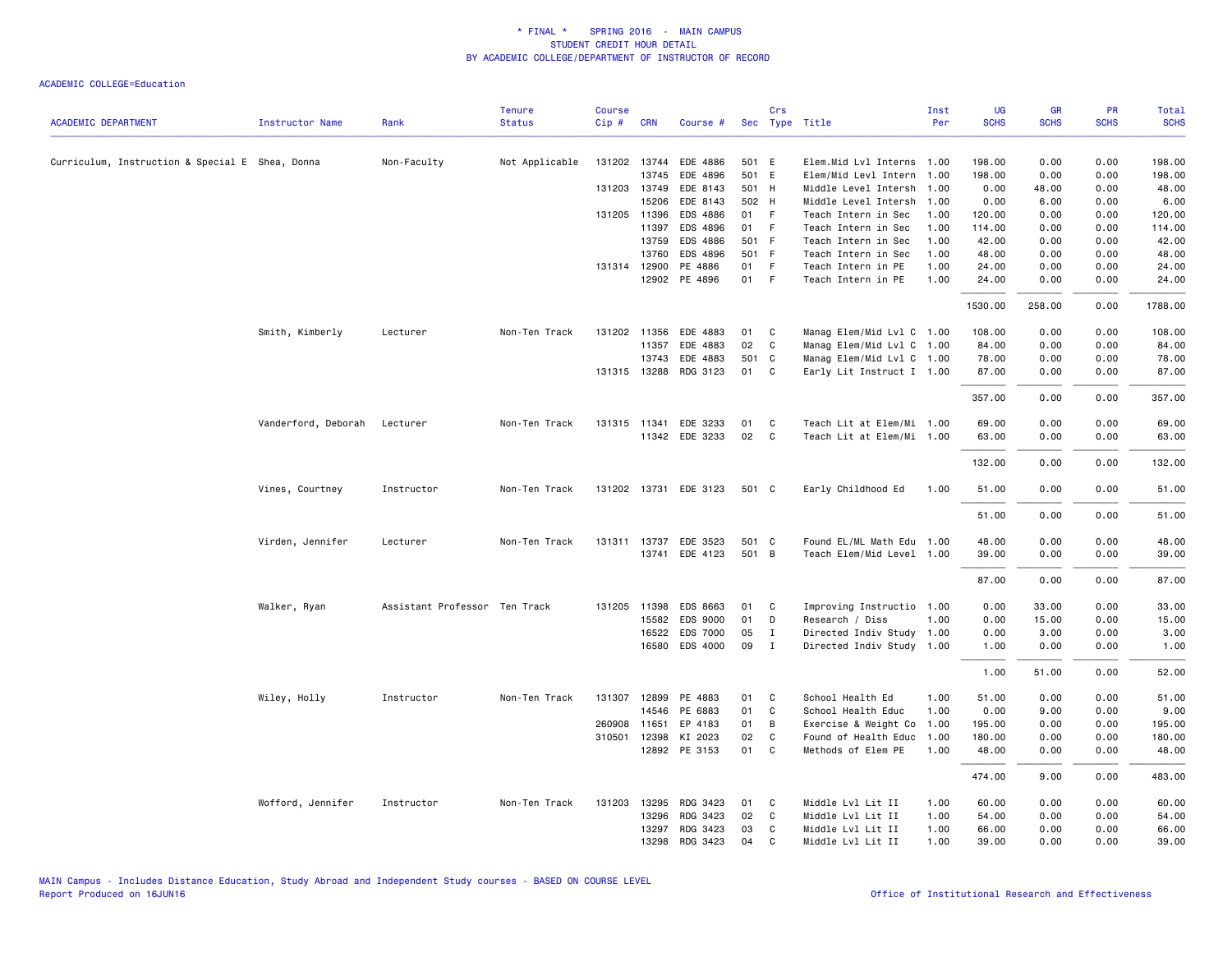| <b>ACADEMIC DEPARTMENT</b>                                                                                           | Instructor Name | Rank       | <b>Tenure</b><br>Status | <b>Course</b><br>Cip# | <b>CRN</b>     | Course #                               |                | Crs                                          | Sec Type Title                                                               | Inst<br>Per | <b>UG</b><br><b>SCHS</b>          | <b>GR</b><br><b>SCHS</b>     | <b>PR</b><br><b>SCHS</b>     | Total<br><b>SCHS</b>                |
|----------------------------------------------------------------------------------------------------------------------|-----------------|------------|-------------------------|-----------------------|----------------|----------------------------------------|----------------|----------------------------------------------|------------------------------------------------------------------------------|-------------|-----------------------------------|------------------------------|------------------------------|-------------------------------------|
|                                                                                                                      |                 |            |                         |                       |                |                                        |                |                                              |                                                                              |             | 219.00                            | 0.00                         | 0.00                         | 219.00                              |
| Curriculum, Instruction & Special E Yuan, Ruiping                                                                    |                 | Instructor | Non-Ten Track           | 131202<br>131315      | 11336<br>13285 | EDE 3123<br>RDG 3113<br>13286 RDG 3113 | 03<br>01<br>02 | $\mathbf{C}$<br>$\mathbf{C}$<br>$\mathbf{C}$ | Early Childhood Ed<br>Early Literacy Instr 1.00<br>Early Literacy Instr 1.00 | 1.00        | 87.00<br>30.00<br>57.00<br>174.00 | 0.00<br>0.00<br>0.00<br>0.00 | 0.00<br>0.00<br>0.00<br>0.00 | 87.00<br>30.00<br>57.00<br>174.00   |
| ====================================<br>Curriculum, Instruction & Special E<br>------------------------------------- |                 |            |                         |                       |                |                                        |                |                                              |                                                                              |             | ========<br>7027.00<br>========   | 1009.00<br>========          | --------<br>0.00<br>======== | ==========<br>8036.00<br>========== |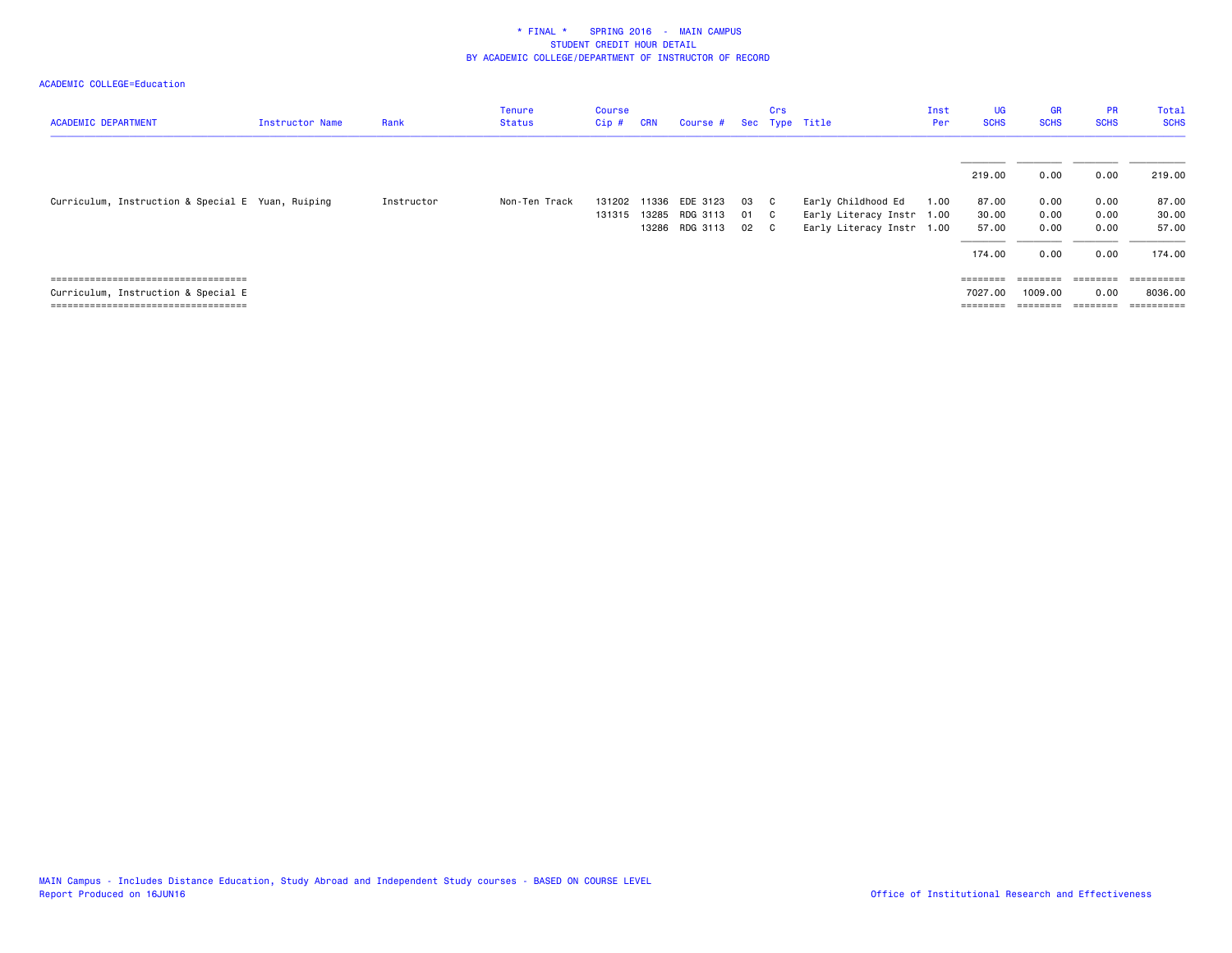|                            |                  |                                   | <b>Tenure</b>  | <b>Course</b> |              |                       |       | Crs          |                           | Inst | <b>UG</b>   | <b>GR</b>   | PR          | <b>Total</b> |
|----------------------------|------------------|-----------------------------------|----------------|---------------|--------------|-----------------------|-------|--------------|---------------------------|------|-------------|-------------|-------------|--------------|
| <b>ACADEMIC DEPARTMENT</b> | Instructor Name  | Rank                              | <b>Status</b>  | Cip#          | <b>CRN</b>   | Course #              |       |              | Sec Type Title            | Per  | <b>SCHS</b> | <b>SCHS</b> | <b>SCHS</b> | <b>SCHS</b>  |
| Educational Leadership     | Baham, Jeremy    | Non-Faculty                       | Not Applicable |               | 300000 13956 | TKT 4423              | 501 C |              | History of Veterans' 1.00 |      | 21.00       | 0.00        | 0.00        | 21.00        |
|                            |                  |                                   |                |               | 13963        | TKT 6423              | 501 C |              | History of Veterans' 1.00 |      | 0.00        | 9.00        | 0.00        | 9.00         |
|                            |                  |                                   |                |               |              |                       |       |              |                           |      | 21.00       | 9.00        | 0.00        | 30.00        |
|                            | Blendinger, Jack | Professor                         | Tenured        | 130301        |              | 15167 LSK 6013        | 01    | C            | Academic Writing for      | 1.00 | 0.00        | 21.00       | 0.00        | 21.00        |
|                            |                  |                                   |                | 130401        | 15166        | EDA 8273              | 01    | C            | Ed Admin And Supv         | 1.00 | 0.00        | 24.00       | 0.00        | 24.00        |
|                            |                  |                                   |                |               |              | 15849 EDA 9000        | 02    | D            | Research / Diss           | 1.00 | 0.00        | 47.00       | 0.00        | 47.00        |
|                            |                  |                                   |                |               |              |                       |       |              |                           |      | 0.00        | 92.00       | 0.00        | 92.00        |
|                            | Bloom, Kristen   | Non-Faculty                       | Not Applicable |               |              | 309999 12395 ISE 4103 | 01    | C            | Cross-Cultural Leade 1.00 |      | 54.00       | 0.00        | 0.00        | 54.00        |
|                            |                  |                                   |                |               |              |                       |       |              |                           |      | 54.00       | 0.00        | 0.00        | 54.00        |
|                            | Bowen, Marilyn   | Research Assoc Prof Non-Ten Track |                |               |              | 130901 11367 EDF 3333 | 04    | C            | Social Foundation Ed 1.00 |      | 33.00       | 0.00        | 0.00        | 33.00        |
|                            |                  |                                   |                |               |              |                       |       |              |                           |      | 33.00       | 0.00        | 0.00        | 33.00        |
|                            | Brocato, Donna   | Associate Professor Tenured       |                |               | 130101 11378 | EDF 4243              | S01 C |              | Plan for Diverse Lea      | 1.00 | 54.00       | 0.00        | 0.00        | 54.00        |
|                            |                  |                                   |                |               | 11381        | EDF 6243              | 01    | C            | Plan for Diverse Lea      | 1.00 | 0.00        | 3.00        | 0.00        | 3.00         |
|                            |                  |                                   |                |               | 14138        | EDF 8393              | 01    | C            | Hist Of Ed In Us          | 1.00 | 0.00        | 27.00       | 0.00        | 27.00        |
|                            |                  |                                   |                |               | 130401 15852 | EDA 9000              | 04    | D            | Research / Diss           | 1.00 | 0.00        | 16.00       | 0.00        | 16.00        |
|                            |                  |                                   |                |               |              | 240101 16042 HON 4093 | H07 S |              | Honors Thesis             | 1.00 | 3.00        | 0.00        | 0.00        | 3.00         |
|                            |                  |                                   |                |               |              |                       |       |              |                           |      | 57.00       | 46.00       | 0.00        | 103.00       |
|                            | Campbell, Annika | Non-Faculty                       | Not Applicable |               |              | 309999 13975 ISE 4200 | 802 A |              | Intl Student Exchang 1.00 |      | 72.00       | 0.00        | 0.00        | 72.00        |
|                            |                  |                                   |                |               |              | 13976 ISE 4200        | 803 A |              | Intl Student Exchang 1.00 |      | 96.00       | 0.00        | 0.00        | 96.00        |
|                            |                  |                                   |                |               |              |                       |       |              |                           |      | 168.00      | 0.00        | 0.00        | 168.00       |
|                            | Coats, Linda     | Professor                         | Tenured        |               | 130401 13726 | EDA 8190              | 501 S |              | Wkshp Ed Adm & Super 1.00 |      | 0.00        | 9.00        | 0.00        | 9.00         |
|                            |                  |                                   |                |               | 15850        | EDA 9000              | 03    | D            | Research / Diss           | 1.00 | 0.00        | 18.00       | 0.00        | 18.00        |
|                            |                  |                                   |                |               | 130407 13682 | CCL 8113              | 501 C |              | Comm Col Hist/Philos 1.00 |      | 0.00        | 30.00       | 0.00        | 30.00        |
|                            |                  |                                   |                |               | 15843        | CCL 9000              | 503 D |              | Diss./Dissertation R 1.00 |      | 0.00        | 11.00       | 0.00        | 11.00        |
|                            |                  |                                   |                |               |              | 15997 CCL 8113        | 503 C |              | Comm Col Hist/Philos 1.00 |      | 0.00        | 12.00       | 0.00        | 12.00        |
|                            |                  |                                   |                |               |              |                       |       |              |                           |      | 0.00        | 80.00       | 0.00        | 80.00        |
|                            | Davis, James     | Associate Professor Tenured       |                |               |              | 130407 15844 CCL 9000 | 504 D |              | Diss./Dissertation R 1.00 |      | 0.00        | 17.00       | 0.00        | 17.00        |
|                            |                  |                                   |                |               |              |                       |       |              |                           |      | 0.00        | 17.00       | 0.00        | 17.00        |
|                            | Derby, Christy   | Lecturer                          | Non-Ten Track  |               |              | 130101 16417 EDF 4000 | 01 I  |              | Directed Indiv Study 1.00 |      | 3.00        | 0.00        | 0.00        | 3.00         |
|                            |                  |                                   |                |               | 16418        | EDF 4000              | 02    | $\mathbf{I}$ | Directed Indiv Study 1.00 |      | 3.00        | 0.00        | 0.00        | 3.00         |
|                            |                  |                                   |                | 130901        | 11364        | EDF 3333              | 01    | C            | Social Foundation Ed 1.00 |      | 84.00       | 0.00        | 0.00        | 84.00        |
|                            |                  |                                   |                |               | 11366        | EDF 3333              | 03    | C            | Social Foundation Ed 1.00 |      | 90.00       | 0.00        | 0.00        | 90.00        |
|                            |                  |                                   |                |               | 11369        | EDF 3333              | 06    | C            | Social Foundation Ed 1.00 |      | 90.00       | 0.00        | 0.00        | 90.00        |
|                            |                  |                                   |                |               |              |                       |       |              |                           |      | 270.00      | 0.00        | 0.00        | 270.00       |
|                            | Exmeyer, Leslie  | Non-Faculty                       | Not Applicable |               |              | 130301 12462 LSK 2010 | 01    | C            | Praxis: Acad Core En 1.00 |      | 55.00       | 0.00        | 0.00        | 55.00        |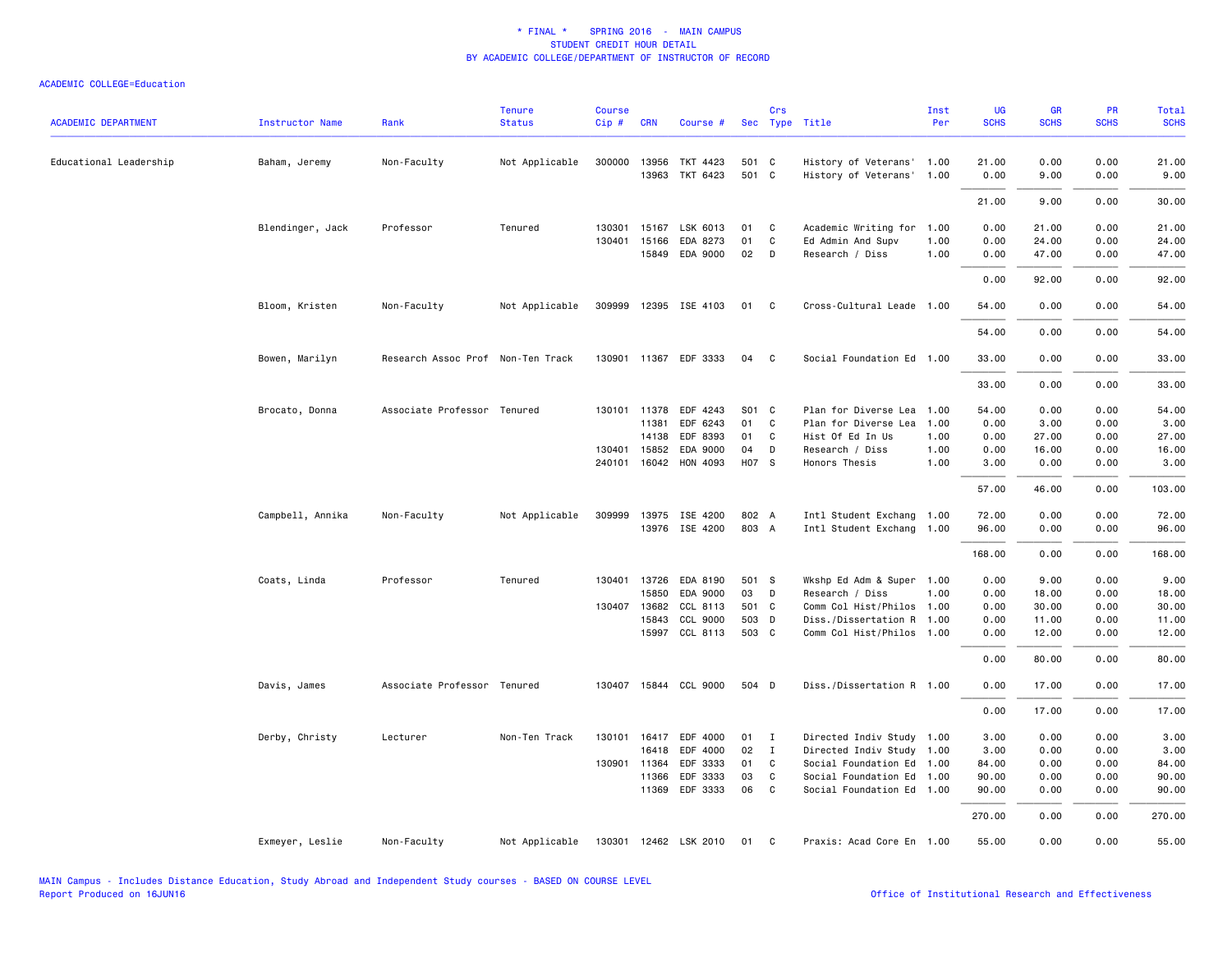| <b>ACADEMIC DEPARTMENT</b> | <b>Instructor Name</b>          | Rank                               | <b>Tenure</b><br><b>Status</b> | <b>Course</b><br>Cip# | <b>CRN</b>   | Course #              |       | Crs          | Sec Type Title            | Inst<br>Per | <b>UG</b><br><b>SCHS</b> | <b>GR</b><br><b>SCHS</b> | PR<br><b>SCHS</b> | Total<br><b>SCHS</b> |
|----------------------------|---------------------------------|------------------------------------|--------------------------------|-----------------------|--------------|-----------------------|-------|--------------|---------------------------|-------------|--------------------------|--------------------------|-------------------|----------------------|
|                            |                                 |                                    |                                |                       |              |                       |       |              |                           |             |                          |                          |                   |                      |
|                            |                                 |                                    |                                |                       |              |                       |       |              |                           |             | 55.00                    | 0.00                     | 0.00              | 55.00                |
| Educational Leadership     | Farmer, Angela                  | Assistant Professor Ten Track      |                                |                       | 130401 15848 | EDA 9000              | 01    | D            | Research / Diss           | 1.00        | 0.00                     | 6.00                     | 0.00              | 6.00                 |
|                            |                                 |                                    |                                |                       | 15947        | EDA 8163              | 01    | $\mathsf{C}$ | Pub Sch Finance           | 1.00        | 0.00                     | 42.00                    | 0.00              | 42.00                |
|                            |                                 |                                    |                                |                       |              | 130407 15163 EDA 9913 | 501 S |              | Dissertation Seminar      | 1.00        | 0.00                     | 12.00                    | 0.00              | 12.00                |
|                            |                                 |                                    |                                |                       |              |                       |       |              |                           |             | 0.00                     | 60.00                    | 0.00              | 60.00                |
|                            | Fincher, Mark                   | Assistant Professor Ten Track      |                                |                       |              | 130407 13683 CCL 8133 | 501 C |              | Lead Theory Pract in 1.00 |             | 0.00                     | 39.00                    | 0.00              | 39.00                |
|                            |                                 |                                    |                                |                       | 15846        | CCL 9000              | 505 D |              | Diss./Dissertation R 1.00 |             | 0.00                     | 12.00                    | 0.00              | 12.00                |
|                            |                                 |                                    |                                |                       |              | 16502 CCL 7000        | 501 I |              | Directed Individual       | 1.00        | 0.00                     | 3.00                     | 0.00              | 3.00                 |
|                            |                                 |                                    |                                |                       |              |                       |       |              |                           |             | 0.00                     | 54.00                    | 0.00              | 54.00                |
|                            | Hailey, Leigh                   | Clinical Assist Pro Non-Ten Track  |                                | 130401                |              | 13755 EDL 8613        | 501 H |              | Leadership Intern II 1.00 |             | 0.00                     | 21.00                    | 0.00              | 21.00                |
|                            |                                 |                                    |                                |                       | 13757        | EDL 8623              | 501 C |              | Curric Leadership         | 1.00        | 0.00                     | 27.00                    | 0.00              | 27.00                |
|                            |                                 |                                    |                                |                       | 15946        | EDA 8210              | 02    | E            | Intern In Sup & Adm       | 1.00        | 0.00                     | 15.00                    | 0.00              | 15.00                |
|                            |                                 |                                    |                                |                       |              | 16410 EDA 7000        | 501 I |              | Directed Indiv Study 1.00 |             | 0.00                     | 3.00                     | 0.00              | 3.00                 |
|                            |                                 |                                    |                                |                       |              |                       |       |              |                           |             | 0.00                     | 66.00                    | 0.00              | 66.00                |
|                            | Hanson, Bruce                   | Lecturer                           | Non-Ten Track                  |                       |              | 130407 13688 CCL 8343 | 501 C |              | Community Dev Resour 1.00 |             | 0.00                     | 48.00                    | 0.00              | 48.00                |
|                            |                                 |                                    |                                |                       |              |                       |       |              |                           |             | 0.00                     | 48.00                    | 0.00              | 48.00                |
|                            | King, Stephanie                 | Associate Professor Tenured        |                                |                       | 130407 13684 | CCL 8143              | 501 C |              | Program Planning and 1.00 |             | 0.00                     | 33.00                    | 0.00              | 33.00                |
|                            |                                 |                                    |                                |                       | 15839        | CCL 9000              | 501 D |              | Diss./Dissertation R 1.00 |             | 0.00                     | 37.00                    | 0.00              | 37.00                |
|                            |                                 |                                    |                                |                       | 16409        | CCL 8143              | 502 C |              | Program Planning and 1.00 |             | 0.00                     | 30.00                    | 0.00              | 30.00                |
|                            |                                 |                                    |                                |                       |              |                       |       |              |                           |             | 0.00                     | 100.00                   | 0.00              | 100.00               |
|                            | McGregor, Shane                 | Grad Research Assis Not Applicable |                                |                       |              | 131205 13771 EDS 8623 | 501 C |              | Effective Instructio 1.00 |             | 0.00                     | 54.00                    | 0.00              | 54.00                |
|                            |                                 |                                    |                                |                       |              |                       |       |              |                           |             | 0.00                     | 54.00                    | 0.00              | 54.00                |
|                            | McReynolds, Ritalain Instructor |                                    | Non-Ten Track                  |                       | 131315 12463 | LSK 2013              | 01    | C            | Speed Reading             | 1.00        | 93.00                    | 0.00                     | 0.00              | 93.00                |
|                            |                                 |                                    |                                |                       |              | 12464 LSK 2013        | 02    | C            | Speed Reading             | 1.00        | 81.00                    | 0.00                     | 0.00              | 81.00                |
|                            |                                 |                                    |                                |                       |              |                       |       |              |                           |             | 174.00                   | 0.00                     | 0.00              | 174.00               |
|                            | Miller, Marylyn                 | Lecturer                           | Non-Ten Track                  |                       | 231302 11371 | EDF 3413              | 01    | В            | Writing For Thinking 1.00 |             | 90.00                    | 0.00                     | 0.00              | 90.00                |
|                            |                                 |                                    |                                |                       |              | 11372 EDF 3413        | 02    | B            | Writing For Thinking 1.00 |             | 93.00                    | 0.00                     | 0.00              | 93.00                |
|                            |                                 |                                    |                                |                       |              | 11375 EDF 3413        | 05    | C            | Writing For Thinking 1.00 |             | 81.00                    | 0.00                     | 0.00              | 81.00                |
|                            |                                 |                                    |                                |                       |              |                       |       |              |                           |             | 264.00                   | 0.00                     | 0.00              | 264.00               |
|                            | Miller, Robert                  | Lecturer                           | Non-Ten Track                  |                       |              | 130407 13730 EDA 8323 | 501 C |              | Ed Facilities Design 1.00 |             | 0.00                     | 18.00                    | 0.00              | 18.00                |
|                            |                                 |                                    |                                |                       |              |                       |       |              |                           |             | 0.00                     | 18.00                    | 0.00              | 18.00                |
|                            | Molina, Danielle                | Assistant Professor Ten Track      |                                |                       |              | 130406 10947 COE 8563 | 01    | E            | Intro Assesmt Stud A 1.00 |             | 0.00                     | 36.00                    | 0.00              | 36.00                |
|                            |                                 |                                    |                                |                       |              | 12152 HED 8113        | 01    | B            | Admin Of Stud Serv        | 1.00        | 0.00                     | 36.00                    | 0.00              | 36.00                |
|                            |                                 |                                    |                                |                       |              | 422803 15192 COE 7000 | 01    | $\mathbf{I}$ | Directed Indiv Study 1.00 |             | 0.00                     | 3.00                     | 0.00              | 3.00                 |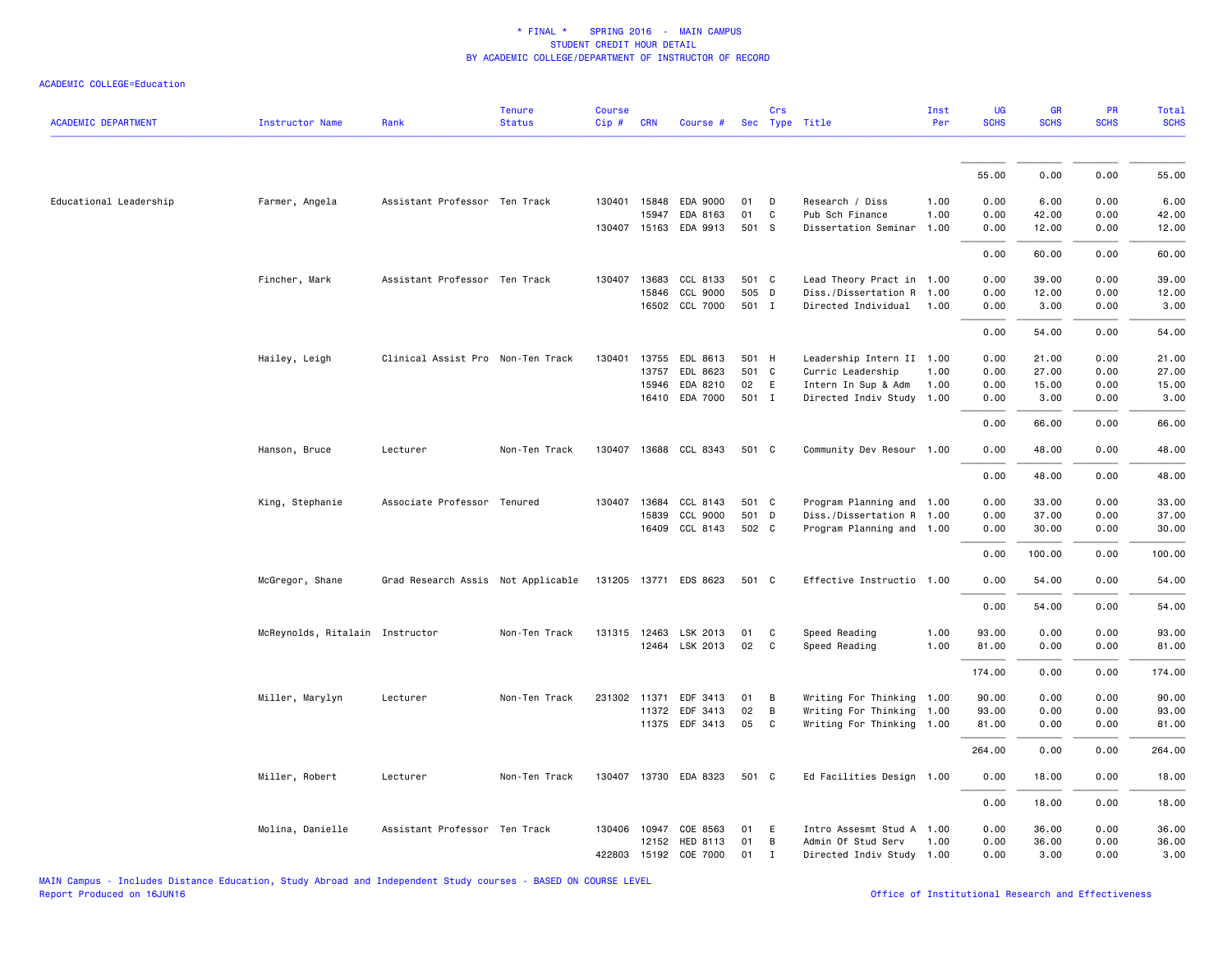| <b>ACADEMIC DEPARTMENT</b>           | <b>Instructor Name</b> | Rank                          | <b>Tenure</b><br><b>Status</b> | Course<br>Cip# | <b>CRN</b> | Course #              |              | Crs            | Sec Type Title            | Inst<br>Per | <b>UG</b><br><b>SCHS</b>                                                           | <b>GR</b><br><b>SCHS</b> | <b>PR</b><br><b>SCHS</b> | Total<br><b>SCHS</b>    |
|--------------------------------------|------------------------|-------------------------------|--------------------------------|----------------|------------|-----------------------|--------------|----------------|---------------------------|-------------|------------------------------------------------------------------------------------|--------------------------|--------------------------|-------------------------|
| Educational Leadership               | Molina, Danielle       | Assistant Professor Ten Track |                                |                |            | 422803 15812 COE 7000 | $02 \quad I$ |                | Directed Indiv Study 1.00 |             | 0.00                                                                               | 1.00                     | 0.00                     | 1.00                    |
|                                      |                        |                               |                                |                |            |                       |              |                |                           |             | 0.00                                                                               | 76.00                    | 0.00                     | 76.00                   |
|                                      | Musser, Madhurima      | Grad Teach Assist             | Not Applicable                 | 131202         |            | 11376 EDF 3423        | 01           | C.             | Exploring Diversity       | 1.00        | 90.00                                                                              | 0.00                     | 0.00                     | 90.00                   |
|                                      |                        |                               |                                | 231302 11373   |            | EDF 3413              | 03           | B              | Writing For Thinking 1.00 |             | 63.00                                                                              | 0.00                     | 0.00                     | 63.00                   |
|                                      |                        |                               |                                |                |            | 11374 EDF 3413        | 04           | - B            | Writing For Thinking 1.00 |             | 75.00                                                                              | 0.00                     | 0.00                     | 75.00                   |
|                                      |                        |                               |                                |                |            |                       |              |                |                           |             | 228.00                                                                             | 0.00                     | 0.00                     | 228.00                  |
|                                      | Prince, Debra          | Associate Professor Tenured   |                                | 130101         | 16058      | EDF 7000              | 01           | $\blacksquare$ | Directed Indiv Study 1.00 |             | 0.00                                                                               | 3.00                     | 0.00                     | 3.00                    |
|                                      |                        |                               |                                | 130601         | 11383      | EDF 8363              | 02           | C.             | Func & Met Res In Ed 1.00 |             | 0.00                                                                               | 21.00                    | 0.00                     | 21.00                   |
|                                      |                        |                               |                                |                | 13751      | EDF 8363              | 501 C        |                | Func & Met Res In Ed 1.00 |             | 0.00                                                                               | 27.00                    | 0.00                     | 27.00                   |
|                                      |                        |                               |                                |                |            |                       |              |                |                           |             | 0.00                                                                               | 51.00                    | 0.00                     | 51.00                   |
|                                      | Stumpf, Arthur         | Associate Professor Tenured   |                                | 130407         | 13689      | CCL 8353              | 501 C        |                | Appl Org Theory CC L 1.00 |             | 0.00                                                                               | 27.00                    | 0.00                     | 27.00                   |
|                                      |                        |                               |                                |                | 13690      | CCL 8383              | 501 C        |                | Ethical Decision CC       | 1.00        | 0.00                                                                               | 30.00                    | 0.00                     | 30.00                   |
|                                      |                        |                               |                                |                | 15841      | CCL 9000              | 502 D        |                | Diss./Dissertation R 1.00 |             | 0.00                                                                               | 40.00                    | 0.00                     | 40.00                   |
|                                      |                        |                               |                                |                |            |                       |              |                |                           |             | 0.00                                                                               | 97.00                    | 0.00                     | 97.00                   |
|                                      | Xu, Jianzhong          | Professor                     | Tenured                        | 130601         | 11385      | EDF 9473              | 01           | - C            | Qual Data Anlys Prs       | 1.00        | 0.00                                                                               | 15.00                    | 0.00                     | 15.00                   |
|                                      |                        |                               |                                |                |            | 130603 11384 EDF 9453 | 01           | C.             | Intro Qual Research       | 1.00        | 0.00                                                                               | 27.00                    | 0.00                     | 27.00                   |
|                                      |                        |                               |                                |                |            |                       |              |                |                           |             | 0.00                                                                               | 42.00                    | 0.00                     | 42.00                   |
| Educational Leadership               |                        |                               |                                |                |            |                       |              |                |                           |             | $\qquad \qquad \equiv \equiv \equiv \equiv \equiv \equiv \equiv \equiv$<br>1324,00 | ========<br>910.00       | <b>EEEEEEE</b><br>0.00   | ==========<br>2234.00   |
| ==================================== |                        |                               |                                |                |            |                       |              |                |                           |             | ========                                                                           | ========                 | $=$ = = = = = = =        | $=$ = = = = = = = = = = |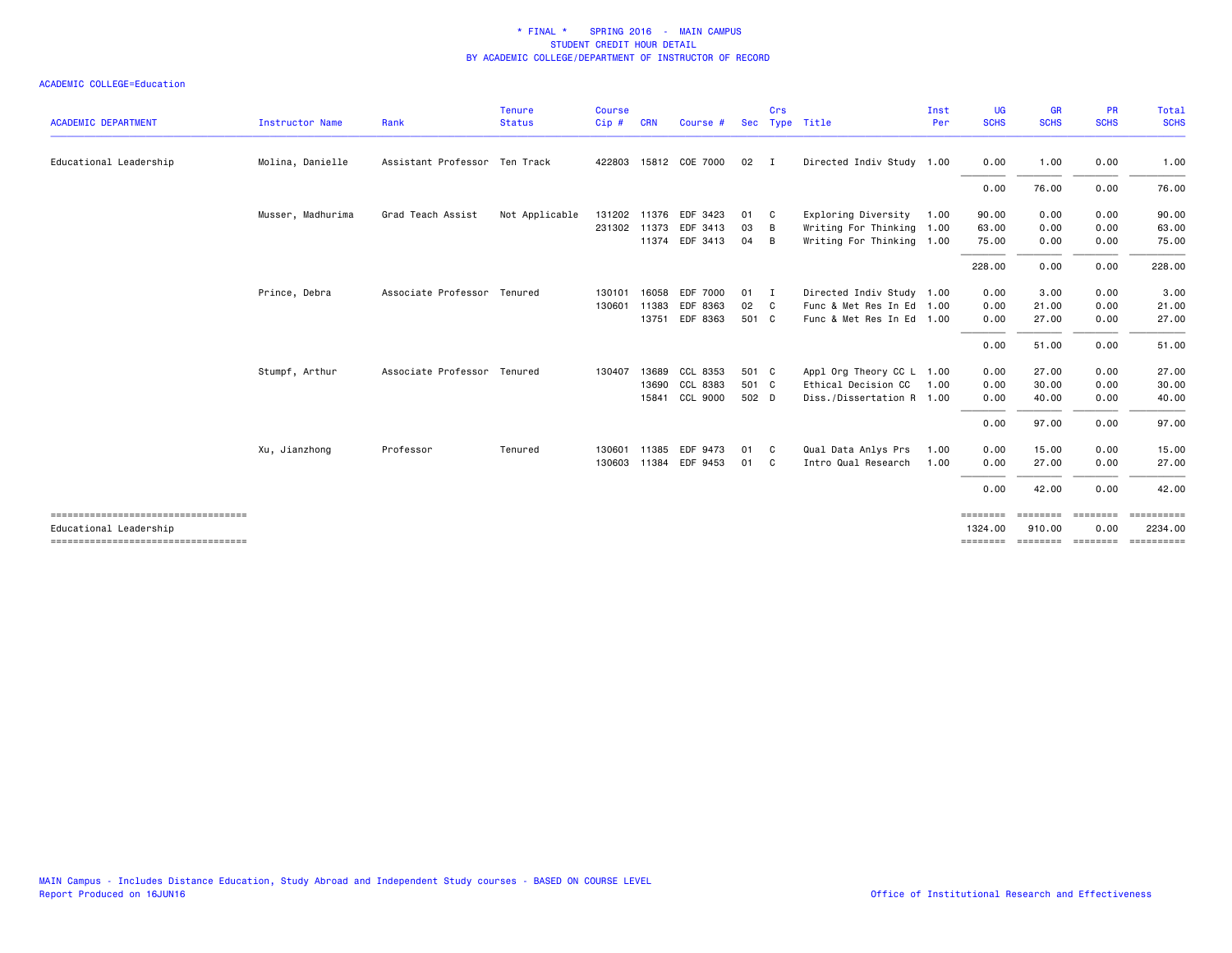| <b>ACADEMIC DEPARTMENT</b>                       | <b>Instructor Name</b> | Rank                          | <b>Tenure</b><br><b>Status</b> | Course<br>Cip# | <b>CRN</b> | Course #              |       | Crs          | Sec Type Title            | Inst<br>Per | UG<br><b>SCHS</b> | GR<br><b>SCHS</b> | PR<br><b>SCHS</b> | Total<br><b>SCHS</b> |
|--------------------------------------------------|------------------------|-------------------------------|--------------------------------|----------------|------------|-----------------------|-------|--------------|---------------------------|-------------|-------------------|-------------------|-------------------|----------------------|
| Instructional Systems & Workforce D Adams, James |                        | Associate Professor Tenured   |                                | 131309         | 13953      | TKT 4143              | 501 C |              | His & Phil Career &       | 1.00        | 18.00             | 0.00              | 0.00              | 18.00                |
|                                                  |                        |                               |                                |                | 13961      | TKT 6143              | 501 C |              | His & Phil Career &       | 1.00        | 0.00              | 15.00             | 0.00              | 15.00                |
|                                                  |                        |                               |                                |                | 14201      | TKT 4886              | 01    | E            | Teaching Intern Tech      | 1.00        | 12.00             | 0.00              | 0.00              | 12.00                |
|                                                  |                        |                               |                                |                | 14202      | TKT 4896              | 01    | E            | Teaching Intern Tech      | 1.00        | 12.00             | 0.00              | 0.00              | 12.00                |
|                                                  |                        |                               |                                |                | 14203      | TKT 4873              | 01    | C            | Prof Sem Voc/Tech Ed      | 1.00        | 6.00              | 0.00              | 0.00              | 6.00                 |
|                                                  |                        |                               |                                |                | 14719      | <b>TKT 4886</b>       | 501 F |              | Teaching Intern Tech      | 1.00        | 6.00              | 0.00              | 0.00              | 6.00                 |
|                                                  |                        |                               |                                |                | 14720      | TKT 4896              | 501 F |              | Teaching Intern Tech 1.00 |             | 6.00              | 0.00              | 0.00              | 6.00                 |
|                                                  |                        |                               |                                |                | 14731      | TKT 4873              | 501 C |              | Prof Sem Voc/Tech Ed 1.00 |             | 3.00              | 0.00              | 0.00              | 3.00                 |
|                                                  |                        |                               |                                | 131319 15554   |            | <b>TKT 9000</b>       | 01    | D            | Research / Diss           | 1.00        | 0.00              | 21.00             | 0.00              | 21.00                |
|                                                  |                        |                               |                                | 131399 13955   |            | TKT 4263              | 501 C |              | Diverse Wrk & Ed Env 1.00 |             | 63.00             | 0.00              | 0.00              | 63.00                |
|                                                  |                        |                               |                                |                |            | 13962 TKT 6263        | 501 C |              | Diverse Wrk & Ed Env 1.00 |             | 0.00              | 6.00              | 0.00              | 6.00                 |
|                                                  |                        |                               |                                |                |            |                       |       |              |                           |             | 126.00            | 42.00             | 0.00              | 168.00               |
|                                                  | Bailey, Ennis          | Non-Faculty                   | Not Applicable                 | 300000 13957   |            | TKT 4433              | 501 C |              | Dev of Veteran's Ben 1.00 |             | 24.00             | 0.00              | 0.00              | 24.00                |
|                                                  |                        |                               |                                |                | 13964      | TKT 6433              | 501 C |              | Dev of Veterans' Ben 1.00 |             | 0.00              | 3.00              | 0.00              | 3.00                 |
|                                                  |                        |                               |                                |                |            |                       |       |              |                           |             | 24.00             | 3.00              | 0.00              | 27.00                |
|                                                  | Ballard, Iva           | Instructor                    | Non-Ten Track                  | 521302         | 10588      | BQA 3123              | 03    | C            | Bus Stat Methods II       | 1.00        | 201.00            | 0.00              | 0.00              | 201.00               |
|                                                  |                        |                               |                                |                | 10590      | BQA 3123              | 05    | C            | Bus Stat Methods II       | 1.00        | 198,00            | 0.00              | 0.00              | 198,00               |
|                                                  |                        |                               |                                |                | 13681      | BQA 8443              | 501 C |              | Stat Analy Bus Dec        | 1.00        | 0.00              | 72.00             | 0.00              | 72.00                |
|                                                  |                        |                               |                                |                | 14090      | BQA 3123              | 06    | C            | Bus Stat Methods II       | 1.00        | 135.00            | 0.00              | 0.00              | 135.00               |
|                                                  |                        |                               |                                |                |            |                       |       |              |                           |             | 534.00            | 72.00             | 0.00              | 606.00               |
|                                                  | Bass, Amy              | Lecturer                      | Non-Ten Track                  | 130301         | 13884      | LSK 2010              | 501 C |              | Praxis: Acad Core En 1.00 |             | 30.00             | 0.00              | 0.00              | 30.00                |
|                                                  |                        |                               |                                | 131315 13883   |            | LSK 1023              | 501 C |              | Col Read/Study Skill 1.00 |             | 96.00             | 0.00              | 0.00              | 96.00                |
|                                                  |                        |                               |                                |                |            |                       |       |              |                           |             | 126.00            | 0.00              | 0.00              | 126.00               |
|                                                  | Beriswill, Joanne      | Assistant Professor Ten Track |                                | 131309 13462   |            | TKT 3623              | 01    | C.           | Dsgn Technology Trai 1.00 |             | 45.00             | 0.00              | 0.00              | 45.00                |
|                                                  |                        |                               |                                |                | 13465      | TKT 4623              | 01    | C            | Del/Eval Tech Traini 1.00 |             | 51.00             | 0.00              | 0.00              | 51.00                |
|                                                  |                        |                               |                                | 131319 15188   |            | <b>TKT 7000</b>       | 01    | $\bf{I}$     | Directed Indiv Study 1.00 |             | 0.00              | 3.00              | 0.00              | 3.00                 |
|                                                  |                        |                               |                                |                | 15966      | <b>TKT 9000</b>       | 07    | D            | Research / Diss           | 1.00        | 0.00              | 1.00              | 0.00              | 1.00                 |
|                                                  |                        |                               |                                |                |            |                       |       |              |                           |             | 96.00             | 4.00              | 0.00              | 100.00               |
|                                                  | Berryhill, Amy         | Non-Faculty                   | Not Applicable                 |                |            | 131303 15564 TKB 2133 | 501 B |              | Sprdsht Design & Ana 1.00 |             | 39.00             | 0.00              | 0.00              | 39.00                |
|                                                  |                        |                               |                                |                |            |                       |       |              |                           |             | 39.00             | 0.00              | 0.00              | 39.00                |
|                                                  | Busby, Michael         | Non-Faculty                   | Not Applicable                 |                |            | 240102 13872 IDS 4111 | 501 C |              | Professional Seminar 1.00 |             | 18.00             | 0.00              | 0.00              | 18.00                |
|                                                  |                        |                               |                                |                |            |                       |       |              |                           |             | 18.00             | 0.00              | 0.00              | 18.00                |
|                                                  | Cornelious, Linda      | Professor                     | Tenured                        | 131309 14735   |            | TKT 8263              | 501 C |              | Phil & Adm Career &       | 1.00        | 0.00              | 12.00             | 0.00              | 12.00                |
|                                                  |                        |                               |                                | 131319         | 15555      | <b>TKT 9000</b>       | 02    | D            | Research / Diss           | 1.00        | 0.00              | 15.00             | 0.00              | 15.00                |
|                                                  |                        |                               |                                | 131321 13960   |            | TKT 4803              | 501 C |              | Integ Tech for Learn 1.00 |             | 54.00             | 0.00              | 0.00              | 54.00                |
|                                                  |                        |                               |                                |                | 13967      | TKT 6803              | 501 C |              | Integ Tech for Learn 1.00 |             | 0.00              | 18.00             | 0.00              | 18.00                |
|                                                  |                        |                               |                                |                |            |                       |       |              |                           |             | 54.00             | 45.00             | 0.00              | 99.00                |
|                                                  | Crawford, Amie         | Grad Teach Assist             | Not Applicable                 |                |            | 110301 13457 TKT 1273 | 04    | $\mathbf{C}$ | Computer Application 1.00 |             | 96.00             | 0.00              | 0.00              | 96.00                |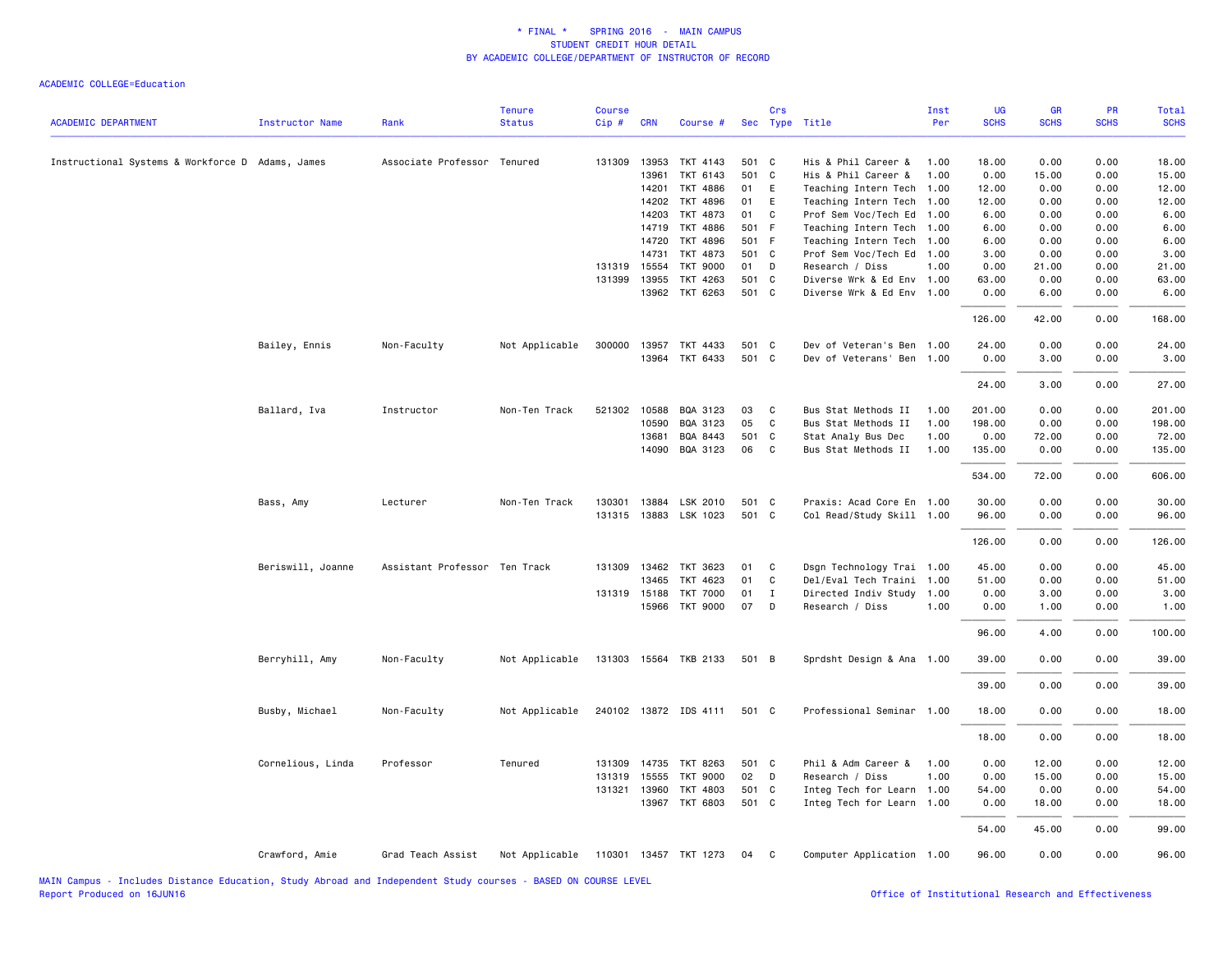| <b>ACADEMIC DEPARTMENT</b>                         | <b>Instructor Name</b> | Rank                              | <b>Tenure</b><br><b>Status</b> | <b>Course</b><br>Cip# | <b>CRN</b>     | Course #              |          | Crs            | Sec Type Title                        | Inst<br>Per  | UG<br><b>SCHS</b> | GR<br><b>SCHS</b> | PR<br><b>SCHS</b> | <b>Total</b><br><b>SCHS</b> |
|----------------------------------------------------|------------------------|-----------------------------------|--------------------------------|-----------------------|----------------|-----------------------|----------|----------------|---------------------------------------|--------------|-------------------|-------------------|-------------------|-----------------------------|
| Instructional Systems & Workforce D Crawford, Amie |                        | Grad Teach Assist                 | Not Applicable                 |                       |                | 110301 13950 TKT 1273 | 502 C    |                | Computer Application 1.00             |              | 66.00             | 0.00              | 0.00              | 66.00                       |
|                                                    |                        |                                   |                                |                       |                |                       |          |                |                                       |              | 162.00            | 0.00              | 0.00              | 162.00                      |
|                                                    | Forde, Connie          | Professor                         | Tenured                        |                       | 131319 15556   | <b>TKT 9000</b>       | 03       | D              | Research / Diss                       | 1.00         | 0.00              | 11.00             | 0.00              | 11.00                       |
|                                                    |                        |                                   |                                |                       | 15628          | <b>TKT 4000</b>       | 01       | $\mathbf I$    | Directed Indiv Study                  | 1.00         | 3.00              | 0.00              | 0.00              | 3.00                        |
|                                                    |                        |                                   |                                |                       | 15892          | <b>TKT 4000</b>       | 02       | $\mathbf{I}$   | Directed Indiv Study 1.00             |              | 3.00              | 0.00              | 0.00              | 3.00                        |
|                                                    |                        |                                   |                                |                       | 15925          | <b>TKT 4000</b>       | 03       | $\mathbf{I}$   | Directed Indiv Study 1.00             |              | 3.00              | 0.00              | 0.00              | 3.00                        |
|                                                    |                        |                                   |                                |                       | 16143          | TKT 4000              | 04       | $\mathbf{I}$   | Directed Indiv Study 1.00             |              | 3.00              | 0.00              | 0.00              | 3.00                        |
|                                                    |                        |                                   |                                |                       |                |                       |          |                |                                       |              | 12.00             | 11.00             | 0.00              | 23.00                       |
|                                                    | Giordano, Mickey       | Instructor                        | Non-Ten Track                  | 131319                | 15999          | TKI 4000              | 02       | $\mathbf I$    | Directed Indiv Study 1.00             |              | 3.00              | 0.00              | 0.00              | 3.00                        |
|                                                    |                        |                                   |                                | 150303                | 13445          | TKI 3104              | 01       | B              | Adv Ind Ele, Electro                  | 1.00         | 112.00            | 0.00              | 0.00              | 112.00                      |
|                                                    |                        |                                   |                                | 150505                | 13452          | TKI 4213              | 01       | C              | Energy Source&Power                   | 1.00         | 108.00            | 0.00              | 0.00              | 108.00                      |
|                                                    |                        |                                   |                                |                       | 150612 13439   | TKI 2113              | 01       | C              | Intro to PLC Program                  | 1.00         | 108.00            | 0.00              | 0.00              | 108.00                      |
|                                                    |                        |                                   |                                |                       |                | 13451 TKI 4203        | 01       | В              | Automated Systems                     | 1.00         | 78.00             | 0.00              | 0.00              | 78.00                       |
|                                                    |                        |                                   |                                |                       |                |                       |          |                |                                       |              | 409.00            | 0.00              | 0.00              | 409.00                      |
|                                                    | Huang, Kun             | Assistant Professor Ten Track     |                                | 110301                | 13433          | TKB 4283              | 01       | В              | Advanced Office Syst 1.00             |              | 60.00             | 0.00              | 0.00              | 60.00                       |
|                                                    |                        |                                   |                                |                       | 131309 13959   | TKT 4763              | 501 C    |                | Digital Tools/Learni 1.00             |              | 75.00             | 0.00              | 0.00              | 75.00                       |
|                                                    |                        |                                   |                                |                       | 13966          | TKT 6763              | 501 C    |                | Digital Tools/Learni 1.00             |              | 0.00              | 6.00              | 0.00              | 6.00                        |
|                                                    |                        |                                   |                                |                       | 131319 16362   | <b>TKT 7000</b>       | 03       | $\blacksquare$ | Directed Indiv Study 1.00             |              | 0.00              | 3.00              | 0.00              | 3.00                        |
|                                                    |                        |                                   |                                |                       |                |                       |          |                |                                       |              | 135.00            | 9.00              | 0.00              | 144.00                      |
|                                                    | Irvin, Lemond          | Research Assist Pro Non-Ten Track |                                |                       |                | 090101 10823 CO 1013  | 04       | <b>C</b>       | Intro to Communicati 1.00             |              | 93.00             | 0.00              | 0.00              | 93.00                       |
|                                                    |                        |                                   |                                |                       |                |                       |          |                |                                       |              | 93.00             | 0.00              | 0.00              | 93.00                       |
|                                                    | Keel, Vicki            | Instructor                        | Non-Ten Track                  |                       | 110301 13434   | TKB 4543              | 01       | В              | Information Processi 1.00             |              | 87.00             | 0.00              | 0.00              | 87.00                       |
|                                                    |                        |                                   |                                |                       | 13949          | TKT 1273              | 501 C    |                | Computer Application 1.00             |              | 87.00             | 0.00              | 0.00              | 87.00                       |
|                                                    |                        |                                   |                                | 110401                | 15563          | <b>TKB 2123</b>       | 501      | B              | Database Mgt                          | 1.00         | 45.00             | 0.00              | 0.00              | 45.00                       |
|                                                    |                        |                                   |                                | 131309                | 13459          | TKT 3213              | 01       | C              | Call Center Manageme 1.00             |              | 93.00             | 0.00              | 0.00              | 93.00                       |
|                                                    |                        |                                   |                                |                       |                |                       |          |                |                                       |              | 312.00            | 0.00              | 0.00              | 312.00                      |
|                                                    | Lee, Sang Joon         | Assistant Professor Ten Track     |                                | 110801                | 13435          | TKB 4583              | 01       | B              | Graphics and Web Des 1.00             |              | 72.00             | 0.00              | 0.00              | 72.00                       |
|                                                    |                        |                                   |                                | 130501                | 14204          | TKT 8643              | 01       | $\mathbf{C}$   | Multimedia Design II 1.00             |              | 0.00              | 15.00             | 0.00              | 15.00                       |
|                                                    |                        |                                   |                                |                       |                | 131303 13437 TKB 6583 | 01       | B              | Graphics and Web Des 1.00             |              | 0.00              | 12.00             | 0.00              | 12.00                       |
|                                                    |                        |                                   |                                |                       |                |                       |          |                |                                       |              | 72.00             | 27.00             | 0.00              | 99.00                       |
|                                                    | Mize, Mervin           | Instructor                        | Non-Ten Track                  |                       | 131319 15266   | TKI 4000              | 01       | I              | Directed Indiv Study 1.00             |              | 3.00              | 0.00              | 0.00              | 3.00                        |
|                                                    |                        |                                   |                                |                       | 16276          | TKI 4000              | 04       | I              | Directed Indiv Study                  | 1.00         | 3.00              | 0.00              | 0.00              | 3.00                        |
|                                                    |                        |                                   |                                |                       | 150612 13447   | TKI 3224              | 01       | B              | Ind Materials Tech                    | 1.00         | 152.00            | 0.00              | 0.00              | 152.00                      |
|                                                    |                        |                                   |                                |                       | 13449          | TKI 3363              | 01       | B              | Motion & Time Study                   | 1.00         | 114.00            | 0.00              | 0.00              | 114.00                      |
|                                                    |                        |                                   |                                |                       | 13450<br>13453 | TKI 4113<br>TKI 4233  | 01<br>01 | В<br>C         | Indust Fluid Power<br>Maintenance Mgt | 1.00<br>1.00 | 111.00<br>114.00  | 0.00<br>0.00      | 0.00<br>0.00      | 111.00<br>114.00            |
|                                                    |                        |                                   |                                |                       |                |                       |          |                |                                       |              | 497.00            | 0.00              | 0.00              | 497.00                      |
|                                                    | Okojie, Mabel          | Professor                         | Tenured                        |                       |                | 130501 14205 TKT 8843 | 01       | C.             | Found Instr Sys Tech 1.00             |              | 0.00              | 9.00              | 0.00              | 9.00                        |
|                                                    |                        |                                   |                                |                       |                |                       |          |                |                                       |              |                   |                   |                   |                             |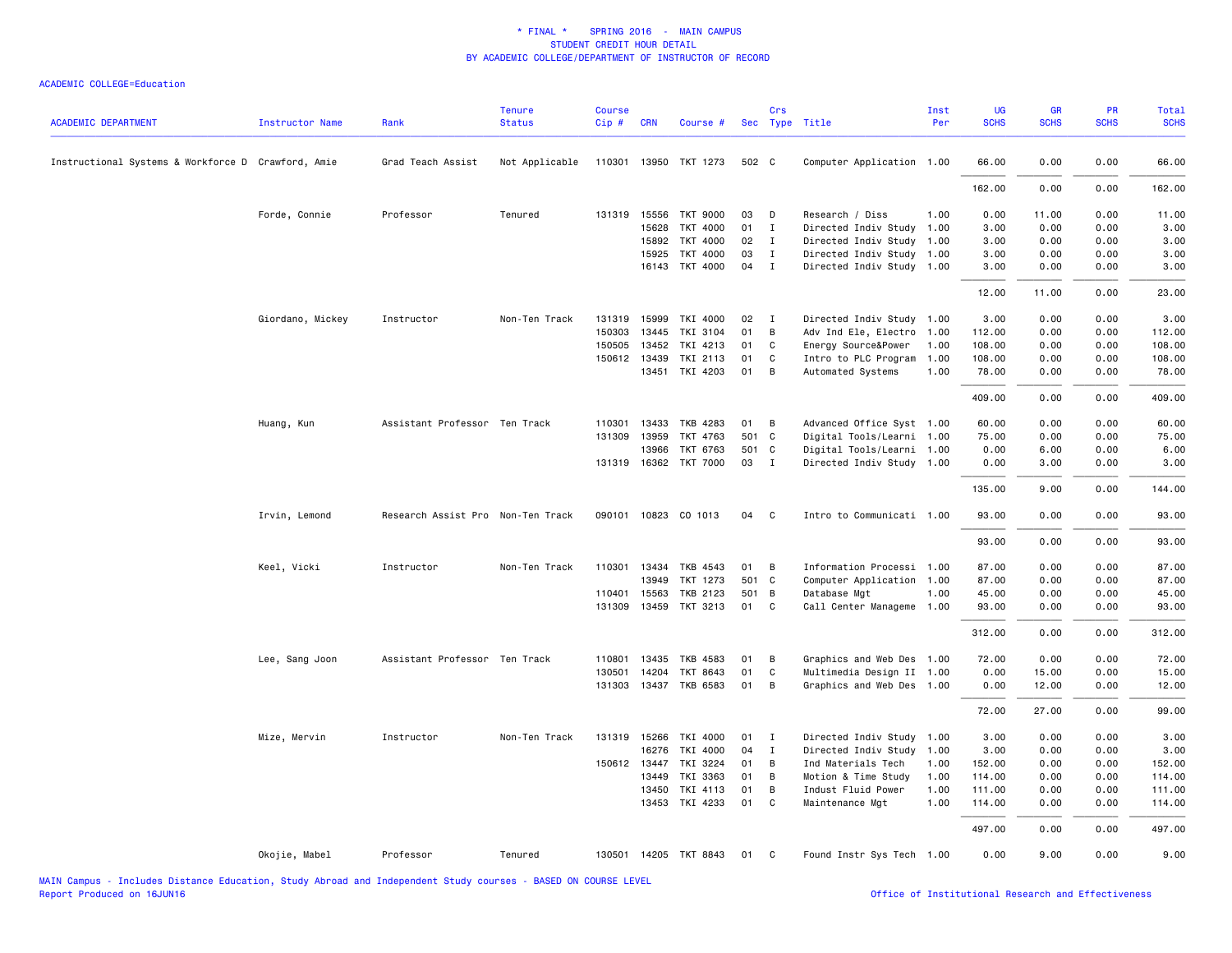| <b>ACADEMIC DEPARTMENT</b>                                                | Instructor Name   | Rank                                               | <b>Tenure</b><br><b>Status</b> | <b>Course</b><br>Cip# | <b>CRN</b> | Course #              |       | Crs            | Sec Type Title            | Inst<br>Per | <b>UG</b><br><b>SCHS</b> | <b>GR</b><br><b>SCHS</b> | PR<br><b>SCHS</b>                  | Total<br><b>SCHS</b>                                                                                                                                                                                                                                                                                                                                                                                                                                                                              |
|---------------------------------------------------------------------------|-------------------|----------------------------------------------------|--------------------------------|-----------------------|------------|-----------------------|-------|----------------|---------------------------|-------------|--------------------------|--------------------------|------------------------------------|---------------------------------------------------------------------------------------------------------------------------------------------------------------------------------------------------------------------------------------------------------------------------------------------------------------------------------------------------------------------------------------------------------------------------------------------------------------------------------------------------|
|                                                                           |                   |                                                    |                                |                       |            |                       |       |                |                           |             |                          |                          |                                    |                                                                                                                                                                                                                                                                                                                                                                                                                                                                                                   |
| Instructional Systems & Workforce D Okojie, Mabel                         |                   | Professor                                          | Tenured                        | 131309                | 14732      | TKT 8273              | 501 C |                | Con Iss Cur Pla ISWE 1.00 |             | 0.00                     | 9.00                     | 0.00                               | 9.00                                                                                                                                                                                                                                                                                                                                                                                                                                                                                              |
|                                                                           |                   |                                                    |                                | 131319 15557          |            | TKT 9000              | 04    | $\Box$         | Research / Diss           | 1.00        | 0.00                     | 6.00                     | 0.00                               | 6.00                                                                                                                                                                                                                                                                                                                                                                                                                                                                                              |
|                                                                           |                   |                                                    |                                |                       | 15951      | <b>TKT 7000</b>       | 02    | $\mathbf{I}$   | Directed Indiv Study 1.00 |             | 0.00                     | 3.00                     | 0.00                               | 3.00                                                                                                                                                                                                                                                                                                                                                                                                                                                                                              |
|                                                                           |                   |                                                    |                                |                       |            | 139999 16124 TKT 8990 | 01 C  |                | Special Topic In TKT 1.00 |             | 0.00                     | 6.00                     | 0.00                               | 6.00                                                                                                                                                                                                                                                                                                                                                                                                                                                                                              |
|                                                                           |                   |                                                    |                                |                       |            |                       |       |                |                           |             | 0.00                     | 33.00                    | 0.00                               | 33.00                                                                                                                                                                                                                                                                                                                                                                                                                                                                                             |
|                                                                           | Roberts, Frank    | Non-Faculty                                        | Not Applicable                 |                       |            | 150612 15184 TKI 3353 | 01 B  |                | Forecast & Cost Mode 1.00 |             | 105.00                   | 0.00                     | 0.00                               | 105.00                                                                                                                                                                                                                                                                                                                                                                                                                                                                                            |
|                                                                           |                   |                                                    |                                |                       |            |                       |       |                |                           |             | 105.00                   | 0.00                     | 0.00                               | 105.00                                                                                                                                                                                                                                                                                                                                                                                                                                                                                            |
|                                                                           |                   | Scott-Bracey, Pamela Assistant Professor Ten Track |                                | 130501 15183          |            | TKT 8533              | 501 C |                | Eval & Assess Instr       | 1.00        | 0.00                     | 36.00                    | 0.00                               | 36.00                                                                                                                                                                                                                                                                                                                                                                                                                                                                                             |
|                                                                           |                   |                                                    |                                | 131303                | 13948      | <b>TKB 3133</b>       | 501 C |                | Admin Management & P      | 1.00        | 102.00                   | 0.00                     | 0.00                               | 102.00                                                                                                                                                                                                                                                                                                                                                                                                                                                                                            |
|                                                                           |                   |                                                    |                                | 131309 13466          |            | TKT 4683              | 01 S  |                | Senior Seminar            | 1.00        | 36.00                    | 0.00                     | 0.00                               | 36.00                                                                                                                                                                                                                                                                                                                                                                                                                                                                                             |
|                                                                           |                   |                                                    |                                |                       |            |                       |       |                |                           |             | 138.00                   | 36.00                    | 0.00                               | 174.00                                                                                                                                                                                                                                                                                                                                                                                                                                                                                            |
|                                                                           | Walton, Angela    | Grad Service Assist Not Applicable                 |                                | 110301 13455          |            | TKT 1273              | 02    | $\mathbf{C}$   | Computer Application 1.00 |             | 99.00                    | 0.00                     | 0.00                               | 99.00                                                                                                                                                                                                                                                                                                                                                                                                                                                                                             |
|                                                                           |                   |                                                    |                                |                       |            | 13458 TKT 1273        | 05    | $\mathbf{C}$   | Computer Application 1.00 |             | 93.00                    | 0.00                     | 0.00                               | 93.00                                                                                                                                                                                                                                                                                                                                                                                                                                                                                             |
|                                                                           |                   |                                                    |                                |                       |            |                       |       |                |                           |             | 192.00                   | 0.00                     | 0.00                               | 192.00                                                                                                                                                                                                                                                                                                                                                                                                                                                                                            |
|                                                                           | Wyatt, John       | Associate Professor Tenured                        |                                | 131319 15558          |            | TKT 9000              | 05    | $\Box$         | Research / Diss           | 1.00        | 0.00                     | 5.00                     | 0.00                               | 5.00                                                                                                                                                                                                                                                                                                                                                                                                                                                                                              |
|                                                                           |                   |                                                    |                                |                       | 16269      | TKI 4000              | 03    | $\mathbf{I}$   | Directed Indiv Study      | 1.00        | 3.00                     | 0.00                     | 0.00                               | 3.00                                                                                                                                                                                                                                                                                                                                                                                                                                                                                              |
|                                                                           |                   |                                                    |                                | 150611 13446          |            | TKI 3183              | 01    | <b>L</b>       | Machine Metal Proc        | 1.00        | 63.00                    | 0.00                     | 0.00                               | 63.00                                                                                                                                                                                                                                                                                                                                                                                                                                                                                             |
|                                                                           |                   |                                                    |                                | 150612 13448          |            | TKI 3243              | 01    | $\overline{B}$ | Industrial Metrology 1.00 |             | 114.00                   | 0.00                     | 0.00                               | 114.00                                                                                                                                                                                                                                                                                                                                                                                                                                                                                            |
|                                                                           |                   |                                                    |                                |                       |            |                       |       |                |                           |             | 180.00                   | 5.00                     | 0.00                               | 185.00                                                                                                                                                                                                                                                                                                                                                                                                                                                                                            |
|                                                                           | Yarbrough, Steven | Grad Teach Assist                                  | Not Applicable                 |                       |            | 110301 13454 TKT 1273 | 01    | C              | Computer Application 1.00 |             | 99.00                    | 0.00                     | 0.00                               | 99.00                                                                                                                                                                                                                                                                                                                                                                                                                                                                                             |
|                                                                           |                   |                                                    |                                |                       |            | 13456 TKT 1273        | 03    | $\mathbf{C}$   | Computer Application 1.00 |             | 99.00                    | 0.00                     | 0.00                               | 99.00                                                                                                                                                                                                                                                                                                                                                                                                                                                                                             |
|                                                                           |                   |                                                    |                                |                       |            |                       |       |                |                           |             | 198.00                   | 0.00                     | 0.00                               | 198.00                                                                                                                                                                                                                                                                                                                                                                                                                                                                                            |
|                                                                           | Yu, Chien         | Professor                                          | Tenured                        | 110301                |            | 13467 TKT 4743        | 01 B  |                | Desktop Publishing        | 1.00        | 57.00                    | 0.00                     | 0.00                               | 57.00                                                                                                                                                                                                                                                                                                                                                                                                                                                                                             |
|                                                                           |                   |                                                    |                                | 130501                | 14733      | TKT 8443              | 501 C |                | Theory of Multimedia 1.00 |             | 0.00                     | 48.00                    | 0.00                               | 48.00                                                                                                                                                                                                                                                                                                                                                                                                                                                                                             |
|                                                                           |                   |                                                    |                                |                       |            | 131319 15559 TKT 9000 | 06    | $\Box$         | Research / Diss           | 1.00        | 0.00                     | 23.00                    | 0.00                               | 23.00                                                                                                                                                                                                                                                                                                                                                                                                                                                                                             |
|                                                                           |                   |                                                    |                                |                       |            |                       |       |                |                           |             | 57.00                    | 71.00                    | 0.00                               | 128.00                                                                                                                                                                                                                                                                                                                                                                                                                                                                                            |
|                                                                           | Yu, Wei-Chieh     | Assistant Professor Ten Track                      |                                | 110301                | 13468      | TKT 4753              | 01    | $\mathbf{C}$   | Media for Present In 1.00 |             | 27.00                    | 0.00                     | 0.00                               | 27.00                                                                                                                                                                                                                                                                                                                                                                                                                                                                                             |
|                                                                           |                   |                                                    |                                | 131309                | 13460      | TKT 3463              | 01    | B              | Computer Repair/Main 1.00 |             | 45.00                    | 0.00                     | 0.00                               | 45.00                                                                                                                                                                                                                                                                                                                                                                                                                                                                                             |
|                                                                           |                   |                                                    |                                |                       |            | 131319 16155 TKT 4000 | 05    | $\mathbf{I}$   | Directed Indiv Study 1.00 |             | 3.00                     | 0.00                     | 0.00                               | 3.00                                                                                                                                                                                                                                                                                                                                                                                                                                                                                              |
|                                                                           |                   |                                                    |                                |                       |            |                       |       |                |                           |             | 75.00                    | 0.00                     | 0.00                               | 75.00                                                                                                                                                                                                                                                                                                                                                                                                                                                                                             |
| ----------------------------------                                        |                   |                                                    |                                |                       |            |                       |       |                |                           |             | <b>EDESSEDE</b>          |                          | ======== =======                   | $\begin{minipage}{0.03\linewidth} \hspace*{-0.2cm} \textbf{m} = \textbf{m} = \textbf{m} = \textbf{m} = \textbf{m} \end{minipage}$                                                                                                                                                                                                                                                                                                                                                                 |
| Instructional Systems & Workforce D<br>---------------------------------- |                   |                                                    |                                |                       |            |                       |       |                |                           |             | 3654.00                  | 358.00                   | 0.00<br>======== ======== ======== | 4012.00<br>$\begin{array}{cccccccccc} \multicolumn{2}{c}{} & \multicolumn{2}{c}{} & \multicolumn{2}{c}{} & \multicolumn{2}{c}{} & \multicolumn{2}{c}{} & \multicolumn{2}{c}{} & \multicolumn{2}{c}{} & \multicolumn{2}{c}{} & \multicolumn{2}{c}{} & \multicolumn{2}{c}{} & \multicolumn{2}{c}{} & \multicolumn{2}{c}{} & \multicolumn{2}{c}{} & \multicolumn{2}{c}{} & \multicolumn{2}{c}{} & \multicolumn{2}{c}{} & \multicolumn{2}{c}{} & \multicolumn{2}{c}{} & \multicolumn{2}{c}{} & \mult$ |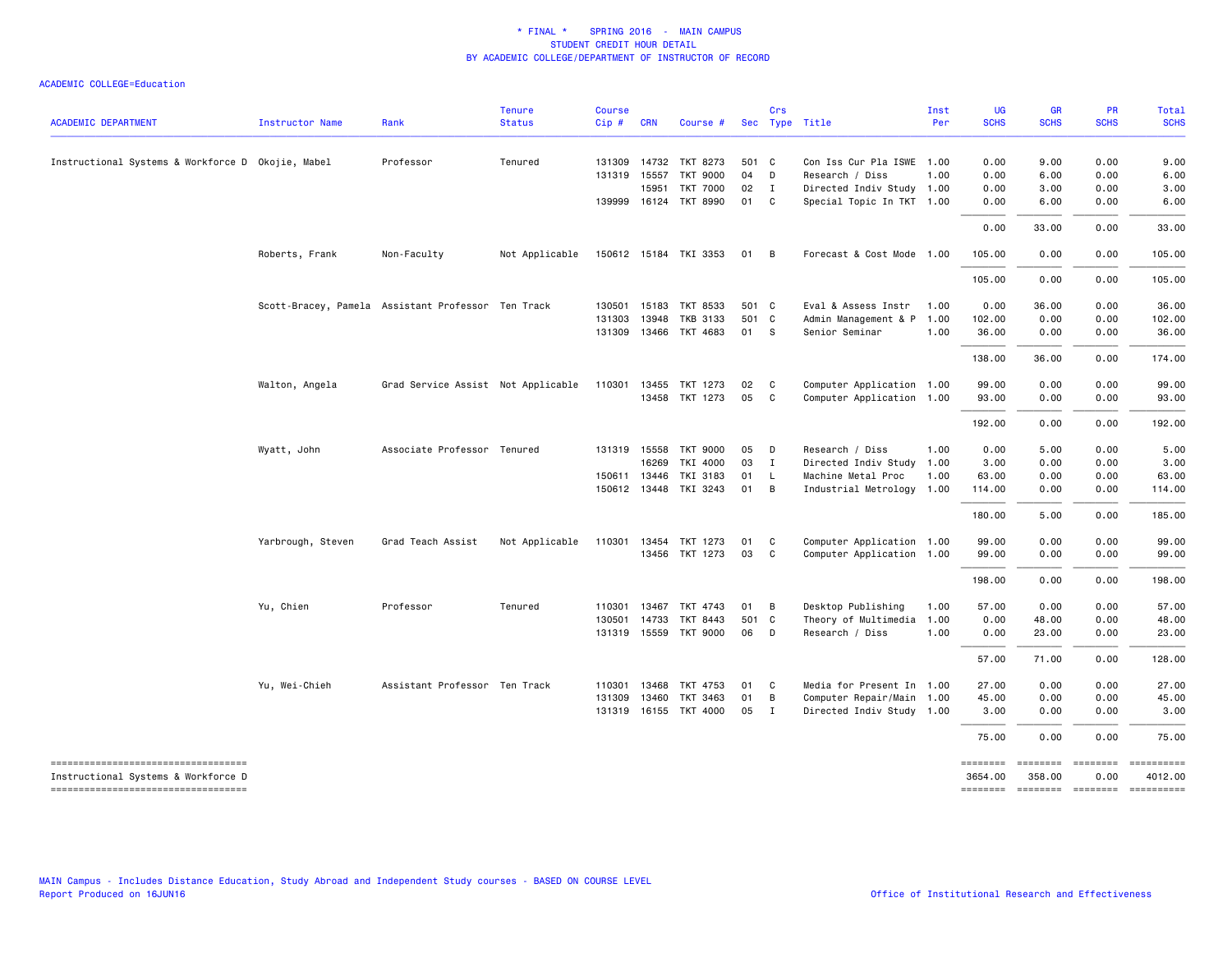| <b>ACADEMIC DEPARTMENT</b> | <b>Instructor Name</b> | Rank                                             | <b>Tenure</b><br><b>Status</b> | <b>Course</b><br>$Cip \#$ | <b>CRN</b>            | Course #                                     |          | Crs          | Sec Type Title                                         | Inst<br>Per | UG<br><b>SCHS</b> | GR<br><b>SCHS</b> | PR<br><b>SCHS</b> | Total<br><b>SCHS</b> |
|----------------------------|------------------------|--------------------------------------------------|--------------------------------|---------------------------|-----------------------|----------------------------------------------|----------|--------------|--------------------------------------------------------|-------------|-------------------|-------------------|-------------------|----------------------|
|                            |                        |                                                  |                                |                           |                       |                                              |          |              |                                                        |             |                   |                   |                   |                      |
| Kinesiology                | Abadie, Ben            | Professor                                        | Tenured                        |                           | 260908 14535          | EP 8323                                      | 01<br>01 | C<br>C       | Sci & Prac Cardio Re 1.00                              |             | 0.00              | 6.00              | 0.00              | 6.00                 |
|                            |                        |                                                  |                                |                           | 310505 11638<br>11639 | EP 3613<br>EP 3613                           | 02       | C            | Exercise Electrocard 1.00<br>Exercise Electrocard 1.00 |             | 96.00<br>135.00   | 0.00<br>0.00      | 0.00<br>0.00      | 96.00<br>135.00      |
|                            |                        |                                                  |                                |                           |                       |                                              |          |              |                                                        |             |                   |                   |                   |                      |
|                            |                        |                                                  |                                |                           |                       |                                              |          |              |                                                        |             | 231.00            | 6.00              | 0.00              | 237.00               |
|                            |                        | Agiovlasitis, Stamat Associate Professor Tenured |                                |                           | 260908 11648          | EP 4133                                      | 01       | C            | Ex Prog Clinical Pop 1.00                              |             | 102.00            | 0.00              | 0.00              | 102.00               |
|                            |                        |                                                  |                                |                           | 11649                 | EP 4133                                      | 02       | C            | Ex Prog Clinical Pop 1.00                              |             | 207.00            | 0.00              | 0.00              | 207.00               |
|                            |                        |                                                  |                                |                           | 310505 14536          | EP 8603                                      | 01       | C            | Disability, Phys Act 1.00                              |             | 0.00              | 21.00             | 0.00              | 21.00                |
|                            |                        |                                                  |                                |                           | 15546                 | EP 4000                                      | 02       | $\mathbf{I}$ | Directed Indiv Study 1.00                              |             | 3.00              | 0.00              | 0.00              | 3.00                 |
|                            |                        |                                                  |                                |                           | 15684                 | EP 7000                                      | 01       | $\mathbf{I}$ | Directed Indiv Study                                   | 1.00        | 0.00              | 6.00              | 0.00              | 6.00                 |
|                            |                        |                                                  |                                |                           | 15937                 | EP 4000                                      | 04       | $\mathbf{I}$ | Directed Indiv Study 1.00                              |             | 3.00              | 0.00              | 0.00              | 3.00                 |
|                            |                        |                                                  |                                |                           |                       | 16459 EP 4000                                | 06       | $\mathbf{I}$ | Directed Indiv Study 1.00                              |             | 3.00              | 0.00              | 0.00              | 3.00                 |
|                            |                        |                                                  |                                |                           |                       |                                              |          |              |                                                        |             | 318.00            | 27.00             | 0.00              | 345.00               |
|                            | Brown, Stanley         | Professor                                        | Tenured                        |                           |                       | 310505 11620 EP 2013                         | 01       | C            | Fundamentals of Kine 0.20                              |             | 91.20             | 0.00              | 0.00              | 91.20                |
|                            |                        |                                                  |                                |                           |                       |                                              |          |              |                                                        |             | 91.20             | 0.00              | 0.00              | 91.20                |
|                            | Chander, Harish        | Assistant Professor Ten Track                    |                                |                           | 260908 11641          | EP 3643                                      | 01       | C            | Applied Anat & Patho 1.00                              |             | 204.00            | 0.00              | 0.00              | 204.00               |
|                            |                        |                                                  |                                | 310505                    | 12896                 | PE 4283                                      | 01       | C            | Sport Biomechanics                                     | 1.00        | 153.00            | 0.00              | 0.00              | 153.00               |
|                            |                        |                                                  |                                |                           | 15268                 | EP 4000                                      | 01       | I            | Directed Indiv Study 1.00                              |             | 1.00              | 0.00              | 0.00              | 1.00                 |
|                            |                        |                                                  |                                |                           | 15584                 | KI 8000                                      | 06       | D            | Research/Thesis                                        | 1.00        | 0.00              | 9.00              | 0.00              | 9.00                 |
|                            |                        |                                                  |                                |                           | 15906                 | KI 7000                                      | 03       | $\mathbf{I}$ | Directed Indiv Study 1.00                              |             | 0.00              | 3.00              | 0.00              | 3.00                 |
|                            |                        |                                                  |                                |                           | 16591                 | EP 4000                                      | 08       | $\mathbf{I}$ | Directed Indiv Study 1.00                              |             | 4.00              | 0.00              | 0.00              | 4.00                 |
|                            |                        |                                                  |                                |                           |                       |                                              |          |              |                                                        |             | 362.00            | 12.00             | 0.00              | 374.00               |
|                            | Chen, Chih Chia        | Assistant Professor Ten Track                    |                                |                           |                       | 310501 12891 PE 3133                         | 01       | B            | Adapted Physical Ed 1.00                               |             | 102.00            | 0.00              | 0.00              | 102.00               |
|                            |                        |                                                  |                                |                           |                       | 310505 15178 PE 4853                         | 01       | C            | Motor Lrng and Skill 1.00                              |             | 51.00             | 0.00              | 0.00              | 51.00                |
|                            |                        |                                                  |                                |                           |                       |                                              |          |              |                                                        |             | 153.00            | 0.00              | 0.00              | 153.00               |
|                            | Connor, Kristen        | Grad Teach Assist                                | Not Applicable                 |                           |                       | 310501 12870 PE 1061                         | 04       | L            | Fitness Walking/ Jog 1.00                              |             | 12.00             | 0.00              | 0.00              | 12.00                |
|                            |                        |                                                  |                                |                           |                       | 14545 PE 1001                                | 01       | L            | Racquetball                                            | 0.50        | 6.00              | 0.00              | 0.00              | 6.00                 |
|                            |                        |                                                  |                                |                           |                       | 310504 14717 PE 1212                         | 01       | B            | Teaching Ind/Dual Sp 0.40                              |             | 16.80             | 0.00              | 0.00              | 16.80                |
|                            |                        |                                                  |                                |                           |                       |                                              |          |              |                                                        |             | 34.80             | 0.00              | 0.00              | 34.80                |
|                            | Curtis, Jasmine        | Grad Teach Assist                                | Not Applicable                 |                           |                       | 131314 15187 PE 2990                         | 03       | L            | Special Topic In PE 1.00                               |             | 12.00             | 0.00              | 0.00              | 12.00                |
|                            |                        |                                                  |                                |                           |                       | 310501 12868 PE 1061                         | 02       | L            | Fitness Walking/ Jog 1.00                              |             | 12.00             | 0.00              | 0.00              | 12.00                |
|                            |                        |                                                  |                                |                           |                       |                                              |          |              |                                                        |             | 24.00             | 0.00              | 0.00              | 24.00                |
|                            | Debusk, John           | Grad Teach Assist                                | Not Applicable                 | 260908                    | 14526                 | EP 3304                                      | 11       | в            | Exercise Physiology                                    | 0.40        | 17.60             | 0.00              | 0.00              | 17.60                |
|                            |                        |                                                  |                                | 310501                    | 12875                 | PE 1151                                      | 01       | L            | Strength Training                                      | 1.00        | 12.00             | 0.00              | 0.00              | 12.00                |
|                            |                        |                                                  |                                |                           |                       | 12877 PE 1151                                | 03       | L            | Strength Training                                      | 1.00        | 13.00             | 0.00              | 0.00              | 13.00                |
|                            |                        |                                                  |                                |                           |                       | 310505 12401 KI 2213                         | 03       | C            | Emergency Health Car 1.00                              |             | 60.00             | 0.00              | 0.00              | 60.00                |
|                            |                        |                                                  |                                |                           |                       |                                              |          |              |                                                        |             | 102.60            | 0.00              | 0.00              | 102.60               |
|                            | Downs, Benjamin        | Grad Teach Assist                                | Not Applicable                 |                           |                       | 131314 14505 PE 1171<br>310504 13376 SS 4303 | 01<br>01 | L<br>C       | Strength & Condition 1.00<br>Globalization & Spor 1.00 |             | 11.00<br>135.00   | 0.00<br>0.00      | 0.00<br>0.00      | 11.00<br>135.00      |
|                            |                        |                                                  |                                |                           |                       |                                              |          |              |                                                        |             |                   |                   |                   |                      |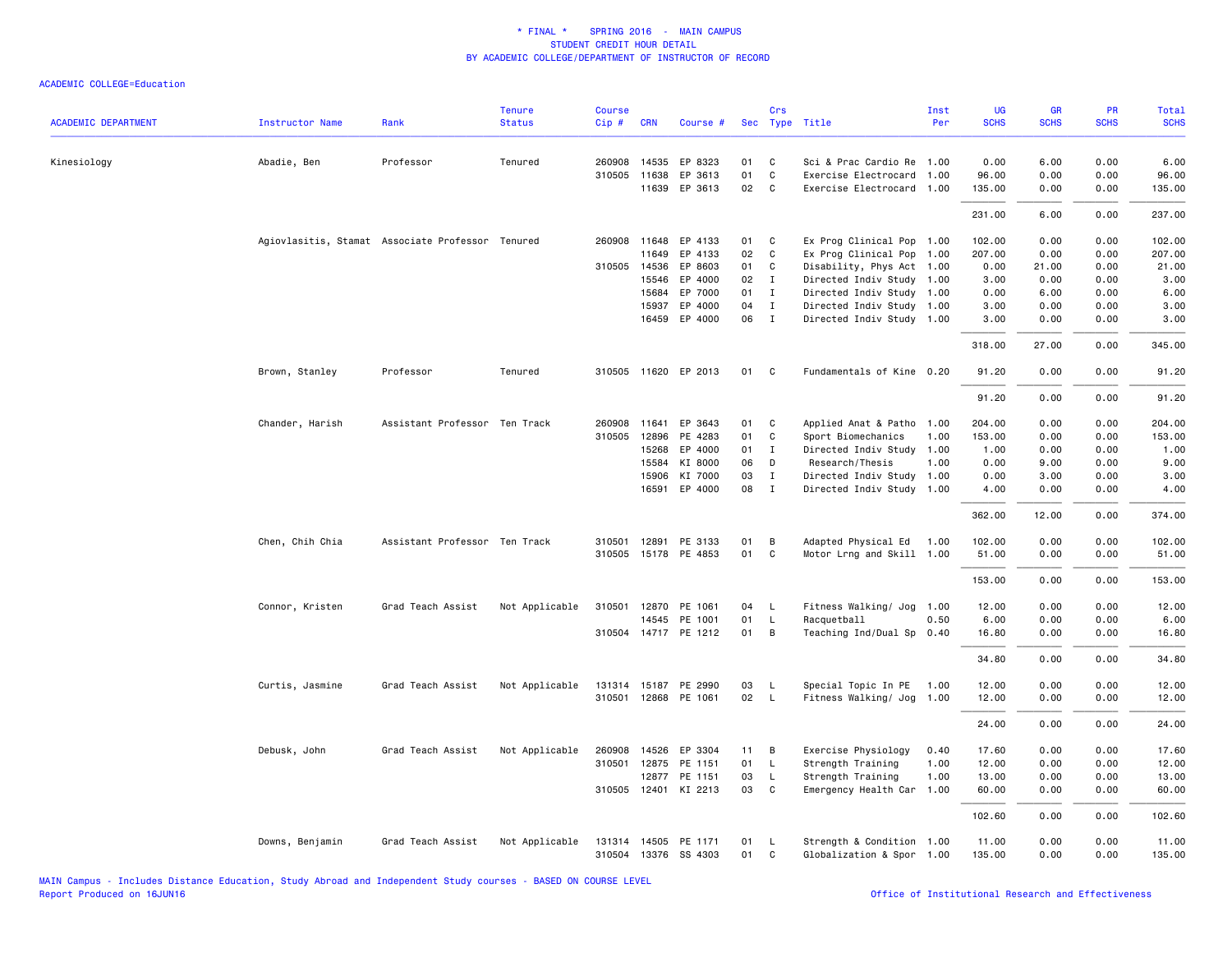| <b>ACADEMIC DEPARTMENT</b> | <b>Instructor Name</b> | Rank                          | <b>Tenure</b><br><b>Status</b> | <b>Course</b><br>Cip# | <b>CRN</b>            | Course #             |            | Crs            | Sec Type Title                                         | Inst<br>Per  | UG<br><b>SCHS</b> | <b>GR</b><br><b>SCHS</b> | PR<br><b>SCHS</b> | Total<br><b>SCHS</b> |
|----------------------------|------------------------|-------------------------------|--------------------------------|-----------------------|-----------------------|----------------------|------------|----------------|--------------------------------------------------------|--------------|-------------------|--------------------------|-------------------|----------------------|
| Kinesiology                | Downs, Benjamin        | Grad Teach Assist             | Not Applicable                 |                       |                       | 310504 14549 SS 2103 | 01 C       |                | Sport Careers and Pr 1.00                              |              | 123.00            | 0.00                     | 0.00              | 123.00               |
|                            |                        |                               |                                |                       |                       |                      |            |                |                                                        |              |                   |                          |                   |                      |
|                            |                        |                               |                                |                       |                       |                      |            |                |                                                        |              | 269.00            | 0.00                     | 0.00              | 269.00               |
|                            | Funderburk, Deborah    | Instructor                    | Non-Ten Track                  |                       | 310501 14854          | PE 1253              | 01         | B              | Teaching Lifetime Ac 1.00                              |              | 51.00             | 0.00                     | 0.00              | 51.00                |
|                            |                        |                               |                                |                       | 14855                 | PE 1263              | 01         | B              | Methods of Teaching                                    | 1.00         | 42.00             | 0.00                     | 0.00              | 42.00                |
|                            |                        |                               |                                |                       | 500301 12882<br>12885 | PE 1161<br>PE 1323   | 01<br>01 C | $\mathsf{L}$   | Modern Dance<br>Hist & Apprec of Dan                   | 1.00<br>1.00 | 24.00<br>144.00   | 0.00<br>0.00             | 0.00<br>0.00      | 24.00<br>144.00      |
|                            |                        |                               |                                |                       |                       | 14064 PE 1161        | 02         | $\mathsf{L}$   | Modern Dance                                           | 1.00         | 33.00             | 0.00                     | 0.00              | 33.00                |
|                            |                        |                               |                                |                       |                       |                      |            |                |                                                        |              | 294.00            | 0.00                     | 0.00              | 294.00               |
|                            |                        |                               |                                |                       |                       |                      |            |                |                                                        |              |                   |                          |                   |                      |
|                            | Gordon, Kymberle       | Grad Teach Assist             | Not Applicable                 |                       | 131314 15179<br>15185 | PE 2990<br>PE 2990   | 01<br>02 L | $\mathsf{L}$   | Special Topic In PE<br>Special Topic In PE             | 0.60<br>0.60 | 9.60<br>8.40      | 0.00<br>0.00             | 0.00<br>0.00      | 9.60<br>8.40         |
|                            |                        |                               |                                | 310501                | 12861                 | PE 1021              | 01         | L.             | Volleyball                                             | 0.60         | 10.20             | 0.00                     | 0.00              | 10.20                |
|                            |                        |                               |                                |                       | 12869                 | PE 1061              | 03         | $\mathsf{L}$   | Fitness Walking/ Jog                                   | 0.40         | 4.40              | 0.00                     | 0.00              | 4.40                 |
|                            |                        |                               |                                |                       |                       | 14501 PE 1021        | 02         | <b>L</b>       | Volleyball                                             | 0.50         | 9.00              | 0.00                     | 0.00              | 9.00                 |
|                            |                        |                               |                                |                       |                       |                      |            |                |                                                        |              | 41.60             | 0.00                     | 0.00              | 41.60                |
|                            |                        | Instructor                    | Non-Ten Track                  |                       | 260908 11655          | EP 4603              | 01 C       |                |                                                        |              | 225.00            | 0.00                     | 0.00              | 225.00               |
|                            | Grant, Erin            |                               |                                | 310501                | 12397                 | KI 2023              | 01         | $\mathbf{C}$   | Physical Activity Ep 1.00<br>Found of Health Educ 1.00 |              | 180.00            | 0.00                     | 0.00              | 180.00               |
|                            |                        |                               |                                |                       | 14537                 | KI 1803              | 01         | C              | Health Trends & Topi 1.00                              |              | 96.00             | 0.00                     | 0.00              | 96.00                |
|                            |                        |                               |                                |                       | 14538                 | KI 2023              | 03         | C              | Found of Health Educ 1.00                              |              | 174.00            | 0.00                     | 0.00              | 174.00               |
|                            |                        |                               |                                |                       |                       | 310505 16375 KI 4000 | 05         | $\mathbf{I}$   | Directed Indiv Study 1.00                              |              | 3.00              | 0.00                     | 0.00              | 3.00                 |
|                            |                        |                               |                                |                       |                       |                      |            |                |                                                        |              | 678.00            | 0.00                     | 0.00              | 678.00               |
|                            | Hill, Christopher      | Grad Teach Assist             | Not Applicable                 | 260908                | 14514                 | EP 3304              | 06         | $\overline{B}$ | Exercise Physiology                                    | 0.40         | 11.20             | 0.00                     | 0.00              | 11.20                |
|                            |                        |                               |                                |                       | 14527                 | EP 3304              | 12         | $\overline{B}$ | Exercise Physiology                                    | 0.40         | 16.00             | 0.00                     | 0.00              | 16.00                |
|                            |                        |                               |                                |                       | 14528                 | EP 3304              | 13         | B              | Exercise Physiology                                    | 0.40         | 20.80             | 0.00                     | 0.00              | 20.80                |
|                            |                        |                               |                                |                       |                       | 310501 12866 PE 1051 | 01         | $\mathsf{L}$   | Beginning Karate                                       | 1.00         | 11.00             | 0.00                     | 0.00              | 11.00                |
|                            |                        |                               |                                |                       |                       |                      |            |                |                                                        |              | 59.00             | 0.00                     | 0.00              | 59.00                |
|                            | Holmes, Megan          | Assistant Professor Ten Track |                                | 260908                | 11656                 | EP 4603              | 02         | $\mathbf{C}$   | Physical Activity Ep 1.00                              |              | 90.00             | 0.00                     | 0.00              | 90.00                |
|                            |                        |                               |                                |                       |                       | 310501 11643 EP 4113 | 01         | B              | Fitness Prog & Testi 1.00                              |              | 90.00             | 0.00                     | 0.00              | 90.00                |
|                            |                        |                               |                                |                       |                       |                      |            |                |                                                        |              | 180.00            | 0.00                     | 0.00              | 180.00               |
|                            | Joe, Lee               | Instructor                    | Non-Ten Track                  | 260908                | 11657                 | EP 4803              | 01         | <b>S</b>       | Prof Seminar in Ex S 1.00                              |              | 333.00            | 0.00                     | 0.00              | 333.00               |
|                            |                        |                               |                                |                       | 11658                 | EP 4810              | 01         | H              | Clin Exercise Phys I 1.00                              |              | 246.00            | 0.00                     | 0.00              | 246.00               |
|                            |                        |                               |                                |                       | 11659                 | EP 4810              | 02         | H              | Clin Exercise Phys I                                   | 1.00         | 246.00            | 0.00                     | 0.00              | 246.00               |
|                            |                        |                               |                                |                       | 14511                 | EP 3304              | 03         | B              | Exercise Physiology                                    | 0.60         | 28.80             | 0.00                     | 0.00              | 28.80                |
|                            |                        |                               |                                |                       | 14513                 | EP 3304              | 05         | B              | Exercise Physiology                                    | 0.60         | 7.20              | 0.00                     | 0.00              | 7.20                 |
|                            |                        |                               |                                |                       | 14514                 | EP 3304              | 06         | B              | Exercise Physiology                                    | 0.60         | 16.80             | 0.00                     | 0.00              | 16.80                |
|                            |                        |                               |                                |                       | 14516                 | EP 3304              | 07         | B              | Exercise Physiology                                    | 0.60         | 26.40             | 0.00                     | 0.00              | 26.40                |
|                            |                        |                               |                                |                       | 310501 11653          | EP 4210              | 01 E       |                | Hlth Fitness Stdies                                    | 1.00         | 30.00             | 0.00                     | 0.00              | 30.00                |
|                            |                        |                               |                                |                       | 310505 15778          | EP 4000              | 03         | $\mathbf{I}$   | Directed Indiv Study                                   | 1.00         | 3.00              | 0.00                     | 0.00              | 3.00                 |
|                            |                        |                               |                                |                       |                       | 16552 KI 4000        | 09         | $\mathbf{I}$   | Directed Indiv Study 1.00                              |              | 3.00              | 0.00                     | 0.00              | 3.00                 |
|                            |                        |                               |                                |                       |                       |                      |            |                |                                                        |              | 940.20            | 0.00                     | 0.00              | 940.20               |
|                            | Knight, Adam           | Associate Professor Tenured   |                                |                       |                       | 131314 11654 EP 4503 | 01         | $\mathbf{C}$   | Mechanical Analysis 1.00                               |              | 258.00            | 0.00                     | 0.00              | 258.00               |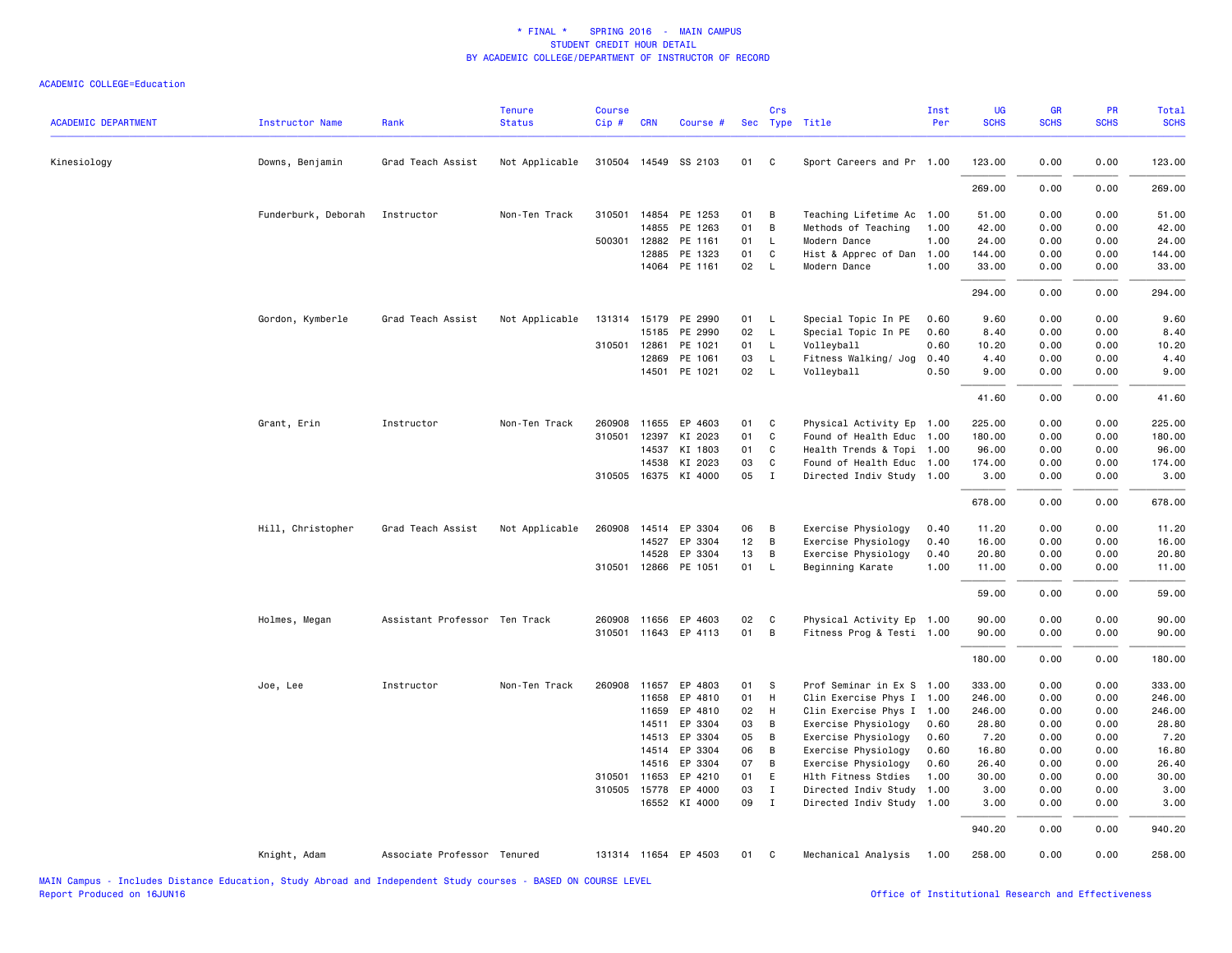|                            |                        |                               | <b>Tenure</b>  | <b>Course</b> |              |                      |                 | Crs            |                           | Inst | UG          | GR          | PR          | Total       |
|----------------------------|------------------------|-------------------------------|----------------|---------------|--------------|----------------------|-----------------|----------------|---------------------------|------|-------------|-------------|-------------|-------------|
| <b>ACADEMIC DEPARTMENT</b> | <b>Instructor Name</b> | Rank                          | <b>Status</b>  | Cip#          | <b>CRN</b>   | Course #             |                 |                | Sec Type Title            | Per  | <b>SCHS</b> | <b>SCHS</b> | <b>SCHS</b> | <b>SCHS</b> |
| Kinesiology                | Knight, Adam           | Associate Professor Tenured   |                |               |              | 260908 11622 EP 3233 | 01              | C <sub>c</sub> | Anatomical Kinesiolo 1.00 |      | 198,00      | 0.00        | 0.00        | 198.00      |
|                            |                        |                               |                |               | 310505 14954 | KI 7000              | 01              | $\mathbf{I}$   | Directed Indiv Study 1.00 |      | 0.00        | 3.00        | 0.00        | 3.00        |
|                            |                        |                               |                |               |              | 15960 KI 7000        | 04              | $\mathbf{I}$   | Directed Indiv Study 1.00 |      | 0.00        | 3.00        | 0.00        | 3.00        |
|                            |                        |                               |                |               |              |                      |                 |                |                           |      | 456.00      | 6.00        | 0.00        | 462.00      |
|                            | Krings, Benjamin       | Grad Teach Assist             | Not Applicable |               |              | 260908 14513 EP 3304 | 05              | B              | Exercise Physiology       | 0.40 | 4.80        | 0.00        | 0.00        | 4.80        |
|                            |                        |                               |                | 310501        | 11646        | EP 4113              | 04              | B              | Fitness Prog & Testi 1.00 |      | 87.00       | 0.00        | 0.00        | 87.00       |
|                            |                        |                               |                |               |              | 310505 12399 KI 2213 | 01              | C              | Emergency Health Car 1.00 |      | 36.00       | 0.00        | 0.00        | 36.00       |
|                            |                        |                               |                |               |              |                      |                 |                |                           |      | 127.80      | 0.00        | 0.00        | 127.80      |
|                            | Lamberth, John         | Associate Professor Tenured   |                |               |              | 260908 11623 EP 3233 | 02              | $\mathbf{C}$   | Anatomical Kinesiolo 1.00 |      | 87.00       | 0.00        | 0.00        | 87.00       |
|                            |                        |                               |                |               | 11624        | EP 3233              | 03              | C              | Anatomical Kinesiolo      | 1.00 | 234.00      | 0.00        | 0.00        | 234.00      |
|                            |                        |                               |                |               | 11642        | EP 3643              | 02              | C              | Applied Anat & Patho 1.00 |      | 144.00      | 0.00        | 0.00        | 144.00      |
|                            |                        |                               |                |               | 310505 15190 | KI 4000              | 01              | Ι.             | Directed Indiv Study 1.00 |      | 3.00        | 0.00        | 0.00        | 3.00        |
|                            |                        |                               |                |               | 15780        | KI 4000              | 03              | $\mathbf{I}$   | Directed Indiv Study 1.00 |      | 3.00        | 0.00        | 0.00        | 3.00        |
|                            |                        |                               |                |               | 15784        | KI 4000              | 04              | $\mathbf{I}$   | Directed Indiv Study 1.00 |      | 3.00        | 0.00        | 0.00        | 3.00        |
|                            |                        |                               |                |               | 15827        | KI 8000              | 07              | D              | Research/Thesis           | 1.00 | 0.00        | 6.00        | 0.00        | 6.00        |
|                            |                        |                               |                |               |              | 16420 KI 4000        | 07 I            |                | Directed Indiv Study 1.00 |      | 3.00        | 0.00        | 0.00        | 3.00        |
|                            |                        |                               |                |               |              |                      |                 |                |                           |      | 477.00      | 6.00        | 0.00        | 483.00      |
|                            | Lee, Young Han         | Assistant Professor Ten Track |                |               | 131314 13380 | SS 8203              | 01              | C              | Funding of Sport          | 1.00 | 0.00        | 57.00       | 0.00        | 57.00       |
|                            |                        |                               |                | 310504        | 14550        | SS 3103              | 01              | C              | Sport Sponsorship         | 1.00 | 114.00      | 0.00        | 0.00        | 114.00      |
|                            |                        |                               |                |               | 310505 15419 | KI 8000              | 05              | D              | Research/Thesis           | 1.00 | 0.00        | 6.00        | 0.00        | 6.00        |
|                            |                        |                               |                |               |              | 16318 SS 4000        | 02              | $\mathbf{I}$   | Directed Indiv Study 1.00 |      | 3.00        | 0.00        | 0.00        | 3.00        |
|                            |                        |                               |                |               |              |                      |                 |                |                           |      | 117.00      | 63.00       | 0.00        | 180.00      |
|                            | Love, Adam             | Associate Professor Tenured   |                | 310504        | 13378        | SS 4396              | 01              | E              | Sports Studies Inter 1.00 |      | 54.00       | 0.00        | 0.00        | 54.00       |
|                            |                        |                               |                |               | 13382        | SS 8883              | 01              | C              | Ethical Issues in Sp      | 1.00 | 0.00        | 48.00       | 0.00        | 48.00       |
|                            |                        |                               |                |               | 310505 12406 | KI 8710              | 01              | E              | Internship                | 1.00 | 0.00        | 15.00       | 0.00        | 15.00       |
|                            |                        |                               |                |               | 15326        | KI 8000              | 02              | D              | Research/Thesis           | 1.00 | 0.00        | 6.00        | 0.00        | 6.00        |
|                            |                        |                               |                |               | 16072        | SS 7000              | 01              | $\mathbf{I}$   | Directed Indiv Study 1.00 |      | 0.00        | 3.00        | 0.00        | 3.00        |
|                            |                        |                               |                |               |              | 16352 SS 4000        | 03              | $\mathbf{I}$   | Directed Indiv Study 1.00 |      | 3.00        | 0.00        | 0.00        | 3.00        |
|                            |                        |                               |                |               |              |                      |                 |                |                           |      | 57.00       | 72.00       | 0.00        | 129.00      |
|                            | Luczak, Anthony        | Grad Teach Assist             | Not Applicable | 260908        | 14511        | EP 3304              | 03              | в              | Exercise Physiology       | 0.35 | 16.80       | 0.00        | 0.00        | 16.80       |
|                            |                        |                               |                | 310501        |              | 12867 PE 1061        | 01              | L.             | Fitness Walking/ Jog      | 0.60 | 6.60        | 0.00        | 0.00        | 6.60        |
|                            |                        |                               |                |               |              | 310505 12400 KI 2213 | 02              | $\mathbf{C}$   | Emergency Health Car 0.60 |      | 55.80       | 0.00        | 0.00        | 55.80       |
|                            |                        |                               |                |               |              |                      |                 |                |                           |      | 79.20       | 0.00        | 0.00        | 79.20       |
|                            | McAllister, Matthew    | Assistant Professor Ten Track |                |               |              | 131314 15179 PE 2990 | 01              | L.             | Special Topic In PE       | 0.40 | 6.40        | 0.00        | 0.00        | 6.40        |
|                            |                        |                               |                |               | 15185        | PE 2990              | 02              | L              | Special Topic In PE       | 0.40 | 5.60        | 0.00        | 0.00        | 5.60        |
|                            |                        |                               |                |               | 260908 11652 | EP 4183              | 02              | B              | Exercise & Weight Co      | 1.00 | 81.00       | 0.00        | 0.00        | 81.00       |
|                            |                        |                               |                |               | 14511        | EP 3304              | 03              | B              | Exercise Physiology       | 0.05 | 2.40        | 0.00        | 0.00        | 2.40        |
|                            |                        |                               |                |               | 14525        | EP 3304              | 10 <sub>1</sub> | B              | Exercise Physiology       | 0.60 | 24.00       | 0.00        | 0.00        | 24.00       |
|                            |                        |                               |                |               | 14526        | EP 3304              | 11              | $\overline{B}$ | Exercise Physiology       | 0.60 | 26.40       | 0.00        | 0.00        | 26.40       |
|                            |                        |                               |                |               | 14527        | EP 3304              | 12              | В              | Exercise Physiology       | 0.60 | 24.00       | 0.00        | 0.00        | 24.00       |
|                            |                        |                               |                |               | 14528        | EP 3304              | 13              | B              | Exercise Physiology       | 0.60 | 31.20       | 0.00        | 0.00        | 31.20       |
|                            |                        |                               |                | 310501        | 12861        | PE 1021              | 01              | L              | Volleyball                | 0.40 | 6.80        | 0.00        | 0.00        | 6.80        |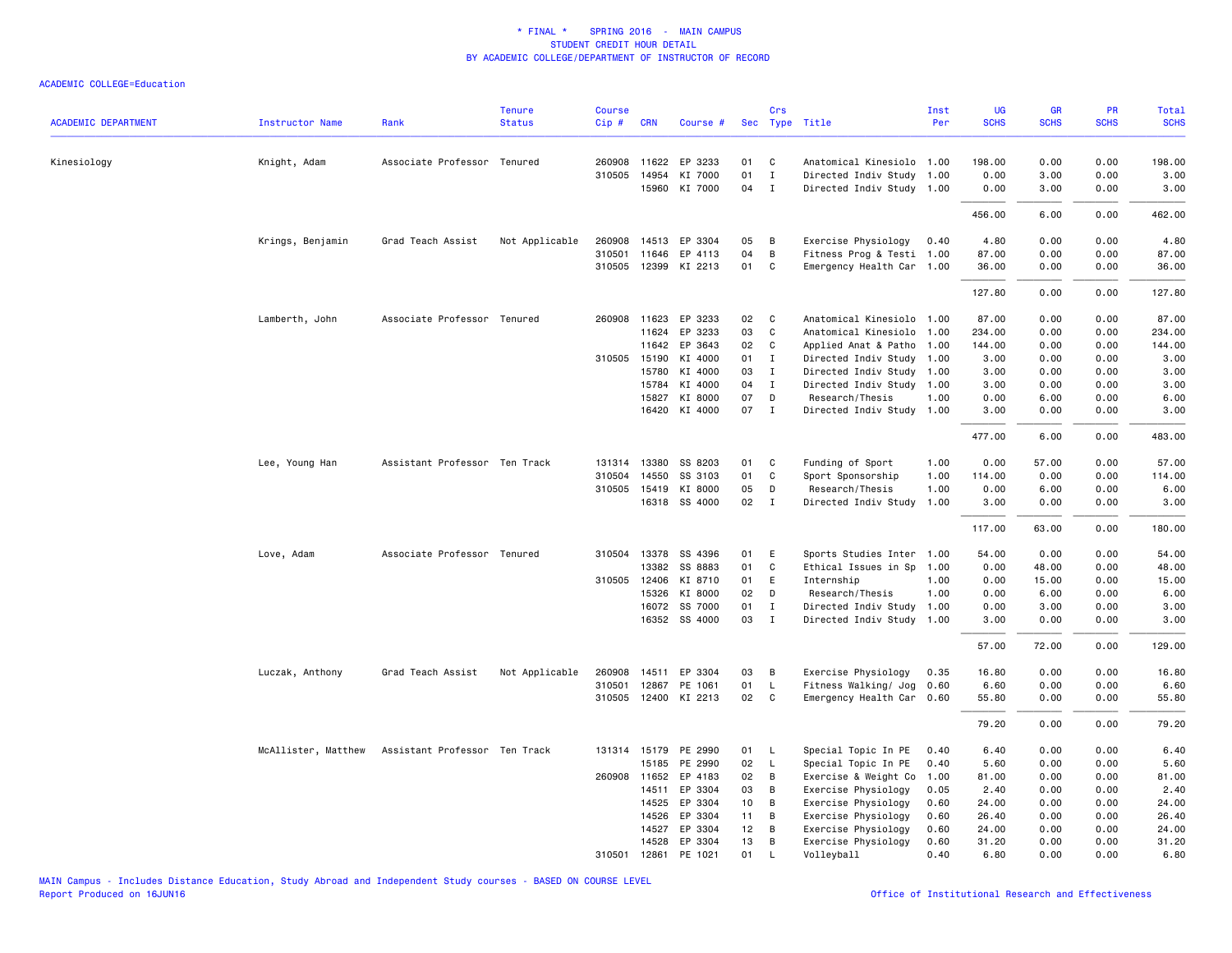| <b>ACADEMIC DEPARTMENT</b> | <b>Instructor Name</b> | Rank                          | <b>Tenure</b><br><b>Status</b> | <b>Course</b><br>Cip# | <b>CRN</b>   | Course #             |    | Crs          | Sec Type Title            | Inst<br>Per | UG<br><b>SCHS</b> | <b>GR</b><br><b>SCHS</b> | PR<br><b>SCHS</b> | <b>Total</b><br><b>SCHS</b> |
|----------------------------|------------------------|-------------------------------|--------------------------------|-----------------------|--------------|----------------------|----|--------------|---------------------------|-------------|-------------------|--------------------------|-------------------|-----------------------------|
|                            |                        |                               |                                |                       |              |                      |    |              |                           |             |                   |                          |                   |                             |
| Kinesiology                | McAllister, Matthew    | Assistant Professor Ten Track |                                | 310501                | 12867        | PE 1061              | 01 | L            | Fitness Walking/ Jog      | 0.40        | 4.40              | 0.00                     | 0.00              | 4.40                        |
|                            |                        |                               |                                |                       | 12869        | PE 1061              | 03 | L            | Fitness Walking/ Jog      | 0.60        | 6.60              | 0.00                     | 0.00              | 6.60                        |
|                            |                        |                               |                                |                       | 12871        | PE 1061              | 05 | $\mathsf{L}$ | Fitness Walking/ Jog      | 0.60        | 7.20              | 0.00                     | 0.00              | 7.20                        |
|                            |                        |                               |                                |                       | 14501        | PE 1021              | 02 | L            | Volleyball                | 0.50        | 9.00              | 0.00                     | 0.00              | 9.00                        |
|                            |                        |                               |                                |                       | 14502        | PE 1031              | 01 | L            | Tennis                    | 0.40        | 7.20              | 0.00                     | 0.00              | 7.20                        |
|                            |                        |                               |                                |                       | 14503        | PE 1031              | 02 | $\mathsf{L}$ | Tennis                    | 0.40        | 7.20              | 0.00                     | 0.00              | 7.20                        |
|                            |                        |                               |                                |                       | 14545        | PE 1001              | 01 | L            | Racquetball               | 0.50        | 6.00              | 0.00                     | 0.00              | 6.00                        |
|                            |                        |                               |                                |                       | 310504 14717 | PE 1212              | 01 | B            | Teaching Ind/Dual Sp      | 0.60        | 25.20             | 0.00                     | 0.00              | 25.20                       |
|                            |                        |                               |                                | 310505                | 12400        | KI 2213              | 02 | C            | Emergency Health Car      | 0.40        | 37.20             | 0.00                     | 0.00              | 37.20                       |
|                            |                        |                               |                                |                       | 14959        | KI 8000              | 01 | D            | Research/Thesis           | 1.00        | 0.00              | 3.00                     | 0.00              | 3.00                        |
|                            |                        |                               |                                |                       |              | 16588 KI 7000        | 07 | $\mathbf{I}$ | Directed Indiv Study 1.00 |             | 0.00              | 3.00                     | 0.00              | 3.00                        |
|                            |                        |                               |                                |                       |              |                      |    |              |                           |             | 317.80            | 6.00                     | 0.00              | 323.80                      |
|                            | Miller, Brandon        | Grad Teach Assist             | Not Applicable                 | 260908                | 14516        | EP 3304              | 07 | B            | Exercise Physiology       | 0.40        | 17.60             | 0.00                     | 0.00              | 17.60                       |
|                            |                        |                               |                                | 310501                | 11644        | EP 4113              | 02 | B            | Fitness Prog & Testi 1.00 |             | 87.00             | 0.00                     | 0.00              | 87.00                       |
|                            |                        |                               |                                |                       |              | 310505 11620 EP 2013 | 01 | C            | Fundamentals of Kine 0.60 |             | 273.60            | 0.00                     | 0.00              | 273.60                      |
|                            |                        |                               |                                |                       |              |                      |    |              |                           |             | 378.20            | 0.00                     | 0.00              | 378.20                      |
|                            | North, Mary            | Non-Faculty                   | Not Applicable                 |                       |              | 010101 12008 GA 2001 | 01 | C            | CALS Amb. Leadership 1.00 |             | 37.00             | 0.00                     | 0.00              | 37.00                       |
|                            |                        |                               |                                |                       |              |                      |    |              |                           |             | 37.00             | 0.00                     | 0.00              | 37.00                       |
|                            | Pan, Zhujun            | Assistant Professor Ten Track |                                | 260908                | 11621        | EP 3183              | 01 | C            | Exercise Psychology       | 1.00        | 414.00            | 0.00                     | 0.00              | 414.00                      |
|                            |                        |                               |                                |                       |              | 310505 12405 KI 8313 | 01 | C            | Interpret Data Kines      | 1.00        | 0.00              | 66.00                    | 0.00              | 66.00                       |
|                            |                        |                               |                                |                       |              |                      |    |              |                           |             | 414.00            | 66.00                    | 0.00              | 480.00                      |
|                            | Rountree, Jaden        | Grad Teach Assist             | Not Applicable                 | 260908                | 14525        | EP 3304              | 10 | B            | Exercise Physiology       | 0.40        | 16.00             | 0.00                     | 0.00              | 16.00                       |
|                            |                        |                               |                                | 310501                | 12863        | PE 1041              | 01 | L            | Aerobics                  | 1.00        | 18.00             | 0.00                     | 0.00              | 18.00                       |
|                            |                        |                               |                                |                       | 12864        | PE 1041              | 02 | L            | Aerobics                  | 1.00        | 19.00             | 0.00                     | 0.00              | 19.00                       |
|                            |                        |                               |                                |                       |              | 14504 PE 1061        | 07 | $\mathsf{L}$ | Fitness Walking/ Jog      | 1.00        | 13.00             | 0.00                     | 0.00              | 13.00                       |
|                            |                        |                               |                                |                       |              |                      |    |              |                           |             | 66.00             | 0.00                     | 0.00              | 66.00                       |
|                            | Rudolph, William       | Grad Teach Assist             | Not Applicable                 | 310501                | 12876        | PE 1151              | 02 | $\mathsf{L}$ | Strength Training         | 1.00        | 12.00             | 0.00                     | 0.00              | 12.00                       |
|                            |                        |                               |                                |                       | 12878        | PE 1151              | 04 | $\mathsf L$  | Strength Training         | 1.00        | 12.00             | 0.00                     | 0.00              | 12.00                       |
|                            |                        |                               |                                |                       | 12879        | PE 1151              | 05 | L            | Strength Training         | 1.00        | 12.00             | 0.00                     | 0.00              | 12.00                       |
|                            |                        |                               |                                |                       |              | 310504 13372 SS 2003 | 01 | C            | Foundations Sport Mg      | 1.00        | 204.00            | 0.00                     | 0.00              | 204.00                      |
|                            |                        |                               |                                |                       |              |                      |    |              |                           |             | 240.00            | 0.00                     | 0.00              | 240.00                      |
|                            | Rye, David             | Instructor                    | Non-Ten Track                  | 131314                |              | 12898 PE 4873        | 01 | C            | Prof Sem In Physica 1.00  |             | 12.00             | 0.00                     | 0.00              | 12.00                       |
|                            |                        |                               |                                | 310504                | 13373        | SS 3203              | 01 | C            | Sport Law                 | 1.00        | 111.00            | 0.00                     | 0.00              | 111.00                      |
|                            |                        |                               |                                |                       | 13375        | SS 4203              | 01 | C            | Funding of Sport          | 1.00        | 105.00            | 0.00                     | 0.00              | 105.00                      |
|                            |                        |                               |                                |                       |              | 14551 SS 3503        | 01 | C            | Sport and Rec Leader 1.00 |             | 138.00            | 0.00                     | 0.00              | 138.00                      |
|                            |                        |                               |                                |                       |              |                      |    |              |                           |             | 366.00            | 0.00                     | 0.00              | 366.00                      |
|                            | Simpson, Jeffrey       | Grad Teach Assist             | Not Applicable                 | 310501                | 12396        | KI 1803              | 02 | C            | Health Trends & Topi 1.00 |             | 27.00             | 0.00                     | 0.00              | 27.00                       |
|                            |                        |                               |                                |                       |              | 310505 12403 KI 2603 | 01 | C            | Medical Terminology       | 1.00        | 597.00            | 0.00                     | 0.00              | 597.00                      |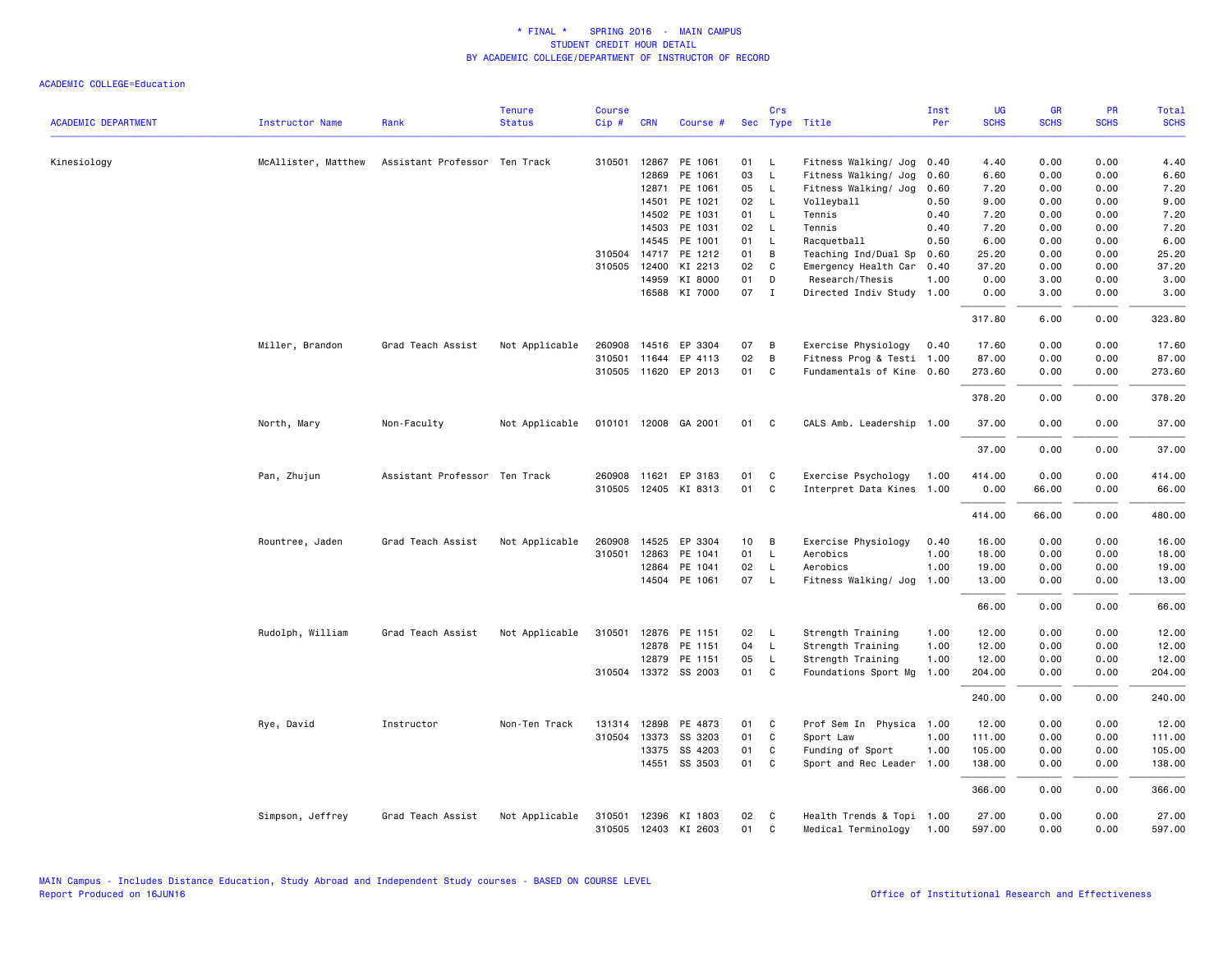| <b>ACADEMIC DEPARTMENT</b>                        | Instructor Name | Rank                                               | <b>Tenure</b><br><b>Status</b> | <b>Course</b><br>Cip# | <b>CRN</b>   | Course #             |       | Crs            | Sec Type Title            | Inst<br>Per | UG<br><b>SCHS</b>   | GR<br><b>SCHS</b>   | PR<br><b>SCHS</b>       | Total<br><b>SCHS</b>  |
|---------------------------------------------------|-----------------|----------------------------------------------------|--------------------------------|-----------------------|--------------|----------------------|-------|----------------|---------------------------|-------------|---------------------|---------------------|-------------------------|-----------------------|
|                                                   |                 |                                                    |                                |                       |              |                      |       |                |                           |             | 624.00              | 0.00                | 0.00                    | 624.00                |
| Kinesiology                                       | Smith, JohnEric | Assistant Professor Ten Track                      |                                |                       |              | 310501 11645 EP 4113 | 03    | $\overline{B}$ | Fitness Prog & Testi 1.00 |             | 84.00               | 0.00                | 0.00                    | 84.00                 |
|                                                   |                 |                                                    |                                |                       | 14533        | EP 3663              | 01    | $\overline{B}$ | Personal Fitness Tra 1.00 |             | 105.00              | 0.00                | 0.00                    | 105.00                |
|                                                   |                 |                                                    |                                |                       | 310505 15506 | KI 7000              | 02    | $\blacksquare$ | Directed Indiv Study 1.00 |             | 0.00                | 3.00                | 0.00                    | 3.00                  |
|                                                   |                 |                                                    |                                |                       | 15707        | KI 4000              | 02    | $\mathbf{I}$   | Directed Indiv Study 1.00 |             | 3.00                | 0.00                | 0.00                    | 3.00                  |
|                                                   |                 |                                                    |                                |                       | 16190        | KI 7000              | 05    | $\mathbf{I}$   |                           |             | 0.00                | 3.00                | 0.00                    | 3.00                  |
|                                                   |                 |                                                    |                                |                       |              |                      |       |                | Directed Indiv Study 1.00 |             |                     |                     |                         |                       |
|                                                   |                 |                                                    |                                |                       | 16458        | KI 8000              | 08    | $\Box$         | Research/Thesis           | 1.00        | 0.00                | 3.00                | 0.00                    | 3.00                  |
|                                                   |                 |                                                    |                                |                       |              | 16518 KI 7000        | 06 I  |                | Directed Indiv Study 1.00 |             | 0.00                | 1.00                | 0.00                    | 1.00                  |
|                                                   |                 |                                                    |                                |                       |              |                      |       |                |                           |             | 192.00              | 10.00               | 0.00                    | 202.00                |
|                                                   |                 | Twietmeyer, Greggory Assistant Professor Ten Track |                                |                       | 310504 13379 | SS 4803              | 01 C  |                | Seminar in Sports St 1.00 |             | 45.00               | 0.00                | 0.00                    | 45.00                 |
|                                                   |                 |                                                    |                                |                       | 13381        | SS 8803              | 01    | $\mathbf{C}$   | Sport Law                 | 1.00        | 0.00                | 45.00               | 0.00                    | 45.00                 |
|                                                   |                 |                                                    |                                |                       | 310505 11620 | EP 2013              | 01    | $\mathbf{C}$   | Fundamentals of Kine 0.20 |             | 91.20               | 0.00                | 0.00                    | 91.20                 |
|                                                   |                 |                                                    |                                |                       |              | 15191 SS 4000        | 01 I  |                | Directed Indiv Study 1.00 |             | 3.00                | 0.00                | 0.00                    | 3.00                  |
|                                                   |                 |                                                    |                                |                       |              |                      |       |                |                           |             | 139.20              | 45.00               | 0.00                    | 184.20                |
|                                                   | Vickers, J.     | Associate Professor Tenured                        |                                |                       | 131314 12893 | PE 3163              | 01    | $\overline{c}$ | Sport Psychology          | 1.00        | 258.00              | 0.00                | 0.00                    | 258.00                |
|                                                   |                 |                                                    |                                |                       | 14548        | PE 8203              | 01 C  |                | Psych Aspects of Spo 1.00 |             | 0.00                | 57.00               | 0.00                    | 57.00                 |
|                                                   |                 |                                                    |                                |                       | 15043        | PE 4000              | 501 I |                | Directed Indiv Study 1.00 |             | 1.00                | 0.00                | 0.00                    | 1.00                  |
|                                                   |                 |                                                    |                                |                       |              | 310505 16534 KI 4000 | 08 I  |                | Directed Indiv Study 1.00 |             | 3.00                | 0.00                | 0.00                    | 3.00                  |
|                                                   |                 |                                                    |                                |                       |              |                      |       |                |                           |             | 262.00              | 57.00               | 0.00                    | 319.00                |
|                                                   | Watkins, James  | Grad Teach Assist                                  | Not Applicable                 |                       |              | 310501 12871 PE 1061 | 05    | $\mathsf{L}$   | Fitness Walking/ Jog      | 0.40        | 4.80                | 0.00                | 0.00                    | 4.80                  |
|                                                   |                 |                                                    |                                |                       |              | 14502 PE 1031        | 01 L  |                | Tennis                    | 0.60        | 10.80               | 0.00                | 0.00                    | 10.80                 |
|                                                   |                 |                                                    |                                |                       |              | 14503 PE 1031        | 02 L  |                | Tennis                    | 0.60        | 10.80               | 0.00                | 0.00                    | 10.80                 |
|                                                   |                 |                                                    |                                |                       |              |                      |       |                |                           |             | 26.40               | 0.00                | 0.00                    | 26.40                 |
|                                                   | Young, Glen     | Instructor                                         | Non-Ten Track                  |                       | 131314 12894 | PE 3422              | 01 C  |                | Coach Football            | 1.00        | 80.00               | 0.00                | 0.00                    | 80.00                 |
|                                                   |                 |                                                    |                                |                       | 12895        | PE 3432              | 01    | $\mathbf{C}$   | Coach Basketball          | 1.00        | 64.00               | 0.00                | 0.00                    | 64.00                 |
|                                                   |                 |                                                    |                                |                       | 14547        | PE 3033              | 01    | $\mathbf{C}$   | Basket/Football Offi 1.00 |             | 165.00              | 0.00                | 0.00                    | 165.00                |
|                                                   |                 |                                                    |                                |                       | 310501 12884 | PE 1202              | 01    | C              | Teaching Team Sports 1.00 |             | 60.00               | 0.00                | 0.00                    | 60.00                 |
|                                                   |                 |                                                    |                                |                       |              | 310505 16382 KI 4000 | 06    | $\mathbf{I}$   | Directed Indiv Study 1.00 |             | 3.00                | 0.00                | 0.00                    | 3.00                  |
|                                                   |                 |                                                    |                                |                       |              |                      |       |                |                           |             | 372.00              | 0.00                | 0.00                    | 372.00                |
| -----------------------------------               |                 |                                                    |                                |                       |              |                      |       |                |                           |             | ========            | ========            |                         | -------------------   |
| Kinesiology<br>---------------------------------- |                 |                                                    |                                |                       |              |                      |       |                |                           |             | 8527.00<br>======== | 376.00<br>--------- | 0.00<br><b>ESSESSES</b> | 8903.00<br>========== |
|                                                   |                 |                                                    |                                |                       |              |                      |       |                |                           |             |                     |                     |                         |                       |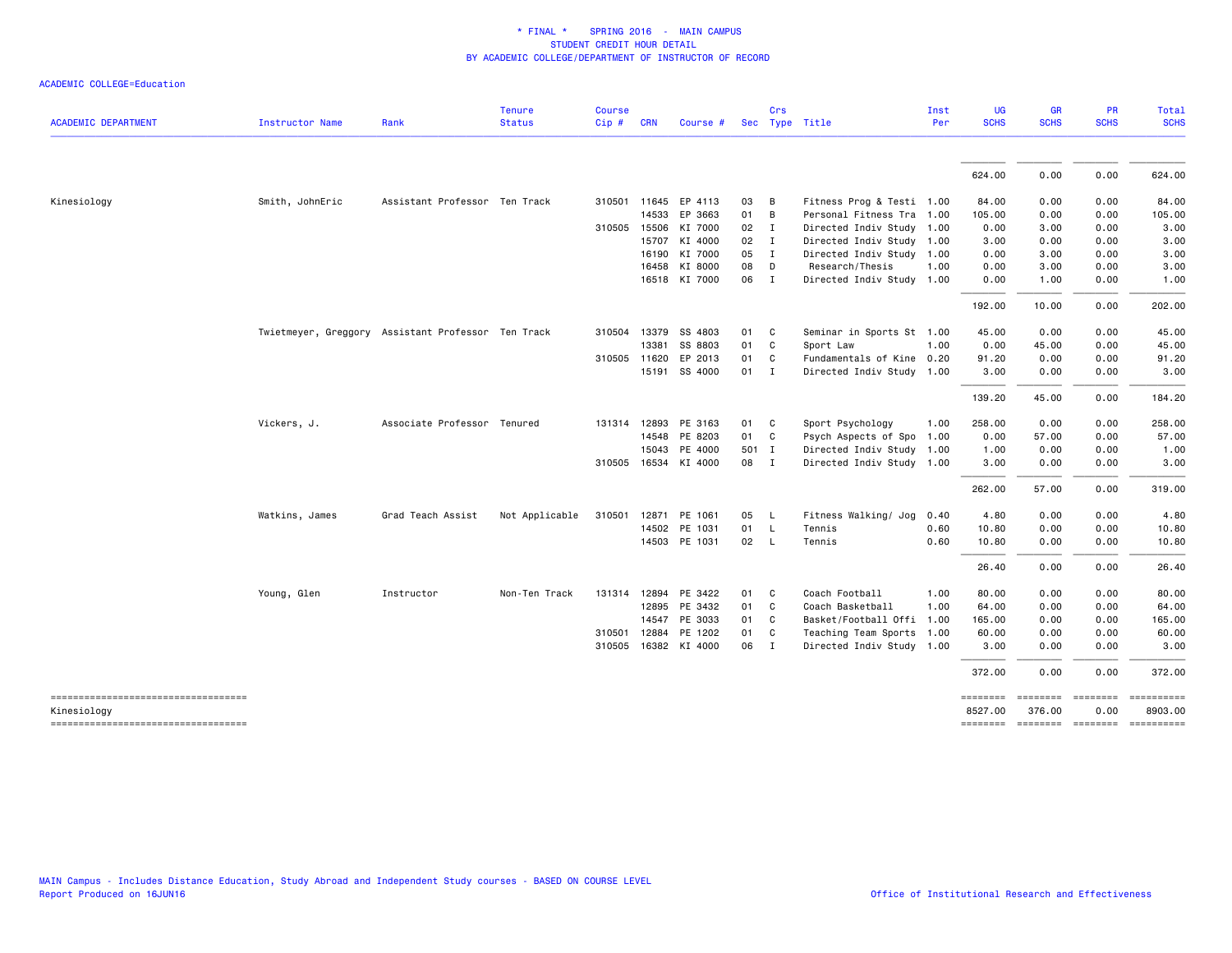|                            |                                |                             | <b>Tenure</b>  | <b>Course</b> |              |                       |       | Crs          |                           | Inst | UG          | <b>GR</b>   | <b>PR</b>   | Total       |
|----------------------------|--------------------------------|-----------------------------|----------------|---------------|--------------|-----------------------|-------|--------------|---------------------------|------|-------------|-------------|-------------|-------------|
| <b>ACADEMIC DEPARTMENT</b> | <b>Instructor Name</b>         | Rank                        | <b>Status</b>  | Cip#          | <b>CRN</b>   | Course #              |       |              | Sec Type Title            | Per  | <b>SCHS</b> | <b>SCHS</b> | <b>SCHS</b> | <b>SCHS</b> |
| Music                      | Aarhus, Craig                  | Associate Professor Tenured |                |               | 131312 12851 | MUE 3212              | 01    | $\perp$      | Brass Methods             | 1.00 | 14.00       | 0.00        | 0.00        | 14.00       |
|                            |                                |                             |                |               | 500903 12739 | MU 2531               | 01    | E            | Concert Band              | 1.00 | 47.00       | 0.00        | 0.00        | 47.00       |
|                            |                                |                             |                |               | 12740        | MU 2531               | 02    | E            | Concert Band              | 1.00 | 61.00       | 0.00        | 0.00        | 61.00       |
|                            |                                |                             |                |               |              |                       |       |              |                           |      | 122.00      | 0.00        | 0.00        | 122.00      |
|                            | Baker, Jason                   | Associate Professor Tenured |                |               | 131312 12741 | MU 2551               | 01    | E            | Percussion Ensemble       | 1.00 | 12.00       | 0.00        | 0.00        | 12.00       |
|                            |                                |                             |                |               | 12852        | MUE 3242              | 01    | C            | Percussion Methods        | 1.00 | 14.00       | 0.00        | 0.00        | 14.00       |
|                            |                                |                             |                |               | 500903 12797 | MUA 1610              | 01    | E            | Percussion - Non Maj      | 1.00 | 3.00        | 0.00        | 0.00        | 3.00        |
|                            |                                |                             |                |               | 12798        | MUA 1610              | 02    | E            | Percussion - Majors       | 1.00 | 9.00        | 0.00        | 0.00        | 9.00        |
|                            |                                |                             |                |               | 12830        | MUA 2610              | 01    | E            | Percussion - Non Maj      | 1.00 | 2.00        | 0.00        | 0.00        | 2.00        |
|                            |                                |                             |                |               | 12831        | MUA 2610              | 02    | E            | Percussion - Majors       | 1.00 | 6.00        | 0.00        | 0.00        | 6.00        |
|                            |                                |                             |                |               | 12848        | MUA 3610              | 02    | E            | Percussion - Majors       | 1.00 | 7.00        | 0.00        | 0.00        | 7.00        |
|                            |                                |                             |                |               | 15207        | MU 2521               | 01    | C            | Steel Drum Ensemble       | 1.00 | 13.00       | 0.00        | 0.00        | 13.00       |
|                            |                                |                             |                |               |              |                       |       |              |                           |      | 66.00       | 0.00        | 0.00        | 66.00       |
|                            | Banks, Jessica                 | Lecturer                    | Non-Ten Track  |               |              | 500903 12777 MUA 1110 | 01    | E            | Flute-Non Majors          | 1.00 | 2.00        | 0.00        | 0.00        | 2.00        |
|                            |                                |                             |                |               | 12778        | MUA 1110              | 02    | E            | Flute-Majors              | 1.00 | 4.00        | 0.00        | 0.00        | 4.00        |
|                            |                                |                             |                |               | 12811        | MUA 2110              | 01    | E            | Flute-Majors              | 1.00 | 2.00        | 0.00        | 0.00        | 2.00        |
|                            |                                |                             |                |               | 12812        | MUA 2110              | 02    | E            | Flute - Non Majors        | 1.00 | 2.00        | 0.00        | 0.00        | 2.00        |
|                            |                                |                             |                |               | 500904 12720 | MU 1003               | 01    | C            | Fund of Music Theory      | 1.00 | 66.00       | 0.00        | 0.00        | 66.00       |
|                            |                                |                             |                |               |              | 500915 12732 MU 2011  | 01    | E            | Woodwind Ensembles        | 1.00 | 7.00        | 0.00        | 0.00        | 7.00        |
|                            |                                |                             |                |               |              |                       |       |              |                           |      | 83.00       | 0.00        | 0.00        | 83.00       |
|                            | Bradley, David                 | Non-Faculty                 | Not Applicable |               |              | 500903 12789 MUA 1410 | 01    | E            | Horn-Non Majors           | 1.00 | 3.00        | 0.00        | 0.00        | 3.00        |
|                            |                                |                             |                |               | 12823        | MUA 2410              | 02    | E            | Horn - Majors             | 1.00 | 2.00        | 0.00        | 0.00        | 2.00        |
|                            |                                |                             |                |               |              |                       |       |              |                           |      | 5.00        | 0.00        | 0.00        | 5.00        |
|                            | Brown, Michael R.              | Professor                   | Tenured        | 131312        | 13904        | MU 1123               | 501 C |              | American Music App.       | 1.00 | 72.00       | 0.00        | 0.00        | 72.00       |
|                            |                                |                             |                | 500901        | 12723        | MU 1113               | 02    | C            | His & Apprec Of Musi      | 1.00 | 972.00      | 0.00        | 0.00        | 972.00      |
|                            |                                |                             |                |               |              | 500903 12756 MU 2951  | 01    | Q            | Philharmonia              | 1.00 | 11.00       | 0.00        | 0.00        | 11.00       |
|                            |                                |                             |                |               |              |                       |       |              |                           |      | 1055.00     | 0.00        | 0.00        | 1055.00     |
|                            | Damm, Robert                   | Professor                   | Tenured        |               |              | 050201 10004 AAS 1103 | 01    | C            | African American Mus      | 1.00 | 45.00       | 0.00        | 0.00        | 45.00       |
|                            |                                |                             |                |               | 14129        | AAS 1103              | 02    | C            | African American Mus      | 1.00 | 51.00       | 0.00        | 0.00        | 51.00       |
|                            |                                |                             |                |               | 131312 13905 | MUE 4886              | 501 F |              | Stu Teach Music Ed        | 1.00 | 12.00       | 0.00        | 0.00        | 12.00       |
|                            |                                |                             |                |               | 13906        | MUE 4896              | 501 F |              | Stu Teach Music Ed        | 1.00 | 12.00       | 0.00        | 0.00        | 12.00       |
|                            |                                |                             |                | 500901        | 12721        | MU 1103               | 01    | C            | African-Amer Music        | 1.00 | 30.00       | 0.00        | 0.00        | 30.00       |
|                            |                                |                             |                |               | 14127        | MU 1103               | 02    | C            | African-Amer Music        | 1.00 | 27.00       | 0.00        | 0.00        | 27.00       |
|                            |                                |                             |                |               | 15529        | MU 4000               | 02    | $\mathbf{I}$ | Directed Indiv Study      | 1.00 | 1.00        | 0.00        | 0.00        | 1.00        |
|                            |                                |                             |                |               |              |                       |       |              |                           |      | 178.00      | 0.00        | 0.00        | 178.00      |
|                            | Edwards-Henry, Jacqu Professor |                             | Tenured        | 500901        | 16168        | MU 4000               | 06    | $\mathbf{I}$ | Directed Indiv Study      | 1.00 | 2.00        | 0.00        | 0.00        | 2.00        |
|                            |                                |                             |                |               | 16169        | MU 4000               | 07    | $\mathbf{I}$ | Directed Indiv Study      | 1.00 | 2.00        | 0.00        | 0.00        | 2.00        |
|                            |                                |                             |                |               | 500903 12766 | MUA 1010              | 04    | E            | Piano - Majors            | 1.00 | 8.00        | 0.00        | 0.00        | 8.00        |
|                            |                                |                             |                |               | 12834        | MUA 3010              | 04    | E            | Piano - Majors            | 1.00 | 1.00        | 0.00        | 0.00        | 1.00        |
|                            |                                |                             |                |               | 500907 12735 | MU 2121               | 01    | L            | Music Majors Piano I 1.00 |      | 11.00       | 0.00        | 0.00        | 11.00       |
|                            |                                |                             |                |               | 12736        | MU 2121               | 02    | L            | Music Majors Piano I      | 1.00 | 11.00       | 0.00        | 0.00        | 11.00       |
|                            |                                |                             |                |               | 12758        | MU 3121               | 02    | $\mathsf{L}$ | Piano Class               | 1.00 | 6.00        | 0.00        | 0.00        | 6.00        |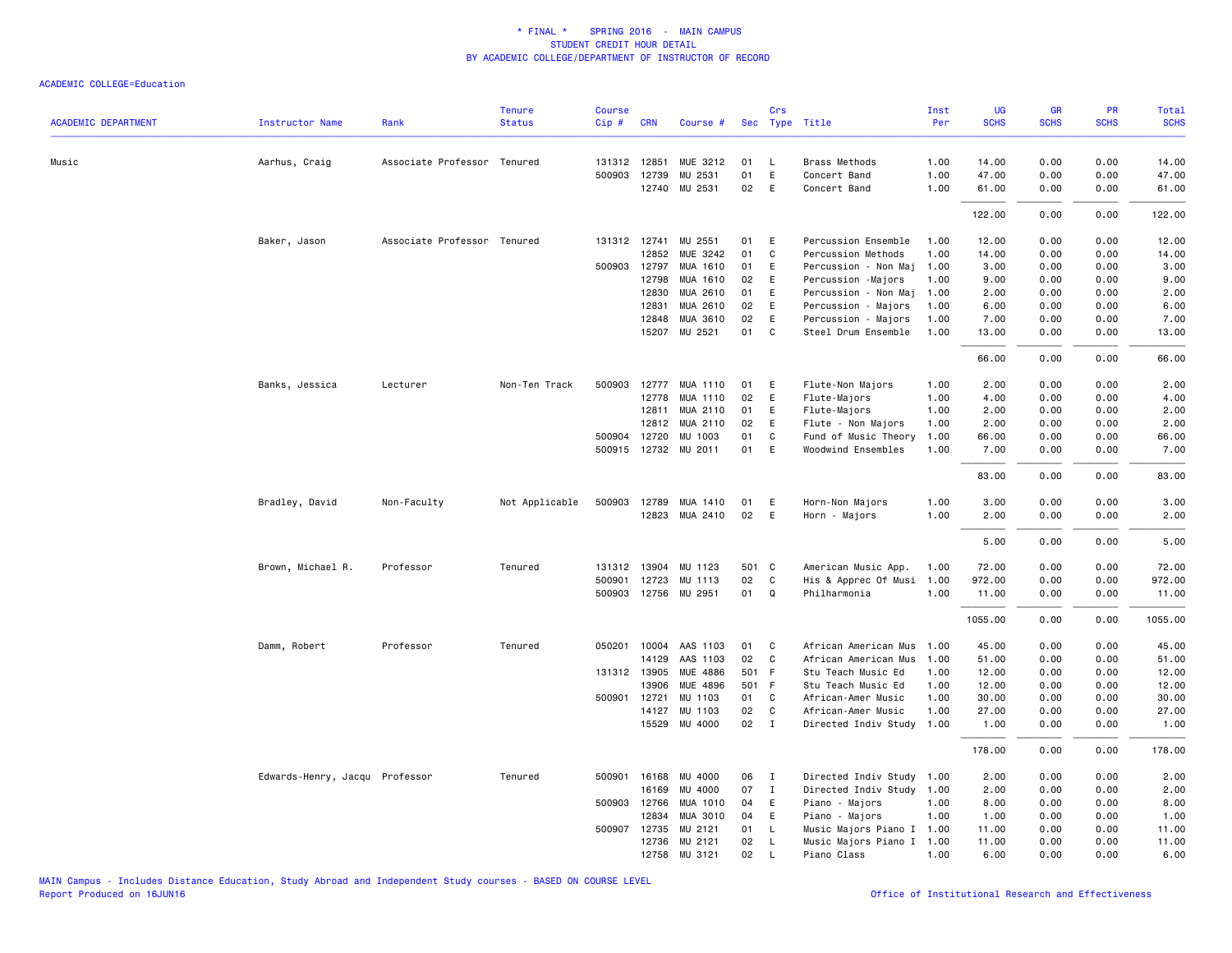|                            |                                |                             | <b>Tenure</b>  | <b>Course</b> |              |                            |          | Crs          |                                        | Inst         | UG           | <b>GR</b>    | PR           | Total        |
|----------------------------|--------------------------------|-----------------------------|----------------|---------------|--------------|----------------------------|----------|--------------|----------------------------------------|--------------|--------------|--------------|--------------|--------------|
| <b>ACADEMIC DEPARTMENT</b> | <b>Instructor Name</b>         | Rank                        | <b>Status</b>  | Cip#          | <b>CRN</b>   | Course #                   |          |              | Sec Type Title                         | Per          | <b>SCHS</b>  | <b>SCHS</b>  | <b>SCHS</b>  | <b>SCHS</b>  |
| Music                      | Edwards-Henry, Jacqu Professor |                             | Tenured        |               |              | 500907 12759 MU 3122       | 01       | L            | Funct Skills Piano I 1.00              |              | 12.00        | 0.00         | 0.00         | 12.00        |
|                            |                                |                             |                |               |              | 14132 MU 2121              | 03       | $\mathsf{L}$ | Music Majors Piano I 1.00              |              | 9.00         | 0.00         | 0.00         | 9.00         |
|                            |                                |                             |                |               |              |                            |          |              |                                        |              | 62.00        | 0.00         | 0.00         | 62.00        |
|                            | Falcone, Sheri                 | Instructor                  | Non-Ten Track  | 500903        | 12781        | MUA 1210                   | 01       | E            | Saxophone- Non Major                   | 1.00         | 3.00         | 0.00         | 0.00         | 3.00         |
|                            |                                |                             |                |               | 12782        | MUA 1210                   | 02       | E            | Saxophone-Majors                       | 1.00         | 18.00        | 0.00         | 0.00         | 18.00        |
|                            |                                |                             |                |               |              | 12784 MUA 1250             | 02       | E            | Oboe - Majors                          | 1.00         | 2.00         | 0.00         | 0.00         | 2.00         |
|                            |                                |                             |                |               | 12786        | MUA 1310                   | 02       | E            | Bassoon - Majors                       | 1.00         | 2.00         | 0.00         | 0.00         | 2.00         |
|                            |                                |                             |                |               | 12814        | MUA 2150                   | 02       | E            | Clarinet - Majors                      | 1.00         | 6.00         | 0.00         | 0.00         | 6.00         |
|                            |                                |                             |                |               | 12816        | MUA 2210                   | 02       | E            | Saxophone - Majors                     | 1.00         | 2.00         | 0.00         | 0.00         | 2.00         |
|                            |                                |                             |                |               | 12840        | MUA 3210                   | 02       | E            | Saxophone - Majors                     | 1.00         | 4.00         | 0.00         | 0.00         | 4.00         |
|                            |                                |                             |                |               | 12841        | MUA 3250                   | 02       | E            | Oboe - Majors                          | 1.00         | 2.00         | 0.00         | 0.00         | 2.00         |
|                            |                                |                             |                |               | 500915 12733 | MU 2011                    | 02       | E            | Woodwind Ensembles                     | 1.00         | 6.00         | 0.00         | 0.00         | 6.00         |
|                            |                                |                             |                |               | 12734        | MU 2011                    | 03       | E            | Woodwind Ensembles                     | 1.00         | 11.00        | 0.00         | 0.00         | 11.00        |
|                            |                                |                             |                |               |              |                            |          |              |                                        |              | 56.00        | 0.00         | 0.00         | 56.00        |
|                            | Fontaine, Jeanette             | Lecturer                    | Non-Ten Track  | 500903        | 12775        | MUA 1050                   | 05       | E            | Voice - Majors                         | 0.50         | 3.00         | 0.00         | 0.00         | 3.00         |
|                            |                                |                             |                |               | 12807        | MUA 2050                   | 02       | E            | Voice - Non-majors                     | 0.50         | 3.00         | 0.00         | 0.00         | 3.00         |
|                            |                                |                             |                |               | 12809        | MUA 2050                   | 05       | E            | Voice - Majors                         | 0.50         | 4.00         | 0.00         | 0.00         | 4.00         |
|                            |                                |                             |                |               |              | 12836 MUA 3050             | 05       | E            | Voice - Majors                         | 0.50         | 4.00         | 0.00         | 0.00         | 4.00         |
|                            |                                |                             |                |               |              |                            |          |              |                                        |              | 14.00        | 0.00         | 0.00         | 14.00        |
|                            | Hause, Barry                   | Lecturer                    | Non-Ten Track  |               |              | 500902 14711 MU 1133       | 501 C    |              | The History of Rock                    | 1.00         | 84.00        | 0.00         | 0.00         | 84.00        |
|                            |                                |                             |                |               |              | 500903 12801 MUA 1710      | 01 Q     |              | Guitar - Non Majors                    | 1.00         | 28.00        | 0.00         | 0.00         | 28.00        |
|                            |                                |                             |                |               |              |                            |          |              |                                        |              | 112.00       | 0.00         | 0.00         | 112.00       |
|                            | Human, Richard                 | Associate Professor Tenured |                |               | 131312 12751 | MU 2851                    | 04       | E            | Brass Ensemble                         | 1.00         | 5.00         | 0.00         | 0.00         | 5.00         |
|                            |                                |                             |                |               | 500901 12722 | MU 1113                    | 01       | C            | His & Apprec Of Musi                   | 1.00         | 192.00       | 0.00         | 0.00         | 192.00       |
|                            |                                |                             |                |               | 14713        | MU 2990                    | 01       | $\mathbf{C}$ | Special Topic In MU                    | 1.00         | 18.00        | 0.00         | 0.00         | 18.00        |
|                            |                                |                             |                |               | 15042        | MU 2990                    | 02       | C            | Special Topic In MU                    | 1.00         | 13.00        | 0.00         | 0.00         | 13.00        |
|                            |                                |                             |                |               | 500903 12791 | MUA 1450                   | 01       | E            | Trombone - Non Major                   | 1.00         | 2.00         | 0.00         | 0.00         | 2.00         |
|                            |                                |                             |                |               | 12792        | MUA 1450                   | 02       | E            | Trombone - Majors                      | 1.00         | 4.00         | 0.00         | 0.00         | 4.00         |
|                            |                                |                             |                |               | 12796        | MUA 1550                   | 02       | E            | Tuba - Majors                          | 1.00         | 2.00         | 0.00         | 0.00         | 2.00         |
|                            |                                |                             |                |               | 12827        | MUA 2510<br>12845 MUA 3450 | 02<br>02 | E<br>E       | Euphonium- Majors<br>Trombone - Majors | 1.00<br>1.00 | 2.00<br>4.00 | 0.00<br>0.00 | 0.00<br>0.00 | 2.00<br>4.00 |
|                            |                                |                             |                |               |              |                            |          |              |                                        |              | 242.00       | 0.00         | 0.00         | 242.00       |
|                            |                                |                             |                |               |              |                            |          |              |                                        |              |              |              |              |              |
|                            | Infanger, Peter                | Non-Faculty                 | Not Applicable |               |              | 131312 12745 MU 2611       | 02       | E            | Concert Choir                          | 0.50         | 25.50        | 0.00         | 0.00         | 25.50        |
|                            |                                |                             |                |               |              | 500903 12771 MUA 1050      | 01       | E            | Voice - Non-majors                     | 0.50         | 6.50         | 0.00         | 0.00         | 6.50         |
|                            |                                |                             |                |               |              |                            |          |              |                                        |              | 32.00        | 0.00         | 0.00         | 32.00        |
|                            | Jackson, Terrell               | Non-Faculty                 | Not Applicable |               |              | 500907 14134 MUA 1031      | 02       | $\mathbf{I}$ | Piano for Non-Music                    | 1.00         | 10.00        | 0.00         | 0.00         | 10.00        |
|                            |                                |                             |                |               |              |                            |          |              |                                        |              | 10.00        | 0.00         | 0.00         | 10.00        |
|                            | Jenkins, Thomas                | Non-Faculty                 | Not Applicable |               |              | 500907 14137 MUA 1020      | 02       | E            | Piano Lessons                          | 1.00         | 6.00         | 0.00         | 0.00         | 6.00         |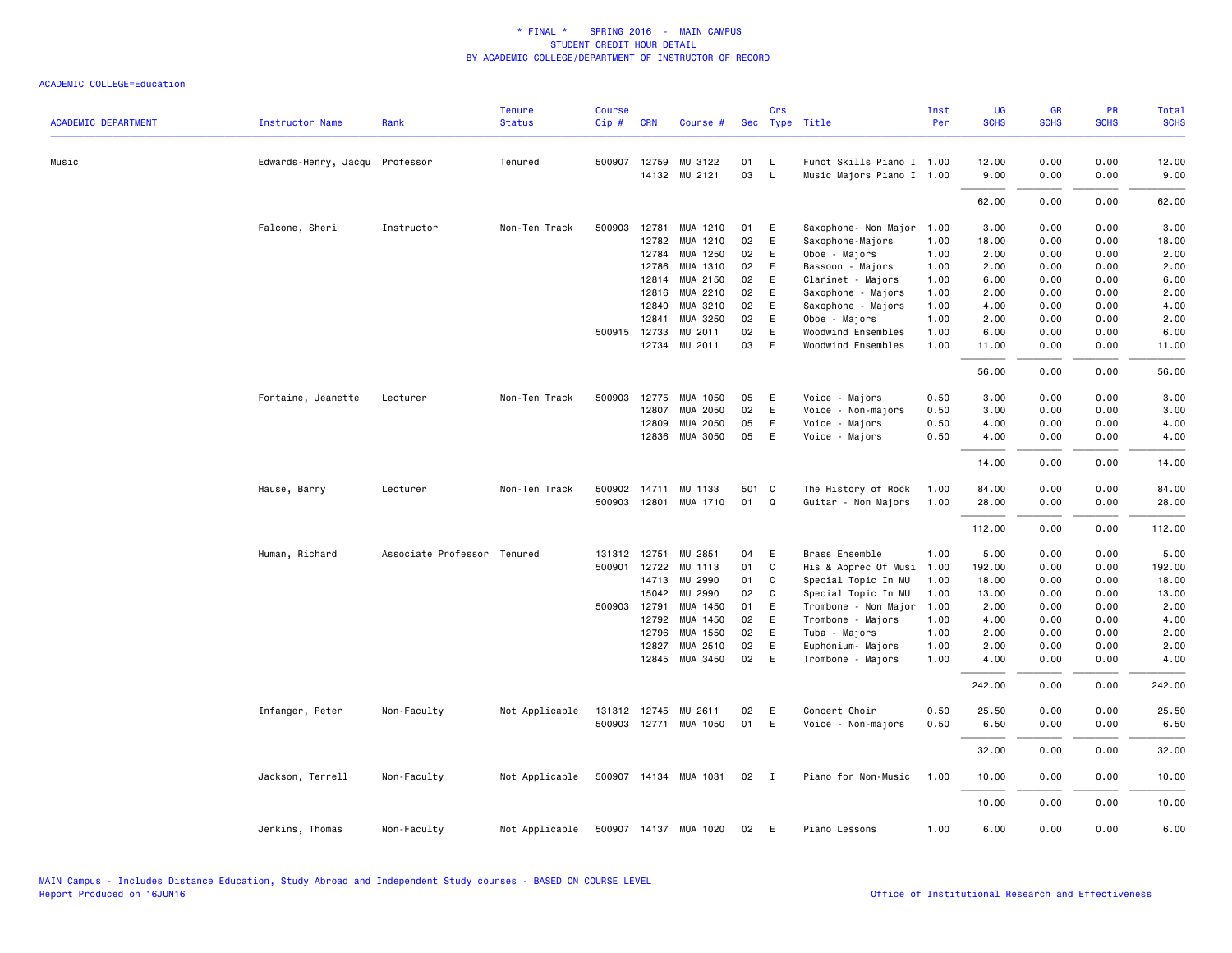| <b>ACADEMIC DEPARTMENT</b> | <b>Instructor Name</b> | Rank                          | <b>Tenure</b><br><b>Status</b> | <b>Course</b><br>Cip# | <b>CRN</b>   | Course #              |       | Crs          | Sec Type Title            | Inst<br>Per | UG<br><b>SCHS</b> | <b>GR</b><br><b>SCHS</b> | PR<br><b>SCHS</b> | <b>Total</b><br><b>SCHS</b> |
|----------------------------|------------------------|-------------------------------|--------------------------------|-----------------------|--------------|-----------------------|-------|--------------|---------------------------|-------------|-------------------|--------------------------|-------------------|-----------------------------|
|                            |                        |                               |                                |                       |              |                       |       |              |                           |             |                   |                          |                   |                             |
|                            |                        |                               |                                |                       |              |                       |       |              |                           |             | 6.00              | 0.00                     | 0.00              | 6.00                        |
| Music                      | Jordan, Christopher    | Lecturer                      | Non-Ten Track                  |                       |              | 500903 12772 MUA 1050 | 02    | E            | Voice - Non-majors        | 0.50        | 7.00              | 0.00                     | 0.00              | 7.00                        |
|                            |                        |                               |                                |                       | 14126        | MUA 2050              | 03    | E            | Voice-Majors              | 0.50        | 3.00              | 0.00                     | 0.00              | 3.00                        |
|                            |                        |                               |                                |                       |              | 14712 MUA 1050        | 08    | E            | Voice                     | 0.50        | 11.50             | 0.00                     | 0.00              | 11.50                       |
|                            |                        |                               |                                |                       |              |                       |       |              |                           |             | 21.50             | 0.00                     | 0.00              | 21.50                       |
|                            | Kirkland, Anthony      | Assistant Professor Ten Track |                                |                       | 131312 12748 | MU 2851               | 01    | E            | Brass Ensemble            | 1.00        | 5.00              | 0.00                     | 0.00              | 5.00                        |
|                            |                        |                               |                                |                       | 12853        | MUE 3262              | 01    | B            | Instrumental Methods      | 1.00        | 6.00              | 0.00                     | 0.00              | 6.00                        |
|                            |                        |                               |                                | 500901                | 16247        | MU 4000               | 501 I |              | Directed Indiv Study      | 1.00        | 2.00              | 0.00                     | 0.00              | 2.00                        |
|                            |                        |                               |                                | 500903                | 12788        | MUA 1350              | 02    | E            | Trumpet - Majors          | 1.00        | 4.00              | 0.00                     | 0.00              | 4.00                        |
|                            |                        |                               |                                |                       | 12822        | MUA 2350              | 02    | E            | Trumpet - Majors          | 1.00        | 5.00              | 0.00                     | 0.00              | 5.00                        |
|                            |                        |                               |                                |                       | 12843        | MUA 3350              | 02    | E            | Trumpet - Majors          | 1.00        | 7.00              | 0.00                     | 0.00              | 7.00                        |
|                            |                        |                               |                                |                       |              | 14130 MU 1010         | 01    | E            | Recital Hour              | 1.00        | 0.00              | 0.00                     | 0.00              | 0.00                        |
|                            |                        |                               |                                |                       |              |                       |       |              |                           |             | 29.00             | 0.00                     | 0.00              | 29.00                       |
|                            | Kopetz, Catherine      | Lecturer                      | Non-Ten Track                  |                       | 131312 12744 | MU 2611               | 01    | E            | Concert Choir             | 0.50        | 43.50             | 0.00                     | 0.00              | 43.50                       |
|                            |                        |                               |                                |                       | 12854        | MUE 4873              | 01    | s            | Prof Sem Mus Ed           | 1.00        | 24.00             | 0.00                     | 0.00              | 24.00                       |
|                            |                        |                               |                                |                       |              | 500907 14136 MUA 1020 | 01    | E            | Piano Lessons             | 1.00        | 9.00              | 0.00                     | 0.00              | 9.00                        |
|                            |                        |                               |                                |                       |              |                       |       |              |                           |             | 76.50             | 0.00                     | 0.00              | 76.50                       |
|                            | Lance, Elva            | Instructor                    | Non-Ten Track                  |                       | 131312 12855 | MUE 4886              | 01    | F            | Stu Teach Music Ed        | 0.50        | 18.00             | 0.00                     | 0.00              | 18.00                       |
|                            |                        |                               |                                |                       | 12856        | <b>MUE 4896</b>       | 01    | F            | Stu Teach Music Ed        | 0.50        | 18.00             | 0.00                     | 0.00              | 18.00                       |
|                            |                        |                               |                                |                       |              | 500915 12743 MU 2571  | 01    | E            | Wind Ensemble             | 1.00        | 64.00             | 0.00                     | 0.00              | 64.00                       |
|                            |                        |                               |                                |                       |              |                       |       |              |                           |             | 100.00            | 0.00                     | 0.00              | 100.00                      |
|                            | Landis, Ryan           | Lecturer                      | Non-Ten Track                  | 500901                |              | 12731 MU 1521         | 01    | L            | Ear Training II           | 0.50        | 9.50              | 0.00                     | 0.00              | 9.50                        |
|                            |                        |                               |                                |                       | 16427        | MU 1521               | 02    | $\mathsf{L}$ | Ear Training II           | 1.00        | 17.00             | 0.00                     | 0.00              | 17.00                       |
|                            |                        |                               |                                | 500903                | 12773        | MUA 1050              | 03    | E            | Voice - Non-majors        | 0.50        | 6.50              | 0.00                     | 0.00              | 6.50                        |
|                            |                        |                               |                                |                       | 12776        | MUA 1050              | 06    | E            | Voice- Majors             | 0.50        | 5.50              | 0.00                     | 0.00              | 5.50                        |
|                            |                        |                               |                                |                       | 12810        | MUA 2050              | 06    | E            | Voice - Majors            | 0.50        | 6.00              | 0.00                     | 0.00              | 6.00                        |
|                            |                        |                               |                                |                       | 12837        | MUA 3050              | 06    | E            | Voice - Majors            | 0.50        | 1.00              | 0.00                     | 0.00              | 1.00                        |
|                            |                        |                               |                                |                       |              |                       |       |              |                           |             | 45.50             | 0.00                     | 0.00              | 45.50                       |
|                            | Murphy, Karen          | Instructor                    | Non-Ten Track                  |                       |              | 500907 12757 MU 3121  | 01    | $\mathsf{L}$ | Piano Class               | 1.00        | 6.00              | 0.00                     | 0.00              | 6.00                        |
|                            |                        |                               |                                |                       |              |                       |       |              |                           |             | 6.00              | 0.00                     | 0.00              | 6.00                        |
|                            | Packwood, Gary         | Associate Professor Tenured   |                                |                       | 131312 12744 | MU 2611               | 01    | E            | Concert Choir             | 0.50        | 43.50             | 0.00                     | 0.00              | 43.50                       |
|                            |                        |                               |                                |                       | 12745        | MU 2611               | 02    | E            | Concert Choir             | 0.50        | 25.50             | 0.00                     | 0.00              | 25.50                       |
|                            |                        |                               |                                |                       | 12855        | MUE 4886              | 01    | F            | Stu Teach Music Ed        | 0.50        | 18.00             | 0.00                     | 0.00              | 18.00                       |
|                            |                        |                               |                                |                       | 12856        | MUE 4896              | 01    | $\mathsf F$  | Stu Teach Music Ed        | 0.50        | 18.00             | 0.00                     | 0.00              | 18.00                       |
|                            |                        |                               |                                |                       | 500903 12746 | MU 2731               | 01    | E            | Chamber Singers           | 1.00        | 63.00             | 0.00                     | 0.00              | 63.00                       |
|                            |                        |                               |                                | 500906                | 12761        | MU 3442               | 01    | C            | Advanced Conducting       | 0.50        | 13.00             | 0.00                     | 0.00              | 13.00                       |
|                            |                        |                               |                                |                       |              |                       |       |              |                           |             | 181.00            | 0.00                     | 0.00              | 181.00                      |
|                            | Patilla, Carol         | Lecturer                      | Non-Ten Track                  | 500901                |              | 13903 MU 1113         | 501 C |              | His & Apprec Of Musi 1.00 |             | 39.00             | 0.00                     | 0.00              | 39.00                       |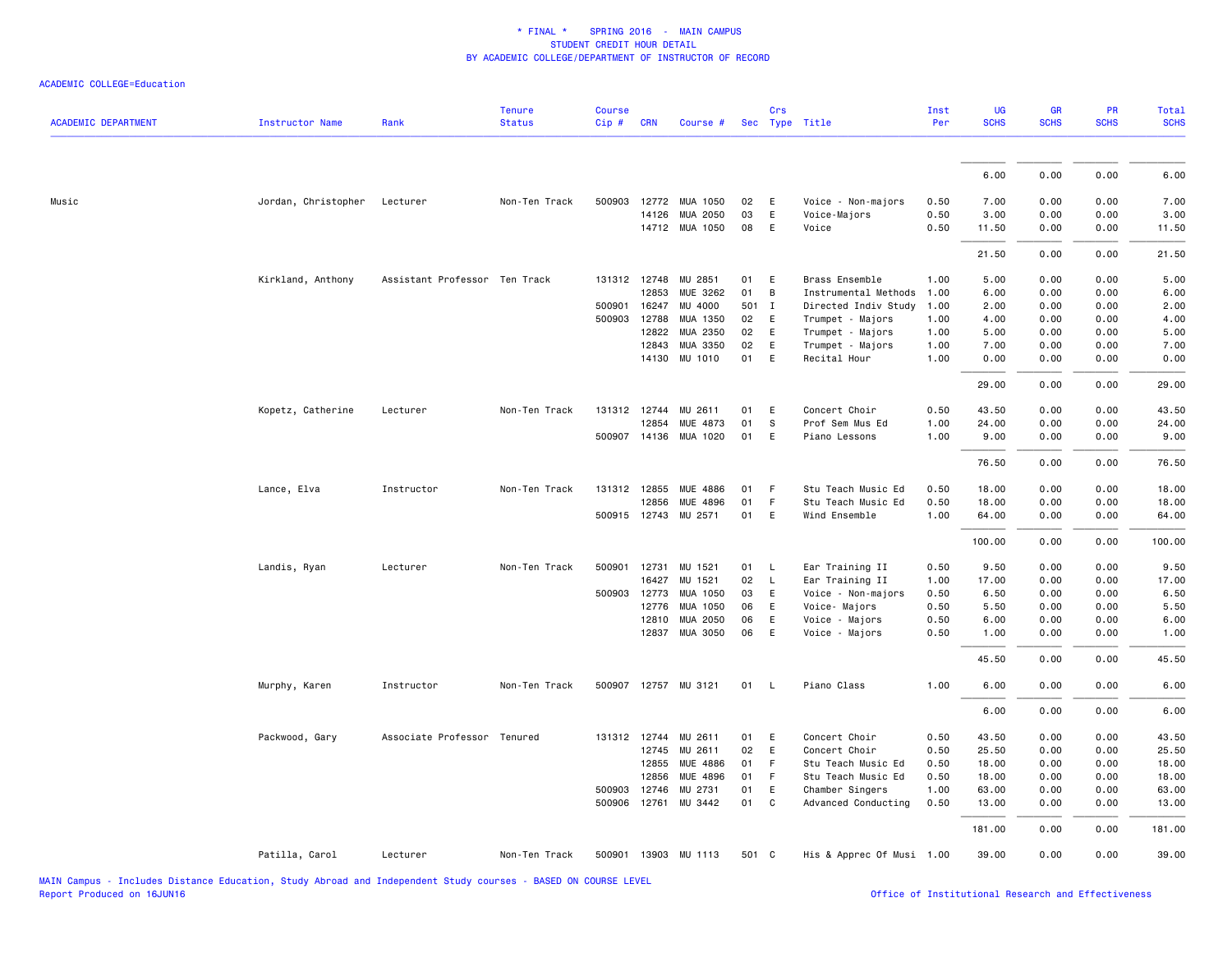| <b>ACADEMIC DEPARTMENT</b> | <b>Instructor Name</b> | Rank                          | <b>Tenure</b><br><b>Status</b> | <b>Course</b><br>Cip# | <b>CRN</b> | Course #              |                   | Crs          | Sec Type Title       | Inst<br>Per | <b>UG</b><br><b>SCHS</b> | <b>GR</b><br><b>SCHS</b> | PR<br><b>SCHS</b> | Total<br><b>SCHS</b> |
|----------------------------|------------------------|-------------------------------|--------------------------------|-----------------------|------------|-----------------------|-------------------|--------------|----------------------|-------------|--------------------------|--------------------------|-------------------|----------------------|
| Music                      | Patilla, Carol         | Lecturer                      | Non-Ten Track                  |                       |            | 500907 14133 MUA 1031 | 01                | $\mathbf{I}$ | Piano for Non-Music  | 1.00        | 26.00                    | 0.00                     | 0.00              | 26.00                |
|                            |                        |                               |                                |                       |            |                       |                   |              |                      |             | 65.00                    | 0.00                     | 0.00              | 65.00                |
|                            | Patilla, Michael       | Associate Professor Tenured   |                                | 500902 14131          |            | MU 1133               | 01                | C            | The History of Rock  | 1.00        | 195.00                   | 0.00                     | 0.00              | 195.00               |
|                            |                        |                               |                                | 500903                | 12738      | MU 2411               | 01                | Q            | Guitar Ensemble      | 1.00        | 7.00                     | 0.00                     | 0.00              | 7.00                 |
|                            |                        |                               |                                |                       | 12802      | MUA 1710              | 02                | Q            | Guitar- Majors       | 1.00        | 8.00                     | 0.00                     | 0.00              | 8.00                 |
|                            |                        |                               |                                |                       | 12832      | MUA 2710              | 01                | Q            | Guitar - Major       | 1.00        | 6.00                     | 0.00                     | 0.00              | 6.00                 |
|                            |                        |                               |                                |                       | 12849      | MUA 3710              | 02                | Q            | Guitar- Majors       | 1.00        | 2.00                     | 0.00                     | 0.00              | 2.00                 |
|                            |                        |                               |                                |                       |            |                       |                   |              |                      |             | 218.00                   | 0.00                     | 0.00              | 218.00               |
|                            | Phillips, Shandy       | Non-Faculty                   | Not Applicable                 | 500903 12799          |            | MUA 1650              | 01                | Ε            | Strings Majors       | 1.00        | 4.00                     | 0.00                     | 0.00              | 4.00                 |
|                            |                        |                               |                                |                       |            | 12800 MUA 1650        | 02                | E            | Strings Non Majors   | 1.00        | 3.00                     | 0.00                     | 0.00              | 3.00                 |
|                            |                        |                               |                                |                       |            |                       |                   |              |                      |             | 7.00                     | 0.00                     | 0.00              | 7.00                 |
|                            | Prickett, Amy          | Non-Faculty                   | Not Applicable                 |                       |            | 500903 14115 MUA 1050 | 07                | E            | Voice-Non Majors     | 0.50        | 6.00                     | 0.00                     | 0.00              | 6.00                 |
|                            |                        |                               |                                |                       |            |                       |                   |              |                      |             | 6.00                     | 0.00                     | 0.00              | 6.00                 |
|                            | Ross, Ryan             | Assistant Professor Ten Track |                                | 500901                | 12726      | MU 1113               | H <sub>01</sub> C |              | Honors His & Apprec  | 1.00        | 87.00                    | 0.00                     | 0.00              | 87.00                |
|                            |                        |                               |                                | 500902 12728          |            | MU 1162               | 01                | C            | Music History I      | 1.00        | 24.00                    | 0.00                     | 0.00              | 24.00                |
|                            |                        |                               |                                |                       |            | 12737 MU 2323         | 01                | C            | Music History III    | 1.00        | 48.00                    | 0.00                     | 0.00              | 48.00                |
|                            |                        |                               |                                |                       |            |                       |                   |              |                      |             |                          |                          |                   |                      |
|                            |                        |                               |                                |                       |            |                       |                   |              |                      |             | 159.00                   | 0.00                     | 0.00              | 159.00               |
|                            | Sebba, Rosangela       | Professor                     | Tenured                        | 500901                | 12731      | MU 1521               | 01                | L            | Ear Training II      | 0.50        | 9.50                     | 0.00                     | 0.00              | 9.50                 |
|                            |                        |                               |                                | 500902                | 12730      | MU 1413               | 01                | C            | Music Theory II      | 1.00        | 108.00                   | 0.00                     | 0.00              | 108.00               |
|                            |                        |                               |                                | 500903                | 12767      | MUA 1010              | 05                | E            | Piano - Majors       | 1.00        | 7.00                     | 0.00                     | 0.00              | 7.00                 |
|                            |                        |                               |                                |                       | 12805      | MUA 2010              | 05                | E            | Piano - Majors       | 1.00        | 2.00                     | 0.00                     | 0.00              | 2.00                 |
|                            |                        |                               |                                |                       |            | 12833 MUA 3010        | 03                | E            | Piano - Majors       | 1.00        | 2.00                     | 0.00                     | 0.00              | 2.00                 |
|                            |                        |                               |                                |                       |            |                       |                   |              |                      |             | 128.50                   | 0.00                     | 0.00              | 128.50               |
|                            | Sobaskie, James        | Associate Professor Tenured   |                                | 500901                | 12755      | MU 2921               | 01                | L            | Ear Training IV      | 1.00        | 12.00                    | 0.00                     | 0.00              | 12.00                |
|                            |                        |                               |                                |                       | 14057      | MU 4000               | 01                | $\mathbf{I}$ | Directed Indiv Study | 1.00        | 6.00                     | 0.00                     | 0.00              | 6.00                 |
|                            |                        |                               |                                |                       | 15786      | MU 4000               | 05                | $\mathbf{I}$ | Directed Indiv Study | 1.00        | 2.00                     | 0.00                     | 0.00              | 2.00                 |
|                            |                        |                               |                                | 500902 12747          |            | MU 2813               | 01                | C            | Music Theory IV      | 1.00        | 39.00                    | 0.00                     | 0.00              | 39.00                |
|                            |                        |                               |                                |                       |            | 500904 14113 MU 3333  | 01                | C            | Orchestration        | 1.00        | 15.00                    | 0.00                     | 0.00              | 15.00                |
|                            |                        |                               |                                |                       |            |                       |                   |              |                      |             | 74.00                    | 0.00                     | 0.00              | 74.00                |
|                            | Taylor, Clifton        | Associate Professor Tenured   |                                | 131312 12742          |            | MU 2561               | 01                | E            | Symphonic Band       | 1.00        | 60.00                    | 0.00                     | 0.00              | 60.00                |
|                            |                        |                               |                                |                       | 12753      | MU 2911               | 01                | E            | Jazz Ensemble        | 1.00        | 18.00                    | 0.00                     | 0.00              | 18.00                |
|                            |                        |                               |                                |                       |            | 500906 12761 MU 3442  | 01                | C            | Advanced Conducting  | 0.50        | 13.00                    | 0.00                     | 0.00              | 13.00                |
|                            |                        |                               |                                |                       |            |                       |                   |              |                      |             | 91.00                    | 0.00                     | 0.00              | 91.00                |
|                            | Wallace, Katherine     | Non-Faculty                   | Not Applicable                 |                       |            | 500907 14135 MUA 1031 | 03                | $\mathbf{I}$ | Piano for Non-Music  | 1.00        | 4.00                     | 0.00                     | 0.00              | 4.00                 |
|                            |                        |                               |                                |                       |            |                       |                   |              |                      |             | 4.00                     | 0.00                     | 0.00              | 4.00                 |
|                            | Warfield, Tara         | Assistant Professor Ten Track |                                |                       |            | 500903 12771 MUA 1050 | 01                | E            | Voice - Non-majors   | 0.50        | 6.50                     | 0.00                     | 0.00              | 6.50                 |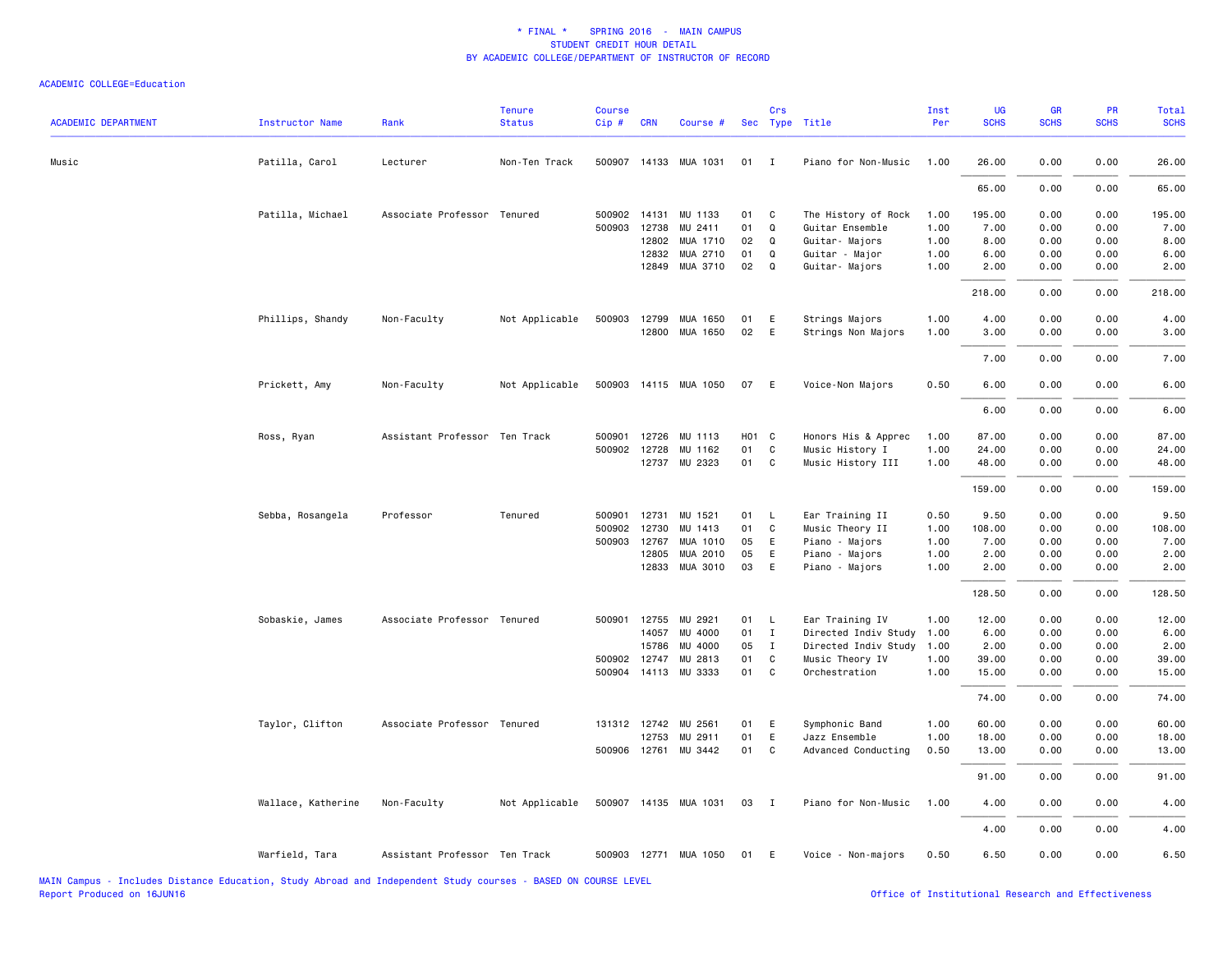|                                                |                        |                               | <b>Tenure</b> | <b>Course</b> |            |                      |      | Crs |                    | Inst | <b>UG</b>   | <b>GR</b>      | <b>PR</b>      | Total                 |
|------------------------------------------------|------------------------|-------------------------------|---------------|---------------|------------|----------------------|------|-----|--------------------|------|-------------|----------------|----------------|-----------------------|
| <b>ACADEMIC DEPARTMENT</b>                     | <b>Instructor Name</b> | Rank                          | <b>Status</b> | $Cip$ #       | <b>CRN</b> | Course #             |      |     | Sec Type Title     | Per  | <b>SCHS</b> | <b>SCHS</b>    | <b>SCHS</b>    | <b>SCHS</b>           |
| Music                                          | Warfield, Tara         | Assistant Professor Ten Track |               | 500903        |            | 12772 MUA 1050       | 02   | E   | Voice - Non-majors | 0.50 | 7.00        | 0.00           | 0.00           | 7.00                  |
|                                                |                        |                               |               |               |            | 12773 MUA 1050       | 03   | E   | Voice - Non-majors | 0.50 | 6.50        | 0.00           | 0.00           | 6.50                  |
|                                                |                        |                               |               |               |            | 12774 MUA 1050       | 04   | - E | Voice - Majors     | 1.00 | 8.00        | 0.00           | 0.00           | 8.00                  |
|                                                |                        |                               |               |               |            | 12775 MUA 1050       | 05   | E   | Voice - Majors     | 0.50 | 3.00        | 0.00           | 0.00           | 3.00                  |
|                                                |                        |                               |               |               |            | 12776 MUA 1050       | 06   | E   | Voice-Majors       | 0.50 | 5.50        | 0.00           | 0.00           | 5.50                  |
|                                                |                        |                               |               |               |            | 12806 MUA 2050       | 01   | E   | Voice - Non-majors | 1.00 | 1.00        | 0.00           | 0.00           | 1.00                  |
|                                                |                        |                               |               |               | 12807      | MUA 2050             | 02   | E   | Voice - Non-majors | 0.50 | 3.00        | 0.00           | 0.00           | 3.00                  |
|                                                |                        |                               |               |               |            | 12808 MUA 2050       | 04   | - E | Voice - Majors     | 1.00 | 6.00        | 0.00           | 0.00           | 6.00                  |
|                                                |                        |                               |               |               |            | 12809 MUA 2050       | 05   | E   | Voice - Majors     | 0.50 | 4.00        | 0.00           | 0.00           | 4.00                  |
|                                                |                        |                               |               |               |            | 12810 MUA 2050       | 06   | E   | Voice - Majors     | 0.50 | 6.00        | 0.00           | 0.00           | 6.00                  |
|                                                |                        |                               |               |               |            | 12835 MUA 3050       | 04   | E   | Voice - Majors     | 1.00 | 10.00       | 0.00           | 0.00           | 10.00                 |
|                                                |                        |                               |               |               |            | 12836 MUA 3050       | 05   | E   | Voice - Majors     | 0.50 | 4.00        | 0.00           | 0.00           | 4.00                  |
|                                                |                        |                               |               |               |            | 12837 MUA 3050       | 06   | E   | Voice - Majors     | 0.50 | 1.00        | 0.00           | 0.00           | 1.00                  |
|                                                |                        |                               |               |               |            | 14115 MUA 1050       | 07   | E   | Voice-Non Majors   | 0.50 | 6.00        | 0.00           | 0.00           | 6.00                  |
|                                                |                        |                               |               |               |            | 14126 MUA 2050       | 03   | E   | Voice-Majors       | 0.50 | 3.00        | 0.00           | 0.00           | 3.00                  |
|                                                |                        |                               |               |               |            | 14712 MUA 1050       | 08   | - E | Voice              | 0.50 | 11.50       | 0.00           | 0.00           | 11.50                 |
|                                                |                        |                               |               |               |            | 500912 14114 MU 1151 | 01 S |     | Vocal Pedagogy     | 1.00 | 10.00       | 0.00           | 0.00           | 10.00                 |
|                                                |                        |                               |               |               |            |                      |      |     |                    |      | 102.00      | 0.00           | 0.00           | 102.00                |
| -----------------------------------            |                        |                               |               |               |            |                      |      |     |                    |      | ========    | <b>EEEEEEE</b> | <b>ESSESSE</b> | ==========            |
| Music<br>===================================== |                        |                               |               |               |            |                      |      |     |                    |      | 3357.00     | 0.00           | 0.00           | 3357.00<br>========== |
|                                                |                        |                               |               |               |            |                      |      |     |                    |      |             |                |                |                       |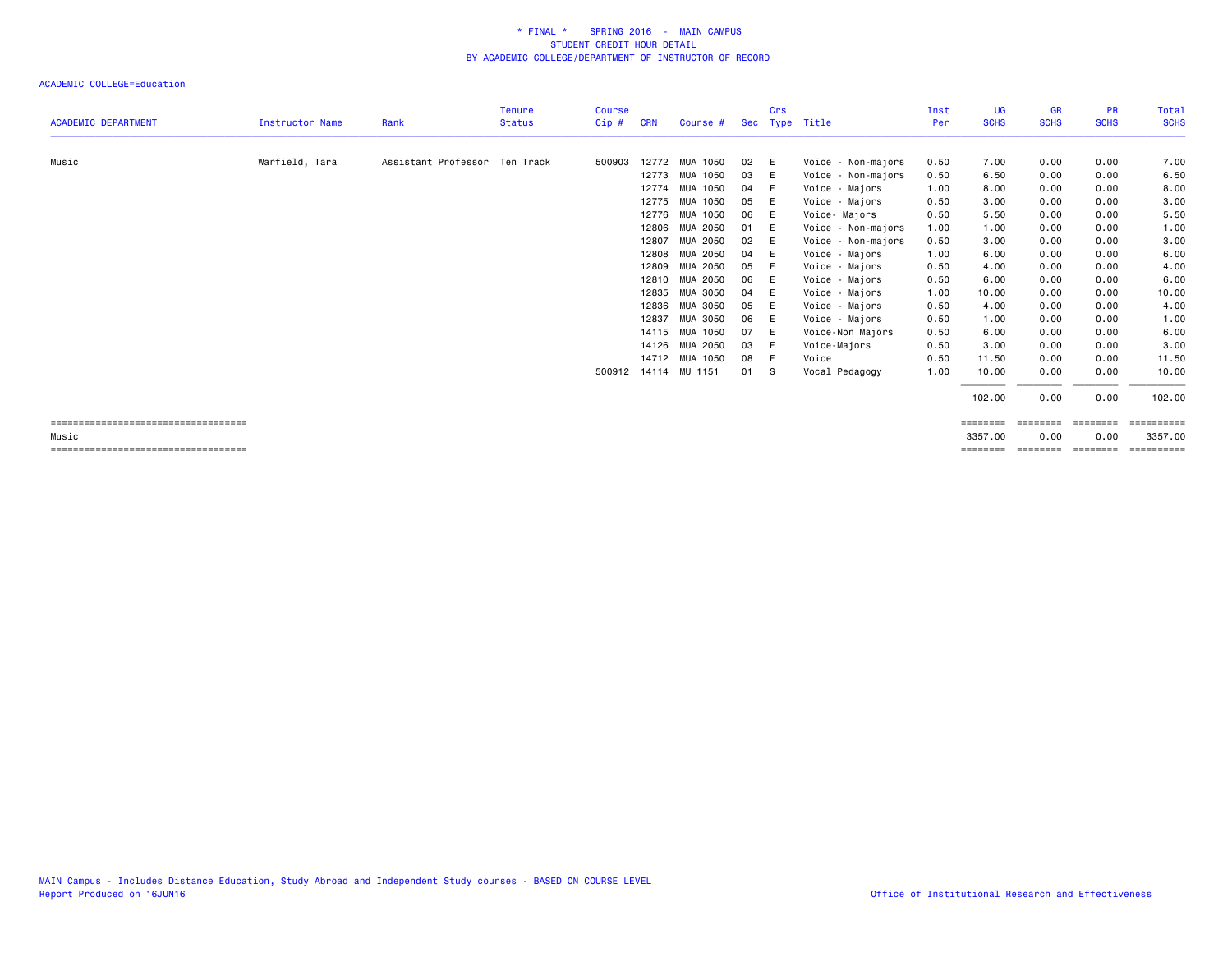| <b>ACADEMIC DEPARTMENT</b> | <b>Instructor Name</b> | Rank                          | <b>Tenure</b><br><b>Status</b> | <b>Course</b><br>Cip# | <b>CRN</b> | Course #                   |                | Crs          | Sec Type Title            | Inst<br>Per  | UG<br><b>SCHS</b> | GR<br><b>SCHS</b> | PR<br><b>SCHS</b> | <b>Total</b><br><b>SCHS</b> |
|----------------------------|------------------------|-------------------------------|--------------------------------|-----------------------|------------|----------------------------|----------------|--------------|---------------------------|--------------|-------------------|-------------------|-------------------|-----------------------------|
|                            |                        |                               |                                |                       |            |                            |                |              |                           |              |                   |                   |                   |                             |
| Aerospace Engineering      | Bhatia, Manav          | Assistant Professor Ten Track |                                |                       |            | 140201 15672 ASE 4990      | 01             | C            | Special Topic In ASE 1.00 |              | 9.00              | 0.00              | 0.00              | 9.00                        |
|                            |                        |                               |                                |                       | 15673      | ASE 6990                   | 01             | C            | Special Topic In ASE      | 1.00         | 0.00              | 12.00             | 0.00              | 12.00                       |
|                            |                        |                               |                                |                       |            | 16165 ASE 9000             | 11             | D            | Research/Diss             | 1.00         | 0.00              | 7.00              | 0.00              | 7.00                        |
|                            |                        |                               |                                |                       |            |                            |                |              |                           |              | 9.00              | 19.00             | 0.00              | 28.00                       |
|                            | Bhushan, Shanti        | Assistant Professor Ten Track |                                | 141901                | 12624      | ME 3513                    | 01             | C            | Thermodynamics I          | 1.00         | 186.00            | 0.00              | 0.00              | 186.00                      |
|                            |                        |                               |                                |                       | 15439      | <b>ME 8000</b>             | 02             | D            | Research / Thesis         | 1.00         | 0.00              | 19.00             | 0.00              | 19.00                       |
|                            |                        |                               |                                |                       |            | 15458 ME 9000              | 02             | D            | Research / Diss           | 1.00         | 0.00              | 3.00              | 0.00              | 3.00                        |
|                            |                        |                               |                                |                       |            |                            |                |              |                           |              | 186.00            | 22.00             | 0.00              | 208.00                      |
|                            | Cheng, Yang            | Associate Professor Tenured   |                                |                       |            | 140201 15694 ASE 9000      | 01             | D            | Research/Diss             | 1.00         | 0.00              | 7.00              | 0.00              | 7.00                        |
|                            |                        |                               |                                |                       |            |                            |                |              |                           |              | 0.00              | 7.00              | 0.00              | 7.00                        |
|                            | Cinnella, Pasquale     | Professor                     | Tenured                        |                       |            | 141101 11443 EM 3313       | 02             | $\mathbf{C}$ | Fluid Mechanics           | 1.00         | 105.00            | 0.00              | 0.00              | 105.00                      |
|                            |                        |                               |                                |                       |            |                            |                |              |                           |              | 105.00            | 0.00              | 0.00              | 105.00                      |
|                            | Coley, Lorenzo         | Instructor                    | Non-Ten Track                  | 140201                | 10357      | ASE 4721                   | 01             | L            | Aero Engr Lab II          | 1.00         | 8.00              | 0.00              | 0.00              | 8.00                        |
|                            |                        |                               |                                |                       | 10358      | ASE 4721                   | 02             | L            | Aero Engr Lab II          | 1.00         | 12.00             | 0.00              | 0.00              | 12.00                       |
|                            |                        |                               |                                |                       | 10359      | ASE 4721                   | 03             | L            | Aero Engr Lab II          | 1.00         | 10.00             | 0.00              | 0.00              | 10.00                       |
|                            |                        |                               |                                |                       | 10360      | ASE 4721                   | 04             | $\mathsf{L}$ | Aero Engr Lab II          | 1.00         | 12.00             | 0.00              | 0.00              | 12.00                       |
|                            |                        |                               |                                |                       |            |                            |                |              |                           |              | 42.00             | 0.00              | 0.00              | 42.00                       |
|                            | Hannigan, Thomas       | Instructor                    | Non-Ten Track                  | 141101                | 11442      | EM 3313                    | 01             | C            | Fluid Mechanics           | 1.00         | 168.00            | 0.00              | 0.00              | 168.00                      |
|                            |                        |                               |                                |                       | 11444      | EM 3313                    | 03             | C            | Fluid Mechanics           | 1.00         | 195.00            | 0.00              | 0.00              | 195.00                      |
|                            |                        |                               |                                |                       |            | 11445 EM 3313              | 04             | $\mathbf{C}$ | Fluid Mechanics           | 1.00         | 138.00            | 0.00              | 0.00              | 138.00                      |
|                            |                        |                               |                                |                       |            |                            |                |              |                           |              | 501.00            | 0.00              | 0.00              | 501.00                      |
|                            | Janus, Jonathan        | Associate Professor Tenured   |                                | 140201                |            | 10348 ASE 3313             | 01             | $\mathbf{C}$ | Incompress Aerodynam      | 1.00         | 81.00             | 0.00              | 0.00              | 81.00                       |
|                            |                        |                               |                                |                       | 10351      | ASE 4413                   | 01             | C            | Aircraft Propulsion       | 1.00         | 90.00             | 0.00              | 0.00              | 90.00                       |
|                            |                        |                               |                                |                       | 10366      | ASE 8423                   | 01             | C            | Comput Fluid Dyn II       | 1.00         | 0.00              | 45.00             | 0.00              | 45.00                       |
|                            |                        |                               |                                |                       | 15692      | ASE 8000                   | 06             | D            | Research / Thesis         | 1.00         | 0.00              | 30.00             | 0.00              | 30.00                       |
|                            |                        |                               |                                |                       | 16077      | ASE 8000<br>16078 ASE 9000 | 501 D<br>501 D |              | Research / Thesis         | 1.00<br>1.00 | 0.00<br>0.00      | 1.00<br>2.00      | 0.00<br>0.00      | 1.00                        |
|                            |                        |                               |                                |                       |            |                            |                |              | Research/Diss             |              | 171.00            | 78.00             | 0.00              | 2.00                        |
|                            |                        |                               |                                |                       |            |                            |                |              |                           |              |                   |                   |                   | 249.00                      |
|                            | Jha, Ratneshwar        | Professor                     | Tenured                        | 140201                |            | 15696 ASE 9000             | 03             | D            | Research/Diss             | 1.00         | 0.00              | 17.00             | 0.00              | 17.00                       |
|                            |                        |                               |                                |                       |            |                            |                |              |                           |              | 0.00              | 17.00             | 0.00              | 17.00                       |
|                            | Koenig, Keith          | Professor                     | Tenured                        |                       |            | 140201 10344 ASE 1501      | 02             | E            | Design Competition        | 1.00         | 8.00              | 0.00              | 0.00              | 8.00                        |
|                            |                        |                               |                                |                       | 10345      | ASE 2013                   | 01             | C            | Astro, Propul, Struc      | 1.00         | 195.00            | 0.00              | 0.00              | 195.00                      |
|                            |                        |                               |                                |                       | 10353      | ASE 4443                   | 01             | C            | Spacecraft Propulsio      | 1.00         | 54.00             | 0.00              | 0.00              | 54.00                       |
|                            |                        |                               |                                |                       | 10355      | ASE 4543                   | 01             | C            | Spacecraft Design II 0.50 |              | 22.50             | 0.00              | 0.00              | 22.50                       |
|                            |                        |                               |                                |                       | 15688      | ASE 8000                   | 02             | D            | Research / Thesis         | 1.00         | 0.00              | 34.00             | 0.00              | 34.00                       |
|                            |                        |                               |                                |                       | 15774      | ASE 6013                   | 01             | E            | Directed Project in       | 1.00         | 0.00              | 3.00              | 0.00              | 3.00                        |
|                            |                        |                               |                                |                       | 15805      | ASE 7000                   | 01             | $\mathbf{I}$ | Directed Indiv Study 1.00 |              | 0.00              | 6.00              | 0.00              | 6.00                        |
|                            |                        |                               |                                |                       | 15838      | ASE 7000                   | 02             | $\mathbf{I}$ | Directed Indiv Study 1.00 |              | 0.00              | 3.00              | 0.00              | 3.00                        |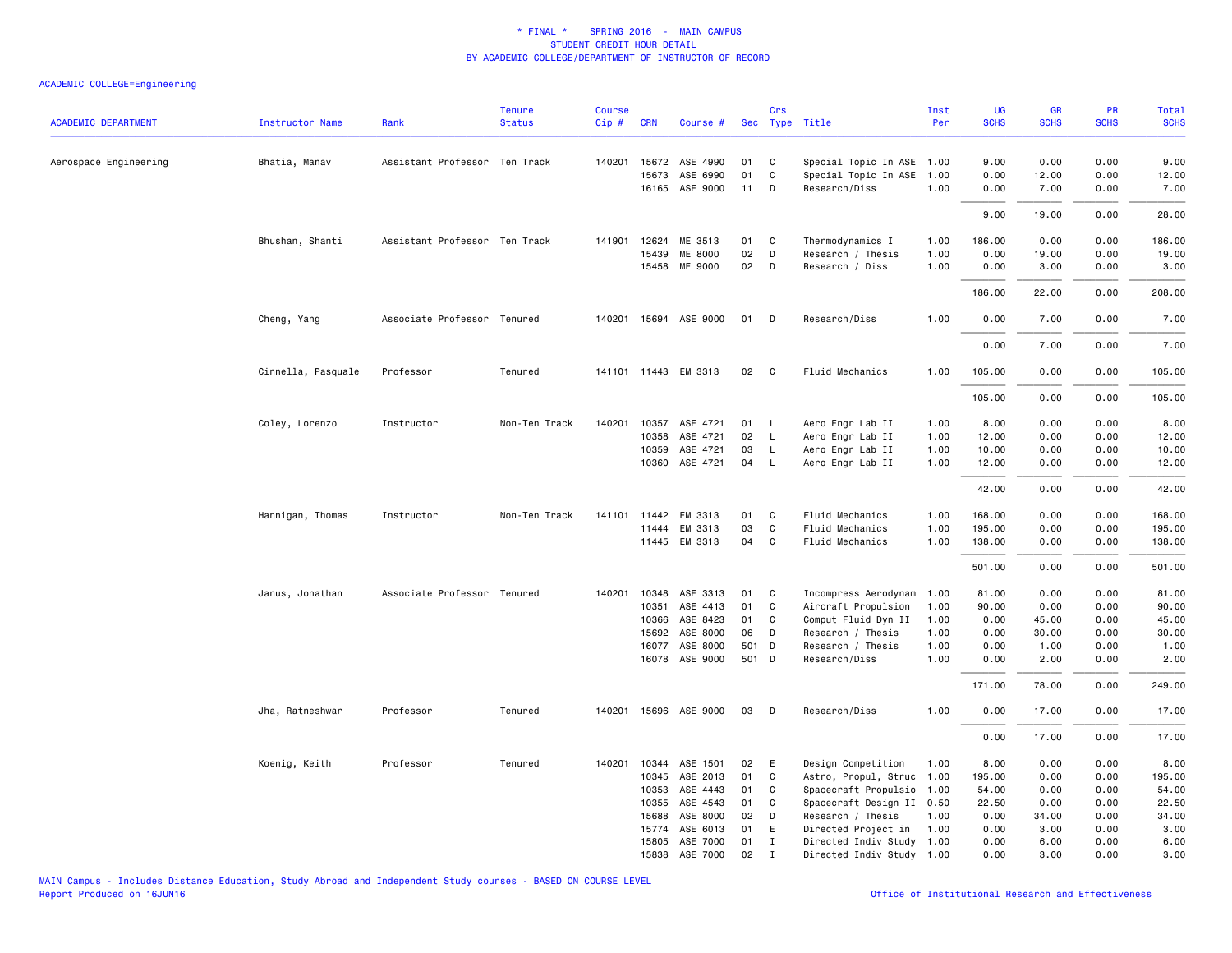| <b>ACADEMIC DEPARTMENT</b> | <b>Instructor Name</b> | Rank                          | <b>Tenure</b><br><b>Status</b> | <b>Course</b><br>Cip# | <b>CRN</b>     | Course #              |          | Crs                            | Sec Type Title                                         | Inst<br>Per | UG<br><b>SCHS</b> | <b>GR</b><br><b>SCHS</b> | PR<br><b>SCHS</b> | Total<br><b>SCHS</b> |
|----------------------------|------------------------|-------------------------------|--------------------------------|-----------------------|----------------|-----------------------|----------|--------------------------------|--------------------------------------------------------|-------------|-------------------|--------------------------|-------------------|----------------------|
| Aerospace Engineering      | Koenig, Keith          | Professor                     | Tenured                        |                       |                | 140201 16411 ASE 7000 | 16       | $\mathbf{I}$                   | Directed Indiv Study 1.00                              |             | 0.00              | 3.00                     | 0.00              | 3.00                 |
|                            |                        |                               |                                |                       |                |                       |          |                                |                                                        |             | 279.50            | 49.00                    | 0.00              | 328.50               |
|                            | Lacy, Thomas           | Professor                     | Tenured                        |                       | 140201 10347   | ASE 3223              | 01       | C                              | Aerospace Structural 1.00                              |             | 135.00            | 0.00                     | 0.00              | 135.00               |
|                            |                        |                               |                                |                       | 15693          | ASE 8000              | 07       | D                              | Research / Thesis                                      | 1.00        | 0.00              | 12.00                    | 0.00              | 12.00                |
|                            |                        |                               |                                |                       |                | 15697 ASE 9000        | 04       | D                              | Research/Diss                                          | 1.00        | 0.00              | 36.00                    | 0.00              | 36.00                |
|                            |                        |                               |                                |                       |                |                       |          |                                |                                                        |             | 135.00            | 48.00                    | 0.00              | 183.00               |
|                            | Moore, Timothy         | Instructor                    | Non-Ten Track                  | 141101                | 11430          | EM 2413               | 04       | C                              | Engineering Mech I                                     | 1.00        | 132.00            | 0.00                     | 0.00              | 132.00               |
|                            |                        |                               |                                |                       | 11431          | EM 2413               | 05       | C                              | Engineering Mech I                                     | 1.00        | 141.00            | 0.00                     | 0.00              | 141.00               |
|                            |                        |                               |                                |                       | 11433          | EM 2433               | 01       | C                              | Engineering Mech II                                    | 1.00        | 168,00            | 0.00                     | 0.00              | 168.00               |
|                            |                        |                               |                                |                       |                | 11434 EM 2433         | 02       | $\overline{\mathbf{C}}$        | Engineering Mech II                                    | 1.00        | 189.00            | 0.00                     | 0.00              | 189.00               |
|                            |                        |                               |                                |                       |                |                       |          |                                |                                                        |             | 630.00            | 0.00                     | 0.00              | 630.00               |
|                            | Newman, James          | Professor                     | Tenured                        |                       | 140201 15698   | ASE 9000              | 05       | D                              | Research/Diss                                          | 1.00        | 0.00              | 4.00                     | 0.00              | 4.00                 |
|                            |                        |                               |                                |                       | 16149          | ASE 8000              | 10       | D                              | Research / Thesis                                      | 1.00        | 0.00              | 3.00                     | 0.00              | 3.00                 |
|                            |                        |                               |                                |                       | 16516          | ASE 7000              | 17       | I                              | Directed Indiv Study                                   | 1.00        | 0.00              | 3.00                     | 0.00              | 3.00                 |
|                            |                        |                               |                                |                       | 141901 14295   | ME 8253               | 01       | C                              | Fatigue in Engin Des 1.00                              |             | 0.00              | 87.00                    | 0.00              | 87.00                |
|                            |                        |                               |                                |                       | 14666          | ME 8253               | 501 C    |                                | Fatigue in Engin Des 1.00                              |             | 0.00              | 21.00                    | 0.00              | 21.00                |
|                            |                        |                               |                                |                       |                |                       |          |                                |                                                        |             | 0.00              | 118.00                   | 0.00              | 118.00               |
|                            | Olsen, Gregory         | Instructor                    | Non-Ten Track                  | 140201                | 10349          | ASE 3823              | 01       | $\mathbf{C}$                   | Space Attitude Dynam 1.00                              |             | 48.00             | 0.00                     | 0.00              | 48.00                |
|                            |                        |                               |                                |                       | 15853          | ASE 7000              | 06       | $\mathbf{I}$                   | Directed Indiv Study 1.00                              |             | 0.00              | 3.00                     | 0.00              | 3.00                 |
|                            |                        |                               |                                |                       | 15854          | ASE 7000              | 07       | $\mathbf{I}$                   | Directed Indiv Study 1.00                              |             | 0.00              | 3.00                     | 0.00              | 3.00                 |
|                            |                        |                               |                                |                       | 15855          | ASE 7000              | 08       | $\mathbf I$                    | Directed Indiv Study 1.00                              |             | 0.00              | 3.00                     | 0.00              | 3.00                 |
|                            |                        |                               |                                |                       | 15857          | ASE 7000<br>ASE 7000  | 09       | $\mathbf{I}$                   | Directed Indiv Study 1.00                              |             | 0.00              | 3.00                     | 0.00              | 3.00                 |
|                            |                        |                               |                                |                       | 15858<br>15859 | ASE 7000              | 10<br>11 | $\mathbf{I}$<br>$\blacksquare$ | Directed Indiv Study 1.00<br>Directed Indiv Study 1.00 |             | 0.00<br>0.00      | 3.00<br>3.00             | 0.00<br>0.00      | 3.00<br>3.00         |
|                            |                        |                               |                                |                       | 141101 11440   | EM 3213               | 03       | $\mathbf{C}$                   | Mech Of Materials                                      | 1.00        | 189.00            | 0.00                     | 0.00              | 189.00               |
|                            |                        |                               |                                |                       | 11441          | EM 3213               | 04 C     |                                | Mech Of Materials                                      | 1.00        | 186.00            | 0.00                     | 0.00              | 186.00               |
|                            |                        |                               |                                |                       |                |                       |          |                                |                                                        |             | 423.00            | 18.00                    | 0.00              | 441.00               |
|                            | Rais-Rohani, Masoud    | Professor                     | Tenured                        |                       | 140201 10356   | ASE 4553              | 01       | $\mathbf{C}$                   | Eng Design Optimizat 1.00                              |             | 24.00             | 0.00                     | 0.00              | 24.00                |
|                            |                        |                               |                                |                       | 10363          | ASE 6553              | 01       | C                              | Eng Design Optimizat 1.00                              |             | 0.00              | 45.00                    | 0.00              | 45.00                |
|                            |                        |                               |                                |                       | 11448          | EM 4143               | 01       | C                              | Eng Design Optimizat 1.00                              |             | 15.00             | 0.00                     | 0.00              | 15.00                |
|                            |                        |                               |                                |                       | 11452          | EM 6143               | 01       | C                              | Eng Design Optimizat 1.00                              |             | 0.00              | 15.00                    | 0.00              | 15.00                |
|                            |                        |                               |                                |                       | 12369          | IE 4743               | 01       | C                              | Eng Design Optimizat 1.00                              |             | 3.00              | 0.00                     | 0.00              | 3.00                 |
|                            |                        |                               |                                |                       | 13668          | ASE 6553              | 501 C    |                                | Eng Design Optimizat 1.00                              |             | 0.00              | 12.00                    | 0.00              | 12.00                |
|                            |                        |                               |                                |                       | 15699          | ASE 9000              | 06       | $\Box$                         | Research/Diss                                          | 1.00        | 0.00              | 9.00                     | 0.00              | 9.00                 |
|                            |                        |                               |                                |                       | 141101 11447   | EM 4133               | 01       | C                              | Composite Materials                                    | 1.00        | 27.00             | 0.00                     | 0.00              | 27.00                |
|                            |                        |                               |                                |                       | 11451          | EM 6133               | 01       | $\mathbf{C}$                   | Composite Materials                                    | 1.00        | 0.00              | 21.00                    | 0.00              | 21.00                |
|                            |                        |                               |                                |                       |                |                       |          |                                |                                                        |             | 69.00             | 102.00                   | 0.00              | 171.00               |
|                            | Rhodes, Brooke         | Grad Teach Assist             | Not Applicable                 |                       |                | 140201 10355 ASE 4543 | 01       | $\overline{\mathbf{C}}$        | Spacecraft Design II 0.50                              |             | 22.50             | 0.00                     | 0.00              | 22.50                |
|                            |                        |                               |                                |                       |                |                       |          |                                |                                                        |             | 22.50             | 0.00                     | 0.00              | 22.50                |
|                            | Sescu, Adrian          | Assistant Professor Ten Track |                                |                       |                | 140201 15617 ASE 4990 | 02       | $\mathbf{C}$                   | Special Topic In ASE 1.00                              |             | 51.00             | 0.00                     | 0.00              | 51.00                |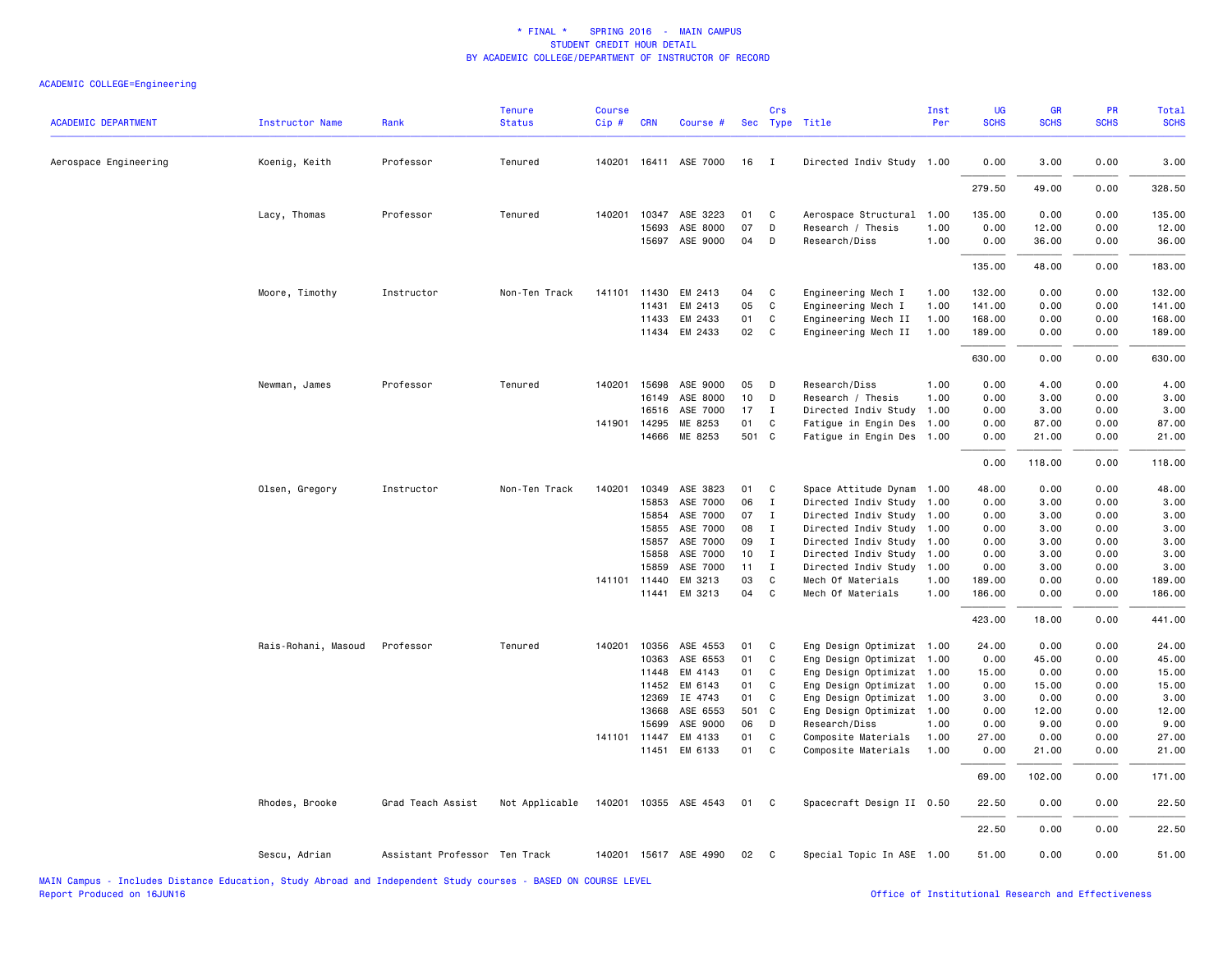|                                                                                                   |                 |                                   | <b>Tenure</b> | <b>Course</b> |              |                       |        | Crs            |                           | Inst | <b>UG</b>                       | <b>GR</b>                                              | PR                      | Total       |
|---------------------------------------------------------------------------------------------------|-----------------|-----------------------------------|---------------|---------------|--------------|-----------------------|--------|----------------|---------------------------|------|---------------------------------|--------------------------------------------------------|-------------------------|-------------|
| <b>ACADEMIC DEPARTMENT</b>                                                                        | Instructor Name | Rank                              | <b>Status</b> | Cip#          | <b>CRN</b>   | Course #              |        |                | Sec Type Title            | Per  | <b>SCHS</b>                     | <b>SCHS</b>                                            | <b>SCHS</b>             | <b>SCHS</b> |
| Aerospace Engineering                                                                             | Sescu, Adrian   | Assistant Professor Ten Track     |               | 140201        | 15619        | ASE 6990              | 02     | $\mathbf{C}$   | Special Topic In ASE      | 1.00 | 0.00                            | 75.00                                                  | 0.00                    | 75.00       |
|                                                                                                   |                 |                                   |               |               | 15690        | ASE 8000              | 04     | D              | Research / Thesis         | 1.00 | 0.00                            | 12.00                                                  | 0.00                    | 12.00       |
|                                                                                                   |                 |                                   |               |               | 15700        | ASE 9000              | 07     | D              | Research/Diss             | 1.00 | 0.00                            | 20.00                                                  | 0.00                    | 20.00       |
|                                                                                                   |                 |                                   |               |               | 15860        | ASE 7000              | $12$ I |                | Directed Indiv Study 1.00 |      | 0.00                            | 3.00                                                   | 0.00                    | 3.00        |
|                                                                                                   |                 |                                   |               |               | 15862        | ASE 7000              | 13     | $\mathbf{I}$   | Directed Indiv Study 1.00 |      | 0.00                            | 3.00                                                   | 0.00                    | 3.00        |
|                                                                                                   |                 |                                   |               |               | 15863        | ASE 7000              | $14$ I |                | Directed Indiv Study 1.00 |      | 0.00                            | 3.00                                                   | 0.00                    | 3.00        |
|                                                                                                   |                 |                                   |               |               | 15866        | ASE 7000              | 15     | $\mathbf{I}$   | Directed Indiv Study 1.00 |      | 0.00                            | 3.00                                                   | 0.00                    | 3.00        |
|                                                                                                   |                 |                                   |               |               | 16079        | ASE 9000              | 503 D  |                | Research/Diss             | 1.00 | 0.00                            | 6.00                                                   | 0.00                    | 6.00        |
|                                                                                                   |                 |                                   |               |               |              |                       |        |                |                           |      | 51.00                           | 125.00                                                 | 0.00                    | 176.00      |
|                                                                                                   | Sullivan, Rani  | Associate Professor Tenured       |               |               |              | 140201 15691 ASE 8000 | 05     | $\Box$         | Research / Thesis         | 1.00 | 0.00                            | 12.00                                                  | 0.00                    | 12.00       |
|                                                                                                   |                 |                                   |               |               |              |                       |        |                |                           |      | 0.00                            | 12.00                                                  | 0.00                    | 12.00       |
|                                                                                                   | Thompson, David | Professor                         | Tenured       |               |              | 140201 10352 ASE 4423 | 01     | $\mathbf{C}$   | Int Comput Fluid Dyn 1.00 |      | 39.00                           | 0.00                                                   | 0.00                    | 39.00       |
|                                                                                                   |                 |                                   |               |               | 10362        | ASE 6423              | 01     | $\mathbf{C}$   | Int Comput Fluid Dyn 1.00 |      | 0.00                            | 15.00                                                  | 0.00                    | 15.00       |
|                                                                                                   |                 |                                   |               |               | 15702        | ASE 9000              | 09     | $\Box$         | Research/Diss             | 1.00 | 0.00                            | 20.00                                                  | 0.00                    | 20.00       |
|                                                                                                   |                 |                                   |               |               | 15804        | ASE 8000              | 08     | D              | Research / Thesis         | 1.00 | 0.00                            | 9.00                                                   | 0.00                    | 9.00        |
|                                                                                                   |                 |                                   |               |               | 15840        | ASE 7000              | 03     | $\mathbf{I}$   | Directed Indiv Study 1.00 |      | 0.00                            | 3.00                                                   | 0.00                    | 3.00        |
|                                                                                                   |                 |                                   |               |               | 15842        | ASE 7000              | 04 I   |                | Directed Indiv Study 1.00 |      | 0.00                            | 3.00                                                   | 0.00                    | 3.00        |
|                                                                                                   |                 |                                   |               |               | 15845        | ASE 7000              | 05     | $\blacksquare$ | Directed Indiv Study 1.00 |      | 0.00                            | 3.00                                                   | 0.00                    | 3.00        |
|                                                                                                   |                 |                                   |               |               | 16080        | ASE 9000              | 502 D  |                | Research/Diss             | 1.00 | 0.00                            | 2.00                                                   | 0.00                    | 2.00        |
|                                                                                                   |                 |                                   |               |               |              |                       |        |                |                           |      | 39.00                           | 55.00                                                  | 0.00                    | 94.00       |
|                                                                                                   | Walker, Calvin  | Instructor                        | Non-Ten Track |               | 140201 10343 | ASE 1501              | 01     | E              | Design Competition        | 0.50 | 4.00                            | 0.00                                                   | 0.00                    | 4.00        |
|                                                                                                   |                 |                                   |               |               | 10346        | ASE 3123              | 01     | $\mathbf{C}$   | Aircraft Attitude Dy      | 1.00 | 69.00                           | 0.00                                                   | 0.00                    | 69.00       |
|                                                                                                   |                 |                                   |               |               | 10354        | ASE 4523              | 01 B   |                | Aircraft Design II        | 1.00 | 72.00                           | 0.00                                                   | 0.00                    | 72.00       |
|                                                                                                   |                 |                                   |               |               |              |                       |        |                |                           |      | 145.00                          | 0.00                                                   | 0.00                    | 145.00      |
|                                                                                                   | Walters, Andrew | Instructor                        | Non-Ten Track |               | 141101 11435 | EM 2433               | 03     | $\overline{c}$ | Engineering Mech II       | 1.00 | 168.00                          | 0.00                                                   | 0.00                    | 168.00      |
|                                                                                                   |                 |                                   |               |               | 11436        | EM 2433               | 04     | $\mathbf{C}$   | Engineering Mech II       | 1.00 | 171.00                          | 0.00                                                   | 0.00                    | 171.00      |
|                                                                                                   |                 |                                   |               |               | 11438        | EM 3213               | 01     | C              | Mech Of Materials         | 1.00 | 150.00                          | 0.00                                                   | 0.00                    | 150.00      |
|                                                                                                   |                 |                                   |               |               |              | 11439 EM 3213         | 02 C   |                | Mech Of Materials         | 1.00 | 165.00                          | 0.00                                                   | 0.00                    | 165.00      |
|                                                                                                   |                 |                                   |               |               |              |                       |        |                |                           |      | 654.00                          | 0.00                                                   | 0.00                    | 654.00      |
|                                                                                                   | Weed, Richard   | Research Assoc Prof Non-Ten Track |               |               |              | 140201 15851 ASE 8000 | 09     | $\Box$         | Research / Thesis         | 1.00 | 0.00                            | 7.00                                                   | 0.00                    | 7.00        |
|                                                                                                   |                 |                                   |               |               |              |                       |        |                |                           |      | 0.00                            | 7.00                                                   | 0.00                    | 7.00        |
| ----------------------------------<br>Aerospace Engineering<br>---------------------------------- |                 |                                   |               |               |              |                       |        |                |                           |      | ========<br>3462.00<br>======== | $= 1000000000$<br>677.00<br>-------- ------- --------- | <b>EEEEEEEE</b><br>0.00 | 4139.00     |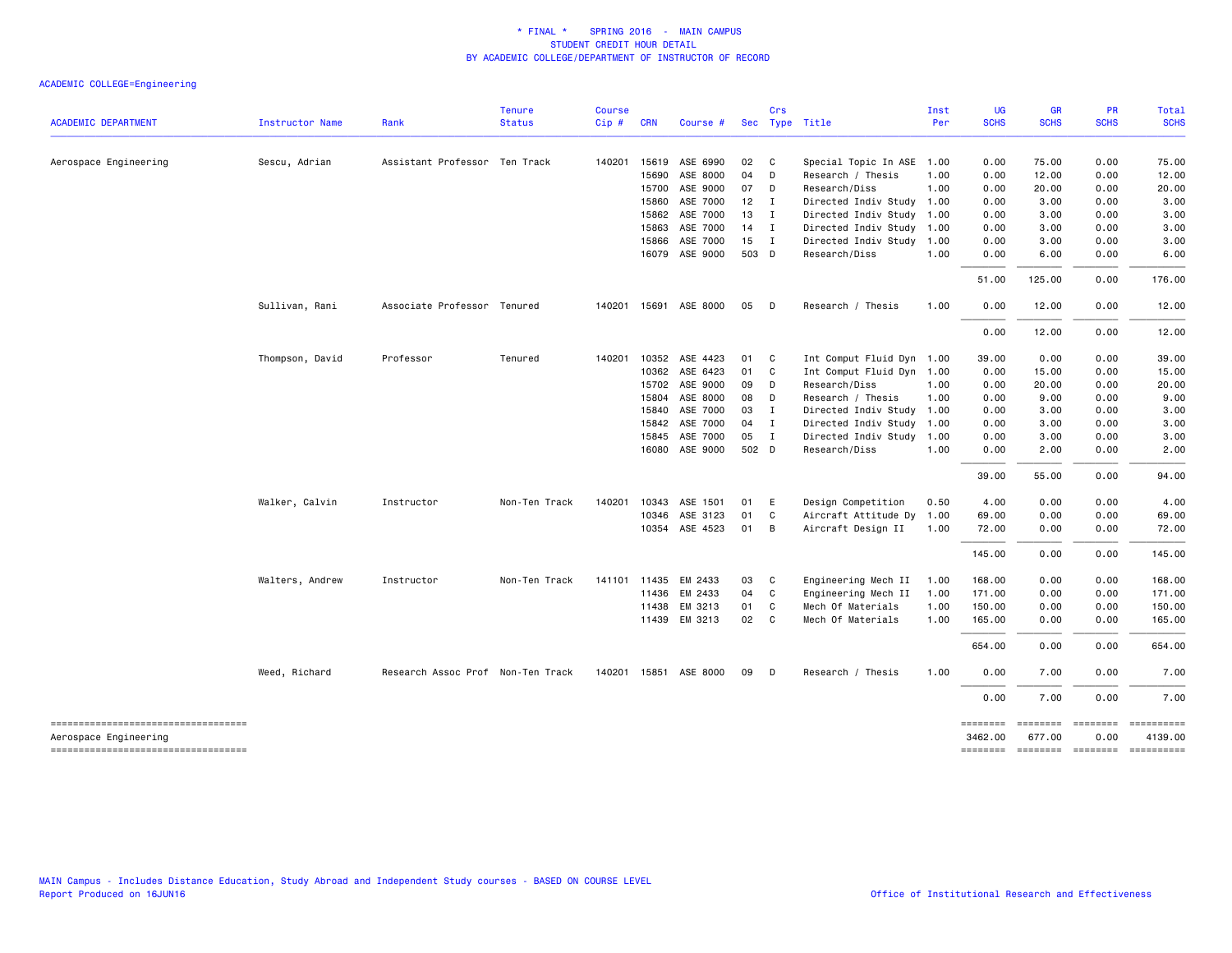| <b>ACADEMIC DEPARTMENT</b> | <b>Instructor Name</b> | Rank                          | <b>Tenure</b><br><b>Status</b> | <b>Course</b><br>Cip# | <b>CRN</b>   | Course #              |        | Crs          | Sec Type Title            | Inst<br>Per | UG<br><b>SCHS</b> | <b>GR</b><br><b>SCHS</b> | <b>PR</b><br><b>SCHS</b> | Total<br><b>SCHS</b> |
|----------------------------|------------------------|-------------------------------|--------------------------------|-----------------------|--------------|-----------------------|--------|--------------|---------------------------|-------------|-------------------|--------------------------|--------------------------|----------------------|
|                            |                        |                               |                                |                       |              |                       |        |              |                           |             |                   |                          |                          |                      |
| Ag & Bio Engineering       | Cathcart, Thomas       | Professor                     | Tenured                        | 140301                | 15725        | ABE 9000              | 01     | D            | Research / Diss           | 1.00        | 0.00              | 1.00                     | 0.00                     | 1.00                 |
|                            |                        |                               |                                | 140501                | 10023        | ABE 3303              | 01     | C            | Transport in Bio Eng      | 1.00        | 156.00            | 0.00                     | 0.00                     | 156.00               |
|                            |                        |                               |                                |                       | 10033        | ABE 4803              | 01     | C            | Biosyst Simulation        | 1.00        | 144.00            | 0.00                     | 0.00                     | 144.00               |
|                            |                        |                               |                                |                       |              |                       |        |              |                           |             | 300.00            | 1.00                     | 0.00                     | 301.00               |
|                            | Elder, Steven          | Professor                     | Tenured                        | 010000                | 15703        | GA 4000               | 10     | $\mathbf{I}$ | Dis in Agriculture        | 1.00        | 3.00              | 0.00                     | 0.00                     | 3.00                 |
|                            |                        |                               |                                | 140301                | 10015        | ABE 1921              | 01     | L            | Intro to Engineer De      | 1.00        | 67.00             | 0.00                     | 0.00                     | 67.00                |
|                            |                        |                               |                                |                       | 10016        | ABE 1921              | 02     | $\mathsf{L}$ | Intro to Engineer De      | 1.00        | 57.00             | 0.00                     | 0.00                     | 57.00                |
|                            |                        |                               |                                |                       | 15710        | ABE 8000              | 02     | D            | Research / Thesis         | 1.00        | 0.00              | 11.00                    | 0.00                     | 11.00                |
|                            |                        |                               |                                |                       | 15726        | ABE 9000              | 02     | D            | Research / Diss           | 1.00        | 0.00              | 9.00                     | 0.00                     | 9.00                 |
|                            |                        |                               |                                |                       | 15935        | ABE 7000              | 02     | I            | Directed Indiv Study      | 1.00        | 0.00              | 1.00                     | 0.00                     | 1.00                 |
|                            |                        |                               |                                |                       | 16393        | ABE 4000              | 15     | $\mathbf{I}$ | Directed Indiv Study 1.00 |             | 1.00              | 0.00                     | 0.00                     | 1.00                 |
|                            |                        |                               |                                |                       | 16424        | ABE 7000              | 06     | $\mathbf{I}$ | Directed Indiv Study 1.00 |             | 0.00              | 3.00                     | 0.00                     | 3.00                 |
|                            |                        |                               |                                |                       | 16546        | ABE 4000              | $17$ I |              | Directed Indiv Study 1.00 |             | 3.00              | 0.00                     | 0.00                     | 3.00                 |
|                            |                        |                               |                                |                       |              |                       |        |              |                           |             | 131.00            | 24.00                    | 0.00                     | 155.00               |
|                            | Gilbert, Jerome        | Professor                     | Tenured                        |                       |              | 309999 12858 NSE 4200 | 01     | A            | Natl Student Exchang 1.00 |             | 12.00             | 0.00                     | 0.00                     | 12.00                |
|                            |                        |                               |                                |                       |              |                       |        |              |                           |             | 12.00             | 0.00                     | 0.00                     | 12.00                |
|                            | Liao, Jun              | Associate Professor Tenured   |                                | 010000                | 15680        | GA 4000               | 08     | I            | Dis in Agriculture        | 1.00        | 3.00              | 0.00                     | 0.00                     | 3.00                 |
|                            |                        |                               |                                | 140301                | 10045        | ABE 8911              | 01     | s            | Agr/Bio Engr Seminar      | 1.00        | 0.00              | 3.00                     | 0.00                     | 3.00                 |
|                            |                        |                               |                                |                       | 10046        | ABE 8921              | 01     | S            | Agr/Bio Engr Seminar      | 1.00        | 0.00              | 4.00                     | 0.00                     | 4.00                 |
|                            |                        |                               |                                |                       | 15180        | ABE 4000              | 02     | $\mathbf I$  | Directed Indiv Study 1.00 |             | 3.00              | 0.00                     | 0.00                     | 3.00                 |
|                            |                        |                               |                                |                       | 15728        | ABE 9000              | 04     | D            | Research / Diss           | 1.00        | 0.00              | 23.00                    | 0.00                     | 23.00                |
|                            |                        |                               |                                | 140501                | 10043        | ABE 8723              | 01     | C            | Cell & Tissue Biomec      | 1.00        | 0.00              | 18.00                    | 0.00                     | 18.00                |
|                            |                        |                               |                                | 240101                | 16098        | HON 4000              | 12     | $\mathbf{I}$ | Directed Individual       | 1.00        | 3.00              | 0.00                     | 0.00                     | 3.00                 |
|                            |                        |                               |                                |                       |              |                       |        |              |                           |             | 9.00              | 48.00                    | 0.00                     | 57.00                |
|                            | Parajuli, Prem         | Associate Professor Tenured   |                                |                       | 140301 10024 | ABE 3513              | 01     | C            | GPS/GIS - AG. & ENG       | 1.00        | 60.00             | 0.00                     | 0.00                     | 60.00                |
|                            |                        |                               |                                |                       | 15730        | ABE 9000              | 06     | D            | Research / Diss           | 1.00        | 0.00              | 5.00                     | 0.00                     | 5.00                 |
|                            |                        |                               |                                | 140501                | 10034        | ABE 4803              | 02     | C            | Biosys Simulation- E      | 1.00        | 48.00             | 0.00                     | 0.00                     | 48.00                |
|                            |                        |                               |                                |                       |              | 10042 ABE 6803        | 02     | C            | Biosyst Simulation        | 1.00        | 0.00              | 3.00                     | 0.00                     | 3.00                 |
|                            |                        |                               |                                |                       |              |                       |        |              |                           |             | 108.00            | 8.00                     | 0.00                     | 116.00               |
|                            | Prabhu, Rajkumar       | Assistant Professor Ten Track |                                | 140301                | 15160        | ABE 4000              | 01     | $\mathbf{I}$ | Directed Indiv Study 1.00 |             | 3.00              | 0.00                     | 0.00                     | 3.00                 |
|                            |                        |                               |                                |                       | 15497        | ABE 4000              | 09     | $\mathbf{I}$ | Directed Indiv Study      | 1.00        | 3.00              | 0.00                     | 0.00                     | 3.00                 |
|                            |                        |                               |                                |                       | 15716        | ABE 8000              | 08     | D            | Research / Thesis         | 1.00        | 0.00              | 3.00                     | 0.00                     | 3.00                 |
|                            |                        |                               |                                |                       | 15732        | ABE 9000              | 08     | D            | Research / Diss           | 1.00        | 0.00              | 28.00                    | 0.00                     | 28.00                |
|                            |                        |                               |                                |                       | 15813        | ABE 4000              | 10     | I            | Directed Indiv Study      | 1.00        | 3.00              | 0.00                     | 0.00                     | 3.00                 |
|                            |                        |                               |                                |                       | 16134        | ABE 7000              | 03     | $\mathbf{I}$ | Directed Indiv Study      | 1.00        | 0.00              | 3.00                     | 0.00                     | 3.00                 |
|                            |                        |                               |                                |                       | 16226        | ABE 7000              | 05     | I            | Directed Indiv Study      | 1.00        | 0.00              | 2.00                     | 0.00                     | 2.00                 |
|                            |                        |                               |                                |                       | 240101 16531 | HON 4093              | H15 S  |              | Honors Thesis             | 1.00        | 3.00              | 0.00                     | 0.00                     | 3.00                 |
|                            |                        |                               |                                |                       |              |                       |        |              |                           |             | 12.00             | 36.00                    | 0.00                     | 48.00                |
|                            | To, Suminto            | Professor                     | Tenured                        | 140301                | 15986        | ABE 4000              | 11     | $\mathbf{I}$ | Directed Indiv Study 1.00 |             | 3.00              | 0.00                     | 0.00                     | 3.00                 |
|                            |                        |                               |                                |                       | 15987        | ABE 4000              | 12     | $\mathbf{I}$ | Directed Indiv Study 1.00 |             | 3.00              | 0.00                     | 0.00                     | 3.00                 |
|                            |                        |                               |                                |                       | 15988        | ABE 4000              | 13     | I            | Directed Indiv Study      | 1.00        | 3.00              | 0.00                     | 0.00                     | 3.00                 |
|                            |                        |                               |                                | 140501                | 10030        | ABE 4423              | 01     | C            | Bioinstrum II             | 1.00        | 204.00            | 0.00                     | 0.00                     | 204.00               |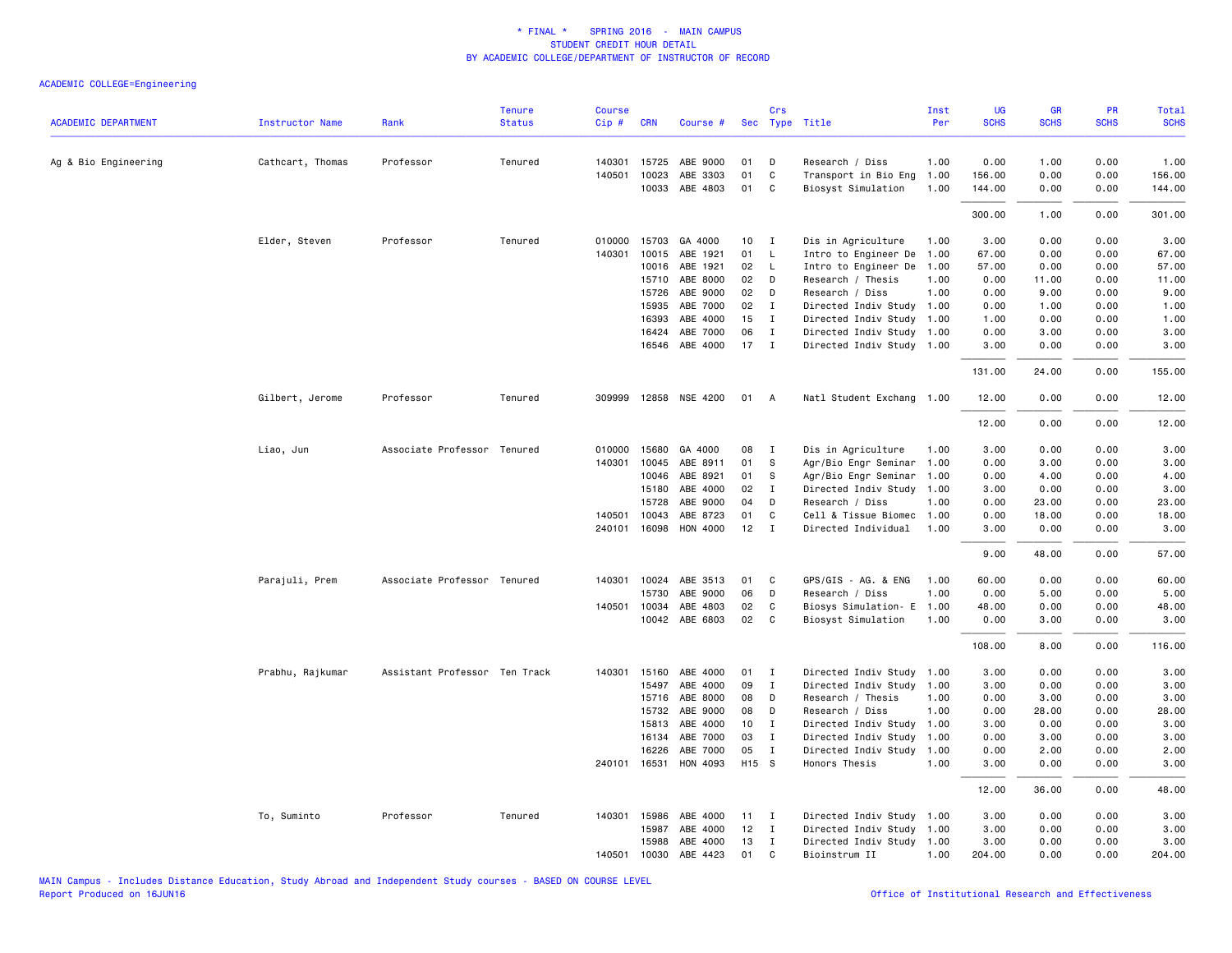|                                        |                        |                     | <b>Tenure</b> | <b>Course</b> |            |                |    | Crs            |                      | Inst | UG          | <b>GR</b>   | <b>PR</b>         | Total       |
|----------------------------------------|------------------------|---------------------|---------------|---------------|------------|----------------|----|----------------|----------------------|------|-------------|-------------|-------------------|-------------|
| <b>ACADEMIC DEPARTMENT</b>             | <b>Instructor Name</b> | Rank                | <b>Status</b> | $Cip$ #       | <b>CRN</b> | Course #       |    |                | Sec Type Title       | Per  | <b>SCHS</b> | <b>SCHS</b> | <b>SCHS</b>       | <b>SCHS</b> |
|                                        |                        |                     |               |               |            |                |    |                |                      |      |             |             |                   |             |
| Ag & Bio Engineering                   | To, Suminto            | Professor           | Tenured       | 140501        | 10031      | ABE 4423       | 02 | K              | Bioinstrum II        | 1.00 | 0.00        | 0.00        | 0.00              | 0.00        |
|                                        |                        |                     |               |               | 10032      | ABE 4423       | 03 | K              | Bioinstrum II        | 1.00 | 0.00        | 0.00        | 0.00              | 0.00        |
|                                        |                        |                     |               |               | 10038      | ABE 6423       | 01 | C <sub>c</sub> | Bioinstrum II        | 1.00 | 0.00        | 3.00        | 0.00              | 3.00        |
|                                        |                        |                     |               |               | 10039      | ABE 6423       | 02 | K              | Bioinstrum II        | 1.00 | 0.00        | 0.00        | 0.00              | 0.00        |
|                                        |                        |                     |               |               |            |                |    |                |                      |      | 213.00      | 3.00        | 0.00              | 216.00      |
|                                        | Warnock, James         | Professor           | Tenured       | 140301        |            | 15933 ABE 8000 | 17 | D              | Research / Thesis    | 1.00 | 0.00        | 4.00        | 0.00              | 4.00        |
|                                        |                        |                     |               |               |            |                |    |                |                      |      | 0.00        | 4.00        | 0.00              | 4.00        |
|                                        | Williams, Lakiesha     | Associate Professor | Tenured       | 140301        | 10035      | ABE 4833       | 01 | B              | Practice of Engr Des | 1.00 | 192.00      | 0.00        | 0.00              | 192.00      |
|                                        |                        |                     |               |               | 15723      | ABE 8000       | 15 | D              | Research / Thesis    | 1.00 | 0.00        | 11.00       | 0.00              | 11.00       |
|                                        |                        |                     |               |               | 15739      | ABE 9000       | 15 | D              | Research / Diss      | 1.00 | 0.00        | 22.00       | 0.00              | 22.00       |
|                                        |                        |                     |               |               |            |                |    |                |                      |      | 192.00      | 33.00       | 0.00              | 225.00      |
| ====================================   |                        |                     |               |               |            |                |    |                |                      |      | ========    | ========    | $=$ = = = = = = = | ==========  |
| Ag & Bio Engineering                   |                        |                     |               |               |            |                |    |                |                      |      | 977.00      | 157.00      | 0.00              | 1134.00     |
| ====================================== |                        |                     |               |               |            |                |    |                |                      |      |             |             |                   | =======     |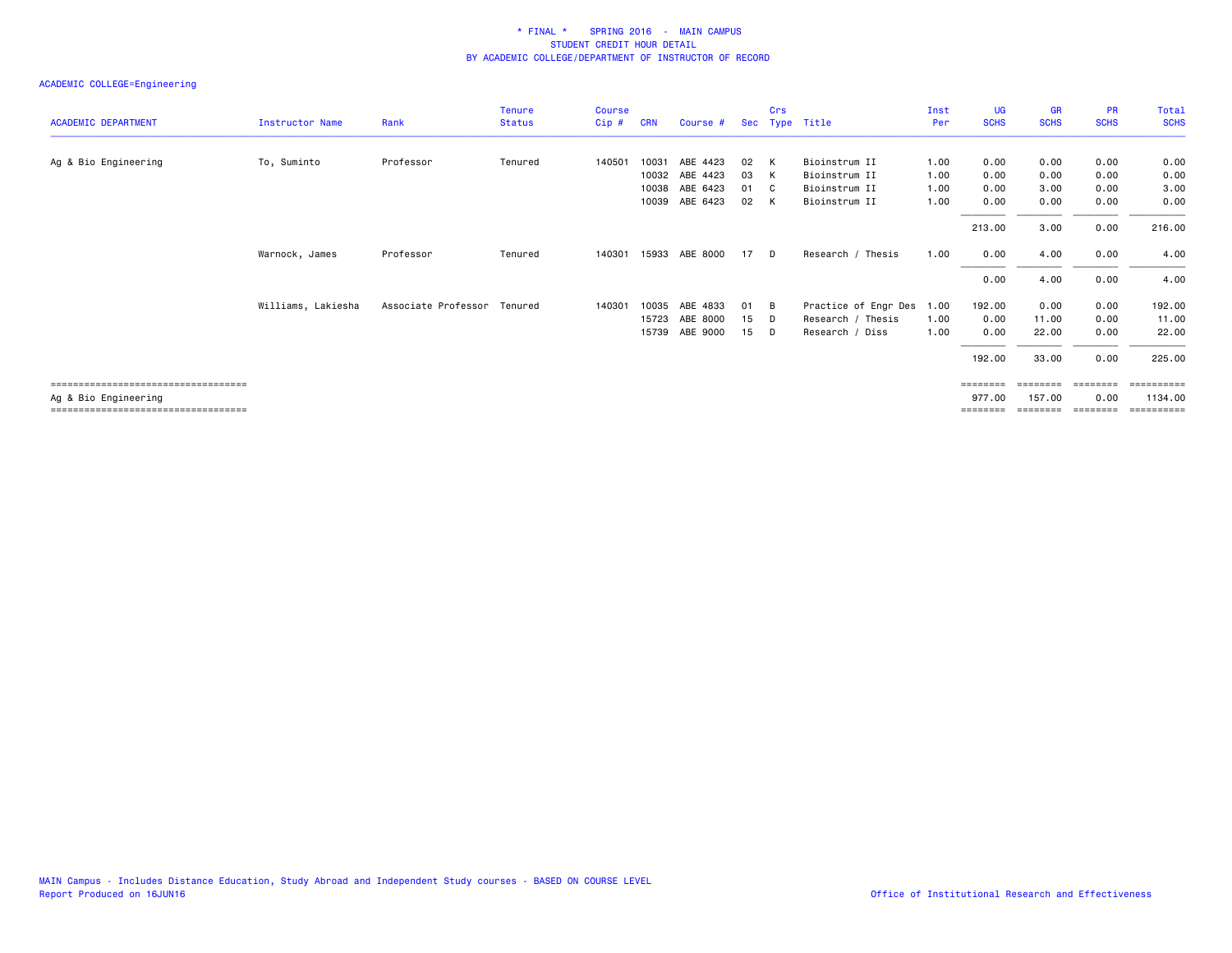| <b>ACADEMIC DEPARTMENT</b>        | <b>Instructor Name</b> | Rank                          | <b>Tenure</b><br><b>Status</b> | <b>Course</b><br>Cip# | <b>CRN</b>   | Course #             |                 | Crs          | Sec Type Title            | Inst<br>Per | <b>UG</b><br><b>SCHS</b> | <b>GR</b><br><b>SCHS</b> | PR<br><b>SCHS</b> | Total<br><b>SCHS</b> |
|-----------------------------------|------------------------|-------------------------------|--------------------------------|-----------------------|--------------|----------------------|-----------------|--------------|---------------------------|-------------|--------------------------|--------------------------|-------------------|----------------------|
| Civil & Environmental Engineering | Aleithawe, Imad        | Lecturer                      | Non-Ten Track                  |                       | 140801 10638 | CE 4743              | 01              | C            | Analysis Mitigat. Of 1.00 |             | 123.00                   | 0.00                     | 0.00              | 123.00               |
|                                   |                        |                               |                                |                       |              | 10646 CE 6743        | 01              | $\mathsf{C}$ | Analysis Mitigat. Of 1.00 |             | 0.00                     | 3.00                     | 0.00              | 3.00                 |
|                                   |                        |                               |                                |                       |              |                      |                 |              |                           |             | 123.00                   | 3.00                     | 0.00              | 126.00               |
|                                   | Freyne, Seamus         | Assistant Professor Ten Track |                                | 140801                | 10642        | CE 4953              | 01              | C            | Concrete and Steel S 1.00 |             | 195.00                   | 0.00                     | 0.00              | 195.00               |
|                                   |                        |                               |                                |                       | 14328        | CE 4993              | 01              | C            | Prestr Concr Structu 1.00 |             | 27.00                    | 0.00                     | 0.00              | 27.00                |
|                                   |                        |                               |                                |                       | 14329        | CE 6993              | 01              | C            | Prestr Concr Structu      | 1.00        | 0.00                     | 9.00                     | 0.00              | 9.00                 |
|                                   |                        |                               |                                |                       | 14672        | CE 6993              | 501 C           |              | Prestr Concr Structu      | 1.00        | 0.00                     | 42.00                    | 0.00              | 42.00                |
|                                   |                        |                               |                                |                       | 14743        | CE 9000              | 501 D           |              | Research / Diss           | 1.00        | 0.00                     | 13.00                    | 0.00              | 13.00                |
|                                   |                        |                               |                                |                       |              | 15592 CE 8000        | 02 <sub>2</sub> | D            | Research / Thesis         | 1.00        | 0.00                     | 1.00                     | 0.00              | 1.00                 |
|                                   |                        |                               |                                |                       |              |                      |                 |              |                           |             | 222.00                   | 65.00                    | 0.00              | 287.00               |
|                                   | Gude, Veera            | Assistant Professor Ten Track |                                | 140801                | 10639        | CE 4863              | 01              | C            | Water & Waste Engr.       | 1.00        | 81.00                    | 0.00                     | 0.00              | 81.00                |
|                                   |                        |                               |                                |                       | 10647        | CE 6863              | 01              | $\mathsf{C}$ | Water & Waste Engr.       | 1.00        | 0.00                     | 3.00                     | 0.00              | 3.00                 |
|                                   |                        |                               |                                |                       | 14761        | CE 8000              | 502 D           |              | Research / Thesis         | 1.00        | 0.00                     | 4.00                     | 0.00              | 4.00                 |
|                                   |                        |                               |                                |                       | 15600        | CE 9000              | 03              | D            | Research / Diss           | 1.00        | 0.00                     | 9.00                     | 0.00              | 9.00                 |
|                                   |                        |                               |                                |                       | 15872        | CE 4000              | 05              | $\mathbf{I}$ | Directed Indiv Study 1.00 |             | 3.00                     | 0.00                     | 0.00              | 3.00                 |
|                                   |                        |                               |                                |                       | 15873        | CE 4000              | 06              | $\mathbf{I}$ | Directed Indiv Study 1.00 |             | 3.00                     | 0.00                     | 0.00              | 3.00                 |
|                                   |                        |                               |                                |                       |              | 15879 CE 4000        | 07 I            |              | Directed Indiv Study 1.00 |             | 3.00                     | 0.00                     | 0.00              | 3.00                 |
|                                   |                        |                               |                                |                       |              |                      |                 |              |                           |             | 90.00                    | 16.00                    | 0.00              | 106.00               |
|                                   | Gullett, Philip        | Associate Professor Tenured   |                                |                       |              | 140801 14343 CE 8603 | 01              | <b>C</b>     | Mat Struct Analysis       | 1.00        | 0.00                     | 6.00                     | 0.00              | 6.00                 |
|                                   |                        |                               |                                |                       | 14745        | CE 9000              | 503 D           |              | Research / Diss           | 1.00        | 0.00                     | 2.00                     | 0.00              | 2.00                 |
|                                   |                        |                               |                                |                       |              | 14762 CE 8000        | 503 D           |              | Research / Thesis         | 1.00        | 0.00                     | 2.00                     | 0.00              | 2.00                 |
|                                   |                        |                               |                                |                       | 16279        | CE 8000              | 10 <sup>1</sup> | D            | Research / Thesis         | 1.00        | 0.00                     | 3.00                     | 0.00              | 3.00                 |
|                                   |                        |                               |                                |                       | 141101 11446 | EM 4123              | 01              | C            | Intro Finite Element 1.00 |             | 45.00                    | 0.00                     | 0.00              | 45.00                |
|                                   |                        |                               |                                |                       |              | 11450 EM 6123        | 01              | C            | Intro Finite Element 1.00 |             | 0.00                     | 21.00                    | 0.00              | 21.00                |
|                                   |                        |                               |                                |                       |              |                      |                 |              |                           |             | 45.00                    | 34.00                    | 0.00              | 79.00                |
|                                   | Howard, Isaac          | Associate Professor Tenured   |                                |                       | 140801 10625 | CE 3311              | 01              | <b>L</b>     | Construction Matls L 0.40 |             | 10.80                    | 0.00                     | 0.00              | 10.80                |
|                                   |                        |                               |                                |                       | 10626        | CE 3311              | 02              | $\mathsf{L}$ | Construction Matls L      | 0.40        | 12.40                    | 0.00                     | 0.00              | 12.40                |
|                                   |                        |                               |                                |                       | 10627        | CE 3311              | 03              | $\mathsf{L}$ | Construction Matls L      | 0.40        | 10.40                    | 0.00                     | 0.00              | 10.40                |
|                                   |                        |                               |                                |                       | 10628        | CE 3313              | 01              | C            | Construction Materia      | 1.00        | 258.00                   | 0.00                     | 0.00              | 258.00               |
|                                   |                        |                               |                                |                       | 14746        | CE 9000              | 504 D           |              | Research / Diss           | 1.00        | 0.00                     | 4.00                     | 0.00              | 4.00                 |
|                                   |                        |                               |                                |                       | 15522        | CE 8000              | 01              | D            | Research / Thesis         | 1.00        | 0.00                     | 1.00                     | 0.00              | 1.00                 |
|                                   |                        |                               |                                |                       | 15523        | CE 9000              | 02              | D            | Research / Diss           | 1.00        | 0.00                     | 8.00                     | 0.00              | 8.00                 |
|                                   |                        |                               |                                |                       |              | 15616 CE 8000        | 504 D           |              | Research / Thesis         | 1.00        | 0.00                     | 1.00                     | 0.00              | 1.00                 |
|                                   |                        |                               |                                |                       |              |                      |                 |              |                           |             | 291.60                   | 14.00                    | 0.00              | 305.60               |
|                                   | Jiang, Yi              | Grad Teach Assist             | Not Applicable                 | 140802                | 10629        | CE 3501              | 01              | <b>L</b>     | Water Res. Engr Lab       | 0.90        | 21.60                    | 0.00                     | 0.00              | 21.60                |
|                                   |                        |                               |                                |                       | 10630        | CE 3501              | 02              | $\mathsf{L}$ | Water Res. Engr Lab       | 0.90        | 16.20                    | 0.00                     | 0.00              | 16.20                |
|                                   |                        |                               |                                |                       | 10631        | CE 3501              | 03              | $\mathsf{L}$ | Water Res. Engr Lab       | 0.90        | 20.70                    | 0.00                     | 0.00              | 20.70                |
|                                   |                        |                               |                                |                       |              | 10632 CE 3501        | 04              | $\mathsf{L}$ | Water Res. Engr Lab       | 0.90        | 13.50                    | 0.00                     | 0.00              | 13.50                |
|                                   |                        |                               |                                |                       |              |                      |                 |              |                           |             | 72.00                    | 0.00                     | 0.00              | 72.00                |
|                                   | King, Herbert          | Instructor                    | Non-Ten Track                  | 143801                |              | 10619 CE 2213        | 01              | C            | Surveying                 | 1.00        | 213.00                   | 0.00                     | 0.00              | 213.00               |
|                                   |                        |                               |                                |                       |              | 151102 10635 CE 4243 | 01              | C            | Land Surveys              | 1.00        | 33.00                    | 0.00                     | 0.00              | 33.00                |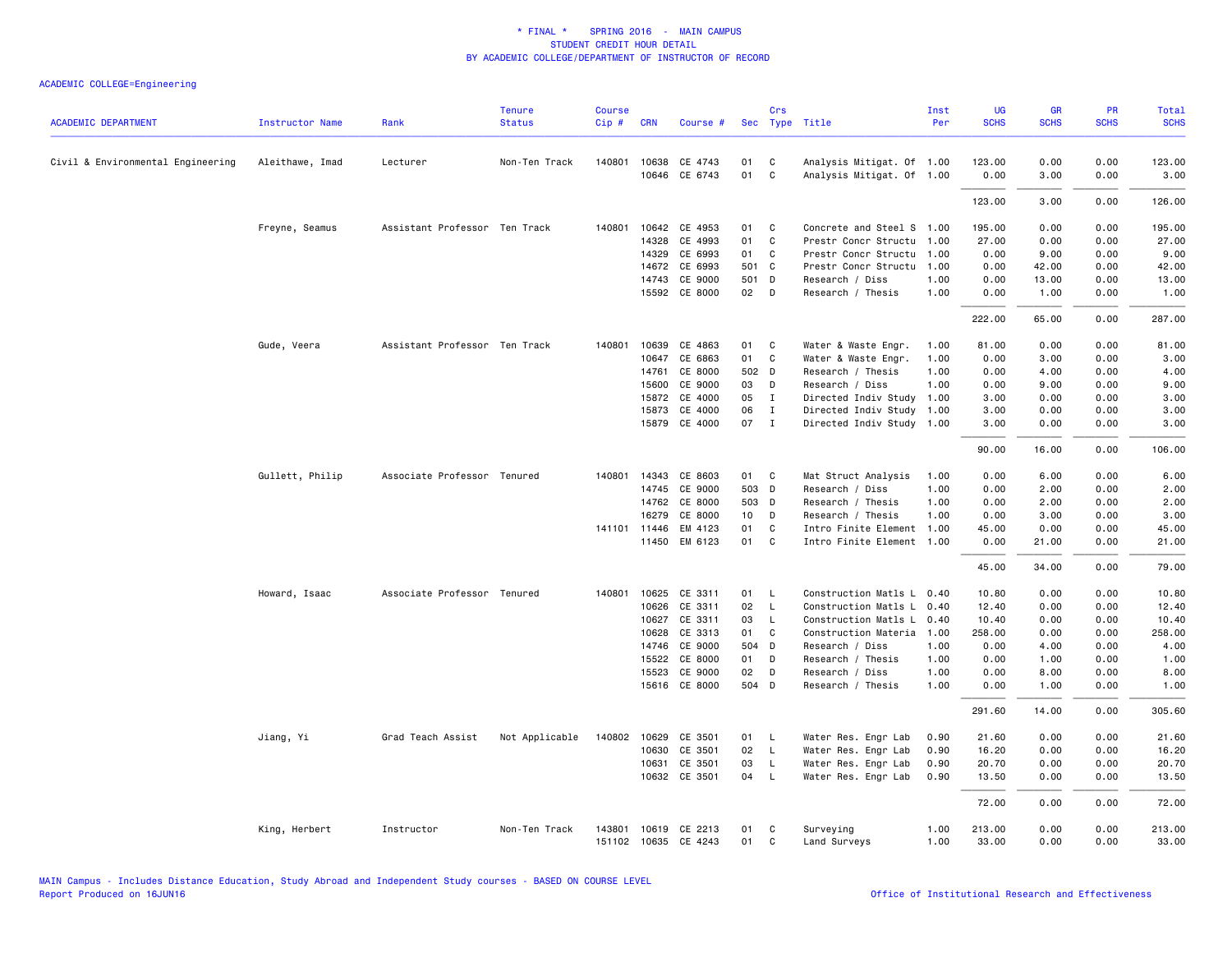|                                   |                                        |                                   | <b>Tenure</b>  | <b>Course</b> |              |               |       | Crs            |                           | Inst | <b>UG</b>   | <b>GR</b>   | PR          | Total       |
|-----------------------------------|----------------------------------------|-----------------------------------|----------------|---------------|--------------|---------------|-------|----------------|---------------------------|------|-------------|-------------|-------------|-------------|
| <b>ACADEMIC DEPARTMENT</b>        | <b>Instructor Name</b>                 | Rank                              | <b>Status</b>  | Cip#          | <b>CRN</b>   | Course #      |       |                | Sec Type Title            | Per  | <b>SCHS</b> | <b>SCHS</b> | <b>SCHS</b> | <b>SCHS</b> |
|                                   |                                        |                                   |                |               |              |               |       |                |                           |      |             |             |             |             |
|                                   |                                        |                                   |                |               |              |               |       |                |                           |      | 246.00      | 0.00        | 0.00        | 246.00      |
| Civil & Environmental Engineering | Martin, James L.                       | Professor                         | Tenured        | 140801        | 10623        | CE 2803       | 01    | C <sub>1</sub> | Environ Engr Issues       | 1.00 | 159.00      | 0.00        | 0.00        | 159.00      |
|                                   |                                        |                                   |                |               | 10633        | CE 3503       | 01    | C              | Water Resource Engr.      | 1.00 | 264.00      | 0.00        | 0.00        | 264.00      |
|                                   |                                        |                                   |                |               | 14747        | CE 9000       | 507 D |                | Research / Diss           | 1.00 | 0.00        | 6.00        | 0.00        | 6.00        |
|                                   |                                        |                                   |                |               | 14763        | CE 8000       | 507 D |                | Research / Thesis         | 1.00 | 0.00        | 2.00        | 0.00        | 2.00        |
|                                   |                                        |                                   |                |               | 15594        | CE 8000       | 04    | D              | Research / Thesis         | 1.00 | 0.00        | 3.00        | 0.00        | 3.00        |
|                                   |                                        |                                   |                |               | 15604        | CE 7000       | 01    | $\mathbf{I}$   | Directed Indiv Study      | 1.00 | 0.00        | 6.00        | 0.00        | 6.00        |
|                                   |                                        |                                   |                |               | 15605        | CE 7000       | 02    | $\mathbf{I}$   | Directed Indiv Study 1.00 |      | 0.00        | 3.00        | 0.00        | 3.00        |
|                                   |                                        |                                   |                |               | 16145        | CE 8923       | 02    | $\mathbf{C}$   | Surf Wat Qual Mod         | 1.00 | 0.00        | 6.00        | 0.00        | 6.00        |
|                                   |                                        |                                   |                |               | 16327        | CE 7000       | 502 I |                | Directed Indiv Study      | 1.00 | 0.00        | 6.00        | 0.00        | 6.00        |
|                                   |                                        |                                   |                |               | 140802 10629 | CE 3501       | 01 L  |                | Water Res. Engr Lab       | 0.10 | 2.40        | 0.00        | 0.00        | 2.40        |
|                                   |                                        |                                   |                |               | 10630        | CE 3501       | 02    | $\mathsf{L}$   | Water Res. Engr Lab       | 0.10 | 1.80        | 0.00        | 0.00        | 1.80        |
|                                   |                                        |                                   |                |               | 10631        | CE 3501       | 03    | L.             | Water Res. Engr Lab       | 0.10 | 2.30        | 0.00        | 0.00        | 2.30        |
|                                   |                                        |                                   |                |               |              | 10632 CE 3501 | 04    | $\mathsf{L}$   | Water Res. Engr Lab       | 0.10 | 1.50        | 0.00        | 0.00        | 1.50        |
|                                   |                                        |                                   |                |               |              |               |       |                |                           |      | 431.00      | 32.00       | 0.00        | 463.00      |
|                                   | Martinez Ortiz, Edit Grad Teach Assist |                                   | Not Applicable | 143801        | 10620        | CE 2213       | 02    | К              | Surveying                 | 1.00 | 0.00        | 0.00        | 0.00        | 0.00        |
|                                   |                                        |                                   |                |               | 10621        | CE 2213       | 03    | К              | Surveying                 | 1.00 | 0.00        | 0.00        | 0.00        | 0.00        |
|                                   |                                        |                                   |                |               |              | 10622 CE 2213 | 04    | K              | Surveying                 | 1.00 | 0.00        | 0.00        | 0.00        | 0.00        |
|                                   |                                        |                                   |                |               |              |               |       |                |                           |      | 0.00        | 0.00        | 0.00        | 0.00        |
|                                   | Ramirez Avila, John                    | Research Assist Pro Non-Ten Track |                | 140801        | 14764        | CE 8000       | 508 D |                | Research / Thesis         | 1.00 | 0.00        | 3.00        | 0.00        | 3.00        |
|                                   |                                        |                                   |                |               | 15587        | CE 4000       | 01 I  |                | Directed Indiv Study 1.00 |      | 3.00        | 0.00        | 0.00        | 3.00        |
|                                   |                                        |                                   |                |               | 15588        | CE 4000       | 02    | $\mathbf{I}$   | Directed Indiv Study      | 1.00 | 3.00        | 0.00        | 0.00        | 3.00        |
|                                   |                                        |                                   |                |               | 15595        | CE 8000       | 05    | D              | Research / Thesis         | 1.00 | 0.00        | 3.00        | 0.00        | 3.00        |
|                                   |                                        |                                   |                |               | 140805 10637 | CE 4513       | 01    | C              | Engr. Hydrology           | 1.00 | 63.00       | 0.00        | 0.00        | 63.00       |
|                                   |                                        |                                   |                |               | 13694        | CE 6513       | 501 C |                | Engr. Hydrology           | 1.00 | 0.00        | 27.00       | 0.00        | 27.00       |
|                                   |                                        |                                   |                |               | 14342        | CE 8593       | 01    | $\mathbf{C}$   | Environmental Hydrol      | 1.00 | 0.00        | 12.00       | 0.00        | 12.00       |
|                                   |                                        |                                   |                |               |              | 14678 CE 8593 | 501 C |                | Environmental Hydrol 1.00 |      | 0.00        | 36.00       | 0.00        | 36.00       |
|                                   |                                        |                                   |                |               |              |               |       |                |                           |      | 69.00       | 81.00       | 0.00        | 150.00      |
|                                   | Smith, Matthew                         | Lecturer                          | Non-Ten Track  | 140801        | 14339        | CE 6963       | 01    | C              | Steel Structures          | 1.00 | 0.00        | 3.00        | 0.00        | 3.00        |
|                                   |                                        |                                   |                |               |              | 14647 CE 4963 | 01    | C              | Steel Structures I        | 1.00 | 15.00       | 0.00        | 0.00        | 15.00       |
|                                   |                                        |                                   |                |               |              | 14670 CE 6963 | 501 C |                | Steel Structures          | 1.00 | 0.00        | 36.00       | 0.00        | 36.00       |
|                                   |                                        |                                   |                |               |              |               |       |                |                           |      | 15.00       | 39.00       | 0.00        | 54.00       |
|                                   | Truax, Dennis                          | Professor                         | Tenured        | 140801        | 14749        | CE 9000       | 509 D |                | Research / Diss           | 1.00 | 0.00        | 3.00        | 0.00        | 3.00        |
|                                   |                                        |                                   |                |               |              | 15602 CE 9000 | 05 D  |                | Research / Diss           | 1.00 | 0.00        | 9.00        | 0.00        | 9.00        |
|                                   |                                        |                                   |                |               |              |               |       |                |                           |      | 0.00        | 12.00       | 0.00        | 12.00       |
|                                   | Vahedifard, Farshid                    | Assistant Professor Ten Track     |                | 140801        | 14341        | CE 8463       | 01    | $\mathbf{C}$   | Slopes & Embankments      | 1.00 | 0.00        | 15.00       | 0.00        | 15.00       |
|                                   |                                        |                                   |                |               | 14677        | CE 8463       | 501 C |                | Slopes & Embankments      | 1.00 | 0.00        | 21.00       | 0.00        | 21.00       |
|                                   |                                        |                                   |                |               | 15499        | CE 9000       | 01    | D              | Research / Diss           | 1.00 | 0.00        | 33.00       | 0.00        | 33.00       |
|                                   |                                        |                                   |                |               | 15597        | CE 8000       | 07    | D              | Research / Thesis         | 1.00 | 0.00        | 21.00       | 0.00        | 21.00       |
|                                   |                                        |                                   |                |               | 15615        | CE 9000       | 510 D |                | Research / Diss           | 1.00 | 0.00        | 3.00        | 0.00        | 3.00        |
|                                   |                                        |                                   |                |               | 15871        | CE 4000       | 04    | $\mathbf{I}$   | Directed Indiv Study 1.00 |      | 3.00        | 0.00        | 0.00        | 3.00        |
|                                   |                                        |                                   |                |               |              | 16115 CE 7000 | 05    | $\mathbf I$    | Directed Indiv Study 1.00 |      | 0.00        | 3.00        | 0.00        | 3.00        |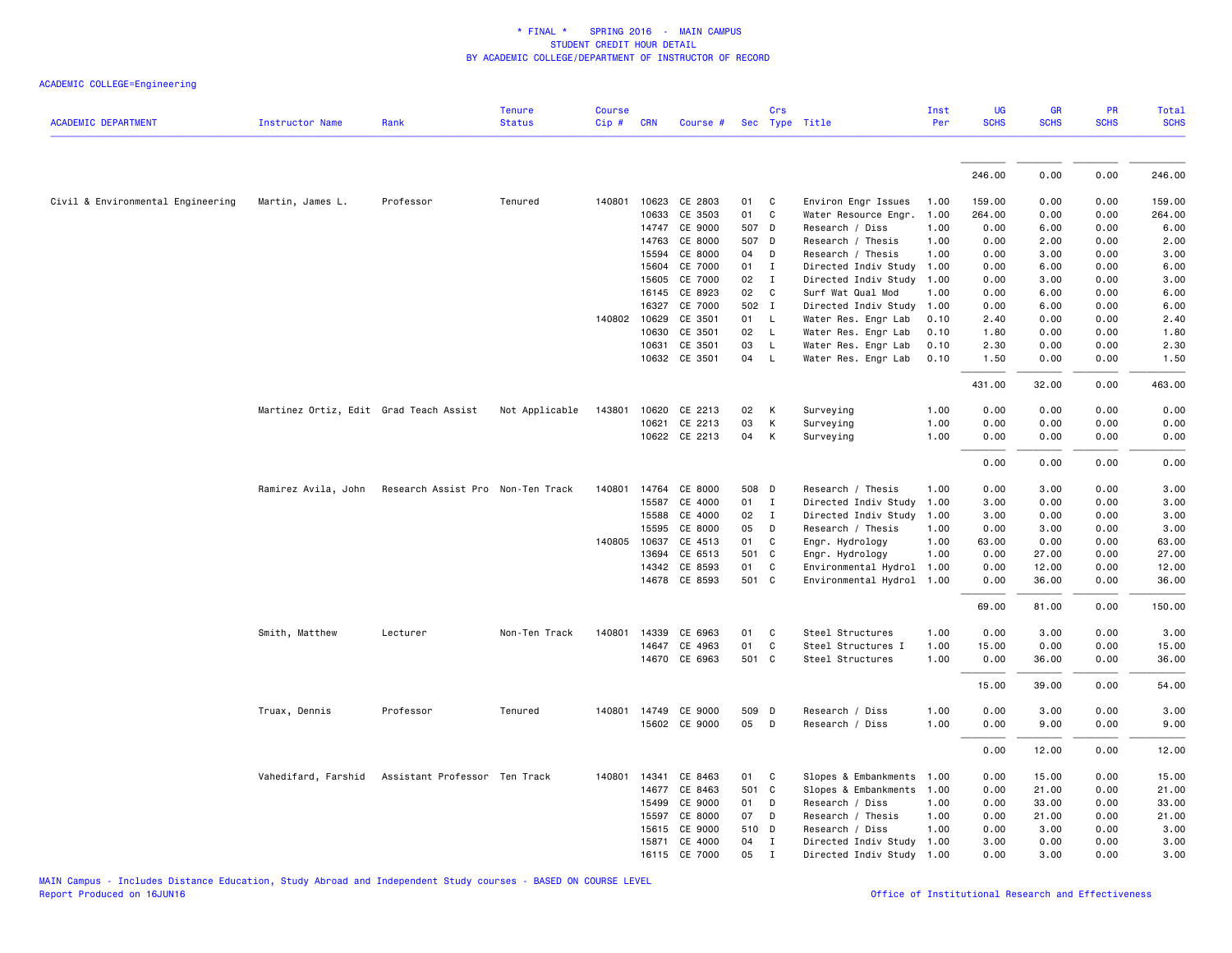|                                       |                        |                     | <b>Tenure</b> | <b>Course</b> |            |               |       | Crs            |                           | Inst | UG          | <b>GR</b>   | <b>PR</b>   | Total       |
|---------------------------------------|------------------------|---------------------|---------------|---------------|------------|---------------|-------|----------------|---------------------------|------|-------------|-------------|-------------|-------------|
| <b>ACADEMIC DEPARTMENT</b>            | <b>Instructor Name</b> | Rank                | <b>Status</b> | Cip#          | <b>CRN</b> | Course #      |       |                | Sec Type Title            | Per  | <b>SCHS</b> | <b>SCHS</b> | <b>SCHS</b> | <b>SCHS</b> |
|                                       |                        |                     |               |               |            |               |       |                |                           |      | 3.00        | 96.00       | 0.00        | 99.00       |
| Civil & Environmental Engineering     | White, Thomas          | Professor           | Tenured       | 140801        |            | 10636 CE 4433 | 01 C  |                | Foundations               | 1.00 | 117.00      | 0.00        | 0.00        | 117.00      |
|                                       |                        |                     |               |               |            | 10640 CE 4903 | 01 C  |                | Civil Engr Comp           | 1.00 | 150.00      | 0.00        | 0.00        | 150.00      |
|                                       |                        |                     |               |               |            | 14750 CE 9000 | 511 D |                | Research / Diss           | 1.00 | 0.00        | 5.00        | 0.00        | 5.00        |
|                                       |                        |                     |               |               |            |               |       |                |                           |      | 267.00      | 5.00        | 0.00        | 272.00      |
|                                       | Zhang, Li              | Associate Professor | Tenured       | 140801        |            | 10624 CE 3113 | 01 C  |                | Transportation Engr       | 0.20 | 56.40       | 0.00        | 0.00        | 56.40       |
|                                       |                        |                     |               |               |            | 10643 CE 6143 | 01 C  |                | Traffic Engineering       | 1.00 | 0.00        | 3.00        | 0.00        | 3.00        |
|                                       |                        |                     |               |               | 14751      | CE 9000       | 512 D |                | Research / Diss           | 1.00 | 0.00        | 5.00        | 0.00        | 5.00        |
|                                       |                        |                     |               |               | 15603      | CE 9000       | 06    | $\Box$         | Research / Diss           | 1.00 | 0.00        | 14.00       | 0.00        | 14.00       |
|                                       |                        |                     |               |               |            | 16025 CE 7000 | 03    | I              | Directed Indiv Study      | 1.00 | 0.00        | 3.00        | 0.00        | 3.00        |
|                                       |                        |                     |               |               | 16026      | CE 7000       | 04    | $\blacksquare$ | Directed Indiv Study 1.00 |      | 0.00        | 3.00        | 0.00        | 3.00        |
|                                       |                        |                     |               |               |            | 16177 CE 7000 | 06    | $\blacksquare$ | Directed Indiv Study 1.00 |      | 0.00        | 3.00        | 0.00        | 3.00        |
|                                       |                        |                     |               |               | 16178      | CE 7000       | 07    | - 1            | Directed Indiv Study 1.00 |      | 0.00        | 3.00        | 0.00        | 3.00        |
|                                       |                        |                     |               |               |            | 16278 CE 7000 | 08    | $\blacksquare$ | Directed Indiv Study 1.00 |      | 0.00        | 3.00        | 0.00        | 3.00        |
|                                       |                        |                     |               | 140804        |            | 10634 CE 4143 | 01 C  |                | Traffic Engineering       | 1.00 | 54.00       | 0.00        | 0.00        | 54.00       |
|                                       |                        |                     |               |               |            |               |       |                |                           |      | 110.40      | 37.00       | 0.00        | 147.40      |
| ===================================== |                        |                     |               |               |            |               |       |                |                           |      | ========    |             |             | ESSESSESSE  |
| Civil & Environmental Engineering     |                        |                     |               |               |            |               |       |                |                           |      | 1985,00     | 434,00      | 0.00        | 2419.00     |
| ===================================== |                        |                     |               |               |            |               |       |                |                           |      | ========    | ========    | ========    | ==========  |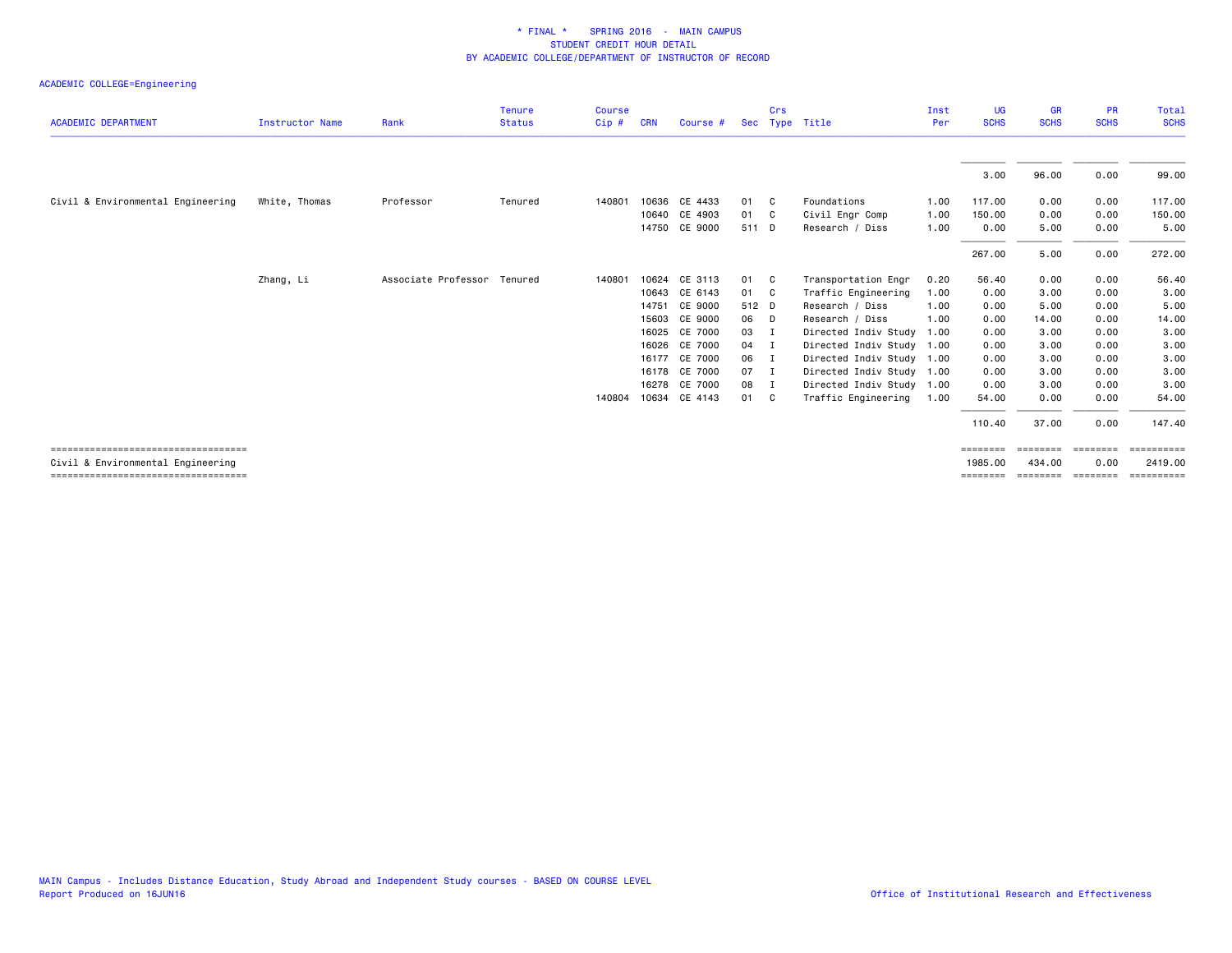| <b>ACADEMIC DEPARTMENT</b>     | <b>Instructor Name</b> | Rank                                               | <b>Tenure</b><br><b>Status</b> | <b>Course</b><br>Cip# | <b>CRN</b>   | Course #              |                   | Crs          | Sec Type Title            | Inst<br>Per | UG<br><b>SCHS</b> | GR<br><b>SCHS</b> | PR<br><b>SCHS</b> | Total<br><b>SCHS</b> |
|--------------------------------|------------------------|----------------------------------------------------|--------------------------------|-----------------------|--------------|-----------------------|-------------------|--------------|---------------------------|-------------|-------------------|-------------------|-------------------|----------------------|
|                                |                        |                                                    |                                |                       |              |                       |                   |              |                           |             |                   |                   |                   |                      |
| Computer Science & Engineering | Anderson, Richard      | Instructor                                         | Non-Ten Track                  |                       | 110201 11013 | CSE 1384              | H <sub>01</sub> C |              | Honors Intermed Comp      | 1.00        | 72.00             | 0.00              | 0.00              | 72.00                |
|                                |                        |                                                    |                                |                       | 11014        | CSE 2383              | 01                | C            | Data Struc & Anal of 1.00 |             | 111.00            | 0.00              | 0.00              | 111.00               |
|                                |                        |                                                    |                                |                       | 11015        | CSE 2383              | 02                | C            | Data Struc & Anal of 1.00 |             | 168.00            | 0.00              | 0.00              | 168.00               |
|                                |                        |                                                    |                                |                       |              | 11016 CSE 2383        | H <sub>01</sub> C |              | HonorsData Struc & A 1.00 |             | 6.00              | 0.00              | 0.00              | 6.00                 |
|                                |                        |                                                    |                                |                       |              |                       |                   |              |                           |             | 357.00            | 0.00              | 0.00              | 357.00               |
|                                |                        | Archibald, Christoph Assistant Professor Ten Track |                                |                       | 110101 14754 | CSE 4990              | 02                | C            | Special Topic in CS       | 1.00        | 21.00             | 0.00              | 0.00              | 21.00                |
|                                |                        |                                                    |                                |                       | 14755        | CSE 6990              | 02                | C            | Special Topic in CSE      | 1.00        | 0.00              | 39.00             | 0.00              | 39.00                |
|                                |                        |                                                    |                                |                       | 15222        | CSE 8000              | 01                | D            | Research / Thesis         | 1.00        | 0.00              | 7.00              | 0.00              | 7.00                 |
|                                |                        |                                                    |                                |                       | 15240        | CSE 9000              | 09                | D            | Research/Diss             | 1.00        | 0.00              | 3.00              | 0.00              | 3.00                 |
|                                |                        |                                                    |                                |                       |              |                       |                   |              |                           |             | 21.00             | 49.00             | 0.00              | 70.00                |
|                                | Banicescu, Ioana       | Professor                                          | Tenured                        | 110101                | 15223        | CSE 8000              | 02                | D            | Research / Thesis         | 1.00        | 0.00              | 3.00              | 0.00              | 3.00                 |
|                                |                        |                                                    |                                |                       | 15241        | CSE 9000              | 10                | D            | Research/Diss             | 1.00        | 0.00              | 3.00              | 0.00              | 3.00                 |
|                                |                        |                                                    |                                |                       |              | 16015 CSE 7000        | 01                | $\mathbf{I}$ | Directed Indiv Study      | 1.00        | 0.00              | 3.00              | 0.00              | 3.00                 |
|                                |                        |                                                    |                                |                       |              |                       |                   |              |                           |             | 0.00              | 9.00              | 0.00              | 9.00                 |
|                                | Bethel, Cindy          | Associate Professor Ten Track                      |                                | 110101                | 14347        | CSE 4663              | 01                | C            | Human-Computer Inter 1.00 |             | 69.00             | 0.00              | 0.00              | 69.00                |
|                                |                        |                                                    |                                |                       | 14348        | CSE 6663              | 01                | C            | Human-Computer Inter      | 1.00        | 0.00              | 36.00             | 0.00              | 36.00                |
|                                |                        |                                                    |                                |                       | 15224        | CSE 8000              | 03                | D            | Research / Thesis         | 1.00        | 0.00              | 33.00             | 0.00              | 33.00                |
|                                |                        |                                                    |                                |                       | 15242        | CSE 9000              | 11                | D            | Research/Diss             | 1.00        | 0.00              | 9.00              | 0.00              | 9.00                 |
|                                |                        |                                                    |                                |                       | 16587        | CSE 7000              | 04                | $\mathbf I$  | Directed Indiv Study      | 1.00        | 0.00              | 3.00              | 0.00              | 3.00                 |
|                                |                        |                                                    |                                |                       |              |                       |                   |              |                           |             | 69.00             | 81.00             | 0.00              | 150.00               |
|                                | Crumpton, Joseph       | Research Assist Pro Non-Ten Track                  |                                |                       |              | 110101 11038 CSE 4503 | 01                | C            | Database Management       | 1.00        | 159.00            | 0.00              | 0.00              | 159.00               |
|                                |                        |                                                    |                                |                       | 11040        | CSE 4713              | 01                | C            | Prog Languages            | 1.00        | 69.00             | 0.00              | 0.00              | 69.00                |
|                                |                        |                                                    |                                |                       | 11050        | CSE 6503              | 01                | C            | Database Management       | 1.00        | 0.00              | 9.00              | 0.00              | 9.00                 |
|                                |                        |                                                    |                                |                       |              | 11052 CSE 6713        | 01                | $\mathbf{C}$ | Prog Languages            | 1.00        | 0.00              | 12.00             | 0.00              | 12.00                |
|                                |                        |                                                    |                                |                       |              |                       |                   |              |                           |             | 228.00            | 21.00             | 0.00              | 249.00               |
|                                | Dampier, David         | Professor                                          | Tenured                        | 110101                | 15225        | CSE 8000              | 04                | D            | Research / Thesis         | 1.00        | 0.00              | 3.00              | 0.00              | 3.00                 |
|                                |                        |                                                    |                                |                       | 15243        | CSE 9000              | 12                | D            | Research/Diss             | 1.00        | 0.00              | 13.00             | 0.00              | 13.00                |
|                                |                        |                                                    |                                |                       | 16324        | CSE 7000              | 501 I             |              | Directed Indiv Study      | 1.00        | 0.00              | 3.00              | 0.00              | 3.00                 |
|                                |                        |                                                    |                                |                       | 16593        | CSE 8000              | 501 D             |              | Research / Thesis         | 1.00        | 0.00              | 1.00              | 0.00              | 1.00                 |
|                                |                        |                                                    |                                |                       |              |                       |                   |              |                           |             | 0.00              | 20.00             | 0.00              | 20.00                |
|                                | El-Attar, Mohamed      | Associate Professor Ten Track                      |                                | 110701                | 11032        | CSE 4214              | 01                | C            | Intro to Software En      | 1.00        | 116.00            | 0.00              | 0.00              | 116.00               |
|                                |                        |                                                    |                                |                       | 11033        | CSE 4214              | 02                | К            | Intro to Software En 1.00 |             | 0.00              | 0.00              | 0.00              | 0.00                 |
|                                |                        |                                                    |                                |                       | 11044        | CSE 6214              | 01                | C            | Intro to Software E 1.00  |             | 0.00              | 24.00             | 0.00              | 24.00                |
|                                |                        |                                                    |                                |                       | 11045        | CSE 6214              | 02                | K            | Intro to Software E 1.00  |             | 0.00              | 0.00              | 0.00              | 0.00                 |
|                                |                        |                                                    |                                |                       | 14345        | CSE 4214              | 04                | К            | Intro to Software En 1.00 |             | 0.00              | 0.00              | 0.00              | 0.00                 |
|                                |                        |                                                    |                                |                       |              | 14346 CSE 6214        | 04                | К            | Intro to Software E 1.00  |             | 0.00              | 0.00              | 0.00              | 0.00                 |
|                                |                        |                                                    |                                |                       |              |                       |                   |              |                           |             | 116.00            | 24.00             | 0.00              | 140.00               |
|                                | Fulcher, William       | Grad Research Assis Not Applicable                 |                                |                       |              | 140801 10624 CE 3113  | 01                | C            | Transportation Engr       | 0.80        | 225.60            | 0.00              | 0.00              | 225.60               |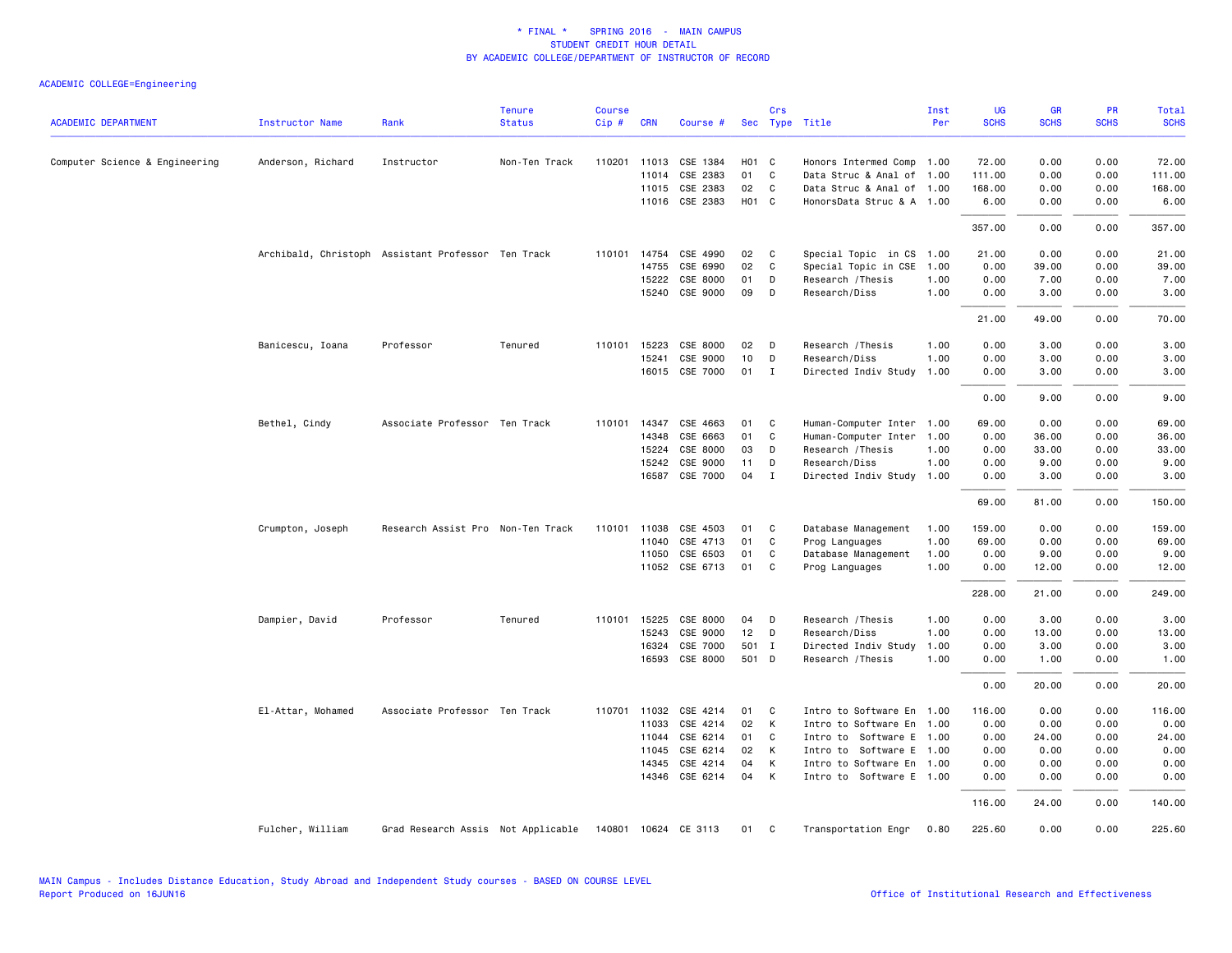| <b>ACADEMIC DEPARTMENT</b>     | <b>Instructor Name</b>        | Rank                              | <b>Tenure</b><br><b>Status</b> | <b>Course</b><br>Cip# | <b>CRN</b>   | Course #              |                 | Crs          | Sec Type Title            | Inst<br>Per | UG<br><b>SCHS</b> | <b>GR</b><br><b>SCHS</b> | PR<br><b>SCHS</b> | Total<br><b>SCHS</b> |
|--------------------------------|-------------------------------|-----------------------------------|--------------------------------|-----------------------|--------------|-----------------------|-----------------|--------------|---------------------------|-------------|-------------------|--------------------------|-------------------|----------------------|
|                                |                               |                                   |                                |                       |              |                       |                 |              |                           |             |                   |                          |                   |                      |
|                                |                               |                                   |                                |                       |              |                       |                 |              |                           |             | 225.60            | 0.00                     | 0.00              | 225.60               |
| Computer Science & Engineering | Glendowne, Dae                | Research Assist Pro Non-Ten Track |                                |                       | 110101 14956 | CSE 4990              | 04              | C            | Special Topic in CSE 1.00 |             | 18.00             | 0.00                     | 0.00              | 18.00                |
|                                |                               |                                   |                                |                       |              | 14957 CSE 6990        | 04              | C            | Special Topic in CSE 1.00 |             | 0.00              | 21.00                    | 0.00              | 21.00                |
|                                |                               |                                   |                                |                       |              |                       |                 |              |                           |             | 18.00             | 21.00                    | 0.00              | 39.00                |
|                                | Griffin, Walter               | Non-Faculty                       | Not Applicable                 |                       |              | 110201 10988 CSE 1233 | 02              | $\mathbf{C}$ | Cmptr Prog-C              | 1.00        | 198.00            | 0.00                     | 0.00              | 198.00               |
|                                |                               |                                   |                                |                       |              |                       |                 |              |                           |             | 198.00            | 0.00                     | 0.00              | 198.00               |
|                                | Hansen, Eric                  | Associate Professor Tenured       |                                |                       | 110101 11042 | CSE 4833              | 01              | C            | Intro to Algorithms       | 1.00        | 126.00            | 0.00                     | 0.00              | 126.00               |
|                                |                               |                                   |                                |                       | 11054        | CSE 6833              | 01              | $\mathbf C$  | Intro to Algorithms       | 1.00        | 0.00              | 9.00                     | 0.00              | 9.00                 |
|                                |                               |                                   |                                |                       | 14955        | CSE 8990              | 02              | C            | Special Topic in CS       | 1.00        | 0.00              | 33.00                    | 0.00              | 33.00                |
|                                |                               |                                   |                                |                       | 15227        | CSE 8000              | 06              | D            | Research / Thesis         | 1.00        | 0.00              | 3.00                     | 0.00              | 3.00                 |
|                                |                               |                                   |                                |                       |              | 15245 CSE 9000        | 14              | D            | Research/Diss             | 1.00        | 0.00              | 18.00                    | 0.00              | 18.00                |
|                                |                               |                                   |                                |                       |              |                       |                 |              |                           |             | 126.00            | 63.00                    | 0.00              | 189.00               |
|                                | Henderson, Lisa               | Instructor                        | Non-Ten Track                  | 110201                | 11000        | CSE 1384              | 01              | C            | Intermed Comp Prog        | 1.00        | 168.00            | 0.00                     | 0.00              | 168.00               |
|                                |                               |                                   |                                |                       | 11001        | CSE 1384              | 02              | C            |                           | 1.00        | 176.00            | 0.00                     | 0.00              | 176.00               |
|                                |                               |                                   |                                |                       |              |                       |                 |              | Intermed Comp Prog        |             |                   |                          |                   |                      |
|                                |                               |                                   |                                |                       | 11002        | CSE 1384              | 03              | C            | Intermed Comp Prog        | 1.00        | 160.00            | 0.00                     | 0.00              | 160.00               |
|                                |                               |                                   |                                |                       | 11003        | CSE 1384              | 04              | C            | Intermed Comp Prog        | 1.00        | 120.00            | 0.00                     | 0.00              | 120.00               |
|                                |                               |                                   |                                |                       | 11004        | CSE 1384              | 05              | К            | Intermed Comp Prog        | 1.00        | 0.00              | 0.00                     | 0.00              | 0.00                 |
|                                |                               |                                   |                                |                       | 11005        | CSE 1384              | 06              | К            | Intermed Comp Prog        | 1.00        | 0.00              | 0.00                     | 0.00              | 0.00                 |
|                                |                               |                                   |                                |                       | 11006        | CSE 1384              | 07              | К            | Intermed Comp Prog        | 1.00        | 0.00              | 0.00                     | 0.00              | 0.00                 |
|                                |                               |                                   |                                |                       | 11007        | CSE 1384              | 08              | K            | Intermed Comp Prog        | 1.00        | 0.00              | 0.00                     | 0.00              | 0.00                 |
|                                |                               |                                   |                                |                       | 11008        | CSE 1384              | 09              | K            | Intermed Comp Prog        | 1.00        | 0.00              | 0.00                     | 0.00              | 0.00                 |
|                                |                               |                                   |                                |                       | 11009        | CSE 1384              | 10 <sub>1</sub> | К            | Intermed Comp Prog        | 1.00        | 0.00              | 0.00                     | 0.00              | 0.00                 |
|                                |                               |                                   |                                |                       | 11010        | CSE 1384              | 11              | К            | Intermed Comp Prog        | 1.00        | 0.00              | 0.00                     | 0.00              | 0.00                 |
|                                |                               |                                   |                                |                       |              | 11011 CSE 1384        | 12              | K            | Intermed Comp Prog        | 1.00        | 0.00              | 0.00                     | 0.00              | 0.00                 |
|                                |                               |                                   |                                |                       |              |                       |                 |              |                           |             | 624.00            | 0.00                     | 0.00              | 624.00               |
|                                | Jankun-Kelly, Monika Lecturer |                                   | Non-Ten Track                  | 110201                | 10990        | CSE 1284              | 01              | C            | Intro Comp Prog           | 1.00        | 204.00            | 0.00                     | 0.00              | 204.00               |
|                                |                               |                                   |                                |                       | 10991        | CSE 1284              | 02              | C            | Intro Comp Prog           | 1.00        | 176.00            | 0.00                     | 0.00              | 176.00               |
|                                |                               |                                   |                                |                       | 10992        | CSE 1284              | 03              | К            | Intro Comp Prog           | 1.00        | 0.00              | 0.00                     | 0.00              | 0.00                 |
|                                |                               |                                   |                                |                       | 10993        | CSE 1284              | 04              | К            | Intro Comp Prog           | 1.00        | 0.00              | 0.00                     | 0.00              | 0.00                 |
|                                |                               |                                   |                                |                       | 10994        | CSE 1284              | 05              | К            | Intro Comp Prog           | 1.00        | 0.00              | 0.00                     | 0.00              | 0.00                 |
|                                |                               |                                   |                                |                       | 10995        | CSE 1284              | 06              | K            | Intro Comp Prog           | 1.00        | 0.00              | 0.00                     | 0.00              | 0.00                 |
|                                |                               |                                   |                                |                       | 10996        | CSE 1284              | 07              | K            | Intro Comp Prog           | 1.00        | 0.00              | 0.00                     | 0.00              | 0.00                 |
|                                |                               |                                   |                                |                       | 10998        | CSE 1284              | HO1 C           |              | Honors Intro Comp Pr      | 1.00        | 16.00             | 0.00                     | 0.00              | 16.00                |
|                                |                               |                                   |                                |                       | 10999        | CSE 1284              | H02 C           |              | Honors Intro Comp Pr 1.00 |             | 12.00             | 0.00                     | 0.00              | 12.00                |
|                                |                               |                                   |                                |                       |              |                       |                 |              |                           |             | 408.00            | 0.00                     | 0.00              | 408.00               |
|                                | Jankun-Kelly, T.              | Associate Professor Tenured       |                                |                       | 110101 11027 | CSE 3813              | 01              | C            | Intro to Formal Lang      | 1.00        | 111.00            | 0.00                     | 0.00              | 111.00               |
|                                |                               |                                   |                                |                       | 15246        | CSE 9000              | 15              | D            | Research/Diss             | 1.00        | 0.00              | 1.00                     | 0.00              | 1.00                 |
|                                |                               |                                   |                                | 110701 11037          |              | CSE 4453              | 01              | C            | Game Design               | 1.00        | 27.00             | 0.00                     | 0.00              | 27.00                |
|                                |                               |                                   |                                |                       | 11049        | CSE 6453              | 01              | C            | Game Design               | 1.00        | 0.00              | 6.00                     | 0.00              | 6.00                 |
|                                |                               |                                   |                                |                       |              |                       |                 |              |                           |             | 138.00            | 7.00                     | 0.00              | 145.00               |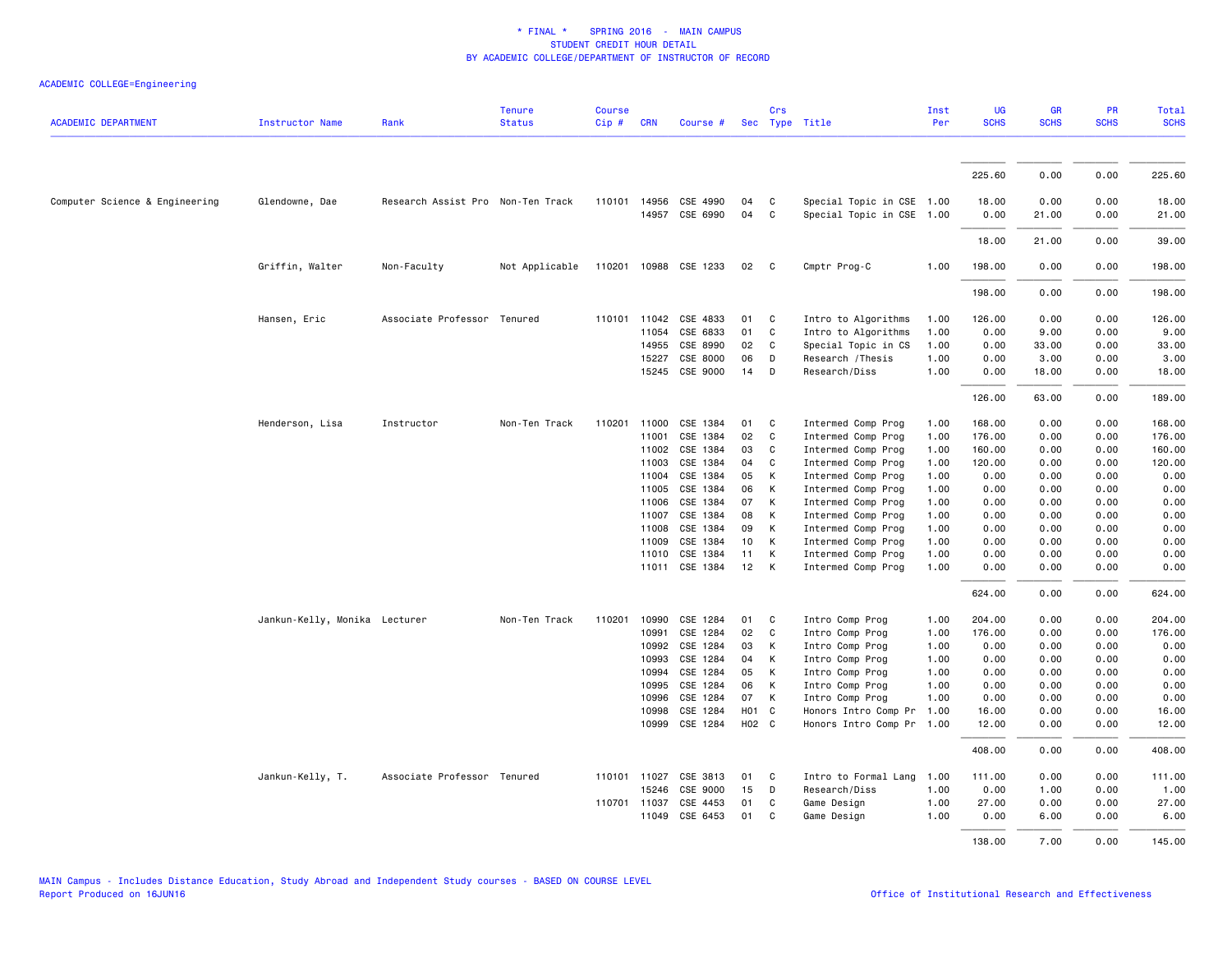| <b>ACADEMIC DEPARTMENT</b>     | <b>Instructor Name</b>                           | Rank                              | <b>Tenure</b><br><b>Status</b> | <b>Course</b><br>Cip# | <b>CRN</b>     | Course #                          |          | Crs               | Sec Type Title                         | Inst<br>Per  | UG<br><b>SCHS</b> | <b>GR</b><br><b>SCHS</b> | PR<br><b>SCHS</b> | <b>Total</b><br><b>SCHS</b> |
|--------------------------------|--------------------------------------------------|-----------------------------------|--------------------------------|-----------------------|----------------|-----------------------------------|----------|-------------------|----------------------------------------|--------------|-------------------|--------------------------|-------------------|-----------------------------|
|                                |                                                  |                                   |                                |                       |                |                                   |          |                   |                                        |              |                   |                          |                   |                             |
| Computer Science & Engineering | Lee, David                                       | Non-Faculty                       | Not Applicable                 |                       |                | 110201 10989 CSE 1233             | 03       | C                 | Cmptr Prog-C                           | 1.00         | 153.00            | 0.00                     | 0.00              | 153.00                      |
|                                |                                                  |                                   |                                |                       |                |                                   |          |                   |                                        |              | 153.00            | 0.00                     | 0.00              | 153.00                      |
|                                | Lee, Sarah                                       | Clinical Assist Pro Non-Ten Track |                                |                       |                | 110101 11022 CSE 3223             | 01       | $\mathsf{L}$      | Software Eng Sr Proj 1.00              |              | 99.00             | 0.00                     | 0.00              | 99.00                       |
|                                |                                                  |                                   |                                |                       | 16214          | CSE 7000                          | 03       | $\mathbf{I}$      | Directed Indiv Study 1.00              |              | 0.00              | 3.00                     | 0.00              | 3.00                        |
|                                |                                                  |                                   |                                | 110701                | 11023          | CSE 3324                          | 01       | C                 | Dist Client/Server P 1.00              |              | 240.00            | 0.00                     | 0.00              | 240.00                      |
|                                |                                                  |                                   |                                |                       | 11025          | CSE 3324                          | 03       | Κ                 | Dist Client/Server P 1.00              |              | 0.00              | 0.00                     | 0.00              | 0.00                        |
|                                |                                                  |                                   |                                |                       | 11026          | CSE 3324                          | 04       | К                 | Dist Client/Server P 1.00              |              | 0.00              | 0.00                     | 0.00              | 0.00                        |
|                                |                                                  |                                   |                                |                       |                |                                   |          |                   |                                        |              | 339.00            | 3.00                     | 0.00              | 342.00                      |
|                                | Luke, Edward                                     | Professor                         | Tenured                        | 140201                | 15837          | ASE 9000                          | 10       | D                 | Research/Diss                          | 1.00         | 0.00              | 12.00                    | 0.00              | 12.00                       |
|                                |                                                  |                                   |                                | 309999                |                | 16181 CME 9000                    | 05       | D                 | Research/Dis                           | 1.00         | 0.00              | 9.00                     | 0.00              | 9.00                        |
|                                |                                                  |                                   |                                |                       |                |                                   |          |                   |                                        |              | 0.00              | 21.00                    | 0.00              | 21.00                       |
|                                | McGrew, Robert                                   | Research Assist Pro Non-Ten Track |                                | 110101                | 11063          | CSE 8080                          | 09       | $\mathbf{I}$      | Directed Project Cs                    | 1.00         | 0.00              | 3.00                     | 0.00              | 3.00                        |
|                                |                                                  |                                   |                                | 110701                | 15961          | CSE 4363                          | 01       | C                 | Software Reverse Eng                   | 1.00         | 9.00              | 0.00                     | 0.00              | 9.00                        |
|                                |                                                  |                                   |                                |                       |                | 15962 CSE 6363                    | 01       | C                 | Software Reverse Eng 1.00              |              | 0.00              | 15.00                    | 0.00              | 15.00                       |
|                                |                                                  |                                   |                                |                       |                |                                   |          |                   |                                        |              | 9.00              | 18.00                    | 0.00              | 27.00                       |
|                                | Nadeem, Muhammad                                 | Grad Teach Assist                 | Not Applicable                 |                       |                | 110201 10987 CSE 1233             | 01 C     |                   | Cmptr Prog-C                           | 1.00         | 177.00            | 0.00                     | 0.00              | 177.00                      |
|                                |                                                  |                                   |                                |                       |                |                                   |          |                   |                                        |              | 177.00            | 0.00                     | 0.00              | 177.00                      |
|                                | Perkins, Andy                                    | Associate Professor Tenured       |                                |                       | 110101 14752   | CSE 4990                          | 01       | C                 | Special Topic in CS 0.50               |              | 0.50              | 0.00                     | 0.00              | 0.50                        |
|                                |                                                  |                                   |                                |                       | 15324          | CSE 8990                          | 03       | C                 | Special Topic in CS                    | 1.00         | 0.00              | 54.00                    | 0.00              | 54.00                       |
|                                |                                                  |                                   |                                |                       | 15880          | CSE 8990                          | 503      | C                 | Special Topic in CS                    | 1.00         | 0.00              | 3.00                     | 0.00              | 3.00                        |
|                                |                                                  |                                   |                                |                       | 260101 11039   | CSE 4623                          | 01       | C                 | Computational Biolog                   | 1.00         | 21.00             | 0.00                     | 0.00              | 21.00                       |
|                                |                                                  |                                   |                                |                       | 11051          | CSE 6623                          | 01       | C                 | Computational Biolog                   | 1.00         | 0.00              | 27.00                    | 0.00              | 27.00                       |
|                                |                                                  |                                   |                                |                       | 512401 15607   | CVM 6990                          | 01       | C                 | Special Topic In CVM 0.50              |              | 0.00              | 2.00                     | 0.00              | 2.00                        |
|                                |                                                  |                                   |                                |                       |                |                                   |          |                   |                                        |              | 21.50             | 86.00                    | 0.00              | 107.50                      |
|                                | Ramkumar, Mahalingam Associate Professor Tenured |                                   |                                |                       |                | 110101 11048 CSE 6383             | 01       | C                 | Crypto & Network Sec 1.00              |              | 0.00              | 24.00                    | 0.00              | 24.00                       |
|                                |                                                  |                                   |                                |                       | 15234          | CSE 9000                          | 03       | D                 | Research/Diss                          | 1.00         | 0.00              | 3.00                     | 0.00              | 3.00                        |
|                                |                                                  |                                   |                                |                       | 15251          | CSE 8000<br>111003 11036 CSE 4383 | 13<br>01 | D<br>$\mathsf{C}$ | Research / Thesis                      | 1.00         | 0.00              | 9.00                     | 0.00              | 9.00                        |
|                                |                                                  |                                   |                                |                       |                |                                   |          |                   | Crypto & Network Sec 1.00              |              | 111.00            | 0.00                     | 0.00              | 111.00                      |
|                                |                                                  |                                   |                                |                       |                |                                   |          |                   |                                        |              | 111.00            | 36.00                    | 0.00              | 147.00                      |
|                                | Reese, Donna                                     | Professor                         | Tenured                        | 110101                | 11028          | CSE 3981                          | 01       | C                 | Computer Ethics                        | 1.00         | 13.00             | 0.00                     | 0.00              | 13.00                       |
|                                |                                                  |                                   |                                |                       | 11029          | CSE 3981                          | 02       | $\mathsf{C}$      | Computer Ethics                        | 1.00         | 13.00             | 0.00                     | 0.00              | 13.00                       |
|                                |                                                  |                                   |                                |                       | 11030<br>11041 | CSE 3981<br>CSE 4733              | 03<br>01 | C<br>C            | Computer Ethics<br>Operating Systems I | 1.00<br>0.05 | 12.00<br>5.25     | 0.00<br>0.00             | 0.00<br>0.00      | 12.00<br>5.25               |
|                                |                                                  |                                   |                                |                       | 11053          | CSE 6733                          | 01       | C                 | Operating Systems I                    | 0.95         | 0.00              | 14.25                    | 0.00              | 14.25                       |
|                                |                                                  |                                   |                                |                       | 15235          | CSE 9000                          | 04       | D                 | Research/Diss                          | 1.00         | 0.00              | 9.00                     | 0.00              | 9.00                        |
|                                |                                                  |                                   |                                |                       | 15252          | CSE 8000                          | 14       | D                 | Research / Thesis                      | 1.00         | 0.00              | 3.00                     | 0.00              | 3.00                        |
|                                |                                                  |                                   |                                | 110201                |                | 11012 CSE 1384                    | DO1      | B                 | Intermed Comp Prog                     | 1.00         | 8.00              | 0.00                     | 0.00              | 8.00                        |
|                                |                                                  |                                   |                                |                       |                |                                   |          |                   |                                        |              | 51.25             | 26.25                    | 0.00              | 77.50                       |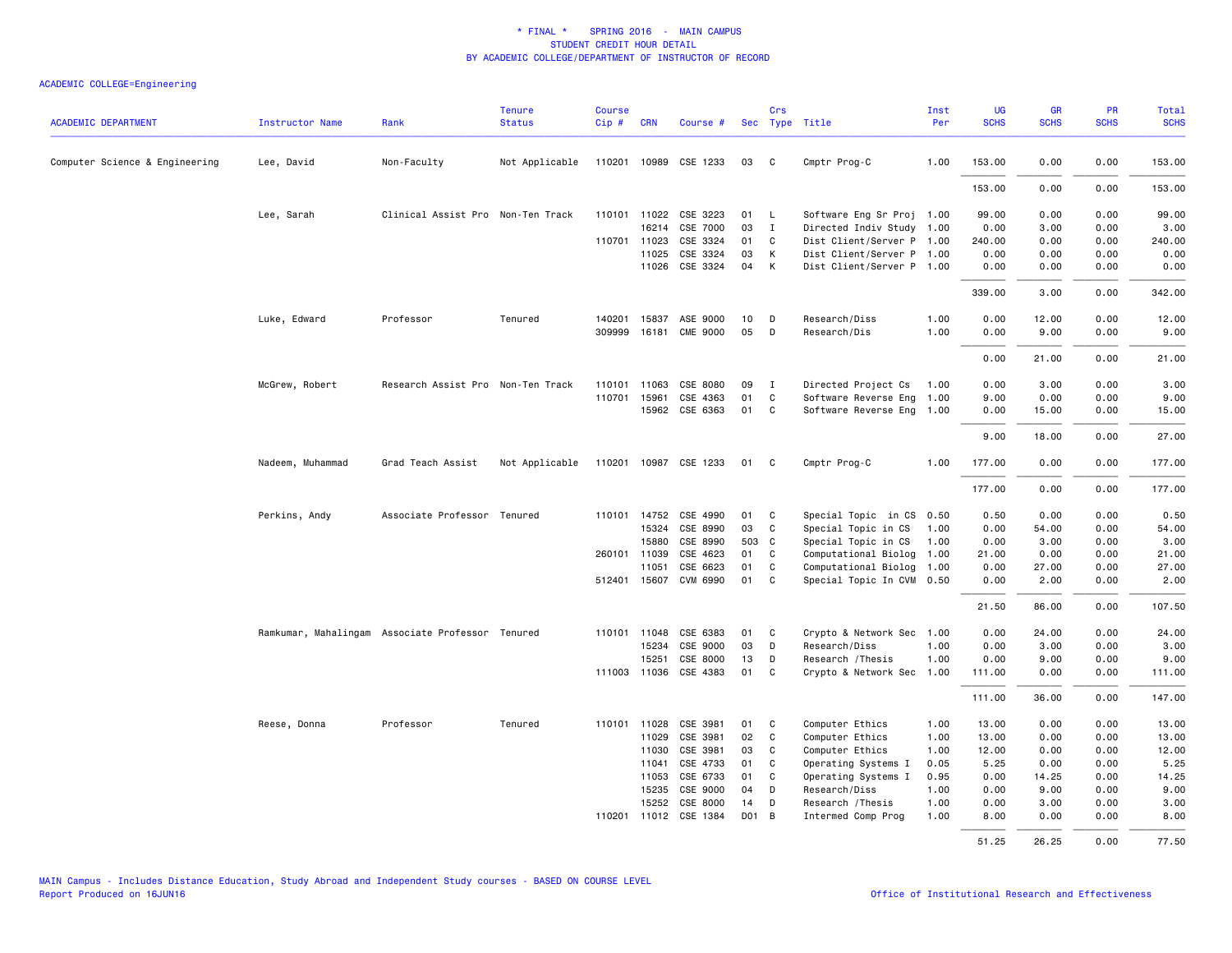| <b>ACADEMIC DEPARTMENT</b>                                           | <b>Instructor Name</b> | Rank                               | <b>Tenure</b><br><b>Status</b> | <b>Course</b><br>Cip# | <b>CRN</b>   | Course #                   |                   | Crs          | Sec Type Title                             | Inst<br>Per  | UG<br><b>SCHS</b> | GR<br><b>SCHS</b> | <b>PR</b><br><b>SCHS</b> | Total<br><b>SCHS</b>                          |
|----------------------------------------------------------------------|------------------------|------------------------------------|--------------------------------|-----------------------|--------------|----------------------------|-------------------|--------------|--------------------------------------------|--------------|-------------------|-------------------|--------------------------|-----------------------------------------------|
|                                                                      |                        |                                    |                                |                       |              |                            |                   |              |                                            |              |                   |                   |                          |                                               |
| Computer Science & Engineering                                       | Ritter, Thomas         | Non-Faculty                        | Not Applicable                 | 110101                | 11041        | CSE 4733<br>11053 CSE 6733 | 01<br>01          | C<br>C       | Operating Systems I<br>Operating Systems I | 0.95<br>0.05 | 99.75<br>0.00     | 0.00<br>0.75      | 0.00<br>0.00             | 99.75<br>0.75                                 |
|                                                                      |                        |                                    |                                |                       |              |                            |                   |              |                                            |              | 99.75             | 0.75              | 0.00                     | 100.50                                        |
|                                                                      | Sawadpong, Puntitra    | Research Assist Pro Non-Ten Track  |                                |                       |              | 110201 11018 CSE 2813      | 01                | $\mathbf{C}$ | Discrete Structures                        | 1.00         | 132.00            | 0.00              | 0.00                     | 132.00                                        |
|                                                                      |                        |                                    |                                |                       | 11019        | CSE 2813                   | 02                | C            | Discrete Structures                        | 1.00         | 93.00             | 0.00              | 0.00                     | 93.00                                         |
|                                                                      |                        |                                    |                                |                       |              | 11020 CSE 2813             | H <sub>01</sub> C |              | Honors Discrete Stru 1.00                  |              | 12.00             | 0.00              | 0.00                     | 12.00                                         |
|                                                                      |                        |                                    |                                |                       |              |                            |                   |              |                                            |              | 237.00            | 0.00              | 0.00                     | 237.00                                        |
|                                                                      | Smith, Braden          | Grad Research Assis Not Applicable |                                | 140801                | 10625        | CE 3311                    | 01 L              |              | Construction Matls L 0.60                  |              | 16.20             | 0.00              | 0.00                     | 16.20                                         |
|                                                                      |                        |                                    |                                |                       | 10626        | CE 3311                    | 02                | $\mathsf{L}$ | Construction Matls L 0.60                  |              | 18.60             | 0.00              | 0.00                     | 18.60                                         |
|                                                                      |                        |                                    |                                |                       |              | 10627 CE 3311              | 03 L              |              | Construction Matls L 0.60                  |              | 15.60             | 0.00              | 0.00                     | 15.60                                         |
|                                                                      |                        |                                    |                                |                       |              |                            |                   |              |                                            |              | 50.40             | 0.00              | 0.00                     | 50.40                                         |
|                                                                      | Swan, John             | Professor                          | Tenured                        |                       | 110101 11068 | CSE 8080                   | 15                | $\mathbf{I}$ | Directed Project Cs                        | 1.00         | 0.00              | 3.00              | 0.00                     | 3.00                                          |
|                                                                      |                        |                                    |                                |                       | 14351        | CSE 8433                   | 01                | <b>C</b>     | Adv Cmptr Graphics                         | 1.00         | 0.00              | 15.00             | 0.00                     | 15.00                                         |
|                                                                      |                        |                                    |                                |                       | 15236        | CSE 9000                   | 05                | D            | Research/Diss                              | 1.00         | 0.00              | 34.00             | 0.00                     | 34.00                                         |
|                                                                      |                        |                                    |                                |                       | 15253        | CSE 8000                   | 15                | D            | Research / Thesis                          | 1.00         | 0.00              | 1.00              | 0.00                     | 1.00                                          |
|                                                                      |                        |                                    |                                |                       |              |                            |                   |              |                                            |              | 0.00              | 53.00             | 0.00                     | 53.00                                         |
|                                                                      | Williams, Byron        | Assistant Professor Ten Track      |                                |                       |              | 110101 11035 CSE 4283      | 01                | C            | Software Testing and 1.00                  |              | 105.00            | 0.00              | 0.00                     | 105.00                                        |
|                                                                      |                        |                                    |                                |                       | 11047        | CSE 6283                   | 01                | C            | Software Testing and                       | 1.00         | 0.00              | 9.00              | 0.00                     | 9.00                                          |
|                                                                      |                        |                                    |                                |                       | 14349        | CSE 8253                   | 01                | C            | Software Design                            | 1.00         | 0.00              | 54.00             | 0.00                     | 54.00                                         |
|                                                                      |                        |                                    |                                |                       |              | 15237 CSE 9000             | 06                | D            | Research/Diss                              | 1.00         | 0.00              | 51.00             | 0.00                     | 51.00                                         |
|                                                                      |                        |                                    |                                |                       |              |                            |                   |              |                                            |              | 105.00            | 114.00            | 0.00                     | 219.00                                        |
|                                                                      | Young, Maxwell         | Assistant Professor Ten Track      |                                |                       | 110101 11031 | CSE 4153                   | 01                | $\mathbf{C}$ | Data Comm Networks                         | 1.00         | 111.00            | 0.00              | 0.00                     | 111.00                                        |
|                                                                      |                        |                                    |                                |                       | 141001 11317 | ECE 4833                   | 01                | C            | Data Comm Networks                         | 1.00         | 39.00             | 0.00              | 0.00                     | 39.00                                         |
|                                                                      |                        |                                    |                                |                       |              | 11328 ECE 6833             | 01 C              |              | Data Comm Networks                         | 1.00         | 0.00              | 6.00              | 0.00                     | 6.00                                          |
|                                                                      |                        |                                    |                                |                       |              |                            |                   |              |                                            |              | 150.00            | 6.00              | 0.00                     | 156.00                                        |
|                                                                      | Zhang, Song            | Associate Professor Tenured        |                                | 110101                | 11069        | CSE 8080                   | 19                | $\mathbf{I}$ | Directed Project Cs                        | 1.00         | 0.00              | 3.00              | 0.00                     | 3.00                                          |
|                                                                      |                        |                                    |                                |                       | 14758        | CSE 8990                   | 01 C              |              | Special Topic in CS                        | 1.00         | 0.00              | 60.00             | 0.00                     | 60.00                                         |
|                                                                      |                        |                                    |                                |                       | 14759        | CSE 8990                   | 501 C             |              | Special Topic in CS                        | 1.00         | 0.00              | 6.00              | 0.00                     | 6.00                                          |
|                                                                      |                        |                                    |                                |                       | 15239        | CSE 9000                   | 08                | D            | Research/Diss                              | 1.00         | 0.00              | 9.00              | 0.00                     | 9.00                                          |
|                                                                      |                        |                                    |                                |                       | 15256        | CSE 8000                   | 18                | $\Box$       | Research / Thesis                          | 1.00         | 0.00              | 19.00             | 0.00                     | 19.00                                         |
|                                                                      |                        |                                    |                                |                       |              |                            |                   |              |                                            |              | 0.00              | 97.00             | 0.00                     | 97.00                                         |
| ----------------------------------                                   |                        |                                    |                                |                       |              |                            |                   |              |                                            |              | ========          |                   |                          | $= 1.12222222222$                             |
| Computer Science & Engineering<br>---------------------------------- |                        |                                    |                                |                       |              |                            |                   |              |                                            |              | 4032.50           | 756.00            | 0.00                     | 4788.50<br>-------- ------- ------- --------- |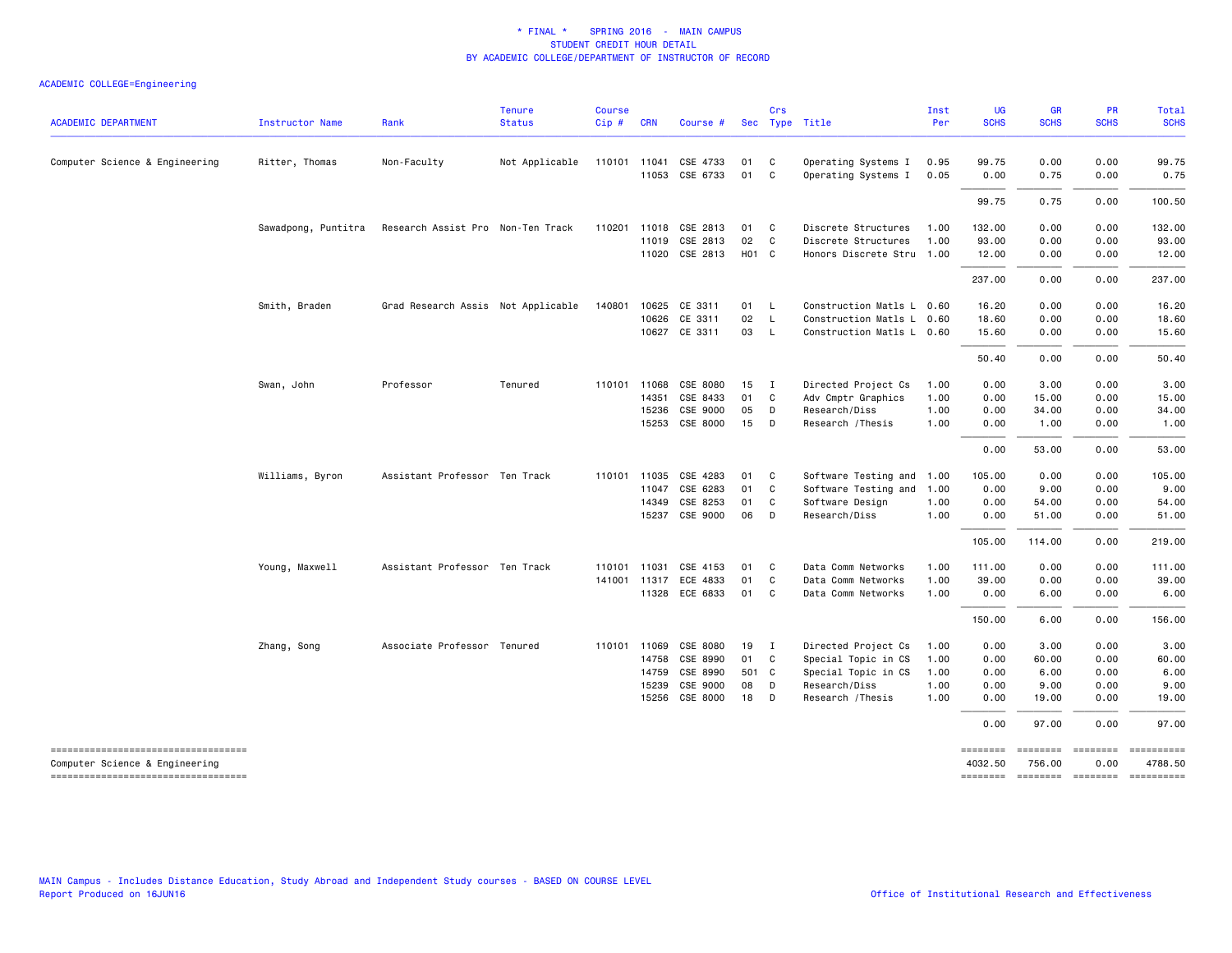| <b>ACADEMIC DEPARTMENT</b>        | <b>Instructor Name</b> | Rank                               | <b>Tenure</b><br><b>Status</b> | <b>Course</b><br>Cip# | <b>CRN</b>   | Course #              |       | Crs          | Sec Type Title            | Inst<br>Per | UG<br><b>SCHS</b> | GR<br><b>SCHS</b> | PR<br><b>SCHS</b> | Total<br><b>SCHS</b> |
|-----------------------------------|------------------------|------------------------------------|--------------------------------|-----------------------|--------------|-----------------------|-------|--------------|---------------------------|-------------|-------------------|-------------------|-------------------|----------------------|
| Electrical & Computer Engineering | Abdelwahed, Sherif     | Associate Professor Tenured        |                                |                       | 140901 11313 | ECE 4713              | 01    | C            | Computer Architectur      | 1.00        | 120.00            | 0.00              | 0.00              | 120.00               |
|                                   |                        |                                    |                                |                       | 11324        | ECE 6713              | 01    | C            | Computer Architectur      | 1.00        | 0.00              | 9.00              | 0.00              | 9.00                 |
|                                   |                        |                                    |                                |                       | 141001 14723 | ECE 9000              | 501 D |              | Research/Diss             | 1.00        | 0.00              | 12.00             | 0.00              | 12.00                |
|                                   |                        |                                    |                                |                       | 14734        | ECE 8000              | 501 D |              | Research/Thesis           | 1.00        | 0.00              | 1.00              | 0.00              | 1.00                 |
|                                   |                        |                                    |                                |                       | 15630        | ECE 8000              | 01    | D            | Research/Thesis           | 1.00        | 0.00              | 7.00              | 0.00              | 7.00                 |
|                                   |                        |                                    |                                |                       | 15650        | ECE 9000              | 01    | D            | Research/Diss             | 1.00        | 0.00              | 27.00             | 0.00              | 27.00                |
|                                   |                        |                                    |                                |                       |              |                       |       |              |                           |             | 120.00            | 56.00             | 0.00              | 176.00               |
|                                   | Anderson, Derek        | Assistant Professor Ten Track      |                                | 141001                | 14260        | ECE 8833              | 01    | C            | Computational Intell 1.00 |             | 0.00              | 51.00             | 0.00              | 51.00                |
|                                   |                        |                                    |                                |                       | 14684        | ECE 8833              | 501 C |              | Computational Intell      | 1.00        | 0.00              | 12.00             | 0.00              | 12.00                |
|                                   |                        |                                    |                                |                       | 14736        | ECE 8000              | 502 D |              | Research/Thesis           | 1.00        | 0.00              | 7.00              | 0.00              | 7.00                 |
|                                   |                        |                                    |                                |                       | 15631        | ECE 8000              | 02    | D            | Research/Thesis           | 1.00        | 0.00              | 27.00             | 0.00              | 27.00                |
|                                   |                        |                                    |                                |                       | 15651        | ECE 9000              | 02    | D            | Research/Diss             | 1.00        | 0.00              | 12.00             | 0.00              | 12.00                |
|                                   |                        |                                    |                                |                       |              |                       |       |              |                           |             | 0.00              | 109.00            | 0.00              | 109.00               |
|                                   | Asili, Mustafa         | Grad Research Assis Not Applicable |                                | 141001                | 11246        | ECE 3313              | 01    | В            | Electromagnetics I        | 1.00        | 27.00             | 0.00              | 0.00              | 27.00                |
|                                   |                        |                                    |                                |                       | 11247        | ECE 3313              | 02    | B            | Electromagnetics I        | 1.00        | 24.00             | 0.00              | 0.00              | 24.00                |
|                                   |                        |                                    |                                |                       |              | 11250 ECE 3313        | 05    | В            | Electromagnetics I        | 1.00        | 24.00             | 0.00              | 0.00              | 24.00                |
|                                   |                        |                                    |                                |                       |              |                       |       |              |                           |             | 75.00             | 0.00              | 0.00              | 75.00                |
|                                   | Ball, John             | Assistant Professor Ten Track      |                                | 141001                | 14245        | ECE 4433              | 01    | C            | Introduction to Rada      | 1.00        | 63.00             | 0.00              | 0.00              | 63.00                |
|                                   |                        |                                    |                                |                       | 14246        | ECE 6433              | 01    | C            | Introduction to Rada      | 1.00        | 0.00              | 12.00             | 0.00              | 12.00                |
|                                   |                        |                                    |                                |                       | 14683        | ECE 6433              | 501 C |              | Introduction to Rada      | 1.00        | 0.00              | 21.00             | 0.00              | 21.00                |
|                                   |                        |                                    |                                |                       | 15632        | ECE 8000              | 03    | D            | Research/Thesis           | 1.00        | 0.00              | 23.00             | 0.00              | 23.00                |
|                                   |                        |                                    |                                |                       | 15652        | ECE 9000              | 03    | D            | Research/Diss             | 1.00        | 0.00              | 10.00             | 0.00              | 10.00                |
|                                   |                        |                                    |                                |                       |              |                       |       |              |                           |             | 63.00             | 66.00             | 0.00              | 129.00               |
|                                   | Bruce, Jerry           | Associate Professor Tenured        |                                | 141001                | 11243        | ECE 1002              | 01    | B            | Intro to ECE              | 0.50        | 63.00             | 0.00              | 0.00              | 63.00                |
|                                   |                        |                                    |                                |                       | 11256        | ECE 3413              | 01    | $\mathbf{C}$ | Intro to Electronic       | 1.00        | 213.00            | 0.00              | 0.00              | 213.00               |
|                                   |                        |                                    |                                |                       | 15393        | ECE 1002              | 601 B |              | Intro to ECE              | 0.50        | 3.00              | 0.00              | 0.00              | 3.00                 |
|                                   |                        |                                    |                                |                       | 15633        | ECE 8000              | 04    | D            | Research/Thesis           | 1.00        | 0.00              | 7.00              | 0.00              | 7.00                 |
|                                   |                        |                                    |                                |                       | 15653        | ECE 9000              | 04    | D            | Research/Diss             | 1.00        | 0.00              | 1.00              | 0.00              | 1.00                 |
|                                   |                        |                                    |                                |                       |              | 16509 ECE 1002        | 602 B |              | Intro to ECE              | 0.50        | 4.00              | 0.00              | 0.00              | 4.00                 |
|                                   |                        |                                    |                                |                       |              |                       |       |              |                           |             | 283.00            | 8.00              | 0.00              | 291.00               |
|                                   | Donohoe, John          | Professor                          | Tenured                        | 141001                | 11251        | ECE 3323              | 01    | В            | Electromagnetics II       | 1.00        | 21.00             | 0.00              | 0.00              | 21.00                |
|                                   |                        |                                    |                                |                       | 11252        | ECE 3323              | 02    | В            | Electromagnetics II       | 1.00        | 24.00             | 0.00              | 0.00              | 24.00                |
|                                   |                        |                                    |                                |                       | 11255        | ECE 3323              | 05    | B            | Electromagnetics II       | 1.00        | 12.00             | 0.00              | 0.00              | 12.00                |
|                                   |                        |                                    |                                |                       | 14737        | ECE 8000              | 506 D |              | Research/Thesis           | 1.00        | 0.00              | 1.00              | 0.00              | 1.00                 |
|                                   |                        |                                    |                                |                       | 15654        | ECE 9000              | 05    | D            | Research/Diss             | 1.00        | 0.00              | 26.00             | 0.00              | 26.00                |
|                                   |                        |                                    |                                |                       |              |                       |       |              |                           |             | 57.00             | 27.00             | 0.00              | 84.00                |
|                                   | Du, Qian               | Professor                          | Tenured                        |                       |              | 141001 14243 ECE 4423 | 01    | C            | Intro to Remote Sens      | 1.00        | 30.00             | 0.00              | 0.00              | 30.00                |
|                                   |                        |                                    |                                |                       | 14244        | ECE 6423              | 01    | C            | Intro to Remote Sens      | 1.00        | 0.00              | 24.00             | 0.00              | 24.00                |
|                                   |                        |                                    |                                |                       | 14682        | ECE 6423              | 501 C |              | Intro to Remote Sens      | 1.00        | 0.00              | 24.00             | 0.00              | 24.00                |
|                                   |                        |                                    |                                |                       | 14726        | ECE 9000              | 507 D |              | Research/Diss             | 1.00        | 0.00              | 1.00              | 0.00              | 1.00                 |
|                                   |                        |                                    |                                |                       | 15655        | ECE 9000              | 06    | D            | Research/Diss             | 1.00        | 0.00              | 27.00             | 0.00              | 27.00                |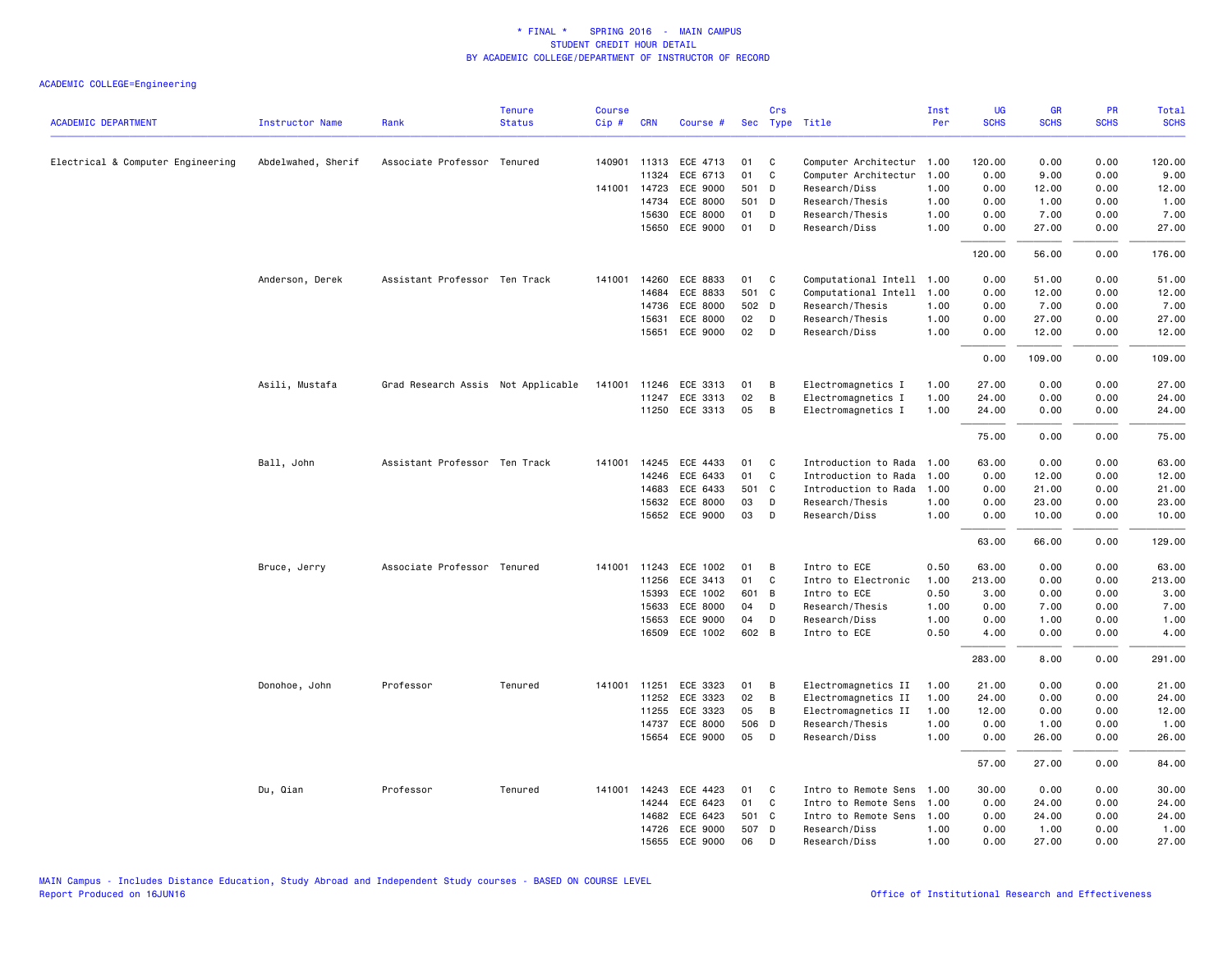| <b>ACADEMIC DEPARTMENT</b>        | <b>Instructor Name</b> | Rank                                               | <b>Tenure</b><br><b>Status</b> | <b>Course</b><br>Cip# | <b>CRN</b>     | Course #              |          | Crs          | Sec Type Title                     | Inst<br>Per  | <b>UG</b><br><b>SCHS</b> | <b>GR</b><br><b>SCHS</b> | PR<br><b>SCHS</b> | Total<br><b>SCHS</b> |
|-----------------------------------|------------------------|----------------------------------------------------|--------------------------------|-----------------------|----------------|-----------------------|----------|--------------|------------------------------------|--------------|--------------------------|--------------------------|-------------------|----------------------|
|                                   |                        |                                                    |                                |                       |                |                       |          |              |                                    |              |                          |                          |                   |                      |
|                                   |                        |                                                    |                                |                       |                |                       |          |              |                                    |              | 30.00                    | 76.00                    | 0.00              | 106.00               |
| Electrical & Computer Engineering | Follett, Randolph      | Associate Professor Tenured                        |                                | 140201                |                | 10343 ASE 1501        | 01       | E            | Design Competition                 | 0.50         | 4.00                     | 0.00                     | 0.00              | 4.00                 |
|                                   |                        |                                                    |                                | 141001                | 11308          | ECE 4522              | 01       | B            | EE Design II                       | 1.00         | 60.00                    | 0.00                     | 0.00              | 60.00                |
|                                   |                        |                                                    |                                |                       | 11310          | ECE 4542              | 01       | B            | CPE Design II                      | 1.00         | 18.00                    | 0.00                     | 0.00              | 18.00                |
|                                   |                        |                                                    |                                |                       | 14261          | ECE 8943              | 01       | C            | Optimal Control Dyna               | 1.00         | 0.00                     | 12.00                    | 0.00              | 12.00                |
|                                   |                        |                                                    |                                |                       | 14663          | ASE 8863              | 501      | C            | Optimal Control Dyna               | 1.00         | 0.00                     | 3.00                     | 0.00              | 3.00                 |
|                                   |                        |                                                    |                                |                       | 15636          | ECE 8000              | 07       | D            | Research/Thesis                    | 1.00         | 0.00                     | 9.00                     | 0.00              | 9.00                 |
|                                   |                        |                                                    |                                |                       |                |                       |          |              |                                    |              | 82.00                    | 24.00                    | 0.00              | 106.00               |
|                                   | Fowler, James          | Professor                                          | Tenured                        |                       |                | 141001 11275 ECE 3443 | 01       | C            | Signals and Systems                | 1.00         | 99.00                    | 0.00                     | 0.00              | 99.00                |
|                                   |                        |                                                    |                                |                       | 14681          | ECE 3443              | 501 C    |              | Signals and Systems                | 1.00         | 6.00                     | 0.00                     | 0.00              | 6.00                 |
|                                   |                        |                                                    |                                |                       | 14727          | ECE 9000              | 509 D    |              | Research/Diss                      | 1.00         | 0.00                     | 6.00                     | 0.00              | 6.00                 |
|                                   |                        |                                                    |                                |                       | 15637          | ECE 8000              | 08       | D            | Research/Thesis                    | 1.00         | 0.00                     | 14.00                    | 0.00              | 14.00                |
|                                   |                        |                                                    |                                |                       | 15657          | ECE 9000              | 08       | D            | Research/Diss                      | 1.00         | 0.00                     | 21.00                    | 0.00              | 21.00                |
|                                   |                        |                                                    |                                |                       |                |                       |          |              |                                    |              | 105.00                   | 41.00                    | 0.00              | 146.00               |
|                                   | Fu, Yong               | Associate Professor Tenured                        |                                |                       | 141001 11311   | ECE 4633              | 01       | C            | Pwer Distrib Systems               | 1.00         | 78.00                    | 0.00                     | 0.00              | 78.00                |
|                                   |                        |                                                    |                                |                       | 11322          | ECE 6633              | 01       | C            | Pwer Distrib Systems               | 1.00         | 0.00                     | 21.00                    | 0.00              | 21.00                |
|                                   |                        |                                                    |                                |                       | 13720          | ECE 6633              | 501      | C            | Pwer Distrib Systems               | 1.00         | 0.00                     | 6.00                     | 0.00              | 6.00                 |
|                                   |                        |                                                    |                                |                       | 14259          | ECE 8623              | 01       | C            | Stabil&Contr Pow Sys               | 1.00         | 0.00                     | 48.00                    | 0.00              | 48.00                |
|                                   |                        |                                                    |                                |                       | 14728          | ECE 9000              | 510 D    |              | Research/Diss                      | 1.00         | 0.00                     | 6.00                     | 0.00              | 6.00                 |
|                                   |                        |                                                    |                                |                       | 15638          | ECE 8000              | 09       | D            | Research/Thesis                    | 1.00         | 0.00                     | 4.00                     | 0.00              | 4.00                 |
|                                   |                        |                                                    |                                |                       | 15658          | ECE 9000              | 09       | D            | Research/Diss                      | 1.00         | 0.00                     | 60.00                    | 0.00              | 60.00                |
|                                   |                        |                                                    |                                |                       | 15768          | ECE 7000              | 01       | $\mathbf{I}$ | Directed Indiv Study               | 1.00         | 0.00                     | 3.00                     | 0.00              | 3.00                 |
|                                   |                        |                                                    |                                |                       |                |                       |          |              |                                    |              | 78.00                    | 148.00                   | 0.00              | 226.00               |
|                                   | Jones, Bryan           | Associate Professor Tenured                        |                                | 141001                | 11291          | ECE 3724              | 01       | C            | Microprocessors                    | 0.50         | 86.00                    | 0.00                     | 0.00              | 86.00                |
|                                   |                        |                                                    |                                |                       | 11292          | ECE 3724              | 02       | $\mathbf c$  | Microprocessors                    | 0.50         | 90.00                    | 0.00                     | 0.00              | 90.00                |
|                                   |                        |                                                    |                                |                       | 11293          | ECE 3724              | 03       | К            | Microprocessors                    | 1.00         | 0.00                     | 0.00                     | 0.00              | 0.00                 |
|                                   |                        |                                                    |                                |                       | 11294          | ECE 3724              | 04       | К            | Microprocessors                    | 1.00         | 0.00                     | 0.00                     | 0.00              | 0.00                 |
|                                   |                        |                                                    |                                |                       | 11295          | ECE 3724              | 05       | К            | Microprocessors                    | 1.00         | 0.00                     | 0.00                     | 0.00              | 0.00                 |
|                                   |                        |                                                    |                                |                       | 11296          | ECE 3724              | 06       | К            | Microprocessors                    | 1.00         | 0.00                     | 0.00                     | 0.00              | 0.00                 |
|                                   |                        |                                                    |                                |                       | 11297          | ECE 3724              | 07       | К            | Microprocessors                    | 1.00         | 0.00                     | 0.00                     | 0.00              | 0.00                 |
|                                   |                        |                                                    |                                |                       | 11298          | ECE 3724              | 08       | К            | Microprocessors                    | 1.00         | 0.00                     | 0.00                     | 0.00              | 0.00                 |
|                                   |                        |                                                    |                                |                       | 11299<br>11300 | ECE 3724<br>ECE 3724  | 09<br>10 | К<br>К       | Microprocessors                    | 1.00<br>1.00 | 0.00<br>0.00             | 0.00<br>0.00             | 0.00<br>0.00      | 0.00<br>0.00         |
|                                   |                        |                                                    |                                |                       | 11301          | ECE 3724              | 11       | К            | Microprocessors<br>Microprocessors | 1.00         | 0.00                     | 0.00                     | 0.00              | 0.00                 |
|                                   |                        |                                                    |                                |                       | 11307          | ECE 4512              | 01       | B            | EE Design I                        | 1.00         | 34.00                    | 0.00                     | 0.00              | 34.00                |
|                                   |                        |                                                    |                                |                       | 11309          | ECE 4532              | 01       | B            | CPE Design I                       | 1.00         | 16.00                    | 0.00                     | 0.00              | 16.00                |
|                                   |                        |                                                    |                                |                       | 15659          | ECE 9000              | 10       | D            | Research/Diss                      | 1.00         | 0.00                     | 11.00                    | 0.00              | 11.00                |
|                                   |                        |                                                    |                                |                       |                |                       |          |              |                                    |              | 226.00                   | 11.00                    | 0.00              | 237.00               |
|                                   |                        | Karimi-Ghartemani, M Associate Professor Ten Track |                                |                       | 141001 11276   | ECE 3614              | 01       | C            | Fundamentals of Ener               | 1.00         | 96.00                    | 0.00                     | 0.00              | 96.00                |
|                                   |                        |                                                    |                                |                       | 11277          | ECE 3614              | 02       | К            | Fudamentals of Energ               | 1.00         | 0.00                     | 0.00                     | 0.00              | 0.00                 |
|                                   |                        |                                                    |                                |                       | 11278          | ECE 3614              | 03       | К            | Fundamentals of Ener 1.00          |              | 0.00                     | 0.00                     | 0.00              | 0.00                 |
|                                   |                        |                                                    |                                |                       | 11279          | ECE 3614              | 04       | К            | Fundamentals of Ener 1.00          |              | 0.00                     | 0.00                     | 0.00              | 0.00                 |
|                                   |                        |                                                    |                                |                       | 11280          | ECE 3614              | 05       | К            | Fundamentals of Ener 1.00          |              | 0.00                     | 0.00                     | 0.00              | 0.00                 |
|                                   |                        |                                                    |                                |                       | 11281          | ECE 3614              | 06       | K            | Fundamentals of Ener 1.00          |              | 0.00                     | 0.00                     | 0.00              | 0.00                 |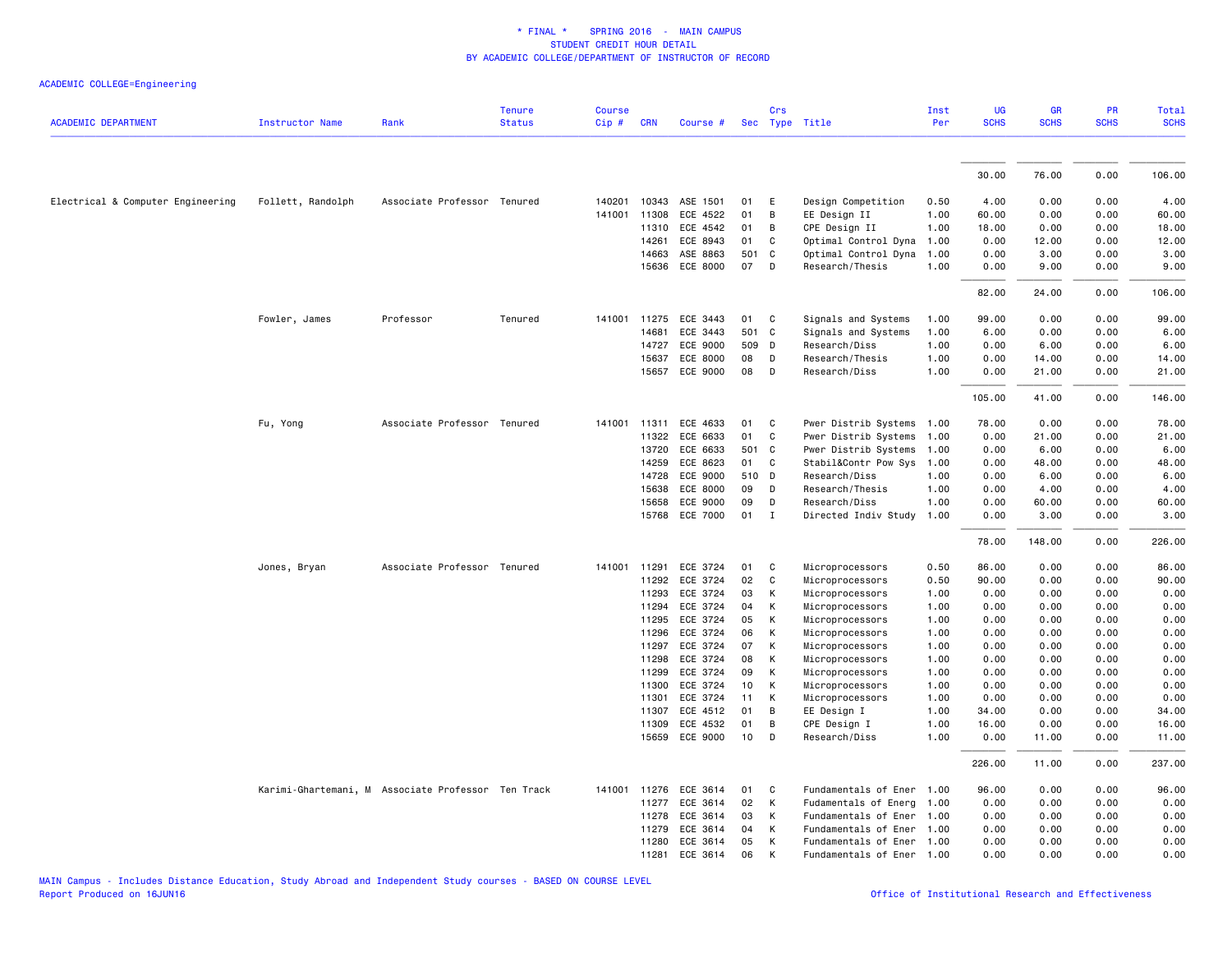| <b>ACADEMIC DEPARTMENT</b>        | <b>Instructor Name</b>           | Rank                                                   | <b>Tenure</b><br><b>Status</b> | <b>Course</b><br>$Cip \#$ | <b>CRN</b>   | Course #              |       | Crs          | Sec Type Title            | Inst<br>Per | UG<br><b>SCHS</b> | <b>GR</b><br><b>SCHS</b> | PR<br><b>SCHS</b> | Total<br><b>SCHS</b> |
|-----------------------------------|----------------------------------|--------------------------------------------------------|--------------------------------|---------------------------|--------------|-----------------------|-------|--------------|---------------------------|-------------|-------------------|--------------------------|-------------------|----------------------|
|                                   |                                  |                                                        |                                |                           |              |                       |       |              |                           |             |                   |                          |                   |                      |
| Electrical & Computer Engineering |                                  | Karimi-Ghartemani, M Associate Professor Ten Track     |                                |                           | 141001 11284 | ECE 3614              | 09    | К            | Fundamentals of Ener 1.00 |             | 0.00              | 0.00                     | 0.00              | 0.00                 |
|                                   |                                  |                                                        |                                |                           | 14860        | ECE 8990              | 01    | $\mathsf{C}$ | Special Topic in ECE      | 1.00        | 0.00              | 18.00                    | 0.00              | 18.00                |
|                                   |                                  |                                                        |                                |                           | 14862        | ECE 8990              | 501 C |              | Special Topic in ECE      | 1.00        | 0.00              | 12.00                    | 0.00              | 12.00                |
|                                   |                                  |                                                        |                                |                           | 15640        | ECE 8000              | 11    | D            | Research/Thesis           | 1.00        | 0.00              | 8.00                     | 0.00              | 8.00                 |
|                                   |                                  |                                                        |                                |                           | 15660        | ECE 9000              | 11    | D            | Research/Diss             | 1.00        | 0.00              | 40.00                    | 0.00              | 40.00                |
|                                   |                                  |                                                        |                                |                           |              |                       |       |              |                           |             | 96.00             | 78.00                    | 0.00              | 174.00               |
|                                   | King, Roger                      | Professor                                              | Tenured                        | 309999                    | 15994        | <b>CME 9000</b>       | 02    | D            | Research/Dis              | 1.00        | 0.00              | 1.00                     | 0.00              | 1.00                 |
|                                   |                                  |                                                        |                                |                           |              |                       |       |              |                           |             | 0.00              | 1.00                     | 0.00              | 1.00                 |
|                                   |                                  | Kluss, Joni Viljami Visiting Assist Pro Non-Ten Track  |                                |                           | 141001 14253 | ECE 4673              | 01    | C            | Fund of HV Engin          | 1.00        | 51.00             | 0.00                     | 0.00              | 51.00                |
|                                   |                                  |                                                        |                                |                           |              | 14254 ECE 6673        | 01    | C            | Fund of HV Engin          | 1.00        | 0.00              | 9.00                     | 0.00              | 9.00                 |
|                                   |                                  |                                                        |                                |                           |              |                       |       |              |                           |             |                   |                          |                   |                      |
|                                   |                                  |                                                        |                                |                           |              |                       |       |              |                           |             | 51.00             | 9.00                     | 0.00              | 60.00                |
|                                   | Koshka, Yaroslav                 | Professor                                              | Tenured                        | 141001                    |              | 11245 ECE 3213        | 01    | C            | Solid State Electron 1.00 |             | 84.00             | 0.00                     | 0.00              | 84.00                |
|                                   |                                  |                                                        |                                |                           |              | 15927 ECE 4000        | 01    | $\mathbf{I}$ | Directed Indiv Study 1.00 |             | 3.00              | 0.00                     | 0.00              | 3.00                 |
|                                   |                                  |                                                        |                                |                           |              |                       |       |              |                           |             | 87.00             | 0.00                     | 0.00              | 87.00                |
|                                   | Kulandaivelu Govinda Non-Faculty |                                                        | Not Applicable                 |                           |              | 141001 11270 ECE 3434 | 01    | C            | Adv Electronic Circu 1.00 |             | 100.00            | 0.00                     | 0.00              | 100.00               |
|                                   |                                  |                                                        |                                |                           | 11271        | ECE 3434              | 02    | К            | Adv Electronic Circu 1.00 |             | 0.00              | 0.00                     | 0.00              | 0.00                 |
|                                   |                                  |                                                        |                                |                           | 11272        | ECE 3434              | 03    | К            | Adv Electronic Circu 1.00 |             | 0.00              | 0.00                     | 0.00              | 0.00                 |
|                                   |                                  |                                                        |                                |                           | 11273        | ECE 3434              | 04    | К            | Adv Electronic Circu 1.00 |             | 0.00              | 0.00                     | 0.00              | 0.00                 |
|                                   |                                  |                                                        |                                |                           |              | 11274 ECE 3434        | 05    | К            | Adv Electronic Circu 1.00 |             | 0.00              | 0.00                     | 0.00              | 0.00                 |
|                                   |                                  |                                                        |                                |                           |              |                       |       |              |                           |             | 100.00            | 0.00                     | 0.00              | 100.00               |
|                                   | Mazzola, Michael                 | Professor                                              | Tenured                        | 140101                    | 12009        | GE 3011               | 01    | s            | Engr Entrepreneur Se 0.60 |             | 51.00             | 0.00                     | 0.00              | 51.00                |
|                                   |                                  |                                                        |                                |                           | 141001 11312 | ECE 4653              | 01    | C            | Intro to Power Elect 1.00 |             | 18.00             | 0.00                     | 0.00              | 18.00                |
|                                   |                                  |                                                        |                                |                           | 11323        | ECE 6653              | 01    | C            | Intro to Power Elect 1.00 |             | 0.00              | 6.00                     | 0.00              | 6.00                 |
|                                   |                                  |                                                        |                                |                           | 13721        | ECE 6653              | 501 C |              | Intro to Power Elect 1.00 |             | 0.00              | 15.00                    | 0.00              | 15.00                |
|                                   |                                  |                                                        |                                |                           | 15642        | ECE 8000              | 13    | D            | Research/Thesis           | 1.00        | 0.00              | 7.00                     | 0.00              | 7.00                 |
|                                   |                                  |                                                        |                                |                           | 15662        | ECE 9000              | 13    | D            | Research/Diss             | 1.00        | 0.00              | 30.00                    | 0.00              | 30.00                |
|                                   |                                  |                                                        |                                |                           |              | 15928 ECE 4000        | 02    | $\mathbf{I}$ | Directed Indiv Study 1.00 |             | 3.00              | 0.00                     | 0.00              | 3.00                 |
|                                   |                                  |                                                        |                                |                           |              |                       |       |              |                           |             | 72.00             | 58.00                    | 0.00              | 130.00               |
|                                   |                                  | Mohammadi-Aragh, Mah Research Assist Pro Non-Ten Track |                                | 141001                    | 11291        | ECE 3724              | 01    | C            | Microprocessors           | 0.50        | 86.00             | 0.00                     | 0.00              | 86.00                |
|                                   |                                  |                                                        |                                |                           |              | 11292 ECE 3724        | 02    | C            | Microprocessors           | 0.50        | 90.00             | 0.00                     | 0.00              | 90.00                |
|                                   |                                  |                                                        |                                |                           |              | 15643 ECE 8000        | 14    | D            | Research/Thesis           | 1.00        | 0.00              | 6.00                     | 0.00              | 6.00                 |
|                                   |                                  |                                                        |                                |                           |              |                       |       |              |                           |             | 176.00            | 6.00                     | 0.00              | 182.00               |
|                                   | Molen, G. Marshall               | Professor                                              | Tenured                        |                           | 141001 11258 | ECE 3424              | 01    | C            | Intm Electronic Circ 1.00 |             | 132.00            | 0.00                     | 0.00              | 132.00               |
|                                   |                                  |                                                        |                                |                           | 11260        | ECE 3424              | 03    | К            | Intm Electronic Circ      | 1.00        | 0.00              | 0.00                     | 0.00              | 0.00                 |
|                                   |                                  |                                                        |                                |                           | 11263        | ECE 3424              | 06    | К            | Intm Electronic Circ 1.00 |             | 0.00              | 0.00                     | 0.00              | 0.00                 |
|                                   |                                  |                                                        |                                |                           | 11264        | ECE 3424              | 07    | К            | Intm Electronic Circ 1.00 |             | 0.00              | 0.00                     | 0.00              | 0.00                 |
|                                   |                                  |                                                        |                                |                           | 11265        | ECE 3424              | 08    | К            | Intm Electronic Circ      | 1.00        | 0.00              | 0.00                     | 0.00              | 0.00                 |
|                                   |                                  |                                                        |                                |                           |              | 11266 ECE 3424        | 09    | К            | Intm Electronic Circ 1.00 |             | 0.00              | 0.00                     | 0.00              | 0.00                 |
|                                   |                                  |                                                        |                                |                           |              | 15664 ECE 9000        | 15    | D.           | Research/Diss             | 1.00        | 0.00              | 7.00                     | 0.00              | 7.00                 |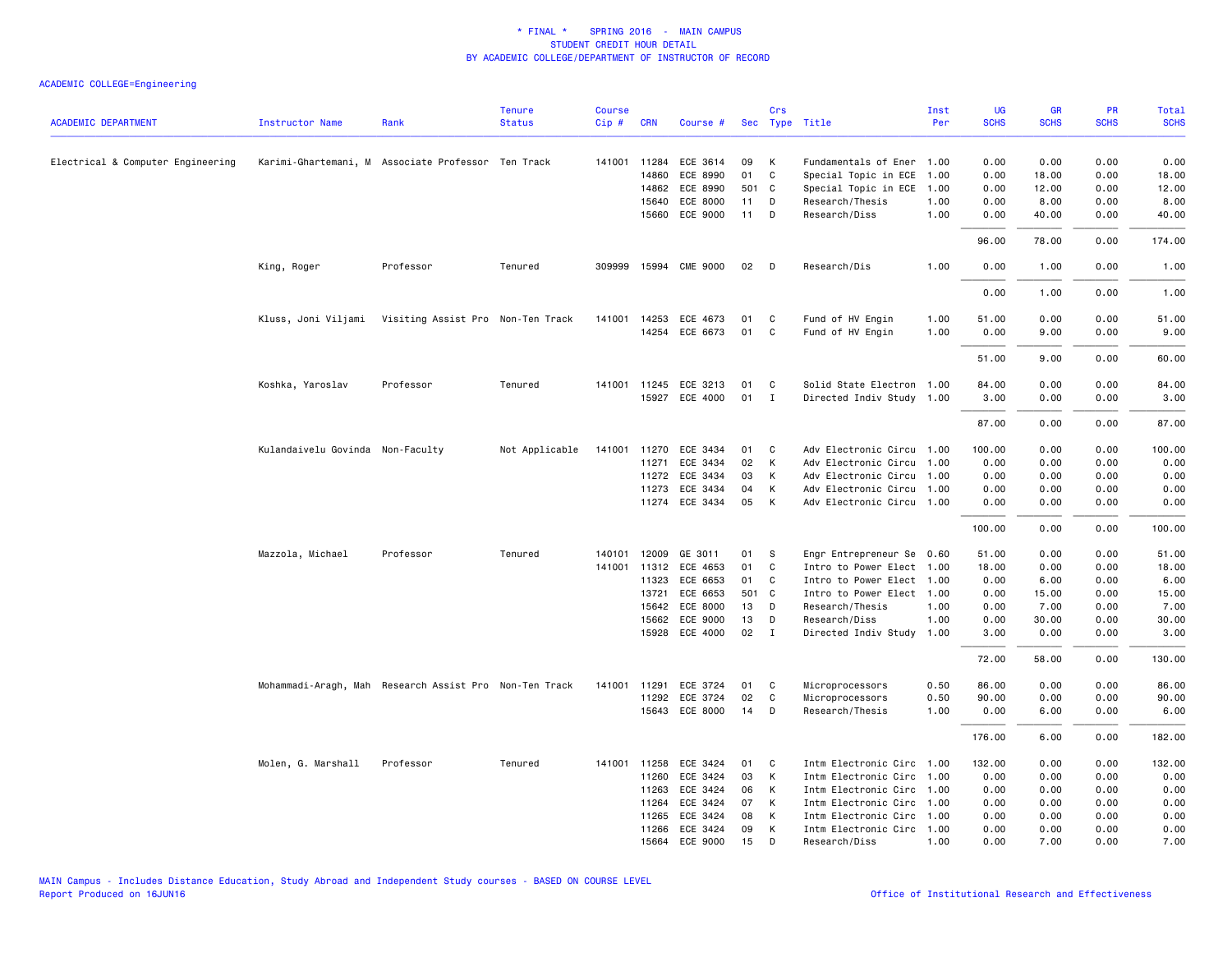| <b>ACADEMIC DEPARTMENT</b>                                               | Instructor Name | Rank                                                   | <b>Tenure</b><br><b>Status</b> | <b>Course</b><br>Cip# | <b>CRN</b> | Course #              |       | Crs            | Sec Type Title            | Inst<br>Per | UG<br><b>SCHS</b> | <b>GR</b><br><b>SCHS</b>           | <b>PR</b><br><b>SCHS</b> | Total<br><b>SCHS</b>  |
|--------------------------------------------------------------------------|-----------------|--------------------------------------------------------|--------------------------------|-----------------------|------------|-----------------------|-------|----------------|---------------------------|-------------|-------------------|------------------------------------|--------------------------|-----------------------|
|                                                                          |                 |                                                        |                                |                       |            |                       |       |                |                           |             |                   |                                    |                          |                       |
|                                                                          |                 |                                                        |                                |                       |            |                       |       |                |                           |             | 132.00            | 7.00                               | 0.00                     | 139.00                |
| Electrical & Computer Engineering                                        | Moorhead, Jane  | Instructor                                             | Non-Ten Track                  | 141001                | 11257      | ECE 3413              | 02    | $\mathbf{C}$   | Intro to Electronic       | 1.00        | 204.00            | 0.00                               | 0.00                     | 204.00                |
|                                                                          |                 |                                                        |                                |                       | 11285      | ECE 3714              | 01    | $\mathbf{C}$   | Digital Devices           | 1.00        | 412.00            | 0.00                               | 0.00                     | 412.00                |
|                                                                          |                 |                                                        |                                |                       | 11287      | ECE 3714              | 03    | K              | Digital Devices           | 1.00        | 0.00              | 0.00                               | 0.00                     | 0.00                  |
|                                                                          |                 |                                                        |                                |                       | 11288      | ECE 3714              | 04    | $\mathsf{K}$   | Digital Devices           | 1.00        | 0.00              | 0.00                               | 0.00                     | 0.00                  |
|                                                                          |                 |                                                        |                                |                       | 11289      | ECE 3714              | 05    | $\mathsf{K}$   | Digital Devices           | 1.00        | 0.00              | 0.00                               | 0.00                     | 0.00                  |
|                                                                          |                 |                                                        |                                |                       | 11290      | ECE 3714              | 06    | K              | Digital Devices           | 1.00        | 0.00              | 0.00                               | 0.00                     | 0.00                  |
|                                                                          |                 |                                                        |                                |                       |            | 14238 ECE 3714        | 07 K  |                | Digital Devices           | 1.00        | 0.00              | 0.00                               | 0.00                     | 0.00                  |
|                                                                          |                 |                                                        |                                |                       |            |                       |       |                |                           |             | 616.00            | 0.00                               | 0.00                     | 616.00                |
|                                                                          | Reese, Robert   | Associate Professor Tenured                            |                                | 140901                | 11314      | ECE 4743              | 01    | B              | Digital Sys Design        | 1.00        | 30.00             | 0.00                               | 0.00                     | 30.00                 |
|                                                                          |                 |                                                        |                                |                       | 11325      | ECE 6743              | 01    | B              | Digital Sys Design        | 1.00        | 0.00              | 6.00                               | 0.00                     | 6.00                  |
|                                                                          |                 |                                                        |                                | 141001                | 11303      | ECE 4263              | 01    | B              | Prin of VLSI Design       | 1.00        | 39.00             | 0.00                               | 0.00                     | 39.00                 |
|                                                                          |                 |                                                        |                                |                       |            | 15666 ECE 9000        | 17 D  |                | Research/Diss             | 1.00        | 0.00              | 13.00                              | 0.00                     | 13.00                 |
|                                                                          |                 |                                                        |                                |                       |            |                       |       |                |                           |             | 69.00             | 19.00                              | 0.00                     | 88.00                 |
|                                                                          | Shi, Jian       | Research Assist Pro Non-Ten Track                      |                                |                       |            | 141001 15980 ECE 7000 | 02    | $\blacksquare$ | Directed Indiv Study 1.00 |             | 0.00              | 3.00                               | 0.00                     | 3.00                  |
|                                                                          |                 |                                                        |                                |                       |            |                       |       |                |                           |             | 0.00              | 3.00                               | 0.00                     | 3.00                  |
|                                                                          |                 | Shivakumaraiah, Loke Clinical Assist Pro Non-Ten Track |                                | 141001                | 11243      | ECE 1002              | 01 B  |                | Intro to ECE              | 0.50        | 63.00             | 0.00                               | 0.00                     | 63.00                 |
|                                                                          |                 |                                                        |                                |                       |            | 15393 ECE 1002        | 601 B |                | Intro to ECE              | 0.50        | 3.00              | 0.00                               | 0.00                     | 3.00                  |
|                                                                          |                 |                                                        |                                |                       |            | 16509 ECE 1002        | 602 B |                | Intro to ECE              | 0.50        | 4.00              | 0.00                               | 0.00                     | 4.00                  |
|                                                                          |                 |                                                        |                                |                       |            |                       |       |                |                           |             | 70.00             | 0.00                               | 0.00                     | 70.00                 |
|                                                                          | Younan, Nicolas | Professor                                              | Tenured                        |                       |            | 141001 14730 ECE 9000 | 520 D |                | Research/Diss             | 1.00        | 0.00              | 1.00                               | 0.00                     | 1.00                  |
|                                                                          |                 |                                                        |                                |                       |            | 14742 ECE 8000        | 520 D |                | Research/Thesis           | 1.00        | 0.00              | 1.00                               | 0.00                     | 1.00                  |
|                                                                          |                 |                                                        |                                |                       |            |                       |       |                |                           |             | 0.00              | 2.00                               | 0.00                     | 2.00                  |
| ======================================                                   |                 |                                                        |                                |                       |            |                       |       |                |                           |             | ========          |                                    | <b>Concocco</b>          | $=$ ==========        |
| Electrical & Computer Engineering<br>----------------------------------- |                 |                                                        |                                |                       |            |                       |       |                |                           |             | 2588.00           | 749.00<br>-------- ------- ------- | 0.00                     | 3337.00<br>========== |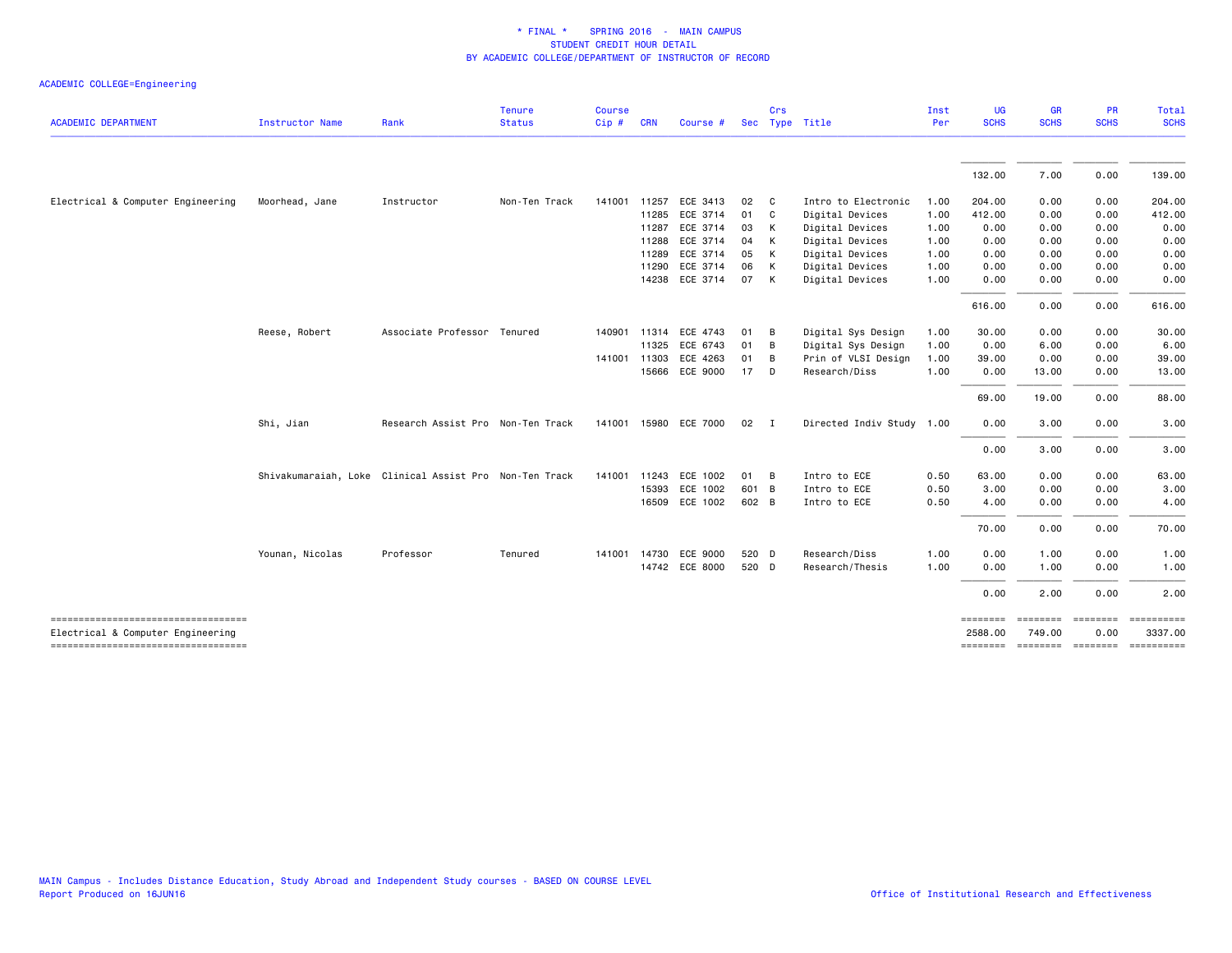| <b>ACADEMIC DEPARTMENT</b>       | Instructor Name     | Rank                              | <b>Tenure</b><br><b>Status</b> | <b>Course</b><br>Cip# | <b>CRN</b>   | Course #              |       | Crs          | Sec Type Title            | Inst<br>Per | UG<br><b>SCHS</b> | <b>GR</b><br><b>SCHS</b> | PR<br><b>SCHS</b> | Total<br><b>SCHS</b> |
|----------------------------------|---------------------|-----------------------------------|--------------------------------|-----------------------|--------------|-----------------------|-------|--------------|---------------------------|-------------|-------------------|--------------------------|-------------------|----------------------|
|                                  |                     |                                   |                                |                       |              |                       |       |              |                           |             |                   |                          |                   |                      |
| Industrial & Systems Engineering | Asio, Sarah         | Visiting Assist Pro Non-Ten Track |                                | 143501                | 12361        | IE 3913               | 01    | C            | Engr Economy I            | 1.00        | 732.00            | 0.00                     | 0.00              | 732.00               |
|                                  |                     |                                   |                                | 270301                | 12366        | IE 4613               | 01    | $\mathbf C$  | Eng Statistics I          | 1.00        | 474.00            | 0.00                     | 0.00              | 474.00               |
|                                  |                     |                                   |                                |                       | 12380        | IE 6613               | 01    | C            | Eng Statistics I          | 1.00        | 0.00              | 9.00                     | 0.00              | 9.00                 |
|                                  |                     |                                   |                                |                       |              |                       |       |              |                           |             | 1206.00           | 9.00                     | 0.00              | 1215.00              |
|                                  | Bian, Linkan        | Assistant Professor Ten Track     |                                |                       | 142701 14269 | IE 8353               | 01    | <b>C</b>     | Mfg Systems Modeling      | 1.00        | 0.00              | 15.00                    | 0.00              | 15.00                |
|                                  |                     |                                   |                                |                       | 14660        | IE 8353               | 501 C |              | Mfg Systems Modeling      | 1.00        | 0.00              | 15.00                    | 0.00              | 15.00                |
|                                  |                     |                                   |                                | 143501                | 14771        | IE 9000               | 503 D |              | Research/DIss             | 1.00        | 0.00              | 9.00                     | 0.00              | 9.00                 |
|                                  |                     |                                   |                                |                       | 15070        | IE 8000               | 01    | D            | Research / Thesis         | 1.00        | 0.00              | 3.00                     | 0.00              | 3.00                 |
|                                  |                     |                                   |                                |                       | 15079        | IE 9000               | 01    | D            | Research/DIss             | 1.00        | 0.00              | 12.00                    | 0.00              | 12.00                |
|                                  |                     |                                   |                                | 270301                | 12367        | IE 4623               | 01    | C            | Eng Statistics II         | 1.00        | 141.00            | 0.00                     | 0.00              | 141.00               |
|                                  |                     |                                   |                                |                       | 12381        | IE 6623               | 01    | C            | Eng Statistics II         | 1.00        | 0.00              | 30.00                    | 0.00              | 30.00                |
|                                  |                     |                                   |                                |                       | 14657        | IE 6623               | 501 C |              | Eng Statistics II         | 1.00        | 0.00              | 12.00                    | 0.00              | 12.00                |
|                                  |                     |                                   |                                |                       |              |                       |       |              |                           |             | 141.00            | 96.00                    | 0.00              | 237.00               |
|                                  | Bostick, Lisa       | Lecturer                          | Non-Ten Track                  |                       |              | 151302 11425 EG 1142  | 01    | C            | Engineering Graphics      | 1.00        | 74.00             | 0.00                     | 0.00              | 74.00                |
|                                  |                     |                                   |                                |                       |              | 11426 EG 1143         | 01    | B            | Graphic Com               | 1.00        | 129.00            | 0.00                     | 0.00              | 129.00               |
|                                  |                     |                                   |                                |                       |              |                       |       |              |                           |             | 203.00            | 0.00                     | 0.00              | 203.00               |
|                                  | Bullington, Stanley | Professor                         | Tenured                        | 142701                | 12371        | IE 4915               | 01    | C            | Design Of Ind Sys         | 1.00        | 110.00            | 0.00                     | 0.00              | 110.00               |
|                                  |                     |                                   |                                |                       | 12372        | IE 4915               | 02    | K            | Design Of Ind Sys         | 1.00        | 0.00              | 0.00                     | 0.00              | 0.00                 |
|                                  |                     |                                   |                                | 143501                | 12365        | IE 4573               | 01    | C            | Process Imprvmnt Eng      | 1.00        | 39.00             | 0.00                     | 0.00              | 39.00                |
|                                  |                     |                                   |                                |                       | 12378        | IE 6573               | 01    | C            | Process Imprvmnt Eng      | 1.00        | 0.00              | 12.00                    | 0.00              | 12.00                |
|                                  |                     |                                   |                                |                       | 13875        | IE 6573               | 501 C |              | Process Imprvmnt Eng      | 1.00        | 0.00              | 51.00                    | 0.00              | 51.00                |
|                                  |                     |                                   |                                |                       | 14273        | IE 8913               | 01    | C            | Engr Economy II           | 1.00        | 0.00              | 21.00                    | 0.00              | 21.00                |
|                                  |                     |                                   |                                |                       | 14662        | IE 8913               | 501 C |              | Engr Economy II           | 1.00        | 0.00              | 48.00                    | 0.00              | 48.00                |
|                                  |                     |                                   |                                |                       | 14777        | IE 9000               | 509 D |              | Research/DIss             | 1.00        | 0.00              | 1.00                     | 0.00              | 1.00                 |
|                                  |                     |                                   |                                |                       | 15080        | IE 9000               | 02    | D            | Research/DIss             | 1.00        | 0.00              | 1.00                     | 0.00              | 1.00                 |
|                                  |                     |                                   |                                |                       |              | 15478 IE 7000         | 02    | $\mathbf{I}$ | Directed Indiv Study      | 1.00        | 0.00              | 3.00                     | 0.00              | 3.00                 |
|                                  |                     |                                   |                                |                       |              |                       |       |              |                           |             | 149.00            | 137.00                   | 0.00              | 286.00               |
|                                  | Dendy, Robert       | Lecturer                          | Non-Ten Track                  |                       | 141101 11428 | EM 2413               | 02    | C            | Engineering Mech I        | 1.00        | 204.00            | 0.00                     | 0.00              | 204.00               |
|                                  |                     |                                   |                                |                       | 11429        | EM 2413               | 03    | C            | Engineering Mech I        | 1.00        | 165.00            | 0.00                     | 0.00              | 165.00               |
|                                  |                     |                                   |                                |                       | 11432        | EM 2413               | 06    | C            | Engineering Mech I        | 1.00        | 75.00             | 0.00                     | 0.00              | 75.00                |
|                                  |                     |                                   |                                |                       |              | 151302 11427 EG 1143  | 03    | B            | Graphic Com               | 1.00        | 102.00            | 0.00                     | 0.00              | 102.00               |
|                                  |                     |                                   |                                |                       |              |                       |       |              |                           |             | 546.00            | 0.00                     | 0.00              | 546.00               |
|                                  | Green, Robert       | Non-Faculty                       | Not Applicable                 | 143501                | 12363        | IE 4513               | 01    | C            | Engineering Admin         | 1.00        | 105.00            | 0.00                     | 0.00              | 105.00               |
|                                  |                     |                                   |                                |                       | 12375        | IE 6513               | 01    | C            | Engineering Admin         | 0.90        | 0.00              | 8.10                     | 0.00              | 8.10                 |
|                                  |                     |                                   |                                | 240101                | 12260        | HON 4003              | H02 I |              | Oxbridge Tutorial         | 1.00        | 3.00              | 0.00                     | 0.00              | 3.00                 |
|                                  |                     |                                   |                                |                       |              | 521003 11752 EXL 1191 | 02 E  |              | Leadership Internshi 1.00 |             | 4.00              | 0.00                     | 0.00              | 4.00                 |
|                                  |                     |                                   |                                |                       |              |                       |       |              |                           |             | 112.00            | 8.10                     | 0.00              | 120.10               |
|                                  | Hill, Eric          | Non-Faculty                       | Not Applicable                 |                       |              | 140101 12009 GE 3011  | 01    | - S          | Engr Entrepreneur Se 0.40 |             | 34.00             | 0.00                     | 0.00              | 34.00                |
|                                  |                     |                                   |                                |                       |              |                       |       |              |                           |             | 34.00             | 0.00                     | 0.00              | 34.00                |
|                                  | Jaradat, Raed       | Assistant Professor Ten Track     |                                |                       |              | 143501 12364 IE 4543  | 01    | $\mathbf{C}$ | Logistics Engineerin 1.00 |             | 90.00             | 0.00                     | 0.00              | 90.00                |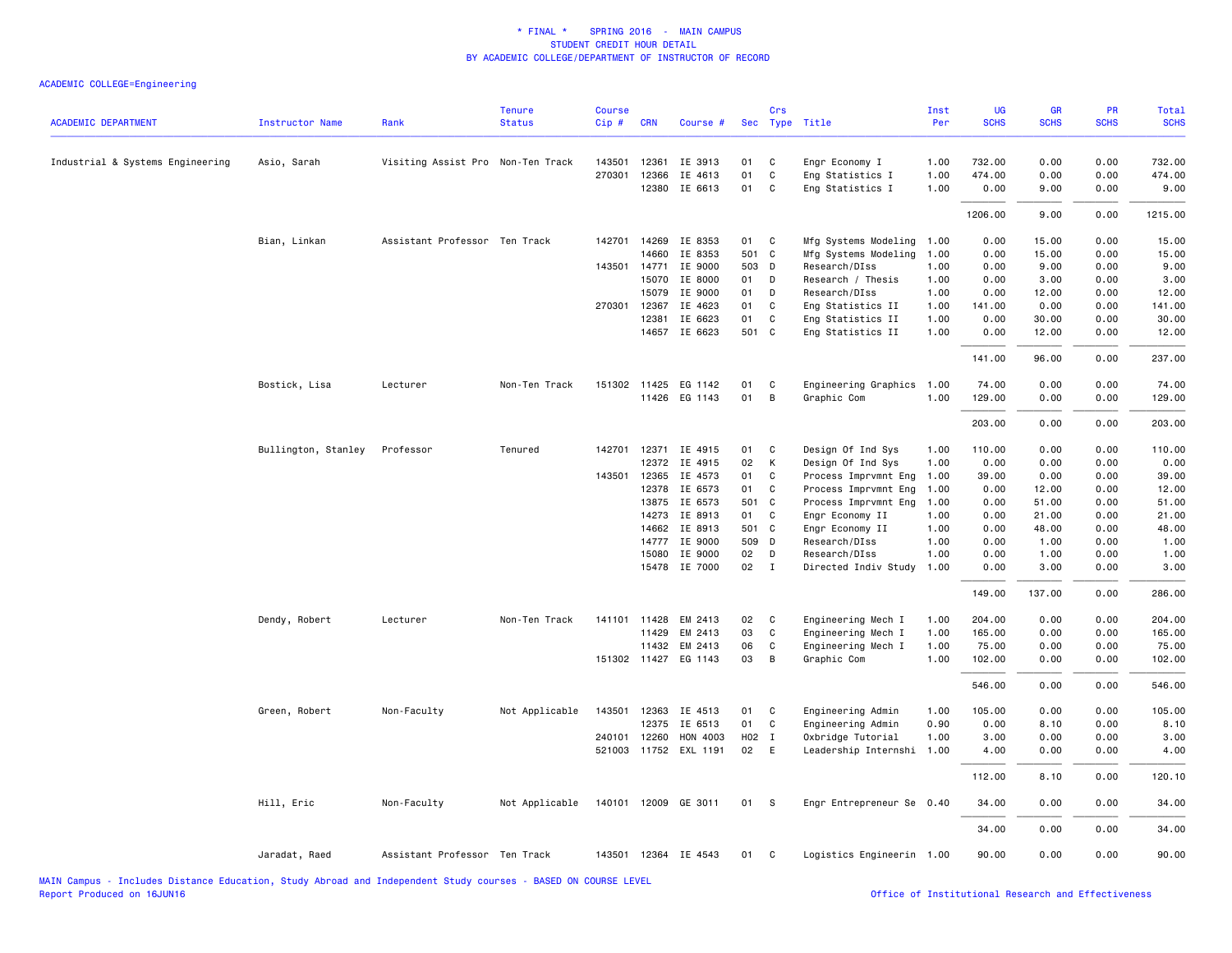| <b>ACADEMIC DEPARTMENT</b>       | <b>Instructor Name</b> | Rank                                               | <b>Tenure</b><br><b>Status</b> | <b>Course</b><br>Cip# | <b>CRN</b>   | Course #             |       | Crs          | Sec Type Title            | Inst<br>Per | <b>UG</b><br><b>SCHS</b> | <b>GR</b><br><b>SCHS</b> | <b>PR</b><br><b>SCHS</b> | Total<br><b>SCHS</b> |
|----------------------------------|------------------------|----------------------------------------------------|--------------------------------|-----------------------|--------------|----------------------|-------|--------------|---------------------------|-------------|--------------------------|--------------------------|--------------------------|----------------------|
|                                  |                        |                                                    |                                |                       |              |                      |       |              |                           |             |                          |                          |                          |                      |
| Industrial & Systems Engineering | Jaradat, Raed          | Assistant Professor Ten Track                      |                                |                       |              | 143501 12377 IE 6543 | 01    | C            | Logistics Engineerin 1.00 |             | 0.00                     | 9.00                     | 0.00                     | 9.00                 |
|                                  |                        |                                                    |                                |                       | 14655        | IE 6543              | 501 C |              | Logistics Engineerin 1.00 |             | 0.00                     | 15.00                    | 0.00                     | 15.00                |
|                                  |                        |                                                    |                                |                       | 15081        | IE 9000              | 03    | D            | Research/DIss             | 1.00        | 0.00                     | 3.00                     | 0.00                     | 3.00                 |
|                                  |                        |                                                    |                                |                       |              |                      |       |              |                           |             | 90.00                    | 27.00                    | 0.00                     | 117.00               |
|                                  |                        | Marufuzzaman, Mohamm Assistant Professor Ten Track |                                | 143501                | 12373        | IE 4934              | 01    | B            | Info Systems for IE       | 1.00        | 144.00                   | 0.00                     | 0.00                     | 144.00               |
|                                  |                        |                                                    |                                |                       | 14775        | IE 9000              | 507 D |              | Research/DIss             | 1.00        | 0.00                     | 8.00                     | 0.00                     | 8.00                 |
|                                  |                        |                                                    |                                |                       | 15082        | IE 9000              | 04    | D            | Research/DIss             | 1.00        | 0.00                     | 12.00                    | 0.00                     | 12.00                |
|                                  |                        |                                                    |                                |                       | 15972        | IE 7000              | 502 I |              | Directed Indiv Study      | 1.00        | 0.00                     | 3.00                     | 0.00                     | 3.00                 |
|                                  |                        |                                                    |                                |                       |              | 16353 IE 7000        | 04    | $\mathbf{I}$ | Directed Indiv Study 1.00 |             | 0.00                     | 3.00                     | 0.00                     | 3.00                 |
|                                  |                        |                                                    |                                |                       |              |                      |       |              |                           |             | 144.00                   | 26.00                    | 0.00                     | 170.00               |
|                                  | Medal, Hugh            | Assistant Professor Ten Track                      |                                |                       |              | 143501 14774 IE 9000 | 506 D |              | Research/DIss             | 1.00        | 0.00                     | 5.00                     | 0.00                     | 5.00                 |
|                                  |                        |                                                    |                                |                       | 15083        | IE 9000              | 05    | D            | Research/DIss             | 1.00        | 0.00                     | 20.00                    | 0.00                     | 20.00                |
|                                  |                        |                                                    |                                |                       | 149999 16266 | IE 4000              | 03    | $\mathbf{I}$ | Directed Indiv Study      | 1.00        | 3.00                     | 0.00                     | 0.00                     | 3.00                 |
|                                  |                        |                                                    |                                |                       | 16315        | IE 4000              | 04    | $\mathbf{I}$ | Directed Indiv Study      | 1.00        | 3.00                     | 0.00                     | 0.00                     | 3.00                 |
|                                  |                        |                                                    |                                |                       | 270101 12368 | IE 4733              | 01    | C            | Linear Programming I 1.00 |             | 123.00                   | 0.00                     | 0.00                     | 123.00               |
|                                  |                        |                                                    |                                |                       | 12382        | IE 6733              | 01    | C            | Linear Programming I      | 1.00        | 0.00                     | 6.00                     | 0.00                     | 6.00                 |
|                                  |                        |                                                    |                                |                       | 12599        | MA 4733              | 01    | C            | Linear Programming        | 1.00        | 33.00                    | 0.00                     | 0.00                     | 33.00                |
|                                  |                        |                                                    |                                |                       | 12607        | MA 6733              | 01    | C            | Linear Programming        | 1.00        | 0.00                     | 3.00                     | 0.00                     | 3.00                 |
|                                  |                        |                                                    |                                |                       | 14271        | IE 8743              | 01    | C            | Nonlinear Prog I          | 1.00        | 0.00                     | 15.00                    | 0.00                     | 15.00                |
|                                  |                        |                                                    |                                |                       | 14658        | IE 6733              | 501 C |              | Linear Programming I      | 1.00        | 0.00                     | 9.00                     | 0.00                     | 9.00                 |
|                                  |                        |                                                    |                                |                       | 14661        | IE 8743              | 501 C |              | Nonlinear Prog I          | 1.00        | 0.00                     | 12.00                    | 0.00                     | 12.00                |
|                                  |                        |                                                    |                                |                       |              |                      |       |              |                           |             | 162.00                   | 70.00                    | 0.00                     | 232.00               |
|                                  | Purnell, Raymond       | Lecturer                                           | Non-Ten Track                  | 142701                | 12370        | IE 4773              | 01    | C            | Sys Simulation I          | 1.00        | 39.00                    | 0.00                     | 0.00                     | 39.00                |
|                                  |                        |                                                    |                                |                       |              | 12384 IE 6773        | 01    | $\mathbf{C}$ | Sys Simulation I          | 0.90        | 0.00                     | 2.70                     | 0.00                     | 2.70                 |
|                                  |                        |                                                    |                                |                       |              |                      |       |              |                           |             |                          |                          |                          |                      |
|                                  |                        |                                                    |                                |                       |              |                      |       |              |                           |             | 39.00                    | 2.70                     | 0.00                     | 41.70                |
|                                  | Reeves, Kari           | Associate Professor Non-Ten Track                  |                                | 143501                |              | 14772 IE 9000        | 504 D |              | Research/DIss             | 1.00        | 0.00                     | 14.00                    | 0.00                     | 14.00                |
|                                  |                        |                                                    |                                |                       | 14781        | IE 8000              | 504 D |              | Research / Thesis         | 1.00        | 0.00                     | 1.00                     | 0.00                     | 1.00                 |
|                                  |                        |                                                    |                                |                       | 15075        | IE 8000              | 06    | D            | Research / Thesis         | 1.00        | 0.00                     | 2.00                     | 0.00                     | 2.00                 |
|                                  |                        |                                                    |                                |                       | 15084        | IE 9000              | 06    | D            | Research/DIss             | 1.00        | 0.00                     | 12.00                    | 0.00                     | 12.00                |
|                                  |                        |                                                    |                                | 149999                | 15189        | IE 4000              | 02    | $\mathbf{I}$ | Directed Indiv Study      | 1.00        | 3.00                     | 0.00                     | 0.00                     | 3.00                 |
|                                  |                        |                                                    |                                |                       |              |                      |       |              |                           |             | 3.00                     | 29.00                    | 0.00                     | 32.00                |
|                                  | Smith, Brian           | Assistant Professor Ten Track                      |                                | 143501                | 12359        | IE 3323              | 01    | C            | Mfg Processes             | 1.00        | 42.00                    | 0.00                     | 0.00                     | 42.00                |
|                                  |                        |                                                    |                                |                       | 12360        | IE 3323              | 02    | К            | Mfg Processes             | 1.00        | 0.00                     | 0.00                     | 0.00                     | 0.00                 |
|                                  |                        |                                                    |                                |                       | 14769        | IE 9000              | 502 D |              | Research/DIss             | 1.00        | 0.00                     | 19.00                    | 0.00                     | 19.00                |
|                                  |                        |                                                    |                                |                       | 14779        | IE 8000              | 502 D |              | Research / Thesis         | 1.00        | 0.00                     | 1.00                     | 0.00                     | 1.00                 |
|                                  |                        |                                                    |                                |                       | 15085        | IE 9000              | 07    | D            | Research/DIss             | 1.00        | 0.00                     | 6.00                     | 0.00                     | 6.00                 |
|                                  |                        |                                                    |                                |                       |              | 16173 IE 7000        | 03    | $\mathbf{I}$ | Directed Indiv Study      | 1.00        | 0.00                     | 3.00                     | 0.00                     | 3.00                 |
|                                  |                        |                                                    |                                |                       |              |                      |       |              |                           |             | 42.00                    | 29.00                    | 0.00                     | 71.00                |
|                                  | Strawderman, Lesley    | Associate Professor Tenured                        |                                | 143501                | 14263        | IE 8163              | 01    | C            | Macroergonomics           | 1.00        | 0.00                     | 42.00                    | 0.00                     | 42.00                |
|                                  |                        |                                                    |                                |                       | 14659        | IE 8163              | 501 C |              | Macroergonomics           | 1.00        | 0.00                     | 42.00                    | 0.00                     | 42.00                |
|                                  |                        |                                                    |                                |                       |              | 14767 IE 9000        | 501 D |              | Research/DIss             | 1.00        | 0.00                     | 8.00                     | 0.00                     | 8.00                 |
|                                  |                        |                                                    |                                |                       |              | 15077 IE 8000        | 08    | D            | Research / Thesis         | 1.00        | 0.00                     | 22.00                    | 0.00                     | 22.00                |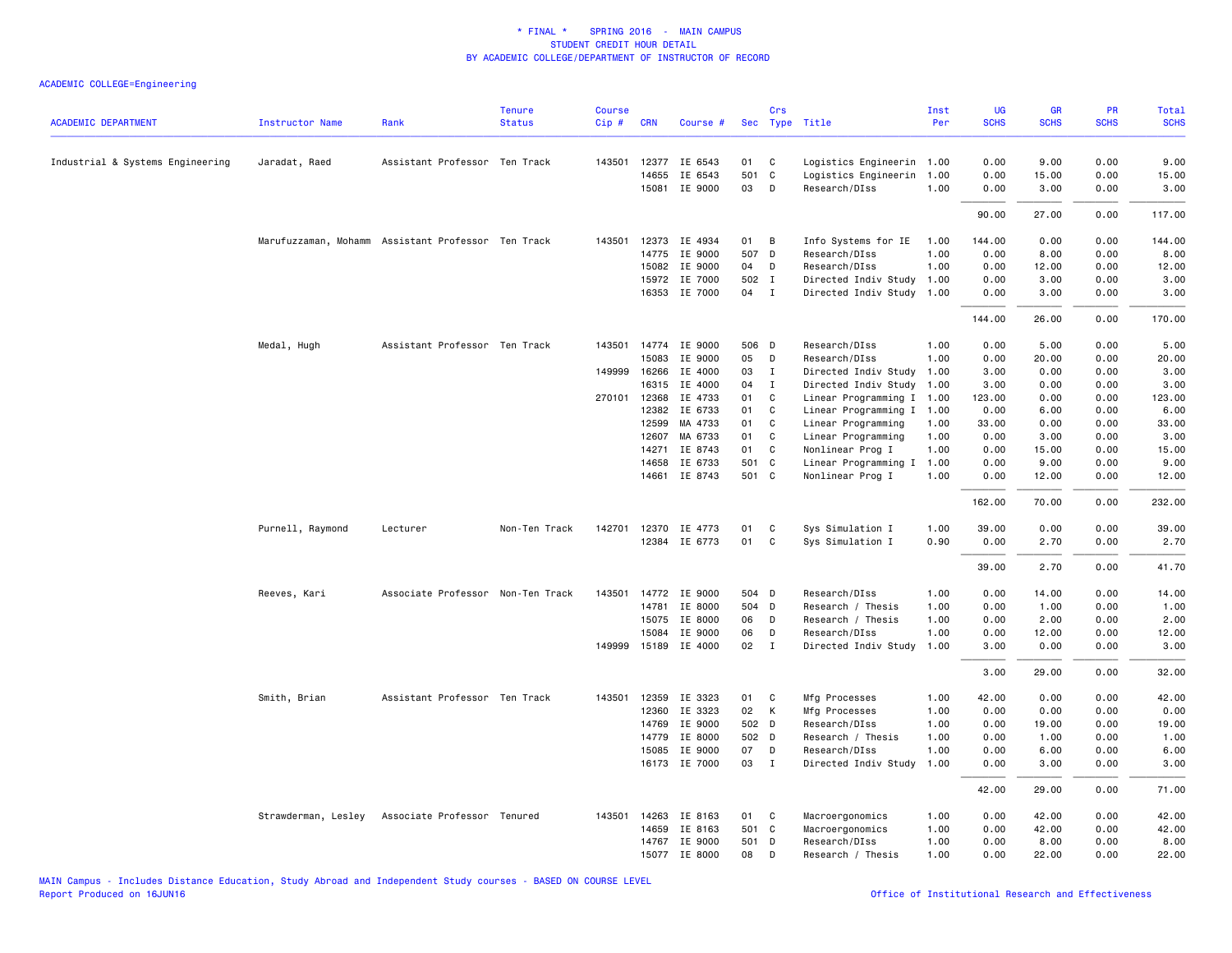# ACADEMIC COLLEGE=Engineering

| <b>ACADEMIC DEPARTMENT</b>            | Instructor Name     | Rank                        | <b>Tenure</b><br><b>Status</b> | Course<br>$Cip$ # | <b>CRN</b> | Course #      |              | Crs | Sec Type Title            | Inst<br>Per | UG<br><b>SCHS</b> | GR<br><b>SCHS</b> | <b>PR</b><br><b>SCHS</b> | <b>Total</b><br><b>SCHS</b> |
|---------------------------------------|---------------------|-----------------------------|--------------------------------|-------------------|------------|---------------|--------------|-----|---------------------------|-------------|-------------------|-------------------|--------------------------|-----------------------------|
|                                       |                     |                             |                                |                   |            |               |              |     |                           |             |                   |                   |                          |                             |
| Industrial & Systems Engineering      | Strawderman, Lesley | Associate Professor Tenured |                                | 143501            | 15086      | IE 9000       | 08 D         |     | Research/DIss             | 1.00        | 0.00              | 23.00             | 0.00                     | 23.00                       |
|                                       |                     |                             |                                |                   | 15159      | IE 7000       | $01$ I       |     | Directed Indiv Study 1.00 |             | 0.00              | 3.00              | 0.00                     | 3.00                        |
|                                       |                     |                             |                                |                   | 15325      | IE 7000       | 501 I        |     | Directed Indiv Study 1.00 |             | 0.00              | 3.00              | 0.00                     | 3.00                        |
|                                       |                     |                             |                                |                   |            |               |              |     |                           |             | 0.00              | 143.00            | 0.00                     | 143.00                      |
|                                       | Usher, John         | Professor                   | Tenured                        | 142701            | 12384      | IE 6773       | 01 C         |     | Sys Simulation I          | 0.10        | 0.00              | 0.30              | 0.00                     | 0.30                        |
|                                       |                     |                             |                                | 143501            |            | 12375 IE 6513 | 01 C         |     | Engineering Admin         | 0.10        | 0.00              | 0.90              | 0.00                     | 0.90                        |
|                                       |                     |                             |                                |                   |            | 14773 IE 9000 | 505 D        |     | Research/DIss             | 1.00        | 0.00              | 3.00              | 0.00                     | 3.00                        |
|                                       |                     |                             |                                |                   |            | 14782 IE 8000 | 505 D        |     | Research / Thesis         | 1.00        | 0.00              | 3.00              | 0.00                     | 3.00                        |
|                                       |                     |                             |                                | 149999            |            | 15069 IE 4000 | $01 \quad I$ |     | Directed Indiv Study 1.00 |             | 1.00              | 0.00              | 0.00                     | 1.00                        |
|                                       |                     |                             |                                |                   |            |               |              |     |                           |             | 1.00              | 7.20              | 0.00                     | 8.20                        |
| ===================================== |                     |                             |                                |                   |            |               |              |     |                           |             | ========          | ========          | ========                 | -----------                 |

 Industrial & Systems Engineering 2872.00 584.00 0.00 3456.00 =================================== ======== ======== ======== ==========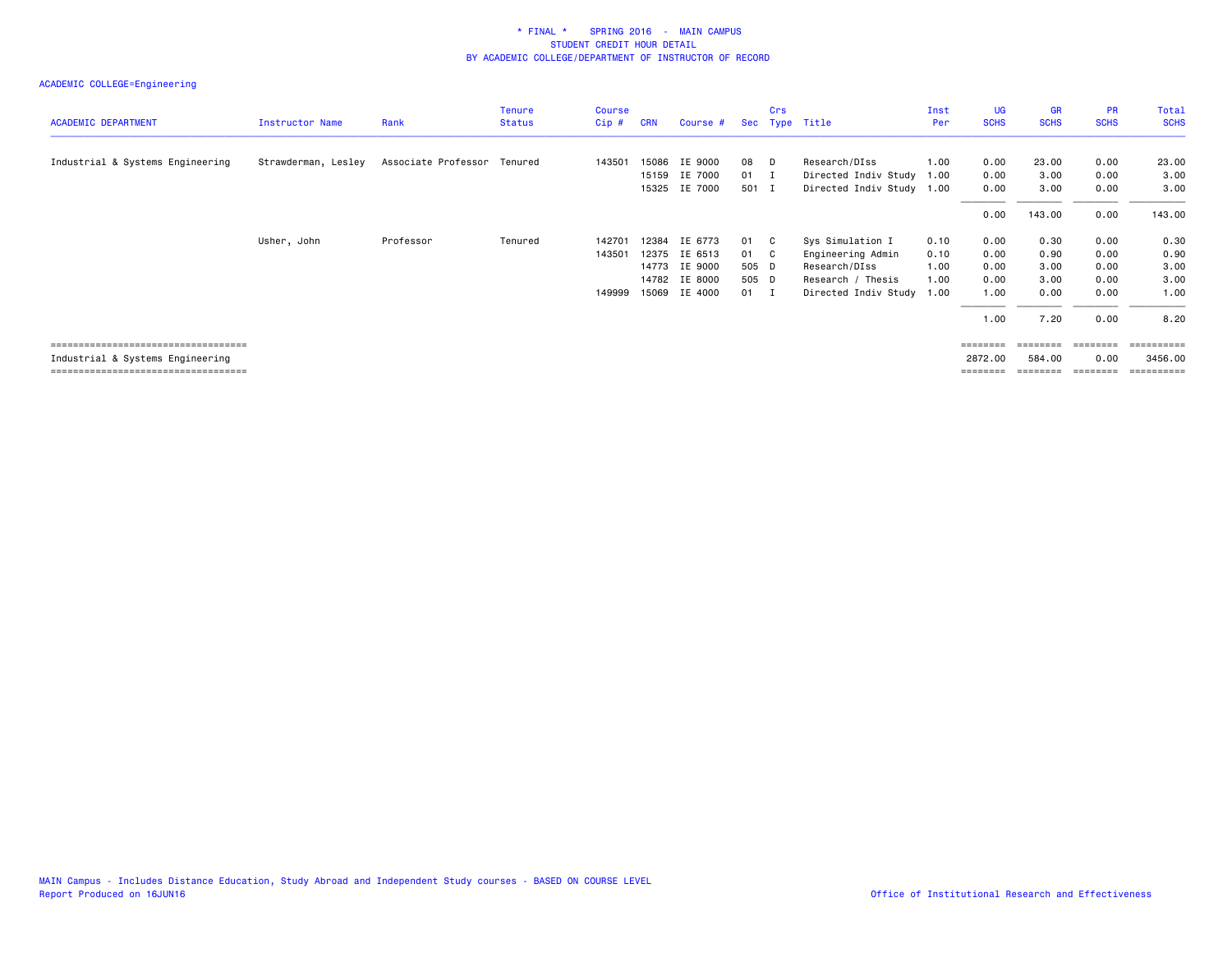|                            |                        |                               | <b>Tenure</b> | <b>Course</b> |              |                       |       | Crs          |                           | Inst | UG          | <b>GR</b>   | PR          | Total       |
|----------------------------|------------------------|-------------------------------|---------------|---------------|--------------|-----------------------|-------|--------------|---------------------------|------|-------------|-------------|-------------|-------------|
| <b>ACADEMIC DEPARTMENT</b> | <b>Instructor Name</b> | Rank                          | <b>Status</b> | $Cip \#$      | <b>CRN</b>   | Course #              |       |              | Sec Type Title            | Per  | <b>SCHS</b> | <b>SCHS</b> | <b>SCHS</b> | <b>SCHS</b> |
| Mechanical Engineering     | Bammann, Douglas       | Professor                     | Tenured       |               |              | 141101 14232 EM 8313  | 01    | C            | Advanced Dynamics         | 1.00 | 0.00        | 6.00        | 0.00        | 6.00        |
|                            |                        |                               |               |               |              |                       |       |              |                           |      | 0.00        | 6.00        | 0.00        | 6.00        |
|                            | Chen, Lei              | Assistant Professor Ten Track |               |               |              | 141901 12622 ME 3403  | 01    | C            | Materials for ME Des 1.00 |      | 135.00      | 0.00        | 0.00        | 135.00      |
|                            |                        |                               |               |               |              |                       |       |              |                           |      | 135.00      | 0.00        | 0.00        | 135.00      |
|                            | Cho, HeeJin            | Assistant Professor Ten Track |               | 141901        | 15441        | ME 8000               | 04    | D            | Research / Thesis         | 1.00 | 0.00        | 10.00       | 0.00        | 10.00       |
|                            |                        |                               |               |               | 15460        | ME 9000               | 04    | D            | Research / Diss           | 1.00 | 0.00        | 38.00       | 0.00        | 38.00       |
|                            |                        |                               |               |               | 16345        | ME 7000               | 12    | $\mathbf{I}$ | Directed Indiv Study      | 1.00 | 0.00        | 3.00        | 0.00        | 3.00        |
|                            |                        |                               |               |               | 16346        | ME 7000               | 13    | $\mathbf{I}$ | Directed Indiv Study      | 1.00 | 0.00        | 3.00        | 0.00        | 3.00        |
|                            |                        |                               |               |               | 16347        | ME 7000               | 14    | $\mathbf{I}$ | Directed Indiv Study 1.00 |      | 0.00        | 3.00        | 0.00        | 3.00        |
|                            |                        |                               |               |               | 16348        | ME 7000               | 15    | $\mathbf{I}$ | Directed Indiv Study 1.00 |      | 0.00        | 3.00        | 0.00        | 3.00        |
|                            |                        |                               |               |               | 16349        | ME 7000               | 16    | $\mathbf{I}$ | Directed Indiv Study 1.00 |      | 0.00        | 3.00        | 0.00        | 3.00        |
|                            |                        |                               |               |               |              | 16403 ME 7000         | 20    | $\mathbf{I}$ | Directed Indiv Study 1.00 |      | 0.00        | 3.00        | 0.00        | 3.00        |
|                            |                        |                               |               |               |              |                       |       |              |                           |      | 0.00        | 66.00       | 0.00        | 66.00       |
|                            | Daniewicz, Steven      | Professor                     | Tenured       |               | 141901 15442 | ME 8000               | 05    | D            | Research / Thesis         | 1.00 | 0.00        | 6.00        | 0.00        | 6.00        |
|                            |                        |                               |               |               | 15461        | ME 9000               | 05    | D            | Research / Diss           | 1.00 | 0.00        | 1.00        | 0.00        | 1.00        |
|                            |                        |                               |               |               | 16342        | ME 7000               | 09    | $\mathbf{I}$ | Directed Indiv Study      | 1.00 | 0.00        | 3.00        | 0.00        | 3.00        |
|                            |                        |                               |               |               | 16351        | ME 7000               | 18    | $\mathbf{I}$ | Directed Indiv Study      | 1.00 | 0.00        | 3.00        | 0.00        | 3.00        |
|                            |                        |                               |               |               | 16431        | ME 4000               | 03    | $\mathbf{I}$ | Directed Indiv Study      | 1.00 | 3.00        | 0.00        | 0.00        | 3.00        |
|                            |                        |                               |               |               | 16433        | ME 4000               | 04    | I            | Directed Indiv Study      | 1.00 | 3.00        | 0.00        | 0.00        | 3.00        |
|                            |                        |                               |               |               |              | 142701 12628 ME 3613  | 01    | C            | System Dynamics           | 1.00 | 180.00      | 0.00        | 0.00        | 180.00      |
|                            |                        |                               |               |               |              |                       |       |              |                           |      | 186.00      | 13.00       | 0.00        | 199.00      |
|                            | El Kadiri, Haitham     | Associate Professor Tenured   |               | 141901        | 14289        | ME 3403               | 02    | C            | Materials for ME Des      | 1.00 | 87.00       | 0.00        | 0.00        | 87.00       |
|                            |                        |                               |               |               | 15443        | ME 8000               | 06    | D            | Research / Thesis         | 1.00 | 0.00        | 29.00       | 0.00        | 29.00       |
|                            |                        |                               |               |               | 15462        | ME 9000               | 06    | D            | Research / Diss           | 1.00 | 0.00        | 22.00       | 0.00        | 22.00       |
|                            |                        |                               |               |               | 16344        | ME 7000               | 11    | $\mathbf{I}$ | Directed Indiv Study      | 1.00 | 0.00        | 3.00        | 0.00        | 3.00        |
|                            |                        |                               |               |               | 16444        | ME 4000               | 12    | $\mathbf{I}$ | Directed Indiv Study      | 1.00 | 3.00        | 0.00        | 0.00        | 3.00        |
|                            |                        |                               |               |               | 309999 16004 | <b>CME 9000</b>       | 04    | D            | Research/Dis              | 1.00 | 0.00        | 9.00        | 0.00        | 9.00        |
|                            |                        |                               |               |               |              |                       |       |              |                           |      | 90.00       | 63.00       | 0.00        | 153.00      |
|                            | Hodge, B. Keith        | Lecturer                      | Non-Ten Track | 141901        | 12631        | ME 4333               | 01    | C            | Energy Sys Design         | 1.00 | 210.00      | 0.00        | 0.00        | 210.00      |
|                            |                        |                               |               |               | 12632        | ME 4353               | 01    | $\mathsf{C}$ | Alt Energy Sources        | 1.00 | 180.00      | 0.00        | 0.00        | 180.00      |
|                            |                        |                               |               |               | 12638        | ME 6333               | 01    | C            | Energy Sys Design         | 1.00 | 0.00        | 3.00        | 0.00        | 3.00        |
|                            |                        |                               |               |               | 12639        | ME 6353               | 01    | C            | Alt Energy Sources        | 1.00 | 0.00        | 18.00       | 0.00        | 18.00       |
|                            |                        |                               |               |               |              |                       |       |              |                           |      | 390.00      | 21.00       | 0.00        | 411.00      |
|                            | Horstemeyer, Mark      | Professor                     | Tenured       |               | 141901 14294 | ME 8223               | 01    | C            | Inelasticity              | 1.00 | 0.00        | 36.00       | 0.00        | 36.00       |
|                            |                        |                               |               |               | 14665        | ME 8223               | 501 C |              | Inelasticity              | 1.00 | 0.00        | 9.00        | 0.00        | 9.00        |
|                            |                        |                               |               |               | 15444        | <b>ME 8000</b>        | 07    | D            | Research / Thesis         | 1.00 | 0.00        | 8.00        | 0.00        | 8.00        |
|                            |                        |                               |               |               | 15463        | ME 9000               | 07    | D            | Research / Diss           | 1.00 | 0.00        | 98.00       | 0.00        | 98.00       |
|                            |                        |                               |               |               | 16075        | ME 8000               | 507 D |              | Research / Thesis         | 1.00 | 0.00        | 5.00        | 0.00        | 5.00        |
|                            |                        |                               |               |               | 16219        | ME 7000               | 06    | $\mathbf{I}$ | Directed Indiv Study      | 1.00 | 0.00        | 3.00        | 0.00        | 3.00        |
|                            |                        |                               |               |               |              | 16475 ME 4000         | 15    | $\mathbf{I}$ | Directed Indiv Study 1.00 |      | 3.00        | 0.00        | 0.00        | 3.00        |
|                            |                        |                               |               |               |              | 309999 15993 CME 9000 | 01    | D            | Research/Dis              | 1.00 | 0.00        | 20.00       | 0.00        | 20.00       |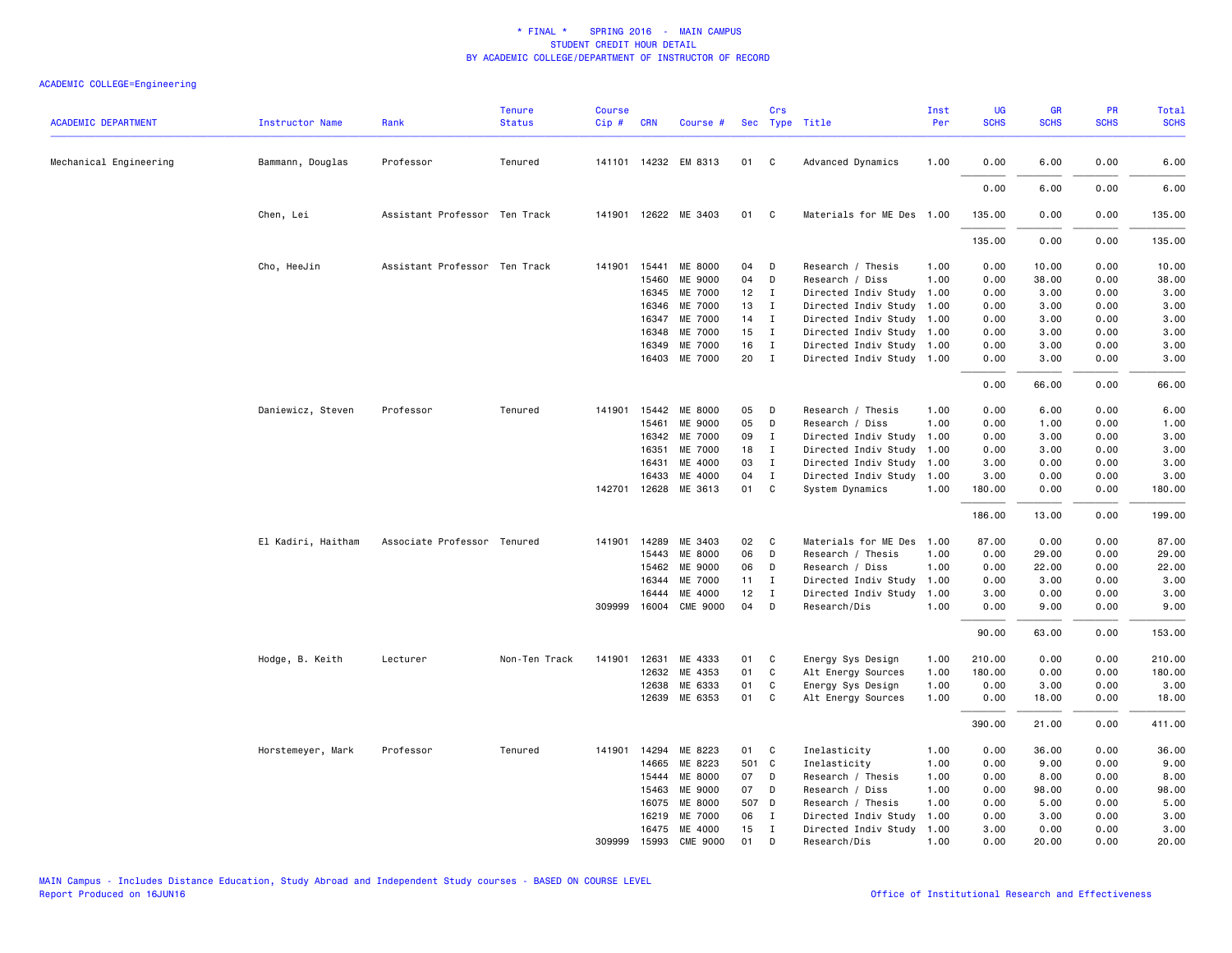| <b>ACADEMIC DEPARTMENT</b> | <b>Instructor Name</b> | Rank                               | <b>Tenure</b><br><b>Status</b> | <b>Course</b><br>Cip# | <b>CRN</b> | Course #             |      | Crs          | Sec Type Title            | Inst<br>Per | <b>UG</b><br><b>SCHS</b> | <b>GR</b><br><b>SCHS</b> | PR<br><b>SCHS</b> | Total<br><b>SCHS</b> |
|----------------------------|------------------------|------------------------------------|--------------------------------|-----------------------|------------|----------------------|------|--------------|---------------------------|-------------|--------------------------|--------------------------|-------------------|----------------------|
|                            |                        |                                    |                                |                       |            |                      |      |              |                           |             |                          |                          |                   |                      |
|                            |                        |                                    |                                |                       |            |                      |      |              |                           |             | 3.00                     | 179.00                   | 0.00              | 182.00               |
| Mechanical Engineering     | Knizley, Alta          | Instructor                         | Non-Ten Track                  | 141901                | 12620      | ME 3113              | 02   | C            | Engineering Analysis 1.00 |             | 138.00                   | 0.00                     | 0.00              | 138.00               |
|                            |                        |                                    |                                |                       | 12621      | ME 3313              | 01   | C            | Heat Transfer             | 1.00        | 183.00                   | 0.00                     | 0.00              | 183.00               |
|                            |                        |                                    |                                |                       | 14288      | ME 1111              | 01   | C            | Introduction To ME        | 1.00        | 68.00                    | 0.00                     | 0.00              | 68.00                |
|                            |                        |                                    |                                |                       | 16442      | ME 4000              | 10   | $\mathbf{I}$ | Directed Indiv Study 1.00 |             | 3.00                     | 0.00                     | 0.00              | 3.00                 |
|                            |                        |                                    |                                |                       | 16443      | ME 4000              | 11   | $\mathbf{I}$ | Directed Indiv Study 1.00 |             | 3.00                     | 0.00                     | 0.00              | 3.00                 |
|                            |                        |                                    |                                |                       | 16446      | ME 4000              | 13   | $\mathbf{I}$ | Directed Indiv Study 1.00 |             | 1.00                     | 0.00                     | 0.00              | 1.00                 |
|                            |                        |                                    |                                |                       | 16447      | ME 4000              | 14   | $\mathbf{I}$ | Directed Indiv Study 1.00 |             | 1.00                     | 0.00                     | 0.00              | 1.00                 |
|                            |                        |                                    |                                |                       |            |                      |      |              |                           |             | 397.00                   | 0.00                     | 0.00              | 397.00               |
|                            | Krishnan, Sundar       | Associate Professor Tenured        |                                | 141901                | 12636      | ME 4543              | 01   | C            | Combustion Engines        | 1.00        | 21.00                    | 0.00                     | 0.00              | 21.00                |
|                            |                        |                                    |                                |                       | 12641      | ME 6543              | 01   | C            | Combustion Engines        | 1.00        | 0.00                     | 6.00                     | 0.00              | 6.00                 |
|                            |                        |                                    |                                |                       | 14664      | ME 6543              | 501  | $\mathbf{C}$ | Combustion Engines        | 1.00        | 0.00                     | 24.00                    | 0.00              | 24.00                |
|                            |                        |                                    |                                |                       | 15445      | ME 8000              | 08   | D            | Research / Thesis         | 1.00        | 0.00                     | 9.00                     | 0.00              | 9.00                 |
|                            |                        |                                    |                                |                       |            | 15464 ME 9000        | 08   | D            | Research / Diss           | 1.00        | 0.00                     | 23.00                    | 0.00              | 23.00                |
|                            |                        |                                    |                                |                       |            |                      |      |              |                           |             | 21.00                    | 62.00                    | 0.00              | 83.00                |
|                            | Liu, Yucheng           | Associate Professor Ten Track      |                                | 141901                | 12635      | ME 4443              | 01   | C            | Mech Systems Design       | 1.00        | 171.00                   | 0.00                     | 0.00              | 171.00               |
|                            |                        |                                    |                                |                       | 12640      | ME 6443              | 01   | C            | Mech Systems Design       | 1.00        | 0.00                     | 3.00                     | 0.00              | 3.00                 |
|                            |                        |                                    |                                |                       | 15446      | ME 8000              | 09   | D            | Research / Thesis         | 1.00        | 0.00                     | 7.00                     | 0.00              | 7.00                 |
|                            |                        |                                    |                                |                       | 15465      | ME 9000              | 09   | D            | Research / Diss           | 1.00        | 0.00                     | 26.00                    | 0.00              | 26.00                |
|                            |                        |                                    |                                |                       |            | 16220 ME 7000        | 07   | $\mathbf{I}$ | Directed Indiv Study      | 1.00        | 0.00                     | 3.00                     | 0.00              | 3.00                 |
|                            |                        |                                    |                                |                       |            |                      |      |              |                           |             | 171.00                   | 39.00                    | 0.00              | 210.00               |
|                            |                        |                                    |                                |                       |            |                      |      |              |                           |             |                          |                          |                   |                      |
|                            | Luck, Rogelio          | Professor                          | Tenured                        | 141901                | 15466      | ME 9000              | 10   | D            | Research / Diss           | 1.00        | 0.00                     | 23.00                    | 0.00              | 23.00                |
|                            |                        |                                    |                                |                       |            | 15963 ME 8733        | 01   | C            | Exper Procedures          | 1.00        | 0.00                     | 48.00                    | 0.00              | 48.00                |
|                            |                        |                                    |                                |                       |            |                      |      |              |                           |             | 0.00                     | 71.00                    | 0.00              | 71.00                |
|                            | Mago, Pedro            | Professor                          | Tenured                        | 141901                | 15448      | ME 8000              | 11   | D            | Research / Thesis         | 1.00        | 0.00                     | 9.00                     | 0.00              | 9.00                 |
|                            |                        |                                    |                                |                       | 15467      | ME 9000              | 11   | D            | Research / Diss           | 1.00        | 0.00                     | 2.00                     | 0.00              | 2.00                 |
|                            |                        |                                    |                                |                       |            |                      |      |              |                           |             | 0.00                     | 11.00                    | 0.00              | 11.00                |
|                            | Mahajan, Govinda       | Grad Research Assis Not Applicable |                                |                       |            | 141901 12627 ME 3523 | 02 C |              | Thermodynamics II         | 1.00        | 96.00                    | 0.00                     | 0.00              | 96.00                |
|                            |                        |                                    |                                |                       |            |                      |      |              |                           |             | 96.00                    | 0.00                     | 0.00              | 96.00                |
|                            |                        |                                    |                                |                       |            |                      |      |              |                           |             |                          |                          |                   |                      |
|                            | Marcum, David          | Professor                          | Tenured                        | 141901                |            | 12619 ME 3113        | 01 C |              | Engineering Analysis 1.00 |             | 123.00                   | 0.00                     | 0.00              | 123.00               |
|                            |                        |                                    |                                |                       |            |                      |      |              |                           |             | 123.00                   | 0.00                     | 0.00              | 123.00               |
|                            | Patton, Richard        | Associate Professor Tenured        |                                | 141901                | 12615      | ME 2133              | 01   | B            | Modeling and Manuf        | 1.00        | 144.00                   | 0.00                     | 0.00              | 144.00               |
|                            |                        |                                    |                                |                       | 12637      | ME 4643              | 01   | C            | Intro Vibration/Cont      | 1.00        | 150.00                   | 0.00                     | 0.00              | 150.00               |
|                            |                        |                                    |                                |                       | 15983      | ME 4990              | 01   | C            | Special Topic In ME       | 1.00        | 48.00                    | 0.00                     | 0.00              | 48.00                |
|                            |                        |                                    |                                |                       | 15984      | ME 6990              | 01   | C            | Special Topic In ME       | 1.00        | 0.00                     | 18.00                    | 0.00              | 18.00                |
|                            |                        |                                    |                                |                       |            |                      |      |              |                           |             | 342.00                   | 18.00                    | 0.00              | 360.00               |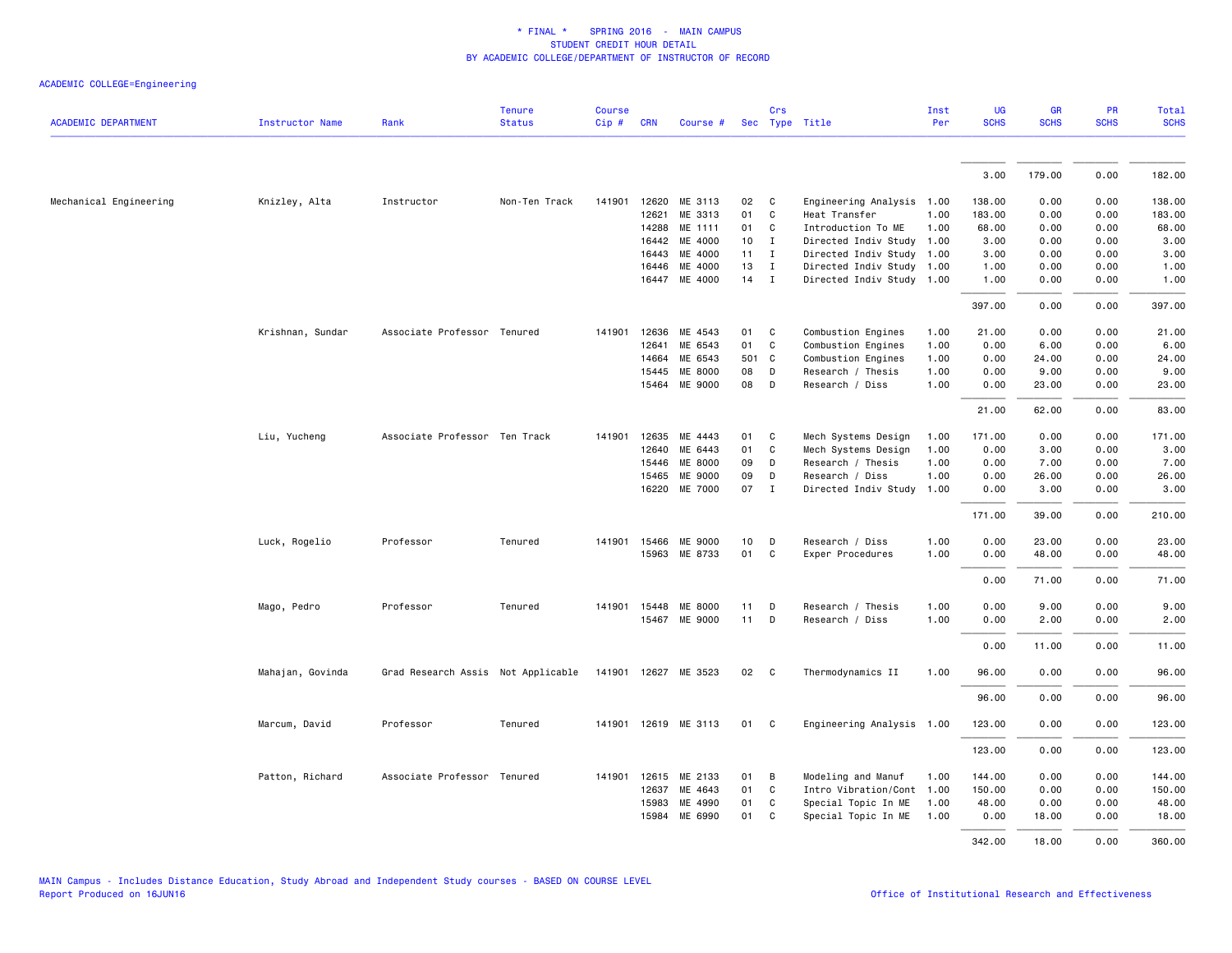| <b>ACADEMIC DEPARTMENT</b> | <b>Instructor Name</b> | Rank                                             | <b>Tenure</b><br><b>Status</b> | <b>Course</b><br>Cip# | <b>CRN</b> | Course #                        |                 | Crs          | Sec Type Title                       | Inst<br>Per  | <b>UG</b><br><b>SCHS</b> | <b>GR</b><br><b>SCHS</b> | PR<br><b>SCHS</b> | Total<br><b>SCHS</b> |
|----------------------------|------------------------|--------------------------------------------------|--------------------------------|-----------------------|------------|---------------------------------|-----------------|--------------|--------------------------------------|--------------|--------------------------|--------------------------|-------------------|----------------------|
| Mechanical Engineering     |                        | Research Assoc Prof Non-Ten Track                |                                |                       |            | 141901 15470 ME 9000            | 14              | D            | Research / Diss                      | 1.00         | 0.00                     | 13.00                    | 0.00              | 13.00                |
|                            | Rhee, Hongjoo          |                                                  |                                |                       |            |                                 |                 |              |                                      |              |                          |                          |                   |                      |
|                            |                        |                                                  |                                |                       |            |                                 |                 |              |                                      |              | 0.00                     | 13.00                    | 0.00              | 13.00                |
|                            | Schneider, Judith      | Non-Employee                                     | Not Applicable                 |                       | 16126      | 141901 16125 ME 9000<br>ME 8000 | 20<br>20        | D<br>D       | Research / Diss<br>Research / Thesis | 1.00<br>1.00 | 0.00<br>0.00             | 13.00<br>1.00            | 0.00<br>0.00      | 13.00<br>1.00        |
|                            |                        |                                                  |                                |                       | 16326      | ME 9000                         | 520 D           |              |                                      | 1.00         | 0.00                     | 1.00                     | 0.00              | 1.00                 |
|                            |                        |                                                  |                                |                       |            | 260101 14652 EPP 8144           | 01              | C            | Research / Diss<br>Transmission E M  | 0.40         | 0.00                     | 4.80                     | 0.00              | 4.80                 |
|                            |                        |                                                  |                                |                       |            |                                 |                 |              |                                      |              | 0.00                     | 19.80                    | 0.00              | 19.80                |
|                            | Shamsaei, Nima         | Assistant Professor Ten Track                    |                                | 141901                | 12634      | ME 4403                         | 01              | C            | Machine Design                       | 1.00         | 189.00                   | 0.00                     | 0.00              | 189.00               |
|                            |                        |                                                  |                                |                       | 15452      | ME 8000                         | 15              | D            | Research / Thesis                    | 1.00         | 0.00                     | 30.00                    | 0.00              | 30.00                |
|                            |                        |                                                  |                                |                       | 15471      | ME 9000                         | 15              | D            | Research / Diss                      | 1.00         | 0.00                     | 29.00                    | 0.00              | 29.00                |
|                            |                        |                                                  |                                |                       | 15891      | ME 7000                         | 01              | $\mathbf{I}$ | Directed Indiv Study                 | 1.00         | 0.00                     | 3.00                     | 0.00              | 3.00                 |
|                            |                        |                                                  |                                |                       | 15942      | ME 7000                         | 02              | $\mathbf{I}$ | Directed Indiv Study                 | 1.00         | 0.00                     | 3.00                     | 0.00              | 3.00                 |
|                            |                        |                                                  |                                |                       | 16146      | ME 9000                         | 515 D           |              | Research / Diss                      | 1.00         | 0.00                     | 3.00                     | 0.00              | 3.00                 |
|                            |                        |                                                  |                                |                       | 16160      | ME 7000                         | 04              | I            | Directed Indiv Study                 | 1.00         | 0.00                     | 3.00                     | 0.00              | 3.00                 |
|                            |                        |                                                  |                                |                       | 16161      | ME 7000                         | 05              | $\mathbf{I}$ | Directed Indiv Study                 | 1.00         | 0.00                     | 3.00                     | 0.00              | 3.00                 |
|                            |                        |                                                  |                                |                       | 16435      | ME 4000                         | 05              | $\mathbf{I}$ | Directed Indiv Study 1.00            |              | 3.00                     | 0.00                     | 0.00              | 3.00                 |
|                            |                        |                                                  |                                |                       | 16439      | ME 4000                         | 08              | $\mathbf{I}$ | Directed Indiv Study 1.00            |              | 3.00                     | 0.00                     | 0.00              | 3.00                 |
|                            |                        |                                                  |                                |                       |            | 16440 ME 4000                   | 09              | $\mathbf{I}$ | Directed Indiv Study 1.00            |              | 3.00                     | 0.00                     | 0.00              | 3.00                 |
|                            |                        |                                                  |                                |                       |            |                                 |                 |              |                                      |              | 198.00                   | 74.00                    | 0.00              | 272.00               |
|                            | Spayde, Dustin         | Instructor                                       | Non-Ten Track                  | 141901                | 12617      | ME 3103                         | 01              | B            | Exp Meas and Techniq                 | 1.00         | 141.00                   | 0.00                     | 0.00              | 141.00               |
|                            |                        |                                                  |                                |                       | 12618      | ME 3103                         | 02              | B            | Exp Meas and Techniq                 | 1.00         | 66.00                    | 0.00                     | 0.00              | 66.00                |
|                            |                        |                                                  |                                |                       | 12630      | ME 4301                         | 01              | L.           | Thermo-Fluids Labora                 | 1.00         | 21.00                    | 0.00                     | 0.00              | 21.00                |
|                            |                        |                                                  |                                |                       | 12633      | ME 4401                         | 01              | $\mathsf{L}$ | Solid Mechanics Lab                  | 1.00         | 21.00                    | 0.00                     | 0.00              | 21.00                |
|                            |                        |                                                  |                                |                       | 14291      | ME 4301                         | 02              | $\mathsf{L}$ | Thermo-Fluids Labora                 | 1.00         | 19.00                    | 0.00                     | 0.00              | 19.00                |
|                            |                        |                                                  |                                |                       | 14292      | ME 4301                         | 03              | $\mathsf{L}$ | Thermo-Fluids Labora                 | 1.00         | 24.00                    | 0.00                     | 0.00              | 24.00                |
|                            |                        |                                                  |                                |                       | 14293      | ME 4401                         | 02              | $\mathsf{L}$ | Solid Mechanics Lab                  | 1.00         | 22.00                    | 0.00                     | 0.00              | 22.00                |
|                            |                        |                                                  |                                |                       |            | 14718 ME 4401                   | 03              | $\mathsf{L}$ | Solid Mechanics Lab                  | 1.00         | 23.00                    | 0.00                     | 0.00              | 23.00                |
|                            |                        |                                                  |                                |                       |            |                                 |                 |              |                                      |              | 337.00                   | 0.00                     | 0.00              | 337.00               |
|                            | Spayde, Emily          | Lecturer                                         | Non-Ten Track                  | 141901                |            | 12616 ME 2133                   | 02 <sub>2</sub> | B            | Modeling and Manuf                   | 1.00         | 141.00                   | 0.00                     | 0.00              | 141.00               |
|                            |                        |                                                  |                                |                       | 12625      | ME 3513                         | 02              | C            | Thermodynamics I                     | 1.00         | 204.00                   | 0.00                     | 0.00              | 204.00               |
|                            |                        |                                                  |                                |                       |            | 14290 ME 3513                   | 03              | C            | Thermodynamics I                     | 1.00         | 123.00                   | 0.00                     | 0.00              | 123.00               |
|                            |                        |                                                  |                                |                       |            |                                 |                 |              |                                      |              | 468.00                   | 0.00                     | 0.00              | 468.00               |
|                            |                        | Srinivasan, Kalyan K Associate Professor Tenured |                                | 141901                | 12626      | ME 3523                         | 01              | C            | Thermodynamics II                    | 1.00         | 177.00                   | 0.00                     | 0.00              | 177.00               |
|                            |                        |                                                  |                                |                       | 15453      | ME 8000                         | 16              | D            | Research / Thesis                    | 1.00         | 0.00                     | 13.00                    | 0.00              | 13.00                |
|                            |                        |                                                  |                                |                       |            | 15472 ME 9000                   | 16              | D            | Research / Diss                      | 1.00         | 0.00                     | 20.00                    | 0.00              | 20.00                |
|                            |                        |                                                  |                                |                       |            |                                 |                 |              |                                      |              | 177.00                   | 33.00                    | 0.00              | 210.00               |
|                            | Stone, Tonya           | Assistant Professor Ten Track                    |                                | 141901                | 12623      | ME 3423                         | 01              | C            | Mech Of Machinery                    | 1.00         | 213.00                   | 0.00                     | 0.00              | 213.00               |
|                            |                        |                                                  |                                |                       | 15454      | ME 8000                         | 17              | D            | Research / Thesis                    | 1.00         | 0.00                     | 6.00                     | 0.00              | 6.00                 |
|                            |                        |                                                  |                                |                       | 15473      | ME 9000                         | 17              | D            | Research / Diss                      | 1.00         | 0.00                     | 13.00                    | 0.00              | 13.00                |
|                            |                        |                                                  |                                |                       | 16009      | ME 7000                         | 03              | Ι.           | Directed Indiv Study                 | 1.00         | 0.00                     | 3.00                     | 0.00              | 3.00                 |
|                            |                        |                                                  |                                |                       | 16206      | <b>ME 8000</b>                  | 517 D           |              | Research / Thesis                    | 1.00         | 0.00                     | 1.00                     | 0.00              | 1.00                 |
|                            |                        |                                                  |                                |                       | 16241      | ME 4000                         | 02              | $\mathbf I$  | Directed Indiv Study                 | 1.00         | 3.00                     | 0.00                     | 0.00              | 3.00                 |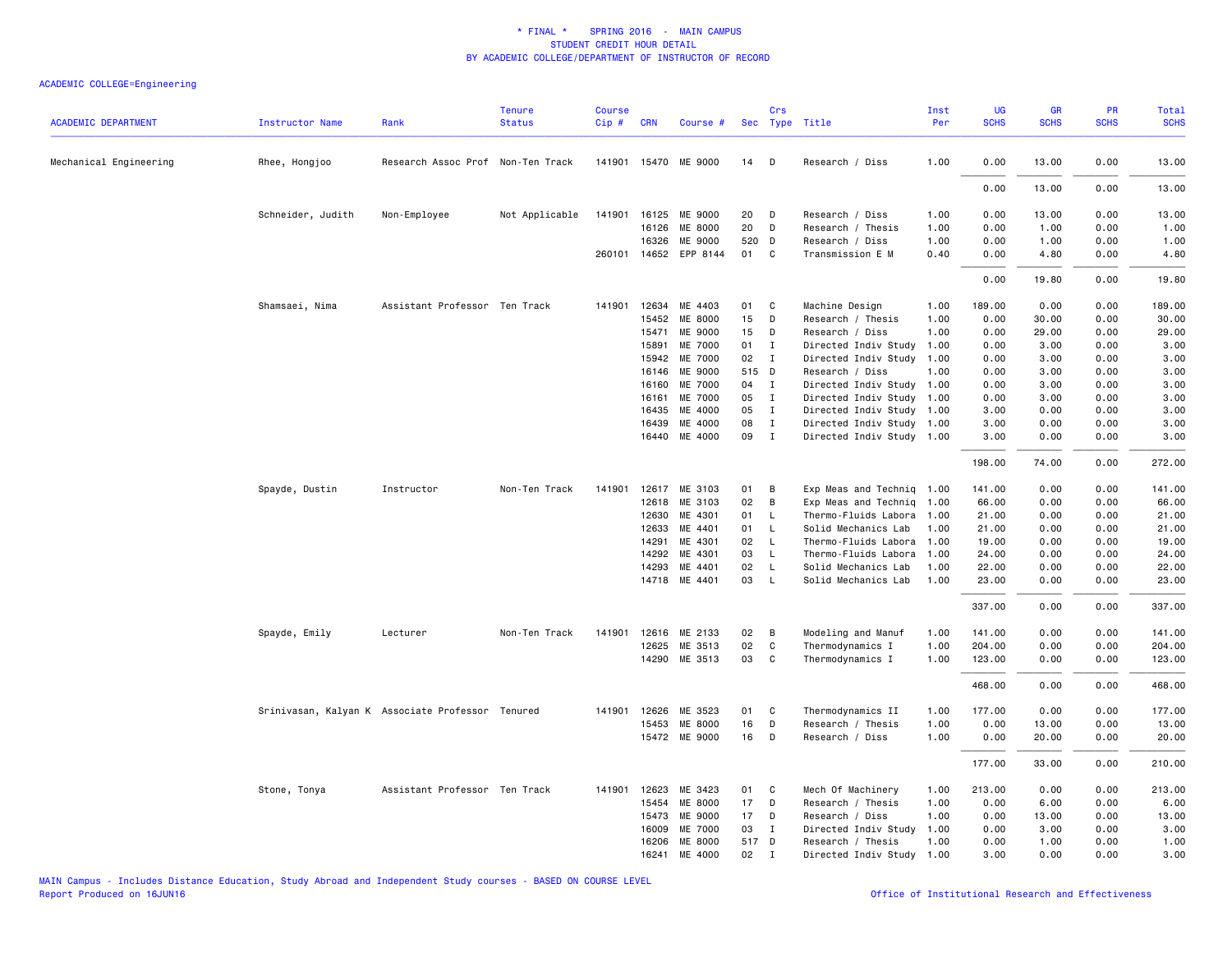|                                                                |                        |                               | <b>Tenure</b> | <b>Course</b> |            |                |               | Crs            |                           | Inst | UG                  | <b>GR</b>          | <b>PR</b>        | Total                 |
|----------------------------------------------------------------|------------------------|-------------------------------|---------------|---------------|------------|----------------|---------------|----------------|---------------------------|------|---------------------|--------------------|------------------|-----------------------|
| <b>ACADEMIC DEPARTMENT</b>                                     | <b>Instructor Name</b> | Rank                          | <b>Status</b> | Cip#          | <b>CRN</b> | Course #       | Sec           |                | Type Title                | Per  | <b>SCHS</b>         | <b>SCHS</b>        | <b>SCHS</b>      | <b>SCHS</b>           |
| Mechanical Engineering                                         | Stone, Tonya           | Assistant Professor Ten Track |               | 309999        |            | 15995 CME 9000 | 03            | D              | Research/Dis              | 1.00 | 0.00                | 1.00               | 0.00             | 1.00                  |
|                                                                |                        |                               |               |               |            |                |               |                |                           |      | 216.00              | 24.00              | 0.00             | 240.00                |
|                                                                | Thompson, Scott        | Assistant Professor Ten Track |               | 141901        |            | 14296 ME 8333  | 01            | - C            | Convective Heat Tr        | 1.00 | 0.00                | 33,00              | 0.00             | 33.00                 |
|                                                                |                        |                               |               |               | 15455      | ME 8000        | 18            | D              | Research / Thesis         | 1.00 | 0.00                | 14.00              | 0.00             | 14.00                 |
|                                                                |                        |                               |               |               |            | 15474 ME 9000  | 18            | - D            | Research / Diss           | 1.00 | 0.00                | 65.00              | 0.00             | 65.00                 |
|                                                                |                        |                               |               |               | 15971      | ME 7000        | 501 I         |                | Directed Indiv Study      | 1.00 | 0.00                | 3.00               | 0.00             | 3.00                  |
|                                                                |                        |                               |               |               | 16240      | ME 4000        | $01 \qquad I$ |                | Directed Indiv Study 1.00 |      | 3.00                | 0.00               | 0.00             | 3.00                  |
|                                                                |                        |                               |               |               |            | 16339 ME 7000  | 08 I          |                | Directed Indiv Study 1.00 |      | 0.00                | 3.00               | 0.00             | 3.00                  |
|                                                                |                        |                               |               |               |            | 16343 ME 7000  | $10$ I        |                | Directed Indiv Study 1.00 |      | 0.00                | 3.00               | 0.00             | 3.00                  |
|                                                                |                        |                               |               |               | 16350      | ME 7000        | $17 \quad I$  |                | Directed Indiv Study 1.00 |      | 0.00                | 3.00               | 0.00             | 3.00                  |
|                                                                |                        |                               |               |               |            | 16379 ME 7000  | $19$ I        |                | Directed Indiv Study 1.00 |      | 0.00                | 3.00               | 0.00             | 3.00                  |
|                                                                |                        |                               |               |               | 16437      | ME 4000        | 06            | $\blacksquare$ | Directed Indiv Study 1.00 |      | 3.00                | 0.00               | 0.00             | 3.00                  |
|                                                                |                        |                               |               |               | 16438      | ME 4000        | 07            | - I            | Directed Indiv Study 1.00 |      | 3.00                | 0.00               | 0.00             | 3.00                  |
|                                                                |                        |                               |               |               |            |                |               |                |                           |      | 9.00                | 127.00             | 0.00             | 136.00                |
|                                                                | Walters, Dibbon        | Professor                     | Tenured       | 141901        | 14297      | ME 8823        | 01            | - C            | Viscous Flow II           | 1.00 | 0.00                | 21.00              | 0.00             | 21.00                 |
|                                                                |                        |                               |               |               |            | 15456 ME 8000  | 19            | D              | Research / Thesis         | 1.00 | 0.00                | 13.00              | 0.00             | 13.00                 |
|                                                                |                        |                               |               |               |            | 15475 ME 9000  | 19            | D              | Research / Diss           | 1.00 | 0.00                | 7.00               | 0.00             | 7.00                  |
|                                                                |                        |                               |               |               |            |                |               |                |                           |      | 0.00                | 41.00              | 0.00             | 41.00                 |
| ====================================                           |                        |                               |               |               |            |                |               |                |                           |      | ========            | ========           | ========         | ==========            |
| Mechanical Engineering<br>==================================== |                        |                               |               |               |            |                |               |                |                           |      | 3359,00<br>======== | 880.80<br>======== | 0.00<br>======== | 4239.80<br>========== |
|                                                                |                        |                               |               |               |            |                |               |                |                           |      |                     |                    |                  |                       |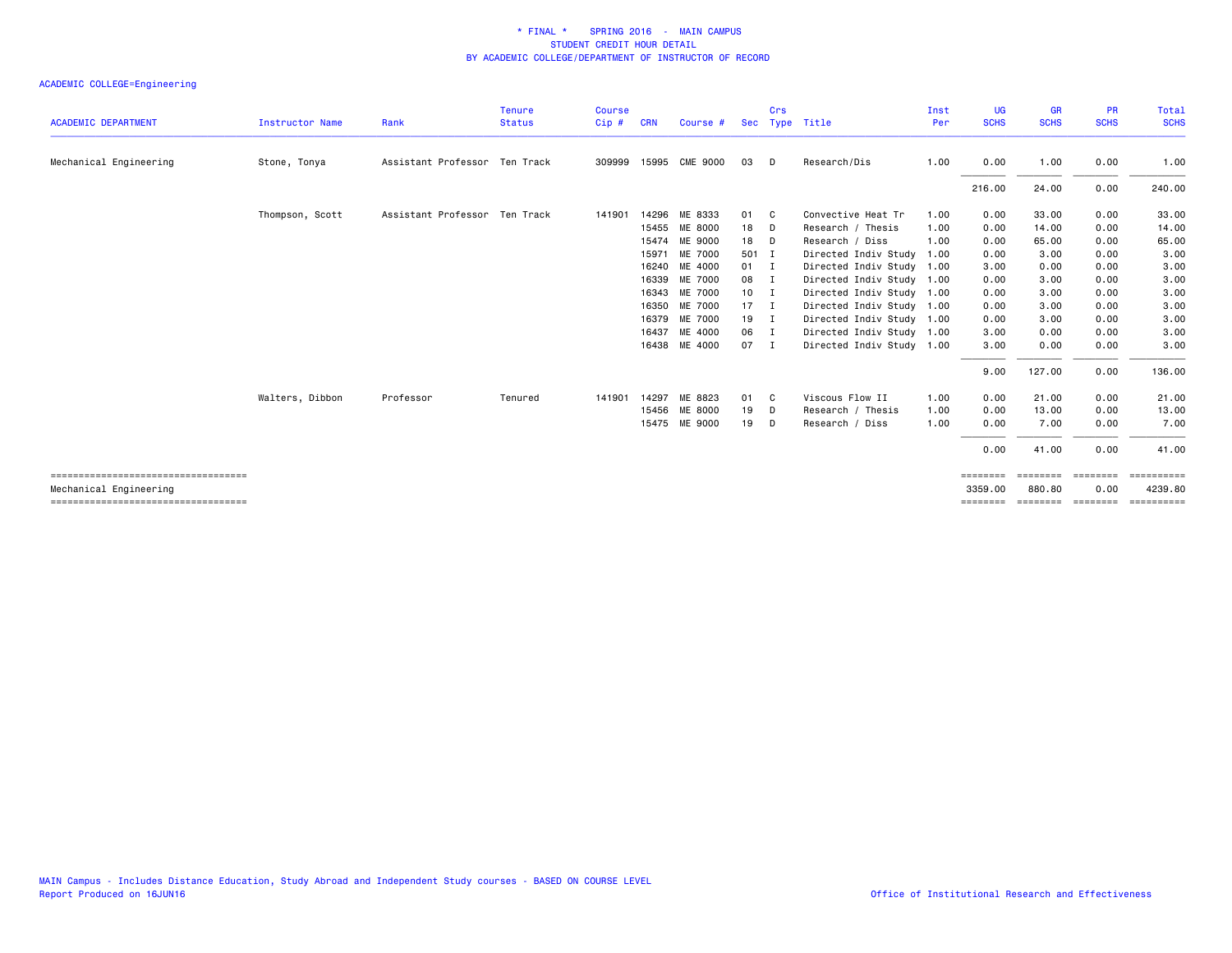| <b>ACADEMIC DEPARTMENT</b>     | <b>Instructor Name</b> | Rank                          | <b>Tenure</b><br><b>Status</b> | <b>Course</b><br>$Cip \#$ | <b>CRN</b>   | Course #              |      | Crs          | Sec Type Title            | Inst<br>Per | UG<br><b>SCHS</b> | GR<br><b>SCHS</b> | PR<br><b>SCHS</b> | Total<br><b>SCHS</b> |
|--------------------------------|------------------------|-------------------------------|--------------------------------|---------------------------|--------------|-----------------------|------|--------------|---------------------------|-------------|-------------------|-------------------|-------------------|----------------------|
| School of Chemical Engineering | Amirlatifi, Amin       | Assistant Professor Ten Track |                                |                           |              | 142501 14234 PTE 3953 | 01   | $\mathbf{C}$ | Petr Reservoir Rock       | 1.00        | 48.00             | 0.00              | 0.00              | 48.00                |
|                                |                        |                               |                                |                           |              |                       |      |              |                           |             | 48.00             | 0.00              | 0.00              | 48.00                |
|                                | Bricka, Ray            | Associate Professor Tenured   |                                |                           | 140701 10793 | CHE 4233              | 01   | C            | Chemical Plant Desig      | 1.00        | 273.00            | 0.00              | 0.00              | 273.00               |
|                                |                        |                               |                                |                           | 10796        | CHE 4633              | 01   | C            | Chemical Pro Safety       | 1.00        | 243.00            | 0.00              | 0.00              | 243.00               |
|                                |                        |                               |                                |                           | 10801        | CHE 6633              | 01   | C            | Chemical Pro Safety       | 1.00        | 0.00              | 3.00              | 0.00              | 3.00                 |
|                                |                        |                               |                                |                           | 15396        | CHE 8000              | 01   | D            | Research / Thesis         | 1.00        | 0.00              | 1.00              | 0.00              | 1.00                 |
|                                |                        |                               |                                |                           | 15406        | CHE 9000              | 01   | D            | Research/Diss             | 1.00        | 0.00              | 1.00              | 0.00              | 1.00                 |
|                                |                        |                               |                                |                           | 16321        | CHE 4000              | 14   | $\mathbf I$  | Directed Indiv Study 1.00 |             | 3.00              | 0.00              | 0.00              | 3.00                 |
|                                |                        |                               |                                |                           |              |                       |      |              |                           |             | 519.00            | 5.00              | 0.00              | 524.00               |
|                                | Elmore, Billy          | Associate Professor Tenured   |                                |                           | 140701 10780 | CHE 2213              | 01   | C            | Chemical Eng Analysi 1.00 |             | 423.00            | 0.00              | 0.00              | 423.00               |
|                                |                        |                               |                                |                           | 10785        | CHE 3222              | 01   | L            | Chem Eng Lab I            | 1.00        | 146.00            | 0.00              | 0.00              | 146.00               |
|                                |                        |                               |                                |                           | 10795        | CHE 4441              | 01   | C            | Fund of Engr Seminar 1.00 |             | 29.00             | 0.00              | 0.00              | 29.00                |
|                                |                        |                               |                                |                           | 15476        | CHE 4000              | 02   | Ι.           | Directed Indiv Study 1.00 |             | 3.00              | 0.00              | 0.00              | 3.00                 |
|                                |                        |                               |                                |                           | 16137        | CHE 4000              | 05   | $\mathbf{I}$ | Directed Indiv Study 1.00 |             | 3.00              | 0.00              | 0.00              | 3.00                 |
|                                |                        |                               |                                |                           | 16252        | CHE 4000              | 07   | $\mathbf{I}$ | Directed Indiv Study 1.00 |             | 3.00              | 0.00              | 0.00              | 3.00                 |
|                                |                        |                               |                                |                           | 16449        | CHE 4000              | 15   | $\mathbf{I}$ | Directed Indiv Study 1.00 |             | 3.00              | 0.00              | 0.00              | 3.00                 |
|                                |                        |                               |                                |                           | 16451        | CHE 4000              | 17   | $\mathbf{I}$ | Directed Indiv Study 1.00 |             | 3.00              | 0.00              | 0.00              | 3.00                 |
|                                |                        |                               |                                |                           | 16608        | CHE 4000              | 20   | $\mathbf I$  | Directed Indiv Study 1.00 |             | 3.00              | 0.00              | 0.00              | 3.00                 |
|                                |                        |                               |                                |                           |              | 142501 14233 PTE 3903 | 01   | $\mathbf{C}$ | Petr Reserv Fluid Pr 0.50 |             | 33.00             | 0.00              | 0.00              | 33.00                |
|                                |                        |                               |                                |                           |              |                       |      |              |                           |             | 649.00            | 0.00              | 0.00              | 649.00               |
|                                | French, William        | Associate Professor Tenured   |                                | 140701                    | 10791        | CHE 3331              | 01   | - S          | Prof Develop Seminar      | 1.00        | 70.00             | 0.00              | 0.00              | 70.00                |
|                                |                        |                               |                                |                           | 10802        | CHE 6673              | 01   | C            | CHE Indust. Microbio      | 1.00        | 0.00              | 12.00             | 0.00              | 12.00                |
|                                |                        |                               |                                |                           | 10803        | CHE 8011              | 01   | -S           | Chem En Seminar           | 1.00        | 0.00              | 14.00             | 0.00              | 14.00                |
|                                |                        |                               |                                |                           | 15408        | CHE 9000              | 03   | D            | Research/Diss             | 1.00        | 0.00              | 6.00              | 0.00              | 6.00                 |
|                                |                        |                               |                                |                           | 261201 10797 | CHE 4673              | 01   | C            | CHE Indust. Microbio 1.00 |             | 42.00             | 0.00              | 0.00              | 42.00                |
|                                |                        |                               |                                |                           |              |                       |      |              |                           |             | 112.00            | 32.00             | 0.00              | 144.00               |
|                                | Hill, Priscilla        | Associate Professor Tenured   |                                |                           |              | 140701 10790 CHE 3223 | 01 C |              | Separation Processes 1.00 |             | 213.00            | 0.00              | 0.00              | 213.00               |
|                                |                        |                               |                                |                           |              |                       |      |              |                           |             | 213.00            | 0.00              | 0.00              | 213.00               |
|                                | Keith, Jason           | Professor                     | Tenured                        |                           |              | 140701 15410 CHE 9000 | 05   | D            | Research/Diss             | 1.00        | 0.00              | 12.00             | 0.00              | 12.00                |
|                                |                        |                               |                                |                           |              |                       |      |              |                           |             | 0.00              | 12.00             | 0.00              | 12.00                |
|                                | Kundu, Santanu         | Assistant Professor Ten Track |                                |                           | 140701 10805 | CHE 8523              | 01   | C.           | Adv Tran Pheno            | 1.00        | 0.00              | 12.00             | 0.00              | 12.00                |
|                                |                        |                               |                                |                           | 15221        | CHE 4990              | 01   | C            | Special Topic in CHE      | 1.00        | 30.00             | 0.00              | 0.00              | 30.00                |
|                                |                        |                               |                                |                           | 15322        | CHE 6990              | 01   | C            | Special Topic In CHE 1.00 |             | 0.00              | 27.00             | 0.00              | 27.00                |
|                                |                        |                               |                                |                           | 15411        | CHE 9000              | 06   | D            | Research/Diss             | 1.00        | 0.00              | 30.00             | 0.00              | 30.00                |
|                                |                        |                               |                                |                           | 15481        | CHE 4000              | 03   | $\mathbf I$  | Directed Indiv Study 1.00 |             | 3.00              | 0.00              | 0.00              | 3.00                 |
|                                |                        |                               |                                |                           | 15899        | CHE 4000              | 04   | I            | Directed Indiv Study 1.00 |             | 3.00              | 0.00              | 0.00              | 3.00                 |
|                                |                        |                               |                                |                           | 16262        | CHE 7000              | 01   | $\mathbf{I}$ | Directed Indiv Study 1.00 |             | 0.00              | 1.00              | 0.00              | 1.00                 |
|                                |                        |                               |                                |                           | 16263        | <b>CHE 7000</b>       | 02   | $\mathbf I$  | Directed Indiv Study 1.00 |             | 0.00              | 1.00              | 0.00              | 1.00                 |
|                                |                        |                               |                                |                           | 16264        | <b>CHE 7000</b>       | 03   | Ι.           | Directed Indiv Study 1.00 |             | 0.00              | 1.00              | 0.00              | 1.00                 |
|                                |                        |                               |                                |                           |              |                       |      |              |                           |             | 36.00             | 72.00             | 0.00              | 108.00               |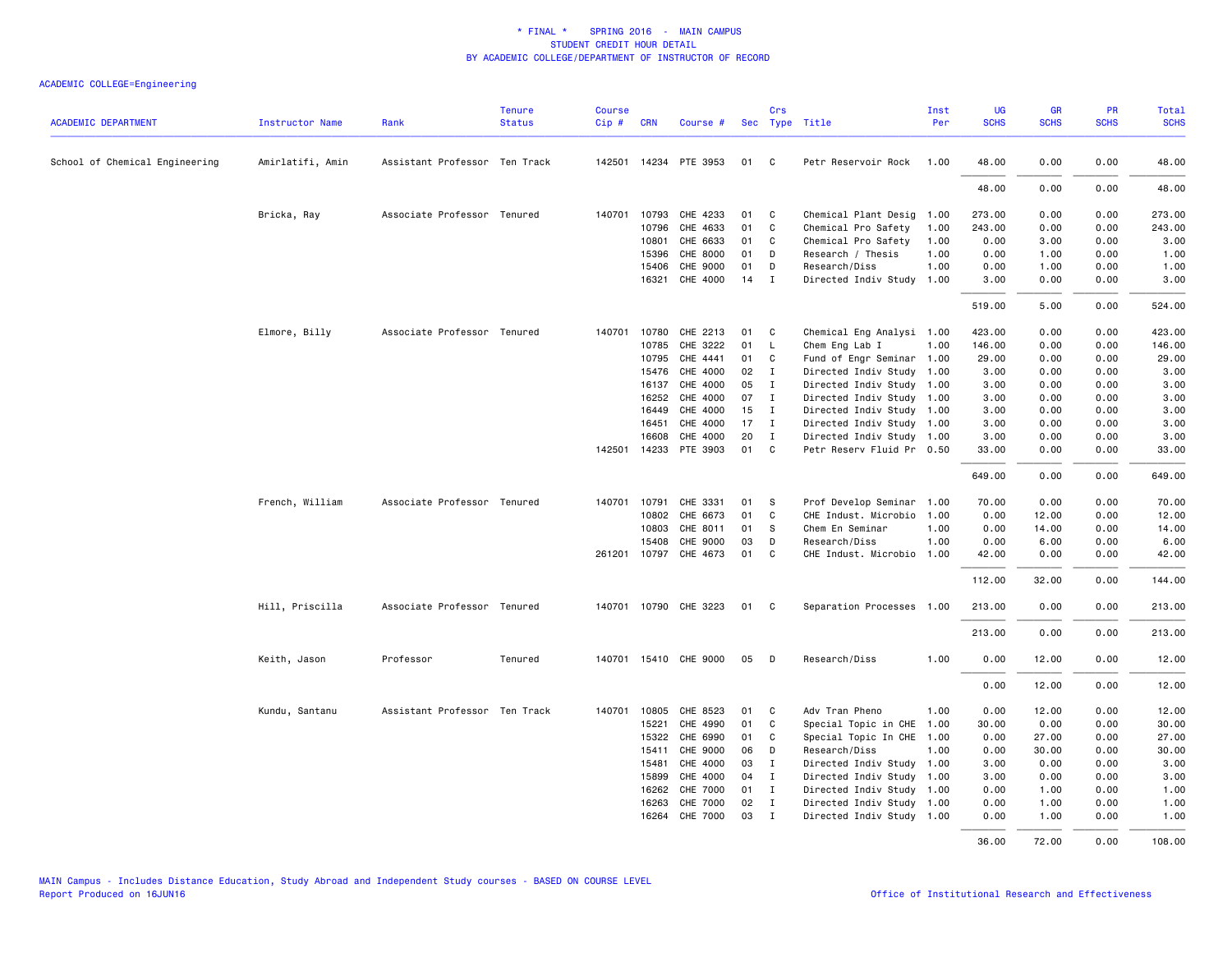|                                                                       |                   |                               | <b>Tenure</b> | <b>Course</b> |            |                            |                 | <b>Crs</b>   |                                                        | Inst | UG           | <b>GR</b>                           | <b>PR</b>       | Total        |
|-----------------------------------------------------------------------|-------------------|-------------------------------|---------------|---------------|------------|----------------------------|-----------------|--------------|--------------------------------------------------------|------|--------------|-------------------------------------|-----------------|--------------|
| <b>ACADEMIC DEPARTMENT</b>                                            | Instructor Name   | Rank                          | <b>Status</b> | Cip#          | <b>CRN</b> | Course #                   |                 |              | Sec Type Title                                         | Per  | <b>SCHS</b>  | <b>SCHS</b>                         | <b>SCHS</b>     | <b>SCHS</b>  |
| School of Chemical Engineering                                        | Meng, Dong        | Assistant Professor Ten Track |               | 140701        |            | 10792 CHE 4223             | 01              | C            | Pro Instr & Con                                        | 1.00 | 282.00       | 0.00                                | 0.00            | 282.00       |
|                                                                       |                   |                               |               |               |            | 10798 CHE 6223             | 01              | C.           | Pro Instr & Con                                        | 1.00 | 0.00         | 3.00                                | 0.00            | 3.00         |
|                                                                       |                   |                               |               |               |            |                            |                 |              |                                                        |      | 282.00       | 3.00                                | 0.00            | 285.00       |
|                                                                       | Pearson, Larry    | Instructor                    | Non-Ten Track |               |            | 140701 10779 CHE 2114      | 01              | В            | Mass & Energy Balanc 1.00                              |      | 184.00       | 0.00                                | 0.00            | 184.00       |
|                                                                       |                   |                               |               |               |            | 10783 CHE 3123             | 01              | C            | Chem En Thermo II                                      | 1.00 | 129.00       | 0.00                                | 0.00            | 129.00       |
|                                                                       |                   |                               |               |               |            | 10784 CHE 3213             | 01              | C            | Heat Transfer Op                                       | 1.00 | 207.00       | 0.00                                | 0.00            | 207.00       |
|                                                                       |                   |                               |               |               |            | 142501 14233 PTE 3903      | 01              | C.           | Petr Reserv Fluid Pr 0.50                              |      | 33.00        | 0.00                                | 0.00            | 33.00        |
|                                                                       |                   |                               |               |               |            |                            |                 |              |                                                        |      | 553.00       | 0.00                                | 0.00            | 553.00       |
|                                                                       | Rai, Neeraj       | Assistant Professor Ten Track |               | 140701        |            | 10781 CHE 3113             | 01              | C            | Chem En Thermo I                                       | 1.00 | 183.00       | 0.00                                | 0.00            | 183.00       |
|                                                                       |                   |                               |               |               |            | 15413 CHE 9000             | 08              | D            | Research/Diss                                          | 1.00 | 0.00         | 40.00                               | 0.00            | 40.00        |
|                                                                       |                   |                               |               |               |            |                            |                 |              |                                                        |      | 183.00       | 40.00                               | 0.00            | 223.00       |
|                                                                       | Toghiani, Hossein | Professor                     | Tenured       | 140701        | 10804      | CHE 8123                   | 01              | C.           | Chem Kinetics Dyn                                      | 1.00 | 0.00         | 15.00                               | 0.00            | 15.00        |
|                                                                       |                   |                               |               |               |            | 15404 CHE 8000             | 09              | D            | Research / Thesis                                      | 1.00 | 0.00         | 1.00                                | 0.00            | 1.00         |
|                                                                       |                   |                               |               |               |            |                            |                 |              |                                                        |      | 0.00         | 16.00                               | 0.00            | 16.00        |
|                                                                       | Walters, Keisha   | Associate Professor Tenured   |               | 140701        | 10794      | CHE 4313                   | 01              | C            | Transport Phenomena                                    | 1.00 | 72.00        | 0.00                                | 0.00            | 72.00        |
|                                                                       |                   |                               |               |               | 10800      | CHE 6313                   | 01              | C.           | Transport Phenomena                                    | 1.00 | 0.00         | 6.00                                | 0.00            | 6.00         |
|                                                                       |                   |                               |               |               |            | 15405 CHE 8000             | 10 <sub>1</sub> | D            | Research / Thesis                                      | 1.00 | 0.00         | 2.00                                | 0.00            | 2.00         |
|                                                                       |                   |                               |               |               | 16201      | CHE 4000                   | 06              | I            | Directed Indiv Study 1.00                              |      | 3.00         | 0.00                                | 0.00            | 3.00         |
|                                                                       |                   |                               |               |               |            | 16270 CHE 4000             | 08              | $\mathbf{I}$ | Directed Indiv Study 1.00                              |      | 1.00         | 0.00                                | 0.00            | 1.00         |
|                                                                       |                   |                               |               |               | 16271      | CHE 4000                   | 09 I            |              | Directed Indiv Study 1.00                              |      | 1.00         | 0.00                                | 0.00            | 1.00         |
|                                                                       |                   |                               |               |               |            | 16272 CHE 4000             | 10              | $\mathbf{I}$ | Directed Indiv Study 1.00                              |      | 1.00         | 0.00                                | 0.00            | 1.00         |
|                                                                       |                   |                               |               |               | 16317      | CHE 7000<br>16319 CHE 4000 | 04<br>$13$ I    | $\mathbf{I}$ | Directed Indiv Study 1.00<br>Directed Indiv Study 1.00 |      | 0.00         | 1.00<br>0.00                        | 0.00<br>0.00    | 1.00<br>1.00 |
|                                                                       |                   |                               |               |               |            | 16450 CHE 4000             | 16              | $\mathbf{I}$ | Directed Indiv Study 1.00                              |      | 1.00<br>1.00 | 0.00                                | 0.00            | 1.00         |
|                                                                       |                   |                               |               |               | 16488      | CHE 4000                   | 18              | $\mathbf{I}$ | Directed Indiv Study 1.00                              |      | 1.00         | 0.00                                | 0.00            | 1.00         |
|                                                                       |                   |                               |               |               |            | 16490 CHE 7000             | 05 I            |              | Directed Indiv Study 1.00                              |      | 0.00         | 1.00                                | 0.00            | 1.00         |
|                                                                       |                   |                               |               |               |            | 16537 CHE 4000             | 19 I            |              | Directed Indiv Study 1.00                              |      | 1.00         | 0.00                                | 0.00            | 1.00         |
|                                                                       |                   |                               |               |               |            |                            |                 |              |                                                        |      | 82.00        | 10.00                               | 0.00            | 92.00        |
| ----------------------------------                                    |                   |                               |               |               |            |                            |                 |              |                                                        |      | ========     | ========                            | <b>Eccesses</b> | ==========   |
| School of Chemical Engineering<br>----------------------------------- |                   |                               |               |               |            |                            |                 |              |                                                        |      | 2677.00      | 190,00<br>-------- -------- ------- | 0.00            | 2867.00      |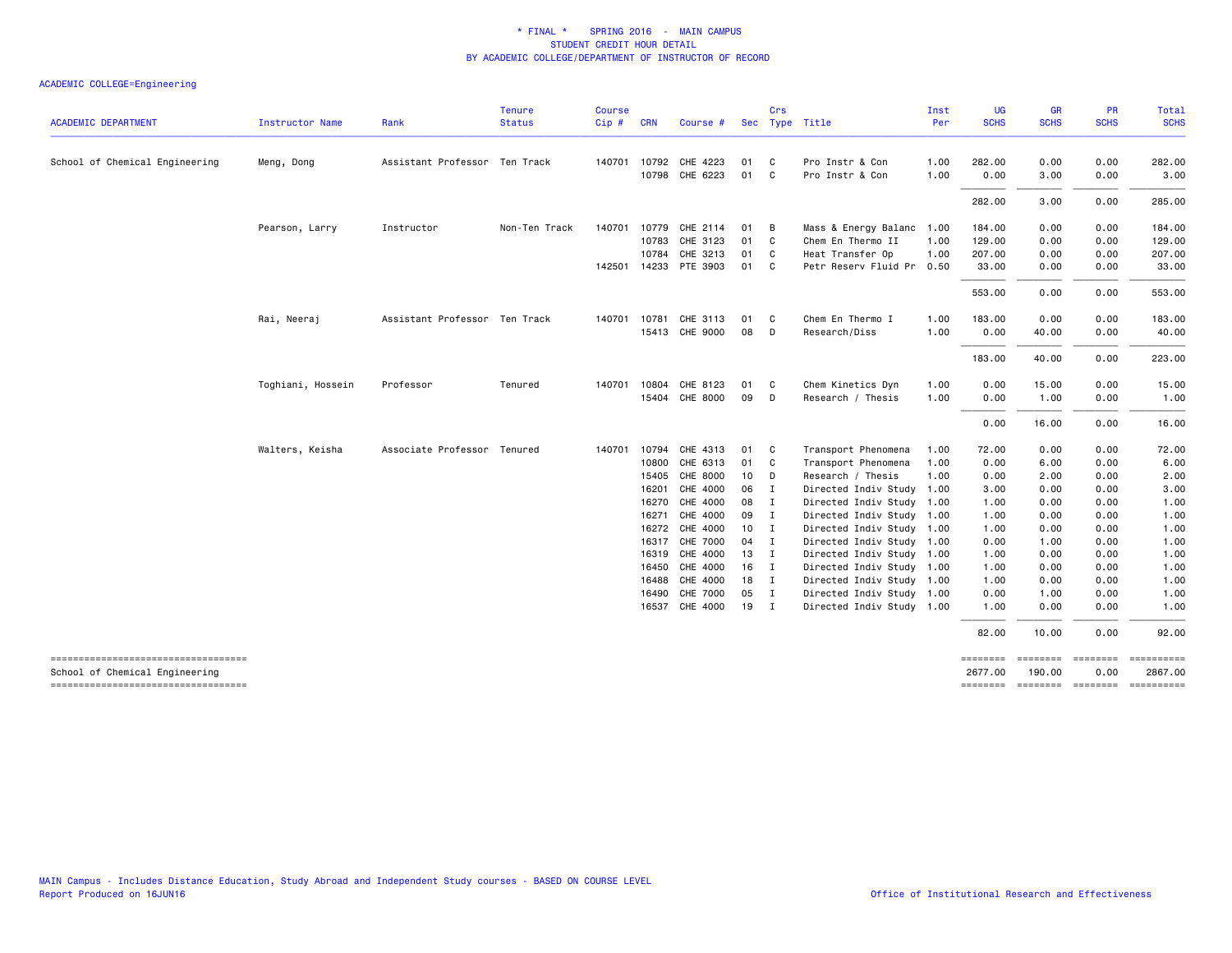|                            |                        |                               | <b>Tenure</b> | <b>Course</b> |              |                      |       | Crs          |                      | Inst | <b>UG</b>   | <b>GR</b>   | PR          | <b>Total</b> |
|----------------------------|------------------------|-------------------------------|---------------|---------------|--------------|----------------------|-------|--------------|----------------------|------|-------------|-------------|-------------|--------------|
| <b>ACADEMIC DEPARTMENT</b> | <b>Instructor Name</b> | Rank                          | <b>Status</b> | Cip#          | <b>CRN</b>   | Course #             |       |              | Sec Type Title       | Per  | <b>SCHS</b> | <b>SCHS</b> | <b>SCHS</b> | <b>SCHS</b>  |
| Forestry                   | Alexander, Heather     | Assistant Professor Ten Track |               | 030501        | 11960        | F0 2113              | 01    | C            | Dendrology           | 1.00 | 111.00      | 0.00        | 0.00        | 111.00       |
|                            |                        |                               |               |               | 11961        | F0 2113              | 02    | К            | Dendrology           | 1.00 | 0.00        | 0.00        | 0.00        | 0.00         |
|                            |                        |                               |               |               | 11962        | F0 2113              | 03    | К            | Dendrology           | 1.00 | 0.00        | 0.00        | 0.00        | 0.00         |
|                            |                        |                               |               |               | 14787        | F0 8000              | 01    | D            | Research / Thesis    | 1.00 | 0.00        | 6.00        | 0.00        | 6.00         |
|                            |                        |                               |               |               |              | 15590 F0 4000        | 02    | $\mathbf{I}$ | Directed Indiv Study | 1.00 | 3.00        | 0.00        | 0.00        | 3.00         |
|                            |                        |                               |               |               |              |                      |       |              |                      |      | 114.00      | 6.00        | 0.00        | 120.00       |
|                            | Evans, David           | Professor                     | Tenured       | 030501        | 11991        | F0 6451              | 01    | $\mathsf{L}$ | Remote Sensing Lab   | 1.00 | 0.00        | 1.00        | 0.00        | 1.00         |
|                            |                        |                               |               |               | 11992        | F0 6452              | 01    | C            | Remote Sensing Appl  | 1.00 | 0.00        | 2.00        | 0.00        | 2.00         |
|                            |                        |                               |               |               | 14788        | F0 8000              | 02    | D            | Research / Thesis    | 1.00 | 0.00        | 6.00        | 0.00        | 6.00         |
|                            |                        |                               |               |               | 16234        | F0 7000              | 01    | $\mathbf{I}$ | Directed Indiv Study | 1.00 | 0.00        | 3.00        | 0.00        | 3.00         |
|                            |                        |                               |               |               | 450702 11980 | F0 4451              | 01    | $\mathsf{L}$ | Remote Sensing Lab   | 1.00 | 15.00       | 0.00        | 0.00        | 15.00        |
|                            |                        |                               |               |               |              | 11981 F0 4452        | 01    | C            | Remote Sensing Appl  | 1.00 | 30.00       | 0.00        | 0.00        | 30.00        |
|                            |                        |                               |               |               |              |                      |       |              |                      |      | 45.00       | 12.00       | 0.00        | 57.00        |
|                            | Ezell, Andrew          | Professor                     | Tenured       |               | 030501 14789 | F0 8000              | 03    | D            | Research / Thesis    | 1.00 | 0.00        | 24.00       | 0.00        | 24.00        |
|                            |                        |                               |               |               | 14807        | F0 9000              | 01    | D            | Research / Diss      | 1.00 | 0.00        | 12.00       | 0.00        | 12.00        |
|                            |                        |                               |               |               |              | 030502 14402 FO 8213 | 01    | C            | Advanced Silvicul    | 1.00 | 0.00        | 6.00        | 0.00        | 6.00         |
|                            |                        |                               |               |               |              |                      |       |              |                      |      | 0.00        | 42.00       | 0.00        | 42.00        |
|                            | Frey, Brent            | Assistant Professor Ten Track |               |               | 030501 11973 | F0 4221              | 01    | $\mathsf{L}$ | Prac Silv Lab        | 1.00 | 25.00       | 0.00        | 0.00        | 25.00        |
|                            |                        |                               |               |               | 11974        | F0 4221              | 02    | $\mathsf{L}$ | Prac Silv Lab        | 1.00 | 21.00       | 0.00        | 0.00        | 21.00        |
|                            |                        |                               |               |               | 11975        | F0 4223              | 01    | C            | Prac Of Silviculture | 1.00 | 144.00      | 0.00        | 0.00        | 144.00       |
|                            |                        |                               |               |               | 11986        | F0 6221              | 02    | $\mathsf{L}$ | Prac Silv Lab        | 1.00 | 0.00        | 1.00        | 0.00        | 1.00         |
|                            |                        |                               |               |               | 11987        | FO 6223              | 01    | $\mathsf{C}$ | Prac Of Silviculture | 1.00 | 0.00        | 3.00        | 0.00        | 3.00         |
|                            |                        |                               |               |               |              | 14715 FO 8990        | 01    | C            | Special Topic In FO  | 1.00 | 0.00        | 18.00       | 0.00        | 18.00        |
|                            |                        |                               |               |               | 14790        | F0 8000              | 04    | D            | Research / Thesis    | 1.00 | 0.00        | 12.00       | 0.00        | 12.00        |
|                            |                        |                               |               |               |              | 16536 F0 7000        | 501 I |              | Directed Indiv Study | 1.00 | 0.00        | 1.00        | 0.00        | 1.00         |
|                            |                        |                               |               |               |              |                      |       |              |                      |      | 190.00      | 35.00       | 0.00        | 225.00       |
|                            | Grado, Stephen         | Professor                     | Tenured       | 030501        | 15776        | F0 9000              | 08    | D            | Research / Diss      | 1.00 | 0.00        | 1.00        | 0.00        | 1.00         |
|                            |                        |                               |               |               |              | 16051 FO 8000        | 503 D |              | Research / Thesis    | 1.00 | 0.00        | 2.00        | 0.00        | 2.00         |
|                            |                        |                               |               |               |              |                      |       |              |                      |      | 0.00        | 3.00        | 0.00        | 3.00         |
|                            | Grala, Robert          | Associate Professor Tenured   |               |               |              | 030501 11971 F0 4113 | 01    | C            | Forest Resource Econ | 1.00 | 132.00      | 0.00        | 0.00        | 132.00       |
|                            |                        |                               |               |               | 11983        | F0 6113              | 01    | $\mathsf{C}$ | Forest Resource Econ | 1.00 | 0.00        | 9.00        | 0.00        | 9.00         |
|                            |                        |                               |               |               |              | 13817 FO 4113        | 501 C |              | Forest Resource Econ | 1.00 | 3.00        | 0.00        | 0.00        | 3.00         |
|                            |                        |                               |               |               | 13819        | FO 6113              | 501 C |              | Forest Resource Econ | 1.00 | 0.00        | 9.00        | 0.00        | 9.00         |
|                            |                        |                               |               |               | 14794        | F0 8000              | 08    | D            | Research / Thesis    | 1.00 | 0.00        | 7.00        | 0.00        | 7.00         |
|                            |                        |                               |               |               | 14808        | F0 9000              | 02    | D            | Research / Diss      | 1.00 | 0.00        | 27.00       | 0.00        | 27.00        |
|                            |                        |                               |               |               |              | 16196 F0 8293        | 502 D |              | Professional Paper   | 1.00 | 0.00        | 3.00        | 0.00        | 3.00         |
|                            |                        |                               |               |               |              |                      |       |              |                      |      | 135.00      | 55.00       | 0.00        | 190.00       |
|                            | Grebner, Donald        | Professor                     | Tenured       |               |              | 030501 14795 F0 8000 | 09    | D            | Research / Thesis    | 1.00 | 0.00        | 10.00       | 0.00        | 10.00        |
|                            |                        |                               |               |               |              | 16122 FO 8000        | 504 D |              | Research / Thesis    | 1.00 | 0.00        | 1.00        | 0.00        | 1.00         |
|                            |                        |                               |               |               |              |                      |       |              |                      |      | 0.00        | 11.00       | 0.00        | 11.00        |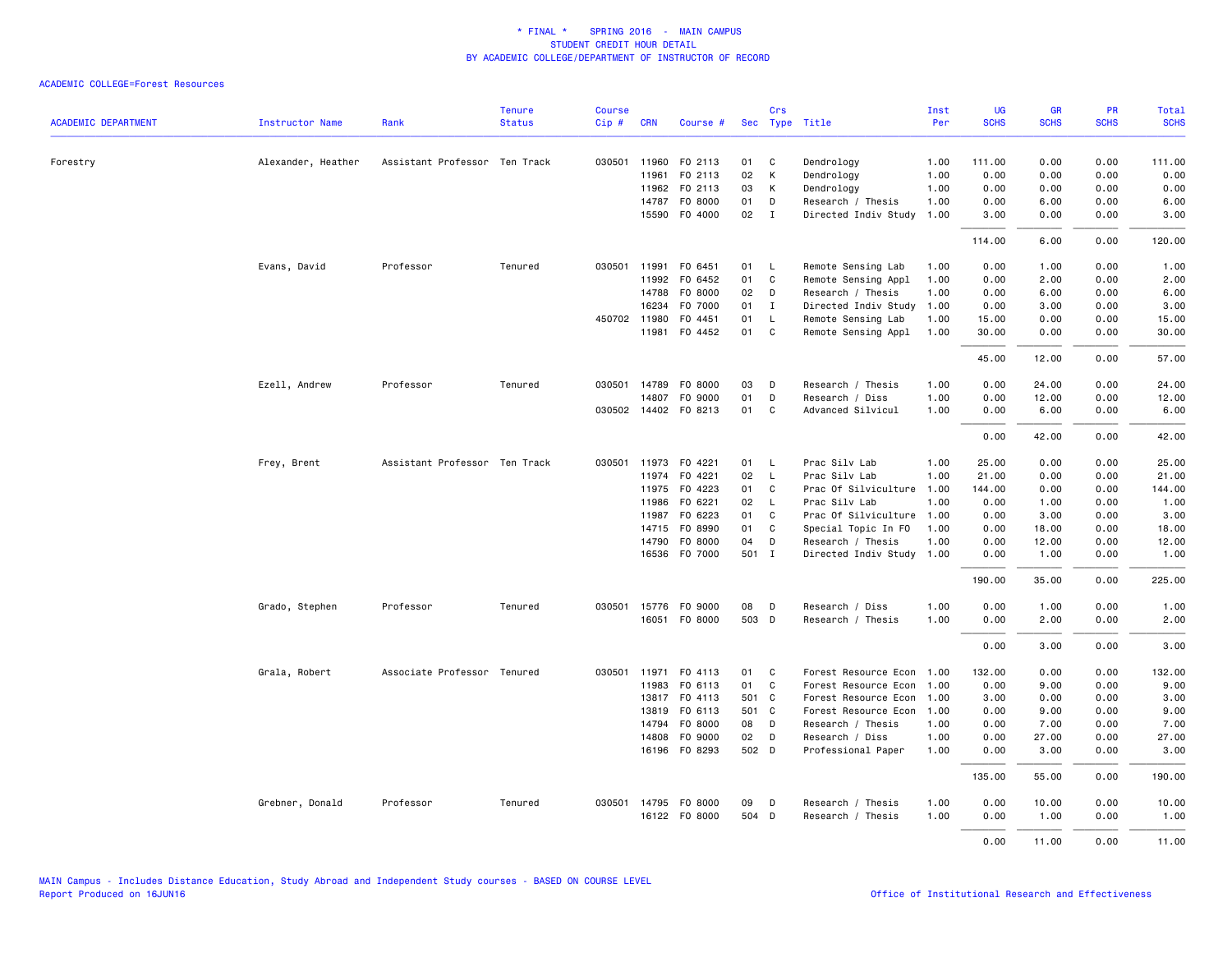| <b>ACADEMIC DEPARTMENT</b> | <b>Instructor Name</b> | Rank                              | <b>Tenure</b><br><b>Status</b> | <b>Course</b><br>$Cip \#$ | <b>CRN</b>   | Course #                              |          | Crs    | Sec Type Title                                         | Inst<br>Per | UG<br><b>SCHS</b> | <b>GR</b><br><b>SCHS</b> | <b>PR</b><br><b>SCHS</b> | <b>Total</b><br><b>SCHS</b> |
|----------------------------|------------------------|-----------------------------------|--------------------------------|---------------------------|--------------|---------------------------------------|----------|--------|--------------------------------------------------------|-------------|-------------------|--------------------------|--------------------------|-----------------------------|
|                            |                        |                                   |                                |                           |              |                                       |          |        |                                                        |             |                   |                          |                          |                             |
| Forestry                   | Henderson, James       | Extension Assoc Pro Non-Ten Track |                                |                           |              | 030501 14796 F0 8000                  | 10       | D      | Research / Thesis                                      | 1.00        | 0.00              | 3.00                     | 0.00                     | 3.00                        |
|                            |                        |                                   |                                |                           |              | 16202 F0 9000                         | 10       | D      | Research / Diss                                        | 1.00        | 0.00              | 3.00                     | 0.00                     | 3.00                        |
|                            |                        |                                   |                                |                           |              |                                       |          |        |                                                        |             | 0.00              | 6.00                     | 0.00                     | 6.00                        |
|                            | Matney, Thomas         | Professor                         | Tenured                        | 030501                    | 11984        | F0 6213                               | 01       | C      | Forest Biometrics                                      | 1.00        | 0.00              | 3.00                     | 0.00                     | 3.00                        |
|                            |                        |                                   |                                |                           |              | 14797 F0 8000                         | 11       | D      | Research / Thesis                                      | 1.00        | 0.00              | 4.00                     | 0.00                     | 4.00                        |
|                            |                        |                                   |                                |                           |              | 14813 FO 9000                         | 07       | D      | Research / Diss                                        | 1.00        | 0.00              | 10.00                    | 0.00                     | 10.00                       |
|                            |                        |                                   |                                |                           | 16158        | F0 8990                               | 04       | C      | Special Topic In FO                                    | 1.00        | 0.00              | 6.00                     | 0.00                     | 6.00                        |
|                            |                        |                                   |                                |                           |              | 261101 11972 F0 4213                  | 01       | C      | Forest Biometrics                                      | 1.00        | 144.00            | 0.00                     | 0.00                     | 144.00                      |
|                            |                        |                                   |                                |                           |              |                                       |          |        |                                                        |             | 144.00            | 23.00                    | 0.00                     | 167.00                      |
|                            | Munn, Ian              | Professor                         | Tenured                        |                           |              | 030506 11979 F0 4423                  | 01       | B      | Professional Practic 1.00                              |             | 99.00             | 0.00                     | 0.00                     | 99.00                       |
|                            |                        |                                   |                                |                           |              |                                       |          |        |                                                        |             | 99.00             | 0.00                     | 0.00                     | 99.00                       |
|                            | Renninger, Heidi       | Assistant Professor Ten Track     |                                | 030501                    |              | 14799 F0 8000                         | 13       | D      | Research / Thesis                                      | 1.00        | 0.00              | 6.00                     | 0.00                     | 6.00                        |
|                            |                        |                                   |                                |                           |              | 15068 F0 4990                         | 02       | C      | Special Topic In FO                                    | 1.00        | 57.00             | 0.00                     | 0.00                     | 57.00                       |
|                            |                        |                                   |                                |                           |              |                                       |          |        |                                                        |             | 57.00             | 6.00                     | 0.00                     | 63.00                       |
|                            | Roberts, Scott         | Professor                         | Tenured                        |                           |              | 030501 11970 F0 3203                  | 01       | B      | Forest Fire                                            | 1.00        | 42.00             | 0.00                     | 0.00                     | 42.00                       |
|                            |                        |                                   |                                |                           | 13823        | F0 8293                               | 501 D    |        | Professional Paper                                     | 1.00        | 0.00              | 3.00                     | 0.00                     | 3.00                        |
|                            |                        |                                   |                                |                           | 14800        | F0 8000                               | 14       | D      | Research / Thesis                                      | 1.00        | 0.00              | 1.00                     | 0.00                     | 1.00                        |
|                            |                        |                                   |                                |                           |              | 15882 F0 8000                         | 502 D    |        | Research / Thesis                                      | 1.00        | 0.00              | 7.00                     | 0.00                     | 7.00                        |
|                            |                        |                                   |                                |                           |              |                                       |          |        |                                                        |             | 42.00             | 11.00                    | 0.00                     | 53.00                       |
|                            | Rousseau, Randall      | Extension Professor Non-Ten Track |                                | 030501                    |              | 14801 F0 8000                         | 15       | D      | Research / Thesis                                      | 1.00        | 0.00              | 13.00                    | 0.00                     | 13.00                       |
|                            |                        |                                   |                                |                           |              | 14810 FO 9000                         | 04       | D      | Research / Diss                                        | 1.00        | 0.00              | 7.00                     | 0.00                     | 7.00                        |
|                            |                        |                                   |                                |                           |              |                                       |          |        |                                                        |             | 0.00              | 20.00                    | 0.00                     | 20.00                       |
|                            | Sabatia, Charles       | Assistant Professor Ten Track     |                                | 030501                    | 11964        | F0 2213                               | 01       | C      | Forest Measurements                                    | 1.00        | 120.00            | 0.00                     | 0.00                     | 120.00                      |
|                            |                        |                                   |                                |                           |              | 14405 FO 4990                         | 01       | C      | Special Topic In FO                                    | 1.00        | 9.00              | 0.00                     | 0.00                     | 9.00                        |
|                            |                        |                                   |                                |                           |              | 14721 F0 6990                         | 01       | C      | Special Topic In FO                                    | 1.00        | 0.00              | 9.00                     | 0.00                     | 9.00                        |
|                            |                        |                                   |                                |                           |              |                                       |          |        |                                                        |             | 129.00            | 9.00                     | 0.00                     | 138.00                      |
|                            | Schultz, Emily         | Professor                         | Tenured                        | 030104                    | 12857        | NREC 3213 01                          |          | В      | Environmental Measur                                   | 1.00        | 21.00             | 0.00                     | 0.00                     | 21.00                       |
|                            |                        |                                   |                                | 030501                    | 11966        | F0 3103                               | 01       | C      | Comp Appl Fo Res                                       | 1.00        | 159.00            | 0.00                     | 0.00                     | 159.00                      |
|                            |                        |                                   |                                |                           | 11967        | F0 3103                               | 02       | K      | Comp Appl Fo Res                                       | 1.00        | 0.00              | 0.00                     | 0.00                     | 0.00                        |
|                            |                        |                                   |                                |                           |              | 11968 FO 3103                         | 03       | К      | Comp Appl Fo Res                                       | 1.00        | 0.00              | 0.00                     | 0.00                     | 0.00                        |
|                            |                        |                                   |                                |                           |              | 11994 FO 8211                         | 01       | S      | Graduate Seminar                                       | 1.00        | 0.00              | 6.00                     | 0.00                     | 6.00                        |
|                            |                        |                                   |                                |                           |              |                                       |          |        |                                                        |             | 180.00            | 6.00                     | 0.00                     | 186.00                      |
|                            | Siegert, Courtney      | Assistant Professor Ten Track     |                                |                           | 030104 14403 | NREC 4423                             | 01       | В      | Environmental Assess 1.00                              |             | 18.00             | 0.00                     | 0.00                     | 18.00                       |
|                            |                        |                                   |                                |                           | 030501 14804 | F0 8000                               | 18       | D      | Research / Thesis                                      | 1.00        | 0.00              | 18.00                    | 0.00                     | 18.00                       |
|                            |                        |                                   |                                |                           | 15589        | F0 4000                               | 01       | I      | Directed Indiv Study 1.00                              |             | 3.00              | 0.00                     | 0.00                     | 3.00                        |
|                            |                        |                                   |                                |                           |              | 030502 14400 F0 4463<br>14401 FO 6463 | 01<br>01 | C<br>C | Forest Hydro & Water 1.00<br>Forest Hydro & Water 1.00 |             | 33.00<br>0.00     | 0.00<br>15.00            | 0.00<br>0.00             | 33.00<br>15.00              |
|                            |                        |                                   |                                |                           |              |                                       |          |        |                                                        |             |                   |                          |                          |                             |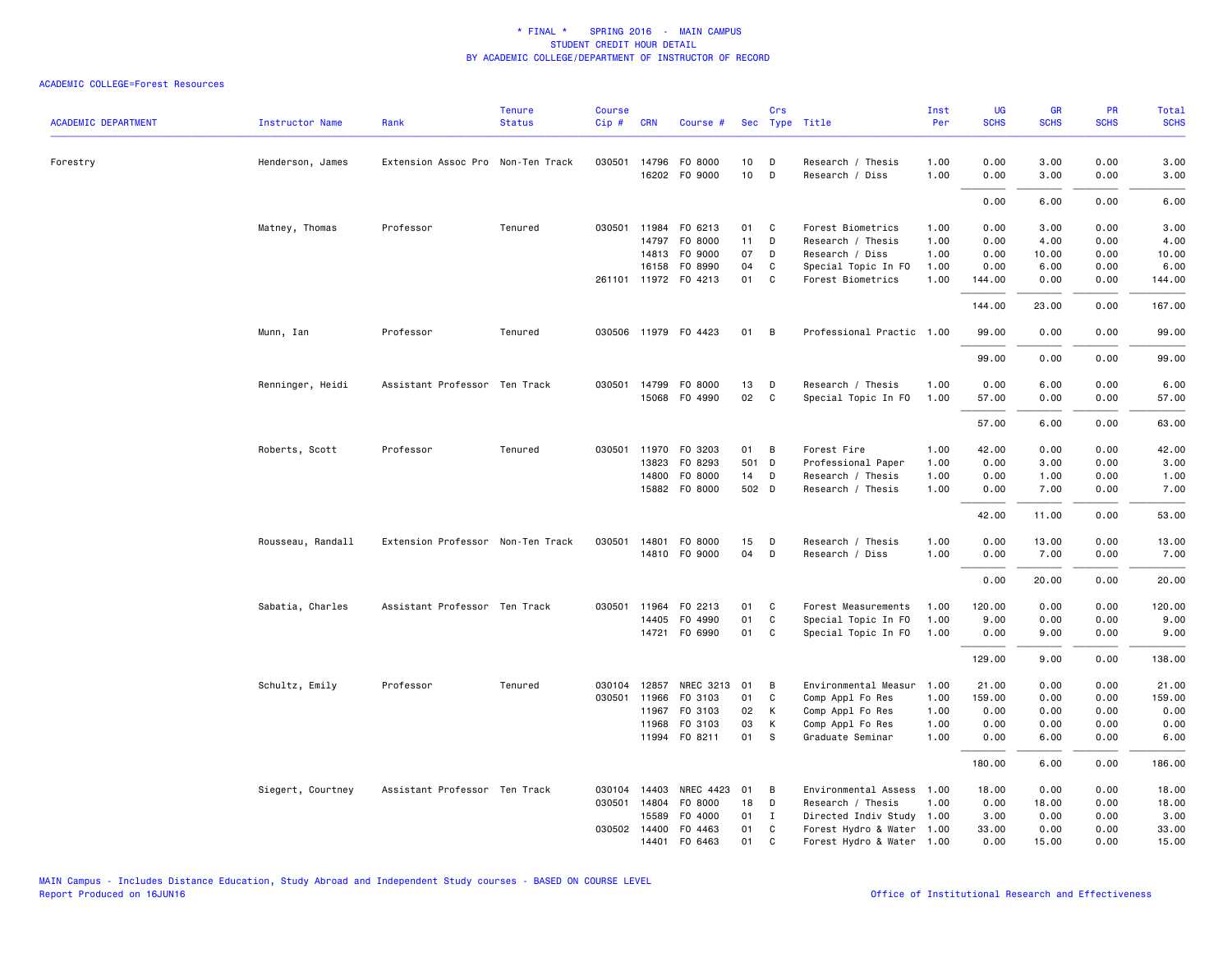| <b>ACADEMIC DEPARTMENT</b>            | <b>Instructor Name</b> | Rank                          | <b>Tenure</b><br><b>Status</b> | <b>Course</b><br>Cip# | <b>CRN</b> | Course #      |       | Crs | Sec Type Title            | Inst<br>Per | UG<br><b>SCHS</b> | <b>GR</b><br><b>SCHS</b> | <b>PR</b><br><b>SCHS</b> | Total<br><b>SCHS</b> |
|---------------------------------------|------------------------|-------------------------------|--------------------------------|-----------------------|------------|---------------|-------|-----|---------------------------|-------------|-------------------|--------------------------|--------------------------|----------------------|
|                                       |                        |                               |                                |                       |            |               |       |     |                           |             |                   |                          |                          |                      |
|                                       |                        |                               |                                |                       |            |               |       |     |                           |             | 54.00             | 33.00                    | 0.00                     | 87.00                |
| Forestry                              | Sun, Changyou          | Professor                     | Tenured                        | 030501                |            | 11978 FO 4413 | 01 C  |     | Natural Res Policy        | 1.00        | 102.00            | 0.00                     | 0.00                     | 102.00               |
|                                       |                        |                               |                                |                       |            | 11988 FO 6353 | 01 C  |     | Natural Resource Law      | 1.00        | 0.00              | 3.00                     | 0.00                     | 3.00                 |
|                                       |                        |                               |                                |                       |            | 11989 FO 6413 | 01 C  |     | Natural Res Policy        | 1.00        | 0.00              | 6.00                     | 0.00                     | 6.00                 |
|                                       |                        |                               |                                |                       |            | 14812 FO 9000 | 06    | - D | Research / Diss           | 1.00        | 0.00              | 16.00                    | 0.00                     | 16.00                |
|                                       |                        |                               |                                |                       | 16237      | F0 7000       | 02 I  |     | Directed Indiv Study      | 1.00        | 0.00              | 3.00                     | 0.00                     | 3.00                 |
|                                       |                        |                               |                                |                       |            | 16238 F0 7000 | 03 I  |     | Directed Indiv Study 1.00 |             | 0.00              | 3.00                     | 0.00                     | 3.00                 |
|                                       |                        |                               |                                | 220207                |            | 11977 F0 4353 | 01 C  |     | Natural Resource Law 1.00 |             | 72.00             | 0.00                     | 0.00                     | 72.00                |
|                                       |                        |                               |                                |                       |            |               |       |     |                           |             | 174.00            | 31.00                    | 0.00                     | 205.00               |
|                                       | Willis, John           | Assistant Professor Ten Track |                                | 030501                | 15066      | F0 8990       | 03 C  |     | Special Topic In FO       | 1.00        | 0.00              | 8.00                     | 0.00                     | 8.00                 |
|                                       |                        |                               |                                |                       |            | 15067 FO 8990 | 501 C |     | Special Topic In FO       | 1.00        | 0.00              | 7.00                     | 0.00                     | 7.00                 |
|                                       |                        |                               |                                |                       |            |               |       |     |                           |             | 0.00              | 15.00                    | 0.00                     | 15.00                |
| ===================================== |                        |                               |                                |                       |            |               |       |     |                           |             | ========          |                          | eeeeeee                  | ==========           |
| Forestry                              |                        |                               |                                |                       |            |               |       |     |                           |             | 1363,00           | 324,00                   | 0.00                     | 1687.00              |
| ====================================  |                        |                               |                                |                       |            |               |       |     |                           |             |                   |                          | eeeeeee                  | ==========           |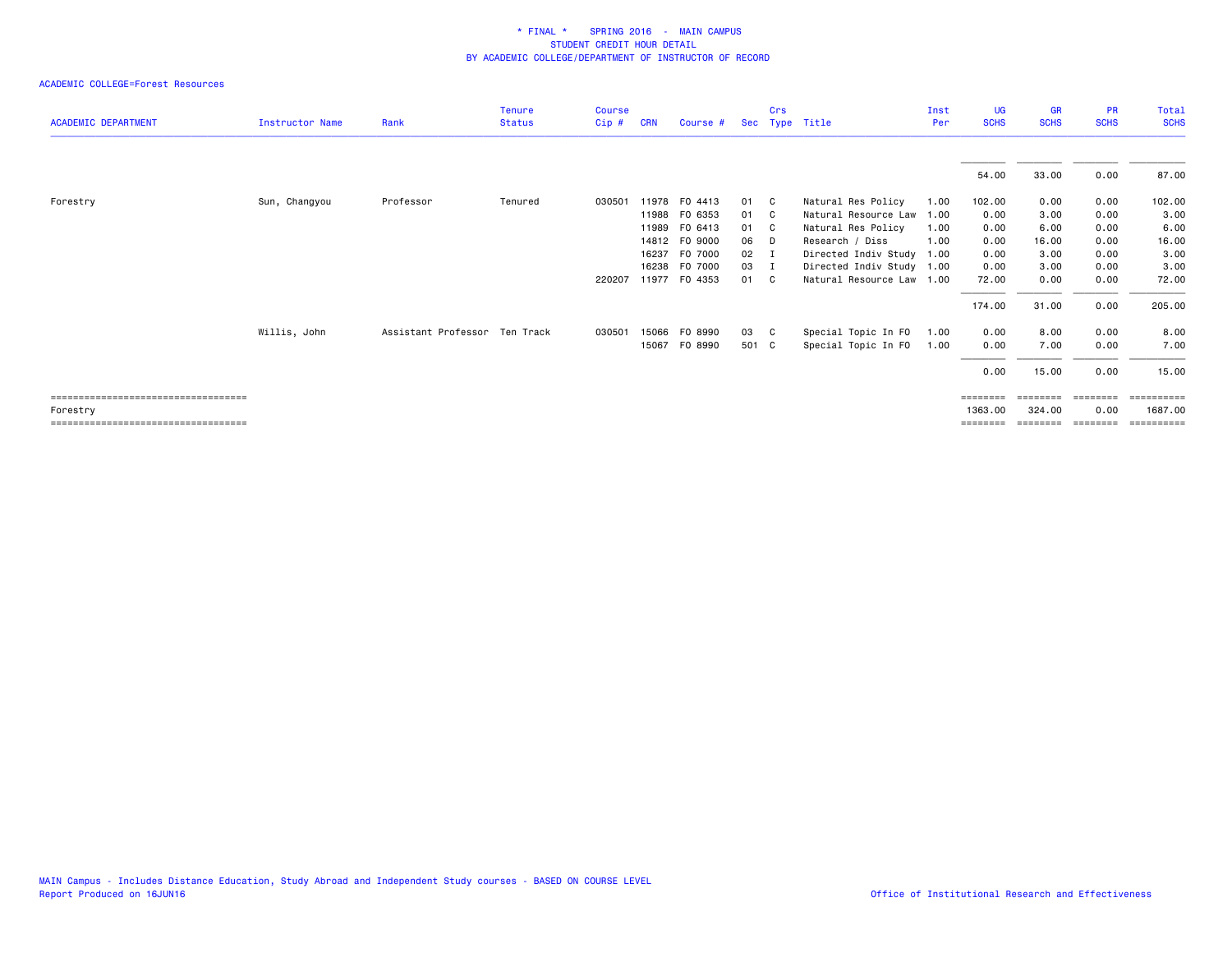| <b>ACADEMIC DEPARTMENT</b> | <b>Instructor Name</b>         | Rank                                               | <b>Tenure</b><br><b>Status</b> | Course<br>Cip# | <b>CRN</b> | Course #              |      | Crs          | Sec Type Title            | Inst<br>Per | UG<br><b>SCHS</b> | GR<br><b>SCHS</b> | PR<br><b>SCHS</b> | <b>Total</b><br><b>SCHS</b> |
|----------------------------|--------------------------------|----------------------------------------------------|--------------------------------|----------------|------------|-----------------------|------|--------------|---------------------------|-------------|-------------------|-------------------|-------------------|-----------------------------|
| Sustainable Bioproducts    | Barnes, H. Michael             | Professor                                          | Tenured                        |                |            | 030509 14603 FP 8121  | 01   | -S           | Research Seminar II       | 0.70        | 0.00              | 5.60              | 0.00              | 5.60                        |
|                            |                                |                                                    |                                |                |            |                       |      |              |                           |             | 0.00              | 5.60              | 0.00              | 5.60                        |
|                            | Borazjani, Abdolhami Professor |                                                    | Tenured                        |                |            | 030501 15429 FP 8000  | 01   | D            | Research / Thesis         | 1.00        | 0.00              | 7.00              | 0.00              | 7.00                        |
|                            |                                |                                                    |                                |                |            |                       |      |              |                           |             | 0.00              | 7.00              | 0.00              | 7.00                        |
|                            | Diehl, Susan                   | Professor                                          | Tenured                        |                |            | 030501 15420 FP 9000  | 01   | D            | Research / Diss           | 1.00        | 0.00              | 26.00             | 0.00              | 26.00                       |
|                            |                                |                                                    |                                |                |            |                       |      |              |                           |             | 0.00              | 26.00             | 0.00              | 26.00                       |
|                            | Hassan, El Barbary             | Associate Professor Tenured                        |                                |                |            | 030501 15421 FP 9000  | 02   | D            | Research / Diss           | 1.00        | 0.00              | 13.00             | 0.00              | 13.00                       |
|                            |                                |                                                    |                                |                |            | 16492 FP 8000         | 08   | D            | Research / Thesis         | 1.00        | 0.00              | 2.00              | 0.00              | 2.00                        |
|                            |                                |                                                    |                                |                |            |                       |      |              |                           |             | 0.00              | 15.00             | 0.00              | 15.00                       |
|                            |                                | Jeremic Nikolic, Dra Assistant Professor Ten Track |                                |                |            | 030501 15422 FP 9000  | 03   | D            | Research / Diss           | 1.00        | 0.00              | 31.00             | 0.00              | 31.00                       |
|                            |                                |                                                    |                                |                |            | 15431 FP 8000         | 03   | D            | Research / Thesis         | 1.00        | 0.00              | 18.00             | 0.00              | 18.00                       |
|                            |                                |                                                    |                                |                |            |                       |      |              |                           |             | 0.00              | 49.00             | 0.00              | 49.00                       |
|                            | Nejad, Mojgan                  | Assistant Professor Ten Track                      |                                | 030101 16464   |            | SBP 4000              | 01 I |              | Directed Indiv Study 1.00 |             | 3.00              | 0.00              | 0.00              | 3.00                        |
|                            |                                |                                                    |                                |                | 16533      | SBP 4000              | 02   | $\mathbf{I}$ | Directed Indiv Study 1.00 |             | 3.00              | 0.00              | 0.00              | 3.00                        |
|                            |                                |                                                    |                                | 030501 15424   |            | FP 9000               | 05   | D            | Research / Diss           | 1.00        | 0.00              | 12.00             | 0.00              | 12.00                       |
|                            |                                |                                                    |                                |                |            | 16494 FP 4000         | 01 I |              | Directed Indiv Study 1.00 |             | 3.00              | 0.00              | 0.00              | 3.00                        |
|                            |                                |                                                    |                                |                |            |                       |      |              |                           |             | 9.00              | 12.00             | 0.00              | 21.00                       |
|                            | Seale, Roy                     | Professor                                          | Tenured                        |                |            | 030101 14543 SBP 4253 | 01   | C            | Quant Method Sust Bi 1.00 |             | 18.00             | 0.00              | 0.00              | 18.00                       |
|                            |                                |                                                    |                                |                | 14544      | SBP 6253              | 01   | $\mathsf{C}$ | Quant Method Sust Bi 1.00 |             | 0.00              | 6.00              | 0.00              | 6.00                        |
|                            |                                |                                                    |                                |                |            | 030501 15425 FP 9000  | 06   | D            | Research / Diss           | 1.00        | 0.00              | 36.00             | 0.00              | 36.00                       |
|                            |                                |                                                    |                                |                |            |                       |      |              |                           |             | 18.00             | 42.00             | 0.00              | 60.00                       |
|                            | Shmulsky, Rubin                | Professor                                          | Tenured                        |                |            | 030501 15426 FP 9000  | 07   | D            | Research / Diss           | 1.00        | 0.00              | 19.00             | 0.00              | 19.00                       |
|                            |                                |                                                    |                                |                |            | 15434 FP 8000         | 06   | D            | Research / Thesis         | 1.00        | 0.00              | 32.00             | 0.00              | 32.00                       |
|                            |                                |                                                    |                                |                |            |                       |      |              |                           |             | 0.00              | 51.00             | 0.00              | 51.00                       |
|                            | Stokes, Carrlet                | Assistant Professor Ten Track                      |                                | 030101 14601   |            | SBP 4313              | 01   | C            | Bioproducts Environm      | 1.00        | 3.00              | 0.00              | 0.00              | 3.00                        |
|                            |                                |                                                    |                                |                | 14602      | SBP 6313              | 01   | C            | Bioproducts Environm      | 1.00        | 0.00              | 15.00             | 0.00              | 15.00                       |
|                            |                                |                                                    |                                | 030501 15435   |            | FP 8000               | 07   | D            | Research / Thesis         | 1.00        | 0.00              | 10.00             | 0.00              | 10.00                       |
|                            |                                |                                                    |                                |                |            | 030509 14603 FP 8121  | 01   | S            | Research Seminar II       | 0.30        | 0.00              | 2.40              | 0.00              | 2.40                        |
|                            |                                |                                                    |                                |                |            |                       |      |              |                           |             | 3.00              | 27.40             | 0.00              | 30.40                       |
|                            | Street, Jason                  | Assistant Professor Ten Track                      |                                |                |            | 030501 16048 FP 9000  | 11   | D            | Research / Diss           | 1.00        | 0.00              | 3.00              | 0.00              | 3.00                        |
|                            |                                |                                                    |                                |                |            |                       |      |              |                           |             | 0.00              | 3.00              | 0.00              | 3.00                        |
|                            | Wan, Hui                       | Associate Professor Ten Track                      |                                | 030501         |            | 15427 FP 9000         | 08   | D            | Research / Diss           | 1.00        | 0.00              | 17.00             | 0.00              | 17.00                       |
|                            |                                |                                                    |                                |                |            | 16460 FP 7000         | 02   | $\mathbf{I}$ | Directed Indiv Study 1.00 |             | 0.00              | 3.00              | 0.00              | 3.00                        |
|                            |                                |                                                    |                                |                |            | 16465 FP 7000         | 03   | $\mathbf{I}$ | Directed Indiv Study 1.00 |             | 0.00              | 3.00              | 0.00              | 3.00                        |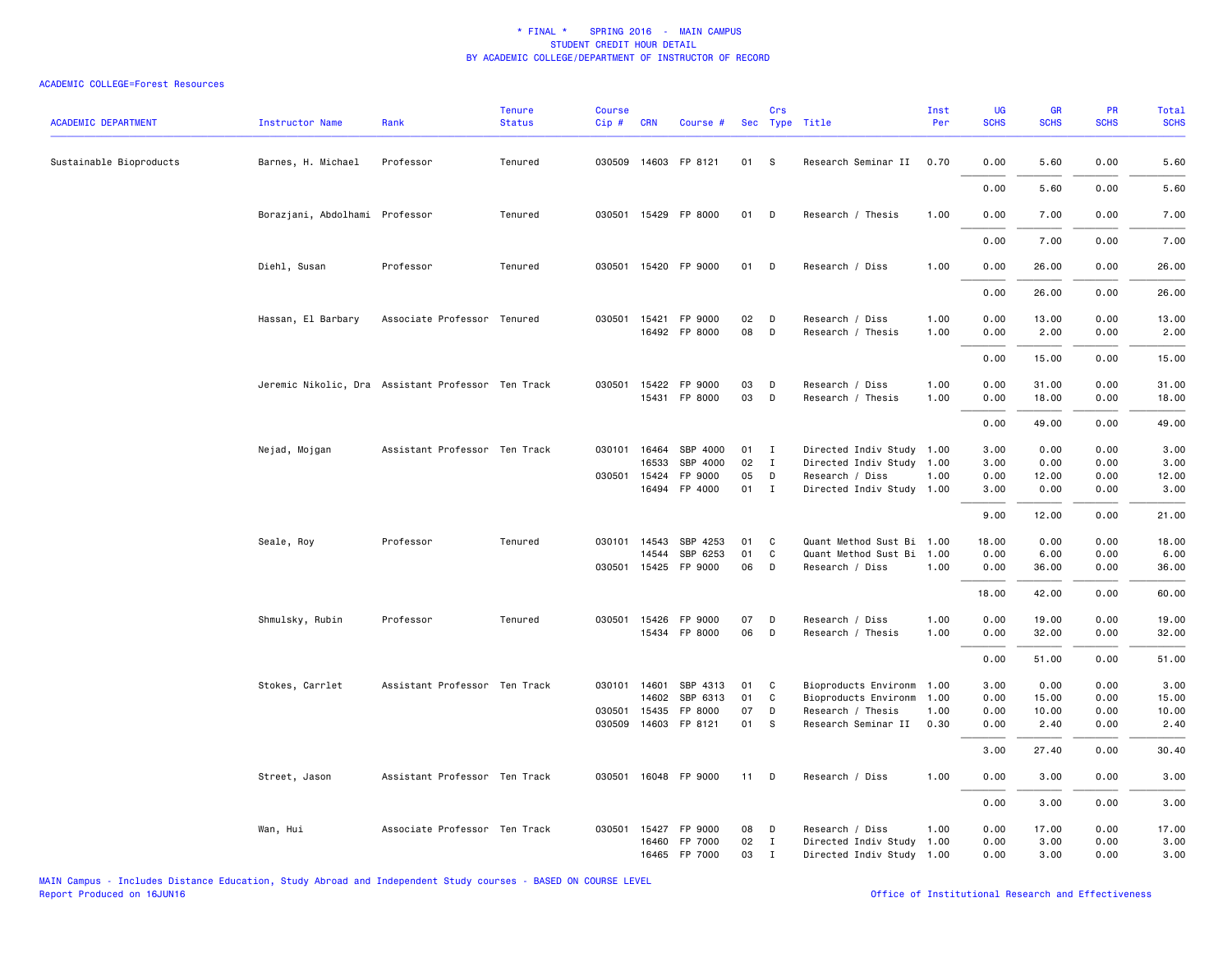| <b>ACADEMIC DEPARTMENT</b>            | <b>Instructor Name</b> | Rank                          | <b>Tenure</b><br><b>Status</b> | Course<br>Cip# | <b>CRN</b> | Course #      |      | Crs      | Sec Type Title            | Inst<br>Per | <b>UG</b><br><b>SCHS</b>                                                | <b>GR</b><br><b>SCHS</b>                                                | <b>PR</b><br><b>SCHS</b> | Total<br><b>SCHS</b> |
|---------------------------------------|------------------------|-------------------------------|--------------------------------|----------------|------------|---------------|------|----------|---------------------------|-------------|-------------------------------------------------------------------------|-------------------------------------------------------------------------|--------------------------|----------------------|
| Sustainable Bioproducts               | Wan, Hui               | Associate Professor Ten Track |                                | 030501         |            | 16493 FP 7000 | 04 I |          | Directed Indiv Study 1.00 |             | 0.00                                                                    | 3.00                                                                    | 0.00                     | 3.00                 |
|                                       |                        |                               |                                |                |            |               |      |          |                           |             | 0.00                                                                    | 26.00                                                                   | 0.00                     | 26.00                |
|                                       | Zhang, Jilei           | Professor                     | Tenured                        | 030501         |            | 15428 FP 9000 | 09   | D.       | Research / Diss           | 1.00        | 0.00                                                                    | 43.00                                                                   | 0.00                     | 43.00                |
|                                       |                        |                               |                                |                |            | 16204 FP 7000 | 01   | п        | Directed Indiv Study      | 1.00        | 0.00                                                                    | 3.00                                                                    | 0.00                     | 3.00                 |
|                                       |                        |                               |                                |                |            | 16555 FP 8000 | 09   | <b>D</b> | Research / Thesis         | 1.00        | 0.00                                                                    | 1.00                                                                    | 0.00                     | 1.00                 |
|                                       |                        |                               |                                |                |            |               |      |          |                           |             | 0.00                                                                    | 47.00                                                                   | 0.00                     | 47.00                |
| ===================================== |                        |                               |                                |                |            |               |      |          |                           |             | $\qquad \qquad \equiv \equiv \equiv \equiv \equiv \equiv \equiv \equiv$ | $\begin{array}{cccccccccc} = & = & = & = & = & = & = & = & \end{array}$ | $= 222222222$            | ==========           |
| Sustainable Bioproducts               |                        |                               |                                |                |            |               |      |          |                           |             | 30.00                                                                   | 311.00                                                                  | 0.00                     | 341.00               |
| ===================================== |                        |                               |                                |                |            |               |      |          |                           |             | ========                                                                | ========                                                                | ========                 | ==========           |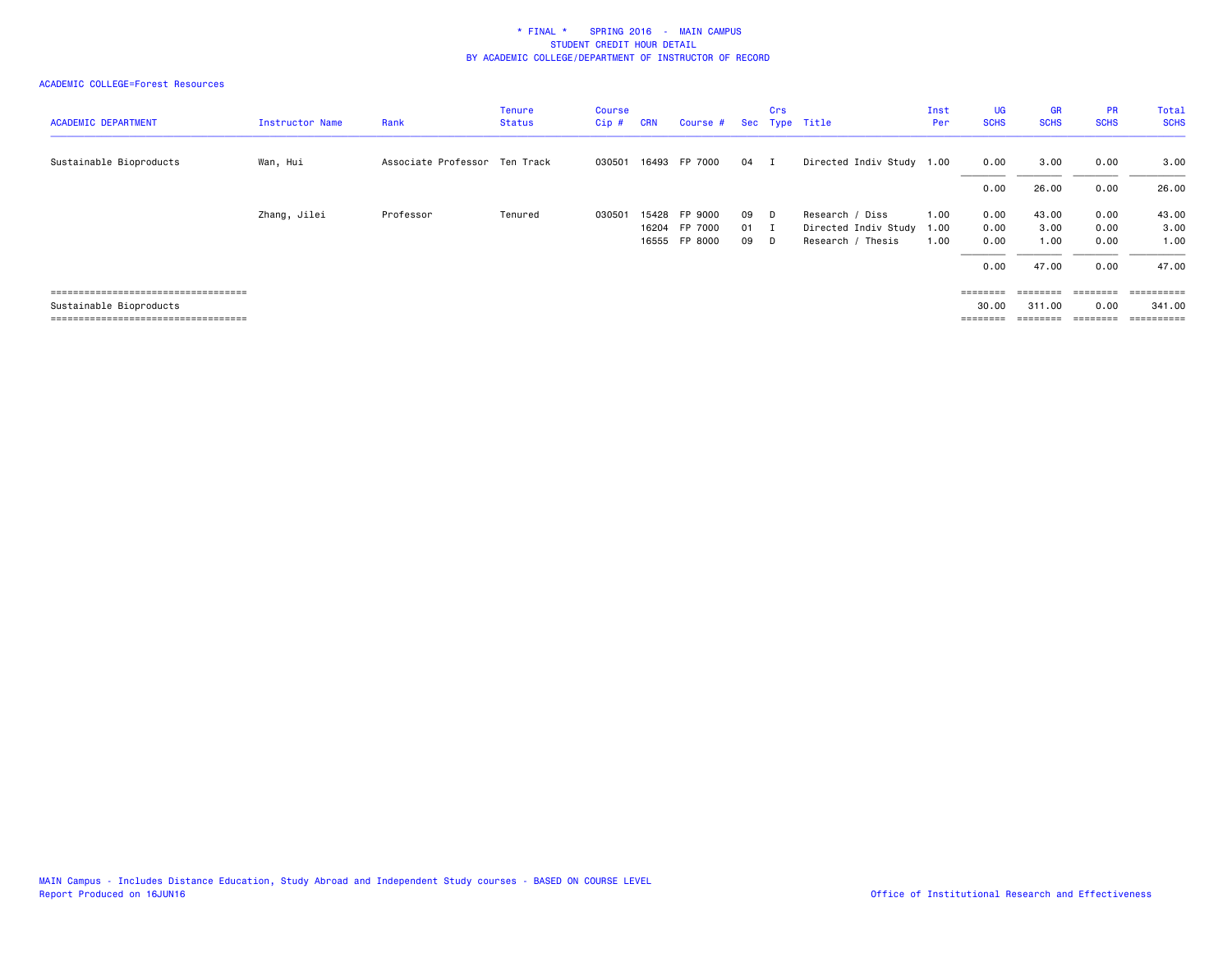|                                   |                        |                                   | <b>Tenure</b> | <b>Course</b> |              |                       |    | Crs            |                           | Inst | <b>UG</b>   | <b>GR</b>   | PR          | Total       |
|-----------------------------------|------------------------|-----------------------------------|---------------|---------------|--------------|-----------------------|----|----------------|---------------------------|------|-------------|-------------|-------------|-------------|
| <b>ACADEMIC DEPARTMENT</b>        | <b>Instructor Name</b> | Rank                              | <b>Status</b> | Cip#          | <b>CRN</b>   | Course #              |    |                | Sec Type Title            | Per  | <b>SCHS</b> | <b>SCHS</b> | <b>SCHS</b> | <b>SCHS</b> |
| Wildlife, Fisheries & Aquaculture | Allen, Peter           | Associate Professor Tenured       |               |               |              | 030201 14552 WFA 4183 | 01 | В              | Prin & Pract of Aqua 1.00 |      | 24.00       | 0.00        | 0.00        | 24.00       |
|                                   |                        |                                   |               |               | 14558        | WFA 8212              | 01 | C              | W & F Communications      | 1.00 | 0.00        | 22.00       | 0.00        | 22.00       |
|                                   |                        |                                   |               |               | 030301 14553 | WFA 6183              | 01 | В              | Prin & Pract of Aqua      | 1.00 | 0.00        | 6.00        | 0.00        | 6.00        |
|                                   |                        |                                   |               |               | 030601 15378 | <b>WFA 8000</b>       | 01 | D              | Research / Thesis         | 1.00 | 0.00        | 22.00       | 0.00        | 22.00       |
|                                   |                        |                                   |               |               | 15909        | <b>WFA 9000</b>       | 10 | D              | Research / Diss           | 1.00 | 0.00        | 14.00       | 0.00        | 14.00       |
|                                   |                        |                                   |               |               |              |                       |    |                |                           |      | 24.00       | 64.00       | 0.00        | 88.00       |
|                                   | Ayers, Christopher     | Instructor                        | Non-Ten Track | 030101        | 15186        | WFA 8343              | 01 | C              | Con Eco & Res Man         | 1.00 | 0.00        | 27.00       | 0.00        | 27.00       |
|                                   |                        |                                   |               | 030201        | 13491        | WFA 4443              | 01 | C              | Ornithology               | 1.00 | 135.00      | 0.00        | 0.00        | 135.00      |
|                                   |                        |                                   |               |               | 13492        | <b>WFA 4443</b>       | 02 | К              | Ornithology               | 1.00 | 0.00        | 0.00        | 0.00        | 0.00        |
|                                   |                        |                                   |               |               | 13493        | WFA 4443              | 03 | К              | Ornithology               | 1.00 | 0.00        | 0.00        | 0.00        | 0.00        |
|                                   |                        |                                   |               |               | 13494        | WFA 4443              | 04 | К              | Ornithology               | 1.00 | 0.00        | 0.00        | 0.00        | 0.00        |
|                                   |                        |                                   |               |               |              |                       |    |                |                           |      | 135.00      | 27.00       | 0.00        | 162.00      |
|                                   | Barton, Martha         | Lecturer                          | Non-Ten Track | 030201        |              | 14559 WFA 3133        | 01 | C              | Ap Aq Ter Ecol            | 1.00 | 81.00       | 0.00        | 0.00        | 81.00       |
|                                   |                        |                                   |               |               |              | 14560 WFA 3133        | 02 | К              | Ap Aq Ter Ecol            | 1.00 | 0.00        | 0.00        | 0.00        | 0.00        |
|                                   |                        |                                   |               |               |              |                       |    |                |                           |      | 81.00       | 0.00        | 0.00        | 81.00       |
|                                   | Belant, Jerrold        | Professor                         | Tenured       | 030601        | 14563        | WFA 4990              | 01 | C              | Special Topic In WFA      | 1.00 | 21.00       | 0.00        | 0.00        | 21.00       |
|                                   |                        |                                   |               |               | 14564        | <b>WFA 6990</b>       | 01 | $\mathsf{C}$   | Special Topic In WFA      | 1.00 | 0.00        | 6.00        | 0.00        | 6.00        |
|                                   |                        |                                   |               |               | 15379        | <b>WFA 8000</b>       | 02 | D              | Research / Thesis         | 1.00 | 0.00        | 24.00       | 0.00        | 24.00       |
|                                   |                        |                                   |               |               | 15910        | <b>WFA 9000</b>       | 11 | D              | Research / Diss           | 1.00 | 0.00        | 31.00       | 0.00        | 31.00       |
|                                   |                        |                                   |               |               | 16559        | WFA 4990              | 02 | C              | Special Topic In WFA 1.00 |      | 1.00        | 0.00        | 0.00        | 1.00        |
|                                   |                        |                                   |               |               |              |                       |    |                |                           |      | 22.00       | 61.00       | 0.00        | 83.00       |
|                                   | Burger, Leslie         | Extension Assist Pr Non-Ten Track |               | 030201        |              | 13482 WFA 3000        | 01 | E              | Internship                | 1.00 | 3.00        | 0.00        | 0.00        | 3.00        |
|                                   |                        |                                   |               | 030601        | 13485        | WFA 4243              | 01 | C              | Wildlife Tech             | 1.00 | 177.00      | 0.00        | 0.00        | 177.00      |
|                                   |                        |                                   |               |               | 13486        | WFA 4243              | 02 | K              | Wildlife Tech             | 1.00 | 0.00        | 0.00        | 0.00        | 0.00        |
|                                   |                        |                                   |               |               | 13487        | WFA 4243              | 03 | К              | Wildlife Tech             | 1.00 | 0.00        | 0.00        | 0.00        | 0.00        |
|                                   |                        |                                   |               |               | 15380        | <b>WFA 8000</b>       | 03 | D              | Research / Thesis         | 1.00 | 0.00        | 8.00        | 0.00        | 8.00        |
|                                   |                        |                                   |               |               | 16568        | <b>WFA 4000</b>       | 04 | $\mathbf{I}$   | Directed Indiv Study      | 1.00 | 3.00        | 0.00        | 0.00        | 3.00        |
|                                   |                        |                                   |               |               |              |                       |    |                |                           |      | 183.00      | 8.00        | 0.00        | 191.00      |
|                                   | Burger, Loren          | Professor                         | Tenured       |               |              | 030601 15573 WFA 9000 | 01 | D              | Research / Diss           | 1.00 | 0.00        | 1.00        | 0.00        | 1.00        |
|                                   |                        |                                   |               |               |              |                       |    |                |                           |      | 0.00        | 1.00        | 0.00        | 1.00        |
|                                   | Colvin, Michael        | Assistant Professor Ten Track     |               | 030201        | 13484        | WFA 4133              | 01 | B              | Fisheries Science         | 1.00 | 63.00       | 0.00        | 0.00        | 63.00       |
|                                   |                        |                                   |               | 030601        |              | 15381 WFA 8000        | 04 | D              | Research / Thesis         | 1.00 | 0.00        | 16.00       | 0.00        | 16.00       |
|                                   |                        |                                   |               |               |              |                       |    |                |                           |      | 63.00       | 16.00       | 0.00        | 79.00       |
|                                   | Davis, John            | Assistant Professor Ten Track     |               |               | 030201 13497 | WFA 4473              | 01 | C              | Wild And Fish Prac        | 1.00 | 105.00      | 0.00        | 0.00        | 105.00      |
|                                   |                        |                                   |               |               | 13498        | WFA 4473              | 02 | К              | Wild And Fish Prac        | 1.00 | 0.00        | 0.00        | 0.00        | 0.00        |
|                                   |                        |                                   |               |               | 13499        | <b>WFA 4473</b>       | 03 | К              | Wild And Fish Prac        | 1.00 | 0.00        | 0.00        | 0.00        | 0.00        |
|                                   |                        |                                   |               |               | 030601 15907 | <b>WFA 8000</b>       | 16 | D              | Research / Thesis         | 1.00 | 0.00        | 1.00        | 0.00        | 1.00        |
|                                   |                        |                                   |               |               | 15908        | <b>WFA 9000</b>       | 09 | $\overline{D}$ | Research / Diss           | 1.00 | 0.00        | 26.00       | 0.00        | 26.00       |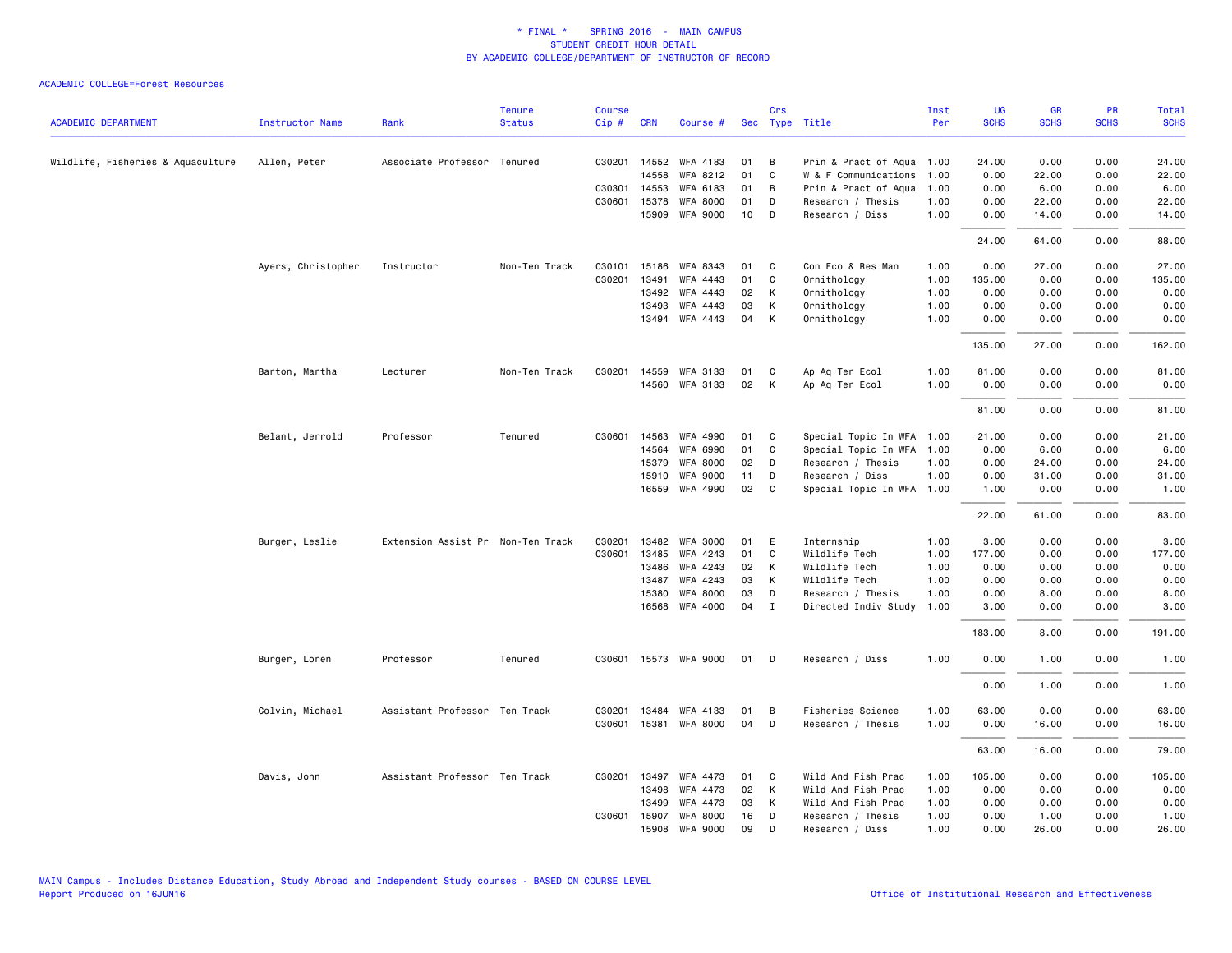|                                   |                   |                                   | <b>Tenure</b>  | <b>Course</b> |              |                       |    | Crs          |                           | Inst | UG          | <b>GR</b>   | PR          | Total       |
|-----------------------------------|-------------------|-----------------------------------|----------------|---------------|--------------|-----------------------|----|--------------|---------------------------|------|-------------|-------------|-------------|-------------|
| <b>ACADEMIC DEPARTMENT</b>        | Instructor Name   | Rank                              | <b>Status</b>  | Cip#          | <b>CRN</b>   | Course #              |    |              | Sec Type Title            | Per  | <b>SCHS</b> | <b>SCHS</b> | <b>SCHS</b> | <b>SCHS</b> |
|                                   |                   |                                   |                |               |              |                       |    |              |                           |      | 105.00      | 27.00       | 0.00        | 132.00      |
| Wildlife, Fisheries & Aquaculture | Demarais, Stephen | Professor                         | Tenured        |               |              | 030601 14554 WFA 4263 | 01 | В            | Wildlife Diseases         | 1.00 | 60.00       | 0.00        | 0.00        | 60.00       |
|                                   |                   |                                   |                |               | 14555        | WFA 6263              | 01 | B            | Wildlife Diseases         | 1.00 | 0.00        | 3.00        | 0.00        | 3.00        |
|                                   |                   |                                   |                |               | 15382        | <b>WFA 8000</b>       | 05 | D            | Research / Thesis         | 1.00 | 0.00        | 20.00       | 0.00        | 20.00       |
|                                   |                   |                                   |                |               | 15574        | <b>WFA 9000</b>       | 02 | D            | Research / Diss           | 1.00 | 0.00        | 6.00        | 0.00        | 6.00        |
|                                   |                   |                                   |                |               |              | 15742 WFA 4000        | 02 | I            | Directed Indiv Study      | 1.00 | 3.00        | 0.00        | 0.00        | 3.00        |
|                                   |                   |                                   |                |               |              |                       |    |              |                           |      | 63.00       | 29.00       | 0.00        | 92.00       |
|                                   | Dibble, Eric      | Professor                         | Tenured        | 030201        | 13495        | WFA 4453              | 01 | C            | Icthyology                | 1.00 | 48.00       | 0.00        | 0.00        | 48.00       |
|                                   |                   |                                   |                |               | 13496        | WFA 4453              | 02 | К            | Icthyology                | 1.00 | 0.00        | 0.00        | 0.00        | 0.00        |
|                                   |                   |                                   |                |               |              |                       |    |              |                           |      | 48.00       | 0.00        | 0.00        | 48.00       |
|                                   | Hunt, Kevin       | Professor                         | Tenured        |               | 030601 15383 | <b>WFA 8000</b>       | 06 | D            | Research / Thesis         | 1.00 | 0.00        | 7.00        | 0.00        | 7.00        |
|                                   |                   |                                   |                |               | 16006        | <b>WFA 7000</b>       | 02 | $\mathbf{I}$ | Directed Indiv Study      | 1.00 | 0.00        | 3.00        | 0.00        | 3.00        |
|                                   |                   |                                   |                |               | 16007        | <b>WFA 7000</b>       | 03 | $\mathbf{I}$ | Directed Indiv Study 1.00 |      | 0.00        | 3.00        | 0.00        | 3.00        |
|                                   |                   |                                   |                |               |              |                       |    |              |                           |      | 0.00        | 13.00       | 0.00        | 13.00       |
|                                   | Jones, Jeanne     | Professor                         | Tenured        |               |              | 030601 15572 WFA 8000 | 15 | D            | Research / Thesis         | 1.00 | 0.00        | 2.00        | 0.00        | 2.00        |
|                                   |                   |                                   |                |               |              | 15576 WFA 9000        | 04 | D            | Research / Diss           | 1.00 | 0.00        | 6.00        | 0.00        | 6.00        |
|                                   |                   |                                   |                |               |              |                       |    |              |                           |      | 0.00        | 8.00        | 0.00        | 8.00        |
|                                   | Jones, Walter     | Extension Professor Non-Ten Track |                |               |              | 030601 15577 WFA 9000 | 05 | D            | Research / Diss           | 1.00 | 0.00        | 1.00        | 0.00        | 1.00        |
|                                   |                   |                                   |                |               |              |                       |    |              |                           |      | 0.00        | 1.00        | 0.00        | 1.00        |
|                                   | Lashley, Marcus   | Assistant Professor Ten Track     |                |               |              | 030601 15384 WFA 8000 | 07 | D            | Research / Thesis         | 1.00 | 0.00        | 10.00       | 0.00        | 10.00       |
|                                   |                   |                                   |                |               |              |                       |    |              |                           |      | 0.00        | 10.00       | 0.00        | 10.00       |
|                                   | Miranda, Leandro  | Non-Employee                      | Not Applicable |               | 030601 14651 | WFA 8223              | 01 | C            | Mgt of Impounded Riv      | 1.00 | 0.00        | 18.00       | 0.00        | 18.00       |
|                                   |                   |                                   |                |               |              | 16050 WFA 8000        | 18 | D            | Research / Thesis         | 1.00 | 0.00        | 1.00        | 0.00        | 1.00        |
|                                   |                   |                                   |                |               |              |                       |    |              |                           |      | 0.00        | 19.00       | 0.00        | 19.00       |
|                                   | Neal, Jason       | Extension Assoc Pro Non-Ten Track |                |               |              | 030601 15385 WFA 8000 | 08 | D            | Research / Thesis         | 1.00 | 0.00        | 20.00       | 0.00        | 20.00       |
|                                   |                   |                                   |                |               |              | 15977 WFA 9000        | 15 | D            | Research / Diss           | 1.00 | 0.00        | 1.00        | 0.00        | 1.00        |
|                                   |                   |                                   |                |               |              |                       |    |              |                           |      | 0.00        | 21.00       | 0.00        | 21.00       |
|                                   | Rush, Scott       | Assistant Professor Ten Track     |                | 030101        | 13490        | WFA 4423              | 01 | В            | Herpetology               | 1.00 | 63.00       | 0.00        | 0.00        | 63.00       |
|                                   |                   |                                   |                |               | 030601 15386 | <b>WFA 8000</b>       | 09 | D            | Research / Thesis         | 1.00 | 0.00        | 32.00       | 0.00        | 32.00       |
|                                   |                   |                                   |                |               |              | 15905 WFA 9000        | 08 | D            | Research / Diss           | 1.00 | 0.00        | 14.00       | 0.00        | 14.00       |
|                                   |                   |                                   |                |               |              |                       |    |              |                           |      | 63.00       | 46.00       | 0.00        | 109.00      |
|                                   | Schramm, Harold   | Non-Employee                      | Not Applicable |               |              | 030601 15387 WFA 8000 | 10 | D            | Research / Thesis         | 1.00 | 0.00        | 10.00       | 0.00        | 10.00       |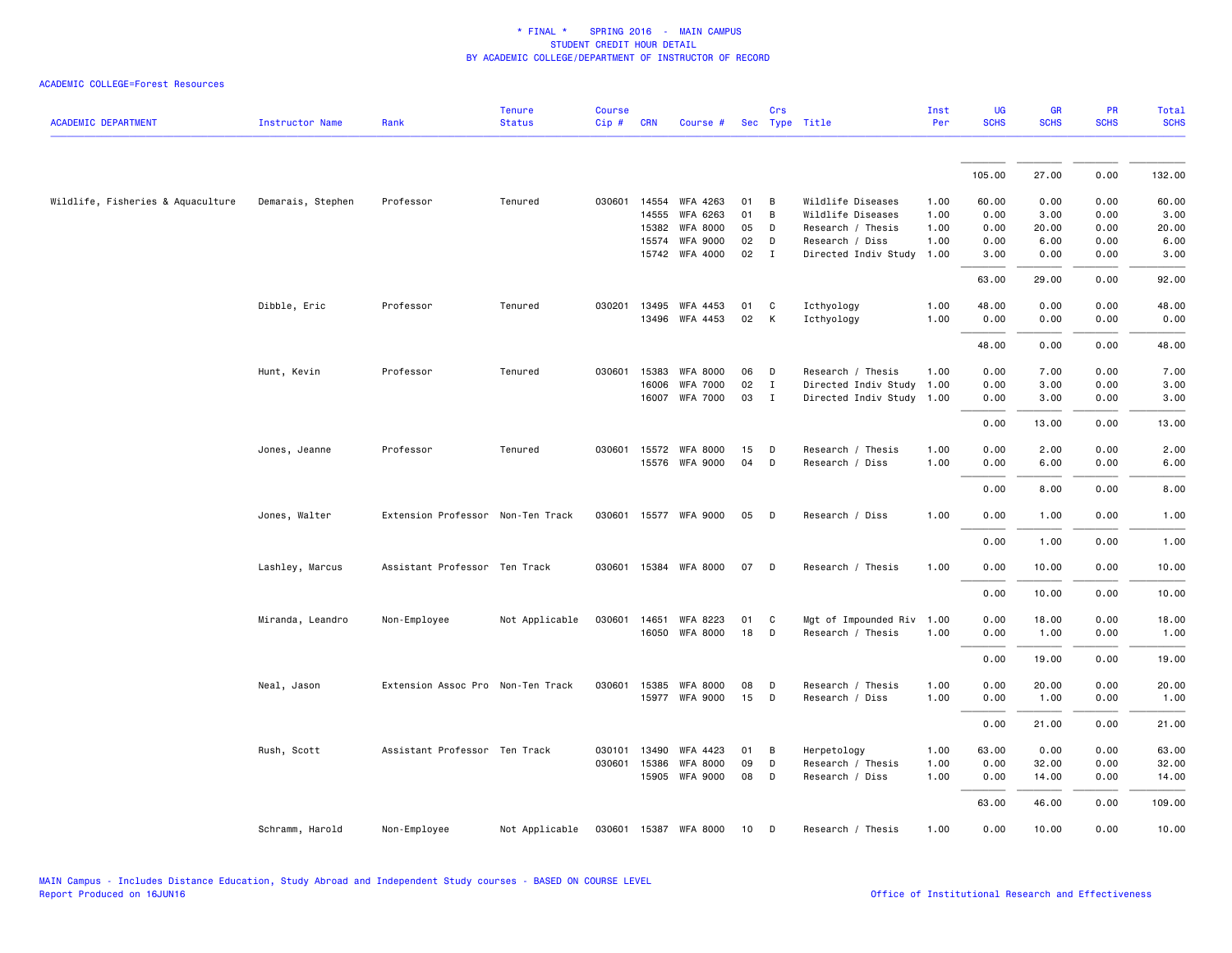| <b>ACADEMIC DEPARTMENT</b>                                               | <b>Instructor Name</b> | Rank                              | <b>Tenure</b><br><b>Status</b> | <b>Course</b><br>Cip # CRN |              | Course #              |        | Crs            | Sec Type Title            | Inst<br>Per | UG<br><b>SCHS</b>  | <b>GR</b><br><b>SCHS</b> | <b>PR</b><br><b>SCHS</b> | Total<br><b>SCHS</b>        |
|--------------------------------------------------------------------------|------------------------|-----------------------------------|--------------------------------|----------------------------|--------------|-----------------------|--------|----------------|---------------------------|-------------|--------------------|--------------------------|--------------------------|-----------------------------|
|                                                                          |                        |                                   |                                |                            |              |                       |        |                |                           |             | 0.00               | 10.00                    | 0.00                     | 10.00                       |
| Wildlife, Fisheries & Aquaculture                                        | Sparks, Eric           | Extension Assist Pr Non-Ten Track |                                |                            |              | 030601 16059 WFA 8000 | 19     | $\Box$         | Research / Thesis         | 1.00        | 0.00               | 9.00                     | 0.00                     | 9.00                        |
|                                                                          |                        |                                   |                                |                            |              |                       |        |                |                           |             |                    |                          |                          |                             |
|                                                                          |                        |                                   |                                |                            |              |                       |        |                |                           |             | 0.00               | 9.00                     | 0.00                     | 9.00                        |
|                                                                          | Street, Garrett        | Assistant Professor Ten Track     |                                |                            | 030601 14562 | WFA 6253              | 01     | $\overline{B}$ | Application of GIS i 1.00 |             | 0.00               | 51.00                    | 0.00                     | 51.00                       |
|                                                                          |                        |                                   |                                |                            | 15388        | <b>WFA 8000</b>       | $11$ D |                | Research / Thesis         | 1.00        | 0.00               | 14.00                    | 0.00                     | 14.00                       |
|                                                                          |                        |                                   |                                |                            | 15931        | <b>WFA 7000</b>       | 01     | $\blacksquare$ | Directed Indiv Study 1.00 |             | 0.00               | 3.00                     | 0.00                     | 3.00                        |
|                                                                          |                        |                                   |                                |                            |              | 450702 14561 WFA 4253 | 01     | B              | Application of GIS i 1.00 |             | 27.00              | 0.00                     | 0.00                     | 27.00                       |
|                                                                          |                        |                                   |                                |                            |              |                       |        |                |                           |             | 27.00              | 68.00                    | 0.00                     | 95.00                       |
|                                                                          | Strickland, Bronson    | Extension Assoc Pro Non-Ten Track |                                |                            | 030601 15389 | <b>WFA 8000</b>       | 12     | $\mathsf{D}$   | Research / Thesis         | 1.00        | 0.00               | 8.00                     | 0.00                     | 8.00                        |
|                                                                          |                        |                                   |                                |                            |              | 15579 WFA 9000        | 07     | $\Box$         | Research / Diss           | 1.00        | 0.00               | 14.00                    | 0.00                     | 14.00                       |
|                                                                          |                        |                                   |                                |                            |              |                       |        |                |                           |             | 0.00               | 22.00                    | 0.00                     | 22.00                       |
|                                                                          | Tegt, Jessica          | Extension Assist Pr Non-Ten Track |                                | 030601                     | 15929        | <b>WFA 4000</b>       | 03     | $\blacksquare$ | Directed Indiv Study      | 1.00        | 3.00               | 0.00                     | 0.00                     | 3.00                        |
|                                                                          |                        |                                   |                                |                            |              | 261301 16567 WFA 4512 | 01 C   |                | Advanced HWC I            | 1.00        | 2.00               | 0.00                     | 0.00                     | 2.00                        |
|                                                                          |                        |                                   |                                |                            |              |                       |        |                |                           |             | 5.00               | 0.00                     | 0.00                     | 5.00                        |
|                                                                          | Vilella, Francisco     | Non-Employee                      | Not Applicable                 | 030201                     |              | 14556 WFA 4483        | 01     | - в            | Sem Tropical Biology      | 1.00        | 3.00               | 0.00                     | 0.00                     | 3.00                        |
|                                                                          |                        |                                   |                                |                            |              | 030601 15912 WFA 9000 | 13     | $\mathsf{D}$   | Research / Diss           | 1.00        | 0.00               | 22.00                    | 0.00                     | 22.00                       |
|                                                                          |                        |                                   |                                |                            |              | 15914 WFA 8000        | 17 D   |                | Research / Thesis         | 1.00        | 0.00               | 13.00                    | 0.00                     | 13.00                       |
|                                                                          |                        |                                   |                                |                            |              |                       |        |                |                           |             | 3.00               | 35.00                    | 0.00                     | 38.00                       |
|                                                                          | Wang, Guiming          | Associate Professor Tenured       |                                |                            |              | 030601 15391 WFA 8000 | 14     | <b>D</b>       | Research / Thesis         | 1.00        | 0.00               | 26.00                    | 0.00                     | 26.00                       |
|                                                                          |                        |                                   |                                |                            |              |                       |        |                |                           |             | 0.00               | 26.00                    | 0.00                     | 26.00                       |
| -----------------------------------<br>Wildlife, Fisheries & Aquaculture |                        |                                   |                                |                            |              |                       |        |                |                           |             | ========<br>822.00 | ========<br>521.00       | ========<br>0.00         | ==========<br>1343.00       |
| ----------------------------------                                       |                        |                                   |                                |                            |              |                       |        |                |                           |             | ========           |                          |                          | ======== ======== ========= |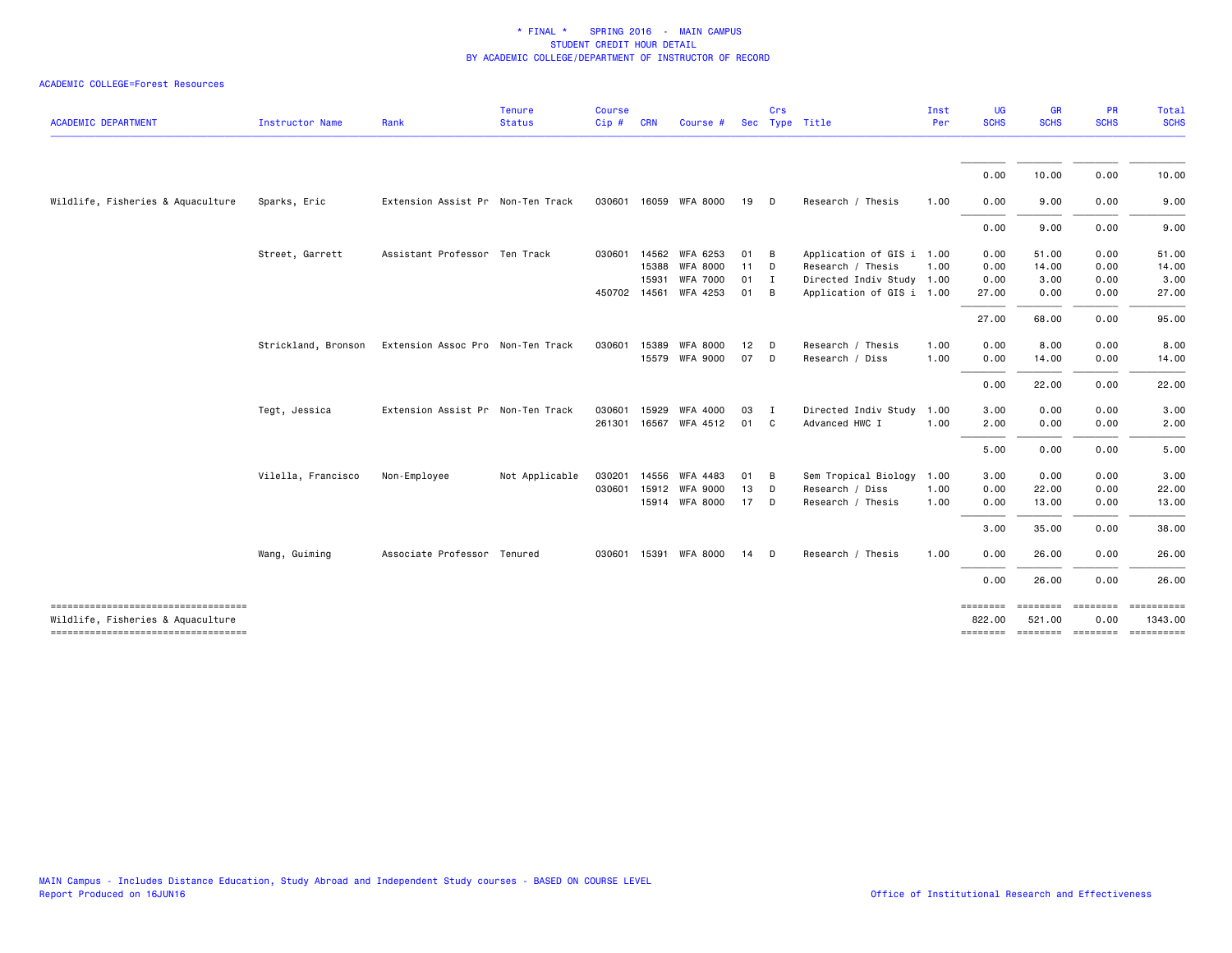| <b>ACADEMIC DEPARTMENT</b> | <b>Instructor Name</b> | Rank                              | <b>Tenure</b><br><b>Status</b> | Course<br>Cip# | <b>CRN</b>   | Course #              |      | Crs          | Sec Type Title            | Inst<br>Per | UG<br><b>SCHS</b> | GR<br><b>SCHS</b> | PR<br><b>SCHS</b> | Total<br><b>SCHS</b> |
|----------------------------|------------------------|-----------------------------------|--------------------------------|----------------|--------------|-----------------------|------|--------------|---------------------------|-------------|-------------------|-------------------|-------------------|----------------------|
| Veterinary Medicine        | Archer, Todd           | Assistant Professor Ten Track     |                                |                | 512401 11130 | CVM 5380              | 01   | E            | Small Anim Int Med        | 1.00        | 0.00              | 0.00              | 288.00            | 288.00               |
|                            |                        |                                   |                                |                | 11153        | CVM 5580              | 03   | E            | Adv Clin Rot 3            | 1.00        | 0.00              | 0.00              | 3.00              | 3.00                 |
|                            |                        |                                   |                                |                | 512501 11180 | <b>CVM 8081</b>       | 01   | C            | Clin Sci Journal Rev      | 1.00        | 0.00              | 1.00              | 0.00              | 1.00                 |
|                            |                        |                                   |                                |                |              | 15272 CVM 8000        | 01   | D            | Research / Thesis         | 1.00        | 0.00              | 3.00              | 0.00              | 3.00                 |
|                            |                        |                                   |                                |                |              |                       |      |              |                           |             | 0.00              | 4.00              | 291.00            | 295.00               |
|                            | Austin, Frank          | Professor                         | Tenured                        |                |              | 512401 11113 CVM 5183 | 01   | C            | Special Species           | 1.00        | 0.00              | 0.00              | 252.00            | 252.00               |
|                            |                        |                                   |                                |                |              | 11114 CVM 5193        | 01   | C            | Infectious Agents I 1.00  |             | 0.00              | 0.00              | 267.00            | 267.00               |
|                            |                        |                                   |                                |                |              |                       |      |              |                           |             | 0.00              | 0.00              | 519.00            | 519.00               |
|                            | Bailey, R. Hart        | Professor                         | Tenured                        |                | 512401 11107 | CVM 5133              | 01   | C            | Vet Preventive Med        | 0.25        | 0.00              | 0.00              | 63.00             | 63.00                |
|                            |                        |                                   |                                |                | 16561        | CVM 4990              | 02   | C            | Special Topic In CVM 0.25 |             | 0.25              | 0.00              | 0.00              | 0.25                 |
|                            |                        |                                   |                                |                | 512501 16497 | <b>CVM 7000</b>       | 06   | $\mathbf{I}$ | Directed Indiv Study 1.00 |             | 0.00              | 2.00              | 0.00              | 2.00                 |
|                            |                        |                                   |                                |                | 16503        | <b>CVM 7000</b>       | 07   | $\mathbf{I}$ | Directed Indiv Study 1.00 |             | 0.00              | 2.00              | 0.00              | 2.00                 |
|                            |                        |                                   |                                |                |              |                       |      |              |                           |             | 0.25              | 4.00              | 63.00             | 67.25                |
|                            | Betbeze, Caroline      | Clinical Assist Pro Non-Ten Track |                                |                |              | 512401 11160 CVM 5682 | 01   | <b>C</b>     | Veterninary Ophthalm 1.00 |             | 0.00              | 0.00              | 24.00             | 24.00                |
|                            |                        |                                   |                                |                |              |                       |      |              |                           |             | 0.00              | 0.00              | 24.00             | 24.00                |
|                            | Bowser, Jacquelyn      | Assistant Professor Ten Track     |                                | 512401         |              | 16583 CVM 5000        | 07   | $\mathbf{I}$ | Directed Indiv Study 1.00 |             | 0.00              | 0.00              | 2.00              | 2.00                 |
|                            |                        |                                   |                                |                |              | 512501 15273 CVM 8000 | 02   | $\Box$       | Research / Thesis         | 1.00        | 0.00              | 1.00              | 0.00              | 1.00                 |
|                            |                        |                                   |                                |                |              |                       |      |              |                           |             | 0.00              | 1.00              | 2.00              | 3.00                 |
|                            | Brashier, Michael      | Associate Professor Tenured       |                                |                |              | 512401 11110 CVM 5173 | 01 B |              | Equine Med & Surgery 1.00 |             | 0.00              | 0.00              | 252.00            | 252.00               |
|                            |                        |                                   |                                |                |              |                       |      |              |                           |             | 0.00              | 0.00              | 252.00            | 252.00               |
|                            | Brett, James           | Clinical Assoc Prof Non-Ten Track |                                |                |              | 512401 11161 CVM 5692 | 01   | $\mathbf{C}$ | Vet Art & Business M 0.10 |             | 0.00              | 0.00              | 6.80              | 6.80                 |
|                            |                        |                                   |                                |                |              |                       |      |              |                           |             | 0.00              | 0.00              | 6.80              | 6.80                 |
|                            | Brinkman, Erin         | Clinical Assist Pro Non-Ten Track |                                |                |              | 512401 11108 CVM 5162 | 01   | $\mathbf{C}$ | Diagnostic Imaging        | 1.00        | 0.00              | 0.00              | 168.00            | 168.00               |
|                            |                        |                                   |                                |                | 11119        | CVM 5224              | 01   | E            | Radiology                 | 1.00        | 0.00              | 0.00              | 80.00             | 80.00                |
|                            |                        |                                   |                                |                |              | 11132 CVM 5420        | 01   | E            | Adv Rot in Radiology 1.00 |             | 0.00              | 0.00              | 16.00             | 16.00                |
|                            |                        |                                   |                                |                |              | 512501 11177 CVM 8041 | 01   | H            | Adv Clin Rad Seminar 1.00 |             | 0.00              | 7.00              | 0.00              | 7.00                 |
|                            |                        |                                   |                                |                |              |                       |      |              |                           |             | 0.00              | 7.00              | 264.00            | 271.00               |
|                            | Bryan, Christine       | Clinical Assist Pro Non-Ten Track |                                |                |              | 512401 11127 CVM 5302 | 01 B |              | Clinicopathologic Co 1.00 |             | 0.00              | 0.00              | 166.00            | 166.00               |
|                            |                        |                                   |                                |                |              |                       |      |              |                           |             | 0.00              | 0.00              | 166.00            | 166.00               |
|                            | Bulla, Camillo         | Associate Professor Tenured       |                                |                |              | 512401 11117 CVM 5214 | 01 E |              | Lab Services              | 1.00        | 0.00              | 0.00              | 80.00             | 80.00                |
|                            |                        |                                   |                                |                | 11144        | CVM 5560              | 02   | E            | Adv Clin Rot 1            | 1.00        | 0.00              | 0.00              | 22.00             | 22.00                |
|                            |                        |                                   |                                | 512501         |              | 15293 CVM 9000        | 02   | D            | Research / Diss           | 1.00        | 0.00              | 6.00              | 0.00              | 6.00                 |
|                            |                        |                                   |                                |                |              |                       |      |              |                           |             | 0.00              | 6.00              | 102.00            | 108.00               |
|                            | Burt, Gary             | Clinical Assoc Prof Non-Ten Track |                                |                |              | 512401 11161 CVM 5692 | 01   | C            | Vet Art & Business M 0.90 |             | 0.00              | 0.00              | 61.20             | 61.20                |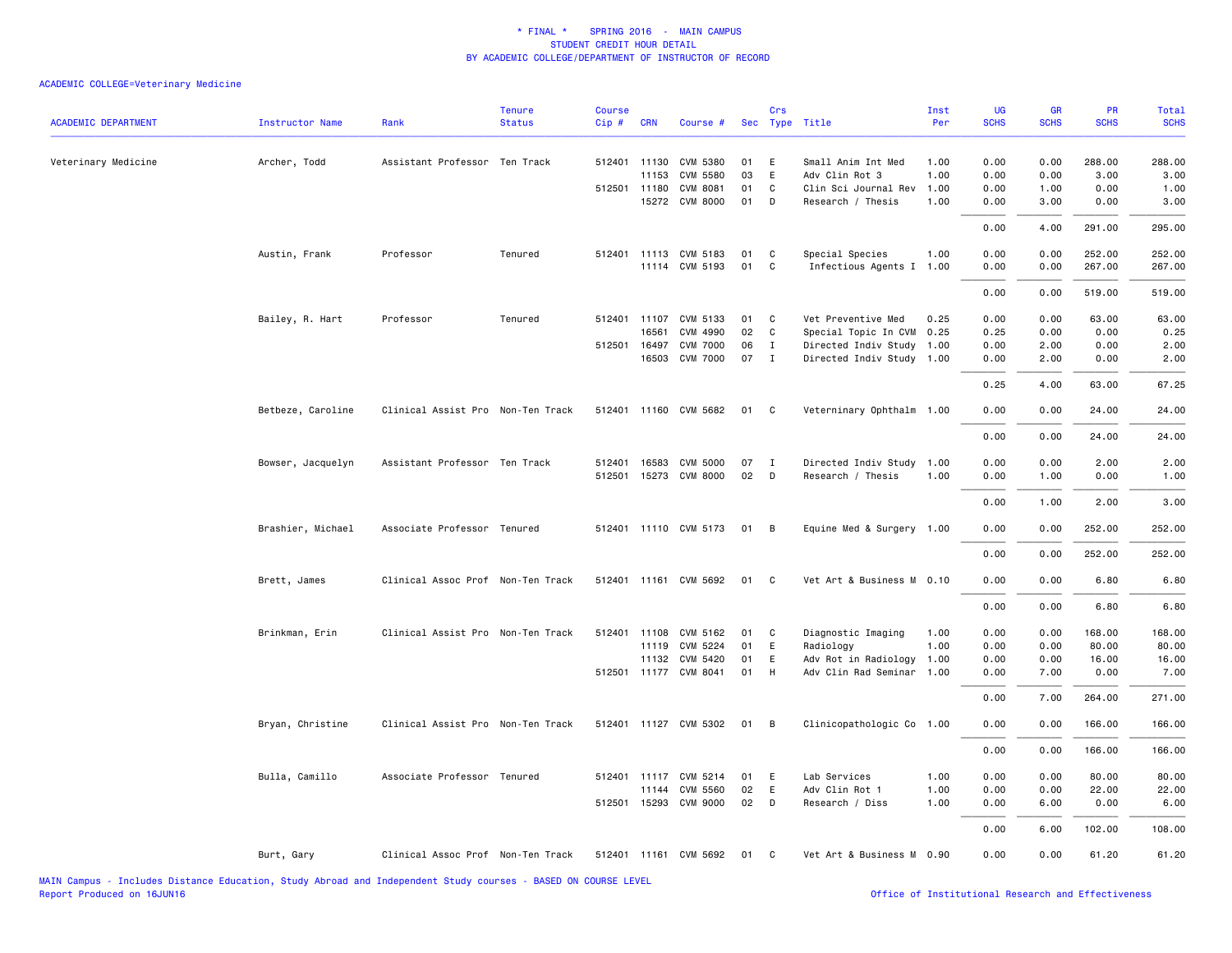| <b>ACADEMIC DEPARTMENT</b> | <b>Instructor Name</b> | Rank                              | <b>Tenure</b><br><b>Status</b> | <b>Course</b><br>Cip# | <b>CRN</b>   | Course #              |          | Crs          | Sec Type Title                                         | Inst<br>Per | UG<br><b>SCHS</b> | <b>GR</b><br><b>SCHS</b> | <b>PR</b><br><b>SCHS</b> | Total<br><b>SCHS</b> |
|----------------------------|------------------------|-----------------------------------|--------------------------------|-----------------------|--------------|-----------------------|----------|--------------|--------------------------------------------------------|-------------|-------------------|--------------------------|--------------------------|----------------------|
|                            |                        |                                   |                                |                       |              |                       |          |              |                                                        |             |                   |                          |                          |                      |
|                            |                        |                                   |                                |                       |              |                       |          |              |                                                        |             | 0.00              | 0.00                     | 61.20                    | 61.20                |
| Veterinary Medicine        | Butler, James          | Assistant Professor Ten Track     |                                |                       |              | 140501 10044 ABE 8801 | 01       | E            | Clin Exp for Biomed                                    | 1.00        | 0.00              | 8.00                     | 0.00                     | 8.00                 |
|                            |                        |                                   |                                |                       |              |                       |          |              |                                                        |             | 0.00              | 8.00                     | 0.00                     | 8.00                 |
|                            | Calder, Christine      | Non-Faculty                       | Not Applicable                 |                       |              | 512401 14236 CVM 5812 | 01       | $\mathbf{C}$ | Behavior Comp. Anim. 1.00                              |             | 0.00              | 0.00                     | 8.00                     | 8.00                 |
|                            |                        |                                   |                                |                       |              |                       |          |              |                                                        |             | 0.00              | 0.00                     | 8.00                     | 8.00                 |
|                            | Carr, Russell          | Associate Professor Tenured       |                                |                       | 512501 14650 | CVM 8523              | 01       | C            | Organ Systems Tox I                                    | 1.00        | 0.00              | 18.00                    | 0.00                     | 18.00                |
|                            |                        |                                   |                                |                       |              | 15294 CVM 9000        | 03       | D            | Research / Diss                                        | 1.00        | 0.00              | 11.00                    | 0.00                     | 11.00                |
|                            |                        |                                   |                                |                       |              |                       |          |              |                                                        |             | 0.00              | 29.00                    | 0.00                     | 29.00                |
|                            | Chambers, Janice       | Professor                         | Tenured                        | 512401                | 16333        | CVM 4000              | 01       | $\mathbf{I}$ | Directed Indiv Study 1.00                              |             | 1.00              | 0.00                     | 0.00                     | 1.00                 |
|                            |                        |                                   |                                |                       | 16336        | CVM 4000              | 02       | $\mathbf{I}$ | Directed Indiv Study 1.00                              |             | 1.00              | 0.00                     | 0.00                     | 1.00                 |
|                            |                        |                                   |                                |                       | 512501 11186 | CVM 8101              | 01       | -S           | Case Studies Res Eth 1.00                              |             | 0.00              | 7.00                     | 0.00                     | 7.00                 |
|                            |                        |                                   |                                |                       |              | 15295 CVM 9000        | 04       | D            | Research / Diss                                        | 1.00        | 0.00              | 24.00                    | 0.00                     | 24.00                |
|                            |                        |                                   |                                |                       |              |                       |          |              |                                                        |             | 2.00              | 31.00                    | 0.00                     | 33.00                |
|                            | Christiansen, David    | Clinical Assist Pro Non-Ten Track |                                |                       |              | 512401 11155 CVM 5580 | 05       | C            | Adv Clin Rot 3                                         | 1.00        | 0.00              | 0.00                     | 4.00                     | 4.00                 |
|                            |                        |                                   |                                |                       |              | 512501 11125 CVM 5282 | 01       | E            | Lg Animal/Ambulatory                                   | 1.00        | 0.00              | 0.00                     | 66.00                    | 66.00                |
|                            |                        |                                   |                                |                       |              |                       |          |              |                                                        |             | 0.00              | 0.00                     | 70.00                    | 70.00                |
|                            | Claude, Andrew         | Assistant Professor Ten Track     |                                |                       |              | 512401 11120 CVM 5234 | 01       | E            | Anesthesiolgy                                          | 1.00        | 0.00              | 0.00                     | 80.00                    | 80.00                |
|                            |                        |                                   |                                |                       | 11133        | CVM 5430              | 01       | E            | Adv Rot in Anesth                                      | 1.00        | 0.00              | 0.00                     | 2.00                     | 2.00                 |
|                            |                        |                                   |                                |                       |              | 512501 11184 CVM 8081 | 05       | C            | Clin Sci Journal Rev                                   | 1.00        | 0.00              | 1.00                     | 0.00                     | 1.00                 |
|                            |                        |                                   |                                |                       |              |                       |          |              |                                                        |             | 0.00              | 1.00                     | 82.00                    | 83.00                |
|                            | Cooper, Dana           | Non-Faculty                       | Not Applicable                 | 510808 11076          |              | CVM 3031              | 01       | $\mathsf{L}$ | Fd Anim Tech Skls &                                    | 0.50        | 9.50              | 0.00                     | 0.00                     | 9.50                 |
|                            |                        |                                   |                                |                       | 11088        | CVM 4003              | 01       | E            | Internship Experienc                                   | 0.50        | 19.50             | 0.00                     | 0.00                     | 19.50                |
|                            |                        |                                   |                                |                       | 11090        | CVM 4103              | 01       | H            | Large Animal Exp I                                     | 0.50        | 9.00              | 0.00                     | 0.00                     | 9.00                 |
|                            |                        |                                   |                                |                       | 11094        | CVM 4201              | 01       | H            | Clinical Experience                                    | 0.50        | 6.00              | 0.00                     | 0.00                     | 6.00                 |
|                            |                        |                                   |                                |                       | 11095        | CVM 4206              | 01       | H            | Small Animal Clinica                                   | 0.50        | 18.00             | 0.00                     | 0.00                     | 18.00                |
|                            |                        |                                   |                                |                       | 11096        | CVM 4213              | 01       | H            | Sm Anim Surg & Anes                                    | 0.50        | 10.50             | 0.00                     | 0.00                     | 10.50                |
|                            |                        |                                   |                                |                       | 11097        | CVM 4223              | 01       | H            | Small Animal Clinica                                   | 0.50        | 15.00             | 0.00                     | 0.00                     | 15.00                |
|                            |                        |                                   |                                |                       | 11098        | CVM 4333              | 01       | H            | Emergency/ICU Clinic                                   | 0.50        | 9.00              | 0.00                     | 0.00                     | 9.00                 |
|                            |                        |                                   |                                |                       | 11099        | CVM 4501              | 01<br>01 | H            | Diagnostic Lab Exp                                     | 0.50        | 1.00              | 0.00                     | 0.00<br>0.00             | 1.00                 |
|                            |                        |                                   |                                |                       | 11100        | CVM 4511<br>CVM 4601  | 01       | H<br>H       | Biomed Research Exp                                    | 0.50        | 1.50              | 0.00                     |                          | 1.50                 |
|                            |                        |                                   |                                |                       | 11101        | 512501 11091 CVM 4113 | 01       | H            | Anl Emerg & Refer Ct 0.50<br>Large Animal Clin El 0.50 |             | 2.50<br>9.00      | 0.00<br>0.00             | 0.00<br>0.00             | 2.50<br>9.00         |
|                            |                        |                                   |                                |                       |              |                       |          |              |                                                        |             | 110.50            | 0.00                     | 0.00                     | 110.50               |
|                            | Coyne, Cody            | Professor                         | Tenured                        |                       |              | 512501 14648 CVM 8403 | 01       | $\mathbf{C}$ | Pharmacology                                           | 1.00        | 0.00              | 3.00                     | 0.00                     | 3.00                 |
|                            |                        |                                   |                                |                       |              |                       |          |              |                                                        |             | 0.00              | 3.00                     | 0.00                     | 3.00                 |
|                            | Eddy, Alison           | Clinical Assoc Prof Non-Ten Track |                                |                       |              | 510808 11080 CVM 3042 | 01       | $\mathbf{C}$ | Equine Disease & Mgt 0.50                              |             | 19.00             | 0.00                     | 0.00                     | 19.00                |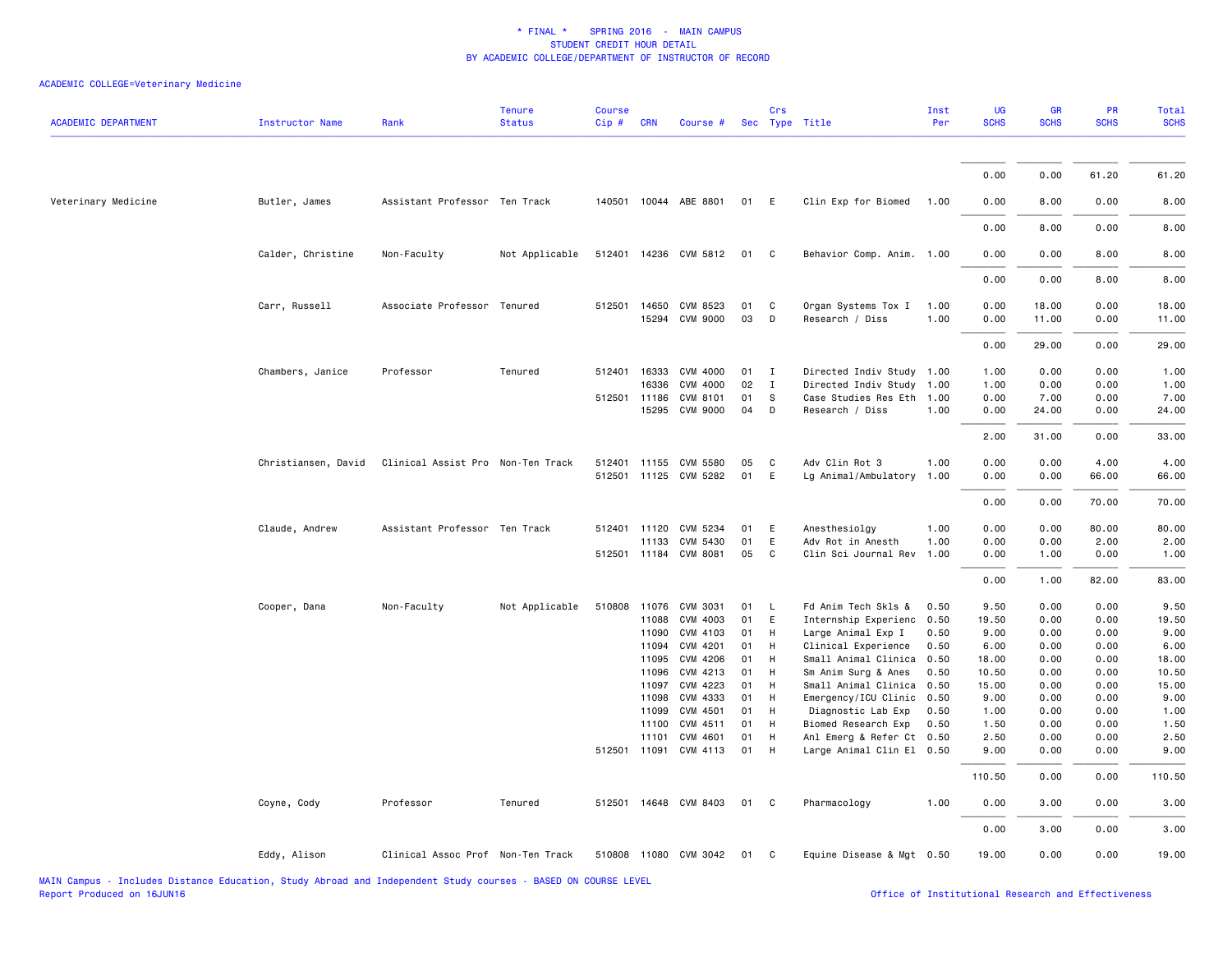| <b>ACADEMIC DEPARTMENT</b> | <b>Instructor Name</b> | Rank                              | <b>Tenure</b><br><b>Status</b> | Course<br>Cip# | <b>CRN</b>     | Course #                   |          | Crs          | Sec Type Title                              | Inst<br>Per  | UG<br><b>SCHS</b> | <b>GR</b><br><b>SCHS</b> | PR<br><b>SCHS</b> | Total<br><b>SCHS</b> |
|----------------------------|------------------------|-----------------------------------|--------------------------------|----------------|----------------|----------------------------|----------|--------------|---------------------------------------------|--------------|-------------------|--------------------------|-------------------|----------------------|
| Veterinary Medicine        | Eddy, Alison           | Clinical Assoc Prof Non-Ten Track |                                |                | 512401 11123   | CVM 5266<br>11146 CVM 5560 | 01<br>04 | C<br>E       | Equine Med & Surg<br>Adv Clin Rot 1         | 1.00<br>1.00 | 0.00<br>0.00      | 0.00<br>0.00             | 240.00<br>6.00    | 240.00<br>6.00       |
|                            |                        |                                   |                                |                |                |                            |          |              |                                             |              | 19.00             | 0.00                     | 246.00            | 265.00               |
|                            | Eells, Jeffrey         | Associate Professor Tenured       |                                |                |                | 512501 15277 CVM 8000      | 06       | D            | Research / Thesis                           | 1.00         | 0.00              | 9.00                     | 0.00              | 9.00                 |
|                            |                        |                                   |                                |                |                |                            |          |              |                                             |              | 0.00              | 9.00                     | 0.00              | 9.00                 |
|                            | Epperson, William      | Professor                         | Tenured                        |                |                | 512401 11106 CVM 5121      | 01       | C            | Prof Develop IV                             | 1.00         | 0.00              | 0.00                     | 84.00             | 84.00                |
|                            |                        |                                   |                                |                |                | 512501 15278 CVM 8000      | 07       | D            | Research / Thesis                           | 1.00         | 0.00              | 1.00                     | 0.00              | 1.00                 |
|                            |                        |                                   |                                |                |                |                            |          |              |                                             |              | 0.00              | 1.00                     | 84.00             | 85.00                |
|                            | Eubanks, Diana         | Clinical Assoc Prof Non-Ten Track |                                | 512401         | 11121          | CVM 5246                   | 01       | E            | Community Veterinary 1.00                   |              | 0.00              | 0.00                     | 192.00            | 192.00               |
|                            |                        |                                   |                                |                | 11148          | CVM 5570<br>11159 CVM 5672 | 02<br>01 | E<br>E       | Adv Clin Rot 2<br>Veterinary Dentistry 1.00 | 1.00         | 0.00<br>0.00      | 0.00<br>0.00             | 10.00<br>26.00    | 10.00<br>26.00       |
|                            |                        |                                   |                                |                |                |                            |          |              |                                             |              | 0.00              | 0.00                     | 228.00            | 228.00               |
|                            | Fleming, Sherrill      | Associate Professor Tenured       |                                |                |                | 512401 11111 CVM 5175      | 01       | C            | Food Animal Med & Su                        | 1.00         | 0.00              | 0.00                     | 420.00            | 420.00               |
|                            |                        |                                   |                                |                |                | 11124 CVM 5276             | 01       | $\mathsf{C}$ | Food Animal Practice 1.00                   |              | 0.00              | 0.00                     | 240.00            | 240.00               |
|                            |                        |                                   |                                |                |                | 11162 CVM 5722             | 01       | E            | Small Ruminant Prod                         | 1.00         | 0.00              | 0.00                     | 8.00              | 8.00                 |
|                            |                        |                                   |                                |                |                |                            |          |              |                                             |              | 0.00              | 0.00                     | 668.00            | 668.00               |
|                            | Fontenot, Robin        | Clinical Assist Pro Non-Ten Track |                                | 240101         | 16045          | HON 4093                   | H11 S    |              | Honors Thesis                               | 0.50         | 1.50              | 0.00                     | 0.00              | 1.50                 |
|                            |                        |                                   |                                | 512501         |                | 11182 CVM 8081             | 03       | $\mathbf{C}$ | Clin Sci Journal Rev                        | 1.00         | 0.00              | 2.00                     | 0.00              | 2.00                 |
|                            |                        |                                   |                                |                |                |                            |          |              |                                             |              | 1.50              | 2.00                     | 0.00              | 3.50                 |
|                            | Gardner, Allison       | Clinical Assist Pro Non-Ten Track |                                | 510808         | 11078          | CVM 3041                   | 01       | B            | Equine Tech Slks & N 1.00                   |              | 15.00             | 0.00                     | 0.00              | 15.00                |
|                            |                        |                                   |                                |                | 11079          | CVM 3041                   | 02       | B            | Equine Tech Slks & N 1.00                   |              | 4.00              | 0.00                     | 0.00              | 4.00                 |
|                            |                        |                                   |                                |                | 11080          | CVM 3042                   | 01       | C            | Equine Disease & Mgt 0.50                   |              | 19.00             | 0.00                     | 0.00              | 19.00                |
|                            |                        |                                   |                                |                | 11081          | CVM 3101                   | 01       | $\mathsf{C}$ | Vet Tech Med Termino                        | 1.00         | 44.00             | 0.00                     | 0.00              | 44.00                |
|                            |                        |                                   |                                |                | 11087          | CVM 3232                   | 01       | C            | Pharm/Toxi:Vet Tech                         | 0.50         | 19.00             | 0.00                     | 0.00              | 19.00                |
|                            |                        |                                   |                                |                | 11088          | CVM 4003                   | 01<br>01 | E<br>H       | Internship Experienc                        | 0.50         | 19.50             | 0.00                     | 0.00              | 19.50                |
|                            |                        |                                   |                                |                | 11090<br>11095 | CVM 4103<br>CVM 4206       | 01       | H            | Large Animal Exp I<br>Small Animal Clinica  | 0.50<br>0.50 | 9.00<br>18.00     | 0.00<br>0.00             | 0.00<br>0.00      | 9.00<br>18.00        |
|                            |                        |                                   |                                |                | 11098          | CVM 4333                   | 01       | H            | Emergency/ICU Clinic                        | 0.50         | 9.00              | 0.00                     | 0.00              | 9.00                 |
|                            |                        |                                   |                                |                | 11099          | CVM 4501                   | 01       | H            | Diagnostic Lab Exp                          | 0.50         | 1.00              | 0.00                     | 0.00              | 1.00                 |
|                            |                        |                                   |                                |                | 11100          | CVM 4511                   | 01       | H            | Biomed Research Exp                         | 0.50         | 1.50              | 0.00                     | 0.00              | 1.50                 |
|                            |                        |                                   |                                |                |                |                            |          |              |                                             |              | 159.00            | 0.00                     | 0.00              | 159.00               |
|                            | Grace, Sharon          | Clinical Professor                | Non-Ten Track                  |                |                | 512401 11102 CVM 5021      | 01       | S            | Professional Develop 1.00                   |              | 0.00              | 0.00                     | 89.00             | 89.00                |
|                            |                        |                                   |                                |                |                | 11115 CVM 5196             | 01       | B            | Small Anim Med & Sur 1.00                   |              | 0.00              | 0.00                     | 504.00            | 504.00               |
|                            |                        |                                   |                                |                | 16179          | <b>CVM 5000</b>            | 03       | $\mathbf{I}$ | Directed Indiv Study 1.00                   |              | 0.00              | 0.00                     | 2.00              | 2.00                 |
|                            |                        |                                   |                                |                | 16575          | CVM 5000                   | 06       | I            | Directed Indiv Study 1.00                   |              | 0.00              | 0.00                     | 2.00              | 2.00                 |
|                            |                        |                                   |                                |                | 512501 13478   | VS 3014                    | 01       | B            | Anatomy & Physiology 1.00                   |              | 120.00            | 0.00                     | 0.00              | 120.00               |
|                            |                        |                                   |                                |                | 13479          | VS 3014                    | 02       | B            | Anatomy & Physiology 1.00                   |              | 116.00            | 0.00                     | 0.00              | 116.00               |
|                            |                        |                                   |                                |                |                |                            |          |              |                                             |              | 236.00            | 0.00                     | 597.00            | 833.00               |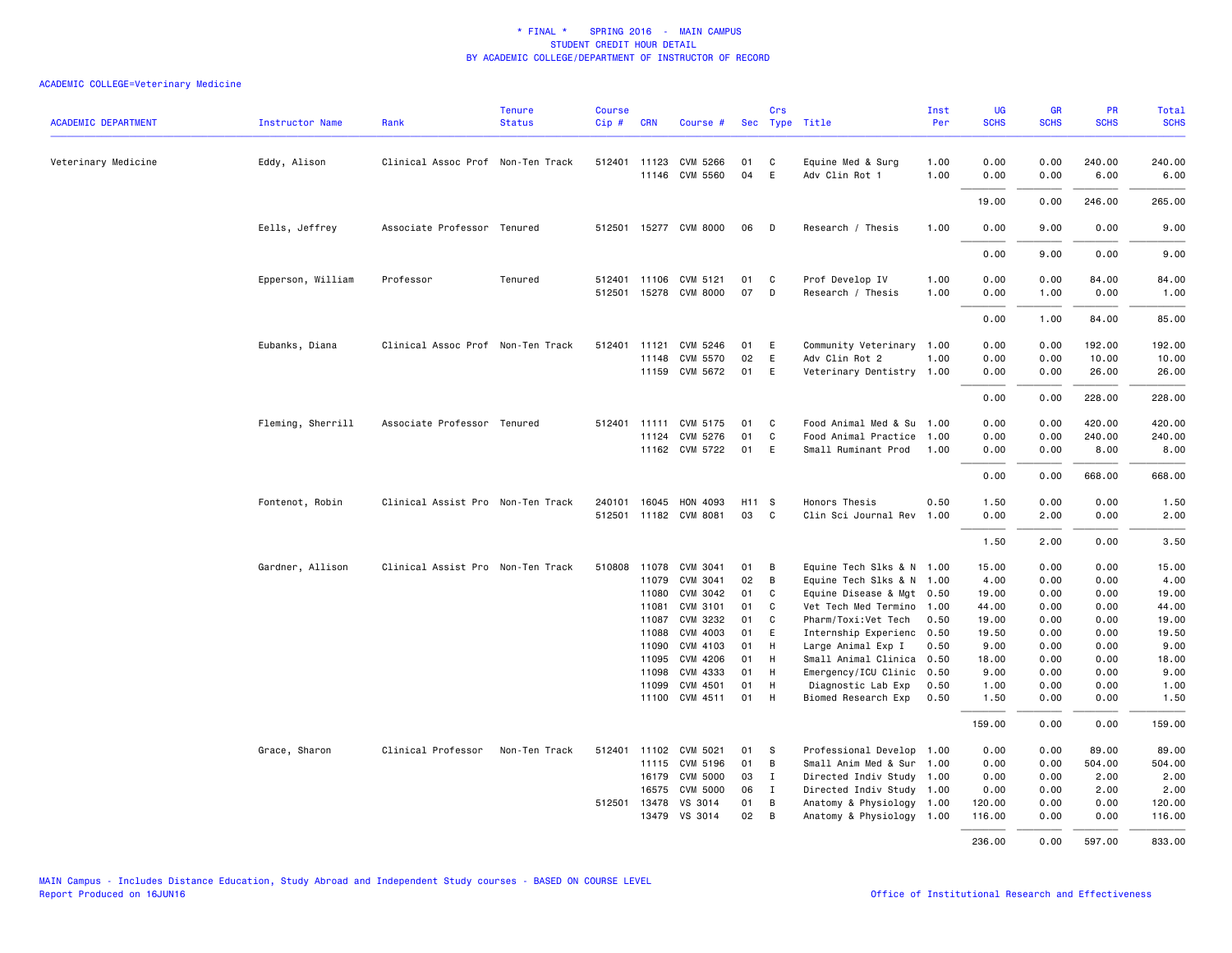| <b>ACADEMIC DEPARTMENT</b> | <b>Instructor Name</b> | Rank                              | <b>Tenure</b><br><b>Status</b> | <b>Course</b><br>Cip# | <b>CRN</b>   | Course #                                |          | Crs         | Sec Type Title                        | Inst<br>Per  | UG<br><b>SCHS</b> | <b>GR</b><br><b>SCHS</b> | PR<br><b>SCHS</b> | Total<br><b>SCHS</b> |
|----------------------------|------------------------|-----------------------------------|--------------------------------|-----------------------|--------------|-----------------------------------------|----------|-------------|---------------------------------------|--------------|-------------------|--------------------------|-------------------|----------------------|
| Veterinary Medicine        | Griffin, Matthew       | Research Assoc Prof Non-Ten Track |                                |                       |              | 512501 15298 CVM 9000                   | 07       | D           | Research / Diss                       | 1.00         | 0.00              | 32.00                    | 0.00              | 32.00                |
|                            |                        |                                   |                                |                       |              |                                         |          |             |                                       |              | 0.00              | 32.00                    | 0.00              | 32.00                |
|                            | Gunter, Miriam         | Clinical Assist Pro Non-Ten Track |                                |                       |              | 512401 11145 CVM 5560                   | 03       | E           | Adv Clin Rot 1                        | 1.00         | 0.00              | 0.00                     | 6.00              | 6.00                 |
|                            |                        |                                   |                                |                       |              |                                         |          |             |                                       |              | 0.00              | 0.00                     | 6.00              | 6.00                 |
|                            | Hanson, Larry          | Professor                         | Tenured                        |                       |              | 512501 15299 CVM 9000                   | 08       | D           | Research / Diss                       | 1.00         | 0.00              | 9.00                     | 0.00              | 9.00                 |
|                            |                        |                                   |                                |                       |              |                                         |          |             |                                       |              | 0.00              | 9.00                     | 0.00              | 9.00                 |
|                            | Hopper, Richard        | Professor                         | Tenured                        |                       |              | 512501 16273 CVM 9000                   | 30       | D           | Research / Diss                       | 1.00         | 0.00              | 1.00                     | 0.00              | 1.00                 |
|                            |                        |                                   |                                |                       |              |                                         |          |             |                                       |              | 0.00              | 1.00                     | 0.00              | 1.00                 |
|                            | Howell, George         | Assistant Professor Ten Track     |                                |                       | 261001 11093 | CVM 4193                                | 01       | C           | Medical Pharmacology                  | 0.50         | 4.50              | 0.00                     | 0.00              | 4.50                 |
|                            |                        |                                   |                                |                       | 11172        | CVM 6193                                | 01       | C           | Medical Pharmacology                  | 0.50         | 0.00              | 3.00                     | 0.00              | 3.00                 |
|                            |                        |                                   |                                |                       |              | 512501 16151 CVM 9000                   | 29       | D           | Research / Diss                       | 1.00         | 0.00              | 1.00                     | 0.00              | 1.00                 |
|                            |                        |                                   |                                |                       |              |                                         |          |             |                                       |              | 4.50              | 4.00                     | 0.00              | 8.50                 |
|                            | Huston, Carla          | Associate Professor Tenured       |                                |                       | 512401 11107 | CVM 5133                                | 01       | C           | Vet Preventive Med                    | 0.75         | 0.00              | 0.00                     | 189.00            | 189.00               |
|                            |                        |                                   |                                |                       |              | 11112 CVM 5182                          | 01       | C           | Vet Disaster Managem                  | 1.00         | 0.00              | 0.00                     | 56.00             | 56.00                |
|                            |                        |                                   |                                |                       |              |                                         |          |             |                                       |              | 0.00              | 0.00                     | 245.00            | 245.00               |
|                            | Jack, Sherman          | Professor                         | Tenured                        |                       | 512401 11168 | CVM 5854                                | 01       | C           | Aquarium Health                       | 1.00         | 0.00              | 0.00                     | 12.00             | 12.00                |
|                            |                        |                                   |                                |                       | 11208        | <b>CVM 8890</b>                         | 08       | C           | EC & Preformance Med                  | 1.00         | 0.00              | 1.00                     | 0.00              | 1.00                 |
|                            |                        |                                   |                                |                       | 15973        | CVM 6263                                | 01       | C           | Wildlife Diseases                     | 0.50         | 0.00              | 1.50                     | 0.00              | 1.50                 |
|                            |                        |                                   |                                |                       | 16561        | CVM 4990                                | 02       | $\mathbf C$ | Special Topic In CVM 0.25             |              | 0.25              | 0.00                     | 0.00              | 0.25                 |
|                            |                        |                                   |                                |                       | 16574        | <b>CVM 5000</b>                         | 05       | $\mathbf I$ | Directed Indiv Study 1.00             |              | 0.00              | 0.00                     | 2.00              | 2.00                 |
|                            |                        |                                   |                                |                       |              |                                         |          |             |                                       |              | 0.25              | 2.50                     | 14.00             | 16.75                |
|                            | Jackson, Elizabeth     | Clinical Instructor Non-Ten Track |                                |                       | 510808 11075 | CVM 3013                                | 01       | C           | Sm Anim Diseases & M 1.00             |              | 57.00             | 0.00                     | 0.00              | 57.00                |
|                            |                        |                                   |                                |                       | 11076        | CVM 3031                                | 01       | L.          | Fd Anim Tech Skls &                   | 0.50         | 9.50              | 0.00                     | 0.00              | 9.50                 |
|                            |                        |                                   |                                |                       |              | 11077 CVM 3032                          | 01       | C           | Food Anim Diseases &                  | 1.00         | 38.00             | 0.00                     | 0.00              | 38.00                |
|                            |                        |                                   |                                |                       | 11087        | CVM 3232                                | 01       | C           | Pharm/Toxi:Vet Tech                   | 0.50         | 19.00             | 0.00                     | 0.00              | 19.00                |
|                            |                        |                                   |                                |                       | 11094        | CVM 4201                                | 01       | H           | Clinical Experience                   | 0.50         | 6.00              | 0.00                     | 0.00              | 6.00                 |
|                            |                        |                                   |                                |                       | 11096        | CVM 4213                                | 01       | H           | Sm Anim Surg & Anes                   | 0.50         | 10.50             | 0.00                     | 0.00              | 10.50                |
|                            |                        |                                   |                                |                       | 11097        | CVM 4223                                | 01       | H           | Small Animal Clinica                  | 0.50         | 15.00             | 0.00                     | 0.00              | 15.00                |
|                            |                        |                                   |                                |                       | 11101        | CVM 4601                                | 01       | H           | Anl Emerg & Refer Ct 0.50             |              | 2.50              | 0.00                     | 0.00              | 2.50                 |
|                            |                        |                                   |                                |                       |              | 512501 11091 CVM 4113                   | 01       | H           | Large Animal Clin El 0.50             |              | 9.00              | 0.00                     | 0.00              | 9.00                 |
|                            |                        |                                   |                                |                       |              |                                         |          |             |                                       |              | 166.50            | 0.00                     | 0.00              | 166.50               |
|                            | Kaplan, Barbara        | Assistant Professor Ten Track     |                                |                       | 261001 11093 | CVM 4193                                | 01       | C           | Medical Pharmacology 0.50             |              | 4.50              | 0.00                     | 0.00              | 4.50                 |
|                            |                        |                                   |                                |                       |              | 11172 CVM 6193                          | 01       | C           | Medical Pharmacology 0.50             |              | 0.00              | 3.00                     | 0.00              | 3.00                 |
|                            |                        |                                   |                                |                       |              |                                         |          |             |                                       |              | 4.50              | 3.00                     | 0.00              | 7.50                 |
|                            | Karsi, Attila          | Associate Professor Ten Track     |                                | 010000                |              | 14649 CVM 8973<br>512501 15302 CVM 9000 | 01<br>11 | C<br>D      | Scientific Writing<br>Research / Diss | 1.00<br>1.00 | 0.00<br>0.00      | 21.00<br>26.00           | 0.00<br>0.00      | 21.00<br>26.00       |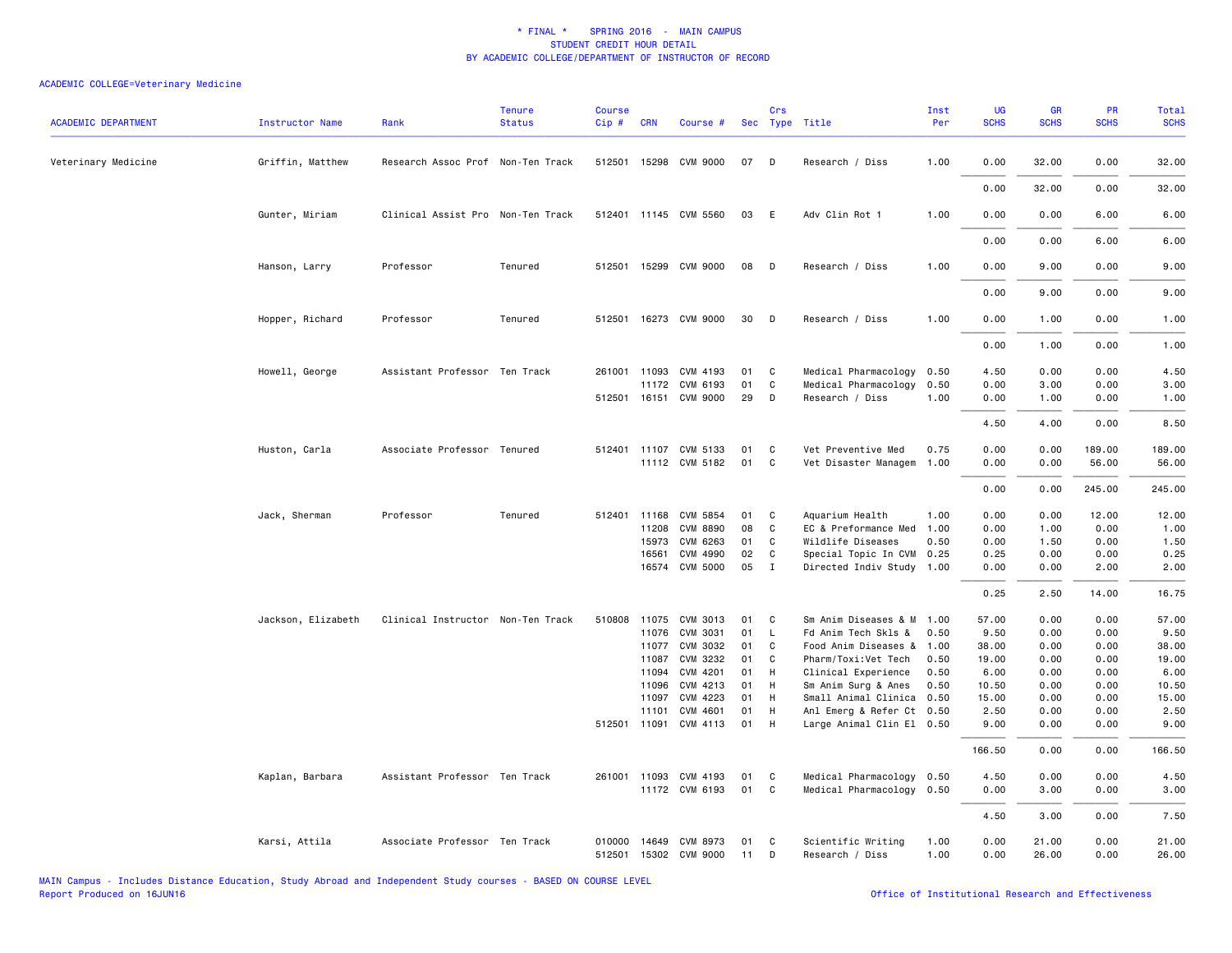| <b>ACADEMIC DEPARTMENT</b> | Instructor Name   | Rank                                             | <b>Tenure</b><br><b>Status</b> | Course<br>Cip#   | <b>CRN</b>   | Course #                                |          | Crs               | Sec Type Title                                        | Inst<br>Per  | UG<br><b>SCHS</b> | GR<br><b>SCHS</b> | PR<br><b>SCHS</b> | Total<br><b>SCHS</b> |
|----------------------------|-------------------|--------------------------------------------------|--------------------------------|------------------|--------------|-----------------------------------------|----------|-------------------|-------------------------------------------------------|--------------|-------------------|-------------------|-------------------|----------------------|
|                            |                   |                                                  |                                |                  |              |                                         |          |                   |                                                       |              | 0.00              | 47.00             | 0.00              | 47.00                |
| Veterinary Medicine        | Khaitsa, Margaret | Professor                                        | Tenured                        |                  |              | 512401 16561 CVM 4990                   | 02       | $\mathbf{C}$      | Special Topic In CVM 0.50                             |              | 0.50              | 0.00              | 0.00              | 0.50                 |
|                            |                   |                                                  |                                |                  |              |                                         |          |                   |                                                       |              | 0.50              | 0.00              | 0.00              | 0.50                 |
|                            | King, Elmer       | Clinical Assist Pro Non-Ten Track                |                                |                  |              | 512401 11164 CVM 5764                   | 01       | C                 | Adv Equine Repro                                      | 0.50         | 0.00              | 0.00              | 6.00              | 6.00                 |
|                            |                   |                                                  |                                |                  |              | 11169 CVM 5874                          | 01       | E                 | Bovine Theriogenolog                                  | 1.00         | 0.00              | 0.00              | 28.00             | 28.00                |
|                            |                   |                                                  |                                |                  |              |                                         |          |                   |                                                       |              | 0.00              | 0.00              | 34.00             | 34.00                |
|                            | Kohler, Amanda    | Clinical Instructor Non-Ten Track                |                                |                  | 11083        | 510808 11082 CVM 3121<br>CVM 3141       | 01<br>01 | $\mathbf{C}$<br>C | Hematology: Vet Tech<br>Anatomical Path Lab           | 1.00<br>1.00 | 19.00<br>19.00    | 0.00<br>0.00      | 0.00<br>0.00      | 19.00<br>19.00       |
|                            |                   |                                                  |                                |                  | 11084        | CVM 3141                                | 02       | $\mathsf{K}$      | Anatomical Path Lab                                   | 1.00         | 0.00              | 0.00              | 0.00              | 0.00                 |
|                            |                   |                                                  |                                |                  | 11085        | CVM 3141                                | 03       | K                 | Anatomical Path Lab                                   | 1.00         | 0.00              | 0.00              | 0.00              | 0.00                 |
|                            |                   |                                                  |                                |                  |              | 512401 13475 VS 1012                    | 02       | $\mathbf{C}$      | Intro Vet Med Career 1.00                             |              | 118.00            | 0.00              | 0.00              | 118.00               |
|                            |                   |                                                  |                                |                  |              |                                         |          |                   |                                                       |              | 156.00            | 0.00              | 0.00              | 156.00               |
|                            |                   |                                                  |                                |                  |              |                                         |          |                   |                                                       | 1.00         |                   |                   | 267.00            |                      |
|                            | Langston, Vernon  | Professor                                        | Tenured                        |                  |              | 512401 11118 CVM 5223<br>15545 CVM 6223 | 01<br>01 | C<br>C            | Pharmacology I<br>Pharmacology I                      | 1.00         | 0.00<br>0.00      | 0.00<br>3.00      | 0.00              | 267.00<br>3.00       |
|                            |                   |                                                  |                                |                  |              |                                         |          |                   |                                                       |              | 0.00              | 3.00              | 267.00            | 270.00               |
|                            | Lathan, Patricia  | Associate Professor Tenured                      |                                |                  |              | 512501 15284 CVM 8000                   | 13       | $\mathsf{D}$      | Research / Thesis                                     | 1.00         | 0.00              | 1.00              | 0.00              | 1.00                 |
|                            |                   |                                                  |                                |                  |              |                                         |          |                   |                                                       |              | 0.00              | 1.00              | 0.00              | 1.00                 |
|                            | Lawrence, Mark    | Professor                                        | Tenured                        |                  |              | 512501 15303 CVM 9000                   | 12       | $\mathsf{D}$      | Research / Diss                                       | 1.00         | 0.00              | 20.00             | 0.00              | 20.00                |
|                            |                   |                                                  |                                |                  |              |                                         |          |                   |                                                       |              | 0.00              | 20.00             | 0.00              | 20.00                |
|                            | Linford, Robert   | Professor                                        | Tenured                        |                  | 512401 11105 | CVM 5072                                | 01       | B                 | Veterinary Anatomy I 1.00                             |              | 0.00              | 0.00              | 178.00            | 178.00               |
|                            |                   |                                                  |                                |                  | 16086        | CVM 8990                                | 01       | B                 | Special Topic In CVM                                  | 1.00         | 0.00              | 4.00              | 0.00              | 4.00                 |
|                            |                   |                                                  |                                |                  |              | 512501 15304 CVM 9000                   | 13       | D                 | Research / Diss                                       | 1.00         | 0.00              | 6.00              | 0.00              | 6.00                 |
|                            |                   |                                                  |                                |                  |              |                                         |          |                   |                                                       |              | 0.00              | 10.00             | 178.00            | 188.00               |
|                            | Mackin, Andrew    | Professor                                        | Tenured                        |                  |              | 512501 11174 CVM 8011                   | 01       | S                 | Seminar                                               | 1.00         | 0.00              | 21.00             | 0.00              | 21.00                |
|                            |                   |                                                  |                                |                  |              | 15305 CVM 9000                          | 14       | D                 | Research / Diss                                       | 1.00         | 0.00              | 2.00              | 0.00              | 2.00                 |
|                            |                   |                                                  |                                |                  |              |                                         |          |                   |                                                       |              | 0.00              | 23.00             | 0.00              | 23.00                |
|                            | Morgan, Timothy   | Associate Professor Ten Track                    |                                |                  |              | 512401 11104 CVM 5044                   | 01       | $\mathbf{C}$      | Intro Vet Pathology                                   | 1.00         | 0.00              | 0.00              | 360.00            | 360.00               |
|                            |                   |                                                  |                                |                  |              |                                         |          |                   |                                                       |              | 0.00              | 0.00              | 360.00            | 360.00               |
|                            | Nabors, Ben       | Clinical Instructor Non-Ten Track                |                                |                  |              | 512501 11157 CVM 5652                   | 01 C     |                   | Equine Podiatry                                       | 1.00         | 0.00              | 0.00              | 16.00             | 16.00                |
|                            |                   |                                                  |                                |                  |              |                                         |          |                   |                                                       |              | 0.00              | 0.00              | 16.00             | 16.00                |
|                            |                   | Nanduri, Bindumadhav Associate Professor Tenured |                                | 110101<br>512401 | 14752        | CSE 4990<br>15607 CVM 6990              | 01<br>01 | C<br>C            | Special Topic in CS 0.50<br>Special Topic In CVM 0.50 |              | 0.50<br>0.00      | 0.00<br>2.00      | 0.00<br>0.00      | 0.50<br>2.00         |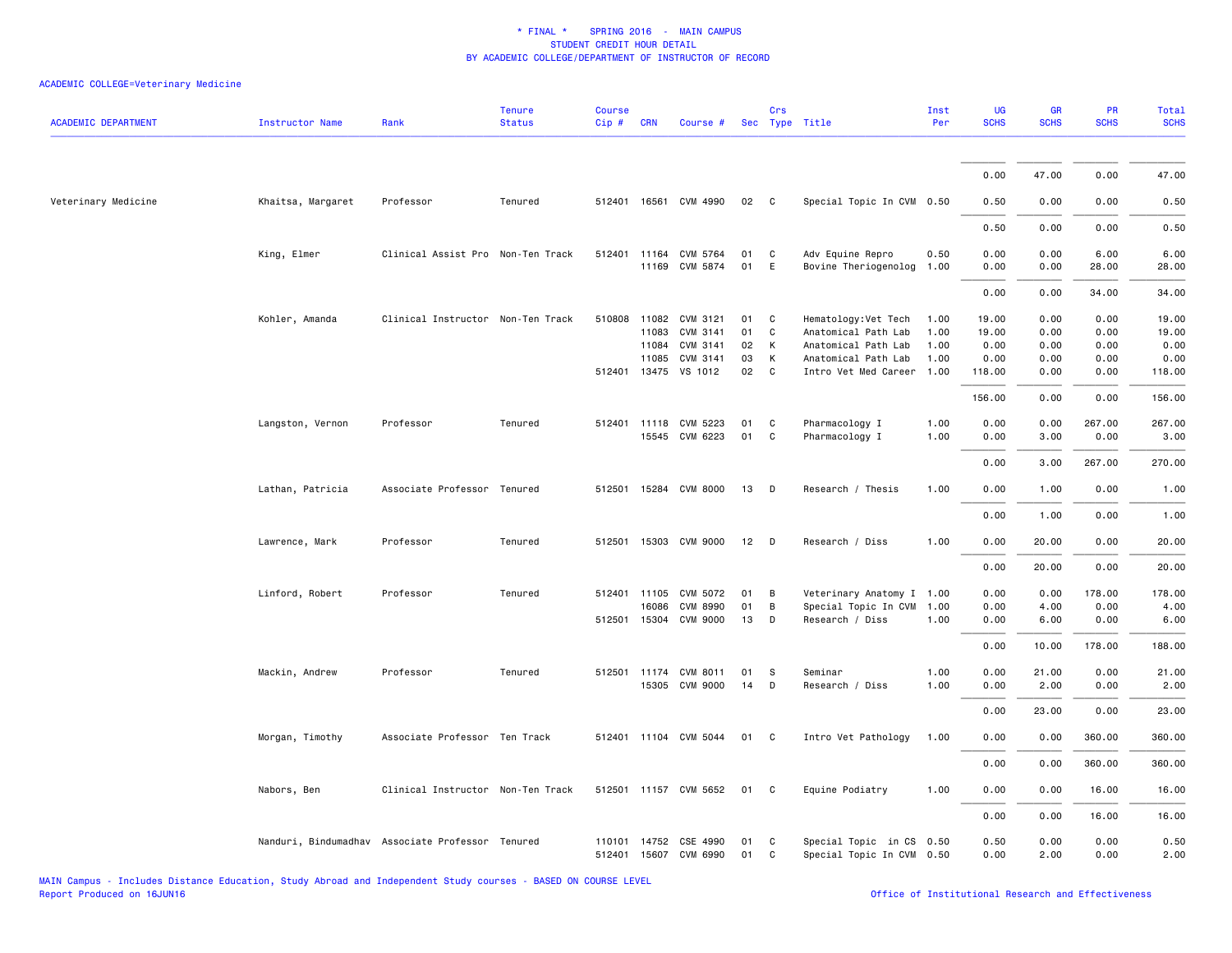| <b>ACADEMIC DEPARTMENT</b> | <b>Instructor Name</b> | Rank                                             | <b>Tenure</b><br><b>Status</b> | <b>Course</b><br>Cip# | <b>CRN</b>            | Course #                          |          | Crs               | Sec Type Title                           | Inst<br>Per  | <b>UG</b><br><b>SCHS</b> | GR<br><b>SCHS</b> | PR<br><b>SCHS</b> | <b>Total</b><br><b>SCHS</b> |
|----------------------------|------------------------|--------------------------------------------------|--------------------------------|-----------------------|-----------------------|-----------------------------------|----------|-------------------|------------------------------------------|--------------|--------------------------|-------------------|-------------------|-----------------------------|
| Veterinary Medicine        |                        | Nanduri, Bindumadhav Associate Professor Tenured |                                |                       |                       | 512501 15307 CVM 9000             | 16       | D                 | Research / Diss                          | 1.00         | 0.00                     | 1.00              | 0.00              | 1.00                        |
|                            |                        |                                                  |                                |                       |                       |                                   |          |                   |                                          |              | 0.50                     | 3.00              | 0.00              | 3.50                        |
|                            | Petrie-Hanson, Lora    | Associate Professor Tenured                      |                                | 512401<br>512501      |                       | 16413 CVM 4000<br>15308 CVM 9000  | 03<br>17 | $\mathbf{I}$<br>D | Directed Indiv Study<br>Research / Diss  | 1.00<br>1.00 | 3.00<br>0.00             | 0.00<br>18.00     | 0.00<br>0.00      | 3.00<br>18.00               |
|                            |                        |                                                  |                                |                       |                       |                                   |          |                   |                                          |              | 3.00                     | 18.00             | 0.00              | 21.00                       |
|                            | Pharr, Gregory         | Associate Professor Tenured                      |                                |                       | 512501 11192<br>15309 | CVM 8303<br>CVM 9000              | 01<br>18 | C<br>D            | Advanced Immunology<br>Research / Diss   | 1.00<br>1.00 | 0.00<br>0.00             | 18.00<br>9.00     | 0.00<br>0.00      | 18.00<br>9.00               |
|                            |                        |                                                  |                                |                       |                       |                                   |          |                   |                                          |              | 0.00                     | 27.00             | 0.00              | 27.00                       |
|                            | Pinchuk, Lesya         | Associate Professor Tenured                      |                                | 512501                |                       | 15310 CVM 9000                    | 19       | D                 | Research / Diss                          | 1.00         | 0.00                     | 2.00              | 0.00              | 2.00                        |
|                            |                        |                                                  |                                |                       |                       |                                   |          |                   |                                          |              | 0.00                     | 2.00              | 0.00              | 2.00                        |
|                            | Pruett, Stephen        | Professor                                        | Tenured                        | 512501                | 15311                 | <b>CVM 9000</b><br>16504 CVM 7000 | 20<br>08 | D<br>$\mathbf{I}$ | Research / Diss<br>Directed Indiv Study  | 1.00<br>1.00 | 0.00<br>0.00             | 7.00<br>3.00      | 0.00<br>0.00      | 7.00<br>3.00                |
|                            |                        |                                                  |                                |                       |                       |                                   |          |                   |                                          |              | 0.00                     | 10.00             | 0.00              | 10.00                       |
|                            | Seo, Keun Seok         | Assistant Professor Ten Track                    |                                |                       |                       | 512501 15313 CVM 9000             | 22       | D                 | Research / Diss                          | 1.00         | 0.00                     | 29.00             | 0.00              | 29.00                       |
|                            |                        |                                                  |                                |                       |                       |                                   |          |                   |                                          |              | 0.00                     | 29.00             | 0.00              | 29.00                       |
|                            | Shores, James          | Clinical Professor                               | Non-Ten Track                  |                       |                       | 512401 11129 CVM 5364             | 01       | H                 | VSC Clinical Rotatio 1.00                |              | 0.00                     | 0.00              | 148.00            | 148.00                      |
|                            |                        |                                                  |                                |                       |                       |                                   |          |                   |                                          |              | 0.00                     | 0.00              | 148.00            | 148.00                      |
|                            | Smith, David           | Professor                                        | Tenured                        | 512501                |                       | 15314 CVM 9000                    | 23       | D                 | Research / Diss                          | 1.00         | 0.00                     | 14.00             | 0.00              | 14.00                       |
|                            |                        |                                                  |                                |                       |                       |                                   |          |                   |                                          |              | 0.00                     | 14.00             | 0.00              | 14.00                       |
|                            | Smith, Jack            | Associate Professor Tenured                      |                                |                       |                       | 512401 11126 CVM 5292             | 01       | E                 | Flowood/MVRDL Extern                     | 1.00         | 0.00                     | 0.00              | 68.00             | 68.00                       |
|                            |                        |                                                  |                                |                       | 11137                 | CVM 5510                          | 01       | E                 | Vm An Externship 1                       | 1.00         | 0.00                     | 0.00              | 151.00            | 151.00                      |
|                            |                        |                                                  |                                |                       | 11138                 | CVM 5520<br>CVM 5530              | 01       | E                 | Vm An Externship 2                       | 1.00         | 0.00                     | 0.00              | 61.00             | 61.00                       |
|                            |                        |                                                  |                                |                       | 11139<br>11140        | CVM 5540                          | 01<br>01 | E<br>E            | Vm An Externship 3                       | 1.00<br>1.00 | 0.00<br>0.00             | 0.00<br>0.00      | 23.00<br>2.00     | 23.00<br>2.00               |
|                            |                        |                                                  |                                |                       | 11141                 | CVM 5550                          | 01       | E                 | Vm An Externship 4<br>Vm An Externship 5 | 1.00         | 0.00                     | 0.00              | 2.00              | 2.00                        |
|                            |                        |                                                  |                                |                       | 11142                 | CVM 5552                          | 01       | C                 | Veterinary Cardiolog                     | 1.00         | 0.00                     | 0.00              | 62.00             | 62.00                       |
|                            |                        |                                                  |                                |                       | 11143                 | <b>CVM 5560</b>                   | 01       | E                 | Adv Clin Rot 1                           | 1.00         | 0.00                     | 0.00              | 32.00             | 32.00                       |
|                            |                        |                                                  |                                |                       | 11147                 | CVM 5570                          | 01       | E                 | Adv Clin Rot 2                           | 1.00         | 0.00                     | 0.00              | 2.00              | 2.00                        |
|                            |                        |                                                  |                                |                       |                       | 11151 CVM 5580                    | 01       | E                 | Adv Clin Rot 3                           | 1.00         | 0.00                     | 0.00              | 12.00             | 12.00                       |
|                            |                        |                                                  |                                |                       |                       |                                   |          |                   |                                          |              | 0.00                     | 0.00              | 415.00            | 415.00                      |
|                            | Syrcle, Jason          | Clinical Assist Pro Non-Ten Track                |                                |                       | 512401 11150          | CVM 5570                          | 04       | E                 | Adv Clin Rot 2                           | 1.00         | 0.00                     | 0.00              | 6.00              | 6.00                        |
|                            |                        |                                                  |                                |                       | 11163                 | CVM 5754                          | 01       | В                 | Adv Sm Anim Surgery                      | 1.00         | 0.00                     | 0.00              | 72.00             | 72.00                       |
|                            |                        |                                                  |                                |                       |                       | 11178 CVM 8061                    | 01       | S                 | Small Anim Surg Lit                      | 1.00         | 0.00                     | 2.00              | 0.00              | 2.00                        |
|                            |                        |                                                  |                                |                       |                       | 512501 11122 CVM 5256             | 01       | E                 | Small Animal Surgery 1.00                |              | 0.00                     | 0.00              | 186.00            | 186.00                      |